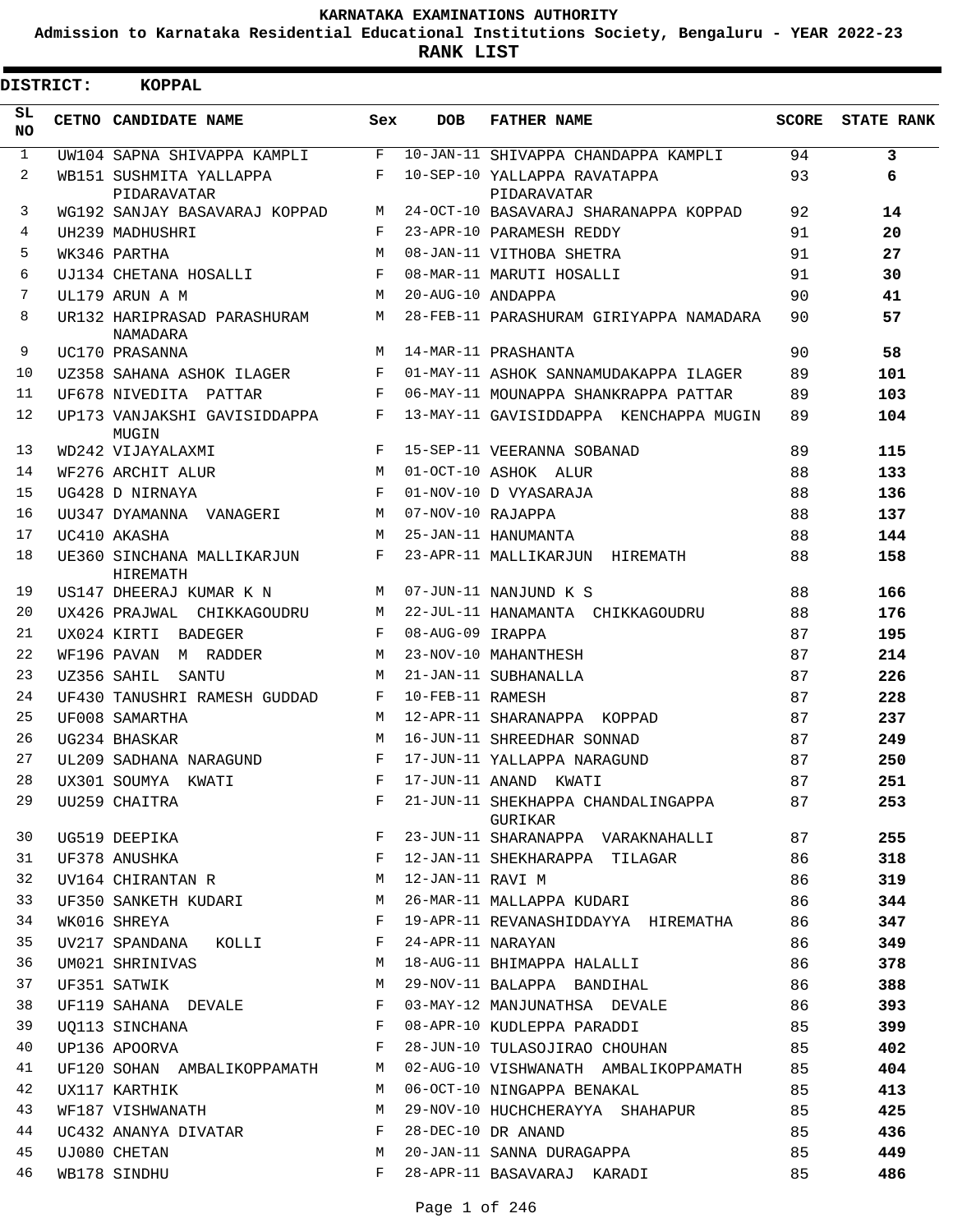**Admission to Karnataka Residential Educational Institutions Society, Bengaluru - YEAR 2022-23**

**RANK LIST**

| SL<br><b>NO</b> |            | CETNO CANDIDATE NAME                       |     |                   |                                                 |       |                   |
|-----------------|------------|--------------------------------------------|-----|-------------------|-------------------------------------------------|-------|-------------------|
|                 |            |                                            | Sex | <b>DOB</b>        | <b>FATHER NAME</b>                              | SCORE | <b>STATE RANK</b> |
| 47              | UY163 AMIT |                                            | M   |                   | 30-APR-11 BALAPPA JALAGERI                      | 85    | 487               |
| 48              |            | WH312 INCHARA PATTAR                       | F   |                   | 21-NOV-11 PRAKASHA PATTAR                       | 85    | 538               |
| 49              |            | UK095 VINAY SWAMY                          | M   |                   | 03-DEC-09 SHARANAYYASWAMY GORLEKOPPA            | 84    | 551               |
| 50              |            | UX462 SHRINIVASA S                         | M   |                   | 13-FEB-10 SHRIKANTHA CHOWHAN                    | 84    | 554               |
| 51              |            | UR106 YALAGUDAD                            | M   |                   | 16-FEB-10 MUTTAPPA HAGEDAL                      | 84    | 555               |
| 52              |            | UX449 MALLIKARJUN                          | M   |                   | 09-SEP-10 SHARANAPPA HORAPETI                   | 84    | 568               |
| 53              |            | UP197 KAVITA                               | F   |                   | 22-SEP-10 LACHAMAPPA KALMANI                    | 84    | 571               |
| 54              |            | WD046 JAYASHREE RUDRAPPA SANGALAD F        |     |                   | 26-SEP-10 RUDRAPPA PARAPPA SANGALAD             | 84    | 572               |
| 55              |            | WD112 ANUSHA                               | F   |                   | 21-FEB-11 CHANNAPPA RATHOD                      | 84    | 617               |
| 56              |            | UU097 BHAGYASHREE SAJJAN                   | F   |                   | 03-APR-11 BASAVARAJ                             | 84    | 628               |
| 57              |            | <b>UA007 TANUSHREE</b>                     | F   |                   | 07-MAY-11 YAMANAGOUDA M                         | 84    | 638               |
| 58              |            | UF151 VARSHA HANCHINAL                     | F   |                   | 20-MAY-11 NAGAPPA S HANCHINAL                   | 84    | 643               |
| 59              |            | WH332 ROOPA METI                           | F   |                   | 06-AUG-11 KOTTURUBASAVARADDI                    | 84    | 680               |
| 60              |            | UC010 SRUJAN PATTANASHETTI                 | M   |                   | 12-SEP-11 VIRUPAKSHAPPA                         | 84    | 689               |
| 61              |            | WB386 DANESH BAILAPPA<br>SANNAYYANAGOUDRA  | M   |                   | 10-OCT-11 BAILAPPA MANTAPPA<br>SANNAYYANAGOUDRA | 84    | 694               |
| 62              |            | UZ250 ABHISHEK SWAMI                       | M   |                   | 22-OCT-11 SANGAYYA HIREMATH                     | 84    | 697               |
| 63              |            | UM184 KOTRESH                              | M   |                   | 25-MAR-10 UMESH PALLEDA                         | 83    | 721               |
| 64              |            | US177 MOUNESH                              | M   |                   | 01-JUN-10 CHANDAPPA HALIYOORU                   | 83    | 725               |
| 65              |            | UE275 POOJA                                | F   |                   | 02-SEP-10 SHIVAKUMAR                            | 83    | 735               |
| 66              |            | UF471 KHUSHI JAWARAHALAL KATAWA            | F   |                   | 04-SEP-10 JAWAHARALAL VENKATES KATAWA           | 83    | 736               |
| 67              |            | UK002 VINUTHA                              | F   |                   | 29-SEP-10 HONNURSWAMY                           | 83    | 745               |
| 68              |            | UN232 SHASHANK                             | M   |                   | 07-NOV-10 TIMMAREDDY                            | 83    | 760               |
| 69              |            | UB402 ARPITA                               | F   |                   | 27-NOV-10 BASAVARAJ TAMMANNAVAR                 | 83    | 770               |
| 70              |            | UF300 HARIPRIYA BALLOLLI                   | F   |                   | 15-MAR-11 ASHOK BOLLOLLI                        | 83    | 819               |
| 71              |            | UM204 B RAHUL                              | M   |                   | 24-APR-11 HULIYAPPA BEVINAHALLI                 | 83    | 842               |
| 72              |            | UV115 NAVYA                                | F   |                   | 29-NOV-11 MUDAKAPPA METI                        | 83    | 923               |
| 73              |            | WF215 SANGEETA                             | F   |                   | 20-JAN-12 SHARANAPPA GURIKAR                    | 83    | 929               |
| 74              |            | UF123 SAMANVITA HIREMATH                   | F   |                   | 27-APR-12 SHANTAMURTI                           | 83    | 930               |
| 75              |            | UG299 PRIYANKA KALAL                       | F   |                   | 19-AUG-09 RAVIBABU KALAL                        | 82    | 935               |
| 76              |            | UT023 KUMAR MAHANTESH JALIHAL              | M   |                   | 07-JUN-10 MAHANTESH BASAPPA JALIHAL             | 82    | 940               |
| 77              |            | UF534 PUNIT VAJJALABANDI                   | M   |                   | 10-AUG-10 SHIVAPPA                              | 82    | 944               |
| 78              |            | UM170 BHEERAPPA BELAGATTI                  |     |                   | M 02-OCT-10 YALLAPPA BELAGATTI                  | 82    | 955               |
| 79              |            | WH156 SHRUSHTI HAMPAYYASWAMY<br>HIREMATTH  |     |                   | F 18-JAN-11 HAMPAYYASWAMY HIREMATTH             | 82    | 1004              |
| 80              |            | UU431 RAVISHANKAR KODATAGERI               | M   |                   | 11-FEB-11 SOMALINGAPPA                          | 82    | 1014              |
| 81              |            | UK338 KEERTHNA                             | F   | 11-APR-11 RAJU    |                                                 | 82    | 1048              |
| 82              |            | UK231 SHIVANI YANKARADDY<br>HOLEYAPPANAVAR | F   |                   | 24-APR-11 YANKARADDY                            | 82    | 1058              |
| 83              |            | UG086 AMARESH                              | M   |                   | 21-MAY-11 GAVISHIDDAPPA                         | 82    | 1069              |
| 84              |            | UV279 SUNIL                                | M   |                   | 27-MAY-11 NAGAPPA TALAVAR                       | 82    | 1077              |
| 85              |            | WD207 SANJANA SANGAMESH HADAGALI F         |     |                   | 07-JUN-11 SANGAMESH SHIVAPPA HADAGALI           | 82    | 1084              |
| 86              |            | WG311 SATWIK                               | M   |                   | 02-JUL-11 MALLIKARJUN                           | 82    | 1099              |
| 87              |            | UW201 MANIKANTHA AYYAPPA SANGATI           | M   | 22-SEP-11 AYYAPPA |                                                 | 82    | 1151              |
| 88              |            | WD101 ANUSHA                               | F   |                   | 06-FEB-10 PAKIRAPPA HANDRAL                     | 81    | 1186              |
| 89              |            | UT108 PRUTHVI                              | F   |                   | 01-APR-10 SAHEBAGOUDA YALAGODA                  | 81    | 1191              |
| 90              |            | UW221 KAVERI BASAVARAJ YALAGI              | F   |                   | 08-JUL-10 BASAVARAJ ERAPPA YALAGI               | 81    | 1199              |
| 91              |            | UJ081 KALPANA                              | F   |                   | 23-AUG-10 NAGARAJ PATIL                         | 81    | 1207              |
| 92              |            | UF124 SHRADDHA                             | F   |                   | 11-OCT-10 VISHWANATH KUMBAR                     | 81    | 1224              |
| 93              |            | WB064 SUHAS BENAKATTI                      | M   |                   | 27-OCT-10 HANAMANTAPPA BENAKATTI                | 81    | 1231              |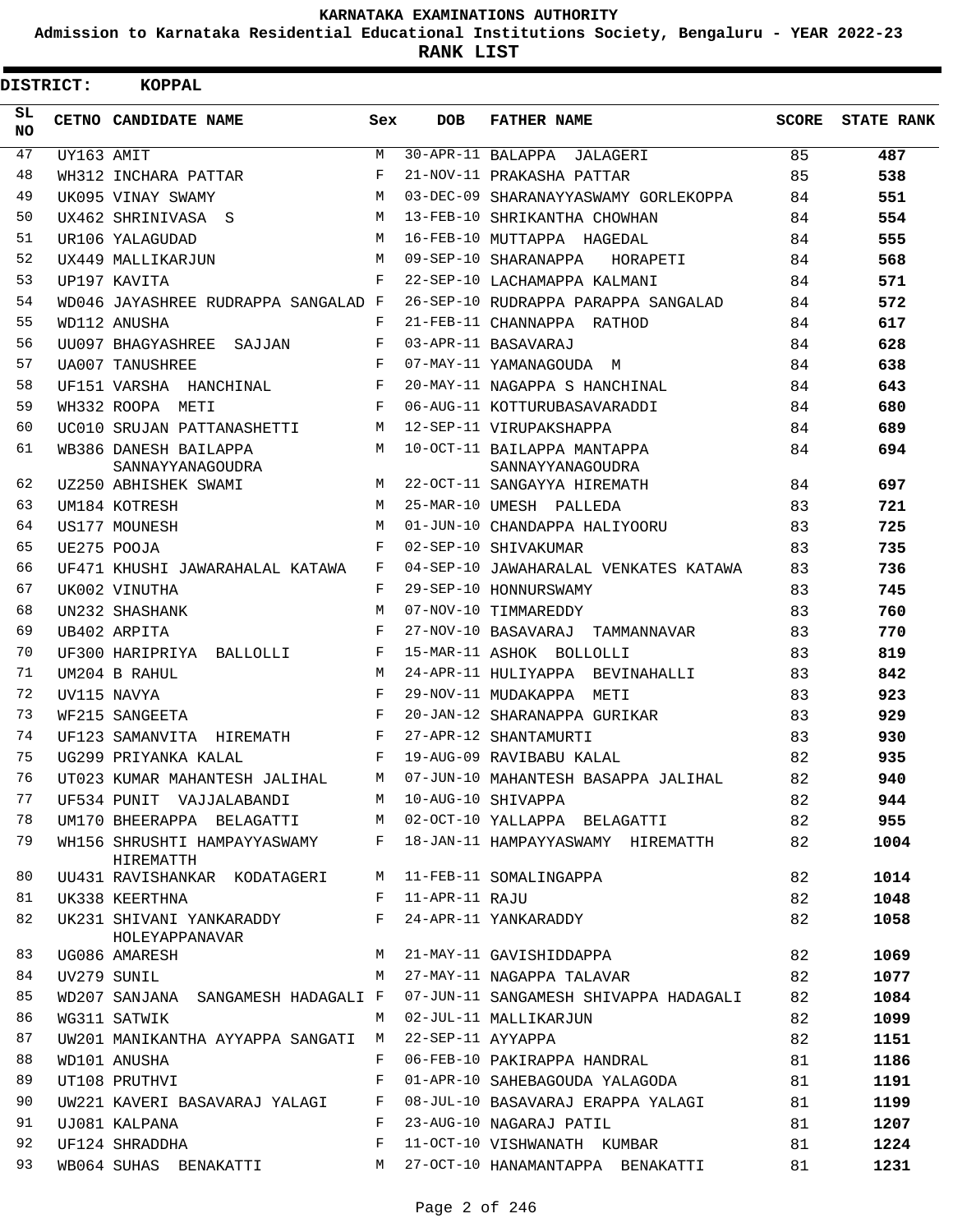**Admission to Karnataka Residential Educational Institutions Society, Bengaluru - YEAR 2022-23**

| <b>DISTRICT:</b> | <b>KOPPAL</b>                                                       |              |                  |                                                                              |              |                   |
|------------------|---------------------------------------------------------------------|--------------|------------------|------------------------------------------------------------------------------|--------------|-------------------|
| SL<br><b>NO</b>  | CETNO CANDIDATE NAME                                                | Sex          | <b>DOB</b>       | <b>FATHER NAME</b>                                                           | <b>SCORE</b> | <b>STATE RANK</b> |
| 94               | UV283 KEERTI<br>HATTKATAGI                                          | F            |                  | 02-NOV-10 BASAVARAJ HATTKATAGI                                               | 81           | 1233              |
| 95               | UF517 KAVITA<br>BALAPPANAVAR                                        | F            |                  | 10-NOV-10 KANAKAPPA BALAPPANAVAR                                             | 81           | 1238              |
| 96               | UR138 KAVERI                                                        | $_{\rm F}$   |                  | 28-NOV-10 NIRUPADI KAMBALI                                                   | 81           | 1248              |
| 97               | UU061 MARUTHI KALAKANAGOUDA<br>GOUDAR                               | M            |                  | 10-DEC-10 KALAKANAGOUDA CHANDRAGOUDA<br>GOUDAR                               | 81           | 1256              |
| 98               | UT120 MUTTANNA                                                      | M            |                  | 28-DEC-10 DURAGPPA BANGLER                                                   | 81           | 1261              |
| 99               | WA145 ARJUN VEERAPPA TIMMANNAVAR                                    | M            |                  | 31-DEC-10 VEERAPPA MALLAPPA TIMMANNAVAR                                      | 81           | 1266              |
| 100              | WE068 VINOD                                                         | M            |                  | 09-FEB-11 KALAKAPPA HOTTIN                                                   | 81           | 1290              |
| 101              | UC494 VINAYA GOWDA                                                  | M            |                  | 13-APR-11 SHARANAGOWDA                                                       | 81           | 1331              |
| 102              | US098 MANOJ                                                         | M            |                  | 03-MAY-11 JAGADEESH<br>KOPPAD                                                | 81           | 1349              |
| 103              | UN005 SUNAINA                                                       | $_{\rm F}$   |                  | 08-MAY-11 KAMAL PASHA                                                        | 81           | 1353              |
| 104              | UZ184 AMRUT JALI                                                    | $_{\rm F}$   |                  | 09-MAY-11 MAUTTAPPA JALI                                                     | 81           | 1354              |
| 105              | UX166 SHARANABASAVA                                                 | M            |                  | 24-MAY-11 MAHADEVAGOUDA                                                      | 81           | 1361              |
| 106              | WG243 PRATIKSHA IRANNA<br>CHENAVEERGOUDR                            | F            |                  | 06-JUN-11 IRANNA BASANAGOUDR<br><b>CHENAVEERGOUDR</b>                        | 81           | 1376              |
| 107              | UY201 HEMANTHA                                                      | М            |                  | 08-JUN-11 SHANKRAPPA GAJRANAL                                                | 81           | 1378              |
| 108              | WG069 BHUVANESHWARI ARAVANTGI                                       | F            | 09-JUN-11 SURESH |                                                                              | 81           | 1380              |
| 109              | UF337 SHREEDEVI BADIGER                                             | F            |                  | 09-JUN-11 GANGADHAR BADIGER                                                  | 81           | 1381              |
| 110              | UN147 SAMARTH GOUDA                                                 | M            |                  | 15-JUN-11 YALLANAGOUDA DAMBAL                                                | 81           | 1386              |
| 111              | UR101 MAHANTESH                                                     | M            |                  | 19-JUN-11 HANUMANTH GUDUR                                                    | 81           | 1387              |
| 112              | UW083 POOJA BASAPPA KADEMANI                                        | F            |                  | 30-JUN-11 BASAPPA FAKIRAPPA KADEMANI                                         | 81           | 1395              |
| 113              | UG308 SHIVARAJ GOUDA                                                | M            |                  | 06-JUL-11 SURESH GOUDA MALIPATIL                                             | 81           | 1398              |
| 114              | UK015 BHAGYASHREE                                                   | F            |                  | 22-AUG-11 SHIVAPPA MYAGERI                                                   | 81           | 1422              |
| 115              | UX448 MAHANTESH                                                     | M            |                  | 24-SEP-09 SHARANAPPA MELI                                                    | 80           | 1475              |
| 116              | UK356 KALANDHARA                                                    | M            |                  | 11-FEB-10 IMAMHUSEN<br>MANIYAR                                               | 80           | 1479              |
| 117              | WJ213 PRAJWAL                                                       | M            |                  | 28-MAY-10 MALLIKARJUNA<br>MOOLI                                              | 80           | 1487              |
| 118              | UW115 VIKAS<br>HUNAGUND                                             | M            |                  | 04-JUN-10 MALLIKARJUN HUNAGUND                                               | 80           | 1488              |
| 119              | UF159 SRUSTI SHEKHARAGOUD                                           | F            |                  | 01-JUL-10 SHEKHARAGOUD MALLIKARJUNAGOUD                                      | 80           | 1493              |
| 120              | WC109 ADITYA BINNAL                                                 | M            |                  | 05-AUG-10 BASAVARAJ                                                          | 80           | 1499              |
| 121              | UB004 VINODKUMAAR R                                                 | M            |                  | 06-AUG-10 MALLESHAPPA                                                        | 80           | 1500              |
| 122              | WG140 KAVYASHREE                                                    |              |                  | F 10-AUG-10 SHANKRAPPA KURI                                                  | 80           | 1501              |
| 123              | UU271 KARTIKA                                                       |              |                  | M 15-SEP-10 SHARANAPPA                                                       | 80           | 1511              |
| 124              |                                                                     |              |                  | UX228 CHANNABASAPPA M 01-OCT-10 RAMESH GADHARI                               | 80           | 1518              |
| 125              | PATIL                                                               |              |                  | UQ189 KUMARGOUDA MUTTANAGOUDA M 10-OCT-10 MUTTANAGOUDA CHANDRAGOUDA<br>PATIL | 80           | 1522              |
| 126              | WC145 SPOORTHI K                                                    | $F$ and      |                  | 11-DEC-10 BHEEMAPPA KURI                                                     | 80           | 1548              |
| 127              | WG313 SHIVAMANI<br><b>M</b>                                         |              |                  | 18-DEC-10 SHARANAPPA SHANKARAPPA SUDI                                        | 80           | 1552              |
| 128              | $\mathbf{F}$ and $\mathbf{F}$<br>UG239 KAVYASHRI                    |              |                  | 21-DEC-10 BASAVARAJ CHIKKENAKOPPA                                            | 80           | 1554              |
| 129              | UD514 INCHARA                                                       | $\mathbf{F}$ |                  | 23-DEC-10 BASAPPA                                                            | 80           | 1555              |
| 130              | UY025 SHARANAPPA HARIJAN                                            | M            |                  | 28-DEC-10 KALAPPA                                                            | 80           | 1558              |
| 131              | UH186 MUTTANNA                                                      | M            |                  | 31-DEC-10 YALLAPPA BETAGERI                                                  | 80           | 1562              |
| 132              | WE140 ANIL ANDAPPA BETAGERI M                                       |              |                  | 20-JAN-11 ANDAPPA HUCHIRAPPA BETAGERI                                        | 80           | 1577              |
| 133              | UF318 SHREYAS CHATTAR                                               | M            |                  | 14-FEB-11 RAMESH CHATTER                                                     | 80           | 1588              |
| 134              | WG327 POOJA                                                         | $F -$        |                  | 23-FEB-11 MOUNESHWARASWAMI<br>MOUNESHWARAMATH                                | 80           | 1591              |
| 135              | UL010 GAVISIDDANAGOUDA LINGAYYA M 22-MAR-11 LINGAYYA<br>POLICEPATIL |              |                  |                                                                              | 80           | 1611              |
| 136              | UW223 PRATIKSHA BADIGERA                                            |              |                  | F 28-APR-11 JAGANNATHA BADIGERA                                              | 80           | 1631              |
| 137              | WC002 KEERTI TONDIHAL                                               |              |                  | F 02-MAY-11 MALLAPPA TONDIHAL                                                | 80           | 1637              |
| 138              | UT028 ASHOK                                                         | M            |                  | 28-MAY-11 BASAVARAJ GANGAPPA WALIKAR                                         | 80           | 1659              |
| 139              | UF532 NIKHIL SHIVAPURA                                              | M            |                  | 03-JUN-11 BASAVARAJ SHIVAPURA                                                | 80           | 1665              |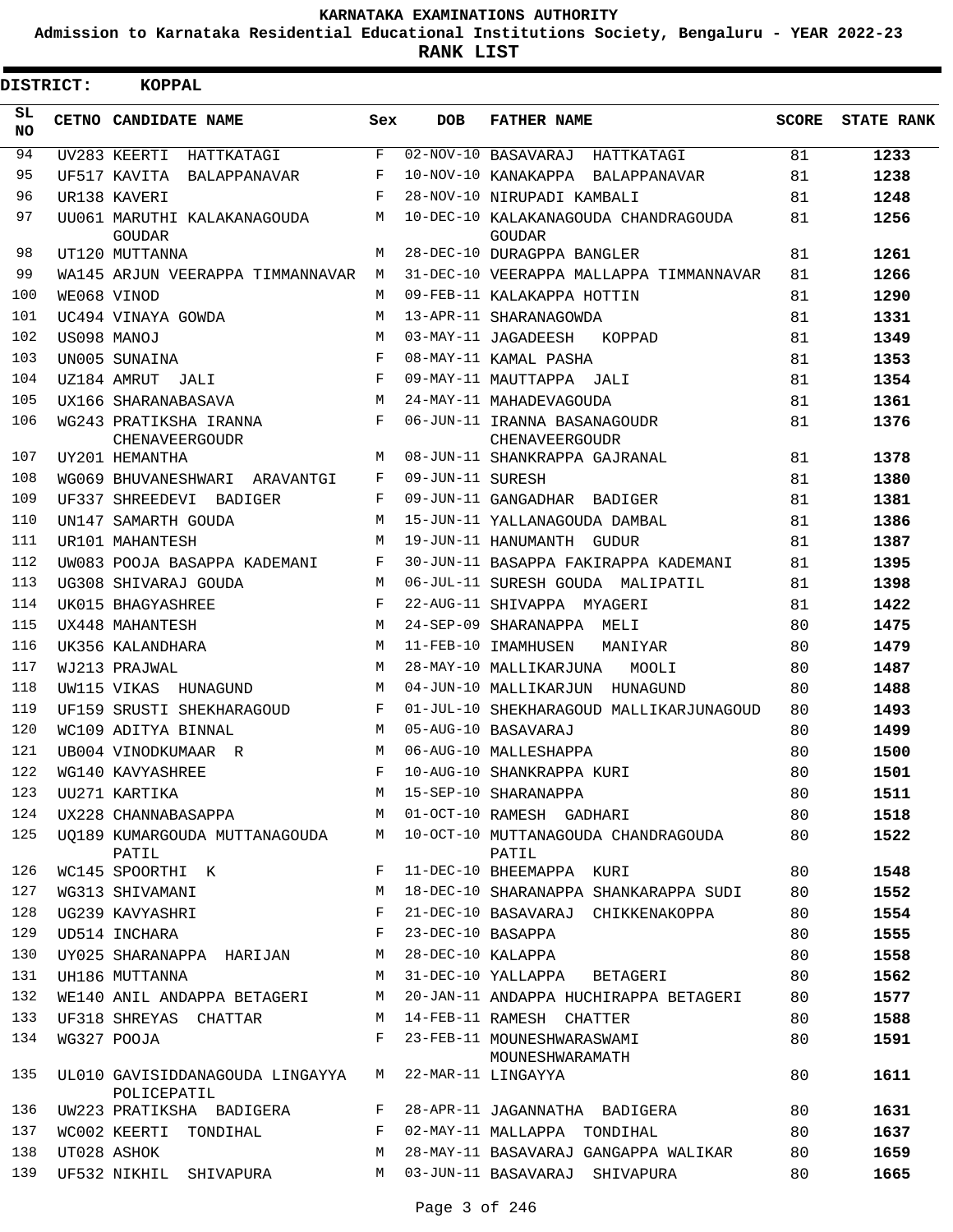**Admission to Karnataka Residential Educational Institutions Society, Bengaluru - YEAR 2022-23**

**RANK LIST**

| <b>DISTRICT:</b> | KOPPAL                                   |              |                   |                                                                 |       |                   |
|------------------|------------------------------------------|--------------|-------------------|-----------------------------------------------------------------|-------|-------------------|
| SL<br><b>NO</b>  | CETNO CANDIDATE NAME                     | Sex          | <b>DOB</b>        | <b>FATHER NAME</b>                                              | SCORE | <b>STATE RANK</b> |
| 140              | UD494 PRATHIKSHA P HUGAR                 | F            |                   | 16-JUN-11 PRAVEEN KUMAR H L                                     | 80    | 1677              |
| 141              | UR167 SPOORTI HERUR                      | F            |                   | 12-JUL-11 VISHWANATH                                            | 80    | 1696              |
| 142              | UY001 SRUSHTHI                           | F            |                   | 22-JUL-11 BASAVARAJ HOSAMANI                                    | 80    | 1706              |
| 143              | UU377 SANTOSH HIREMATH                   | M            |                   | 04-AUG-11 SHARANAYYA HIREMATH                                   | 80    | 1715              |
| 144              | UC482 MAHMADA SADIK                      | M            |                   | 18-OCT-11 BANDE NAVAJ                                           | 80    | 1751              |
| 145              | UV010 PRERANA SHARANAPPA AVARI           | $\mathbf{F}$ |                   | 02-NOV-11 SHARANAPPA NINGAPPA AVARI                             | 80    | 1761              |
| 146              | WA154 MANIKANTH IDARMANI                 | M            |                   | 30-NOV-11 MAHANTAPPA IDARMANI                                   | 80    | 1771              |
| 147              | UU054 SANJAYKUMAR                        | M            |                   | 23-DEC-11 ADIVEPPA METI                                         | 80    | 1783              |
| 148              | UG487 THARUNAKUMARA                      | м            | 17-JAN-12 KALAPPA |                                                                 | 80    | 1788              |
| 149              | UX123 NAGARATNA BASAVARAJ KARADI F       |              |                   | 12-APR-10 BASAVARAJ RUDRAPPA KARADI                             | 79    | 1809              |
| 150              | UP159 KUBERAPPA                          | M            |                   | 06-OCT-10 DEVARADDEPPA MADINUR                                  | 79    | 1841              |
| 151              | UX280 VENKATESH<br>BENAL                 | M            | 05-NOV-10 SURESH  |                                                                 | 79    | 1859              |
| 152              | UV271 KASHINATH TALAVAR                  | M            | 16-NOV-10 RAMESH  |                                                                 | 79    | 1867              |
| 153              | UU327 VINAYAKUMAR WALIKAR                | M            | 09-DEC-10 ASHOK   |                                                                 | 79    | 1883              |
| 154              | WB254 SATISHKUMAR YATTINAMANI            | M            |                   | 19-JAN-11 CHANDRASHEKHAR BASAVANTAPPA<br>YATTINAMANI            | 79    | 1905              |
| 155              | UF157 AMRUTA S KAMPAPURMATH              | F            |                   | 20-JAN-11 SHIVAMURTHAYYA B K                                    | 79    | 1906              |
| 156              | UX205 SUMEDHA                            | M            |                   | 28-FEB-11 RANGARAO DESAI                                        | 79    | 1925              |
| 157              | UF081 DHANUJA ANANDAPPA NAYAK            | М            |                   | 30-MAR-11 ANANDAPPA MOTEPPA NAYAK                               | 79    | 1947              |
| 158              | UU446 K PARVATI                          | F            |                   | 08-APR-11 K BASAVARAJA                                          | 79    | 1958              |
| 159              | UP182 NIRANJAN                           | M            |                   | 18-MAY-11 KASHINATH HIREMATH                                    | 79    | 1992              |
| 160              | UA172 ISMAYIL                            | м            |                   | 25-MAY-11 KALEEL SAB                                            | 79    | 2004              |
| 161              | UW019 SHRADDHA                           | F            |                   | 27-JUN-11 SHARANAPPA HIRYALA                                    | 79    | 2028              |
| 162              | UZ254 SHIVARAJ BUDAR                     | M            |                   | 28-JUN-11 KOLLAPPA BUDAR                                        | 79    | 2030              |
| 163              | WJ156 BHARAT MAHESH BADIGER              | M            |                   | 14-JUL-11 MAHESH HUCHCHIRAPPA BADIGER                           | 79    | 2042              |
| 164              | WD104 VEDAVATI                           | $_{\rm F}$   |                   | 27-JUL-11 VEERESH SOTNAR                                        | 79    | 2053              |
| 165              | WJ054 SHIVANI                            | F            |                   | 29-AUG-11 AMARESH S HALASAMUDRA                                 | 79    | 2074              |
| 166              | UL182 SHANKAR                            | M            |                   | 12-OCT-11 HANUMAPPA NAYAK                                       | 79    | 2097              |
| 167              | UZ207 AKARSHA RAGHVENDRA KYADED          | M            |                   | 13-OCT-11 RAGHAVENDRA                                           | 79    | 2098              |
| 168              | UE337 LAXMI BAI                          | F            |                   | 29-OCT-11 TULAJARAMASINGH DADASINGH                             | 79    | 2105              |
| 169              | WF304 SHRUTI SIDDAPPA HALLIKERI          | $\mathbf{F}$ |                   | 03-NOV-11 SIDDAPPA HALLIKERI                                    | 79    | 2109              |
| 170              | UH193 GEETA                              | $\mathbf{F}$ |                   | 19-NOV-11 SIDDANAGOUDA VANAGERI                                 | 79    | 2116              |
| 171              | WB351 PRIYANKA BASAVARAJ<br>SHEELAVANTAR | F            |                   | 21-NOV-11 BASAVARAJ SHIVAPPA<br>SHEELAVANTAR                    | 79    | 2118              |
| 172              | UK266 KARTIK                             | M            |                   | 30-NOV-11 SURESH DESAYI                                         | 79    | 2122              |
| 173              | UF499 SHREYA Y PUJAR F                   |              |                   | 13-DEC-11 YAMANAPPA PUJAR                                       | 79    | 2131              |
| 174              | <b>Example 19</b><br>UO165 KEERTANA      |              |                   | 27-JUN-12 YALLAPPA                                              | 79    | 2147              |
| 175              |                                          |              |                   | WB399 PRAVEEN K CHOUDKI M 04-OCT-12 KANAKAPPA PAVADEPPA CHOUDKI | 79    | 2148              |
| 176              | UG039 HARISH                             | M            |                   | 02-JAN-10 ANDAPPA HULAKOTI                                      | 78    | 2155              |
| 177              | UE355 RIYAZ                              | М            |                   | 15-JUN-10 KHASIMSAB                                             | 78    | 2168              |
| 178              | UM126 ABHAY                              | M            |                   | 13-SEP-10 CHIDANANDAPPA SONNAD                                  | 78    | 2183              |
| 179              | UF370 AKASH MALLAPPA BALAKUNDI M         |              |                   | 02-OCT-10 MALLAPPA HANAMAPPA BALAKUNDI                          | 78    | 2191              |
| 180              | UA443 VENKATESH                          | M            |                   | 17-OCT-10 KANTEPPA                                              | 78    | 2199              |
| 181              | UY017 KAVYANJALI                         | F            |                   | 23-OCT-10 MALLAPPA JALIHAL                                      | 78    | 2205              |
| 182              | UY150 VARSHITA CHINIVALAR F              |              | 24-DEC-10 MURGESH |                                                                 | 78    | 2246              |
| 183              | UL004 BHARATH                            | M            |                   | 04-JAN-11 MANJUNATH                                             | 78    | 2261              |
| 184              | WB127 PRAVEEN                            | М            |                   | 22-JAN-11 RAMESH YALABURTI                                      | 78    | 2278              |
| 185              | UU384 SANTOSH                            | М            |                   | 24-JAN-11 MAHANTESH UPPAR                                       | 78    | 2283              |
| 186              | UV219 KANAKAPPA                          | M            |                   | 29-JAN-11 RAMANNA HARIJANA                                      | 78    | 2291              |
| 187              | WB013 ADITYA                             | M            |                   | 10-FEB-11 HUCHHANAGOUDA GOUDAR                                  | 78    | 2300              |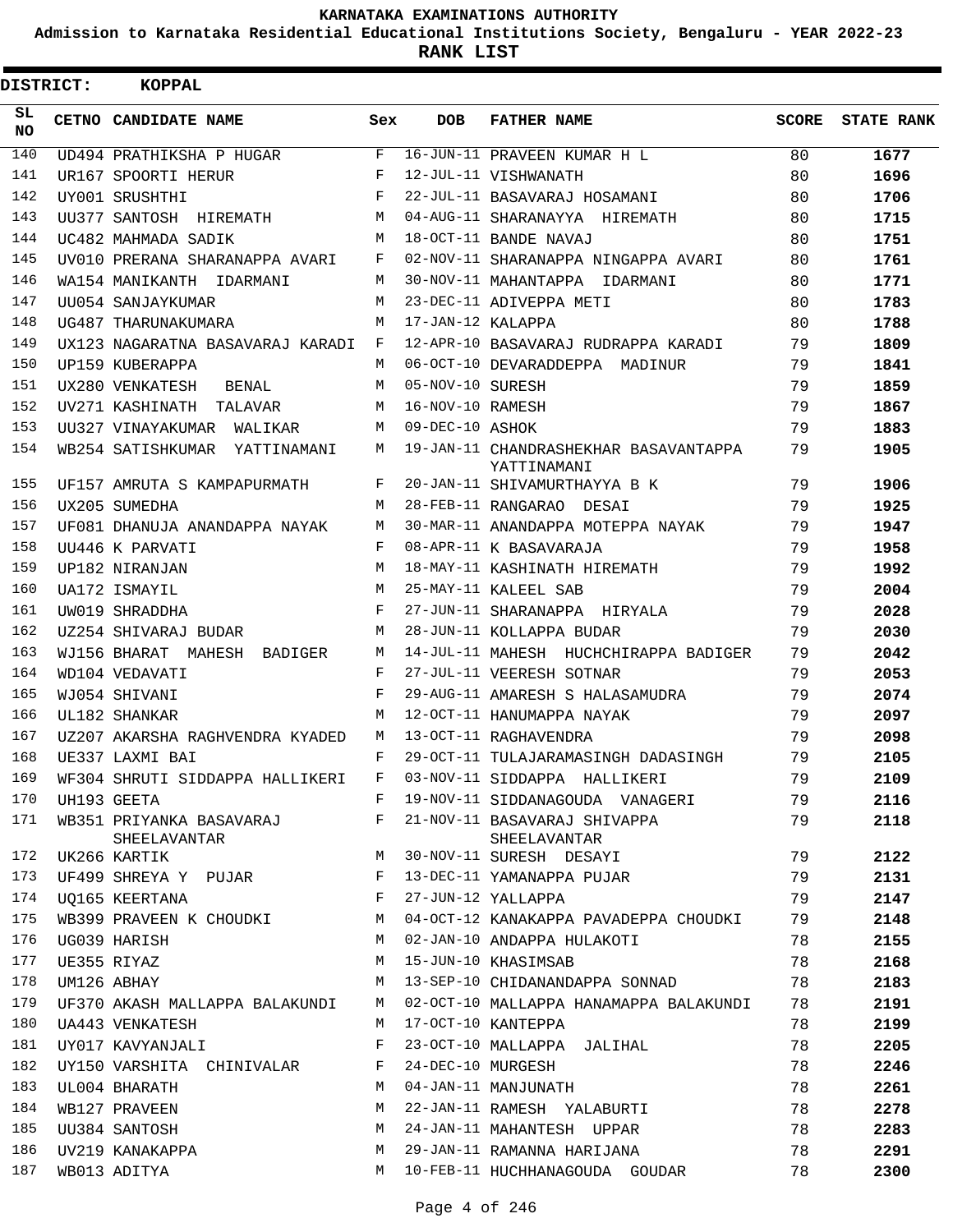**Admission to Karnataka Residential Educational Institutions Society, Bengaluru - YEAR 2022-23**

**RANK LIST**

| <b>DISTRICT:</b> |            | <b>KOPPAL</b>                             |     |                   |                                                 |              |                   |
|------------------|------------|-------------------------------------------|-----|-------------------|-------------------------------------------------|--------------|-------------------|
| SL<br>NO         |            | CETNO CANDIDATE NAME                      | Sex | <b>DOB</b>        | <b>FATHER NAME</b>                              | <b>SCORE</b> | <b>STATE RANK</b> |
| 188              |            | WF332 NISARGA                             | F   |                   | 10-FEB-11 GANGADHAR<br><b>BELERI</b>            | 78           | 2301              |
| 189              |            | UT003 PRAVEEN NINGAPPA GADAD              | M   |                   | 10-FEB-11 NINGAPPA BASAPPA GADAD                | 78           | 2302              |
| 190              |            | UG219 REHAN                               | M   |                   | 19-MAR-11 RAJABHAKSHI ALLALLI                   | 78           | 2341              |
| 191              |            | UB254 PAMPAYYASWAMI                       | M   |                   | 22-MAR-11 MAHANTESH BASARIHAL                   | 78           | 2346              |
| 192              |            | UL208 PRAJWALKUMAR                        | M   |                   | 25-MAR-11 HANUMANTAPPA HALLI                    | 78           | 2348              |
| 193              |            | UE346 KAVERI<br>SASVIHAL                  | F   |                   | 30-MAR-11 TONDEPPA SASVIHAL                     | 78           | 2353              |
| 194              |            | UF423 NETRAVATI SHIVASANGAPPA<br>AUDALA   | F   |                   | 02-APR-11 SHIVASANGAPPA MAHANTAPPA<br>AUDALA    | 78           | 2356              |
| 195              |            | UD517 SINDHU                              | F   |                   | 13-APR-11 BEERAPPA                              | 78           | 2367              |
| 196              |            | UT015 HARSHITA RANGAPPA VANGERI           | F   |                   | 04-MAY-11 RANGAPPA HANAMAPPA VANGERI            | 78           | 2398              |
| 197              |            | UR147 SINCHANA MAHANTESH<br>KASHEPPANAVAR | F   |                   | 06-MAY-11 MAHANTESH SARNAPPA<br>KASHEPPANAVAR   | 78           | 2404              |
| 198              |            | UO174 GAYATRI GOVINDAPPA<br>YALABURTHI    | F   |                   | 20-JUN-11 GOVINDAPPA YALABURTHI                 | 78           | 2449              |
| 199              |            | UC446 TEJUSHREE                           | F   |                   | 17-JUL-11 MANJUNATH REDDY                       | 78           | 2470              |
| 200              |            | UZ362 KAVERI<br>GOUDRA                    | F   |                   | 13-AUG-11 RAMEESHA                              | 78           | 2495              |
| 201              |            | UF118 GOUTAM                              | M   |                   | 19-AUG-11 AMARESH CHAWAN                        | 78           | 2504              |
| 202              |            | WA177 MASANAGOWDA VAJJAL                  | M   |                   | 07-OCT-11 MUDIYAPPA VAJJAL                      | 78           | 2540              |
| 203              |            | UK080 PRUTHVIRAJ<br>NELAJERI              | M   |                   | 28-OCT-11 MANJUNATH H N NELAJERI                | 78           | 2548              |
| 204              |            | WH225 PRATEEK HOSAMANI                    | М   |                   | 05-NOV-11 CHAMARAJ                              | 78           | 2554              |
| 205              |            | WB385 VIJAYA                              | M   |                   | 10-FEB-12 SHIVAPPA PUJAR                        | 78           | 2578              |
| 206              |            | UN131 NINGARAJA                           | M   |                   | 28-AUG-09 VEERESH GANGANNAVARA                  | 77           | 2585              |
| 207              |            | UJ095 VEENA                               | F   |                   | 03-DEC-09 SHARANAYYASWAMI GORLEKOPPA            | 77           | 2587              |
| 208              |            | WB145 SHIVSHANT VENKATESH TALAVAR M       |     |                   | 26-MAR-10 VENKATESH HANAMANTAPPA<br>TALAVAR     | 77           | 2597              |
| 209              |            | UW285 ANILKUMAR DYAMANNA VILAYAT          | М   |                   | 24-MAY-10 DYAMANNA YOGAPPA VILAYAT              | 77           | 2604              |
| 210              | WK166 JIYA |                                           | F   |                   | 19-JUL-10 RASHEEDAHMED BODLEKHAN                | 77           | 2616              |
| 211              |            | UL175 RANGANATH<br>WALIKAR                | M   |                   | 11-SEP-10 HANUMAPPA<br>WALIKAR                  | 77           | 2635              |
| 212              |            | UN034 AJAYKUMAR                           | M   |                   | 20-SEP-10 GANGADHAR<br>DOLLIN                   | 77           | 2643              |
| 213              |            | WB114 RAMESHA SHARANAPPA LYAVAKKI M       |     |                   | 11-OCT-10 SHARANAPPA RAMAPPA LYAVAKKI           | 77           | 2655              |
| 214              | UC342 UMA  |                                           | F   |                   | 25-OCT-10 HANUMANAGOUDA                         | 77           | 2664              |
| 215              |            | UK330 SRIDHAR                             | М   |                   | 04-NOV-10 ISHAPPA SHIVAPUTRAPPA<br>HOSAMANI     | 77           | 2676              |
| 216              |            | UD274 ABHISHREE                           | F   |                   | 10-NOV-10 PAMPAPATI                             | 77           | 2683              |
| 217              |            | WG013 AKSHARA                             | F   |                   | 12-NOV-10 PRASHANT RANGAREJ                     | 77           | 2685              |
| 218              |            | UJ005 SANGEETA                            | F   |                   | 07-JAN-11 RAMAPPA PUJAR                         | 77           | 2740              |
| 219              |            | UF679 SAHANA PURAD                        | F   |                   | 12-JAN-11 MANJUNATHA PURAD                      | 77           | 2746              |
| 220              |            | UW125 PARASHURAMA NINGAPPA<br>HOSAMANI    | M   |                   | 22-JAN-11 NINGAPPA HOSAMANI PAMAPPA<br>HOSAMANI | 77           | 2753              |
| 221              |            | UJ132 VINUTA                              | F   |                   | 14-FEB-11 VIRUPAKSHAPPA NINGAPPA<br>ALAWANDI    | 77           | 2779              |
| 222              |            | UG410 KARTIK M UPPAR                      | M   |                   | 13-APR-11 MALLAPPA                              | 77           | 2835              |
| 223              |            | WD204 BASAVARAJ                           | M   |                   | 02-MAY-11 SHARANAPPA KURI                       | 77           | 2853              |
| 224              |            | UF404 MAHANTESH NAGAPPA HANSANUR M        |     |                   | 05-MAY-11 NAGAPPA HANSANUR                      | 77           | 2858              |
| 225              |            | WC116 BHANUPRIYA HUNAGUND                 | F   |                   | 06-MAY-11 SURESH HUNAGUND                       | 77           | 2859              |
| 226              |            | WF108 VARSHA                              | F   |                   | 11-MAY-11 MANAPPA BADIGER                       | 77           | 2864              |
| 227              |            | UJ180 BASAVARAJ H S                       | M   |                   | 20-MAY-11 HANUMAPPA                             | 77           | 2868              |
| 228              |            | UE362 AHMED ALI                           | М   |                   | 23-MAY-11 LALSAHEB                              | 77           | 2872              |
| 229              |            | US137 AKASH                               | М   | 24-MAY-11 NAGARAJ |                                                 | 77           | 2873              |
| 230              |            | WA071 SUNEEL KUMAR                        | M   |                   | 12-JUN-11 HUCHANAGOUDA GOUDAR                   | 77           | 2900              |
| 231              |            | UZ202 SANJANA KOPPAL                      | F   |                   | 17-JUN-11 VIRESH KOPPAL                         | 77           | 2912              |
| 232              |            | UK146 KEERTI MUDARADDI                    | F   |                   | 24-JUN-11 MALLAPPA MUDARADDI                    | 77           | 2921              |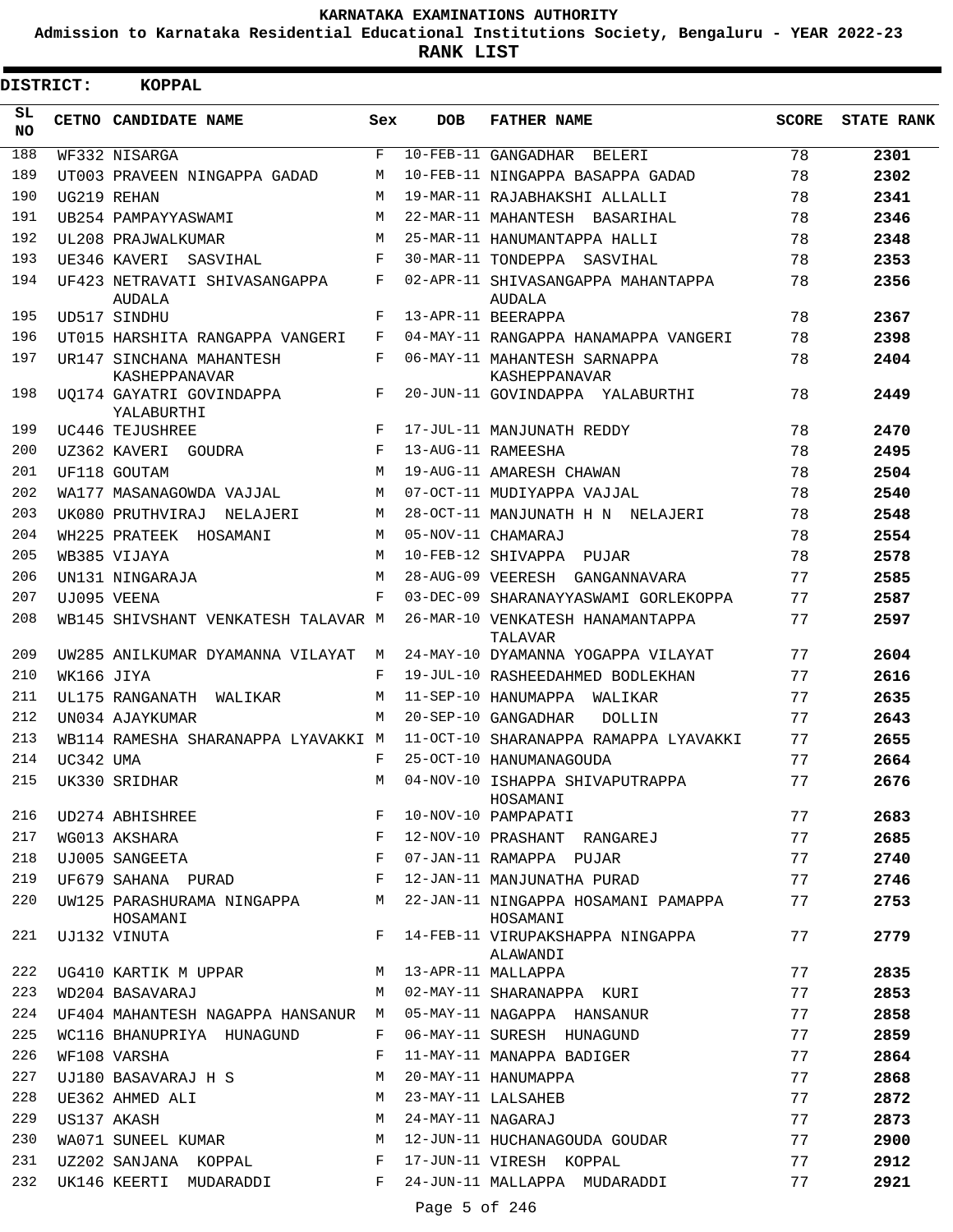**Admission to Karnataka Residential Educational Institutions Society, Bengaluru - YEAR 2022-23**

**RANK LIST**

| <b>DISTRICT:</b> |                | KOPPAL                                                            |              |            |                                                                          |              |                   |
|------------------|----------------|-------------------------------------------------------------------|--------------|------------|--------------------------------------------------------------------------|--------------|-------------------|
| SL<br><b>NO</b>  |                | CETNO CANDIDATE NAME                                              | Sex          | <b>DOB</b> | <b>FATHER NAME</b>                                                       | <b>SCORE</b> | <b>STATE RANK</b> |
| 233              |                | UW253 SANJANA CHINIVALAR                                          | F            |            | 26-JUN-11 SHIVAKUMAR CHINIVALAR                                          | 77           | 2924              |
| 234              |                | UZ060 VISHWACHETAN                                                | M            |            | 18-JUL-11 AMARESH MALIPATIL                                              | 77           | 2945              |
| 235              |                | WE179 VEERESH BALIGAR                                             | M            |            | 20-JUL-11 BASAVARAJ BALIGAR                                              | 77           | 2949              |
| 236              |                | UN174 MANJUSHRI                                                   | F            |            | 10-AUG-11 VENKATESH ANGADI                                               | 77           | 2968              |
| 237              |                | UZ133 NAGARATNA                                                   | F            |            | 17-AUG-11 MALLAPPA KANDAKUR                                              | 77           | 2972              |
| 238              |                | WD333 CHINMAY GUDADEERAPPA ANGADI M                               |              |            | 19-AUG-11 GUDADEERAPPA ANGADI                                            | 77           | 2974              |
| 239              |                | UP151 MURALIDHARA SALAMANI                                        | M            |            | 20-AUG-11 MANJUNATH SALAMANI                                             | 77           | 2976              |
| 240              |                | WH014 SHRUTI                                                      | F            |            | 12-SEP-11 AMARESH LAGALUR                                                | 77           | 2990              |
| 241              |                | WH008 SHRADDHA REVANASIDDAPPA<br>SAJJAN                           | $\mathbf{F}$ |            | 09-OCT-11 REVANASIDDAPPA SAJJAN                                          | 77           | 3006              |
| 242              |                | UX224 VASANT<br>SAJJAN                                            | M            |            | 27-NOV-11 MAHANTAPPA SAJJAN                                              | 77           | 3037              |
| 243              |                | UD249 RAGHAVENDRA                                                 | M            |            | 03-FEB-10 NAGARAJ NAYAKA                                                 | 76           | 3077              |
| 244              |                | WH127 CHINMAYA                                                    | M            |            | 10-MAR-10 SOMASHEKAR BADIGER                                             | 76           | 3083              |
| 245              |                | WB094 NIRUPADI SHARANAPPA JEERAL M                                |              |            | 06-JUL-10 SHARANAPPA JEERAL                                              | 76           | 3098              |
| 246              |                | UB360 POOJA                                                       | F            |            | 28-JUL-10 BALANAGOUDA                                                    | 76           | 3103              |
| 247              |                | UU316 SHIVARAJ                                                    | M            |            | 14-AUG-10 IRANNA SUDI                                                    | 76           | 3112              |
| 248              |                | UR102 SWATI MAILARAPPA BILKAR                                     | F            |            | 25-SEP-10 MAILARAPPA HANAMAPPA BILKAR                                    | 76           | 3142              |
| 249              |                | WD259 POOJA                                                       | F            |            | 24-OCT-10 SHARANAPPA PAMMAR                                              | 76           | 3156              |
| 250              |                | UC155 K M RENUKACHARYA                                            | M            |            | 07-DEC-10 K M VISHWANATH                                                 | 76           | 3189              |
| 251              |                | WH060 PRAKASH                                                     | M            |            | 09-DEC-10 SURESH BUDDANAGOUDRA                                           | 76           | 3192              |
| 252              |                | UV233 JAYAPRAKASHAKUMAR<br>WALIKAR M                              |              |            | 29-DEC-10 PANKAJAKUMAR WALIKAR                                           | 76           | 3208              |
| 253              |                | US193 PAVITRA SHARANAPPA<br>CHINIVALARA                           | F            |            | 31-DEC-10 SHARANAPPA ANDANAPPA<br>CHINIVALARA                            | 76           | 3211              |
| 254              |                | UF632 KAVITHA                                                     | F            |            | 01-JAN-11 DODDAPPA BANGLER                                               | 76           | 3212              |
| 255              |                | UD216 DIGANTHA M R                                                | M            |            | 06-FEB-11 RAJEEVA M R                                                    | 76           | 3249              |
| 256              |                | UX358 ANUSUYA UMESHGOUDA PATIL                                    | F            |            | 21-FEB-11 UMESHGOUDA PATIL                                               | 76           | 3267              |
| 257              |                | UE179 SRIDEVI                                                     | $_{\rm F}$   |            | 25-FEB-11 PURUSHOTTAMA                                                   | 76           | 3274              |
| 258              |                | UA336 NITEESHREDDY                                                | M            |            | 26-FEB-11 SHASHIBHUSHANA                                                 | 76           | 3275              |
| 259              |                | WF169 SHANTA                                                      | F            |            | 26-FEB-11 MARIYAPPA HALLIKERI                                            | 76           | 3276              |
| 260              |                | UG275 SHWETHA PUJAR                                               | F            |            | 07-MAR-11 NINGAPPA PUJAR                                                 | 76           | 3281              |
|                  | 261 UN124 TEJA |                                                                   |              |            | M 27-MAR-11 CHIDANANDA TAVARAGERI 76                                     |              | 3304              |
| 262              |                | UL109 CHAITRA CHITRAGAR F                                         |              |            | 28-MAR-11 NARAYANAPPA CHITRAGAR 76                                       |              | 3305              |
| 263              |                | UP079 HARISH                                                      |              |            |                                                                          |              | 3326              |
| 264              | UG346 MANOJ    |                                                                   |              |            |                                                                          |              | 3327              |
| 265              |                |                                                                   |              |            | UF450 SAHANA PANAYYA HIREMATH F 29-APR-11 PANAYYA SHARANAYYA HIREMATH 76 |              | 3357              |
| 266              |                |                                                                   |              |            |                                                                          | 76           | 3397              |
| 267              |                | $\mathbf{F}$ and $\mathbf{F}$ and $\mathbf{F}$<br>UB287 VAISHNAVI |              |            | 28-MAY-11 ESHAPPA GUDITAL                                                | 76 — 76      | 3405              |
| 268              |                |                                                                   |              |            | WA188 PRASANNA (M 29-MAY-11 PAVANAKUMAR MATTUR                           | 76           | 3406              |
| 269              |                |                                                                   |              |            | UF262 KANAKARAYA M 12-JUN-11 SHARANAPPA TEGGINAMANI 76                   |              | 3429              |
| 270              |                | UX402 APURVA PARASAPUR F 15-JUN-11 SHARANAPPA                     |              |            |                                                                          | 76           | 3431              |
| 271              |                |                                                                   |              |            | UV118 YASHAVANTAGOUDA MARKAN MARKANAGOUDA MALIPATIL                      |              | 3447              |
| 272              |                |                                                                   |              |            | UX304 POORVI NAGUSA KATHARE $F$ 23-JUL-11 NAGUSA LAXMANASA KATHARE 76    |              | 3482              |
| 273              |                |                                                                   |              |            | UQ111 JEEVAN ANDAPPA NILUGAL M 05-AUG-11 ANDAPPA HANAMAPPA NILUGAL 76    |              | 3492              |
| 274              |                | WD353 JEEVANRAJ                                                   |              |            | M 17-AUG-11 DODDABASAPPA BALIGAR 76                                      |              | 3500              |
| 275              |                | UB277 VINAYAKA BANDI M                                            |              |            | 76<br>31-AUG-11 MANJAPPA BANDI                                           |              | 3510              |
| 276              |                | UG050 KRISHNA                                                     |              |            | M 10-OCT-11 MANJUNATH BANNIKOPPA 76                                      |              | 3539              |
| 277              |                | WA117 MAHEEN HARIHAR F                                            |              |            | 26-DEC-11 KHAYUM PASHA 76                                                |              | 3582              |
| 278              |                | WF098 VEERAPPA ANGADI M 25-SEP-12 SANGAPPA                        |              |            | 76                                                                       |              | 3593              |
| 279              |                |                                                                   |              |            | UG221 HARISH BADIGER M 19-MAY-10 MOUNESH BADIGER 75                      |              | 3621              |
| 280              |                | $\mathbf{F}$<br>UC057 JYOTHI                                      |              |            | 26-JUL-10 CHANDRASHEKHAR NADAGOUDA 75                                    |              | 3635              |
|                  |                |                                                                   |              |            |                                                                          |              |                   |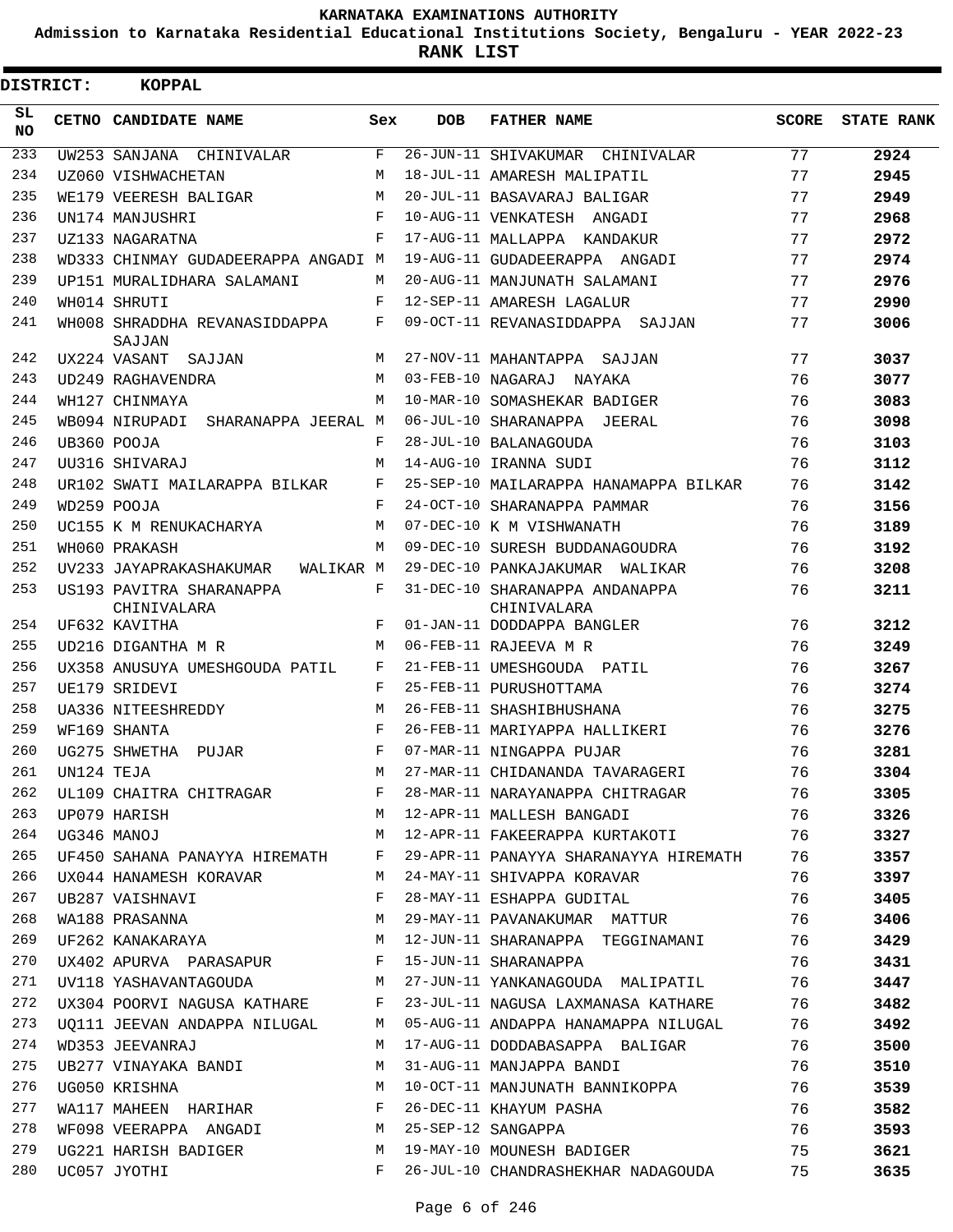**Admission to Karnataka Residential Educational Institutions Society, Bengaluru - YEAR 2022-23**

**RANK LIST**

| DISTRICT:  |             | KOPPAL                                                |              |                   |                                                                             |    |                         |
|------------|-------------|-------------------------------------------------------|--------------|-------------------|-----------------------------------------------------------------------------|----|-------------------------|
| SL.<br>NO. |             | CETNO CANDIDATE NAME                                  | Sex          | <b>DOB</b>        | <b>FATHER NAME</b>                                                          |    | <b>SCORE</b> STATE RANK |
| 281        |             | WF113 SNEHA SHIVAKUMAR HOSAMATTH                      | F            |                   | 07-SEP-10 SHIVAKUMAR SANGAYYA HOSAMATTH                                     | 75 | 3652                    |
| 282        |             | UX314 SHARANABASU                                     | M            |                   | 08-SEP-10 VEERABHADRAPPA JAVALI                                             | 75 | 3653                    |
| 283        |             | WK112 SHREYA HANASI                                   | F            |                   | 23-SEP-10 VENKAREDDI                                                        | 75 | 3664                    |
| 284        |             | UL032 SNEHA                                           | F            | 05-OCT-10 RAVI    | SYANABOGAR                                                                  | 75 | 3675                    |
| 285        |             | UF433 BHUVAN                                          | M            |                   | 24-OCT-10 CHANDRASHEKHARA                                                   | 75 | 3702                    |
| 286        | WJ113 SANA  |                                                       | F            |                   | 06-DEC-10 MURTUJASAB DHANNUR                                                | 75 | 3738                    |
| 287        |             | UX428 VIKAS                                           | M            |                   | 14-DEC-10 SHIVASHANTAPPA<br>BANDI                                           | 75 | 3748                    |
| 288        |             | UU332 PRADEEPAGOUDA                                   | M            |                   | 29-DEC-10 SHARANAPPA POLICE PATIL                                           | 75 | 3761                    |
| 289        |             | UV180 SHASHANK                                        | M            |                   | 04-FEB-11 VINODA KALAGUDI                                                   | 75 | 3801                    |
| 290        |             | UU015 SHARAD SHARANAPPA HIREMANI                      | $\mathbf{F}$ |                   | 10-FEB-11 SHARANAPPA KANAKAPPA HIREMANI                                     | 75 | 3807                    |
| 291        |             | WA003 H UDAYAKUMAR RUDRAPPA                           | M            |                   | 11-FEB-11 RUDRAPPA SHIVAPPA HOSOORU                                         | 75 | 3808                    |
| 292        |             | UG471 SAMARTH                                         | M            |                   | 04-MAR-11 PADMAREDDY TAWADI                                                 | 75 | 3827                    |
| 293        |             | WD313 PREETAM BASAVARAJ NIDAGUNDI M                   |              |                   | 08-MAR-11 BASAVARAJ NIDAGUNDI                                               | 75 | 3832                    |
| 294        |             | UC363 AMOGH BANDI                                     | M            |                   | 12-MAR-11 BASAVARAJ BANDI                                                   | 75 | 3836                    |
| 295        |             | UP060 NIKHITA CHANAPPA<br>BELAVINALA                  | F            |                   | 14-MAR-11 CHANAPPA IRAPPA BELAVINAL                                         | 75 | 3839                    |
| 296        |             | UL128 ROHINI                                          | F            |                   | 15-MAR-11 UMESH ELEADAKI                                                    | 75 | 3843                    |
| 297        |             | UF243 MADHU BADIGER                                   | F            |                   | 17-MAR-11 SHANKRAPPA                                                        | 75 | 3845                    |
| 298        |             | UE002 NISARGA                                         | F            |                   | 26-MAR-11 NIJAGUNAYYA SWAMY                                                 | 75 | 3852                    |
| 299        |             | UF523 SHREYA SANGAPPA ANGADI                          | F            |                   | 16-APR-11 SANGAPPA                                                          | 75 | 3878                    |
| 300        |             | UG466 VISHWANATHA                                     | M            |                   | 22-APR-11 SHEKHARAPPA TALAWARA                                              | 75 | 3890                    |
| 301        |             | UO186 CHANDRASHEKHAR<br>SHIVARUDRAPPA ANGADI          | M            |                   | 23-APR-11 SHIVARUDRAPPA GANGADHARAPPA<br>ANGADI                             | 75 | 3891                    |
| 302        |             | UK196 YASHAVANTA RAMAPPA METI                         | M            |                   | 25-APR-11 RAMAPPA NEELAPPA METI                                             | 75 | 3895                    |
| 303        |             | UN152 VIKAS                                           | M            |                   | 30-APR-11 VITHOBA BANDA                                                     | 75 | 3903                    |
| 304        |             | UE149 RAJARAJESHWARI                                  | F            | 05-MAY-11 RAMESHA |                                                                             | 75 | 3910                    |
| 305        |             | UG045 N V AKSHAYA                                     | $_{\rm F}$   |                   | 08-MAY-11 N L VASANTH                                                       | 75 | 3913                    |
| 306        |             | UF121 TANUSHREE<br>M<br>KALLIMATH                     | F            |                   | 24-MAY-11 MAHANTESH KALLIMATH                                               | 75 | 3939                    |
| 307        |             | UG460 TARUN                                           | M            |                   | 13-JUN-11 RAGHAVENDRA BUDDODI                                               | 75 | 3959                    |
| 308        |             | UF251 SOUJANYA                                        | F            |                   | 06-JUL-11 NAGARAJ BANNIGOL                                                  | 75 | 3996                    |
| 309        |             | UW026 RAMESHA                                         | M            |                   | 07-JUL-11 MANJUNATHA RATHODA                                                | 75 | 3998                    |
| 310        |             | WD295 ANUSHA                                          | $\mathbf{F}$ |                   | 14-AUG-11 SHEKHARAPPA                                                       | 75 | 4048                    |
| 311        |             | UV222 SAHANA CHAVHAN $F$                              |              |                   | 15-AUG-11 SEENAPPA CHAVHAN                                                  | 75 | 4050                    |
| 312        | UF429 KUSHI |                                                       | $\mathbf{F}$ |                   | 08-SEP-11 NEMASA RANGREJ                                                    | 75 | 4084                    |
| 313        |             | UJ191 POOJA KODLE F                                   |              |                   | 17-NOV-11 RAMASHETTY KODLE                                                  | 75 | 4144                    |
| 314        |             | UM095 MANYA BETAGERI F                                |              |                   | 18-NOV-11 MANJUNATH                                                         | 75 | 4145                    |
| 315        |             | $\mathbf{F}$<br>UB236 SHREYA                          |              |                   | 29-NOV-11 DEVENDRAGOUDA ALLIPUR 75                                          |    | 4150                    |
| 316        |             | UU035 ARJUN                                           | M            |                   | 18-FEB-12 SHARANAPPA HUNISIHAL 75                                           |    | 4169                    |
| 317        |             | UP066 MAHESHA 67-MAY-09 MARIYAPPA                     |              |                   |                                                                             | 74 | 4179                    |
| 318        |             | KODATAGERI                                            |              |                   | WB157 GOPALKRISHNA HULLAPPA M 04-SEP-09 HULLAPPA BHEEMAPPA KODATAGERI 74    |    | 4182                    |
| 319        |             | UB306 MARISWAMY                                       |              |                   | M 22-MAR-10 HANUMANTAPPA                                                    | 74 | 4199                    |
| 320        |             |                                                       |              |                   | UZ342 GAYATRI SANGAPPA BADIGERA F 09-APR-10 SANGAPPA SHANKRAPPA BADIGERA 74 |    | 4200                    |
| 321        |             |                                                       |              |                   | UV101 AJIT NAGAPPA RESHMI MANIPAR-10 NAGAPPA BASAPPA RESHMI                 | 74 | 4202                    |
| 322        |             | UN194 AKSHATA                                         | F            |                   | 29-MAY-10 MARUTI KURI                                                       | 74 | 4211                    |
| 323        |             | US069 KESHAVA                                         | M            |                   | 29-JUN-10 MALLAPPA AWARI                                                    | 74 | 4217                    |
| 324        |             | M<br>UX226 CHETHAN                                    |              |                   | 01-AUG-10 MAHANTESH BEVOOR                                                  | 74 | 4227                    |
| 325        | UH115 ANIL  |                                                       | M            |                   | 03-SEP-10 DYAMANNA HALLIKERI                                                | 74 | 4244                    |
| 326        |             | WH367 NISARGA NINGAPPA ARER F 09-OCT-10 NINGAPPA ARER |              |                   |                                                                             | 74 | 4262                    |
| 327        |             | US191 SAVITA                                          |              |                   | F 01-NOV-10 NIRUPADI VALIKAR                                                | 74 | 4284                    |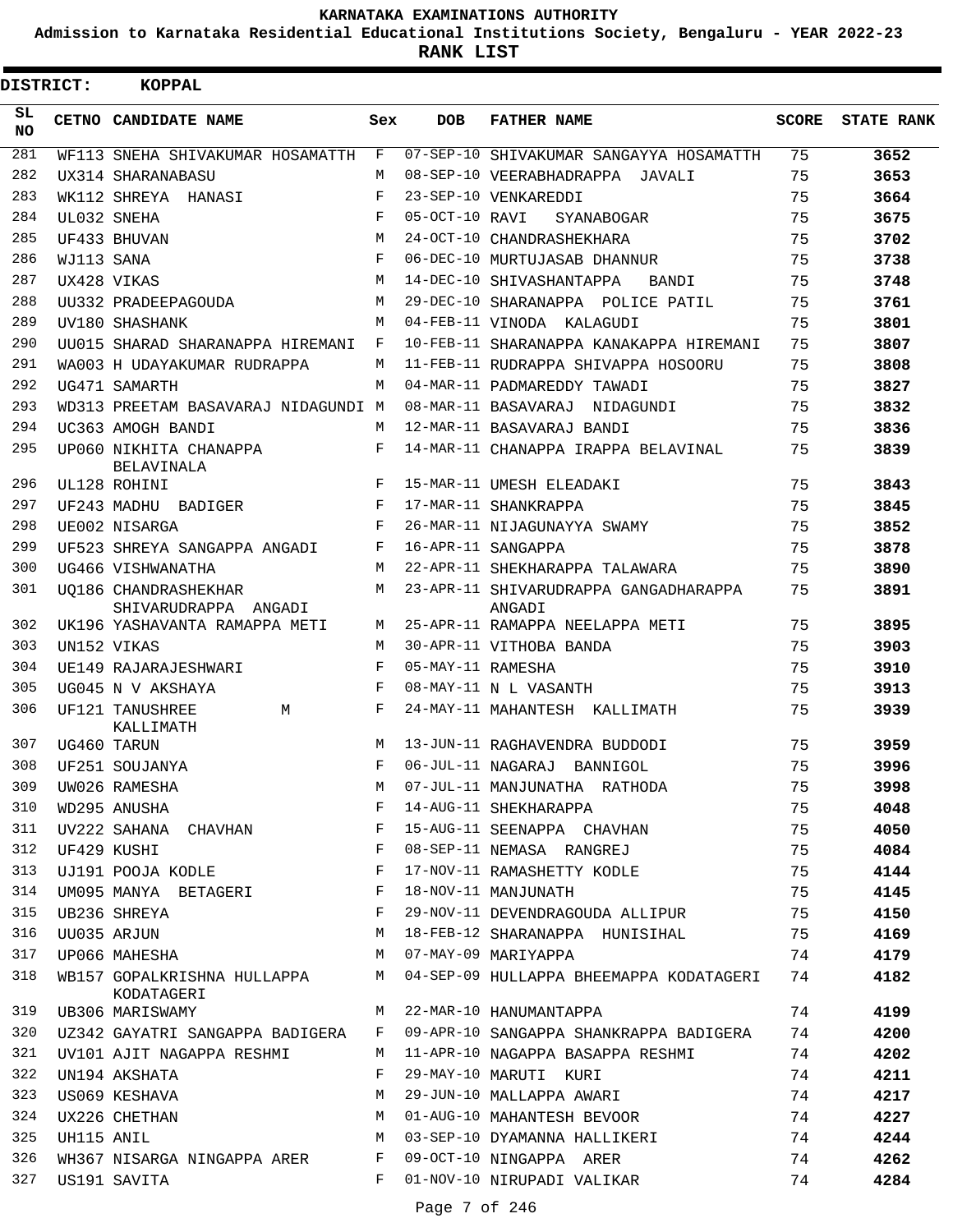**Admission to Karnataka Residential Educational Institutions Society, Bengaluru - YEAR 2022-23**

**RANK LIST**

| <b>DISTRICT:</b> | KOPPAL                                                                       |              |     |                                                                                     |    |                  |
|------------------|------------------------------------------------------------------------------|--------------|-----|-------------------------------------------------------------------------------------|----|------------------|
| SL.<br>NO.       | CETNO CANDIDATE NAME                                                         | Sex          | DOB | <b>FATHER NAME</b>                                                                  |    | SCORE STATE RANK |
| 328              | UF146 SANGEETA                                                               | F            |     | 29-NOV-10 DEVAPPA GONNAGAR                                                          | 74 | 4321             |
| 329              | WH140 PRIYANKA NELAJERI                                                      | $\mathbf{F}$ |     | 30-NOV-10 BASAVARAJ NELAJERI                                                        | 74 | 4325             |
| 330              | WF180 YUVARAJ                                                                | M            |     | 06-DEC-10 LOKESH VEERABHADRAPPA PATTAR                                              | 74 | 4337             |
| 331              | UM163 ABHISHEK                                                               | M            |     | 21-DEC-10 PAMPAPATI MULIMANI                                                        | 74 | 4354             |
| 332              | WG337 SHRIDEVI TOPALAKATTI<br>$\mathbf{F}$ and $\mathbf{F}$ and $\mathbf{F}$ |              |     | 21-DEC-10 NINGAPPA TOPALAKATTI                                                      | 74 | 4357             |
| 333              | UP122 KARTHIK                                                                | M            |     | 22-DEC-10 VEERESH HANUMANTAPPA PUJAR                                                | 74 | 4358             |
| 334              | UC124 SHASHIKALA                                                             | F            |     | 30-DEC-10 MARIYAPPA HARIJANA                                                        | 74 | 4367             |
| 335              | UG465 PRADEEP                                                                | м            |     | 31-DEC-10 ERAPPA HAMGI                                                              | 74 | 4368             |
| 336              | WH248 SHIVASHANKAR VEERESH SUDI                                              | M            |     | 01-JAN-11 VEERESH SHANKRAPPA SUDI                                                   | 74 | 4377             |
| 337              | UV178 MAHAMMAD SAMEER MULIMANI                                               | M            |     | 04-JAN-11 IMAMSAB MULIMANI                                                          | 74 | 4382             |
| 338              | UX172 NETRAVATI                                                              | F            |     | 18-JAN-11 SHIVAMOORTEPPA KAMBALI                                                    | 74 | 4390             |
| 339              | WE109 AKSHAYAKUMAR                                                           | M            |     | 22-JAN-11 DEVENDRAPPA BADIGER                                                       | 74 | 4391             |
| 340              | WA067 NAGARAJ                                                                | M            |     | 10-FEB-11 MANJUNATH NAGAPPA PUJAR                                                   | 74 | 4413             |
| 341              |                                                                              |              |     | UY067 SHARANU HANAMANTAPPA MADARI M 03-MAR-11 HANAMANTAPPA NAGAPPA MADARI           | 74 | 4438             |
| 342              | UU330 SRISHTI                                                                | F            |     | 25-MAR-11 BASAVARAJ SHARANAPPA BIJAKAL                                              | 74 | 4467             |
| 343              | UL228 VINAYAKA                                                               | M            |     | 25-MAR-11 ANANDA AKKI                                                               | 74 | 4468             |
| 344              | WF096 LAVANYA AMARESH TIMMREDDI                                              | F            |     | 06-APR-11 AMARESH TIMMREDDI                                                         | 74 | 4483             |
| 345              | UU272 MAALINGARAYA                                                           | M            |     | 11-APR-11 PARASHURAMAPPA                                                            | 74 | 4495             |
| 346              | WB185 PRATIBHA                                                               | F            |     | 19-MAY-11 SHARANAPPA TAKKALAKI                                                      | 74 | 4543             |
| 347              | UF108 SANGEETA KALAKAPPA MUDHOL                                              | F            |     | 24-MAY-11 KALAKAPPA                                                                 | 74 | 4556             |
| 348              | UG413 PUTTARAJ C HIREMATHA                                                   | M            |     | 25-MAY-11 CHANNAYYA HIREMATHA                                                       | 74 | 4558             |
| 349              | WB253 SANTOSHKUMAR JAMBAGI                                                   | M            |     | 03-JUN-11 KALAKAPPA                                                                 | 74 | 4568             |
| 350              | UE136 SOMANATH BASIRAAL                                                      | M            |     | 12-JUN-11 HULAGAPPA                                                                 | 74 | 4581             |
| 351              | WB383 SANGAMESH                                                              | M            |     | 19-JUN-11 PRABHU GONGADASHETRA                                                      | 74 | 4590             |
| 352              | UX400 MANJUNAT SAKRAPPA ILIGER                                               | M            |     | 04-JUL-11 SAKRAPPA YANKRAPPA ILIGER                                                 | 74 | 4609             |
| 353              | WF041 NAGARAJ                                                                | M            |     | 05-JUL-11 GIDDAPPA METI                                                             | 74 | 4611             |
| 354              | UE338 ASHWINI                                                                | $\mathbf{F}$ |     | 28-JUL-11 V AMARESHA                                                                | 74 | 4648             |
| 355              | UX323 CHANDALINGA<br>M 17-SEP-11 SHARANAPPA                                  |              |     |                                                                                     | 74 | 4692             |
| 356              | UX463 SHWETHA KOMAR F                                                        |              |     | 27-SEP-11 YAMANOORAPPA KOMAR                                                        | 74 | 4699             |
| 357              | UG294 YALLESH K                                                              | M            |     | 28-SEP-11 RAMANNA KAMBALI                                                           | 74 | 4700             |
| 358              | WA184 APEKSHA TALAGADE                                                       | F            |     | 28-OCT-11 SHRISHAIL TALAGADE                                                        | 74 | 4724             |
| 359              | UF411 TIMMARADDI B KANDAKUR                                                  | M            |     | 01-NOV-11 BHIMARADDY                                                                | 74 | 4731             |
| 360              | UG477 CHANDAN                                                                | M            |     | 16-DEC-11 RAGHAVENDRA MANTA                                                         | 74 | 4762             |
| 361              | US041 ASHWINI HANAMANTAPPA                                                   | F            |     | 17-DEC-11 HANAMANTAPPA                                                              | 74 | 4763             |
| 362              | UR023 SALEESAB MURTUJASABA<br>POLICEPATIL                                    | M            |     | 19-SEP-09 MURTAJASAB POLICEPATIL                                                    | 73 | 4786             |
| 363              | UY118 MARUTI                                                                 | M            |     | 01-JAN-10 TIRUKANNA SANDOORA                                                        | 73 | 4790             |
| 364              | UL139 PREETAM                                                                | M            |     | 27-MAY-10 BASAPPA BHAJANTRI                                                         | 73 | 4805             |
| 365              | WJ038 MAILARAGOUDA                                                           | M            |     | 16-JUL-10 MAHESHGOUDA MALLAGOUDRU                                                   | 73 | 4815             |
| 366              | UZ289 PHAKIRAVVA NINGAPPA KORI F                                             |              |     | 22-JUL-10 NINGAPPA KORI                                                             | 73 | 4818             |
| 367              | UO129 VIDYA KOLUR                                                            | $\mathbf{F}$ |     | 30-AUG-10 SHARANAPPA KOLUR                                                          | 73 | 4839             |
| 368              | UU310 PRIYANKA LAMANI                                                        |              |     | F 07-SEP-10 SHIVAPPA                                                                | 73 | 4846             |
| 369              | UF468 KIRAN KUMAR VIJAY KUMAR M<br>BHAVIMANI                                 |              |     | 08-SEP-10 VIJAY KUMAR                                                               | 73 | 4847             |
| 370              | US063 PAVITRA BASAPPA SHIROL F 02-OCT-10 BASAPPA                             |              |     |                                                                                     | 73 | 4861             |
| 371              |                                                                              |              |     | UF315 SHREEDHAR MANJUNATH BHATTAR M 10-OCT-10 MANJUNATH SHUBHASHCHANDRA<br>BHATTARA | 73 | 4869             |
| 372              | WB059 SHARANABASAV                                                           |              |     | M 15-OCT-10 CHANDRASHEKHAR KAMATAR                                                  | 73 | 4877             |
| 373              | UF059 BHAGYASHREE                                                            | F            |     | 23-OCT-10 HONNAPPA KUSHTAGI                                                         | 73 | 4884             |
| 374              | WH009 GOVIND RAMACHANDRA CHAVAN M 01-NOV-10 RAMACHANDRA CHAVAN               |              |     |                                                                                     | 73 | 4897             |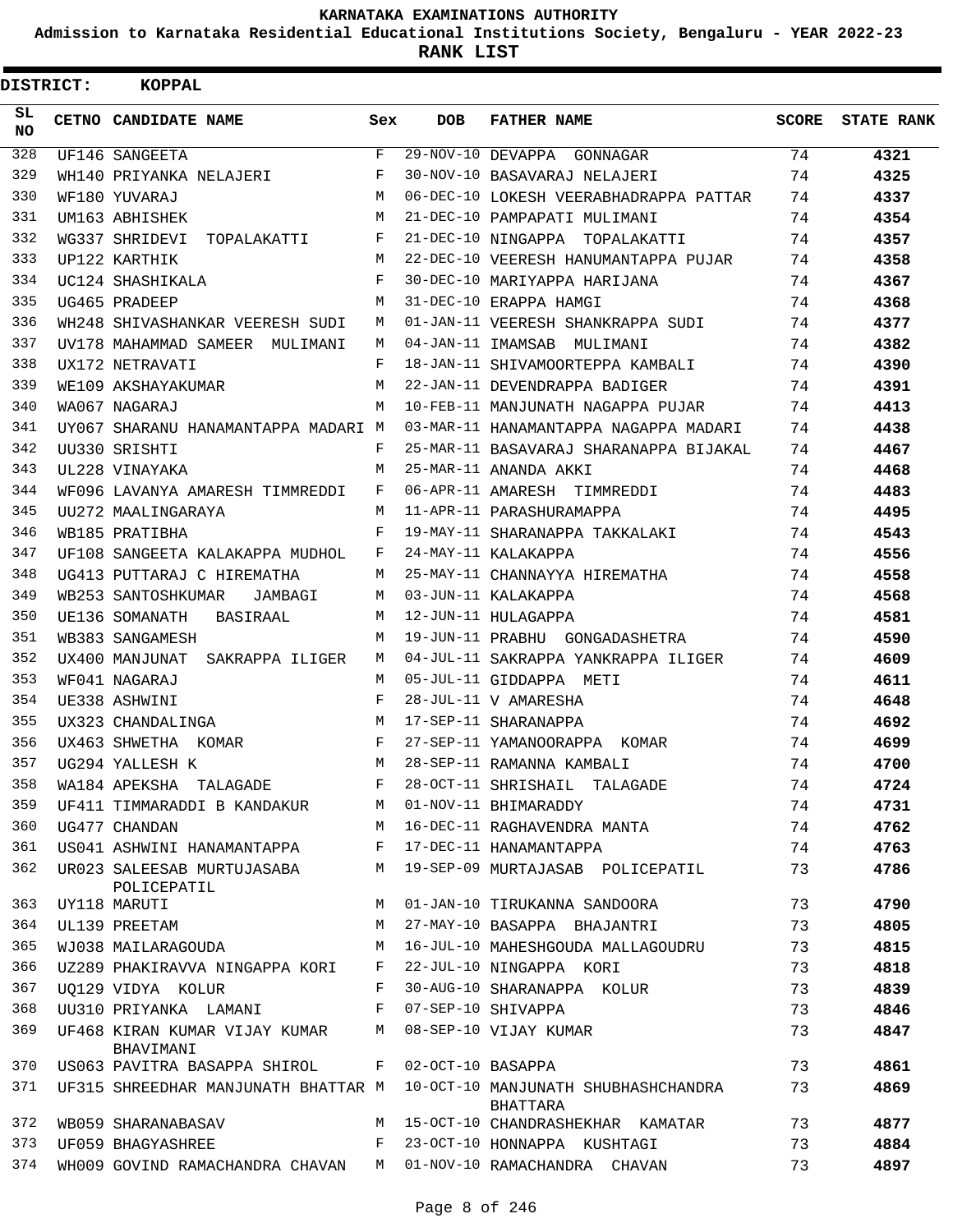**Admission to Karnataka Residential Educational Institutions Society, Bengaluru - YEAR 2022-23**

| <b>DISTRICT:</b> |            | KOPPAL                                    |              |                   |                                                                  |       |                   |
|------------------|------------|-------------------------------------------|--------------|-------------------|------------------------------------------------------------------|-------|-------------------|
| SL.<br><b>NO</b> |            | CETNO CANDIDATE NAME                      | Sex          | <b>DOB</b>        | <b>FATHER NAME</b>                                               | SCORE | <b>STATE RANK</b> |
| 375              |            | UY016 BHAGYALAXMI                         | $_{\rm F}$   |                   | 02-NOV-10 SHEKHARAGOUDA GUDIHAL                                  | 73    | 4899              |
| 376              |            | UX220 MURALI MANJUNATHA HAMANI            | M            |                   | 09-NOV-10 MANJUNATHA PANDURANGA HAMANI                           | 73    | 4909              |
| 377              |            | WD346 VIJAYENDRA DESAI                    | M            |                   | 16-NOV-10 GURURAJRAO DESAI                                       | 73    | 4913              |
| 378              |            | UA540 AMRUTA                              | F            | 30-NOV-10 RAMAPPA |                                                                  | 73    | 4930              |
| 379              |            | WD173 PRATIBHA HIREMATH                   | F            |                   | 30-NOV-10 MALLAYYA                                               | 73    | 4931              |
| 380              |            | UL285 ABHISHEK                            | M            |                   | 05-DEC-10 RAMESH HOSAMANI                                        | 73    | 4937              |
| 381              |            | WF217 ARPITA VALMIKI                      | F            |                   | 25-DEC-10 RUDRAPPA VALMIKI                                       | 73    | 4959              |
| 382              |            | WB389 AKASH BALAPPANAVAR                  | M            |                   | 28-DEC-10 SHARANAPPA BALAPPANAVAR                                | 73    | 4964              |
| 383              |            | UR012 PRATHIBHA                           | F            |                   | 10-JAN-11 DEVAPPA VARAGAR                                        | 73    | 4978              |
| 384              |            | WB230 SRUSTI KOLLAPPANAVAR                | F            |                   | 16-JAN-11 SHIDDAPPA                                              | 73    | 4985              |
| 385              |            | UV213 HRUTHIK V                           | M            |                   | 26-JAN-11 VISHWANATH                                             | 73    | 4994              |
| 386              |            | UN200 VIVEK                               | M            |                   | 31-JAN-11 BASAVARAJ CHILAVADAGI                                  | 73    | 5001              |
| 387              |            | WD268 PUNIT KALAKAPPA BETAGERI            | М            |                   | 12-MAR-11 KALAKAPPA HUCHIRAPPA BETAGERI                          | 73    | 5042              |
| 388              |            | UZ209 PRIYANK KAMBALI                     | F            |                   | 31-MAR-11 MURALIDHAR                                             | 73    | 5073              |
| 389              |            | UZ374 ULLAS                               | M            | 11-APR-11 NAGARAJ |                                                                  | 73    | 5100              |
| 390              |            | WK314 BINDU<br>POLICEPATIL                | F            |                   | 17-APR-11 MAHANTAGOUDA POLICEPATIL                               | 73    | 5110              |
| 391              |            | UG271 REKHA                               | F            |                   | 19-APR-11 BASAVARAJ VAGGARANI                                    | 73    | 5113              |
| 392              |            | UG481 VIKAS BETAGERI                      | M            |                   | 11-MAY-11 PAMPAPATI                                              | 73    | 5140              |
| 393              |            | UV013 MANASA                              | M            |                   | 16-MAY-11 SHIVARAJ H DANDOTI                                     | 73    | 5146              |
| 394              |            | WB261 SURESH BUDAR                        | M            |                   | 31-MAY-11 HANAMAPPA BUDAR                                        | 73    | 5176              |
| 395              |            | WG187 YALLAVVA                            | F            |                   | 31-MAY-11 HEMANNA KAREKURI                                       | 73    | 5177              |
| 396              |            | <b>UA210 RAJAKUMAR</b>                    | M            |                   | 01-JUN-11 MALLAPPA KURI                                          | 73    | 5179              |
| 397              |            | WC110 DIVYASHREE                          | F            |                   | 06-JUN-11 SHASHIDHARA HUGAR                                      | 73    | 5190              |
| 398              |            | UJ114 SIDDARTH                            | M            |                   | 08-JUN-11 ASHOK KAREGOYDRA                                       | 73    | 5192              |
| 399              |            | UG052 SHREEDHAR                           | M            |                   | 14-JUN-11 BASAVARAJ MUDHOL                                       | 73    | 5206              |
| 400              |            | UX365 CHETANA NIDAGUNDI                   | М            |                   | 15-JUN-11 SHARANAPPA                                             | 73    | 5207              |
| 401              |            | WF020 NETRAVATI                           | F            |                   | 24-JUN-11 RUDRAPPA BELLAD                                        | 73    | 5226              |
| 402              |            | UF145 SAMARTHA                            | M            |                   | 16-JUL-11 BASAVARAJ KANDAKUR                                     | 73    | 5252              |
| 403              |            | UZ348 NAVEENAKUMAR MADNAL                 | М            |                   | 28-JUL-11 SHIVAPPA                                               | 73    | 5271              |
| 404              |            | WD021 SAMARTHGOUDA                        | M            |                   | 01-AUG-11 DANANAGOUDA POLICE PATIL                               | 73    | 5276              |
| 405              |            | UN134 ANNADANESHWARA                      |              |                   | M 16-AUG-11 BASAPPA KURI                                         | 73    | 5291              |
| 406              |            | WE204 CHAITRA HANASI F 05-SEP-11 BSAVARAJ |              |                   |                                                                  | 73    | 5316              |
| 407              |            |                                           |              |                   | UJ164 CHANDRAGOUDA M 14-SEP-11 YARIYAPPA GOUDA MALIPATIL         | 73    | 5324              |
| 408              |            | UT102 CHETAN                              |              |                   | M 12-OCT-11 BASAPPA SARVI                                        | 73    | 5349              |
| 409              |            | UY102 SHRIDHAR DANDIN                     |              |                   | M 04-NOV-11 HANAMAPPA                                            | 73    | 5373              |
| 410              |            |                                           |              |                   | WC207 SACHIN MARIYAPPA BHAVIMANI M 19-NOV-11 MARIYAPPA BHAVIMANI | 73    | 5390              |
| 411              |            | UD251 AYYAPPA                             | M            |                   | 18-MAR-12 SHIVA GYANAPPA                                         | 73    | 5428              |
| 412              |            | UZ045 SHYAMANNA VANAKERI                  | M            |                   | 04-APR-10 DODDABASAPPA VANAKERI                                  | 72    | 5453              |
| 413              |            | UH139 PAVITRA                             | F            |                   | 12-APR-10 NAGARAJ DHARMAPUR                                      | 72    | 5454              |
| 414              |            | UA240 D PRIYANKA                          | F            |                   | 03-JUN-10 D RAGHUNATH                                            | 72    | 5462              |
| 415              |            | UN141 SPOORTI                             | F            |                   | 20-JUL-10 SURESH KATTIMANI                                       | 72    | 5474              |
| 416              |            | M<br>WJ030 AJAYA                          |              |                   | 08-AUG-10 UMESH CHAVHAN                                          | 72    | 5483              |
| 417              |            | UF482 SHREEKANTAGOUDA M                   |              |                   | 21-AUG-10 VEERANAGOUDA POLICE PATIL                              | 72    | 5491              |
| 418              |            | UK009 DYAMAVVA                            | $\mathbf{F}$ |                   | 27-SEP-10 BASANAGOUDA POLICE PATIL                               | 72    | 5512              |
| 419              |            | WD305 P RITIKA PITTI                      | F            |                   | 08-OCT-10 ARUNKUMAR                                              | 72    | 5518              |
| 420              |            | WG367 VEENA                               | F            |                   | 10-OCT-10 VEERANNA CHINTAMANI                                    | 72    | 5520              |
| 421              | UM123 RAVI |                                           | M            |                   | 12-OCT-10 DEVENDRAGOUDA MALIPATIL                                | 72    | 5525              |
| 422              |            | UM133 YASHAVANT                           | M            |                   | 15-OCT-10 MANJUNATH CHILAVADGI                                   | 72    | 5529              |
| 423              |            | UV001 ARJUNA NILOGAL                      | M            |                   | 25-OCT-10 SHRIKANTA                                              | 72    | 5534              |
| 424              |            | WF205 PUTTARAJ                            | M            |                   | 28-OCT-10 SHANKRAPPA BEVOOR                                      | 72    | 5539              |
|                  |            |                                           |              | Page 9 of 246     |                                                                  |       |                   |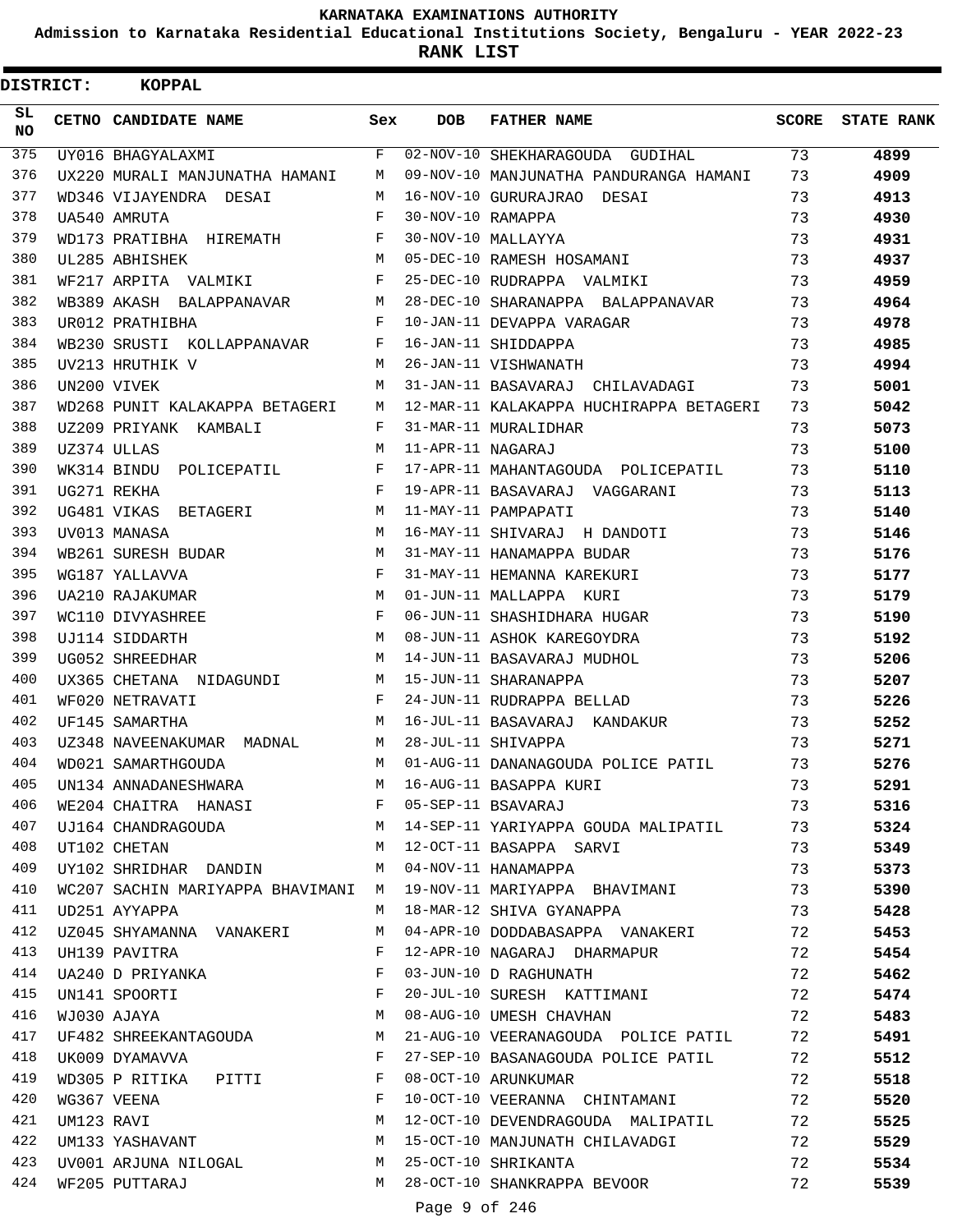**Admission to Karnataka Residential Educational Institutions Society, Bengaluru - YEAR 2022-23**

**RANK LIST**

| <b>DISTRICT:</b> | <b>KOPPAL</b>                                             |              |                   |                                      |              |                   |
|------------------|-----------------------------------------------------------|--------------|-------------------|--------------------------------------|--------------|-------------------|
| SL.<br>NO.       | CETNO CANDIDATE NAME                                      | Sex          | <b>DOB</b>        | <b>FATHER NAME</b>                   | <b>SCORE</b> | <b>STATE RANK</b> |
| 425              | UK232 SAMARTHA VISHWAKARMA                                | М            |                   | 11-NOV-10 MUKUND VISHWAKARMA         | 72           | 5554              |
| 426              | UU220 PRATEEKSHA                                          | $_{\rm F}$   |                   | 15-NOV-10 JAYAPRAKASH HALLUR         | 72           | 5561              |
| 427              | UP081 CHANDRASHEKHAR                                      | M            |                   | 18-DEC-10 DODDABASAYYA HIREMATH      | 72           | 5604              |
| 428              | UZ194 RAJASHRI<br>ILIGER                                  | F            |                   | 03-JAN-11 CHIDANANDA ILIGER          | 72           | 5631              |
| 429              | WJ004 MAHAMMADA MUSADDIKA                                 | М            |                   | 23-JAN-11 HUSEN RAICHUR              | 72           | 5656              |
| 430              | WC073 CHETAN                                              | M            |                   | 27-JAN-11 SHIVANAND ARER             | 72           | 5666              |
| 431              | UJ124 SANTOSH                                             | M            | 27-JAN-11 RAMANNA | KURI                                 | 72           | 5667              |
| 432              | UY152 ASHOK                                               | M            |                   | 15-FEB-11 SHIVAPPA HAJAL             | 72           | 5688              |
| 433              | WF184 SINDHU                                              | $_{\rm F}$   |                   | 15-FEB-11 GUDADAPPA CHANDUR          | 72           | 5690              |
| 434              | UF073 VINAYAK                                             | M            |                   | 21-FEB-11 PANDURANGA KALAGI          | 72           | 5700              |
| 435              | WA099 MANOJREDDY SHARANAPPA<br>GOUDRU                     | M            |                   | 04-MAR-11 SHARANAPPA MALLAPPA GOUDRU | 72           | 5713              |
| 436              | WJ228 KAVYA                                               | F            |                   | 15-MAR-11 SHARANAPPA JARAKUNTI       | 72           | 5732              |
| 437              | UW146 AREEF MAHAMADRAFI KARNACHI                          | М            |                   | 24-MAR-11 MAHAMADRAFI                | 72           | 5740              |
| 438              | UD177 S TIMMANNA BANDRA                                   | M            | 04-APR-11 NAGESH  |                                      | 72           | 5757              |
| 439              | UA095 VIKAS G HIREMATH                                    | M            |                   | 06-APR-11 GAVISIDDAYYA B HIREMATH    | 72           | 5761              |
| 440              | WH262 SHARANAMURTI<br>TUPPAD                              | M            |                   | 11-APR-11 MALLAPPA<br>TUPPAD         | 72           | 5769              |
| 441              | WD078 ISHWRYA                                             | F            |                   | 28-APR-11 HONNESHA GANTI             | 72           | 5794              |
| 442              | WD200 ADITYA                                              | M            |                   | 17-MAY-11 TIPPANNA<br>HULI           | 72           | 5824              |
| 443              | UD425 ANKITA                                              | F            |                   | 18-MAY-11 GOUDAPPA                   | 72           | 5826              |
| 444              | WH210 GAYATRI                                             | F            |                   | 24-MAY-11 BASAVARAJ BHAVIKATTI       | 72           | 5838              |
| 445              | WK007 SANTOSH                                             | M            |                   | 26-MAY-11 GAVISIDDAPPA HADAPAD       | 72           | 5845              |
| 446              | UJ140 SACHIN                                              | M            |                   | 01-JUN-11 SHIVANAGOUDA SHIVANAGOUDRU | 72           | 5855              |
| 447              | UX102 PAVITRA NANDIKOLMATHA                               | F            |                   | 15-JUN-11 VEERAYYA                   | 72           | 5884              |
| 448              | UO171 SRUSHTI IRASANGAPPA NASHI                           | F            |                   | 15-JUN-11 IRASANGAPPA SANGAPPA NASHI | 72           | 5885              |
| 449              | UJ162 PRUTHWIRAJ                                          | M            |                   | 26-JUN-11 FAKEERAPPA<br>DODDAMANI    | 72           | 5893              |
| 450              | WH249 SRUJANI RAVI NINGOJI                                | F            |                   | 26-JUN-11 RAVI ANDANAPPA NINGOJI     | 72           | 5895              |
| 451              | WD275 SHARANAPPA                                          | M            |                   | 01-JUL-11 MUDAKAPPA MANGALUR         | 72           | 5902              |
| 452              | UY024 SOUJANYA                                            | F            |                   | 09-JUL-11 SHARANAPPA KALAMALLI       | 72           | 5920              |
| 453              | UP194 BALAJJA                                             | M            |                   | 21-JUL-11 HONNAPPA TINDI             | 72           | 5940              |
| 454              | WK325 SANJANA                                             |              |                   | 30-JUL-11 MUDIYAPPA BETAGERI         | 72           | 5949              |
| 455              | WD351 ANURADHA                                            | F            |                   | 08-AUG-11 SOMAREDDY                  | 72           | 5958              |
| 456              | WD310 CHAITRA                                             | $_{\rm F}$   |                   | 13-AUG-11 GURAPPA BALIGAR            | 72           | 5965              |
| 457              | WB115 KHADAR PATEL M                                      |              |                   | 25-AUG-11 ALLABHAKSHI                | 72           | 5982              |
| 458              | UU126 APURVA HIREMANI                                     | F            |                   | 26-AUG-11 KANAKAPPA                  | 72           | 5984              |
| 459              | UT092 SAJJADALI R M M                                     |              |                   | 04-SEP-11 RAHIMANASAB MARANABASARI   | 72           | 5997              |
| 460              | UJ054 PRAJVAL                                             | М            |                   | 10-SEP-11 HANUMANTAPPA KURI          | 72           | 6004              |
| 461              | UF305 JANAVI                                              | $\mathbf{F}$ |                   | 03-DEC-11 SHIVAMURTEPPA RATHOD       | 72           | 6077              |
| 462              | $\mathbb{F}$ . The set of $\mathbb{F}^n$<br>UP100 KAVITHA |              |                   | 13-DEC-11 RAMAPPA GWADAKER           | 72           | 6082              |
| 463              | UG127 SUCHITRA $F$                                        |              |                   | 07-FEB-12 MANJUNATH JUNJA            | 72           | 6096              |
| 464              | WG254 MAHESH MALIPATIL M                                  |              |                   | 08-JAN-10 SHEKHARAGOUDA MALIPAITL    | 71           | 6112              |
| 465              | WG072 SHIVASHARANA M                                      |              |                   | 08-FEB-10 LAKSHMANA BINGI            | 71           | 6119              |
| 466              | UJ115 JEEVAN                                              | M            |                   | 02-MAY-10 KARIYAPPA POOJAR           | 71           | 6133              |
| 467              | UZ364 SAHANA SHIVAPPA KAMPLI F                            |              |                   | 27-MAY-10 SHIVAPPA CHANDAPPA KAMPLI  | 71           | 6138              |
| 468              | UB094 YOGEETHA                                            | $\mathbf{F}$ |                   | 30-MAY-10 HANUMANTAPPA               | 71           | 6140              |
| 469              | WK186 SANTOSH                                             | М            |                   | 10-JUL-10 PAMANNA HULLI              | 71           | 6147              |
| 470              | UL005 NANDITA G A F                                       |              |                   | 15-SEP-10 ANJINAPPA G D              | 71           | 6175              |
| 471              | UA493 PUTTARAJ                                            | М            |                   | 11-OCT-10 KRISTAPPA                  | 71           | 6203              |
| 472              | UG230 ANUSHA                                              | $_{\rm F}$   |                   | 23-OCT-10 BASAVANTHAPPA HADIMANI     | 71           | 6211              |
| 473              | UA295 NEELAMBIKE TALAKERE                                 | F            |                   | 31-OCT-10 SHEKHARAPPA TALAKERE       | 71           | 6223              |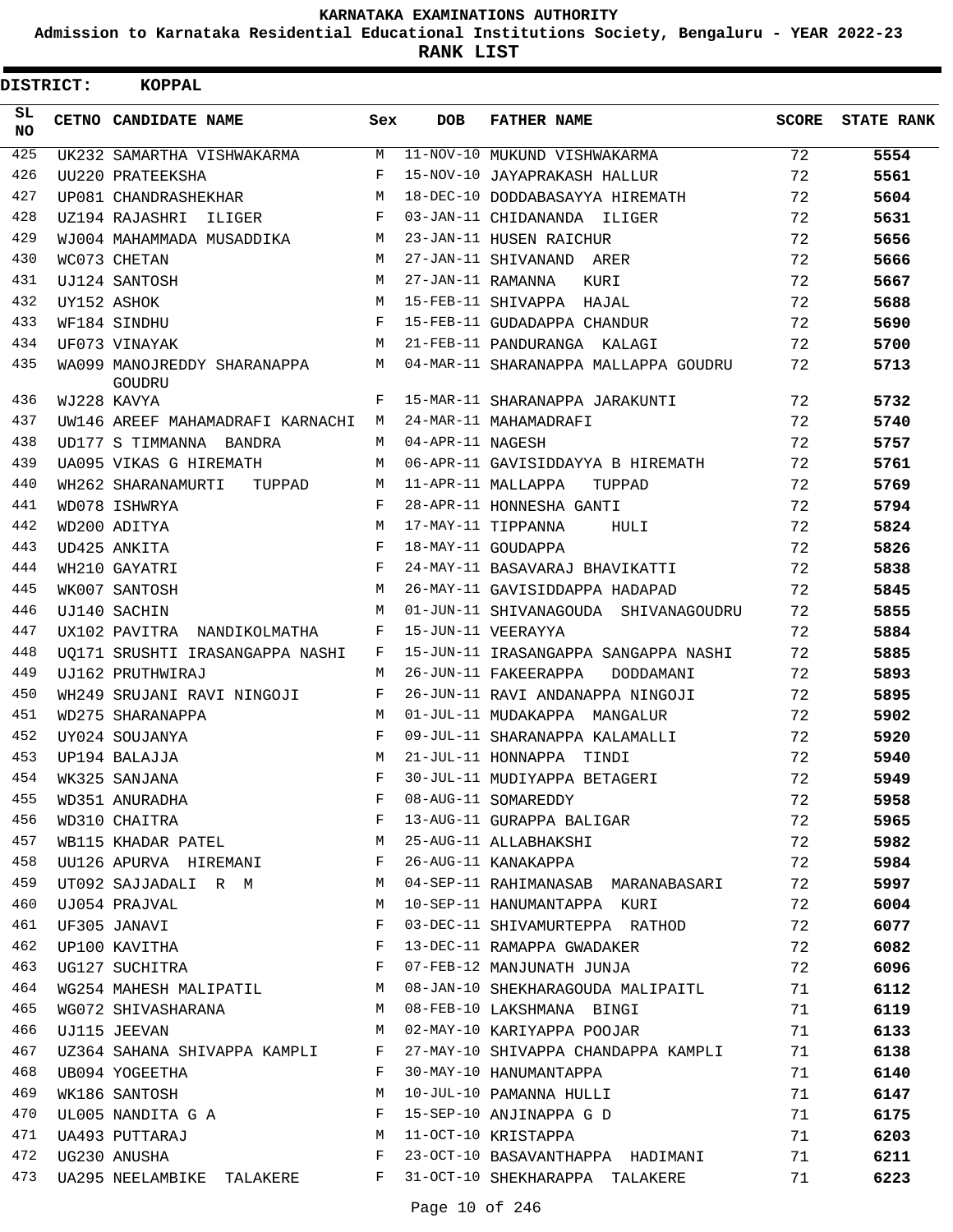**Admission to Karnataka Residential Educational Institutions Society, Bengaluru - YEAR 2022-23**

**RANK LIST**

Ė

| <b>DISTRICT:</b> | <b>KOPPAL</b>                                |            |                   |                                                         |              |                   |
|------------------|----------------------------------------------|------------|-------------------|---------------------------------------------------------|--------------|-------------------|
| SL.<br>NO.       | CETNO CANDIDATE NAME                         | Sex        | <b>DOB</b>        | <b>FATHER NAME</b>                                      | <b>SCORE</b> | <b>STATE RANK</b> |
| 474              | UJ079 SHIVU POLICEPATIL                      | М          |                   | 01-NOV-10 DEVEGOUDA POLICEPATIL                         | 71           | 6226              |
| 475              | WH382 KAVERI                                 | $_{\rm F}$ |                   | 03-NOV-10 PARASAPPA SHAKHAPUR                           | 71           | 6227              |
| 476              | UH222 SHRADDA                                | $_{\rm F}$ |                   | 13-NOV-10 VENKATESHA VENKATAGIRI                        | 71           | 6240              |
| 477              | UU338 SIDDARTH BALAPPA PUJAR                 | М          |                   | 15-NOV-10 BALAPPA SHANMUKHAPPA PUJAR                    | 71           | 6241              |
| 478              | WH380 VAISHNAVI BADIGER                      | F          | 01-DEC-10 ISHAPPA |                                                         | 71           | 6257              |
| 479              | UF387 JYOTI<br>DATANAL                       | F          |                   | 09-DEC-10 VEERABHADRAPPA                                | 71           | 6264              |
| 480              | UF142 AMARESH                                | М          |                   | 11-DEC-10 ADAPPA BANNATTI                               | 71           | 6267              |
| 481              | UN189 MAIBUDA                                | F          |                   | 28-DEC-10 BABUSAB VALIKAR                               | 71           | 6285              |
| 482              | UJ178 ABHINAV VEERUPAKSHAGOUDA<br>GIRIGOUDRU | М          |                   | 21-JAN-11 VEERUPAKSHAGOUDA<br>SHRANAPPAGOUDA GIRIGOUDRU | 71           | 6322              |
| 483              | WF002 SPOORTI                                | F          |                   | 04-FEB-11 HANUMANTAPPA UPPAR                            | 71           | 6345              |
| 484              | WK028 BHAGYA                                 | F          |                   | 10-FEB-11 RAMAPPA VEERAPPA RYAVANAKI                    | 71           | 6351              |
| 485              | UR056 JAVERIYA TARANUM                       | F          |                   | 14-FEB-11 DADESAHEB TALIKOTI                            | 71           | 6364              |
| 486              | UC412 H M MANOJ                              | M          |                   | 21-FEB-11 CHANDRAYYA                                    | 71           | 6374              |
| 487              | UU442 DARSHAN S                              | M          |                   | 03-MAR-11 SHRIKANTHA CHOWHAN                            | 71           | 6395              |
| 488              | UK163 PRITAM                                 | M          |                   | 11-APR-11 SHRANAPPA METAGAL                             | 71           | 6456              |
| 489              | UG475 GOVARDHAN                              | М          |                   | 23-APR-11 RAMESH BELUR                                  | 71           | 6470              |
| 490              | UZ340 NAVINAKUMAR SHARANAPPA<br>CHOUDHARI    | M          |                   | 24-APR-11 SHARANAPPA CHOUDHARI                          | 71           | 6473              |
| 491              | WF325 GAGAN BISANALLI                        | M          |                   | 24-MAY-11 SHANKRAPPA                                    | 71           | 6529              |
| 492              | UG227 PRATIBHA IDAGALL                       | F          |                   | 31-MAY-11 RAMAPPA IDAGALL                               | 71           | 6546              |
| 493              | UK309 SHIVASHANTAYYASWAMI                    | M          |                   | 31-MAY-11 JAGADEESHAYYA FAKIRAYYA<br>HIREMATHA          | 71           | 6548              |
| 494              | UU489 BHEEMAVVA MANTAGERI                    | F          | 01-JUN-11 BASAPPA |                                                         | 71           | 6551              |
| 495              | UU425 KIRAN                                  | М          |                   | 08-JUN-11 KALAPPA RATHOD                                | 71           | 6568              |
| 496              | UG154 DISHA VEERABHADRAPPA<br>SANDIMANI      | F          |                   | 23-JUN-11 VEERABHADRAPPA SANDIMANI                      | 71           | 6595              |
| 497              | WK192 AKASH                                  | M          |                   | 10-JUL-11 NAGARAJ METI                                  | 71           | 6622              |
| 498              | UD403 RAJASHEKAR GOUDA                       | M          | 20-JUL-11 VASUDEV |                                                         | 71           | 6646              |
| 499              | WK172 NAGARATNA                              | F          |                   | 30-JUL-11 BASAVARAJ KADAPUR                             | 71           | 6665              |
| 500              | UK160 BHAGHYALAKSHMI NINGANAGOUDA F<br>PATIL |            |                   | 12-AUG-11 NINGANAGODA DODDAMAILARAGOUDA<br>PATIL        | 71           | 6685              |
| 501              | UG141 SEVANTI                                | F          |                   | 15-AUG-11 NARAYANAPPA TIGARI                            | 71           | 6689              |
| 502              | UA408 REKHA                                  | М          |                   | 20-AUG-11 HANUMESH                                      | 71           | 6700              |
| 503              | WK251 NAVEENKUMAR                            | M          |                   | 02-OCT-11 LAXMAPPA HULI                                 | 71           | 6743              |
| 504              | UF612 AKSHATA                                | F          |                   | 10-NOV-11 SHARANAPPA HALEYURU                           | 71           | 6784              |
| 505              | UG535 KARTHIK                                | М          |                   | 14-NOV-11 DODDAHUCHAPPA LAKKUNDI                        | 71           | 6793              |
| 506              | UD030 HANUMESH                               | M          |                   | 15-NOV-11 SHANTAPPA KUMBARA                             | 71           | 6795              |
| 507              | UD419 SANJAY KUMAR                           | м          | 28-JAN-12 ESHAPPA |                                                         | 71           | 6824              |
| 508              | WF140 VIJAYALAKSHMI CHILWADAGI               | F          |                   | 30-JAN-09 SHARANAPPA CHILWADAGI                         | 70           | 6837              |
| 509              | UN029 GAVISIDDAPPA DEVAPPA<br>MADIVALAR      | М          |                   | 27-OCT-09 DEVAPPA MADIVALAR                             | 70           | 6839              |
| 510              | UH049 SHRIKANTH                              | M          |                   | 14-NOV-09 BASAVARAJ KORAGAL                             | 70           | 6840              |
| 511              | UX100 CHETANA                                | M          |                   | 01-JAN-10 YAMANOORAPPA KADIVAL                          | 70           | 6842              |
| 512              | WH357 PAVITRA HAKKI                          | F          |                   | 10-MAR-10 SHARANAPPA HAKKI                              | 70           | 6851              |
| 513              | UJ018 SHARANAKUMAR                           | М          |                   | 11-MAY-10 BASAVARAJ BALIGAR                             | 70           | 6862              |
| 514              | WB221 SAMARTAGOUDA                           | М          |                   | 26-MAY-10 BASANAGOUDA PATIL                             | 70           | 6866              |
| 515              | UV015 LAKSHMI SHARANAPPA<br>NEELAGUNDA       | F          |                   | 11-JUL-10 SHARANAPPA FAKEERAPPA<br>NEELAGUNDA           | 70           | 6874              |
| 516              | UA039 PRIYANKA                               | F          |                   | 02-SEP-10 BASAVANAGOUDA                                 | 70           | 6906              |
| 517              | WJ162 SHILPA                                 | F          |                   | 05-SEP-10 TIMMAPPA CHUKKADI                             | 70           | 6915              |
| 518              | UW240 PRIYANKA                               | F          |                   | 14-SEP-10 HULLAPPA BAJANTRI                             | 70           | 6924              |
|                  |                                              |            | Page 11 of 246    |                                                         |              |                   |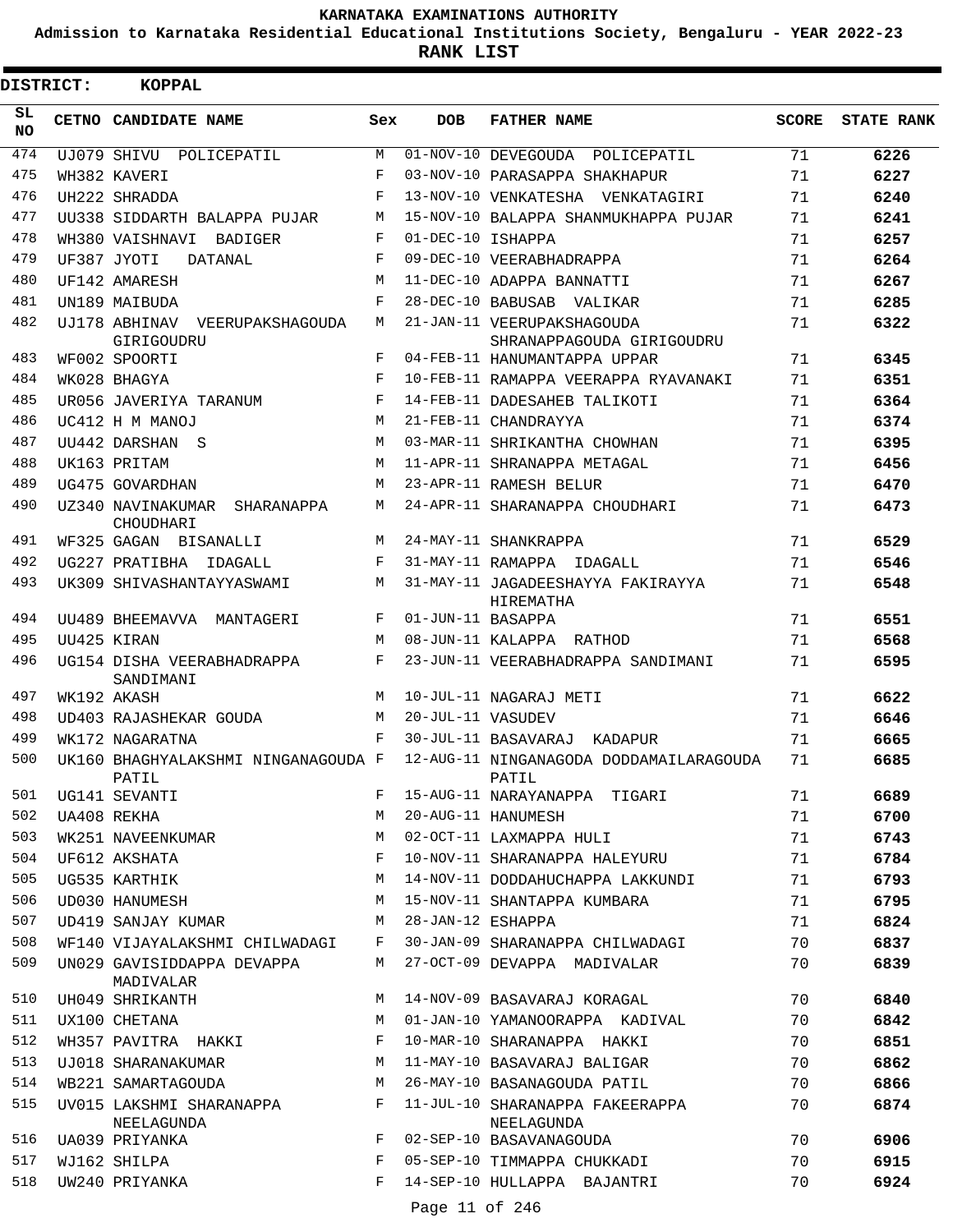**Admission to Karnataka Residential Educational Institutions Society, Bengaluru - YEAR 2022-23**

| <b>DISTRICT:</b> |  | KOPPAL                                     |     |            |                                        |       |                   |  |  |  |  |
|------------------|--|--------------------------------------------|-----|------------|----------------------------------------|-------|-------------------|--|--|--|--|
| SL.<br>NO.       |  | CETNO CANDIDATE NAME                       | Sex | <b>DOB</b> | <b>FATHER NAME</b>                     | SCORE | <b>STATE RANK</b> |  |  |  |  |
| 519              |  | UJ053 HAREESH                              | M   |            | 02-OCT-10 SHANTAPPA MONI               | 70    | 6942              |  |  |  |  |
| 520              |  | UG356 SRUSTI                               | F   |            | 04-OCT-10 JAGADEESH SAJJAN             | 70    | 6945              |  |  |  |  |
| 521              |  | UM094 VISHWA                               | M   |            | 04-OCT-10 SHIVALINGAPPA SOODI          | 70    | 6946              |  |  |  |  |
| 522              |  | WE018 PAVANKUMAR                           | M   |            | 06-OCT-10 MARUTI HALLI                 | 70    | 6948              |  |  |  |  |
| 523              |  | WD085 PRASHANTAGOUDA                       | M   |            | 03-NOV-10 CHANDRASHEKHARAPPA KOLUR     | 70    | 6975              |  |  |  |  |
| 524              |  | UW279 SUPRITHA                             | M   |            | 20-NOV-10 NINGANAGOUDA MAALIPATIL      | 70    | 6993              |  |  |  |  |
| 525              |  | UF414 SIDDARTH S HIREMATH                  | M   |            | 02-DEC-10 SHARANAYYA R HIREMATH        | 70    | 7013              |  |  |  |  |
| 526              |  | WE129 AKASH                                | M   |            | 06-DEC-10 VIRUPAKSHAPPA HAKARI         | 70    | 7017              |  |  |  |  |
| 527              |  | WK227 MAHAMAD RAFI                         | M   |            | 20-DEC-10 MARTUJASAB MOTEKHAN          | 70    | 7029              |  |  |  |  |
| 528              |  | WK153 SAHANA DESAI                         | F   |            | 10-FEB-11 MANJUNATH D                  | 70    | 7117              |  |  |  |  |
| 529              |  | UK358 MANASA LAALI                         | F   |            | 19-FEB-11 NAVEEN KUMAR LAALI           | 70    | 7129              |  |  |  |  |
| 530              |  | WH331 APURVA                               | F   |            | 03-MAR-11 MUDDANNA BINGI               | 70    | 7156              |  |  |  |  |
| 531              |  | US012 SHIVARAJ TALAVAR                     | M   |            | 06-MAR-11 YALLAPPA TALAVAR             | 70    | 7167              |  |  |  |  |
| 532              |  | UO037 MURALIDHAR                           | м   |            | 23-MAR-11 MAHANTESHA AMARAVATI         | 70    | 7199              |  |  |  |  |
| 533              |  | UF467 SUMEDH PAPPU                         | м   |            | 24-MAR-11 PANDARINATHA                 | 70    | 7202              |  |  |  |  |
| 534              |  | UM179 KEERTI                               | F   |            | 05-APR-11 VISHWANATH ANGADI            | 70    | 7224              |  |  |  |  |
| 535              |  | WB278 SHWETA                               | F   |            | 30-APR-11 SHARANAPPA SANGANAL          | 70    | 7269              |  |  |  |  |
| 536              |  | UT025 AKASHA MAHANTESH GANAVARI            | M   |            | 05-MAY-11 MAHANTESH                    | 70    | 7274              |  |  |  |  |
| 537              |  | US130 T N SHRUTI                           | F   |            | 07-MAY-11 NAGARAJ HANAMAPPA TALAVAR    | 70    | 7278              |  |  |  |  |
| 538              |  | UF082 SACHIN BALAPPA UPPAR                 | М   |            | 12-MAY-11 BALAPPA PARASAPPA UPPAR      | 70    | 7283              |  |  |  |  |
| 539              |  | UJ166 NIHARIKA M ANGADI                    | F   |            | 27-MAY-11 MAHADEVAPPA ANGADI           | 70    | 7304              |  |  |  |  |
| 540              |  | UJ131 BASAVARAJ                            | M   |            | 01-JUN-11 BHIMAPPA AGASIMANI           | 70    | 7314              |  |  |  |  |
| 541              |  | UN186 R MAHAMMADSAMAD                      | M   |            | 02-JUN-11 R RAJABAKSHI                 | 70    | 7319              |  |  |  |  |
| 542              |  | WK068 KEERTI SHARANAPPA TALAWAR            | F   |            | 04-JUN-11 SHARANAPPA HONNAPPA TALAWAR  | 70    | 7320              |  |  |  |  |
| 543              |  | UF105 MALINGAPPA MAGI                      | M   |            | 04-JUN-11 SHARANAPPA                   | 70    | 7321              |  |  |  |  |
| 544              |  | WE044 SHIVAPRASADA HADAPADA                | М   |            | 11-JUN-11 SURESH HADAPADA              | 70    | 7336              |  |  |  |  |
| 545              |  | UA232 SAVITRI                              | F   |            | 21-JUN-11 PARASHURAM<br>MARATI         | 70    | 7359              |  |  |  |  |
| 546              |  | UR060 SHIVANI HUBBALLI                     | F   |            | 23-JUN-11 SHARANAPPA HUBBALLI          | 70    | 7361              |  |  |  |  |
| 547              |  | WH180 VINOD MANJUNATH NINGOJI              | M   |            | 24-JUN-11 MANJUNATH SHARANAPPA NINGOJI | 70    | 7363              |  |  |  |  |
| 548              |  | WJ188 SINCHANA                             | F   |            | 01-JUL-11 CHENNAPPA HUGAR              | 70    | 7379              |  |  |  |  |
| 549              |  | WA178 SHREEKANTA                           | М   |            | 04-JUL-11 SHANKRAPPA CHAWAN            | 70    | 7385              |  |  |  |  |
| 550              |  | UX245 KAVERI KILLED                        | F   |            | 05-JUL-11 SHARANAPPA                   | 70    | 7386              |  |  |  |  |
| 551              |  | UJ138 HANAMANTI                            | F   |            | 21-JUL-11 HANUMANTA MYADNERI           | 70    | 7423              |  |  |  |  |
| 552              |  | UN196 AMRUTA                               | F   |            | 14-AUG-11 PRASHANT KINNAL              | 70    | 7465              |  |  |  |  |
| 553              |  | WB397 SUNEEL                               | M   |            | 12-OCT-11 DURAGAPPA HARIJAN            | 70    | 7541              |  |  |  |  |
| 554              |  | UG367 NIKITA HYATI                         | F   |            | 22-OCT-11 RAGHAVENDRA HYATI            | 70    | 7553              |  |  |  |  |
| 555              |  | WK098 CHINMAYI GURADDI                     | F   |            | 24-OCT-11 SHARANAPPA GURADDI           | 70    | 7556              |  |  |  |  |
| 556              |  | UC333 VISHWANATH                           | М   |            | 31-OCT-11 YAMANAPPA                    | 70    | 7566              |  |  |  |  |
| 557              |  | UF235 VIVEK                                | M   |            | 17-NOV-11 VENKATESH                    | 70    | 7579              |  |  |  |  |
| 558              |  | UD464 JNANADA                              | F   |            | 12-DEC-11 SANTOSH SINDHE               | 70    | 7600              |  |  |  |  |
| 559              |  | WD309 VINAYAKA                             | M   |            | 21-DEC-11 KALAKAPPA LAKAMAPURA         | 70    | 7611              |  |  |  |  |
| 560              |  | WK312 AISHWARYA SALIMATH                   | F   |            | 21-MAY-12 SHIVALINGAYYA SALIMATH       | 70    | 7637              |  |  |  |  |
| 561              |  | UG163 PRSIDDA ANADAPPA                     | M   |            | 27-JUL-12 ANADAPPA NINGAPPA            | 70    | 7638              |  |  |  |  |
|                  |  | YELLAMANAVAR                               |     |            | YELLAMANAVAR                           |       |                   |  |  |  |  |
| 562              |  | WJ181 BASAMMA                              | F   |            | 22-MAR-10 CHIDANANDAPPA SURAL          | 69    | 7664              |  |  |  |  |
| 563              |  | US050 ASHWINI POOJARI HANAMAPPA<br>POOJARI | F   |            | 23-MAR-10 HANAMAPPA                    | 69    | 7665              |  |  |  |  |
| 564              |  | UG296 KIRANSWAMY RYAVANAKIMATH             | M   |            | 07-APR-10 KUMARSWAMY RYAVANAKIMATH     | 69    | 7667              |  |  |  |  |
| 565              |  | UA256 SUDHA T                              | F   |            | 12-MAY-10 RAGHAVENDRA T                | 69    | 7684              |  |  |  |  |
| 566              |  | UV096 SALMANPASHA                          | М   |            | 04-SEP-10 SHAREEFSAB TENGUNTI          | 69    | 7740              |  |  |  |  |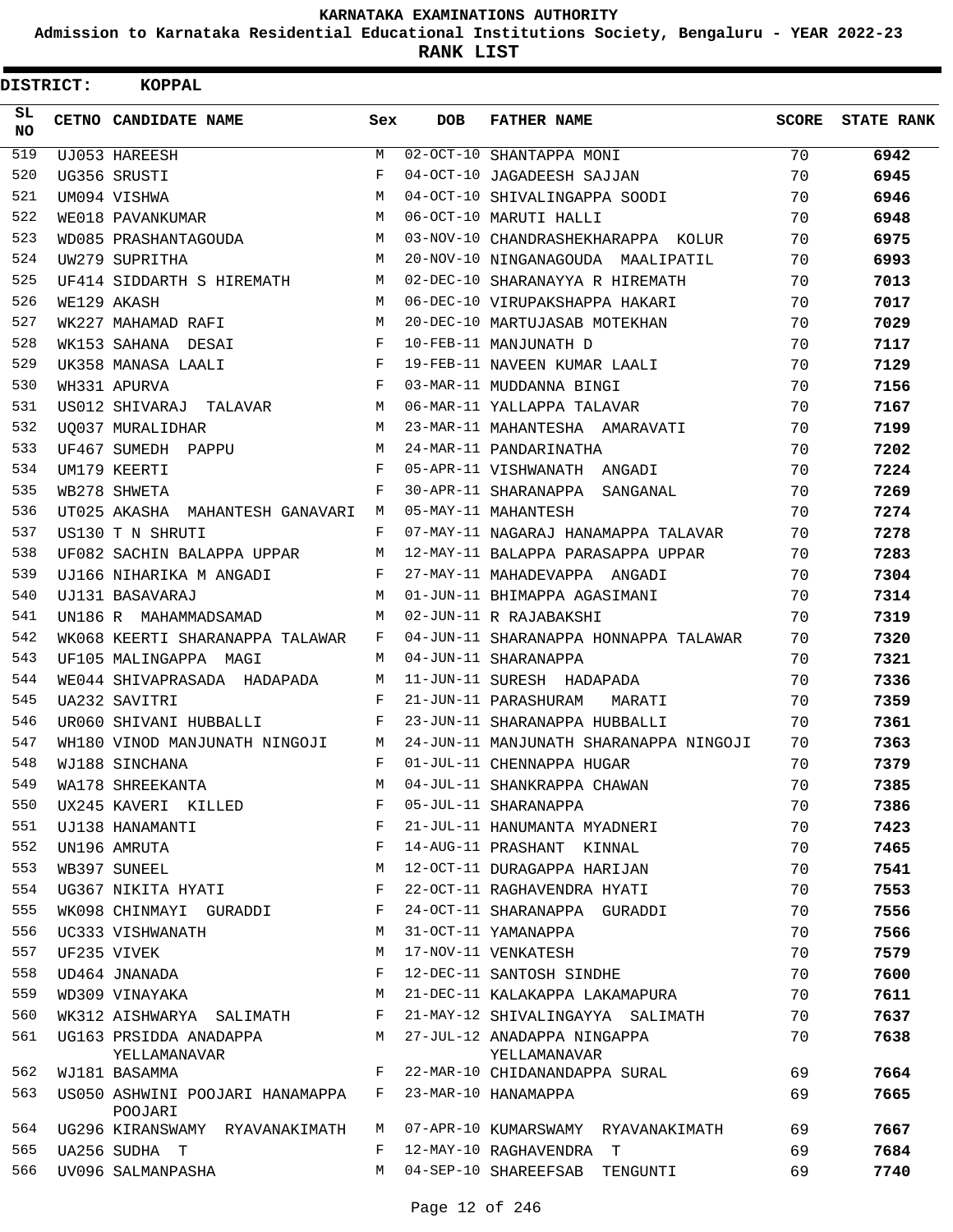**Admission to Karnataka Residential Educational Institutions Society, Bengaluru - YEAR 2022-23**

**RANK LIST**

| <b>DISTRICT:</b> | KOPPAL                                |              |                    |                                                                             |       |                   |
|------------------|---------------------------------------|--------------|--------------------|-----------------------------------------------------------------------------|-------|-------------------|
| SL<br><b>NO</b>  | CETNO CANDIDATE NAME                  | Sex          | <b>DOB</b>         | <b>FATHER NAME</b>                                                          | SCORE | <b>STATE RANK</b> |
| 567              | UL283 DINESH                          | M            |                    | 30-SEP-10 RAJAPA HULLI                                                      | 69    | 7758              |
| 568              | UF077 VARSHINI SHEKHARAPPA<br>GOREBAL | F            |                    | 01-NOV-10 SHEKARAPPA SANGAPPA GOREBAL                                       | 69    | 7792              |
| 569              | UF385 DEEPIKA                         | F            |                    | 16-NOV-10 MAHANTAYYA KOMARI                                                 | 69    | 7812              |
| 570              | WD271 KANCHANA                        | F            |                    | 26-NOV-10 MAHABALESHWAR POOJAR                                              | 69    | 7825              |
| 571              | UL106 PRAJWAL                         | M            |                    | 27-NOV-10 SHRISHAILAPPA UNKI                                                | 69    | 7826              |
| 572              | UU188 MANIKHANT BASAVRAJ HADAPAD M    |              | 16-DEC-10 BASAVRAJ |                                                                             | 69    | 7845              |
| 573              | WJ098 YASHODHA                        | F            |                    | 01-JAN-11 FAKEERAPPA MATARANGI                                              | 69    | 7870              |
| 574              | UC355 GEETA                           | F            |                    | 07-JAN-11 THIPPERUDRA GOUDA                                                 | 69    | 7881              |
| 575              | UE329 BIRAPPA                         | M            | 12-JAN-11 SOMAPPA  |                                                                             | 69    | 7891              |
| 576              | UP084 SACHIN                          | M            |                    | 13-JAN-11 CHANNAPPA BADIGER                                                 | 69    | 7894              |
| 577              | UG051 VEERANAGOUDA                    | M            |                    | 19-JAN-11 JAYAPPA MALIPATIL                                                 | 69    | 7900              |
| 578              | UY094 ISHWRAY GOTAGI                  | M            |                    | 23-JAN-11 KANAKAPPA                                                         | 69    | 7906              |
| 579              | WB273 NEELAMMA                        | F            |                    | 05-FEB-11 NINGAPPA SHIRIDHARA                                               | 69    | 7926              |
| 580              | UP109 M PALLAVI                       | F            |                    | 28-FEB-11 MANJUNATH MALVI                                                   | 69    | 7958              |
| 581              | WG259 PRAJWAL DANDIN                  | M            |                    | 02-MAR-11 SHARANAPPA DANDIN                                                 | 69    | 7968              |
| 582              | WF299 ANNAPURNA                       | $\mathbf{F}$ |                    | 09-MAR-11 MUTTAPPA MULIMANI                                                 | 69    | 7979              |
| 583              | WE085 KAVYA HAKARI                    | F            |                    | 10-MAR-11 DODDABASAPPA                                                      | 69    | 7980              |
| 584              | UO071 KUSUMANJALI RAMAPPA MADAR       | $\mathbf{F}$ |                    | 10-MAR-11 RAMAPPA MADAR                                                     | 69    | 7981              |
| 585              | UF511 AKASH BINGI                     | M            |                    | 20-MAR-11 HANAMAPPA                                                         | 69    | 8010              |
| 586              | UE285 SUVARNA                         | F            |                    | 20-MAR-11 SIDDALINGAYYA                                                     | 69    | 8013              |
| 587              | UU207 KEERANADEVI                     | F            |                    | 23-MAR-11 SHARANAPPA METI                                                   | 69    | 8021              |
| 588              | WH074 MAHANTESH                       | M            |                    | 02-APR-11 PAMPAPATI KARUVINA                                                | 69    | 8045              |
| 589              | UG386 TANUSHRI                        | F            |                    | 03-APR-11 GURUSHANTAYYA JUKTIHIREMATH                                       | 69    | 8047              |
| 590              | UM092 GEETA                           | F            |                    | 13-APR-11 HANUMESH BUDEHAL                                                  | 69    | 8070              |
| 591              | UG097 AKASH                           | M            |                    | 15-APR-11 MUDAKAPPA BETAGERI                                                | 69    | 8073              |
| 592              | UF633 AMBIKA BASAVARAJ KAMBALI        | F            |                    | 17-APR-11 BASAVARAJ KARADEPPA KAMBALI                                       | 69    | 8078              |
| 593              | UK253 DEVARAJ                         | M            |                    | 20-APR-11 KRISHNAPPA BANDIHAL                                               | 69    | 8084              |
| 594              | UU208 MASAVVA MASAPPA PUJAR           | F            |                    | 23-APR-11 MASAPPA KAPALAPPA PUJAR                                           | 69    | 8092              |
| 595              | UR166 PRUTHVI HUGAR                   | M            |                    | 25-APR-11 MANJUNATH HUGAR                                                   | 69    | 8100              |
| 596              | UR077 SHARANAMMA YERAGERI F           |              |                    | 25-APR-11 MAHANTESH                                                         | 69    | 8102              |
| 597              |                                       |              |                    | UF036 NISARGA YAMANURAPPA TALAWAR F 26-APR-11 YAMANURAPPA PARASAPPA TALAWAR | 69    | 8103              |
| 598              | WF246 MANJUNATH MASKISHETTAR          |              |                    | M 29-APR-11 HANMANTAYYA MASKISHETTAR                                        | 69    | 8113              |
| 599              | WF040 CHAITRA WAKKAR                  | F            |                    | 02-MAY-11 KUMAR WAKKAR                                                      | 69    | 8115              |
| 600              | UH127 A MITHUN                        | M            |                    | 11-MAY-11 CHAKALI SRINIVASULU                                               | 69    | 8133              |
| 601              | UX316 SANGEETA ANDANAGOUDA PATIL F    |              |                    | 25-JUN-11 ANDANAGOUDA AMBRAGOUDA PATIL                                      | 69    | 8224              |
| 602              | UT014 GANGAMMA                        | F            |                    | 30-JUN-11 SHARANAPPA                                                        | 69    | 8231              |
| 603              | UV270 HAREESHA                        | M            |                    | 21-JUL-11 BASAPPA GURIKAR                                                   | 69    | 8266              |
| 604              | WJ148 KAVERI VALMIKI                  | F            |                    | 21-AUG-11 YANKAPPA VALMIKI                                                  | 69    | 8335              |
| 605              | UJ146 ASHOKA                          | M            |                    | 22-AUG-11 YAMANURAPPA DAMMARA                                               | 69    | 8339              |
| 606              | WB187 NISARGA A K                     | F            |                    | 29-SEP-11 ASHOK CHAKRAVARTI K                                               | 69    | 8389              |
| 607              | M<br>UK133 UMAR FARUQ                 |              |                    | 29-SEP-11 HASENASAB HIREMANI                                                | 69    | 8392              |
| 608              | UF512 ANITA KOTAGI F                  |              |                    | 31-DEC-11 SANGAPPA                                                          | 69    | 8497              |
| 609              | UG037 AJAYAKUMAR M                    |              |                    | 09-MAR-09 YAMANURAPPA JARAKUNTI                                             | 68    | 8522              |
| 610              | UG382 ABHINAYA                        | $\mathbf{F}$ |                    | 11-JAN-10 PRAKASH ULLAGADDI                                                 | 68    | 8539              |
| 611              | UN193 OMKAR                           | M            |                    | 23-FEB-10 RAGHAVENDRA INDRAMMANAVAR                                         | 68    | 8548              |
| 612              | UG548 MANJUNATH HALLIKERI M           |              |                    | 08-APR-10 KARIYAPPA HALLIKERI                                               | 68    | 8557              |
| 613              | WH306 DURUGAMMA                       | $\mathbf{F}$ |                    | 20-APR-10 GYANAPPA MURALI                                                   | 68    | 8561              |
| 614              | WH274 ABHISHEK NINGAPPA HLGERI<br>M   |              |                    | 05-MAY-10 NINGAPPA IRAPPA HALAGERI                                          | 68    | 8565              |
| 615              | UF010 SHANTA HAVALDAR                 | $F -$        |                    | 03-JUL-10 CHANDALINGAPPA                                                    | 68    | 8584              |
|                  |                                       |              |                    |                                                                             |       |                   |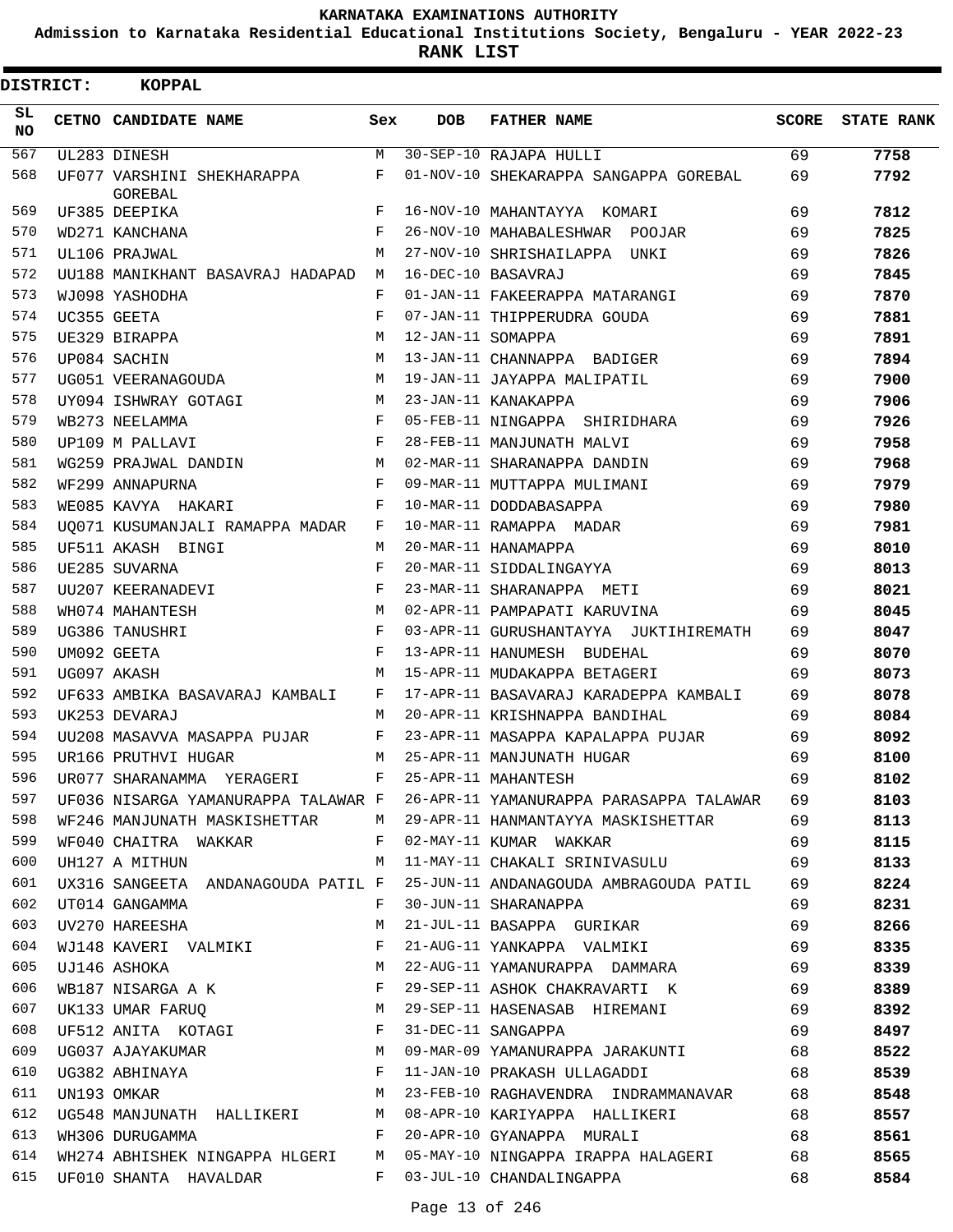**Admission to Karnataka Residential Educational Institutions Society, Bengaluru - YEAR 2022-23**

**RANK LIST**

| <b>DISTRICT:</b> | <b>KOPPAL</b>                                        |            |                   |                                                                              |       |                   |
|------------------|------------------------------------------------------|------------|-------------------|------------------------------------------------------------------------------|-------|-------------------|
| SL.<br><b>NO</b> | CETNO CANDIDATE NAME                                 | Sex        | <b>DOB</b>        | <b>FATHER NAME</b>                                                           | SCORE | <b>STATE RANK</b> |
| 616              | WG245 ANILKUMAR DHANNUR                              | M          |                   | 05-JUL-10 SURESH DHANNUR                                                     | 68    | 8586              |
| 617              | UN125 BHUMIKA KARADI                                 | F          |                   | 14-JUL-10 PRAKASH KARADI                                                     | 68    | 8591              |
| 618              | WD175 HANAMAGOUDA                                    | M          |                   | 23-JUL-10 SHEKHARAPPA KONANAGOUDRA                                           | 68    | 8594              |
| 619              | WK046 SHARANABASAYYA                                 | M          |                   | 27-JUL-10 VEERABADRAYYA HALASINAMATH                                         | 68    | 8597              |
| 620              | UA003 HASEN RAYAN                                    | M          |                   | 06-AUG-10 BASHASAB YALABURGA                                                 | 68    | 8606              |
| 621              | UE277 A DHRUVA                                       | M          |                   | 17-SEP-10 VIJAYA KUMAR<br>A                                                  | 68    | 8639              |
| 622              | WD082 VENKATESH NAGANAGOUDA PATIL M                  |            |                   | 29-SEP-10 NAGANAGOUDA SANNANAGOUDA<br>PATIL                                  | 68    | 8654              |
| 623              | UD091 AKASHA                                         | M          |                   | 09-OCT-10 SIDDALIGESHA                                                       | 68    | 8669              |
| 624              | UT098 NAGARAJ                                        | M          |                   | 10-OCT-10 SHARANAPPA<br>GONNAGAR                                             | 68    | 8670              |
| 625              | UU087 PRAKASH MULIMANI                               | M          |                   | 10-OCT-10 SANNAYALLAPPA MULIMANI                                             | 68    | 8671              |
| 626              | UU239 DEEPA                                          | F          |                   | 22-OCT-10 DURAGAPPA METI                                                     | 68    | 8685              |
| 627              | UD461 TANUSHRI                                       | $_{\rm F}$ |                   | 22-OCT-10 MALLANAGOUDA                                                       | 68    | 8687              |
| 628              | UU095 YASODHA KARJAGI                                | F          |                   | 25-OCT-10 BASAVARAJ KARJAGI                                                  | 68    | 8691              |
| 629              | UU372 KIRANAKUMAR<br>CHANNABASANAGOUDA PATIL         | M          |                   | 28-OCT-10 CHANNABASANAGOUDA                                                  | 68    | 8694              |
| 630              | UJ047 PRUTVI BASAVANAGOUDA<br>MALIPATIL              | F          |                   | 03-NOV-10 BASAVANAGOUDA MALIPATIL                                            | 68    | 8698              |
| 631              | US042 RADHIKA BALAPPA                                | F          | 12-NOV-10 BALAPPA |                                                                              | 68    | 8706              |
| 632              | WE112 SATEESH BASAVARAJ<br>NIDASHESI                 | M          |                   | 18-NOV-10 BASAVARAJ VEERAPPA<br>NIDASHESI                                    | 68    | 8712              |
| 633              | WH335 BHUVAN                                         | M          |                   | 07-DEC-10 NAGARAJ KOPPAL                                                     | 68    | 8735              |
| 634              | WD276 ANNAPOORNA                                     | F          |                   | 15-JAN-11 SANGAYYA SAMSHIHIREMATH                                            | 68    | 8796              |
| 635              | WD031 PALLAVI                                        | F          |                   | 23-FEB-11 SHIVAPPA BHAJANTRI                                                 | 68    | 8872              |
| 636              | UN102 SHRAVANTHI KUMBAR                              | F          |                   | 28-FEB-11 SANGAPPA KUMBAR                                                    | 68    | 8882              |
| 637              | UJ117 SHIVAKUMARA KUMBARA                            | M          |                   | 02-MAR-11 SHEKARAPPA                                                         | 68    | 8889              |
| 638              | WD009 PRABHUDEVAYYA                                  | M          |                   | 17-MAR-11 BASAVALINGAYYA HIREMATHA                                           | 68    | 8920              |
| 639              | WF301 MEGHA VIRUPAKSHAPPA ARAKERI F                  |            |                   | 21-MAR-11 VIRUPAKSHAPPA ARAKERI                                              | 68    | 8930              |
| 640              | WF010 SANJANA                                        | F          |                   | 22-MAR-11 HANAMAPPA<br>NINGALABANDI                                          | 68    | 8935              |
| 641              | UA347 MALLIKARJUN                                    | M          |                   | 29-MAR-11 DURUGAPPA                                                          | 68    | 8954              |
| 642              | UR009 GANESH                                         | M          |                   | 01-APR-11 ESHAPPA TALAVAR                                                    | 68    | 8966              |
| 643              | US036 HANUMESH                                       | M          |                   | 02-APR-11 DURAGAPPA MUSHER                                                   | 68    | 8967              |
| 644              | WK165 SINDIYA                                        | F          |                   | 04-APR-11 MARDANASAB GODEKAR                                                 | 68    | 8973              |
| 645              |                                                      |            |                   | UU202 AKASHA ESHAPPA NIDASHESHI M 09-APR-11 ESHAPPA SHANKRAPPA NIDASHESHI 68 |       | 8987              |
| 646              | UK028 RIYANABEGUM                                    | F          |                   | 11-APR-11 MABUSAB HALLIKERI                                                  | 68    | 8997              |
| 647              | WH237 SPURTI HIREMATH F                              |            |                   | 19-APR-11 PRABHAYYA                                                          | 68    | 9019              |
| 648              | UU365 SRUJAN<br>M <sub>N</sub>                       |            |                   | 14-MAY-11 MALLAPPA NALTWAD                                                   | 68    | 9079              |
| 649              | UU237 SANDEEP                                        | М          |                   | 28-MAY-11 NAGANGOUDA MANNERAL                                                | 68    | 9115              |
| 650              | UG029 SAHANA                                         | F          |                   | 04-JUN-11 PRABHU HOSUR                                                       | 68    | 9137              |
| 651              | UX012 ABHISHEKA                                      | M          |                   | 05-JUN-11 PARASHURAMA HUNGUNDA                                               | 68    | 9138              |
| 652              | WK295 MANOJKUMAR M                                   |            |                   | 07-JUN-11 MANJUNATH GOUPPANAVAR                                              | 68    | 9151              |
| 653              | WH320 HANUMESH M                                     |            |                   | 08-JUN-11 MUTTU SUNKAD                                                       | 68    | 9155              |
| 654              | $\mathbf F$ . The set of $\mathbf F$<br>WF228 RESHMA |            |                   | 15-JUN-11 SHEKH HUSEN VANTI                                                  | 68    | 9176              |
| 655              | WH121 SHRIDHAR                                       | M          |                   | 17-JUN-11 BASANAGOUDA HULLUR                                                 | 68    | 9182              |
| 656              | UT066 HANAMANTAPPA BHOVI M 18-JUN-11 BHEEMAPPA       |            |                   |                                                                              | 68    | 9183              |
| 657              | WH347 ADARSH DALAWAI M                               |            |                   | 24-JUN-11 UMESH DALAWAI                                                      | 68    | 9196              |
| 658              | UE153 K P DIGANTREDDY M                              |            |                   | 24-JUN-11 K S PURUSHOTTAM REDDY                                              | 68    | 9199              |
| 659              | WK347 MALLIKARJUNA M                                 |            |                   | 04-JUL-11 VEERAYYA SHIRURMATHA                                               | 68    | 9226              |
| 660              |                                                      |            |                   | WJ046 VIKAS CHALWADI M 08-JUL-11 YAMANOORAPPA CHALWADI                       | 68    | 9237              |
| 661              | UU351 BHARGAVI KANBARA F                             |            |                   | 12-JUL-11 MOUNEESHA KANBARA                                                  | 68    | 9246              |
| 662              | WG398 PRIYANKA                                       | F          |                   | 18-JUL-11 KALESH PATTAR                                                      | 68    | 9257              |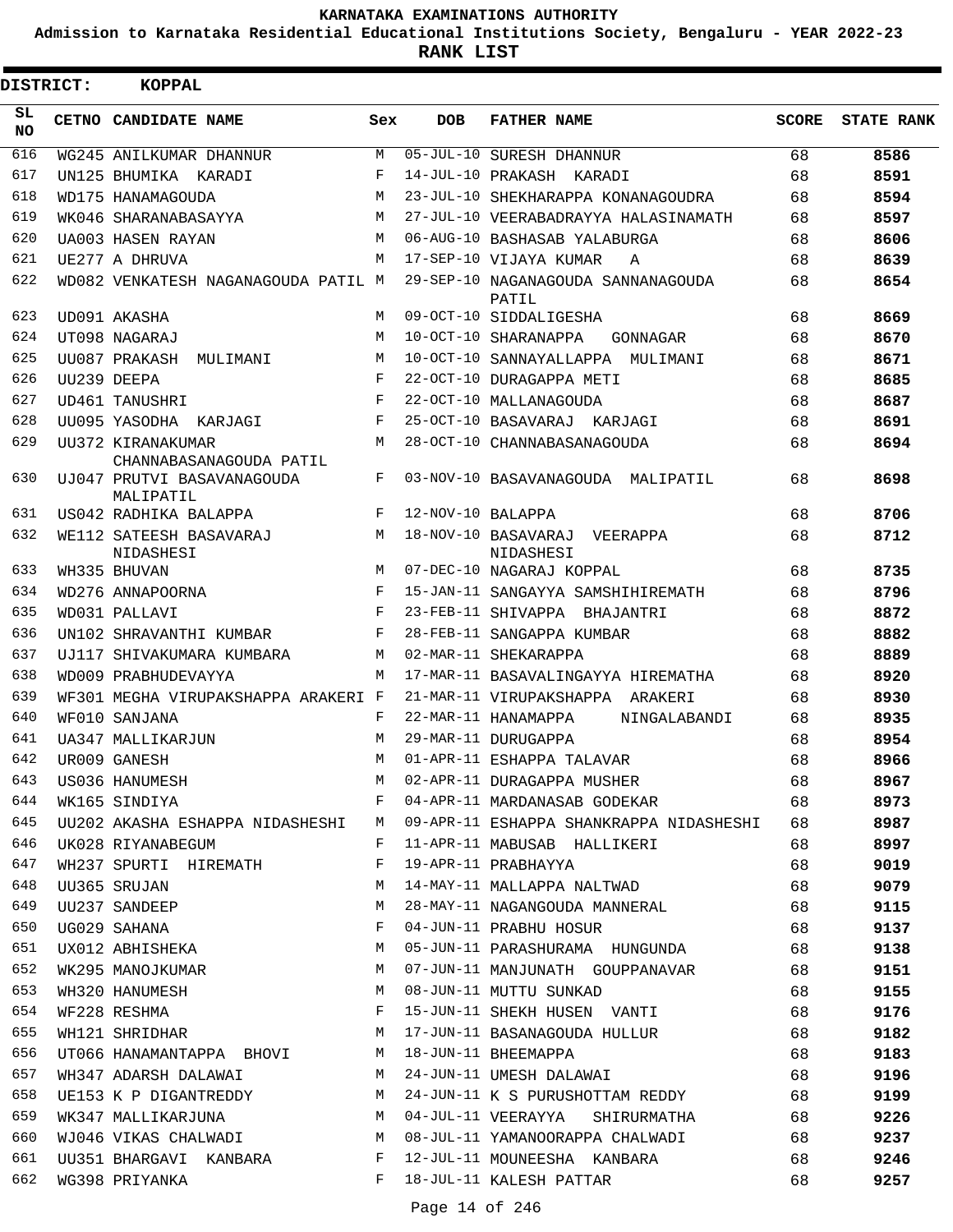**Admission to Karnataka Residential Educational Institutions Society, Bengaluru - YEAR 2022-23**

**RANK LIST**

| <b>DISTRICT:</b> |            | KOPPAL                                        |              |                   |                                                     |              |                   |
|------------------|------------|-----------------------------------------------|--------------|-------------------|-----------------------------------------------------|--------------|-------------------|
| SL.<br>NO.       |            | CETNO CANDIDATE NAME                          | Sex          | <b>DOB</b>        | <b>FATHER NAME</b>                                  | <b>SCORE</b> | <b>STATE RANK</b> |
| 663              |            | UD336 VEDA PRIYA                              | F            |                   | 20-JUL-11 UMESH TAWARAGERA                          | 68           | 9260              |
| 664              |            | UA179 HIRELINGAPPA NAGAPPA GONDI              | M            |                   | 09-AUG-11 NAGAPPA BETADAPPA GONDI                   | 68           | 9303              |
| 665              |            | UA460 SAMARTH KUMMI                           | M            |                   | 14-AUG-11 SANTOSH KUMMI                             | 68           | 9318              |
| 666              |            | UB315 M VINUTHA                               | $\mathbf{F}$ |                   | 23-AUG-11 RUDRAPPA M                                | 68           | 9341              |
| 667              |            | UE368 GOURISHANKAR                            | M            | 24-AUG-11 RAMESH  |                                                     | 68           | 9343              |
| 668              |            | UG573 GOUTAMI B                               | F            |                   | 01-SEP-11 MANJUNATH B                               | 68           | 9353              |
| 669              |            | UU067 BHUMIKA                                 | F            |                   | 10-SEP-11 DYAMANNA BENAKAL                          | 68           | 9366              |
| 670              |            | UM083 SPANDANA                                | F            |                   | 10-SEP-11 HANUMANTA JANTLI                          | 68           | 9367              |
| 671              |            | UZ286 SHREYA RENUKA MADARA                    | $\mathbf{F}$ |                   | 17-SEP-11 RENUKA MADARA                             | 68           | 9382              |
| 672              |            | UC332 SHASHANK                                | M            |                   | 21-SEP-11 BHAGAPPA                                  | 68           | 9388              |
| 673              |            | WD141 YAMANOOR KARABHARI                      | M            |                   | 01-OCT-11 MUTTAPPA KARABHARI                        | 68           | 9403              |
| 674              |            | UZ003 BHAVANI                                 | F            |                   | 21-OCT-11 GURUSIDDAPPA SHEELAVANTAR                 | 68           | 9423              |
| 675              |            | UZ192 ANNAPOORNA                              | $\mathbf{F}$ |                   | 20-NOV-11 PUNDLIKAPPA MELASAKRI                     | 68           | 9457              |
| 676              |            | WK233 GOUTAM PRAKASH HADAPAD M                |              | 23-NOV-11 PRAKASH |                                                     | 68           | 9463              |
| 677              |            | UP138 PADMA                                   | $\mathbf{F}$ |                   | 06-DEC-11 LAKSHMANA PUJARI                          | 68           | 9477              |
| 678              |            | UB379 POORVI                                  | F            |                   | 19-DEC-11 KANAKAREDDI                               | 68           | 9486              |
| 679              |            | UJ083 SAMARTH NAGARAJ LAXMESHWARA M           |              |                   | 23-DEC-11 NAGARAJ LAXMESHWARA                       | 68           | 9488              |
| 680              |            | UG373 BASAVARAJA                              | M            |                   | 28-DEC-11 MAILARAPPA KALGUDI                        | 68           | 9496              |
| 681              |            | UD463 ROHITA KADI                             | M            |                   | 17-JAN-12 ASHOKA KADI                               | 68           | 9507              |
| 682              |            | WD023 PARAMMA SHARANAPPA JAVOJI<br>URF JAVALI | $F$ and      |                   | 23-NOV-09 SHARANAPPA KALAKAPPA JAVOJI<br>URF JAVALI | 67           | 9526              |
| 683              |            | UG292 SANDHYA                                 | F            |                   | 13-MAR-10 SANGANNA SAJJAN                           | 67           | 9544              |
| 684              |            | UM040 MUTTANNA                                | M            |                   | 27-MAR-10 MANJUNATH BANNIKATTI                      | 67           | 9550              |
| 685              |            | UH087 SWETA BASAPPA ELIBALLI                  | F            |                   | 24-JUN-10 BASAPPA LAKSHMAPPA ELIBALLI               | 67           | 9570              |
| 686              |            | UN224 BHAVANA                                 | F            |                   | 07-JUL-10 ERAPPA HURKADLI                           | 67           | 9577              |
| 687              |            | UD377 YAMANOORA DOMBARA                       | M            |                   | 23-JUL-10 KRISHNA DOMBARA                           | 67           | 9585              |
| 688              |            | WD304 ABHISHEK<br>CHENNANAGOUDRA              | M            |                   | 05-AUG-10 KALAKANAGOUDA CHENNANAGOUDRA              | 67           | 9590              |
| 689              |            | UC205 VINAY                                   | M            | 04-OCT-10 ASHOK   |                                                     | 67           | 9630              |
| 690              |            | UG184 ANJALI                                  | F            | 25-OCT-10 MARUTI  |                                                     | 67           | 9652              |
| 691              |            | UL220 MUBARK<br>LAKMAPUR                      | M            |                   | 31-OCT-10 MOULAHUSEN                                | 67           | 9660              |
| 692              |            | WG374 KUSUMA                                  | F            |                   | 24-NOV-10 SHARANAPPA CHIKKAGOUDRA                   | 67           | 9694              |
| 693              | WB026 TANU |                                               | F            |                   | 25-NOV-10 BHIMAPPA TELAGAR                          | 67           | 9696              |
| 694              | UK250 ARUN |                                               | M            |                   | 28-NOV-10 KARIYAPPA GOBBI                           | 67           | 9699              |
| 695              |            | UM088 PRADEEP KUMAR                           | М            |                   | 04-DEC-10 KALAKANAGOUDA GUDADANAGOUDRA              | 67           | 9714              |
| 696              |            | UJ188 ANITA                                   | F            |                   | 14-DEC-10 PRABHAYYA HARLAPUR                        | 67           | 9730              |
| 697              |            | UU284 YASHODA ARJUNAGOUD PATIL                | F            |                   | 23-DEC-10 ARJUNAGOUD HANAMAGOUD PATIL               | 67           | 9748              |
| 698              |            | UT115 PARVATHI AMARAPPA TALAVARA F            |              |                   | 01-JAN-11 AMARAPPA BALAPPA TALAVARA                 | 67           | 9765              |
| 699              |            | UV218 ABHISHEKA                               | M            |                   | 03-JAN-11 IRAPPA KALYANAPPA KALLODDI                | 67           | 9773              |
| 700              |            | UU196 MALATESH CHANDRASHEKAR<br>KELUR         | М            |                   | 16-JAN-11 CHANDRASHEKAR                             | 67           | 9796              |
| 701              |            | UV197 KIRANAKUMAR                             | M            |                   | 20-JAN-11 SHARANABASAYYA                            | 67           | 9803              |
| 702              |            | UO128 R KEERTAN                               | M            |                   | 02-FEB-11 MARUTHI REDDY                             | 67           | 9824              |
| 703              |            | UV227 SHIVAKUMAR MAHANTESH<br>BELLIHAL        | М            |                   | 05-FEB-11 MAHANTESH AYYAPPA BELLIHAL                | 67           | 9831              |
| 704              |            | UF431 S PANKAJ RATHOD                         | М            |                   | 10-FEB-11 MUTTAPPA HANAMAPPA RATHOD                 | 67           | 9842              |
| 705              |            | UZ383 RENUKA GULAGULI                         | F            |                   | 13-FEB-11 SHARANAPPA                                | 67           | 9850              |
| 706              |            | UP184 RANJITA ANGADI                          | F            |                   | 23-FEB-11 VEERABHADRAPPA ANGADI                     | 67           | 9870              |
| 707              |            | UF056 ADARSHA                                 | М            |                   | 02-MAR-11 VEERANAGOUDA SARANADAGOUDRU               | 67           | 9884              |
| 708              |            | UK347 SUSHMITHA                               | F            |                   | 03-MAR-11 NAGARAJ GOUDRA                            | 67           | 9890              |
| 709              |            | UP191 KEERTHI                                 | F            |                   | 07-MAR-11 SHIVAPPA VANTIGERA                        | 67           | 9901              |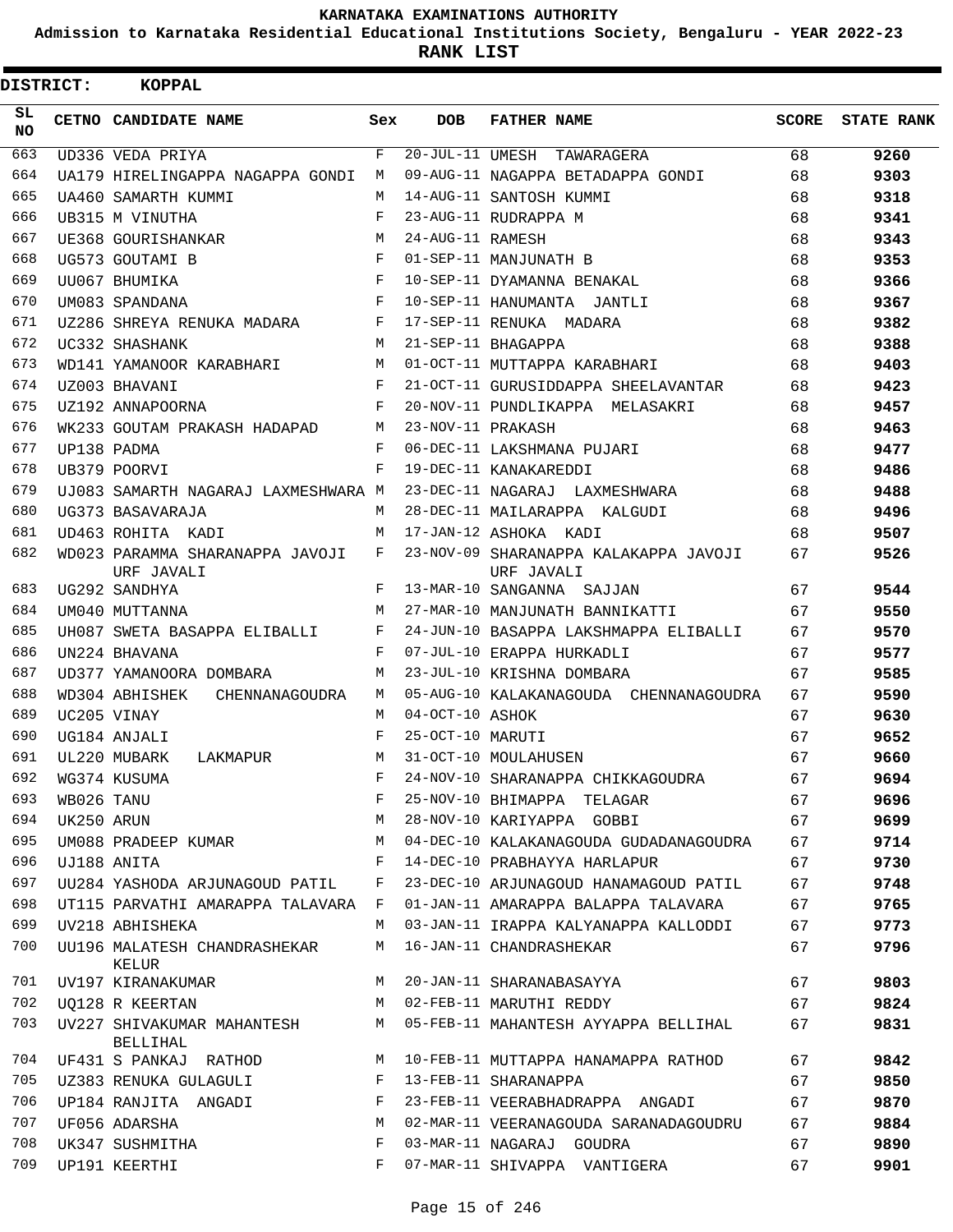**Admission to Karnataka Residential Educational Institutions Society, Bengaluru - YEAR 2022-23**

**RANK LIST**

| <b>DISTRICT:</b> |            | KOPPAL                                         |              |                   |                                                   |              |                   |
|------------------|------------|------------------------------------------------|--------------|-------------------|---------------------------------------------------|--------------|-------------------|
| SL<br><b>NO</b>  |            | CETNO CANDIDATE NAME                           | Sex          | <b>DOB</b>        | <b>FATHER NAME</b>                                | <b>SCORE</b> | <b>STATE RANK</b> |
| 710              |            | UF389 SHRAVANAKUMAR H                          | M            |                   | 07-MAR-11 SHARANAPPA HANCHINAL                    | 67           | 9902              |
| 711              |            | UZ203 RAKSHITA MUTTAPPA NAYAK                  | F            |                   | 15-MAR-11 MUTTAPPA SHANKRAPPA NAYAK               | 67           | 9915              |
| 712              |            | UX283 DEVINDRAGOUDA                            | М            |                   | 21-MAR-11 DYAMANAGOUDA METIGOUDRA                 | 67           | 9925              |
| 713              |            | WD029 BHARAT ASHOK UPPIN                       | M            |                   | 24-MAR-11 ASHOK VEERBHADRAPPA UPPIN               | 67           | 9934              |
| 714              |            | UY185 SIDHARTH S BADIGER                       | M            |                   | 09-APR-11 SHIVAKUMAR                              | 67           | 9971              |
| 715              |            | UU429 AKSHATA VALMIKI                          | F            |                   | 10-APR-11 KANAKARAYA VALMIKI                      | 67           | 9973              |
| 716              |            | WC153 PRASHANT                                 | M            |                   | 10-APR-11 SANGAPPA YARAGERI                       | 67           | 9976              |
| 717              |            | UK264 NINGARAJA                                | M            |                   | 12-APR-11 BASAVARAJA PARVATHMALLAYYA              | 67           | 9982              |
| 718              |            | WG206 APEKSHA                                  | F            |                   | 14-APR-11 GOUDAPPA S RADDER                       | 67           | 9984              |
| 719              |            | WK145 SUHAN DAVALSAB HIREMANI                  | F            |                   | 14-APR-11 DAVALSAB HIREMANI                       | 67           | 9987              |
| 720              |            | UL256 PRUTVIRAJ                                | M            |                   | 03-MAY-11 DEVAPPA BHOVI                           | 67           | 10028             |
| 721              |            | UT135 MADHUSHRI MALAGITTI                      | F            |                   | 04-MAY-11 SUNKAPPA                                | 67           | 10031             |
| 722              |            | WD249 CHAITRA                                  | F            |                   | 05-MAY-11 MUTTAPPA BIKANALLI                      | 67           | 10035             |
| 723              |            | WB275 PRATIKSHA HARKUNI                        | F            |                   | 08-MAY-11 KARIYAPPA                               | 67           | 10045             |
| 724              |            | UH152 NITEESHKUMAR                             | M            |                   | 09-MAY-11 CHANNABASAPPA BALLARI                   | 67           | 10048             |
| 725              |            | UR066 HARSHITHA                                | F            |                   | 14-MAY-11 HANUMAPPA GUNNAL                        | 67           | 10058             |
| 726              |            | UG291 RANJITHA                                 | F            |                   | 15-MAY-11 RAGHAVENDRAPRASAD                       | 67           | 10063             |
| 727              |            | WD202 KOTRAGOUDA RAMANAGOUDA<br>POLICEPATIL    | М            |                   | 17-MAY-11 RAMANAGOUDA POLICEPATIL                 | 67           | 10066             |
| 728              |            | UQ166 PRIYANKA                                 | F            |                   | 17-MAY-11 SHEKHARAPPA KONASAGAR                   | 67           | 10068             |
| 729              |            | WD294 VENKATESH                                | M            |                   | 01-JUN-11 SHARANAPPA CHAWHAN                      | 67           | 10106             |
| 730              |            | UL197 GANESH                                   | M            |                   | 03-JUN-11 SHANKRAPPA KAMBALI                      | 67           | 10110             |
| 731              | WK351 AJAY |                                                | M            |                   | 17-JUN-11 SHARANAPPA UNGRANI                      | 67           | 10151             |
| 732              |            | UB194 NAVYA SHREE METI                         | F            |                   | 22-JUN-11 AMARESHA METI                           | 67           | 10163             |
| 733              |            | UH117 SHASHANK N K                             | М            | 22-JUN-11 NAGARAJ |                                                   | 67           | 10165             |
| 734              |            | WB382 PRAJWAL DODDABASAPPA<br>AMARAVATI        | M            |                   | 02-JUL-11 DODDABASAPPA                            | 67           | 10191             |
| 735              |            | UF015 PRASAD ADIVEPPA GOUDRA                   | M            |                   | 06-JUL-11 ADIVEPPA AMARAPPA GOUDRA                | 67           | 10203             |
| 736              |            | WJ073 GURURAJ                                  | M            |                   | 21-JUL-11 BASAVARAJ HALLIKERI                     | 67           | 10237             |
| 737              |            | WB289 GANESH PARAMESH BHANDARI                 | M            |                   | 25-JUL-11 PARAMESH SHARANAPPA BHANDARI            | 67           | 10247             |
|                  |            | 738 UN085 VAISHNAVI DHAMOJI F 26-JUL-11 ESHWAR |              |                   |                                                   | 67           | 10252             |
| 739              |            | UX151 AISHVARYA F                              |              |                   | 14-AUG-11 MARUTHI PATIL                           | 67           | 10295             |
| 740              |            | UH134 SHARIFSAB M                              |              |                   | 25-AUG-11 MAMMUSAB IMAMSAB BELLARY 67             |              | 10318             |
| 741              |            |                                                |              |                   | UE026 SHARANABASAVA M 27-AUG-11 NAGARAJ BAJARADAR | 67           | 10323             |
| 742              |            | UM226 SHRAVAN KUMAR KURI M                     |              |                   | 16-SEP-11 VENKTESH KURI                           | 67           | 10351             |
| 743              |            | WG154 SHASHANKA HAVALDAR                       | M            |                   | 01-OCT-11 MANJUNATHA HAVALDAR                     | 67           | 10372             |
| 744              |            | UE134 PRUTHVIRAJ DAMMUR M                      |              |                   | 09-OCT-11 PULIKESHI DAMMUR                        | 67           | 10380             |
| 745              |            | UH188 VAIBHAV JEERAL M                         |              |                   | 16-OCT-11 KIRAN KUMAR JEERAL                      | 67           | 10391             |
| 746              |            | UG325 KAVANA                                   | $\mathbb{F}$ | 18-OCT-11 VEERESH |                                                   | 67           | 10393             |
| 747              |            | WK176 KARTIK                                   | M            |                   | 08-DEC-11 VEERESHAPPA BISANALLI                   | 67           | 10450             |
| 748              |            | UA166 VIRESH UPPAR M                           |              |                   | 17-DEC-11 HANUMANTHAPPA                           | 67           | 10462             |
| 749              |            | $\mathbf{F}$<br>UB237 KIRTANA                  |              |                   | 29-MAR-12 CHANDRASHEKHAR                          | 67           | 10490             |
| 750              |            |                                                |              |                   | UV068 AJAY ATTIGERI M 26-NOV-09 GOPPAL ATTIGERI   | 66           | 10507             |
| 751              |            | UL146 KOTRESH KOTTALLI M                       |              | 09-DEC-09 MAHESH  |                                                   | 66           | 10508             |
| 752              |            | UZ029 NAGARAJ RUDRAPPA BADIGER M               |              |                   | 30-JAN-10 RUDRAPPA SHIVAYOGAPPA BADIGER           | 66           | 10517             |
| 753              |            | WK294 ANITA                                    | F            |                   | 31-MAR-10 CHANNABASAPPA MAMANI                    | 66           | 10532             |
| 754              |            | UA274 VIDHYASHREE                              | $\mathbf{F}$ |                   | 01-APR-10 HANUMANTHAPPA                           | 66           | 10534             |
| 755              |            | UV138 AKASH KUMBAR M                           |              |                   | 19-APR-10 SHARANAPPA                              | 66           | 10542             |
| 756              |            | UB363 MEHEK SAJIYA F                           |              |                   | 26-APR-10 HONNURSAB KALLIMANI                     | 66           | 10543             |
| 757              |            | WC089 UDAYAKUMAR                               |              |                   | M 13-MAY-10 RAVI BHAJANTRI                        | 66           | 10544             |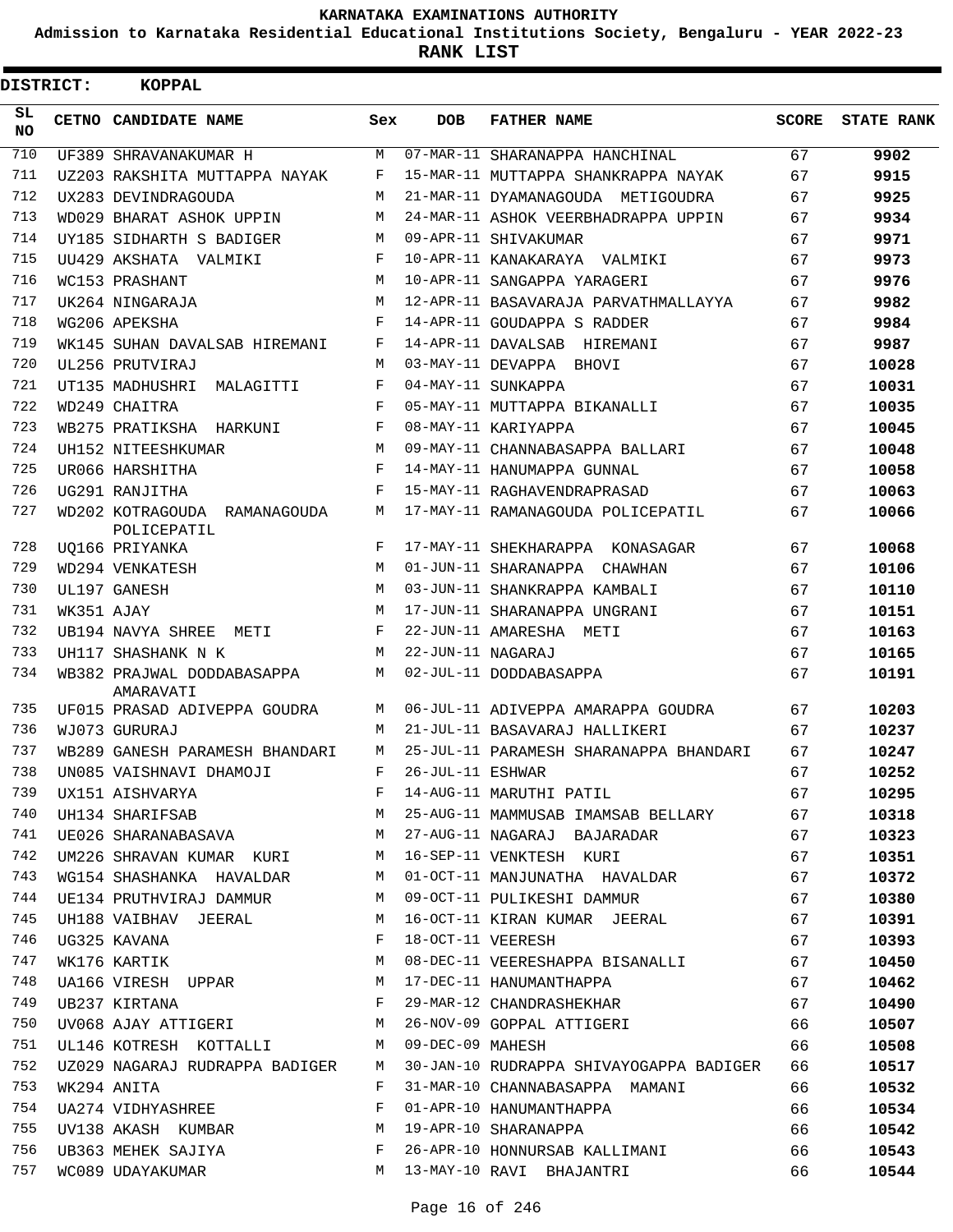**Admission to Karnataka Residential Educational Institutions Society, Bengaluru - YEAR 2022-23**

**RANK LIST**

| <b>DISTRICT:</b> | <b>KOPPAL</b>                                |            |                   |                                                   |              |                   |
|------------------|----------------------------------------------|------------|-------------------|---------------------------------------------------|--------------|-------------------|
| SL<br>NO         | CETNO CANDIDATE NAME                         | Sex        | <b>DOB</b>        | <b>FATHER NAME</b>                                | <b>SCORE</b> | <b>STATE RANK</b> |
| 758              | WG159 GANESH                                 | M          |                   | 08-JUN-10 MOUNESH BADIGER                         | 66           | 10557             |
| 759              | UN198 NAVEENA                                | M          |                   | 19-JUN-10 HANUMAPPA SHELUDI                       | 66           | 10561             |
| 760              | WC047 SANTOSHGOUDA HANAMANTAGOUDA M<br>PATIL |            |                   | 19-AUG-10 HANAMANTAGOUDA SHANKARAGOUDA<br>PATIL   | 66           | 10592             |
| 761              | WK182 SUSHMITA                               | F          |                   | 23-AUG-10 BHIMAPPA DASAR                          | 66           | 10596             |
| 762              | WB166 SHRINIVAS PANDAPPA<br>CHALAVADI        | M          |                   | 07-OCT-10 PANDAPPA CHALAVADI                      | 66           | 10637             |
| 763              | UK117 SRINIVAS                               | M          | 09-OCT-10 RAJU    |                                                   | 66           | 10640             |
| 764              | UX066 SANJEEVA                               | M          |                   | 20-OCT-10 GYANAPPA MODIKARA                       | 66           | 10662             |
| 765              | US020 SANGEETA                               | $_{\rm F}$ |                   | 19-NOV-10 BASAYYA SHIVAMURTAYYA SUDI              | 66           | 10700             |
| 766              | UF024 PRATIBHA KALAKAPPA<br>AGASIMUNDIN      | $_{\rm F}$ |                   | 13-DEC-10 KALAKAPPA ASHOKAPPA<br>AGASIMUNDIN      | 66           | 10733             |
| 767              | UG273 POORNIMA                               | F          |                   | 16-DEC-10 YAMANOORAPPA MANEGAR                    | 66           | 10739             |
| 768              | UE318 TULASI                                 | F          |                   | 21-DEC-10 VIJAY KUMAR                             | 66           | 10751             |
| 769              | WB188 SHRUSTI HANAMAPPA MELASAKRI F          |            |                   | 25-DEC-10 HANAMAPPA HULLAPPA MELASAKRI            | 66           | 10754             |
| 770              | WF198 RUKSANA                                | F          |                   | 27-DEC-10 MAINUDDIN GETIN                         | 66           | 10756             |
| 771              | UN226 MALLIKARJUN                            | M          |                   | 31-DEC-10 TIPPESHA MURUNNI                        | 66           | 10761             |
| 772              | UE201 SRUSHTI                                | F          |                   | 02-JAN-11 BASAVARAJ                               | 66           | 10771             |
| 773              | UK165 PRIYANKA                               | $_{\rm F}$ |                   | 04-JAN-11 NAGANNA KUDARI                          | 66           | 10776             |
| 774              | UK287 DEEPA                                  | F          |                   | 12-JAN-11 MANJUNATH SAJJAN                        | 66           | 10789             |
| 775              | UA325 RAJABAKSHAR                            | M          | 15-JAN-11 NAJEERA |                                                   | 66           | 10796             |
| 776              | WH302 GIRIJAVVA                              | F          | 26-JAN-11 VEERESH | KAMBALI                                           | 66           | 10815             |
| 777              | WF203 SHIVAKUMAR                             | M          |                   | 02-FEB-11 ERAPPA TALAVAR                          | 66           | 10831             |
| 778              | UF253 MANOJAKUMAR DEVAPPA ELAGER             | М          |                   | 03-FEB-11 DEVAPPA YAMANAPPA ELAGER                | 66           | 10835             |
| 779              | UG004 SUJATA                                 | F          |                   | 06-FEB-11 ERAYYA NANDIKOLAMATHA                   | 66           | 10842             |
| 780              | WH179 ANKITA BASAVARAJ ULLAGADDI             | F          |                   | 07-FEB-11 BASAVARAJ ULLAGADDI                     | 66           | 10843             |
| 781              | UU301 YUSUF R SUNKAD                         | M          | 10-FEB-11 RAJESAB |                                                   | 66           | 10852             |
| 782              | WB348 PRAJWAL                                | M          |                   | 17-FEB-11 MANJUNATHA AWARI                        | 66           | 10858             |
| 783              | UC136 SIDDARTH                               | M          |                   | 23-FEB-11 YAMANOOR                                | 66           | 10869             |
| 784              | WF085 ANNAPURNA ANDANAGOUDA<br>POLICEPATIL   | F          |                   | 26-FEB-11 ANDANAGOUDA VEERANAGOUDA<br>POLICEPATIL | 66           | 10873             |
| 785              | <b>UA094 SACHIN REDDY</b>                    | М          |                   | 26-FEB-11 TIMMANNA REDDY                          | 66           | 10874             |
| 786              | WG365 NAVINKUMAR MAHANTESH<br>GANAGER        | M          |                   | 10-MAR-11 MAHANTESH MAHADEVAPPA<br>GANAGER        | 66           | 10899             |
| 787              | UA487 BHUVAN REDDY                           | M          |                   | 27-MAR-11 PAMPA REDDY                             | 66           | 10947             |
| 788              | UA385 JYOTI                                  | F          |                   | 27-MAR-11 NAGENDRA REDDY R                        | 66           | 10948             |
| 789              | WE192 VIJAY                                  | М          |                   | 05-APR-11 DEVAPPA BIJAKAL                         | 66           | 10967             |
| 790              | UX362 JEEVAN                                 | М          |                   | 23-APR-11 IRAPPA NEKAR                            | 66           | 11017             |
| 791              | UN208 PRASANNA                               | M          |                   | 04-MAY-11 HANUMAPPA ELEDKI                        | 66           | 11045             |
| 792              | US033 SNEHA                                  | F          |                   | 05-MAY-11 GAVISIDDAPPA NAGALEEKAR                 | 66           | 11049             |
| 793              | UD359 S VARUN                                | М          |                   | 12-MAY-11 S SHRIDHAR                              | 66           | 11061             |
| 794              | UF290 AMRUTA ARALELEMATH                     | F          |                   | 27-MAY-11 BASAVARAJ                               | 66           | 11099             |
| 795              | UX196 SHREEDEVI                              | F          |                   | 27-MAY-11 HANAMANTA HADAPADA                      | 66           | 11104             |
| 796              | WA037 SHANTAMMA KANDAKUR                     | F          |                   | 01-JUN-11 YAMANOORAPPA KANDAKUR                   | 66           | 11118             |
| 797              | UK251 KAVERI                                 | F          |                   | 05-JUN-11 IRAPPA HULLANUR                         | 66           | 11126             |
| 798              | UU424 ANUSHREE                               | F          |                   | 12-JUN-11 CHANDRASHEKHAR DEVADURGA                | 66           | 11148             |
| 799              | UC426 BASAVARAJ K                            | M          |                   | 12-JUN-11 NINGAPPA KODAGALI                       | 66           | 11149             |
| 800              | WG194 RAKSHITA PATTARA                       | F          |                   | 15-JUN-11 SHANMUKHA                               | 66           | 11158             |
| 801              | UR067 MEGHANA                                | F          |                   | 04-JUL-11 PARASHURAM SULIBHAVI                    | 66           | 11204             |
| 802              | WB100 SHRISHTI                               | F          |                   | 10-JUL-11 PRASHANT KUSHTAGI                       | 66           | 11220             |
| 803              | UF379 SANJAN SHIRAVAR                        | F          |                   | 11-JUL-11 PUNDALIKAPPA                            | 66           | 11226             |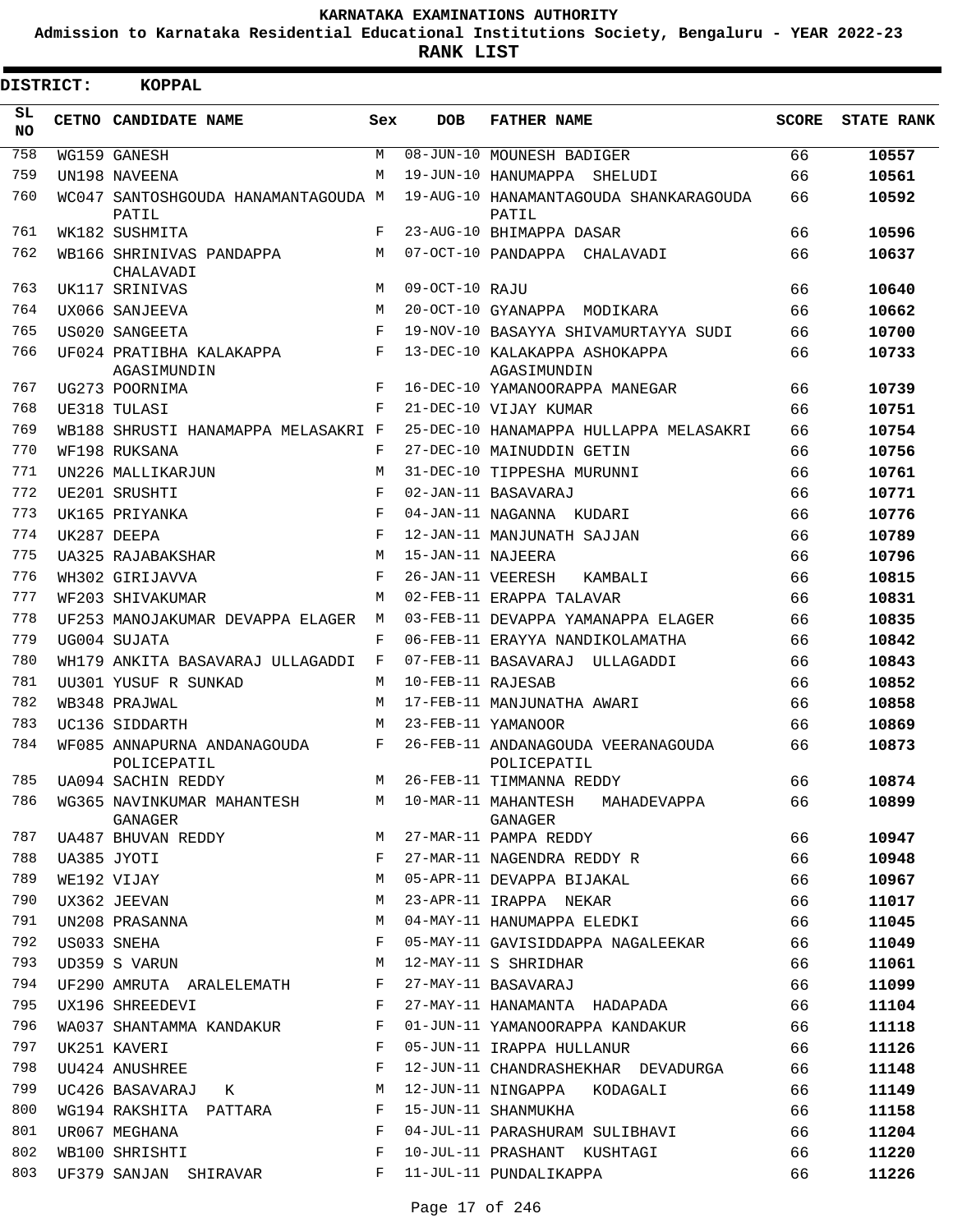**Admission to Karnataka Residential Educational Institutions Society, Bengaluru - YEAR 2022-23**

**RANK LIST**

 $\blacksquare$ 

| <b>DISTRICT:</b> |            | <b>KOPPAL</b>                                                    |                                        |                   |                                              |              |                   |
|------------------|------------|------------------------------------------------------------------|----------------------------------------|-------------------|----------------------------------------------|--------------|-------------------|
| SL<br>NO.        |            | CETNO CANDIDATE NAME                                             | Sex                                    | <b>DOB</b>        | <b>FATHER NAME</b>                           | <b>SCORE</b> | <b>STATE RANK</b> |
| 804              |            | UY033 MOHAMMAD HAMIDA                                            | M                                      |                   | 12-JUL-11 CHANDUSAB DAVANAGERI               | 66           | 11227             |
| 805              |            | WF128 YASHODHA                                                   | F                                      | 13-JUL-11 PRAVEEN | <b>BADIGER</b>                               | 66           | 11229             |
| 806              |            | UL151 BHAVANI                                                    | F                                      |                   | 14-JUL-11 SHREESHAILAPPA HADAPAD             | 66           | 11230             |
| 807              |            | UF291 NEHA BENAKANAHALLI                                         | F                                      | 26-JUL-11 LAXMAN  |                                              | 66           | 11264             |
| 808              |            | WG350 TARUN                                                      | M                                      |                   | 06-AUG-11 RAMESH KALI                        | 66           | 11287             |
| 809              |            | US096 PRAMOD KALAPPA BADIGER                                     | M                                      |                   | 13-AUG-11 KALAPPA MARTANDAPPA BADIGER        | 66           | 11301             |
| 810              |            | UK353 PRIYANKA                                                   | F                                      |                   | 10-SEP-11 AMARESHA UMALEPPA ANEKAL           | 66           | 11349             |
| 811              |            | UE386 APSANA BEGUM                                               | F                                      |                   | 11-SEP-11 KHAJA HUSEN                        | 66           | 11350             |
| 812              |            | UN117 VEENA                                                      | F                                      |                   | 13-SEP-11 RAVICHANDRA GODEKAR                | 66           | 11354             |
| 813              |            | UM028 MANJUNATH                                                  | M                                      |                   | 30-OCT-11 RAJA ABBIGERI                      | 66           | 11423             |
| 814              |            | UX274 PANKAJ                                                     | M                                      |                   | 15-NOV-11 AMARESHA                           | 66           | 11435             |
| 815              |            | UW203 KEERTI BASAVARAJA MULAGUNDA F                              |                                        |                   | 01-JAN-12 BASAVARAJA NEELAPPA MULAGUNDA      | 66           | 11486             |
| 816              |            | WA187 VENKATESH                                                  | М                                      |                   | 29-JAN-12 HANUMESH SHETTAR                   | 66           | 11498             |
| 817              |            | UU014 NIRMALA                                                    | F                                      |                   | 30-JAN-12 NINGAPPA                           | 66           | 11499             |
| 818              |            | UX336 VENKATESH                                                  | M                                      |                   | 01-JUN-09 GOVINDAPPA                         | 65           | 11509             |
| 819              |            | UT138 YAMANAMMA                                                  | F                                      |                   | 01-JUN-09 DURAGAPPA GATTI                    | 65           | 11510             |
| 820              |            | WE017 MUSTAFA SANKANOOR                                          | M                                      |                   | 06-NOV-09 HASENSAB SANKANOOR                 | 65           | 11516             |
| 821              |            | UG492 KAVANA                                                     | F                                      |                   | 30-DEC-09 PIDDAPPA KERALLI                   | 65           | 11524             |
| 822              |            | UX397 SUDEEP                                                     | M                                      |                   | 01-JAN-10 SHUKHAMUNIYAPPA HULEGUDDA          | 65           | 11527             |
| 823              |            | UW245 KANAKAPPA GATTI                                            | М                                      |                   | 05-JAN-10 HANAMAPPA                          | 65           | 11530             |
| 824              |            | WE102 PAVAN                                                      | M                                      |                   | 14-FEB-10 PARASHURAM MADIVALAR               | 65           | 11541             |
| 825              |            | UL025 DAKSHAYANI                                                 | F                                      |                   | 16-FEB-10 SHANKRAPPA YALIGAR                 | 65           | 11543             |
| 826              |            | UX329 MAHESH KUMAR                                               | M                                      |                   | 02-MAR-10 MUDAKAPPA TALAVARA                 | 65           | 11549             |
| 827              |            | UU071 AKKAMAHADEVI                                               | F                                      |                   | 22-MAR-10 BASAVARAJA                         | 65           | 11554             |
| 828              |            | UG063 MUTTURAJ                                                   | М                                      |                   | 20-MAY-10 RAJASHEKAR METI                    | 65           | 11572             |
| 829              |            | UD118 DHANARAJ                                                   | M                                      |                   | 26-JUN-10 MANJUNATH                          | 65           | 11592             |
| 830              |            | UU364 SHIVASHANKARAYYA HIREMATH                                  | M                                      |                   | 13-JUL-10 BASAYYA HIREMATH                   | 65           | 11601             |
| 831              |            | UY236 CHANDANA                                                   | F                                      |                   | 19-JUL-10 SANTOSHKUMAR SARAGANACHARI         | 65           | 11602             |
| 832              |            | WG328 SANDHYRANI SALIMATHA                                       | F                                      |                   | 19-JUL-10 BASAYYA SALIMATHA                  | 65           | 11603             |
| 833              |            | UK037 MALLIKARJUNA                                               | M                                      |                   | 26-JUL-10 BASAVARAJ JAGLI                    | 65           | 11609             |
| 834              |            | WK248 SWETHA                                                     | F                                      |                   | 08-SEP-10 DEVENDRAPPA KUMBAR                 | 65           | 11642             |
| 835              | UC268 ANIL |                                                                  | M                                      |                   | 12-SEP-10 KRISHANAPPA CHAVAN                 | 65           | 11645             |
| 836              |            | UU309 PARVEEN F                                                  |                                        |                   | 17-SEP-10 RAJASAB DADIBAI                    | 65           | 11651             |
| 837              |            | UD170 VIRUPAKSHAPPA M 18-SEP-10 VEERANNA BAVALLI                 |                                        |                   |                                              | 65           | 11653             |
| 838              |            | UL266 KAVERI                                                     | $\mathbb{F}$ .<br><br>For $\mathbb{F}$ |                   | 27-SEP-10 VIRUPANNA BAGANAL 65               |              | 11660             |
| 839              |            | WD321 MALLIKARJUNA M                                             |                                        |                   | 04-OCT-10 YALLAPPA HOMBAL 65                 |              | 11669             |
| 840              |            | UX353 SAGAR RUDRAPPA TUPPAD M                                    |                                        |                   | 05-OCT-10 RUDRAPPA IRAPPA TUPPAD             | 65           | 11672             |
| 841              |            | UV236 ABDULA REHAMANA SUNKADA M                                  |                                        |                   | 10-OCT-10 MARDANALI                          | 65           | 11676             |
| 842              |            | UJ150 BHARATH                                                    | M                                      |                   | 13-OCT-10 NINGAPPA CHIKKANNAVAR              | 65           | 11680             |
| 843              |            | UJ200 SUMANTAKUMAR                                               | М                                      |                   | 15-NOV-10 VENKANNA KENCHARADDY               | 65           | 11727             |
| 844              |            | $\mathbf{F}$ and $\mathbf{F}$<br>UG138 DEEPA                     |                                        |                   | 18-NOV-10 HANUMANTAPPA CHOUHAN               | 65           | 11731             |
| 845              |            | UU326 SHANKARAGOUDA M                                            |                                        |                   | 22-NOV-10 SHARANAPPA MALIPATIL 65            |              | 11738             |
| 846              |            | WH253 VEDASHREE                                                  | $\mathbf{F}$                           |                   | 23-NOV-10 DODDAPPA BINGI                     | 65           | 11740             |
| 847              |            | UA072 VIJAYAKUMAR M                                              |                                        |                   | 23-NOV-10 VENKATESH                          | 65           | 11741             |
| 848              |            | $\mathbf{F}$ and $\mathbf{F}$ and $\mathbf{F}$<br>UF168 CHANDANA |                                        |                   | 30-NOV-10 SHASHIKANTA SHAKAPUR               | 65           | 11754             |
| 849              |            | $\mathbb F$ . The set of $\mathbb F$<br>UP166 ROHINI             |                                        |                   | 03-DEC-10 BASAVARAJ POOJAR                   | 65           | 11759             |
| 850              |            | UU439 ASHWINI SHYAMANNA SIRAWAR F                                |                                        |                   | 09-DEC-10 SHYAMANNA SIRWAR                   | 65           | 11768             |
| 851              |            | UF169 DANUSHAKUMAR KURI                                          | M                                      |                   | 15-DEC-10 HANAMANTAPPA                       | 65           | 11771             |
| 852              |            |                                                                  |                                        |                   | UK012 LIKHIT KATARAKI MARTARAKI MARTARAKI 65 |              | 11775             |
| 853              |            | UG198 KAVYA                                                      | $F$ –                                  |                   | 20-DEC-10 SURESH GANDALI                     | 65           | 11778             |
|                  |            |                                                                  |                                        |                   |                                              |              |                   |

Page 18 of 246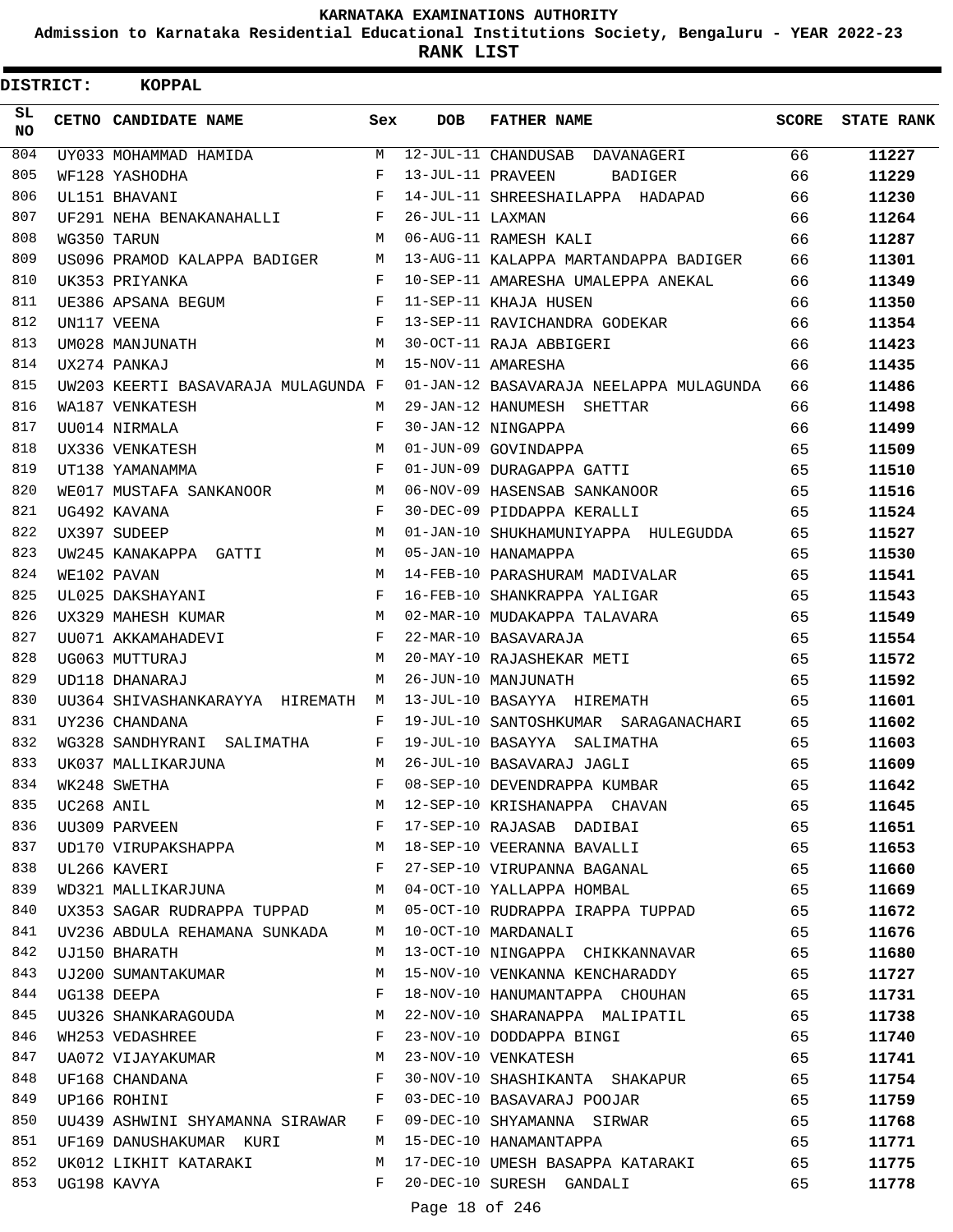**Admission to Karnataka Residential Educational Institutions Society, Bengaluru - YEAR 2022-23**

**RANK LIST**

| <b>DISTRICT:</b> | <b>KOPPAL</b>                                   |            |                                |                                                                           |              |                   |
|------------------|-------------------------------------------------|------------|--------------------------------|---------------------------------------------------------------------------|--------------|-------------------|
| SL<br>NO.        | CETNO CANDIDATE NAME                            | Sex        | <b>DOB</b>                     | <b>FATHER NAME</b>                                                        | <b>SCORE</b> | <b>STATE RANK</b> |
| 854              | WD064 KAVYA RAMANNA KAVADIKAYI                  | F          | $20-\overline{DEC-10}$ RAMANNA | KAVADIKAYI                                                                | 65           | 11779             |
| 855              | WK223 AFROJA MUCHHALE                           | F          |                                | 25-DEC-10 MEHAMMUD MUCHHALE                                               | 65           | 11788             |
| 856              | WD307 HOLIYAMMA                                 | $_{\rm F}$ |                                | 31-DEC-10 BHEEMAPPA DAGI                                                  | 65           | 11796             |
| 857              | UD146 BHAGYALAXMI R M                           | F          |                                | 03-JAN-11 VISHWANATH R M                                                  | 65           | 11817             |
| 858              | UM055 PRAJWAL                                   | M          |                                | 06-JAN-11 PARASHURAM                                                      | 65           | 11826             |
| 859              | UD503 MAHESHWARI                                | F          |                                | 22-JAN-11 SHIVAPPA                                                        | 65           | 11864             |
| 860              | UX427 SANJAY                                    | M          |                                | 22-JAN-11 BASAVARAJ JALAKAMALADINNI                                       | 65           | 11865             |
| 861              | UH216 DHANUSH PRAKASH KOPPAD                    | М          |                                | 26-JAN-11 PRAKASH V K                                                     | 65           | 11870             |
| 862              | UU100 DODDANAGOUDA HANAMAPPA<br>JAGGAL          | M          |                                | 05-FEB-11 HANAMAPPA JAGGAL                                                | 65           | 11883             |
| 863              | UM111 APOORVA                                   | F          |                                | 14-FEB-11 MANJUNATH KALMATH                                               | 65           | 11901             |
| 864              | WJ154 SHREAYA                                   | F          |                                | 22-FEB-11 BASAVARAJ PATTANASHETTI                                         | 65           | 11924             |
| 865              | UF071 SHREESHAIL PAKIRAPPA VAGGAR M             |            |                                | 06-MAR-11 PAKIRAPPA VAGGAR                                                | 65           | 11954             |
| 866              | UB319 SURAYYA TABASUMA                          | F          | 07-MAR-11 RAJASAB              |                                                                           | 65           | 11956             |
| 867              | UW103 MALLIKA                                   | F          |                                | 11-MAR-11 BASAVARAJ BANDARI                                               | 65           | 11962             |
| 868              | UO007 H NEHA                                    | F          |                                | 24-MAR-11 RAVICHANDRA                                                     | 65           | 11988             |
| 869              | UX480 SIDDAROODHA VEERANAGOUD<br>POLICE PATIL   | M          |                                | 28-MAR-11 VEERANAGOUD SHIVANAGOUD<br>POLICE PATIL                         | 65           | 12006             |
| 870              | UG137 ASHWINI                                   | F          |                                | 10-APR-11 SHIVAKUMAR                                                      | 65           | 12031             |
| 871              | UF476 ARPITA HUGAR                              | F          |                                | 23-APR-11 VEERABHADRAPPA                                                  | 65           | 12071             |
| 872              | WH377 NAVEENAKUMAR                              | M          |                                | 25-APR-11 PARASANAGOUDA POLICEPATIL                                       | 65           | 12077             |
| 873              | UG407 CHETAN RAMESH MUNDAVAD                    | M          |                                | 01-MAY-11 RAMESH YALLAPPA MUNDAVAD                                        | 65           | 12091             |
| 874              | UX262 YASHODHA GAJI                             | F          |                                | 04-MAY-11 GANGADAR                                                        | 65           | 12101             |
| 875              | UT060 SHREENIVAS                                | M          |                                | 19-MAY-11 GANESH CHIMPRU                                                  | 65           | 12134             |
| 876              | WF172 SNEHA HADAPADA                            | F          | 19-MAY-11 PRAKASH              |                                                                           | 65           | 12135             |
| 877              | UC497 ANITA                                     | $_{\rm F}$ |                                | 20-MAY-11 VEERUPAKSHAPPA                                                  | 65           | 12136             |
| 878              | UE092 SPOORTI                                   | $_{\rm F}$ |                                | 21-MAY-11 ANJANAYYA                                                       | 65           | 12141             |
| 879              | WJ003 SHIVAKUMAR KALAPPA HUMBI                  | M          |                                | 01-JUN-11 KALAKAPPA HUMBI                                                 | 65           | 12166             |
| 880              | UZ239 HULIGEMMA KUMBAR                          | F          |                                | 06-JUN-11 SHARANAPPA                                                      | 65           | 12185             |
| 881              | UF409 SHARANABASAVA                             | М          |                                | 07-JUN-11 SOMAPPA CHALIGERI                                               | 65           | 12188             |
| 882              | UU216 PRUTHVIRAJ NAGARAL                        |            |                                | M 08-JUN-11 NAGARAJ NAGARAL                                               | 65           | 12191             |
| 883              |                                                 |            |                                |                                                                           |              | 12218             |
| 884              |                                                 |            |                                |                                                                           |              | 12221             |
| 885              |                                                 |            |                                | WD146 MAHAMMAD AMAN 65                                                    |              | 12223             |
| 886              | UG513 MANOJ                                     |            |                                | M 22-JUN-11 SHARANAYYA BASAVADIYAR 65                                     |              | 12226             |
| 887              |                                                 |            |                                | UU420 SOUMYA VEEAPPA KOUJAGERI F 26-JUN-11 VEEAPPA SHANTAPPA KOUJAGERI 65 |              | 12242             |
| 888              | WB017 MANJUNATH KOPPAL M 28-JUN-11 SHARANAPPA   |            |                                |                                                                           | 65           | 12246             |
| 889              | UZ135 SUSHMITA SHANTAGERI F                     |            |                                | 30-JUN-11 MUTTAPPA                                                        | 65           | 12252             |
| 890              | WG320 GAGAN HALLAD M 06-JUL-11 BASAPPA          |            |                                | 65                                                                        |              | 12262             |
| 891              | $\mathbb F$<br>UA231 MAMATHA G                  |            |                                | 06-JUL-11 SHIVAPUTRAPPA GUNDANI 65                                        |              | 12264             |
| 892              |                                                 |            |                                | UG393 SAMRUDHI DESAI F 08-JUL-11 SANGAMESH DESAI 65                       |              | 12268             |
| 893              | US078 YAMANAPPA M                               |            |                                | 13-JUL-11 CHANNAPPA GADARI 65                                             |              | 12284             |
| 894              |                                                 |            |                                | 14-JUL-11 GURURAJA DOLLIN 65                                              |              | 12286             |
| 895              | UZ253 SANTOSHA M<br>WB159 SINDHU F              |            |                                | 19-JUL-11 MEHABOOBSAB                                                     | 65           | 12300             |
| 896              | UU359 AFRINA IMAMSAB NADHAF F 22-JUL-11 IMAMSAB |            |                                |                                                                           | 65           | 12306             |
| 897              | UF113 RADIKA                                    |            |                                | F 22-JUL-11 RAJAPPA KANDAGAL 65                                           |              | 12310             |
| 898              | WJ232 MALLIKA F                                 |            |                                | 26-JUL-11 SHARANAPPA PARANGI 65                                           |              | 12316             |
| 899              |                                                 |            |                                | UC322 BASAVA CHETHANA REDDI M 02-AUG-11 BASANNA GADDI                     | 65           | 12337             |
| 900              |                                                 |            |                                | UB218 PREETHAM B M 12-AUG-11 NAGARAJ BARAGUR 65                           |              | 12367             |
|                  | 901 UG244 SHWETHA                               |            |                                | F 12-AUG-11 VIRUPAKSHAPPA BHANDARI 65                                     |              | 12369             |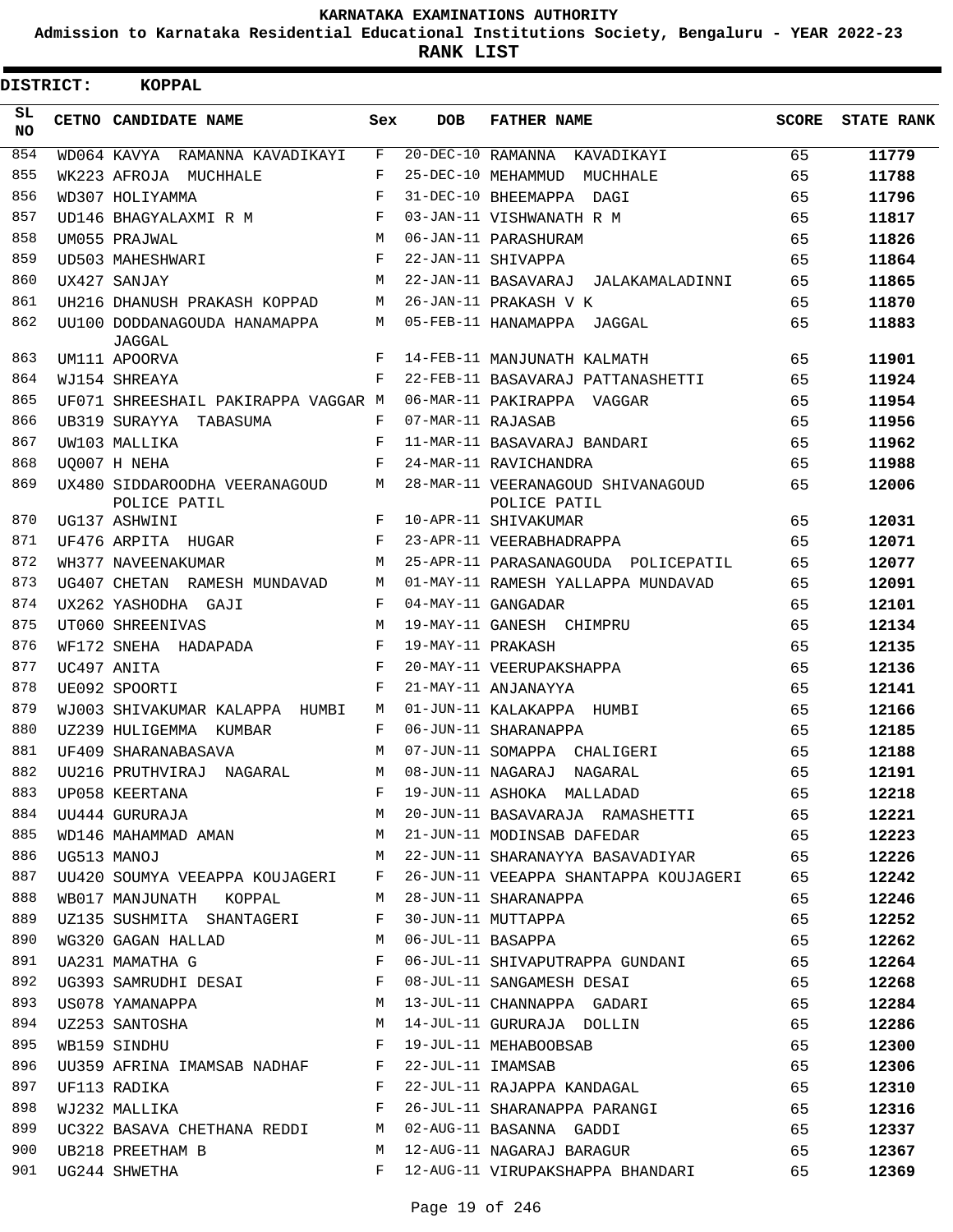**Admission to Karnataka Residential Educational Institutions Society, Bengaluru - YEAR 2022-23**

| <b>DISTRICT:</b> | <b>KOPPAL</b>                                   |                           |                   |                                          |              |                   |
|------------------|-------------------------------------------------|---------------------------|-------------------|------------------------------------------|--------------|-------------------|
| SL<br><b>NO</b>  | CETNO CANDIDATE NAME                            | Sex                       | <b>DOB</b>        | <b>FATHER NAME</b>                       | <b>SCORE</b> | <b>STATE RANK</b> |
| 902              | UC324 VIJET                                     | М                         |                   | 11-SEP-11 BASAYYASWAMY                   | 65           | 12436             |
| 903              | UF360 ANUSHA DANDIN                             | F                         | 18-SEP-11 RAMESHA |                                          | 65           | 12457             |
| 904              | UK065 ABHINAYA                                  | F                         |                   | 25-SEP-11 HONNANAGODA TIGARI             | 65           | 12472             |
| 905              | WJ140 SAGAR                                     | M                         |                   | 28-SEP-11 VEERESHA SIMPGER               | 65           | 12483             |
| 906              | UK336 PRANATI                                   | F                         |                   | 30-OCT-11 SHARANAYYA                     | 65           | 12535             |
| 907              | WF159 CHETAN                                    | M                         |                   | 22-NOV-11 RANGAPPA LAMANI                | 65           | 12562             |
| 908              | UP074 YASHAVANTA                                | M                         |                   | 26-DEC-11 BASAVARAJA DANAKANADODDI       | 65           | 12598             |
| 909              | WH116 KAVERI                                    | F                         |                   | 15-FEB-12 SUBBANNA TALAVAR               | 65           | 12616             |
| 910              | UM140 SANJANA                                   | F                         |                   | 14-JAN-10 INDRAPPA CHOUDKI               | 64           | 12659             |
| 911              | WB326 VEERESHA                                  | M                         |                   | 20-FEB-10 DEVENDRAPPA BADIGERA           | 64           | 12666             |
| 912              | UA352 VISHVANTHA                                | M                         |                   | 02-APR-10 SOMAHPPA                       | 64           | 12673             |
| 913              | WG358 GAGAN                                     | M                         |                   | 07-AUG-10 MALLIKARJUN BALAPPA KOULAJI    | 64           | 12717             |
| 914              | UW091 SHREENIVAS<br>KUMBALAVATHI                | M                         |                   | 13-AUG-10 DYAMAPPA                       | 64           | 12721             |
| 915              | UC122 PURNIMA                                   | F                         |                   | 14-AUG-10 LAXMAN LOKARE                  | 64           | 12723             |
| 916              | UE188 KARTHIK                                   | M                         |                   | 04-SEP-10 SHANKARAPPA                    | 64           | 12738             |
| 917              | UU041 MANAMMA                                   | F                         |                   | 17-SEP-10 BASAPPA BOMMANAL               | 64           | 12749             |
| 918              | UP040 VASEEM AKRAM                              | M                         |                   | 18-SEP-10 MARDAN ALI                     | 64           | 12750             |
| 919              | UO101 SOUJANYA HUGAR                            | F                         |                   | 21-SEP-10 MOUNESHWAR                     | 64           | 12755             |
| 920              | UC123 DILEEP KATTI                              | M                         |                   | 06-OCT-10 VEERESH KATTI                  | 64           | 12770             |
| 921              | UE091 AKASHA PARASHURAMA AGOLI                  | M                         |                   | 07-OCT-10 PARASHURAMA SHIVAPPA A         | 64           | 12773             |
| 922              | UO145 MALIKARJUN VAJJAL                         | М                         |                   | 16-OCT-10 MAHANTESH                      | 64           | 12782             |
| 923              | UP075 AKASH                                     | M                         |                   | 21-OCT-10 LAXMAN GANGAMMA HALIGERI       | 64           | 12793             |
| 924              | WF183 SAHANA MALLESH KANAGERI                   | F                         |                   | 23-OCT-10 MALLESH KANAGERI               | 64           | 12799             |
| 925              | WG248 VIDYASHREE VEERESH BADIGER                | F                         |                   | 29-OCT-10 VEERESH BADIGER                | 64           | 12811             |
| 926              | UH182 PRIYANKA ALLIPUR                          | F                         |                   | 03-NOV-10 CHANNAPPAGOUDA ALLIPUR         | 64           | 12819             |
| 927              | UC014 BALARAJ                                   | M                         |                   | 16-NOV-10 RUDRESH BANDRAL                | 64           | 12835             |
| 928              | WD120 CHETAN                                    | M                         |                   | 29-NOV-10 MALLESH RAYADURGA              | 64           | 12863             |
| 929              | WD157 PRATHAM MRUTHUNJAYAGOUDA<br>PATIL         | M                         |                   | 08-DEC-10 MRUTHUNJAYAGOUDA PATIL         | 64           | 12882             |
| 930              | UT001 KUTIJABANU                                | F                         |                   | 28-DEC-10 AJMIRSAB                       | 64           | 12917             |
| 931              | UF491 MAHANTESH                                 | $\mathop{\rm M}\nolimits$ |                   | 28-DEC-10 HARISH RATHOD                  | 64           | 12918             |
| 932              | UJ067 PALLAVI                                   | F                         |                   | 28-DEC-10 BASAVARAJ KAGGAL               | 64           | 12919             |
| 933              | UM218 NANDISH KARADAGIMATHA M                   |                           |                   | 13-JAN-11 SHIVAPUTRAYYA KARADAGIMATHA 64 |              | 12969             |
| 934              | UP096 KAJABANI                                  | F                         |                   | 14-JAN-11 KHASIMSAB HAWALDAR             | 64           | 12970             |
| 935              | UD370 ANURADHA                                  | F                         |                   | 22-JAN-11 SHARANAPPA MODGUTI             | 64           | 12987             |
| 936              | UD235 HARISH K S M                              |                           |                   | 23-JAN-11 SIDDALINGAPPA                  | 64           | 12990             |
| 937              | UC356 NANDAN PATIL                              | M                         |                   | 28-JAN-11 MRUGARAJ PATIL                 | 64           | 12996             |
| 938              | WF249 APROJ<br>WH304 HARISHA                    | $\mathbf{F}$              |                   | 02-FEB-11 KHAJASAB BAGALI                | 64           | 13008             |
| 939              |                                                 | M                         |                   | 05-FEB-11 RAMAPPA EMMI                   | 64           | 13020             |
| 940              | US185 MANOJ                                     | M                         |                   | 10-FEB-11 PARASAPPA KONDIKER             | 64           | 13027             |
| 941              | UQ134 VIRUPAKSHAPPA M                           |                           |                   | 10-FEB-11 KALAKAPPA PATTANASHETTAR       | 64           | 13030             |
| 942              | WK284 AISHWARYA F                               |                           |                   | 25-FEB-11 DURAGAPPA MADAR                | 64           | 13055             |
| 943              | $\frac{1}{\mathbf{F}}$<br>UG130 BHAVANI         |                           |                   | 27-FEB-11 BASAVARAJ                      | 64           | 13059             |
| 944              | WF213 PAVAN HUGGANNAVAR M                       |                           |                   | 09-MAR-11 BASAVANTAPPA HUGGANAVR         | 64           | 13078             |
| 945              | $\mathbf{F}$ and $\mathbf{F}$<br>WH152 NIVEDITA |                           |                   | 10-MAR-11 SURESHA KALI                   | 64           | 13082             |
| 946              | WB098 PUTTARAJ                                  | M                         |                   | 10-MAR-11 SIDDAYYA HIREMATH              | 64           | 13083             |
| 947              | WB283 SAGAR H NAYAK M                           |                           |                   | 19-MAR-11 HANAMANTAPPA NAYAK             | 64           | 13115             |
| 948              | UU493 HANAMANTA GOUDRA M                        |                           |                   | 27-MAR-11 YALLAPPA                       | 64           | 13134             |
| 949              | WK352 DEEPA                                     | F                         |                   | 29-MAR-11 PRAKASH MASKI                  | 64           | 13140             |
| 950              | UJ062 CHANDU G K                                | M                         |                   | 04-APR-11 GOPAL KOTAGI                   | 64           | 13154             |
|                  |                                                 |                           |                   |                                          |              |                   |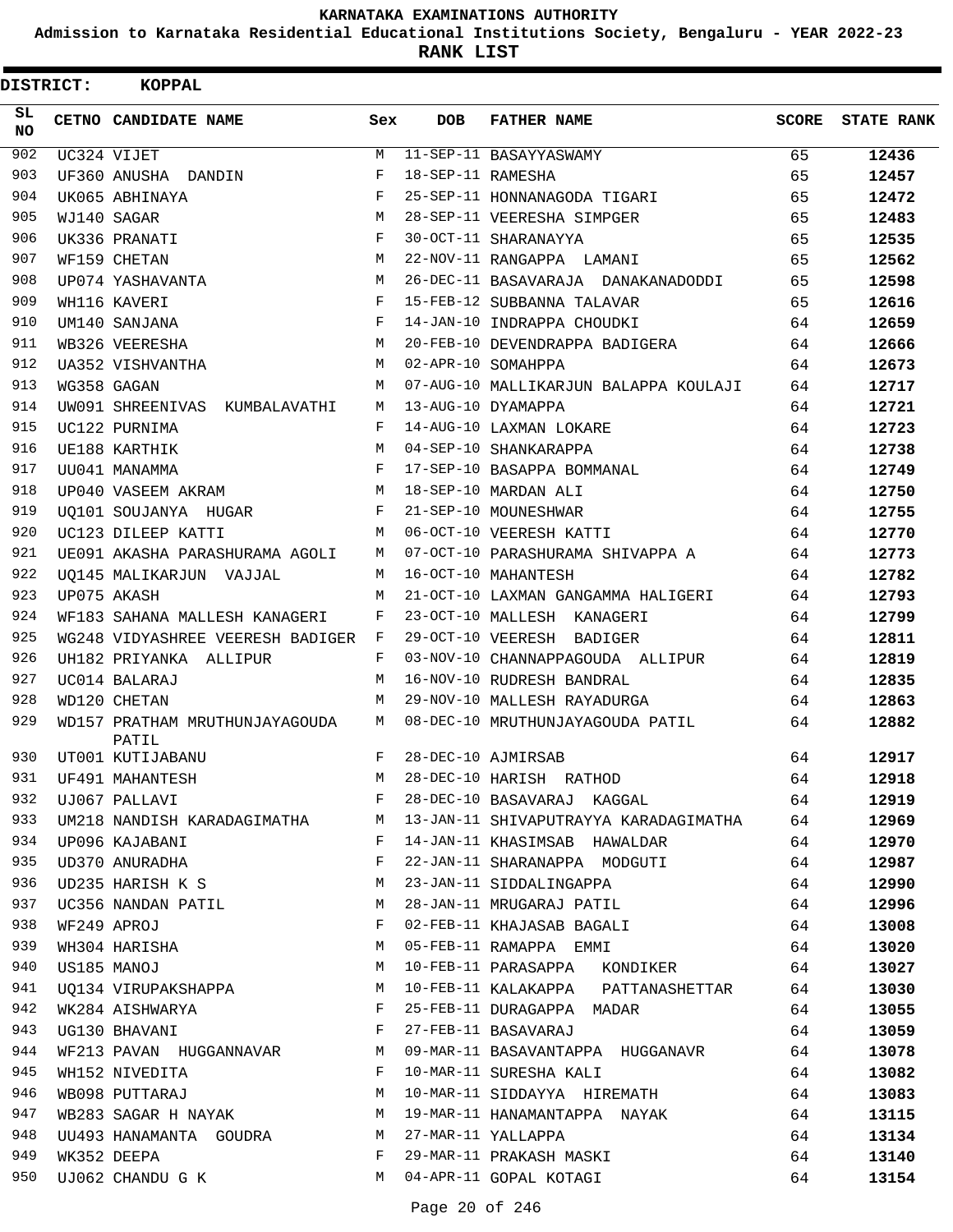**Admission to Karnataka Residential Educational Institutions Society, Bengaluru - YEAR 2022-23**

**RANK LIST**

| <b>DISTRICT:</b> | <b>KOPPAL</b>                                 |            |                   |                                                  |              |                   |
|------------------|-----------------------------------------------|------------|-------------------|--------------------------------------------------|--------------|-------------------|
| SL.<br>NO.       | CETNO CANDIDATE NAME                          | Sex        | <b>DOB</b>        | <b>FATHER NAME</b>                               | <b>SCORE</b> | <b>STATE RANK</b> |
| 951              | UR154 JYOTI MAHANTAGOUDA PATIL                | F          |                   | 08-APR-11 MAHANTAGOUDA RAMANAGOUDA<br>PATIL      | 64           | 13167             |
| 952              | WG217 GANGAMMA HANAMANTAPPA<br>HOSAMANI       | F          |                   | 10-APR-11 HANAMANTAPPA MALLAPPA<br>HOSAMANI      | 64           | 13177             |
| 953              | UL133 P RACHITHA                              | F          | 18-APR-11 MALLESH |                                                  | 64           | 13197             |
| 954              | UM087 K A SUVARNA                             | $_{\rm F}$ |                   | 24-APR-11 K S AJITHKUMAR                         | 64           | 13213             |
| 955              | WB095 SRUSHTI VEERAYYA<br>KATAPURAMATH        | F          |                   | 29-APR-11 VEERAYYA SHIVAPUTRAYYA<br>KATAPURAMATH | 64           | 13228             |
| 956              | WG025 SAMARTH ITAGI                           | M          |                   | 04-MAY-11 SHIVAMURTY                             | 64           | 13248             |
| 957              | WH245 MANOJ GULAGULI                          | M          |                   | 12-MAY-11 KALAKAPPA GULAGULI                     | 64           | 13259             |
| 958              | UE391 SUJATA                                  | $_{\rm F}$ |                   | 12-MAY-11 MALLAPPA                               | 64           | 13262             |
| 959              | UY218 YALLANAGOUDA PARASAPPA<br><b>GOUDRA</b> | М          |                   | 19-MAY-11 PARASAPPA AMARAPPA GOUDRA              | 64           | 13287             |
| 960              | UF147 SANJANA                                 | F          |                   | 23-MAY-11 SHARABANNA BIJAKAL                     | 64           | 13299             |
| 961              | UA085 MAHALAKSHMI                             | F          | 04-JUN-11 RAMUDU  |                                                  | 64           | 13339             |
| 962              | UV063 CHETAN                                  | М          |                   | 05-JUN-11 VENKATESH                              | 64           | 13341             |
| 963              | UL117 THANUSHREE A                            | F          |                   | 11-JUN-11 ANDAPPAMADIVALAR                       | 64           | 13357             |
| 964              | UM104 YASHODHA                                | F          |                   | 13-JUL-11 BASAVARAJ SHIVASIMPI                   | 64           | 13446             |
| 965              | WC196 KRISHNAMURTI                            | М          |                   | 14-JUL-11 MANJUNATH MADAR                        | 64           | 13449             |
| 966              | WF038 SHRIKANT                                | М          |                   | 09-AUG-11 PARASHURAM CHALAWADI                   | 64           | 13518             |
| 967              | UO106 MANOJ                                   | М          |                   | 10-AUG-11 YANKAPPA CHAVHAN                       | 64           | 13521             |
| 968              | WF200 CHETAN                                  | M          |                   | 12-AUG-11 BASAVARAJ CHOUDI                       | 64           | 13525             |
| 969              | UZ269 GURURAJ                                 | М          |                   | 18-AUG-11 JAIRAM PUJARI                          | 64           | 13541             |
| 970              | UG402 NEELAKANTHAYYA                          | M          |                   | 19-AUG-11 SHEKHARAYYA POLICEPATIL                | 64           | 13544             |
| 971              | UW127 NANDINI                                 | F          |                   | 01-SEP-11 HANAMAPPA HOSUR                        | 64           | 13578             |
| 972              | UL108 VINAYAKA                                | M          |                   | 03-SEP-11 RAGHAVENDRA HADAPADA                   | 64           | 13588             |
| 973              | UK016 KALYANABASAVA                           | М          |                   | 09-SEP-11 SHARANAPPA                             | 64           | 13597             |
| 974              | UZ304 PRAVEEN SHARANAPPA HAVARAGI M           |            |                   | 12-OCT-11 SHARANAPPA BALAPPA HAVARAGI            | 64           | 13649             |
| 975              | UF336 SNEHA                                   | F          |                   | 03-NOV-11 BHARAMAPPA GURIKARA                    | 64           | 13684             |
| 976              | US164 CHANDAN AMALIKOPPA                      | М          |                   | 07-DEC-11 RAVIKANTAYYA AMALIKOPPA                | 64           | 13729             |
| 977              | UX199 PRAJWAL                                 | M          |                   | 28-DEC-11 BASAVARAJ IDLAPUR                      | 64           | 13752             |
| 978              | UL121 SAVITRI                                 | F          |                   | 01-JAN-12 RAMAPPA KURI                           | 64           | 13758             |
| 979              | WG098 VIJAYALAKSHMI                           | F          |                   | 30-JAN-12 SANGAYYA SHASTRIMATH                   | 64           | 13770             |
| 980              | UF671 NINGARAJ                                | М          |                   | 20-JUN-12 VENKATESH KATTIMANI                    | 64           | 13786             |
| 981              | UK313 ABHILASH                                | М          |                   | 10-SEP-12 SURESH CHOUDKI                         | 64           | 13787             |
| 982              | WF335 AKASH                                   | М          |                   | 27-APR-09 UMESH BANNIKOPPA                       | 63           | 13793             |
| 983              | UE237 C VENUGOPALA NAYAKA                     | М          |                   | 20-JUL-09 C SHIVAKUMARA NAYAKA                   | 63           | 13798             |
| 984              | UQ183 CHAITRA                                 | F          |                   | 01-NOV-09 MALLAPPA ADAPUR                        | 63           | 13805             |
| 985              | UU370 SHIVALEELA                              | F          |                   | 08-FEB-10 HANAMANTA MANGALORE                    | 63           | 13825             |
| 986              | WD167 ANDANAREDDY HOSAMANI                    | М          |                   | 17-APR-10 RANGAPPA HOSAMANI                      | 63           | 13842             |
| 987              | WF199 PRIYANK                                 | F          |                   | 11-MAY-10 MOUNESH NANDIHAL                       | 63           | 13850             |
| 988              | UE335 MALLIKARJUNA JUMALAPUR                  | М          | 28-MAY-10 AMARESH |                                                  | 63           | 13855             |
| 989              | UE345 JYOTHI                                  | F          |                   | 01-JUN-10 KARIYAPPA                              | 63           | 13858             |
| 990              | UA190 KIRANA                                  | М          |                   | 01-JUN-10 HUCHCHAPPA                             | 63           | 13859             |
| 991              | UP187 NANDISH KORI                            | М          | 11-JUN-10 SURESH  |                                                  | 63           | 13867             |
| 992              | UV189 AKSHAYAKUMAR                            | M          |                   | 01-JUL-10 SHEKHARAPPA SANGANAL                   | 63           | 13876             |
| 993              | UM164 KIRANKUMAR SOMAPPA HYATI                | M          |                   | 03-SEP-10 SOMAPPA HYATI                          | 63           | 13918             |
| 994              | WF202 NEELAMMA                                | F          |                   | 04-SEP-10 DEVAPPA MANAKODAD                      | 63           | 13921             |
| 995              | UB203 T UDAY KUMAR                            | М          |                   | 06-SEP-10 T RAMESH                               | 63           | 13925             |
| 996              | UE095 VEERESH                                 | М          |                   | 28-SEP-10 TIRUPATHI                              | 63           | 13963             |
| 997              | UB013 B PRATHIBA                              | F          |                   | 12-OCT-10 GANGADAR                               | 63           | 13983             |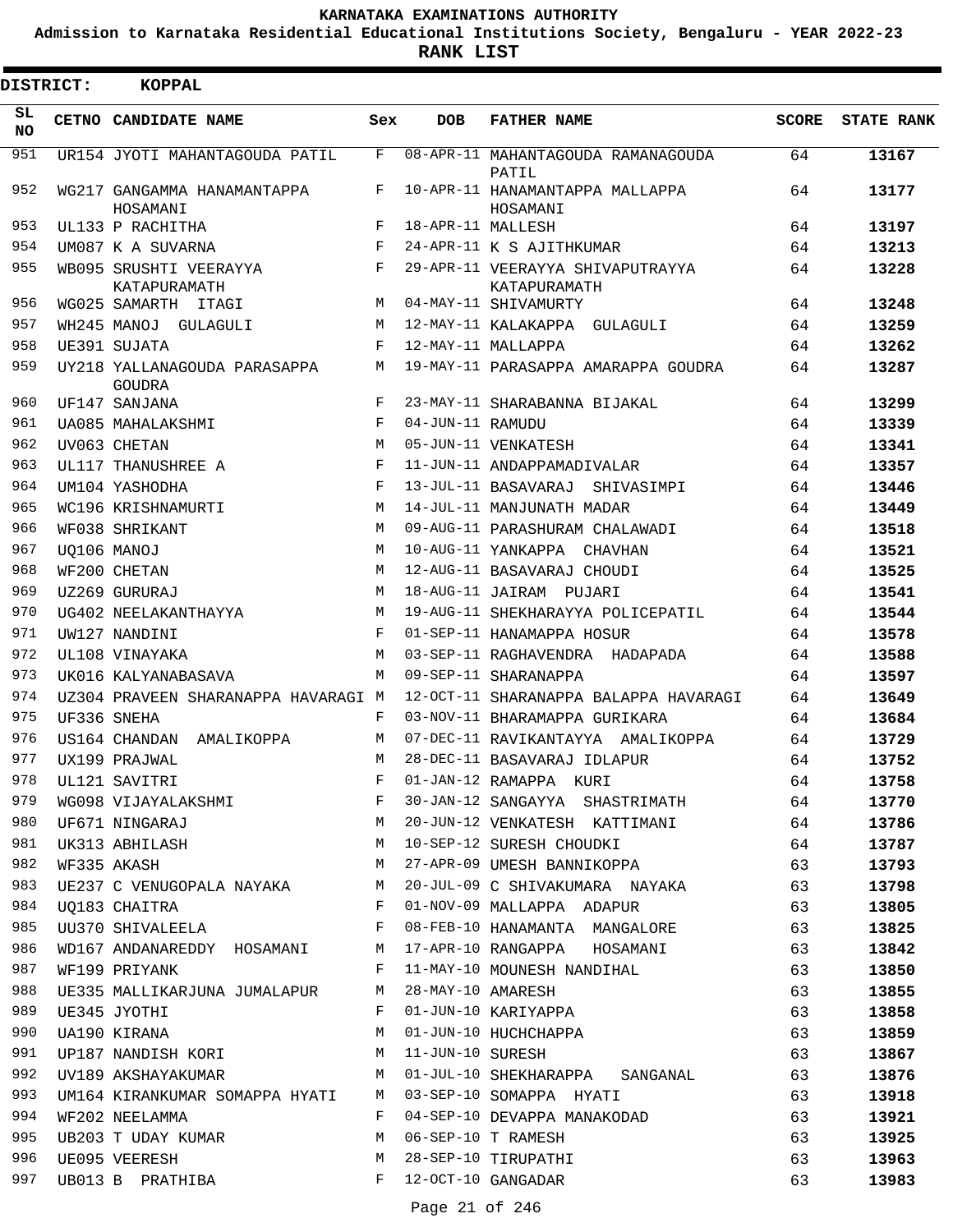**Admission to Karnataka Residential Educational Institutions Society, Bengaluru - YEAR 2022-23**

**RANK LIST**

| <b>DISTRICT:</b> | <b>KOPPAL</b>                                        |            |                   |                                                                                                                  |              |                   |
|------------------|------------------------------------------------------|------------|-------------------|------------------------------------------------------------------------------------------------------------------|--------------|-------------------|
| SL.<br>NO.       | CETNO CANDIDATE NAME                                 | Sex        | <b>DOB</b>        | <b>FATHER NAME</b>                                                                                               | <b>SCORE</b> | <b>STATE RANK</b> |
| 998              | UX434 MUDDAVVA                                       | F          | 15-OCT-10 NAGARAJ | MAYGALMANI                                                                                                       | 63           | 13992             |
| 999              | UX387 YASHODHA                                       | F          |                   | 24-OCT-10 MANJUNATH HIREMATH                                                                                     | 63           | 14012             |
| 1000             | UP108 YASHAVANTH                                     | M          |                   | 30-OCT-10 RAMESH METI                                                                                            | 63           | 14022             |
| 1001             | UX407 SUSHMITA SHARANAPPA CHURI F                    |            |                   | 31-OCT-10 SHARANAPPA                                                                                             | 63           | 14025             |
| 1002             | UL246 SHIVAKUMAR KITAGERI                            | M          |                   | 11-NOV-10 KALAKAPPA                                                                                              | 63           | 14050             |
| 1003             | UZ230 SHREERAKSHA                                    | F          |                   | 12-NOV-10 SHARANAGOUDA PATIL                                                                                     | 63           | 14052             |
| 1004             | WF178 SUDHA ALAVANDI                                 | F          |                   | 12-NOV-10 MUDDANNA                                                                                               | 63           | 14053             |
| 1005             | UT032 SHREYA                                         | F          |                   | 28-NOV-10 SAHEBAGOUDA PATIL                                                                                      | 63           | 14081             |
| 1006             | UN093 VISHNU                                         | M          |                   | 16-DEC-10 FAKEERAPPA RONAD                                                                                       | 63           | 14104             |
| 1007             | UD069 SWETA                                          | F          |                   | 18-DEC-10 SHYAMANNA                                                                                              | 63           | 14108             |
| 1008             | UK278 JEEVAN                                         | M          |                   | 19-DEC-10 VEERANNA GONDBAL                                                                                       | 63           | 14109             |
| 1009             | WB176 SHILPA SHARANAPPA KAMBALI                      | F          |                   | 19-DEC-10 SHARANAPPA BAILAPPA KAMBALI                                                                            | 63           | 14112             |
| 1010             | WD138 AKSHATA                                        | F          |                   | 27-DEC-10 HANAMANTAPPA VANAGERI                                                                                  | 63           | 14132             |
| 1011             | UM060 PREETHAM                                       | M          |                   | 29-DEC-10 HANAMAPPA CHANNADASAR                                                                                  | 63           | 14136             |
| 1012             | UN219 MUDASSIR ALISHA                                | M          |                   | 31-DEC-10 SYED DADA HASHIMPIR MAKANDAR                                                                           | 63           | 14138             |
| 1013             | UN002 BASAVARAJ                                      | M          |                   | 01-JAN-11 SHANKAR BHANDARI                                                                                       | 63           | 14141             |
| 1014             | WD080 SANGAMESH                                      | M          |                   | 01-JAN-11 HIREHANAMAPPA SHAKHAPUR                                                                                | 63           | 14151             |
| 1015             | UW012 MANJUNATH BASAVARAJ<br>KADAGAD                 | М          |                   | 02-JAN-11 BASAVARAJ KADAGAD                                                                                      | 63           | 14156             |
| 1016             | UF626 PARVATI                                        | F          |                   | 03-JAN-11 AMARESHA KATIGAL                                                                                       | 63           | 14162             |
| 1017             | WJ229 JAVEED KAVADELI                                | М          |                   | 05-JAN-11 DAVALSAB<br>KAVADELI                                                                                   | 63           | 14165             |
| 1018             | UJ089 PRAJWAL                                        | M          |                   | 07-JAN-11 NANDEPPA MANNURU                                                                                       | 63           | 14168             |
| 1019             | UN220 HUSENABI                                       | $_{\rm F}$ |                   | 09-JAN-11 HUSENBASHA<br>TAHASILDAR                                                                               | 63           | 14173             |
| 1020             | <b>UA075 HAREESH</b>                                 | М          |                   | 15-JAN-11 PAMPAPATI                                                                                              | 63           | 14184             |
| 1021             | WE184 PRAJWAL                                        | M          |                   | 24-JAN-11 SHARANAPPA JADAV                                                                                       | 63           | 14206             |
| 1022             | UW204 PUTTARAJ VEERABHADRAPPA<br>ANGADI              | M          |                   | 09-FEB-11 VEERABHADRAPPA KALAKAPPA<br>ANGADI                                                                     | 63           | 14238             |
| 1023             | UC009 SPOORTHI                                       | F          |                   | 20-FEB-11 KANAKARAYA                                                                                             | 63           | 14264             |
| 1024             | UV304 SANJANA<br>KOUDI                               | F          |                   | 01-MAR-11 SURESH KOUDI                                                                                           | 63           | 14276             |
| 1025             | WC064 MANJUNATHA HANAMAPPA<br>DODDANI                | M          |                   | 10-MAR-11 HANAMAPPA MALLAPPA DODDANI                                                                             | 63           | 14301             |
|                  |                                                      |            |                   |                                                                                                                  |              | 14303             |
|                  |                                                      |            |                   |                                                                                                                  |              | 14355             |
|                  |                                                      |            |                   |                                                                                                                  |              | 14362             |
|                  |                                                      |            |                   |                                                                                                                  |              | 14363             |
|                  | 1030 UU223 SARVESH VAGEESH KATTI M 31-MAR-11 VAGEESH |            |                   | 63                                                                                                               |              | 14364             |
|                  |                                                      |            |                   | 1031 UY036 KARTIK KUMAR BEVINAL M 06-APR-11 HANUMAPPA BEVINAL 63                                                 |              | 14377             |
|                  |                                                      |            |                   | 1032 WH128 ANUSH F 08-APR-11 SHIVAKUMAR KAMBALIHALA 63<br>1033 UC168 PUNEET DANDIN M 14-APR-11 PRAVEEN DANDIN 63 |              | 14382             |
|                  |                                                      |            |                   |                                                                                                                  |              | 14404             |
|                  |                                                      |            |                   | 1034 UZ331 NANDEESH LAKSHMESHWAR M 21-APR-11 MANJUNATHA LAKSHMESHWAR 63                                          |              | 14422             |
|                  |                                                      |            |                   |                                                                                                                  |              | 14467             |
|                  |                                                      |            |                   |                                                                                                                  |              | 14473             |
|                  |                                                      |            |                   |                                                                                                                  |              | 14484             |
|                  |                                                      |            |                   | 1038 US032 SAMPREETI TERRY E 18-MAY-11 BASAVARAJA HIREMANI 63                                                    |              | 14486             |
|                  |                                                      |            |                   | 1039 UX064 RAMESH M 24-MAY-11 SRISHILAPPA HUNISIHAL 63                                                           |              | 14499             |
|                  |                                                      |            |                   | 1040 UK229 SHASHANK SUBHAS HADDANNAVAR M 24-MAY-11 SUBHAS MUDAKAPPA HADDANNAVAR 63                               |              | 14500             |
|                  | 1041 UG488 PREETAM                                   |            |                   | M 25-MAY-11 SURESH SHIDLAGATTI 63                                                                                |              | 14504             |
|                  |                                                      |            |                   | 1042 UA237 VARUN PARAMATTI MARAMATTI MULAGAPPA PARAMATTI 63                                                      |              | 14506             |
|                  |                                                      |            |                   | 1043 UP054 SUSHMITA 63                                                                                           |              | 14551             |
|                  |                                                      |            |                   | 1044 UK179 PUNIT BAJARANGPRASAD SHARMA M 10-JUN-11 BAJARANGPRASAD SHARMA 63                                      |              | 14565             |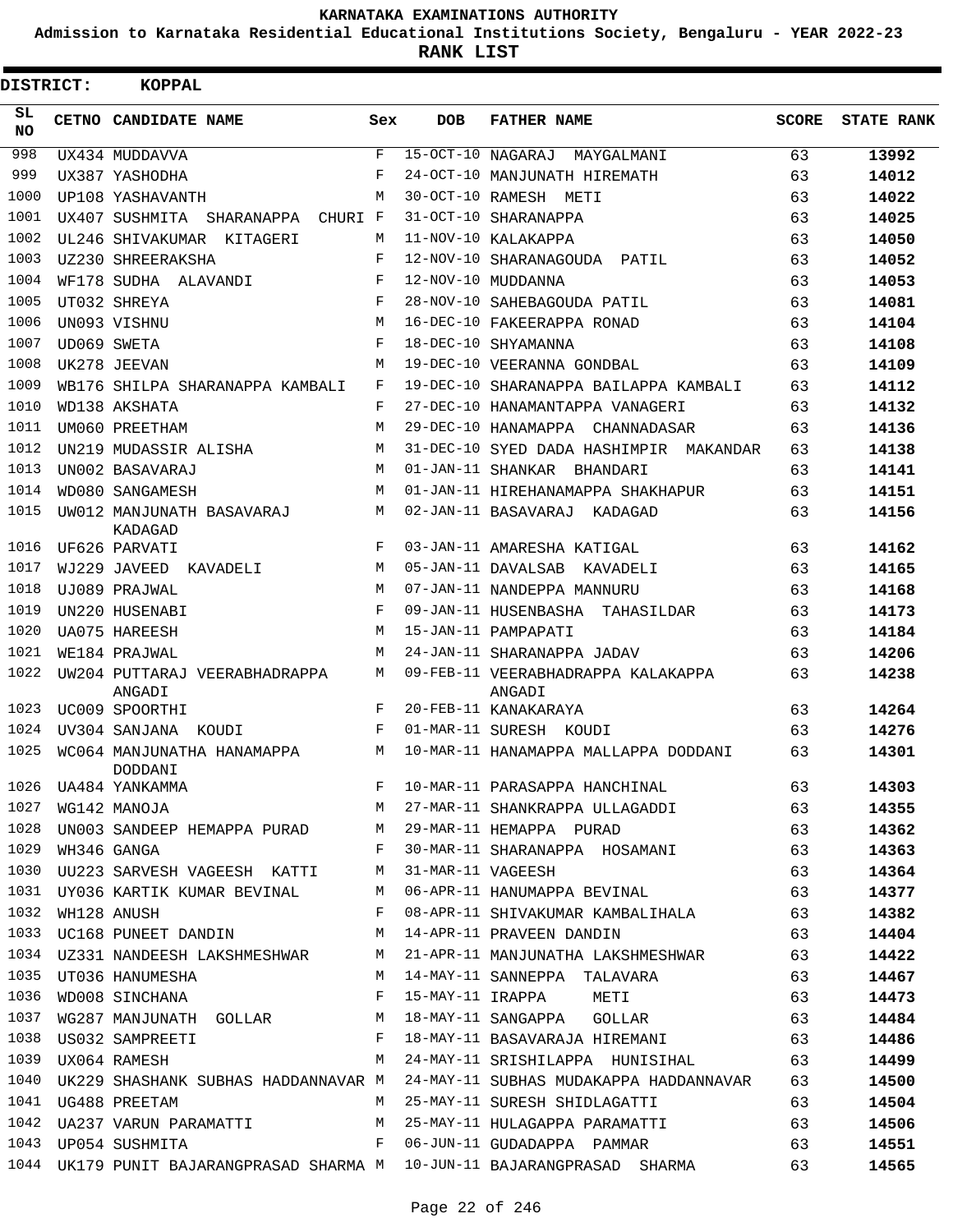**Admission to Karnataka Residential Educational Institutions Society, Bengaluru - YEAR 2022-23**

| DISTRICT:       | <b>KOPPAL</b>                                    |             |                   |                                                                                                                                                                                                                                                                                                                                                                                           |       |                   |
|-----------------|--------------------------------------------------|-------------|-------------------|-------------------------------------------------------------------------------------------------------------------------------------------------------------------------------------------------------------------------------------------------------------------------------------------------------------------------------------------------------------------------------------------|-------|-------------------|
| SL<br><b>NO</b> | CETNO CANDIDATE NAME                             | Sex         | <b>DOB</b>        | <b>FATHER NAME</b>                                                                                                                                                                                                                                                                                                                                                                        | SCORE | <b>STATE RANK</b> |
| 1045            | UQ144 MEGHA                                      | $\mathbf F$ |                   | 20-JUN-11 CHANNAPPA METI                                                                                                                                                                                                                                                                                                                                                                  | 63    | 14595             |
| 1046            | WF146 DHANUSH NAGARAJ BADIGER                    | М           |                   | 22-JUN-11 NAGARAJ MANAPPA BADIGER                                                                                                                                                                                                                                                                                                                                                         | 63    | 14601             |
| 1047            | UA303 AISHWARYA                                  | F           | 07-JUL-11 BALAPPA | GADDI                                                                                                                                                                                                                                                                                                                                                                                     | 63    | 14647             |
| 1048            | WC082 MANJUNATHA BHAJANTRI                       | M           |                   | 10-JUL-11 ANNAPPA BHAJANTRI                                                                                                                                                                                                                                                                                                                                                               | 63    | 14655             |
| 1049            | UE191 MANIKANTH                                  | М           | 11-JUL-11 AYYAPPA | GOLLAR                                                                                                                                                                                                                                                                                                                                                                                    | 63    | 14658             |
| 1050            | UW130 SNEHA                                      | F           |                   | 16-JUL-11 VEERESH NAGUR                                                                                                                                                                                                                                                                                                                                                                   | 63    | 14675             |
| 1051            | WF016 MARISWAMI                                  | М           |                   | 24-JUL-11 YAMANOORAPPA JIRAL                                                                                                                                                                                                                                                                                                                                                              | 63    | 14702             |
| 1052            | UE274 AISHWARYA                                  | F           |                   | 14-AUG-11 BHASKAR NAYAKA                                                                                                                                                                                                                                                                                                                                                                  | 63    | 14756             |
| 1053            | UY228 GOUTAMI MEDIKERI                           | F           |                   | 16-AUG-11 MALLIKARJUN                                                                                                                                                                                                                                                                                                                                                                     | 63    | 14762             |
| 1054            | UJ041 JAPRANABI                                  | F           |                   | 24-AUG-11 MABUHUSEN BISARALLI                                                                                                                                                                                                                                                                                                                                                             | 63    | 14782             |
| 1055            | WJ235 JAYASHREE                                  | F           |                   | 05-SEP-11 SANGANAGOUDA PATIL                                                                                                                                                                                                                                                                                                                                                              | 63    | 14801             |
| 1056            | WK027 SHRAVANI                                   | F           |                   | 20-SEP-11 GOPALKRISHNA DODMUDE                                                                                                                                                                                                                                                                                                                                                            | 63    | 14831             |
| 1057            | WH162 RENUKA                                     | F           |                   | 23-SEP-11 CHANNABASAPPA MANDALI                                                                                                                                                                                                                                                                                                                                                           | 63    | 14836             |
| 1058            | WF322 SHREYA SIDRAMAPPA DESAI                    | F           |                   | 11-OCT-11 SIDRAMAPPA<br>DESAI                                                                                                                                                                                                                                                                                                                                                             | 63    | 14873             |
| 1059            | UF465 SOFIYABEGAM ALLASAB<br>DODDAMANI           | F           | 20-OCT-11 ALLASAB |                                                                                                                                                                                                                                                                                                                                                                                           | 63    | 14887             |
| 1060            | WJ225 AMERSULTAN                                 | M           |                   | 27-OCT-11 MAKTUMSAB ADAPUR                                                                                                                                                                                                                                                                                                                                                                | 63    | 14897             |
| 1061            | UL006 KAVERI                                     | $_{\rm F}$  |                   | 31-OCT-11 GANGAPPA NITTALI                                                                                                                                                                                                                                                                                                                                                                | 63    | 14905             |
| 1062            | WK297 SOUMYA                                     | F           |                   | 20-NOV-11 SHARANAPPAGOUDA DANAGOUDR                                                                                                                                                                                                                                                                                                                                                       | 63    | 14931             |
| 1063            | UD280 VINAYA PATIL                               | М           |                   | 30-NOV-11 VEERABHADRAGOUDA MALI PATIL                                                                                                                                                                                                                                                                                                                                                     | 63    | 14948             |
| 1064            | UZ368 MOHAMMAD HABIB HESENSAB<br>KATAGI          | М           |                   | 19-DEC-11 HUSENSAB<br>KUTAGI                                                                                                                                                                                                                                                                                                                                                              | 63    | 14966             |
| 1065            | UA361 GOUSA                                      | M           |                   | 12-FEB-12 VALIBASH                                                                                                                                                                                                                                                                                                                                                                        | 63    | 15002             |
| 1066            | WE056 KIRAN                                      | М           |                   | 01-MAY-09 SHANKRAPPA BHAJANTRI                                                                                                                                                                                                                                                                                                                                                            | 62    | 15024             |
| 1067            | UH044 GOUTAM                                     | М           | 08-NOV-09 UMESHA  | RATI                                                                                                                                                                                                                                                                                                                                                                                      | 62    | 15029             |
| 1068            | WH151 KAVYA                                      | F           |                   | 07-MAR-10 SHARANAPPA KAMBALI                                                                                                                                                                                                                                                                                                                                                              | 62    | 15046             |
| 1069            | UW284 PRAJWAL BASAVARAJ MULAGUND                 | М           |                   | 28-MAR-10 BASAVARAJ MULAGUND                                                                                                                                                                                                                                                                                                                                                              | 62    | 15051             |
| 1070            | UK209 ROHITH                                     | M           |                   | 13-APR-10 RAMACHANDRA NAYKAR                                                                                                                                                                                                                                                                                                                                                              | 62    | 15054             |
| 1071            | WK177 RESHMA                                     | F           |                   | 21-MAY-10 IRAPPA KADEMANI                                                                                                                                                                                                                                                                                                                                                                 | 62    | 15065             |
| 1072            | UY216 SHREEDEVI<br>ANGADI                        | F           | 25-JUN-10 NAGAPPA | ANGADI                                                                                                                                                                                                                                                                                                                                                                                    | 62    | 15077             |
|                 | 1073 UL259 DRUVANAIK                             | M           |                   | 04-JUL-10 TIKYANAIK RUDRAMANI                                                                                                                                                                                                                                                                                                                                                             | 62    | 15083             |
|                 |                                                  |             |                   | 1073 ULZS9 DROVANAIR<br>1074 UK022 RAHUL M 19-JUL-10 BASAVARAJ VALMIKI 62<br>1075 WF318 SHREYAS T M 26-JUL-10 BASAPPA TATTI 62                                                                                                                                                                                                                                                            |       | 15097             |
|                 |                                                  |             |                   |                                                                                                                                                                                                                                                                                                                                                                                           |       | 15101             |
|                 |                                                  |             |                   | 1076 WC022 VEERESH M O8-AUG-10 MALLIKARJUN KURAHATTI 62                                                                                                                                                                                                                                                                                                                                   |       | 15110             |
|                 | 1077 UC245 SEETA MANJUNATH CHALUVADI F           |             |                   | 09-AUG-10 MANJUNATH NAGAPPA CHALUVADI 62                                                                                                                                                                                                                                                                                                                                                  |       | 15111             |
|                 | 1078 UF079 BHARAT SAJJAN                         | M           |                   | 15-AUG-10 SHIREESHAIL SAJJAN 62                                                                                                                                                                                                                                                                                                                                                           |       | 15116             |
|                 | 1079 UV137 SOUMYA                                | F           |                   | 02-SEP-10 CHANNABASAPPA HAVALDAR 62                                                                                                                                                                                                                                                                                                                                                       |       | 15133             |
| 1080            | $\mathbb F$ . If $\mathbb F$<br>UX213 SAHANA     |             |                   | 22-SEP-10 DEVENDRAGOUDA MAALIPATIL 62                                                                                                                                                                                                                                                                                                                                                     |       | 15160             |
|                 |                                                  |             |                   |                                                                                                                                                                                                                                                                                                                                                                                           |       | 15178             |
|                 |                                                  |             |                   |                                                                                                                                                                                                                                                                                                                                                                                           |       | 15196             |
|                 |                                                  |             |                   |                                                                                                                                                                                                                                                                                                                                                                                           |       | 15202             |
|                 |                                                  |             |                   | 1081 UE015 ARPITA AKKI $\begin{array}{l} \texttt{F} \quad 06-9CT-10 \quad SLDRAMAPPA \quad \texttt{NGA} \quad \texttt{G2} \end{array}$ 1082 UQ092 RAJAMA $\begin{array}{l} \texttt{F} \quad 06-9CT-10 \quad RJESAB \quad ANGADI \quad \texttt{G2} \end{array}$ 1083 WD240 CHITRA $\begin{array}{l} \texttt{F} \quad 20-9CT-10 \quad SHARANAPPA \quad ANKAD \quad \texttt{G2} \end{array}$ |       | 15206             |
|                 | TURAMARI                                         |             |                   | 1085 UF237 RAJESHWARI BASAVARAJ F 23-OCT-10 BASAVARAJ PAVADEPPA TURAMARI 62                                                                                                                                                                                                                                                                                                               |       | 15211             |
|                 | 1086 UA384 MANOJ KUMAR M O1-NOV-10 HANUMANTHAPPA |             |                   |                                                                                                                                                                                                                                                                                                                                                                                           | 62    | 15229             |
| 1087            |                                                  |             |                   | WD013 VIJALAKSHMEE F 04-NOV-10 RENUKANAGOUDA GOUDRA 62                                                                                                                                                                                                                                                                                                                                    |       | 15238             |
| 1088            |                                                  |             |                   | WG315 DEEPTISHREE VEERAYYA PUJAR F 10-NOV-10 VEERAYYA ADAVAYYA PUJAR 62                                                                                                                                                                                                                                                                                                                   |       | 15249             |
| 1089            | UN239 GOUTAMI                                    |             |                   | F 15-NOV-10 HANUMANTAPPA                                                                                                                                                                                                                                                                                                                                                                  | 62    | 15261             |
|                 |                                                  |             |                   | 1090 UJ194 VIJAYKUMAR GUTTUR M 23-NOV-10 MAHANTAPPA GUTTUR 62                                                                                                                                                                                                                                                                                                                             |       | 15277             |
|                 |                                                  |             |                   | 1091 WH185 KISHORKUMAR ARADHYAMATH M 29-NOV-10 BASAVANNAYYA ARADHYAMATH 62                                                                                                                                                                                                                                                                                                                |       | 15290             |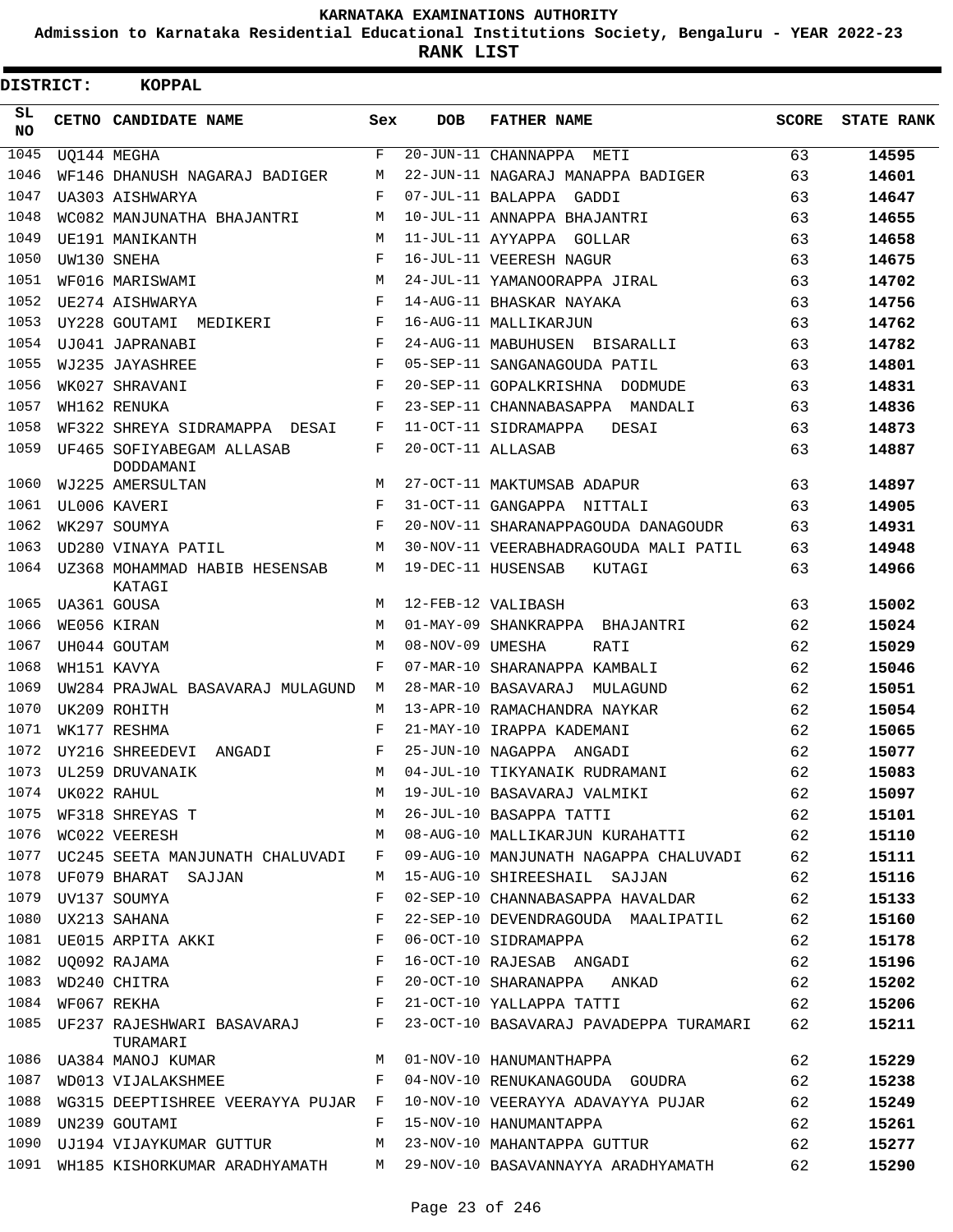**Admission to Karnataka Residential Educational Institutions Society, Bengaluru - YEAR 2022-23**

| DISTRICT:        | <b>KOPPAL</b>                                |     |            |                                                                                                                                                      |              |                   |
|------------------|----------------------------------------------|-----|------------|------------------------------------------------------------------------------------------------------------------------------------------------------|--------------|-------------------|
| SL.<br><b>NO</b> | CETNO CANDIDATE NAME                         | Sex | <b>DOB</b> | <b>FATHER NAME</b>                                                                                                                                   | <b>SCORE</b> | <b>STATE RANK</b> |
| 1092             | UU382 MEGHANA                                | F   |            | 30-NOV-10 MAYLARAGOUD POLICPATIL                                                                                                                     | 62           | 15292             |
| 1093             | UV128 SANAVI                                 | F   |            | 11-DEC-10 ERAPPA V MOTAGI                                                                                                                            | 62           | 15328             |
| 1094             | UD286 VINAY AADARSH KHAJI                    | M   |            | 13-DEC-10 NAGARAJ KHAJI                                                                                                                              | 62           | 15335             |
| 1095             | UU023 AKASHA CHANNAPPA BEELAGI               | М   |            | 23-DEC-10 CHANNAPPA                                                                                                                                  | 62           | 15353             |
| 1096             | UJ238 MANASURA KASHIMSAB BELLARY             | М   |            | 25-DEC-10 KASHIMSAB MARDANSAB BELLARY                                                                                                                | 62           | 15356             |
| 1097             | UM153 SHAHAJAN ALI                           | M   |            | 31-DEC-10 HUSEN BHASHA KAMBAR                                                                                                                        | 62           | 15369             |
| 1098             | UH226 PRAJWAL                                | M   |            | 10-JAN-11 VIRESHA VASE                                                                                                                               | 62           | 15404             |
| 1099             | WK141 ADARSHA                                | M   |            | 11-JAN-11 NANDANAGOUDA HYATI                                                                                                                         | 62           | 15407             |
| 1100             | UV021 HANAMAGOUDA                            | M   |            | 11-JAN-11 SURESHA GADDI                                                                                                                              | 62           | 15409             |
| 1101             | US174 AKSHATA                                | F   |            | 30-JAN-11 MANAPPA BADIGER                                                                                                                            | 62           | 15456             |
| 1102             | UF323 KIRAN AMARAYYA HIREMATH                | М   |            | 17-FEB-11 AMARAYYA KIDIYAYYA HIREMATH                                                                                                                | 62           | 15490             |
| 1103             | UW197 MADEVI MASTAR                          | F   |            | 25-FEB-11 RAVIKUMARA                                                                                                                                 | 62           | 15510             |
| 1104             | UW205 SUDHANVA                               | M   |            | 28-FEB-11 RANGARAO DESAI                                                                                                                             | 62           | 15522             |
| 1105             | WH243 SHIVASHARANAYYA MADESH<br>ANGADI       | M   |            | 06-MAR-11 MADESH ANGADI                                                                                                                              | 62           | 15541             |
| 1106             | UC151 ARYAN G K                              | М   |            | 17-MAR-11 GURURAJ KARADKAL                                                                                                                           | 62           | 15590             |
| 1107             | UF231 ROOPA HAMPANNAVAR                      | F   |            | 22-MAR-11 BASAVARAJ HAMPANNAVAR                                                                                                                      | 62           | 15610             |
| 1108             | WH305 VINODA MALLAPPA KINNALA                | M   |            | 24-MAR-11 MALLAPPA HUCHHIRAPPA KINNALA                                                                                                               | 62           | 15616             |
| 1109             | WD312 YUVARAJ BALAGERI                       | М   |            | 25-MAR-11 VEERANNA                                                                                                                                   | 62           | 15621             |
| 1110             | WC125 AKSHARA RATHOD                         | F   |            | 30-MAR-11 NIRUPADI RATHOD                                                                                                                            | 62           | 15637             |
| 1111             | UM071 KARTIKA                                | M   |            | 09-APR-11 RAMAPPA YANKAPPA SILLIKYATARA                                                                                                              | 62           | 15679             |
| 1112             | UD324 PALLAVI RATHOD                         | F   |            | 09-APR-11 MOHAN RATHOD                                                                                                                               | 62           | 15682             |
| 1113             | WK089 ASHWATH                                | M   |            | 11-APR-11 SHARANAPPA GEDAGERI                                                                                                                        | 62           | 15690             |
| 1114             | <b>UO100 HANAMESHA</b>                       | M   |            | 12-APR-11 SHRINIVAS MADAPUR                                                                                                                          | 62           | 15694             |
| 1115             | WE097 AKKAMAHADEVI                           | F   |            | 24-APR-11 BASAVANNEPPA KAMATAR                                                                                                                       | 62           | 15730             |
| 1116             | UV070 NAGAVENI HUNDEKAR                      | F   |            | 18-MAY-11 SIDDAPPA                                                                                                                                   | 62           | 15801             |
| 1117             | UB155 V SHRAVANI                             | F   |            | 31-MAY-11 V JANARDHAN SINGRACHAR                                                                                                                     | 62           | 15841             |
| 1118             | WJ007 BHAVYA                                 | F   |            | 03-JUN-11 SIDDAPPA CHITAVADAGI                                                                                                                       | 62           | 15850             |
| 1119             | WA023 SHEKHANGOUDA PARASANAGOUDA M<br>GOUDRA |     |            | 19-JUN-11 PARASANAGOUDA HANAMAGOUDA<br>GOUDRA                                                                                                        | 62           | 15910             |
|                  | 1120 UJ170 SHWETHA K                         | F   |            | 20-JUN-11 LAKSHMANA.N.KATTI                                                                                                                          | 62           | 15915             |
|                  |                                              |     |            | 1120 00170 SHWEIHA K<br>1121 UK343 POORVA F 07-JUL-11 DAYANAND BILAGI 62<br>1122 WK178 VIDYASHREE F F 07-JUL-11 PARASHURAM RONAD 62                  |              | 15988             |
|                  |                                              |     |            |                                                                                                                                                      |              | 15989             |
|                  |                                              |     |            | 1123 UV305 JYOTI SHARANAPPA GUDI F 19-JUL-11 SHARANAPPA 62                                                                                           |              | 16027             |
|                  | HARIJAN                                      |     |            | 1124 UF023 NAGARAJ HUCHCHIRAPPA M 19-JUL-11 HUCHCHIRAPPA HARIJAN 62                                                                                  |              | 16028             |
|                  | 1125 WJ075 SHARADA                           |     |            | F 19-JUL-11 ERAPPA HARIJAN 62                                                                                                                        |              | 16029             |
|                  | 1126    UL021    RAJU                        |     |            | M 26-JUL-11 GAVISIDDAPPA<br>62                                                                                                                       |              | 16052             |
|                  |                                              |     |            | 1127 UY043 KANAKARAY SURESH BANNATTI M 28-JUL-11 SURESH NARASAPPA BANNATTI 62                                                                        |              | 16063             |
|                  | 1128 WB196 SANDESH RATHOD                    |     |            | M 28-JUL-11 VEERABHADRAPPA                                                                                                                           | 62           | 16064             |
|                  | 1129 UX221 AKASHA                            | M   |            | 31-JUL-11 BASAVARAJA HIREMAHA 62                                                                                                                     |              | 16071             |
|                  | 1130 UY120 AKASH                             |     |            | M 01-AUG-11 HANAMANTAPPA<br>62                                                                                                                       |              | 16074             |
|                  |                                              |     |            | 1131 UJ002 PRERANA (F 01-AUG-11 RAMAPPA KALLALLI                                                                                                     | 62           | 16075             |
|                  |                                              |     |            | 1132 WF260 ABHISHEK BUDDANAGOUDRU M 05-AUG-11 ERANNA BUDDANAGOUDRU 62                                                                                |              | 16084             |
|                  | 1133 UE096 ANITHA F                          |     |            | 08-AUG-11 HANUMANTHA 62                                                                                                                              |              | 16092             |
|                  |                                              |     |            |                                                                                                                                                      |              | 16124             |
|                  |                                              |     |            | 1131 UZZZU VIIINI VIIINEINI IRIIII.<br>1135 WD335 RAVISHANKAR MARTAM MARTINI MARTINI MARTINI MARTINI MARTINI MARTINI MARTINI MARTINI MARTINI MARTINI | 62           | 16130             |
|                  |                                              |     |            | 1136 UH138 GAVISIDDAPPA M 03-SEP-11 VIRUPAKSHAPPA KASANAKANDI 62                                                                                     |              | 16155             |
|                  |                                              |     |            | 1137 US013 SUMAN RAJASAB VALIKAR F 10-OCT-11 RAJASAB VALIKAR 62                                                                                      |              | 16228             |
|                  | 1138 UG178 YANKANNA                          |     |            | M 18-OCT-11 SHANKARAPPA ANDANAPPA BABLI 62                                                                                                           |              | 16244             |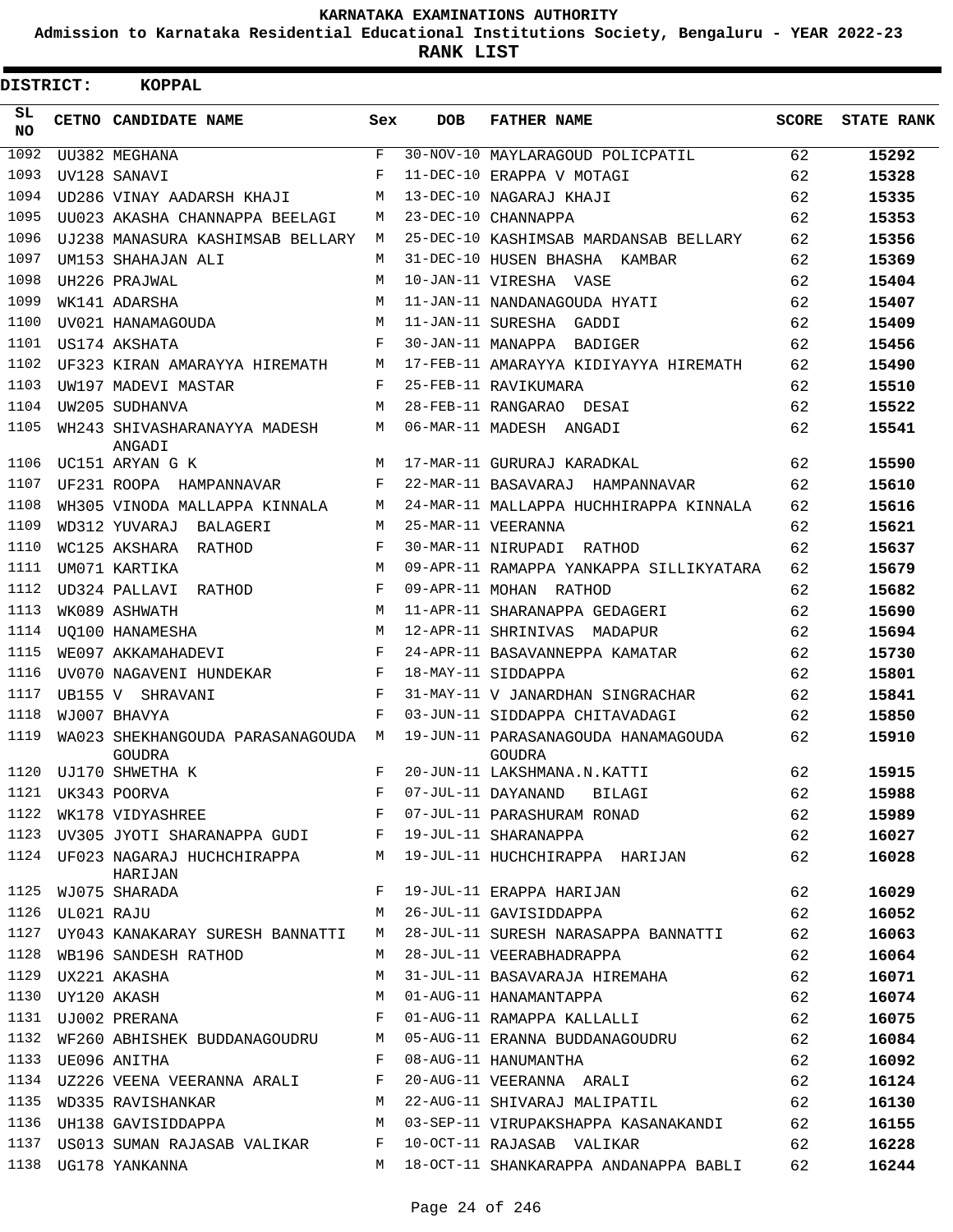**Admission to Karnataka Residential Educational Institutions Society, Bengaluru - YEAR 2022-23**

| <b>DISTRICT:</b> |             | <b>KOPPAL</b>                                 |            |                   |                                                 |              |                   |
|------------------|-------------|-----------------------------------------------|------------|-------------------|-------------------------------------------------|--------------|-------------------|
| SL<br><b>NO</b>  |             | CETNO CANDIDATE NAME                          | Sex        | <b>DOB</b>        | <b>FATHER NAME</b>                              | <b>SCORE</b> | <b>STATE RANK</b> |
| 1139             |             | UP145 ANITA                                   | $_{\rm F}$ |                   | 21-OCT-11 HANUMANTAPPA TIMMAKKANAVAR            | 62           | 16250             |
| 1140             |             | WB319 ANUSHRI<br>MALIPATIL                    | F          |                   | 28-OCT-11 DODDANAGOUD<br>MALIPATIL              | 62           | 16260             |
| 1141             |             | WB255 YOGAYYA SHRIKANTAYYA<br><b>HIREMATH</b> | М          |                   | 29-OCT-11 SHRIKANTAYYA VEERABASAYYA<br>HIREMATH | 62           | 16262             |
| 1142             |             | WK321 ISHWARGOUDA<br>KENCHARADDI              | М          |                   | 30-OCT-11 BASANAGOUDA KENCHARADDI               | 62           | 16263             |
| 1143             |             | WF306 BHARATH                                 | M          |                   | 22-NOV-11 BASAVARAJ HADAPAD                     | 62           | 16296             |
| 1144             |             | UE336 VINAY GOWDA                             | М          |                   | 24-DEC-11 YAMANUR GOWDA                         | 62           | 16341             |
| 1145             |             | WK252 SARASWATI                               | $_{\rm F}$ |                   | 01-JAN-12 SHARANAPPA BYALI                      | 62           | 16349             |
| 1146             |             | UE152 PRIYADARSHINI                           | F          |                   | 05-JAN-12 PREETAMKUMAR KUMBAR                   | 62           | 16352             |
| 1147             |             | UZ276 SAGAR                                   | M          |                   | 25-JAN-12 HULLAPPA KATTIHOLA                    | 62           | 16356             |
| 1148             |             | UG482 AKASH DEEKSHIT                          | М          |                   | 16-FEB-12 SREEKANT<br>DEEKSHIT                  | 62           | 16363             |
| 1149             |             | UY101 PRAVEENKUMAR SHARANAPPA<br>WADDAR       | М          |                   | 16-APR-12 SHARANAPPA NURADAPPA WADDAR           | 62           | 16378             |
| 1150             |             | UX460 SHARANAPPA                              | M          |                   | 01-JUN-09 YANKAPPA KORADAKERI                   | 61           | 16390             |
| 1151             |             | UV127 NAGARATNA                               | F          |                   | 27-SEP-09 YAMANAPPA NETEGUDDA                   | 61           | 16394             |
| 1152             |             | UU192 MALLIKARJUNA CHANDAPPA<br>HUNISHAL      | М          |                   | 01-JAN-10 CHANDAPPA BASAPPA HUNISHAL            | 61           | 16399             |
| 1153             |             | WF059 ISHWAR                                  | М          |                   | 08-JAN-10 ARJUNA KALLIMARAD                     | 61           | 16405             |
| 1154             |             | UK292 SHIVAKUMAR<br>BELLADAGI                 | М          |                   | 01-FEB-10 MALLAPPA BELLADAGI                    | 61           | 16411             |
| 1155             |             | UR051 AISHWAIRYA                              | F          |                   | 14-MAY-10 SHARANAPPA VALIKARA                   | 61           | 16444             |
| 1156             |             | UR145 MALLIKARJUN<br>CHAKARI                  | М          |                   | 29-MAY-10 GURUSIDDAPPA CHAKARI                  | 61           | 16451             |
| 1157             |             | WC044 SAVITRAVVA SHIVABASAPPA<br>HULLI        | F          |                   | 03-JUN-10 SHIVABASAPPA                          | 61           | 16455             |
| 1158             |             | WD286 DEVARAJ                                 | M          |                   | 03-JUL-10 SHARANAGOUDA MALIPATIL                | 61           | 16467             |
| 1159             |             | UX150 SWARNA                                  | F          |                   | 15-JUL-10 TAYAPPA DEVARAMANI                    | 61           | 16479             |
| 1160             |             | UH100 GUDADAPPA                               | M          |                   | 05-AUG-10 YAMANURAPPA GORAVARA                  | 61           | 16496             |
| 1161             |             | UM217 APEKSHA                                 | F          |                   | 06-AUG-10 HANAMAPPA VALMIKI                     | 61           | 16497             |
| 1162             |             | UL094 DIVYA PAVADEPPA AGADI                   | F          |                   | 07-AUG-10 PAVADEPPA RAMAPPA AGADI               | 61           | 16499             |
| 1163             |             | WC202 KAVITA                                  | F          |                   | 08-AUG-10 GURUBASAPPA BISEROTTI                 | 61           | 16501             |
| 1164             |             | UL053 NAVEENKUMAR V HANSI                     | М          |                   | 17-AUG-10 VIRUPAKSHAPPA HANSI                   | 61           | 16517             |
| 1165             |             | WH384 NIRMALA                                 | F          |                   | 19-AUG-10 MUDIYAPPA HOSAGOUDRA                  | 61           | 16520             |
| 1166             |             | WH250 HANAMESH                                | М          |                   | 02-SEP-10 TAMMANNA KUDARI                       | 61           | 16534             |
| 1167             |             | UW171 SUDHA PIDRAVATARA F                     |            |                   | 10-SEP-10 YALLAPPA PIDRAVATARA                  | 61           | 16541             |
| 1168             |             | UH125 PRUTHVIRAJ RAVIKUMAR KALLUR M           |            |                   | 11-SEP-10 RAVIKUMAR BASANAGOUDA KALLUR          | 61           | 16543             |
| 1169             |             | WB097 ARCHANA RAMANNA WADDAR                  | F          | 12-SEP-10 RAMANNA |                                                 | 61           | 16545             |
| 1170             |             | WH189 PRITI RACHAYYA SALIMATH                 | F          |                   | 26-SEP-10 RACHAYYA SALIMATH                     | 61           | 16564             |
| 1171             |             | UH146 ABHINAYA                                | F          |                   | 27-SEP-10 MAHESH SAJJI                          | 61           | 16565             |
| 1172             | WJ207 MANOJ |                                               | M          |                   | 05-OCT-10 BASAVARAJ HADAPAD                     | 61           | 16579             |
| 1173             |             | UJ025 MAMATHA                                 | F          |                   | 06-OCT-10 SHASHIDHAR                            | 61           | 16581             |
| 1174             |             | UX063 POOJA                                   | F          |                   | 21-OCT-10 BASAVARAJ BADIGERA                    | 61           | 16612             |
| 1175             |             | UK048 GURUKIRAN                               | M          |                   | 30-OCT-10 MAHANTESH CHIMNALLI                   | 61           | 16626             |
| 1176             |             | UM195 RANJITA                                 | F          |                   | 06-NOV-10 HANUMAGOUDA MALIPATIL                 | 61           | 16636             |
| 1177             |             | UJ179 CHETAN SALMANI                          | M          |                   | 19-NOV-10 SHIVANAND SALMANI                     | 61           | 16658             |
| 1178             |             | UZ320 NAVEEN BANDAGE                          | M          |                   | 05-DEC-10 NARAYANASA                            | 61           | 16695             |
| 1179             |             | UJ235 VIJAYALAKSHMI HADAGALI F                |            |                   | 19-DEC-10 ADIVEPPA HADAGALI                     | 61           | 16725             |
| 1180             |             | UB145 DEEKSHA BADIGERA                        | F          |                   | 08-JAN-11 DYAMANNA BADIGERA                     | 61           | 16786             |
| 1181             |             | UG170 DEEPA                                   | F          |                   | 10-JAN-11 GALEPPA DODDAMANI                     | 61           | 16789             |
| 1182             |             | UZ319 DIVYA MISKIN                            | F          |                   | 10-JAN-11 SHYAMASUNDARSA                        | 61           | 16790             |
| 1183             |             | UG201 SHIVAKUMAR                              | M          |                   | 28-JAN-11 MAHADEVAPPA JAGALURU                  | 61           | 16830             |
|                  |             | 1184 WC193 KARTHIK GAVISIDDAPPA DAMBAL M      |            |                   | 01-FEB-11 GAVISIDDAPPA                          | 61           | 16838             |
| 1185             |             | WD250 TANUSHA                                 | F          |                   | 10-FEB-11 TABARUDDIA NURBASH                    | 61           | 16863             |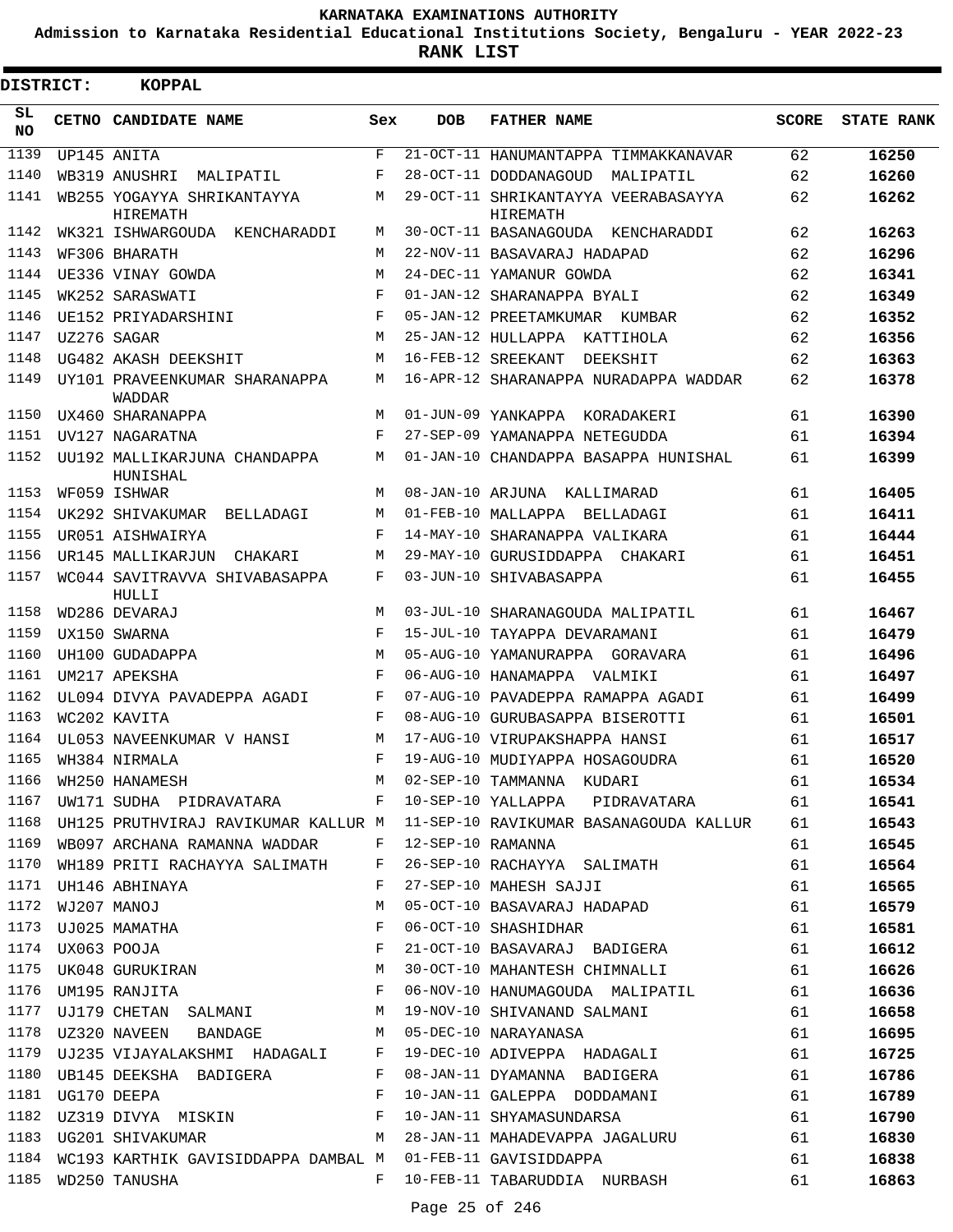**Admission to Karnataka Residential Educational Institutions Society, Bengaluru - YEAR 2022-23**

| DISTRICT:       |             | <b>KOPPAL</b>                               |     |                  |                                               |       |                   |
|-----------------|-------------|---------------------------------------------|-----|------------------|-----------------------------------------------|-------|-------------------|
| SL<br><b>NO</b> |             | CETNO CANDIDATE NAME                        | Sex | <b>DOB</b>       | <b>FATHER NAME</b>                            | SCORE | <b>STATE RANK</b> |
| 1186            |             | UR095 PRASANNAKUMAR                         | M   |                  | 15-FEB-11 CHANNABASAPPA SANNAKARADAD          | 61    | 16876             |
| 1187            |             | UC179 RADHIKA                               | F   |                  | 16-FEB-11 KANAKAPPA<br>VAJRABANDI             | 61    | 16879             |
| 1188            |             | UZ291 SAGAR SHARANAPPA<br>TIMMANNAVAR       | M   |                  | 16-FEB-11 SHARANAPPA MALLAPPA<br>TIMMANNAVAR  | 61    | 16881             |
| 1189            |             | UK143 SHARATH KUMAR                         | M   |                  | 06-MAR-11 KARABASAPPA LEKKIHAL                | 61    | 16937             |
| 1190            |             | WJ238 SHASHIKUMAR                           | M   |                  | 06-MAR-11 BHIMAPPA BHAJENTHRI                 | 61    | 16938             |
| 1191            |             | UO089 ANKITHA                               | F   |                  | 08-MAR-11 BASAPPA GURIKAR                     | 61    | 16941             |
| 1192            |             | UM025 NINGANAGOUDA                          | M   |                  | 12-MAR-11 ESHWARAGOUDA VANAGERI               | 61    | 16961             |
| 1193            |             | UG529 SHANKAR                               | M   |                  | 13-MAR-11 SHIVASHARANAPPA PATTANASHETTI       | 61    | 16963             |
| 1194            |             | UN126 APURVA                                | F   |                  | 15-MAR-11 MANJUNATHA KAKI                     | 61    | 16968             |
| 1195            |             | WK071 NIRMALA                               | F   |                  | 15-MAR-11 YAMANURAPPA NINGAPUR                | 61    | 16970             |
| 1196            |             | UF154 PUSHKAR HAMANTAGOUDA PATIL            | М   |                  | 20-MAR-11 HANAMANTAGOUDA POLICEPATIL          | 61    | 16987             |
| 1197            |             | WG391 APSANA                                | F   |                  | 22-MAR-11 RAJASAB NADAF                       | 61    | 16992             |
| 1198            |             | UT129 ANUSHREE<br>HATTI                     | F   |                  | 12-APR-11 RAMANNA HATTI                       | 61    | 17059             |
| 1199            |             | UD253 MRUDHULA<br>GURIKAR                   | F   |                  | 14-APR-11 SHYAMANNA GURIKAR                   | 61    | 17072             |
| 1200            |             | UQ042 MUDUBASAVA RAVEENDRA METI             | М   |                  | 14-APR-11 RAVEENDRA MUDIBASAPPA METI          | 61    | 17073             |
| 1201            |             | UN074 VINODA                                | М   |                  | 21-APR-11 GAVISIDDAPP KURI                    | 61    | 17090             |
| 1202            |             | UB175 BHARATKUMAR DURAGAPPA<br>TALAWAR      | М   |                  | 22-APR-11 DURAGAPPA PARASAPPA TALAWAR         | 61    | 17092             |
| 1203            |             | WF031 SAMEEKSHA                             | F   |                  | 25-APR-11 MALLANAGOUDA                        | 61    | 17111             |
| 1204            |             | UU002 DIVYA SHIVANAGOWDA<br>KADADALLI       | F   |                  | 03-MAY-11 SHIVANAGOWDA KALLAPPA<br>KADADALLI  | 61    | 17128             |
| 1205            |             | UA491 JEEVAN                                | М   |                  | 12-MAY-11 RAMANJINI                           | 61    | 17160             |
| 1206            |             | UH172 RANJITA                               | F   |                  | 12-MAY-11 KANAKAPPA BAGANAL                   | 61    | 17166             |
| 1207            |             | UG531 PRATIBA S K                           | F   |                  | 13-MAY-11 SHRIDHAR KAMMAR K                   | 61    | 17170             |
| 1208            |             | WE061 RANUKAMMA YALLAPPA MATRANGI F         |     |                  | 13-MAY-11 YALLAPPA MATRANGI                   | 61    | 17171             |
| 1209            |             | WD237 SACHIN ANGADI                         | М   |                  | 16-MAY-11 CHANNABASAPPA ANGADI                | 61    | 17178             |
| 1210            |             | WB338 SENHA                                 | F   |                  | 16-MAY-11 MALLAPPA                            | 61    | 17179             |
| 1211            |             | UG009 APOORVA                               | F   |                  | 19-MAY-11 CHANDRASHEKHAR MASKI                | 61    | 17188             |
| 1212            |             | UG119 JAYARAM<br>SALMANI                    | М   |                  | 22-MAY-11 RANGANATH SALMANI                   | 61    | 17197             |
| 1213            |             | UD476 SANJANA PATIL<br>PATIL                | F   |                  | 29-MAY-11 RUPANAGOUDA PATIL                   | 61    | 17219             |
|                 |             | 1214 UH163 DEVARAJ MALLIKARJUN<br>ANANDALLI | М   |                  | 01-JUN-11 MALLIKARJUN RAMAPPA<br>ANANDALLI    | 61    | 17232             |
| 1215            | WF139 PRIYA |                                             | F   |                  | 01-JUN-11 MAHANTESH KOLIHAL                   | 61    | 17238             |
| 1216            |             | UR112 DEVARAJ HADAPAD                       | М   | 03-JUN-11 RAMESH |                                               | 61    | 17244             |
| 1217            |             | UB370 SHWETHA G P                           | F   |                  | 17-JUN-11 GANGARAMA VITTAL POOJARI            | 61    | 17291             |
| 1218            |             | UD042 CHOOMANANI                            | F   |                  | 16-JUL-11 AMARESHA                            | 61    | 17402             |
| 1219            |             | WJ212 NAVINKUMAR                            | М   |                  | 03-AUG-11 RAMANAGOUDA MALIPATIL               | 61    | 17461             |
| 1220            |             | UJ046 SOUMYA                                | F   |                  | 03-AUG-11 MANJUNATH ENIGI                     | 61    | 17465             |
| 1221            |             | WB298 VIJAYALAXMI                           | F   |                  | 03-AUG-11 PAKEERAPPA HOSAMANI                 | 61    | 17468             |
| 1222            |             | UP154 POOJA SHRIKANT RUMALAD                | F   |                  | 18-AUG-11 SHRIKANT S RUMALAD                  | 61    | 17513             |
| 1223            |             | UX374 SHRIRAM KANDAGAL                      | М   |                  | 06-SEP-11 YAMANOORAPPA KANDAGAL               | 61    | 17567             |
| 1224            |             | WC206 VEENA KORI                            | F   |                  | 06-SEP-11 VENKOB KORI                         | 61    | 17568             |
| 1225            |             | UF655 MALLESH DYAMANNA METI                 | М   |                  | 12-SEP-11 DYAMANNA TIPPANNA METI              | 61    | 17585             |
| 1226            |             | UE108 PALLAVI UPPAR                         | F   |                  | 27-SEP-11 MARKANDAYYA UPPAR                   | 61    | 17616             |
| 1227            |             | UZ248 ASHA SATYAPPA AVIN                    | F   |                  | 30-SEP-11 SATYAPPA SHIVAPPA AVIN              | 61    | 17622             |
| 1228            |             | WE014 PRATIBHA                              | F   |                  | 05-OCT-11 KALAKANAGOUDA TONDIHAL              | 61    | 17633             |
| 1229            |             | UF244 PRADNYA CHOVHAN                       | F   |                  | 17-NOV-11 CHANDRAPPA                          | 61    | 17712             |
| 1230            |             | UD399 SHREYAS ITAGI                         | M   |                  | 18-NOV-11 SHANKAR ITAGI                       | 61    | 17720             |
|                 |             | 1231 UZ024 AKSHATA FAKEERAPPA<br>GUJAMAGADI | F   |                  | 29-DEC-11 FAKEERAPPA SHARANAPPA<br>GUJAMAGADI | 61    | 17760             |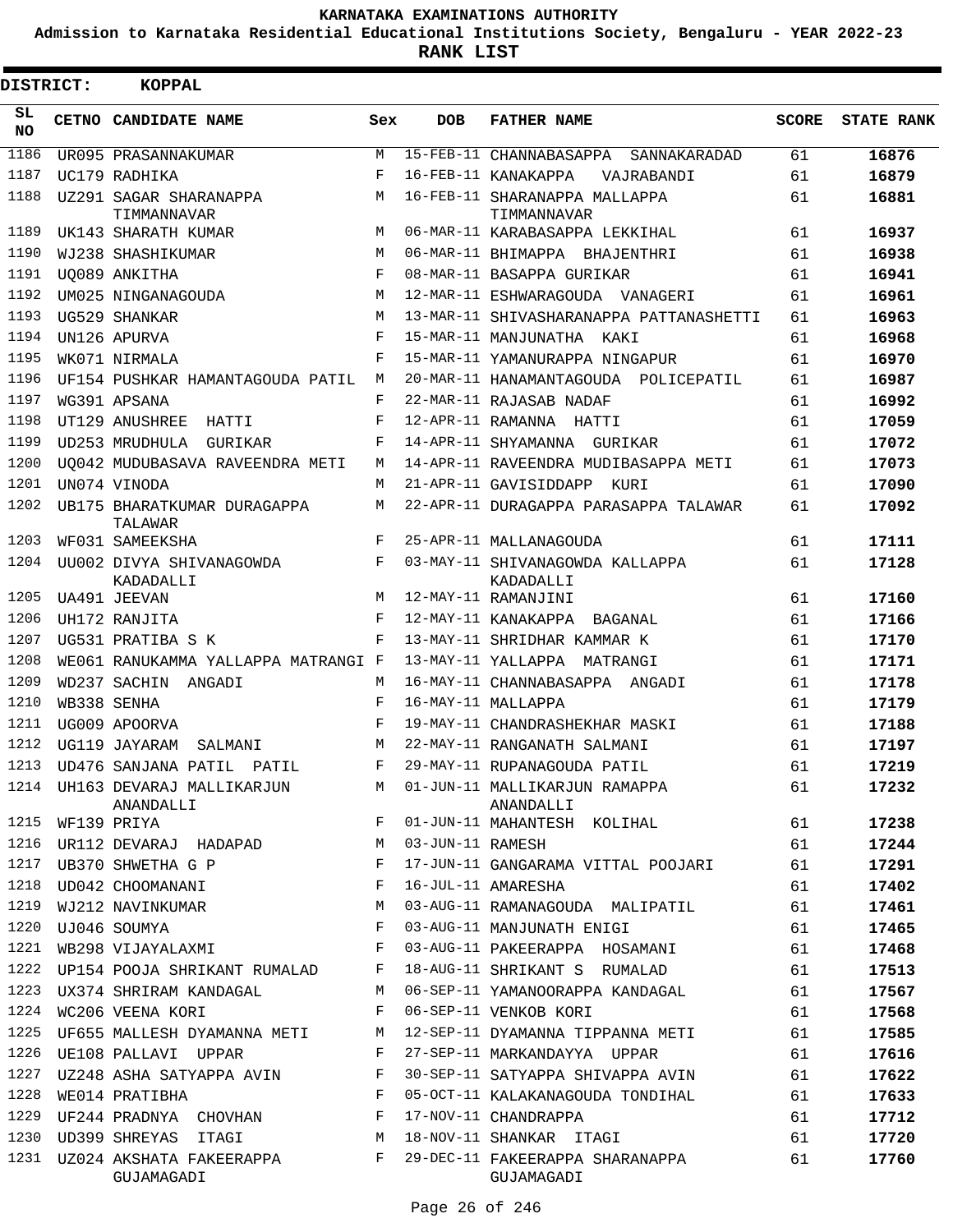**Admission to Karnataka Residential Educational Institutions Society, Bengaluru - YEAR 2022-23**

**RANK LIST**

| DISTRICT:       |                  | <b>KOPPAL</b>                           |     |                   |                                                             |              |                   |
|-----------------|------------------|-----------------------------------------|-----|-------------------|-------------------------------------------------------------|--------------|-------------------|
| SL<br><b>NO</b> |                  | CETNO CANDIDATE NAME                    | Sex | <b>DOB</b>        | <b>FATHER NAME</b>                                          | <b>SCORE</b> | <b>STATE RANK</b> |
| 1232            |                  | UR034 SHREYASH                          | М   |                   | 28-APR-12 FHAKEERAPPA DODDAMANI                             | 61           | 17788             |
| 1233            |                  | WF328 SANDEEP                           | М   |                   | 31-MAY-12 JAGADEESH JAGGAL                                  | 61           | 17791             |
| 1234            |                  | UU092 SAMEER ALLALLI                    | M   |                   | 16-JUN-09 RAMJAANSAB ALLALLI                                | 60           | 17804             |
| 1235            |                  | WH001 BASAVARAJ                         | M   |                   | 09-SEP-09 HANAMANTAPPA HANCHINAL                            | 60           | 17810             |
| 1236            |                  | UC318 PREETHAM REDDY                    | M   |                   | 02-JAN-10 SURESH REDDY                                      | 60           | 17830             |
| 1237            |                  | WE136 PRAJWAL                           | M   |                   | 07-JAN-10 VENKATESH HOSALLI                                 | 60           | 17831             |
| 1238            |                  | UV155 RAJESH BADIGER                    | M   | 20-FEB-10 DEVAPPA |                                                             | 60           | 17843             |
| 1239            |                  | WC024 YASHAVANT                         | M   |                   | 09-MAR-10 SHEKHARAPPA SARVI                                 | 60           | 17849             |
| 1240            |                  | UH091 VARUNKUMAR                        | M   |                   | 10-MAR-10 CHENNABASAPPA SHELUDI                             | 60           | 17850             |
| 1241            |                  | UG516 SAVITA                            | F   |                   | 14-MAR-10 SHIVANANDA<br>HALLIKERI                           | 60           | 17851             |
| 1242            |                  | WK006 PRAKASH                           | M   |                   | 24-MAR-10 MUDIYAPPA MOOLI                                   | 60           | 17853             |
| 1243            |                  | UL274 PRAVEEN                           | M   |                   | 02-JUN-10 MANJUNATH<br><b>CHOUHAN</b>                       | 60           | 17886             |
| 1244            |                  | UF296 ANKITA                            | F   |                   | 19-JUN-10 BALAPPA RATHOD                                    | 60           | 17893             |
| 1245            |                  | WD243 ANNAPOORNA GAVISIDDAPPA<br>PALLED | F   |                   | 07-AUG-10 GAVISIDDAPPA TIRANEPPA PALLED                     | 60           | 17928             |
| 1246            |                  | UG497 SAVITHRI                          | F   |                   | 15-AUG-10 BASAVARAJ HIREMATH                                | 60           | 17942             |
| 1247            |                  | WB183 SIDDALINGA                        | M   |                   | 15-AUG-10 BALAPPA TEMMINAL                                  | 60           | 17943             |
| 1248            |                  | WJ045 SUSHMITA KAMBALI                  | F   |                   | 27-AUG-10 NARASAPPA                                         | 60           | 17953             |
| 1249            |                  | UV035 ASHOK BERAGI                      | М   |                   | 14-SEP-10 KARIYAPPA BERAGI                                  | 60           | 17970             |
| 1250            |                  | UC501 SANJANA ANGADI                    | F   |                   | 19-SEP-10 SHARANAPPA ANGADI                                 | 60           | 17977             |
| 1251            |                  | UM034 GAVISIDDAPPA                      | M   |                   | 22-SEP-10 SANGAPPA BEVUR                                    | 60           | 17979             |
| 1252            |                  | WG352 BHAGEERATHI                       | F   |                   | 01-OCT-10 HANUMANTAPPA MANDALAGERI                          | 60           | 17996             |
| 1253            |                  | UK057 CHAITRA KALAL                     | F   |                   | 01-OCT-10 SURESH KALAL                                      | 60           | 17997             |
| 1254            |                  | UK342 HULIGEMMA                         | F   |                   | 01-OCT-10 NAGARAJ AMBIGER                                   | 60           | 17998             |
| 1255            |                  | WF028 BHARATKUMAR SURESH DESAI          | М   |                   | 15-OCT-10 SURESH DESAI                                      | 60           | 18026             |
| 1256            |                  | UJ127 ABHISHEK                          | М   |                   | 19-OCT-10 NEELAPPA PAMMARA                                  | 60           | 18035             |
| 1257            |                  | UN217 KISHOR GNANADEVA<br>DHARMASAGAR   | М   |                   | 29-OCT-10 GNANADEVA DHARMASAGAR                             | 60           | 18063             |
| 1258            |                  | UF536 NIRANJAN                          | М   |                   | 08-NOV-10 UMAAPATI HIREMATH                                 | 60           | 18079             |
| 1259            |                  | <b>UA338 MAHANTESH SAJJAN</b>           | М   |                   | 24-NOV-10 VAIJANATH SAJJAN                                  | 60           | 18118             |
|                 |                  | 1260 WC068 VARSHINI VANAGERI            | F   |                   | 28-NOV-10 SANGAPPA VANAGERI                                 | 60           | 18127             |
|                 |                  |                                         |     |                   | 1261 UP156 SRUSHTI DONNI NA PRODUCE PRODUCED BELLEPPA DONNI | 60           | 18155             |
|                 |                  | 1262 UL119 SHIVAPRASAD M                |     |                   | 01-JAN-11 ANANDAIYYA                                        | 60           | 18203             |
| 1263            |                  | WJ144 RANJEETHA                         | F   |                   | 02-JAN-11 SHARANAPPA MOOLI                                  | 60           | 18210             |
| 1264            |                  | UB262 KIRANAKUMAR M                     |     |                   | 12-JAN-11 SHIVANAGOUDA PAKIRGOUDA<br>DOTIHALA               | 60           | 18231             |
| 1265            |                  | WJ211 LAKSHMI                           | F   |                   | 16-JAN-11 HANUMAPPA MUNDARAGI                               | 60           | 18239             |
| 1266            |                  | UQ001 BHAGYASHREE F                     |     |                   | 19-JAN-11 KARIVEERAYYA HIREMAT                              | 60           | 18243             |
|                 |                  | 1267 UF066 PARVATI HIREMATH F           |     |                   | 26-JAN-11 BASAVARAJ                                         | 60           | 18259             |
| 1268            |                  | UD490 RAJENDRA PRASAD M                 |     |                   | 26-JAN-11 UPPARA NAGAPPA                                    | 60           | 18261             |
|                 |                  | 1269 WF138 SUSHMITA BAVIKATTI F         |     |                   | 31-JAN-11 VIRUPANNA BAVIKATTI                               | 60           | 18269             |
| 1270            |                  | UZ124 ERAMMA HANAPPA KAMBALI F          |     |                   | 01-FEB-11 HANAMAPPA KAMBALI SIDDAPPA<br>KAMBALI             | 60           | 18270             |
|                 | 1271 UH082 KAVYA |                                         | F   |                   | 02-FEB-11 BASAVARAJ YALABURGA                               | 60           | 18273             |
| 1272            |                  | UJ112 GAVISIDDAPPA                      | М   |                   | 04-FEB-11 BASAVARAJ KODADAL                                 | 60           | 18278             |
| 1273            |                  | UZ256 PRASHANT LAKKALKATTI              | M   | 04-FEB-11 NAGAPPA |                                                             | 60           | 18280             |
| 1274            |                  | UY112 RAMESHA                           | М   |                   | 12-FEB-11 YAMANURAPPA ILAGER                                | 60           | 18305             |
| 1275            |                  | WH358 PAVITRA                           | F   |                   | 19-FEB-11 MANJUNATH KANAKAPUR                               | 60           | 18322             |
| 1276            |                  | UG020 P YASHWANTH KADDIPUDI M           |     |                   | 27-FEB-11 PAMPANNA K                                        | 60           | 18339             |
| 1277            |                  | WB002 SRUSHTI                           | F   |                   | 01-MAR-11 RAGHAVENDRA BIJAKAL                               | 60           | 18352             |
| 1278            |                  | UC241 HULIGEMMA                         | F   |                   | 06-MAR-11 LAKSHMANA                                         | 60           | 18366             |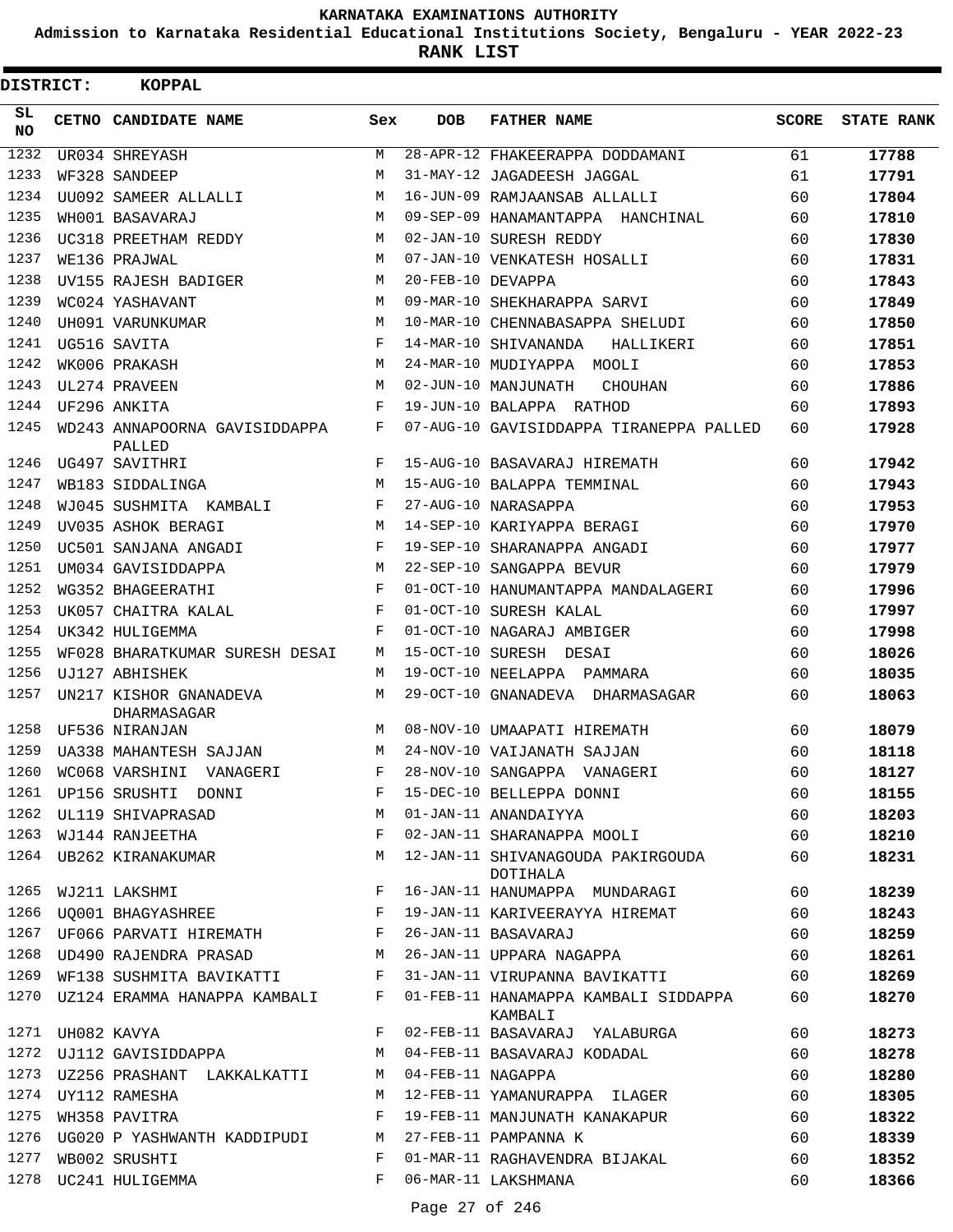**Admission to Karnataka Residential Educational Institutions Society, Bengaluru - YEAR 2022-23**

| <b>DISTRICT:</b> |             | KOPPAL                                                               |              |                   |                                                            |              |                   |
|------------------|-------------|----------------------------------------------------------------------|--------------|-------------------|------------------------------------------------------------|--------------|-------------------|
| SL.<br><b>NO</b> |             | CETNO CANDIDATE NAME                                                 | Sex          | <b>DOB</b>        | <b>FATHER NAME</b>                                         | <b>SCORE</b> | <b>STATE RANK</b> |
| 1279             |             | UC257 CHETANKUMAR JR                                                 | M            |                   | 08-MAR-11 JAYARAMAPPA R                                    | 60           | 18374             |
| 1280             |             | UL042 UDAYA KUMAR                                                    | M            | 11-MAR-11 AJJAPPA |                                                            | 60           | 18386             |
| 1281             | UZ355 ANU   |                                                                      | F            |                   | 15-MAR-11 BABUNAYK NAYKA                                   | 60           | 18398             |
| 1282             |             | WF285 CHAITRA                                                        | F            |                   | 30-MAR-11 HANAMANTAPPA SHYANABOGA                          | 60           | 18438             |
| 1283             |             | WF171 PAVITRA                                                        | F            |                   | 31-MAR-11 PAMPANNA HOSAMANI                                | 60           | 18442             |
| 1284             |             | UV056 BIBIJAN HASANSAB HULAGERI                                      | F            |                   | 05-APR-11 HASANSAB HULAGERI                                | 60           | 18458             |
| 1285             |             | WG271 KIRAN                                                          | M            |                   | 11-APR-11 BASVARAJ HALLI                                   | 60           | 18487             |
| 1286             |             | WB295 MALLIKARJUN HOSAGUDDA                                          | M            |                   | 12-APR-11 HANAMAPPA HOSAGUDDA                              | 60           | 18491             |
| 1287             |             | WF153 PRUTHVI                                                        | F            |                   | 14-APR-11 SHRINIVAS GUDAGI                                 | 60           | 18508             |
| 1288             |             | WK059 LAKSHMI                                                        | F            |                   | 16-APR-11 SANGAPPA RAJOOR                                  | 60           | 18516             |
| 1289             |             | WB128 SUSHMITA MANJUNATHA GANGUR F                                   |              |                   | 19-APR-11 MANJUNATA                                        | 60           | 18530             |
| 1290             |             | WK197 PARVIN                                                         | F            |                   | 24-APR-11 BALESAB HIREMANI                                 | 60           | 18551             |
| 1291             |             | UL232 MARUTHI BENKI                                                  | M            |                   | 11-MAY-11 GUDADAPPA BENKI                                  | 60           | 18606             |
| 1292             |             | WF186 PRABHU HALLI                                                   | M            |                   | 13-MAY-11 MUDAKAPPA HALLI                                  | 60           | 18615             |
| 1293             |             | WG294 NASRIN BANU KANDAGALLA                                         | F            |                   | 19-MAY-11 MURTUJASAB KANDAGALLA                            | 60           | 18637             |
| 1294             |             | UP093 SRUSTI                                                         | F            |                   | 24-MAY-11 SHANKAR ARI                                      | 60           | 18658             |
| 1295             |             | WG338 SAMEER<br>MULLA                                                | M            |                   | 25-MAY-11 MOHAMMADMARTUJA MULLA                            | 60           | 18661             |
| 1296             |             | UZ113 RENUKA KALAKAPPA BINGI                                         | F            |                   | 28-MAY-11 KALAKAPPA CHANDRAPPA BINGI                       | 60           | 18669             |
| 1297             |             | WK256 ASHOK PARASHURAM DODDAMANI M                                   |              |                   | 01-JUN-11 PARASHURAM KANAKAPPA<br>DODDAMANI                | 60           | 18679             |
| 1298             |             | UD010 NAYANA                                                         | F            |                   | 05-JUN-11 BASAVARAJA                                       | 60           | 18705             |
| 1299             |             | UF102 LAKSMAVVA BEERAPPA HAGEDAL F                                   |              |                   | 09-JUN-11 BEERAPPA<br>HAGEDAL                              | 60           | 18720             |
| 1300             |             | UV214 ANJALI S HUGAR                                                 | $_{\rm F}$   |                   | 10-JUN-11 SHAMARAJA HUGAR                                  | 60           | 18722             |
| 1301             |             | UA238 AMRUTA POLICE PATIL                                            | $\mathbf{F}$ |                   | 20-JUN-11 HUCHHANAGOUDA POLICE PATIL                       | 60           | 18759             |
| 1302             |             | UC496 CHAITHANYA                                                     | F            |                   | 25-JUN-11 SOMASHEKAR                                       | 60           | 18780             |
| 1303             |             | UQ112 CHANDRASHEELA                                                  | F            |                   | 26-JUN-11 PRASANNAKUMAR                                    | 60           | 18784             |
| 1304             |             | M<br>UU185 PAVANAKUMAR                                               |              |                   | 30-JUN-11 VENKATESH BASAPUR                                | 60           | 18801             |
| 1305             |             | UD017 SADDAM HUSSAIN                                                 | M            |                   | 07-JUL-11 RAJA SAB                                         | 60           | 18832             |
| 1306             |             | UD297 NAYANA                                                         | F            | 17-JUL-11 NAGARAJ |                                                            | 60           | 18869             |
| 1307             |             | UX363 VIJAYAKUMAR                                                    | M            |                   | 22-JUL-11 KARIYAPPA HADAPADA                               | 60           | 18889             |
| 1308             |             | UH171 ASHWINI MANJUNATH                                              | F            |                   | 26-JUL-11 MANJUNATH YALMAGERI                              | 60           | 18902             |
|                  |             | 1309 UM080 VISHWA                                                    | M            |                   | 11-AUG-11 VENKATESHA BADIGER                               | 60           | 18943             |
| 1310             |             | SAJJAN                                                               |              |                   | UJ118 BASAVARAJ DEVENDRAPPA M 23-AUG-11 DEVENDRAPPA SAJJAN | 60           | 18980             |
|                  |             | 1311 UC458 VENUGOPAL                                                 | M            |                   | 24-AUG-11 MARISWAMY                                        | 60           | 18984             |
| 1312             | UG390 DIVYA |                                                                      | F            |                   | 12-SEP-11 SHARANAPPA TURAKANI                              | 60           | 19039             |
|                  |             | $\mathbf{F}$ and $\mathbf{F}$ and $\mathbf{F}$<br>1313 UF242 GOUTAMI |              |                   | 21-SEP-11 LINGARAJ HEBLI                                   | 60           | 19068             |
|                  |             | 1314 UD355 SPOORTHI MAHESH SAJJAN F                                  |              |                   | 13-OCT-11 MAHESH SAJJAN                                    | 60           | 19112             |
|                  |             | 1315 WC162 PRATIKSHA                                                 | F            |                   | 14-OCT-11 RAJASHEKHARAYYA HIREMATHA                        | 60           | 19114             |
| 1316             |             | WH111 VAISHNAVI                                                      | F            |                   | 04-NOV-11 AMARESH ARHAL                                    | 60           | 19159             |
| 1317             |             | UK319 MALLIKARJUN M                                                  |              |                   | 05-NOV-11 SHIVAPPA                                         | 60           | 19160             |
|                  |             |                                                                      | M            |                   | 07-NOV-11 NEELAPPA VALIKAR                                 | 60           | 19170             |
| 1319             |             | UE257 KARTIK SHARANAPPA SANKANOOR M                                  |              |                   | 08-NOV-11 SHARANAPPA BASAPPA SANKANOOR                     | 60           | 19171             |
| 1320             | UX437 RAVI  |                                                                      | M            |                   | 28-NOV-11 HANAMAPPA JAGGALI                                | 60           | 19209             |
| 1321             |             | WF314 NINGARAJ                                                       | M            |                   | 30-NOV-11 MANJUNATHA KARAMUDI                              | 60           | 19212             |
| 1322             |             | UH056 AMRUTHA                                                        | F            |                   | 27-DEC-11 BASAVARAJ BASETTAR                               | 60           | 19250             |
| 1323             |             | UF005 REKHA VATTI<br>$\mathbb{F}$                                    |              |                   | 01-JAN-12 SHARANAPPA                                       | 60           | 19255             |
| 1324             |             | UX442 DEVAMMA VALMIKI                                                | $\mathbf{F}$ | 02-JUL-08 NAGAPPA |                                                            | 59           | 19280             |
| 1325             |             | UG081 MUDDAMMA                                                       | $\mathbf{F}$ | 02-JUN-09 DEVAPPA |                                                            | 59           | 19283             |
|                  |             | 1326 WG349 ASHWINI UTTANGIMATH                                       | F            |                   | 04-DEC-09 MAHANTESH UTTANGIMATH                            | 59           | 19295             |
|                  |             |                                                                      |              |                   |                                                            |              |                   |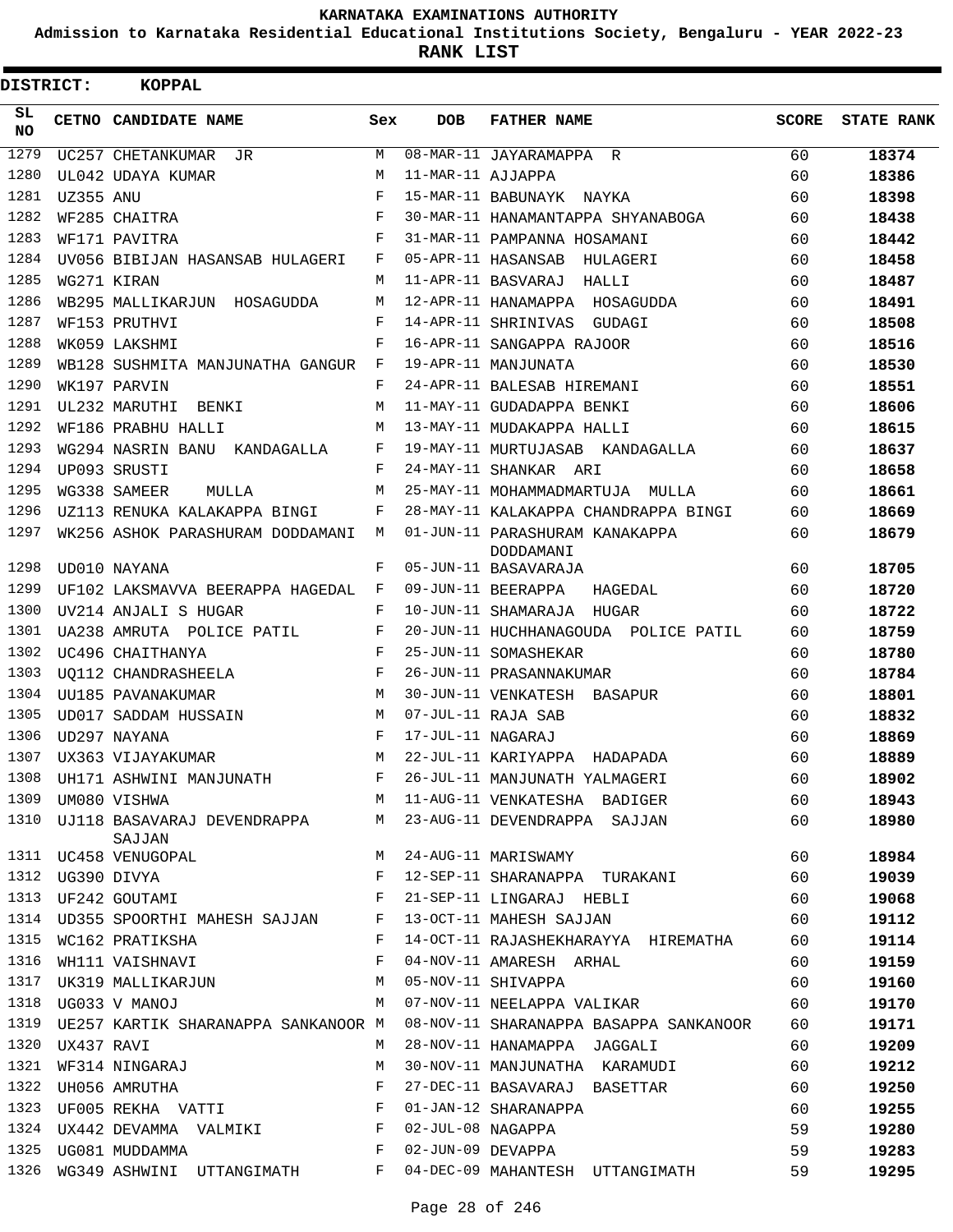**Admission to Karnataka Residential Educational Institutions Society, Bengaluru - YEAR 2022-23**

| <b>DISTRICT:</b> | <b>KOPPAL</b>                                                            |                    |                   |                                                                              |              |                   |
|------------------|--------------------------------------------------------------------------|--------------------|-------------------|------------------------------------------------------------------------------|--------------|-------------------|
| SL<br><b>NO</b>  | CETNO CANDIDATE NAME                                                     | Sex                | <b>DOB</b>        | <b>FATHER NAME</b>                                                           | <b>SCORE</b> | <b>STATE RANK</b> |
| 1327             | UC259 POOJESH MALLAPPA HALLI                                             | M                  |                   | 13-JAN-10 MALLAPA HALLI                                                      | 59           | 19308             |
| 1328             | UL131 JYOTHI                                                             | F                  |                   | 27-JAN-10 BASAVARAJA SHELLI                                                  | 59           | 19313             |
| 1329             | WK140 KALAKESH BASAVARAJ<br>KUMBALAVATI                                  | М                  |                   | 02-MAR-10 BASAVARAJ AYYAPPA<br>KUMBALAVATI                                   | 59           | 19326             |
| 1330             | WB297 YASHVANT                                                           | M                  |                   | 13-MAR-10 BASAVARAJ UPPAR                                                    | 59           | 19329             |
| 1331             | UD342 VIDYSHREE                                                          | F                  |                   | 27-MAR-10 PAMPARADDY                                                         | 59           | 19333             |
| 1332             | WF216 SOUMYA VANAGERI                                                    | F                  |                   | 07-JUN-10 SOMALINGAPPA VANAGERI                                              | 59           | 19364             |
| 1333             | UG388 KIRAN IRAPPA HAVALANNAVAR                                          | M                  |                   | 20-JUN-10 IRAPPA HAVALANNAVAR                                                | 59           | 19374             |
| 1334             | UP012 HARSHA                                                             | М                  |                   | 22-JUL-10 SANGAYYA HIREMATH                                                  | 59           | 19394             |
| 1335             | WH184 DURUGAPPA                                                          | M                  |                   | 28-JUL-10 KASHIMA BANGALI                                                    | 59           | 19399             |
| 1336             | UK288 MAHESHWARAYYA                                                      | М                  |                   | 31-JUL-10 SHADAKSHARAYYA HIREMATH                                            | 59           | 19402             |
| 1337             | UY079 NAGARAJA HANAMAPPA SULIKERI M                                      |                    |                   | 03-AUG-10 HANAMAPPA BALAPPA SULIKERI                                         | 59           | 19407             |
| 1338             | UF055 ABHISHEK                                                           | М                  |                   | 11-AUG-10 KALAKAPPA KUMBAR                                                   | 59           | 19421             |
| 1339             | UL130 PUTTARAJAYYA                                                       | M                  |                   | 31-AUG-10 MRUTHYUNJAYYA<br>TOTAD                                             | 59           | 19438             |
| 1340             | UY131 SAHANA                                                             | F                  |                   | 21-SEP-10 BASANAGOUDA POLICE PATIL                                           | 59           | 19465             |
| 1341             | UJ212 VIDYASHRI BISARLLI                                                 | F                  |                   | 21-SEP-10 BHARAMAPPA BISARALLI                                               | 59           | 19466             |
| 1342             | WG054 SHREEDEVI                                                          | $_{\rm F}$         |                   | 24-SEP-10 SHANMUKHAPPA GUDAGI                                                | 59           | 19472             |
| 1343             | WJ236 NEELU                                                              | $\mathbf{F}% _{0}$ |                   | 26-SEP-10 VIRUPAKSHAPPA KOTINAVAR                                            | 59           | 19478             |
| 1344             | WC140 VIDYASHREE                                                         | $_{\rm F}$         |                   | 29-SEP-10 NINGAPPA LAGALUR                                                   | 59           | 19484             |
| 1345             | WB203 SAGAR<br>NAGURU                                                    | M                  |                   | 04-OCT-10 MANJUNATH NAGURU                                                   | 59           | 19493             |
| 1346             | UL164 KARTIK                                                             | M                  |                   | 05-OCT-10 PRABHAKAR KAMMAR                                                   | 59           | 19495             |
| 1347             | UP016 SHIVAKUMAR B                                                       | M                  |                   | 14-OCT-10 BASAVARAJ BANGYAL                                                  | 59           | 19511             |
| 1348             | UA282 RAKSHA PATIL                                                       | F                  |                   | 15-OCT-10 SHIVAKUMARA PATIL                                                  | 59           | 19516             |
| 1349             | UW129 SHALINI                                                            | $_{\rm F}$         | 21-OCT-10 VIJAY   |                                                                              | 59           | 19528             |
| 1350             | UB246 PRADEEP                                                            | M                  |                   | 05-NOV-10 AYYANAGOUDA MALIPATIL                                              | 59           | 19563             |
| 1351             | UV287 PUSHPA KANAKAPPA TALAWAR                                           | F                  |                   | 04-DEC-10 KANAKAPPA HANAMANTAPPA<br>TALAWAR                                  | 59           | 19624             |
| 1352             | WF250 MAHAMMAD FIROZ                                                     | M                  |                   | 18-DEC-10 IMAMHUSEN UMACHAGI                                                 | 59           | 19658             |
| 1353             | UB045 ANNAPOORNA                                                         | F                  |                   | 30-DEC-10 HANUMESHA HANCHINAL                                                | 59           | 19678             |
| 1354             | UD004 GANGADHARA                                                         | M                  | 31-DEC-10 AMBANNA |                                                                              | 59           | 19686             |
|                  | 1355 UU181 VISHNU LOKAPPA PUJAR                                          |                    |                   | M 01-JAN-11 LOKAPPA POORAPPA PUJAR                                           | 59           | 19705             |
|                  |                                                                          |                    |                   |                                                                              | 59           | 19711             |
|                  |                                                                          |                    |                   |                                                                              | 59           | 19716             |
| 1358             | WD246 PRARTHANA BANDIHAL F 06-JAN-11 PRAKASH                             |                    |                   |                                                                              | 59           | 19721             |
| 1359             | UN210 VENKATESH M                                                        |                    |                   | 10-JAN-11 RANGAPPA PUJAR                                                     | 59           | 19726             |
|                  |                                                                          |                    |                   | 1360 UQ068 VARUN PRASHANT DANDIN M 28-JAN-11 PRASHANT KARIYAPPA DANDIN       | 59           | 19777             |
|                  | 1361 WB032 BANDENAVAJ KHAJESAB M 31-JAN-11 KHAJESAB MULIMANI<br>MULIMANI |                    |                   |                                                                              | 59           | 19781             |
|                  | 1362 UN007 SINCHANA F                                                    |                    |                   | 31-JAN-11 SHARANAPPA ADOOR                                                   | 59           | 19783             |
| 1363             | M <sub>1</sub><br>WG288 RAMESH                                           |                    |                   | 03-FEB-11 HANAMANTAPPA GUDIHINDIN 59                                         |              | 19793             |
| 1364             | WG127 BHUMIKA                                                            | $F -$              |                   | 04-FEB-11 NINGAPPA CHIGARI                                                   | 59           | 19796             |
|                  |                                                                          |                    |                   | 1365 UX412 SANDEEP BASAVARAJ GODEKAR M 13-FEB-11 BASAVARAJ CHANDAPPA GODEKAR | 59           | 19820             |
|                  | 1366 WD274 VINAYAKUMAR BASAVARAJ<br>HORAPETI                             |                    |                   | M 21-FEB-11 BASAVARAJ BASAPPA HORAPETI                                       | 59           | 19844             |
| 1367             |                                                                          |                    |                   | WD020 MANJUNATHA M M 05-MAR-11 MALLANAGOUDA POLICEPATIL                      | 59           | 19885             |
| 1368             | UM009 PALLAVI<br>WG261 MANOJAKUMAR NAMARA M                              |                    |                   | 09-MAR-11 PAVANKUMARA CHIKKURU                                               | 59           | 19900             |
| 1369             |                                                                          |                    |                   | 12-MAR-11 VIRUPAKSHA KURI                                                    | 59           | 19914             |
| 1370             | $\mathbf{F}$ and $\mathbf{F}$ and $\mathbf{F}$<br>UA225 MANAVITA         |                    |                   | 13-MAR-11 NARASAPPA                                                          | 59           | 19919             |
| 1371             | $\mathbf{F}$<br>UV018 PRUTHVI                                            |                    |                   | 13-MAR-11 VIRUPAYYA                                                          | 59           | 19920             |
|                  | 1372 UK325 MAHESWARI F                                                   |                    |                   | 17-MAR-11 YALLAPPA TALAVARA                                                  | 59           | 19938             |
|                  |                                                                          |                    |                   | 1373 UG314 KAVERI FAKEERAPPA UPPAR F 23-MAR-11 FAKEERAPPA HANUMAPPA UPPAR    | 59           | 19958             |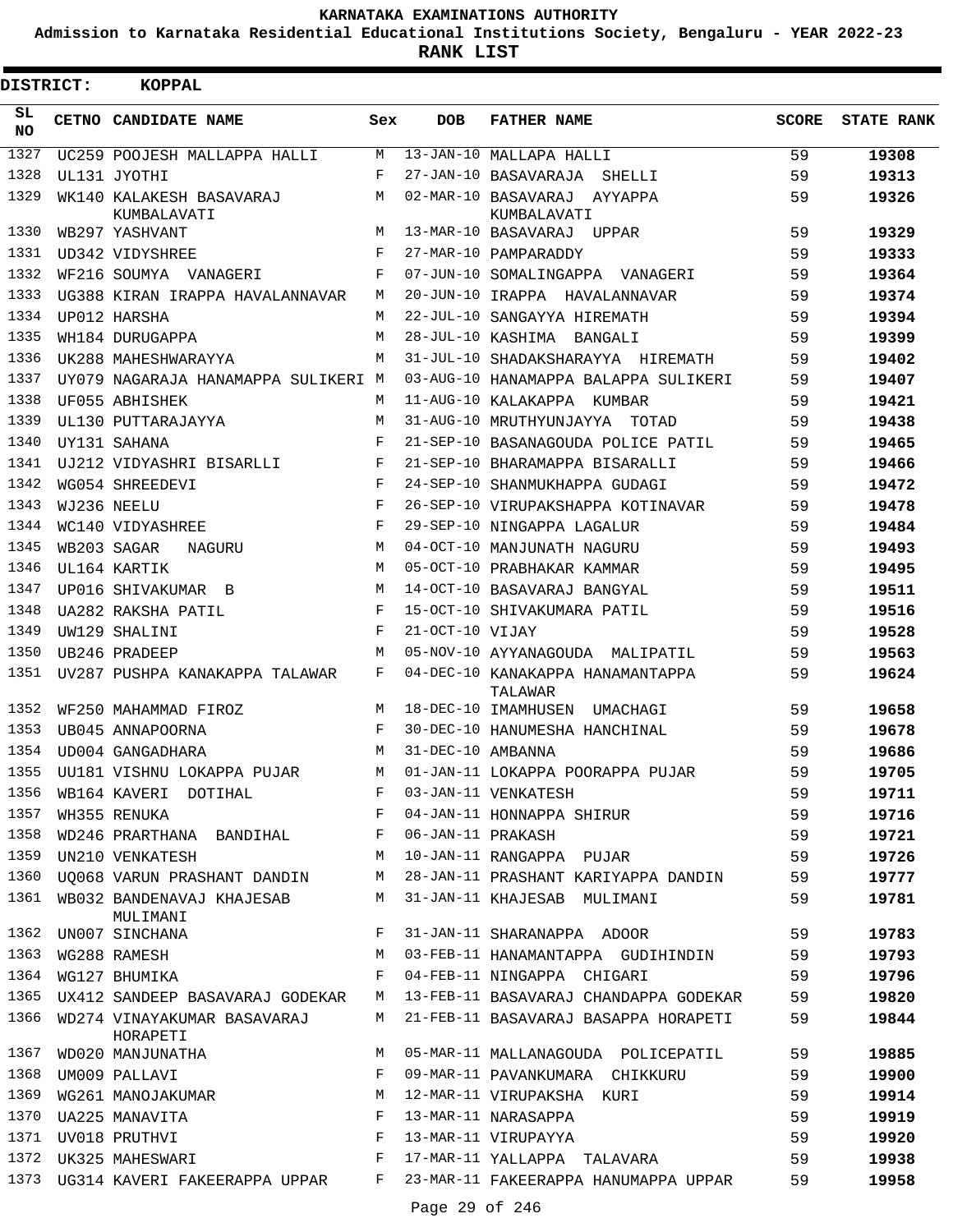**Admission to Karnataka Residential Educational Institutions Society, Bengaluru - YEAR 2022-23**

**RANK LIST**

| DISTRICT: | <b>KOPPAL</b>                       |       |                   |                                                                                                                        |              |                   |
|-----------|-------------------------------------|-------|-------------------|------------------------------------------------------------------------------------------------------------------------|--------------|-------------------|
| SL<br>NO. | CETNO CANDIDATE NAME                | Sex   | <b>DOB</b>        | <b>FATHER NAME</b>                                                                                                     | <b>SCORE</b> | <b>STATE RANK</b> |
| 1374      | UF683 SANGAMESHA                    | М     |                   | 30-MAR-11 HANAMAGOUDA HOLEYAACHE                                                                                       | 59           | 19984             |
| 1375      | UN053 PALLAVI                       | F     |                   | 01-APR-11 VENKATESH RATOD                                                                                              | 59           | 19990             |
| 1376      | UF675 VISHAL RATHOD                 | M     |                   | 02-APR-11 SURESH PATTEPPA RATHOD                                                                                       | 59           | 19998             |
| 1377      | UU313 MUTTURAJA                     | M     |                   | 06-APR-11 DEVAPPA GURIKARA                                                                                             | 59           | 20006             |
| 1378      | UF141 AKSHATA SHANKRAPPA NANDYALA F |       |                   | 11-APR-11 SHANKRAPPA NANDYALA                                                                                          | 59           | 20024             |
| 1379      | UG370 TANUJA                        | F     |                   | 19-APR-11 VEERASHA ITAGI                                                                                               | 59           | 20054             |
| 1380      | UZ351 MALLIKA BALAPPA METI          | F     |                   | 29-APR-11 BALAPPA AMARESHAPPA METI                                                                                     | 59           | 20085             |
| 1381      | UX382 NETRA ROTTI                   | F     |                   | 03-MAY-11 SHIVAPUTRAPPA                                                                                                | 59           | 20103             |
| 1382      | WG332 PRABHU HARIJAN                | M     |                   | 13-MAY-11 UDAYAKUMAR HARIJAN                                                                                           | 59           | 20138             |
| 1383      | WB396 SHEKHARAGOUDA                 | M     |                   | 14-MAY-11 ADANAGOUDA POLICEPATIL                                                                                       | 59           | 20142             |
| 1384      | UF569 VINAYA CHUKKADI               | M     | 23-MAY-11 BASAPPA |                                                                                                                        | 59           | 20174             |
| 1385      | UK332 AKSHATA                       | F     |                   | 27-MAY-11 HALAPPA MUTTAL                                                                                               | 59           | 20195             |
| 1386      | UX285 ROHIT FAKIRAPPA CHALAGERI     | М     |                   | 27-MAY-11 FAKIRAPPA BASAVANTAPPA<br>CHALAGERI                                                                          | 59           | 20201             |
| 1387      | WB361 CHETANAKUMAR                  | М     |                   | 29-MAY-11 NARAYAN BENNIHAL                                                                                             | 59           | 20205             |
| 1388      | UV215 DYAMAVVA SHARANAPPA POTRAJ    | F     |                   | 30-MAY-11 SHARANAPPA                                                                                                   | 59           | 20211             |
| 1389      | UZ008 JEEVANKUMAR VIJAYAKUMAR       | М     |                   | 05-JUN-11 VIJAYAKUMAR HASAVI                                                                                           | 59           | 20243             |
| 1390      | HASAVI<br>WJ014 SPANDANA            | F     |                   | 11-JUN-11 KANAKARAYA SANGATI                                                                                           | 59           | 20267             |
| 1391      | UZ126 BINDUSHRI                     | F     |                   | 14-JUN-11 SHARANAPPA BALLARY                                                                                           | 59           | 20274             |
| 1392      | UV267 ANITA                         | F     |                   | 19-JUN-11 HANAMAPPA YAMANAPPA                                                                                          | 59           | 20291             |
|           |                                     |       |                   | BANDARAGAL                                                                                                             |              |                   |
| 1393      | UD447 BASAVARAJA                    | M     |                   | 21-JUN-11 MADIVALAPPA                                                                                                  | 59           | 20304             |
| 1394      | UG372 SNEHA                         | F     |                   | 02-JUL-11 KOTRESH BANDRAKAL                                                                                            | 59           | 20359             |
| 1395      | UX413 NAGARAJ HANAMAPPA BANNATTI    | М     |                   | 11-JUL-11 HANAMAPPA NARASAPPA BANNATTI                                                                                 | 59           | 20394             |
| 1396      | UD151 BINDUSHRI MALI PATIL          | F     |                   | 13-JUL-11 RAVIGOUDA MALI PATIL                                                                                         | 59           | 20402             |
| 1397      | UM093 SINCHANA SHARANAPPA BRUNGI    | F     |                   | 14-JUL-11 SHARANAPPA ERAPPA BRUNGI                                                                                     | 59           | 20410             |
| 1398      | WD197 ALTAFSAB                      | M     |                   | 18-JUL-11 SHAMIDSAB NADAF                                                                                              | 59           | 20420             |
| 1399      | WE016 GANESHA                       | M     |                   | 19-JUL-11 CHANDAPPA KURANAL                                                                                            | 59           | 20423             |
| 1400      | <b>UA169 GANESHA</b>                | M     |                   | 28-JUL-11 RAMACHANDRA                                                                                                  | 59           | 20459             |
| 1401      | UW180 SHASHIDHAR MUDIYAPPANAVAR     | M     |                   | 29-JUL-11 HANAMAPPA                                                                                                    | 59           | 20466             |
| 1402      | US113 SUSMITA                       | F     |                   | 06-AUG-11 HANUMAPPA BHUTANARA                                                                                          | 59           | 20503             |
| 1403      | WB175 MANJUNATH                     | M     |                   | 11-AUG-11 YAMANOOR KATIGAL 59                                                                                          |              | 20517             |
|           |                                     |       |                   |                                                                                                                        |              | 20549             |
|           |                                     |       |                   | 1404 UD468 M VARUN KUMAR M 22-AUG-11 SHANKARA GOUDA MOKASHI 59<br>1405 UD512 VANISHREE F 22-AUG-11 VIRUPANNA PATTAR 59 |              | 20553             |
| 1406      | UB335 GANESH                        | M     |                   | 28-AUG-11 LAXMANA SA 59                                                                                                |              | 20569             |
| 1407      |                                     |       |                   | WK355 SANGAMESH SHIVANAGUTTI M 12-SEP-11 VIJAYKUMAR SHIVANAGUTTI 59                                                    |              | 20612             |
| 1408      | UM020 ABHISHEK K METI               |       |                   | M 25-SEP-11 KALAKAPPA METI                                                                                             | 59           | 20637             |
|           | 1409 UD392 PRAJWAL T                | M     |                   | 28-SEP-11 VEERESH                                                                                                      | 59           | 20641             |
| 1410      | WB325 MEGHARAJ                      | M     |                   | 29-SEP-11 YANKAPPA                                                                                                     | 59           | 20645             |
| 1411      | UU146 SWAPNA BASAYYA HIREMATH F     |       |                   | 15-OCT-11 BASAYYA HIREMATH                                                                                             | 59           | 20678             |
|           | 1412 UG511 HARSHA I                 | M     |                   | 19-OCT-11 GURURAJ INDARAGI<br>10-NOV-11 DEVENDRA                                                                       | 59           | 20684             |
|           | 1413 UA148 ANKITA                   | F     |                   |                                                                                                                        | 59           | 20735             |
| 1414      | WA035 DEVARAJA                      | М     |                   | 11-NOV-11 DURUGAPPA GEJJERA                                                                                            | 59           | 20739             |
| 1415      | WJ016 CHINMAYI RAYAPPA MAMANI       | M     |                   | 14-NOV-11 RAYAPPA HANUMAPPA MAMANI                                                                                     | 59           | 20748             |
| 1416      | UC266 JYOTHI                        | F     |                   | 23-NOV-11 DURUGAPPA                                                                                                    | 59           | 20764             |
| 1417      | UB343 KARTIK KADI                   | М     |                   |                                                                                                                        | 59           | 20779             |
| 1418      | WG109 AMRUTA MUDENOOR               | F     |                   | 26-NOV-11 SURESH KADI<br>12-DEC-11 AMARESH<br>21-DEC-11 PRABHUKUMAR                                                    | 59           | 20805             |
| 1419      | UD429 ROOPA                         | F     |                   |                                                                                                                        | 59           | 20817             |
|           | 1420 UL243 SOUJANYA                 | $F -$ |                   | 23-DEC-11 SHREESHAILA BAICHABAL                                                                                        | 59           | 20821             |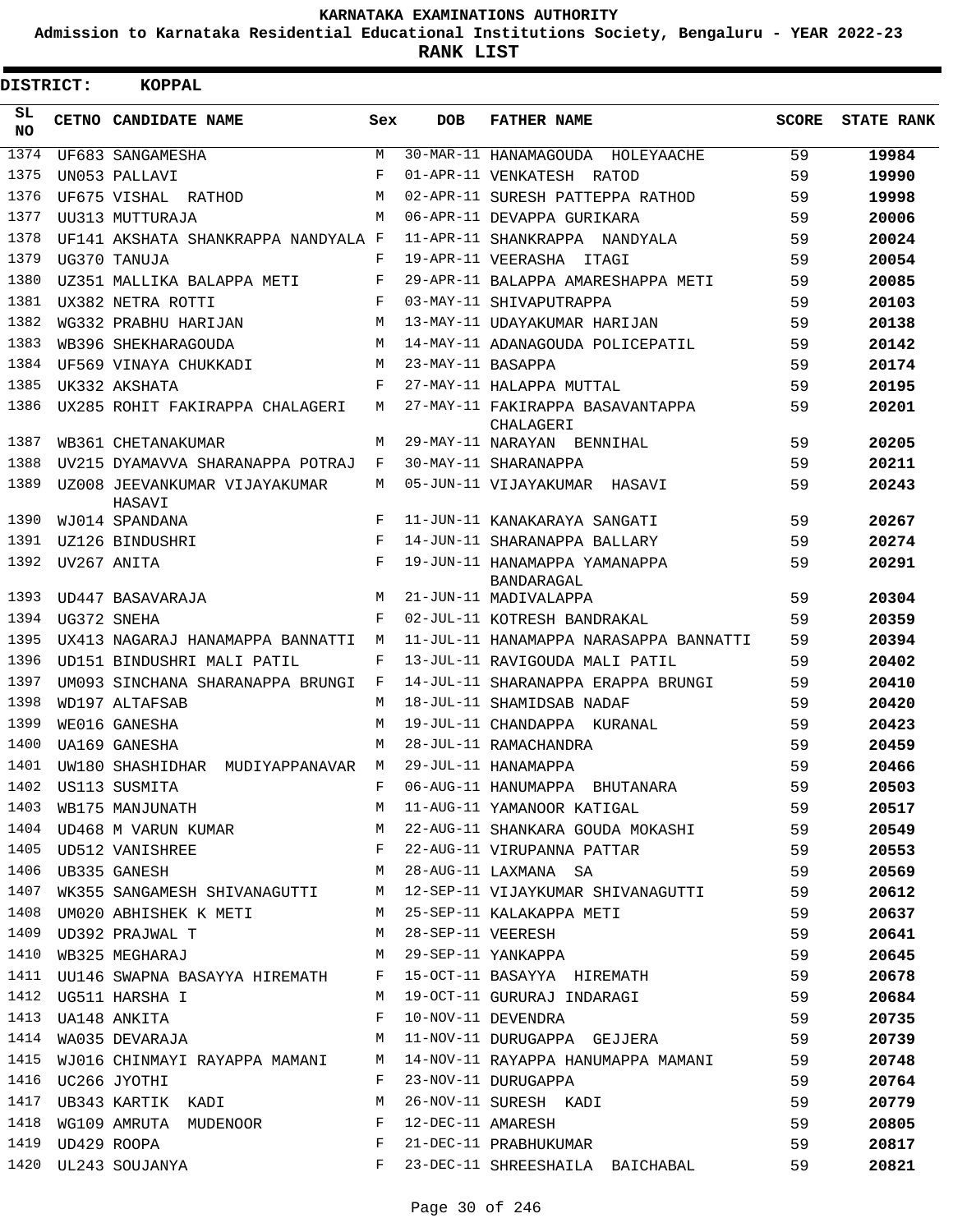**Admission to Karnataka Residential Educational Institutions Society, Bengaluru - YEAR 2022-23**

**RANK LIST**

| DISTRICT: | <b>KOPPAL</b>                                    |            |                   |                                                                                                                                                                                                                                                                                                                                                                                              |              |                   |
|-----------|--------------------------------------------------|------------|-------------------|----------------------------------------------------------------------------------------------------------------------------------------------------------------------------------------------------------------------------------------------------------------------------------------------------------------------------------------------------------------------------------------------|--------------|-------------------|
| SL<br>NO. | CETNO CANDIDATE NAME                             | Sex        | <b>DOB</b>        | <b>FATHER NAME</b>                                                                                                                                                                                                                                                                                                                                                                           | <b>SCORE</b> | <b>STATE RANK</b> |
| 1421      | WG169 SHARADHA                                   | F          |                   | 01-JAN-12 SHREENIVASA<br>POLICE PATIL                                                                                                                                                                                                                                                                                                                                                        | 59           | 20842             |
| 1422      | WH368 GAYITRI                                    | F          |                   | 25-JAN-12 KALAKANAGOUDA SADAR                                                                                                                                                                                                                                                                                                                                                                | 59           | 20852             |
| 1423      | UB408 SAHANA                                     | $_{\rm F}$ |                   | 20-FEB-12 RUDARAGOUD                                                                                                                                                                                                                                                                                                                                                                         | 59           | 20861             |
| 1424      | <b>UO051 ABHISHEK</b><br>HADAPAD                 | М          | 05-MAR-09 ISHAPPA |                                                                                                                                                                                                                                                                                                                                                                                              | 58           | 20884             |
| 1425      | UK138 KASTHURI                                   | F          |                   | 13-SEP-09 SHIVANAGOUDA                                                                                                                                                                                                                                                                                                                                                                       | 58           | 20889             |
| 1426      | UE376 HARIPRASAD                                 | М          |                   | 23-OCT-09 RAGHAVENDRA                                                                                                                                                                                                                                                                                                                                                                        | 58           | 20895             |
| 1427      | UW271 KAVERI                                     | F          |                   | 08-DEC-09 HANAMANTA MADINALA                                                                                                                                                                                                                                                                                                                                                                 | 58           | 20901             |
| 1428      | UF592 KRISHNA YAMANAPPA<br>BADAVADAGI            | М          |                   | 20-FEB-10 YAMANAPPA CHANDAPPA<br>BADAVADAGI                                                                                                                                                                                                                                                                                                                                                  | 58           | 20925             |
| 1429      | UL221 SIRAJ ALI                                  | M          |                   | 04-JUN-10 MAHAMADALI KHADARSAB NADAF                                                                                                                                                                                                                                                                                                                                                         | 58           | 20953             |
| 1430      | UR107 LAXMI HANAMAPPA DAMMUR                     | F          |                   | 01-JUL-10 HANAMAPPA SANGAPPA DAMMUR                                                                                                                                                                                                                                                                                                                                                          | 58           | 20965             |
| 1431      | WJ009 VIKAS VASANT HIRETANAD                     | М          |                   | 01-AUG-10 VASANT RAMAPPA HIRETANAD                                                                                                                                                                                                                                                                                                                                                           | 58           | 20986             |
| 1432      | UA189 KAVERAMMA                                  | F          |                   | 09-AUG-10 JAGADEESH CHALAVADI                                                                                                                                                                                                                                                                                                                                                                | 58           | 20995             |
| 1433      | UP034 LOKESH                                     | M          |                   | 09-SEP-10 NINGAPPA ALUR                                                                                                                                                                                                                                                                                                                                                                      | 58           | 21036             |
| 1434      | UJ183 UMESH                                      | М          |                   | 12-SEP-10 KOTRAPPA MAGADRA                                                                                                                                                                                                                                                                                                                                                                   | 58           | 21044             |
| 1435      | UP102 SOUMYA                                     | F          |                   | 16-SEP-10 DHARMANNA BENNI                                                                                                                                                                                                                                                                                                                                                                    | 58           | 21052             |
| 1436      | UG570 TANMAYI                                    | F          |                   | 18-SEP-10 NAGARAJ ARHAL                                                                                                                                                                                                                                                                                                                                                                      | 58           | 21057             |
| 1437      | UP106 RAJESWARI                                  | F          |                   | 21-SEP-10 MANJUNATH RATHOD                                                                                                                                                                                                                                                                                                                                                                   | 58           | 21062             |
| 1438      | UW159 MAHAMMAD ASIF RAJASAB<br>BHAVIKATTI        | M          | 27-SEP-10 RAJASAB |                                                                                                                                                                                                                                                                                                                                                                                              | 58           | 21068             |
| 1439      | UW208 DODDABASAV                                 | M          |                   | 01-OCT-10 RAMAPPA GOTAGI                                                                                                                                                                                                                                                                                                                                                                     | 58           | 21073             |
| 1440      | UK085 PAVITRA                                    | F          | 02-OCT-10 RAVI L  |                                                                                                                                                                                                                                                                                                                                                                                              | 58           | 21078             |
| 1441      | WE063 PRAJWAL NOTAGAR                            | M          |                   | 07-OCT-10 SANGAPPA NOTAGAR                                                                                                                                                                                                                                                                                                                                                                   | 58           | 21084             |
| 1442      | UC091 ADARSHA                                    | М          |                   | 09-OCT-10 SIDDALINGESHA                                                                                                                                                                                                                                                                                                                                                                      | 58           | 21088             |
| 1443      | WG043 RUDRAMMA NELAJERI                          | F          |                   | 10-OCT-10 NINGAPPA NELAJERI                                                                                                                                                                                                                                                                                                                                                                  | 58           | 21091             |
| 1444      | WG139 RAJESWARI                                  | F          |                   | 12-OCT-10 YAMANOORAPPA KONGI                                                                                                                                                                                                                                                                                                                                                                 | 58           | 21093             |
| 1445      | UK150 BHOOMIKA                                   | F          |                   | 13-OCT-10 NINGAPPA CHIKKANNAR                                                                                                                                                                                                                                                                                                                                                                | 58           | 21095             |
| 1446      | WD354 MANJUNATH M                                | M          |                   | 16-OCT-10 MAHANTESH DESAI                                                                                                                                                                                                                                                                                                                                                                    | 58           | 21102             |
| 1447      | UG302 SPOORTI                                    | F          |                   | 17-OCT-10 GAVISIDDAPPA                                                                                                                                                                                                                                                                                                                                                                       | 58           | 21106             |
| 1448      | UG403 PRADEEP                                    | M          |                   | 19-OCT-10 MALLESHA SHYASHI                                                                                                                                                                                                                                                                                                                                                                   | 58           | 21114             |
|           |                                                  |            |                   |                                                                                                                                                                                                                                                                                                                                                                                              |              | 21129             |
|           |                                                  |            |                   |                                                                                                                                                                                                                                                                                                                                                                                              |              | 21134             |
|           |                                                  |            |                   |                                                                                                                                                                                                                                                                                                                                                                                              |              | 21138             |
|           |                                                  |            |                   | $\begin{array}{cccccccc} 1449 & \text{UX234 ASHIF} & \text{NADAF} & \text{M} & 26-0 \text{CT}-10 & \text{GUDUSAB} & \text{NADAF} & 58 \\ 1450 & \text{UZ058 CHAITRA} & \text{F} & 29-0 \text{CT}-10 & \text{DEVAPPA} & 58 \\ 1451 & \text{UD166 KOTRESHWARI} & \text{F} & 31-0 \text{CT}-10 & \text{PAMPAPATI} & \text{S} & 58 \\ 1452 & \text{UK248 MALLESH} & \text{M} & 09- \text{NOV}-1$ |              | 21148             |
|           |                                                  |            |                   | 1453 UF198 AKASH KALAKAPPA UPPARA M 13-NOV-10 KALAKAPPA UPPARA 58                                                                                                                                                                                                                                                                                                                            |              | 21158             |
|           |                                                  |            |                   |                                                                                                                                                                                                                                                                                                                                                                                              |              | 21205             |
|           |                                                  |            |                   |                                                                                                                                                                                                                                                                                                                                                                                              |              | 21228             |
|           | 1456 UJ184 BHAGYA                                |            |                   | F 15-DEC-10 RAMANNA GUMAGERI 58                                                                                                                                                                                                                                                                                                                                                              |              | 21230             |
|           | 1457 UP056 SANDEEP HUNAGUNDA M 17-DEC-10 AMBRESH |            |                   | 58                                                                                                                                                                                                                                                                                                                                                                                           |              | 21238             |
|           | 1458 UX230 ANILKUMAR                             |            |                   | M 24-DEC-10 SHEKARAPPA YALABUNACHI 58                                                                                                                                                                                                                                                                                                                                                        |              | 21252             |
| 1459      |                                                  |            |                   | WG260 VIKAS MAHANTESH SAVALI M 29-DEC-10 MAHANTESH SASVITAPPA SAVALI 58                                                                                                                                                                                                                                                                                                                      |              | 21260             |
|           |                                                  |            |                   | 1460 UR131 MALLIKARJUN KUMBAR M 08-JAN-11 ADIVEPPA KUMBAR                                                                                                                                                                                                                                                                                                                                    | 58           | 21310             |
|           |                                                  |            |                   |                                                                                                                                                                                                                                                                                                                                                                                              |              | 21311             |
|           |                                                  |            |                   | 1461 UD358 SHIRISHA<br>1462 UK240 SUDEEPA<br>1463 UP092 MANJUNATH<br>1463 UP092 MANJUNATH<br>1463 UP092 MANJUNATH<br>1463 UP092 MANJUNATH<br>1463 UP092 MANJUNATH<br>1463 UP092 MANJUNATH<br>58                                                                                                                                                                                              |              | 21312             |
|           |                                                  |            |                   |                                                                                                                                                                                                                                                                                                                                                                                              |              | 21319             |
|           | 1464 UL123 PREETAM                               |            |                   | M 10-JAN-11 MOUNESH ILIGERA 58                                                                                                                                                                                                                                                                                                                                                               |              | 21321             |
|           |                                                  |            |                   | 1465 UU256 SHIVASHANK SOMANATH YALAGI M 13-JAN-11 SOMANATH YALAGI 58                                                                                                                                                                                                                                                                                                                         |              | 21332             |
|           | 1466 UJ013 SAYYED SAIF                           |            |                   | M 14-JAN-11 NABEESAB MUDAGAL 58                                                                                                                                                                                                                                                                                                                                                              |              | 21335             |
|           | 1467 UK190 RESHMA                                |            |                   | F 19-JAN-11 DAVALASAB HALLIKERI 58                                                                                                                                                                                                                                                                                                                                                           |              | 21350             |
|           |                                                  |            |                   | 1468 WA033 SANIYABEGHUM F 25-JAN-11 MOULASAB BALIGERI                                                                                                                                                                                                                                                                                                                                        | 58           | 21364             |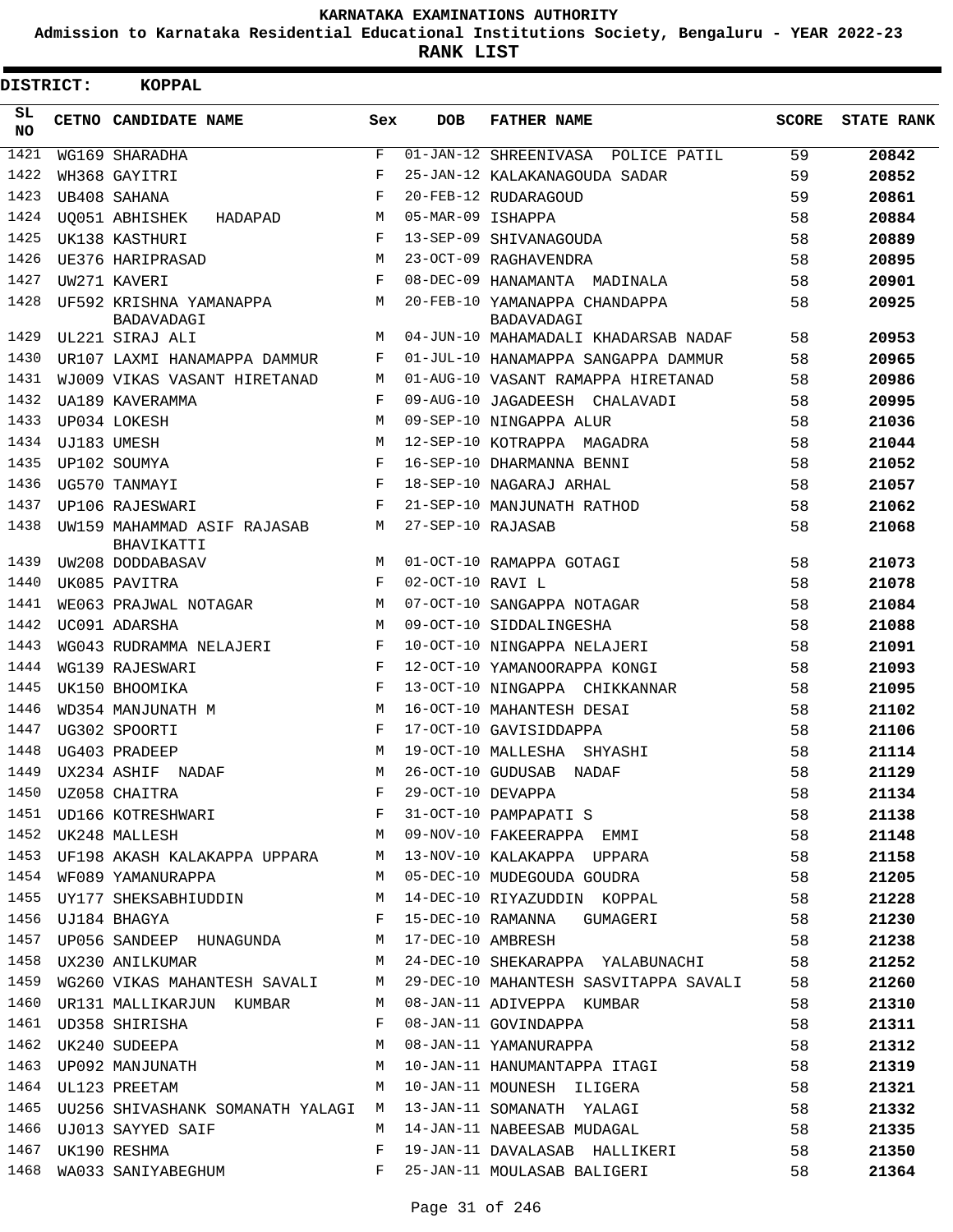**Admission to Karnataka Residential Educational Institutions Society, Bengaluru - YEAR 2022-23**

**RANK LIST**

| DISTRICT: |                 | <b>KOPPAL</b>                                                                                                                               |            |                   |                                                                        |              |                   |
|-----------|-----------------|---------------------------------------------------------------------------------------------------------------------------------------------|------------|-------------------|------------------------------------------------------------------------|--------------|-------------------|
| SL<br>NO. |                 | CETNO CANDIDATE NAME                                                                                                                        | Sex        | <b>DOB</b>        | <b>FATHER NAME</b>                                                     | <b>SCORE</b> | <b>STATE RANK</b> |
| 1469      |                 | UG320 MANJULA                                                                                                                               | F          |                   | 27-JAN-11 SHANKRAPPA<br>CHAVHAN                                        | 58           | 21367             |
| 1470      |                 | UV192 SHIVU DYAMANNA HOSUR                                                                                                                  | M          |                   | 14-FEB-11 DYAMANNA ERAPPA HOSUR                                        | 58           | 21423             |
| 1471      |                 | WK301 SAHANA                                                                                                                                | F          |                   | 02-MAR-11 MARUTI CHARARI                                               | 58           | 21471             |
| 1472      |                 | UR162 AJAYA YALLAPPA BADAMI                                                                                                                 | М          |                   | 05-MAR-11 YALLAPPA BASAVANTAPPA BADAMI                                 | 58           | 21476             |
| 1473      |                 | UT002 K A S PREETI                                                                                                                          | F          |                   | 16-MAR-11 SHARANAPPA KUMBAR                                            | 58           | 21519             |
| 1474      |                 | WD338 BHOOMIKA                                                                                                                              | F          |                   | 19-MAR-11 NAGAPPA B BADIGER                                            | 58           | 21533             |
| 1475      |                 | UH189 MUSKAN                                                                                                                                | F          |                   | 19-MAR-11 MUNNIRBHASHA TALKAL                                          | 58           | 21535             |
| 1476      |                 | WK240 MANOJ KUMAR                                                                                                                           | M          |                   | 27-MAR-11 SANGAPPA ANGADI                                              | 58           | 21576             |
| 1477      |                 | UJ213 MALATESH KAVALUR                                                                                                                      | M          |                   | 28-MAR-11 GUDADAPPA KAVALUR                                            | 58           | 21584             |
| 1478      |                 | UB283 SAMARTH                                                                                                                               | M          |                   | 01-APR-11 BASAVARAJ                                                    | 58           | 21598             |
| 1479      |                 | WA058 CHANDRASHEKHAR                                                                                                                        | M          |                   | 02-APR-11 BASAVARAJ KURI                                               | 58           | 21602             |
| 1480      |                 | UU112 MANOJ BADIGER                                                                                                                         | М          |                   | 13-APR-11 CHANDRASHEKAR                                                | 58           | 21655             |
| 1481      |                 | WE153 PRIYA                                                                                                                                 | F          |                   | 17-APR-11 BASAVARAJ TALAVAR                                            | 58           | 21669             |
| 1482      |                 | UF369 HOLIYAMMA KANAKANAGOUDA<br><b>GOOLI</b>                                                                                               | F          |                   | 24-APR-11 KANAKANAGOUDA DYAMANAGOUDA<br><b>GOOLI</b>                   | 58           | 21697             |
| 1483      |                 | UM223 KEERTHI                                                                                                                               | F          |                   | 26-APR-11 RAVIKUMAR LAMANI                                             | 58           | 21706             |
| 1484      |                 | UC254 POORVI                                                                                                                                | F          |                   | 28-APR-11 MANJUNATH GANJI                                              | 58           | 21719             |
| 1485      |                 | UD167 SHARANABASAVA                                                                                                                         | M          |                   | 01-MAY-11 PAMPAPATI                                                    | 58           | 21734             |
| 1486      |                 | UL166 SAMANVITA MANJUNATH KORI                                                                                                              | F          |                   | 02-MAY-11 MANJUNATH KORI                                               | 58           | 21739             |
| 1487      |                 | UG450 NANDEESH                                                                                                                              | М          |                   | 03-MAY-11 BASAVARAJ KOLLARI                                            | 58           | 21742             |
| 1488      |                 | WJ139 SRUSHTI KUMBAR                                                                                                                        | F          | 03-MAY-11 RAMANNA |                                                                        | 58           | 21743             |
| 1489      |                 | WD105 NAGARAJ                                                                                                                               | M          |                   | 15-MAY-11 VIRUPAKSHAPPA METI                                           | 58           | 21795             |
| 1490      |                 | UG251 CHETANA                                                                                                                               | M          |                   | 24-MAY-11 SANKANA GOUDA SANKANA GOUDRU                                 | 58           | 21824             |
| 1491      |                 | UG485 VEERESHASWAMY                                                                                                                         | М          |                   | 28-MAY-11 SIDDAYYASWAMY HIREMATH                                       | 58           | 21841             |
| 1492      |                 | WD060 MARUTI                                                                                                                                | M          |                   | 01-JUN-11 HANUMANTAPPA TALAKERI                                        | 58           | 21856             |
| 1493      |                 | WD017 MASHABI                                                                                                                               | $_{\rm F}$ |                   | 01-JUN-11 PIRASAB NOORBASH                                             | 58           | 21857             |
| 1494      |                 | UU125 RAHUL MANAPPA NAYAK                                                                                                                   | М          |                   | 02-JUN-11 MANAPPA DEVAPPA NAYAK                                        | 58           | 21865             |
| 1495      |                 | UN163 ASHOK                                                                                                                                 | M          |                   | 05-JUN-11 NINGAPPA DADEGAL                                             | 58           | 21877             |
| 1496      |                 | UX252 MANJUNTHA                                                                                                                             | M          |                   | 25-JUN-11 BHIMANNA GADARI                                              | 58           | 21965             |
| 1497      |                 | UP134 HULIGEMMA                                                                                                                             | F          |                   | 28-JUN-11 HANUMANTHAPPA KAMNUR                                         | 58           | 21979             |
| 1498      |                 | UN080 KIRANA                                                                                                                                | M          |                   | 30-JUN-11 PARASHURAMAPPA HALLIKERI                                     | 58           | 21984             |
| 1499      |                 |                                                                                                                                             |            |                   | WG179 SHARANAGOUDA BASAVARAJ METI MO04-JUL-11 BASAVARAJ METI           | 58           | 22000             |
|           |                 |                                                                                                                                             |            |                   | 1500 UC301 RAJASAB ELIGAR M 16-JUL-11 MAHIBOOBSAB ELIGAR 58            |              | 22058             |
|           |                 |                                                                                                                                             |            |                   | 1501 UU292 PRAMOD SURESH RATHOD M 28-JUL-11 SURESH CHANDAPPA RATHOD 58 |              | 22099             |
| 1502      |                 |                                                                                                                                             |            |                   | UY065 ARJUN SHARANAPPA AGADI M 30-JUL-11 SHARANAPPA HANAMAPPA AGADI 58 |              | 22106             |
| 1503      |                 | WH118 YAMANURAPPA M 02-AUG-11 KALAKAPPA BANNI                                                                                               |            |                   |                                                                        | 58           | 22123             |
|           |                 | 1504 WG336 REVATI HUBBALLI F                                                                                                                |            |                   | 06-AUG-11 UMESH HUBBALLI                                               | 58           | 22132             |
|           |                 | 1505 UH181 ANUSHA F                                                                                                                         |            |                   | 09-AUG-11 SURESHA BALIGANUR 58                                         |              | 22142             |
| 1506      |                 | UX177 MOUNESH MAHANTESH BANNIGOL M                                                                                                          |            |                   | 10-AUG-11 MAHANTESH BANNIGOL 58                                        |              | 22146             |
| 1507      |                 | UD110 SHIVAJI                                                                                                                               | M          |                   |                                                                        |              | 22167             |
|           | 1508 UD228 USHA |                                                                                                                                             |            |                   | 15-AUG-11 CHANDRASHEKHAR 58<br>27-AUG-11 DURAGAPPA 58                  |              | 22216             |
|           |                 |                                                                                                                                             |            |                   | 28-AUG-11 KALLAPPA BHIMANNA TAMMANNAVAR 58                             |              | 22220             |
|           |                 |                                                                                                                                             |            |                   | 04-SEP-11 SHANKRAPPA ARAKERI                                           | 58           | 22231             |
|           |                 | 1508 UD228 USHA F<br>1509 WC035 VINAYAK M<br>1510 UJ192 SRUSTI F<br>1511 UK126 BHAVANI F<br>1512 UD001 KAVERI F<br>1513 UR017 DODDABASAVA M |            |                   |                                                                        | 58           | 22237             |
|           |                 |                                                                                                                                             |            |                   | 06-SEP-11 DEVAPPA NAGALAR<br>09-SEP-11 SIDDANNA                        | 58           | 22245             |
|           |                 |                                                                                                                                             |            |                   | 13-SEP-11 VIRUPANNA KADEKOPPA                                          | 58           | 22256             |
|           |                 | 1514 UE240 CHAITRA YADAV F                                                                                                                  |            |                   | 15-SEP-11 SRINIVASA                                                    | 58           | 22260             |
| 1515      |                 | UV110 ASHWINI                                                                                                                               | F          |                   | 21-SEP-11 MALLAPPA KANCHI 58                                           |              | 22273             |
| 1516      |                 | WF035 SUJATA                                                                                                                                | F          |                   | 06-OCT-11 SHARANAPPA CHIKKAGOUDRA 58                                   |              | 22319             |
| 1517      |                 | WD174 MUTTANNA                                                                                                                              | M          |                   | 15-OCT-11 MARIYAPPA DODDAMANI                                          | 58           | 22337             |
|           |                 |                                                                                                                                             |            |                   |                                                                        |              |                   |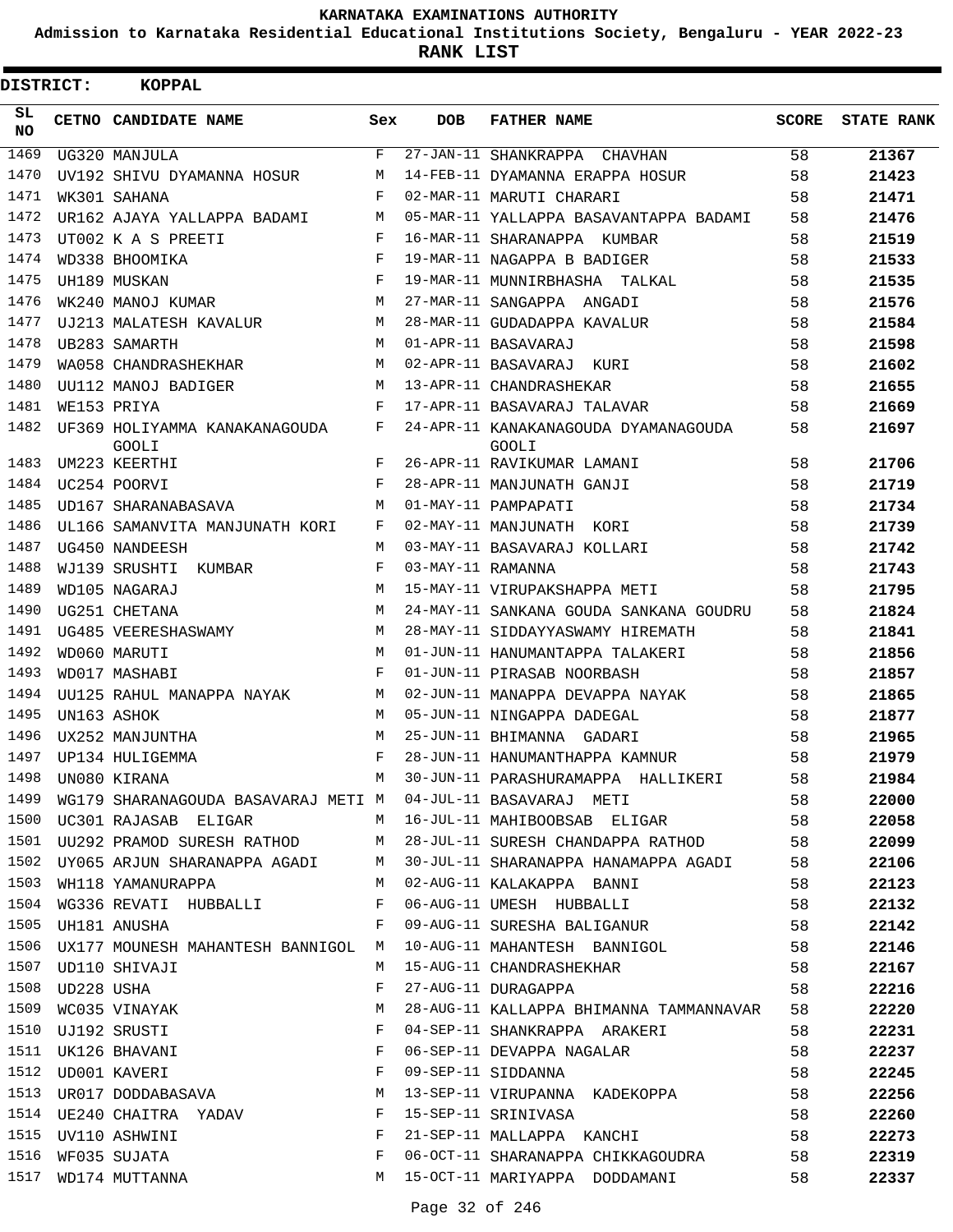**Admission to Karnataka Residential Educational Institutions Society, Bengaluru - YEAR 2022-23**

| DISTRICT:        |            | <b>KOPPAL</b>                                 |     |                   |                                                                               |       |                   |
|------------------|------------|-----------------------------------------------|-----|-------------------|-------------------------------------------------------------------------------|-------|-------------------|
| SL.<br><b>NO</b> |            | CETNO CANDIDATE NAME                          | Sex | <b>DOB</b>        | FATHER NAME                                                                   | SCORE | <b>STATE RANK</b> |
| $\frac{1518}{ }$ |            | UU229 SAMARTH S GODI                          | M   |                   | 22-OCT-11 SIDDAPPA GODI                                                       | 58    | 22346             |
| 1519             |            | WB324 AMRUTA                                  | F   |                   | 26-OCT-11 RANGANATH VALMAKONDI                                                | 58    | 22353             |
| 1520             |            | UP011 VINAYA                                  | М   |                   | 05-NOV-11 YAMANAGOUDA GADDI                                                   | 58    | 22370             |
| 1521             |            | UU369 BIBI HAJARA                             | F   |                   | 08-NOV-11 ASLAM PUNEKAR                                                       | 58    | 22375             |
| 1522             |            | UE203 VAISHALI                                | F   | 13-NOV-11 RAMANNA |                                                                               | 58    | 22387             |
| 1523             | UU103 ARUN |                                               | М   |                   | 24-NOV-11 HANAMANT BANAD                                                      | 58    | 22411             |
| 1524             |            | UD457 DHEERAJ                                 | M   |                   | 03-DEC-11 SHIVAKUMAR                                                          | 58    | 22433             |
| 1525             |            | UF342 MOHAN NAIK                              | M   |                   | 16-DEC-11 SHANMUKHAPPA                                                        | 58    | 22450             |
| 1526             |            | UL144 PRATIKASHA PRAVEENAKUMAR<br>POLICEPATIL | F   |                   | 17-DEC-11 PRAVEENAKUMAR VIRABHADRAYYA<br>POLICEPATIL                          | 58    | 22453             |
| 1527             |            | UA235 DURGA VIJAY                             | M   |                   | 18-DEC-11 HANUMESH                                                            | 58    | 22455             |
| 1528             |            | WB310 SUJATA GUDUR                            | F   |                   | 30-DEC-11 SHIVANNA                                                            | 58    | 22476             |
| 1529             |            | UF097 BASAVARAJ GINCHAPPA DASAR               | М   |                   | 01-JAN-12 GINCHAPPA HANAMAPPA DASAR                                           | 58    | 22480             |
| 1530             |            | UZ273 NAYANA                                  | F   |                   | 20-JAN-12 KRISHAN CHALAVADI                                                   | 58    | 22492             |
| 1531             |            | WK057 NASAREEN                                | F   |                   | 20-FEB-12 ABDULGANISAB                                                        | 58    | 22501             |
| 1532             |            | UK202 CHETAN SANDHAPUR                        | М   |                   | 02-APR-12 RAMANNA SANDHAPUR                                                   | 58    | 22508             |
| 1533             |            | US055 DHANUSHA                                | М   |                   | 18-DEC-12 SOMASHEKHARA TALAVARA                                               | 58    | 22519             |
| 1534             |            | UH204 ANANDA                                  | M   |                   | 30-JAN-09 HANUMANTAPPA GANADAL                                                | 57    | 22521             |
| 1535             |            | UA468 ANANTA REDDY DESAI                      | M   |                   | 02-SEP-09 VENKATESH A DESAI                                                   | 57    | 22527             |
| 1536             |            | UE304 ANJINEYA                                | M   | 03-NOV-09 PRABHU  |                                                                               | 57    | 22531             |
| 1537             |            | UY178 PRAKASHAGOUDA                           | M   |                   | 27-DEC-09 HANAMANAGOUDA MALI PATILA                                           | 57    | 22538             |
| 1538             |            | UV002 VISHAL SHIVAPPA SHIRANNAVAR M           |     |                   | 22-JAN-10 SHIVAPPA NINGAPPA SHIRANNAVAR                                       | 57    | 22547             |
| 1539             |            | UP087 MANTESH                                 | M   |                   | 01-FEB-10 SHARANAPPA MADIVALAR                                                | 57    | 22549             |
| 1540             |            | UK034 GANESH                                  | M   |                   | 15-MAY-10 SEENAPPA LAMANI                                                     | 57    | 22587             |
| 1541             |            | UG196 SHIVARAJ                                | M   |                   | 18-JUN-10 VIRUPAXAPPA PUJAR                                                   | 57    | 22607             |
| 1542             |            | UD296 PARA JYOTISWAROOPA                      | M   |                   | 29-JUN-10 PARA SHRINIVAS RAO                                                  | 57    | 22611             |
| 1543             |            | UP110 YASHODHA                                | F   |                   | 22-JUL-10 GAVISIDDAYYA HEREMATH                                               | 57    | 22633             |
| 1544             |            | WB060 RATNA SANKIN                            | F   |                   | 21-AUG-10 BASAYYA SANKIN                                                      | 57    | 22654             |
| 1545             |            | WF194 MANOJ                                   | M   |                   | 23-AUG-10 ERAPPA BADIGER                                                      | 57    | 22658             |
| 1546             |            | UF258 DEVAMMA                                 | F   |                   | 24-AUG-10 RAMANNA KAMBALI                                                     | 57    | 22660             |
|                  |            |                                               |     |                   | 1547 WJ178 VEERESH MALAGI MARAMAN MARAMANA SHARANABASAPPA MALAGI              | 57    | 22664             |
| 1548             |            | UF225 PUTTARAJU PIDRAVATAR                    |     |                   | M 02-SEP-10 AMARESH PIDRAVATAR                                                | 57    | 22674             |
| 1549             |            | UG517 VINAYAKA                                | M   |                   | 03-SEP-10 NAGARAJ SUGGI                                                       | 57    | 22678             |
| 1550             |            | UZ021 MANOJ JUMMANNAVAR                       | M   |                   | 04-SEP-10 PARASAPPA                                                           | 57    | 22679             |
| 1551             |            | WJ114 SHANTA                                  | F   |                   | 12-SEP-10 BASAVARAJ BEVINAGIDA                                                | 57    | 22693             |
| 1552             |            | UU069 PRASHANTAGOUD                           | М   |                   | 08-OCT-10 BASANAGOUD POLICEPATIL                                              | 57    | 22745             |
| 1553             |            | UP080 LAKSHMI                                 | F   |                   | 11-OCT-10 SURESH KATTIMANI                                                    | 57    | 22752             |
| 1554             |            |                                               |     |                   | WH268 ARUNKUMAR SHARANAPPA JUGERI M 12-OCT-10 SHARANAPPA MUSIDDAPPA JUGERI 57 |       | 22753             |
| 1555             |            | UX254 VAISHNAVI                               | F   |                   | 17-OCT-10 AMARESHA ULLAGADDI                                                  | 57    | 22762             |
| 1556             |            | UH014 BHARATHKUMAR G V                        | M   |                   | 20-OCT-10 G S VASANTHKUMAR                                                    | 57    | 22770             |
| 1557             |            | GURIKAR                                       |     |                   | UW265 SHIVANANDA YAMANURAPPA M 21-OCT-10 YAMANURAPPA FAKIRAPPA GURIKAR        | 57    | 22778             |
| 1558             |            | BHAJANTRI                                     |     |                   | UZ335 HANAMANTAPPA YAMANAPPA M 24-OCT-10 YAMANAPPA HANAMAPPA BHAJANTRI        | 57    | 22784             |
| 1559             |            | WB362 MUTTANNA                                | M   |                   | 25-OCT-10 KANAKAPPA KOUDER                                                    | 57    | 22789             |
| 1560             |            | UX472 PRAGATI IRANNA ANGADI F                 |     |                   | 26-OCT-10 IRANNA SHIVANANDAPP ANGADI                                          | 57    | 22793             |
| 1561             |            | UW134 ARPITA GANESH POOJAR F                  |     |                   | 11-NOV-10 GANESH CHOLAPPA PUJAR                                               | 57    | 22824             |
|                  |            | 1562 WF168 LOKESHRADDI                        | M   |                   | 28-NOV-10 MALLAREDDI BIDNAL                                                   | 57    | 22863             |
| 1563             |            | UT051 DIVYA SINGADI                           | F   |                   | 01-DEC-10 RANGAPPA                                                            | 57    | 22867             |
|                  |            | 1564 UG067 MANJUNATH                          |     |                   | M 04-DEC-10 SHIVANNA BHOVI                                                    | 57    | 22879             |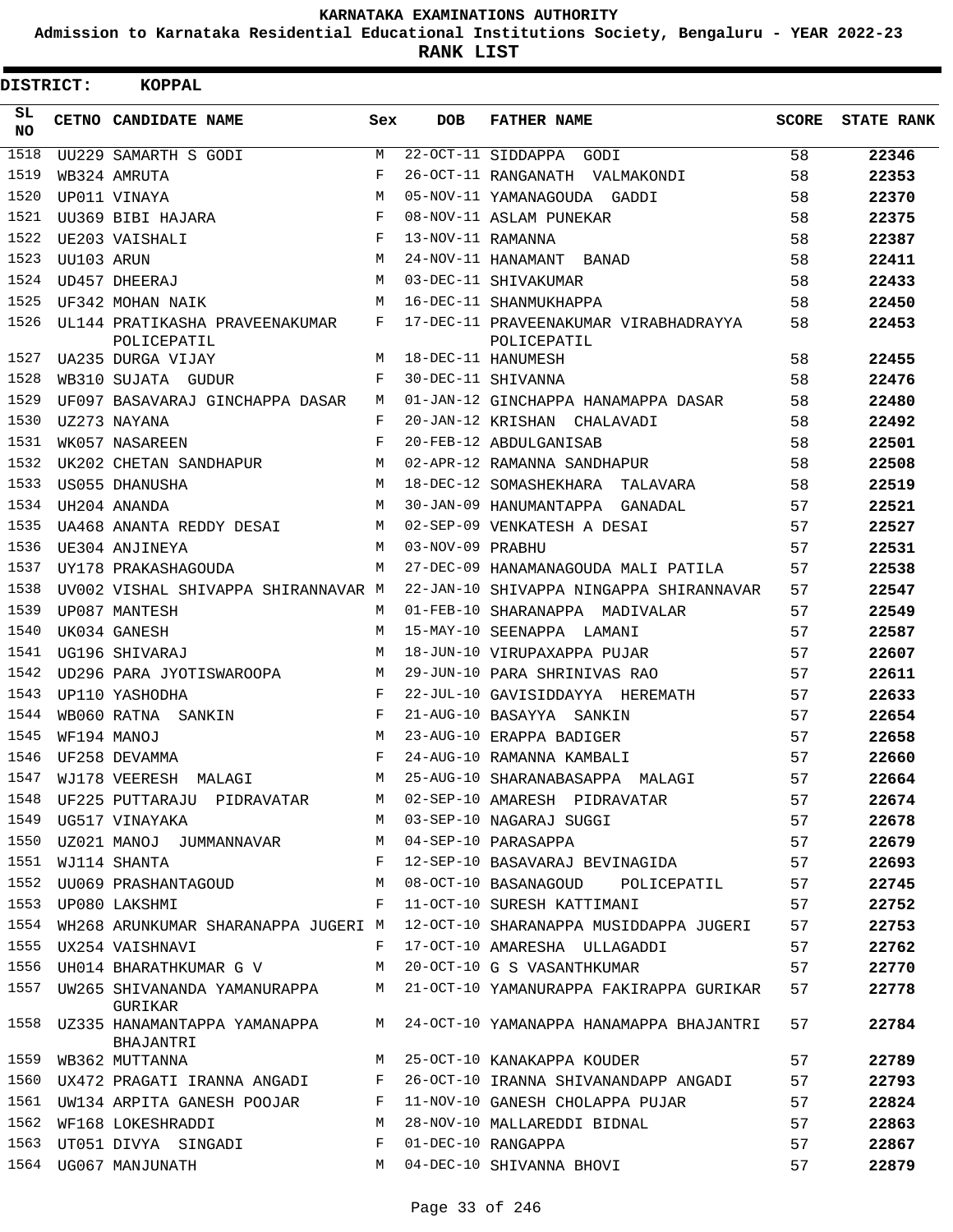**Admission to Karnataka Residential Educational Institutions Society, Bengaluru - YEAR 2022-23**

| DISTRICT:       |                  | <b>KOPPAL</b>                                                          |            |                   |                                                                                |              |                   |
|-----------------|------------------|------------------------------------------------------------------------|------------|-------------------|--------------------------------------------------------------------------------|--------------|-------------------|
| SL<br><b>NO</b> |                  | CETNO CANDIDATE NAME                                                   | Sex        | DOB               | <b>FATHER NAME</b>                                                             | <b>SCORE</b> | <b>STATE RANK</b> |
| 1565            |                  | UG122 VINODA                                                           | M          |                   | 12-DEC-10 HANUMAPPA VENKTESHAPPA<br>TIRUKAPPANAVAR                             | 57           | 22904             |
| 1566            |                  | UU167 VAISHNAVI                                                        | F          |                   | 18-DEC-10 MAHESH HULLUR                                                        | 57           | 22918             |
| 1567            |                  | UU101 ANJALI MUTTANNA RATHOD                                           | F          |                   | 21-DEC-10 MUTTANNA SOMALEPPA RATHOD                                            | 57           | 22923             |
| 1568            |                  | UW023 MALLIKA EASHAPPA BUKANATTI                                       | F          |                   | 28-DEC-10 EASHAPPA MALLAPPA BUKANATTI                                          | 57           | 22935             |
| 1569            |                  | UH185 SNEHA                                                            | $_{\rm F}$ |                   | 29-DEC-10 DEVAPPA GURAPPA HADAPADA                                             | 57           | 22940             |
| 1570            |                  | UF277 KARTIK                                                           | M          |                   | 01-JAN-11 SHARANAPPA VADDAR                                                    | 57           | 22958             |
| 1571            |                  | UA492 SADAM HUSSAIN                                                    | M          |                   | 01-JAN-11 SYED SAIYYADA SAB                                                    | 57           | 22960             |
| 1572            |                  | UG305 ANKITA                                                           | F          |                   | 07-JAN-11 HULIGEPPA GADHINOOR                                                  | 57           | 22983             |
| 1573            |                  | WC190 ANUSHA                                                           | F          |                   | 08-JAN-11 MANJUNATH SHANKIN                                                    | 57           | 22985             |
| 1574            |                  | UJ088 RAJESWARI                                                        | F          |                   | 17-JAN-11 DEVENDRAPPA PUJAR                                                    | 57           | 23014             |
| 1575            |                  | UK205 GAVISIDDAPPA                                                     | M          |                   | 22-JAN-11 SIDDALINGAPPA NANDIHAL                                               | 57           | 23032             |
| 1576            |                  | UT007 MERAJ MUKTAVALI JINADHAR                                         | F          |                   | 26-JAN-11 MUKTAVALI JINADARA JINADHAR                                          | 57           | 23050             |
| 1577            |                  | UM151 DEEPIKA                                                          | F          |                   | 01-FEB-11 MANJUNATH                                                            | 57           | 23067             |
| 1578            |                  | WK266 SHRUTI HATTI                                                     | F          | 09-FEB-11 NAGAPPA |                                                                                | 57           | 23095             |
| 1579            |                  | UF665 CHINNU                                                           | F          |                   | 13-FEB-11 PARASHURAM                                                           | 57           | 23103             |
| 1580            |                  | UU128 RENUKA                                                           | F          |                   | 17-FEB-11 BASAVARAJ GUDLI                                                      | 57           | 23122             |
| 1581            | UO136 AFRIN      |                                                                        | F          |                   | 05-MAR-11 HUSENSAB                                                             | 57           | 23170             |
| 1582            |                  | UK055 ADITYA KUMAR HIRIYUR                                             | M          |                   | 16-MAR-11 KUMAR HIRIYUR                                                        | 57           | 23206             |
| 1583            |                  | UK054 RENUKA PUJAR                                                     | F          |                   | 20-MAR-11 MANJAPPA PUJAR                                                       | 57           | 23219             |
| 1584            |                  | UK218 TEJASWINI                                                        | F          |                   | 23-MAR-11 CHANNABASAVA                                                         | 57           | 23231             |
| 1585            |                  | UG041 AMAN TALAKAL                                                     | M          |                   | 26-MAR-11 KASIM ALI                                                            | 57           | 23246             |
| 1586            |                  | WG299 PRATIBHA                                                         | F          |                   | 04-APR-11 FAKIRAPPA METI                                                       | 57           | 23282             |
| 1587            |                  | WG344 SRUJANA                                                          | F          |                   | 13-APR-11 SHANKRAPPA KATTI                                                     | 57           | 23315             |
| 1588            |                  | UK243 SHREEDHAR                                                        | M          |                   | 15-APR-11 DYAMANNA BADIGER                                                     | 57           | 23323             |
| 1589            |                  | UF078 MANIKANTH                                                        | M          |                   | 27-APR-11 VEERABHADRAPPA KORI                                                  | 57           | 23373             |
| 1590            |                  | UU315 VINAYAK KUMBAR                                                   | M          |                   | 29-APR-11 CHANDRASHEKHAR KUMBAR                                                | 57           | 23382             |
| 1591            |                  | UG446 ANITA                                                            | F          |                   | 01-MAY-11 SHANMUKAPPA METI                                                     | 57           | 23391             |
| 1592            |                  | WB242 PRIYANKA HUGAR                                                   | F          |                   | 02-MAY-11 MAHANTESH HUGAR                                                      | 57           | 23401             |
|                 | 1593 UD238 ANJUM |                                                                        | $_{\rm F}$ |                   | 06-MAY-11 RAJJUSAB                                                             | 57           | 23419             |
|                 |                  |                                                                        |            |                   | 07-MAY-11 HIRE ERAPPA HARIJAN                                                  | 57           | 23425             |
|                 |                  | 1594 WC048 RADHIKA F<br>1595 UW142 BHOOMIKA F<br>1596 UG117 SAVITHRI F |            |                   | 12-MAY-11 BASAVARAJ AGASIMUNDIN 57                                             |              | 23450             |
|                 |                  |                                                                        |            |                   | 26-MAY-11 ANDAPPA GUGRI 57                                                     |              | 23504             |
|                 |                  |                                                                        |            |                   | 1597 UC353 DEEPA SHARANAPPA MADIVAL F 30-MAY-11 SHARANAPPA SIDDAPPA MADIVAL 57 |              | 23514             |
|                 |                  | 1598 UA497 ANUSHREE                                                    | F          |                   | 31-MAY-11 T M VEERESH                                                          | 57           | 23517             |
|                 |                  | 1599 WJ155 VIDYASHREE F                                                |            |                   | 06-JUN-11 SANGAPPA HADAPAD 57                                                  |              | 23553             |
|                 |                  |                                                                        |            |                   | 1600 WA175 ABHISHEEKA M 10-JUN-11 MANJUNATHA NEERALAKOPPA 57                   |              | 23566             |
|                 |                  |                                                                        |            |                   | 1601 US112 JYOTI HAVALDAR F 15-JUN-11 CHANDALINGAPPA                           | 57           | 23595             |
|                 |                  |                                                                        |            |                   | 1602 UZ131 MAHANTESH BASAPPA METI M 22-JUN-11 BASAPPA AMARESHAPPA METI 57      |              | 23625             |
|                 |                  | 1603 UP210 RAMESH ALAWANDI M                                           |            |                   | 23-JUN-11 HANAMAPPA ALAWANDI 57                                                |              | 23630             |
|                 |                  | M<br>1604 UG491 GAVISHA                                                |            |                   | 25-JUN-11 PUTRAPPA PATTANA SHETTI 57                                           |              | 23643             |
|                 |                  | 1605 WB021 PARASHURAM CHAKKADI M                                       |            |                   | 29-JUN-11 YAMANAPPA                                                            | 57           | 23659             |
| 1606            |                  | UA091 YATHEESHA M K M M 04-JUL-11 MANJUNATHA                           |            |                   |                                                                                | 57           | 23683             |
| 1607            |                  | $\mathbf{F}$ and the set of $\mathbf{F}$<br>WK120 SAVITA               |            |                   | 13-JUL-11 MANJUNATH LANGATAD                                                   | 57           | 23724             |
|                 |                  |                                                                        |            |                   | 1608 UZ014 MARUTESH M 14-JUL-11 SHANKRAPPA HUGGI 57                            |              | 23727             |
|                 |                  |                                                                        |            |                   | 1609 UN218 VIVEKANANDA PASTE M 19-JUL-11 NAGARAJ PASTE PASTE (57               |              | 23753             |
| 1610            |                  |                                                                        |            |                   | WG036 KHURSHID M 21-JUL-11 ALLASAB MALAKASAMUDRA 57                            |              | 23763             |
| 1611            |                  | UV262 YAMANAMMA DASAR F                                                |            |                   | 24-JUL-11 HANAMAPPA DASAR 57                                                   |              | 23777             |
|                 |                  | 1612 UX337 SWETHA HOOJI F                                              |            |                   | 57<br>26-JUL-11 DEVAPPA HOOJI                                                  |              | 23792             |
|                 |                  |                                                                        |            |                   | 1613 UZ372 PARVATEMMA HOSAGUDDI F 27-JUL-11 MALLAYYA HOSAGUDDI                 | 57           | 23794             |
|                 |                  |                                                                        |            |                   |                                                                                |              |                   |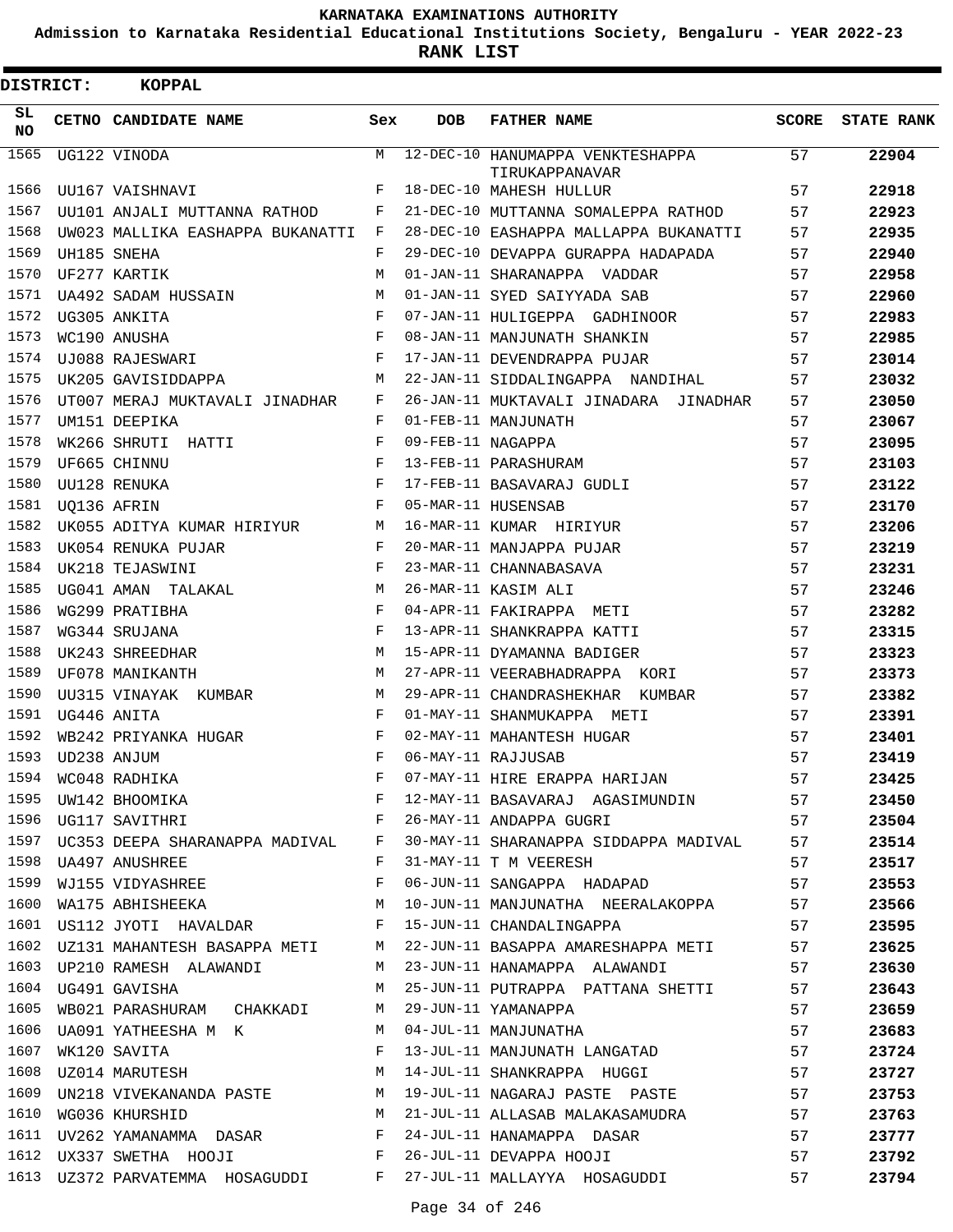**Admission to Karnataka Residential Educational Institutions Society, Bengaluru - YEAR 2022-23**

**RANK LIST**

| <b>DISTRICT:</b> | <b>KOPPAL</b>                                                                                  |     |                   |                                                                                |       |                   |
|------------------|------------------------------------------------------------------------------------------------|-----|-------------------|--------------------------------------------------------------------------------|-------|-------------------|
| SL<br>NO.        | CETNO CANDIDATE NAME                                                                           | Sex | <b>DOB</b>        | <b>FATHER NAME</b>                                                             | SCORE | <b>STATE RANK</b> |
| 1614             | UJ022 NITIN                                                                                    | M   |                   | 30-JUL-11 SURESH CHUKKANAKAL                                                   | 57    | 23804             |
| 1615             | UX113 ANUSHA HANAMANTAPPA<br>KABBARAGI                                                         | F   |                   | 01-AUG-11 HANAMANTAPPA BASAVANTAPPA<br>KABBARAGI                               | 57    | 23809             |
| 1616             | UF229 POOJA                                                                                    | F   |                   | 04-AUG-11 CHANNABASAYYA HIREMATH                                               | 57    | 23824             |
| 1617             | UU343 SHREYA                                                                                   | F   |                   | 06-AUG-11 MALLIKARJUNA BELLAD                                                  | 57    | 23834             |
| 1618             | UC341 SANDHYA                                                                                  | F   | 09-AUG-11 RAMANNA |                                                                                | 57    | 23848             |
| 1619             | UG298 ABHISHEKGOUDA SHIVANAGOUDA M<br>PATIL                                                    |     |                   | 27-AUG-11 SHIVANAGOUDA PATIL                                                   | 57    | 23926             |
| 1620             | UC400 SPANDANA R S                                                                             | F   | 27-AUG-11 REVAPPA |                                                                                | 57    | 23930             |
| 1621             | WE101 ABHISHEK                                                                                 | М   |                   | 28-AUG-11 BASAVARAJ HALAKERI                                                   | 57    | 23932             |
| 1622             | UD139 BETTAMURTHY PARASHURAM<br>GONDI                                                          | M   |                   | 01-SEP-11 PARASHURAM BETADAPPA GONDI                                           | 57    | 23945             |
| 1623             | UK053 LAKSHMI                                                                                  | F   |                   | 19-SEP-11 KRISHNAPPA MALGI                                                     | 57    | 24002             |
| 1624             | UG571 LAXMI KATTI                                                                              | F   |                   | 06-OCT-11 MARUTEPPA KATTI                                                      | 57    | 24036             |
| 1625             | UX137 PRADEEP PARASAPUR                                                                        | M   |                   | 10-OCT-11 MANJUNATH                                                            | 57    | 24052             |
| 1626             | WA132 RENUKA                                                                                   | F   |                   | 11-OCT-11 DYAMANNA DOLLINA                                                     | 57    | 24057             |
| 1627             | UA322 IBRAHIM SAB                                                                              | M   |                   | 14-OCT-11 IMAM SAB                                                             | 57    | 24069             |
| 1628             | UA353 SAMARTH H KATTIMANI                                                                      | М   |                   | 14-OCT-11 HOLIYAPPA S KATTIMANI                                                | 57    | 24071             |
| 1629             | US178 KARISHMA                                                                                 | F   |                   | 21-OCT-11 NASEERAKHAN                                                          | 57    | 24090             |
| 1630             | WJ076 AMBIKA                                                                                   | F   |                   | 03-NOV-11 CHANNABASAPPA GOUDRA                                                 | 57    | 24118             |
| 1631             | UH217 SEEMA                                                                                    | F   | 05-NOV-11 NAGARAJ |                                                                                | 57    | 24125             |
| 1632             | UW044 DIVYA HALAPOOR                                                                           | F   |                   | 10-NOV-11 MOUNESHA                                                             | 57    | 24137             |
| 1633             | UX399 BASAVARAJ HANAMANTA CHODKI                                                               | M   |                   | 11-NOV-11 HANAMANTA CHODAKI CHODKI                                             | 57    | 24142             |
| 1634             | UG059 KRISHNA NAIK                                                                             | М   |                   | 13-NOV-11 TEJA NAIK                                                            | 57    | 24152             |
| 1635             | UK199 PRUTHVIRAJ                                                                               | M   |                   | 29-NOV-11 RAMESH TALIKERI                                                      | 57    | 24193             |
| 1636             | UX054 MARUTI                                                                                   | M   |                   | 03-JAN-12 YAMANAPPA PRADHANI                                                   | 57    | 24247             |
| 1637             | UN139 PRIYA                                                                                    | F   |                   | 14-MAY-12 MAILARA GOUDA MEGALAMANI                                             | 57    | 24281             |
| 1638             | UX345 SHANKARAMMA                                                                              | F   |                   | 01-JAN-08 BHARAMAPPA MANOTAGI                                                  | 56    | 24292             |
| 1639             | UA160 VIDYA                                                                                    | F   |                   | 23-APR-09 LAKSHPATHI                                                           | 56    | 24297             |
| 1640             | WB222 SHIVARAJAKUMAR                                                                           | М   |                   | 21-MAY-09 REVANAPPA PARSAPURA                                                  | 56    | 24298             |
| 1641             | UJ044 GYANAPPA                                                                                 | M   |                   | 08-NOV-09 SHANKRAPPA TALAKAL                                                   | 56    | 24303             |
|                  | 1642 UH060 MANJUNATHA 10-NOV-09 HANUMANTHA<br>1643 UG278 JAGADEESH NAMAN MARADEG-09 SHANKRAPPA |     |                   | 10-NOV-09 HANUMANTHA SHYASHI 56<br>20-DEC-09 SHANKRAPPA 56                     |       | 24304             |
|                  |                                                                                                |     |                   |                                                                                |       | 24308             |
|                  |                                                                                                |     |                   | 1644 UQ053 SANJANA SURESH MURANI F 24-JAN-10 SURESH HANAMAPPA MURANI 56        |       | 24322             |
|                  |                                                                                                |     |                   | 1645 UB305 LAKSHMI 66 F 28-JAN-10 BHEEMAPPA HARIJANA 56                        |       | 24324             |
| 1646             | WG250 RAJIYABEGUM F                                                                            |     |                   | 05-MAR-10 MOULAHUSEN HALALLI 56                                                |       | 24334             |
| 1647             | UX379 ROOPA F                                                                                  |     |                   | 09-APR-10 AYYAPPA HOSAGERI 56                                                  |       | 24352             |
|                  |                                                                                                |     |                   | 1648 WF233 SANJANA YAKALASAPUR F 08-MAY-10 MALLAPPA YAKLASAPUR 56              |       | 24362             |
|                  |                                                                                                |     |                   | 1649 UA480 T ANJANEYA M 13-MAY-10 T SHIVASHANKAR 56                            |       | 24364             |
|                  |                                                                                                |     |                   | 1650 UB316 VISHWANATHGOUDA PP M 21-MAY-10 NAGANAGOUDA PP 56                    |       | 24366             |
| 1651             | $\mathbf{F}$<br>WD185 TEJASVINI                                                                |     |                   | 16-JUN-10 JAGADEVAPPA HUNASIHAL 56                                             |       | 24376             |
|                  |                                                                                                |     |                   | 1652 UG114 SARASHWATI F 10-JUL-10 RAMESHA ITAGI                                | 56    | 24391             |
| 1653             |                                                                                                |     |                   | WF121 VEERESH ASHOK ULLAGADDI M 27-JUL-10 ASHOK RENUKAPPA ULLAGADDI 56         |       | 24401             |
|                  |                                                                                                |     |                   | 1654 UA439 KIRANKUMAR H M M 06-AUG-10 SHIVKUMAR SWAMY 56                       |       | 24411             |
| 1655             | UX065 NETRA SANJEEVAPPA PUJARI F                                                               |     |                   | 06-AUG-10 SANJEEVAPPA HANAMAPPA PUJARI 56                                      |       | 24412             |
|                  | 1656 UL181 HARSAT                                                                              | M   |                   | 07-AUG-10 RAVI NAYAKA                                                          | 56    | 24414             |
| 1657             |                                                                                                |     |                   |                                                                                |       | 24420             |
| 1658             |                                                                                                |     |                   |                                                                                |       | 24432             |
|                  | KAPPANNAVAR                                                                                    |     |                   | 1659 UX101 SNEHA SHARANAPPA<br>F 23-AUG-10 SHARANAPPA MUDAKAPPA<br>KAPPANNAVAR |       | 24434             |
|                  | 1660 UM014 SANTOSHA                                                                            |     |                   | M 25-AUG-10 AMARAPPA HADAPAD                                                   | 56 —  | 24438             |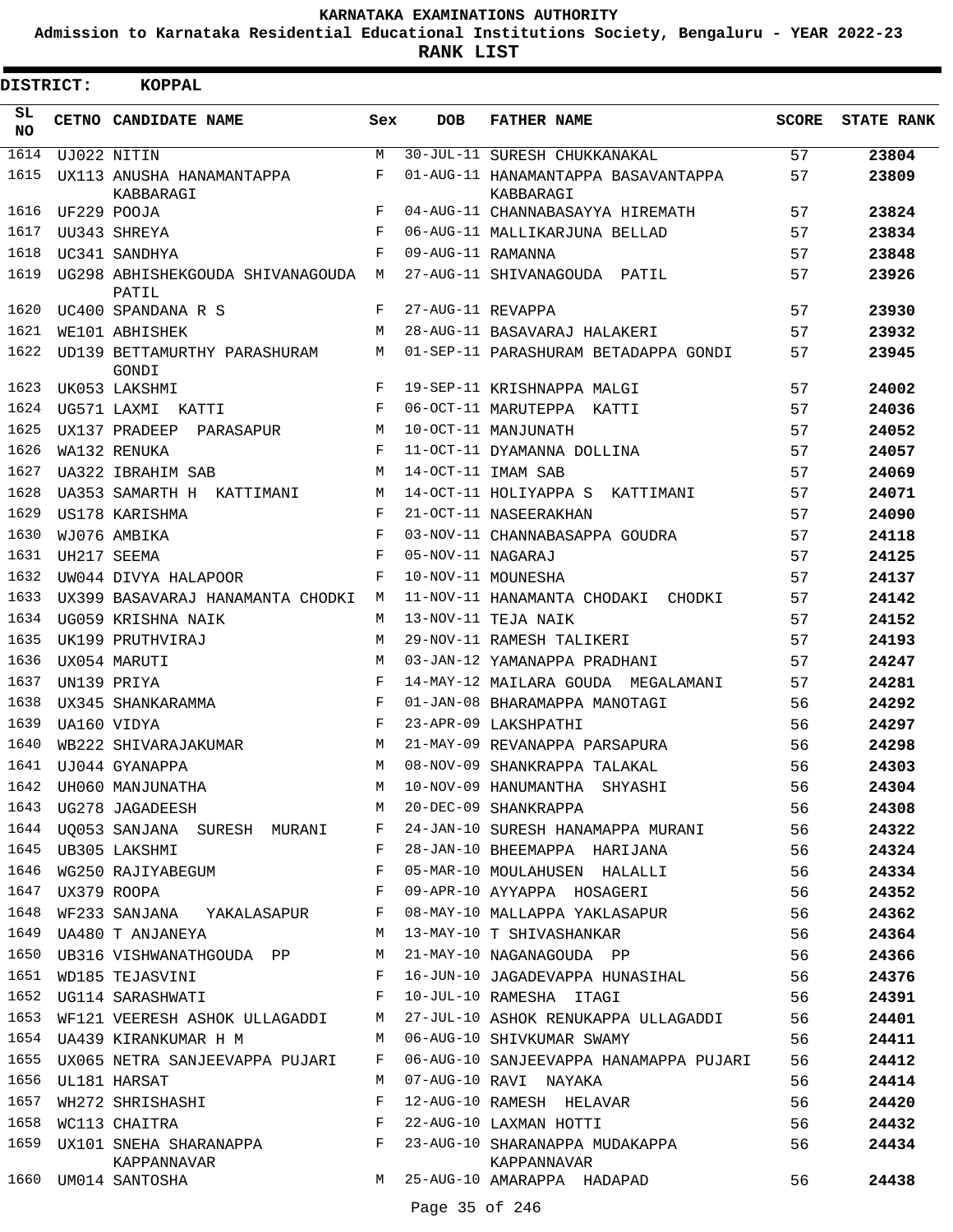**Admission to Karnataka Residential Educational Institutions Society, Bengaluru - YEAR 2022-23**

**RANK LIST**

| DISTRICT:       |            | <b>KOPPAL</b>                              |            |                   |                                                  |              |                   |
|-----------------|------------|--------------------------------------------|------------|-------------------|--------------------------------------------------|--------------|-------------------|
| SL<br><b>NO</b> |            | CETNO CANDIDATE NAME                       | Sex        | <b>DOB</b>        | <b>FATHER NAME</b>                               | <b>SCORE</b> | <b>STATE RANK</b> |
| 1661            |            | UM138 MALLIKARJUNA                         | M          |                   | 30-AUG-10 MANJUNATH<br>BALIGERI                  | 56           | 24444             |
| 1662            |            | UW238 SHIVU SHARANAPPA SETTARA             | M          |                   | 08-SEP-10 SHARANAPPA MALLAPPA SETTARA            | 56           | 24459             |
| 1663            |            | UL252 SHIVAKUAMAR                          | M          |                   | 13-SEP-10 BASAVARAJ<br>POTARADDY                 | 56           | 24468             |
| 1664            |            | UY111 M D MURTUJA                          | M          |                   | 19-SEP-10 SHAMEEDSAB NADAGOUDA                   | 56           | 24477             |
| 1665            |            | UH140 REVATI                               | F          |                   | 26-SEP-10 KRISHNAPPA<br>BUDAGUMPI                | 56           | 24490             |
| 1666            |            | UC463 PRAGNAMBIKA                          | F          | 05-OCT-10 GOLAPPA |                                                  | 56           | 24512             |
| 1667            |            | WB137 ASHOK GOLLAR                         | M          |                   | 20-OCT-10 DYAMAPPA GOLLAR                        | 56           | 24549             |
| 1668            |            | UF518 LAXMI                                | F          |                   | 23-OCT-10 SHARANAPPA HARIJAN                     | 56           | 24555             |
| 1669            |            | UK349 SARASWATI                            | F          |                   | 01-NOV-10 SHARANAPPA MALIPATIL                   | 56           | 24572             |
| 1670            |            | WD230 AKASH S                              | M          |                   | 02-NOV-10 SHARANAPPA                             | 56           | 24574             |
| 1671            |            | WF001 HANAMAGOUDA                          | M          |                   | 10-NOV-10 MOUNESH MALIPATIL                      | 56           | 24588             |
| 1672            |            | UE060 KALPANA                              | $_{\rm F}$ |                   | 21-NOV-10 SHARANAPPA HEBBI                       | 56           | 24623             |
| 1673            |            | UR097 ISMAYIL MAHAMMADFARUK<br>GULEDAGUDDA | М          |                   | 03-DEC-10 MAHAMMADFARUK HASANASAB<br>GULEDAGUDDA | 56           | 24660             |
| 1674            |            | UG510 ANUSHA YARASHI                       | F          |                   | 08-DEC-10 SHEKHARAPPA                            | 56           | 24669             |
| 1675            |            | UV024 HARSHANANDA                          | M          |                   | 19-DEC-10 SADANANDA SAJJAN                       | 56           | 24694             |
| 1676            |            | UX155 RUDRAMUNI                            | М          |                   | 19-DEC-10 VEERUPAKSHAPPA KALAGI                  | 56           | 24697             |
| 1677            |            | UN201 ABHISHEK PRAKASH GOSHI               | M          | 23-DEC-10 PRAKASH | GOSHI                                            | 56           | 24704             |
| 1678            |            | UN212 NIRANJAN                             | M          |                   | 04-JAN-11 HANUMAPPA DYAMANNA MOOGIN              | 56           | 24758             |
| 1679            |            | UF567 TRIVENI                              | F          |                   | 18-JAN-11 RAMALINGAPPA LAMANI                    | 56           | 24813             |
| 1680            |            | UF054 VINOD GUDADAPPA KAMATAR              | М          |                   | 21-JAN-11 GUDADAPPA GULAPPA KAMATAR              | 56           | 24821             |
| 1681            |            | WD318 KAVERI                               | F          |                   | 25-JAN-11 GURUNATHA AMBALI                       | 56           | 24830             |
| 1682            |            | UA087 RAVIRAJA NAYAKA                      | M          |                   | 02-FEB-11 HANUMANTHA NAYAKA                      | 56           | 24853             |
| 1683            |            | UU408 YAMANOORAPPA                         | M          |                   | 19-FEB-11 DEVAPPA HARIJAN                        | 56           | 24914             |
| 1684            |            | UN181 POORVI                               | $_{\rm F}$ |                   | 26-FEB-11 PARASHURAM HADIMANI                    | 56           | 24928             |
| 1685            |            | UE154 VIRESH HIREMATH                      | M          |                   | 01-MAR-11 VAGEESH HIREMATH                       | 56           | 24942             |
| 1686            |            | UF366 SHARANAPPA<br><b>BHOVI</b>           | M          |                   | 03-MAR-11 SHEKHAPPA                              | 56           | 24952             |
| 1687            |            | US133 SOHEL TANVIR                         | М          |                   | 04-MAR-11 SHAMSHAVALI                            | 56           | 24953             |
| 1688            |            | WE020 NANDEESH KUMAR                       | M          |                   | 09-MAR-11 CHANDRASHEKHARAYYA BALAGOD             | 56           | 24974             |
| 1689            |            | UN170 BHUMIKA                              | F          |                   | 11-MAR-11 MANJUNATH MULIMANI                     | 56           | 24984             |
| 1690            |            | UG391 GURUSWAMI                            | M          |                   | 30-MAR-11 SANGAYYA HIREMATH                      | 56           | 25058             |
| 1691            |            | UW200 VINOD SHARANAPPA HUNISHAL            | M          |                   | 30-MAR-11 SHARANAPPA                             | 56           | 25063             |
| 1692            |            | UB294 PRIYANKA                             | F          |                   | 31-MAR-11 VIRUPAKSHAYYA                          | 56           | 25068             |
| 1693            |            | WF189 KEERTHI                              | F          |                   | 09-APR-11 SHANTHAVEERAYYA                        | 56           | 25111             |
| 1694            |            | WF179 PRIYANK BASAPPA JAVOJI               | F          |                   | 16-APR-11 BASAPPA SIDDAPPA JAVOJI                | 56           | 25155             |
| 1695            |            | UA331 MAHANTESH                            | М          |                   | 18-APR-11 NINGANNA URAL                          | 56           | 25165             |
| 1696            |            | UH019 GIRISH                               | М          |                   | 20-APR-11 ASHOK KUNDI                            | 56           | 25173             |
| 1697            |            | UL230 POORNIMA                             | F          |                   | 26-APR-11 HANUMAPPA DAVU                         | 56           | 25196             |
| 1698            |            | UD322 GANESH YALIGAR                       | М          |                   | 04-MAY-11 MALLIKRAJUN YALIGAR                    | 56           | 25228             |
| 1699            |            | UF064 NAGARAJ UPPARA                       | М          |                   | 04-MAY-11 FAKEERAPPA                             | 56           | 25230             |
| 1700            |            | $\mathbf{F}$<br>UB206 SNEHA VADDAR         |            |                   | 17-MAY-11 RAMANNA VADDAR                         | 56           | 25281             |
|                 |            | 1701 UL188 SHIVASHANT VEERAYYA<br>HIREMATH | M          |                   | 23-MAY-11 VEERAYYA PANCHAYYA HIREMATH            | 56           | 25309             |
|                 |            | 1702 UX147 CHANDRASHEKHAR                  | M          |                   | 04-JUN-11 AYYAPPA KURI                           | 56           | 25371             |
| 1703            |            | UB153 SANJANA                              | F          |                   | 08-JUN-11 KANAKA REDDY                           | 56           | 25392             |
| 1704            |            | UX004 UMADEVI                              | F          |                   | 10-JUN-11 NADUGADDEPPA CHANDOORA                 | 56           | 25401             |
| 1705            | WD344 RAJU |                                            | M          |                   | 12-JUN-11 KALAKAPPA DIVATAR                      | 56           | 25409             |
|                 |            | 1706 UZ191 SHRAVANAKUMARA GOUDA            | M          |                   | 19-JUN-11 BASAVARAJ GOUDA MALIPATIL              | 56           | 25436             |
| 1707            |            | UL069 AMRUTA SHIVAPUTRAPPA BELUR F         |            |                   | 22-JUN-11 SHIVAPUTRAPPA NEELAVVA BELUR           | 56           | 25447             |
| 1708            |            | UB385 PRASHANTH SHREENIVAS SAGAR M         |            |                   | 28-JUN-11 SHREENIVAS SAGAR KRISHNAMURTI          | 56           | 25485             |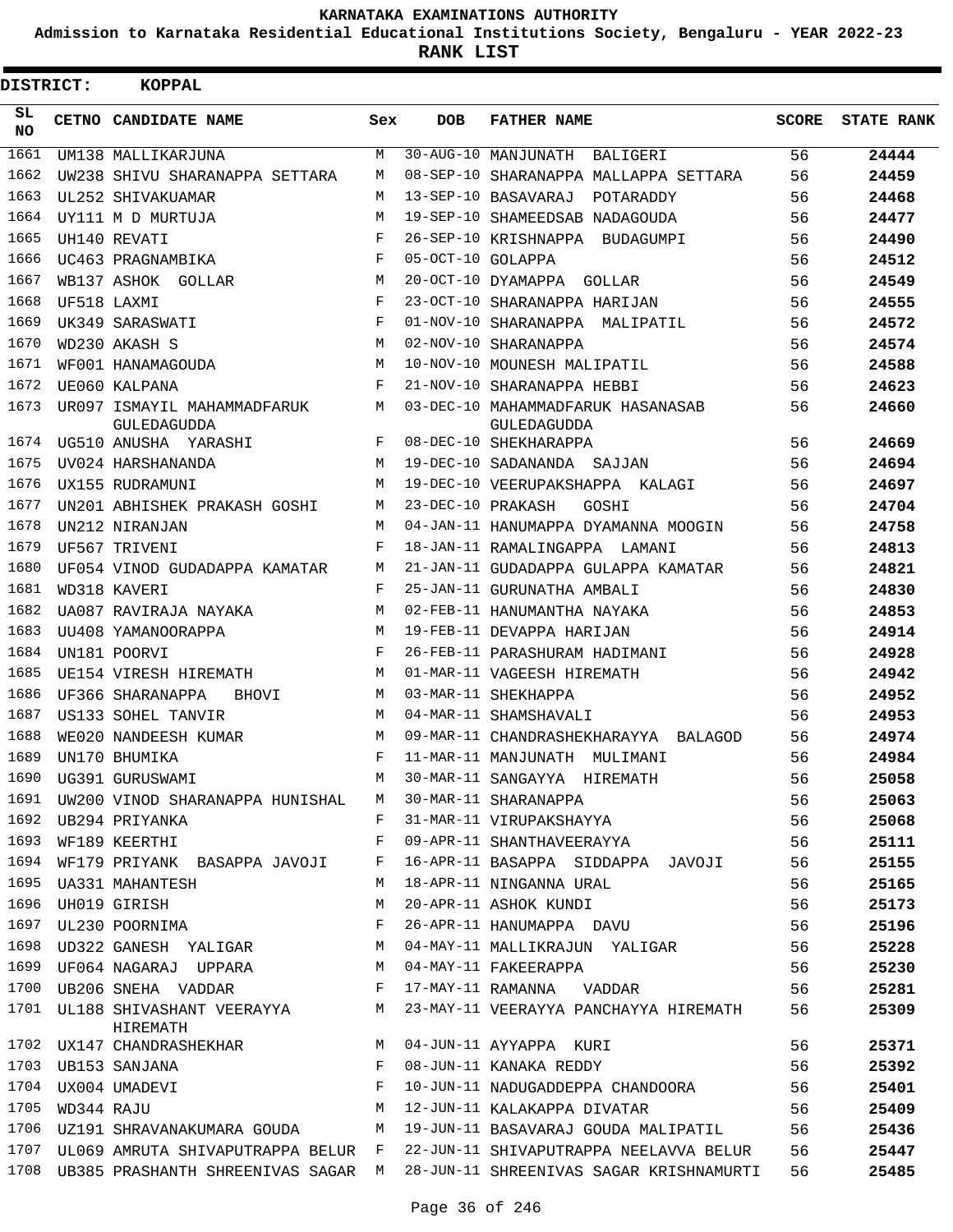**Admission to Karnataka Residential Educational Institutions Society, Bengaluru - YEAR 2022-23**

**RANK LIST**

| <b>DISTRICT:</b> |                  | <b>KOPPAL</b>                                        |            |            |                                           |              |                   |
|------------------|------------------|------------------------------------------------------|------------|------------|-------------------------------------------|--------------|-------------------|
| SL<br><b>NO</b>  |                  | CETNO CANDIDATE NAME                                 | Sex        | <b>DOB</b> | <b>FATHER NAME</b>                        | <b>SCORE</b> | <b>STATE RANK</b> |
|                  |                  |                                                      |            |            | SAGAR                                     |              |                   |
| 1709             |                  | UL205 GAYATRI                                        | F          |            | 29-JUN-11 SHANMUKHAPPA KUMBAR             | 56           | 25489             |
| 1710             |                  | UF403 SANJAY GOJAPPA BADIGER                         | M          |            | 01-JUL-11 GOJAPPA NARAYANAPPA BADIGER     | 56           | 25501             |
| 1711             |                  | WG112 KAVYA NAGESH BADIGER                           | F          |            | 02-JUL-11 NAGESH BADIGER                  | 56           | 25506             |
| 1712             |                  | UY226 PRAMOD<br>HAMPANNAVAR                          | М          |            | 04-JUL-11 BASAVARAJ HAMPANNAVAR           | 56           | 25516             |
| 1713             |                  | WE096 REKHA                                          | $_{\rm F}$ |            | 10-JUL-11 SHIVALINGAPPA HIREMANI          | 56           | 25548             |
| 1714             |                  | WG251 MOUNIKA                                        | $_{\rm F}$ |            | 11-JUL-11 DANAPPA BADIGER                 | 56           | 25553             |
| 1715             |                  | UD299 SHIVAKUMAR                                     | M          |            | 16-JUL-11 MALLIKARJUNA                    | 56           | 25573             |
| 1716             |                  | UK092 BHUMIKA                                        | F          |            | 25-JUL-11 NAGAPPA MADIVALAR               | 56           | 25601             |
| 1717             |                  | WH260 PRAMODA SHEKHAPPA KUSHTAGI                     | M          |            | 02-AUG-11 SHEKHAPPA MALIYAPPA HUDED       | 56           | 25630             |
| 1718             |                  | UU504 PRAKASH                                        | М          |            | 03-AUG-11 SHANKRAPPA HARIJAN              | 56           | 25635             |
| 1719             |                  | UF132 ALFIYA SYEDI                                   | F          |            | 09-AUG-11 SYED MAHIBOOBPASHA              | 56           | 25659             |
| 1720             |                  | WJ095 MD MUSTAFA                                     | M          |            | 11-AUG-11 BABUJAN MUJAVAR                 | 56           | 25671             |
| 1721             |                  | UE080 G CHANNABASAVA                                 | M          |            | 18-AUG-11 G MANJUNATH                     | 56           | 25691             |
| 1722             |                  | WC199 SHRUSHTHI B GAREBAL                            | F          |            | 19-AUG-11 BASAVARAJ                       | 56           | 25696             |
| 1723             |                  | UV067 AMRUTHA NAGARAJ ANGADI                         | F          |            | 29-AUG-11 NAGARAJ SHAMBANNA ANGADI        | 56           | 25733             |
| 1724             |                  | UF563 REKHA HOMMINAL                                 | F          |            | 06-SEP-11 SHARNAPPA HOMMINAL              | 56           | 25769             |
| 1725             |                  | UA199 SANTOSH                                        | М          |            | 16-SEP-11 NARASAPPA HURAKADLI             | 56           | 25799             |
| 1726             |                  | UG092 PANDURANG SATISH SHYAVI                        | M          |            | 27-SEP-11 SATISH ADIREDDI SHYAVI          | 56           | 25833             |
| 1727             |                  | UJ091 NIRMALA                                        | F          |            | 01-OCT-11 HANCHALAPPA HANCHINAL           | 56           | 25854             |
| 1728             |                  | UL223 SAMANVITA                                      | F          |            | 14-OCT-11 JAGADEESHA                      | 56           | 25883             |
| 1729             |                  | UX115 ABHISHEK RUDRAGOUDA<br>GOUDAPPANAVAR           | М          |            | 16-OCT-11 RUDRAGOUDA GOUDAPPANAVAR        | 56           | 25887             |
| 1730             |                  | UC436 HANUMESH                                       | M          |            | 16-OCT-11 NIRUPADEPPA KEREKODI            | 56           | 25889             |
| 1731             |                  | WB344 MALATESHA                                      | M          |            | 25-OCT-11 MAILARALINGESHA KALLAGONAL      | 56           | 25915             |
| 1732             |                  | UA351 SRINIVAS                                       | M          |            | 28-OCT-11 NAGARAJ GUNJI                   | 56           | 25930             |
| 1733             |                  | WK135 SHREYAMSH                                      | M          |            | 03-NOV-11 UMESHA JOOJANI                  | 56           | 25948             |
| 1734             |                  | WB238 BHARATI                                        | F          |            | 13-NOV-11 NAGAPPA BISNAL                  | 56           | 25969             |
| 1735             |                  | UG512 KAVITA                                         | $_{\rm F}$ |            | 17-NOV-11 MANJUNATH METI                  | 56           | 25982             |
| 1736             |                  | UD431 SHANKRAPPA                                     | M          |            | 27-NOV-11 BASAVARAJ MADINAL               | 56           | 26017             |
| 1737             |                  | UA328 GANESH                                         | M          |            | 30-NOV-11 HANUMANTH                       | 56           | 26025             |
| 1738             |                  | UL030 ARCHANA                                        | F          |            | 07-DEC-11 MUDIYAPPA MADIVAL               | 56           | 26047             |
|                  |                  | 1739 UE344 GAYATRI                                   | F          |            | 21-DEC-11 HULITEPPA                       | 56           | 26064             |
| 1740             |                  | WK228 AKASH                                          | M          |            | 26-JUL-09 RAMAPPA CHAWAN                  | 55           | 26138             |
|                  |                  | 1741 UV286 SHANKARAMM HANAMAPPA GADAD F              |            |            | 03-DEC-09 HANAMAPPA HANAMAPPA GADAD 55    |              | 26150             |
|                  | 1742 UC239 UMESH |                                                      | M          |            | 04-FEB-10 NAGARAJ CHALUVADI               | 55           | 26167             |
|                  |                  | 1743 UE390 PRAJWAL                                   | М          |            | 10-FEB-10 MAHANTESH                       | 55           | 26170             |
| 1744             |                  | UG470 UMESH                                          | М          |            | 11-FEB-10 GURUMURTHI SHYANABHOGAR         | 55           | 26172             |
| 1745             |                  | UG470 UMESH<br>WG197 SAPNABEGUM                      | F          |            | 18-MAR-10 SKEKHAHUSENSAB DADIBAYI         | 55           | 26187             |
| 1746             |                  | WD059 GURUSHANT                                      | M          |            | 10-APR-10 SHANMUKHAPPA MAALI              | 55           | 26195             |
| 1747             |                  | WD032 OCNOCHERESH<br>UB348 VEERESH<br>UB338 MARUTESH | M          |            | 11-APR-10 SHARANAPPA ITAGI                | 55           | 26197             |
| 1748             |                  |                                                      | M          |            | 25-APR-10 SYAMANNA                        | 55           | 26203             |
| 1749             |                  | WF109 AMARAYYA                                       | M          |            | 03-MAY-10 CHANNABASAYYA TOTADA            | 55           | 26207             |
| 1750             |                  | WB073 ASHWINI ADIN F                                 |            |            | 08-MAY-10 KARIYAPPA                       | 55           | 26211             |
| 1751             |                  | WG214 RAMESH                                         | M          |            | 31-MAY-10 SHIVAPPA GOBBARGUPI             | 55           | 26230             |
| 1752             |                  | WH321 VIJAYALAKSHMEE                                 | F          |            | 01-JUL-10 ESHAPPA KARADIKAL               | 55           | 26255             |
| 1753             |                  | UP214 VIJAYALAXMI                                    | F          |            | 06-JUL-10 NAGAPPA GULAKI                  | 55           | 26260             |
| 1754             |                  | $\mathbf{F}$<br>UT137 TANUSHREE                      |            |            | 16-JUL-10 MARKANDESH NAYAKWADI 55         |              | 26271             |
| 1755             |                  | WA011 PRAJWAL BASAVARAJ MADIKERI M                   |            |            | 02-AUG-10 BASAVARAJ MUDIYAPPA MADIKERI 55 |              | 26282             |
| 1756             |                  | UG520 PRAJWAL M MANGALUR                             |            |            | M 17-AUG-10 MANJUNATHA MANGALUR           | 55           | 26298             |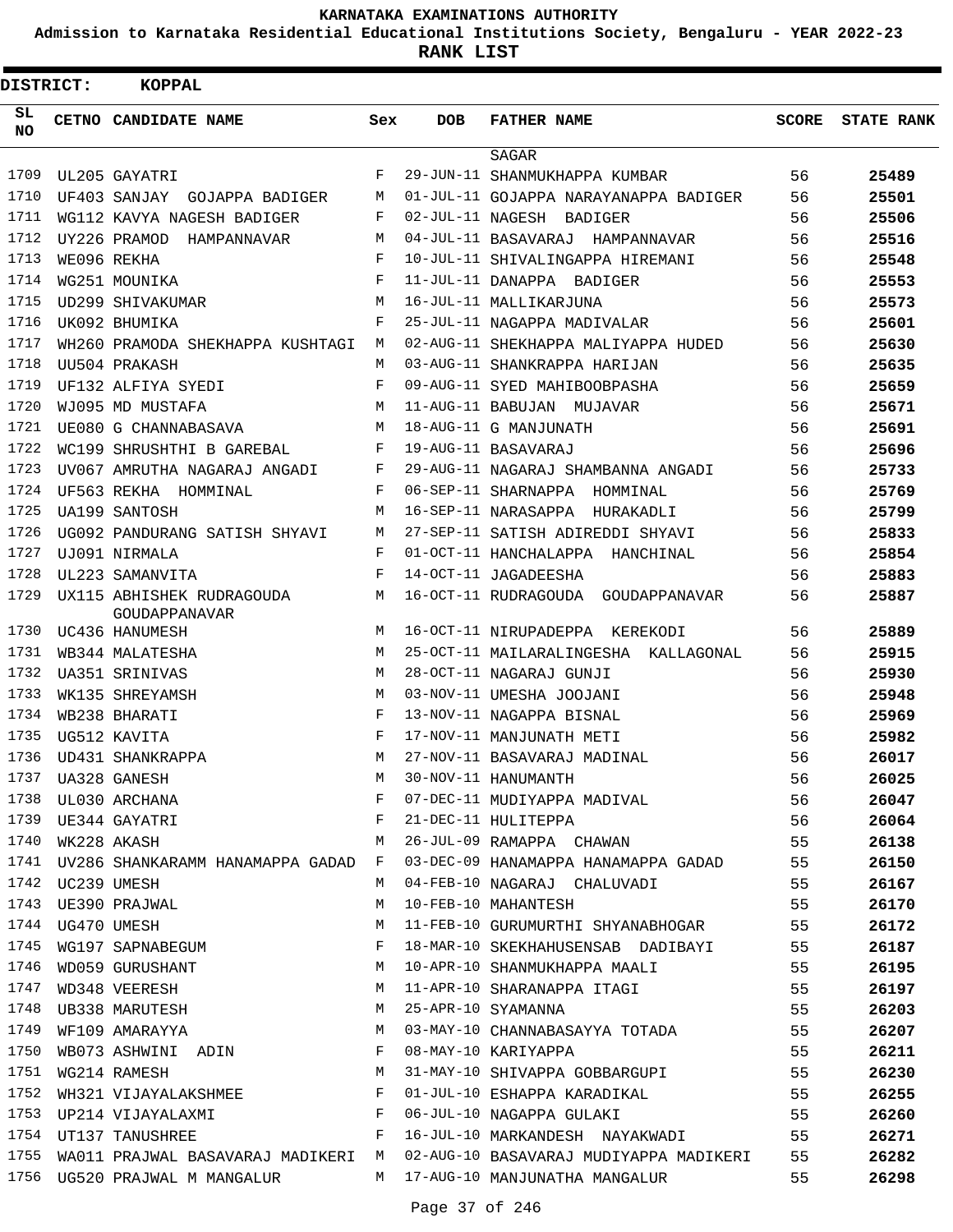**Admission to Karnataka Residential Educational Institutions Society, Bengaluru - YEAR 2022-23**

**RANK LIST**

| DISTRICT: | <b>KOPPAL</b>                               |            |                   |                                             |       |                   |
|-----------|---------------------------------------------|------------|-------------------|---------------------------------------------|-------|-------------------|
| SL<br>NO. | CETNO CANDIDATE NAME                        | Sex        | <b>DOB</b>        | <b>FATHER NAME</b>                          | SCORE | <b>STATE RANK</b> |
| 1757      | WC171 GANGAMMA                              | F          |                   | 24-AUG-10 RAVIKUMAR MANDALAGERI             | 55    | 26305             |
| 1758      | UN227 NAGARAJA                              | M          |                   | 31-AUG-10 MALLAPPA BRUNGI                   | 55    | 26311             |
| 1759      | UB095 SINCHANA S NANDAN                     | F          |                   | 02-SEP-10 SOMASHEKAR NANDAN                 | 55    | 26315             |
| 1760      | UY103 KRISHNAMURTI CHENNADASAR              | М          |                   | 03-SEP-10 MUDIYAPPA                         | 55    | 26317             |
| 1761      | UE280 SHREEDEVI                             | F          |                   | 06-SEP-10 VEERAYYA HIREMUTT                 | 55    | 26323             |
| 1762      | US108 NANDINI                               | $_{\rm F}$ |                   | 10-SEP-10 RAVICHANDRA MUDDALAGUNDI          | 55    | 26331             |
| 1763      | UG177 DHANUSH KATTI                         | M          |                   | 17-SEP-10 VENKATESH KATTI                   | 55    | 26340             |
| 1764      | WC067 PUTTARAJ                              | M          |                   | 17-SEP-10 SHIDRAMAYYA MADINOORMATH          | 55    | 26341             |
| 1765      | WB347 KAVYA                                 | F          |                   | 30-SEP-10 RAMESH BADIGER                    | 55    | 26362             |
| 1766      | UH192 SHIVAKUMAR                            | M          |                   | 02-OCT-10 DEVAPPA MADIVALAR                 | 55    | 26368             |
| 1767      | WJ184 SHOBHA KANAKARAYA PUJAR               | F          |                   | 03-OCT-10 KANAKARAYA HANAMAPPA PUJAR        | 55    | 26374             |
| 1768      | UA560 V VIJAYALAXMI                         | F          |                   | 16-OCT-10 KOTRESH HADAPAD                   | 55    | 26394             |
| 1769      | UE075 LAKSHMANA                             | М          |                   | 23-OCT-10 BASAVARAJ                         | 55    | 26412             |
| 1770      | WB102 KALLAMMA SHARANAPPA SHATTAR F         |            |                   | 25-OCT-10 SHARANAPPA SANGAPPA SHATTAR       | 55    | 26415             |
| 1771      | WG058 LAKSHMI                               | F          |                   | 06-NOV-10 SHANTAPPA BADIGER                 | 55    | 26441             |
| 1772      | WK296 PRASHANT                              | M          |                   | 06-NOV-10 BALANAGOUDA GODI                  | 55    | 26442             |
| 1773      | WB193 BHUVANESHWARI WALIKAR                 | F          | 10-NOV-10 PRAKASH |                                             | 55    | 26456             |
| 1774      | UA046 BASAVANA GOUDA                        | M          |                   | 11-NOV-10 SIDDALINGAPPA AYODHI              | 55    | 26461             |
| 1775      | UC481 VINAYA                                | M          |                   | 12-NOV-10 SHARANAPPA PATIL                  | 55    | 26470             |
| 1776      | WD024 GANGAMALAVVA KOLIHAL                  | F          |                   | 14-NOV-10 ASHOK SHEKHARAGOUD KOLIHAL        | 55    | 26475             |
| 1777      | WD297 RAJESWARI                             | F          |                   | 23-NOV-10 YAMANURAPPA DASTANI               | 55    | 26500             |
| 1778      | UT095 SHIVALEELA HEBBULI                    | F          |                   | 28-NOV-10 SHIVASHANKRAPPA                   | 55    | 26519             |
| 1779      | WH264 KOUSHALYA                             | F          |                   | 02-DEC-10 YALLAPPA KAREKURI                 | 55    | 26535             |
| 1780      | UX268 CHAITRA ALBI                          | F          |                   | 04-DEC-10 NINGAPPA                          | 55    | 26538             |
| 1781      | WA167 ANUSHA KADAD                          | F          |                   | 05-DEC-10 KALAKAPPA KADAD                   | 55    | 26543             |
| 1782      | UA472 VARSHINI                              | F          |                   | 16-DEC-10 RAMESH MUDAGAL                    | 55    | 26567             |
| 1783      | UR100 LAKSHMI                               | F          | 17-DEC-10 GOVINDA |                                             | 55    | 26569             |
| 1784      | UH196 MANJUNATHGOUDA MARUTIGOUDA M<br>PATIL |            |                   | 24-DEC-10 MARUTIGOUDA MALLANAGOUDA<br>PATIL | 55    | 26586             |
| 1785      | WH258 NAYANA SHREE                          | F          |                   | 25-DEC-10 MANJUNATH HALLI                   | 55    | 26588             |
| 1786      | UV171 SANGEETA VALIKAR                      | F          |                   | 01-JAN-11 MUTTAPPA VALIKAR                  | 55    | 26631             |
| 1787      | UG480 SNEHA                                 | F          |                   | 02-JAN-11 VIJAYKUMAR GADDI                  | 55    | 26637             |
|           | 1788 UF519 MANOOJA                          | М          |                   | 04-JAN-11 VEERANNA BADIGER                  | 55    | 26643             |
| 1789      | UA234 AKASH AYLI                            | M          |                   | 11-JAN-11 RAMU AYLI                         | 55    | 26659             |
| 1790      | UT064 MANIKANTH GULEDAGUDDA                 | M          |                   | 15-JAN-11 BASAVARAJ                         | 55    | 26673             |
|           | 1791 UX069 VARSHITA SHIVANAGUTTI            | F          |                   | 15-JAN-11 SHARNAPPA                         | 55    | 26674             |
| 1792      | WE027 PRAMOD                                | М          |                   | 17-JAN-11 BHIMASHENRAO DESAI                | 55    | 26679             |
| 1793      | WE081 VIDYASHRI                             | F          |                   | 25-JAN-11 SIDDAPPA KASANAKANDI              | 55    | 26714             |
| 1794      | UZ262 ASHWINI SANDHIMANI                    | F          |                   | 01-FEB-11 DURAGAPPA SANDHIMANI              | 55    | 26734             |
| 1795      | UM227 MAHENDRA                              | M          | 05-FEB-11 DEVAPPA |                                             | 55    | 26745             |
| 1796      | WH161 SAMEER                                | М          |                   | 05-FEB-11 ALLASAB GADAD                     | 55    | 26746             |
| 1797      | WE161 SANTOSHKUMAR                          | M          |                   | 06-FEB-11 SHARANAPPA HADAGALI               | 55    | 26752             |
| 1798      | WB360 TAJUDDIN MYAGALAMANI                  | M          |                   | 11-FEB-11 LALASAB MYAGALAMANI               | 55    | 26769             |
| 1799      | UV276 RAJESHWARI                            | F          |                   | 13-FEB-11 GOPAL BATTI                       | 55    | 26774             |
| 1800      | WG216 SOUNDARYA                             | F          |                   | 15-FEB-11 HOLIYAPPA TALAVAR                 | 55    | 26784             |
| 1801      | WC103 MANJUNATH BASAPPA VARIKAL M           |            | 19-FEB-11 BASAPPA |                                             | 55    | 26797             |
| 1802      | UF316 NITIN MANJUANATHA ILAGERA             | M          |                   | 07-MAR-11 MANJUNATHA MARIYAPPA ILAGERA      | 55    | 26861             |
| 1803      | WK253 VIDYASHREE JALAGAR                    | F          |                   | 13-MAR-11 VENKOB JALAGAR                    | 55    | 26891             |
|           | 1804 UH106 PADMAVATI                        | F          |                   | 15-MAR-11 MAHESH GAJI                       | 55    | 26896             |
|           | 1805 UK004 RAJESH R I                       | M          |                   | 16-MAR-11 RENUKARAJ A I                     | 55    | 26903             |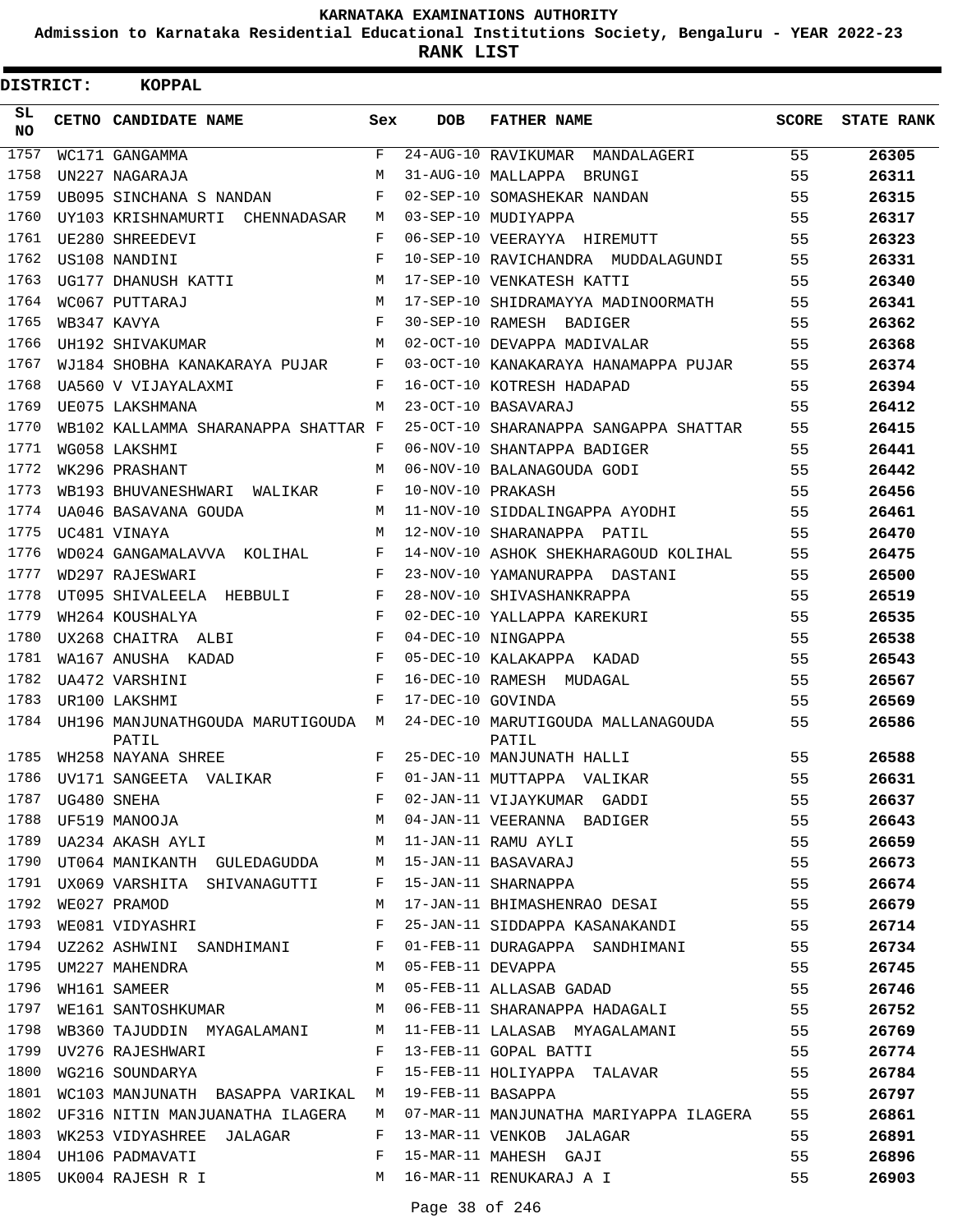**Admission to Karnataka Residential Educational Institutions Society, Bengaluru - YEAR 2022-23**

**RANK LIST**

Е

| DISTRICT:        |                 | KOPPAL                                    |                    |                   |                                                                                                                                                                                                         |              |                   |
|------------------|-----------------|-------------------------------------------|--------------------|-------------------|---------------------------------------------------------------------------------------------------------------------------------------------------------------------------------------------------------|--------------|-------------------|
| SL.<br><b>NO</b> |                 | CETNO CANDIDATE NAME                      | Sex                | <b>DOB</b>        | <b>FATHER NAME</b>                                                                                                                                                                                      | <b>SCORE</b> | <b>STATE RANK</b> |
| 1806             |                 | UK328 SHIVAGYANAVVA                       | F                  |                   | 16-MAR-11 NINGAPPA YATNATTI                                                                                                                                                                             | 55           | 26906             |
| 1807             |                 | UD393 AMRUTA                              | $_{\rm F}$         |                   | 25-MAR-11 YAMANAPPA MENEDAL                                                                                                                                                                             | 55           | 26946             |
| 1808             |                 | WK280 RANJITA                             | $\mathbf{F}% _{0}$ |                   | 28-MAR-11 DHAMRAPPA HANCHINAL                                                                                                                                                                           | 55           | 26960             |
| 1809             |                 | WA163 ANITHA BALUTAGI                     | F                  |                   | 31-MAR-11 SHARANAPPA                                                                                                                                                                                    | 55           | 26972             |
| 1810             |                 | UV145 VIRESH ADAPPA ANTARATANI            | M                  |                   | 08-APR-11 ADAPPA SANGAPPA ANTARATANI                                                                                                                                                                    | 55           | 27016             |
| 1811             |                 | WF290 MANJAVVA HANAMAPPA<br>KUDAGUNTI     | F                  |                   | 11-APR-11 HANAMAPPA SHIVABASAPPA<br>KUDAGUNTI                                                                                                                                                           | 55           | 27024             |
| 1812             |                 | WJ096 POORNIMA                            | F                  |                   | 12-APR-11 VEMANNA MADRA                                                                                                                                                                                 | 55           | 27033             |
| 1813             |                 | UD279 ALMAS                               | $_{\rm F}$         |                   | 20-APR-11 MAHAMED AZEEZ G K                                                                                                                                                                             | 55           | 27068             |
| 1814             |                 | UP204 BHARATHKUMAR                        | М                  |                   | 22-APR-11 GAVISIDDAPPA BALIGERI                                                                                                                                                                         | 55           | 27077             |
| 1815             |                 | WD301 NAGARAJ HANMANT METI                | М                  |                   | 23-APR-11 HANMANT MALLAPPA METI                                                                                                                                                                         | 55           | 27083             |
| 1816             |                 | UJ175 SHWETA RAYARADDY                    | F                  |                   | 30-APR-11 MALLIKARJUNARADDY RAYARADDY                                                                                                                                                                   | 55           | 27118             |
| 1817             |                 | WG016 MEGHANA                             | F                  |                   | 02-MAY-11 MARUTI TIMMAKKANAVAR                                                                                                                                                                          | 55           | 27129             |
| 1818             |                 | UO185 DEVARAJ BANDI                       | М                  |                   | 04-MAY-11 PARASHURAM                                                                                                                                                                                    | 55           | 27134             |
| 1819             |                 | UV290 BRUNDA RAJU JOGER                   | F                  |                   | 09-MAY-11 RAJU SHANTAPPA JOGER                                                                                                                                                                          | 55           | 27171             |
| 1820             |                 | WH194 SPOORTHI MEDAR                      | F                  |                   | 09-MAY-11 GAVISIDDAPPA MEDAR                                                                                                                                                                            | 55           | 27177             |
| 1821             |                 | UG290 PRIYANKA                            | $_{\rm F}$         |                   | 13-MAY-11 MARUTESH HADAPADA                                                                                                                                                                             | 55           | 27196             |
| 1822             |                 | UH211 PAVAN KUMAR KONI                    | M                  |                   | 15-MAY-11 PRABHURAJ KONI                                                                                                                                                                                | 55           | 27204             |
| 1823             |                 | UD467 SNEHA A                             | F                  | 16-MAY-11 A UMESH |                                                                                                                                                                                                         | 55           | 27213             |
| 1824             |                 | WF229 NOUSHIN                             | $\mathbf{F}% _{0}$ |                   | 18-MAY-11 MUKTARALI MULLA                                                                                                                                                                               | 55           | 27223             |
| 1825             |                 | UW248 AKASH K M                           | M                  |                   | 01-JUN-11 KALAKAPPA H MURARI                                                                                                                                                                            | 55           | 27283             |
| 1826             |                 | WD339 CHETANKUMAR                         | М                  |                   | 03-JUN-11 KOTEPPA PUJAR                                                                                                                                                                                 | 55           | 27300             |
| 1827             |                 | UF544 GANGAMMA SANNAHANUMAPPA<br>GUMAGERI | F                  |                   | 05-JUN-11 SANNAHANUMAPPA GUMAGERI<br>HANUMAPPA GUMAGERI                                                                                                                                                 | 55           | 27316             |
| 1828             |                 | UX094 CHETAN TALLIKERI                    | М                  |                   | 12-JUN-11 SANGAPPA                                                                                                                                                                                      | 55           | 27347             |
| 1829             |                 | UL153 RENUKA                              | F                  |                   | 13-JUN-11 YALLAPPA HALEMANI                                                                                                                                                                             | 55           | 27359             |
| 1830             |                 | UH018 SOUJANYA SHRIKANTA GODEKAR F        |                    |                   | 14-JUN-11 SHRIKANTA HANUMANTAPPA<br>GODEKAR                                                                                                                                                             | 55           | 27368             |
| 1831             |                 | UX017 KAVERI                              | F                  |                   | 15-JUN-11 MARIYAPPA VANAKERI                                                                                                                                                                            | 55           | 27369             |
| 1832             |                 | WK282 SHREEDEVI                           | F                  |                   | 17-JUN-11 HANUMAPPA UPALAPUR                                                                                                                                                                            | 55           | 27377             |
|                  |                 | 1833 UH173 YASHAVANTH                     | M                  |                   | 26-JUN-11 RENUKAPPA                                                                                                                                                                                     | 55           | 27417             |
|                  |                 | 1834 UD077 MALLAYYA                       |                    |                   | M 03-JUL-11 NAGARAJA                                                                                                                                                                                    | 55           | 27446             |
|                  |                 |                                           |                    |                   |                                                                                                                                                                                                         |              | 27448             |
|                  |                 |                                           |                    |                   |                                                                                                                                                                                                         |              | 27454             |
|                  |                 |                                           |                    |                   | 1836 UN143 RAGHU                               M   05-JUL-11 DEVAPPA KUMBAR                                 55<br>1837  UG462 PRIYANKA                                   F   06-JUL-11 UMESH BADIGER    |              | 27459             |
|                  |                 |                                           |                    |                   | 1838 UK149 NAIJILPASHA M 12-JUL-11 KHASIMSAB PINJAR 55                                                                                                                                                  |              | 27480             |
|                  |                 |                                           |                    |                   | 1839 UZ318 VAISHNAVI VIJAYAKUMAR GADDI F 13-JUL-11 VIJAYAKUMAR                                                                                                                                          | 55           | 27487             |
|                  |                 |                                           |                    |                   | 1840 US173 SAHAN BALAPPA HIREMANI F 16-JUL-11 BALAPPA HIREMANI YAMANAPPA 55<br>HIREMANI                                                                                                                 |              | 27504             |
|                  |                 |                                           |                    |                   | 1841 UL132 KUSUMANJALI KROST F 28-JUL-11 KRISHNAKUMAR CHAVHAN 55                                                                                                                                        |              | 27558             |
|                  |                 |                                           |                    |                   | 1842 WF160 AFSANA MUJAWAR F 29-JUL-11 KHAJASAB MUJAWAR 55                                                                                                                                               |              | 27559             |
|                  |                 | 1843 UK044 HULIGEMMA                      |                    |                   | F 31-JUL-11 SHARANAPPA                                                                                                                                                                                  | 55           | 27570             |
|                  |                 | 1844 WC184 LAKSHMI                        |                    |                   | F 02-AUG-11 SOMAPPA RATHOD                                                                                                                                                                              | 55           | 27582             |
|                  |                 | 1845 UA513 ANITA                          |                    |                   | F 15-AUG-11 LAKSHMANA                                                                                                                                                                                   | 55           | 27638             |
|                  |                 |                                           |                    |                   | 1846 WD136 MALLANAGOUDA M 25-AUG-11 BASANAGOUDA CHIKKANAGOUDR 55                                                                                                                                        |              | 27674             |
|                  |                 |                                           |                    |                   | 1847 UK360 GAVISIDDAPPA M 28-AUG-11 ASHOKA KUBUSAD 55                                                                                                                                                   |              | 27681             |
|                  |                 |                                           |                    |                   |                                                                                                                                                                                                         |              | 27685             |
|                  |                 |                                           |                    |                   | 1848 UB392 AVINASH                               M   29-AUG-11 SHIVAKUMAR  TEGGINAMANI                       55<br>1849  UM026 PARVATI                                   F   05-SEP-11 BASAVARAJ ANGADI | 55           | 27699             |
|                  |                 |                                           |                    |                   | 1850 UG333 SHRADDA SHARANAPPA BABLI F 07-SEP-11 SHARANAPPA ANDANAPPA BABLI 55                                                                                                                           |              | 27707             |
|                  | 1851 UJ226 USHA |                                           |                    |                   | F 17-SEP-11 BASAVAREDDY S K SANGALAD                                                                                                                                                                    | 55           | 27739             |
|                  |                 | 1852 UY037 RASHMI                         |                    |                   | F 29-SEP-11 VEERESHA ANGADI                                                                                                                                                                             | 55           | 27786             |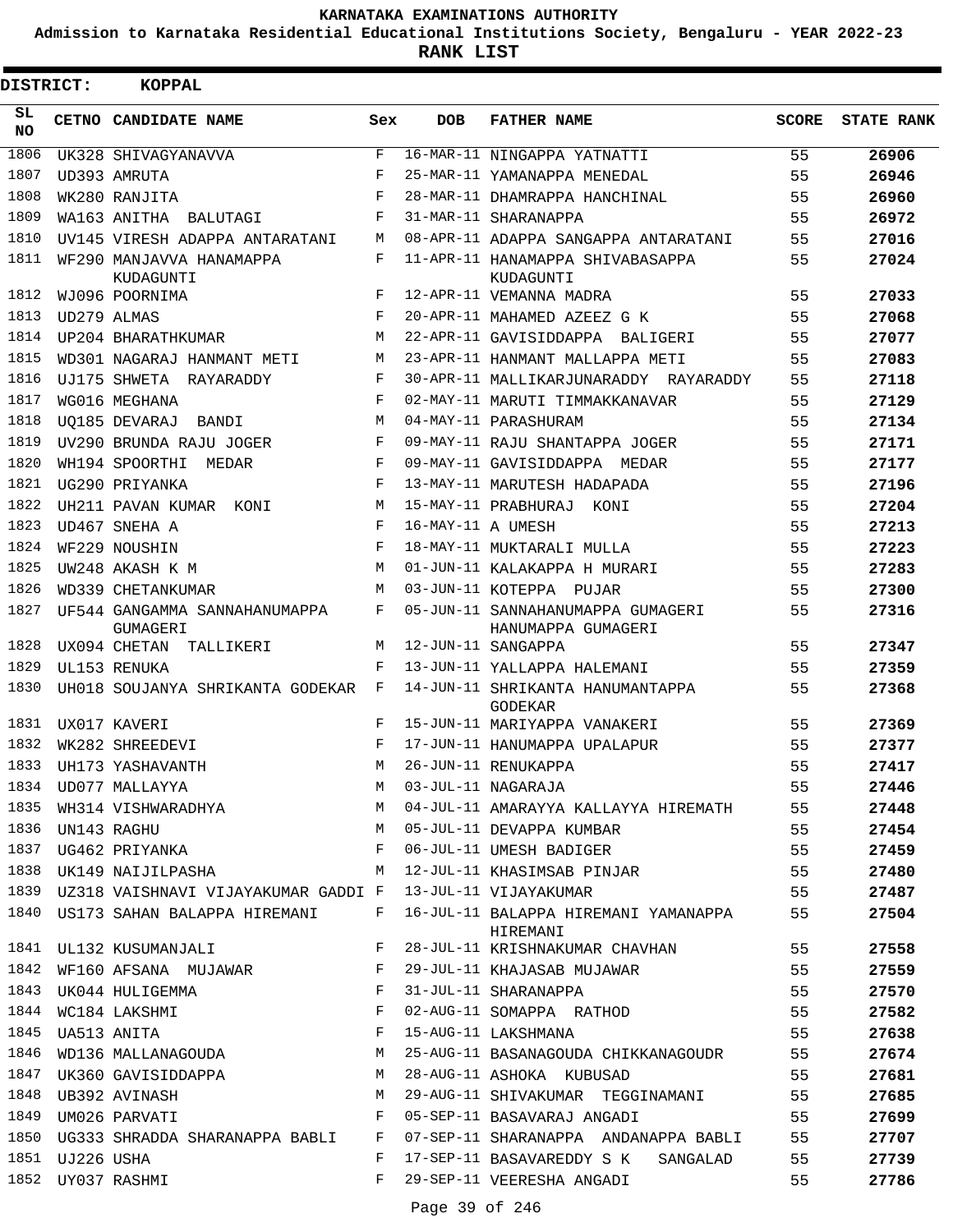**Admission to Karnataka Residential Educational Institutions Society, Bengaluru - YEAR 2022-23**

| DISTRICT:       |            | <b>KOPPAL</b>                                                    |             |                   |                                                                               |              |                   |
|-----------------|------------|------------------------------------------------------------------|-------------|-------------------|-------------------------------------------------------------------------------|--------------|-------------------|
| SL<br><b>NO</b> |            | CETNO CANDIDATE NAME                                             | Sex         | <b>DOB</b>        | <b>FATHER NAME</b>                                                            | <b>SCORE</b> | <b>STATE RANK</b> |
| 1853            |            | WF123 KARTHIK                                                    | M           |                   | 05-OCT-11 VEERESHAPPA HARIJANA                                                | 55           | 27802             |
| 1854            |            | UZ339 DHANUSH                                                    | М           |                   | 07-OCT-11 MANJUNATH ROTTI                                                     | 55           | 27804             |
| 1855            |            | UD376 CHETAN                                                     | M           |                   | 11-OCT-11 MALLIKARJUNA                                                        | 55           | 27816             |
| 1856            |            | UY012 VARSHA                                                     | F           |                   | 27-OCT-11 CHATRAPPA NAGALAPUR                                                 | 55           | 27869             |
| 1857            |            | UK244 ARCHANA                                                    | $\mathbf F$ |                   | 02-NOV-11 NINGAPPA HARIJANA                                                   | 55           | 27885             |
| 1858            |            | WB148 SATYAMMA                                                   | F           |                   | 05-NOV-11 SATYAPPA<br>MULLUR                                                  | 55           | 27895             |
| 1859            | UJ035 USHA |                                                                  | F           |                   | 12-NOV-11 RAMANAGOUDA NANDIGOUDRA                                             | 55           | 27921             |
| 1860            |            | UU053 SAGAR SHREENIVASA BADIGER                                  | М           |                   | 21-NOV-11 SHREENIVASA BADIGERA<br>DEVENDRAPPA BADIGER                         | 55           | 27945             |
| 1861            |            | UK087 ARUNAKUMAR BASAPPA<br>ELIBALLI                             | М           |                   | 22-NOV-11 BASAPPA LAKSHMAPPA ELIBALLI                                         | 55           | 27946             |
| 1862            |            | UL174 KALPANA                                                    | F           |                   | 29-NOV-11 RAMACHANDRAPPA METI                                                 | 55           | 27957             |
| 1863            |            | UX081 MEGHANA                                                    | F           |                   | 07-DEC-11 RAMESH BANNIGOL                                                     | 55           | 27973             |
| 1864            | UU348 LATA |                                                                  | F           |                   | 08-DEC-11 TIPPANNA BALIGER                                                    | 55           | 27975             |
| 1865            |            | WK313 SUMANT VEERANNA MANASHETTAR M                              |             |                   | 24-DEC-11 VEERANNA BALAPPA MANASHETTAR                                        | 55           | 28010             |
| 1866            |            | UK176 AMJAD MAHAMAD GOUSE<br>SINDHNUR                            | М           |                   | 01-JAN-12 MAHAMAD GOUSE<br>NABI SAB<br>SINDHNUR                               | 55           | 28021             |
| 1867            |            | UA562 NIHARIKA                                                   | F           |                   | 02-JAN-12 GOPINAIK                                                            | 55           | 28026             |
| 1868            |            | UA494 SHIVASHANKARAGOUDA                                         | M           | 28-JAN-12 PRAKASH | <b>BHOGAPUR</b>                                                               | 55           | 28048             |
| 1869            |            | UM176 SIDLINGAPPA SHEKHAPPA<br>ADAVALLI                          | М           |                   | 06-FEB-09 SHEKHAPPA MARIYAPPA ADAVALLI                                        | 54           | 28080             |
| 1870            |            | UG120 ESHWARI                                                    | F           |                   | 12-MAR-09 SOMAPPA RATHOD                                                      | 54           | 28082             |
| 1871            |            | UM125 SAVITA                                                     | F           |                   | 09-MAY-09 SHIVAMURTEPPA KUDARAMOTHI                                           | 54           | 28084             |
| 1872            |            | UG472 PRAJWAL                                                    | M           |                   | 12-JUN-09 BASAVARAJ<br>SINDOGI                                                | 54           | 28086             |
| 1873            |            | WC222 BASAVARAJ                                                  | M           |                   | 06-AUG-09 HANAMANTAPPA TALAWAR                                                | 54           | 28090             |
| 1874            |            | UH071 ARAVINDA                                                   | М           |                   | 15-JAN-10 MALLIKARJUNA BADIGER                                                | 54           | 28115             |
| 1875            |            | WG104 CHANDRIKA                                                  | F           |                   | 16-JAN-10 SHIVALINGAPPA<br>TALAKERI                                           | 54           | 28117             |
| 1876            |            | UX083 BHEERALING<br>RAMASWAMI                                    | М           |                   | 17-JAN-10 HANAMANTA                                                           | 54           | 28118             |
| 1877            |            | UM156 VIRESHA                                                    | M           |                   | 02-MAR-10 MARUTI GANTI                                                        | 54           | 28129             |
| 1878            |            | UL242 NISHAKOUSAR MEHABOOBASAAB<br>NADAF                         | F           |                   | 10-APR-10 MEHABOOB SAAB KUTUBUDDIN<br>NADAF                                   | 54           | 28150             |
|                 |            |                                                                  |             |                   | 1879 UX052 PRAJVAL CHANDAPPA HADIMANI M 21-APR-10 CHANDAPPA NEELAPPA HADIMANI | 54           | 28156             |
| 1880            |            | PATIL                                                            |             |                   | WK106 SAIBABUGOUDA BASANAGOUDA M 10-MAY-10 BASANAGOUDA RENAKANAGOUDA<br>PATIL | 54           | 28162             |
|                 |            | 1881 UL009 NAVEENA                                               | М           |                   | 16-MAY-10 HANUMANTHAGOUDA                                                     | 54           | 28164             |
| 1882            |            | UM239 VITTAL                                                     | М           |                   | 04-JUN-10 FAKEERAPPA KOPPAL                                                   | 54           | 28177             |
| 1883            |            | UF347 RENUKA                                                     | F           |                   | 13-JUN-10 BALAPPA BURLI                                                       | 54           | 28182             |
| 1884            |            | WE193 PAVITRA                                                    | F           |                   | 02-JUL-10 BASAVARAJ SUBEDAR                                                   | 54           | 28198             |
| 1885            |            | UB361 ASHPIYA                                                    | F           |                   | 17-JUL-10 KHAN MAHMAD                                                         | 54           | 28209             |
| 1886            |            | WG272 SHRIRAKSHA                                                 | F           |                   | 12-AUG-10 RAMESH HELAVAR                                                      | 54           | 28243             |
| 1887            |            | UE035 PRARTHANA                                                  | F           | 16-AUG-10 SURESH  |                                                                               | 54           | 28248             |
| 1888            |            | $\mathbf{F}$ and $\mathbf{F}$ and $\mathbf{F}$<br>UM238 SHIFANAZ |             |                   | 02-SEP-10 ABDUL HAMEED SIDDIQUI                                               | 54           | 28272             |
| 1889            |            | WK069 MALLIKARJUN                                                | M           |                   | 07-SEP-10 SURESH DESAI                                                        | 54           | 28279             |
| 1890            |            | WB180 ANU HANAMAPPA GURIKAR                                      | F           |                   | 13-SEP-10 HANAMAPPA MARIYAPPA GURIKAR                                         | 54           | 28293             |
| 1891            |            | UG161 BASAMMA                                                    | F           |                   | 17-SEP-10 MANJUNATH BASAPPA KAMBALIHAL                                        | 54           | 28300             |
| 1892            |            | UM148 SAHANA                                                     | F           |                   | 18-SEP-10 MOUNESH BADIGER                                                     | 54           | 28304             |
| 1893            |            | UP174 PREETAMA                                                   | М           |                   | 08-OCT-10 SHANKRAPPA MALLI                                                    | 54           | 28337             |
| 1894            |            | WK021 SWETA                                                      | F           |                   | 11-OCT-10 HANAMAPPA AMBALI                                                    | 54           | 28348             |
| 1895            |            | UR127 HANAMESH A NAGUR                                           | М           | 13-OCT-10 ASHOK   |                                                                               | 54           | 28353             |
| 1896            |            | WG241 SAROJA                                                     | F           |                   | 18-OCT-10 RUDRAGOUDA POLICEPATIL                                              | 54           | 28364             |
| 1897            |            | WJ107 PRASANNA                                                   | M           |                   | 29-OCT-10 MALLAPPA RATHOD                                                     | 54           | 28388             |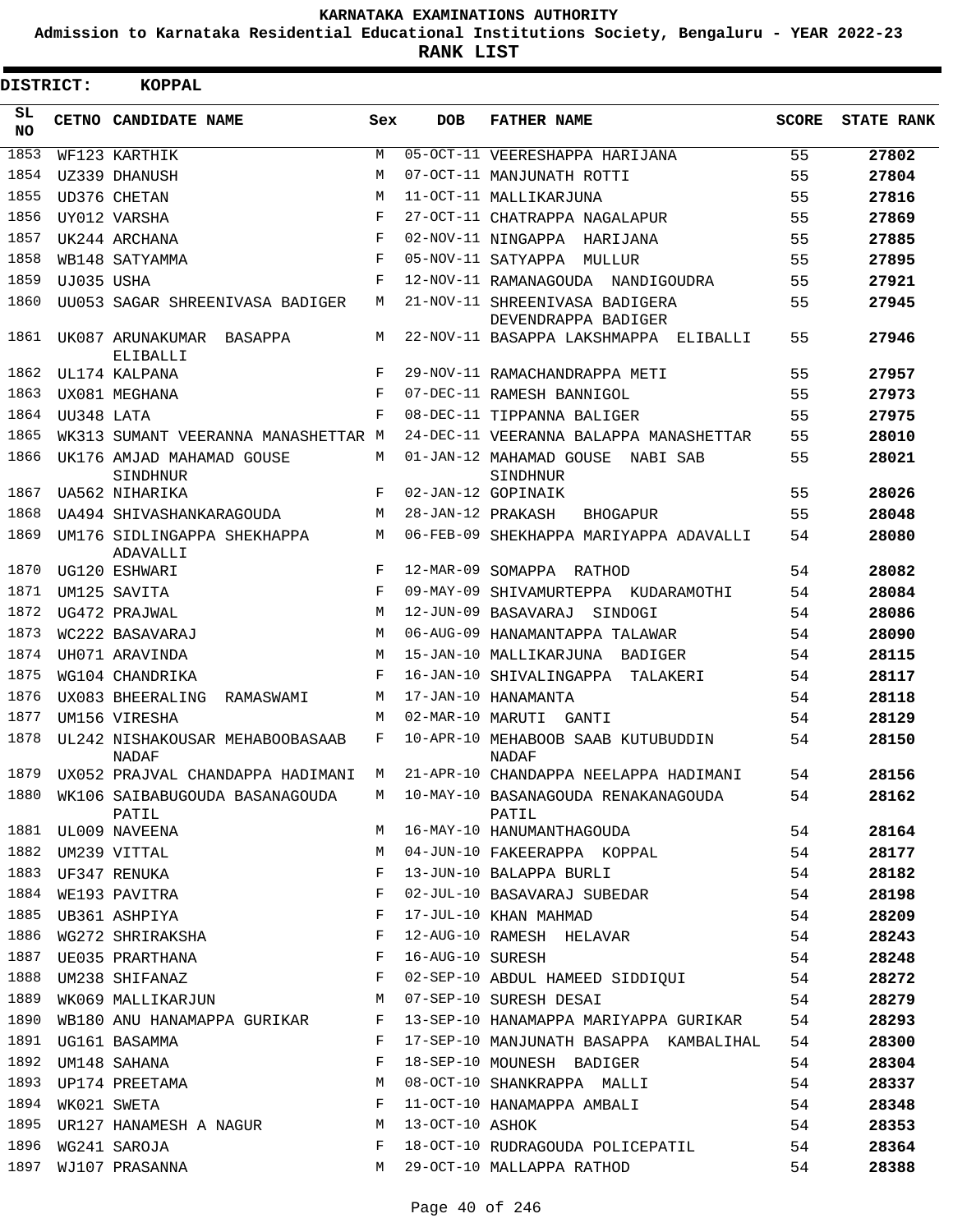**Admission to Karnataka Residential Educational Institutions Society, Bengaluru - YEAR 2022-23**

**RANK LIST**

| DISTRICT: | <b>KOPPAL</b>                                                   |     |            |                                        |              |                   |
|-----------|-----------------------------------------------------------------|-----|------------|----------------------------------------|--------------|-------------------|
| SL<br>NO. | CETNO CANDIDATE NAME                                            | Sex | <b>DOB</b> | <b>FATHER NAME</b>                     | <b>SCORE</b> | <b>STATE RANK</b> |
| 1898      | WC235 MAHESH RAMESH PUJAR                                       | M   |            | 04-NOV-10 RAMESH KALAKAMMA PUJAR       | 54           | 28399             |
| 1899      | UD282 RUDRASWAMY                                                | M   |            | 12-NOV-10 BASAVARAJ                    | 54           | 28418             |
| 1900      | WB189 HANUMAMMA                                                 | F   |            | 18-NOV-10 HANAMAPPA CHOUDKI            | 54           | 28431             |
| 1901      | UC368 BHOOMIKA B                                                | F   |            | 19-NOV-10 BETTAPPA                     | 54           | 28433             |
| 1902      | UM006 RADHIKA                                                   | F   |            | 20-NOV-10 MANJAPPA<br>MEUNDI           | 54           | 28441             |
| 1903      | UJ042 SOHIL                                                     | M   |            | 25-NOV-10 MARTUJASAB NADAF             | 54           | 28453             |
| 1904      | UD465 VIJAYAMMA                                                 | F   |            | 27-NOV-10 SUMANATHA                    | 54           | 28465             |
| 1905      | UB397 SANGAMMA HALVI                                            | F   |            | 11-DEC-10 VEERABHADRAPPA HALVI         | 54           | 28511             |
| 1906      | UV055 PRASAD                                                    | M   |            | 14-DEC-10 HOLIYAPPA HADIMANI           | 54           | 28522             |
| 1907      | UP115 AKASH HIREMATH                                            | М   |            | 16-DEC-10 BASAVARAJ HIREMATH           | 54           | 28525             |
| 1908      | WB192 ANNAPURNA SANGAPPA HADAPAD F                              |     |            | 25-DEC-10 SANGAPPA MALLAPPA HADAPAD    | 54           | 28552             |
| 1909      | UT063 MANIKANTA POLESI                                          | М   |            | 28-DEC-10 BASANAGOUDA                  | 54           | 28561             |
| 1910      | UP177 SWAPNA                                                    | F   |            | 01-JAN-11 BELLAPPA RYVANIKI            | 54           | 28584             |
| 1911      | UN063 NETRAVATI GOUDAR                                          | F   |            | 08-JAN-11 CHANNANAGOUDA GOUDAR         | 54           | 28603             |
| 1912      | UU255 SHREENIVAS GANGADHAR POOJAR M                             |     |            | 11-JAN-11 GANGADHAR HULLAPPA POOJAR    | 54           | 28615             |
| 1913      | UK041 SAMEENA                                                   | F   |            | 25-JAN-11 SHAMEED ALI KUNTOJI          | 54           | 28659             |
| 1914      | UF107 SHASHIKUMAR                                               | M   |            | 25-JAN-11 VENKATESH KAMATAR            | 54           | 28660             |
| 1915      | UD471 SAMANVITHA JAIN                                           | F   |            | 27-JAN-11 VASANTHA GOUDA               | 54           | 28668             |
| 1916      | UM214 SUDEEP                                                    | M   |            | 03-FEB-11 PRAKASH GONDABAL             | 54           | 28693             |
| 1917      | UK191 HARSHITA B WALIKAR                                        | F   |            | 16-FEB-11 BHIMESH K WALIKAR            | 54           | 28744             |
| 1918      | UG168 BHARATHKUMAR                                              | M   |            | 18-FEB-11 YALLAPPA JATTENNAVAR         | 54           | 28751             |
| 1919      | UP078 SALMA BEGUM                                               | F   |            | 25-FEB-11 CHINNUSAB                    | 54           | 28780             |
| 1920      | UY003 PRASHANTH                                                 | M   |            | 01-MAR-11 JAGADESH<br>BANDI            | 54           | 28797             |
| 1921      | UX309 MAHMAD SARIK HUSENSAB MULLA M                             |     |            | 06-MAR-11 HUSENSAB NABISAB MULLA       | 54           | 28820             |
| 1922      | UX453 NETRAVATI                                                 | F   |            | 10-MAR-11 VIRUPANNA DODDAMANI          | 54           | 28841             |
| 1923      | UB225 MANOJ                                                     | М   |            | 16-MAR-11 JAGADISH                     | 54           | 28870             |
| 1924      | WF043 SHWETA MUDAKAPPA BELLAD                                   | F   |            | 22-MAR-11 MUDAKAPPA AMBARAPPA BELLAD   | 54           | 28898             |
| 1925      | UK111 ABHISHEK                                                  | M   |            | 27-MAR-11 KARIYAPPA BASAPPA MUDLAPUR   | 54           | 28919             |
| 1926      | UL091 MARUTI BHAJANTRI                                          | М   |            | 31-MAR-11 SHIVAPPA BHAJANTRI           | 54           | 28948             |
| 1927      | UZ290 PRAJVAL SANGAPPA GANGOOR                                  | M   |            | 02-APR-11 SANGAPPA BHIMAPPA GANGOOR    | 54           | 28967             |
| 1928      | UX324 REKHASHREE<br>UC466 PRUTHVIRAJ                            | F   |            | 02-APR-11 EERAPPA ASANGEPPA BANDARI    | 54           | 28968             |
| 1929      |                                                                 | М   |            | 07-APR-11 NEELAKANTAGOUDA              | 54           | 28990             |
| 1930      | WH234 R SANTHOSH                                                | M   |            | 08-APR-11 RAMESH BANNIGOL              | 54           | 28994             |
|           | 1931 UB038 MEENAKSHI HOSAMANI F                                 |     |            | 09-APR-11 PARASHURAM HOSAMANI 54       |              | 28997             |
|           | 1932 UZ293 BALAJJA                                              | M   |            | 10-APR-11 SHANKRAPPA HALLI             | 54           | 29000             |
| 1933      | UE264 AKSHAMATEEN M                                             | F   |            | 14-APR-11 CHAMANASAB M                 | 54           | 29028             |
| 1934      | UA265 DAWAL MALIK M                                             | M   |            | 14-APR-11 CHAMANA SAB M                | 54           | 29030             |
| 1935      | UA213 DEEPA                                                     | F   |            | 17-APR-11 NAGAPPA NINGAPPA KUMBAR 54   |              | 29042             |
|           |                                                                 | F   |            | 21-APR-11 VENKATESH CHITRAGAR          | 54           | 29067             |
|           | 1936 UG085 BHAGYASHREE<br>1937 UK225 KEERTHI                    | F   |            | 22-APR-11 BASAVARJ FAKIRGOUDA BHANGI   | 54           | 29073             |
| 1938      | UP111 BHOOMIKA KUMBAR F<br>UF396 VINAYAKA M<br>UV154 BHOOMIKA F |     |            | 23-APR-11 GAVISIDDAPPA KUMBAR          | 54           | 29079             |
|           | 1939 UF396 VINAYAKA                                             |     |            | 23-APR-11 SHARANAGOUD POLICEPATIL 54   |              | 29089             |
| 1940      |                                                                 |     |            | 26-APR-11 SHARANAPPA NIDAGUNDI 54      |              | 29098             |
| 1941      | WE128 SHREYA                                                    | F   |            | 26-APR-11 MAHESH NITTALI               | 54           | 29106             |
| 1942      | UG366 HANUMANTH GOUDA PATIL M                                   |     |            | 30-APR-11 KOTRABASAVANAGOUDA PATIL     | 54           | 29126             |
| 1943      | WE152 MEGHANA PRABHUSWAMI F<br>MANVIMATH                        |     |            | 02-MAY-11 PRABHUSWAMI                  | 54           | 29139             |
|           | 1944 UH129 VEERESH VASANTA BADIGER                              | M   |            | 03-MAY-11 VASANTA SHANMUKHAPPA BADIGER | 54           | 29145             |
|           | 1945 UN066 MADANAKUMAR                                          | М   |            | 10-MAY-11 UDACHAPPA HADDIN             | 54           | 29174             |
|           | 1946 UG123 KAVERI                                               | F   |            | 11-MAY-11 SANNA ERAPPA CHANNADASAR     | 54           | 29180             |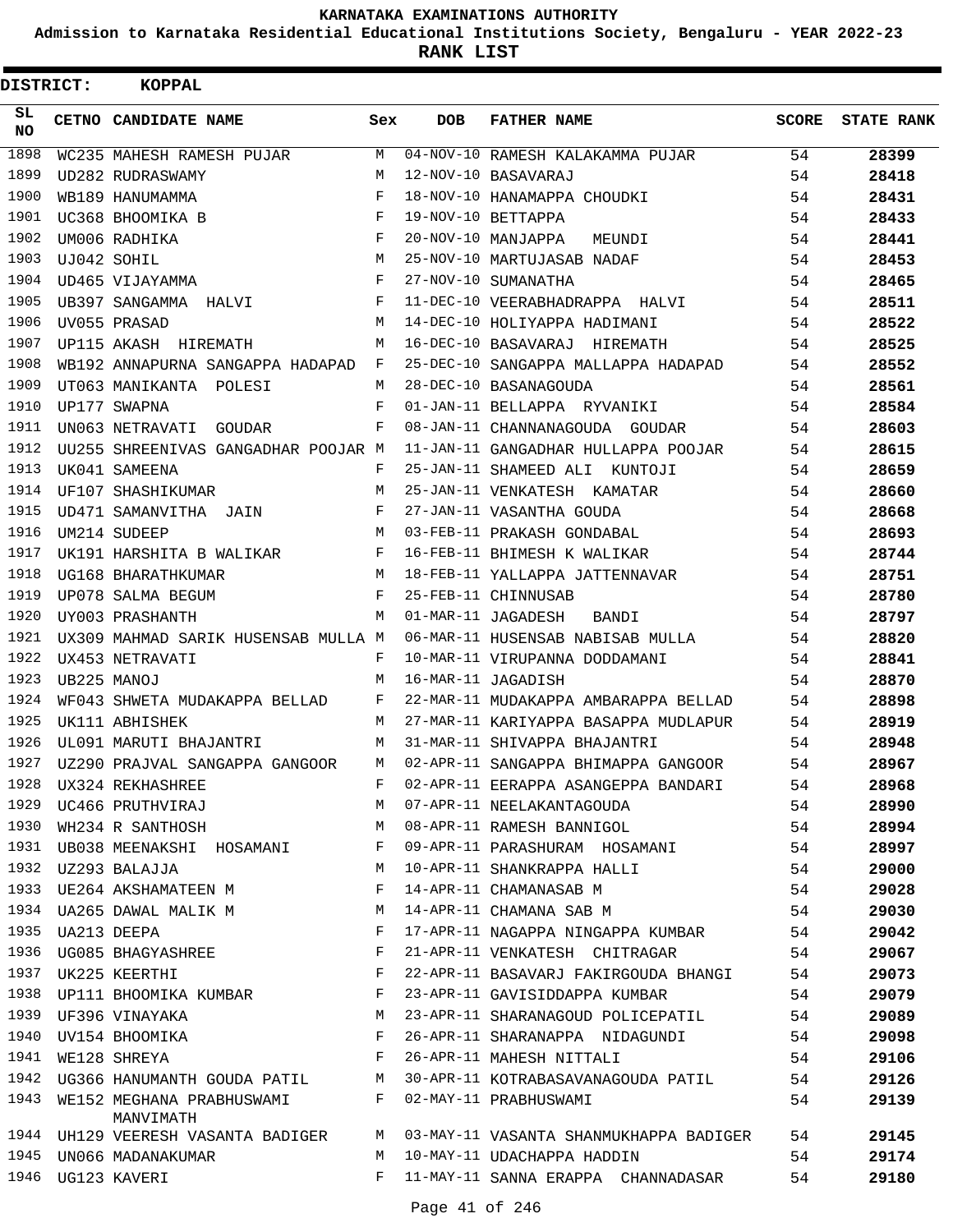**Admission to Karnataka Residential Educational Institutions Society, Bengaluru - YEAR 2022-23**

| <b>DISTRICT:</b> | <b>KOPPAL</b>                                                     |        |                   |                                                       |              |                   |
|------------------|-------------------------------------------------------------------|--------|-------------------|-------------------------------------------------------|--------------|-------------------|
| SL<br><b>NO</b>  | CETNO CANDIDATE NAME                                              | Sex    | <b>DOB</b>        | <b>FATHER NAME</b>                                    | <b>SCORE</b> | <b>STATE RANK</b> |
| 1947             | UB143 MAMATAJ BEGUM HOSAMANI                                      | F      |                   | 11-MAY-11 MEHABOOBSAB HOSAMANI                        | 54           | 29182             |
| 1948             | UW202 LAKSHMI                                                     | F      |                   | 17-MAY-11 MAHALINGAYYA AMBALIKOPPAMATH                | 54           | 29212             |
| 1949             | WD176 AKSHATA                                                     | F      |                   | 28-MAY-11 HANAMANTAPPA HUNASIHAL                      | 54           | 29273             |
| 1950             | WG147 CHETANAKUMAR                                                | M      |                   | 29-MAY-11 SHARANAPPA MULIMANI                         | 54           | 29281             |
| 1951             | UU418 JEEVAN SHARANAPPA RATHOD                                    | M      |                   | 31-MAY-11 SHARANAPPA PANDAPPA RATHOD                  | 54           | 29287             |
| 1952             | UY137 HANAMANTA PRAKASH SILLEN                                    | M      | 01-JUN-11 PRAKASH |                                                       | 54           | 29298             |
| 1953             | WB287 PRATIBHA MALLAPPA<br>MITTALAKOD                             | F      |                   | 02-JUN-11 MALLAPPA R MITTALAKOD                       | 54           | 29306             |
| 1954             | UF386 HULIGEMMA                                                   | F      | 03-JUN-11 BALAPPA |                                                       | 54           | 29310             |
| 1955             | UY225 YUVARAJ DEVAPPA PUJAR                                       | M      |                   | 17-JUN-11 DEVAPPA PANDAPPA PUJAR                      | 54           | 29394             |
| 1956             | UZ188 DIGANTH R                                                   | M      | 24-JUN-11 RAVISH  |                                                       | 54           | 29425             |
| 1957             | UP141 SUBRAMANYA                                                  | M      |                   | 01-JUL-11 DEVAPPA MYAGALAMANI                         | 54           | 29464             |
| 1958             | UF104 LAKSHMEE                                                    | F      |                   | 05-JUL-11 SHARANAPPA ANGADI                           | 54           | 29487             |
| 1959<br>1960     | UD212 SANJANA CHAVHAN                                             | F<br>F |                   | 05-JUL-11 DURUGAPPA CHAVHAN                           | 54           | 29490             |
|                  | UA387 SHAMINA BEGAM                                               |        |                   | 07-JUL-11 HASAN SAB                                   | 54           | 29499             |
| 1961<br>1962     | WB008 CHETAN TIRUPATI<br>GURIKAR                                  | M<br>F |                   | 18-JUL-11 TIRUPATI LAXMAPPA GURIKAR                   | 54           | 29561             |
| 1963             | UB377 SPANDANA                                                    | F      |                   | 19-JUL-11 HANUMANTHA<br>31-JUL-11 BASAVARJ            | 54           | 29574             |
| 1964             | UX320 HEMASHREE BASAVARAJ                                         | M      |                   |                                                       | 54           | 29641             |
| 1965             | UG362 RAJESH                                                      | M      |                   | 31-JUL-11 UMESH BEVINAHALLI                           | 54           | 29643             |
| 1966             | UY222 MANJUNATHA                                                  | M      |                   | 01-AUG-11 BASAVARAJA BADIGERA                         | 54           | 29651             |
| 1967             | UR118 ARJUNA                                                      | F      |                   | 10-AUG-11 NEELAPPA                                    | 54           | 29701             |
| 1968             | UG208 MUKTHA<br>WD143 SWATI                                       | F      |                   | 12-AUG-11 KRISHNAMURTHI<br>12-AUG-11 MALLAPPA MAGALAD | 54<br>54     | 29710             |
| 1969             | UV007 SINDHU HANCHINAL                                            | F      |                   | 18-AUG-11 MALAPPA HANCHINAL                           | 54           | 29711<br>29737    |
| 1970             | WH195 SHIVAKUMAR MADDHANAYYA<br>KONGAVADA HIREMATH                | M      |                   | 22-AUG-11 MADDHANAYYA KONGAVADA<br>HIREMATH           | 54           | 29748             |
| 1971             | UX237 MEGHARAJ                                                    | M      |                   | 26-AUG-11 SIDDAPPA KARIGAR                            | 54           | 29764             |
| 1972             | WK026 VINAYAKAGOUDA                                               | M      |                   | 01-SEP-11 SHARANAGOUDA MALIPATIL                      | 54           | 29794             |
| 1973             | WF106 MOHAMMAD MATEEN                                             | M      |                   | 10-SEP-11 SHEKASAB NOORBASHA                          | 54           | 29828             |
| 1974             | US054 PRASHANTA                                                   | M      |                   | 15-OCT-11 KALAKANGOUDA PATIL                          | 54           | 29946             |
| 1975             | UA429 NAVEEN                                                      | M      |                   | 18-OCT-11 VENKATESH                                   | 54           | 29960             |
|                  | 1976 UA115 DEEPA M D<br>1977 WD227 SUMITRA REELEMENT REF          | $F -$  |                   | 26-OCT-11 MANJUNATH                                   | 54           | 29978             |
|                  | 1977 WD227 SUMITRA                                                |        |                   | 10-NOV-11 CHANDRASHEKARAPPA DASAR 54                  |              | 30032             |
|                  | 1978 UU480 PRAJWAL KEMPASANGANNAVR M 11-NOV-11 SHIVANAND YALLAPPA |        |                   | 54<br>KEMPASANGANNAVR                                 |              | 30035             |
|                  | 1979 UU253 PREETAM D K                                            |        |                   | M 25-NOV-11 DAYANANDA KORABU                          | 54           | 30074             |
| 1980             | UA212 PRADEEPA                                                    | M      |                   | 22-DEC-11 SHIVALINGAPPA PATTANASHETTY 54              |              | 30134             |
| 1981             | WK316 SNEHA                                                       | F      |                   | 28-DEC-11 BASAVARAJ MADINOOR                          | 54           | 30142             |
| 1982             | WH270 DEEPA                                                       | F      |                   | 30-DEC-11 BASAVANAGOUDA MALIPATIL 54                  |              | 30144             |
| 1983             | WD281 SACHIN                                                      | М      |                   | 01-JAN-12 HANUMANTAPPA KANDAKUR 54                    |              | 30153             |
|                  | 1984 UF473 HANUMANAGOUDA                                          | M      |                   | 19-APR-12 BASANAGOUDA                                 | 54           | 30199             |
| 1985             | WE031 PRAJWAL                                                     |        |                   | M 09-MAY-09 SHIVAPPA BHAJANTRI                        | 53           | 30220             |
| 1986             | WK060 PRAVEEN                                                     |        |                   | M 17-JUL-09 MANGALAPPA UPPAR                          | 53           | 30224             |
| 1987             | UD154 GANDHI BALCHANDRA CHAVHAN                                   |        |                   | M 26-JUL-09 BALCHANDRA C CHAVHAN                      | 53           | 30225             |
| 1988             | UT052 YAMANUR                                                     | M      |                   | 29-OCT-09 CHANDRAPPA KOPPAL                           | 53           | 30234             |
| 1989             | WJ065 AKSHATA                                                     | F      |                   | 28-NOV-09 BASAVARAJ CHIJJERI                          | 53           | 30237             |
| 1990             | UC230 B BALAJINAIK M                                              |        |                   | 24-MAR-10 VENKATESHNAIK                               | 53           | 30286             |
| 1991             | WF143 ASHOKA GALEPPA NADULAKERI                                   |        |                   | M 26-APR-10 GALEPPA HULAGAPPA NADULAKERI              | 53           | 30306             |
|                  | 1992 UK354 AJEYA KUMAR                                            | M      |                   | 03-MAY-10 ASHOKA SHIVANANDAPPA NAYAK                  | 53           | 30313             |
| 1993             | UN015 DEEKSHITA                                                   | $F$ –  |                   | 10-MAY-10 SHARANAPPA PURA                             | 53           | 30320             |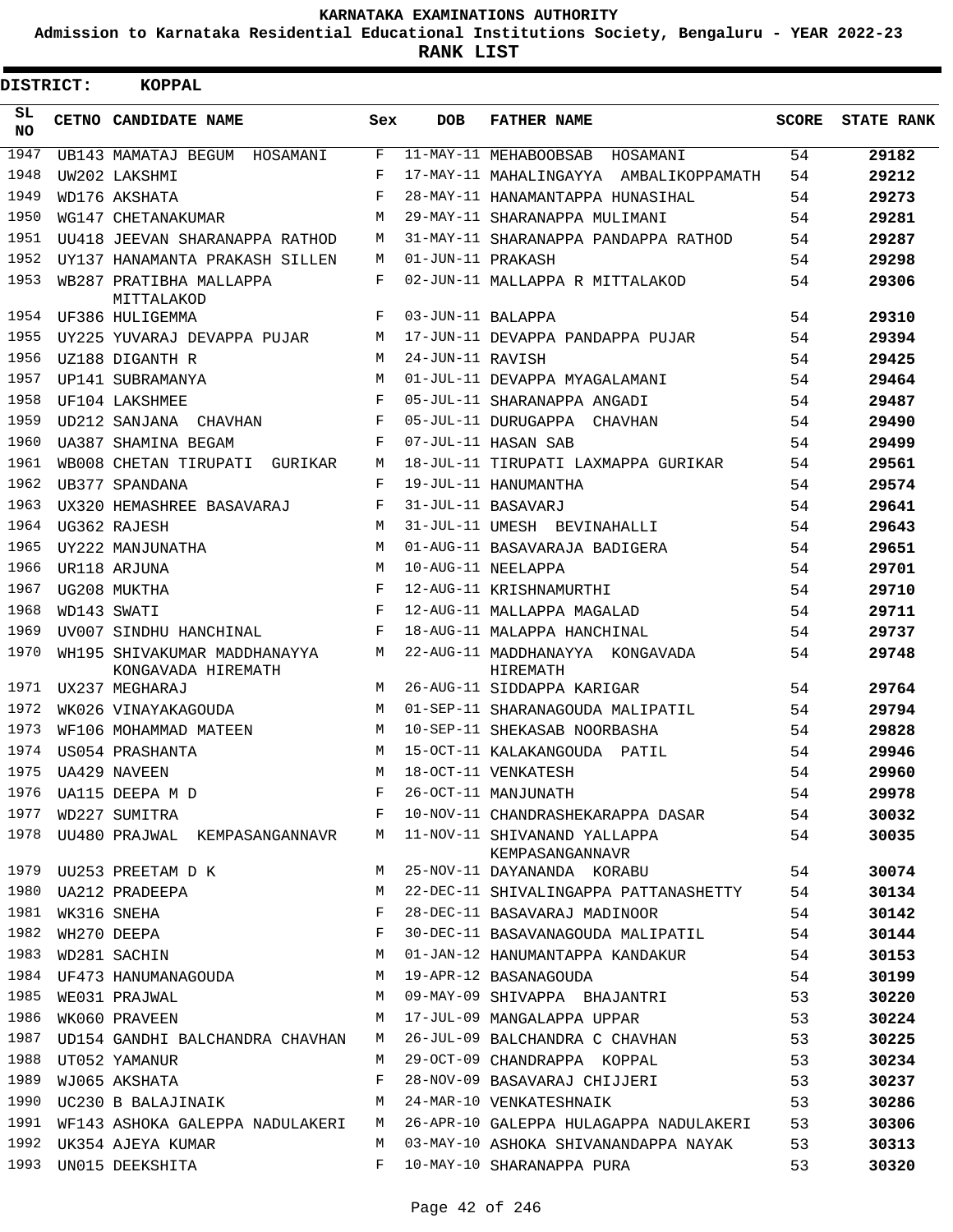**Admission to Karnataka Residential Educational Institutions Society, Bengaluru - YEAR 2022-23**

**RANK LIST**

| <b>DISTRICT:</b> |                  | <b>KOPPAL</b>                                                               |            |                  |                                                                             |              |                   |
|------------------|------------------|-----------------------------------------------------------------------------|------------|------------------|-----------------------------------------------------------------------------|--------------|-------------------|
| SL<br>NO.        |                  | CETNO CANDIDATE NAME                                                        | Sex        | <b>DOB</b>       | <b>FATHER NAME</b>                                                          | <b>SCORE</b> | <b>STATE RANK</b> |
| 1994             |                  | UP073 NITHIN                                                                | M          |                  | 25-MAY-10 DEVENDRAPPA BAGANAL                                               | 53           | 30329             |
| 1995             |                  | UX107 SHAVAMMA                                                              | F          |                  | 03-JUN-10 MARUTEPPA CHUKKI                                                  | 53           | 30339             |
| 1996             |                  | WJ025 SUSHMITA                                                              | F          |                  | 15-JUN-10 BHIMANAGOUDA MALLAPUR                                             | 53           | 30350             |
| 1997             |                  | WJ074 MALLIKARJUN                                                           | М          |                  | 17-JUN-10 BHIMAPPA KARUVIN                                                  | 53           | 30351             |
| 1998             |                  | UF212 ISHWARAGOUDA ANDANGOUDA<br>SANNINGAPPANAVAR                           | М          |                  | 02-JUL-10 ANDANGOUDA SANNINGAPPANAVAR                                       | 53           | 30366             |
| 1999             |                  | UN072 BEERESH                                                               | M          |                  | 06-JUL-10 ANNAPPASWAMI SINDOGI                                              | 53           | 30370             |
| 2000             |                  | UY169 VEERESH SHARANAPPA BINGI                                              | M          |                  | 18-JUL-10 SHARANAPPA DEVAPPA BINGI                                          | 53           | 30379             |
| 2001             |                  | UZ049 SHANKRAMMA                                                            | F          |                  | 31-JUL-10 DURUGAPPA NEERALUTI                                               | 53           | 30389             |
| 2002             |                  | UE199 SHARANABASAVA                                                         | M          |                  | 05-AUG-10 SHIVAPPA                                                          | 53           | 30399             |
| 2003             |                  | UT011 NIRAJA                                                                | М          |                  | 17-AUG-10 SHIVAKUMAR KOTI                                                   | 53           | 30418             |
| 2004             |                  | WB047 ABHIKUMAR                                                             | M          |                  | 19-AUG-10 HANAMAPPA KAPALEPPA MADAR                                         | 53           | 30421             |
| 2005             |                  | UR114 KAVERI MAHANTESH GANIGER                                              | F          |                  | 23-AUG-10 MAHANTESH BASAPPA GANIGER                                         | 53           | 30428             |
| 2006             |                  | UK301 AJAY KUMAR                                                            | M          |                  | 30-AUG-10 NINGAPPA MYADANERI                                                | 53           | 30440             |
| 2007             |                  | UK027 MARUTESH                                                              | М          |                  | 16-SEP-10 SHANKRAPPA AMMANNER                                               | 53           | 30469             |
| 2008             |                  | UX267 ANKITA GUDADUR                                                        | F          |                  | 18-SEP-10 HANAMANTA GUDADUR                                                 | 53           | 30470             |
| 2009             |                  | WJ189 PRIYA RACHAYYA SALIMATH                                               | F          |                  | 26-SEP-10 RACHAYYA SALIMATH                                                 | 53           | 30482             |
| 2010             |                  | UF426 AMOGHA                                                                | M          |                  | 01-OCT-10 PRAKASHA UPPAL                                                    | 53           | 30489             |
| 2011             |                  | WF034 SHRIDEVI                                                              | $_{\rm F}$ |                  | 01-OCT-10 HANAMAPPA MUKAPPANAVARA                                           | 53           | 30492             |
| 2012             |                  | UL202 AKASH SURESH KARADI                                                   | М          |                  | 02-OCT-10 SURESH YALLAPPA KARADI                                            | 53           | 30493             |
| 2013             |                  | UA023 AMARESH                                                               | M          |                  | 05-OCT-10 DEVENDRAGOUDA                                                     | 53           | 30498             |
| 2014             |                  | UC011 JAGANKUMAR                                                            | M          |                  | 10-OCT-10 HANUMANTAPPA                                                      | 53           | 30515             |
| 2015             |                  | UF530 PRADEEPA                                                              | M          |                  | 13-OCT-10 CHANDRAPPA MENEDAL                                                | 53           | 30526             |
| 2016             |                  | UL227 MAHALAKSHMI                                                           | F          |                  | 15-OCT-10 MARUTI LAMANI                                                     | 53           | 30532             |
| 2017             |                  | WH263 BASAMMA                                                               | F          |                  | 16-OCT-10 ERAPPA JALIHAL                                                    | 53           | 30538             |
| 2018             |                  | WD034 SANGAMESH                                                             | M          |                  | 19-OCT-10 SHIVALINGAPPA ANGADI                                              | 53           | 30544             |
| 2019             |                  | UF012 SUSHMITHA KANAKAGIRI                                                  | F          |                  | 25-OCT-10 MARISWAMI KANAKAGIRI                                              | 53           | 30563             |
| 2020             |                  | UU235 VITHAL DASAR                                                          | М          |                  | 30-OCT-10 HANAMANTA DASAR                                                   | 53           | 30573             |
| 2021             |                  | UF355 PRATAPAGOUDA AMAREGOUDA<br>POLICE PATIL                               | M          |                  | 02-NOV-10 AMAREGOUDA SHIVANAGOUDA<br>POLICE PATIL                           | 53           | 30578             |
|                  |                  | 2022 UM188 PUTTARAJ                                                         |            |                  | M 06-NOV-10 VISHWANATHA BANNIMATHA                                          | 53           | 30590             |
|                  |                  | 2023 WJ120 SANJANA                                                          | F          |                  | 14-NOV-10 CHANDRASHEKHAR KURI                                               | 53           | 30608             |
| 2024             |                  | <br>UW174 AKASH MUTTAGI                                                     | М          |                  | 23-NOV-10 MANJANNA MUTTAGI                                                  | 53           | 30625             |
| 2025             |                  | WH360 KAVYAYA                                                               | F          |                  | 27-NOV-10 ANDANAGOUDA MALIPATIL                                             | 53           | 30640             |
| 2026             |                  | UB087 SHARDDHA                                                              | F          |                  | 14-DEC-10 YANKOBA HULIHYDER                                                 | 53           | 30696             |
|                  |                  | 2027 UA542 JYOTHI                                                           | F          |                  | 28-DEC-10 YAMANOORAPPA                                                      | 53           | 30736             |
| 2028             |                  | UY172 PRAJWAL                                                               | М          |                  | 01-JAN-11 RAMAPPA KANAKAGIRI                                                | 53           | 30758             |
|                  |                  | 2029 UX279 SUSHEELAMMA                                                      | F          |                  | 09-JAN-11 SHARANAYYA HIREMATH                                               | 53           | 30802             |
|                  | 2030 WC185 VIDYA | $\mathbf{F}$                                                                |            |                  | 10-JAN-11 VIRUPAKSHAYYA MATHAD                                              | 53           | 30806             |
|                  |                  | 2031 UX040 SUNEELKUMAR<br>M                                                 |            |                  | 12-JAN-11 VIRUPANNA TALAVAR                                                 | 53           | 30815             |
| 2032             |                  | UJ075 PRIYANKA<br>$\mathbf{F}$ and $\mathbf{F}$ are the set of $\mathbf{F}$ |            |                  | 17-JAN-11 BASAVARAJ KALLI                                                   | 53           | 30832             |
| 2033             |                  | WG399 SHARADA                                                               | F          |                  | 21-JAN-11 YALLAPPA KATTIMANI                                                | 53           | 30845             |
| 2034             |                  | $\mathbf{F}$<br>UB137 TAYAMMA                                               |            | 29-JAN-11 SOMESH |                                                                             | 53           | 30872             |
|                  |                  | 2035 UU203 YUVARAJ BASAVARAJ M<br>PADACHINTI                                |            |                  | 04-FEB-11 BASAVARAJ VEERAPPA PADACHINTI                                     | 53           | 30904             |
| 2036             |                  | $\mathbf{F}$<br>WJ210 HULIGEMMA                                             |            |                  | 05-FEB-11 BASAVARAJ BEVINAGIDAD                                             | 53           | 30906             |
|                  |                  |                                                                             |            |                  | 2037 UP131 VIJAY TALAKANAKAPURA M 15-FEB-11 DURAGAPPA TALAKANAKAPURA 53     |              | 30949             |
| 2038             |                  | WG138 AKSHATA                                                               |            |                  | F 18-FEB-11 NAGARAJ VATALAPPANAVAR                                          | 53           | 30958             |
| 2039             |                  |                                                                             |            |                  | UY158 SUSHMITA SHARANAPPA MUDAGAL F  18-FEB-11 SHARANAPPA YAMANAPPA MUDAGAL | 53           | 30962             |
| 2040             |                  | UR038 SHWETA                                                                |            |                  | F 19-FEB-11 NIRUPADEPPA METI                                                | 53           | 30969             |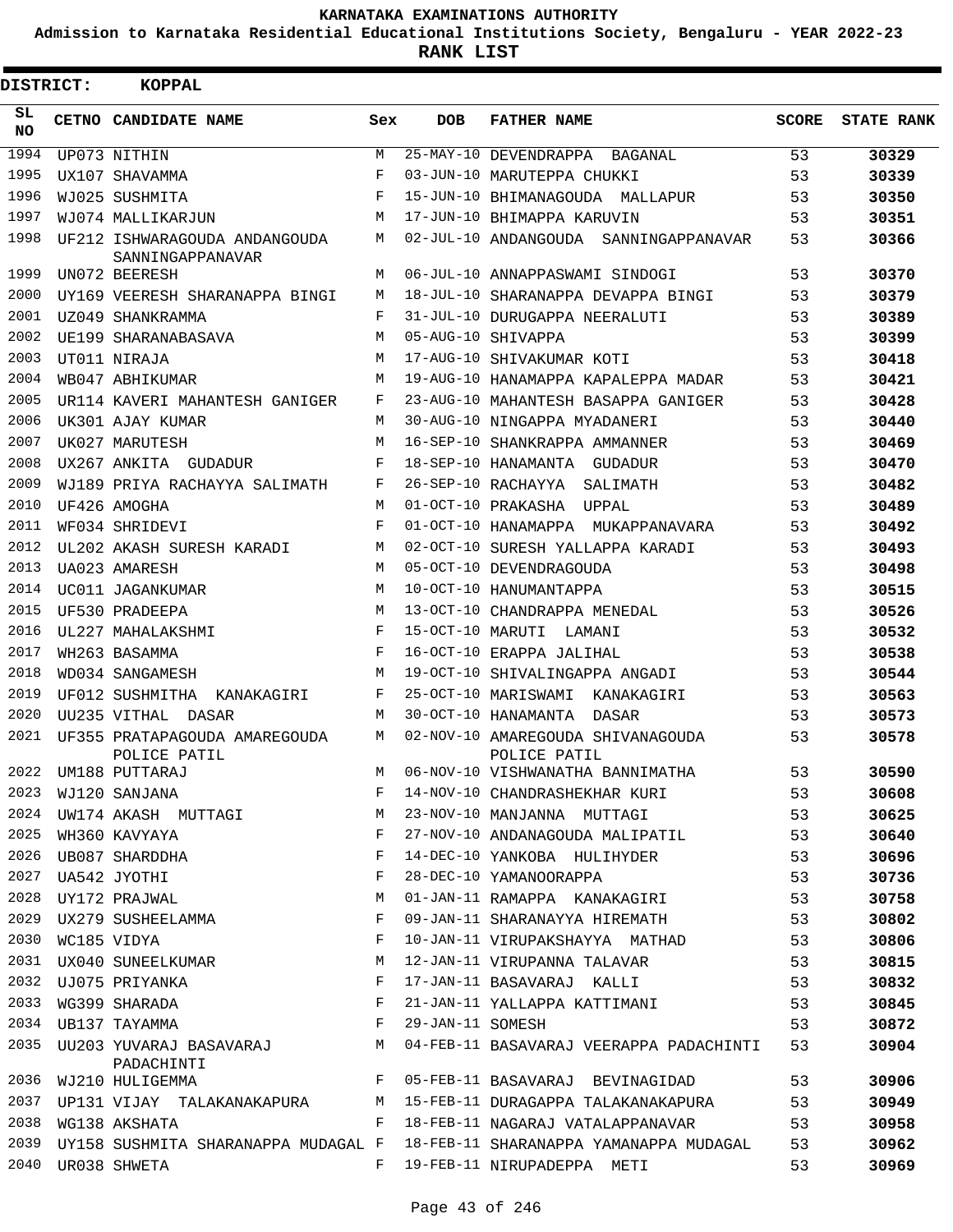**Admission to Karnataka Residential Educational Institutions Society, Bengaluru - YEAR 2022-23**

**RANK LIST**

| <b>DISTRICT:</b> |                  | <b>KOPPAL</b>                            |     |            |                                               |       |                   |
|------------------|------------------|------------------------------------------|-----|------------|-----------------------------------------------|-------|-------------------|
| SL<br>NO.        |                  | CETNO CANDIDATE NAME                     | Sex | <b>DOB</b> | <b>FATHER NAME</b>                            | SCORE | <b>STATE RANK</b> |
| 2041             |                  | UG110 CHETAN GAVISIDDAPPA PUTAGI         | M   |            | 20-FEB-11 GAVISIDDAPPA PUTAGI                 | 53    | 30971             |
| 2042             |                  | WD326 SHANKARARAO                        | M   |            | 20-FEB-11 BASAVANTARAO SOORYAVAMSHI           | 53    | 30976             |
| 2043             |                  | UZ030 POOJA HUCHAPPA BENAKATTI           | F   |            | 02-MAR-11 HUCHAPPA                            | 53    | 31009             |
| 2044             |                  | UF529 PRATHIBHA                          | F   |            | 02-MAR-11 HANUMANTHAPPA NINGAPPA KURNAL       | 53    | 31010             |
| 2045             |                  | UN016 SARASWATI                          | F   |            | 04-MAR-11 MANAPPA KAMMAR                      | 53    | 31027             |
| 2046             |                  | WG183 POORNIMA                           | F   |            | 08-MAR-11 DATTURAO JAGATAP                    | 53    | 31046             |
| 2047             | WK299 ANU        |                                          | F   |            | 10-MAR-11 SHREESHAIL WADI                     | 53    | 31054             |
| 2048             |                  | UF122 UDAYAKUMAR                         | М   |            | 17-MAR-11 MANJUNTHA CHALAWADI                 | 53    | 31093             |
| 2049             |                  | UC015 GURURAJ                            | M   |            | 21-MAR-11 RAMESH BHOVI                        | 53    | 31111             |
| 2050             |                  | WB231 SHYHID                             | М   |            | 24-MAR-11 SHAMIDSAB                           | 53    | 31127             |
| 2051             |                  | UE319 SAMARTHA                           | M   |            | 25-MAR-11 HANUMANTHAPPA EDIGER                | 53    | 31131             |
| 2052             |                  | UF240 APOORVA<br>KATRAL                  | F   |            | 27-MAR-11 VEERABHADRAPPA                      | 53    | 31137             |
| 2053             |                  | WH168 MARUTESH                           | М   |            | 02-APR-11 HUCCHAPPA PARANGI                   | 53    | 31168             |
| 2054             |                  | WH086 SUNITA                             | F   |            | 04-APR-11 SHARANAPP<br>MALIPATIL              | 53    | 31176             |
| 2055             |                  | UW251 ARCHANA DULANNAVAR                 | F   |            | 07-APR-11 MARUTEPPA                           | 53    | 31184             |
| 2056             |                  | UD071 PAVITRA                            | F   |            | 08-APR-11 RAJASHEKHAR KOLAJI                  | 53    | 31189             |
| 2057             |                  | UU227 KAVYA KALAKAPPA GUDAMI             | F   |            | 09-APR-11 KALAKAPPA SANGAPPA GUDAMI           | 53    | 31191             |
| 2058             |                  | UG430 KUMUDA                             | F   |            | 10-APR-11 DEVENDRAPPA BAGANAL                 | 53    | 31197             |
| 2059             |                  | WB323 HANUMESHA VADDAR                   | M   |            | 11-APR-11 MUTTAPPA VADDAR                     | 53    | 31200             |
| 2060             |                  | UW008 MAHESH                             | M   |            | 11-APR-11 ANDANAPPA BANNIGOL                  | 53    | 31202             |
| 2061             |                  | WF220 HULIGEMMA                          | F   |            | 19-APR-11 SANGAPPA HARIJAN RAJAPPA<br>HARIJAN | 53    | 31236             |
| 2062             |                  | WF273 VISHWNATH                          | M   |            | 19-APR-11 ADAPPA JALIHALA                     | 53    | 31241             |
| 2063             |                  | WG283 UDAYAGOUDA                         | М   |            | 20-APR-11 NEELANAGOUDA MALIPATIL              | 53    | 31247             |
| 2064             |                  | WD277 BASAPPA                            | M   |            | 21-APR-11 BASAVARAJ KARUVIN                   | 53    | 31250             |
| 2065             |                  | UD155 VEENA K                            | F   |            | 01-MAY-11 K VEERKUMAR                         | 53    | 31314             |
| 2066             |                  | UU238 PRUTVI B                           | M   |            | 07-MAY-11 BASAVARAJA HONNAPPA NEERALAGI       | 53    | 31343             |
| 2067             |                  | UU164 CHANDRASHEKHAR                     | M   |            | 12-MAY-11 KARIYAPPA                           | 53    | 31367             |
| 2068             |                  | UJ149 MANJESH                            | M   |            | 12-MAY-11 PRASHURAM                           | 53    | 31372             |
| 2069             | UU215 BINDU      |                                          | F   |            | 17-MAY-11 NIRUPADEPPA VALIKAR                 | 53    | 31398             |
| 2070             |                  | UP024 SUBRAHMANYA SWAMI                  | M   |            | 18-MAY-11 CHANNABASAYYA PATIL                 | 53    | 31410             |
| 2071             |                  | UC478 PRATHAP REDDY M                    |     |            | 20-MAY-11 LOKANAGOUDA                         | 53    | 31423             |
|                  |                  | M<br>2072 UC195 PARASHURAM               |     |            | 21-MAY-11 KANAKAPPA BHOVI                     | 53    | 31426             |
| 2073             |                  | WA097 AMRUTA POLICE PATIL F              |     |            | 25-MAY-11 SANGANAGOUDA POLICE PATIL           | 53    | 31444             |
| 2074             |                  | WH016 KARTHIK S N                        | M   |            | 25-MAY-11 SHIVANANDA                          | 53    | 31447             |
| 2075             |                  | UF058 ANUPAMA                            | F   |            | 01-JUN-11 BAIRAGOUDA VAJRABANDI               | 53    | 31480             |
|                  |                  | 2076 UY143 SANTOSH<br>2077 WH235 VEERESH | M   |            | 01-JUN-11 MAHANTESH BASAPPA ILAL 53           |       | 31494             |
|                  |                  |                                          | М   |            | 01-JUN-11 BASAVAAJ TONDIHAL 53                |       | 31498             |
|                  |                  | 2078 UB298 CHETAN BHANDARI               | М   |            | 02-JUN-11 SHANKARAPPA                         | 53    | 31501             |
| 2079             |                  | UU319 SUPRIYA VEERESH ABBIGERI F         |     |            | 04-JUN-11 VEERESH SIDDAPPA ABBIGERI 53        |       | 31512             |
| 2080             |                  | WH099 KAVANA ANGADI                      | F   |            | 10-JUN-11 SHRISHAILAPPA                       | 53    | 31539             |
|                  |                  | 2081    UZ174    RENUKA                  | F   |            | 12-JUN-11 MALLAPPA VALIKAR                    | 53    | 31564             |
| 2082             |                  | UM173 KARTIK                             | М   |            | 16-JUN-11 GANAPATI RATHOR                     | 53    | 31584             |
| 2083             |                  | UE253 MUTTURAJ NANDYAL M                 |     |            | 17-JUN-11 KANIMESH NANDYAL                    | 53    | 31592             |
|                  |                  | 2084 WE205 PRAJWAL                       | М   |            | 18-JUN-11 BASAVARAJ GADAD                     | 53    | 31606             |
| 2085             |                  | UG396 KAVERI                             | F   |            | 22-JUN-11 GURUMURTHI SOMANAL                  | 53    | 31624             |
| 2086             |                  | UF514 ARYAN GADAGOLI                     | М   |            | 28-JUN-11 SHIVAPPA                            | 53    | 31648             |
| 2087             |                  | UF128 NAGARAJ                            | M   |            | 11-JUL-11 SHARANAPPA BADIGER                  | 53    | 31710             |
|                  | 2088 UD044 ANILA |                                          | М   |            | 13-JUL-11 YAMANURAPPA HARIJANA 53             |       | 31720             |
|                  |                  | 2089 UH096 MEGHARAJ                      |     |            | M 13-JUL-11 HANUMANTAPPA MALGI                | 53    | 31723             |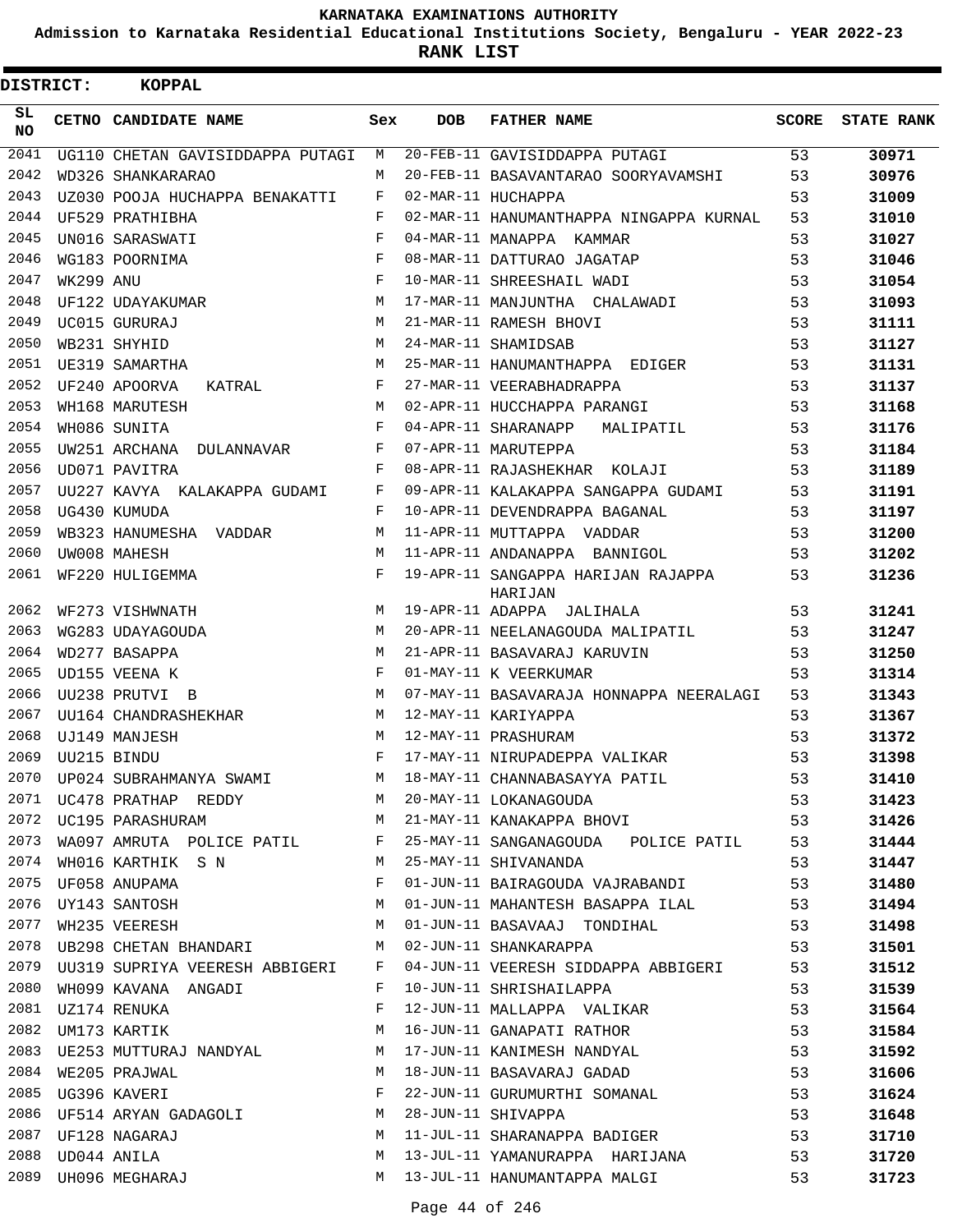**Admission to Karnataka Residential Educational Institutions Society, Bengaluru - YEAR 2022-23**

| <b>DISTRICT:</b> |                  | <b>KOPPAL</b>                                               |              |                     |                                                                                      |       |                   |
|------------------|------------------|-------------------------------------------------------------|--------------|---------------------|--------------------------------------------------------------------------------------|-------|-------------------|
| SL<br>NO.        |                  | CETNO CANDIDATE NAME                                        | Sex          | <b>DOB</b>          | <b>FATHER NAME</b>                                                                   | SCORE | <b>STATE RANK</b> |
| 2090             |                  | UJ125 NAVEEN                                                | M            |                     | 13-JUL-11 VENKANNA NINGAPPA ADAVALLI                                                 | 53    | 31724             |
| 2091             |                  | WD260 VINAYAKUMAR                                           | М            |                     | 14-JUL-11 SHIVANAND HURALI                                                           | 53    | 31733             |
| 2092             |                  | WG324 SAMARTHAN SHANKRAPPA HUGAR                            | M            |                     | 18-JUL-11 SHANKRAPPA DYAMAPPA HUGAR                                                  | 53    | 31746             |
| 2093             |                  | UM057 SACHIN                                                | M            |                     | 19-JUL-11 MANJUNATH MENASINAKAYI                                                     | 53    | 31749             |
| 2094             |                  | WE040 BHIMAVVA                                              | F            |                     | 01-AUG-11 KARIYAPPA HOSAMANI                                                         | 53    | 31819             |
| 2095             |                  | UP095 NIKHILRAJ                                             | M            |                     | 03-AUG-11 SURESH SAJJAN                                                              | 53    | 31831             |
| 2096             |                  | UW063 NIRANJANA                                             | M            |                     | 05-AUG-11 SHAMMOORTY                                                                 | 53    | 31840             |
| 2097             |                  | WC070 RAVITEJ                                               | M            |                     | 07-AUG-11 BHEEMAPPA BANDIHAL                                                         | 53    | 31847             |
| 2098             |                  | UZ236 POORNIMA                                              | F            |                     | 12-AUG-11 BASALINGAPPA GONGADASHETRA                                                 | 53    | 31874             |
| 2099             |                  | UU064 MEGHANA METI                                          | F            | 19-AUG-11 RAMESH    |                                                                                      | 53    | 31903             |
| 2100             |                  | UC297 LAKSHMANA                                             | M            |                     | 27-AUG-11 VASANTHA MAHIPATHI                                                         | 53    | 31934             |
| 2101             |                  | UB221 ABHILASHA                                             | M            |                     | 08-SEP-11 BASAVARAJA                                                                 | 53    | 31976             |
| 2102             |                  | WB085 BALAPPA                                               | M            |                     | 23-SEP-11 SANGAPPA GURIKAR                                                           | 53    | 32031             |
| 2103             |                  | UH051 BHARAT<br>KONDANALLI                                  | M            |                     | 26-SEP-11 PARASAPPA KONDANALLI                                                       | 53    | 32042             |
| 2104             |                  | UF032 PRAVEENA SANGAPPA HERUR                               | M            |                     | 28-SEP-11 SANGAPPA BHEEMAPPA HERUR                                                   | 53    | 32049             |
| 2105             |                  | UJ220 BINDU                                                 | F            |                     | 08-OCT-11 GIRISH HIREMATH                                                            | 53    | 32096             |
| 2106             |                  | UM120 MANJULA                                               | F            |                     | 11-OCT-11 HANUMAPPA MANDALAGERI                                                      | 53    | 32105             |
| 2107             |                  | UE074 GOUTHAMI                                              | F            |                     | 16-OCT-11 MARIYAPPA                                                                  | 53    | 32125             |
| 2108             |                  | WK149 AKASHA                                                | M            |                     | 22-OCT-11 NAGARAJA KUMBAR                                                            | 53    | 32146             |
| 2109             |                  | UJ015 BASAVARAJ                                             | M            |                     | 14-NOV-11 HANUMAPPA HOSALLI                                                          | 53    | 32216             |
| 2110             |                  | UN221 TEJASWINI                                             | $_{\rm F}$   |                     | 10-DEC-11 SHAMANNA NAYAKA                                                            | 53    | 32291             |
| 2111             |                  | UW039 AJITHA HANAMAPPA HATTIGUDDA F                         |              |                     | 20-DEC-11 HANAMAPPA HATTIGUDDA<br>HULAGAPPA HATTIGUDDA                               | 53    | 32311             |
| 2112             |                  | UG240 MANJUNATHA                                            | M            |                     | 29-DEC-11 YAMANAPPA                                                                  | 53    | 32334             |
| 2113             |                  | WE138 SHARANAMURTHI BAVIKATTI                               | M            |                     | 01-JAN-10 VIRUPANNA BAVIKATTI                                                        | 52    | 32420             |
| 2114             |                  | UA406 YALLALINGA                                            | M            |                     | 09-JAN-10 SIDDAPPA                                                                   | 52    | 32424             |
| 2115             |                  | UV268 CHAITRA                                               | F            |                     | 26-MAR-10 HANAMANTAPPA GONNAGAR                                                      | 52    | 32452             |
| 2116             |                  | WA096 GURURAJA RAMACHANDRAPPA<br><b>BADIGERA</b>            | M            |                     | 15-APR-10 RAMACHANDRAPPA GANGAPPA<br>BADIGERA                                        | 52    | 32463             |
| 2117             |                  | WK360 MANJUNATH                                             | M            |                     | 03-JUN-10 DURGAPPA BHIMANAGOUDRA                                                     | 52    | 32488             |
| 2118             |                  | WF313 SANJU                                                 |              |                     | F 11-JUN-10 PARASHURAM MOOLIMANI                                                     | 52    | 32492             |
|                  |                  |                                                             |              |                     | 2119 WD320 SHIVANAND<br>2120 UJ033 MANTESHA N DEVAPPA M 21-JUN-10 PARASHURAM HARIJAN | 52    | 32495             |
|                  |                  | CHIKKABAGANAL                                               |              |                     |                                                                                      | 52    | 32508             |
|                  |                  |                                                             |              | F 10-JUL-10 RAMANNA |                                                                                      | 52    | 32519             |
|                  |                  | 2121 UG387 VIDYASHREE F<br>2122 UA021 B PRAJWAL M           |              |                     | 12-JUL-10 B KANTEPPA                                                                 | 52    | 32520             |
| 2123             |                  | UM058 SRIRAM<br><b>M</b>                                    |              |                     | 16-JUL-10 MARUTHI PUJAR                                                              | 52    | 32523             |
|                  |                  | 2124 UG151 SAMPRITA F                                       |              |                     | 23-JUL-10 MAHESH BHEEMANUR                                                           | 52    | 32529             |
|                  |                  | 2125 UF597 PALAPPA RAMAPPA NAYAK M                          |              |                     | 05-AUG-10 RAMAPPA PALAPPA NAYAK                                                      | 52    | 32545             |
|                  |                  | 2126 UP116 KALLESH                                          | M            |                     | 22-AUG-10 BALAPPA KALLUR                                                             | 52    | 32566             |
|                  |                  | 2127 UU474 SANGANABASAMMA MALLAPPA<br>RADDER                | $F$ and      |                     | 29-AUG-10 MALLAPPA MANTAPPA RADDER                                                   | 52    | 32576             |
|                  |                  | 2128 US089 NAGARTNA                                         | F            |                     | 01-SEP-10 HANAMAPPA BALAPPA HARIJAN                                                  | 52    | 32579             |
|                  |                  | 2129 UB317 LAVANYA                                          | F            |                     | 02-SEP-10 VIRUPAKSHA                                                                 | 52    | 32583             |
|                  |                  | 2130 UA156 K MALLIKARJUN M                                  |              |                     | 06-SEP-10 K AMARESH                                                                  | 52    | 32592             |
|                  |                  | 2131 UB012 CHANDRASHEKHARAGOUDA M<br>MALIPATIL              |              |                     | 08-SEP-10 AYYANAGOUDA MALIPATIL                                                      | 52    | 32597             |
|                  |                  | 2132 UW016 BHAGYALAKSHMI KALENDARY SO-SEP-10 NAGARAJA ITAGI |              |                     |                                                                                      | 52    | 32630             |
|                  | 2133 UL284 POOJA |                                                             | $\mathbf{F}$ |                     | 04-OCT-10 BASAVARAJ BETAGERI                                                         | 52    | 32640             |
|                  | 2134 UJ185 VEENA |                                                             | F            |                     | 15-OCT-10 HUCHCHAPPA CHANDUR                                                         | 52    | 32665             |
|                  |                  | 2135 UB373 HARIHAR DEVARAYA M                               |              |                     | 26-OCT-10 RAJESH PALEGARA                                                            | 52    | 32693             |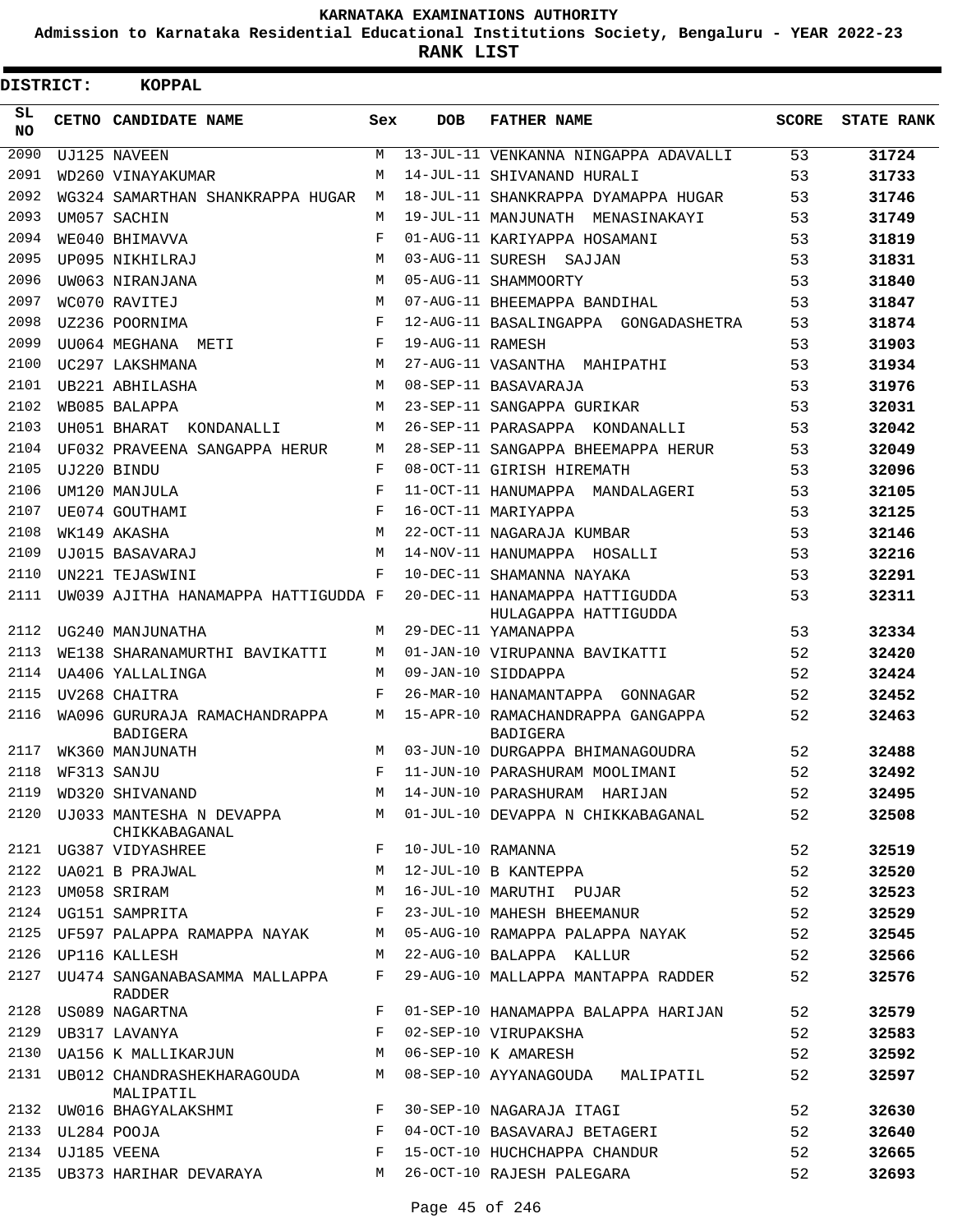**Admission to Karnataka Residential Educational Institutions Society, Bengaluru - YEAR 2022-23**

**RANK LIST**

| DISTRICT:       |                  | <b>KOPPAL</b>                                       |              |                   |                                                                         |              |                   |
|-----------------|------------------|-----------------------------------------------------|--------------|-------------------|-------------------------------------------------------------------------|--------------|-------------------|
| SL<br><b>NO</b> |                  | <b>CETNO CANDIDATE NAME</b>                         | Sex          | <b>DOB</b>        | <b>FATHER NAME</b>                                                      | <b>SCORE</b> | <b>STATE RANK</b> |
| 2136            |                  | UV177 TIPPU SULTAN                                  | М            |                   | 02-NOV-10 SHEKSHAVALLI                                                  | 52           | 32722             |
| 2137            |                  | UZ180 CHANDRASHEKHAR BASAPPA<br><b>BANNAHATTI</b>   | M            |                   | 03-NOV-10 BASAVARAJ GULAPPA BANNATTI                                    | 52           | 32724             |
| 2138            |                  | UO090 KALPANA                                       | F            |                   | 03-NOV-10 KALAPPA KADIVAL                                               | 52           | 32725             |
| 2139            |                  | UF013 PALLAVI                                       | F            |                   | 12-NOV-10 SHARANAPPA HALLAD                                             | 52           | 32749             |
| 2140            |                  | UD156 K SRIRAM                                      | M            |                   | 16-NOV-10 K ARAVIND                                                     | 52           | 32765             |
| 2141            |                  | UW066 SAIKARTIK                                     | M            |                   | 21-NOV-10 HANAMANTA KOLI                                                | 52           | 32776             |
| 2142            |                  | UE400 AKSHATA                                       | F            |                   | 25-NOV-10 DURUGAPPA                                                     | 52           | 32789             |
| 2143            |                  | UZ292 SNEHA YAMANAPPA GOUNDI                        | F            |                   | 25-NOV-10 YAMANAPPA HANAMAPPA GOUNDI                                    | 52           | 32792             |
| 2144            |                  | UF320 KEERTI                                        | F            |                   | 01-DEC-10 SHANKRAPPA                                                    | 52           | 32802             |
| 2145            |                  | UA531 SWAPNA                                        | F            |                   | 10-DEC-10 SHEKHARAPPA                                                   | 52           | 32824             |
| 2146            |                  | WH336 SANTOSH<br>SHILLI                             | M            |                   | 12-DEC-10 BASAVARAJ                                                     | 52           | 32831             |
| 2147            |                  | WG310 PRAJWALA                                      | M            |                   | 14-DEC-10 ASHOKA BINNALA                                                | 52           | 32836             |
| 2148            |                  | UF190 TANUSHREE<br>TEVARANNAVAR                     | F            |                   | 14-DEC-10 RAMAPPA TEVARANNAVAR                                          | 52           | 32839             |
| 2149            |                  | UY166 SHASHANK                                      | M            |                   | 20-DEC-10 BALAPPA<br>BEVINAKATTI                                        | 52           | 32857             |
| 2150            |                  | UN187 GANESHA                                       | М            | 22-DEC-10 RAJESHA |                                                                         | 52           | 32867             |
| 2151            |                  | UL207 MANJUNATH                                     | M            |                   | 25-DEC-10 HANUMANTH RATHOD                                              | 52           | 32886             |
| 2152            |                  | UZ201 SHANKAR MAHANTESH HOLI                        | М            |                   | 31-DEC-10 MAHANTESH DEVENDRAPPA HOLI                                    | 52           | 32904             |
| 2153            |                  | UA170 TEJASHWINI                                    | F            |                   | 31-DEC-10 SHEKHARAYYASWAMI                                              | 52           | 32906             |
| 2154            |                  | WC151 GAVISIDDAPPA                                  | M            |                   | 01-JAN-11 ESHAPPA BAVIKATTI                                             | 52           | 32909             |
| 2155            |                  | UZ102 SHIVANANDA                                    | F            |                   | 14-JAN-11 BALAPPA BYALIHAL                                              | 52           | 32974             |
| 2156            |                  | UN175 MALLIKARJUNA HONNAKERAPPA                     | M            |                   | 16-JAN-11 HONNAKERAPPA MUDAKAPPA                                        | 52           | 32980             |
| 2157            |                  | MUKKANNAVAR<br>WK278 MALLIKA                        | F            |                   | MUKKANNAVAR<br>21-JAN-11 NEELAPPA<br>KUMBLAVATI                         | 52           | 33000             |
| 2158            |                  | UN064 PRAJWAL                                       | M            |                   | 24-JAN-11 PAKIRAPPA HULLAPPANAVAR                                       | 52           | 33008             |
| 2159            |                  | UR071 BHUVANAGOUDA                                  | M            |                   | 28-JAN-11 HANUMESHAGOUDA MEDIKERI                                       | 52           | 33020             |
| 2160            |                  | WD241 NANDINI                                       | $_{\rm F}$   |                   | 29-JAN-11 MANJUNATHA CHUKANI                                            | 52           | 33027             |
| 2161            |                  | UU176 PRATIKSHA                                     | F            |                   | 31-JAN-11 PRAKASH NAIK                                                  | 52           | 33034             |
| 2162            |                  | UW124 BHUVANESWARI GANGADHAR                        | F            |                   | 01-FEB-11 GANGADHAR CANNAPPA NAYAK                                      | 52           | 33036             |
| 2163            |                  | NAYAK<br>UW225 MANJUNATH<br>CHAWAN                  | M            |                   | 06-FEB-11 SHEKHAPPA                                                     | 52           | 33065             |
|                 |                  | 2164 UX093 ANITHA KILARAHATTI                       | $F$ –        |                   | 12-FEB-11 PARAMAPPA KILLARAHATTI                                        | 52           | 33092             |
|                 |                  | 2165 UG416 ABHISHEK                                 |              |                   | M 15-FEB-11 SHIVAJI MARATHI                                             | 52           | 33097             |
|                 |                  | 2166 UT077 SHARANAPPA M                             |              |                   | 16-FEB-11 BASAVARAJ LINGANABANDI                                        | 52           | 33103             |
|                 |                  | 2167 UA402 APOORVA                                  |              |                   | 21-FEB-11 NEELAKANTHA                                                   | 52           | 33118             |
| 2168            |                  | UA402 APOORVA F<br>UJ100 GYANAPPA M                 |              |                   | 28-FEB-11 RAVI GOPALA                                                   | 52           | 33146             |
| 2169            |                  | UG185 SHIVARAJ GOUDA M                              |              |                   | 02-MAR-11 SHANKARGOUDA HOSAMANI                                         | 52           | 33153             |
|                 |                  | $\mathbf{F}^{\mathbf{r}}$<br>2170 UH097 SANGEETHA   |              |                   | 04-MAR-11 DEVAPPA MALEKOPPA                                             | 52           | 33162             |
|                 | 2171 UK030 ANITA |                                                     | $\mathbf{F}$ |                   | 13-MAR-11 BHARAMAPPA MUDDABALLI                                         | 52           | 33217             |
|                 |                  | 2172 UD507 APOORVA                                  |              |                   | 24-MAR-11 PAMPAPATHI                                                    | 52           | 33275             |
|                 |                  | 2173 UM134 ABHINAYA F                               |              |                   | 29-MAR-11 BASAVARAJ ELIGER                                              | 52           | 33293             |
|                 |                  | 2174 UH069 SUNITHA TALAKAL F                        |              |                   | 31-MAR-11 BHEEMAPPA TALAKAL                                             | 52           | 33307             |
|                 |                  | 2175 UX068 BHEEMARAYA M                             |              |                   | 01-APR-11 HANUMAPPA BHUTANARA                                           | 52           | 33308             |
|                 |                  | 2176 UU486 ANJANEYA M                               |              |                   | 04-APR-11 KOLLAPPA KUSTAGI                                              | 52           | 33327             |
| 2177            |                  | WB191 SIDDANAGOUDA M                                |              |                   | 08-APR-11 BASAVARAJ MALI PATIL                                          | 52           | 33346             |
|                 |                  |                                                     |              |                   |                                                                         | 52           | 33371             |
|                 |                  |                                                     |              |                   | 2178 UE073 BASAVARAJ (12-APR-11 SHANTAPPA HULIYAPUR 2179 UU217 SINCHANA | 52           | 33382             |
| 2180            |                  | UV130 VISHWANATH TIPPANNA MANA MADHUKAR<br>MADHUKAR |              |                   |                                                                         | 52           | 33394             |
|                 |                  | 2181 UZ197 SHARANAPPA M 18-APR-11 BASAVARAJ         |              |                   |                                                                         | 52           | 33413             |
|                 |                  | 2182 WH219 AISHWARYA                                | $F$ and      |                   | 20-APR-11 AMARESHA JALIHAL                                              | 52           | 33421             |
|                 |                  |                                                     |              |                   |                                                                         |              |                   |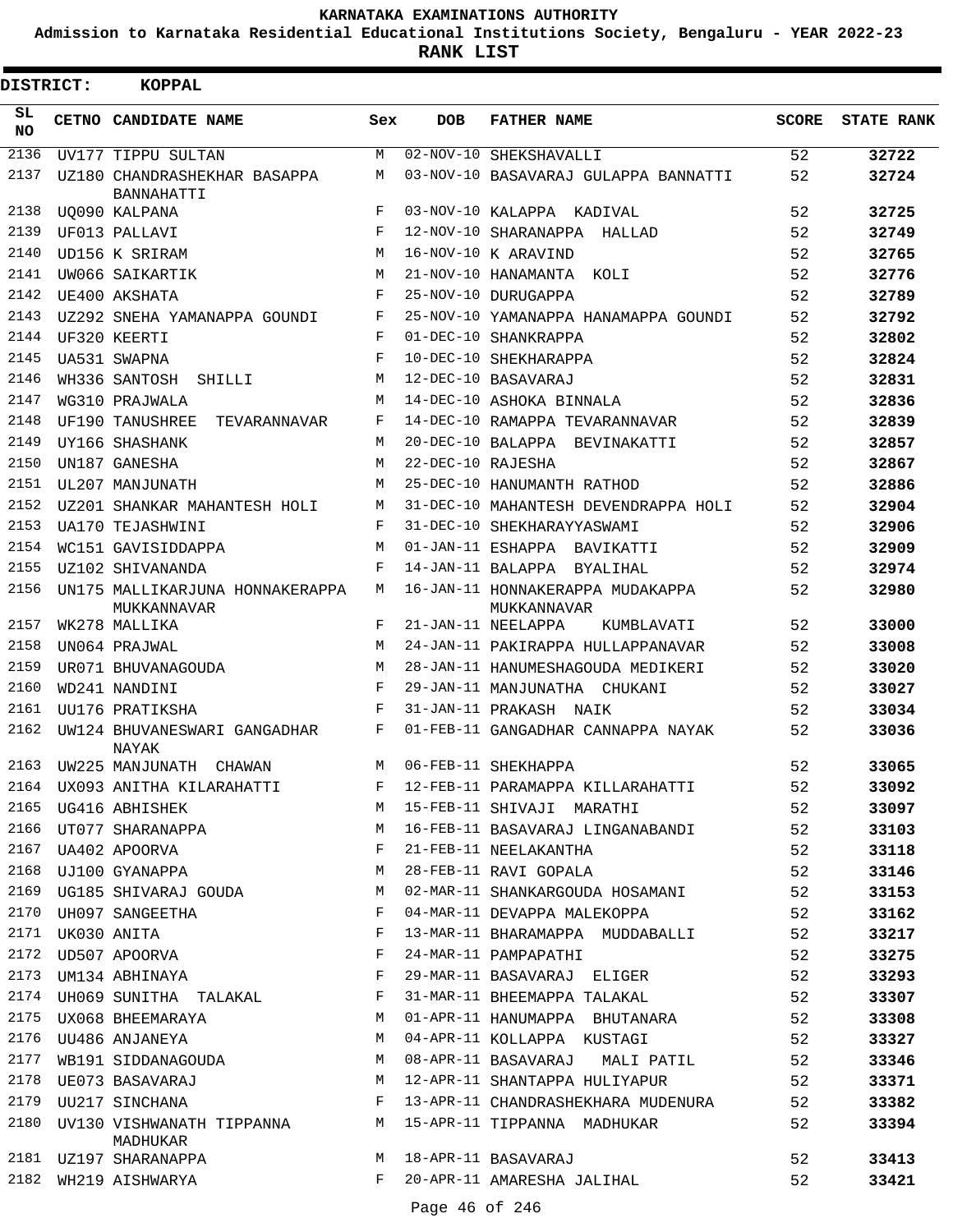**Admission to Karnataka Residential Educational Institutions Society, Bengaluru - YEAR 2022-23**

**RANK LIST**

| DISTRICT: |  | KOPPAL                                                                                                                                           |            |            |                                               |              |                   |
|-----------|--|--------------------------------------------------------------------------------------------------------------------------------------------------|------------|------------|-----------------------------------------------|--------------|-------------------|
| SL<br>NO. |  | <b>CETNO CANDIDATE NAME</b>                                                                                                                      | Sex        | <b>DOB</b> | <b>FATHER NAME</b>                            | <b>SCORE</b> | <b>STATE RANK</b> |
| 2183      |  | WE069 SHASHANKA                                                                                                                                  | M          |            | 24-APR-11 TIRUPATIGOUDA MALIPATIL             | 52           | 33443             |
| 2184      |  | UU366 ANISFATIMA                                                                                                                                 | F          |            | 25-APR-11 HUSEN SAB                           | 52           | 33446             |
| 2185      |  | UD518 TANUJA                                                                                                                                     | F          |            | 27-APR-11 VIRUPAKSHI                          | 52           | 33457             |
| 2186      |  | WG024 AVINASHA SHIVAPPA BHAJANTRI M                                                                                                              |            |            | 30-APR-11 SHIVAPPA BHAJANTRI                  | 52           | 33466             |
| 2187      |  | UY221 ANNAPOORNA                                                                                                                                 | F          |            | 06-MAY-11 LINGANANDA HADAPADA                 | 52           | 33506             |
| 2188      |  | UG277 ERANNA                                                                                                                                     | M          |            | 06-MAY-11 MUKKALAPPA KURI                     | 52           | 33507             |
| 2189      |  | UB215 MANOJA                                                                                                                                     | M          |            | 09-MAY-11 SANGAMESHA                          | 52           | 33518             |
| 2190      |  | WF320 PRUTHVI                                                                                                                                    | F          |            | 09-MAY-11 VENKANNA SHIRAHATTI                 | 52           | 33519             |
| 2191      |  | UU500 MUTTURAJ<br>KAMBALI                                                                                                                        | M          |            | 13-MAY-11 YALLAPPA                            | 52           | 33540             |
| 2192      |  | WB142 KAVERI                                                                                                                                     | F          |            | 19-MAY-11 BHEERAPPA BOODAR                    | 52           | 33568             |
| 2193      |  | UK194 PRANATI MANJUNATHA SUNNAGAR F                                                                                                              |            |            | 21-MAY-11 MANJUNATHA HANUMANTAPPA<br>SUNNAGAR | 52           | 33582             |
| 2194      |  | WF190 GOVINDAREDDI SUBHASHCHANDRA M 23-MAY-11 SUBHASHCHANDRA KERDI<br>KERDI                                                                      |            |            |                                               | 52           | 33590             |
| 2195      |  | UG458 SHREYA                                                                                                                                     | F          |            | 30-MAY-11 VISHNU PAWAR                        | 52           | 33633             |
| 2196      |  | UK151 BHAVANA                                                                                                                                    | F          |            | 04-JUN-11 SHARANABASAPPA                      | 52           | 33670             |
| 2197      |  | UU434 KALAKESHA                                                                                                                                  | M          |            | 05-JUN-11 SHIVANAGOUDA POLICEPATIL            | 52           | 33683             |
| 2198      |  | UA466 ANEESA MITTIMANI                                                                                                                           | F          |            | 06-JUN-11 SAYAD MAHMAD                        | 52           | 33685             |
| 2199      |  | UF339 JEEVAN DHARMANNA RATHOD                                                                                                                    | M          |            | 06-JUN-11 DHARMANNA THAKREPPA RATHOD          | 52           | 33687             |
| 2200      |  | WF221 SOUMYA                                                                                                                                     | F          |            | 06-JUN-11 DHARMANNA KARIGOUDRU                | 52           | 33691             |
| 2201      |  | UR123 TEJASHWINI                                                                                                                                 | F          |            | 06-JUN-11 ANJANEYA BIJAKAL                    | 52           | 33692             |
| 2202      |  | WG227 UMARBHASHA                                                                                                                                 | M          |            | 06-JUN-11 KHAJAHUSENSAB NADAF                 | 52           | 33693             |
| 2203      |  | UZ235 AISHWARYA                                                                                                                                  | $_{\rm F}$ |            | 09-JUN-11 YAMANURAPPA VANAGERI                | 52           | 33703             |
| 2204      |  | WF241 PREETAM                                                                                                                                    | M          |            | 16-JUN-11 HANUMANTAPPA GONDHALE               | 52           | 33744             |
| 2205      |  | UC111 SUNITA                                                                                                                                     | F          |            | 18-JUN-11 HANUMANTAPPA                        | 52           | 33756             |
| 2206      |  | UX232 SIYAZ MUJAWAR                                                                                                                              | M          |            | 21-JUN-11 KOTESAB MUJAWAR                     | 52           | 33777             |
| 2207      |  | WG103 KARTIK                                                                                                                                     | M          |            | 06-JUL-11 HANAMANTAPPA CHAKARI                | 52           | 33872             |
| 2208      |  | WG312 SANJANA HOSALLI                                                                                                                            | F          |            | 07-JUL-11 SHARANAPPA HOSALLI                  | 52           | 33883             |
| 2209      |  | UP205 HANUMANTH                                                                                                                                  | M          |            | 14-JUL-11 SHIVAPPA HARIJANA                   | 52           | 33913             |
| 2210      |  | UF662 BASAVANTHA                                                                                                                                 | M          |            | 25-JUL-11 BHARATHA                            | 52           | 33969             |
|           |  | 2211 WH322 BHAGYA                                                                                                                                |            |            | F 26-JUL-11 MALLAPPA UPPAR                    | 52           | 33978             |
| 2212      |  | WH032 KALYANAKUMAR                                                                                                                               | М          |            | 27-JUL-11 SHANTAKUMAR HULLIMUDDI              | 52           | 33985             |
| 2213      |  |                                                                                                                                                  | F          |            | 10-AUG-11 BASAVARAJ ARAMANI                   | 52           | 34058             |
|           |  |                                                                                                                                                  | М          |            | 16-AUG-11 KANAKAPPA TALAVARA                  | 52           | 34093             |
| 2215      |  | WG111 SWATI<br>UZ271 KIRAN<br>UF412 DIVYA HUGAR                                                                                                  | F          |            | 17-AUG-11 PRAKASH HUGAR                       | 52           | 34096             |
| 2216      |  | UM169 YASHAVANTA S<br>WG067 ROHAN                                                                                                                |            |            | 17-AUG-11 Y SRINIVAS                          | 52           | 34099             |
| 2217      |  |                                                                                                                                                  |            |            | 18-AUG-11 PRAKASHA UPPARA                     | 52           | 34105             |
| 2218      |  | $\verb WE124 RENUKA BANDI   F  \\$                                                                                                               |            |            | 19-AUG-11 VEERABHADRAPPA                      | 52           | 34107             |
| 2219      |  | WH080 SOUMYA F                                                                                                                                   |            |            | 30-AUG-11 YANKAPPA BUDAKUNTI 52               |              | 34168             |
| 2220      |  | UL251 PAVANKUMAR TOTAD M                                                                                                                         |            |            | 31-AUG-11 OMKESHAPPA                          | 52           | 34172             |
| 2221      |  | UF643 PAMPANNA                                                                                                                                   |            |            | 18-SEP-11 RAMANNA TALUGERI                    | 52           | 34261             |
|           |  | 2222 UB251 AMARA TEGGINAMANI M                                                                                                                   |            |            | 19-SEP-11 BASAVARAJ TEGGINAMANI 52            |              | 34262             |
|           |  | $\mathbb{F}^{\mathbb{Z}}$ . If $\mathbb{F}^{\mathbb{Z}}$                                                                                         |            |            | 19-SEP-11 VENKATESH BANNIKOPPA 52             |              | 34264             |
| 2224      |  | UF049 VIDDYA GUDADAPPANAVAR F                                                                                                                    |            |            | 19-SEP-11 SHARNAPPA GUDADAPPANAVAR            | 52           | 34268             |
| 2225      |  | WG096 APSARA KHALANDARI F                                                                                                                        |            |            | 24-SEP-11 BHANDAGEE SAB NADAF                 | 52           | 34288             |
|           |  | $\mathbf{F}$<br>2226 UR043 APSANA                                                                                                                |            |            | 25-SEP-11 SHAMIDASAB                          | 52           | 34295             |
| 2227      |  | $\begin{array}{lll} \texttt{UR043} & \texttt{APSANA} & \texttt{p} & \texttt{p} \\ \texttt{UH013} & \texttt{BHOOSHAN} & & \texttt{M} \end{array}$ |            |            |                                               | 52           | 34325             |
| 2228      |  | WG237 SIDDARTH KAJJI M                                                                                                                           |            |            | 03-OCT-11 PRADEEP<br>05-OCT-11 NAGARAJ        | 52           | 34331             |
| 2229      |  | UA246 HARSHITA NADAGOUDA F                                                                                                                       |            |            | 15-OCT-11 HANAMAPPA MADAR                     | 52           | 34358             |
|           |  | 2230 UK197 DHARISHREE MAMANI F                                                                                                                   |            |            | 21-OCT-11 SHARANAPPA MAMANI                   | 52           | 34373             |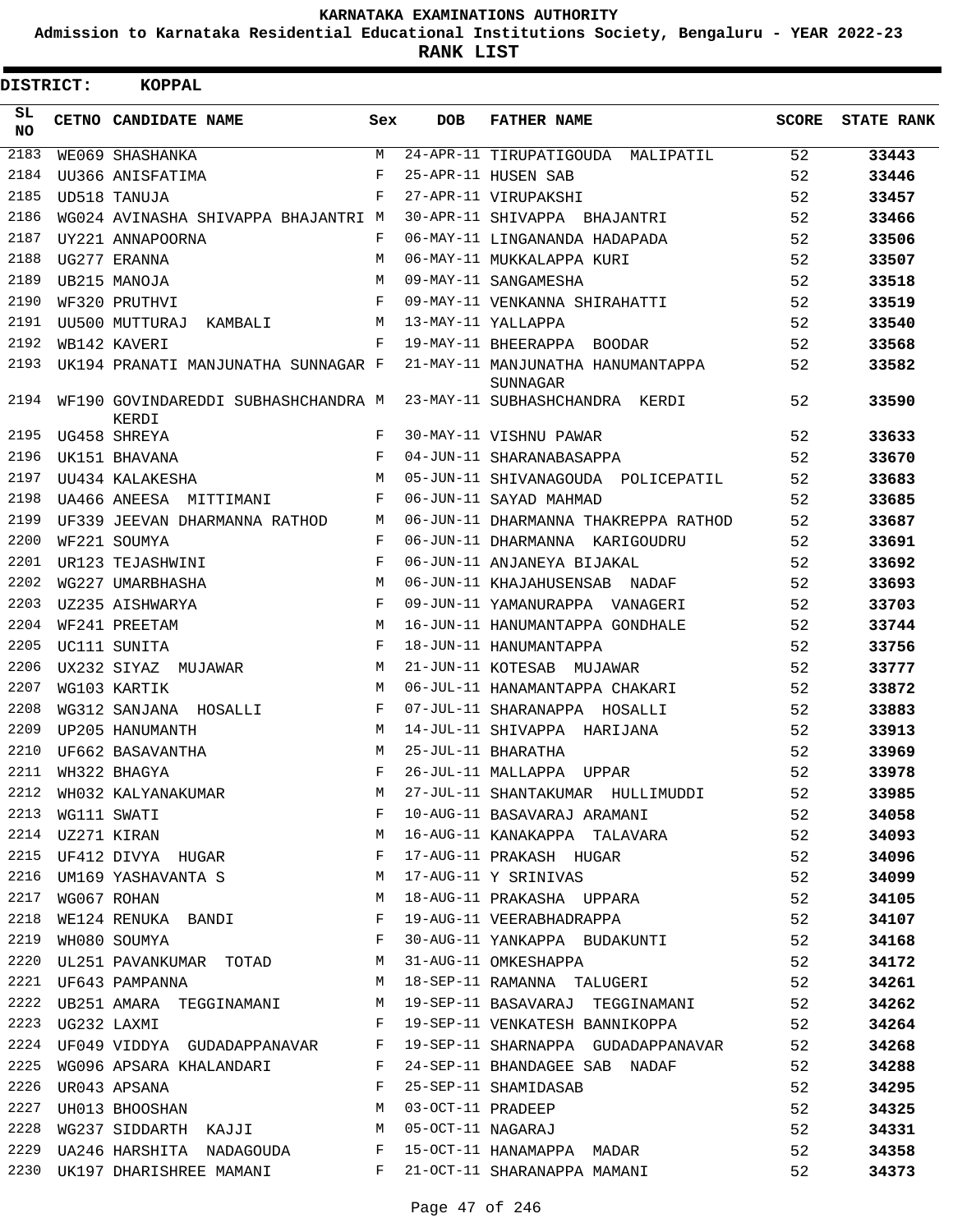**Admission to Karnataka Residential Educational Institutions Society, Bengaluru - YEAR 2022-23**

 $\blacksquare$ 

**RANK LIST**

Е

| <b>DISTRICT:</b> |             | KOPPAL                                          |            |                   |                                                |       |                   |
|------------------|-------------|-------------------------------------------------|------------|-------------------|------------------------------------------------|-------|-------------------|
| SL.<br>NO.       |             | CETNO CANDIDATE NAME                            | Sex        | <b>DOB</b>        | <b>FATHER NAME</b>                             | SCORE | <b>STATE RANK</b> |
| 2231             |             | WD084 RADIKA METAGAL                            | F          |                   | 26-OCT-11 DURUGAPPA METAGAL                    | 52    | 34391             |
| 2232             |             | UG454 DEVAMMA                                   | $_{\rm F}$ |                   | 19-NOV-11 DYAMANNA CHANNADASAR                 | 52    | 34468             |
| 2233             |             | UV232 RIJWAN HASANASABA BAGEWADI M              |            |                   | 01-DEC-11 HASANASABA MAHAMMADASABA<br>BAGEWADI | 52    | 34519             |
| 2234             |             | UC236 SUNIL REDDY                               | M          |                   | 02-DEC-11 RAGHAVENDRA METI                     | 52    | 34522             |
| 2235             |             | UM194 AJEYA                                     | M          |                   | 03-DEC-11 SHAMANNA                             | 52    | 34523             |
| 2236             |             | UU226 GANGOTRI                                  | $_{\rm F}$ |                   | 15-DEC-11 VISHWANATH HALAPETI                  | 52    | 34556             |
| 2237             |             | UK184 GOUTAM                                    | M          |                   | 27-DEC-11 UMESH CHIKENAKOPPA                   | 52    | 34585             |
| 2238             |             | UX327 NIKITA BASAPPA VADDAR                     | F          |                   | 01-JAN-12 BASAPPA CHANDRAPPA VADDAR            | 52    | 34598             |
| 2239             |             | UB346 K D SINCHANA                              | F          | 06-FEB-12 DEVANNA |                                                | 52    | 34628             |
| 2240             |             | UV034 MOUNESH KORI                              | M          |                   | 09-FEB-12 NAGARAJ KORI                         | 52    | 34631             |
| 2241             |             | WA166 SHREYA                                    | F          |                   | 26-MAR-12 VEERESH J JUMALAPURA                 | 52    | 34646             |
| 2242             |             | WB208 PRIYANKA GURUMOORTI PAVI                  | F          |                   | 06-MAY-12 GURUMOORTI ANDANAPPA PAVI            | 52    | 34652             |
| 2243             |             | UF260 MAHALAKSHMI                               | F          |                   | 15-MAY-12 SHYAMANNA HUDEDA                     | 52    | 34653             |
| 2244             |             | UL057 ANANTAKUMAR KUDATINI                      | M          | 08-JUN-12 KRISHNA |                                                | 52    | 34655             |
| 2245             |             | WK220 MARISWAMI                                 | M          |                   | 26-NOV-08 HANUMAPPA KATARAKI                   | 51    | 34657             |
| 2246             |             | UJ122 NAGARAJ                                   | M          |                   | 27-JUL-09 LAXMAN DAMBRA                        | 51    | 34664             |
| 2247             |             | WA124 SHARANAPPA HULAGAPPA<br>HADIMANI          | М          |                   | 15-SEP-09 HULAGAPPA TAMMANNA HADIMANI          | 51    | 34667             |
| 2248             |             | UF407 Lalitha                                   | $_{\rm F}$ |                   | 19-JAN-10 HANUMANTA                            | 51    | 34699             |
| 2249             |             | UC295 ANITHA                                    | F          |                   | 27-JAN-10 BASAVARAJ TALAKERI                   | 51    | 34703             |
| 2250             |             | UN094 ASHWINI I                                 | F          |                   | 03-FEB-10 INDRAPPA                             | 51    | 34708             |
| 2251             |             | UG156 RAHUL                                     | M          |                   | 04-FEB-10 HARIYAPPA GOUDRA                     | 51    | 34711             |
| 2252             |             | US162 BASAVARAJ                                 | M          |                   | 11-FEB-10 PARASAPPA BALDARI                    | 51    | 34714             |
| 2253             |             | UV303 AMBIKA                                    | F          |                   | 29-MAR-10 TUKARAMA                             | 51    | 34738             |
| 2254             |             |                                                 | $_{\rm F}$ |                   |                                                | 51    | 34751             |
| 2255             |             | UU043 SAVITRI TUMMARAGUDDI<br>UE387 ARMAN PASHA | M          |                   | 27-APR-10 VEERESH TUMMARAGUDDI                 | 51    |                   |
| 2256             |             | WH259 PRAVEENKUMAR                              | M          |                   | 17-MAY-10 KHAJA HUSEN                          | 51    | 34759<br>34763    |
| 2257             |             |                                                 | F          |                   | 25-MAY-10 HANAMAPPA KURUBAR                    |       |                   |
|                  |             | UG415 SUJATHA                                   |            | 26-MAY-10 NAGARAJ | KORI                                           | 51    | 34764             |
| 2258             |             | UL102 SHAM CHAVHAN                              | M          |                   | 01-JUN-10 SHEKHARAPPA CHAVHAN                  | 51    | 34770             |
| 2259             |             | WD235 MOHAN SHEKHAPPA CHAVAN                    | M          |                   | 16-JUN-10 SHEKHAPPA ISHAPPA CHAVAN             | 51    | 34777             |
| 2260             |             | UW287 SHREENIVAS BUDAKUNTI                      | M          |                   | 01-JUL-10 KARIBASAPPA BUDAKUNTI                | 51    | 34787             |
| 2261             |             | WB322 ANEETA AMARESH DAVANAGERI                 | F          |                   | 05-JUL-10 AMRESH BASAVARAJ DAVANAGERI          | 51    | 34791             |
| 2262             | UL065 ASHOK |                                                 | M          |                   | 10-JUL-10 BASAVARAJA KATTIMANI                 | 51    | 34794             |
| 2263             |             | UM225 MOUNESHA                                  | M          |                   | 14-JUL-10 NAGAPPA BAGADE                       | 51    | 34798             |
| 2264             |             | UD311 SANTOSH AYYANAGOUDRU                      | M          |                   | 20-JUL-10 VEERESH AYYANAGOUDRU                 | 51    | 34806             |
| 2265             |             | UZ189 CHANDRASHEKHARAYYA<br>HIREMATH            | M          |                   | 26-JUL-10 SHIVANANDAYYA HIREMATH               | 51    | 34816             |
| 2266             |             | WG233 SHANTA                                    | F          |                   | 10-AUG-10 BASAVARAJ KAMMAR                     | 51    | 34842             |
| 2267             |             | UG214 DHANARAJ                                  | М          |                   | 22-AUG-10 HANUMAPPA LAMANI                     | 51    | 34863             |
| 2268             |             | UC253 MARISWAMI                                 | М          |                   | 07-SEP-10 BASAPPA GONDABALA                    | 51    | 34885             |
| 2269             |             | UG533 VENKARADDY YADRAMMANAHALLI                | M          |                   | 22-SEP-10 SHIVARADDI YADRAMMANAHALLI           | 51    | 34923             |
| 2270             |             | UP185 SAVITRI                                   | F          |                   | 23-SEP-10 SHEKHARAGOUDA NAGANAGOUDRA           | 51    | 34929             |
| 2271             |             | UX339 BANSHREE                                  | F          |                   | 05-OCT-10 HANAMESHA                            | 51    | 34953             |
| 2272             | UG197 ANU   |                                                 | F          |                   | 08-OCT-10 SHARANAPPA JANTLI                    | 51    | 34959             |
| 2273             |             | WF129 BALESHA                                   | М          |                   | 08-OCT-10 SHARANAPPA GADDADA                   | 51    | 34960             |
| 2274             |             | WG100 SHRIDHAR                                  | M          |                   | 08-OCT-10 SHARANAPPA HALLI                     | 51    | 34964             |
| 2275             |             | UA081 G TANUSREE                                | F          |                   | 09-OCT-10 G GRIMALLA                           | 51    | 34965             |
| 2276             |             | UF202 ANUSHA KUNAGI                             | F          | 11-OCT-10 SHANKAR |                                                | 51    | 34973             |
| 2277             |             | UF521 PRAJWAL                                   | M          |                   | 14-OCT-10 SUBHASHA RONADA                      | 51    | 34987             |
|                  |             |                                                 |            |                   |                                                |       |                   |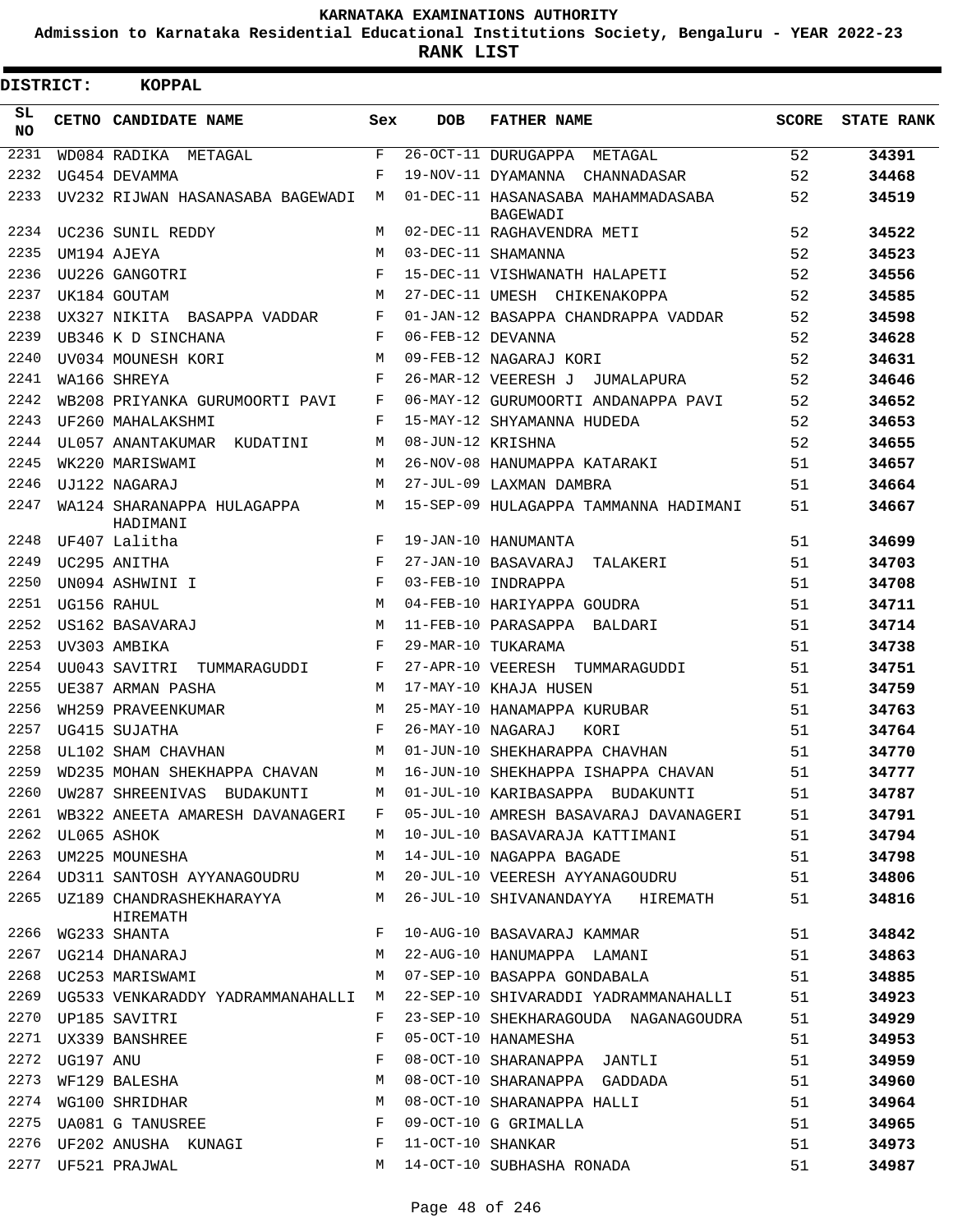**Admission to Karnataka Residential Educational Institutions Society, Bengaluru - YEAR 2022-23**

**RANK LIST**

| <b>DISTRICT:</b> | <b>KOPPAL</b>                                                            |            |                  |                                                     |       |                   |
|------------------|--------------------------------------------------------------------------|------------|------------------|-----------------------------------------------------|-------|-------------------|
| SL<br><b>NO</b>  | CETNO CANDIDATE NAME                                                     | Sex        | <b>DOB</b>       | <b>FATHER NAME</b>                                  | SCORE | <b>STATE RANK</b> |
| 2278             | WA093 ASPHAKRIYAZ MUSTAFHA<br>BHAVIKATTI                                 | M          |                  | 16-OCT-10 MUSTAFHA                                  | 51    | 34989             |
| 2279             | WA180 NANDITA DURAGAPPA<br>MYAGALAMANI                                   | F          |                  | 27-OCT-10 DURAGAPPA BHARAMAPPA<br>MYAGALAMANI       | 51    | 35015             |
| 2280             | UP070 MANJUSHREE                                                         | F          |                  | 01-NOV-10 DODDABASAPPA YADDONI                      | 51    | 35027             |
| 2281             | UJ121 RAJASHEKHARA                                                       | M          |                  | 01-NOV-10 PARASAPPA SHAVENTRAVVANAVAR               | 51    | 35028             |
| 2282             | UF115 RENUKA SHANKRAPPA MYADANERI F                                      |            |                  | 02-NOV-10 SHANKRAPPA HUCHAPPA MYDANERI              | 51    | 35032             |
| 2283             | UC144 VIRESH                                                             | M          |                  | 02-NOV-10 SHIVALINGAPPA ITAGI                       | 51    | 35034             |
| 2284             | UA356 K VIKAS                                                            | M          |                  | 03-NOV-10 DODDABASAPPA K                            | 51    | 35035             |
| 2285             | UU276 PUNIT                                                              | M          |                  | 07-NOV-10 MALLAPPA KARADI                           | 51    | 35049             |
| 2286             | WG106 ROSHANBANU                                                         | $_{\rm F}$ |                  | 08-NOV-10 AJMEERSAB GURIKAR                         | 51    | 35051             |
| 2287             | WC148 MARUTI                                                             | M          |                  | 09-NOV-10 PARASAPPA UCHCHALAKUNTI                   | 51    | 35057             |
| 2288             | WB329 CHETANAGOUDA YANKANAGOUDA<br>POLICE PATIL                          | M          |                  | 25-NOV-10 YANKANAGOUDA BHIMANAGOUDA<br>POLICE PATIL | 51    | 35108             |
| 2289             | UC063 HULIGEMMA RAVICHANDRA<br>JIRALA                                    | F          |                  | 30-NOV-10 RAVICHANDRA                               | 51    | 35118             |
| 2290             | UD509 RENUKAMBIKA                                                        | F          |                  | 03-DEC-10 GADILINGAPPA                              | 51    | 35137             |
| 2291             | UT112 KARTIKAYYA                                                         | M          |                  | 04-DEC-10 VEERABASAYYA HIREMATH                     | 51    | 35138             |
| 2292             | WA126 CHAITRA GUNNALA                                                    | F          |                  | 10-DEC-10 HANAMAPPA                                 | 51    | 35151             |
| 2293             | WA005 TIPPAVVA MARIYAPPA HAKKI                                           | F          |                  | 10-DEC-10 MARIYAPPA NEELAPPA HAKKI                  | 51    | 35157             |
| 2294             | US214 ANUSHRI HANUMAPPA BUKANATTI F                                      |            |                  | 16-DEC-10 HANUMAPPA KALAKAPPA BUKANATTI             | 51    | 35177             |
| 2295             | UF200 RENUKA                                                             | F          |                  | 17-DEC-10 MALLAPPA MURAL                            | 51    | 35178             |
| 2296             | UA456 HULLESHA                                                           | M          | 19-DEC-10 RAMESH |                                                     | 51    | 35186             |
| 2297             | WK279 NETRAVATI                                                          | F          |                  | 23-DEC-10 HIREHANAMANTAPPA HOSAMANI                 | 51    | 35195             |
| 2298             | UC160 AKSHATA                                                            | $_{\rm F}$ |                  | 25-DEC-10 HANUMESH GANADAL                          | 51    | 35199             |
| 2299             | UT093 MAKTUMSAB                                                          | M          |                  | 01-JAN-11 BASHUSAB KHADARSAB<br>JINNAD              | 51    | 35229             |
| 2300             | UV072 HUSENA                                                             | M          |                  | 07-JAN-11 BUDDNESAB UMALUTI                         | 51    | 35265             |
| 2301             | UR085 AKASH                                                              | M          |                  | 14-JAN-11 RAMANNA CHALUVADI                         | 51    | 35289             |
| 2302             | UN195 SURESH                                                             | M          |                  | 26-JAN-11 VENKATESH JATOT                           | 51    | 35328             |
| 2303             | UL136 AKASH                                                              | M          |                  | 28-JAN-11 MAHESH KALAKERI                           | 51    | 35331             |
| 2304             | UC102 H SHASHANK REDDY                                                   | М          |                  | 01-FEB-11 H BASAVARAJ                               | 51    | 35346             |
| 2305             | WE145 CHANNABASAMMA                                                      | F          |                  | 03-FEB-11 MANJUNATHA HIREMATHA                      | 51    | 35353             |
| 2306             | US106 DODDABASAMMA                                                       | F          |                  | 05-FEB-11 AMARAPPA TALAVARA                         | 51    | 35368             |
| 2307             | WD272 RANJITA                                                            |            |                  | 06-FEB-11 BASAVARAJ ARAKERI                         | 51    | 35378             |
| 2308             | $\begin{aligned} \mathbf{F} \\ \mathbf{F} \end{aligned}$<br>UG340 SUNITA |            |                  | 13-FEB-11 SHIVAPPA KALLALLI                         | 51    | 35400             |
| 2309             | UX153 MAHAMADSHAFI                                                       | M          |                  | 15-FEB-11 IMAMASAB KALALABANDI                      | 51    | 35411             |
| 2310             | UF380 HANAMANTH YAKANAL                                                  | M          |                  | 20-FEB-11 MANJUNATH YAKANAL                         | 51    | 35423             |
| 2311             | UX103 BHAGYASHREE GHANTIMATH                                             | F          |                  | 22-FEB-11 RACHAYYA                                  | 51    | 35430             |
| 2312             | WD004 SHIVAKUMAR ISHWAR<br>KUNDAGOL                                      | M          |                  | 02-MAR-11 ISHWAR KUNDAGOL                           | 51    | 35476             |
| 2313             | WB015 KISHOR SUBHAS BELAGAVI                                             | M          | 03-MAR-11 SUBHAS |                                                     | 51    | 35483             |
| 2314             | WC003 BHAVANI                                                            | F          |                  | 07-MAR-11 VIJAYAKUMAR OLIMATH                       | 51    | 35508             |
| 2315             | UH076 ARCHANA                                                            | F          |                  | 09-MAR-11 MALLAPPA                                  | 51    | 35518             |
| 2316             | UB199 SANTOSHA                                                           | М          |                  | 11-MAR-11 KANAKARAYA                                | 51    | 35533             |
| 2317             | UP117 VIJAYALAXMI                                                        | $_{\rm F}$ |                  | 16-MAR-11 SHARANAPPA ABBIGERI                       | 51    | 35548             |
| 2318             | WB303 SABIYA                                                             | F          |                  | 17-MAR-11 AMEENASAB                                 | 51    | 35552             |
| 2319             | UG309 TEJASHWINI BINNAL                                                  | F          |                  | 30-MAR-11 JAGADEESH BINNAL                          | 51    | 35627             |
| 2320             | UJ003 SPURTI                                                             | F          |                  | 31-MAR-11 SANNAMOOKAPPA BARAKER                     | 51    | 35635             |
| 2321             | WD299 GOUTAMI                                                            | F          |                  | 01-APR-11 MANGALESHA LADDI                          | 51    | 35637             |
| 2322             | UM228 JAYASHREE                                                          | F          |                  | 01-APR-11 UMESH ALAVANDI                            | 51    | 35638             |
| 2323             | WH002 AMOGH BASAVARAJ HALLI                                              | M          |                  | 02-APR-11 BASAVARAJ NINGAPPA HALLI                  | 51    | 35642             |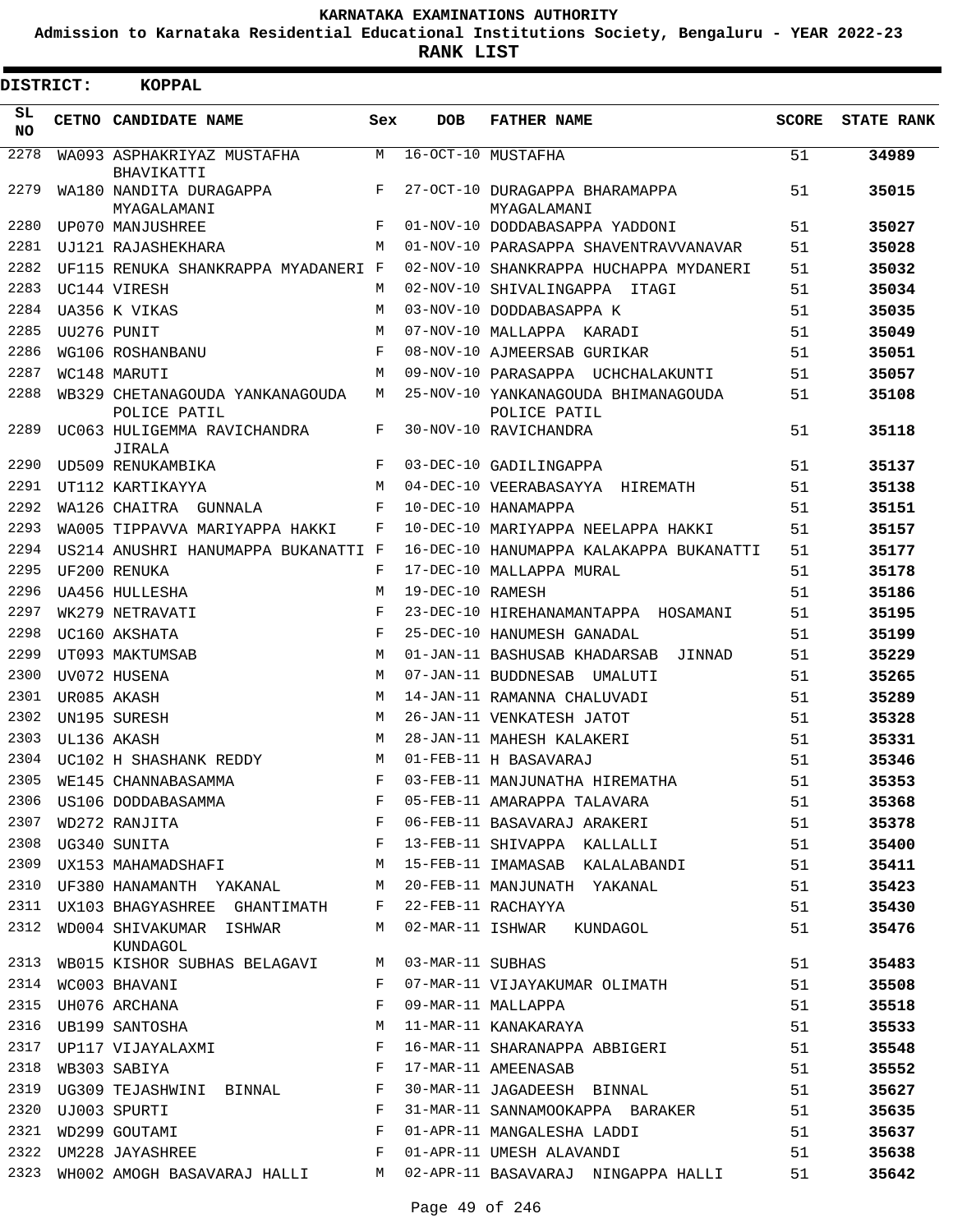**Admission to Karnataka Residential Educational Institutions Society, Bengaluru - YEAR 2022-23**

**RANK LIST**

 $\blacksquare$ 

| <b>DISTRICT:</b> |                  | KOPPAL                                        |            |            |                                                |       |                   |
|------------------|------------------|-----------------------------------------------|------------|------------|------------------------------------------------|-------|-------------------|
| SL<br><b>NO</b>  |                  | CETNO CANDIDATE NAME                          | Sex        | <b>DOB</b> | <b>FATHER NAME</b>                             | SCORE | <b>STATE RANK</b> |
| 2324             |                  | UX260 PUTTARAJ KUMBAR                         | M          |            | 03-APR-11 SHANMUKHAPPA                         | 51    | 35649             |
| 2325             |                  | WD302 AKSHATA BASAVARAJ BANDIHAL              | F          |            | 06-APR-11 BASAVARAJ BANDIHAL                   | 51    | 35666             |
| 2326             |                  | WF277 BHAGYASHRI ANGADI                       | F          |            | 10-APR-11 GUNDAPPA                             | 51    | 35696             |
| 2327             |                  | UN216 NAVEEN MANJUNATH ELIGER                 | M          |            | 12-APR-11 MANJUNATH ELIGER                     | 51    | 35707             |
| 2328             |                  | UY184 JYOTHI R                                | F          |            | 13-APR-11 RAMESHA K                            | 51    | 35712             |
| 2329             |                  | UG423 PURNIMA                                 | $_{\rm F}$ |            | 13-APR-11 MAHABALESHVARA BHIMANUR              | 51    | 35714             |
| 2330             |                  | UA032 LINGARAJU K                             | M          |            | 17-APR-11 BHEEMANNA DEVANNA KUSTAGI            | 51    | 35728             |
| 2331             |                  | UZ166 SHASHIDHAR CHAKARI                      | М          |            | 17-APR-11 SAKRAPPA CHAKARI                     | 51    | 35730             |
| 2332             |                  | WE182 SANJAY                                  | M          |            | 18-APR-11 VEERANAGOUDA TOTAGANTI               | 51    | 35736             |
| 2333             |                  | UF103 DARSHAN MAHANTESH MADAR                 | М          |            | 20-APR-11 MAHANTESH NINGAVVA MADAR             | 51    | 35739             |
| 2334             |                  | UF629 SOUJANYA                                | F          |            | 20-APR-11 MARIYAPPA POOJARI                    | 51    | 35744             |
| 2335             |                  | WH370 PRASHANTA                               | M          |            | 21-APR-11 PRAKASH JALIHAL                      | 51    | 35747             |
| 2336             |                  | UL180 JAYALAKSHMI P                           | F          |            | 23-APR-11 HANUMANTHAPPA                        | 51    | 35759             |
| 2337             |                  | UX053 APRINA MUSTAPA                          | F          |            | 24-APR-11 MUSTAPA BAVIKATTI FAKEERSAB          | 51    | 35762             |
| 2338             |                  | UG044 DURGGAA                                 | F          |            | 27-APR-11 YAMANURAPPA GOREBAL                  | 51    | 35776             |
| 2339             |                  | UN038 PRAJVAL                                 | M          |            | 01-MAY-11 MARUTHI MULIMANI                     | 51    | 35802             |
| 2340             |                  | UC130 HULIGEMMA                               | F          |            | 07-MAY-11 SHYAMANNA                            | 51    | 35823             |
| 2341             |                  | WD019 AKASH KONAPUR                           | М          |            | 11-MAY-11 PRABHULINGAYYA                       | 51    | 35843             |
| 2342             |                  | UJ055 ABHILASH DAMBAL                         | M          |            | 12-MAY-11 BASAVARAJ DAMBAL                     | 51    | 35848             |
| 2343             |                  | WF193 PRAJWAL                                 | M          |            | 12-MAY-11 IRANNA SANGAMESHWAR                  | 51    | 35852             |
| 2344             |                  | UM144 PAVITRA SURESH TALAVAR                  | F          |            | 15-MAY-11 SURESH MARIYAPPA TALAVAR             | 51    | 35867             |
| 2345             |                  | UA454 SINDHU                                  | F          |            | 15-MAY-11 GADILINGAPPA                         | 51    | 35870             |
| 2346             |                  | UC285 GANGAMMA SHARANAPPA<br>RAVANAKI         | F          |            | 16-MAY-11 SHARANAPPA                           | 51    | 35873             |
| 2347             |                  | UK220 MUBARAK HADIMANI                        | М          |            | 16-MAY-11 FAKRUSAB HADIMANI                    | 51    | 35874             |
| 2348             |                  | UJ120 HUCHCHAMMA                              |            |            | F 24-MAY-11 HUCHCHANAGOUDA<br>CHANNANAGOUDRA   | 51    | 35915             |
| 2349             |                  | UG001 PRASANNA DANI                           | M          |            | 26-MAY-11 MANJUNATH DANI                       | 51    | 35926             |
| 2350             |                  | UP085 ARPITA BASAVAREDDI<br>KENCHRADDI        | $F$ –      |            | 30-MAY-11 BASAVARADDI KENCHRADDI               | 51    | 35949             |
|                  | 2351 WE209 AKASH |                                               | М          |            | 01-JUN-11 DEVENDRAPPA INGALADAL                | 51    | 35955             |
|                  |                  | 2352 UV207 SARSWATI                           |            |            | F 01-JUN-11 YAMANOORAPPA VALMIKI               | 51    | 35964             |
|                  |                  | 2353 US091 YALLAPPA TIPPANNA<br>MENASAGERI    |            |            | M 01-JUN-11 TIPPANNA BASAPPA MENASAGERI        | 51    | 35971             |
|                  | 2354 WG152 NETRA |                                               | $F -$      |            | 02-JUN-11 YAMANOORAPPA MADIWALAR               | 51    | 35976             |
|                  |                  | 2355 UW106 PRADEEPA DEVEGOUDA<br>MUKAPPANAVAR |            |            | M 05-JUN-11 DEVEGOUDA MUKAPPANAVAR             | 51    | 35995             |
|                  |                  | 2356 WE009 SUDATTA                            | M          |            | 05-JUN-11 BALAPPA DESAI                        | 51    | 36000             |
|                  |                  | 2357 WF136 VIJAYAKUMAR NOOTALAGANTI           |            |            | M 05-JUN-11 SANNA HANAMANTAPPA<br>NOOTALAGANTI | 51    | 36002             |
|                  |                  | 2358 UF162 MEGHA                              | F          |            | 08-JUN-11 YALLAPPA YALABURTI                   | 51    | 36024             |
|                  |                  | 2359 WG191 SRUSHTI                            | F          |            | 14-JUN-11 NINGAPPA HIREMANI                    | 51    | 36066             |
|                  |                  | 2360 UZ346 ANANYA BENAL                       | F          |            | 16-JUN-11 HULIGEPPAA                           | 51    | 36074             |
|                  |                  | 2361 UL287 JEEVAN UDDAR                       | М          |            | 17-JUN-11 HANUMANTAPPA UDDAR                   | 51    | 36085             |
|                  |                  | 2362 UK035 VISHNU                             | М          |            | 24-JUN-11 KOTESH BHARAMAPPA<br>HALLEPPANAVAR   | 51    | 36125             |
|                  |                  | 2363 UY019 SHWETA HADAPAD F                   |            |            | 28-JUN-11 MALLAPPA                             | 51    | 36147             |
|                  | 2364 UH043 POOJA |                                               | F          |            | 05-JUL-11 SIDDAPPA MARIBASANNANAVAR            | 51    | 36198             |
| 2365             |                  | WD116 CHAITRA                                 | F          |            | 06-JUL-11 MANAPPA GURIKAR                      | 51    | 36202             |
| 2366             |                  | WE045 PRAJWAL ALLAPPA ILAGER M                |            |            | 07-JUL-11 ALLAPPA ILAGER                       | 51    | 36211             |
|                  |                  | 2367 UG065 TANUSHREE                          | F          |            | 07-JUL-11 MAHALINGAPPA VALMIKI                 | 51    | 36216             |
|                  |                  | 2368 UD462 PALLAVI K                          | F          |            | 08-JUL-11 VEERESH K                            | 51    | 36221             |

Page 50 of 246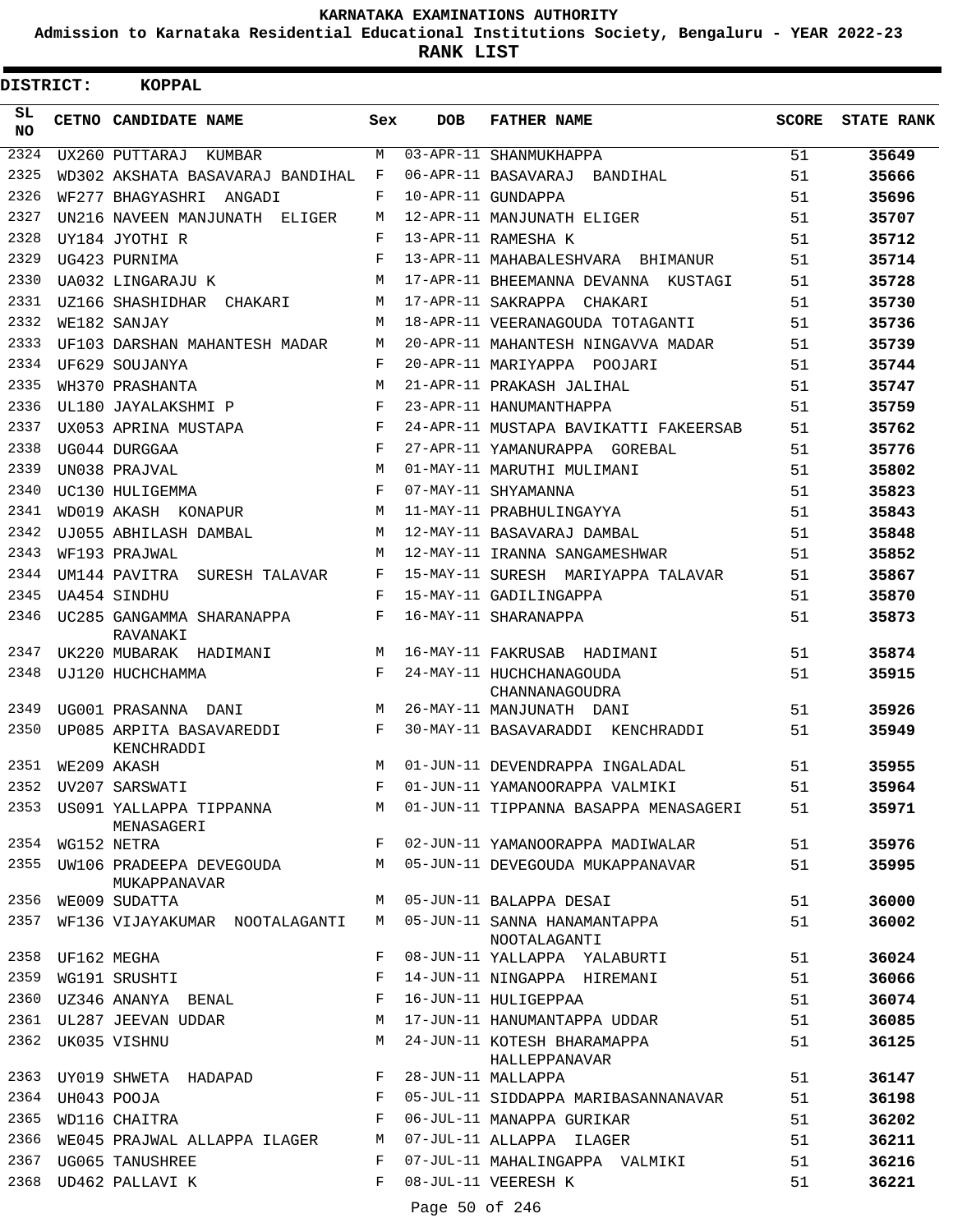**Admission to Karnataka Residential Educational Institutions Society, Bengaluru - YEAR 2022-23**

**RANK LIST**

| SL.<br><b>DOB</b><br>CETNO CANDIDATE NAME<br><b>FATHER NAME</b><br>Sex<br><b>NO</b><br>2369<br>11-JUL-11 SULAIMAN KHURESHI<br>UB238 SOYAF<br>M<br>KHURESHI<br>2370<br>М | <b>SCORE</b><br>51<br>51 | <b>STATE RANK</b><br>36234 |
|-------------------------------------------------------------------------------------------------------------------------------------------------------------------------|--------------------------|----------------------------|
|                                                                                                                                                                         |                          |                            |
|                                                                                                                                                                         |                          |                            |
| UG468 SHASHIKUMAR<br>13-JUL-11 ANDANAGOUDA CHIKKANAGOUDRA                                                                                                               |                          | 36248                      |
| 2371<br>M<br>15-JUL-11 MAHESH MALLANNAVAR<br>WJ002 GAVISIDDAPPA MAHESH<br>MALLANNAVAR                                                                                   | 51                       | 36258                      |
| 2372<br>15-JUL-11 SHIVAPRASAD GADDAD<br>UC486 SUMANTH GADDAD<br>M                                                                                                       | 51                       | 36262                      |
| 2373<br>M<br>16-JUL-11 EKAPPA KONAVALAD<br>WH175 SUNIL                                                                                                                  | 51                       | 36269                      |
| 2374<br>UX355 SALMAN<br>M<br>17-JUL-11 RAHAMAN SAB ITAGI<br>FARSHI                                                                                                      | 51                       | 36276                      |
| 2375<br>UN180 ADARSH MALEKOPPA<br>19-JUL-11 YANKANNA<br>M                                                                                                               | 51                       | 36284                      |
| 2376<br>21-JUL-11 AMRESH H N<br>UD486 CHANDREGOUDA<br>M                                                                                                                 | 51                       | 36298                      |
| 2377<br>23-JUL-11 PARASAPPA<br>UF288 SIDDALINGESH TALAVAR<br>M                                                                                                          | 51                       | 36319                      |
| 2378<br>UK257 SHREEDEVI N M<br>F<br>27-JUL-11 NINGAPPA MADIVALA                                                                                                         | 51                       | 36342                      |
| 2379<br>UJ239 SOUMYA<br>F<br>27-JUL-11 MAHESHAPPA CHANNADASAR                                                                                                           | 51                       | 36343                      |
| 2380<br>F<br>04-AUG-11 BASAPPA<br>UF140 SHIVARANJANI                                                                                                                    | 51                       | 36391                      |
| 2381<br>WC123 BASAVARAJ CHANNAPPA<br>M<br>06-AUG-11 CHANNAPPA MUDIYAPPANAVAR<br>MUDIYAPPANAVAR                                                                          | 51                       | 36396                      |
| 2382<br>WF244 SEVANTI YALLAPPA BINGI<br>10-AUG-11 YALLAPPA KALASAPPA BINGI<br>F                                                                                         | 51                       | 36422                      |
| 2383<br>UB020 B G NIRANJAN HIREMATH<br>11-AUG-11 B GANGADHAR HIREMATH<br>M                                                                                              | 51                       | 36424                      |
| 2384<br>UU013 AFREEN NADAF<br>F<br>15-AUG-11 ISMAILASAB                                                                                                                 | 51                       | 36443                      |
| 2385<br>UU058 ASHOK MALLAPPA RATHOD<br>15-AUG-11 MALLAPPA<br>M                                                                                                          | 51                       | 36445                      |
| 2386<br>UF606 PRAJWAL YAMANAPPA BAKKANDI<br>20-AUG-11 YAMANAPPA KARIYAPPA BAKKANDI<br>M                                                                                 | 51                       | 36472                      |
| 2387<br>22-AUG-11 RAJKUMAR<br>UN185 ANITHA<br>F                                                                                                                         | 51                       | 36477                      |
| 2388<br>29-AUG-11 VIVEK<br>UJ139 PAVITRA MADARI<br>F                                                                                                                    | 51                       | 36514                      |
| 2389<br>05-SEP-11 BHIMAKUMAR ANGADI<br>UZ281 ABHISHEK ANGADI<br>M                                                                                                       | 51                       | 36536                      |
| 2390<br>UU293 ARJUN YAMANURAPPA VALIKAR<br>07-SEP-11 YAMANURAPPA SHARANAPPA<br>M<br>VALIKAR                                                                             | 51                       | 36545                      |
| 2391<br>F<br>18-SEP-11 SHEKHAPPA MASKI<br>WJ104 SAVITRI                                                                                                                 | 51                       | 36598                      |
| 2392<br>M<br>23-SEP-11 SHARANAPPA<br>UG576 SANTOSH                                                                                                                      | 51                       | 36618                      |
| 2393<br>WK039 BASAMMA<br>F<br>26-SEP-11 SURESH<br>HOOGAR                                                                                                                | 51                       | 36628                      |
| 2394<br>WE100 NASRINBANU<br>F<br>01-OCT-11 PHAKIRSAB HARTI                                                                                                              | 51                       | 36648                      |
| 2395<br>04-OCT-11 KALAPPA BADIGER<br>UU102 FAKIRAPPA<br>М                                                                                                               | 51                       | 36657                      |
| 2396<br>08-OCT-11 CHANDRARAO<br>UE082 ANANDA<br>M                                                                                                                       | 51                       | 36671                      |
| 2397<br>20-OCT-11 YAMANOORAPPA BARAKER<br>UL101 MALLAPPA<br>M                                                                                                           | 51                       | 36719                      |
| UK298 DIVYA SOMAPPA SHENI F<br>2398<br>23-OCT-11 SOMAPPA HANAMAPPA SHENI                                                                                                | 51                       | 36727                      |
| 2399 UG527 POOJA<br>$\mathbf{F}$<br>23-OCT-11 ERANNA KAMMAR                                                                                                             | 51                       | 36729                      |
| WB405 SAHANA NANAPUR F<br>2400<br>25-OCT-11 NAGAPPA                                                                                                                     | 51                       | 36733                      |
| 2401<br>31-OCT-11 SANNA NINGAPPA BAVIKATTI<br>UD254 PRASANNA KUMAR M                                                                                                    | 51                       | 36749                      |
| 2402<br>01-NOV-11 VIRUPANNA HALLIKERI<br>WD266 RAVIKUMAR<br>M                                                                                                           | 51                       | 36754                      |
| 2403<br>05-NOV-11 YALLAPPA KAMBALI<br>UK033 ASHWINI<br>F                                                                                                                | 51                       | 36766                      |
| 2404 UW185 SHARAN<br>М<br>15-NOV-11 SIDDAPPA HADAPAD                                                                                                                    | 51                       | 36808                      |
| US066 SANJANA<br>2405<br>F<br>17-NOV-11 PAMPANNA KALAMANGI                                                                                                              | 51                       | 36815                      |
| $\mathbf{F}$ and $\mathbf{F}$<br>2406<br>03-DEC-11 DODDAPPA<br>UX227 VEDA                                                                                               | 51                       | 36879                      |
| 2407 UC116 PARASHURAM M<br>07-DEC-11 LAKSHMANA                                                                                                                          | 51                       | 36889                      |
| 2408 UF478 SIDDAYYA HIREMATH M<br>07-DEC-11 DODDABASAYYA HIREMATH                                                                                                       | 51                       | 36891                      |
| 2409<br>12-DEC-11 BASVARAJ AGASIMUNDINA<br>UD243 SAHANA<br>F                                                                                                            | 51                       | 36906                      |
| UJ227 ANUSHRI M<br>2410<br>25-DEC-11 MADEVAPPA MADIVALAR<br>F                                                                                                           | 51                       | 36931                      |
| M<br>01-JAN-12 MANJUNATH HALLI<br>2411<br>WH167 BASAVARAJ                                                                                                               | 51                       | 36949                      |
| 2412 UE299 HANUMESH GOLLAR M<br>12-APR-09 YANKAPPA GOLLAR                                                                                                               | 50                       | 37017                      |
| 2413<br>11-NOV-09 TIRUPATI<br>UE220 PALLAVI<br>F                                                                                                                        | 50                       | 37031                      |
| 15-NOV-09 CHENNAYYA HIREMATH<br>2414<br>WD074 SOUMYA<br>F                                                                                                               | 50                       | 37033                      |
| 2415 UK233 KUMARA<br>M 01-JAN-10 ANDAPPA PAMMARA                                                                                                                        | 50                       | 37043                      |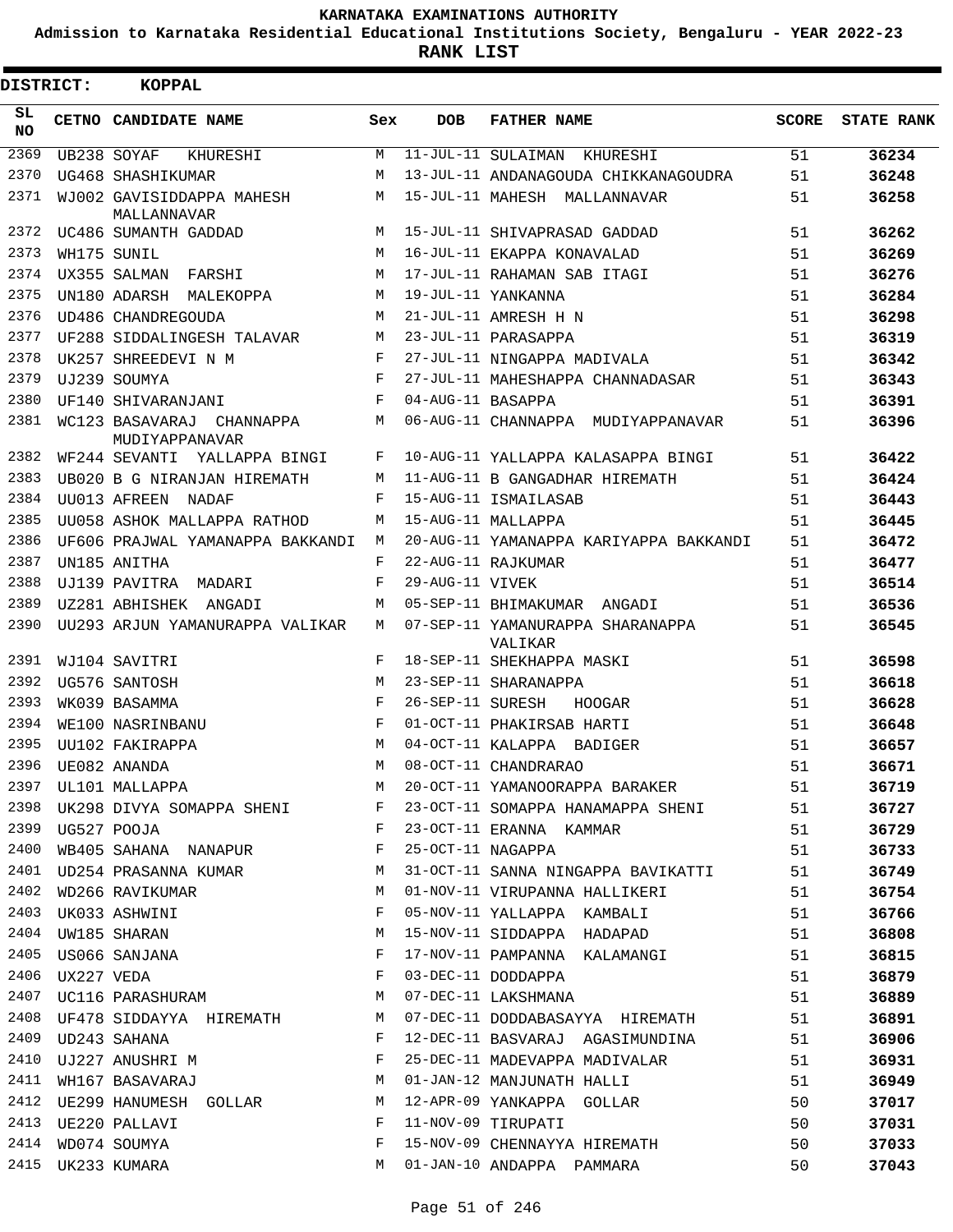**Admission to Karnataka Residential Educational Institutions Society, Bengaluru - YEAR 2022-23**

**RANK LIST**

| <b>DISTRICT:</b> |             | KOPPAL                                     |            |                  |                                                 |              |                   |
|------------------|-------------|--------------------------------------------|------------|------------------|-------------------------------------------------|--------------|-------------------|
| SL<br><b>NO</b>  |             | CETNO CANDIDATE NAME                       | Sex        | <b>DOB</b>       | <b>FATHER NAME</b>                              | <b>SCORE</b> | <b>STATE RANK</b> |
| 2416             |             | UX130 NAGARAJ VENKATESH DODDAMANI M        |            |                  | 16-JAN-10 VENKATESH DODDAMANI                   | 50           | 37046             |
| 2417             |             | UY023 DEVARAJ                              | M          |                  | 30-JAN-10 KALAPPA BADIGER                       | 50           | 37050             |
| 2418             |             | UE084 M BHARATHAKUMAR                      | М          |                  | 02-FEB-10 SHARANAPPA                            | 50           | 37052             |
| 2419             |             | UB347 MALLIKARJUNA                         | M          |                  | 03-MAR-10 KRISHANNAPPA                          | 50           | 37061             |
| 2420             |             | WK315 KIRAN TAMBRALLI                      | M          |                  | 11-MAR-10 BASAVARAJ                             | 50           | 37065             |
| 2421             |             | WB081 MARUTESHA                            | M          |                  | 13-MAR-10 YAMANAPPA KANAKAGIRI                  | 50           | 37066             |
| 2422             |             | UE343 SRINIVAS CHAPI                       | M          |                  | 13-MAR-10 BASAVARAJU CHAPI                      | 50           | 37067             |
| 2423             |             | UC413 MAHESH                               | M          |                  | 31-MAR-10 MALLAPPA                              | 50           | 37070             |
| 2424             |             | UH214 KARIYANNA                            | M          |                  | 13-APR-10 SANJEEVAPPA DODDAKARIYAPPA<br>CHAWDKI | 50           | 37073             |
| 2425             |             | WD153 PRAVEEN                              | M          |                  | 20-APR-10 VAKILA RATHOD                         | 50           | 37074             |
| 2426             |             | UX310 SHAHEED SUBHANSAB JULKATTI           | M          |                  | 23-APR-10 SUBHANSAB MAKTUMSAB JULKATTI          | 50           | 37077             |
| 2427             |             | WD076 AMBIKA                               | F          |                  | 03-MAY-10 GURAPPA CHILAKAMUKHI                  | 50           | 37082             |
| 2428             |             | UN055 SUDEEP                               | M          |                  | 18-MAY-10 ROOPACHAND HYATI                      | 50           | 37090             |
| 2429             |             | UZ163 ANITA                                | F          |                  | 15-JUN-10 CHANNAPPA BHAJENTRI                   | 50           | 37110             |
| 2430             | UL214 SHIVU |                                            | M          |                  | 17-JUL-10 BASAVARAJ TONDEPPANAVAR               | 50           | 37132             |
| 2431             |             | WE042 SIDLINGESH                           | M          |                  | 07-AUG-10 SHARANAPPA KARADAD                    | 50           | 37157             |
| 2432             |             | UK154 NAGARAJ VALIKAR                      | M          |                  | 09-AUG-10 HANUMAPPA VALIKAR                     | 50           | 37161             |
| 2433             |             | UG496 RAHUL                                | M          |                  | 14-AUG-10 GAVISIDDAPPA PUJAR                    | 50           | 37170             |
| 2434             |             | UA036 PRERANA                              | F          | 16-AUG-10 SURESH |                                                 | 50           | 37175             |
| 2435             |             | UL113 PAVAN SAJJAN                         | М          |                  | 24-AUG-10 VEERANNA                              | 50           | 37188             |
| 2436             |             | UB297 HANUMESH                             | M          |                  | 27-AUG-10 CHATRAPPA IRAPUR                      | 50           | 37190             |
| 2437             |             | US125 MANOHAR MAHANTESH GWATAGI            | М          |                  | 16-SEP-10 MAHANTESH RAJAPPA GWATAGI             | 50           | 37225             |
| 2438             |             | UF075 VINAYAKUMAR                          | M          |                  | 16-SEP-10 KALAKAPPA BALUTAGI                    | 50           | 37227             |
| 2439             |             | UJ231 SHIVAKUMAR PALLED                    | M          |                  | 20-SEP-10 VEERANNA PALLED                       | 50           | 37235             |
| 2440             |             | UF508 SHAILAJA RAMESH MADNAL               | F          |                  | 26-SEP-10 RAMESH PARAPPA MADNAL                 | 50           | 37247             |
| 2441             |             | WF117 POORNIMA                             | F          |                  | 08-OCT-10 RAMESH KADEMANI                       | 50           | 37276             |
| 2442             |             | UA332 POOJA                                | $_{\rm F}$ |                  | 10-OCT-10 RUDRAPPA                              | 50           | 37286             |
| 2443             |             | US085 SANGEETHA                            | F          |                  | 16-OCT-10 SHARANAPPA BANNIGOLA                  | 50           | 37306             |
| 2444             |             | UD159 ABHISHEKA SHANKRAPPA RATHOD M        |            |                  | 27-OCT-10 SHANKRAPPA RATHOD                     | 50           | 37340             |
| 2445             |             | UJ222 VIKAS                                | М          |                  | 05-NOV-10 ISHWARAYYA SARANGAMATH                | 50           | 37369             |
| 2446             |             | WG340 BHARAT                               | М          |                  | 07-NOV-10 BASAVARAJ HALLIKERI                   | 50           | 37371             |
| 2447             |             | UG189 MAHAMMAD NIYAJ                       | М          |                  | 07-NOV-10 NABISAB MANIYAR                       | 50           | 37372             |
| 2448             |             | WG099 APURVA                               | F          |                  | 10-NOV-10 MAILARAPPA HALLI                      | 50           | 37383             |
| 2449             |             | WA024 PALLAVI JAGADISH NELLUR              | F          |                  | 15-NOV-10 JAGADISH DURAGAPPA NELLUR             | 50           | 37398             |
| 2450             |             | UH145 AFSANA                               | F          |                  | 17-NOV-10 BASHA SAB MUJAVAR                     | 50           | 37406             |
| 2451             |             | UB031 ASHWINI                              | F          |                  | 19-NOV-10 BASAPPA UPPALADINNI                   | 50           | 37409             |
| 2452             |             | UU029 MANJUNATH BOJARAJ PATTAR             | М          |                  | 19-NOV-10 BOJARAJ PATTAR                        | 50           | 37411             |
| 2453             |             | UD149 PRAJVAL                              | М          |                  | 21-NOV-10 RAGHAVENDRA PAKIRAPPA<br>HIREKURUBAR  | 50           | 37421             |
| 2454             |             | WG143 VEDANT MUTTAPPA HALLAD               | М          |                  | 21-NOV-10 MUTTAPPA SHARANAPPA HALLAD            | 50           | 37424             |
|                  |             | 2455 WB288 RANJITA NAGARAJ ABBIGERI        | F          |                  | 28-NOV-10 NAGARAJ DODDAPPA ABBIGERI             | 50           | 37441             |
|                  |             | 2456 UY213 SOUJANYA BASAVARAJ<br>MANGALOOR | F          |                  | 05-DEC-10 BASAVARAJ                             | 50           | 37463             |
| 2457             |             | WC172 BINDU                                | F          |                  | 08-DEC-10 RAJASHEKHAR HELAVAR                   | 50           | 37469             |
| 2458             |             | UT132 CHANNABASAVA                         | М          |                  | 10-DEC-10 NAGAPPA GONI                          | 50           | 37473             |
| 2459             |             | UG317 SOUPARANIKA                          | F          |                  | 28-DEC-10 BASAVARAJ KATAGI                      | 50           | 37532             |
| 2460             |             | WH164 TRIVENI                              | F          |                  | 01-JAN-11 MOUNESH<br>BADIGER                    | 50           | 37579             |
| 2461             |             | WH044 PRUTVIRAJ                            | М          |                  | 06-JAN-11 NAGARAJ KAMBALI                       | 50           | 37599             |
| 2462             |             | UN009 BHOOMIKA METTAGAL                    | F          |                  | 08-JAN-11 BASAVARAJ METTAGAL                    | 50           | 37605             |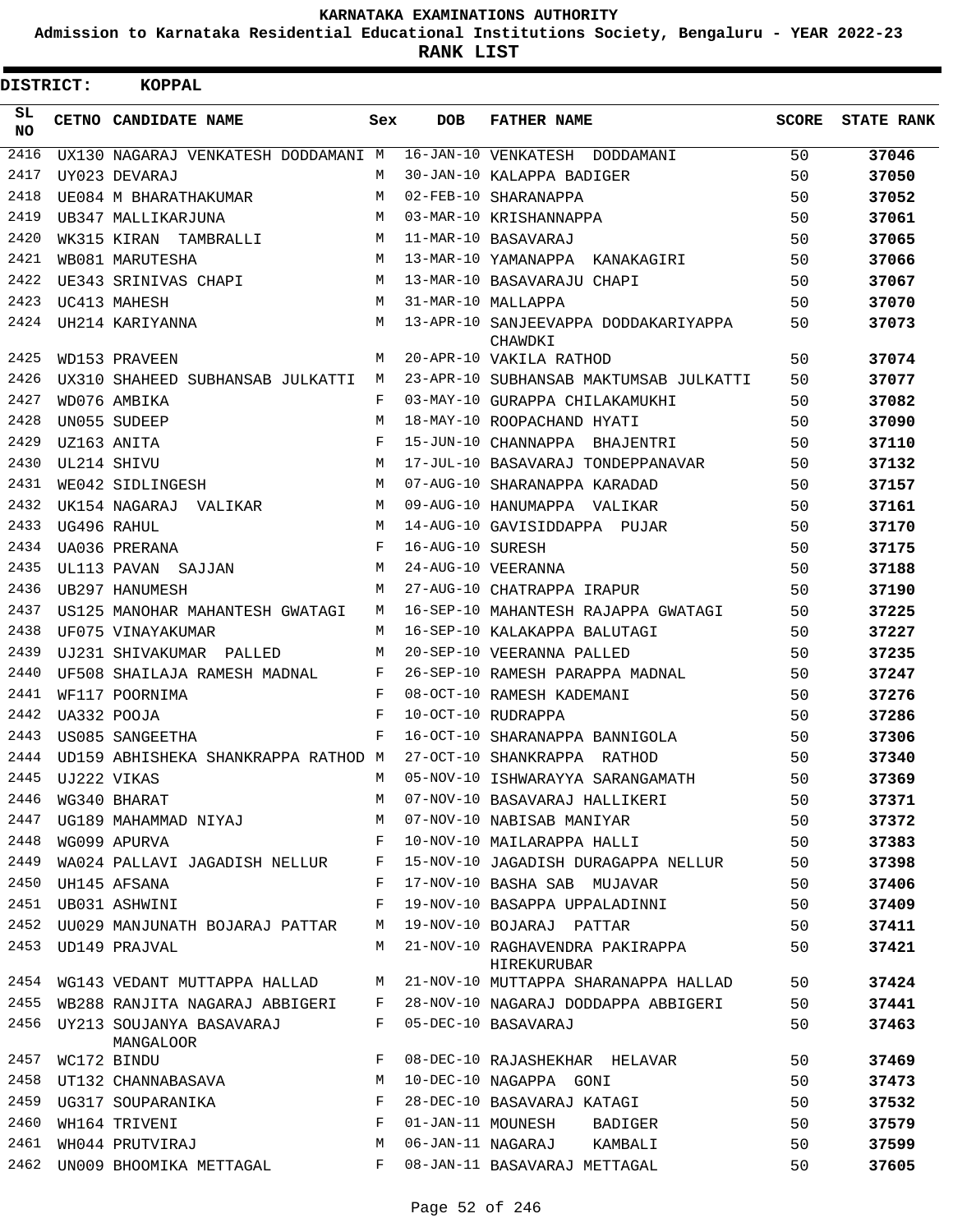**Admission to Karnataka Residential Educational Institutions Society, Bengaluru - YEAR 2022-23**

**RANK LIST**

| <b>DISTRICT:</b> | <b>KOPPAL</b>                                               |            |                   |                                                                                                                   |              |                   |
|------------------|-------------------------------------------------------------|------------|-------------------|-------------------------------------------------------------------------------------------------------------------|--------------|-------------------|
| SL<br>NO.        | CETNO CANDIDATE NAME                                        | Sex        | <b>DOB</b>        | <b>FATHER NAME</b>                                                                                                | <b>SCORE</b> | <b>STATE RANK</b> |
| 2463             | UY182 RAMESH HANAPPA KAMBALI                                | M          |                   | 27-JAN-11 HANAMAPPA                                                                                               | 50           | 37674             |
| 2464             | UX201 HAREESH HUGAR                                         | M          |                   | 30-JAN-11 CHIDANANDAPPA                                                                                           | 50           | 37683             |
| 2465             | UG532 TANUSHREE                                             | $_{\rm F}$ |                   | 30-JAN-11 SANTHOSH HARAPANAHALLI                                                                                  | 50           | 37686             |
| 2466             | UX219 AREEF<br>ILAKAL                                       | М          |                   | 31-JAN-11 GARIMSAB<br>ILAKAL                                                                                      | 50           | 37688             |
| 2467             | UT043 PRATEEK                                               | М          |                   | 01-FEB-11 DODDAPPA ALLALLI                                                                                        | 50           | 37692             |
| 2468             | WE162 YUVARAJ                                               | М          |                   | 10-FEB-11 BASAVARAJ HARIJAN                                                                                       | 50           | 37731             |
| 2469             | UF540 SAMARTH                                               | M          |                   | 12-FEB-11 BASAYYA ABBIGERI                                                                                        | 50           | 37738             |
| 2470             | UZ305 GIRIJA SIDDAYYA<br>MULAGUNDAMATHA                     | F          |                   | 15-FEB-11 SIDDAYYA SHIVAMURTAYYA<br>MULAGUNDAMATHA                                                                | 50           | 37754             |
| 2471             | UG498 SHASHANK                                              | M          |                   | 17-FEB-11 GUNDAPPA BELURU                                                                                         | 50           | 37766             |
| 2472             | UF464 MAYASHREE PARASHURAMA<br>HOTTER                       | F          |                   | 19-FEB-11 PARASHURAMA HOTTERA KARAKAPPA<br><b>HOTTER</b>                                                          | 50           | 37768             |
| 2473             | WF107 SANDEEP                                               | M          |                   | 23-FEB-11 SHEKAPPA BHAJANTRI                                                                                      | 50           | 37783             |
| 2474             | WE111 SOMASHEKHARAYYA                                       | M          |                   | 04-MAR-11 KASHINATH HARIGERIMATH                                                                                  | 50           | 37816             |
| 2475             | WC105 AMRUTA                                                | F          |                   | 07-MAR-11 BASAVARAJ MYAGALAMANI                                                                                   | 50           | 37828             |
| 2476             | UC217 GOWRI C                                               | $_{\rm F}$ |                   | 09-MAR-11 SHARANAPPA                                                                                              | 50           | 37841             |
| 2477             | UV012 ROHIT ASHOK GANJI                                     | М          |                   | 11-MAR-11 ASHOK RANGAPPA GANJI                                                                                    | 50           | 37852             |
| 2478             | UZ125 SHARANAMMA                                            | F          |                   | 15-MAR-11 SHARANAPPA BENAKAL                                                                                      | 50           | 37879             |
| 2479             | UN100 KAVERI                                                | $_{\rm F}$ |                   | 16-MAR-11 HANUMESHA HUCCHAPPA<br><b>BANNIGOLOA</b>                                                                | 50           | 37884             |
| 2480             | WG128 IRANNA DURAGAPPA KARAMUDI                             | М          |                   | 17-MAR-11 DURAGAPPA KARAMUDI                                                                                      | 50           | 37892             |
| 2481             | UG245 NAGARAJ                                               | M          |                   | 18-MAR-11 MANJUNATH KANAKAGIRII                                                                                   | 50           | 37897             |
| 2482             | WJ221 YAMANORAPPA                                           | М          | 18-MAR-11 DEVAPPA | EMMER                                                                                                             | 50           | 37900             |
| 2483             | WF125 PRASHANTHGOUDA MAHANTESH<br>MALIPATIL                 | M          |                   | 19-MAR-11 MAHANTESH MALIPATIL                                                                                     | 50           | 37901             |
| 2484             | UX043 BASAVARAJ SHREEKANTH<br>MADAPUR                       | М          |                   | 20-MAR-11 SHREEKANTH NINGAPPA MADAPUR                                                                             | 50           | 37903             |
| 2485             | UX067 SHARANABASAVA SHEKHARAPPA<br>BIJAKAL                  | M          |                   | 20-MAR-11 SHEKHARAPPA MALLAPPA BIJAKAL                                                                            | 50           | 37909             |
| 2486             | UD499 G MANOJ KUMAR                                         | M          |                   | 22-MAR-11 G SHARANAPPA                                                                                            | 50           | 37915             |
| 2487             | WK310 RAVINDRA ARALI                                        | M          |                   | 22-MAR-11 SHARANAPPA ARALI                                                                                        | 50           | 37916             |
| 2488             | UG307 PUTTARAJ S HIREMATH                                   | M          |                   | 24-MAR-11 SHANTAKUMAR HIREMATH                                                                                    | 50           | 37934             |
|                  | 2489 UF405 MAHALAKSHMI RAMPUR F 26-MAR-11 AMBANNA           |            |                   |                                                                                                                   | 50           | 37947             |
|                  |                                                             |            |                   | 2490 UU405 PRADIPAKUMAR M 27-MAR-11 MALLAPPA KAPALAPPA RATI 50<br>2491 UF068 ROOPA SAKRI NG KABAR-11 SHREEDHAR 50 |              | 37953             |
|                  |                                                             |            |                   |                                                                                                                   |              | 37963             |
|                  | 2492 UG559 MEGHASHREE F 31-MAR-11 MANJUNATH                 |            |                   |                                                                                                                   | 50           | 37972             |
|                  |                                                             |            |                   | 2493 UF502 VISHWANTHA SUGURI M 31-MAR-11 VEERESHA SUGURI 50                                                       |              | 37974             |
|                  | 2494 WG184 SOUMYA                                           |            |                   | F 04-APR-11 NINGAPPA KINNAL                                                                                       | 50           | 37991             |
|                  |                                                             |            |                   | 2495 WJ111 VEERESH PARAYYANAMATH M 13-APR-11 VIRUPAKSHAYYA PARAYYANAMATH 50                                       |              | 38053             |
|                  | 2496 UJ052 ANNAPURNA                                        |            |                   | F 19-APR-11 BASAPPA HUDED                                                                                         | 50           | 38077             |
|                  | 2497 UN056 SAMARTHA M 25-APR-11 SANGAPPA                    |            |                   |                                                                                                                   | 50           | 38115             |
|                  |                                                             |            |                   | 2498 UG473 SHIVANAGOUDA M 25-APR-11 SHANKARAGOUDA POLICE PATIL 50                                                 |              | 38116             |
|                  |                                                             |            |                   | 2499 UU402 MANJUNATHA VISHWANATHA LALI M 02-MAY-11 VISHWANATHA VEERBHADRAPPA 50<br>LALI                           |              | 38150             |
|                  | 2500 WB250 AKSHATA                                          |            |                   | F 03-MAY-11 SHARANAPPA HOSUR 50                                                                                   |              | 38154             |
|                  |                                                             |            |                   | 2501 UT065 SUVARNA BASAPPA PUJARI F 03-MAY-11 BASAPPA BAILAPPA PUJARI 50                                          |              | 38161             |
|                  |                                                             |            |                   | 2502 UC166 AKSHATA D M F 05-MAY-11 PAMPAYYA SWAMI 50                                                              |              | 38167             |
|                  |                                                             |            |                   | 2503 UZ229 APSANA HUSENASAB KUDARI F 11-MAY-11 HUSENASAB KUDARI LADASAB 50<br>KUDARI                              |              | 38202             |
|                  | 2504 UW102 MAHESH YALABUNACHI M 11-MAY-11 KALAKAPPA         |            |                   |                                                                                                                   | 50           | 38206             |
|                  | 2505 UG303 RENUKA                                           |            |                   | F 11-MAY-11 RAMESH BANDIWADDAR 50                                                                                 |              | 38208             |
|                  | 2506 UA444 ANUSHRI VIRUPAKSHI SAJJAN F 14-MAY-11 VIRUPAKSHI |            |                   |                                                                                                                   | 50           | 38218             |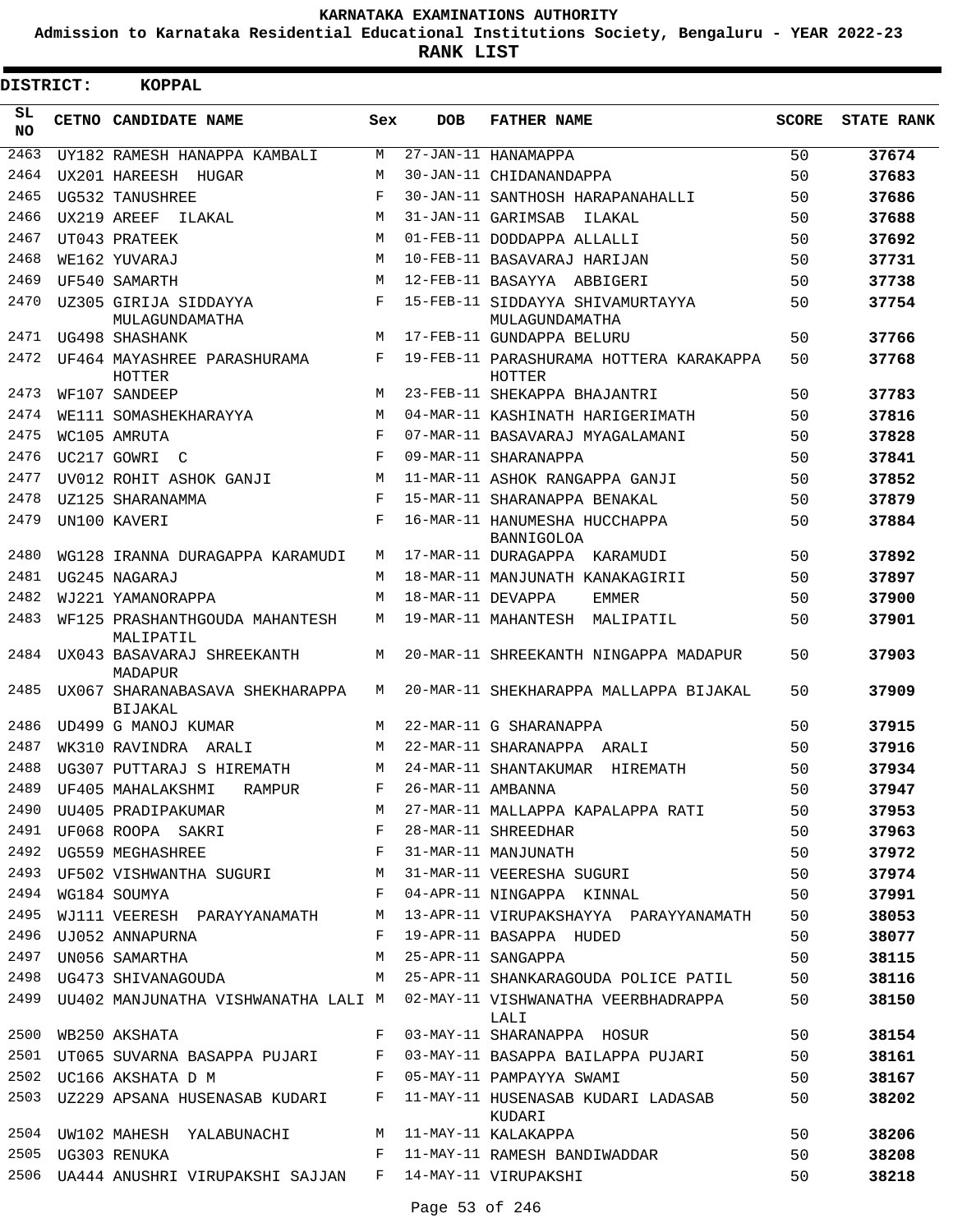**Admission to Karnataka Residential Educational Institutions Society, Bengaluru - YEAR 2022-23**

| <b>DISTRICT:</b> |             | <b>KOPPAL</b>                           |              |                   |                                                   |       |                   |
|------------------|-------------|-----------------------------------------|--------------|-------------------|---------------------------------------------------|-------|-------------------|
| SL.<br><b>NO</b> |             | CETNO CANDIDATE NAME                    | Sex          | <b>DOB</b>        | <b>FATHER NAME</b>                                | SCORE | <b>STATE RANK</b> |
| 2507             |             | UT010 REVATI BHOVI                      | $\mathbf{F}$ |                   | 16-MAY-11 MANJUNATH SHARANAPPA BHOVI              | 50    | 38226             |
| 2508             | UD290 RAVI  |                                         | М            |                   | 30-MAY-11 SHARANAPPA HIREKURUBAR                  | 50    | 38308             |
| 2509             |             | UR088 SHREEDEVI                         | F            |                   | 31-MAY-11 HANAMAGOUDA POLICE PATIL                | 50    | 38312             |
| 2510             |             | UK157 MANJULA                           | $_{\rm F}$   |                   | 01-JUN-11 HANUMAPPA MALAJI                        | 50    | 38318             |
| 2511             |             | UU282 RAMESH GOLLAR                     | M            |                   | 01-JUN-11 HANAMANTAPPA GOLLAR                     | 50    | 38322             |
| 2512             |             | UG329 SHIVAKUMAR                        | M            |                   | 08-JUN-11 ASHOK BELLARY                           | 50    | 38365             |
| 2513             |             | US188 NAVYAA P BIKSHAVATIMATH           | F            |                   | 14-JUN-11 PRAMATHAYYA B                           | 50    | 38397             |
| 2514             |             | UP125 JEEVAN                            | M            |                   | 18-JUN-11 HANUAMTHAPPA ELIGER                     | 50    | 38421             |
| 2515             |             | WE147 BHEEMANAGOUDA                     | M            |                   | 27-JUN-11 KUDLEPPA GONDI                          | 50    | 38478             |
| 2516             |             | UX439 BEERAPPA                          | M            |                   | 29-JUN-11 BASALINGAPPA KURI                       | 50    | 38490             |
| 2517             |             | UN104 ANITA                             | F            |                   | 02-JUL-11 RAMAPPA KARATAGI                        | 50    | 38511             |
| 2518             |             | UH085 JEEVITHA                          | $_{\rm F}$   |                   | 02-JUL-11 SHANMUKAPPA HOSANGADI                   | 50    | 38514             |
| 2519             |             | UJ071 HANUMESH                          | М            |                   | 08-JUL-11 YAANOORAPPA AGOLI                       | 50    | 38555             |
| 2520             |             | UN184 NITEEN NEELAPPA GUJAMAGADI M      |              |                   | 11-JUL-11 NEELAPPA GUJAMAGADI                     | 50    | 38570             |
| 2521             |             | WB406 SHREEGANGA                        | F            |                   | 12-JUL-11 SANGAPPA CHAAVANI                       | 50    | 38577             |
| 2522             |             | WE160 PUTTARAJ                          | M            |                   | 15-JUL-11 SANGAPPA HUNASIHAL                      | 50    | 38597             |
| 2523             |             | UP133 RAHIMSAB                          | M            |                   | 28-JUL-11 YAMANOORSAB MULLAR                      | 50    | 38671             |
| 2524             |             | UP021 MANOJ                             | M            | 16-AUG-11 X       |                                                   | 50    | 38770             |
| 2525             |             | WF323 PADMAVATI                         | F            |                   | 24-AUG-11 MAHANTESH RANGANGOUDRA                  | 50    | 38806             |
| 2526             |             | UK258 MARUTESH KRISHNAPPA RATHOD M      |              |                   | 25-AUG-11 KRISHNAPPA SANNA SHIVAPPA<br>RATHOD     | 50    | 38813             |
| 2527             |             | WG401 SPOORTI<br>ARAKERI                | F            |                   | 25-AUG-11 MAILARAPPA ARAKERI                      | 50    | 38815             |
| 2528             |             | UD334 MAHAMMAD KARIM                    | М            |                   | 26-AUG-11 ASEEMSAB KOPPAL                         | 50    | 38817             |
| 2529             |             | UY235 SUDARSHAN HANJAKKI                | M            |                   | 31-AUG-11 BHIMSENACHAR HANJAKKI                   | 50    | 38839             |
| 2530             |             | UK355 PAVITRA                           | F            |                   | 01-SEP-11 BASAVARAJ ANGADI                        | 50    | 38841             |
| 2531             |             | WF234 PRAJWAL                           | M            |                   | 08-SEP-11 MANJUNATH TALAVAR                       | 50    | 38875             |
| 2532             | UD341 SEVA  |                                         | M            |                   | 12-SEP-11 AMBRESH CHAWAN                          | 50    | 38894             |
| 2533             |             | WJ082 KAVYA                             | F            |                   | 13-SEP-11 MANJUNATHA POLICE PATILA                | 50    | 38898             |
| 2534             |             | WH004 SRIDEVI SHIVAPPA BINNAL           | F            |                   | 22-SEP-11 SHIVAPPA BASAPPA BINNAL                 | 50    | 38930             |
| 2535             |             | UG125 NETRAVATI RAMAPPA NARAHATTI F     |              |                   | 03-OCT-11 RAMAPPA YALLAPPA NARAHATTI              | 50    | 38977             |
| 2536             |             | UW246 PRAVEEN                           | М            |                   | 10-OCT-11 HANAMAPPA KANDAKOOR                     | 50    | 39007             |
| 2537             |             | UW041 PRABHU                            | М            |                   | 02-NOV-11 ASHOK KADETOTAD                         | 50    | 39090             |
| 2538             |             | UG349 LALITAMMA                         | F            |                   | 09-NOV-11 BIMAPPA HARIJANA                        | 50    | 39116             |
| 2539             |             | UM193 NIVEDITAA                         | F            |                   | 11-NOV-11 PARASAPPA CHAVATAGI                     | 50    | 39126             |
| 2540             |             | WG135 SHANKRAMMA                        | F            |                   | 15-NOV-11 SHARNAPPA ADAPUR                        | 50    | 39142             |
| 2541             |             | WD014 KARTIK                            | М            |                   | 19-NOV-11 SHARANAPPA HADAPAD                      | 50    | 39157             |
| 2542             |             | WH202 NETRA KONAPUR                     | F            |                   | 25-NOV-11 CHANNABASAYYA                           | 50    | 39181             |
| 2543             |             | UK339 PRIYANKA                          | F            |                   | 29-NOV-11 BHARAMANAGOUDA METI                     | 50    | 39198             |
| 2544             |             | UW028 HUSEN BHASHA SUNKAD               | М            |                   | 01-DEC-11 ALLASAB SUNKAD                          | 50    | 39200             |
| 2545             |             | UE109 RENUKA                            | F            |                   | 03-DEC-11 AMARESH                                 | 50    | 39208             |
| 2546             |             | UA299 VANUJA CHENNADASARA               | F            |                   | 11-DEC-11 KANAKAPPA CHENNADASARA                  | 50    | 39222             |
| 2547             |             | WB001 VARSHA GANAGER                    | F            |                   | 17-DEC-11 CHANNABASAPPA                           | 50    | 39237             |
| 2548             |             | WF099 SOUMYA SHANKARAGOUDA<br>NIDAGUNDI | F            |                   | 30-DEC-11 SHANKARAGOUDA MALLESHGOUDA<br>NIDAGUNDI | 50    | 39262             |
| 2549             | UC371 GEETA |                                         | F            | 01-JAN-12 AMBANNA |                                                   | 50    | 39267             |
| 2550             |             | UB325 RUHEEN SHAD                       | F            | 01-JAN-12 RAJASAB |                                                   | 50    | 39271             |
| 2551             |             | WC100 PRAVEEN HOSAMANI                  | М            |                   | 08-JAN-12 HOLIYAPPA HOSAMANI                      | 50    | 39285             |
| 2552             |             | WB078 SATYAMMA KURI                     | F            |                   | 15-JAN-12 SHEKHAPPA KURI                          | 50    | 39292             |
| 2553             |             | UF295 ARUNA BHEEMAPPA GADEKAR           | M            |                   | 22-FEB-12 BHEEMAPPA SIDDAPPA GADEKAR              | 50    | 39309             |
| 2554             |             | UA286 PRAGATHI BETTAPPA                 | F            |                   | 21-MAR-12 BETTAPPA BHIRAPPA JIRALA                | 50    | 39325             |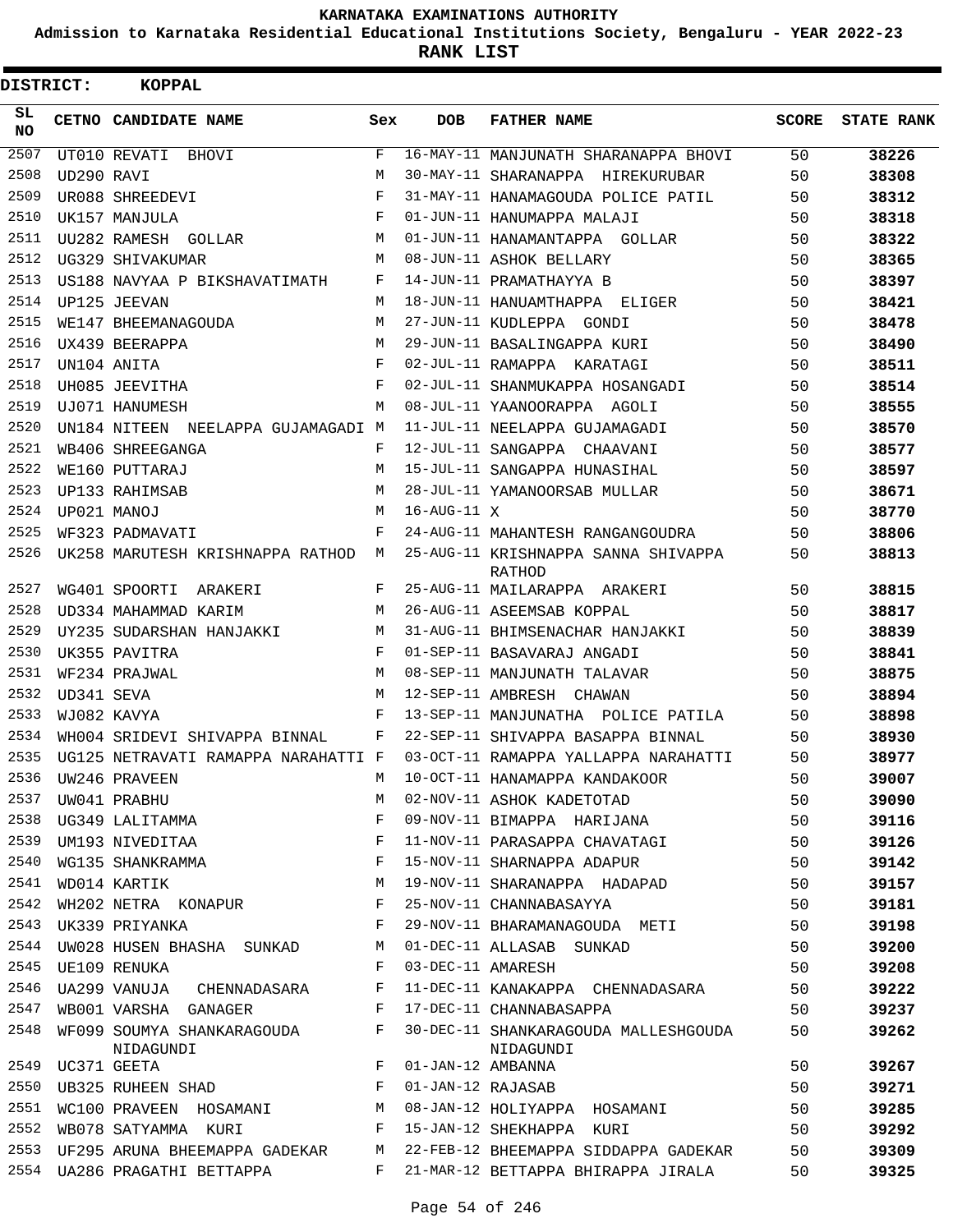**Admission to Karnataka Residential Educational Institutions Society, Bengaluru - YEAR 2022-23**

**RANK LIST**

| <b>DISTRICT:</b> | <b>KOPPAL</b>                                              |            |            |                                                                       |              |                   |
|------------------|------------------------------------------------------------|------------|------------|-----------------------------------------------------------------------|--------------|-------------------|
| SL<br><b>NO</b>  | CETNO CANDIDATE NAME                                       | Sex        | <b>DOB</b> | <b>FATHER NAME</b>                                                    | <b>SCORE</b> | <b>STATE RANK</b> |
| 2555             | UG408 MEGHA                                                | $_{\rm F}$ |            | $\overline{14}$ -JUN-12 KRISHANA                                      | 50           | 39346             |
| 2556             | WD306 ANAND                                                | M          |            | 22-JUL-12 HANAMAPPA<br>HUGARA                                         | 50           | 39352             |
| 2557             | UU414 ANNAPOORNA MASANAPPA<br>KUNIMENCHI                   | F          |            | 29-AUG-09 MASANAPPA MALLAPPA KUNIMENCHI                               | 49           | 39370             |
| 2558             | UX055 DODDABASAMMA SHARANAPPA<br>MENEDHAL                  | F          |            | 15-OCT-09 SHARANAPPA CHATRAPPA MENEDHAL                               | 49           | 39381             |
| 2559             | UG537 RAMESH                                               | M          |            | 03-NOV-09 YALLAPPA HIREMANI                                           | 49           | 39383             |
| 2560             | UY119 MAITRA                                               | F          |            | 01-JAN-10 AMBRESHAPPA                                                 | 49           | 39400             |
| 2561             | UC233 SALIM                                                | M          |            | 01-JAN-10 SHYAMIDA SAB                                                | 49           | 39404             |
| 2562             | UV149 NAGARAJ HANAMANTAPPA MEETI                           | M          |            | 03-JAN-10 HANAMANTAPPA KARIYAPPA MEETI                                | 49           | 39408             |
| 2563             | UL052 NETRAVATI B                                          | F          |            | 06-JAN-10 BHARAMAPPA                                                  | 49           | 39410             |
| 2564             | UK089 TUKARAM                                              | M          |            | 19-JAN-10 PANDU JOGAR                                                 | 49           | 39414             |
| 2565             | WE088 MARUTI                                               | M          |            | 02-FEB-10 YANKAPPA ANGADI                                             | 49           | 39423             |
| 2566             | UF099 HARISH<br>NEELAGAR                                   | M          |            | 11-FEB-10 MAHANTESH                                                   | 49           | 39426             |
| 2567             | UK168 RAKESH                                               | M          |            | 16-FEB-10 MALLAPPA VADRA                                              | 49           | 39428             |
| 2568             | WH052 SHWETA<br>CHENNADASAR                                | F          |            | 19-FEB-10 GOVINDAPPA CHENNADASAR                                      | 49           | 39430             |
| 2569             | WJ152 POOJA                                                | F          |            | 20-FEB-10 MUTTAPPA BARINARA                                           | 49           | 39431             |
| 2570             | WF124 SAHANA                                               | F          |            | 28-FEB-10 SHARANAYYA BENAKALMATH                                      | 49           | 39433             |
| 2571             | UB014 SHRIMANI                                             | M          |            | 23-APR-10 SIDDAPPA                                                    | 49           | 39466             |
| 2572             | UP038 AKASH                                                | M          |            | 24-APR-10 FAKIRAPPA LAMANI                                            | 49           | 39468             |
| 2573             | UE086 RAMESHA                                              | M          |            | 25-APR-10 YAMANURAPPA                                                 | 49           | 39474             |
| 2574             | UL193 MAHALAXMI HULAGERI                                   | F          |            | 21-MAY-10 SHIVARADDI                                                  | 49           | 39492             |
| 2575             | UD508 NIRUPADI DESAYI                                      | M          |            | 02-JUN-10 HANUMANTAPPA DESAYI                                         | 49           | 39504             |
| 2576             | WG376 HANAMESHA                                            | M          |            | 06-JUN-10 PARAASAPPA HATTI                                            | 49           | 39508             |
| 2577             | WK264 MANGAVVA                                             | F          |            | 22-JUN-10 UMESHAPPA LAMANI                                            | 49           | 39516             |
| 2578             | UF440 SNEHA NALATWAD                                       | F          |            | 13-JUL-10 GURUBASAPPA NALATWAD                                        | 49           | 39530             |
| 2579             | WG330 MADHUSHREE PAMPAPATI GADDI                           | F          |            | 23-JUL-10 PAMPAPATI PAMPAPATI GADDI                                   | 49           | 39540             |
| 2580             | US165 LAXMI<br>TALLIKERI                                   | F          |            | 27-JUL-10 SHARANAPPA                                                  | 49           | 39546             |
| 2581             | UL122 CHETAN                                               | M          |            | 02-AUG-10 RAMESH GONAL                                                | 49           | 39556             |
| 2582             | UT136 SHARANAMMA<br>SHASHIDHAR<br>KORADAKERI               | F          |            | 09-AUG-10 SHASHIDHAR                                                  | 49           | 39567             |
|                  |                                                            |            |            |                                                                       |              | 39578             |
|                  |                                                            |            |            |                                                                       |              | 39579             |
|                  |                                                            |            |            |                                                                       |              | 39593             |
|                  |                                                            |            |            | 2586 UN128 SHWETA 649                                                 |              | 39600             |
| 2587             |                                                            |            |            | UV014 PARVATEMMA GURIKAR F 29-AUG-10 DEVENDRAPPA GURIKAR 49           |              | 39602             |
|                  |                                                            |            |            | 2588 WC017 SNEHA SANATAKUMAR ILAGER F 29-AUG-10 SANATAKUMAR ILAGER 49 |              | 39604             |
|                  | 2589 UB086 PAVAN                                           |            |            | M 01-SEP-10 MRUTHYUNJAYA GALI 49                                      |              | 39609             |
|                  |                                                            |            |            | 2590 UF448 YOGESH KAMATAR M 01-SEP-10 MARUTI KAMATAR 49               |              | 39612             |
|                  | 2591 UF488 DARSHAN                                         |            |            | M 04-SEP-10 TIMMANATEPPA HOSAMANI 49                                  |              | 39617             |
|                  | 2592 WF053 AKASH                                           |            |            | M 07-SEP-10 VEERESH GUDISALAMANI 49                                   |              | 39623             |
|                  |                                                            |            |            | 2593 US132 BASAVARAJ M 08-SEP-10 MARUTEPPA HANCHINAL 49               |              | 39624             |
|                  |                                                            |            |            | 2594 UG186 BETTADA MURTI MERRIM MANUAL MINGAPPA GONDI 49              |              | 39630             |
|                  |                                                            |            |            | 28-SEP-10 MANJUNATHA PURAD 49                                         |              | 39660             |
|                  |                                                            |            |            | 02-OCT-10 GADILINGAPPA                                                | 49           | 39675             |
|                  |                                                            |            |            | 2597 WE093 SHAINAJ BEGAM F 04-OCT-10 RAFISAB HINDALAMANI 49           |              | 39681             |
|                  | 2598 US210 SAHANA DHARMAPPA HARIJANA F 08-OCT-10 DHARMAPPA |            |            | 49                                                                    |              | 39695             |
|                  |                                                            |            |            | 2599 UG499 SIDDALINGAMMA F 12-OCT-10 SHARANAPPAGOUDA MALIPATIL 49     |              | 39706             |
|                  | $\mathbf{F}$<br>2600 UH114 SHWETA                          |            |            | 24-OCT-10 SHARANAPPA HUGAR                                            | 49           | 39747             |
|                  | 2601 UW260 PRAJWAL SANDIMANI M 31-OCT-10 RAJANIKANT        |            |            |                                                                       | 49           | 39774             |
|                  |                                                            |            |            |                                                                       |              |                   |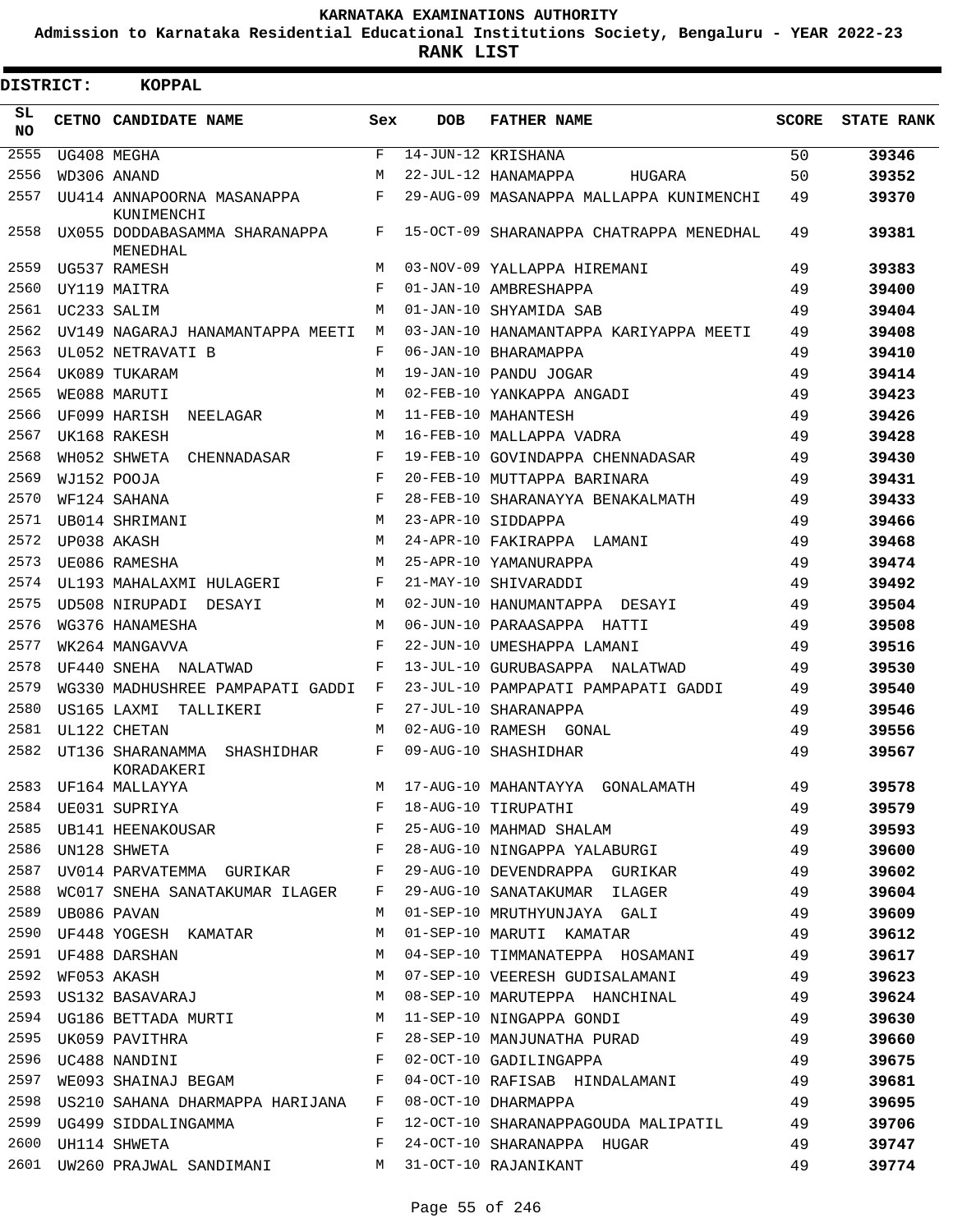**Admission to Karnataka Residential Educational Institutions Society, Bengaluru - YEAR 2022-23**

| <b>DISTRICT:</b> | <b>KOPPAL</b>                                                      |     |                  |                                                                                                                                    |              |                   |
|------------------|--------------------------------------------------------------------|-----|------------------|------------------------------------------------------------------------------------------------------------------------------------|--------------|-------------------|
| SL<br><b>NO</b>  | CETNO CANDIDATE NAME                                               | Sex | <b>DOB</b>       | <b>FATHER NAME</b>                                                                                                                 | <b>SCORE</b> | <b>STATE RANK</b> |
| 2602             | UJ129 SHASHIKALA                                                   | F   |                  | $\overline{01-NOV}-10$ NINGAJJA                                                                                                    | 49           | 39780             |
| 2603             | UM237 IMAMAKASHIM                                                  | М   |                  | 04-NOV-10 AKBARSAB                                                                                                                 | 49           | 39788             |
| 2604             | UA374 LAKSHMANA RATHODA                                            | М   |                  | 08-NOV-10 VIRESHA RATHODA                                                                                                          | 49           | 39799             |
| 2605             | UL186 SHRUJAN TALAWAR                                              | М   |                  | 10-NOV-10 KOTRAPPA TALAWAR                                                                                                         | 49           | 39810             |
| 2606             | UL281 SHIVAPUTRA                                                   | М   |                  | 15-NOV-10 VENKTESHA PAMMARA                                                                                                        | 49           | 39826             |
| 2607             | UX313 PRASANNAKUMAARA                                              | М   |                  | 20-NOV-10 ANADAYYA GURUMATHA                                                                                                       | 49           | 39834             |
| 2608             | UZ118 SANNA KARADI HANUMANTA                                       | М   |                  | 29-NOV-10 SANNAPAMANNA CHICHALI                                                                                                    | 49           | 39866             |
| 2609             | UW259 KAVERI                                                       | F   |                  | 01-DEC-10 LAXMANA YALLAPPA MAKASHI                                                                                                 | 49           | 39874             |
| 2610             | UF333 SATISH VIJAY HIREGOUDAR                                      | M   |                  | 05-DEC-10 VIJAY DYVANAGOUD HIREGOUDAR                                                                                              | 49           | 39885             |
| 2611             | US080 SUMANGALA MALLAPPA AMBIGER                                   | F   |                  | 07-DEC-10 MALLAPPA BASAPPA AMBIGER                                                                                                 | 49           | 39888             |
| 2612             | UF325 AKASH BASAVARAJ PURANIK                                      | М   |                  | 09-DEC-10 BASAVARAJ SHARANAPPA PURANIK                                                                                             | 49           | 39893             |
| 2613             | UZ107 YAMANAMMA                                                    | F   |                  | 11-DEC-10 HANAMANTAPPA CHALLARI                                                                                                    | 49           | 39906             |
| 2614             | UK081 GUDADAPPA                                                    | М   |                  | 17-DEC-10 NEELAPPA                                                                                                                 | 49           | 39925             |
| 2615             | UR099 KAVERI VEERESHA WALIKAR                                      | F   |                  | 17-DEC-10 VEERESHA WALIKAR                                                                                                         | 49           | 39926             |
| 2616             | UA106 AKASH                                                        | М   |                  | 18-DEC-10 RAMAPPA KANDAKOOR                                                                                                        | 49           | 39930             |
| 2617             | UC097 G SHARATH KUMAR                                              | М   |                  | 20-DEC-10 SHARANAPPA                                                                                                               | 49           | 39935             |
| 2618             | UC320 RUDREESHWARI ASHOKA<br>GOURIPURA                             | F   | 23-DEC-10 ASHOKA |                                                                                                                                    | 49           | 39948             |
| 2619             | UU121 GUNNEPPA                                                     | М   |                  | 30-DEC-10 BASAVARAJ CHALLARI                                                                                                       | 49           | 39974             |
| 2620             | WJ174 MUTTURAJ                                                     | M   |                  | 01-JAN-11 HANAMAPPA<br>GURIKAR                                                                                                     | 49           | 39995             |
| 2621             | UJ094 NITYASHREE CHANDRASHEKHAR<br>KURI                            | F   |                  | 01-JAN-11 CHADRASHEKHAR M KURI                                                                                                     | 49           | 39998             |
| 2622             | WD016 PRAMODA KALASAPUR                                            | М   |                  | 01-JAN-11 BASAVARAJ                                                                                                                | 49           | 39999             |
| 2623             | UV297 SHARADA                                                      | F   |                  | 01-JAN-11 DEVAPPA KAMBALI                                                                                                          | 49           | 40008             |
| 2624             | UW150 AMRUTA                                                       | F   |                  | 02-JAN-11 SHREEKANT SAJJALAGUDDA                                                                                                   | 49           | 40013             |
| 2625             | UM090 VIJAYALAKSHMI                                                | F   |                  | 05-JAN-11 KARABASAPPA                                                                                                              | 49           | 40031             |
| 2626             | UY212 MALLESHA GADDI                                               | M   |                  | 10-JAN-11 YALLAPPA                                                                                                                 | 49           | 40053             |
| 2627             | WC038 MANANAGOUDA                                                  | M   |                  | 20-JAN-11 BHEEMANAGOUDA PATIL                                                                                                      | 49           | 40092             |
| 2628             | WF259 PRAGATI                                                      | F   |                  | 29-JAN-11 ASHOK KONTIKAL                                                                                                           | 49           | 40129             |
| 2629             | UN082 SHREELAKSHMI                                                 | F   |                  | 06-FEB-11 RAYAPPA HATTI                                                                                                            | 49           | 40159             |
| 2630             | WD289 SHIVARANJINI                                                 |     |                  | F 15-FEB-11 BASAVARAJ BALLARI                                                                                                      | 49           | 40200             |
|                  |                                                                    |     |                  | 2631 UN150 PAVITRA CARDAD FOR THE PRESSURE OF THE MALLAPPA HALLAKAR AS<br>2632 UF344 AISHWARYA KADAD F 23-FEB-11 MALLAPPA KADAD 49 |              | 40216             |
|                  |                                                                    |     |                  |                                                                                                                                    |              | 40228             |
|                  | 2633 WA139 PRAKASH VYAPARI M 24-FEB-11 PARASHURAM                  |     |                  | 49                                                                                                                                 |              | 40233             |
|                  | 2634 US038 SHWETA                                                  |     |                  | F 24-FEB-11 VIRUPAKSHI KARATAGI 49                                                                                                 |              | 40237             |
|                  |                                                                    |     |                  |                                                                                                                                    |              | 40265             |
|                  |                                                                    |     |                  |                                                                                                                                    |              | 40270             |
|                  | 2637 UB006 SANTOSH HULUGAPPA KARATAGI M 04-MAR-11 HULUGAPPA        |     |                  | 49                                                                                                                                 |              | 40280             |
|                  | 2638 UK031 NAGARAJ UNCHI                                           |     |                  | M 12-MAR-11 HANUMAPPA UNCHI 49                                                                                                     |              | 40312             |
|                  | 2639 UK305 MALLIKARJUN M 13-MAR-11 SURESH MADIWALAR                |     |                  | 49                                                                                                                                 |              | 40319             |
|                  |                                                                    |     |                  | 2640 US067 VARUNKUMAR M 22-MAR-11 VIVEKANAND HIREMATH 49                                                                           |              | 40372             |
|                  |                                                                    |     |                  | 2641 UZ370 ANJAMMA 49 P 26-MAR-11 BHEEMAPPA MUSHER 49                                                                              |              | 40393             |
|                  |                                                                    |     |                  | 2642 WJ195 BHARAT GUNNAL M 26-MAR-11 HANUMANTAPPA 49                                                                               |              | 40394             |
|                  |                                                                    |     |                  | 2643 WE037 ARUNA SHANKRAPPA SANGATI F 05-APR-11 SHANKRAPPA P SANGATI 49                                                            |              | 40446             |
|                  | 2644 UA427 CHENNABASAYYASWAMY M 05-APR-11 PALAKSHAYYA<br>HEREMATHA |     |                  | 49                                                                                                                                 |              | 40447             |
|                  |                                                                    |     |                  | 05-APR-11 FAKEERAPPA GODHI 49                                                                                                      |              | 40448             |
|                  |                                                                    |     |                  |                                                                                                                                    |              | 40465             |
|                  |                                                                    |     |                  |                                                                                                                                    |              | 40498             |
|                  |                                                                    |     |                  | 2648 UP052 ANITA UMESH KARABARI F 05-MAY-11 UMESH SHIVAPPA KAARABARI 49                                                            |              | 40612             |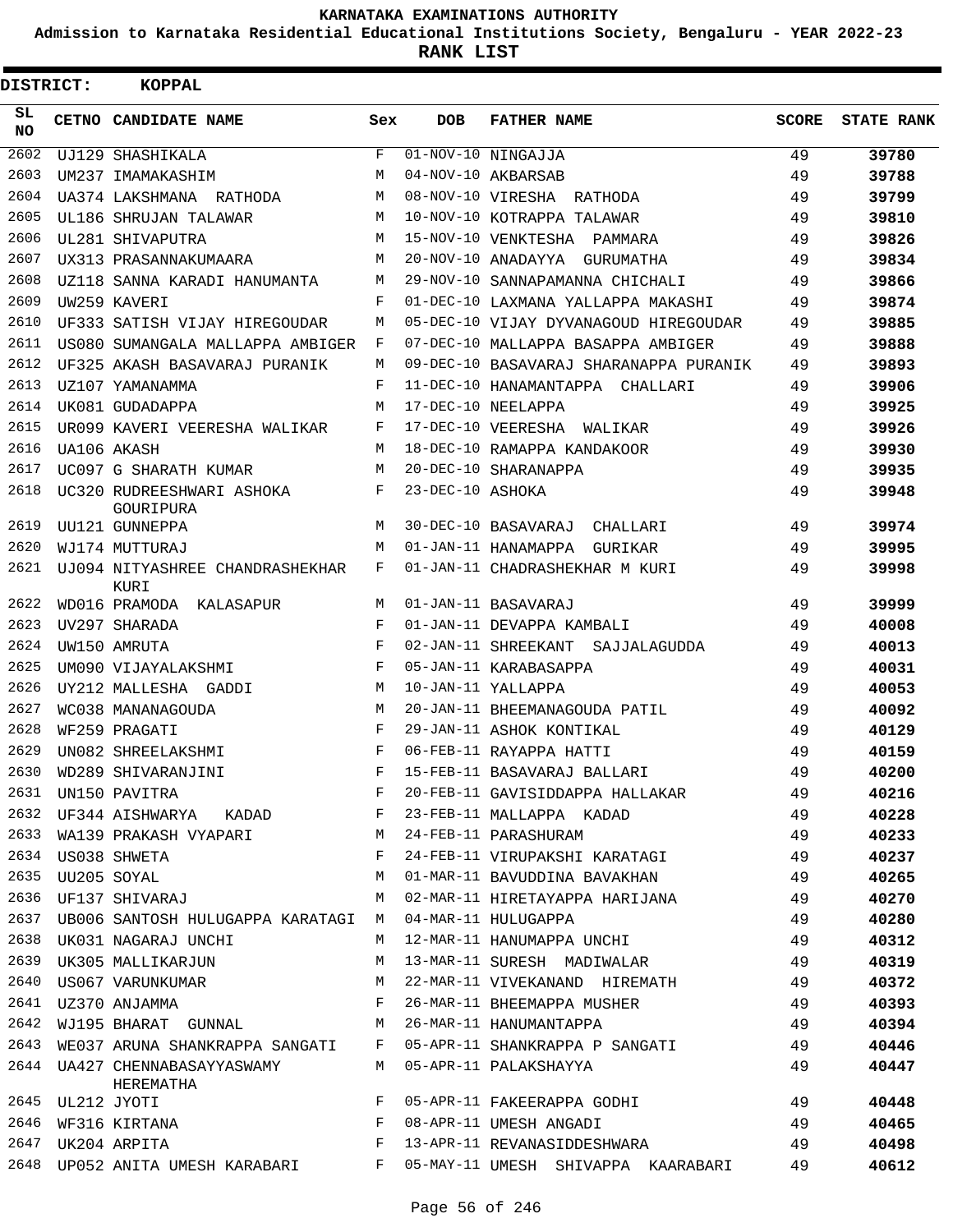**Admission to Karnataka Residential Educational Institutions Society, Bengaluru - YEAR 2022-23**

**RANK LIST**

Е

| DISTRICT:       |            | <b>KOPPAL</b>                                |            |                   |                                                                                           |              |                   |
|-----------------|------------|----------------------------------------------|------------|-------------------|-------------------------------------------------------------------------------------------|--------------|-------------------|
| SL<br><b>NO</b> |            | CETNO CANDIDATE NAME                         | Sex        | <b>DOB</b>        | <b>FATHER NAME</b>                                                                        | <b>SCORE</b> | <b>STATE RANK</b> |
| 2649            |            | WK128 DAVALABI                               | F          |                   | 05-MAY-11 IBRAHIMSAB<br>GURIKAR                                                           | 49           | 40616             |
| 2650            |            | UF222 SPOORTHI                               | $_{\rm F}$ |                   | 05-MAY-11 SHIVAKUMAR<br>HOSUR                                                             | 49           | 40622             |
| 2651            |            | WF018 RESHMA                                 | F          |                   | 09-MAY-11 YAMANAPPA<br>HULAGAPPA<br>DODDAMANI                                             | 49           | 40640             |
| 2652            |            | UT118 RAMESH GADAD                           | M          |                   | 15-MAY-11 BASAVARAJ<br>GADAD                                                              | 49           | 40684             |
| 2653            |            | WH037 ANUPAMA                                | F          |                   | 16-MAY-11 NAGAPPA KUDAGUNTI                                                               | 49           | 40688             |
| 2654            |            | UE159 VISHWA SIDDAYYA KAMBALIMATH M          |            |                   | 17-MAY-11 SIDDAYYA RAJASHEKARAYYA                                                         | 49           | 40702             |
|                 |            |                                              |            |                   | KAMBALIMATH                                                                               |              |                   |
| 2655            |            | UH198 KEERTI                                 | F          |                   | 18-MAY-11 DURAGAPPA HOONUR                                                                | 49           | 40703             |
| 2656            |            | UF346 MAHESHWARI                             | F          |                   | 21-MAY-11 DODDABASAPPA SANGATI                                                            | 49           | 40718             |
| 2657            |            | UC377 V AKASH                                | M          | 21-MAY-11 VEERESH |                                                                                           | 49           | 40722             |
| 2658            |            | UH020 RASHMI                                 | F          |                   | 23-MAY-11 BHEEMASEN<br>PATIL                                                              | 49           | 40732             |
| 2659            |            | UA218 SOMAYYA<br>SAVANOORAMATH               | М          |                   | 27-MAY-11 MANJAYYA SAVANOORAMATH                                                          | 49           | 40762             |
| 2660            |            | WB156 MALLIKARJUNA YOOGAPPA ITAGI M          |            |                   | 01-JUN-11 YOOGAPPA BHARAMAPPA ITAGI                                                       | 49           | 40801             |
| 2661            |            | WH287 MARUTI                                 | М          |                   | 01-JUN-11 AYYANAGOUDA HALLI                                                               | 49           | 40802             |
| 2662            |            | UG544 MEGHA                                  | $_{\rm F}$ |                   | 06-JUN-11 MANJAPPA HULLI                                                                  | 49           | 40834             |
| 2663            |            | UW230 MOUALASAB                              | M          |                   | 08-JUN-11 MATTESAB NADUVINMANI                                                            | 49           | 40849             |
| 2664            |            | UF084 PRAMILA MARUTI RATHOD                  | F          |                   | 10-JUN-11 MARUTI CHANDAPPA RATHOD                                                         | 49           | 40867             |
| 2665            |            | WK130 PUNRIMA                                | F          |                   | 11-JUN-11 KANAKAPPA DASTANI                                                               | 49           | 40879             |
| 2666            |            | UY049 RANJITHA                               | F          |                   | 12-JUN-11 PAMPANNA OLEKAR                                                                 | 49           | 40883             |
| 2667            |            | UA543 KANAKAPPA GOLLAR                       | M          |                   | 13-JUN-11 BETTAPPA GOLLAR                                                                 | 49           | 40885             |
| 2668            |            | US170 SHANKAR SHIVASHARANPPA<br>NEELAGUND    | M          |                   | 15-JUN-11 SHIVASHARANAPPA HONAKERAPPA<br>NEELAGUNDA                                       | 49           | 40896             |
| 2669            |            | UF522 SANDESH HANDI                          | М          |                   | 17-JUN-11 SHARANAPPA                                                                      | 49           | 40914             |
| 2670            |            | UV223 VAMANARAO                              | M          |                   | 20-JUN-11 PRAHLADARAO DESAI                                                               | 49           | 40939             |
| 2671            |            | UE141 MOHAMED MUJJALMIL PINJAR               | М          | 23-JUN-11 BALESAB |                                                                                           | 49           | 40957             |
| 2672            | UF239 AKUL |                                              | М          |                   | 24-JUN-11 DEVENDRAPPA HADARAMAGGI                                                         | 49           | 40959             |
| 2673            |            | WC091 SHREYA                                 | F          |                   | 27-JUN-11 YAMANOORAPPA BEVUR                                                              | 49           | 40980             |
| 2674            |            | UZ257 SHARANAMMA<br>METI                     | F          |                   | 28-JUN-11 DYAMMANNA                                                                       | 49           | 40987             |
| 2675            |            | WH201 DIVYA                                  | $_{\rm F}$ |                   | 04-JUL-11 HANAMANTAPPA TALLUR                                                             | 49           | 41025             |
| 2676            |            | UX410 MANJUNATH SHARANAPPA ITAGI M           |            |                   | 06-JUL-11 SHARANAPPA FAKEERAPPA ITAGI                                                     | 49           | 41040             |
|                 |            |                                              |            |                   |                                                                                           |              | 41059             |
|                 |            |                                              |            |                   |                                                                                           |              | 41061             |
|                 |            |                                              |            |                   |                                                                                           |              | 41114             |
|                 |            |                                              |            |                   | 2680 UH202 GOUTAM M 19-JUL-11 SANNEPPA MAJJAGI 49                                         |              | 41119             |
| 2681            |            |                                              |            |                   | UT113 VIJAYALAXAMI HIREMATH F 20-JUL-11 SIDDAYYA HIREMATH 49                              |              | 41133             |
|                 |            | 2682 UG195 BHEEMAVVA<br>F 25-JUL-11 PRAKASHA |            |                   |                                                                                           | 49           | 41150             |
|                 |            | 2683 UG105 BARAMARADDY M                     |            |                   | 26-JUL-11 MALLIKARJUNA NAAGARADDY 49                                                      |              | 41160             |
|                 |            |                                              |            |                   | 2684 WK244 MAHMAD RIYAJ             M   26-JUL-11 MARDANSAB LAKAMAPUR           49        |              | 41162             |
|                 |            |                                              |            |                   | 2685 UF252 SAMPADA MADHUSUDAN POOJAR F 02-AUG-11 MADHUSUDAN GURURAJCHARY 49<br>POOJAR     |              | 41211             |
|                 |            |                                              |            |                   | 2686 UE212 SANJAYAKIRAN HADAPADA M 05-AUG-11 SHIVAKUMAR HADAPADA 49                       |              | 41227             |
|                 |            | 2687 UD316 SHARADAMMA                        |            |                   | 49<br>F 10-AUG-11 VIRUPANNA                                                               |              | 41264             |
|                 |            |                                              |            |                   | 2688 UA558 BHARGAVACHARYA M 18-AUG-11 MANAPPABADIGER                                      | 49           | 41292             |
| 2689            |            | WA112 SANJU                                  |            |                   | M 28-AUG-11 PARASAPPA METI                                                                |              | 41352             |
|                 |            |                                              |            |                   | 2690 UG147 SHRUSTIRAJ M 03-SEP-11 KALAPPA RATHOD 49                                       |              | 41381             |
|                 |            |                                              |            |                   | 2691 US195 VISHALAKSHI KARA BI SHIDARIYA DASAR A SHIDARIYA DASAR A SHIDARIYA MARIYA DASAR |              | 41393             |
|                 |            | 2692 UM185 SOUMY                             |            |                   | F 19-SEP-11 GANGADHAR UPPAR 49                                                            |              | 41446             |
|                 |            | KAREMANAGUDI                                 |            |                   | 2693 WC218 PRATIBHA HANUMANTAPPA F 20-SEP-11 HANUMANTAPPA EARAPPA 49<br>KAREMANAGUDI      |              | 41454             |
|                 |            |                                              |            |                   | 2694 UH119 BINDUSHRI HYATI     F 24-SEP-11 LAKSHAPATI HYATI                               | 49           | 41468             |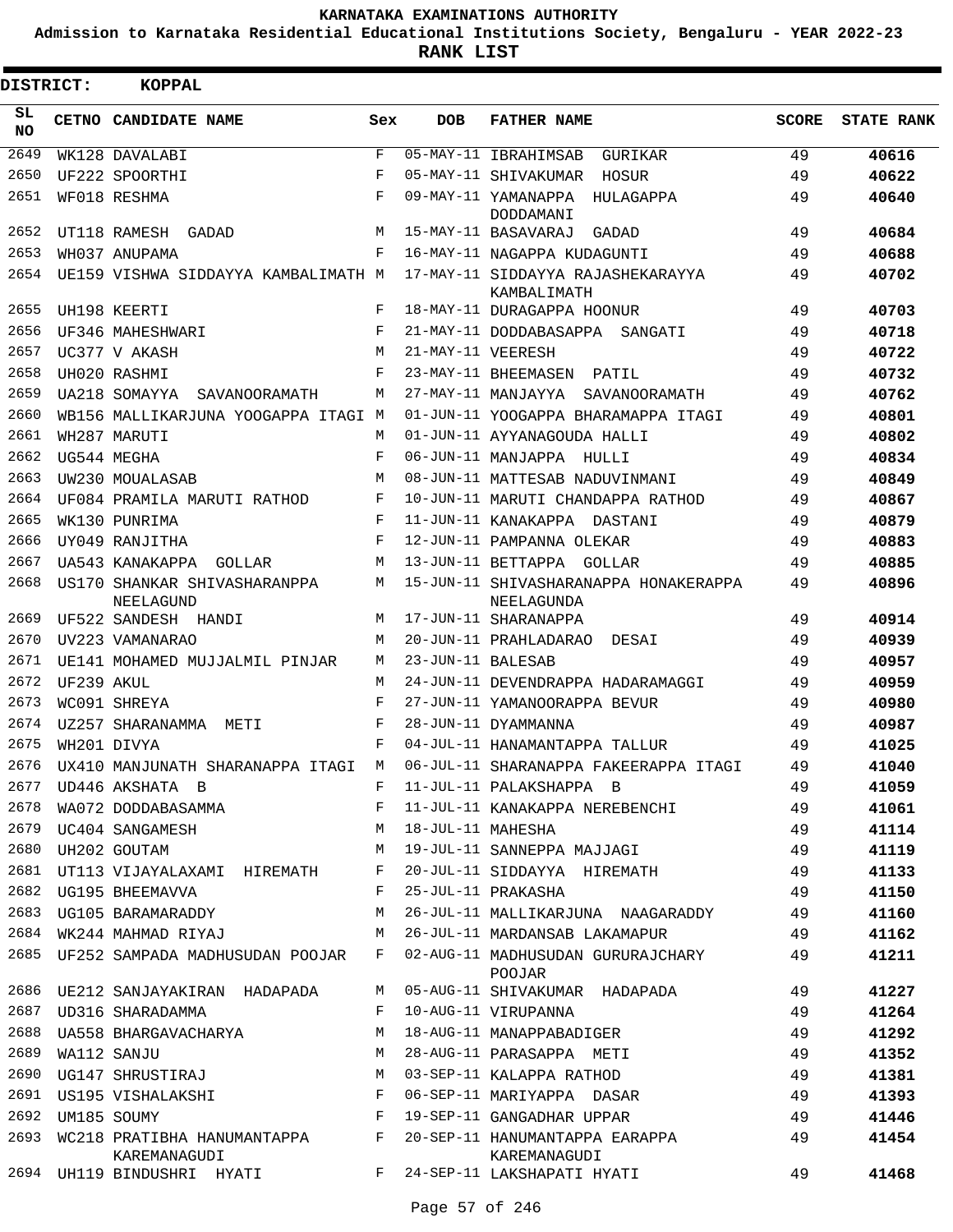**Admission to Karnataka Residential Educational Institutions Society, Bengaluru - YEAR 2022-23**

**RANK LIST**

| DISTRICT:        | KOPPAL                                  |              |                   |                                                                             |       |                   |
|------------------|-----------------------------------------|--------------|-------------------|-----------------------------------------------------------------------------|-------|-------------------|
| SL.<br><b>NO</b> | CETNO CANDIDATE NAME                    | Sex          | DOB               | <b>FATHER NAME</b>                                                          | SCORE | <b>STATE RANK</b> |
| 2695             | UB242 MALLIKARJUN                       | M            | 26-SEP-11 VEERESH |                                                                             | 49    | 41475             |
| 2696             | UX070 TANUSHREE                         | F            |                   | 26-SEP-11 HANAMAPPA MYAGERI                                                 | 49    | 41478             |
| 2697             | WH290 VEENA KALAKAPPA MANASHETTI F      |              |                   | 01-OCT-11 KALAKAPPA SHANKRAPPA<br>MANASHETTI                                | 49    | 41493             |
| 2698             | UC198 SANJANA                           | F            |                   | 07-OCT-11 SHRINIVAS TALAWAR                                                 | 49    | 41515             |
| 2699             | UX275 PRASHANT                          | M            |                   | 10-OCT-11 SHARANAPPA ITAGI                                                  | 49    | 41527             |
| 2700             | UN183 NAVEENA                           | M            |                   | 11-OCT-11 MALLAPPA KURUBARA                                                 | 49    | 41531             |
| 2701             | UY197 LAKSHMI PARASAPPA BANNATTI F      |              |                   | 13-OCT-11 PARASAPPA SHANKRAPPA BANNATTI                                     | 49    | 41540             |
| 2702             | UD505 SRIKANTH                          | M            |                   | 19-OCT-11 RENUKAPPA                                                         | 49    | 41563             |
| 2703             | UL176 ASHWINI                           | $_{\rm F}$   |                   | 23-OCT-11 HULUGAPPA BADIGERA                                                | 49    | 41575             |
| 2704             | UD099 ASRA JOYA                         | $_{\rm F}$   |                   | 29-OCT-11 MAHMAD FARUK                                                      | 49    | 41600             |
| 2705             | WG196 SNEHA                             | $\mathbf{F}$ |                   | 03-NOV-11 SANGAPPA CHALAVADI                                                | 49    | 41621             |
| 2706             | UB406 YASHAVANTH                        | М            |                   | 09-NOV-11 CHANNABASANAGOUDA                                                 | 49    | 41641             |
| 2707             | UG250 NETRA PHAKIRAPPA HADAPAD          | $\mathbf{F}$ |                   | 20-NOV-11 PHAKIRAPPA YALLAPPA HADAPAD                                       | 49    | 41686             |
| 2708             | UZ176 SANJAYA VADDAR                    | M            |                   | 23-NOV-11 PARASAPPA VADDAR                                                  | 49    | 41698             |
| 2709             | UV053 SHIVANAMMA                        | F            |                   | 20-DEC-11 BALAPPA TALLI                                                     | 49    | 41771             |
| 2710             | UC287 POOJA                             | F            |                   | 26-DEC-11 BASAVARAJ                                                         | 49    | 41790             |
| 2711             | UB295 SHESHAGIRI DESHAPANDE             | M            |                   | 28-DEC-11 RAMAKRISHNA DESHAPANDE                                            | 49    | 41796             |
| 2712             | UG046 SHIVARAJ                          | M            |                   | 29-DEC-11 VENKATESH                                                         | 49    | 41800             |
| 2713             | WJ192 ABHISHEK                          | M            |                   | 01-JAN-12 NAGARAJ BADIGER                                                   | 49    | 41806             |
| 2714             | UL072 ANANDA                            | M            |                   | 01-JAN-09 DURAGAPPA SHANKAD                                                 | 48    | 41889             |
| 2715             | UZ373 SHARANAMMA                        | F            |                   | 12-SEP-09 NAGANAGOUDA POLICE PATIL                                          | 48    | 41903             |
| 2716             | US100 PAVAN KUMAR KAMPLI M              |              |                   | 11-DEC-09 SIDDAPPA                                                          | 48    | 41916             |
| 2717             | WC079 NETRA                             | F            |                   | 06-JAN-10 HANAMANTAPPA HANAGI                                               | 48    | 41932             |
| 2718             | WJ084 NIRMALA SHIVAPUTRAPPA HULLI F     |              |                   | 21-FEB-10 SHIVAPUTRAPPA HANUMAPPA HULLI                                     | 48    | 41946             |
| 2719             | UB085 MALLAMMA                          | $\mathbf{F}$ |                   | 13-MAR-10 HONNURAPPA NAYAKA                                                 | 48    | 41963             |
| 2720             | UC032 ULLASA                            | M            |                   | 13-MAR-10 SHATRUGNA                                                         | 48    | 41964             |
| 2721             | WG001 AMARESH                           | M            |                   | 31-MAR-10 SHARANAPPA GEDAGERI                                               | 48    | 41972             |
| 2722             | UH175 SHREEINIVAS                       | M            |                   | 20-MAY-10 RAMESH KUDRIMOTI                                                  | 48    | 42002             |
| 2723             | UU269 DEVAKKEVVA<br>GURIKARA            | F            | 05-JUN-10 ANNAPPA |                                                                             | 48    | 42014             |
|                  | 2724 UG526 PAVITRA                      | F            |                   | 10-JUN-10 PARASHURAM ILIGERI                                                | 48    | 42021             |
|                  | 2725 WF006 YAMANOOR                     | M            |                   | 15-JUN-10 NAGAPPA TALLURU                                                   | 48    | 42023             |
| 2726             | UU428 SHARANAPPA                        | M            |                   | 23-JUN-10 BASAVARAJ PADAKI                                                  | 48    | 42031             |
|                  | <b>M</b><br>2727 UV310 KHASIMASAB       |              |                   | 24-JUN-10 YAMANOORASAB KUSHTAGI                                             | 48    | 42032             |
|                  | 2728 UV116 SOHEL RAMAJANSAB DOTIHAL M   |              |                   | 09-JUL-10 RAMAJANSAB DOTIHAL                                                | 48    | 42049             |
| 2729             | WD110 GAVISIDDAPPA                      | M            |                   | 11-JUL-10 BASAVARAJ PALLED                                                  | 48    | 42052             |
| 2730             | UA140 REKHA                             | F            |                   | 16-JUL-10 BHEEMAPPA THALAVAR                                                | 48    | 42059             |
| 2731             | $UC307$ SHANTHA F                       |              |                   | 27-JUL-10 ANJANEYA                                                          | 48    | 42067             |
|                  | 2732 UC462 NAVEEN KUMAR B               |              |                   | 05-AUG-10 BASAVARAJ                                                         | 48    | 42074             |
| 2733             | WA191 SHWETA                            | F            |                   | 09-AUG-10 MAHANTESH CHAWAN                                                  | 48    | 42089             |
|                  | 2734 UU218 NAVEEN SHARANAPPA KUSHTAGI M |              |                   | 12-AUG-10 SHARANAPPA KUSHTAGI                                               | 48    | 42099             |
| 2735             | UM224 BHARATH UPPAR                     | M            |                   | 15-AUG-10 BASAVARAJ UPPAR                                                   | 48    | 42101             |
| 2736             | WH282 SHRAVANKUMAR                      | M            |                   | 29-AUG-10 VIRUPAKSHAPPA BEVOOR                                              | 48    | 42126             |
|                  |                                         |              |                   | 2737 UW169 HEMANT RAJASHEKHAR DASAR M 07-SEP-10 RAJASHEKHAR HANAMAPPA DASAR | 48    | 42143             |
| 2738             | UJ223 MEERA ABBAS ALI NADAF             | F            |                   | 07-SEP-10 ABBAS ALI ALLASAB NADAF                                           | 48    | 42144             |
| 2739             | UU193 VISHAL SHEKHAPPA RATHOD           | M            |                   | 11-SEP-10 SHEKHAPPA TAKAPPA RATHOD                                          | 48    | 42153             |
| 2740             | WG224 ULLAFAT RAJAVALI                  | F            |                   | 20-SEP-10 RAJAVALI                                                          | 48    | 42171             |
| 2741             | WD140 YAMANOORA                         | M            |                   | 21-SEP-10 SHARANAPPA GONDI                                                  | 48    | 42174             |
| 2742             | UQ099 VANASHRI RONAD                    | F            |                   | 29-SEP-10 SANGAPPA                                                          | 48    | 42189             |
|                  | 2743 UN004 GOWRI G                      | F            |                   | 06-OCT-10 GOVINDARAJ SHETTY                                                 | 48    | 42207             |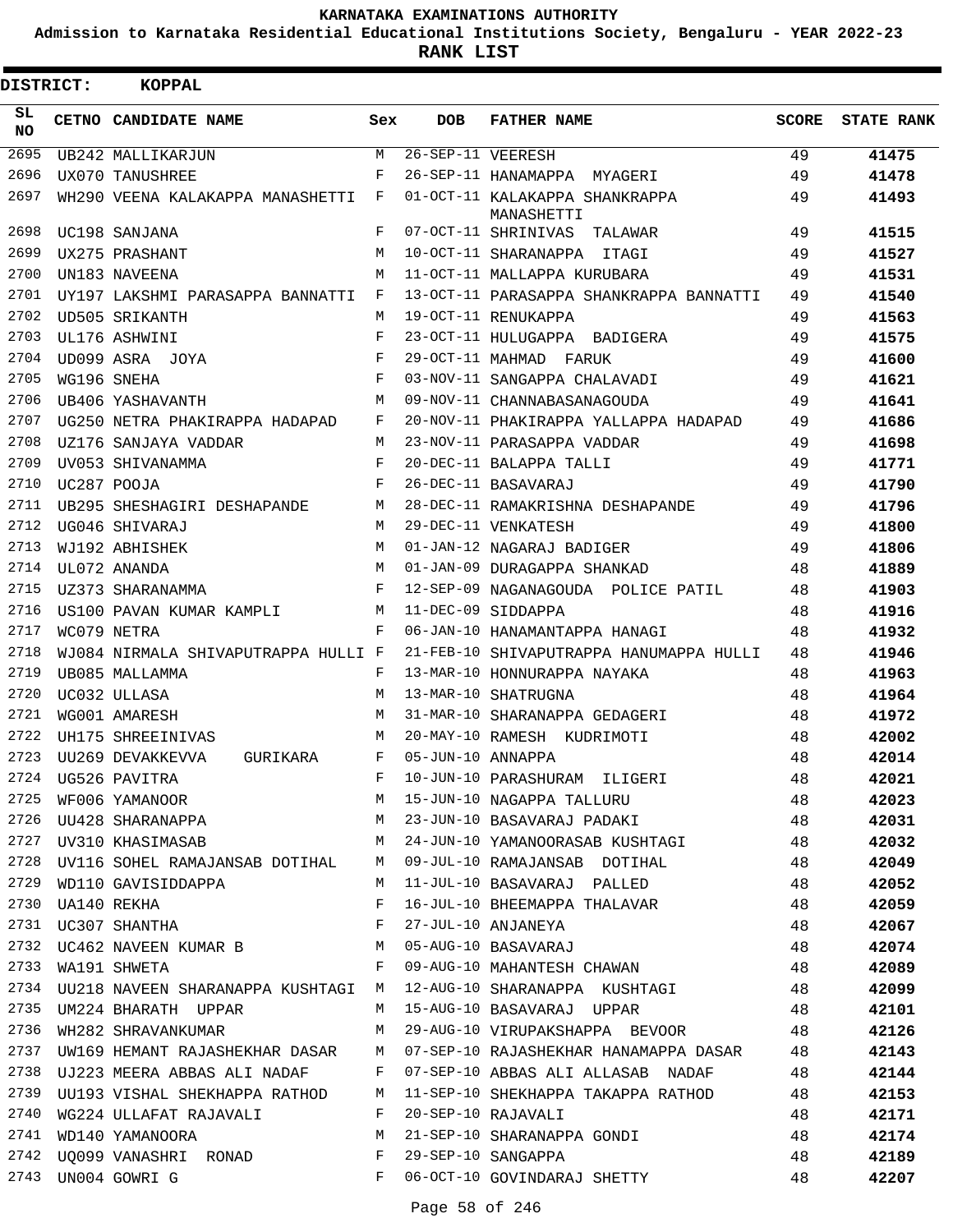**Admission to Karnataka Residential Educational Institutions Society, Bengaluru - YEAR 2022-23**

**RANK LIST**

| DISTRICT: |            | <b>KOPPAL</b>                                 |     |                   |                                                 |              |                   |
|-----------|------------|-----------------------------------------------|-----|-------------------|-------------------------------------------------|--------------|-------------------|
| SL<br>NO. |            | CETNO CANDIDATE NAME                          | Sex | <b>DOB</b>        | <b>FATHER NAME</b>                              | <b>SCORE</b> | <b>STATE RANK</b> |
| 2744      |            | WF327 ESHWARI                                 | F   |                   | 09-OCT-10 MANJUNATH HADAPAD                     | 48           | 42216             |
| 2745      |            | WC216 SHIVAKUMAR                              | M   |                   | 13-OCT-10 SHARANAPPA HURKEN                     | 48           | 42229             |
| 2746      |            | US016 AKSHATA                                 | F   |                   | 16-OCT-10 BANGAREPPA NIDASHESI                  | 48           | 42234             |
| 2747      |            | UG169 DHANUSH REDDY SHIDAGANAL                | М   |                   | 20-OCT-10 HANUMAREDDY SHIDAGANAL                | 48           | 42243             |
| 2748      |            | WD093 SHYAMEEDSAB                             | M   |                   | 20-OCT-10 MIRESAB DEVARGODE                     | 48           | 42246             |
| 2749      |            | UR160 MAHAMMADA ASLAM<br>GUDDADABHAVI         | М   |                   | 22-OCT-10 KHASIMSAB                             | 48           | 42254             |
| 2750      |            | UF420 YAMANAPPA NAGAPPA MURUDI                | М   |                   | 22-OCT-10 NAGAPPA YAMANAPPA MURUDI              | 48           | 42258             |
| 2751      |            | UE069 YAMANOOR                                | М   |                   | 28-OCT-10 HANUMANTAPPA                          | 48           | 42271             |
| 2752      |            | UU186 PRADEEPAGOUD YALLANAGOUD<br>POLICEPATIL | M   |                   | 30-OCT-10 YALLANAGOUD RAMANAGOUD<br>POLICEPATIL | 48           | 42277             |
| 2753      |            | WB184 BALAJI                                  | M   |                   | 08-NOV-10 BHARATESH HEBBAL                      | 48           | 42307             |
| 2754      |            | WD070 SHARANABASAVA RAMADURGA                 | М   |                   | 11-NOV-10 BASAVARAJ RAMADURGA                   | 48           | 42327             |
| 2755      |            | UC308 NANDINI                                 | F   |                   | 14-NOV-10 SHIVAKUMAR HIREMATHA                  | 48           | 42337             |
| 2756      |            | UO054 MALINGARAYA BASAPUR                     | M   |                   | 15-NOV-10 CHTRAPPA BASAPUR                      | 48           | 42339             |
| 2757      |            | UT029 YAMANOORAPPA HARIJAN                    | M   |                   | 24-NOV-10 HANAMAPPA                             | 48           | 42378             |
| 2758      |            | WH190 SAMRUDH NEELANGOUDA PATIL               | M   |                   | 01-DEC-10 NEELANGOUDA PATIL                     | 48           | 42389             |
| 2759      |            | UJ218 MAHALAKSHMI                             | F   |                   | 02-DEC-10 PARASHURAM MOOLIMANI                  | 48           | 42392             |
| 2760      |            | UJ066 KAARTIKA                                | M   |                   | 03-DEC-10 ANANDA MADIVALARA                     | 48           | 42396             |
| 2761      |            | UC030 VARUN KUMAR                             | M   | 03-DEC-10 KRISHNA |                                                 | 48           | 42398             |
| 2762      |            | WH057 TOUSIF                                  | M   |                   | 05-DEC-10 SHEKMANUDDIN                          | 48           | 42404             |
| 2763      |            | UF165 AKASH MADAR                             | M   |                   | 08-DEC-10 SHYAMAPPA                             | 48           | 42410             |
| 2764      |            | WB293 BALAMMA KESARATTI                       | F   |                   | 10-DEC-10 NAGAPPA KESARATTI                     | 48           | 42420             |
| 2765      |            | WG333 SANJU SHANKARA                          | F   |                   | 15-DEC-10 SHANKARA                              | 48           | 42441             |
| 2766      |            | UK119 RAHUL GOUDA                             | М   |                   | 22-DEC-10 SHANKARAGOUDA MALIPATIL               | 48           | 42455             |
| 2767      |            | UT110 HANAMANT YAMANURAPPA<br>GURIKAR         | М   |                   | 27-DEC-10 YAMANURAPPA SATYAPPA GURIKAR          | 48           | 42468             |
| 2768      |            | WH017 B M NITHIN                              | M   |                   | 01-JAN-11 B M ANAND                             | 48           | 42488             |
| 2769      |            | UU314 SANJAY                                  | M   |                   | 02-JAN-11 HANAMANTAPPA<br>GONAL                 | 48           | 42522             |
| 2770      |            | WJ071 KIRAN                                   | M   |                   | 06-JAN-11 ASHOK DANDIN                          | 48           | 42540             |
| 2771      | UH209 RAVI |                                               | M   |                   | 06-JAN-11 MANJUNATH NAREGAL                     | 48           | 42541             |
| 2772      |            | UD102 PRATHIBHA                               | F   |                   | 07-JAN-11 SIDDALINGAYYA SWAMI                   | 48           | 42550             |
|           |            | 2773 UZ303 AFIYA ONTI                         | F   |                   | 10-JAN-11 MEHABOOBSAB                           | 48           | 42562             |
|           |            | 2774 UW173 KUMARESHWAR                        | М   |                   | 10-JAN-11 SHIVAPPA HANAMAPPA MADAR              | 48           | 42566             |
| 2775      |            | UF127 BASANAGOUDA HANAMANTAGOUDA M<br>PATIL   |     |                   | 20-JAN-11 HANAMANTAGOUDA BASANAGOUDA<br>PATIL   | 48           | 42602             |
| 2776      |            | WK161 PRASHANTHA                              | М   |                   | 20-JAN-11 HANAMAPPA GOLLAR                      | 48           | 42605             |
| 2777      |            | WG002 VEERABHADRA                             | М   |                   | 05-FEB-11 YAMANOORAPPA KOBLAR                   | 48           | 42661             |
| 2778      |            | UF053 BASAVARAJ                               | М   |                   | 19-FEB-11 HANAMAPPA KOUDI                       | 48           | 42725             |
| 2779      |            | WG378 PARASURAM                               | М   |                   | 20-FEB-11 MALLAPPA HARIJAN                      | 48           | 42730             |
|           |            | 2780 UL095 SAANVI                             | F   |                   | 20-FEB-11 HANUMANTA BINGI                       | 48           | 42733             |
| 2781      |            | WA061 ANJALI MEGHAPPA RATHOD                  | F   |                   | 21-FEB-11 MEGHAPPA                              | 48           | 42734             |
| 2782      |            | UM041 NOOR E NABI                             | М   |                   | 24-FEB-11 M MEHABOOB BASHA                      | 48           | 42754             |
| 2783      |            | UM149 SYED LATIF                              | М   |                   | 28-FEB-11 SYED MEHEBOOB PASHA                   | 48           | 42769             |
| 2784      |            | WK025 ANNAPOORNA SHARANAPPA<br>MYAGERI        | F   |                   | 01-MAR-11 SHARANAPPA CHANNABASAPPA<br>MYAGERI   | 48           | 42770             |
|           |            | 2785 UF317 KAVYA SHIVANNA BENAKANAL           | F   |                   | 07-MAR-11 SHIVANNA HANAMANTA BENAKANAL          | 48           | 42797             |
| 2786      |            | UE217 MALLIKA                                 | F   |                   | 17-MAR-11 SHARANAPPA                            | 48           | 42856             |
| 2787      |            | UV225 BHAGYA                                  | F   |                   | 18-MAR-11 HANAMAPPA DURGANNAVAR                 | 48           | 42861             |
| 2788      |            | WH090 NANDINI                                 | F   |                   | 23-MAR-11 HANUMANTAPPA CHALAVADI                | 48           | 42895             |
|           |            | 2789 UF216 CHANDRU MALLAPPA PUJAR             | M   |                   | 24-MAR-11 MALLAPPA BHIMAPPA PUJAR               | 48           | 42905             |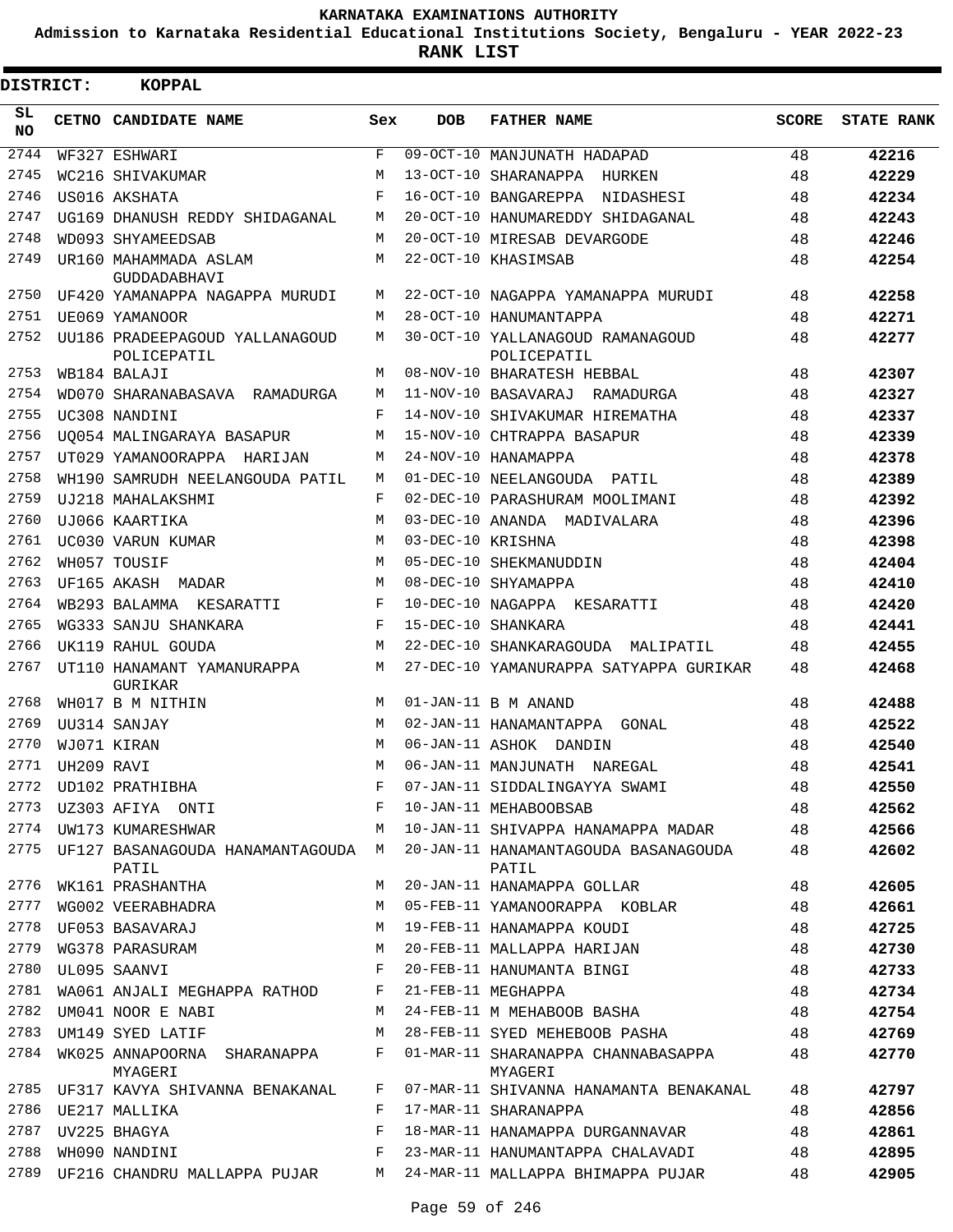**Admission to Karnataka Residential Educational Institutions Society, Bengaluru - YEAR 2022-23**

| DISTRICT:       |             | <b>KOPPAL</b>                          |              |                   |                                            |       |                   |
|-----------------|-------------|----------------------------------------|--------------|-------------------|--------------------------------------------|-------|-------------------|
| SL<br><b>NO</b> |             | CETNO CANDIDATE NAME                   | Sex          | <b>DOB</b>        | <b>FATHER NAME</b>                         | SCORE | <b>STATE RANK</b> |
| 2790            |             | UX297 VANITA                           | $\mathbf{F}$ |                   | 24-MAR-11 PANDURANGA<br>CHIGARI            | 48    | 42907             |
| 2791            |             | UC023 ANUSHA                           | F            |                   | 26-MAR-11 KALAKAPPA                        | 48    | 42914             |
| 2792            |             | UJ045 PRASANNA                         | М            |                   | 26-MAR-11 BASAVARAJ MALGITTI               | 48    | 42918             |
| 2793            |             | UZ345 SANGAPPA SHARANAPPA MANNERI M    |              |                   | 28-MAR-11 SHARANAPPA SIDDAPPA MANNERI      | 48    | 42934             |
| 2794            |             | UG493 LATIKA                           | F            |                   | 02-APR-11 HUCHCHAPPA ALLALLI               | 48    | 42972             |
| 2795            |             | US146 MALLAMMA BHEEMANAGOUD BANDI F    |              |                   | 02-APR-11 BHEEMANAGOUD                     | 48    | 42973             |
| 2796            |             | UE138 YANKAMMA                         | F            | 02-APR-11 VEERESH |                                            | 48    | 42975             |
| 2797            |             | WB030 SHARANAMMA                       | F            |                   | 06-APR-11 RAMANNA KAMBALI                  | 48    | 42995             |
| 2798            |             | UW254 POORNIMA GURIKAR                 | F            |                   | 08-APR-11 HANAMAPPA GURIKAR                | 48    | 43002             |
| 2799            |             | WD015 SINDU                            | F            |                   | 08-APR-11 RAVINDRA KURI                    | 48    | 43006             |
| 2800            |             | UD019 SUDEEPA                          | М            |                   | 11-APR-11 SIDDAPPA                         | 48    | 43033             |
| 2801            |             | UB364 NEELAKANTA                       | М            | 22-APR-11 NAGESH  |                                            | 48    | 43086             |
| 2802            |             | UE011 BASAVARAJ                        | M            | 25-APR-11 GURURAJ |                                            | 48    | 43102             |
| 2803            |             | WJ163 KARTHIK                          | M            |                   | 26-APR-11 GAVISIDDAPPA KARIGAR             | 48    | 43109             |
| 2804            |             | WH216 VIDYASHREE<br>UPPAR              | F            |                   | 04-MAY-11 PAKEERAPPA<br>UPPAR              | 48    | 43148             |
| 2805            |             | UX241 SUNEETHA                         | F            |                   | 05-MAY-11 BALAPPA MADAR                    | 48    | 43151             |
| 2806            |             | WF070 VARUN                            | М            |                   | 13-MAY-11 VASANT VISHWAKARMA               | 48    | 43201             |
| 2807            |             | UV120 NANJUDESH                        | M            |                   | 14-MAY-11 AMARESHAPPA MAMANI               | 48    | 43204             |
| 2808            |             | UK152 SPANDANA GAGANAD                 | F            |                   | 14-MAY-11 PAMPANNA GAGANAD                 | 48    | 43209             |
| 2809            |             | UJ204 ANUSHREE                         | F            |                   | 19-MAY-11 GAVISIDDANAGOWDA POLICE<br>PATIL | 48    | 43232             |
| 2810            |             | WF204 FAKEERAMMA                       | F            |                   | 19-MAY-11 SHARANAGOUDA POLICEPATIL         | 48    | 43233             |
| 2811            |             | US060 SHIVAPRAKASHA                    | M            |                   | 19-MAY-11 DODDAYYA HIREMATH                | 48    | 43237             |
| 2812            |             | UE102 H CHIDANANDA REDDY               | M            |                   | 20-MAY-11 H CHANDRASHEKAR                  | 48    | 43243             |
| 2813            |             | WK249 TANJEER AHMAD                    | M            |                   | 20-MAY-11 MEHABOOBSAB MUDHOL               | 48    | 43248             |
| 2814            |             | UX447 KAVERI HADAPAD                   | F            |                   | 21-MAY-11 SHARANAPPA                       | 48    | 43253             |
| 2815            |             | WA116 DUDHAFIR KAMBAR                  | M            |                   | 23-MAY-11 ISMAIL SAB KAMBAR                | 48    | 43262             |
| 2816            |             | UZ103 MEGHA                            | F            |                   | 06-JUN-11 SHIVAPPA MADIWALAR               | 48    | 43358             |
| 2817            |             | UK021 MANOHAR                          | М            |                   | 07-JUN-11 MALLAPPA BACHCHEKKANAVAR         | 48    | 43365             |
| 2818            |             | WD094 ISHWAR                           | M            |                   | 08-JUN-11 KALAKAPPA KUMBAR                 | 48    | 43369             |
| 2819            |             | WB174 SANGEETA                         | F            |                   | 13-JUN-11 MANJUNATH BEVOOR                 | 48    | 43413             |
| 2820            |             | UC004 AMBIKA                           | F            |                   | 16-JUN-11 BASAVARAJA                       | 48    | 43428             |
| 2821            |             | WF156 SWATI JULPI                      | F            |                   | 16-JUN-11 SHARANAYYA JULPI                 | 48    | 43434             |
| 2822            |             | WD337 SPANDANA                         | F            |                   | 17-JUN-11 KALAKAPPA HARIJAN                | 48    | 43446             |
| 2823            |             | UL234 SACHIN                           | М            |                   | 22-JUN-11 B DODDABASAPPA                   | 48    | 43482             |
| 2824            |             | UQ175 SHAKUNTALA KAMATAR               | F            |                   | 26-JUN-11 SHARANAPPA KAMATAR               | 48    | 43506             |
| 2825            |             | WB041 SHRUSHTI                         | F            |                   | 26-JUN-11 RAMESHGOUDA MALIPATIL            | 48    | 43507             |
| 2826            | UO154 SNEHA |                                        | F            |                   | 29-JUN-11 VIRUPAKSHAPPA HADIMANI           | 48    | 43521             |
| 2827            |             | UN164 KOTRAGOUDA<br>CHANNABASANAGOUDA  | М            |                   | 05-JUL-11 CHANNABASANAGOUDA MALIPATIL      | 48    | 43549             |
|                 |             | 2828    UA206    MANOJKUMAR    KENGARI | M            |                   | 05-JUL-11 KRUSHNA KENGARI                  | 48    | 43551             |
| 2829            |             | WF135 VEERESH                          | M            |                   | 09-JUL-11 MAHESHA CHARANTIMATH             | 48    | 43588             |
| 2830            |             | UL224 AMRUTA                           | F            |                   | 11-JUL-11 BHEEMAPPA HULAKOTI               | 48    | 43600             |
|                 |             | 2831 WC069 CHETAN                      | М            |                   | 19-JUL-11 SHARANAPPA ANGADI                | 48    | 43659             |
| 2832            |             | UD114 BASAVARAJ                        | M            |                   | 22-JUL-11 DURUGAPPA KHYADED                | 48    | 43674             |
| 2833            |             | WF224 HASANESAB RAJESAB<br>NADULAMANI  | M            |                   | 24-JUL-11 RAJESAB HASANESAB NADULAMANI     | 48    | 43682             |
|                 |             | 2834 WD005 SHAHIRABANU ALLASAB NADAF   | F            |                   | 26-JUL-11 ALLASAB BUDNESAB NADAF           | 48    | 43694             |
|                 |             | 2835 UE342 VIJAYAKUMAR                 | M            |                   | 26-JUL-11 VENKATESH                        | 48    | 43698             |
| 2836            |             | UX342 VAISHNAVI PRAKASH GADAGIN F      |              |                   | 27-JUL-11 PRAKASH FAKKIRAPPA GADAGIN       | 48    | 43710             |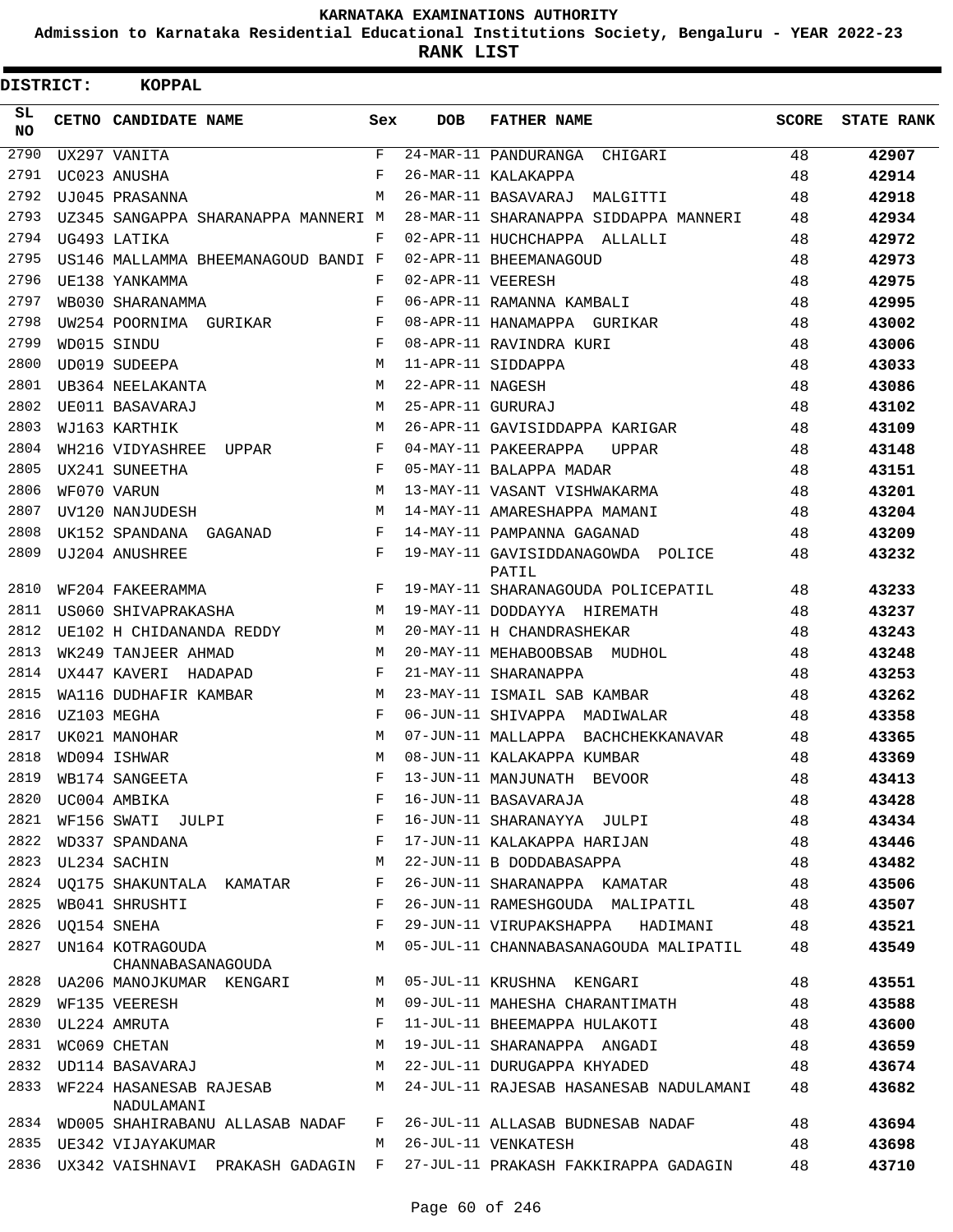**Admission to Karnataka Residential Educational Institutions Society, Bengaluru - YEAR 2022-23**

**RANK LIST**

| <b>DISTRICT:</b> |                 | <b>KOPPAL</b>                                            |         |                   |                                                                                                        |              |                   |
|------------------|-----------------|----------------------------------------------------------|---------|-------------------|--------------------------------------------------------------------------------------------------------|--------------|-------------------|
| SL<br>NO.        |                 | CETNO CANDIDATE NAME                                     | Sex     | <b>DOB</b>        | <b>FATHER NAME</b>                                                                                     | <b>SCORE</b> | <b>STATE RANK</b> |
| 2837             |                 | UD210 PRAJWAL                                            | М       |                   | 01-AUG-11 DEVENDRAPPA                                                                                  | 48           | 43731             |
| 2838             | UK189 AMIN      |                                                          | М       |                   | 04-AUG-11 HUSENBHASHA DABAGALLI                                                                        | 48           | 43746             |
| 2839             |                 | WA109 SRUSHTI MANJUNATH BHANDARI                         | F       |                   | 05-AUG-11 MANJUNATH KANAKAPPA BHANDARI                                                                 | 48           | 43760             |
| 2840             |                 | UE324 NOORAJAHAN BEGUM                                   | F       |                   | 06-AUG-11 REHAMAN SAB                                                                                  | 48           | 43764             |
| 2841             |                 | UC202 SUSHMA                                             | F       |                   | 09-AUG-11 RUDRAGOUDA                                                                                   | 48           | 43783             |
| 2842             |                 | UL002 BHAVANA MALLIKARJUNAYYA<br>BHOOSANURAMATH          | F       |                   | 11-AUG-11 MALLIKARJUNAYYA SHEKHARAYYA<br>BHOOSANURAMATH                                                | 48           | 43793             |
| 2843             |                 | WF145 SAHISTHA                                           | F       |                   | 14-AUG-11 MURTHUJASAB<br>MELGADE                                                                       | 48           | 43812             |
| 2844             |                 | WK073 AKKAMAHADEVI                                       | F       |                   | 18-AUG-11 SHARANAPPA KONGI                                                                             | 48           | 43836             |
| 2845             |                 | UC444 HANUMESH                                           | M       |                   | 28-AUG-11 MANJUNATH                                                                                    | 48           | 43892             |
| 2846             |                 | UW060 URMILA MALLANAGOUDAR                               | F       | 02-SEP-11 RAMESH  |                                                                                                        | 48           | 43917             |
| 2847             |                 | WH122 ANUSHA MUTTAL                                      | F       | 10-SEP-11 JAYADEV |                                                                                                        | 48           | 43943             |
| 2848             |                 | UG032 SANDEEP NEELAPPA KORAGAL                           | M       |                   | 13-SEP-11 NEELAPPA GONDI                                                                               | 48           | 43961             |
| 2849             |                 | UU383 PRATIBHA HALAKOLI                                  | F       |                   | 15-SEP-11 SHARANAPPA                                                                                   | 48           | 43970             |
| 2850             |                 | WB004 SANGAMESH                                          | М       |                   | 15-SEP-11 SIDDAPPA ANGADI                                                                              | 48           | 43972             |
| 2851             |                 | UX112 PRIYA                                              | F       |                   | 21-SEP-11 BASAVARAJ                                                                                    | 48           | 44000             |
| 2852             |                 | UF392 SAMARTH HARIDAS KATAKDHOND                         | M       |                   | 24-SEP-11 HARIDAS HEERALAL KATAKDHOND                                                                  | 48           | 44015             |
| 2853             |                 | UL067 PRUTHVIRAJ                                         | М       |                   | 28-SEP-11 CHANDRAPPA DODDAMANI                                                                         | 48           | 44029             |
| 2854             |                 | UD442 SHAILAJA                                           | F       |                   | 30-SEP-11 PARASHURAMA M                                                                                | 48           | 44040             |
| 2855             |                 | WK260 CHANDRU PUJAR                                      | M       |                   | 12-OCT-11 SHIVAPPA                                                                                     | 48           | 44091             |
| 2856             |                 | UL082 SAHANA                                             | F       |                   | 12-OCT-11 GAVISIDDAPPA MADIWALAR                                                                       | 48           | 44095             |
| 2857             |                 | UH154 SHRAVANI ANGADI                                    | F       |                   | 13-OCT-11 PRAKASH ANGADI                                                                               | 48           | 44098             |
| 2858             |                 | WH011 DEVAMMA                                            | F       |                   | 21-OCT-11 RAMAPPA SANNADYAVNNAVAR                                                                      | 48           | 44131             |
| 2859             |                 | UZ323 HANUMANAGOUDA                                      | M       |                   | 24-OCT-11 HUSENAPPA GOUDRU                                                                             | 48           | 44142             |
| 2860             |                 | UD229 YAMANURA                                           | M       |                   | 03-NOV-11 DYAMANNA                                                                                     | 48           | 44178             |
| 2861             |                 | WF291 ABHISHEK SANGAPPA ANGADI                           | M       |                   | 11-NOV-11 SANGAPPA VIRABHADRAPPA ANGADI                                                                | 48           | 44198             |
| 2862             |                 | UV029 CHANDRASEKHAR SHARANAPPA<br>AMMANAGADDI            | M       |                   | 14-NOV-11 SHARANAPPA HANAMANTHAPPA<br>AMMANAGADDI                                                      | 48           | 44209             |
| 2863             |                 | UW097 GANESH DAGGI                                       | M       |                   | 26-NOV-11 DAGGI YANKAPPA                                                                               | 48           | 44263             |
| 2864             |                 | UD327 SANGEETA                                           | F       |                   | 15-DEC-11 SHIVAPPA<br>POLICE PATIL                                                                     | 48           | 44311             |
|                  |                 |                                                          |         |                   | 2865 UT131 DEEPA RAMANAGOUDA HALLI F 27-DEC-11 RAMANAGOUDA NINGANAGOUDA                                | 48           | 44344             |
|                  |                 |                                                          |         |                   | HALLI<br>2866 UQ126 MAYAVATHI SHYAMAPPA MENEDAL F 03-JAN-12 SHYAMAPPA MENADAL NARASAPPA 48<br>MENEDHAL |              | 44370             |
|                  |                 | 2867 UA518 SWAPNA                                        |         |                   | F 21-JAN-12 SHARANAPPA                                                                                 | 48 — 18      | 44385             |
|                  |                 | 2868 UT024 KARATHIK SUBHAS BALAGAVI M 05-FEB-12 SUBHAS   |         |                   |                                                                                                        | 48           | 44394             |
|                  | 2869 UJ016 HEMA |                                                          | $F$ and |                   | 05-MAR-12 SHASHIDHAR HALIGERI 48                                                                       |              | 44406             |
| 2870             |                 | UJU16 HEMA<br>UG152 MUTTURAJ                             |         |                   | M 12-APR-12 HANUMESH GUMAGERI 48                                                                       |              | 44413             |
| 2871             |                 |                                                          |         |                   | WHO10 RAMASWAMI M O1-JUN-12 ERAPPA AMBALI                                                              | 48           | 44422             |
|                  |                 |                                                          |         |                   | 2872 WA081 MARUTESHA M 18-AUG-12 SHIVAPPA CHOUDAKI 48                                                  |              | 44425             |
|                  |                 | 2873 UK351 HARISHA                                       |         |                   | M 05-MAY-09 BASAVARAJA BADIGER 47                                                                      |              | 44432             |
|                  |                 |                                                          |         |                   | 2874 UW158 DEEPA SHANKRAPPA HADIMANI F 18-MAY-09 SHANKRAPPA MALLAPPA HADIMANI 47                       |              | 44435             |
|                  |                 | 2875 UX375 MALLIKARJUN                                   |         |                   | M 15-JUN-09 RAMAPPA KAMMARA<br>47                                                                      |              | 44437             |
|                  |                 |                                                          |         |                   | 2876 UF415 KALAKAPPA BASAVARAJ GOWDRU M 05-NOV-09 BASAVARAJ HANAMTAPPA GOWDRU 47                       |              | 44456             |
|                  |                 | 2877 UP165 SHREEDEVI                                     | $F$ and |                   | 01-JAN-10 DYAMANNA KATARAKI                                                                            | 47           | 44477             |
| 2878             |                 | UR087 PARASHURAMA M M 07-JAN-10 RAMANNA                  |         |                   |                                                                                                        | 47           | 44480             |
| 2879             |                 |                                                          |         |                   |                                                                                                        | 47           | 44486             |
|                  |                 | 2880 UF136 SHANTALAXMI BODUR F 18-JAN-10 MANJUNATH       |         |                   | 47                                                                                                     |              | 44487             |
|                  |                 |                                                          |         |                   | 2881 WB225 RAGHAVENDR ASHOK PUJAR M 20-JAN-10 ASHOK NARAYANAPPA PUJAR 47                               |              | 44488             |
|                  |                 | 2882 WE083 ERAMMA                                        |         |                   | F 19-FEB-10 MARIYAPPA AMBALI                                                                           | 47           | 44501             |
|                  |                 | 2883 UU323 ANITA ASHOKA KATAGI KARA BERAGI ASHOKA KATAGI |         |                   |                                                                                                        | 47           | 44521             |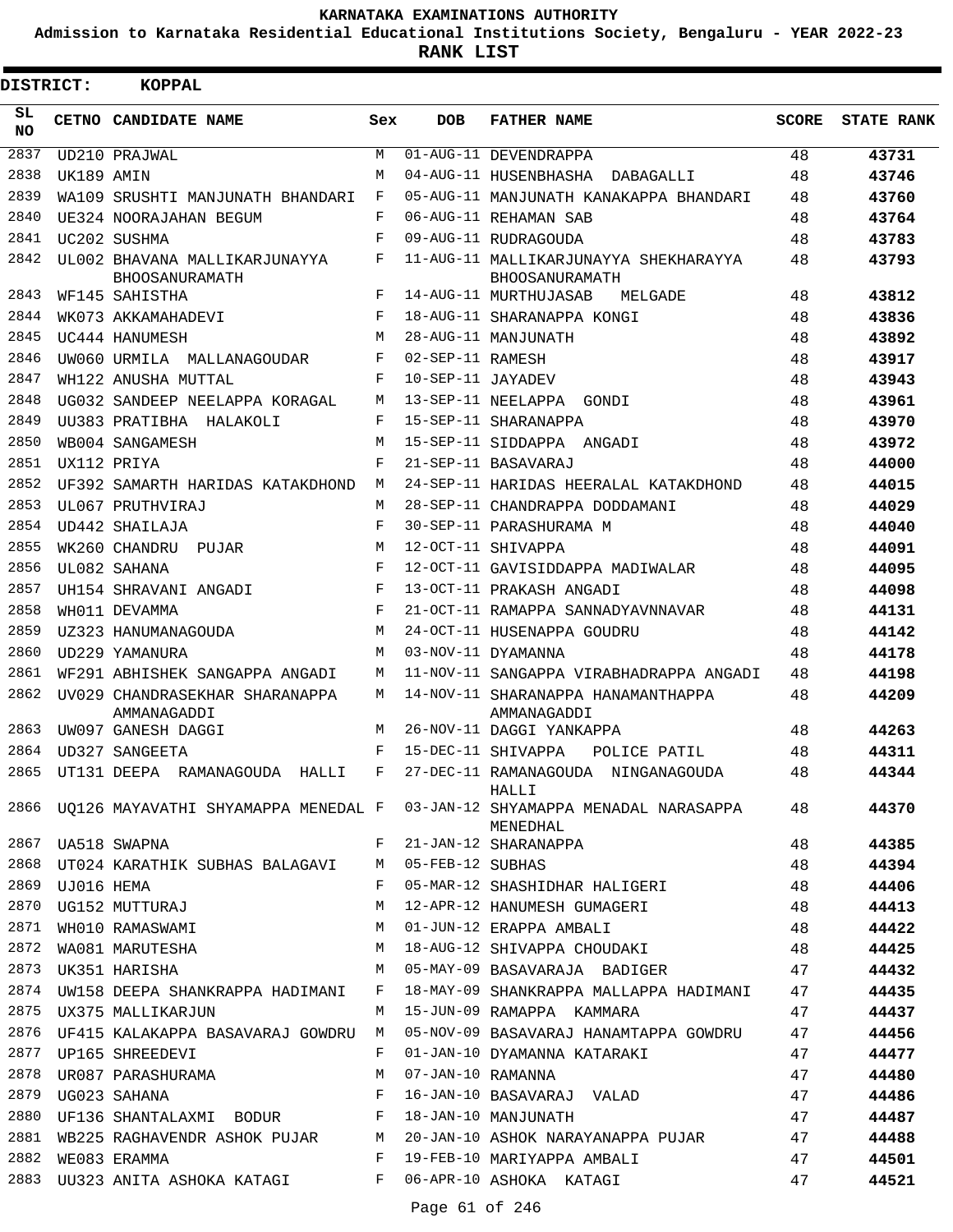**Admission to Karnataka Residential Educational Institutions Society, Bengaluru - YEAR 2022-23**

 $\blacksquare$ 

**RANK LIST**

| <b>DISTRICT:</b> |  | <b>KOPPAL</b>                                 |              |                   |                                                                             |              |                   |
|------------------|--|-----------------------------------------------|--------------|-------------------|-----------------------------------------------------------------------------|--------------|-------------------|
| SL<br>NO.        |  | CETNO CANDIDATE NAME                          | Sex          | <b>DOB</b>        | <b>FATHER NAME</b>                                                          | <b>SCORE</b> | <b>STATE RANK</b> |
| 2884             |  | UP071 DEVARAJ                                 | M            |                   | 15-JUN-10 YANKAPPA KALGUDI                                                  | 47           | 44562             |
| 2885             |  | UF356 SACHIN IRAPPA HANCHINALA                | М            |                   | 21-JUN-10 IRAPPA GADIGEPPA HANCHINALA                                       | 47           | 44567             |
| 2886             |  | UX092 SALMANA                                 | M            |                   | 24-JUN-10 LATIFASAB LALASAB TOTADAMANI                                      | 47           | 44571             |
| 2887             |  | WC227 NAVEEN YAMANURAPPA HIREMANI M           |              |                   | 12-JUL-10 YAMANURAPPA HIREMANI                                              | 47           | 44585             |
| 2888             |  | UT103 RAKSHITHA BALAPPA BHANDARI              | F            | 12-JUL-10 BALAPPA |                                                                             | 47           | 44586             |
| 2889             |  | UF652 MINAKSHI BASANGOUDA<br>POLICEPATIL      | F            |                   | 14-JUL-10 BASANGOUDA KENCHANGOUDA<br>POLICEPATIL                            | 47           | 44589             |
| 2890             |  | UZ128 SONAMMA                                 | F            |                   | 18-JUL-10 SANJEEVAPPA MULLURU                                               | 47           | 44596             |
| 2891             |  | WG032 BHEEMESH                                | М            |                   | 09-AUG-10 KARABASAPPA KALAKABANDI                                           | 47           | 44619             |
| 2892             |  | UA096 NIKHIL.K                                | M            |                   | 28-AUG-10 VEERABHADRAPPA KUMBAR                                             | 47           | 44644             |
| 2893             |  | UX135 ABHIKUMAR<br>DONNEGUDDA                 | М            |                   | 03-SEP-10 SHARANAPPA                                                        | 47           | 44655             |
| 2894             |  | UT067 VINAYAKA MUTTANNA VEERAPUR              | M            |                   | 04-SEP-10 MUTTANNA                                                          | 47           | 44660             |
| 2895             |  | WC054 MANOJA                                  | М            |                   | 07-SEP-10 VEERESH GUDISALAMANI                                              | 47           | 44666             |
| 2896             |  | WC166 SANEEYA HYATI                           | F            |                   | 11-SEP-10 MARDANSAB HYATI                                                   | 47           | 44677             |
| 2897             |  | UH030 ABHISHEK                                | M            |                   | 17-SEP-10 DYAMAPPA LAMANI                                                   | 47           | 44688             |
| 2898             |  | UX106 SAVITRI                                 | F            |                   | 22-SEP-10 GYANANAGOUDA GOUDRA                                               | 47           | 44695             |
| 2899             |  | UN154 ABHILASH                                | M            |                   | 24-SEP-10 BASAPPA CHILAKAMUKHI                                              | 47           | 44698             |
| 2900             |  | US190 MALLAPPA<br>NAGARAL                     | M            | 10-OCT-10 SURESH  |                                                                             | 47           | 44744             |
| 2901             |  | UU448 MAHANTAMMA                              | F            |                   | 11-OCT-10 HANAMAPPA GURIKAR                                                 | 47           | 44748             |
| 2902             |  | UW282 SHIVARAJ                                | M            |                   | 11-OCT-10 SHARANAPPA GUDALLI                                                | 47           | 44750             |
| 2903             |  | UO127 DURAGESH                                | M            |                   | 19-OCT-10 MARISHWAMI HARIJAN                                                | 47           | 44768             |
| 2904             |  | UK142 INCHARA                                 | F            |                   | 29-OCT-10 GAVISIDDAPPA HADAPADA                                             | 47           | 44798             |
| 2905             |  | UC248 VANISHRI                                | F            |                   | 02-NOV-10 MOULAPPA                                                          | 47           | 44810             |
| 2906             |  | WF082 LAKSHMANAGOUDA                          | M            |                   | 05-NOV-10 RAMANAGOUDA POLICEPATIL                                           | 47           | 44816             |
| 2907             |  | UC067 NITIN                                   | М            |                   | 08-NOV-10 KANTAPPA RATHOD                                                   | 47           | 44825             |
| 2908             |  | WK108 YASHODHA                                | F            |                   | 08-NOV-10 YALLAPPA NAGARALA                                                 | 47           | 44827             |
| 2909             |  | UG057 SANIKA                                  | F            |                   | 09-NOV-10 BASAVARAJA ITAGI                                                  | 47           | 44831             |
| 2910             |  | UA381 VEERESH CHAWHAN                         | М            |                   | 09-NOV-10 MOTILAL CHAWHAN                                                   | 47           | 44834             |
| 2911             |  | WG113 TAHIRABEGAM MARTUJASAB<br><b>SUNKAD</b> | F            |                   | 11-NOV-10 MARTUJASAB RAJASAB SUNKAD                                         | 47           | 44844             |
|                  |  |                                               |              |                   | M 16-NOV-10 ANILKUMAR CHIMAL                                                | 47           | 44859             |
|                  |  |                                               |              |                   |                                                                             |              | 44871             |
|                  |  |                                               |              |                   |                                                                             |              | 44901             |
| 2915             |  |                                               |              |                   | UX264 PUSHPA SHIVAPPA ANANDAGIRI F 07-DEC-10 SHIVAPPA LAXMANA ANANDAGIRI 47 |              | 44924             |
| 2916             |  |                                               |              |                   | UH164 CHANDANKUMAR SALMANI M 16-DEC-10 VASANTKUMAR SALMANI 47               |              | 44958             |
|                  |  |                                               |              |                   | 2917 UD144 MEHABOOBAPASHA MARAMAN MARAGER MARAGER TAVARAGER                 | 47           | 44991             |
| 2918             |  |                                               |              |                   | UH027 MANJUNATH 47 AM 25-DEC-10 VENKATESH KATAPURA                          |              | 44994             |
| 2919             |  | WB407 VISHNU                                  |              |                   | M 30-DEC-10 PATTEPPA RATHOD 47                                              |              | 45013             |
| 2920             |  | UF312 NAGARAJ METI M M 01-JAN-11 SHARANAPPA   |              |                   | 47                                                                          |              | 45030             |
|                  |  |                                               |              |                   | 2921 UK115 PUTTARAJ MANJUNATH KARADKAL M 02-JAN-11 MANJUNATH KARADKAL       | 47           | 45050             |
| 2922             |  |                                               |              |                   | UK265 ASHWATHAKUMARA HYATI M 05-JAN-11 LAKSHMANA DURGAPPA HYATI 47          |              | 45062             |
| 2923             |  | UV011 SINCHANA                                | F            |                   | 14-JAN-11 KALAK MALLESHAYYA 47                                              |              | 45093             |
| 2924             |  | US204 CHAITRA                                 | F            |                   | 20-JAN-11 PRAKASH GONAL                                                     | 47           | 45122             |
| 2925             |  | WD139 MANOJA                                  | M            |                   | 20-JAN-11 SAKRAPPA LADDI                                                    | 47           | 45125             |
| 2926             |  | UE025 MUTTANNA PUJARI M 24-JAN-11 SOMANATHA   |              |                   |                                                                             | 47           | 45142             |
| 2927             |  | UP121 VINAYA                                  |              |                   | M 25-JAN-11 SIDDAPPA TAMBOORI                                               | 47           | 45146             |
|                  |  | 2928 UA099 rakesh                             |              |                   | M 27-JAN-11 PRAKASH MARATHI                                                 | 47           | 45155             |
|                  |  | 2929 UD196 PRASHANTHA                         |              |                   | M 05-FEB-11 PAMPATHI                                                        | 47           | 45189             |
| 2930             |  | UD368 DEEPA VOORGEERS                         | $\mathbf{F}$ |                   | 07-FEB-11 HULIGEYYA                                                         | 47           | 45196             |
|                  |  | 2931 UC258 PARASHURAM                         |              |                   | M 21-FEB-11 BIMARAYAPPA                                                     | 47           | 45264             |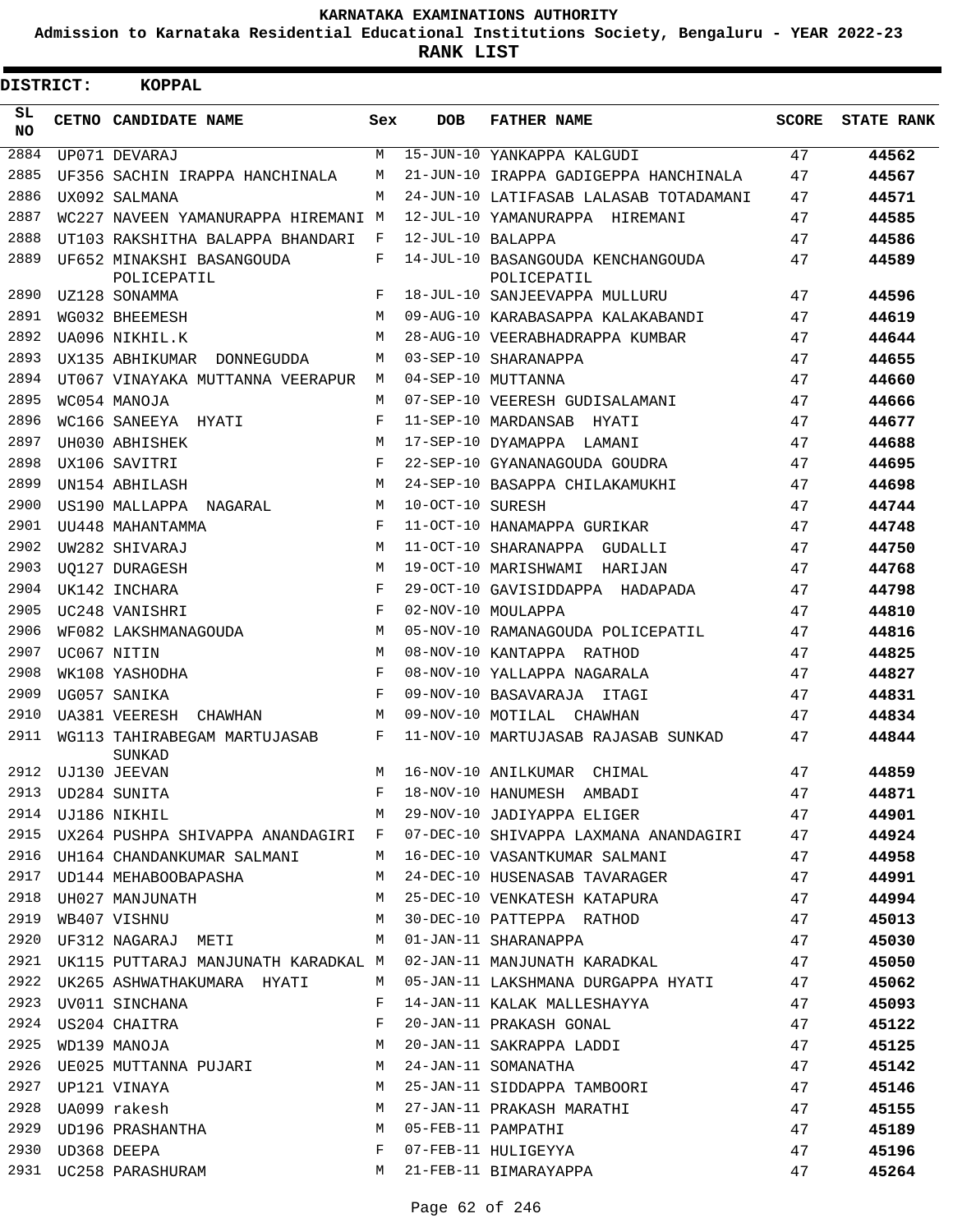**Admission to Karnataka Residential Educational Institutions Society, Bengaluru - YEAR 2022-23**

| <b>DISTRICT:</b> |  | <b>KOPPAL</b>                                         |            |                  |                                                  |              |                   |
|------------------|--|-------------------------------------------------------|------------|------------------|--------------------------------------------------|--------------|-------------------|
| SL.<br><b>NO</b> |  | CETNO CANDIDATE NAME                                  | Sex        | <b>DOB</b>       | <b>FATHER NAME</b>                               | <b>SCORE</b> | <b>STATE RANK</b> |
| 2932             |  | UZ025 SHIVAKUMAR                                      | M          |                  | 24-FEB-11 SHARANAPPA GORABAL                     | 47           | 45271             |
| 2933             |  | US090 LAKSHMI                                         | F          |                  | 25-FEB-11 HANAMAGOUDA GOUDRA                     | 47           | 45272             |
| 2934             |  | UX243 VIJAYAKUMAR RAMANNA METI                        | M          |                  | 25-FEB-11 RAMANNA HANAMAPPA METI                 | 47           | 45278             |
| 2935             |  | WK307 SHIVAKUMAR                                      | M          |                  | 02-MAR-11 SANNA YALLAPPA BARKER                  | 47           | 45302             |
| 2936             |  | UE341 SHOBHA                                          | F          |                  | 07-MAR-11 KATHEPPA                               | 47           | 45331             |
| 2937             |  | WE158 AFRIN                                           | $_{\rm F}$ |                  | 08-MAR-11 MAHMADRAFI KHAJI                       | 47           | 45333             |
| 2938             |  | UZ350 SWAPNA HADAPAD                                  | F          |                  | 09-MAR-11 KRISHNAPPA                             | 47           | 45348             |
| 2939             |  | WD211 KANAKANAGOUDA                                   | M          |                  | 23-MAR-11 MANJANAGOUDA<br>MALIPATIL              | 47           | 45432             |
| 2940             |  | UP007 P MARUTI VENKTESH<br>PUNNYMOORTHI               | M          |                  | 26-MAR-11 VENKTESH KUMARSWAMI<br>PUNNYMOORTHI    | 47           | 45456             |
| 2941             |  | UF459 LAKSHMI                                         | F          |                  | 30-MAR-11 BASAPPA ALLALLI                        | 47           | 45482             |
| 2942             |  | UH110 SNEHA SHANKARBABU RATHORE                       | F          |                  | 06-APR-11 SHANKARBABU DASHRATH RATHORE           | 47           | 45525             |
| 2943             |  | UM186 NISARGA                                         | F          |                  | 09-APR-11 HANUMANTHAPPA UNAKALLA                 | 47           | 45537             |
| 2944             |  | UL076 HANUMANTAPPA                                    | M          |                  | 12-APR-11 BASAVARAJ LAKKUNDI                     | 47           | 45554             |
| 2945             |  | US206 POOJA                                           | F          |                  | 12-APR-11 PARASHURAMA HALEMANI                   | 47           | 45557             |
| 2946             |  | UD213 NETRAVATI                                       | $_{\rm F}$ |                  | 20-APR-11 MALLESHAPPA                            | 47           | 45606             |
| 2947             |  | UF667 RENUKA                                          | F          |                  | 21-APR-11 HUNNAPPA VADRA                         | 47           | 45614             |
| 2948             |  | UA080 SHAHAJAN                                        | M          |                  | 22-APR-11 MOHAMMAD ALI                           | 47           | 45619             |
| 2949             |  | UE021 LAKKANNA                                        | M          |                  | 23-APR-11 SHARANAPPA JEERAL                      | 47           | 45625             |
| 2950             |  | UY133 NAGARAJ<br>SHASAMMANAVAR                        | M          | 26-APR-11 RAMESH |                                                  | 47           | 45641             |
| 2951             |  | WG168 MADHUSUDHAN PATTAR                              | M          |                  | 04-MAY-11 NEELAKANTAPPA PATTAR                   | 47           | 45699             |
| 2952             |  | UG093 NANDINI                                         | $_{\rm F}$ |                  | 06-MAY-11 MANJAPPA BIKANALLI                     | 47           | 45710             |
| 2953             |  | WJ043 BHIMAVVA                                        | F          |                  | 08-MAY-11 SANNAMAILARAPPA ALUR                   | 47           | 45721             |
| 2954             |  | UM121 SHREEDEVI                                       | $_{\rm F}$ |                  | 08-MAY-11 MARUTI PUJAR                           | 47           | 45725             |
| 2955             |  | UC026 PARVATHI                                        | $_{\rm F}$ | 09-MAY-11 RAGHU  |                                                  | 47           | 45728             |
| 2956             |  | UC055 ANNAPURNA BANGARI                               | F          |                  | 12-MAY-11 HANUMANTAPPA BANGARI                   | 47           | 45744             |
| 2957             |  | UE398 VENKATESH                                       | M          |                  | 13-MAY-11 MANJUNATHA                             | 47           | 45757             |
| 2958             |  | UF441 ASHWINI SHARANAYYA<br>VARIKALLAMATH             | F          |                  | 16-MAY-11 SHARANAYYA MAHANTAYYA<br>VARIKALLAMATH | 47           | 45775             |
| 2959             |  | UZ098 SHREYA SHIVAPPA BELLAD                          | F          |                  | 19-MAY-11 SHIVAPPA GULAPPA BELLAD                | 47           | 45795             |
|                  |  | 2960 WK136 SIRAK                                      |            |                  | M 23-MAY-11 DAVALSAB BHODAKE                     | 47           | 45822             |
|                  |  | 2961 UF456 YALLAPPA                                   | M          |                  | 25-MAY-11 KANAKAPPA HADI                         | 47           | 45833             |
|                  |  | 2962 UT069 MEGHA SHREE                                | F          |                  | 01-JUN-11 SANNAYAMANAPPA YAPALADINNI             | 47           | 45886             |
| 2963             |  | UP057 SINCHANA                                        | F          |                  | 02-JUN-11 HULAGAPPA SANGAPOOR                    | 47           | 45898             |
| 2964             |  | UW272 MALLESH                                         | М          |                  | 04-JUN-11 YALLAPPA                               | 47           | 45912             |
|                  |  | 2965 UZ111 AMOGHA                                     | M          |                  | 08-JUN-11 BASAVARAJ AMMANNA SULEBHAVI            | 47           | 45938             |
|                  |  | 2966 UZ243 MALLAMMA SHARANAPPA<br>KALLABHAVI          | F          |                  | 08-JUN-11 SHARANAPPA KANAKAPPA<br>KALLABHAVI     | 47           | 45940             |
| 2967             |  | WC181 POOJA SHIVANAND JAKKALI                         | F          |                  | 14-JUN-11 SHIVANAND HANAMAPPA JAKKALI            | 47           | 45978             |
| 2968             |  | UE326 YAMANABEE HONNURASAB PINJAR F                   |            |                  | 16-JUN-11 HONNURSAB MOULASAB PINJAR              | 47           | 45992             |
| 2969             |  | UN088 PARVATI M P                                     | F          |                  | 17-JUN-11 CHANDRAGOUDA M P                       | 47           | 45999             |
| 2970             |  | UY048 ANUSUYA DODDAMANI                               | F          |                  | 20-JUN-11 SHANKRAPPA                             | 47           | 46017             |
| 2971             |  | WE207 MANJUNATH SHEKHAPPA<br>BEVINAKATTI              | M          |                  | 26-JUN-11 SHEKHAPPA SHARANAPPA<br>BEVINAKATTI    | 47           | 46075             |
|                  |  | 2972 UF324 ARUN BASAVARAJ MADAR M                     |            |                  | 06-JUL-11 BASAVARAJ SIDDAPPA MADAR               | 47           | 46133             |
| 2973             |  | UK203 PARVATI                                         | F          |                  | 07-JUL-11 MANJUNATH HANUMANTHAPPA<br>ANKALI      | 47           | 46143             |
|                  |  | 2974 UC037 SRUJAN HAVANUR M 08-JUL-11 SUBHASH HAVANUR |            |                  |                                                  | 47           | 46158             |
|                  |  | 2975 UG058 TEJASHWINI                                 | F          |                  | 11-JUL-11 SHIVANNA KANAKAGIRI                    | 47           | 46183             |
| 2976             |  | UF588 YANKANNA ANAND TALAWAR                          | М          |                  | 11-JUL-11 ANAND YANKANNA TALAWAR                 | 47           | 46185             |
| 2977             |  | WF336 PRADEEPAGOUDA MUTTANNA                          |            |                  | M 13-JUL-11 MUTTANNA MALIPATIL                   | 47           | 46192             |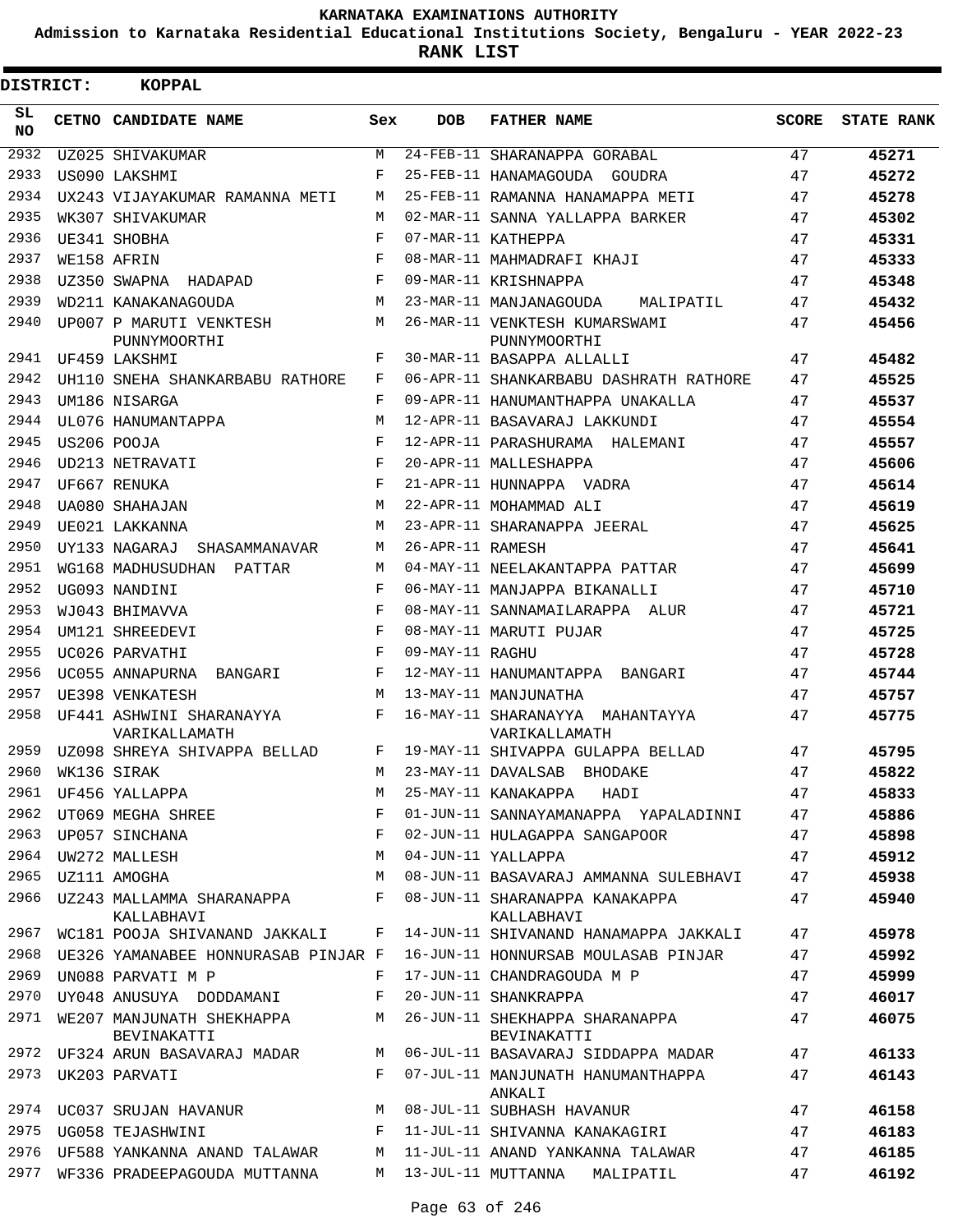**Admission to Karnataka Residential Educational Institutions Society, Bengaluru - YEAR 2022-23**

| <b>DISTRICT:</b> | <b>KOPPAL</b>                             |            |                   |                                            |              |                   |
|------------------|-------------------------------------------|------------|-------------------|--------------------------------------------|--------------|-------------------|
| SL.<br>NO.       | CETNO CANDIDATE NAME                      | Sex        | <b>DOB</b>        | <b>FATHER NAME</b>                         | <b>SCORE</b> | <b>STATE RANK</b> |
|                  | MALIPATIL                                 |            |                   |                                            |              |                   |
| 2978             | UZ108 YAMANOORA                           | М          |                   | 13-JUL-11 BALAPPA<br>TALAWARA              | 47           | 46193             |
| 2979             | UX144 MALLU RAVIKUMAR KAMATAR             | М          |                   | 17-JUL-11 RAVIKUMAR KAMATAR                | 47           | 46211             |
| 2980             | WH296 PRAJWAL                             | М          |                   | 20-JUL-11 KUMARASWAMI<br>HIREMATH          | 47           | 46237             |
| 2981             | UE251 BASAVALINGAYYA                      | М          |                   | 21-JUL-11 VIRUPAYYA                        | 47           | 46243             |
| 2982             | WH215 SHANTAMMA                           | F          |                   | 31-JUL-11 BASAVARAJ METI                   | 47           | 46312             |
| 2983             | UZ069 VIJAYALAKSHMI BUDDAPPA<br>GONAL     | F          |                   | 04-AUG-11 BUDDAPPA GONAL                   | 47           | 46342             |
| 2984             | US128 RANJANA                             | F          |                   | 14-AUG-11 HUCHCHEERAPPA HADAPADA           | 47           | 46386             |
| 2985             | UJ063 RAHUL                               | M          |                   | 15-AUG-11 SHARANAPPA PAMMAR                | 47           | 46390             |
| 2986             | UV312 TAIYAB                              | $_{\rm F}$ |                   | 16-AUG-11 MAHAMAD SHAFI ARABA              | 47           | 46397             |
| 2987             | WG018 ADESH                               | M          |                   | 18-AUG-11 NINGAPPA BELLAD                  | 47           | 46403             |
| 2988             | UX464 SOUNDARY                            | $_{\rm F}$ |                   | 26-AUG-11 SOMAPPA BANNIGOLA                | 47           | 46440             |
| 2989             | UA162 PRAVEEN<br>BADIGER                  | М          |                   | 06-SEP-11 BASAVARAJ                        | 47           | 46494             |
| 2990             | UK067 PAVANKUMAR                          | M          |                   | 09-SEP-11 YALLAPPA ALAWANDI                | 47           | 46509             |
| 2991             | UA182 ASHOKA                              | М          | 15-SEP-11 UMESHA  |                                            | 47           | 46539             |
| 2992             | UW252 MANJULA HANAMAPPA POLESHI           | F          |                   | 18-SEP-11 HANAMAPPA POLESHI                | 47           | 46558             |
| 2993             | UL024 POORNIMA                            | F          |                   | 18-SEP-11 LOKAPPA ANKAD                    | 47           | 46559             |
| 2994             | UA349 PRAJWAL                             | M          |                   | 28-SEP-11 YALLAPPA BOVI                    | 47           | 46600             |
| 2995             | UM155 MAHESH                              | М          |                   | 05-OCT-11 NINGANAGOUDA CHANNANAGOUDRA      | 47           | 46624             |
| 2996             | UW064 PRAJWAL<br>KUMBAR                   | M          |                   | 06-OCT-11 HUCCHAPPA                        | 47           | 46630             |
| 2997             | UU065 APOORVA                             | $_{\rm F}$ |                   | 09-OCT-11 BASAVARAJA K KALLODDI            | 47           | 46638             |
| 2998             | UX222 VISHVARADHYA                        | M          |                   | 16-OCT-11 SHARANAYYA                       | 47           | 46673             |
| 2999             | UG324 ARUN KUMAR                          | M          |                   | 17-OCT-11 GAVISIDDAPPA KADEMANI            | 47           | 46674             |
| 3000             | UK019 RAMYA                               | $_{\rm F}$ |                   | 26-OCT-11 MANJUNATH BANDI                  | 47           | 46725             |
| 3001             | WF017 NISHANAJIN HUSENASAB<br>HIREMANI    | F          |                   | 02-NOV-11 HUSENASAB HIREMANI               | 47           | 46754             |
| 3002             | UG476 ABHINAYA                            | F          |                   | 07-NOV-11 SHEKARAYYA KUKNOOR               | 47           | 46763             |
| 3003             | UH012 MALLIKARJUN                         | М          |                   | 07-NOV-11 SHIVAPPA GADDI                   | 47           | 46769             |
| 3004             | UH225 HARSHA                              | M          |                   | 09-NOV-11 GAVISIDDAPPA MADIVALARA          | 47           | 46775             |
| 3005             | UX194 PRASHANT<br><b>NAGOOR</b>           | М          |                   | 28-NOV-11 BASAVARAJ                        | 47           | 46846             |
| 3006             | wr206 VISHNU<br>UL011 SANTOSHA            | М          |                   | 28-NOV-11 CHANDRASHEKHAR SAJJAN            | 47           | 46847             |
| 3007             |                                           | М          |                   | 09-DEC-11 HANUMESHA KIDADAL                | 47           | 46892             |
| 3008             | UG385 SUPREET                             | М          |                   | 09-DEC-11 CHANDRASHEKHARA GADAD            | 47           | 46893             |
| 3009             | UV160 MOHAMMED WAZID                      | М          |                   | 10-DEC-11 PHIRASAB MULLA                   | 47           | 46895             |
| 3010             | WK353 KIRANKUMAR                          | M          |                   | 20-DEC-11 VIRUPAKSHAPPA VADNAL             | 47           | 46927             |
| 3011             | UU232 MAHIBUBSAB ASHADULLASAB<br>HADAGALI | M          |                   | 30-DEC-11 ASHADULLASAB NABISAB HADAGALI 47 |              | 46955             |
| 3012             | UE358 SHIRISHALA DEEPA                    | F          |                   | 18-FEB-12 SHIVAPPA                         | 47           | 47015             |
| 3013             | UA020 ANIRUDH B                           | M          | 29-APR-12 GIRISH  |                                            | 47           | 47033             |
| 3014             | UN225 PALLAVI                             | F          |                   | 30-MAY-12 DHANAVELU                        | 47           | 47040             |
| 3015             | UY165 PRAJWAL SURESH DODDAMANI M          |            |                   | 14-JAN-09 SURESH DODDAMANI                 | 46           | 47056             |
| 3016             | UC406 SHREELAXMI SHANKRAPPA DYAGI F       |            |                   | 05-APR-09 SHANKRAPPA PAKKIRAPPA DYAGI      | 46           | 47059             |
| 3017             | WF141 YAMANOORAPPA                        | M          |                   | 17-MAY-09 DESAI ANGADI                     | 46           | 47062             |
| 3018             | UL112 JAYASHREE                           | F          |                   | 29-JUN-09 NINGAPPA GUDAGERI                | 46           | 47065             |
| 3019             | UD301 RUDRESH                             | М          |                   | 29-JUL-09 RANGAPPA                         | 46           | 47067             |
| 3020             | UP126 M AFRID                             | М          |                   | 27-AUG-09 M HUSEN SAB                      | 46           | 47068             |
|                  | 3021 UC008 RAJABHAKSHI                    | М          |                   | 09-OCT-09 KHAJAVALI                        | 46           | 47073             |
| 3022             | UF432 YUVARAJ CHAVHAN                     | М          | 21-OCT-09 KALAPPA |                                            | 46           | 47075             |
|                  | 3023 UC114 ABHISHEK                       | M          |                   | 24-NOV-09 DURAGAPPA                        | 46           | 47080             |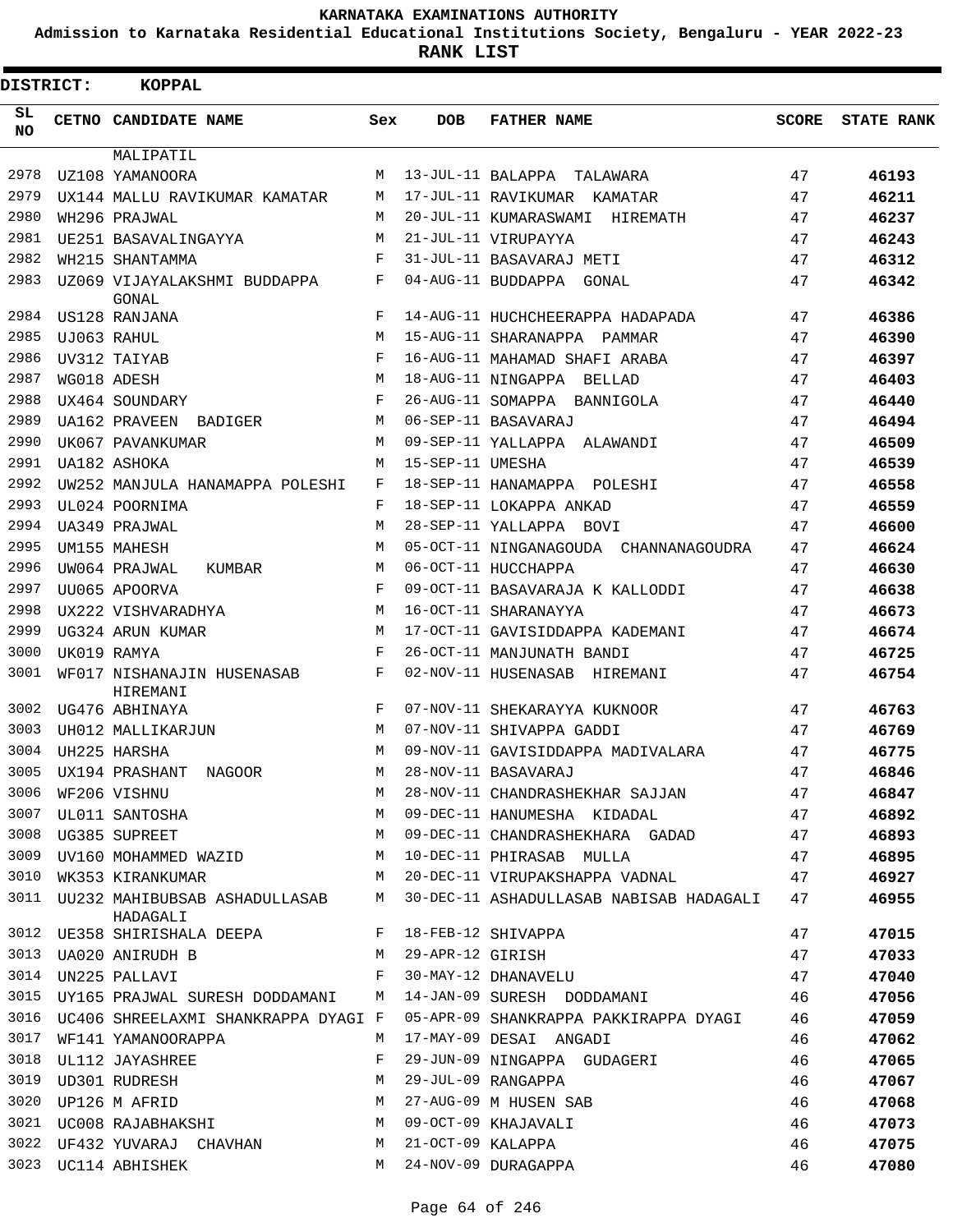**Admission to Karnataka Residential Educational Institutions Society, Bengaluru - YEAR 2022-23**

**RANK LIST**

| <b>DISTRICT:</b> |             | KOPPAL                                    |            |                   |                                                   |              |                   |
|------------------|-------------|-------------------------------------------|------------|-------------------|---------------------------------------------------|--------------|-------------------|
| SL<br><b>NO</b>  |             | CETNO CANDIDATE NAME                      | Sex        | <b>DOB</b>        | <b>FATHER NAME</b>                                | <b>SCORE</b> | <b>STATE RANK</b> |
| 3024             |             | UU345 MUTTURAJ                            | M          |                   | 01-JAN-10 BHARAMAPPA MANOTAGI                     | 46           | 47097             |
| 3025             |             | UF422 AMARESH SANGAPPA YADAHALLI          | М          |                   | 06-FEB-10 SANGAPPA SHREESHAILAPPA<br>YADAHALLI    | 46           | 47122             |
| 3026             |             | UK188 SHRINIVAS RAVIKUMAR<br>MOGALAYI     | M          |                   | 06-FEB-10 RAVIKUMAR SIDDAYYA MOGALAYI             | 46           | 47123             |
| 3027             |             | UA507 ANITA                               | $_{\rm F}$ |                   | 11-FEB-10 SHANKRAPPA                              | 46           | 47128             |
| 3028             |             | UX149 SUSMITA MAHANTESHA<br>TEVARANNAVARA | $_{\rm F}$ |                   | 28-FEB-10 MAHANTESHA SANGAPPA<br>TEVARANNAVARA    | 46           | 47142             |
| 3029             |             | WK148 PUSHPALATA                          | F          |                   | 02-MAR-10 SHARANAPPA CHENNADASAR                  | 46           | 47144             |
| 3030             |             | WF195 SUHAN                               | F          |                   | 18-MAR-10 MAHAMMAD HUSEN KANCHAGAR                | 46           | 47153             |
| 3031             |             | UX030 ABHISHEKHA                          | M          |                   | 28-MAR-10 LAKKAPPA SANGANAL                       | 46           | 47159             |
| 3032             |             | UX386 RENUKA                              | $_{\rm F}$ | 29-MAY-10 MOTILAL |                                                   | 46           | 47200             |
| 3033             |             | UO093 SHAMEEDBEE                          | F          |                   | 01-JUN-10 MAHIBOOB SAB                            | 46           | 47202             |
| 3034             |             | WH303 PRASANNAKUMAR                       | M          |                   | 05-JUN-10 NILAKANTHAPPA PUJAR                     | 46           | 47207             |
| 3035             | WB077 VEDA  |                                           | $_{\rm F}$ |                   | 07-JUN-10 KARIYAPPA ALUR                          | 46           | 47209             |
| 3036             |             | UW136 ASHWINI MAHAGUNDAPPA<br>TALUGERI    | F          |                   | 21-JUN-10 MAHAGUNDAPPA BASANAGOUDA<br>TALUGERI    | 46           | 47216             |
| 3037             |             | US118 MARUTI                              | M          |                   | 23-JUN-10 HOBALEPPA RATHOD                        | 46           | 47217             |
| 3038             |             | UU397 SHREESHAIL                          | M          |                   | 27-JUN-10 BASAVARAJ MANABHAVI                     | 46           | 47219             |
| 3039             |             | UH205 DEVARAJ                             | M          |                   | 28-JUN-10 SHARANAPPA MALIGOUDRA                   | 46           | 47221             |
| 3040             |             | UF293 PAVITRA                             | F          |                   | 09-JUL-10 SHARANAPPA AMBADI                       | 46           | 47231             |
| 3041             |             | UP026 KAVYA                               | F          |                   | 10-AUG-10 BASAVARAJ BETAGERI                      | 46           | 47266             |
| 3042             |             | UC109 RAMESH DANAPUR                      | M          |                   | 15-AUG-10 AYYAPPA DANAPUR                         | 46           | 47272             |
| 3043             |             | UG162 MALATESH D                          | M          | 23-AUG-10 DEVAPPA |                                                   | 46           | 47288             |
| 3044             |             | UB282 RAKSHITA                            | F          |                   | 26-AUG-10 SHANKRAPPA VANAGERI                     | 46           | 47295             |
| 3045             |             | UL267 KRUTIKA                             | $_{\rm F}$ |                   | 11-SEP-10 BASAVARAJ                               | 46           | 47326             |
| 3046             |             | UK162 RAMESHA                             | M          |                   | 14-SEP-10 YARISWAMY<br>DODDAMANI                  | 46           | 47335             |
| 3047             |             | UG293 SWETHA                              | F          |                   | 24-SEP-10 BASAVARAJ BANDIHAL                      | 46           | 47350             |
| 3048             |             | WG342 BHUVANESHWARI                       | F          |                   | 01-OCT-10 BHEEMAPPA YAREHANCHINAL                 | 46           | 47362             |
| 3049             |             | <b>IIV228 MAHAMAYA</b><br>RAJUR           | F          |                   | 05-OCT-10 PARASAPPA                               | 46           | 47373             |
| 3050             |             | WD288 POORNIMA                            | F          |                   | 15-OCT-10 PREMANAGOUDA MALIPATIL                  | 46           | 47408             |
| 3051             |             | UR146 RAMAVVA                             | F          |                   | 25-OCT-10 SOMAPPA RATHOD                          | 46           | 47442             |
| 3052             |             | UE190 LOKESH                              | М          | 27-OCT-10 TAYAPPA |                                                   | 46           | 47444             |
| 3053             |             | UF080 KEERTHI SALI                        | F          |                   | 06-NOV-10 UDAYAKUMAR SALI                         | 46           | 47473             |
| 3054             |             | UL092 BINDU                               | F          |                   | 11-NOV-10 SHIVAMURTISWAMY HIREMATH                | 46           | 47501             |
| 3055             |             | WJ159 KAVERI                              | F          |                   | 13-NOV-10 HANAMAPPA KUDRIKOTAGI                   | 46           | 47506             |
| 3056             |             | UD112 MANJUNATH                           | М          |                   | 16-NOV-10 SHARANAPPA METI                         | 46           | 47511             |
| 3057             |             | UZ052 CHANNAMMA KALAKAPPA KUNTOJI F       |            |                   | 22-NOV-10 KALAKAPPA CHANNAPPA KUNTOJI             | 46           | 47535             |
| 3058             |             | UB129 DURGAPRASADA H K                    | M          |                   | 01-DEC-10 HANUMANTAPPA                            | 46           | 47570             |
|                  |             | 3059 UQ065 VEERESH PAWADASHETTAR          | М          |                   | 03-DEC-10 SHRISHAILAPPA PAWADASHETTAR             | 46           | 47579             |
| 3060             |             | WB040 SEVANTHI SHEKHARGOUDA<br>MALIPATILA | F          |                   | 11-DEC-10 SHEKHARGOUDA MALLANAGOUDA<br>MALIPATILA | 46           | 47609             |
|                  |             | 3061 UG335 AKSHATA                        | F          |                   | 28-DEC-10 BASAYYA LAKAMAPUR                       | 46           | 47671             |
| 3062             | UC271 RAHUL |                                           | М          |                   | 29-DEC-10 KEDARANATH                              | 46           | 47679             |
| 3063             |             | UC392 NAYANA                              | F          | 01-JAN-11 NAGARAJ |                                                   | 46           | 47699             |
|                  |             | 3064 UO188 VARSHA                         | F          |                   | 01-JAN-11 KRISHNA MUDAGAL                         | 46           | 47716             |
| 3065             | UA273 VIJAY |                                           | M          |                   | 01-JAN-11 LAXMANNA KANAKAGIRI                     | 46           | 47719             |
| 3066             |             | UB025 KIRTANA                             | F          |                   | 03-JAN-11 RAVIKUMAR                               | 46           | 47729             |
| 3067             |             | UU191 SHANTA                              | F          |                   | 14-JAN-11 NIRUPADI VALIKARA                       | 46           | 47793             |
| 3068             |             | UG167 BASAVRAJ SHARANBASAPPA M<br>IKKERI  |            |                   | 15-JAN-11 SHARANBASAPPA DEVAPPA IKKERI            | 46           | 47795             |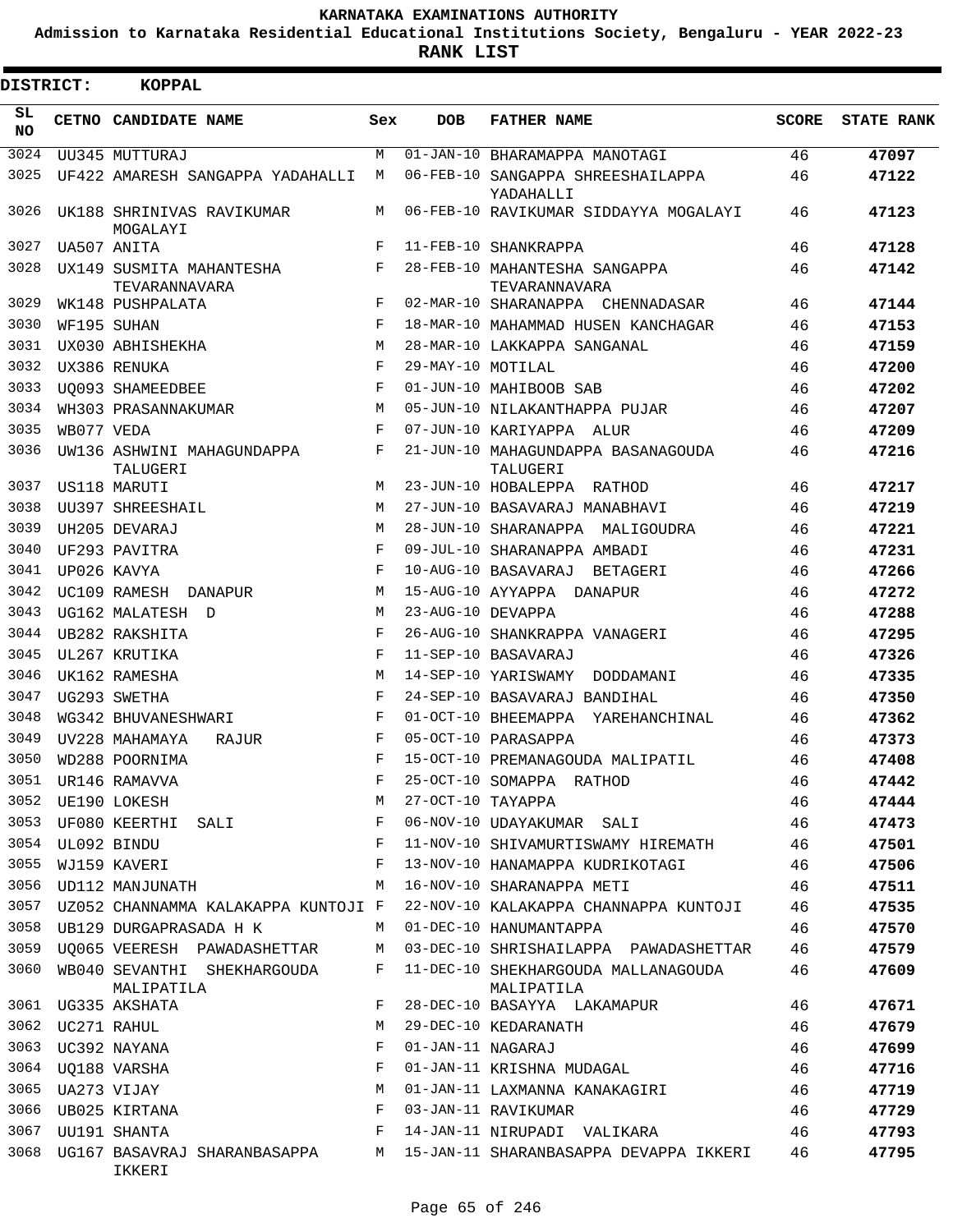**Admission to Karnataka Residential Educational Institutions Society, Bengaluru - YEAR 2022-23**

**RANK LIST**

Е

| <b>DISTRICT:</b> | <b>KOPPAL</b>                                     |     |            |                                                                                 |       |                   |
|------------------|---------------------------------------------------|-----|------------|---------------------------------------------------------------------------------|-------|-------------------|
| SL.<br><b>NO</b> | <b>CETNO CANDIDATE NAME</b>                       | Sex | <b>DOB</b> | <b>FATHER NAME</b>                                                              | SCORE | <b>STATE RANK</b> |
| 3069             | WJ097 KAVYA ERAPPA YEMMI                          | F   |            | 17-JAN-11 ERAPPA YEMMI                                                          | 46    | 47812             |
| 3070             | UX186 KAVERI SHARANAGOUD<br>BADARDINNI            | F   |            | 20-JAN-11 SHARANAGOUD                                                           | 46    | 47830             |
| 3071             | UW232 SEEMA                                       | F   |            | 27-JAN-11 LALASABA ILAKALA                                                      | 46    | 47863             |
| 3072             | UE294 VIJAYA NAYAKA                               | M   |            | 27-JAN-11 DYAMANNA NAYAKA                                                       | 46    | 47865             |
| 3073             | WK116 MALLANAGOUDA                                | M   |            | 01-FEB-11 SHIVANAGOUDA POLICEPATIL                                              | 46    | 47880             |
| 3074             | UE397 SHIVARAJA                                   | M   |            | 09-FEB-11 YAMANOORAPPA DOLLINA                                                  | 46    | 47922             |
| 3075             | UG556 GOUTAM                                      | M   |            | 10-FEB-11 JATTINGAPPA RATHOD                                                    | 46    | 47923             |
| 3076             | UF261 RANJITA CHOUDKI                             | F   |            | 12-FEB-11 YALLAPPA CHOUDKI                                                      | 46    | 47933             |
| 3077             | WA108 JYOTHI                                      | F   |            | 17-FEB-11 YAMANURAPPA HADAPADA                                                  | 46    | 47951             |
| 3078             | UG038 REKHA EARAYYA CHADOOR                       | F   |            | 19-FEB-11 EARAYYA CHADOOR                                                       | 46    | 47965             |
| 3079             | UB284 SHARAT                                      | M   |            | 02-MAR-11 SHARANAPPA<br>CHAWAN                                                  | 46    | 48036             |
| 3080             | UU171 BHEEMAVVA KADUR                             | F   |            | 03-MAR-11 HANAMANT                                                              | 46    | 48039             |
| 3081             | UL249 SHIVALEELA AMRUTAYYA<br>KAVALURAMATH        | F   |            | 03-MAR-11 AMRUTAYYA CHANNAYYA<br>KAVALURAMATH                                   | 46    | 48042             |
| 3082             | WB006 JYOTHI MALEGOUDARA                          | F   |            | 07-MAR-11 NAGAPPA L                                                             | 46    | 48065             |
| 3083             | UN136 AMBIKA                                      | F   |            | 12-MAR-11 BASAVARAJA KARLI                                                      | 46    | 48090             |
| 3084             | WE073 SANGEETA                                    | F   |            | 13-MAR-11 HANAMAPPA<br>CHIJJERI                                                 | 46    | 48099             |
| 3085             | UN028 MEGHA                                       | F   |            | 15-MAR-11 HUCHCHIRAPPA GUDI                                                     | 46    | 48112             |
| 3086             | UH041 SUNAINA                                     | F   |            | 22-MAR-11 HUSENBASHA                                                            | 46    | 48160             |
| 3087             | WK209 BHAGYA                                      | F   |            | 23-MAR-11 YAMANAPPA BANKADAMANI                                                 | 46    | 48161             |
| 3088             | UU290 SANJAYA RAJU GAJI                           | M   |            | 23-MAR-11 RAJU HANAMANTHA GAJI                                                  | 46    | 48168             |
| 3089             | WH098 YASHAVANTA                                  | M   |            | 24-MAR-11 SHANMUKHAPPA BADAMI                                                   | 46    | 48182             |
| 3090             | UK066 KAILASA                                     | M   |            | 29-MAR-11 YAMANAPPA CHANNADASAR                                                 | 46    | 48209             |
| 3091             | UC177 PARASHURAM                                  | M   |            |                                                                                 | 46    |                   |
|                  |                                                   |     |            | 02-APR-11 HANUMANTHAPPA DEVARAGUDI                                              |       | 48233             |
| 3092             | UG431 KUSUMA                                      | F   |            | 10-APR-11 DEVENDRAPPA BAGANAL                                                   | 46    | 48279             |
| 3093             | UW071 NEERAJ RATHOD                               | M   |            | 10-APR-11 PIRAPPA BHIMAPPA RATHOD                                               | 46    | 48280             |
| 3094             | WH333 TANUSHREE                                   | F   |            | 15-APR-11 SHARANAPPA EASHAPPA<br>SOLABAGOUDRA                                   | 46    | 48312             |
| 3095             | WD189 HONNAMMA                                    | F   |            | 18-APR-11 SHARANAPPA KONASAGAR                                                  | 46    | 48322             |
| 3096             | UF050 SANTOSH NARINAL                             | M   |            | 19-APR-11 SURESH NARINAL                                                        | 46    | 48328             |
|                  | 3097 UG457 TANUJA                                 |     |            | F 19-APR-11 SIDDAPPA SINDOGI 46                                                 |       | 48331             |
|                  |                                                   |     |            |                                                                                 |       | 48346             |
|                  |                                                   |     |            |                                                                                 |       | 48389             |
|                  |                                                   |     |            |                                                                                 |       | 48392             |
| 3101             |                                                   |     |            | WD007 SHRIDEVI               F   01-MAY-11 HANUMAPPA KALLABHAVI       46        |       | 48407             |
|                  |                                                   |     |            | 3102 UW218 SHANKRAMMA MAHANTESH GADDI F 02-MAY-11 MAHANTESH MARCHAPPA GADDI 46  |       | 48411             |
|                  | 3103 UC156 K UJJWAL KUMAR M M 05-MAY-11 K MOUNESH |     |            |                                                                                 | 46    | 48429             |
|                  |                                                   |     |            | 3104 WG063 PREETAM M 06-MAY-11 RAVIKUMAR UPANAL 46                              |       | 48435             |
|                  |                                                   |     |            | 3105 UY214 BASAVARAAJA M 10-MAY-11 DEVAPPA DODDABASAPPANAVARU 46                |       | 48463             |
|                  |                                                   |     |            | 3106 UC012 ANITHA YAMANOORAPPA GOSHI F 14-MAY-11 YAMANOORAPPA LINGAPPA GOSHI 46 |       | 48489             |
|                  |                                                   |     |            | 3107 UF442 BASAVARAJ BADIGER M 14-MAY-11 DEVAPPA 46                             |       | 48490             |
|                  |                                                   |     |            |                                                                                 |       | 48503             |
|                  |                                                   |     |            |                                                                                 |       | 48540             |
|                  |                                                   |     |            |                                                                                 |       | 48561             |
|                  |                                                   |     |            |                                                                                 |       | 48562             |
|                  |                                                   |     |            | 3112 UA502 SHIVARAJRADDY M 23-MAY-11 BASAVARAJRADDY GADDI 46                    |       | 48564             |
|                  |                                                   |     |            | 3113 UK263 HALASHREE KORI F 31-MAY-11 RAMANNA KORI 46                           |       | 48608             |
|                  |                                                   |     |            | 3114 WE103 PRASHANT KAMAPPA HORAPETI M 31-MAY-11 KAMAPPA HANAMAPPA HORAPETI 46  |       | 48612             |
|                  |                                                   |     |            | 3115 UD459 DEEPIKA K F 01-JUN-11 CHANDRASHEKAR K                                | 46    | 48618             |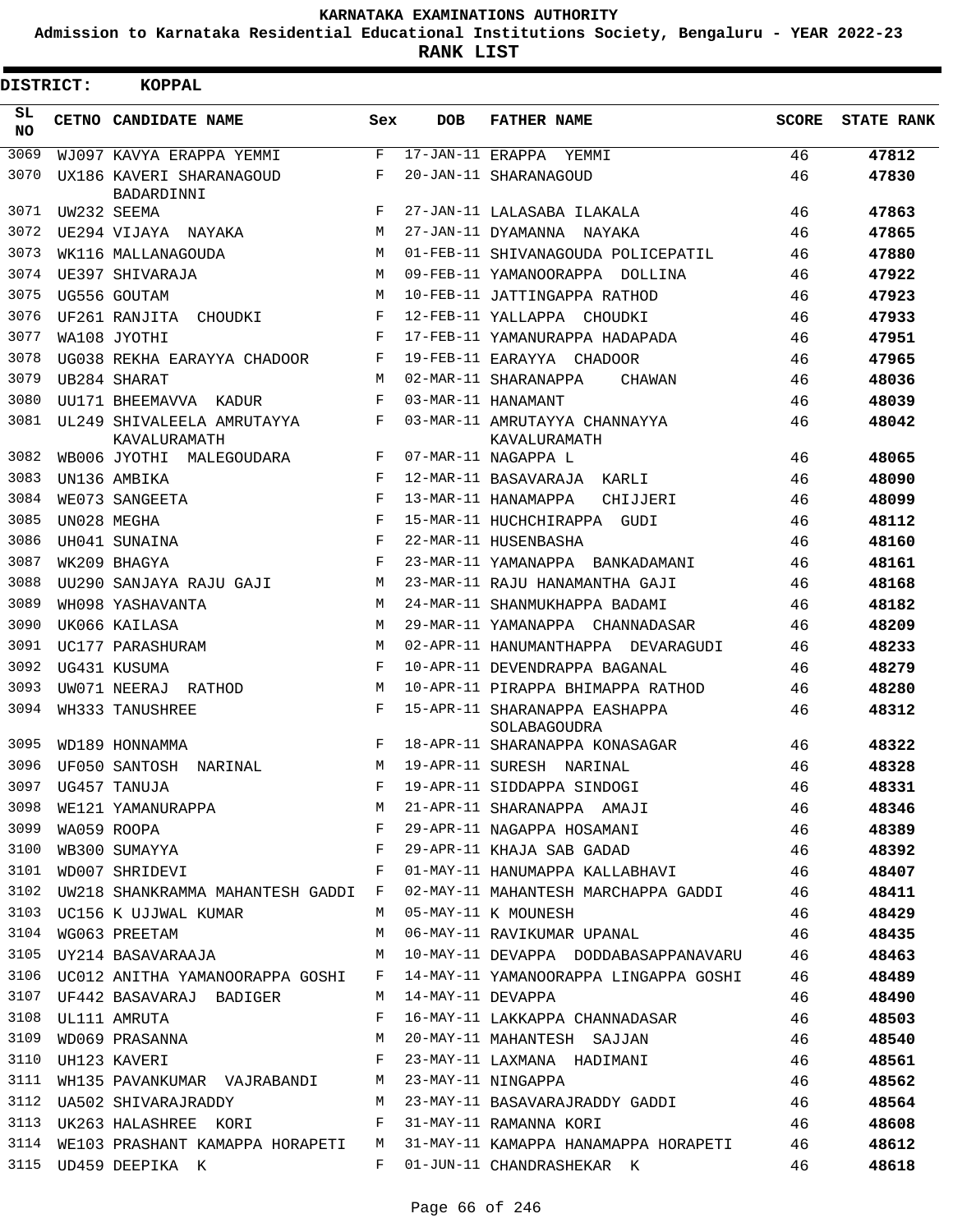**Admission to Karnataka Residential Educational Institutions Society, Bengaluru - YEAR 2022-23**

 $\blacksquare$ 

**RANK LIST**

| DISTRICT: |                  | <b>KOPPAL</b>                                  |            |                   |                                                                                 |              |                   |
|-----------|------------------|------------------------------------------------|------------|-------------------|---------------------------------------------------------------------------------|--------------|-------------------|
| SL<br>NO. |                  | CETNO CANDIDATE NAME                           | Sex        | <b>DOB</b>        | <b>FATHER NAME</b>                                                              | <b>SCORE</b> | <b>STATE RANK</b> |
| 3116      |                  | WG265 NAVEENKUMAR                              | M          |                   | 07-JUN-11 YAMANOORAPPA HOSAMANI                                                 | 46           | 48676             |
| 3117      |                  | UF223 LAXMEE MALLIKARJUN METI                  | F          |                   | 10-JUN-11 MALLIKARJUN CHANNAPPA METI                                            | 46           | 48694             |
| 3118      |                  | UG076 ANKITA                                   | F          |                   | 11-JUN-11 HANUMAPPA HOSAMANI                                                    | 46           | 48702             |
| 3119      |                  | UM175 SUMITRA DEVENDRAPPA<br><b>CHAVHAN</b>    | F          |                   | 11-JUN-11 DEVINDRAPPA HANUMAPPA<br>CHZVHAN                                      | 46           | 48704             |
| 3120      |                  | WB091 MAHAMMAD ISIF NADAF                      | M          |                   | 13-JUN-11 HONNURASAB                                                            | 46           | 48718             |
| 3121      |                  | UF354 MEGHA PATIL                              | F          |                   | 13-JUN-11 MAHESHA PATIL                                                         | 46           | 48720             |
| 3122      |                  | UB304 KAVITHA                                  | F          |                   | 15-JUN-11 SHARANAPPA MALAKANAMARADI                                             | 46           | 48737             |
| 3123      |                  | WG392 SAINAJ HUCHCHUSAB<br>NARAYANAPUR         | F          |                   | 16-JUN-11 HUCHCHUSAB KASHIMSAB<br>NARAYANAPUR                                   | 46           | 48746             |
| 3124      |                  | WG193 PRAKASH                                  | М          |                   | 27-JUN-11 SHARANAPPA NAYAK                                                      | 46           | 48827             |
| 3125      |                  | WG007 ASHRAF ALI                               | М          |                   | 28-JUN-11 HONNURSAB<br>NADAF                                                    | 46           | 48833             |
| 3126      |                  | WE202 NAGARAJ                                  | M          |                   | 30-JUN-11 HANAMAPPA VANKALAKUNTI                                                | 46           | 48850             |
| 3127      |                  | UU204 PALLAVI SANGAPPA SUDI                    | F          |                   | 02-JUL-11 SANGAPPA VEERABHADRAPPA SUDI                                          | 46           | 48868             |
| 3128      |                  | US115 PRAJWALKUMAR                             | M          |                   | 03-JUL-11 NAGARAJ<br>KAMMAR                                                     | 46           | 48877             |
| 3129      |                  | UK001 MANJUNATH                                | М          |                   | 05-JUL-11 SAREPPA ONTETTINAVAR                                                  | 46           | 48891             |
| 3130      |                  | UO149 SHANKRAMMA                               | $_{\rm F}$ |                   | 05-JUL-11 DODDABASAPPA SANGATI                                                  | 46           | 48892             |
| 3131      |                  | UN105 MANIKANTHGOUDA                           | M          |                   | 06-JUL-11 RAMANAGOUDA MALIPATIL                                                 | 46           | 48896             |
| 3132      |                  | UO038 SHREYA DATANAL                           | F          |                   | 08-JUL-11 FAKEERAPPA                                                            | 46           | 48913             |
| 3133      |                  | UG507 SPOORTI KALAKAPPA HALLUR                 | F          |                   | 17-JUL-11 KALAKAPPA BASAVANTAPPA HALLUR                                         | 46           | 48974             |
| 3134      |                  | UV141 VIRESH MUTTANNA CHAVAN                   | M          |                   | 20-JUL-11 MUTTANNA UMALAPPA CHAVAN                                              | 46           | 49002             |
| 3135      |                  | UG445 AMRUTA KURI                              | F          |                   | 21-JUL-11 KHADARLINGAJJA                                                        | 46           | 49003             |
| 3136      |                  | UA126 MALLIKARJUNA                             | M          |                   | 27-JUL-11 HULAESHAPPA                                                           | 46           | 49045             |
| 3137      |                  | UX470 KAVERI BHEEMAJJA ELAGER                  | F          |                   | 29-JUL-11 BHEEMAJJA YAMANAPPA ELAGER                                            | 46           | 49053             |
| 3138      |                  | UL148 ANITA                                    | F          |                   | 01-AUG-11 MALLAPPA ELIGAR                                                       | 46           | 49064             |
| 3139      |                  | US093 SUFIYANAJA                               | $_{\rm F}$ |                   | 01-AUG-11 MAHMADARAFI<br>WALIKAR                                                | 46           | 49070             |
| 3140      |                  | WB130 MEGHABAI                                 | F          |                   | 03-AUG-11 VITALSINGH                                                            | 46           | 49076             |
| 3141      |                  | UW002 ANJALI KALLAPPA VALIKAR                  | F          |                   | 06-AUG-11 KALLAPPA BHIMAPPA VALIKAR                                             | 46           | 49090             |
| 3142      |                  | WB117 RAMYA                                    | F          |                   | 06-AUG-11 MUDAKANAGOUDA MAJIGOUDRA                                              | 46           | 49094             |
| 3143      |                  | UK294 SANJANA                                  | $_{\rm F}$ |                   | 10-AUG-11 SHARANAPPA HOSAKERI                                                   | 46           | 49122             |
|           |                  | 3144 UE404 SHARAT                              |            |                   | M 12-AUG-11 RUDRAPPA                                                            | 46           | 49136             |
|           |                  | 3145 UP119 ANANDA                              |            |                   | M 13-AUG-11 MANJAPPA BISANALLI                                                  | 46           | 49141             |
|           |                  |                                                |            |                   | 3146 UT111 AKASHA BACHALAPUR M 15-AUG-11 MAHADEVAPPA ANDANAPPA 46<br>BACHALAPUR |              | 49151             |
|           |                  | ILAGERA                                        |            |                   | 3147 UW206 CHETANAKUMAR MAHANTESHA M 18-AUG-11 MAHANTESHA SANGAPPA ILAGERA      | 46           | 49161             |
|           |                  | 3148 UL165 RENUKA                              | F          |                   | 19-AUG-11 HANUMAPPA NAYAK                                                       | 46           | 49169             |
|           | 3149 UD382 MADHU | UD382 MADHU<br>WD324 SANGEETA                  | F          |                   | 27-AUG-11 NAGARAJ HAAVANOORU                                                    | 46           | 49220             |
| 3150      |                  |                                                | F          |                   | 03-SEP-11 SHARANABASAVARAJ TOTAD                                                | 46           | 49258             |
| 3151      |                  | UH057 TANUJA                                   | F          |                   | 03-SEP-11 BASAVARAJ                                                             | 46           | 49260             |
| 3152      |                  | WH083 MALLIKARJUN M                            |            |                   | 04-SEP-11 NIRUPADEPPA KAMATAR                                                   | 46           | 49262             |
| 3153      |                  | UG233 JYOTHI                                   | F          | 06-SEP-11 SURESHA |                                                                                 | 46           | 49273             |
|           |                  | 3154 UN060 YALLAMMA F                          |            |                   | 10-SEP-11 RAMAPPA                                                               | 46           | 49300             |
| 3155      |                  | WA051 SAMARTH INGALADAL M 15-SEP-11 SHARANAPPA |            |                   |                                                                                 | 46           | 49331             |
|           |                  |                                                |            |                   | 3156 UU470 VINAYKUMAR BASAVARAJ METI M 19-SEP-11 BASAVARAJ METI METI            | 46           | 49353             |
|           |                  | 3157 UB311 ANUSHA BEVURU                       | F          |                   | 22-SEP-11 MAHESH BOJAPPA BEVURU                                                 | 46           | 49358             |
| 3158      |                  | UX189 BASAMMA                                  | F          |                   | 26-SEP-11 SURESHA KATTIHOLA                                                     | 46           | 49376             |
| 3159      |                  | UA191 MAHESH                                   | M          |                   | 02-OCT-11 AMBARESH                                                              | 46           | 49398             |
|           |                  | 3160 UB339 DEEPIKA                             | F          |                   | 03-OCT-11 HANUMESHA KHYADED                                                     | 46           | 49403             |
|           |                  | 3161 UQ109 PRAKASH                             | M          |                   | 07-OCT-11 SHIVANAPPA KERITOTA                                                   | 46           | 49421             |
|           |                  | 3162 UM187 CHETAN                              |            |                   | M 19-OCT-11 PRAVEEN CHILAKAMUKI                                                 | 46           | 49467             |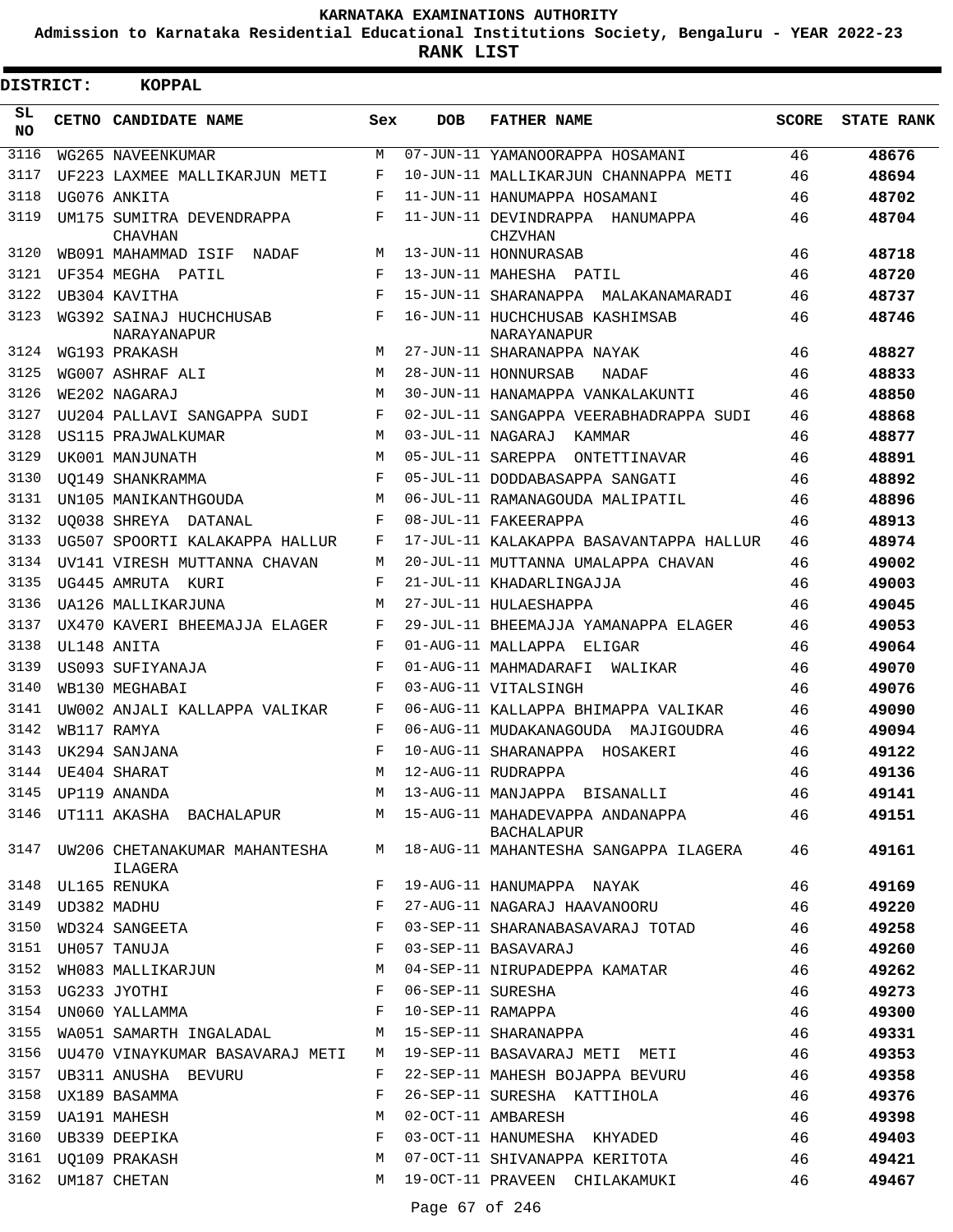**Admission to Karnataka Residential Educational Institutions Society, Bengaluru - YEAR 2022-23**

**RANK LIST**

| DISTRICT:       |             | <b>KOPPAL</b>                          |     |                   |                                              |              |                   |
|-----------------|-------------|----------------------------------------|-----|-------------------|----------------------------------------------|--------------|-------------------|
| SL<br><b>NO</b> |             | CETNO CANDIDATE NAME                   | Sex | <b>DOB</b>        | <b>FATHER NAME</b>                           | <b>SCORE</b> | <b>STATE RANK</b> |
| 3163            |             | UF466 DEEPA SHARANAPPA BOMMANAL        | F   |                   | 19-OCT-11 SHARANAPPA SOMAPPA BOMMANAL        | 46           | 49468             |
| 3164            |             | UR158 BHIMA MAHALINGAPPA<br>RAMAVADAGI | F   |                   | 23-OCT-11 MAHALINGAPPA NAGAPPA<br>RAMAVADAGI | 46           | 49487             |
| 3165            |             | UP088 AKASHA NEERALAGI                 | M   |                   | 24-OCT-11 SHANKARAGOUDA NEERALAGI            | 46           | 49492             |
| 3166            |             | UD418 RAJESHWARI                       | F   | 27-OCT-11 DEVANNA |                                              | 46           | 49503             |
| 3167            |             | WH338 SANIYABEGUM<br>NADHAF            | F   |                   | 02-NOV-11 HUSENSAB                           | 46           | 49531             |
| 3168            |             | UJ051 PAVANKUMAR<br>DAMBAL             | M   |                   | 03-NOV-11 MALLIKARJUN                        | 46           | 49538             |
| 3169            |             | UF086 BALANAGOUDA                      | M   |                   | 11-NOV-11 YAMANOORAPPA KADAGADA              | 46           | 49561             |
| 3170            |             | UG140 RENUKAMMA                        | F   |                   | 13-NOV-11 RAMAPPA ADDI                       | 46           | 49569             |
| 3171            |             | UC051 PALLAVI                          | F   |                   | 19-NOV-11 NARASAPPA                          | 46           | 49591             |
| 3172            |             | UL163 VAISHNAVI                        | F   |                   | 06-DEC-11 GAVISIDDPPAA KENCHARADDI           | 46           | 49645             |
| 3173            |             | UX176 MAHEENA                          | F   |                   | 30-DEC-11 RIYAZAAHAMAD BANNU                 | 46           | 49723             |
| 3174            |             | UK032 SIDDAMMA                         | F   |                   | 15-JAN-12 FAKEERAPPA ELEADKI                 | 46           | 49755             |
| 3175            |             | UU299 PRAKASH S CHOUDKI                | М   |                   | 26-JAN-12 SANGAPPA LENKEPPA CHOUDKI          | 46           | 49766             |
| 3176            |             | UY091 ABUBKAR                          | M   | 05-APR-12 SHYAMID | <b>SAB</b>                                   | 46           | 49810             |
| 3177            |             | WB104 SHEETAMMA                        | F   |                   | 01-JAN-09 SAGARAPPA                          | 45           | 49834             |
| 3178            |             | UG323 KIRANAKUMAR                      | M   |                   | 04-APR-09 RAVI RAJAPOOT                      | 45           | 49837             |
| 3179            |             | WK270 HARISHAKUMAR                     | M   |                   | 29-SEP-09 LAKSHMANA<br>MANDALAGERI           | 45           | 49857             |
| 3180            |             | WH371 YAMANAVVA                        | F   |                   | 29-NOV-09 HEMANNA HOTTI                      | 45           | 49861             |
| 3181            |             | UK226 YAMANURAPPA                      | M   |                   | 08-DEC-09 JAGADISH MARATHI                   | 45           | 49863             |
| 3182            |             | UK020 VISHNU                           | M   |                   | 30-DEC-09 SIDDAPA BURADI                     | 45           | 49868             |
| 3183            |             | WB005 BASAVARAJ<br>KAMBLI              | M   | 01-JAN-10 BALAPPA |                                              | 45           | 49871             |
| 3184            |             | UE051 PRASHANTA                        | M   |                   | 07-JAN-10 DEVAPPA GALI                       | 45           | 49887             |
| 3185            |             | UM131 MANJUNATH                        | M   |                   | 25-JAN-10 MALLAPPA MANTAPPANAVAR             | 45           | 49896             |
| 3186            |             | WG208 SIDDU                            | M   |                   | 06-FEB-10 IRAPPA GURIKAR                     | 45           | 49898             |
| 3187            |             | UG518 RAKESH                           | М   |                   | 26-MAR-10 NAGAYYA HIREMATH                   | 45           | 49920             |
| 3188            |             | UA537 VISHWA                           | M   |                   | 30-MAR-10 MALLAPPA                           | 45           | 49922             |
| 3189            |             | UX474 SHARANABASAVA                    | M   |                   | 05-APR-10 MALLAPPA SHASHTRI                  | 45           | 49930             |
| 3190            |             | UL260 RANJITA                          | F   |                   | 07-APR-10 NINGAPPA KARAKANAGOUDRA            | 45           | 49932             |
| 3191            |             | UH131 SANTOSH                          | М   |                   | 15-MAY-10 HANUMAPPA VANTIGAR                 | 45           | 49952             |
| 3192            |             | UN014 MUSKAN                           | F   |                   | 18-MAY-10 CHANDPASHA GANGAVATI               | 45           | 49956             |
| 3193            |             | UL272 VIJAYAKUMAR                      | М   |                   | 02-JUN-10 VENKATESHA BHARAMAGOUDA GOSI       | 45           | 49975             |
|                 |             | 3194 UU074 DEVARAJ                     | М   |                   | 04-JUN-10 HANAMAPPA GONAL                    | 45           | 49977             |
| 3195            |             | UG107 RAVIKUMAR                        | М   |                   | 25-JUN-10 BADDEPPA PUJAR                     | 45           | 49996             |
| 3196            |             | UU317 VINAYAKA                         | М   |                   | 28-JUN-10 SIDDAPPA SUDI                      | 45           | 50002             |
| 3197            |             | WJ067 SAMARTH NARAYANA PATEL           | М   |                   | 02-JUL-10 NARAYANA PATEL                     | 45           | 50008             |
| 3198            |             | UK237 SURYA NAIK                       | М   |                   | 18-JUL-10 HULAGAPPA NAIK                     | 45           | 50022             |
| 3199            |             | UD135 RAMESH                           | М   |                   | 24-JUL-10 HANUMAPPA SHYAVANNAVAR             | 45           | 50028             |
| 3200            |             | UY208 SABUDDIN                         | М   |                   | 24-JUL-10 MOHAMED GOUS                       | 45           | 50029             |
| 3201            |             | WA168 NIRANJAN KUMAR PUJAR             | М   |                   | 27-JUL-10 KUMAR VEERAPPA PUJAR               | 45           | 50034             |
| 3202            |             | WF036 TOUSIF                           | М   |                   | 03-AUG-10 HUSENSAB DALAYAT                   | 45           | 50044             |
| 3203            |             | WK245 PRAJWAL ANDAPPA HUGAR            | М   |                   | 05-AUG-10 ANDAPPA HUGAR                      | 45           | 50047             |
| 3204            |             | UD009 NAGARATNA GUDI                   | F   |                   | 15-AUG-10 IRANNA GUDI                        | 45           | 50068             |
| 3205            |             | UC231 CHAITRA                          | F   |                   | 28-AUG-10 KRISHNAPPA NAYAKA                  | 45           | 50091             |
| 3206            |             | UU104 YALLAPPA P AGASHIMUNDIN          | М   |                   | 02-SEP-10 PAVADEPPA DEVAPPA                  | 45           | 50095             |
| 3207            | WH027 GOURI |                                        | F   |                   | AGASHIMUNDIN<br>14-SEP-10 SHANKRAPPA JADHAV  | 45           |                   |
| 3208            | UD129 GEETA |                                        | F   |                   |                                              | 45           | 50124             |
| 3209            |             |                                        |     |                   | 18-SEP-10 HANUMANTA JADI                     |              | 50133             |
|                 |             | UF070 SHREE SHESHASHAYAN KUMBAR        | M   |                   | 28-SEP-10 SHRAVANKUMAR                       | 45           | 50167             |
| 3210            |             | UB122 KARTHIK KUMAR                    | М   |                   | 29-SEP-10 NAGARAJ KORAMA                     | 45           | 50169             |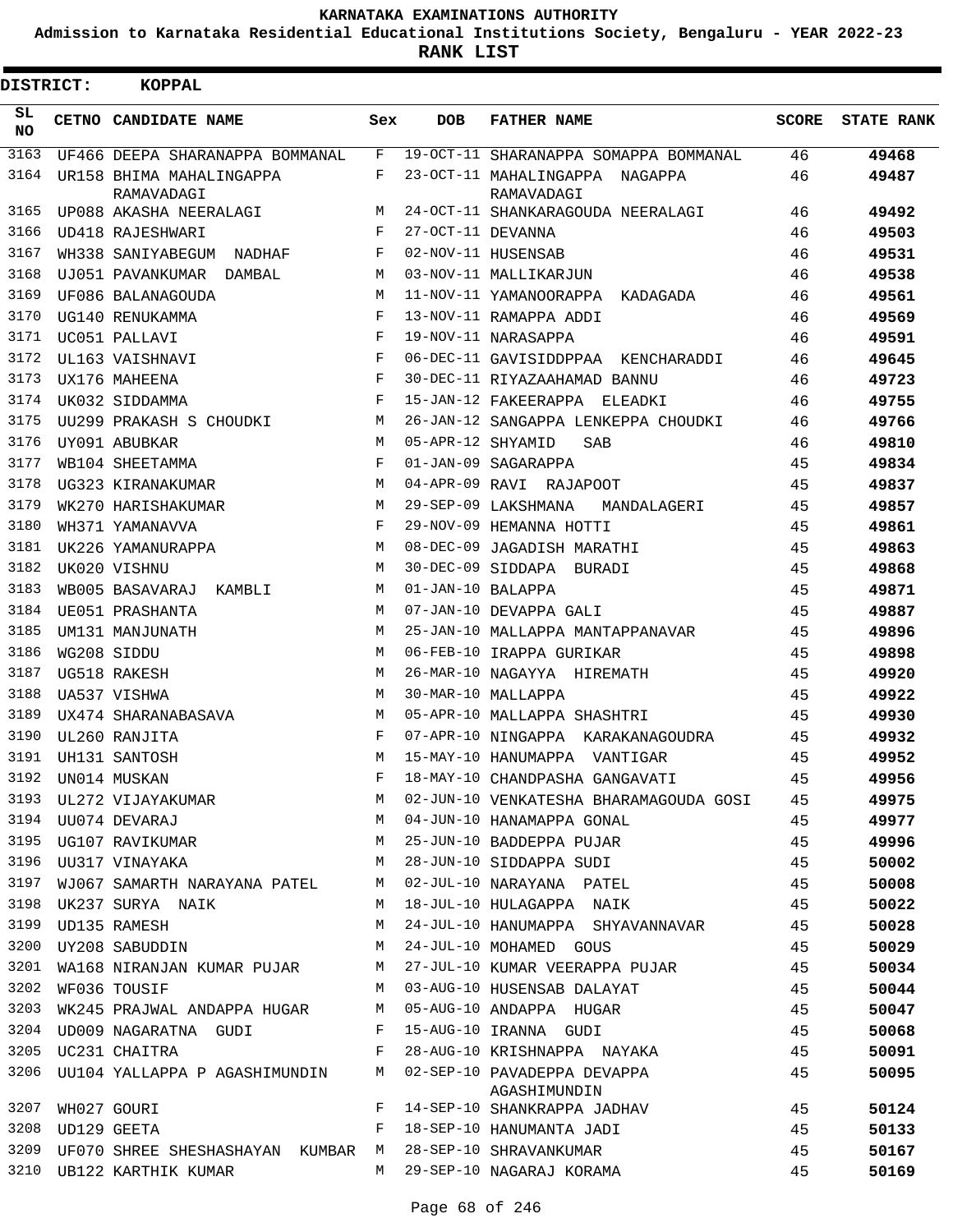**Admission to Karnataka Residential Educational Institutions Society, Bengaluru - YEAR 2022-23**

**RANK LIST**

| DISTRICT: | <b>KOPPAL</b>                                                            |              |                   |                                                                          |              |                   |
|-----------|--------------------------------------------------------------------------|--------------|-------------------|--------------------------------------------------------------------------|--------------|-------------------|
| SL<br>NO. | CETNO CANDIDATE NAME                                                     | Sex          | <b>DOB</b>        | <b>FATHER NAME</b>                                                       | <b>SCORE</b> | <b>STATE RANK</b> |
| 3211      | UX346 AMARAYYA                                                           | M            |                   | 01-OCT-10 BASAYYA GADDADKI                                               | 45           | 50174             |
| 3212      | UE016 MOUNESH                                                            | М            |                   | 09-OCT-10 NANDAPPA<br>RATHOD                                             | 45           | 50201             |
| 3213      | UE214 APURVA                                                             | F            |                   | 12-OCT-10 RAMESH KYADED                                                  | 45           | 50221             |
| 3214      | UR144 PRAVEEN BHEEMAJJA GANADAL                                          | М            |                   | 19-OCT-10 BHEEMAJJA MUDAKAPPA GANADAL                                    | 45           | 50249             |
| 3215      | WG050 NIRUPAADI                                                          | М            |                   | 21-OCT-10 KANAKAPPA HARIJANA                                             | 45           | 50254             |
| 3216      | UU491 DEEPA SUDI                                                         | F            |                   | 23-OCT-10 KALAKAPPA                                                      | 45           | 50265             |
| 3217      | UW030 LAKSHMI GAVISIDDAYYA<br>VIRAKTAMATH                                | F            |                   | 26-OCT-10 GAVISIDDAPPA RACHAYYA<br>VIRAKTAMATH                           | 45           | 50280             |
| 3218      | US011 MANOJA                                                             | М            |                   | 02-NOV-10 PARASURAMA                                                     | 45           | 50301             |
| 3219      | WF330 MANOJ KESALAPUR                                                    | M            |                   | 03-NOV-10 SHIVAPPA KESALAPUR                                             | 45           | 50307             |
| 3220      | UA362 MUMTAZ                                                             | F            |                   | 06-NOV-10 MURTUJA SAB                                                    | 45           | 50321             |
| 3221      | UJ119 PRITAM KAVALUR                                                     | M            |                   | 12-NOV-10 MOUNESH KAVALUR                                                | 45           | 50343             |
| 3222      | UU134 SAVITA                                                             | F            |                   | 13-NOV-10 HANAMAPPA WALIKAR                                              | 45           | 50347             |
| 3223      | UN199 SANGEETA                                                           | F            |                   | 16-NOV-10 PRABHU DHARANI                                                 | 45           | 50362             |
| 3224      | UX116 BEEBIFATIMAHEERA MULIMANI                                          | F            |                   | 21-NOV-10 ARIFRADIN MULIMANI                                             | 45           | 50376             |
| 3225      | UB279 ANILKUMAR                                                          | М            | 24-NOV-10 SOMANNA |                                                                          | 45           | 50387             |
| 3226      | WF102 SAHANA                                                             | F            |                   | 24-NOV-10 CHANNAPPAGOUDA POLICE PATIL                                    | 45           | 50391             |
| 3227      | UA174 SANDHYA                                                            | F            | 25-NOV-10 RAJU    |                                                                          | 45           | 50397             |
| 3228      | UM145 ROHIT KONDANAHALLI                                                 | M            |                   | 03-DEC-10 HANUMAPPA KONDANAHALLI                                         | 45           | 50423             |
| 3229      | UU389 UDAY RAMESH ADURAJUR                                               | М            | 06-DEC-10 RAMESH  |                                                                          | 45           | 50437             |
| 3230      | UH079 MALLIKA                                                            | F            |                   | 07-DEC-10 MANJAPPA INDARAGI                                              | 45           | 50439             |
| 3231      | WK061 VISHALAKSHI                                                        | F            |                   | 07-DEC-10 SHARANAPPA HUGAR                                               | 45           | 50442             |
| 3232      | WF142 KAVERI                                                             | F            |                   | 10-DEC-10 SHARANAPPA KURAVIN                                             | 45           | 50455             |
| 3233      | UU195 BASAVARAJ HANAMAPPA ARI                                            | М            |                   | 18-DEC-10 HANAMAPPA BASAPPA ARI                                          | 45           | 50482             |
| 3234      | WJ129 HANAMANTI                                                          | F            |                   | 22-DEC-10 SHARANAPPA MADLUR                                              | 45           | 50498             |
| 3235      | WG085 SAMPAT KUMAR                                                       | М            |                   | 27-DEC-10 PARASHURAM<br>TALAKERI                                         | 45           | 50517             |
| 3236      | UW010 PRIYANKA                                                           | F            |                   | 29-DEC-10 DURAGAPPA                                                      | 45           | 50525             |
| 3237      | UW288 PRAVEENKUMAR MARIYAPPA<br>PALAKAR                                  | M            |                   | 04-JAN-11 MARIYAPPA AMARAPPA PALAKAR                                     | 45           | 50584             |
| 3238      | US123 VIDYASHREE                                                         | F            |                   | 05-JAN-11 TIPPANNA KORI                                                  | 45           | 50593             |
|           | 3239 UW163 AKSHAYA                                                       |              |                   | M 10-JAN-11 BEERAPPA JARAGADDI                                           | 45           | 50613             |
|           |                                                                          |              |                   |                                                                          | 45           | 50629             |
|           | 3239 UNIUS ANUMINI.<br>3240 UR122 PRATIBHA JIGALUR F 13-JAN-11 BASAVARAJ |              |                   |                                                                          | 45           | 50630             |
|           | 3242 UB404 REVATHI F 15-JAN-11 AMARESH                                   |              |                   |                                                                          | 45           | 50641             |
|           |                                                                          |              |                   | 3243 UU436 SHANKARAGOUD PATIL M 15-JAN-11 SANGANAGOUD PATIL              | 45           | 50642             |
|           | 3244 US034 VANISHREE                                                     | $\mathbf{F}$ |                   | 16-JAN-11 SHRINIVASA MUGANNI                                             | 45           | 50645             |
|           | 3245 UC274 VIDYASHRI F                                                   |              |                   | 26-JAN-11 VEERESHGOUDA KONTANUR POLICE 45<br>PATIL                       |              | 50683             |
|           |                                                                          |              |                   | 3246 UM030 BHARATH HOSALLI M 01-FEB-11 BASAVARAJ HOSALLI                 | 45           | 50713             |
|           | 3247 UR086 DHRUVIKA                                                      |              |                   | F 06-FEB-11 JAMBUNATH KONASAGAR                                          | 45           | 50735             |
| 3248      |                                                                          |              |                   | UW068 ANKITA UNACHAGERI F 13-FEB-11 KALAKAPPA UNACHAGERI 45              |              | 50762             |
|           | 3249 WE007 PAYAJ                                                         |              |                   | M 14-FEB-11 SHAREEFASABA SOODI                                           | 45           | 50775             |
|           | $3250$ $UC448$ BIBI PHATIMA F                                            |              |                   | 22-FEB-11 SAIYAD CHINNUSAB                                               | 45           | 50810             |
| 3251      | $\mathbf{F}$ . The set of $\mathbf{F}$<br>WJ183 PAVITRA                  |              |                   | 22-FEB-11 NAGARAJA GOURIPURA 45                                          |              | 50813             |
| 3252      | UE369 SHRISHAILAREDDY M 24-FEB-11 DODDANAGOUDA                           |              |                   | 45                                                                       |              | 50834             |
|           |                                                                          |              |                   | 3253 UM002 BASAVARAJ M 25-FEB-11 MANJUNATH ANGADI 45                     |              | 50837             |
|           |                                                                          |              |                   | 3254 UN092 KRISHNAGOUDA M 01-MAR-11 BEERANAGOUDA MALI PATIL 45           |              | 50860             |
|           | ILIYAS LAKUNDI                                                           |              |                   | 3255 WG369 MOHAMMED ZAID MOHAMMED M 01-MAR-11 MOHAMMED ILIYAS LAKUNDI 45 |              | 50862             |
|           | 3256 UA131 KANAKAMURTHI                                                  |              |                   | M 02-MAR-11 MADDANEPPA                                                   | 45           | 50869             |
|           |                                                                          |              |                   | 3257 UF131 VIJAY KUMAR CHIMPR M 04-MAR-11 SHARNAPPA CHIMPU               | 45           | 50884             |
|           |                                                                          |              | Page 69 of 246    |                                                                          |              |                   |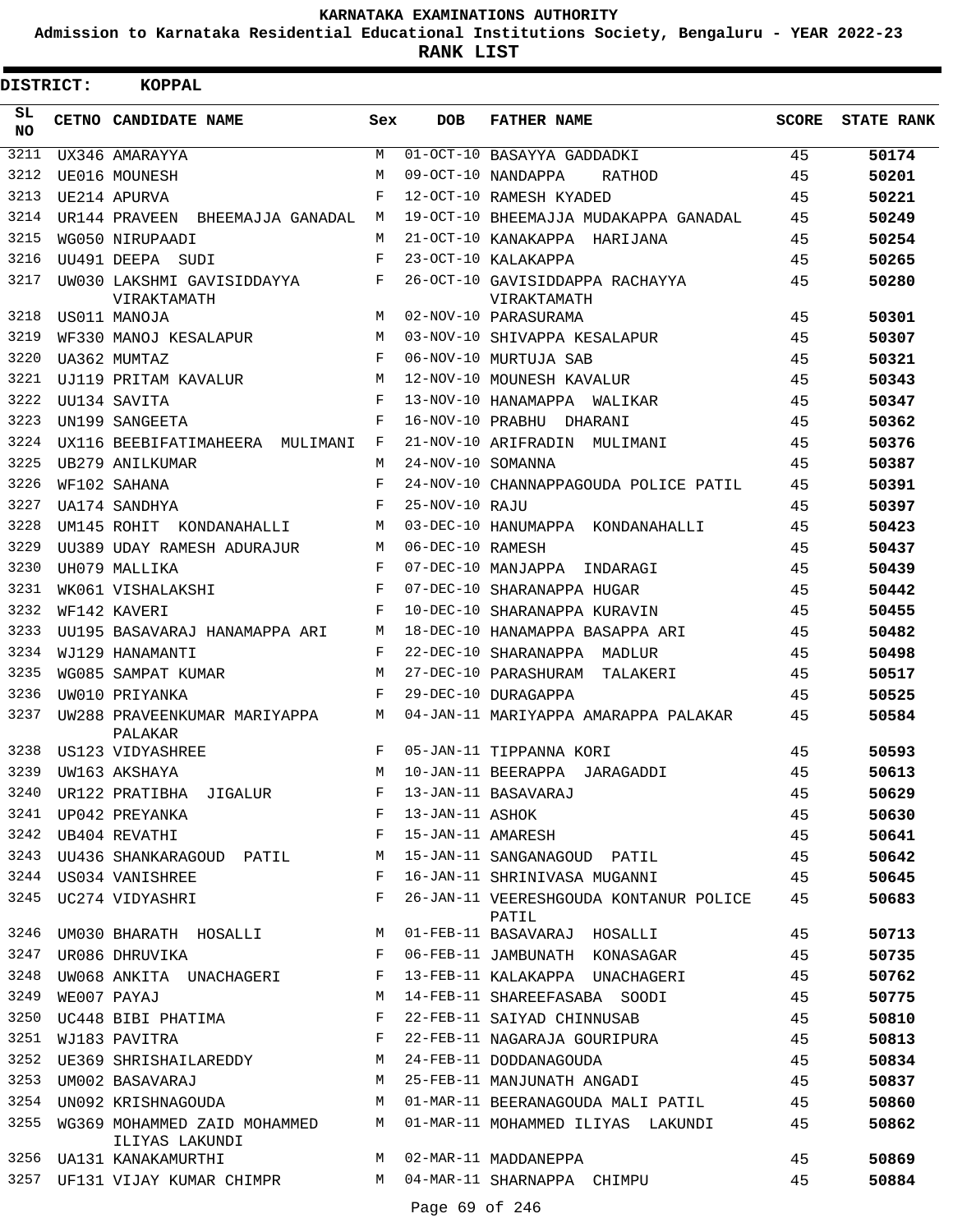**Admission to Karnataka Residential Educational Institutions Society, Bengaluru - YEAR 2022-23**

**RANK LIST**

| DISTRICT: |                  | <b>KOPPAL</b>                                               |            |                   |                                                                                                                                                                                                                            |       |                   |
|-----------|------------------|-------------------------------------------------------------|------------|-------------------|----------------------------------------------------------------------------------------------------------------------------------------------------------------------------------------------------------------------------|-------|-------------------|
| SL<br>NO. |                  | CETNO CANDIDATE NAME                                        | Sex        | <b>DOB</b>        | <b>FATHER NAME</b>                                                                                                                                                                                                         | SCORE | <b>STATE RANK</b> |
| 3258      |                  | UY035 BASAVARAJ                                             | М          |                   | 07-MAR-11 YAMANAPPA WAKRANI                                                                                                                                                                                                | 45    | 50889             |
| 3259      |                  | UE235 NANDINI                                               | F          | 09-MAR-11 NAGARAJ |                                                                                                                                                                                                                            | 45    | 50906             |
| 3260      |                  | WD347 VAISHNAVI<br>SHIRUR                                   | F          |                   | 12-MAR-11 LAXMAN SHIRUR                                                                                                                                                                                                    | 45    | 50933             |
| 3261      |                  | WE216 SOUJANYA                                              | F          |                   | 18-MAR-11 RAMAPPA HANCHINAL                                                                                                                                                                                                | 45    | 50964             |
| 3262      |                  | UC201 SNEHA K                                               | F          |                   | 20-MAR-11 MANJAPPA K                                                                                                                                                                                                       | 45    | 50975             |
| 3263      |                  | WK159 NAVEENAGOUDA                                          | M          |                   | 21-MAR-11 BASANAGOUDA<br>PATIL                                                                                                                                                                                             | 45    | 50978             |
| 3264      |                  | WE011 SANTANAKUMAR                                          | M          |                   | 26-MAR-11 VENKATESH KORASAR                                                                                                                                                                                                | 45    | 51019             |
| 3265      |                  | UU173 CHANDRAKA                                             | F          |                   | 30-MAR-11 NIRUPADI SANNAHANAMAPPA MADAR                                                                                                                                                                                    | 45    | 51044             |
| 3266      |                  | UO031 VISHWANATH UNDI                                       | M          |                   | 01-APR-11 KALAKAPPA                                                                                                                                                                                                        | 45    | 51062             |
| 3267      |                  | US189 SHIVAKUMAR MAHANTAPPA                                 | М          |                   | 02-APR-11 MAHANTAPPA RANGAPPA                                                                                                                                                                                              | 45    | 51065             |
| 3268      |                  | WB046 GOUDAPPA                                              | M          |                   | 10-APR-11 CHANDAPPA GOUDAPPA<br>HITTALAMANI                                                                                                                                                                                | 45    | 51112             |
| 3269      |                  | UC315 HARSHITH GOWDA S                                      | M          |                   | 11-APR-11 SHIVAPRASAD N                                                                                                                                                                                                    | 45    | 51123             |
| 3270      |                  | UX371 HANUMESH                                              | M          |                   | 12-APR-11 BHIMAPPA HARIJAN                                                                                                                                                                                                 | 45    | 51126             |
| 3271      |                  | WG134 NIRMALA                                               | F          |                   | 13-APR-11 BASAVARAJ HUNASIHAL                                                                                                                                                                                              | 45    | 51138             |
| 3272      |                  | UC043 IMAMBI                                                | F          |                   | 25-APR-11 ALAMPASHA                                                                                                                                                                                                        | 45    | 51216             |
| 3273      |                  | UD456 SPOORTI                                               | $_{\rm F}$ |                   | 30-APR-11 BASAVARAJA                                                                                                                                                                                                       | 45    | 51254             |
| 3274      |                  | UA208 SOUBHAGYA                                             | F          |                   | 01-MAY-11 SHARANAPPA YAMANOORAPPA<br><b>HIREKURUBAR</b>                                                                                                                                                                    | 45    | 51262             |
| 3275      |                  | UF375 SHRUSHTI                                              | F          |                   | 02-MAY-11 SURESH GONAL                                                                                                                                                                                                     | 45    | 51271             |
| 3276      |                  | WF252 PUTTARAJ                                              | M          |                   | 04-MAY-11 HANAMANTAPPA BHAJANTRI                                                                                                                                                                                           | 45    | 51292             |
| 3277      |                  | UB096 RENUKAMMA                                             | F          |                   | 05-MAY-11 YAMANURAPPA MAILAPURA                                                                                                                                                                                            | 45    | 51301             |
| 3278      |                  | US176 SHWETA CHANDRU CHAVHAN                                | F          |                   | 06-MAY-11 CHANDRU SHANKRAPPA CHAVHAN                                                                                                                                                                                       | 45    | 51307             |
| 3279      |                  | WA133 NIRAJ                                                 | M          |                   | 17-MAY-11 BASANAGOUDA GOUDRA                                                                                                                                                                                               | 45    | 51377             |
| 3280      |                  | UF343 RUDRAMMA                                              | F          |                   | 19-MAY-11 TIRUPATI GOUDRU                                                                                                                                                                                                  | 45    | 51388             |
| 3281      |                  | WB120 APURVA NERABENCHI                                     | F          |                   | 22-MAY-11 SHIVAPPA                                                                                                                                                                                                         | 45    | 51403             |
| 3282      |                  | UY173 HANAMANTA                                             | M          |                   | 24-MAY-11 YALLAPPA HANAMANTA TOTAD                                                                                                                                                                                         | 45    | 51417             |
| 3283      |                  | UA278 SHREYA                                                | F          |                   | 26-MAY-11 MAHANTESH MURALI                                                                                                                                                                                                 | 45    | 51440             |
| 3284      |                  | UF446 CHAITRA                                               | F          |                   | 29-MAY-11 KALAKAPPA ANGADI                                                                                                                                                                                                 | 45    | 51451             |
| 3285      |                  | UE226 PRATHAP                                               | M          |                   | 01-JUN-11 KANAKAPPA                                                                                                                                                                                                        | 45    | 51477             |
|           | 3286 WC039 AKASH |                                                             | M          |                   | 05-JUN-11 HULLAPPA KURI                                                                                                                                                                                                    | 45    | 51501             |
|           |                  |                                                             |            |                   | 3287 UF677 KAVERI MANJUNATH MAKASHI   F   08-JUN-11 MANJUNATH DYAMAPPA MAKASHI       45                                                                                                                                    |       | 51530             |
|           |                  |                                                             |            |                   | 3288 WH324 RENUKA SHARANAPPA MULIMANI F 08-JUN-11 SHARANAPPA SHEKAPPA MULIMANI 45                                                                                                                                          |       | 51538             |
|           |                  | 3289 UL235 PARASHURAMA                                      | M          |                   | 09-JUN-11 GIRIYAPPA MARIYAAPPA HORAPRTI 45                                                                                                                                                                                 |       | 51545             |
| 3290      |                  | UK084 SADHIKA BEGUM F                                       |            |                   | 09-JUN-11 HUSSAIN PEER                                                                                                                                                                                                     | 45    | 51550             |
|           |                  | $\mathbb F$ . The set of $\mathbb F$<br>3291 UF069 SHAILAJA |            |                   | 26-JUN-11 SHARANAPPA KUMBARA                                                                                                                                                                                               | 45    | 51683             |
|           |                  |                                                             |            |                   | 3292 UH017 VISHWAKUMAR HIREMATH M 29-JUN-11 MAHANTAYYA HIREMATH 45                                                                                                                                                         |       | 51711             |
|           |                  | 3293 UA335 ARUN KUMAR<br><b>M</b>                           |            |                   | 45<br>03-JUL-11 SIDDARAMAPPA                                                                                                                                                                                               |       | 51738             |
|           |                  | 3294 UZ177 HULIGEMMA F                                      |            |                   | 05-JUL-11 PAMPAPATHI VADAKI 45                                                                                                                                                                                             |       | 51756             |
|           |                  | $\mathbb{F}^{\mathbb{Z}}$                                   |            |                   | 13-JUL-11 MAHMADRAFI BILEKUDARI 45                                                                                                                                                                                         |       | 51805             |
|           |                  |                                                             |            |                   | 45                                                                                                                                                                                                                         |       | 51846             |
|           |                  | 3297 UK256 PAVANKUMAR M                                     |            |                   | 19-JUL-11 HANUMANTAGOUDA GOUDRA 45                                                                                                                                                                                         |       | 51850             |
|           |                  | 3298 UX422 SHREYASKUMAR G S M                               |            |                   | 21-JUL-11 SHIVAKUMAR B G 45                                                                                                                                                                                                |       | 51872             |
|           |                  | $\mathbb F$<br>3299 WG264 JYOTI                             |            |                   | 22-JUL-11 GAVISIDDAPPA MATARANGI 45                                                                                                                                                                                        |       | 51878             |
| 3300      |                  | WH351 SUSHMA SINDOGI F                                      |            |                   | 45<br>23-JUL-11 DYAMANNA                                                                                                                                                                                                   |       | 51886             |
|           |                  | 3301 UV231 MURTUSAB M                                       |            |                   | 24-JUL-11 ALLASAHEB NADAF 45                                                                                                                                                                                               |       | 51892             |
|           |                  |                                                             |            |                   |                                                                                                                                                                                                                            |       | 51916             |
|           |                  |                                                             |            |                   | 3302 WE071 VEERAYYA                             M   27-JUL-11 SHIVAKUMAR HIREMATH                     45<br>3303  UN121 VIJAYAKUMARA                             M   28-JUL-11 HONNAKERAPPA  HADAPADA                   45 |       | 51923             |
|           |                  |                                                             |            |                   | 3304 UJ217 ANUSHA LAKSHMAN DODDAMANI F 29-JUL-11 LAKSHMAN NINGAPPA DODDAMANI 45                                                                                                                                            |       | 51925             |
|           |                  | 3305 UX154 KARTIKA                                          |            |                   | M 29-JUL-11 VEERABHADRAPPA KORI                 45                                                                                                                                                                         |       | 51927             |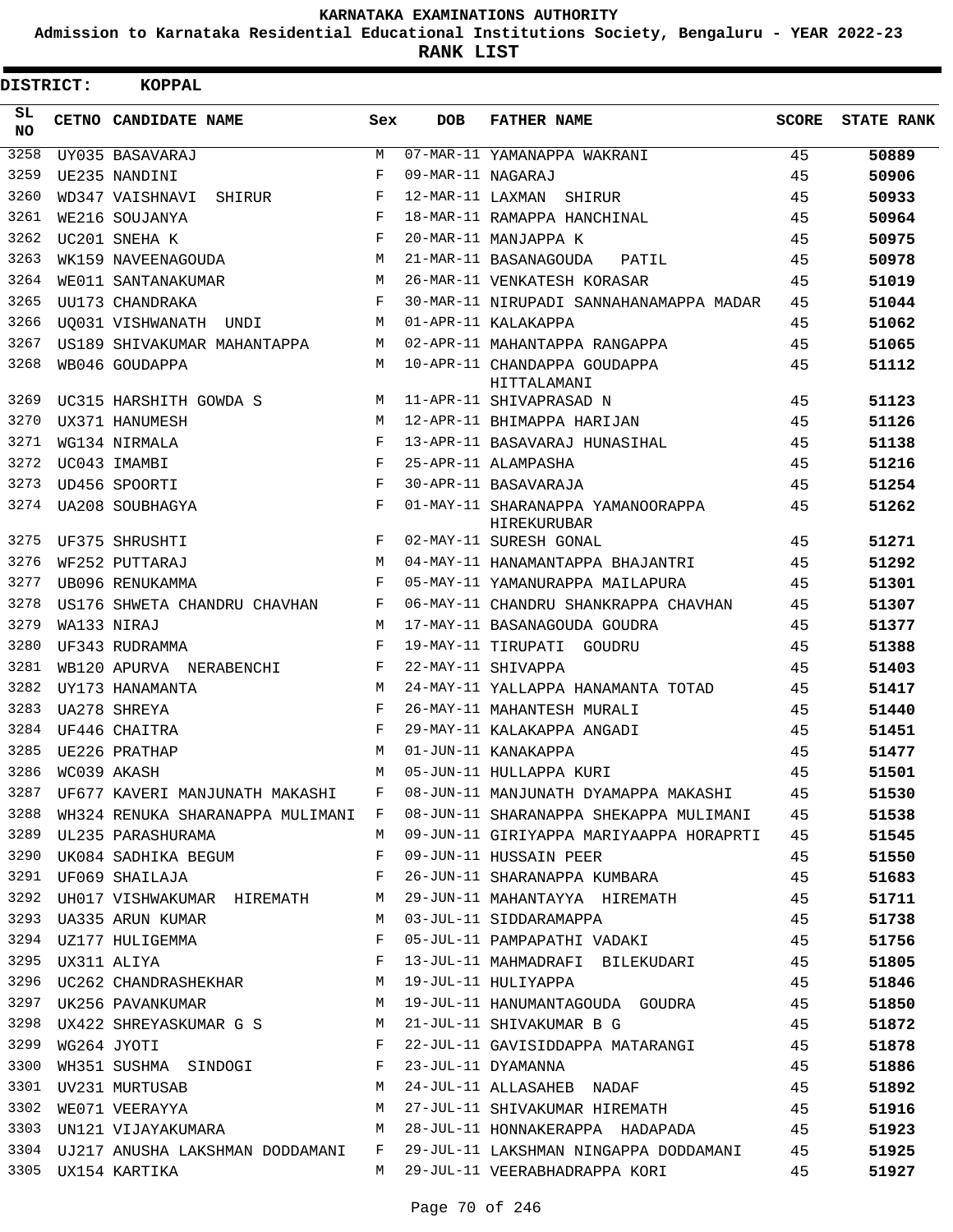**Admission to Karnataka Residential Educational Institutions Society, Bengaluru - YEAR 2022-23**

| <b>DISTRICT:</b> | <b>KOPPAL</b>                                     |                    |                   |                                                                                                                  |              |                   |
|------------------|---------------------------------------------------|--------------------|-------------------|------------------------------------------------------------------------------------------------------------------|--------------|-------------------|
| SL<br>NO.        | CETNO CANDIDATE NAME                              | Sex                | <b>DOB</b>        | <b>FATHER NAME</b>                                                                                               | <b>SCORE</b> | <b>STATE RANK</b> |
| 3306             | UL039 NAGAVENI PRAKASH                            | $\mathbf{F}% _{0}$ | 01-AUG-11 PRAKASH | GUNDANNAVAR                                                                                                      | 45           | 51941             |
| 3307             | UD428 KEERTHI                                     | $_{\rm F}$         |                   | 03-AUG-11 ESHWARAYYA NAVALHALLI                                                                                  | 45           | 51957             |
| 3308             | UP091 MARUTI                                      | M                  |                   | 04-AUG-11 JAGADEESH DODDAMANI                                                                                    | 45           | 51963             |
| 3309             | UH059 LAKSHMI                                     | F                  |                   | 06-AUG-11 GUDADAPPA SINDOGI                                                                                      | 45           | 51970             |
| 3310             | UU466 VINAYAKA<br>BAVIMANI                        | M                  |                   | 13-AUG-11 NAGARAJ BAVIMANI                                                                                       | 45           | 52020             |
| 3311             | WH150 DEEPA                                       | F                  |                   | 17-AUG-11 BHEEMAPPA KINNAL                                                                                       | 45           | 52047             |
| 3312             | UW214 ANKITHA                                     | F                  |                   | 20-AUG-11 NAGANAGOUDA MAALIPATIL                                                                                 | 45           | 52068             |
| 3313             | UL219 MAMMADRAFISAB                               | M                  |                   | 24-AUG-11 KHASIMSAB HAVALDAR                                                                                     | 45           | 52088             |
| 3314             | UA093 ANKITA                                      | F                  | 28-AUG-11 SOMAPPA |                                                                                                                  | 45           | 52101             |
| 3315             | UW110 BHAGYA                                      | F                  |                   | 31-AUG-11 KALAPPA BADIGERA                                                                                       | 45           | 52118             |
| 3316             | UA281 AMRUTA                                      | F                  | 06-SEP-11 ESHAPPA |                                                                                                                  | 45           | 52150             |
| 3317             | UB400 SANJANA                                     | F                  |                   | 08-SEP-11 VENKATESH                                                                                              | 45           | 52161             |
| 3318             | UA433 POOJA                                       | F                  |                   | 10-SEP-11 HANUMANTAPPA BUDDANNANAVAR                                                                             | 45           | 52178             |
| 3319             | UA563 SEETARA                                     | F                  |                   | 12-SEP-11 SHARANAPPA                                                                                             | 45           | 52186             |
| 3320             | WF209 BALANGOUDA                                  | M                  |                   | 25-SEP-11 SHRIDHAR MALIPATIL                                                                                     | 45           | 52238             |
| 3321             | UZ072 RAMESHA HANAMANTA SASVIHAL                  | M                  |                   | 26-SEP-11 HANAMANTA SASVIHAL                                                                                     | 45           | 52248             |
| 3322             | UG376 PRAKASH                                     | M                  |                   | 03-OCT-11 GYANAPPA SINDOGI                                                                                       | 45           | 52274             |
| 3323             | UL140 SANGEETA                                    | F                  |                   | 09-OCT-11 AMARESH AMARAVATI                                                                                      | 45           | 52311             |
| 3324             | UD357 BHEEMAMBIKA                                 | F                  |                   | 10-OCT-11 RAMANNA KAMBARA                                                                                        | 45           | 52314             |
| 3325             | UW144 NINGAMMA NINGAPPA MADIVALAR F               |                    |                   | 20-OCT-11 NINGAPPA HONNAPPA MADIVALAR                                                                            | 45           | 52363             |
| 3326             | WA147 AMBIKA                                      | F                  |                   | 24-OCT-11 HANAMAGOUDA GOUDRU                                                                                     | 45           | 52381             |
| 3327             | UK061 SAINAJABI                                   | F                  |                   | 29-OCT-11 RAHIMAANSAB                                                                                            | 45           | 52411             |
| 3328             | UX289 KARTIK NINGANAGOUD GOUDRA                   | M                  |                   | 30-OCT-11 NINGANAGOUD CHANDRAGOUD<br>GOUDRA                                                                      | 45           | 52415             |
| 3329             | UF156 VAISHNAVI RAMESH SUGUR                      | F                  |                   | 04-NOV-11 RAMESJH SUGUR                                                                                          | 45           | 52444             |
| 3330             | UB002 PADMA HADIMANI                              | F                  |                   | 05-NOV-11 RAMESH HADIMANI                                                                                        | 45           | 52447             |
| 3331             | UA298 BHAVANI                                     | F                  |                   | 07-NOV-11 DURGASINGA                                                                                             | 45           | 52452             |
| 3332             | US211 BHUVANESHWARI NARAYANAPPA<br><b>BADIGER</b> | F                  |                   | 08-NOV-11 NARAYANAPPA SHANKARAPPA<br><b>BADIGER</b>                                                              | 45           | 52462             |
| 3333             | WB228 ANKITA RAGAVENDRA BADIGER                   | F                  |                   | 15-NOV-11 RAGAVENDRA AMATEPPA BADIGER                                                                            | 45           | 52495             |
|                  | 3334 UA030 KRUTHIKA                               | F                  |                   | 20-NOV-11 SATEESH PATTOOR                                                                                        | 45           | 52522             |
|                  |                                                   |                    |                   | 3334 UA030 KRUTHIKA<br>3335 UY187 AFRIN F 26-NOV-11 ALLAVUDDIN<br>3336 UE098 VASANTH M 27-NOV-11 DYAMANNA KOMARA | 45           | 52552             |
|                  |                                                   |                    |                   |                                                                                                                  | 45           | 52562             |
|                  | 3337 UX299 BIBEEPHATIMA F                         |                    |                   | 28-NOV-11 MYABUSAB NADAFA 45                                                                                     |              | 52565             |
| 3338             |                                                   |                    |                   | UW145 MANJUNAT MANTHESH GONALA M 08-DEC-11 MANTHESH VIRUPAKSHAPPA GONALA 45                                      |              | 52603             |
|                  | KALASAPPANAVAR                                    |                    |                   | 3339 WC177 KARTIK KUMAR SHANKRAPPA M 24-DEC-11 SHANKRAPPA KALASAPPANAVAR                                         | 45           | 52655             |
| 3340             | NILOGALLA                                         |                    |                   | UU010 HANAMANTHA PARASHURAMA M 25-DEC-11 PARASHURAMA REVANNA NILOGALLA                                           | 45           | 52658             |
|                  | 3341 UC208 AKSHATA YANKOBA F<br>$\mathbf{F}$      |                    |                   | 30-JAN-12 YANKOBA CHOUDAPPA                                                                                      | 45           | 52729             |
|                  | 3342 UV113 SAKSHI                                 |                    |                   | 01-FEB-12 MANJUNATHASINGH RAJAPUT 45                                                                             |              | 52735             |
| 3343             | UN023 ABHISHEK YAMANURAPPA JADAR M                |                    |                   | 02-MAR-12 YAMANURAPPA RAMAPPA JADAR 45                                                                           |              | 52752             |
|                  | 3344 UL129 PRAMILA                                | F                  |                   | 29-MAR-12 SATYAPPA GOLLAR                                                                                        | 45           | 52765             |
| 3345             | UB041 NAYANA                                      | $\mathbf{F}$       |                   | 20-SEP-12 NAGAREDDY<br>45                                                                                        |              | 52776             |
| 3346             | UZ161 SHANTAVVA F                                 |                    |                   | 01-NOV-12 MALLESHAPPA SANGANAL 45                                                                                |              | 52777             |
| 3347             | WJ036 MALLIKARJUNA                                |                    |                   | M 07-SEP-09 HANAMAPPA LAKKALAKATTI 44                                                                            |              | 52799             |
| 3348             | UZ317 MALLAMMA SANGAPPA KORI F                    |                    |                   | 18-OCT-09 SANGAPPA SIDDAPPA KORI 44                                                                              |              | 52806             |
| 3349             | UC279 SHILPA                                      | F                  |                   | 25-OCT-09 SANNAYANKAPPA                                                                                          | 44           | 52808             |
| 3350             | $\mathbf{F}$<br>UK010 DIVYA                       |                    |                   | 20-NOV-09 VENKATESH BADIGER                                                                                      | 44           | 52812             |
|                  | 3351 UC292 ANUSHREE                               | $\mathbf{F}$       |                   | 11-DEC-09 PRABHAKAR NAYAKVADA                                                                                    | 44           | 52819             |
|                  | 3352 WH199 SHARANAPPA ETI                         | M                  |                   | 28-DEC-09 GUDNEPPA ETI                                                                                           | 44           | 52823             |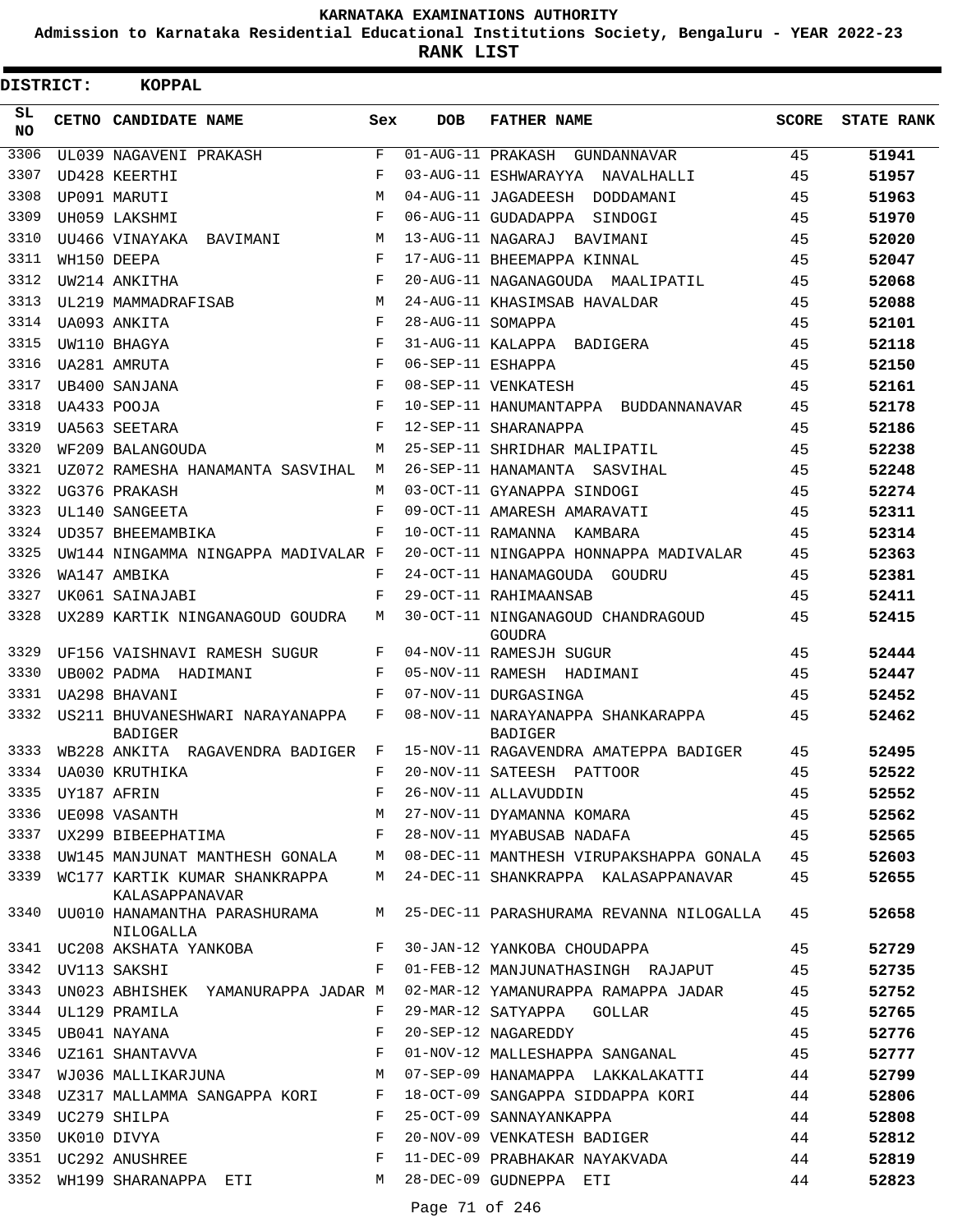**Admission to Karnataka Residential Educational Institutions Society, Bengaluru - YEAR 2022-23**

**RANK LIST**

| DISTRICT:       | <b>KOPPAL</b>                               |            |            |                                             |              |                   |
|-----------------|---------------------------------------------|------------|------------|---------------------------------------------|--------------|-------------------|
| SL<br><b>NO</b> | CETNO CANDIDATE NAME                        | Sex        | <b>DOB</b> | <b>FATHER NAME</b>                          | <b>SCORE</b> | <b>STATE RANK</b> |
| 3353            | UE198 SANNA SOMANATHA BINGI                 | M          |            | 21-JAN-10 YALLAPPA<br>BINGI                 | 44           | 52849             |
| 3354            | UL253 AMBANNA LADDAL                        | M          |            | 28-JAN-10 BASAVARAJ                         | 44           | 52851             |
| 3355            | UV019 SHIVARAJ<br>GOTAGI                    | M          |            | 11-MAR-10 GYANAPPA GOTAGI                   | 44           | 52880             |
| 3356            | UG347 SANGEETHA UPPAR                       | F          |            | 04-APR-10 DEVAPPA UPPAR                     | 44           | 52893             |
| 3357            | WJ223 SHAHILSAB                             | M          |            | 13-MAY-10 JEEVANSAB TAHASHILDAR             | 44           | 52919             |
| 3358            | UE313 VISHWARADHYA HIREMATH                 | М          |            | 15-MAY-10 NIJALINGAYYA HIREMATH             | 44           | 52923             |
| 3359            | UK103 SINDHU HARIJANA                       | F          |            | 23-MAY-10 MARIYAPPA HARIJANA                | 44           | 52929             |
| 3360            | UD300 SHANTA LINGAPPA CHOUDKI               | F          |            | 01-JUN-10 LINGAPPA LINGAPPA CHOUDKI         | 44           | 52935             |
| 3361            | <b>UO020 VIRESH</b>                         | M          |            | 12-JUN-10 MALLIKARJUNA ANGADI               | 44           | 52945             |
| 3362            | UF186 CHANDRASHEKHAR PARASHURAM<br>NAYAK    | M          |            | 26-JUN-10 PARASHURAM HANAMAVVA NAYAK        | 44           | 52957             |
| 3363            | WJ193 RENUKA                                | F          |            | 06-JUL-10 BASAVARAJ KURI                    | 44           | 52970             |
| 3364            | UV226 AKASHA                                | M          |            | 12-JUL-10 MUDAKAPPA<br>YARIGERI             | 44           | 52977             |
| 3365            | US002 CHANDALINGAPPA RANGAPPA<br>SHANTAGERI | М          |            | 16-JUL-10 RANGAPPA PARASAPPA SHANTAGERI     | 44           | 52983             |
| 3366            | UZ193 GOURAMMA DYAMANNA BHAJANTRI F         |            |            | 24-JUL-10 DYAMANNA YAMANAPPA BHAJANTRI      | 44           | 52992             |
| 3367            | WA127 PRATIKSHA AVATI                       | F          |            | 30-JUL-10 SHARANABASAPPA                    | 44           | 53002             |
| 3368            | UU201 NAGARATNA                             | F          |            | 06-AUG-10 HANCHALAPPA                       | 44           | 53016             |
| 3369            | UG437 AMITKUMAR                             | M          |            | 11-AUG-10 RAMU JUTLAD                       | 44           | 53025             |
| 3370            | UC319 MANOJ KUMAR                           | M          |            | 11-AUG-10 RAGHAVENDRA                       | 44           | 53026             |
| 3371            | WD192 NAGARAJ                               | M          |            | 13-AUG-10 ERAPPA ANGADI                     | 44           | 53032             |
| 3372            | WH146 SANGAMMA                              | F          |            | 15-AUG-10 SHARANAPPA KARIGOUDRU             | 44           | 53038             |
| 3373            | UN068 PARAVATI HANUMAPPA GADUGINA F         |            |            | 22-AUG-10 HANUMAPPA GADUGINA                | 44           | 53050             |
| 3374            | WJ006 SHARANABASAVA                         | M          |            | 27-AUG-10 BHIMAPPA TANAKANAKALLU            | 44           | 53059             |
| 3375            | <b>UD513 BHAGYASHREE</b>                    | $_{\rm F}$ |            | 16-SEP-10 SANNADURUGAPPA                    | 44           | 53100             |
| 3376            | UE224 MANASMITHA                            | F          |            | 17-SEP-10 SHIVALINGAPPA                     | 44           | 53104             |
| 3377            | UE189 KIRAN                                 | M          |            | 19-SEP-10 NAGANAGOUDA PATIL                 | 44           | 53107             |
| 3378            | WK152 PRAJWAL                               | M          |            | 21-SEP-10 RAMAPPA HOSUR                     | 44           | 53111             |
| 3379            | WF267 AKSHATA<br>TALAWAR                    | F          |            | 26-SEP-10 CHANNAPPA TALAWAR                 | 44           | 53122             |
| 3380            | WH345 SANTOSH                               | M          |            | 28-SEP-10 SHIVALINGAPPA TAVARI              | 44           | 53127             |
|                 | 3381 UA498 DODDABASAVA                      |            |            | M 01-OCT-10 SHARANABASAVA                   | 44           | 53135             |
| 3382            | WB109 SHOBHA SATYAPPA HOTTI                 | F          |            | 09-OCT-10 SATYAPPA YALLAPPA HOTTI           | 44           | 53168             |
| 3383            | UK291 SANDEEP B                             | M          |            | 21-OCT-10 BASAVARAJ                         | 44           | 53204             |
| 3384            | UX006 VISHAL GOOLI                          | M          |            | 23-OCT-10 MARUTHI GOOLI                     | 44           | 53209             |
| 3385            | UZ115 YACHARAPPA SHARANAPPA MALI M          |            |            | 30-OCT-10 SHARANAPPA HANAMAPPA MALI         | 44           | 53231             |
| 3386            | UW143 POOJA                                 | F          |            | 31-OCT-10 BASAVARAJ<br>SANGATI              | 44           | 53234             |
| 3387            | WE047 DHARMAJJA                             | M          |            | 01-NOV-10 VENKATESH DHOOPAM                 | 44           | 53237             |
| 3388            | UF289 AKASH BADDAPPA KARABARI               | M          |            | 05-NOV-10 BADDAPPA HULLAPPA KARABARI        | 44           | 53253             |
| 3389            | UZ181 BHAGYALAXMI SHEKHAPPA BYALI F         |            |            | 06-NOV-10 SHEKHAPPA MALLAPPA BYALI          | 44           | 53254             |
| 3390            | UV069 SAVITA                                | F          |            | 10-NOV-10 NAGAPPA PURADAR                   | 44           | 53266             |
| 3391            | UD328 KRISHNAVENI                           | F          |            | 11-NOV-10 MUDIYAPPA                         | 44           | 53272             |
| 3392            | UX354 VIDYASHREE UMESH BADIMANAL F          |            |            | 11-NOV-10 UMESH SHIVABASAPPA BADIMANAL      | 44           | 53276             |
| 3393            | UW256 CHAITRA YANKAPPA<br>SHIVANAGUTTI      | F          |            | 23-NOV-10 YAMKAPPA DODDAPPA<br>SHIVANAGUTTI | 44           | 53316             |
| 3394            | WC074 RAJESHWARI                            | F          |            | 29-NOV-10 NINGAPPA UCCHALAKUNTI             | 44           | 53334             |
| 3395            | UQ098 ARJUN KOPPAL                          | М          |            | 30-NOV-10 HANAMANTAPPA KOPPAL               | 44           | 53336             |
| 3396            | WJ063 SARASWATI                             | F          |            | 30-NOV-10 GUDADAPPA SHIRAGUMPI              | 44           | 53339             |
| 3397            | WC120 BHARAT GOUDAR                         | М          |            | 05-DEC-10 TIMMANAGOUDA GOUDAR               | 44           | 53359             |
| 3398            | UA394 DIVYA                                 | F          |            | 17-DEC-10 MALLESH<br>CHAWAN                 | 44           | 53409             |
| 3399            | WF283 SINCHANA ABBIGERI                     | F          |            | 17-DEC-10 HANAMANT ABBIGERI                 | 44           | 53412             |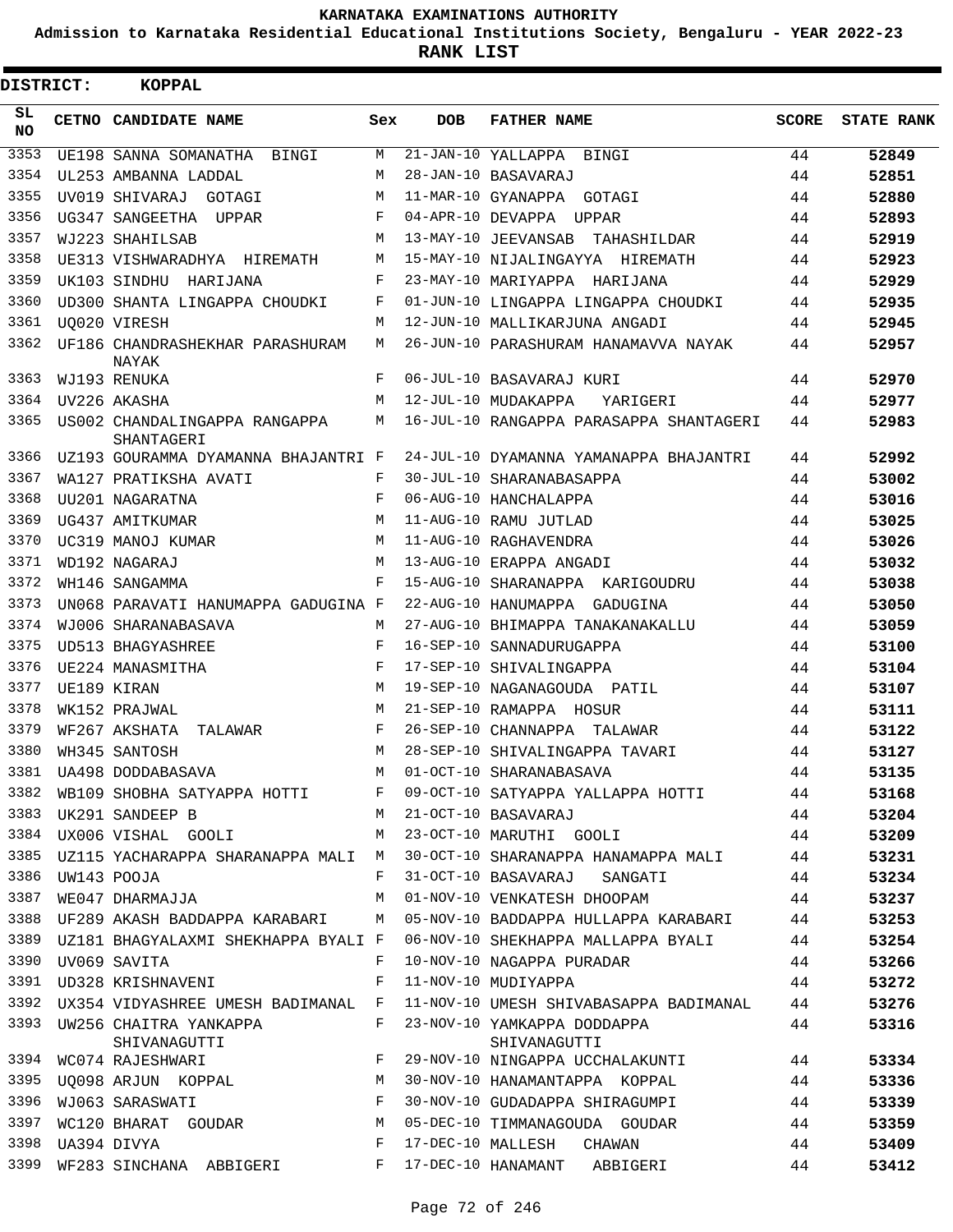**Admission to Karnataka Residential Educational Institutions Society, Bengaluru - YEAR 2022-23**

| DISTRICT:       |                  | <b>KOPPAL</b>                               |              |                   |                                                 |       |                   |
|-----------------|------------------|---------------------------------------------|--------------|-------------------|-------------------------------------------------|-------|-------------------|
| SL<br><b>NO</b> |                  | CETNO CANDIDATE NAME                        | Sex          | <b>DOB</b>        | <b>FATHER NAME</b>                              | SCORE | <b>STATE RANK</b> |
| 3400            |                  | UL084 SUHANA                                | $\mathbf{F}$ |                   | 19-DEC-10 DASTAGEER SAB BALIGAR                 | 44    | 53427             |
| 3401            |                  | UL184 KEERTI                                | F            |                   | 22-DEC-10 VISHWANATHA                           | 44    | 53436             |
| 3402            |                  | WH068 LAKSHMI                               | F            |                   | 26-DEC-10 SHIVAKUMAR BARAKER                    | 44    | 53453             |
| 3403            |                  | UX452 MEENAKSHI                             | F            |                   | 31-DEC-10 MOULAPPA HATTIGUDDA                   | 44    | 53475             |
| 3404            |                  | WH058 AKASH                                 | M            |                   | 01-JAN-11 YAMANOORAPPA CHAKRI                   | 44    | 53478             |
| 3405            |                  | WA169 MUTTAPPA SHARANAPPA KURI              | M            |                   | 01-JAN-11 SHARANAPPA KALLAPPA KURI              | 44    | 53499             |
| 3406            |                  | UG566 SANGEETHA                             | F            |                   | 01-JAN-11 PUTRAPPA BHAVI                        | 44    | 53506             |
| 3407            |                  | UR006 SHREEKANTA KAMBALI                    | М            | 01-JAN-11 BALAPPA |                                                 | 44    | 53511             |
| 3408            |                  | UV150 SARASWATI SURESH OGI                  | F            |                   | 03-JAN-11 SURESH SHARANAPPA OGI                 | 44    | 53527             |
| 3409            |                  | UU325 BHAGYALAKSHMI                         | F            |                   | 08-JAN-11 NAGARAJ MADAR                         | 44    | 53538             |
| 3410            |                  | WE113 NAVEENAKUMAR                          | M            |                   | 09-JAN-11 GAVISIDDAPPA GONDABAL                 | 44    | 53544             |
| 3411            |                  | UF039 POOJA                                 | F            |                   | 12-JAN-11 NAGAPPA RATHOD                        | 44    | 53561             |
| 3412            |                  | UA033 BHAGYALAKSHMI                         | F            |                   | 20-JAN-11 KENCHAPPA ADDI                        | 44    | 53600             |
| 3413            |                  | UR002 CHARAN KUMAR                          | M            |                   | 25-JAN-11 MADDANAYYA HIREMATH                   | 44    | 53620             |
| 3414            |                  | UA059 KAVERI                                | F            |                   | 25-JAN-11 BASATEPPA                             | 44    | 53622             |
| 3415            |                  | UH104 MANJUNATH NINGAPPA GADEDAR            | M            |                   | 27-JAN-11 NINGAPPA DURAGAPPA GADEDAR            | 44    | 53630             |
| 3416            | UG417 RAJU       |                                             | М            |                   | 01-FEB-11 ANJANEYA SANNAGOUDR                   | 44    | 53653             |
| 3417            |                  | WC228 DAVALSAB                              | M            |                   | 05-FEB-11 KASEEMSAB MELGADE                     | 44    | 53665             |
| 3418            |                  | UT133 BHAGYASHREE                           | F            |                   | 06-FEB-11 MALLIKARJUN PUJAR                     | 44    | 53668             |
| 3419            |                  | US051 BALESH GOLLAR                         | М            |                   | 09-FEB-11 SOMAPPA GOLLAR                        | 44    | 53684             |
| 3420            |                  | UP137 CHAITRA                               | F            |                   | 13-FEB-11 RAMANNA HOOGAR                        | 44    | 53701             |
| 3421            |                  | UX271 KHUSHI                                | F            |                   | 14-FEB-11 VENKATESH<br>KOUTALA                  | 44    | 53706             |
| 3422            |                  | UD050 MARUTHI                               | M            |                   | 14-FEB-11 HANUMAGOUD                            | 44    | 53707             |
| 3423            |                  | WE176 BHAGYA                                | F            |                   | 20-FEB-11 VIRUPAXAPPA HALLIKERI                 | 44    | 53740             |
| 3424            |                  | WJ217 SINCHANA HANCHINAL                    | F            |                   | 20-FEB-11 SRINIVAS HANCHINAL                    | 44    | 53745             |
| 3425            |                  | UM199 SANDEEPA                              | М            |                   | 24-FEB-11 SHARANAPPA MADINALA                   | 44    | 53763             |
| 3426            |                  | UC459 SNEHA AKKI                            | F            |                   | 24-FEB-11 NAGARAJ AKKI                          | 44    | 53766             |
| 3427            |                  | UU264 HARISH KALAKAPPA GODEKAR              | M            |                   | 28-FEB-11 KALAKAPPA NAGAPPA GODEKAR             | 44    | 53786             |
| 3428            |                  | UL199 SAMARTHAGOUDA                         | M            |                   | 07-MAR-11 MANJUNATH MALIPATIL                   | 44    | 53830             |
| 3429            |                  | UK193 JEEVAN                                | M            | 11-MAR-11 NANEPPA |                                                 | 44    | 53851             |
| 3430            |                  | UR062 SHARANAPPA JOGI                       | М            |                   | 11-MAR-11 MUDIYAPPA                             | 44    | 53854             |
|                 |                  | 3431 UV202 CHETANAKUMAR                     | M            |                   | 20-MAR-11 SHASHIDHAR BANNATTI                   | 44    | 53905             |
|                 | 3432 UY167 VINOD |                                             | M            |                   | 22-MAR-11 MAHANTESH                             | 44    | 53924             |
| 3433            | WD054 MANU       |                                             | M            |                   | 24-MAR-11 YAMANOORAPPA NIRALOOTI                | 44    | 53939             |
|                 |                  | 3434 UM022 YUVARAJ                          | M            |                   | 24-MAR-11 MANJUNATH RATHOD                      | 44    | 53942             |
| 3435            |                  | UZ338 SHIVARAJ YALAGURADAPPA<br>GULEDAGUDDA | M            |                   | 27-MAR-11 YALAGURADAPPA BHIMAPPA<br>GULEDAGUDDA | 44    | 53964             |
|                 |                  | 3436 UV281 VINODKUMAR BANDI                 | M            |                   | 28-MAR-11 LAXMANNA                              | 44    | 53974             |
| 3437            |                  | UF666 LAXMIBAI                              | F            |                   | 29-MAR-11 RAMANNA KYATANATTI                    | 44    | 53982             |
| 3438            |                  | UE058 PREETHI KALMATH                       | F            |                   | 29-MAR-11 SOMANATH KALMATH                      | 44    | 53985             |
| 3439            |                  | UD214 ANKITHA                               | F            |                   | 03-APR-11 HANUMANTHA                            | 44    | 54021             |
| 3440            |                  | WH034 SPOORTI                               | F            |                   | 07-APR-11 BASAVARAJ KUMBAR                      | 44    | 54055             |
|                 |                  | 3441 UC323 PRAJWAL REDDI                    | M            |                   | 13-APR-11 PRAKASH REDDI                         | 44    | 54102             |
| 3442            |                  | UF438 BHAGYALAKSHMI                         | F            |                   | 14-APR-11 HANAMAPPA MADAR                       | 44    | 54106             |
| 3443            |                  | UU036 HONNESHA                              | M            |                   | 14-APR-11 DYAMLAPPA PAMMAR                      | 44    | 54108             |
|                 |                  | 3444 UZ244 ANUSHREE SANTAPPA ADIN           | F            |                   | 18-APR-11 SANTAPPA ADIN                         | 44    | 54128             |
| 3445            |                  | WH308 SHIVAKUMAR                            | М            |                   | 02-MAY-11 BUDDAPPA WALIKAR                      | 44    | 54233             |
| 3446            |                  | UB231 VIKAS E                               | М            |                   | 05-MAY-11 VENKATESHWARALU                       | 44    | 54261             |
| 3447            |                  | UC447 BASAMMA                               | F            |                   | 11-MAY-11 KARADEPPA TEGGINAMANI                 | 44    | 54305             |
|                 |                  | 3448 UU070 KAVERI                           | F            |                   | 11-MAY-11 SHARANAPPA HULLI                      | 44    | 54306             |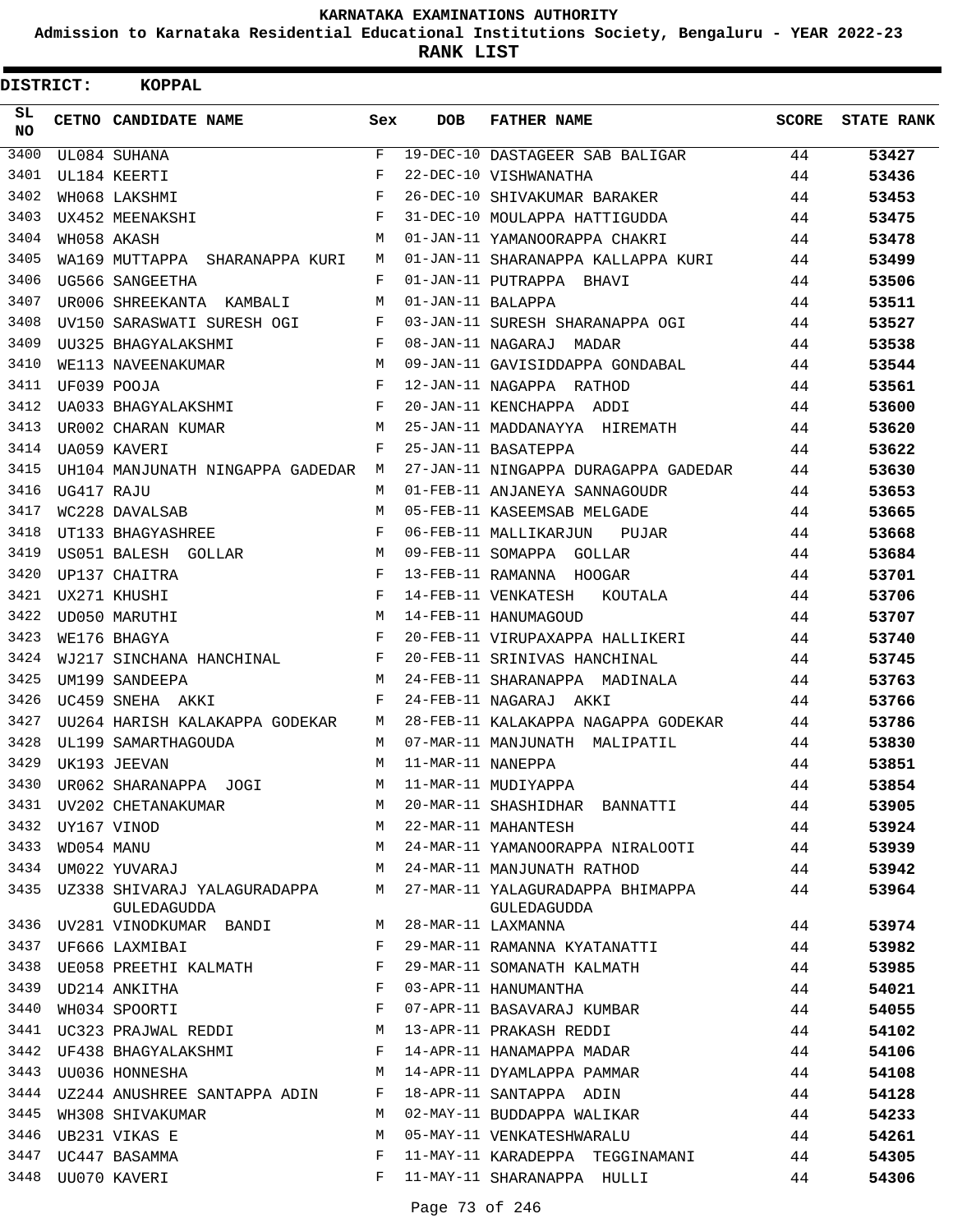**Admission to Karnataka Residential Educational Institutions Society, Bengaluru - YEAR 2022-23**

| <b>DISTRICT:</b> | <b>KOPPAL</b>                             |              |                  |                                                   |              |                   |
|------------------|-------------------------------------------|--------------|------------------|---------------------------------------------------|--------------|-------------------|
| SL.<br><b>NO</b> | CETNO CANDIDATE NAME                      | Sex          | <b>DOB</b>       | <b>FATHER NAME</b>                                | <b>SCORE</b> | <b>STATE RANK</b> |
| 3449             | UA555 VEENA                               | $\mathbf{F}$ |                  | 12-MAY-11 SOMANATHA                               | 44           | 54322             |
| 3450             | WD323 MANJUNATH                           | M            |                  | 13-MAY-11 SURESH HOSBAVI                          | 44           | 54326             |
| 3451             | UW220 SWATI BASAYYA CHAVADIMATHA          | F            |                  | 17-MAY-11 BASAYYA KALLAYYA CHAVADIMATHA           | 44           | 54350             |
| 3452             | WE053 BASAVARAJ                           | М            |                  | 20-MAY-11 KUNTEPPA KANKI                          | 44           | 54368             |
| 3453             | UF241 BHAGYAMMA                           | F            |                  | 21-MAY-11 NAGARAJ SHIVAPOOJI                      | 44           | 54374             |
| 3454             | UT128 REKHA                               | $\mathbf{F}$ |                  | 23-MAY-11 RAVI POLICEPATIL                        | 44           | 54387             |
| 3455             | WB270 JYOTI DANDANNAVAR                   | F            |                  | 28-MAY-11 KALLURAPPA                              | 44           | 54423             |
| 3456             | UG017 VEERESHA                            | M            |                  | 29-MAY-11 VEERABHADRAPPA ADOOR                    | 44           | 54435             |
| 3457             | WG269 AMARASHREEKANT                      | M            |                  | 30-MAY-11 MARUTI MATARANANGI                      | 44           | 54437             |
| 3458             | WB022 APSARATABASUMA                      | F            |                  | 30-MAY-11 SHYASHIMSAB ALLOLLI                     | 44           | 54438             |
| 3459             | UC112 ANITHA KANAKAPPA MADDEEN            | F            |                  | 01-JUN-11 KANAKAPPA BALAPPA MADDEEN               | 44           | 54460             |
| 3460             | WG094 NAGARAJ                             | M            |                  | 01-JUN-11 HANAMANTAPPA GOSAVI                     | 44           | 54472             |
| 3461             | UG199 PAVITRA BANDI                       | F            | 01-JUN-11 RAMESH |                                                   | 44           | 54474             |
| 3462             | UA419 REKHA BHOVI                         | F            |                  | 01-JUN-11 VENKATESHA BHOVI                        | 44           | 54476             |
| 3463             | UY098 SHARANABASAVA                       | M            |                  | 03-JUN-11 GAVIYAPPA KODAGALI                      | 44           | 54506             |
| 3464             | WF008 VENKATESH                           | M            |                  | 09-JUN-11 RAMESH UPPAR                            | 44           | 54547             |
| 3465             | UU443 DIVYA                               | $_{\rm F}$   |                  | 11-JUN-11 GYANAPPA                                | 44           | 54563             |
| 3466             | WH247 AKASH                               | M            |                  | 13-JUN-11 ERANNA BADIGER                          | 44           | 54574             |
| 3467             | UA284 SHANKAR GOUDA                       | M            |                  | 14-JUN-11 TIMMANA GOUDA                           | 44           | 54591             |
| 3468             | WB217 PRATIKSHA MANJUNATH ADIN            | F            |                  | 15-JUN-11 MANJUNATH ADIN                          | 44           | 54596             |
| 3469             | WF134 MADHU                               | F            |                  | 16-JUN-11 HANAMANTAPPA MADGUNAKI                  | 44           | 54603             |
| 3470             | UY057 VIJAYALAKSHMI                       | F            |                  | 16-JUN-11 SANAGARAJ KURI                          | 44           | 54605             |
| 3471             | WD273 SRUSHTI                             | $_{\rm F}$   |                  | 18-JUN-11 NAGARAJ HADAPAD                         | 44           | 54622             |
| 3472             | WG204 MALLIKARJUN KAMATAR                 | M            |                  | 20-JUN-11 NINGAPPA                                | 44           | 54635             |
| 3473             | UU303 MAHAMADRASULA                       | M            |                  | 25-JUN-11 LALASAB MULLA                           | 44           | 54673             |
| 3474             | UH075 YAMANAVVA KORI                      | F            |                  | 26-JUN-11 HANUMANTA KORI                          | 44           | 54678             |
| 3475             | UZ044 KAVITHA                             | F            |                  | 27-JUN-11 YAMANURAPPA KAMBALI                     | 44           | 54682             |
| 3476             | UG194 PAVANAKUMAR                         | M            |                  | 27-JUN-11 SANJEEVAPPA KARKIHALLI                  | 44           | 54686             |
| 3477             | UH045 NIVEDITHA                           | F            |                  | 28-JUN-11 MALATESH ANGADI                         | 44           | 54695             |
| 3478             | WG114 PRATIKSHA BASAVARAJ GUDAGI          | F            |                  | 28-JUN-11 BASAVARAJ VEERABASAPPA GUDAGI           | 44           | 54696             |
| 3479             | UE302 HARISH                              | М            |                  | 06-JUL-11 SHANTAPPA HARIJANA                      | 44           | 54750             |
| 3480             | UG555 GAYATRI BADDI                       | F            |                  | 12-JUL-11 HANAMESH BADDI                          | 44           | 54802             |
| 3481             | UZ213 JEEVAN                              | М            |                  | 12-JUL-11 DURAGAPPA MYAGERI                       | 44           |                   |
| 3482             |                                           | F            |                  |                                                   |              | 54803             |
| 3483             | UA496 BHOOMIKA                            | F            |                  | 14-JUL-11 NIRUPADIGOUDA MALIPATIL                 | 44           | 54815             |
|                  | WF003 KAVERI                              |              |                  | 15-JUL-11 HANUMANTH KURI                          | 44           | 54824             |
|                  | 3484 UD005 R BASAVARAJ                    | М            |                  | 15-JUL-11 SHEKHARAPPA                             | 44           | 54829             |
| 3485             | UT094 BHUVANESHWARI                       | F            |                  | 17-JUL-11 NAGAPPA CHAVHAN                         | 44           | 54841             |
| 3486             | UE183 BINDU                               | F            |                  | 18-JUL-11 SANNARANGAPPA                           | 44           | 54844             |
| 3487             | UH184 CHINMAYI                            | F            |                  | 22-JUL-11 MAHESH ANGADI                           | 44           | 54886             |
| 3488             | UK068 THAYAMMA                            | F            |                  | 22-JUL-11 BHIMAPPA UNCHI                          | 44           | 54892             |
| 3489             | UT143 NEELAMMA                            | F            |                  | 24-JUL-11 DURAGAPPA SULIKERI                      | 44           | 54906             |
| 3490             | WJ204 PARVATI                             | F            |                  | 26-JUL-11 SHARANAPPA MALLANAGOUDRA                | 44           | 54917             |
|                  | 3491 UQ096 MANJAVVA NAGARAL               | F            |                  | 29-JUL-11 SHARANAPPA                              | 44           | 54939             |
| 3492             | WF024 ASHOK                               | M            |                  | 30-JUL-11 AMARAPPA NIDAGUNDI                      | 44           | 54942             |
| 3493             | UU312 TASLIMA DAVALASAB PINJAR            | F            |                  | 30-JUL-11 DAVALASAB SAMER PINJAR                  | 44           | 54948             |
| 3494             | UY020 AMRUTA NINGAPPA BASARAKODA F        |              |                  | 31-JUL-11 NINGAPPA AMARAPPA BASARAKODA            | 44           | 54951             |
| 3495             | UE305 MALLIKARJUNA BADIGERA               | М            |                  | 31-JUL-11 BASAVARAJA                              | 44           | 54955             |
| 3496             | WC023 SINDHU MAHANTESH<br>MARISIDDANNAVAR | F            |                  | 03-AUG-11 MAHANTESH SHARANAPPA<br>MARISIDDANNAVAR | 44           | 54974             |
|                  | 3497 UB099 BHAGIRATHI                     | F            |                  | 09-AUG-11 SHEKHARAPPA TARLAKATTI                  | 44           | 55009             |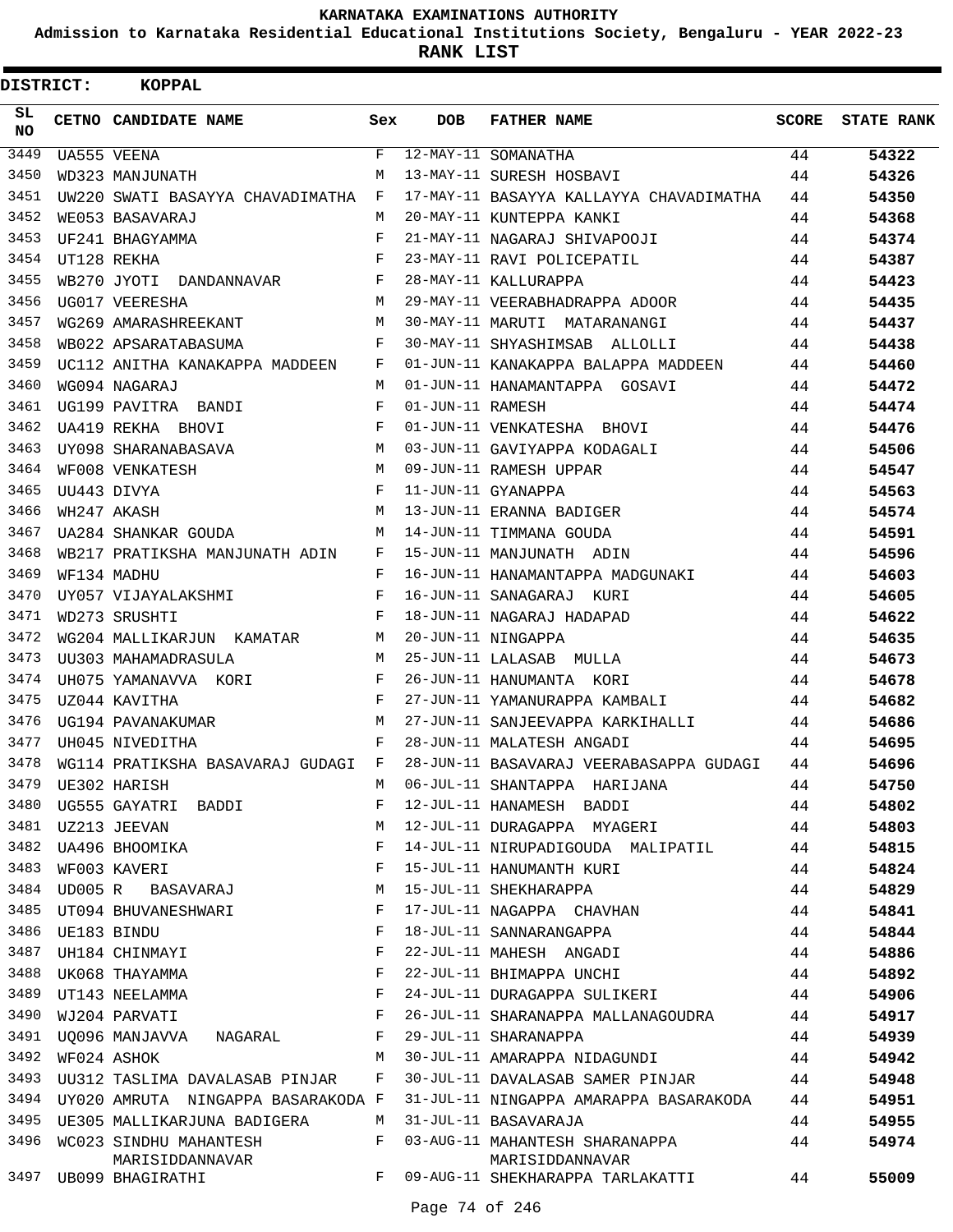**Admission to Karnataka Residential Educational Institutions Society, Bengaluru - YEAR 2022-23**

| DISTRICT:       |           | <b>KOPPAL</b>                              |             |                   |                                                |              |                   |
|-----------------|-----------|--------------------------------------------|-------------|-------------------|------------------------------------------------|--------------|-------------------|
| SL<br><b>NO</b> |           | CETNO CANDIDATE NAME                       | Sex         | DOB               | <b>FATHER NAME</b>                             | <b>SCORE</b> | <b>STATE RANK</b> |
| 3498            |           | UP158 RAMYA S                              | F           |                   | 09-AUG-11 MANJUNATH                            | 44           | 55012             |
| 3499            |           | UF167 BASAVARAJ<br>HOMMINAL                | M           |                   | 12-AUG-11 MARIYAPPA HOMMINAL                   | 44           | 55025             |
| 3500            |           | UD394 GAYITHRI                             | F           |                   | 13-AUG-11 VIRABHADRAGOUDA                      | 44           | 55033             |
| 3501            |           | UZ312 BHARATH KARADI                       | M           |                   | 18-AUG-11 SHARANAPPA KARADI                    | 44           | 55071             |
| 3502            |           | WD345 AKASH BANDIHAL                       | M           |                   | 22-AUG-11 LINGARAJ                             | 44           | 55100             |
| 3503            |           | UE229 SHAILAJA ALAMATTI                    | F           |                   | 26-AUG-11 NAGARAJ ALAMATTI                     | 44           | 55123             |
| 3504            |           | UR080 YAMANAPPA MARUTHI METI               | M           |                   | 26-AUG-11 MARUTHI YAMANAPPA METI               | 44           | 55125             |
| 3505            |           | US208 NIRUPADI                             | M           |                   | 27-AUG-11 SHARANAPPA TARLAKATTI                | 44           | 55131             |
| 3506            |           | UE334 ANKITHA                              | F           | 29-AUG-11 NAGARAJ | JYOGI                                          | 44           | 55141             |
| 3507            |           | UP209 SANGAMESHA                           | M           |                   | 29-AUG-11 HEMANNA HUNASIHAL                    | 44           | 55146             |
| 3508            |           | UF624 NIRUPADI                             | M           |                   | 04-OCT-11 CHATRAPPA                            | 44           | 55341             |
| 3509            |           | UX110 BHEEMAPPA                            | M           |                   | 08-OCT-11 SHIVAPPA PUJAR                       | 44           | 55358             |
| 3510            |           | UF399 KARATHIKA SIDDAPPA KANNOOR           | М           |                   | 09-OCT-11 SIDDAPPA                             | 44           | 55365             |
| 3511            |           | WC135 SANGAMESH<br>ADAVALLI                | M           | 10-OCT-11 RAMESH  | ADAVALLI                                       | 44           | 55372             |
| 3512            |           | UD157 RAVI KUMAR                           | М           |                   | 12-OCT-11 SHARANAPPA                           | 44           | 55379             |
| 3513            |           | UX132 SUNIL MYAGADE                        | M           |                   | 14-OCT-11 HANUMAPPA MYAGADE                    | 44           | 55390             |
| 3514            |           | UV159 AYISHABEGAM MAIBUBASAB<br>MOUJIN     | F           |                   | 15-OCT-11 MAIBUBASAB CAHNDUSAB MOUJIN          | 44           | 55391             |
| 3515            |           | UX388 KIRAN                                | M           |                   | 18-OCT-11 SHARANAPPA BALUTAGI                  | 44           | 55407             |
| 3516            |           | <b>UA559 MAHESH</b>                        | M           |                   | 21-OCT-11 MOUNESHA                             | 44           | 55425             |
| 3517            |           | WK200 MANJUNATH                            | M           |                   | 26-OCT-11 RUDRAYYA HIREMATH                    | 44           | 55458             |
| 3518            |           | UV299 ABDUL RAHEEM                         | M           |                   | 28-OCT-11 MAINUDDIN NALAGAR                    | 44           | 55468             |
| 3519            |           | UX357 MAHAMADSHAEEDA                       | M           |                   | 29-OCT-11 KHAJEBANDENASAB BANNIGOLA            | 44           | 55471             |
| 3520            |           | UO139 DYAMAKKA                             | F           |                   | 06-NOV-11 MALLAPPA KODAGALI                    | 44           | 55504             |
| 3521            |           | WK064 TULASI S KAMMAR                      | F           |                   | 07-NOV-11 SHIVAKUMAR KAMMAR                    | 44           | 55511             |
| 3522            |           | UC196 PRAJWAL                              | M           |                   | 11-NOV-11 JAGADEESH                            | 44           | 55523             |
| 3523            |           | UD140 APSRABANU                            | F           |                   | 17-NOV-11 KASIMSAB                             | 44           | 55550             |
| 3524            |           | UC225 MARUTHI                              | M           |                   | 20-NOV-11 DODDABASAPPA VADDAR                  | 44           | 55574             |
| 3525            |           | UM008 MAHARUDRAPPA                         | M           |                   | 21-NOV-11 PARASAPPA HULLI                      | 44           | 55576             |
| 3526            |           | US058 ANUSHREE                             | $_{\rm F}$  |                   | 24-NOV-11 BALAPPA GURIKAR                      | 44           | 55588             |
| 3527            |           | UX290 LAXMI RAMESH TALAWAR                 | $\mathbf F$ |                   | 01-DEC-11 RAMESH SOMAPPA TALAWAR               | 44           | 55615             |
| 3528            |           | UX424 DEVARAJ                              | M           |                   | 14-DEC-11 YAMANURAPPA PUJARI                   | 44           | 55666             |
| 3529            |           | UU376 DEEPIKA CHANDRASHEKHARA<br>MUSHIGERI | F           |                   | 17-DEC-11 CHANDRASHEKHARS GULAPPA<br>MUSHIGERI | 44           | 55677             |
| 3530            |           | WD083 ANU BHAJANTRI                        | F           |                   | 23-DEC-11 MARUTEPPA BHAJANTRI                  | 44           | 55704             |
| 3531            |           | UA371 BHAVANI                              | F           |                   | 25-DEC-11 MAHESHA NAYAKA                       | 44           | 55711             |
| 3532            |           | WB219 KASTURAVVA<br>UM197 GEETHA           | F           |                   | 27-DEC-11 KALLAYYA SANKIN                      | 44           | 55715             |
| 3533            |           |                                            | F           |                   | 29-DEC-11 HUCHHANAGOUDA MAALIPATIL             | 44           | 55720             |
| 3534            |           | UF063 NAGARAJ                              | М           |                   | 17-JAN-12 LAXMANA VADDAR                       | 44           | 55752             |
| 3535            |           | WG345 YUVARAJ                              | M           |                   | 01-JUN-12 YAMANAPPA DYAMANNA PUJAR             | 44           | 55809             |
| 3536            |           | US004 MALLESHA CHALUVADI                   | M           |                   | 01-JUN-08 HULAGAPPA                            | 43           | 55822             |
| 3537            |           | UB210 RENUKA RAJ B                         | M           |                   | 15-OCT-08 BUDDAPPA                             | 43           | 55824             |
| 3538            |           | UG289 PAVANKUMAR PATTAR                    | М           |                   | 25-OCT-09 GIRIYAPPA                            | 43           | 55854             |
| 3539            |           | WE187 SHARANAMMA                           | F           |                   | 01-DEC-09 SHARANAPPA HULI                      | 43           | 55860             |
| 3540            |           | WF060 NINGARAJ                             | М           |                   | 10-FEB-10 MAILARAPPA ASALI                     | 43           | 55893             |
| 3541            |           | WE036 SAINAJBEGUM                          | F           |                   | 25-FEB-10 IMAMASAB MASUTI                      | 43           | 55905             |
| 3542            |           | UB209 CHAITRA GOLLAR                       | F           |                   | 20-MAR-10 MALLESH GOLLAR                       | 43           | 55912             |
| 3543            |           | UN059 SHIVARAJ                             | M           |                   | 20-APR-10 DEVAPPA NIDASHESI                    | 43           | 55938             |
| 3544            |           | WJ069 LAXMI LAMBRALLI                      | F           |                   | 13-MAY-10 VEERABHADRAPPA TAMBRALLI             | 43           | 55954             |
| 3545            | WA185 ANU |                                            | F           |                   | 22-MAY-10 SHIVABASAPPA VALIKARA                | 43           | 55963             |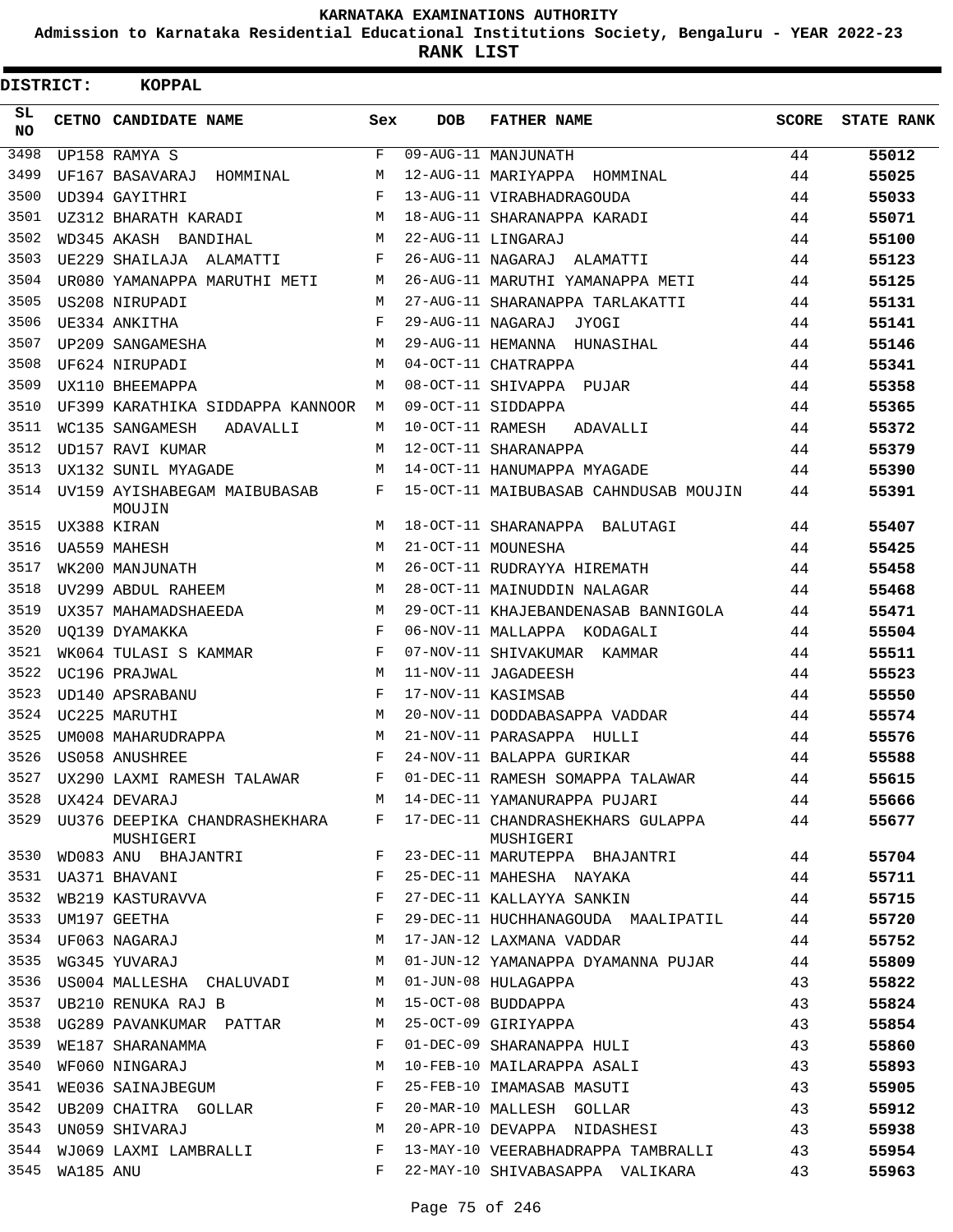**Admission to Karnataka Residential Educational Institutions Society, Bengaluru - YEAR 2022-23**

**RANK LIST**

| DISTRICT: |             | <b>KOPPAL</b>                                                                                                                                                                                                                                                                                                                                                                                                                                                                   |            |            |                                                  |              |                   |
|-----------|-------------|---------------------------------------------------------------------------------------------------------------------------------------------------------------------------------------------------------------------------------------------------------------------------------------------------------------------------------------------------------------------------------------------------------------------------------------------------------------------------------|------------|------------|--------------------------------------------------|--------------|-------------------|
| SL<br>NO. |             | CETNO CANDIDATE NAME                                                                                                                                                                                                                                                                                                                                                                                                                                                            | Sex        | <b>DOB</b> | <b>FATHER NAME</b>                               | <b>SCORE</b> | <b>STATE RANK</b> |
| 3546      |             | UN043 DEVEGOUDA                                                                                                                                                                                                                                                                                                                                                                                                                                                                 | M          |            | 28-MAY-10 MANJUNATH BELURU                       | 43           | 55970             |
| 3547      |             | UH166 UDAYAKUMARA                                                                                                                                                                                                                                                                                                                                                                                                                                                               | М          |            | 02-JUN-10 MANJUNATH BAGANALA                     | 43           | 55978             |
| 3548      |             | WB088 PUNITH                                                                                                                                                                                                                                                                                                                                                                                                                                                                    | М          |            | 05-JUN-10 LACHAMAPPA YAPALADINNI                 | 43           | 55980             |
| 3549      |             | UC153 SANJANA                                                                                                                                                                                                                                                                                                                                                                                                                                                                   | F          |            | 07-JUN-10 SANNA HANUMANTAPPA                     | 43           | 55984             |
| 3550      |             | WF072 SHARADA                                                                                                                                                                                                                                                                                                                                                                                                                                                                   | F          |            | 16-JUN-10 HANAMANAGOUDA POLICEPATIL              | 43           | 55995             |
| 3551      |             | UN145 SHANKARA YAMANURAPPA<br>HARIJANA                                                                                                                                                                                                                                                                                                                                                                                                                                          | M          |            | 19-JUN-10 YAMANURAPPA SWAREPPA HARIJANA          | 43           | 55999             |
| 3552      |             | WB247 KAVERI HANAMANTHA NEERALUTI F                                                                                                                                                                                                                                                                                                                                                                                                                                             |            |            | 03-JUL-10 HANAMANTHA SHEKHAPPA<br>NEERALUTI      | 43           | 56013             |
| 3553      |             | UU305 MAHAMMAD SUHIL                                                                                                                                                                                                                                                                                                                                                                                                                                                            | M          |            | 15-JUL-10 KHAJESAB BEVINAGIDAD                   | 43           | 56028             |
| 3554      |             | WA100 SEVANTI                                                                                                                                                                                                                                                                                                                                                                                                                                                                   | F          |            | 15-JUL-10 GUNDANAYK CHAVHAN                      | 43           | 56029             |
| 3555      | UH235 SUMA  |                                                                                                                                                                                                                                                                                                                                                                                                                                                                                 | $_{\rm F}$ |            | 30-JUL-10 SHIVARADDI RADDER                      | 43           | 56044             |
| 3556      |             | UC105 VIDYASHREE<br>GUJJAL                                                                                                                                                                                                                                                                                                                                                                                                                                                      | F          |            | 31-JUL-10 HANUMAPPA GUJJAL                       | 43           | 56045             |
| 3557      |             | UC113 HEMALATA                                                                                                                                                                                                                                                                                                                                                                                                                                                                  | F          |            | 08-AUG-10 THIMMAYYA                              | 43           | 56069             |
| 3558      |             | UA157 B SRUSHTI                                                                                                                                                                                                                                                                                                                                                                                                                                                                 | $_{\rm F}$ |            | 18-AUG-10 SANNAVIRUPANNA                         | 43           | 56087             |
| 3559      |             | WB292 SHREEDHAR YAMANURAPPA ADIN                                                                                                                                                                                                                                                                                                                                                                                                                                                | M          |            | 20-AUG-10 YAMANURAPPA KALLAPPA ADIN              | 43           | 56092             |
| 3560      |             | WK031 RAJABHAKSHI                                                                                                                                                                                                                                                                                                                                                                                                                                                               | М          |            | 25-AUG-10 BABAVALI KARADI                        | 43           | 56101             |
| 3561      |             | UE081 AKASHTA                                                                                                                                                                                                                                                                                                                                                                                                                                                                   | F          |            | 27-AUG-10 GANGAPPA                               | 43           | 56105             |
| 3562      |             | UR104 SANJANA                                                                                                                                                                                                                                                                                                                                                                                                                                                                   | F          |            | 04-SEP-10 MARUTI BADIGER                         | 43           | 56122             |
| 3563      |             | WB339 GAGANA                                                                                                                                                                                                                                                                                                                                                                                                                                                                    | M          |            | 08-SEP-10 IRAPPA BADIGER                         | 43           | 56132             |
| 3564      |             | WB372 PORNIMA                                                                                                                                                                                                                                                                                                                                                                                                                                                                   | F          |            | 12-SEP-10 SHANKRAPPA NIDASHESI                   | 43           | 56149             |
| 3565      |             | UX014 TANUSHRI                                                                                                                                                                                                                                                                                                                                                                                                                                                                  | F          |            | 17-SEP-10 BASAVANTHAPPA HADAPADA                 | 43           | 56163             |
| 3566      |             | UF179 DILEEP<br>CHALAVADI                                                                                                                                                                                                                                                                                                                                                                                                                                                       | M          |            | 27-SEP-10 ADIVEPPA CHALAVADI                     | 43           | 56181             |
| 3567      |             | UK222 YAMANOORAPPA                                                                                                                                                                                                                                                                                                                                                                                                                                                              | М          |            | 28-SEP-10 HANUMANTAPPA CHAPI                     | 43           | 56187             |
| 3568      |             | WF266 SAGAR SHIVAPPA DODDAMANI                                                                                                                                                                                                                                                                                                                                                                                                                                                  | М          |            | 04-OCT-10 SHIVAPPA DODDAMANI                     | 43           | 56205             |
| 3569      |             | UB253 KIRAN<br>NAYAK                                                                                                                                                                                                                                                                                                                                                                                                                                                            | М          |            | 06-OCT-10 MUKKANNA                               | 43           | 56208             |
| 3570      |             | UV031 SHRUSTI<br>KOLUR                                                                                                                                                                                                                                                                                                                                                                                                                                                          | F          |            | 10-OCT-10 NAGESH KOLUR                           | 43           | 56221             |
| 3571      |             | UF410 SUNIL ALAGODI                                                                                                                                                                                                                                                                                                                                                                                                                                                             | M          |            | 14-OCT-10 HANAMAPPA                              | 43           | 56230             |
| 3572      |             | UG574 ABHILASH                                                                                                                                                                                                                                                                                                                                                                                                                                                                  | M          |            | 20-OCT-10 YAMANOORAPPA<br>SHAVENTRAVVANAVAR      | 43           | 56246             |
| 3573      | UL265 DIVYA |                                                                                                                                                                                                                                                                                                                                                                                                                                                                                 | F          |            | 31-OCT-10 SHARANAYYA GURUVIN                     | 43           | 56289             |
| 3574      |             | UF006 RENUKA TONDIHAL                                                                                                                                                                                                                                                                                                                                                                                                                                                           | F          |            | 31-OCT-10 SHARANAPPA                             | 43           | 56290             |
| 3575      |             | $\mathbb F$<br>WD032 ANITA                                                                                                                                                                                                                                                                                                                                                                                                                                                      |            |            | 02-NOV-10 HANAMAPPA KURI                         | 43           | 56295             |
|           |             | $\mathbb F$<br>3576 UK312 PALLAVI                                                                                                                                                                                                                                                                                                                                                                                                                                               |            |            | 14-NOV-10 PAMPANNA GIDDAPPA HARIJANA 43          |              | 56340             |
|           |             | 3577 UA215 MALLIKARJUN ASAPUR M                                                                                                                                                                                                                                                                                                                                                                                                                                                 |            |            | 17-NOV-10 VIRUPAKSH                              | 43           | 56347             |
| 3578      |             | UG124 SANDEEP J B                                                                                                                                                                                                                                                                                                                                                                                                                                                               | М          |            | 18-NOV-10 JAGADISH BANDI                         | 43           | 56351             |
| 3579      |             | UG523 MEGHA BANAD                                                                                                                                                                                                                                                                                                                                                                                                                                                               | F          |            | 20-NOV-10 SHANKARAREDDY                          | 43           | 56359             |
|           |             |                                                                                                                                                                                                                                                                                                                                                                                                                                                                                 |            |            | 03-DEC-10 SHARANAPPA GURIKAR                     | 43           | 56411             |
|           |             | 3580 WD066 DEVARAJ M<br>3581 UY072 PAVITRA F<br>3582 UH112 GANGAMMA F                                                                                                                                                                                                                                                                                                                                                                                                           |            |            | 05-DEC-10 HANAMAPPA PUJARI                       | 43           | 56419             |
|           |             |                                                                                                                                                                                                                                                                                                                                                                                                                                                                                 |            |            | 09-DEC-10 BASAVARAJA KABALI 43                   |              | 56435             |
|           |             | 3583 US163 SAVITRI SHARANAPPA F<br>NILAGUNDA                                                                                                                                                                                                                                                                                                                                                                                                                                    |            |            | 09-DEC-10 SHARANAPPA MAHALINGAPPA 43<br>NILAGUND |              | 56438             |
|           |             | $\mathbf{F}^{\prime}=\mathbf{F}^{\prime}+\mathbf{F}^{\prime}+\mathbf{F}^{\prime}+\mathbf{F}^{\prime}+\mathbf{F}^{\prime}+\mathbf{F}^{\prime}+\mathbf{F}^{\prime}+\mathbf{F}^{\prime}+\mathbf{F}^{\prime}+\mathbf{F}^{\prime}+\mathbf{F}^{\prime}+\mathbf{F}^{\prime}+\mathbf{F}^{\prime}+\mathbf{F}^{\prime}+\mathbf{F}^{\prime}+\mathbf{F}^{\prime}+\mathbf{F}^{\prime}+\mathbf{F}^{\prime}+\mathbf{F}^{\prime}+\mathbf{F}^{\prime}+\mathbf{F}^{\prime}$<br>3584 UM136 AKSHATA |            |            | 19-DEC-10 NINGAPPA BARAKER                       | 43           | 56472             |
|           |             | 3585 UW184 SANJANA SURESH MADNAL F                                                                                                                                                                                                                                                                                                                                                                                                                                              |            |            | 21-DEC-10 SURESH PARAPPA MADNAL                  | 43           | 56481             |
|           |             | 3586 UG071 VEERENDRA                                                                                                                                                                                                                                                                                                                                                                                                                                                            | M          |            | 25-DEC-10 VIRUPAKSHAPPA ANGADI                   | 43           | 56498             |
| 3587      |             | UV086 LAKSMI                                                                                                                                                                                                                                                                                                                                                                                                                                                                    | F          |            | 28-DEC-10 LAKSHAMAPPA VADAKI                     | 43           | 56512             |
| 3588      | UB269 AJAY  |                                                                                                                                                                                                                                                                                                                                                                                                                                                                                 | М          |            | 01-JAN-11 LAXMANNA                               | 43           | 56527             |
| 3589      |             | UU024 CHANDRASHEKHAR KAMMAR                                                                                                                                                                                                                                                                                                                                                                                                                                                     | M          |            | 01-JAN-11 MUTTAPPA KAMMAR                        | 43           | 56534             |
|           |             | 3590 WD261 DEVENDRAGOUDA                                                                                                                                                                                                                                                                                                                                                                                                                                                        | M          |            | 08-JAN-11 SHIVANAGOUDA POLICEPATIL               | 43           | 56581             |
|           |             | 3591 UK029 RANJEETA                                                                                                                                                                                                                                                                                                                                                                                                                                                             | F          |            | 08-JAN-11 RAMESHA METI                           | 43           | 56583             |
|           |             | 3592 UX332 SANGEETHA                                                                                                                                                                                                                                                                                                                                                                                                                                                            | F          |            | 16-JAN-11 GURAPPA PATTANASHETTI                  | 43           | 56620             |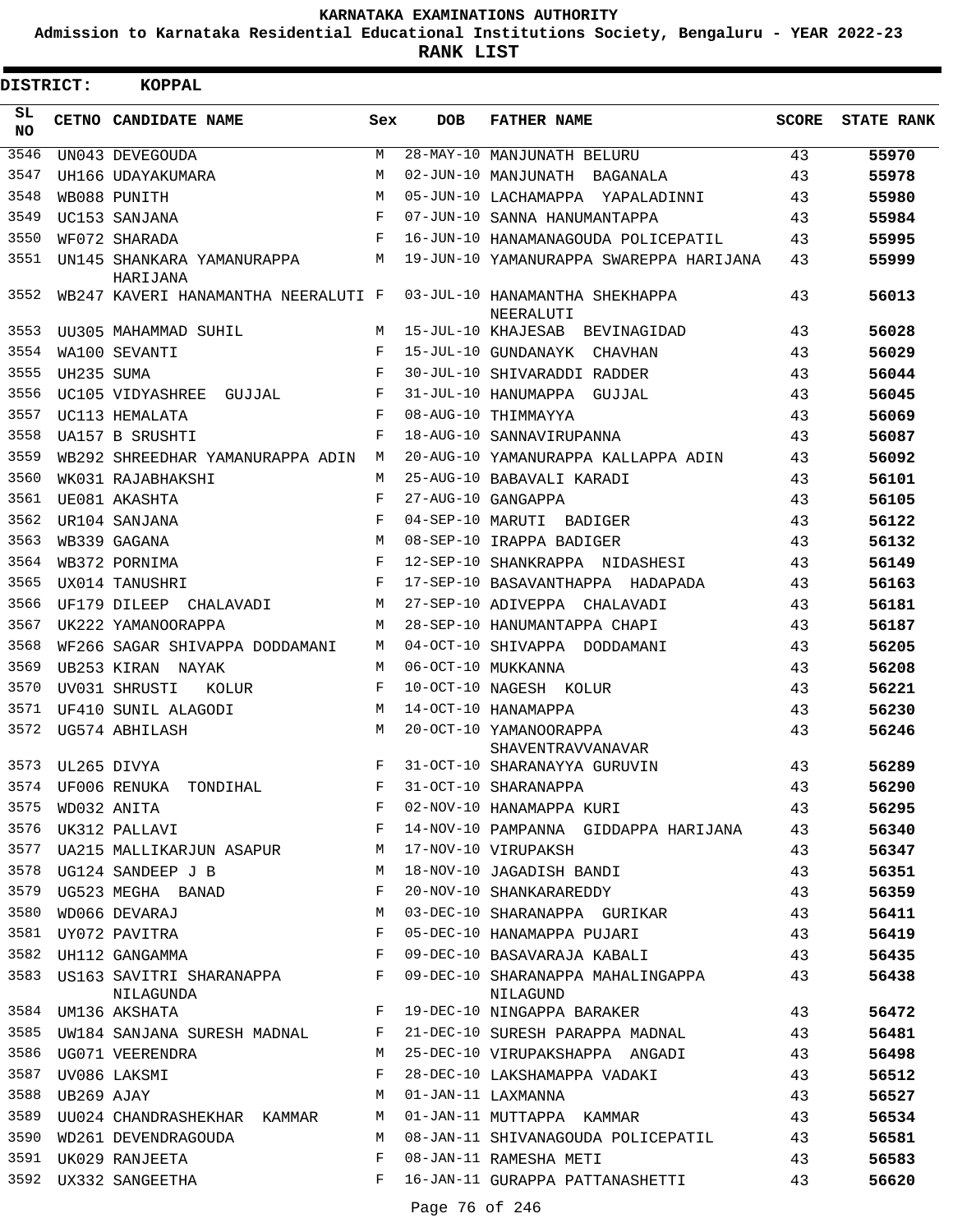**Admission to Karnataka Residential Educational Institutions Society, Bengaluru - YEAR 2022-23**

**RANK LIST**

| DISTRICT: |                  | <b>KOPPAL</b>                                             |         |                   |                                                                                        |              |                   |
|-----------|------------------|-----------------------------------------------------------|---------|-------------------|----------------------------------------------------------------------------------------|--------------|-------------------|
| SL<br>NO. |                  | CETNO CANDIDATE NAME                                      | Sex     | <b>DOB</b>        | <b>FATHER NAME</b>                                                                     | <b>SCORE</b> | <b>STATE RANK</b> |
| 3593      |                  | UL216 SIMRAN SHARIFSAB CHAKKADI                           | F       |                   | 18-JAN-11 SHARIFSAB HUSENSAB CHAKKADI                                                  | 43           | 56628             |
| 3594      |                  | UO044 ANANYA HIREMATH                                     | F       |                   | 20-JAN-11 VIRABASAYYA                                                                  | 43           | 56633             |
| 3595      |                  | UX296 PRASHANTA                                           | M       |                   | 31-JAN-11 SIDDAPPA KANNAPETE                                                           | 43           | 56675             |
| 3596      |                  | UD288 ANITHA                                              | F       |                   | 05-FEB-11 PAMPAPATI                                                                    | 43           | 56697             |
| 3597      |                  | UC100 VIJAYALAXMI                                         | F       |                   | 09-FEB-11 YALLAPPA HUBBALLI                                                            | 43           | 56728             |
| 3598      |                  | UF210 SHREEGANGA ADAVIBHAVI                               | F       |                   | 12-FEB-11 SHIVAPPA ADAVIBHAVI                                                          | 43           | 56740             |
| 3599      |                  | WF269 AKSHATA                                             | F       | 15-FEB-11 MARUTHI |                                                                                        | 43           | 56753             |
| 3600      |                  | WG231 PRAMOD KARIGOUDRA                                   | М       |                   | 21-FEB-11 MAGUNDAPPA KARIGOUDRA                                                        | 43           | 56795             |
| 3601      |                  | UF644 RENUKA                                              | F       |                   | 24-FEB-11 YAMANOORAPPA SUDI                                                            | 43           | 56810             |
| 3602      |                  | UV242 PRAGATI GEDAGERI                                    | F       |                   | 01-MAR-11 MUTTANNA GEDAGERI                                                            | 43           | 56837             |
| 3603      |                  | WF103 SAHANA NINGAJJA SOMPUR                              | F       |                   | 01-MAR-11 NINGAJJA NEELAPPA SOMPUR                                                     | 43           | 56838             |
| 3604      |                  | UD036 RAJABHAKSHA                                         | М       | 02-MAR-11 AMIRSAB |                                                                                        | 43           | 56845             |
| 3605      |                  | WC214 PRASADA PANDURANGA AMBALI                           | M       |                   | 06-MAR-11 PANDURANGA AMBALI                                                            | 43           | 56876             |
| 3606      |                  | WG368 RAJESHWARI VEERAYYA<br>HIREMATH                     | F       |                   | 07-MAR-11 VEERAYYA VEERABASAYYA<br>HIREMATH                                            | 43           | 56882             |
| 3607      |                  | WA156 PARASHURAMA YAMANURAPPA<br>NARASAKOPPA              | М       |                   | 11-MAR-11 YAMANURAPPA RAMANNA<br>NARASAKOPPA                                           | 43           | 56908             |
| 3608      |                  | WK242 KAVITA BASANAGOUDA<br>MALIPATIL                     | F       |                   | 12-MAR-11 BASANAGOUDA HANAMAGOUDA<br>MALIPATIL                                         | 43           | 56914             |
| 3609      |                  | UE089 DEVAMMA MALLAPPA HANCHINAL                          | F       |                   | 14-MAR-11 MALLAPPA NAREGOUDA HANCHINAL                                                 | 43           | 56929             |
| 3610      |                  | UM159 KARTIKA                                             | М       |                   | 14-MAR-11 MAHESH HALAWARTI                                                             | 43           | 56930             |
| 3611      | UF452 AKUL       | JOTIGER                                                   | M       |                   | 15-MAR-11 GADIGEPPA JOTIGER                                                            | 43           | 56937             |
| 3612      |                  | UV198 SAVITRI                                             | F       |                   | 15-MAR-11 DEVENDRAPPA KATTI                                                            | 43           | 56940             |
| 3613      |                  | UU362 HULIGEMMA                                           | F       |                   | 24-MAR-11 BASAVARAJ KUMATAGI                                                           | 43           | 57008             |
| 3614      |                  | UF259 JAYANTA                                             | M       |                   | 24-MAR-11 ANANDAPPA PUJAR                                                              | 43           | 57009             |
| 3615      |                  | WD113 NAVEEN                                              | M       | 24-MAR-11 VEERESH | BALIGERIMATH                                                                           | 43           | 57011             |
| 3616      |                  | UC139 TANUSHREE JAGADEESH                                 | F       |                   | 28-MAR-11 JAGADEESH KANTEPPA ECHANAL                                                   | 43           | 57046             |
| 3617      |                  | UK310 AKASH P KAMADOLLI                                   | М       |                   | 01-APR-11 PRAKASH B KAMADOLLI                                                          | 43           | 57072             |
| 3618      |                  | WG107 ABHISHEKA                                           | M       |                   | 04-APR-11 YAMANURAPPA WADDARA                                                          | 43           | 57094             |
| 3619      |                  | UR164 BHIMESH                                             | M       |                   | 05-APR-11 YAMANOOR BHOVI                                                               | 43           | 57100             |
| 3620      |                  | UA409 YAMANOORA                                           | M       | 06-APR-11 TUKARAM |                                                                                        | 43           | 57118             |
| 3621      |                  | UR004 KAVERI                                              | F       |                   | 07-APR-11 GOUDAPPA KARADI                                                              | 43           | 57121             |
|           |                  | 3622 UH183 SAVITA                                         | $F$ and |                   | 12-APR-11 SIDDAPPA SORATUR 43                                                          |              | 57155             |
|           |                  |                                                           |         |                   | 3623 UU358 UMAIZA TAZMEEN F 15-APR-11 TUFELAHMAD HARAPANAHALLI 43                      |              | 57180             |
|           |                  |                                                           |         |                   | 3624 UY179 POOJA MALLIKARJUN HADAPAD F 17-APR-11 MALLIKARJUN HADAPAD                   | 43           | 57190             |
| 3625      | UU333 SWATI      |                                                           | F       |                   | 18-APR-11 SHARANAPPA PUJAR                                                             | 43           | 57201             |
| 3626      |                  | WB122 SHWETA                                              | F       |                   | 23-APR-11 KRISHNAPPA CHAVHAN                                                           | 43           | 57240             |
|           | 3627 UE055 BHIMA |                                                           | М       |                   | 25-APR-11 DURUGAPPA SHARANAPPA KALIKERI 43                                             |              | 57254             |
|           |                  | 3628 WB147 ANJANEYA ARAMANI M                             |         |                   | 01-MAY-11 YANKAPPA                                                                     | 43           | 57283             |
|           |                  | 3629 UJ027 ABHISHEKAGOUDA M                               |         |                   | 04-MAY-11 HANUMANTAGOUDA MALIPATIL                                                     | 43           | 57302             |
|           |                  | 3630 WE178 SPORTI KAVITAL F                               |         |                   | 04-MAY-11 VEERENNA KAVITAL                                                             | 43           | 57308             |
|           |                  | 3631 UJ103 KARIBASAMMA GACHCHINAMANI F                    |         |                   | 05-MAY-11 NINGAPPA GACHCHINAMANI 43                                                    |              | 57317             |
|           |                  | 3632 US166 RAVIKUMAR                                      | M       |                   | 09-MAY-11 VEERESHA KELURA                                                              | 43           | 57341             |
| 3633      |                  | UF367 RAJESHWARI ARJUN RATHOD                             | F       |                   | 12-MAY-11 ARJUN BHISHAMAPPA RATHOD 43                                                  |              | 57362             |
| 3634      |                  | WK338 SUPATANJUM                                          | F       |                   | 12-MAY-11 AJMEERSAB MELGADE                                                            | 43           | 57364             |
|           |                  | 3635 UA405 SHASHANK                                       | M       |                   | 14-MAY-11 SOMASHEKHARA                                                                 | 43           | 57384             |
|           |                  | 3636 UY059 PRAVEENAKUMARA M 15-MAY-11 KALAKAPPA           |         |                   |                                                                                        | 43           | 57387             |
| 3637      |                  | MALIPATIL                                                 |         |                   | UW170 KARTHIKAGOUDA YALLANAGOUDA M 17-MAY-11 YALLANAGOUDA MALLANAGOUDA 43<br>MALIPATIL |              | 57394             |
|           |                  | 3638 UW226 CHAITRA                                        | F       |                   | 27-MAY-11 SHARANAPPAGOUDA BINGIKOPPA                                                   | 43           | 57456             |
|           |                  | 3639 UJ109 VIDYASHREE ANGADI F 27-MAY-11 KANAKAPPA ANGADI |         |                   |                                                                                        | 43           | 57466             |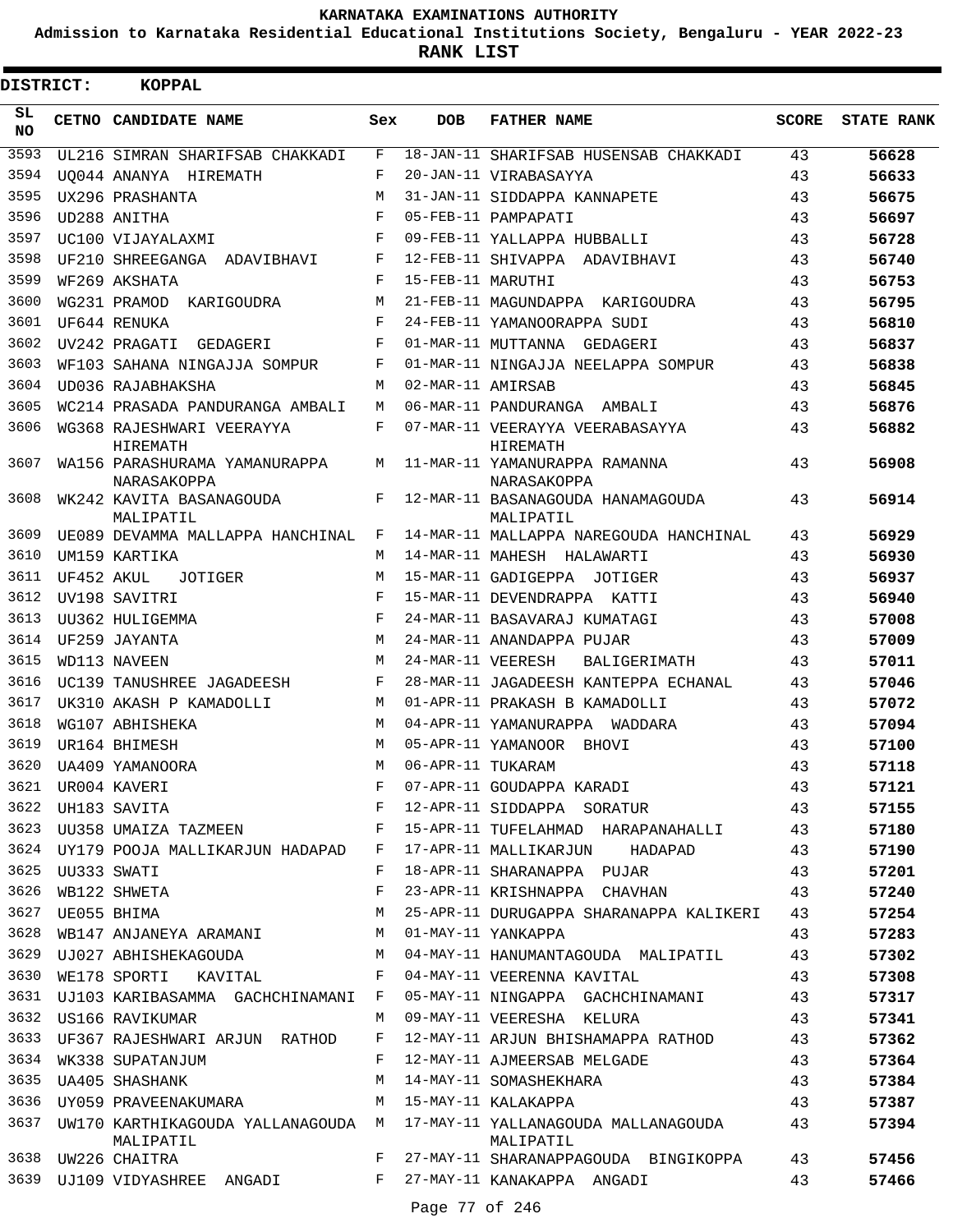**Admission to Karnataka Residential Educational Institutions Society, Bengaluru - YEAR 2022-23**

**RANK LIST**

| DISTRICT: | <b>KOPPAL</b>                                 |            |                   |                                                     |              |                   |
|-----------|-----------------------------------------------|------------|-------------------|-----------------------------------------------------|--------------|-------------------|
| SL<br>NO. | CETNO CANDIDATE NAME                          | Sex        | <b>DOB</b>        | <b>FATHER NAME</b>                                  | <b>SCORE</b> | <b>STATE RANK</b> |
| 3640      | UD252 K NANDINI                               | F          |                   | 02-JUN-11 K SHARANAPPA                              | 43           | 57517             |
| 3641      | WD236 AMOGHASIDDA<br>KOPPAL                   | M          |                   | 03-JUN-11 SHEKAPPA                                  | 43           | 57527             |
| 3642      | UT018 PRASHANTA                               | M          |                   | 04-JUN-11 SHIVANNA BILEGUDDA                        | 43           | 57542             |
| 3643      | UM189 KASIMABI                                | F          |                   | 06-JUN-11 BABUSABA KILLEPETE                        | 43           | 57568             |
| 3644      | UV175 MALLIKARJUN RANGAPPA GOUDAR M           |            |                   | 06-JUN-11 RANGAPPA HONNAPPA GOUDAR                  | 43           | 57569             |
| 3645      | UA016 SANJAY                                  | M          |                   | 08-JUN-11 RAJASHEKAR KUDLUR                         | 43           | 57581             |
| 3646      | WK056 SIPHANASTRATA                           | F          |                   | 12-JUN-11 RAJASAB BHAGAVANA                         | 43           | 57614             |
| 3647      | UH149 IMRAN                                   | M          |                   | 15-JUN-11 RAIMANSAB MUJAVAR                         | 43           | 57635             |
| 3648      | UZ272 MASAVVA                                 | F          |                   | 15-JUN-11 PAMPANNA RAMANAGOUD BENAKANAL             | 43           | 57636             |
| 3649      | UK280 MAHESH                                  | M          |                   | 17-JUN-11 GAVISIDDAPPA HUGAR                        | 43           | 57656             |
| 3650      | UR113 SRUSHTI                                 | F          |                   | 19-JUN-11 BASAVARAJ BANDARAGAL                      | 43           | 57673             |
| 3651      | WB318 GOUTAMI CHANDRASHEKHAR<br>MANAGOOLI     | F          |                   | 21-JUN-11 CHANDRASHEKHAR VIRUPAKSHAPPA<br>MANAGOOLI | 43           | 57685             |
| 3652      | WD358 KALPANA KALAKAPPA SANGALAD              | F          |                   | 25-JUN-11 KALAKAPPA SHARANAPPA SANGALAD             | 43           | 57717             |
| 3653      | UE289 MARUTI                                  | M          |                   | 26-JUN-11 YAMANURA                                  | 43           | 57726             |
| 3654      | WH073 BHOOMIKA                                | $_{\rm F}$ |                   | 30-JUN-11 BHIRAPPA VALADA                           | 43           | 57756             |
| 3655      | UM113 PAVAN RATHOD                            | M          |                   | 10-JUL-11 SHANK HAR RATHOD                          | 43           | 57837             |
| 3656      | UP188 IMAMSAB                                 | M          |                   | 11-JUL-11 HUSENSAB HADAGALI                         | 43           | 57846             |
| 3657      | UA034 MITHUN RATHOD                           | M          |                   | 11-JUL-11 BHIMASINGH RATHOD                         | 43           | 57848             |
| 3658      | UE407 PRAJWAL                                 | M          |                   | 11-JUL-11 BASAVARAJ                                 | 43           | 57853             |
| 3659      | UU398 YANKANAGOUDA                            | M          |                   | 13-JUL-11 HANAMANAGOUDA MALIPATIL                   | 43           | 57871             |
| 3660      | UG332 YASHODHA POLICEPATIL                    | F          |                   | 13-JUL-11 IRANAGOUDA POLICEPATIL                    | 43           | 57873             |
| 3661      | UA117 NAVINKUMAR                              | M          |                   | 26-JUL-11 RAMESH MAILAPUR                           | 43           | 57969             |
| 3662      | UF052 KAVITA HANAMAPPA HARIJAN                | F          |                   | 30-JUL-11 HANAMAPPA YAMANAPPA HARIJAN               | 43           | 58006             |
| 3663      | UB189 KAVERI                                  | F          |                   | 02-AUG-11 KANAKARAYA                                | 43           | 58027             |
| 3664      | UD475 MAHALAKSHMI                             | F          |                   | 03-AUG-11 YAMANURAPPA                               | 43           | 58036             |
| 3665      | UY061 SAVITRI SANGAPPA OLEKAR                 | F          |                   | 05-AUG-11 SANGAPPA NINGAPPA OLEKAR                  | 43           | 58054             |
| 3666      | UC337 BHAVYA                                  | F          |                   | 10-AUG-11 M VEERESHAYYA CHOUKIMATHA<br>CHOUKIMATHA  | 43           | 58079             |
| 3667      | WJ051 MAHENDRA                                | M          |                   | 10-AUG-11 KUNTEPPA PUJAR                            | 43           | 58081             |
|           | 3668 UJ135 PAKIRAPPA                          |            |                   | M 15-AUG-11 FAKIRAPPA                               | 43           | 58109             |
| 3669      | UG217 SALEEM YAMANOORSAB WALIKAR M            |            |                   | 15-AUG-11 YAMANOORSAB MABUSAB WALIKAR               | 43           | 58110             |
| 3670      | UF282 HULIGEMMA SHANKRAPPA<br>CHALLARI        | F          |                   | 17-AUG-11 SHANKRAPPA GUNNEPPA CHALLARI              | 43           | 58120             |
| 3671      | US086 G S USHARANI                            | F          |                   | 28-AUG-11 SHRINIVAS                                 | 43           | 58205             |
| 3672      | UP143 YOGARAJA M                              | M          | 05-SEP-11 RAVI M  |                                                     | 43           | 58264             |
| 3673      | UR151 RAJESHWARI S                            | F          |                   | 10-SEP-11 SIDDAVIRAYYA                              | 43           | 58293             |
| 3674      | WB207 SANGEETA                                | F          |                   | 20-SEP-11 SHIVALINGAYYA HIREMATH                    | 43           | 58340             |
| 3675      | UG452 SHIVU                                   | М          |                   | 26-SEP-11 SOMANAGOUDA HALLI                         | 43           | 58370             |
| 3676      | UB109 PRUTHVIRAJ                              | M          |                   | 04-OCT-11 KALLAKAPPA                                | 43           | 58400             |
| 3677      | UE405 VISHWANATH                              | M          |                   | 11-OCT-11 BASAVARAJ                                 | 43           | 58438             |
| 3678      | UW178 HANUMAMMA                               | F          | 15-OCT-11 HULLESH |                                                     | 43           | 58455             |
| 3679      | UC468 PRUTHVIRAJ                              | M          |                   | 25-OCT-11 SUBHAS MARATI                             | 43           | 58502             |
| 3680      | UO049 DEEPA                                   | F          |                   | 04-NOV-11 NEELAPPA                                  | 43           | 58547             |
| 3681      | UX084 SANGEETHA                               | F          |                   | 04-NOV-11 SANGAPPA GADARI                           | 43           | 58549             |
| 3682      | WH183 ANURADHA EARANNA HALLI                  | F          |                   | 07-NOV-11 EARANNA HANUMANTA HALLI                   | 43           | 58557             |
| 3683      | UE366 SHARANAMMA VANKALAKUNTI                 | F          |                   | 13-NOV-11 SANNA DYAMANNA VANKALAKUNTI               | 43           | 58592             |
| 3684      | UD409 YASHAVANTH                              | M          |                   | 13-NOV-11 SIDDAPPA                                  | 43           | 58594             |
| 3685      | UB166 SUKANTH A                               | M          |                   | 15-NOV-11 RAGHAVENDRA                               | 43           | 58604             |
| 3686      | UG018 VIJAYALAKSHMI SHIVAPPA<br>MALLANNANAVAR | F          |                   | 22-NOV-11 SHIVAPPA MALLAPPA<br>MALLANNANAVAR        | 43           | 58623             |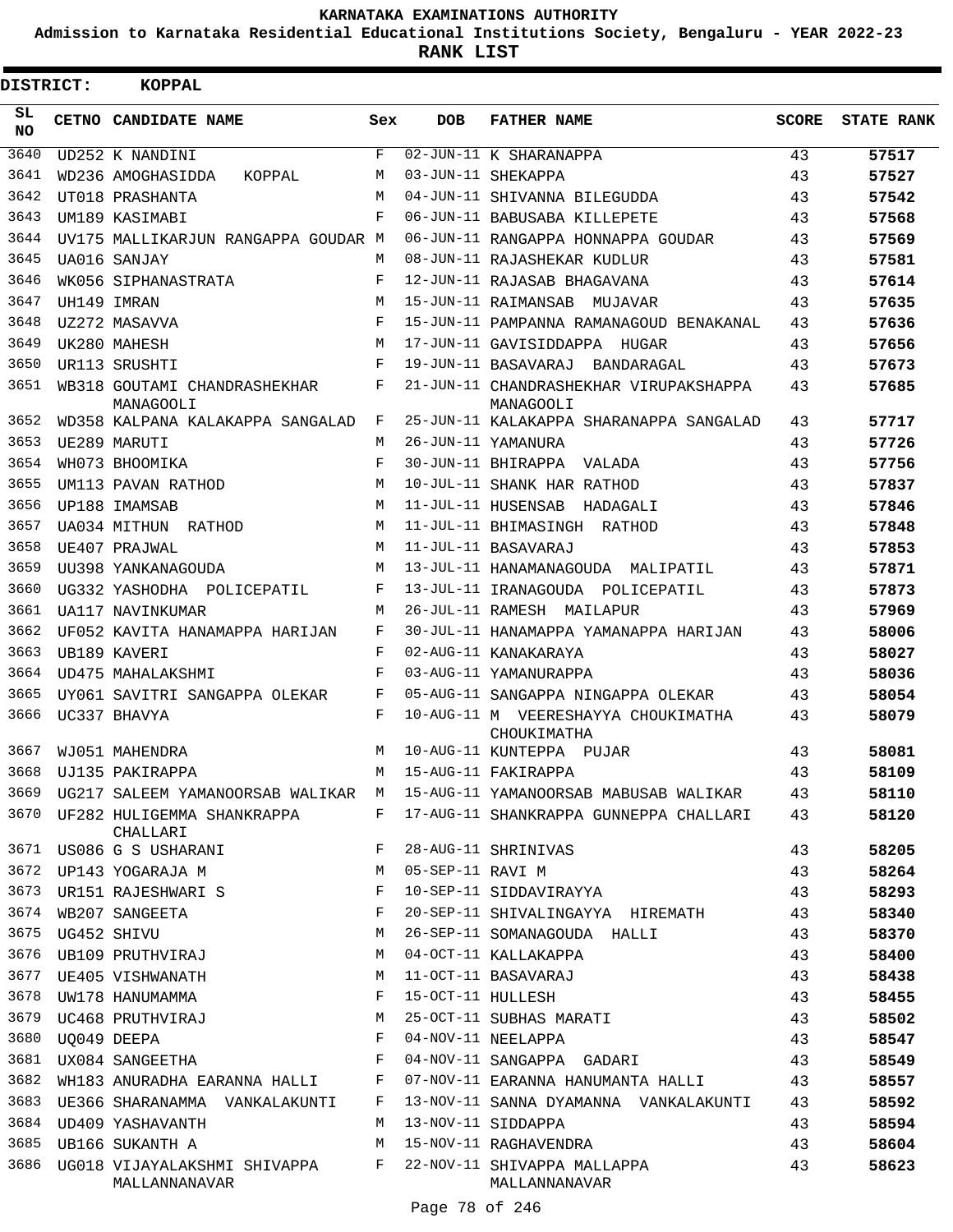**Admission to Karnataka Residential Educational Institutions Society, Bengaluru - YEAR 2022-23**

| <b>DISTRICT:</b> |            | <b>KOPPAL</b>                           |              |                   |                                                |       |                   |
|------------------|------------|-----------------------------------------|--------------|-------------------|------------------------------------------------|-------|-------------------|
| SL.<br><b>NO</b> |            | CETNO CANDIDATE NAME                    | Sex          | <b>DOB</b>        | <b>FATHER NAME</b>                             | SCORE | <b>STATE RANK</b> |
| 3687             |            | WJ138 BHARATHI                          | $\mathbf{F}$ |                   | 25-NOV-11 YAMANOORAPPA MURUDI                  | 43    | 58636             |
| 3688             |            | WE051 BASAVANNEMMA                      | F            |                   | 08-DEC-11 HANAMANTAPPA ODANAGOUDRA             | 43    | 58698             |
| 3689             |            | UR157 KANAKAVVA                         | F            |                   | 11-DEC-11 SHARANAPPA UPANAL                    | 43    | 58707             |
| 3690             |            | UP161 KALPANA                           | F            |                   | 15-DEC-11 SHARANAPPA<br>GYANAPPANAAR           | 43    | 58726             |
| 3691             |            | UG223 SAMPATH KUMAR                     | M            |                   | 19-DEC-11 VEDMURTHY                            | 43    | 58738             |
| 3692             |            | WA135 SANGAMESHA CHANDAPPA<br>MELASAKRI | M            |                   | 01-JAN-12 CHANDAPPA LAKSHAMAPPA<br>MELASAKRI   | 43    | 58783             |
| 3693             |            | UA504 MALLIKA                           | $_{\rm F}$   |                   | 07-JAN-12 VEERABHADRAPPA                       | 43    | 58805             |
| 3694             |            | WB103 NANDINI B                         | F            |                   | 04-FEB-12 BHEMAPPA MADAR                       | 43    | 58831             |
| 3695             |            | UD248 SHIVARAMA                         | M            | 24-FEB-12 KRISHNA |                                                | 43    | 58838             |
| 3696             |            | UG255 APURVA                            | F            |                   | 05-MAR-12 KRISHNAPPA LAMANI                    | 43    | 58846             |
| 3697             |            | UJ057 TRISHA                            | F            |                   | 28-DEC-08 PRAKASH MADIVALARA                   | 42    | 58878             |
| 3698             |            | UX077 SOUMYA                            | F            |                   | 31-MAR-09 MALLAPPA GURIKAR                     | 42    | 58881             |
| 3699             |            | WK099 SHRIDEVI                          | $_{\rm F}$   |                   | 09-JUN-09 KALLESHAPPA TONDIHAL                 | 42    | 58884             |
| 3700             |            | UX164 DURAGESH                          | M            |                   | 30-JUL-09 CHANNAPPA BHAJENTRI                  | 42    | 58888             |
| 3701             |            | UZ314 VIJAY KUMAR                       | M            |                   | 14-SEP-09 SANGAPPA PATTANASHETTI               | 42    | 58894             |
| 3702             |            | UF328 MARUTESHA                         | M            |                   | 03-OCT-09 SHARANAPPA DOLLIN                    | 42    | 58901             |
| 3703             |            | UX421 MUKANDAPPA GADAD                  | M            |                   | 26-NOV-09 ERAPPA GADAD                         | 42    | 58910             |
| 3704             |            | UE357 CHANDU                            | М            |                   | 04-APR-10 VENKATESH                            | 42    | 58976             |
| 3705             |            | WK269 ASHWINI                           | F            |                   | 11-APR-10 BASAVARAJ SURALA SURALA              | 42    | 58977             |
| 3706             |            | WG177 MAHESHWARI                        | F            |                   | 16-APR-10 SANGAPPA HADAGALI                    | 42    | 58982             |
| 3707             |            | WE032 APPAYYA                           | M            |                   | 22-APR-10 SHARANAPPA KURUBAR                   | 42    | 58987             |
| 3708             |            | UD488 PAVAN                             | М            |                   | 23-APR-10 VIRUPANNA BUDAGUMPA                  | 42    | 58989             |
| 3709             |            | US121 ERAMMA HIREMATHA                  | F            |                   | 29-APR-10 SHIVAYYA                             | 42    | 58996             |
| 3710             | WG039 ANIL |                                         | M            |                   | 05-MAY-10 NINGAPPA KONASAGAR                   | 42    | 59001             |
| 3711             | WG198 ASMA |                                         | F            |                   | 06-MAY-10 RAHIMANSAB DOULATTER                 | 42    | 59003             |
| 3712             |            | UX438 ANANDA                            | M            |                   | 08-MAY-10 MALLAPPA HUTAGANNAVAR                | 42    | 59005             |
| 3713             |            | WC034 SAGEETA HURALI                    | F            |                   | 10-MAY-10 VIRUPAXAPPA HURALI                   | 42    | 59012             |
| 3714             |            | UH002 PRAJWAL                           | M            |                   | 19-MAY-10 TULAJAPPA KANAKAGIRI                 | 42    | 59023             |
| 3715             | UJ004 RAJA |                                         | M            |                   | 26-MAY-10 YAMANAPPA BHAJANTRI                  | 42    | 59033             |
| 3716             |            | UJ008 HANUMESHA                         | М            |                   | 29-MAY-10 YANKAPPA VALIKAR                     | 42    | 59035             |
| 3717             |            | UK279 KAVANA                            | F            |                   | 30-MAY-10 MANJUNATHA MUDHOLA                   | 42    | 59038             |
| 3718             |            | UU115 DILIP UMESH RATHOD                | M            |                   | 03-JUN-10 UMESH RATHOD                         | 42    | 59043             |
| 3719             |            | WF296 PALLAVI                           | F            |                   | 14-JUN-10 YAMANOORAPPA CHILAKAMUKHI            | 42    | 59052             |
| 3720             |            | UC504 SHANTAMMA                         | F            |                   | 18-JUN-10 SHEKHAPPA                            | 42    | 59056             |
| 3721             |            | WG361 SAMARTHA                          | М            |                   | 21-JUN-10 SHREENIVAS PISHE                     | 42    | 59057             |
| 3722             |            | US180 SANDHYA TENGUNTI                  | F            |                   | 28-JUN-10 CHANDAPPA                            | 42    | 59070             |
| 3723             |            | UG500 VENKATESHA                        | M            |                   | 19-JUL-10 LANKEPPA SHIVAPUR                    | 42    | 59096             |
| 3724             |            | UM180 ABHISHEKH                         | М            |                   | 18-AUG-10 SURESH YARASHI                       | 42    | 59161             |
| 3725             |            | UA289 KALLESH                           | M            |                   | 25-AUG-10 SHEKHARAPPA CHANNALLI                | 42    | 59173             |
| 3726             |            | UL086 PRAZWAL G                         | М            | 30-AUG-10 GANESH  |                                                | 42    | 59191             |
| 3727             |            | WH110 KIRANAKUMAR                       | M            |                   | 03-SEP-10 ASHOKA BHAJANTRI                     | 42    | 59200             |
| 3728             |            | UC145 MANOJA GOUDA                      | М            |                   | 07-SEP-10 SIDDANAGOUDA MALIPATIL               | 42    | 59208             |
| 3729             |            | WH067 SAMARTH                           | M            |                   | 07-SEP-10 BASAVARAJ HAIDRI                     | 42    | 59209             |
| 3730             |            | UN046 VENKATESHA                        | М            |                   | 07-SEP-10 HANUMESHA POOJAR                     | 42    | 59210             |
| 3731             |            | UV176 RAVI HANAMANTA<br>SANNAPPANAVAR   | M            |                   | 16-SEP-10 HANAMANTA KANAKAPPA<br>SANNAPPANAVAR | 42    | 59236             |
|                  |            | 3732 UG187 MUTTANNA                     | M            |                   | 20-SEP-10 RAMANNA MALLANAGOUDRA                | 42    | 59246             |
| 3733             |            | UV076 PARVATI                           | F            |                   | 08-OCT-10 LAKSHMANNA VADDAR                    | 42    | 59299             |
| 3734             |            | UC475 BASAVARAJ UPPAR                   | M            |                   | 11-OCT-10 UMESH UPPAR                          | 42    | 59307             |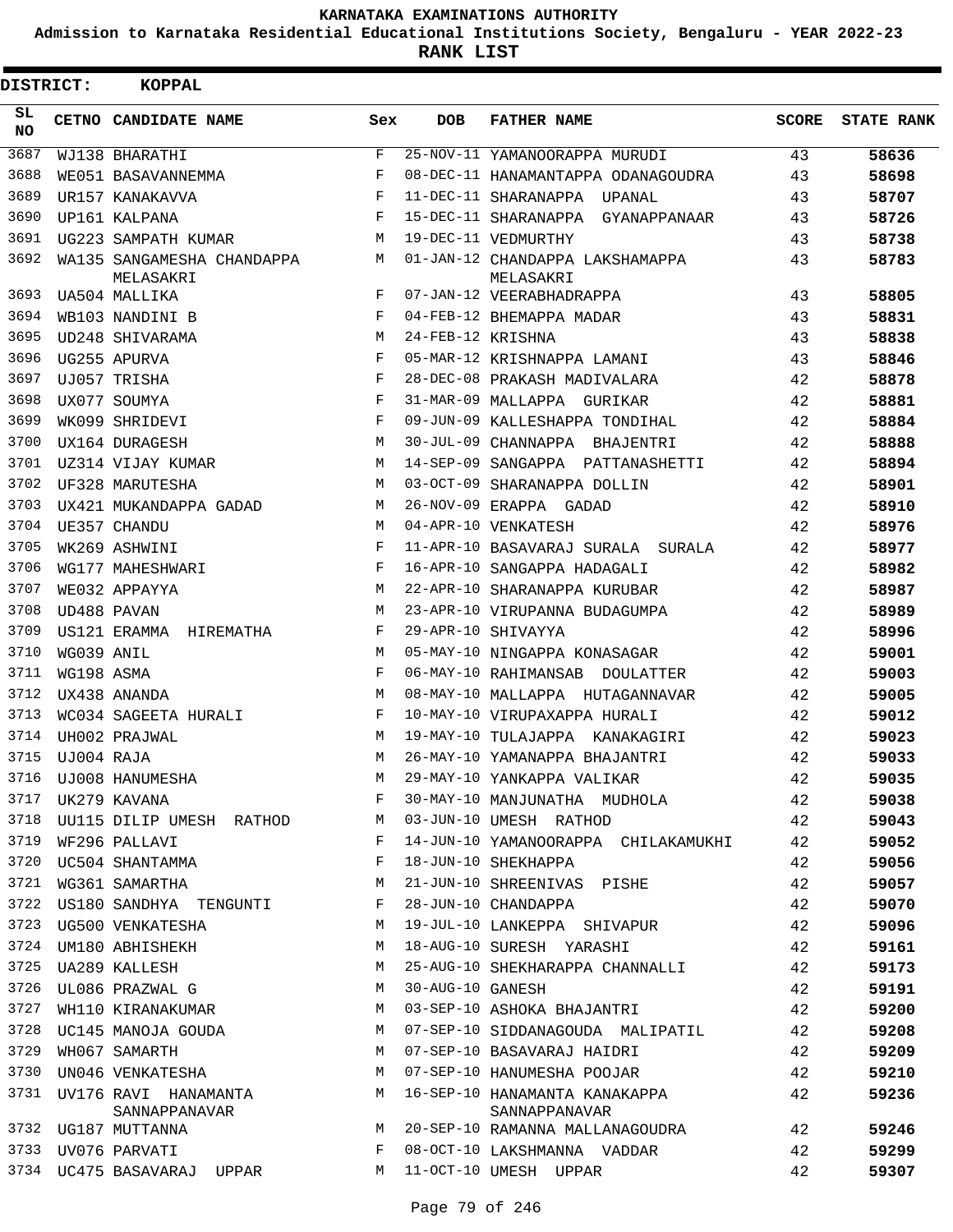**Admission to Karnataka Residential Educational Institutions Society, Bengaluru - YEAR 2022-23**

| <b>DISTRICT:</b> |                  | <b>KOPPAL</b>                                                   |                    |                   |                                                                                                     |       |                   |
|------------------|------------------|-----------------------------------------------------------------|--------------------|-------------------|-----------------------------------------------------------------------------------------------------|-------|-------------------|
| SL.<br><b>NO</b> |                  | CETNO CANDIDATE NAME                                            | Sex                | <b>DOB</b>        | <b>FATHER NAME</b>                                                                                  | SCORE | <b>STATE RANK</b> |
| 3735             |                  | UB268 JAGANNATHA                                                | M                  | 15-OCT-10 NAGARAJ |                                                                                                     | 42    | 59320             |
| 3736             |                  | UL088 BHARAMAVVA                                                | F                  |                   | 20-OCT-10 SHEKAPPA KUKANOOR                                                                         | 42    | 59343             |
| 3737             |                  | WF275 VISHNU                                                    | M                  |                   | 22-OCT-10 ERAPPA KOTABAL                                                                            | 42    | 59354             |
| 3738             |                  | WF197 RIYAJ                                                     | M                  |                   | 02-NOV-10 HUSENSAB                                                                                  | 42    | 59395             |
| 3739             |                  | WF114 KAVERI                                                    | $\mathbf{F}% _{0}$ |                   | 07-NOV-10 HANUAMAPPA HATTI                                                                          | 42    | 59417             |
| 3740             |                  | UE122 VIRUPAXAGOUDA                                             | M                  |                   | 11-NOV-10 LACHAMANAGOUDA                                                                            | 42    | 59438             |
| 3741             |                  | UR129 ADARSHA BUDIHAL                                           | М                  |                   | 12-NOV-10 AYYAPPA BUDIHAL                                                                           | 42    | 59439             |
| 3742             |                  | WG225 PAVITRA                                                   | F                  |                   | 12-NOV-10 UMESH KAMMAR                                                                              | 42    | 59443             |
| 3743             |                  | WC176 ABHISHEK YALLAPPA HADAGALI                                | М                  |                   | 15-NOV-10 YALLAPPA                                                                                  | 42    | 59456             |
| 3744             |                  | UZ071 ANITA GOUDAR                                              | F                  |                   | 21-NOV-10 SHARNAPPA                                                                                 | 42    | 59483             |
| 3745             |                  | UA078 SUDEEP B                                                  | M                  |                   | 24-NOV-10 SHIVAPPA BIJAKAL                                                                          | 42    | 59496             |
| 3746             |                  | US183 DODDABASAVA                                               | M                  |                   | 01-DEC-10 KANAKAPPA PURAD                                                                           | 42    | 59526             |
| 3747             | WK214 RAVI       |                                                                 | M                  |                   | 10-DEC-10 VIRUPAKSHAPPA CHALIGERI                                                                   | 42    | 59562             |
| 3748             |                  | WF309 SHARANABASAVA                                             | M                  |                   | 10-DEC-10 PARASAPPA SHAKHAPUR                                                                       | 42    | 59563             |
| 3749             |                  | UV205 HASEN KHAJI                                               | М                  |                   | 19-DEC-10 ABDULARAJAK KHAJI                                                                         | 42    | 59596             |
| 3750             |                  | WK304 KARTIK                                                    | M                  |                   | 19-DEC-10 SHRANAPPA BADIGER                                                                         | 42    | 59597             |
| 3751             |                  | UZ242 HANAMANTA DURAGAPPA MADAR                                 | M                  |                   | 25-DEC-10 DURAGAPPA HANAMANTA MADAR                                                                 | 42    | 59617             |
| 3752             |                  | UF579 MADHUSHREE                                                | F                  |                   | 26-DEC-10 HANAMANTHAPPA NANDIHAL                                                                    | 42    | 59622             |
| 3753             |                  | WF324 ANUSHA BASALINGAPPA HADAPAD F                             |                    |                   | 30-DEC-10 BASALINGAPPA BASAPPA HADAPAD                                                              | 42    | 59636             |
| 3754             |                  | WB265 ABHINAYA                                                  | F                  |                   | 01-JAN-11 SHRISHAILAPPA HIRYALA                                                                     | 42    | 59646             |
| 3755             |                  | WH089 ARJUN EERANAGOUDA EELIGER                                 | M                  |                   | 01-JAN-11 EERANAGOUD EELIGER                                                                        | 42    | 59653             |
| 3756             |                  | WG385 PARVATI SANNAYAMANAPPA<br>TALLURU                         | F                  |                   | 01-JAN-11 SANNAYAMANAPPA                                                                            | 42    | 59669             |
| 3757             |                  | UG193 ANNAPOORNA                                                | F                  |                   | 07-JAN-11 RAMANNA GANACHARI                                                                         | 42    | 59716             |
| 3758             | UN130 UMA        |                                                                 | F                  |                   | 08-JAN-11 YAMANAPPA<br>BENNI                                                                        | 42    | 59722             |
| 3759             |                  | UL079 ANITA KELAGINGOUDRA                                       | F                  | 10-JAN-11 PRAKASH |                                                                                                     | 42    | 59729             |
| 3760             |                  | WH075 DEEPA                                                     | F                  |                   | 13-JAN-11 HANAMAPPA DASAR                                                                           | 42    | 59749             |
| 3761             |                  | UG202 LAKSHMI RAMASWAMI<br>CHILAVADAGI                          | F                  |                   | 14-JAN-11 RAMASWAMI HANUMAPPA<br>CHILAVADAGI                                                        | 42    | 59753             |
| 3762             |                  | UK186 PADMASHREE                                                | F                  |                   | 14-JAN-11 SURESH POLICEPATIL                                                                        | 42    | 59756             |
|                  |                  | 3763 UQ114 ANKITA MAHANTESH ANGADI                              | F                  |                   | 21-JAN-11 MAHANTESH VEERABHADRAPPA<br>ANGADI                                                        | 42    | 59785             |
|                  |                  |                                                                 |                    |                   | 3764 WH310 PUTTARAJ M 29-JAN-11 ADIVEYYA PANASHETTI                                                 | 42    | 59829             |
|                  |                  | KORAVAR                                                         |                    |                   | 3765 UH215 CHAITRA SANNAYANKAPPA F 31-JAN-11 SANNAYANKAPPA KENCHAPPA 42<br>KORAVAR                  |       | 59833             |
|                  |                  | TUKKAPPAGOL                                                     |                    |                   | 3766 WK081 SHASHIKUMAR BASAVARAJ M 03-FEB-11 BASAVARAJ SHASAPPA<br>TUKKAPPAGOL                      | 42    | 59855             |
|                  |                  | HIREMATA                                                        |                    |                   | 3767 UU060 SHRISHAILAYYASWAMY MARINING MARINGA MARINING MARINING MARINING MARINING MARINING SHARATA | 42    | 59856             |
|                  |                  | F 09-FEB-11 RAMESH<br>3768 UE221 ANJALI S                       |                    |                   |                                                                                                     | 42    | 59871             |
|                  |                  |                                                                 |                    |                   | F 13-FEB-11 BALANAGOUDA GOUDAR                                                                      | 42    | 59893             |
|                  |                  |                                                                 |                    |                   | 3770 UZ311 AMBIYA RAFATH F 18-FEB-11 ABDUL KALEEM TURUVIHAAL                                        | 42    | 59917             |
|                  |                  | 3771 UU260 MALINGARAYA OLEKAR M 21-FEB-11 PRABHAKAR             |                    |                   |                                                                                                     | 42    | 59942             |
|                  |                  | 3772 US065 PRATEEK BHARADI                                      |                    |                   | M 21-FEB-11 ANDANAPPA BHARADI                                                                       | 42    | 59946             |
| 3773             |                  | UF219 REKHA PARAMESHAPPA SHEMER                                 | F                  |                   | 22-FEB-11 PARAMESHAPPA NARASAPPA SHEMER                                                             | 42    | 59954             |
| 3774             |                  | UW128 SATEESH                                                   | M                  |                   | 26-FEB-11 CHINNAPPA SHIRAVATI                                                                       | 42    | 59980             |
|                  |                  | 3775 WF132 YAMANAVVA                                            | F                  |                   | 04-MAR-11 DODDAPPA NELAJERI                                                                         | 42    | 60014             |
|                  | 3776 UB341 SAGAR |                                                                 | М                  |                   | 05-MAR-11 TIPPESWAMY                                                                                | 42    | 60019             |
| 3777             |                  | WC037 SHIVANAGOUDA                                              |                    |                   | M 08-MAR-11 NINGANAGOUDA POLICE PATIL                                                               | 42    | 60040             |
| 3778             |                  | $\mathbf{F}$ and $\mathbf{F}$ and $\mathbf{F}$<br>UD084 LAKSHMI |                    |                   | 13-MAR-11 SANNAHANUMESH                                                                             | 42    | 60072             |
|                  |                  | 3779 UD105 KARTIK TODAKI                                        |                    |                   | M 15-MAR-11 HANUMANTAPPA TODAKI                                                                     | 42    | 60087             |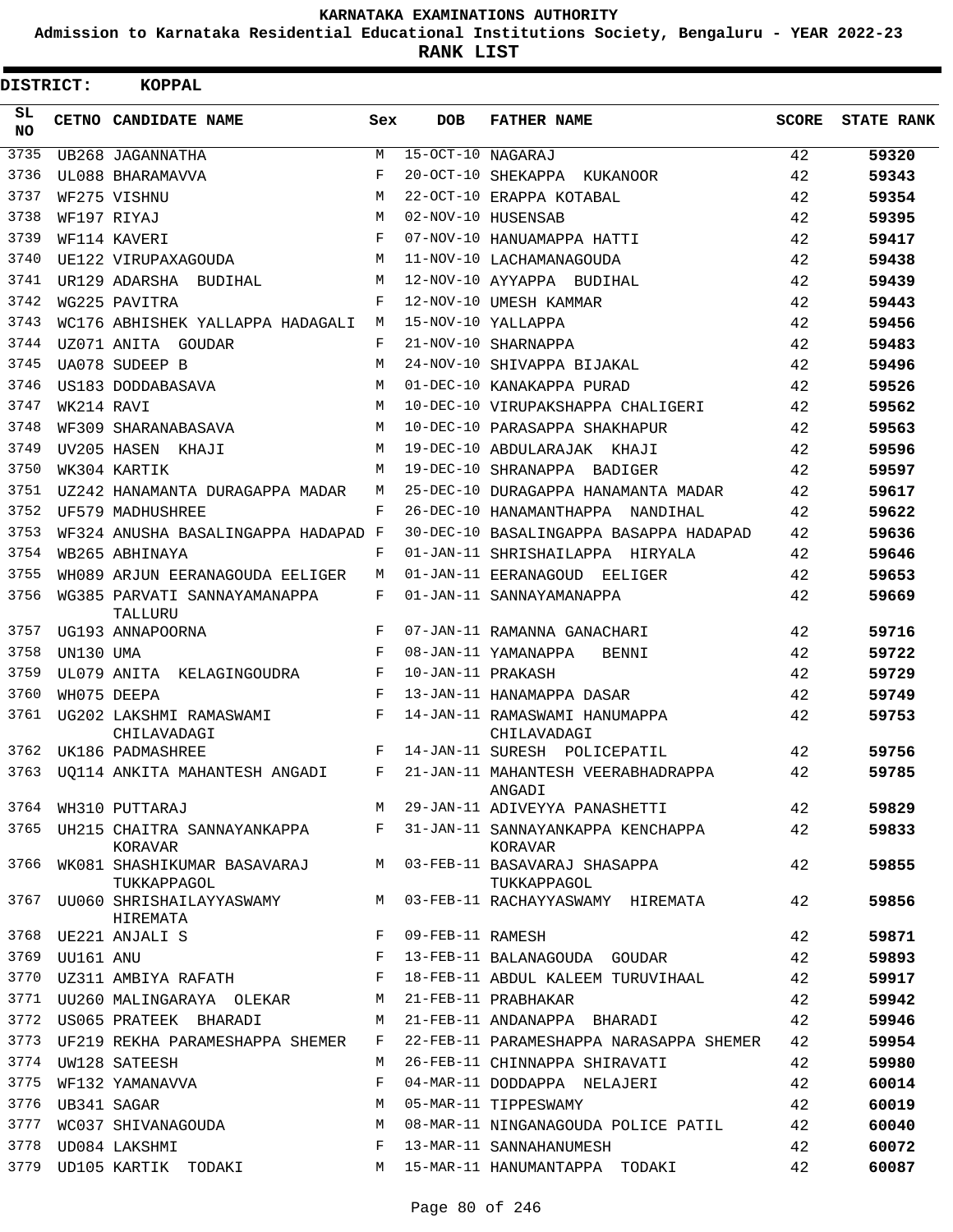**Admission to Karnataka Residential Educational Institutions Society, Bengaluru - YEAR 2022-23**

**RANK LIST**

| DISTRICT:       | KOPPAL                                        |         |                   |                                             |              |                   |
|-----------------|-----------------------------------------------|---------|-------------------|---------------------------------------------|--------------|-------------------|
| SL<br><b>NO</b> | CETNO CANDIDATE NAME                          | Sex     | DOB               | <b>FATHER NAME</b>                          | <b>SCORE</b> | <b>STATE RANK</b> |
| 3780            | UF349 SANGAMESH                               | M       |                   | 15-MAR-11 BASANAGOUDA AGASIMUNDIN           | 42           | 60089             |
| 3781            | WB330 APORVA YANKAPPA CHAVAN                  | F       |                   | 18-MAR-11 YANKAPPA LIMBANNA CHAVAN          | 42           | 60105             |
| 3782            | UH092 APOORVA                                 | F       |                   | 25-MAR-11 MANJAPPA MALIPATIL                | 42           | 60156             |
| 3783            | WG008 BHUVANESHWRI RAMESH<br><b>BEDAVATTI</b> | $F$ and |                   | 27-MAR-11 RAMESH BEEMAPPA BEDAVATTI         | 42           | 60169             |
| 3784            | UB318 PUTTARAJ KALMATH                        | M       |                   | 28-MAR-11 VISHWANATH KALMATH                | 42           | 60182             |
| 3785            | WB163 ANUPAMA                                 | F       |                   | 30-MAR-11 CHANNAPPA METI                    | 42           | 60187             |
| 3786            | UF195 VIDYASHREE SHIVAPPA SHIRUR F            |         |                   | 30-MAR-11 SHIVAPPA KOTREPPA SHIRUR          | 42           | 60194             |
| 3787            | WG186 PRABHURAJ                               | М       |                   | 31-MAR-11 SHARANAPPA BHAJANTRI              | 42           | 60197             |
| 3788            | WF061 SHRANAMMA                               | F       |                   | 31-MAR-11 MUDAKAPPA DAGI                    | 42           | 60199             |
| 3789            | US088 SHREEDHAR BHAJANTRI                     | М       |                   | 03-APR-11 HANAMANTAPPA BHAJANTRI            | 42           | 60225             |
| 3790            | UT041 DEVEGOUDA                               | M       |                   | 04-APR-11 KEMPEGOUDA PATIL                  | 42           | 60228             |
| 3791            | UM099 FAKEERAVVA                              | F       |                   | 05-APR-11 KARIYAPPA GADDI                   | 42           | 60236             |
| 3792            | WK174 PUTTARAJA                               | M       |                   | 05-APR-11 SHIVAPPA BALIGAR                  | 42           | 60237             |
| 3793            | WH169 SHARANAPPA                              | M       |                   | 05-APR-11 RAMAPPA KASANAKANDI               | 42           | 60238             |
| 3794            | UG381 ABU SUFIYAN                             | M       |                   | 09-APR-11 SHAFI SAHEB                       | 42           | 60262             |
| 3795            | UH122 GOUTAMI HYATI                           | F       |                   | 12-APR-11 SHRIKANTH HYATI                   | 42           | 60286             |
| 3796            | WD336 MANOJ KURI                              | M       |                   | 13-APR-11 HONNAPPA KURI                     | 42           | 60294             |
| 3797            | UC317 SANJANA                                 | F       |                   | 14-APR-11 JAMADAGNI                         | 42           | 60303             |
| 3798            | UA442 POOJA                                   | F       | 15-APR-11 NAGAPPA |                                             | 42           | 60310             |
| 3799            | UV190 MOHANA                                  | M       | 16-APR-11 KALAPPA |                                             | 42           | 60316             |
| 3800            | UX396 SHARANAPPA                              | M       |                   | 21-APR-11 TIPPANNA GUDI                     | 42           | 60356             |
| 3801            | WA038 SHYAMURTI CHALAVADI                     | M       |                   | 24-APR-11 DODDAPPA CHALAVADI                | 42           | 60370             |
| 3802            | WH013 ARUNKUMAR                               | M       |                   | 02-MAY-11 GAVISIDDAYYA PURANIKMATH          | 42           | 60417             |
| 3803            |                                               | M       |                   | 02-MAY-11 RAMESH GYLAPPA DADEGALL           |              |                   |
| 3804            | UG348 CHANDRU RAMESH DADEGALL                 | F       |                   |                                             | 42           | 60420             |
| 3805            | UB271 PALLAVI                                 | F       |                   | 02-MAY-11 HANUMESH<br>ARER                  | 42           | 60423             |
|                 | UV237 SINDHU                                  |         |                   | 04-MAY-11 TOTAPPA TALAWAR                   | 42           | 60441             |
| 3806            | UR069 KEERTI HANCHINAL                        | F       |                   | 07-MAY-11 MALLIKARJUN HANCHINAL             | 42           | 60461             |
| 3807            | WC147 ANITA                                   | F       |                   | 10-MAY-11 SHARANAPPA INCHAGERI              | 42           | 60485             |
| 3808            | WD234 MANJULA                                 | F       |                   | 12-MAY-11 SHARANAPPA KAREKURI               | 42           | 60509             |
| 3809            | UG436 TARUN SAJJAN                            | М       |                   | 17-MAY-11 PRAKASH SAJJAN                    | 42           | 60546             |
| 3810            | UG316 SANDYA MUDDABALLI                       | F       |                   | 26-MAY-11 MUTAPPA MUDDABALLI                | 42           | 60612             |
| 3811            | US064 KAVERI MASTAR                           | F       | 01-JUN-11 ASHOK   |                                             | 42           | 60649             |
| 3812            | WA031 SWAPNA KUSTAGI                          | F       |                   | 02-JUN-11 SHARANAPPA                        | 42           | 60669             |
| 3813            | UX001 PAVANAKUMAR MALIPATILA                  | M       |                   | 03-JUN-11 SANGANAGOUDA MALIPATILA           | 42           | 60680             |
|                 | 3814 UX148 MUTTU KATTIMANI                    | М       |                   | 04-JUN-11 MAHESH KATTIMANI                  | 42           | 60694             |
| 3815            | UN054 SPOORTHI CHAKKADI                       | F       |                   | 05-JUN-11 MARISHANTHAVEERASWAMY<br>CHAKKADI | 42           | 60705             |
| 3816            | UJ187 ANITHA                                  | F       |                   | 08-JUN-11 MANJUNATH GUDADANAGOUDRA          | 42           | 60727             |
| 3817            | UN149 KHAJAMYNUDDIN CHISTI                    | М       |                   | 09-JUN-11 AJMIR ALI                         | 42           | 60741             |
| 3818            | UU400 MARUTI                                  | М       |                   | 09-JUN-11 NAGAPPA BALAPPA MADAR             | 42           | 60744             |
| 3819            | UG456 SINCHANA                                | F       |                   | 11-JUN-11 SHIVANANDAYYA ABBIGERIMATH        | 42           | 60762             |
| 3820            | UG300 DURUGESH                                | М       |                   | 14-JUN-11 KARIYAPPA KARADI                  | 42           | 60781             |
| 3821            | UE298 BASAVARAJ                               | М       |                   | 21-JUN-11 MALLIKARJUN                       | 42           | 60836             |
| 3822            | WB036 MUDDAMMA                                | F       |                   | 22-JUN-11 NADUGADDEPPA KAMBALI              | 42           | 60851             |
| 3823            | UA053 SHARATHKUMAR                            | М       |                   | 23-JUN-11 RAMANAGOUDA                       | 42           | 60863             |
|                 | 3824 UA508 MANJULA                            | F       |                   | 24-JUN-11 KANTEPPA                          | 42           | 60867             |
| 3825            | UZ127 PRAJWAL                                 | М       |                   | 24-JUN-11 KANTEPPA PUJARI                   | 42           | 60868             |
| 3826            | UE364 GANESHA                                 | М       |                   | 25-JUN-11 SHANKRAPPA CHAVHAN                | 42           | 60875             |
|                 | 3827 UH230 BHOMIKA                            | F       |                   | 01-JUL-11 MANJUNATHA REDDY                  | 42           | 60917             |
|                 |                                               |         |                   |                                             |              |                   |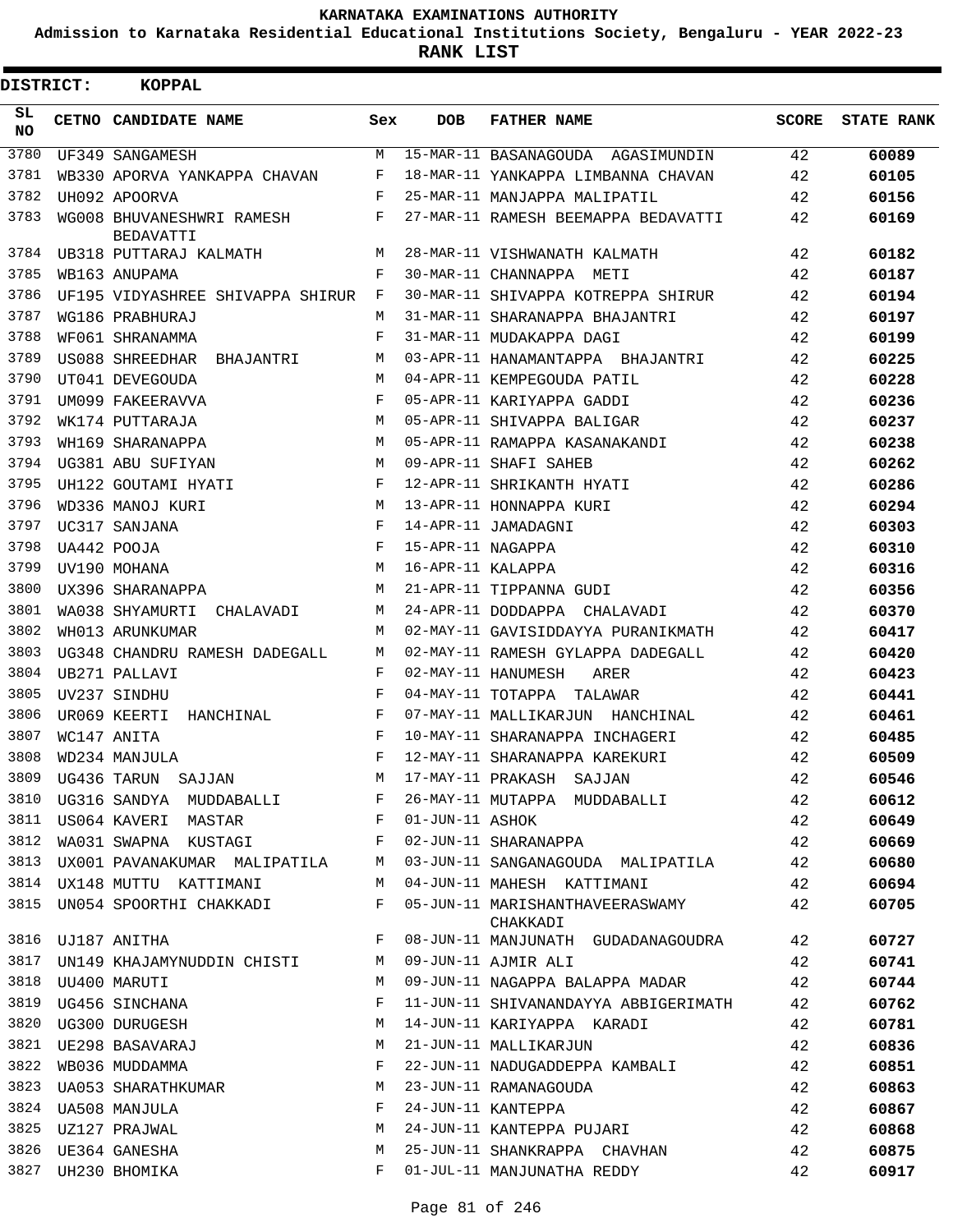**Admission to Karnataka Residential Educational Institutions Society, Bengaluru - YEAR 2022-23**

**RANK LIST**

| <b>DISTRICT:</b> | <b>KOPPAL</b>                                                  |         |                   |                                                                       |              |                   |
|------------------|----------------------------------------------------------------|---------|-------------------|-----------------------------------------------------------------------|--------------|-------------------|
| SL.<br>NO.       | CETNO CANDIDATE NAME                                           | Sex     | <b>DOB</b>        | <b>FATHER NAME</b>                                                    | <b>SCORE</b> | <b>STATE RANK</b> |
| 3828             | UZ307 RUKSHANABI<br>NADAF                                      | F       |                   | 02-JUL-11 DAVALASAB ALLASAB NADAF                                     | 42           | 60932             |
| 3829             | UW166 SAVITHRI                                                 | F       |                   | 02-JUL-11 AMAREGOUDA GOUDRU                                           | 42           | 60933             |
| 3830             | WD079 NETRA                                                    | F       |                   | 03-JUL-11 YANKAPPA KATAGIHALLI                                        | 42           | 60940             |
| 3831             | UX218 DIVYA PAKIRAGOUDA PATIL                                  | F       |                   | 07-JUL-11 PAKIRAGOUDA DEVENDRAGOUDA<br>PATIL                          | 42           | 60970             |
| 3832             | WD226 ISHWAR                                                   | М       |                   | 10-JUL-11 HANAMANTAPPA KUMBAR                                         | 42           | 60999             |
| 3833             | WD184 MAILARAGOUDA                                             | М       |                   | 21-JUL-11 NINGANAGOUDA POLICEPATIL                                    | 42           | 61072             |
| 3834             | WJ169 SHIVAKUMAR NINGAPPA HAKARI                               | М       |                   | 22-JUL-11 NINGAPPA HAKARI                                             | 42           | 61080             |
| 3835             | UF498 SHASHIKUMAR KODADALA                                     | M       |                   | 24-JUL-11 GANGAPPA KODADALA                                           | 42           | 61098             |
| 3836             | UR024 LOKESH HANAMANTAPPA<br>KADEMANI                          | М       |                   | 25-JUL-11 HANAMANTAPPA KADEMANI                                       | 42           | 61107             |
| 3837             | US007 MOBINABI BHAVIKATTI                                      | F       |                   | 26-JUL-11 MAIBOOBSAB                                                  | 42           | 61112             |
| 3838             | UO030 SUDEEP MADAR                                             | M       |                   | 30-JUL-11 DURAGAPPA                                                   | 42           | 61146             |
| 3839             | UW005 SHARANAPPA                                               | М       |                   | 01-AUG-11 HOLIYAPPA SANDOOR                                           | 42           | 61163             |
| 3840             | WB035 GANESHA B K                                              | M       |                   | 10-AUG-11 BEERAPPA BASAPPA KURI                                       | 42           | 61218             |
| 3841             | UX011 SRUSHTI<br>KANNAL                                        | F       | 11-AUG-11 NAGAPPA |                                                                       | 42           | 61231             |
| 3842             | UM208 PRAKASHA RAMESH BANDI<br><b>VADDAR</b>                   | М       |                   | 15-AUG-11 RAMESH BANDI VADDAR                                         | 42           | 61247             |
| 3843             | UF673 SHIVKUMAR BALAPPA ADIN                                   | М       |                   | 26-AUG-11 BALAPPA KALAPPA ADIN                                        | 42           | 61326             |
| 3844             | UD169 SHASHANKA                                                | М       |                   | 28-AUG-11 HANUMANTHAREDDI GADDI                                       | 42           | 61340             |
| 3845             | UC039 VINAYKUMAR                                               | M       |                   | 29-AUG-11 SHIVAPPA HEREMANE                                           | 42           | 61352             |
| 3846             | UN169 AJAYKUMARA                                               | M       |                   | 03-SEP-11 PAKEERAPPA UPPAR                                            | 42           | 61373             |
| 3847             | UC164 AMRUTA                                                   | F       | 16-SEP-11 ADAM    |                                                                       | 42           | 61448             |
| 3848             | UY234 SAHIL                                                    | M       |                   | 04-OCT-11 HUSEN SAB GUMAGERI                                          | 42           | 61533             |
| 3849             | WE076 BAVANI                                                   | F       |                   | 06-OCT-11 VEERESH KAMBALI                                             | 42           | 61539             |
| 3850             | WH159 GOUTAMI                                                  | F       |                   | 14-OCT-11 GAVISIDDAYYA MATHPATI                                       | 42           | 61583             |
| 3851             | WK173 SINCHANA                                                 | F       |                   | 14-OCT-11 MUTTAYYA MUDAGAL                                            | 42           | 61585             |
| 3852             | WG355 RAVI KUMAR                                               | M       |                   | 22-OCT-11 PARASHURAMA                                                 | 42           | 61618             |
| 3853             | UC086 PRUTHVIKUMAR                                             | М       |                   | 29-OCT-11 HANUMAPPA                                                   | 42           | 61653             |
| 3854             | UV179 MALAPPA HULASAGERI                                       | M       |                   | 01-NOV-11 SIDDAPPA HULASAGERI                                         | 42           | 61666             |
| 3855             | WG110 KAVYA                                                    | F       |                   | 03-NOV-11 MARUTI VALIKAR                                              | 42           | 61676             |
| 3856             | WB377 AMRUTHA                                                  | F       |                   | 05-NOV-11 SHARANAPPA KORI                                             | 42           | 61681             |
| 3857             | WB393 PALLAVI CHAVHAN F                                        |         | 05-NOV-11 DEVARAJ |                                                                       | 42           | 61684             |
| 3858             | M<br>WA130 KRISHNA                                             |         |                   | 11-NOV-11 BASAVARAJ BANNADA                                           | 42           | 61720             |
| 3859             | WD068 VEENA                                                    | F       |                   | 13-NOV-11 SHARANAYYA ANTI 42                                          |              | 61732             |
| 3860             | WB034 AMAREGOUDA MALIPATIL                                     | M       |                   | 18-NOV-11 NAGANAGOUD MALIPATIL 42                                     |              | 61748             |
| 3861             | UG028 ANUSHA                                                   | F       |                   | 19-NOV-11 SHARANAPPA CHANNADASAR 42                                   |              | 61755             |
|                  |                                                                |         |                   | 19-NOV-11 MAIBUBSAB BADAMI                                            | 42           | 61763             |
|                  |                                                                |         |                   | 22-NOV-11 SHANKARAGOUDA POLICE PATIL 42                               |              | 61782             |
|                  |                                                                |         |                   | 25-NOV-11 NARASAPPA HADAPAD                                           | 42           | 61800             |
|                  |                                                                |         |                   | 3865 UZ214 BASAVARAJ NARANAL M 01-DEC-11 YAMANOORAPPA                 | 42           | 61834             |
|                  | $\mathbf{F}^{(1)}$ and $\mathbf{F}^{(2)}$<br>3866 UB310 KAVERI |         |                   | 01-JAN-12 YAMANOORAPPA                                                | 42           | 61947             |
|                  |                                                                |         |                   | 3867 UQ107 SANGEETA BASAPPA HULASAGERI F 01-JAN-12 BASAPPA HULASAGERI | 42           | 61951             |
| 3868             | UA479 ADVIKA RAGINI DASANAL                                    | $F$ and |                   | 28-JAN-12 VEERABHADRAPPA DASANAL 42                                   |              | 61993             |
| 3869             | UP041 RAJABHAKSHI                                              | М       |                   | 07-MAR-12 KASHIMSAB MATTIGERI                                         | 42           | 62014             |
|                  | 3870 UU148 KAVITA TOGUNASI F                                   |         |                   | 05-OCT-07 YAMANAPPA                                                   | 41           | 62048             |
|                  | $\mathbf{F}$<br>3871 UF443 BHIMAVVA                            |         |                   | 25-OCT-08 SHARANAPPA VANDALI                                          | 41           | 62049             |
|                  | 3872 WB172 YAMANAMMA F                                         |         |                   | 01-JAN-09 TIMMANNA PUJARI                                             | 41           | 62051             |
|                  | 3873 UB118 ANNAPURNA F                                         |         |                   | 10-SEP-09 DURAGANAGOUDA GOUDRA 41                                     |              | 62069             |
|                  | 3874 WB210 PAVITRA                                             | $F$ and |                   | 13-SEP-09 DURAGAPPA TALAVAR                                           | 41           | 62070             |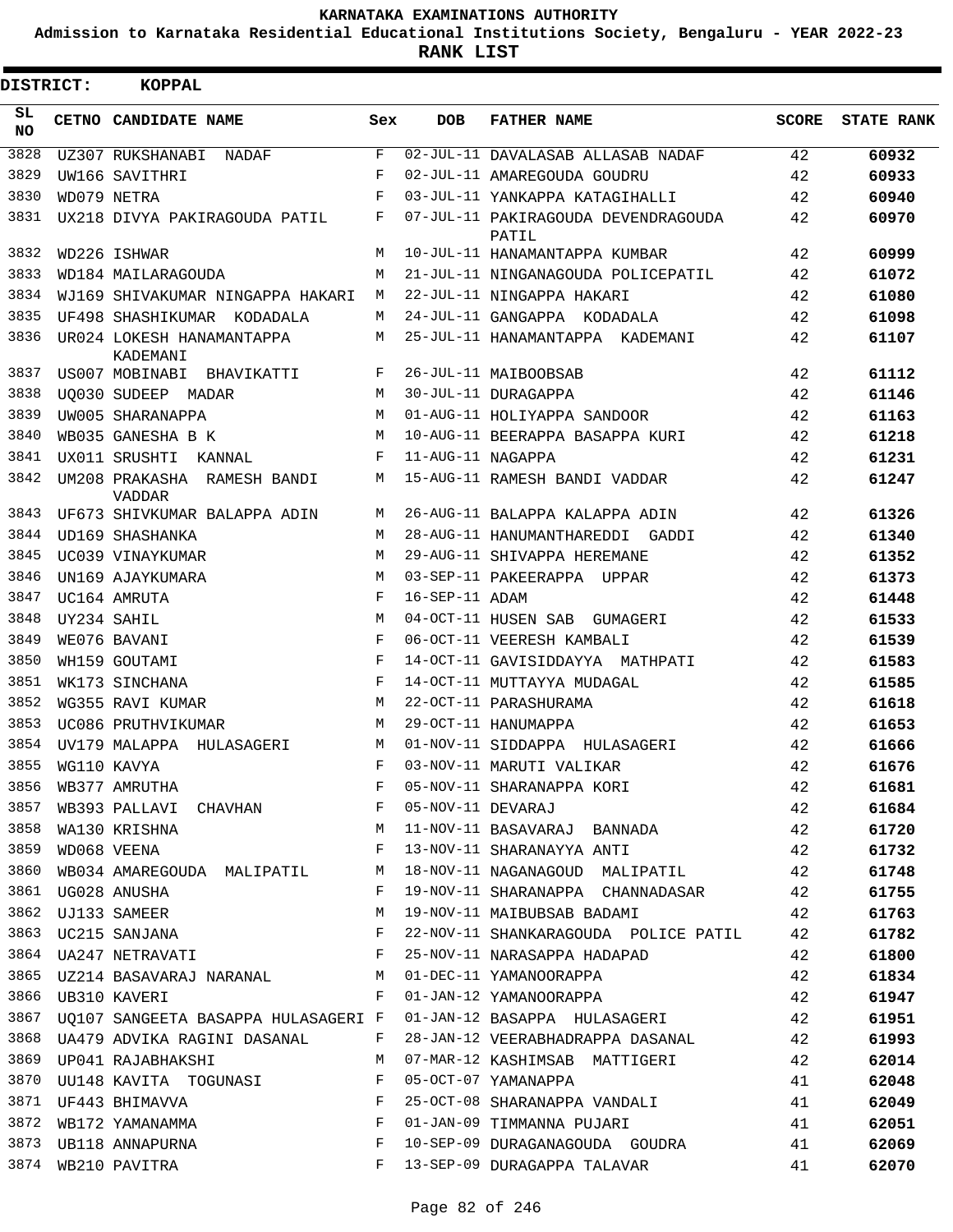**Admission to Karnataka Residential Educational Institutions Society, Bengaluru - YEAR 2022-23**

**RANK LIST**

ı

| <b>DISTRICT:</b> |  | <b>KOPPAL</b>                                                   |            |                   |                                                          |              |                   |
|------------------|--|-----------------------------------------------------------------|------------|-------------------|----------------------------------------------------------|--------------|-------------------|
| SL<br>NO.        |  | <b>CETNO CANDIDATE NAME</b>                                     | Sex        | <b>DOB</b>        | <b>FATHER NAME</b>                                       | <b>SCORE</b> | <b>STATE RANK</b> |
| 3875             |  | UV309 RESHMA BEGUM                                              | $_{\rm F}$ | $01 - DEC - 09$   | SHYAMEED SAB                                             | 41           | 62082             |
| 3876             |  | WK246 BABAKALANDAR MOULAHUSEN<br>MAKANDAR                       | M          |                   | 06-DEC-09 MOULAHUSEN MAKANDAR                            | 41           | 62084             |
| 3877             |  | UD506 KAVERI                                                    | $_{\rm F}$ |                   | 01-JAN-10 HIRE DEVANNA                                   | 41           | 62092             |
| 3878             |  | UF371 SAVITRI MUTTURAJ PAWAR                                    | F          |                   | 01-JAN-10 MUTTURAJ DURAGAPPA PAWAR                       | 41           | 62099             |
| 3879             |  | WB387 KAVYA RAMANNA RAGANI                                      | F          |                   | 17-JAN-10 RAMANNA KANAKAPPA RAGANI                       | 41           | 62106             |
| 3880             |  | WG402 AKASH MARUTI CHITRAGAR                                    | M          |                   | 20-JAN-10 MARUTI CHITRAGAR                               | 41           | 62108             |
| 3881             |  | UC362 B MUTTURAJ NAYAK                                          | M          |                   | 02-FEB-10 DEVAPPA BIMANUR                                | 41           | 62115             |
| 3882             |  | UL064 PRIYA CHANDRAPPA DODDAMANI                                | F          |                   | 19-FEB-10 CHANDRAPPA SHIVANANDAPPA<br>DODDAMANI          | 41           | 62125             |
| 3883             |  | UA420 SAVITRI                                                   | F          | 03-MAR-10 ESHAPPA |                                                          | 41           | 62134             |
| 3884             |  | WJ176 HAREESH                                                   | M          |                   | 25-MAR-10 CHANNABASAYYA HALASINAMARAD                    | 41           | 62147             |
| 3885             |  | UW277 SANTOSH                                                   | M          |                   | 26-APR-10 SHARANAPPA<br>ITAGI                            | 41           | 62179             |
| 3886             |  | UY063 SANJAYA                                                   | M          |                   | 15-MAY-10 BASAVARAJA KALLODDI                            | 41           | 62194             |
| 3887             |  | UG353 SHRUTI                                                    | $_{\rm F}$ |                   | 24-JUN-10 NAGARAJ BALLOLLI                               | 41           | 62235             |
| 3888             |  | <b>IIII465 VIDYASHREE</b>                                       | F          |                   | 10-JUL-10 BASAPPA HARIJAN                                | 41           | 62253             |
| 3889             |  | UC416 N SHREYA                                                  | $_{\rm F}$ |                   | 14-JUL-10 JAGADISH                                       | 41           | 62256             |
| 3890             |  | UL103 RAMESH BHIMESHAPPA<br>HAVALANNAVAR                        | M          |                   | 26-JUL-10 BHIMESHAPPA RAMAPPA<br>HAVALANNAVAR            | 41           | 62268             |
| 3891             |  | WD210 BHARAT                                                    | M          |                   | 27-JUL-10 SHARANAPPA KUKANAPALLI                         | 41           | 62269             |
| 3892             |  | UW156 PRAJWAL RAMANAGOUDA POLICE<br>PATIL                       | M          |                   | 27-JUL-10 RAMANAGOUDA AADANGOUD POLICE<br>PATIL          | 41           | 62271             |
| 3893             |  | UZ296 RAJAKUMAR                                                 | M          |                   | 02-AUG-10 SANNEPPA TALAVAR                               | 41           | 62288             |
| 3894             |  | WB296 SAHANA                                                    | $_{\rm F}$ |                   | 02-AUG-10 NAREGALLAPPA KUDARIKAR                         | 41           | 62289             |
| 3895             |  | WG046 NAGARAJ                                                   | M          |                   | 09-AUG-10 GOPALAKRISHNA UPPARA                           | 41           | 62307             |
| 3896             |  | UE114 BINDUSHREE                                                | $_{\rm F}$ |                   | 10-AUG-10 MANJUNATH<br>DODDAMANI                         | 41           | 62309             |
| 3897             |  | UV238 ROHAN RAMESH RATHOD                                       | M          |                   | 11-AUG-10 RAMESH LASKAR RATHOD                           | 41           | 62313             |
| 3898             |  | UU459 SATISH GACHHINMANI                                        | M          |                   | 11-AUG-10 SHARANAPPA GACHHINMANI                         | 41           | 62314             |
| 3899             |  | UA194 NAREGALLAPPA                                              | M          |                   | 20-AUG-10 MALIYAPPA DOLLIN                               | 41           | 62334             |
| 3900             |  | UJ032 SHIVU                                                     | M          |                   | 20-AUG-10 PANDAPPA KANAKAPURA                            | 41           | 62336             |
| 3901             |  | WB345 AKKAMAHADEVI SHARANAPPA<br>SULLAD                         | F          |                   | 24-AUG-10 SHARANAPPA BHIMAPPA SULLAD                     | 41           | 62343             |
| 3902             |  | UU334 SNEHALATA MALLIKARJUNAGOUDA F 26-AUG-10 MALLIKARJUNAGOUDA |            |                   |                                                          | 41           | 62349             |
| 3903             |  | KENDUR<br>UH169 SACHIN                                          | M          |                   | SHEKHARAGOUDA KENDUR<br>30-AUG-10 HANUMANTHAPPA CHINNUR  | 41           | 62355             |
| 3904             |  | WK218 HANUMAGOUDA NAGENDRAPPA<br>MALIGOUDRU                     | M          |                   | 04-SEP-10 NAGENDRAPPA MUDEGOUDA<br>MALIGOUDRU            | 41           | 62367             |
| 3905             |  | UP153 PAVITRA                                                   | F          |                   | 06-SEP-10 RANAPPA JOGI                                   | 41           | 62375             |
| 3906             |  | UU026 MAKALEPPA PUJAR                                           | М          |                   | 10-SEP-10 DYAMAPPA                                       | 41           | 62382             |
| 3907             |  | UX020 ANITA MAHANTESH SHIRAGUMPI                                | F          |                   | 13-SEP-10 MAHANTESH SHIVAPPA SHIRAGUMPI                  | 41           | 62392             |
| 3908             |  | WK271 POOJA                                                     | F          |                   | 13-SEP-10 GANGAPPA NAYAKA                                | 41           | 62395             |
| 3909             |  | UF283 JYOTI KAMATAR                                             | F          |                   | 27-SEP-10 RAMESH KAMATAR                                 | 41           | 62429             |
| 3910             |  | UD012 SHANTAMMA BASAVARAJ                                       | F          |                   | 02-OCT-10 BASAVARAJ                                      | 41           | 62448             |
| 3911             |  | NEERALUTI                                                       | M          |                   |                                                          | 41           |                   |
| 3912             |  | WK336 SHEKHAR                                                   | F          |                   | 02-OCT-10 BALAPPA HUCHANUR<br>03-OCT-10 EARAPPA HOSAMANI | 41           | 62449             |
| 3913             |  | WH317 SOMAVVA                                                   | F          |                   | 08-OCT-10 BALAJJA BOMMANAL                               | 41           | 62454             |
|                  |  | WK305 PRATIBHA                                                  |            |                   |                                                          |              | 62477             |
| 3914<br>3915     |  | UD470 SOUBHAGYASHRI CHOWAN                                      | F<br>F     |                   | 09-OCT-10 SHANKAR CHOWAN<br>10-OCT-10 SANGAPPA NEVALLI   | 41           | 62484             |
|                  |  | US196 LAKSHMI                                                   |            |                   |                                                          | 41           | 62488             |
| 3916             |  | UB280 BHASHA SAB                                                | M          |                   | 20-OCT-10 MAHIBOOB SAB                                   | 41           | 62519             |
| 3917             |  | UG258 PALLAVI                                                   | F          |                   | 20-OCT-10 UMESH RATHOD                                   | 41           | 62520             |
| 3918             |  | UC209 LAKSHMIKANTHA PUJARA                                      | M          |                   | 21-OCT-10 MOUNESHA                                       | 41           | 62526             |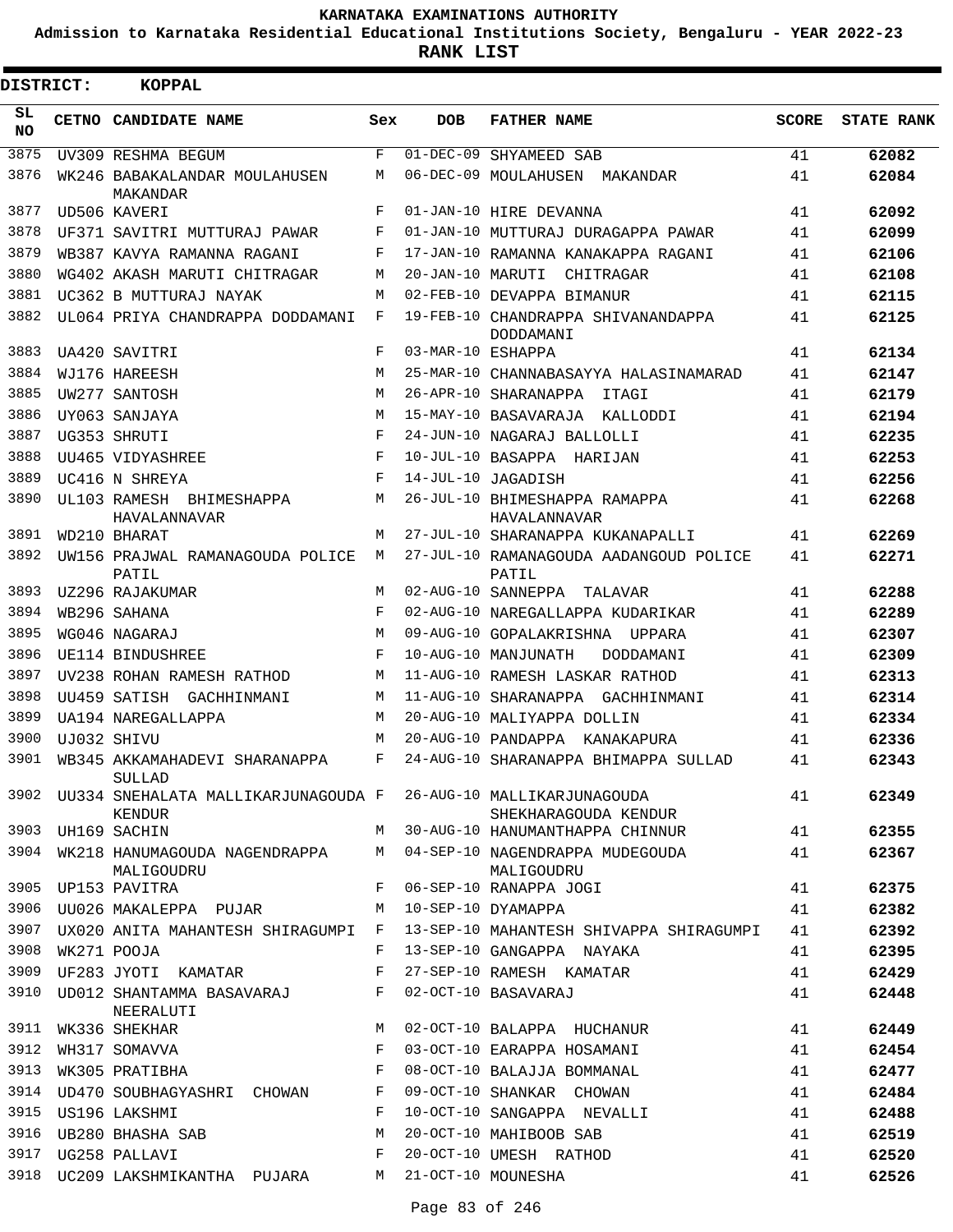**Admission to Karnataka Residential Educational Institutions Society, Bengaluru - YEAR 2022-23**

**RANK LIST**

| DISTRICT:       |                  | <b>KOPPAL</b>                                  |            |                   |                                               |              |                   |
|-----------------|------------------|------------------------------------------------|------------|-------------------|-----------------------------------------------|--------------|-------------------|
| SL<br><b>NO</b> |                  | CETNO CANDIDATE NAME                           | Sex        | <b>DOB</b>        | <b>FATHER NAME</b>                            | <b>SCORE</b> | <b>STATE RANK</b> |
| 3919            |                  | UW077 SHRIDEVI                                 | F          |                   | 23-OCT-10 TIRUPATEPPA HUGGI                   | 41           | 62535             |
| 3920            |                  | WK087 DEEPA                                    | F          | 24-OCT-10 DEVAPPA | MOOKAPPANAVAR                                 | 41           | 62538             |
| 3921            |                  | UM072 ANUSHA                                   | $_{\rm F}$ |                   | 25-OCT-10 MAHANTHESH BHAJANTRI                | 41           | 62543             |
| 3922            |                  | UU318 SAVITA PRADEEP METI                      | F          | 06-NOV-10 PRADEEP |                                               | 41           | 62581             |
| 3923            |                  | UZ359 HASANSAB HUSENSAB HUNUGUNDA M            |            |                   | 10-NOV-10 HUSENSAB MAHMADSAB HUNUGUNDA        | 41           | 62605             |
| 3924            |                  | WB251 DURUGAPPA                                | M          |                   | 11-NOV-10 MARUTI DHANNUR                      | 41           | 62608             |
| 3925            |                  | UH036 MUTTURAJ                                 | M          |                   | 11-NOV-10 NIRUPADEPPA ELIGERA                 | 41           | 62610             |
| 3926            |                  | WH031 RAHIMANSAB                               | M          |                   | 18-NOV-10 NOORASAB GUDIHINDAL                 | 41           | 62637             |
| 3927            |                  | UK091 ARPITHA                                  | F          |                   | 19-NOV-10 SHIVAPPA KAMBAR                     | 41           | 62643             |
| 3928            |                  | WK231 SHWETA                                   | F          |                   | 22-NOV-10 JAGADEESH HONNUCHI                  | 41           | 62653             |
| 3929            |                  | WB052 SHRUSTHI SIDDAPPA VADDAR                 | F          |                   | 23-NOV-10 SIDDAPPA BASAPPA VADDAR             | 41           | 62659             |
| 3930            |                  | WB070 ASHWATAKUMAR LAKSHMAPPA<br><b>DOLLIN</b> | M          |                   | 28-NOV-10 LAKSHMAPPA BIRAPPA DOLLIN           | 41           | 62677             |
| 3931            |                  | WF315 RAMYA                                    | F          |                   | 03-DEC-10 KALYANAPPA KORADAKERI               | 41           | 62694             |
| 3932            |                  | WH050 SHWETA                                   | F          |                   | 09-DEC-10 YALLAPPA RAMAPPA BHAJANTRI          | 41           | 62721             |
| 3933            |                  | UD420 SHREYA                                   | $_{\rm F}$ |                   | 10-DEC-10 BASAVARAJ                           | 41           | 62722             |
| 3934            |                  | UF214 MANTAGOUD DEVARADEPPA<br>HUNAKUNTI       | M          |                   | 16-DEC-10 DEVARADEPPA IRANAGOUDA<br>HUNAKUNTI | 41           | 62749             |
| 3935            |                  | WB170 PAVANAKUMAR                              | M          |                   | 17-DEC-10 SHANKRAPPA HUGAR                    | 41           | 62752             |
| 3936            |                  | UX042 VIJAYAKUMAR                              | M          |                   | 23-DEC-10 VENKATESH GYANAPPA GADDI            | 41           | 62783             |
| 3937            |                  | UP196 ANNAPURNA                                | F          |                   | 25-DEC-10 GAVISIDDAPPA UPPAR                  | 41           | 62790             |
| 3938            |                  | UU151 SOUMYA                                   | $_{\rm F}$ |                   | 01-JAN-11 NARASAPPA MADIVALAR                 | 41           | 62857             |
| 3939            |                  | UP114 JAGADEESH BASAVARAJ BIDANAL M            |            |                   | 05-JAN-11 BASAVARAJ SANJEEVAPPA BIDANAL       | 41           | 62887             |
| 3940            |                  | UK130 PUNITH                                   | M          |                   | 07-JAN-11 SIDRAMAPPA VADDATTI                 | 41           | 62902             |
| 3941            |                  | UG015 AKSHAY KUMAR                             | M          |                   | 10-JAN-11 PRAKASH ANANDALLI                   | 41           | 62920             |
| 3942            |                  | UR007 SRUSTI                                   | F          |                   | 18-JAN-11 KAMALAPPA                           | 41           | 62956             |
| 3943            |                  | UG153 HEMAVATI                                 | F          | 20-JAN-11 BASAPPA |                                               | 41           | 62961             |
| 3944            |                  | WC197 DAVALABI JUNSAB MULLANAVAR               | F          |                   | 21-JAN-11 JIVANSAB MULLANAVAR                 | 41           | 62968             |
| 3945            |                  | UA517 SARASWATHI                               | F          | 21-JAN-11 GOVINDA |                                               | 41           | 62971             |
| 3946            |                  | UH199 PRAJWAL                                  | M          | 26-JAN-11 NAGARAJ |                                               | 41           | 62993             |
|                 |                  | 3947 UD111 VEERESH                             | M          | 26-JAN-11 DEVAPPA |                                               | 41           | 62996             |
|                 | 3948 UB198 REKHA |                                                | F          | 29-JAN-11 IRANNA  |                                               | 41           | 63013             |
| 3949            |                  | UG025 SHIVARAJ VEERAPUR                        | М          |                   | 29-JAN-11 SHARANAPPA VEERPUR                  | 41           | 63014             |
| 3950            |                  | UU142 BASAVARAJ                                | M          |                   | 09-FEB-11 MUNIYAPPA KOPPAL                    | 41           | 63064             |
| 3951            |                  | UC184 C VASUNDARA                              | F          |                   | 12-FEB-11 C SIDDAPPA                          | 41           | 63083             |
|                 |                  | 3952 UU457 RENUKA                              | F          |                   | 13-FEB-11 RAMANAGOUDA MALIPATIL               | 41           | 63094             |
| 3953            |                  | UD454 SRUSTI                                   | F          |                   | 16-FEB-11 VENKATESH                           | 41           | 63111             |
|                 |                  | 3954 UB312 MEGHANA                             | F          |                   | 18-FEB-11 SHANKRAPPA                          | 41           | 63116             |
| 3955            |                  | WH158 BHOOMIKA                                 | F          |                   | 24-FEB-11 HANUMAPPA JAMBALI                   | 41           | 63147             |
|                 |                  | 3956 UY008 KEERTI                              | F          |                   | 24-FEB-11 SHARANAPPA BADIGER                  | 41           | 63149             |
| 3957            |                  | UU401 NIRUPADI SHIVASHARANAPPA<br>HOSAMANI     | M          |                   | 24-FEB-11 SHIVASHARANAPPA PAMAPPA<br>HOSAMANI | 41           | 63152             |
|                 |                  | 3958 UQ168 AKUL MARLI                          | М          |                   | 05-MAR-11 DODDAPPA MARLI                      | 41           | 63216             |
| 3959            |                  | US005 LAKSHMI                                  | F          |                   | 08-MAR-11 RANGAPPA TEGGIHAL                   | 41           | 63248             |
| 3960            |                  | UZ068 BRUNDA                                   | F          |                   | 11-MAR-11 BALAPPA GADDADA                     | 41           | 63265             |
| 3961            |                  | UK107 SHIVU KUMAR                              | М          |                   | 15-MAR-11 MALLIKARJUN                         | 41           | 63284             |
|                 |                  | 3962 UD221 AKSHTHA                             | F          |                   | 18-MAR-11 B YANKOBA                           | 41           | 63305             |
|                 | 3963 UE168 AMITH |                                                | М          |                   | 22-MAR-11 SHYAMANNA                           | 41           | 63338             |
|                 |                  | 3964 UF248 NANDESHAKUMAR                       | М          |                   | 22-MAR-11 SANGAMESHA KURNAL                   | 41           | 63340             |
|                 |                  | 3965 UB171 NAZEEMA                             | F          |                   | 22-MAR-11 RASOL SAB                           | 41           | 63341             |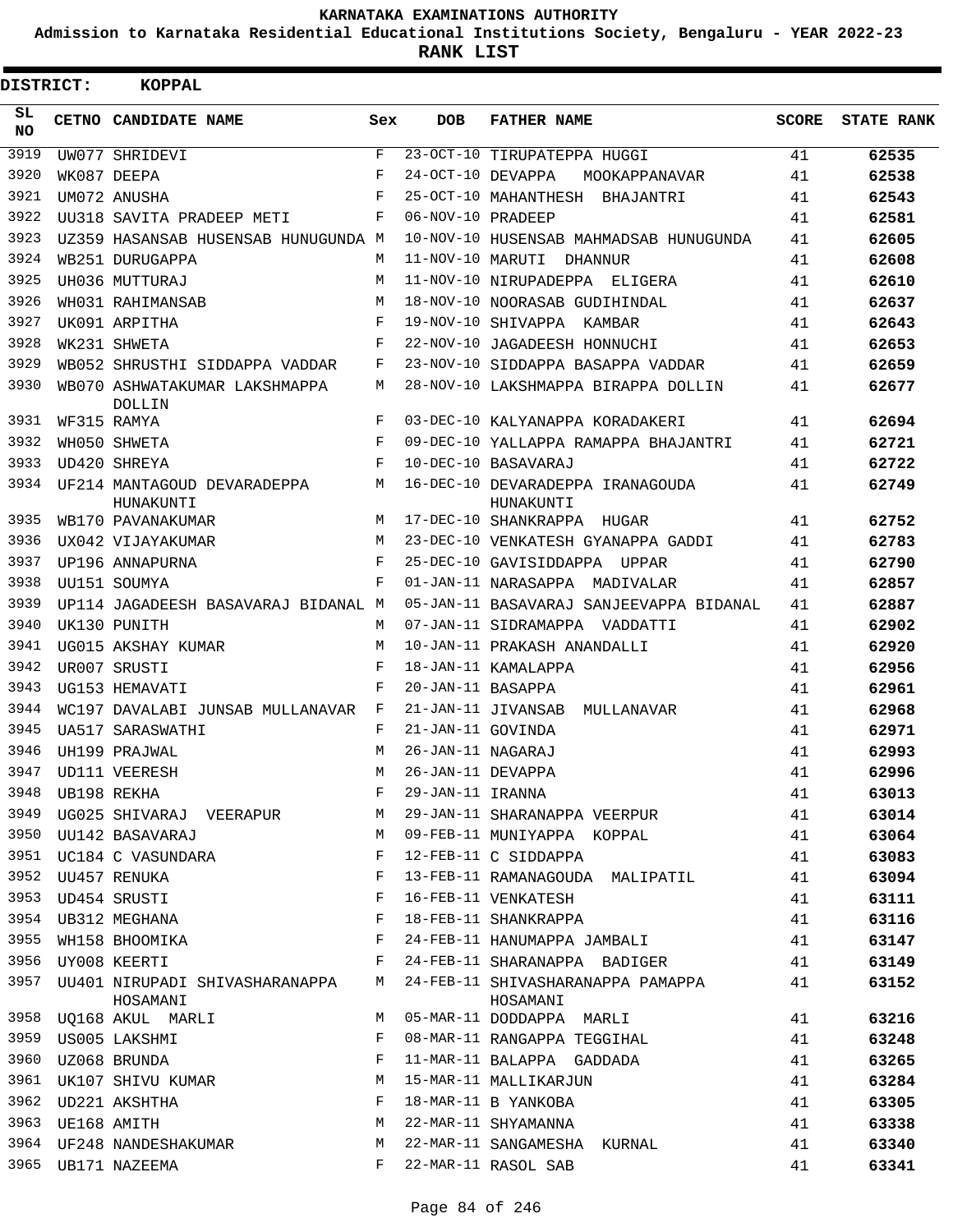**Admission to Karnataka Residential Educational Institutions Society, Bengaluru - YEAR 2022-23**

**RANK LIST**

| DISTRICT:        |           | KOPPAL                                                                                                                                                                                                                                                   |       |                   |                                                                                     |       |                   |
|------------------|-----------|----------------------------------------------------------------------------------------------------------------------------------------------------------------------------------------------------------------------------------------------------------|-------|-------------------|-------------------------------------------------------------------------------------|-------|-------------------|
| SL.<br><b>NO</b> |           | CETNO CANDIDATE NAME                                                                                                                                                                                                                                     | Sex   | <b>DOB</b>        | <b>FATHER NAME</b>                                                                  | SCORE | <b>STATE RANK</b> |
| 3966             |           | WH217 AISHWARYA                                                                                                                                                                                                                                          | F     |                   | 28-MAR-11 HANAMAPPA BASAPPA KARADI                                                  | 41    | 63382             |
| 3967             |           | WG172 SUPRIYA                                                                                                                                                                                                                                            | F     |                   | 28-MAR-11 MALLAPPA DODDAMANI                                                        | 41    | 63394             |
| 3968             |           | WF014 RENUKA HUGAR                                                                                                                                                                                                                                       | F     |                   | 04-APR-11 MARUTESH HUGAR                                                            | 41    | 63449             |
| 3969             |           | UY220 SHANKARANAG SHARANAPPA<br>VALMIKI                                                                                                                                                                                                                  |       |                   | M 07-APR-11 SHARANAPPA SOMAPPA VALMIKI                                              | 41    | 63473             |
| 3970             | UJ007 ANU |                                                                                                                                                                                                                                                          | F     |                   | 09-APR-11 BASAVARAJ HOOGAR                                                          | 41    | 63488             |
| 3971             |           | WB390 BASANAGOUDA                                                                                                                                                                                                                                        | М     |                   | 11-APR-11 AMAREGOUDA POLICE PATIL                                                   | 41    | 63506             |
| 3972             |           | WB227 MANOJ SOMANAGOWDA PATIL                                                                                                                                                                                                                            | M     |                   | 12-APR-11 SOMANAGOWDA KALAKANAGOWDA<br>PATIL                                        | 41    | 63518             |
| 3973             |           | UU502 NETRAVATI VANAGERI                                                                                                                                                                                                                                 | $F$ – | 12-APR-11 RAJAPPA |                                                                                     | 41    | 63519             |
| 3974             |           | UG095 MAMATA LALAGI                                                                                                                                                                                                                                      | F     |                   | 15-APR-11 YAMANURAPPA                                                               | 41    | 63533             |
| 3975             |           | UG019 SHREEDEVI                                                                                                                                                                                                                                          | F     |                   | 19-APR-11 HEMANNA JOGIN YALLAPPA                                                    | 41    | 63562             |
| 3976             |           | UD417 PAVITRA                                                                                                                                                                                                                                            | F     |                   | 20-APR-11 NAGARAJA                                                                  | 41    | 63569             |
| 3977             |           | UE327 ANITHA                                                                                                                                                                                                                                             | F     | 22-APR-11 RAMANNA |                                                                                     | 41    | 63582             |
| 3978             |           | WF300 SACHINA                                                                                                                                                                                                                                            | M     |                   | 23-APR-11 KOODLEPPA SIMPGER                                                         | 41    | 63596             |
| 3979             |           | UN176 ABHISHEKASWAMI                                                                                                                                                                                                                                     | М     |                   | 24-APR-11 VIRUPAKSHAYYASWAMI HIREMATH                                               | 41    | 63598             |
| 3980             |           | WB045 SOMANATH                                                                                                                                                                                                                                           | M     |                   | 24-APR-11 SHARANAPPA MENEDAL                                                        | 41    | 63604             |
| 3981             |           | UM212 KOTESHA                                                                                                                                                                                                                                            | M     |                   | 25-APR-11 SHIVUKUMAR GUDIHINDAL                                                     | 41    | 63608             |
| 3982             |           | UD404 SANJAY                                                                                                                                                                                                                                             | M     |                   | 28-APR-11 BASAVARAJ                                                                 | 41    | 63627             |
| 3983             |           | WK122 ARUNA                                                                                                                                                                                                                                              | M     |                   | 29-APR-11 DEVAPPA JATTI                                                             | 41    | 63631             |
| 3984             |           | WB308 HUSSENBANU                                                                                                                                                                                                                                         | F     |                   | 29-APR-11 NABISAB MUJEWAR                                                           | 41    | 63632             |
| 3985             |           | WF295 CHAITRA                                                                                                                                                                                                                                            | F     |                   | 02-MAY-11 MALLAYYA DEVARAL                                                          | 41    | 63650             |
| 3986             |           | WD209 AKASH                                                                                                                                                                                                                                              | M     |                   | 04-MAY-11 SIDLINGAPPA KOOKANAPALLI                                                  | 41    | 63666             |
| 3987             |           | WD028 NIKHIL ANTI                                                                                                                                                                                                                                        | М     | 04-MAY-11 RAVI    | ANTI                                                                                | 41    | 63672             |
| 3988             |           | UQ067 DEEPA                                                                                                                                                                                                                                              | F     |                   | 05-MAY-11 SUBBANAGOUDA SUBBANNANAVAR                                                | 41    | 63675             |
| 3989             |           | UG073 DEVARAJ                                                                                                                                                                                                                                            | M     |                   | 06-MAY-11 BASAVARAJ GANADAL                                                         | 41    | 63683             |
| 3990             |           | UE293 NANDINI MALLI                                                                                                                                                                                                                                      | F     |                   | 06-MAY-11 MANJUNTAH MALLI                                                           | 41    | 63686             |
| 3991             |           | UE228 VEENA                                                                                                                                                                                                                                              | F     |                   | 08-MAY-11 DHANARAJ                                                                  | 41    | 63701             |
| 3992             |           | WK162 SHREEDEVI                                                                                                                                                                                                                                          | F     |                   | 10-MAY-11 NAGAPPA HALEPETI                                                          | 41    | 63714             |
| 3993             |           | UC403 PRIYA                                                                                                                                                                                                                                              | F     |                   | 11-MAY-11 VENNKOBA                                                                  | 41    | 63720             |
|                  |           | 3994 UD408 SUNITA<br><b>Example 2</b> For the Equation of the Equation of the Equation of the Equation of the Equation of the Equation of the Equation of the Equation of the Equation of the Equation of the Equation of the Equation of the Equation o |       |                   | 13-MAY-11 HIRE HANUMANTAPPA KURUBAR                                                 | 41    | 63733             |
| 3995             |           | UD197 RAJESHWARI                                                                                                                                                                                                                                         | F     |                   | 14-MAY-11 SHANKRAPPA                                                                | 41    | 63742             |
| 3996             |           | UU295 HONNESHA KURI                                                                                                                                                                                                                                      |       |                   | M 15-MAY-11 HANAMAPPA                                                               | 41    | 63749             |
| 3997             |           | WK354 NEELKANTHAPPA                                                                                                                                                                                                                                      |       |                   | M 19-MAY-11 PRABHAKAR HUDED                                                         | 41    | 63788             |
|                  |           |                                                                                                                                                                                                                                                          |       |                   | 3998 UX168 PRATIBHA CHANNAPPA ANGADI F 19-MAY-11 CHANNAPPA VEERABHADRAPPA<br>ANGADI | 41    | 63789             |
|                  |           | 3999 UH159 V BHUMIKA                                                                                                                                                                                                                                     | F     |                   | 20-MAY-11 MAHANTESH V                                                               | 41    | 63796             |
|                  |           | 4000 US202 AISHWARYA                                                                                                                                                                                                                                     | F     |                   | 22-MAY-11 BASALINGAPPA MULIMANI                                                     | 41    | 63802             |
| 4001             |           | WG144 PAVITRA                                                                                                                                                                                                                                            | F     |                   | 26-MAY-11 DEVAPPA SHYADLAGERI                                                       | 41    | 63834             |
|                  |           | 4002 UM205 GEETA AMOGAMATH F                                                                                                                                                                                                                             |       |                   | 03-JUN-11 SOMASHEKHARAYYA                                                           | 41    | 63893             |
|                  |           | $\mathbf{F}$<br>4003 UU336 KAVITA                                                                                                                                                                                                                        |       |                   | 03-JUN-11 KALAKAPPA KUSHTAGI                                                        | 41    | 63894             |
|                  |           | 4004 UD413 MALLIKARJUNA M                                                                                                                                                                                                                                |       |                   | 03-JUN-11 DEVENDRAGOUDA                                                             | 41    | 63898             |
|                  |           | 4005 UK236 SANDEEPA<br>$M_{\odot}$                                                                                                                                                                                                                       |       |                   | 04-JUN-11 NAGAPPA KATTIMANI                                                         | 41    | 63910             |
| 4006             |           | UX122 SANJANA CHENNADASAR                                                                                                                                                                                                                                | F     |                   | 06-JUN-11 YANKAPPA                                                                  | 41    | 63928             |
|                  |           | $\mathbf{F}$<br>4007 UB240 UMADEVI                                                                                                                                                                                                                       |       |                   | 06-JUN-11 PAKEERAPPA                                                                | 41    | 63931             |
|                  |           | 4008 UQ079 YAMANURA RAJAPPA M<br>MYAGALAMANI                                                                                                                                                                                                             |       |                   | 06-JUN-11 RAJAPPA MYAGALAMANI                                                       | 41    | 63933             |
| 4009             |           | WK134 ROHITKUMAR SARAGANACHAR                                                                                                                                                                                                                            | M     |                   | 07-JUN-11 VEERANNA                                                                  | 41    | 63940             |
| 4010             |           | WF211 KAVERI                                                                                                                                                                                                                                             | F     |                   | 08-JUN-11 PARASHURAM METI                                                           | 41    | 63950             |
| 4011             |           | UD093 YANKANAGOUDA                                                                                                                                                                                                                                       | М     |                   | 08-JUN-11 JAMBANAGOUDA                                                              | 41    | 63962             |
| 4012             |           | WB248 VIDYASHREE SHARANAPPA F                                                                                                                                                                                                                            |       |                   | 10-JUN-11 SHARANAPPA CHINNAPPA HADAPAD 41                                           |       | 63976             |
|                  |           |                                                                                                                                                                                                                                                          |       | Page 85 of 246    |                                                                                     |       |                   |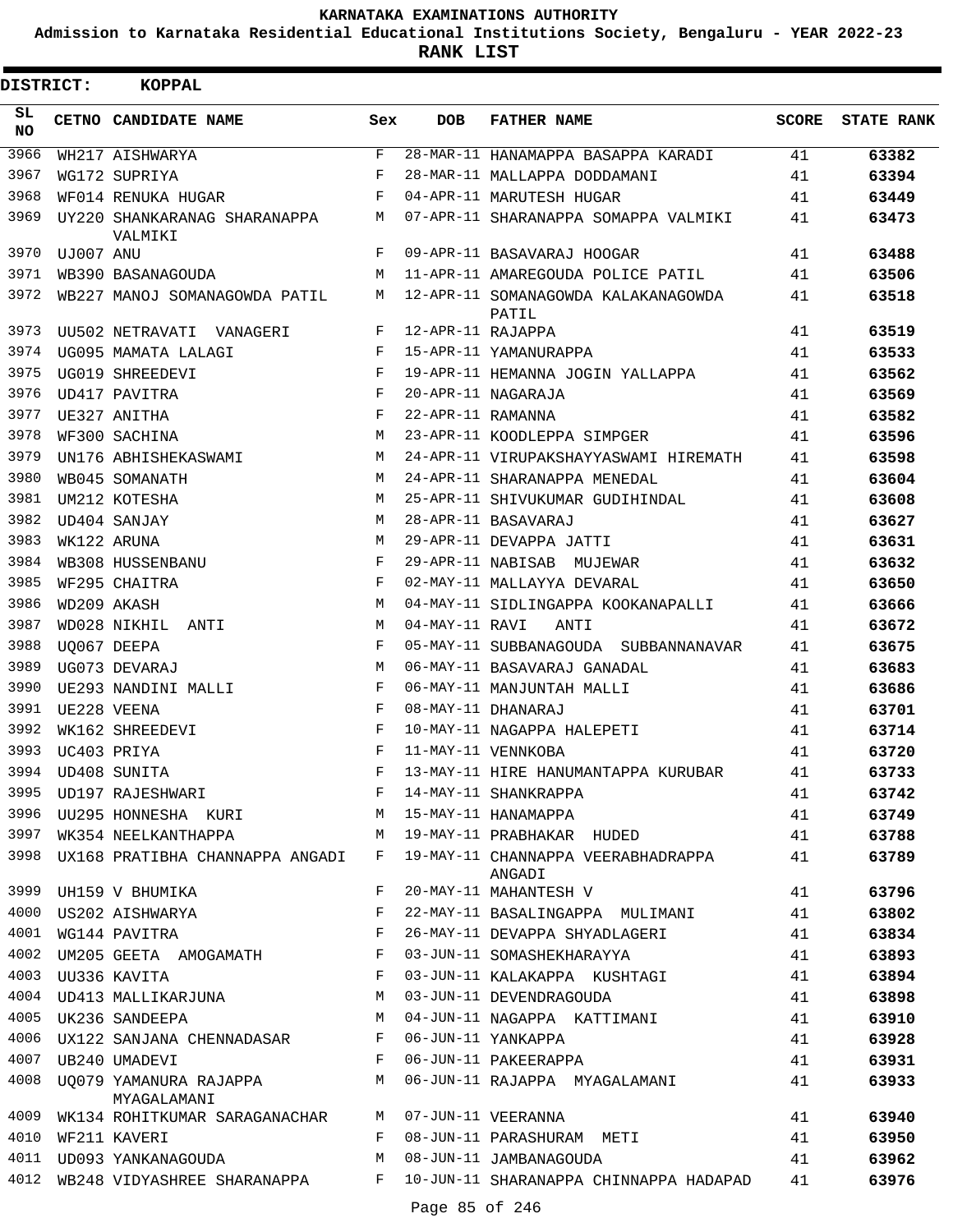**Admission to Karnataka Residential Educational Institutions Society, Bengaluru - YEAR 2022-23**

| <b>DISTRICT:</b> | <b>KOPPAL</b>                                    |                    |                   |                                                   |              |                   |
|------------------|--------------------------------------------------|--------------------|-------------------|---------------------------------------------------|--------------|-------------------|
| SL<br><b>NO</b>  | CETNO CANDIDATE NAME                             | Sex                | <b>DOB</b>        | <b>FATHER NAME</b>                                | <b>SCORE</b> | <b>STATE RANK</b> |
|                  | HADAPAD                                          |                    |                   |                                                   |              |                   |
| 4013             | UG222 M RACHITHA JAIN                            | $_{\rm F}$         |                   | 12-JUN-11 MAHAVEERA KOTARI                        | 41           | 63986             |
| 4014             | UH109 YUVARANI MALAGI                            | F                  |                   | 15-JUN-11 UDAYKUMAR MALAGI                        | 41           | 64017             |
| 4015             | UG534 BHUVANESHWARI                              | F                  |                   | 17-JUN-11 HANUMANTAPPA                            | 41           | 64030             |
| 4016             | WH100 LAXMI MARUTI SANDIMANI<br>MARUTI SANDIMANI | F                  |                   | 19-JUN-11 MARUTI HANAMAPPA SANDIMANI              | 41           | 64049             |
| 4017             | UC019 SHARANABASAVA                              | М                  |                   | 20-JUN-11 SANNA DURUGAPPA JEERAL                  | 41           | 64063             |
| 4018             | UG171 LAKSHMI                                    | $_{\rm F}$         |                   | 21-JUN-11 JEDEESWAMY HIREKALMATH                  | 41           | 64071             |
| 4019             | UB398 SRUSHTHI                                   | $\mathbf{F}% _{0}$ |                   | 21-JUN-11 SHARANAYYA                              | 41           | 64075             |
| 4020             | UK300 SUSHMITHA                                  | F                  |                   | 22-JUN-11 BULLANAGOUDA CHANNANAGOUDRA             | 41           | 64085             |
| 4021             | UM024 SAHANA                                     | $_{\rm F}$         |                   | 25-JUN-11 PRAKASH BASINGADAR                      | 41           | 64109             |
| 4022             | UY076 RAJESHWARI                                 | $_{\rm F}$         |                   | 26-JUN-11 CHHATRAPPA VADDAR                       | 41           | 64115             |
| 4023             | UA476 MALLIKARJUNA                               | M                  |                   | 28-JUN-11 MYALARAPPA                              | 41           | 64131             |
| 4024             | WG038 AISHWARYA BHAJANTRI                        | F                  |                   | 02-JUL-11 HANAMANT BHAJANTRI                      | 41           | 64163             |
| 4025             | UG143 AJAYAKUMAR GAVISIDDAPPA<br>METI            | М                  |                   | 06-JUL-11 GAVISIDDAPPA NINGAPPA METI              | 41           | 64202             |
| 4026             | WK277 HANAMANTI                                  | F                  |                   | 07-JUL-11 SANGAPPA HOSAGOUDRA                     | 41           | 64216             |
| 4027             | UO046 SUDHA                                      | F                  |                   | 07-JUL-11 SHANKRAPPA HARIJAN                      | 41           | 64220             |
| 4028             | UK063 PRAVEENA ESHAPPA KATTIMANI                 | М                  |                   | 08-JUL-11 ESHAPPA SIVAPPA KATTIMANI               | 41           | 64224             |
| 4029             | WG074 SAHANA BARAKER                             | F                  |                   | 08-JUL-11 JAGADEESH BARAKER                       | 41           | 64227             |
| 4030             | UF402 SHARANABASAVA                              | M                  |                   | 09-JUL-11 KALAKAPPA POOJAR                        | 41           | 64237             |
| 4031             | UO012 JYOTI SANGAYYA<br>BASAPURAMATHA            | F                  |                   | 13-JUL-11 SANGAYYA SHIVARUDRAYYA<br>BASAPURAMATHA | 41           | 64270             |
| 4032             | UP086 YASHAVANTA                                 | M                  |                   | 13-JUL-11 CHIDANANDA SINDOGI                      | 41           | 64275             |
| 4033             | UD435 ARCHANA S DODDAMANE                        | F                  |                   | 18-JUL-11 SIDDARUDA                               | 41           | 64321             |
| 4034             | UV275 PARVATI                                    | $_{\rm F}$         |                   | 22-JUL-11 HANAMANTA SUNAGARA                      | 41           | 64347             |
| 4035             | WB368 SAJJADALI PAACHESAB<br>SOUDAGAR            | M                  |                   | 22-JUL-11 PAACHESAB SOOFISAB SOUDAGAR             | 41           | 64349             |
| 4036             | UX381 BHUVANESHWARI<br>BENAL                     | F                  |                   | 23-JUL-11 SHIVAKUMAR                              | 41           | 64357             |
| 4037             | UC303 NAGARAJA                                   | M                  |                   | 27-JUL-11 ANANDA HOSAMANI                         | 41           | 64392             |
| 4038             | UU302 RIYAN                                      | M                  |                   | 27-JUL-11 KASHIMASAB KALALABANDI                  | 41           | 64395             |
| 4039             | UN019 APSANA                                     | $\mathbf F$        |                   | 28-JUL-11 HUSENBASHA NADAF                        | 41           | 64400             |
| 4040             | UU178 SHIRINA RATI F                             |                    | 28-JUL-11 RAJESAB |                                                   | 41           | 64406             |
| 4041             | WE091 SPANDANA<br>WH149 ABHISHEK MH149 M         |                    |                   | 28-JUL-11 YAMANURAPPA GHATI                       | 41           | 64407             |
| 4042             |                                                  |                    |                   | 01-AUG-11 MARUTI HALLI                            | 41           | 64433             |
| 4043             | UF178 VIJAYALAKSHMI KATAPUR F                    |                    |                   | 05-AUG-11 SHIVAPPA                                | 41           | 64463             |
|                  | 4044 UD181 ANUSHA                                | $\mathbf{F}$       |                   | 08-AUG-11 NINGAPPA<br>09-AUG-11 NAGESHA           | 41           | 64481             |
| 4045             | UZ261 SRUSHTI YARAGERI F                         |                    |                   |                                                   | 41           | 64495             |
|                  |                                                  |                    |                   | 4046 UT091 SHARANAPPA METI Manamara Manamara Meti | 41           | 64534             |
| 4047             | UE292 CHANDRAKALA F                              |                    |                   | 16-AUG-11 MALLIKARJUNA                            | 41           | 64544             |
| 4048             | UZ112 RAVICHANDRA POLICE PATIL                   | M                  |                   | 19-AUG-11 HANAMANTAPPA                            | 41           | 64574             |
| 4049             | WH280 RAKESH MARUTI JUNJA                        | M                  |                   | 20-AUG-11 MARUTI JUNJA                            | 41           | 64582             |
| 4050             | WF176 BHARAT OLI                                 | M                  |                   | 25-AUG-11 BASAVARAJ OLI                           | 41           | 64610             |
| 4051             | WB106 SUSHMITA                                   | F                  |                   | 28-AUG-11 MAHALINGAPPA MADAR                      | 41           | 64628             |
| 4052             | UD360 PRUTHVIRAJ H M                             |                    |                   | 29-AUG-11 MANJUNATH H M                           | 41           | 64639             |
| 4053             | UD029 RAHUL CHANNADASARA M                       |                    |                   | 02-SEP-11 KANAKAPPA CHANNADASARA                  | 41           | 64667             |
|                  | 4054 WC004 YOGESHWARI                            | $\mathbf{F}$       |                   | 05-SEP-11 SHARANAYYA DHANYAVADEYAR                | 41           | 64689             |
| 4055             |                                                  |                    |                   | 10-SEP-11 YANKAPPA HALLIGUDI                      | 41           | 64715             |
| 4056             | UN233 BHARATI F<br>UG280 KEERTI F                |                    |                   | 16-SEP-11 MANJUNATHA MUDHOLA                      | 41           | 64746             |
| 4057             | WH154 SHIVALEELA F                               |                    |                   | 16-SEP-11 MARUTI MATTUR                           | 41           | 64751             |
| 4058             | WG158 RADHIKA VADDAR F                           |                    |                   | 19-SEP-11 TIMMANNA VADDAR                         | 41           | 64765             |
|                  |                                                  |                    |                   |                                                   |              |                   |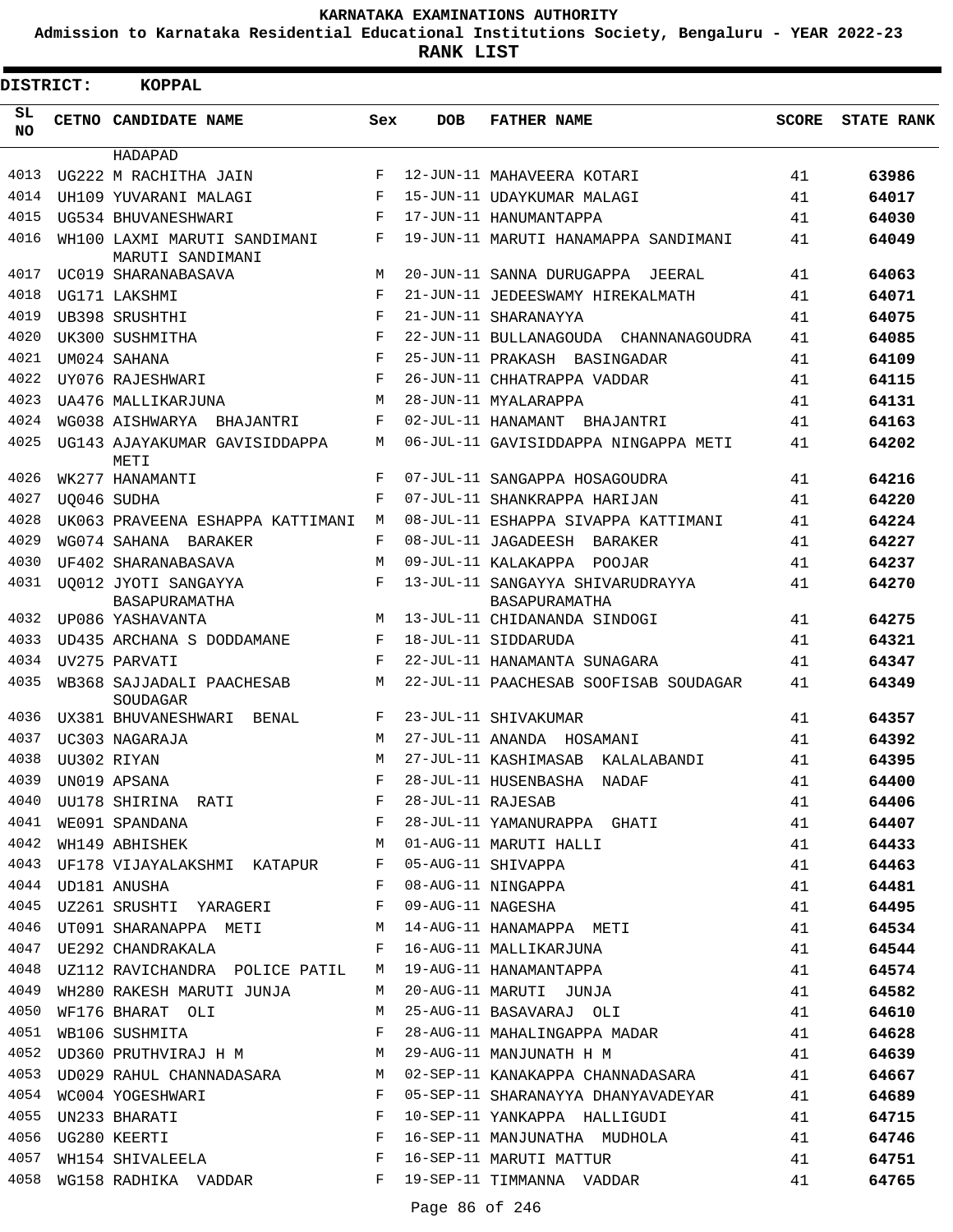**Admission to Karnataka Residential Educational Institutions Society, Bengaluru - YEAR 2022-23**

| DISTRICT:       |            | <b>KOPPAL</b>                                   |              |                   |                                                 |       |                   |
|-----------------|------------|-------------------------------------------------|--------------|-------------------|-------------------------------------------------|-------|-------------------|
| SL<br><b>NO</b> |            | CETNO CANDIDATE NAME                            | Sex          | <b>DOB</b>        | <b>FATHER NAME</b>                              | SCORE | <b>STATE RANK</b> |
| 4059            |            | WK343 MEENAKSHI                                 | $\mathbf{F}$ |                   | 05-OCT-11 BHIMARADDEPPA MADANOOR                | 41    | 64848             |
| 4060            |            | UZ363 SHIVANI<br>CHALAVADI                      | F            |                   | 10-OCT-11 PARASHURAM                            | 41    | 64874             |
| 4061            |            | UK228 YUVARAJ S                                 | M            |                   | 10-OCT-11 SHARANAPPA                            | 41    | 64878             |
| 4062            |            | WB404 PRABHU<br>CHALLARI                        | M            |                   | 29-OCT-11 HANAMANTAPPA CHALLARI                 | 41    | 64970             |
| 4063            |            | UU212 SANTOSH                                   | M            |                   | 05-NOV-11 BASAVARAJ KOMAR                       | 41    | 65010             |
| 4064            |            | WG190 SIRIJA SURESH BANDI                       | F            |                   | 06-NOV-11 SURESH RAMASWAMY BANDI                | 41    | 65019             |
| 4065            |            | UE024 KALPANA                                   | F            | 08-NOV-11 SOMAPPA |                                                 | 41    | 65036             |
| 4066            |            | UH142 VINUTH                                    | M            |                   | 12-NOV-11 HANUMANTAPPA                          | 41    | 65065             |
| 4067            |            | UM097 ANITA                                     | F            |                   | 20-NOV-11 BASAVARAJA ENIGI                      | 41    | 65102             |
| 4068            |            | UX179 PAVITRA OLEKAR                            | F            |                   | 26-NOV-11 YAMANAPPA                             | 41    | 65137             |
| 4069            |            | US198 VIJAYALAKSHMI SUBHAS HOSUR                | F            |                   | 26-NOV-11 SUBHAS SHARANAPA HOSUR                | 41    | 65139             |
| 4070            |            | UJ236 SAMPATTU                                  | М            |                   | 30-NOV-11 LACHAMAPPA PUJAR                      | 41    | 65159             |
| 4071            |            | UA158 SANTOSHA                                  | М            |                   | 01-DEC-11 TIMMANNA                              | 41    | 65163             |
| 4072            |            | UG075 YASHAWANT KUMAR                           | M            |                   | 15-DEC-11 SHARANAPPA KADAGATTI                  | 41    | 65224             |
| 4073            |            | WB099 DEEPA                                     | F            |                   | 24-DEC-11 MANAPPA HUGGI                         | 41    | 65258             |
| 4074            |            | UY175 MANDAR UMESH PUJAR                        | F            |                   | 27-DEC-11 UMESH PUJARA YAMANAMMA PUJAR          | 41    | 65265             |
| 4075            |            | WC006 HANAMESH                                  | M            |                   | 01-JAN-12 SANNADEVAPPA POLICEPATL               | 41    | 65294             |
| 4076            |            | UE406 INDHARAJA                                 | M            |                   | 01-JAN-12 KRISHNA NAIK                          | 41    | 65296             |
| 4077            |            | UD526 MANOJ                                     | M            |                   | 01-JAN-12 LINGAPPA                              | 41    | 65297             |
| 4078            |            | UV108 SAMARINA                                  | F            |                   | 01-JAN-12 HONNURASAB NADAFA                     | 41    | 65300             |
| 4079            |            | UZ322 VENKATESHA                                | M            |                   | 11-JAN-12 GOVINDAPPA                            | 41    | 65317             |
| 4080            |            | UL013 MANJULA TALAVAR                           | F            |                   | 04-FEB-12 DYAMANNA TALAVAR                      | 41    | 65344             |
| 4081            |            | WA134 ASHWINI MUTTAPPA OGI                      | F            |                   | 10-FEB-12 MUTTAPPA OGI                          | 41    | 65349             |
| 4082            |            | UD292 BHANURPIYA V P                            | F            |                   | 04-MAR-12 VIJAYAKUMAR P                         | 41    | 65362             |
| 4083            |            | WB301 KOUSHIK CHANDAPPA RATHOD                  | М            |                   | 30-MAR-12 CHANDAPPA POMAPPA RATHOD              | 41    | 65375             |
| 4084            |            | US127 KALPANA                                   | F            |                   | 23-DEC-12 ERAPPA JANGANNAVAR                    | 41    | 65395             |
| 4085            |            | UF298 PANDU CHAVHAN                             | M            |                   | 20-SEP-08 PARASAPPA                             | 40    | 65399             |
| 4086            |            | UW020 HULIGEMMA HANAMAPPA<br>KUMATAGI           | F            |                   | 09-JAN-09 HANAMAPPA KUMATAGI                    | 40    | 65401             |
| 4087            |            | WC118 SHREEDEVI                                 | F            |                   | 02-JUN-09 LAKSHMAPPA SANNEGOUDRA                | 40    | 65413             |
| 4088            |            | WF104 RAMESH                                    | М            |                   | 22-SEP-09 HANAMAPPA PUJAR                       | 40    | 65424             |
| 4089            |            | WA157 PARASHURAM HANAMPPA DOLLIN                | M            |                   | 27-OCT-09 HANAMAPPA BHIMAPPA                    | 40    | 65429             |
| 4090            |            | UH228 SAGAR                                     | M            |                   | 14-DEC-09 SIDDAPPA MUDHGAL                      | 40    | 65438             |
|                 |            | 4091 UF660 PARASHURAM YAMANURAPPA<br>BHAVIKATTI | М            |                   | 15-DEC-09 YAMANURAPPA BHAVIKATTI                | 40    | 65439             |
| 4092            |            | UX145 MAHADEVI BASALINGAPPA<br>HADAPAD          | F            |                   | 27-DEC-09 BASALINGAPPA MALLAPPA HADAPAD         | 40    | 65447             |
| 4093            |            | UV183 MALINGARAYA                               | M            |                   | 09-JAN-10 HANAMANTA KYADIGUMPI                  | 40    | 65463             |
| 4094            |            | WF162 AKKAMMA                                   | F            |                   | 14-JAN-10 BALAPPA MURADI                        | 40    | 65464             |
| 4095            |            | UW037 PRAVEENAGOUDA                             | М            |                   | 19-JAN-10 NAGANAGOUDA MALIPATIL                 | 40    | 65468             |
| 4096            |            | UY168 PRADEEP PARAMANATTI                       | М            |                   | 24-JAN-10 DEVINDRAPPA HANAMAPPA<br>PARAMANATTI  | 40    | 65470             |
| 4097            |            | WH326 AKHUL                                     | М            |                   | 26-JAN-10 RAMESHAPPA MYAGALAMANI                | 40    | 65471             |
| 4098            | WD232 ANIL |                                                 | M            |                   | 08-FEB-10 YALLAPPA BHOVI                        | 40    | 65480             |
| 4099            |            | UD018 HULIGEMMA                                 | F            |                   | 10-FEB-10 HANUMANTHAPPA LAKSHMANA<br>BHODAGUMPA | 40    | 65482             |
| 4100            |            | WK175 MAHANTESHGOUDA                            | M            |                   | 17-FEB-10 MALLIKARJUNGOUDA POLICE PATIL         | 40    | 65489             |
|                 |            | 4101 UX089 YAMANOOR YALLAPPA HULAGERI M         |              |                   | 23-FEB-10 YALLAPPA CHAUDAPPA HULAGERI           | 40    | 65493             |
| 4102            |            | WK330 PRAVEEN                                   | M            |                   | 02-MAR-10 HANAMAPPA HULI                        | 40    | 65498             |
| 4103            |            | UA529 SANTOSHA NIDAGUNDI                        | М            |                   | 18-MAR-10 KALLAPPA NIDAGUNDI                    | 40    | 65512             |
| 4104            |            | UO062 MAHESH GURIKAR                            | M            |                   | 19-MAR-10 YAMANOORAPPA                          | 40    | 65513             |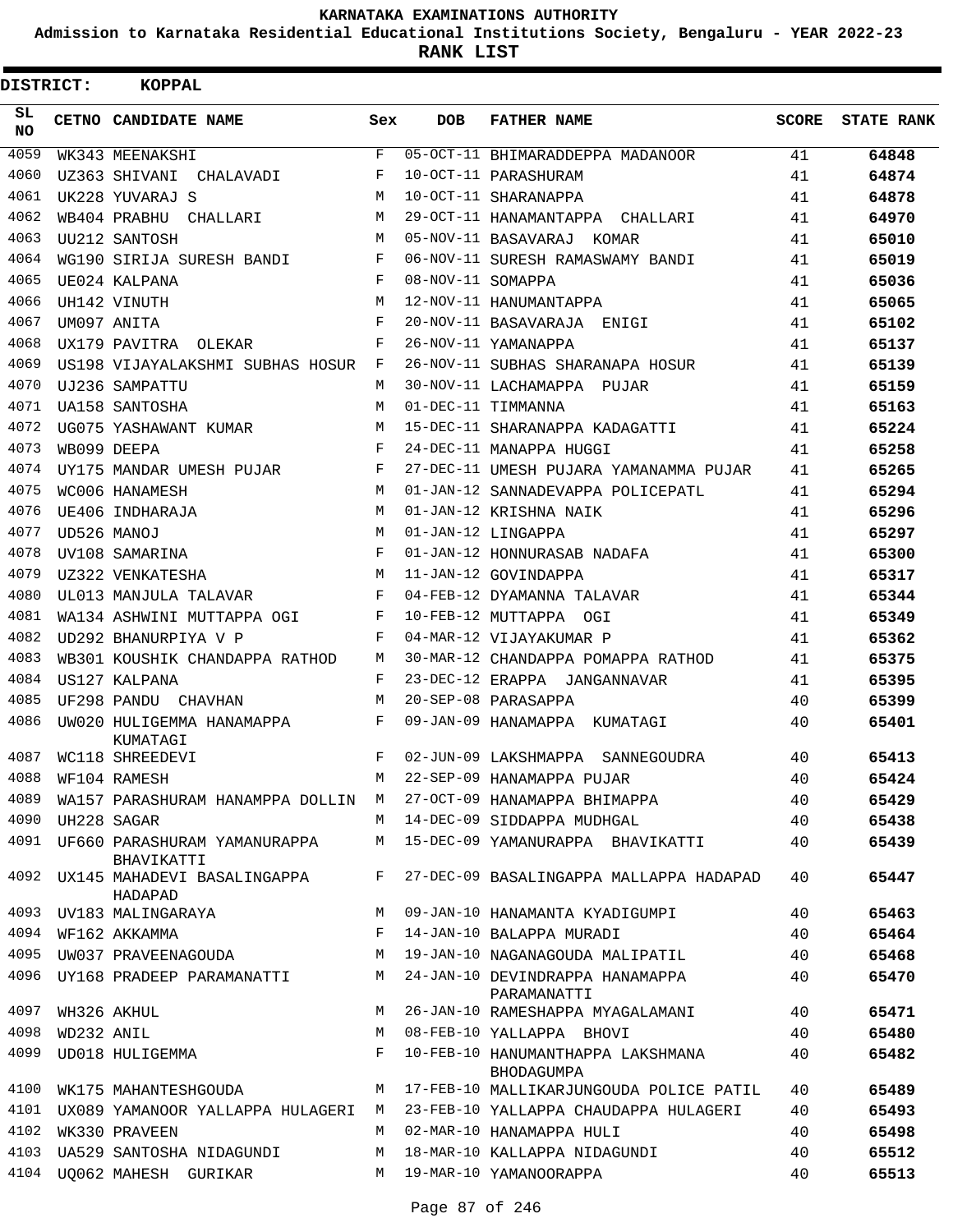**Admission to Karnataka Residential Educational Institutions Society, Bengaluru - YEAR 2022-23**

**RANK LIST**

| <b>DISTRICT:</b> |                 | <b>KOPPAL</b>                                                 |                    |                   |                                                                                                                                                                                                                                              |       |                   |
|------------------|-----------------|---------------------------------------------------------------|--------------------|-------------------|----------------------------------------------------------------------------------------------------------------------------------------------------------------------------------------------------------------------------------------------|-------|-------------------|
| SL<br>NO.        |                 | CETNO CANDIDATE NAME                                          | Sex                | <b>DOB</b>        | <b>FATHER NAME</b>                                                                                                                                                                                                                           | SCORE | <b>STATE RANK</b> |
| 4105             |                 | UW222 PRAJWAL HEMANT KADIYAVAR                                | M                  |                   | 31-MAR-10 HEMANT MALLAPPA KADIYAVAR                                                                                                                                                                                                          | 40    | 65527             |
| 4106             |                 | UV005 SANGAMESH ANGADI                                        | М                  |                   | 06-APR-10 SHARNAPPA                                                                                                                                                                                                                          | 40    | 65533             |
| 4107             |                 | UE377 PRAKASHA VIBHUTI                                        | М                  | 16-MAY-10 RAMAYYA |                                                                                                                                                                                                                                              | 40    | 65559             |
| 4108             |                 | UB069 SHARANAPPA                                              | M                  |                   | 22-MAY-10 ESHAPPA NIDAGUNDI                                                                                                                                                                                                                  | 40    | 65565             |
| 4109             |                 | UU106 NAGARAJ                                                 | M                  |                   | 01-JUN-10 HANAMAPPA GUMAGERI                                                                                                                                                                                                                 | 40    | 65578             |
| 4110             |                 | UA260 RAJA M                                                  | M                  |                   | 20-JUN-10 MALLIKARJUNA                                                                                                                                                                                                                       | 40    | 65593             |
| 4111             |                 | UM068 REKHA                                                   | $\mathbf F$        |                   | 24-JUN-10 SANNAHANUMAPPA BUKANATTI                                                                                                                                                                                                           | 40    | 65596             |
| 4112             |                 | WD091 SNEHA LAKSHAMAPPA<br>CHALAWADI                          | F                  |                   | 04-JUL-10 LAKSHAMAPPA                                                                                                                                                                                                                        | 40    | 65605             |
| 4113             |                 | WG153 RAJESHWARI                                              | F                  |                   | 18-JUL-10 SHREESHAILAPPA DUGGALAD                                                                                                                                                                                                            | 40    | 65631             |
| 4114             |                 | UU360 MAHAMADA YUSUF                                          | М                  |                   | 21-JUL-10 MAHIBOOBSAB<br>HUNAGUND                                                                                                                                                                                                            | 40    | 65634             |
| 4115             |                 | WH271 POOJA                                                   | $\mathbf{F}% _{0}$ |                   | 27-JUL-10 HIREHANAMAPPA BEVINAGIDAD                                                                                                                                                                                                          | 40    | 65642             |
| 4116             |                 | UT139 KAVERI                                                  | $_{\rm F}$         |                   | 06-AUG-10 SHANKRAPPA<br>ILAGER                                                                                                                                                                                                               | 40    | 65659             |
| 4117             |                 | UC071 SRIKANTH                                                | M                  |                   | 07-AUG-10 LAXMANNA MAMMATI                                                                                                                                                                                                                   | 40    | 65661             |
| 4118             |                 | WF133 KEERTANA SHIVANANDAPPA<br>TENGUNTI                      | F                  |                   | 09-AUG-10 SHIVANANDAPPA HANAMANTAPPA<br>TENGUNTI                                                                                                                                                                                             | 40    | 65663             |
| 4119             |                 | UR161 VENKATESHA                                              | M                  |                   | 20-AUG-10 AMARESHA BUDASAR                                                                                                                                                                                                                   | 40    | 65687             |
| 4120             |                 | UB303 BINDUSHRI                                               | F                  |                   | 05-SEP-10 HANUMANTHAPPA                                                                                                                                                                                                                      | 40    | 65724             |
| 4121             |                 | WD026 RAKSHITA                                                | $_{\rm F}$         |                   | 08-SEP-10 HANAMAPPA YAMMIGUDDAD                                                                                                                                                                                                              | 40    | 65729             |
| 4122             |                 | WJ191 VIDYA BADIGER                                           | F                  |                   | 11-SEP-10 DYAMANNA BADIGER                                                                                                                                                                                                                   | 40    | 65733             |
| 4123             |                 | UC126 AKASHA                                                  | M                  |                   | 17-SEP-10 HANUMANTA                                                                                                                                                                                                                          | 40    | 65748             |
| 4124             |                 | UD026 POOJA                                                   | F                  |                   | 19-SEP-10 MUDIYAPPA HUNASIHAL                                                                                                                                                                                                                | 40    | 65757             |
| 4125             |                 |                                                               | M                  |                   |                                                                                                                                                                                                                                              | 40    | 65767             |
| 4126             |                 | UN110 SHASHANK                                                | M                  |                   | 23-SEP-10 NAGABHUSHAN<br>BELUR<br>28-SEP-10 NAGESH GUMMA                                                                                                                                                                                     | 40    |                   |
| 4127             |                 | UO034 CHIRANJEEVI                                             | F                  |                   |                                                                                                                                                                                                                                              | 40    | 65780             |
| 4128             |                 | WF191 SOUMYA                                                  | F                  |                   | 05-OCT-10 HULAGAPPA KORAVAR                                                                                                                                                                                                                  |       | 65805             |
| 4129             |                 | WH134 PALLAVI HOSAMANI                                        |                    |                   | 06-OCT-10 TIPPANNA HOSAMANI                                                                                                                                                                                                                  | 40    | 65808             |
|                  |                 | WG298 DIGANT MHANTESHA GANGANAL                               | M                  |                   | 08-OCT-10 MAHANTESH                                                                                                                                                                                                                          | 40    | 65819             |
| 4130             |                 | WG049 JYOTI SUNKAPPA<br><b>NEELAPPANAVAR</b>                  | F                  |                   | 08-OCT-10 SUNKAPPA BASAPPA<br>NEELAPPANAVAR                                                                                                                                                                                                  | 40    | 65820             |
| 4131             |                 | UU080 PANDURANGA PRAKASH WALIKAR                              | M                  |                   | 09-OCT-10 PRAKASH WALIKAR                                                                                                                                                                                                                    | 40    | 65826             |
| 4132             |                 | UH005 PAVANKUMAR BASIRAL                                      | М                  |                   | 09-OCT-10 HANUMANTAPPA                                                                                                                                                                                                                       | 40    | 65827             |
|                  |                 | 4133 WD287 MADHU                                              |                    |                   | F 22-OCT-10 PARAMESH MUKKUMPI                                                                                                                                                                                                                |       | 65874             |
|                  |                 |                                                               |                    |                   |                                                                                                                                                                                                                                              |       | 65881             |
|                  |                 |                                                               |                    |                   |                                                                                                                                                                                                                                              |       | 65884             |
|                  |                 | 4136 UG267 KIRAN                                              |                    |                   | M 27-OCT-10 HANUMESH BHAVIKATTI 40                                                                                                                                                                                                           |       | 65891             |
|                  |                 | 4137 UK071 HULIGEMMA <b>E</b> 29-OCT-10 RAVI HULAGI           |                    |                   | 40                                                                                                                                                                                                                                           |       | 65904             |
|                  |                 | CHALUVADI                                                     |                    |                   | 4138 UB405 SHREENIVAS SOMAPPA M 30-OCT-10 SOMAPPA CHALUVADI 40                                                                                                                                                                               |       | 65912             |
|                  |                 | 4139 UD265 POOJASHRI SALLA SALAMA E 31-OCT-10 SHIDDANAGOUDA   |                    |                   | 40                                                                                                                                                                                                                                           |       | 65916             |
|                  |                 |                                                               |                    |                   | $\begin{array}{cccccccccc} 4140 & \text{WF310 LAKXML} & \text{TONDIHAL} & & & \text{F} & 01-NOV-10 SHARANAPPA & & & & \\ 4141 & \text{UL127 TASLIMA} & & & & \text{F} & 07-NOV-10 MURTUJASAB & & & & \\ & & & & & & 40 & & & \\ \end{array}$ |       | 65919             |
|                  |                 |                                                               |                    |                   |                                                                                                                                                                                                                                              |       | 65953             |
|                  |                 |                                                               |                    |                   | 4142 WB169 BHIMAVVA SHARANAPPA UPPAR F 08-NOV-10 SHARANAPPA YAMANAPPA UPPAR 40                                                                                                                                                               |       | 65955             |
|                  |                 | 4143 UK337 MAILARAGOUDA                                       |                    |                   | M 09-NOV-10 GAVISIDDANAGOUDA POLICEPATIL 40                                                                                                                                                                                                  |       | 65961             |
|                  |                 |                                                               |                    |                   | 4144 UG318 DURAGAPPA 10-NOV-10 BARAMAPPA PARIYAVAR                                                                                                                                                                                           |       | 65964             |
|                  |                 |                                                               |                    |                   | 4145 WB053 MALEGOUDA M 13-NOV-10 BASANAGOUDA MALIPATIL 40                                                                                                                                                                                    |       | 65983             |
|                  |                 |                                                               |                    |                   | 4146 UC427 DEEPA <b>Example 20</b> F 15-NOV-10 MANJUNATH CHOKOTI 40                                                                                                                                                                          |       | 65989             |
|                  |                 | 4147 UA391 RAKSHITA $F$ 17-NOV-10 HANUMANTAPPA                |                    |                   | 40                                                                                                                                                                                                                                           |       | 66002             |
|                  | 4148 UF427 SANA |                                                               |                    |                   | F 24-NOV-10 KHAJESAB HULGERI 40                                                                                                                                                                                                              |       | 66024             |
|                  |                 |                                                               |                    |                   | 4149 WD231 PREETI BALIGAR F 26-NOV-10 KALAKAPPA MAHANTAPPA BALIGAR 40                                                                                                                                                                        |       | 66033             |
|                  |                 | 4150 UB336 SANDEEPA M 26-NOV-10 HANUMESHA                     |                    |                   |                                                                                                                                                                                                                                              | 40    | 66034             |
|                  |                 | 4151 UB399 ANJALI VALMIKI KWA KWA 29-NOV-10 BASAVARAJ VALMIKI |                    |                   |                                                                                                                                                                                                                                              | 40    | 66037             |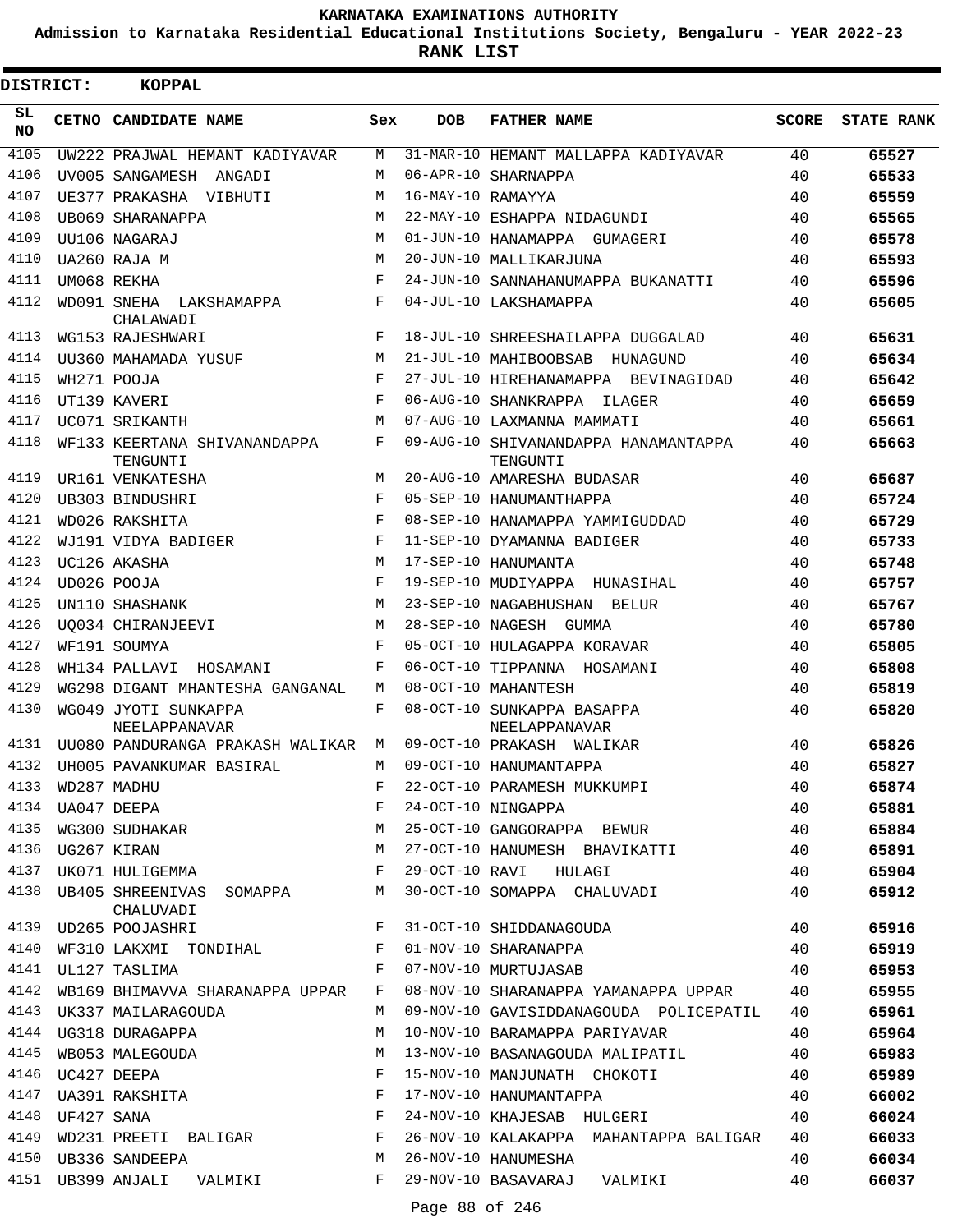**Admission to Karnataka Residential Educational Institutions Society, Bengaluru - YEAR 2022-23**

**RANK LIST**

| <b>DISTRICT:</b> | <b>KOPPAL</b>                                 |              |                   |                                                  |              |                   |
|------------------|-----------------------------------------------|--------------|-------------------|--------------------------------------------------|--------------|-------------------|
| SL<br>NO.        | CETNO CANDIDATE NAME                          | Sex          | <b>DOB</b>        | <b>FATHER NAME</b>                               | <b>SCORE</b> | <b>STATE RANK</b> |
| 4152             | WE041 MUTTURAJ                                | M            |                   | 03-DEC-10 NURAPPA MALI                           | 40           | 66056             |
| 4153             | WC219 PAKIRAMMA RAMANNA LANDERA               | F            |                   | 03-DEC-10 RAMANNA PAKIRAPPA LANDERA              | 40           | 66057             |
| 4154             | UA144 RASOOL BEE                              | F            |                   | 04-DEC-10 HUSSAIN SAB                            | 40           | 66059             |
| 4155             | UU098 SHARANAPPA<br>METI                      | M            |                   | 05-DEC-10 HANAMAPPA METI                         | 40           | 66064             |
| 4156             | UD172 ASRIF GURIKAR                           | M            |                   | 08-DEC-10 CHANDUSAB<br>GURIKAR                   | 40           | 66077             |
| 4157             | UU051 DODDABASAVA                             | M            |                   | 08-DEC-10 MAHANTAPPA PURAD                       | 40           | 66078             |
| 4158             | UF101 LAKSHMAVVA ADAPUR                       | F            |                   | 08-DEC-10 SHARANAPPA                             | 40           | 66080             |
| 4159             | UB192 MANJUNATHA                              | M            | 11-DEC-10 GADEPPA |                                                  | 40           | 66101             |
| 4160             | UF576 AMRUTA HOSAMANI                         | F            | 13-DEC-10 ADAPPA  |                                                  | 40           | 66106             |
| 4161             | UF535 BASAVARAJA SHARANAPPA<br>KARAMUDI       | М            |                   | 25-DEC-10 SHARANAPPA<br>GURASANGAPPA<br>KARAMUDI | 40           | 66148             |
| 4162             | UX095 SUCHITRA SHARANAPPA GURIKAR F           |              |                   | 25-DEC-10 SHARANAPPA SHANKRAPPA GURIKAR          | 40           | 66152             |
| 4163             | WD103 SACHINA                                 | M            |                   | 28-DEC-10 SHARANAGOUDA POLICEPATILA              | 40           | 66163             |
| 4164             | UF133 BHASKARA<br>MAT T                       | M            |                   | 01-JAN-11 GANGADHARA MALI                        | 40           | 66190             |
| 4165             | UD495 SHASHIKANTA                             | M            |                   | 01-JAN-11 DEVAPPA PUJAR                          | 40           | 66220             |
| 4166             | UX208 SAMARTHA                                | M            |                   | 04-JAN-11 MALLAPPA SOODI                         | 40           | 66245             |
| 4167             | UE018 ISHWAR                                  | M            |                   | 11-JAN-11 SHARANAPPA                             | 40           | 66277             |
| 4168             | UB034 BASAVA BHARGAVA S                       | M            |                   | 20-JAN-11 TIMMANNA S                             | 40           | 66322             |
| 4169             | UY147 SATEESHA                                | M            |                   | 21-JAN-11 YAMANOORAPPA<br>KAMMARA                | 40           | 66333             |
| 4170             | UA506 SATHWIKA                                | F            |                   | 27-JAN-11 CHANDRASHEKHAR                         | 40           | 66368             |
| 4171             | UH035 NAGAVENI MANJUNATH                      | F            |                   | 29-JAN-11 MANJUNATH GANGADARAYYA                 | 40           | 66380             |
| 4172             | UB140 LALAPPA                                 | M            |                   | 02-FEB-11 V HANUMANTAPPA                         | 40           | 66411             |
| 4173             | WG093 RAJABAKSHI ALLABAKSHI<br><b>BADIGER</b> | М            |                   | 02-FEB-11 ALLABAKSHI<br>BADIGER                  | 40           | 66413             |
| 4174             | WA137 SHRUTHI MUDAKAPPA HAVALDHAR F           |              |                   | 06-FEB-11 MUDAKAPPA HAVALADHAR                   | 40           | 66432             |
| 4175             | UZ217 YAMANUR                                 | M            |                   | 12-FEB-11 PARASAPPA HANCHI                       | 40           | 66467             |
| 4176             | UG263 SHWETHA ADONI                           | F            |                   | 14-FEB-11 MANJUNATH ADVANI                       | 40           | 66472             |
| 4177             | UU001 ARJUN                                   | M            |                   | 18-FEB-11 BASAPPA RATHOD                         | 40           | 66491             |
| 4178             | UY051 MASAMMA<br>METI                         | F            |                   | 22-FEB-11 PHAKIRAPPA                             | 40           | 66513             |
| 4179             | UF311 MANU BADIGERA                           | M            |                   | 24-FEB-11 MANTESHA BADIGERA                      | 40           | 66531             |
|                  | 4180 UW263 SATEESH                            | M            |                   | 24-FEB-11 DYAMANNA VADDAR                        | 40           | 66533             |
|                  | 4181 UC244 VINAYKUMAR                         | M            |                   | 25-FEB-11 HANUMANTHAPPA                          | 40           | 66540             |
| 4182             | WK193 SHIVAKUMAR                              | M            |                   | 02-MAR-11 CHANDRASHEKHAR SANGANAHAL              | 40           | 66576             |
| 4183             | UZ114 SUHAS                                   | M            |                   | 03-MAR-11 SANTOSH PUJAR                          | 40           | 66586             |
| 4184             | UD057 SAGAR J                                 | М            |                   | 04-MAR-11 OMKARAPPA                              | 40           | 66592             |
| 4185             | WF011 ANJALI                                  | F            |                   | 05-MAR-11 RAMANNA KAMANOORU                      | 40           | 66598             |
| 4186             | UG252 RENUKA                                  | F            |                   | 09-MAR-11 BASAVARAJ MALIPATIL                    | 40           | 66630             |
| 4187             | M<br>WC236 SATEESH                            |              |                   | 11-MAR-11 LAKSHMAN LAMANI                        | 40           | 66643             |
| 4188             | WD117 NAVEENKUMAR M                           |              |                   | 17-MAR-11 SHEKHARAPPA ELAGER                     | 40           | 66682             |
| 4189             | UU231 SOUMYA PRAKASH JUGERI F                 |              |                   | 22-MAR-11 PRAKASH SOMANNA JUGERI                 | 40           | 66720             |
| 4190             | WC141 LOHITKUMAR                              | М            |                   | 23-MAR-11 DURAGAPPA DYAMANNA GADDI               | 40           | 66726             |
| 4191             | UD189 KAVYA                                   | F            | 26-MAR-11 ERAPPA  |                                                  | 40           | 66743             |
| 4192             | WB356 MAHMADA HINOOS BILEKUDARI M             |              |                   | 29-MAR-11 MAHMADA JAMEERASAB                     | 40           | 66760             |
| 4193             | UW224 HANAMESHA FAKIRAPPA PALEDA M            |              |                   | 01-APR-11 FAKIRAPPA MUTTAPPA PALEDA              | 40           | 66789             |
| 4194             | WG090 MANJUNATH                               | М            |                   | 03-APR-11 BASAVARAJ HARIJAN                      | 40           | 66816             |
| 4195             | WG165 YALLAMMA                                | F            |                   | 04-APR-11 YAMANAPPA CHOUDKI                      | 40           | 66832             |
| 4196             | WG207 CHAITRA TIRUPATI RATHOD F               |              |                   | 08-APR-11 TIRUPATI DURUGAPPA RATHOD              | 40           | 66860             |
| 4197             | WF137 ARCHANA NADAKATTI                       | $\mathbb{F}$ |                   | 10-APR-11 GONIBASAPPA NADAKATTI                  | 40           | 66877             |
| 4198             | UX175 PRATIBHA SHARANAPPA F<br>HANCHINAL      |              |                   | 20-APR-11 SHARANAPPA BASAPPA HANCHINAL           | 40           | 66957             |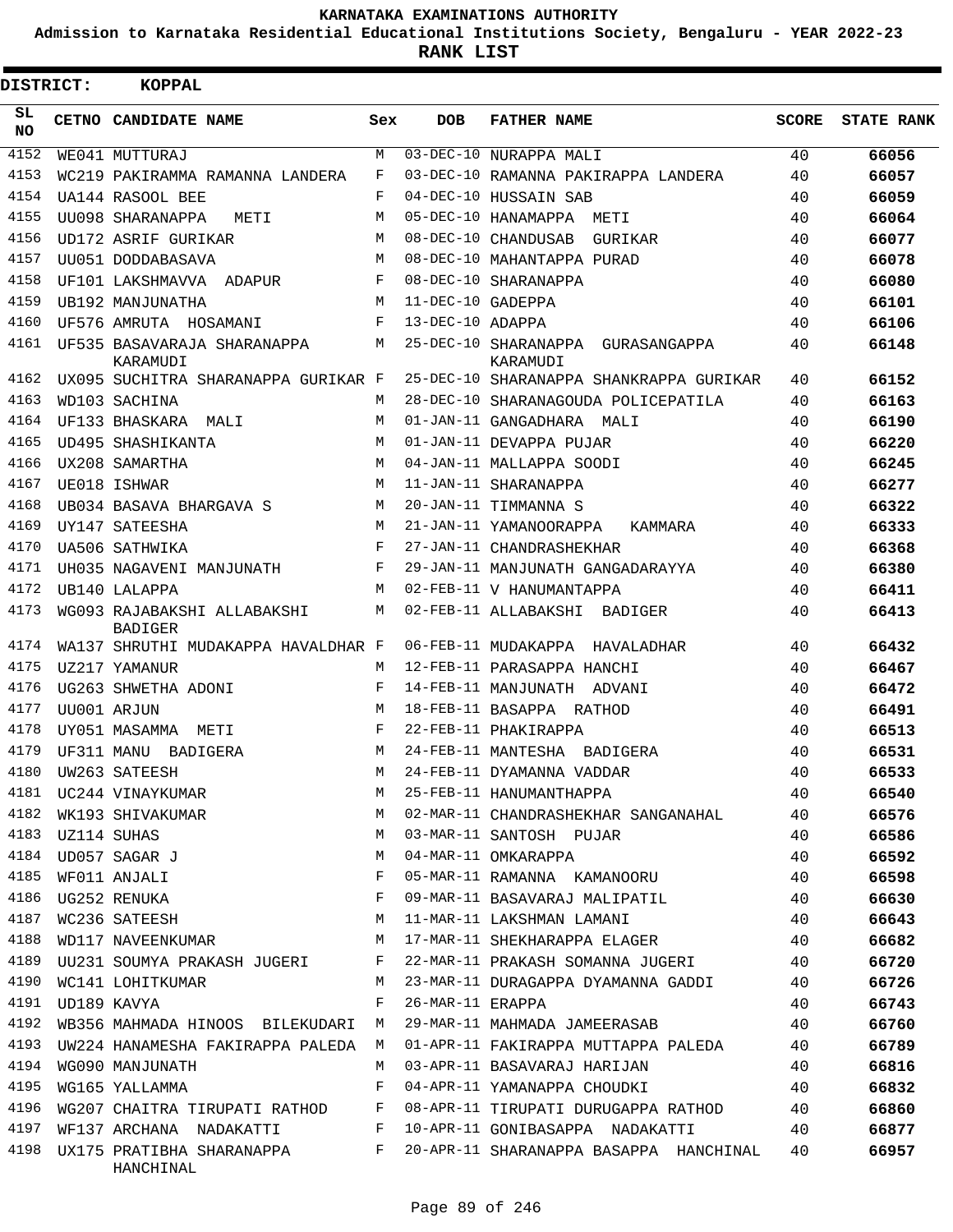**Admission to Karnataka Residential Educational Institutions Society, Bengaluru - YEAR 2022-23**

| DISTRICT:  |                 | <b>KOPPAL</b>                                                   |     |                   |                                         |              |                   |
|------------|-----------------|-----------------------------------------------------------------|-----|-------------------|-----------------------------------------|--------------|-------------------|
| SL.<br>NO. |                 | CETNO CANDIDATE NAME                                            | Sex | <b>DOB</b>        | <b>FATHER NAME</b>                      | <b>SCORE</b> | <b>STATE RANK</b> |
| 4199       |                 | WK204 PAVAN                                                     | M   |                   | 23-APR-11 RAGHUNATHASA RAYABHAGI        | 40           | 66981             |
| 4200       | UZ221 H         | VISHWANATH                                                      | M   | $24-APR-11$ H     | AMARESH                                 | 40           | 66987             |
| 4201       |                 | WD126 JYOTHI MANJAPPA SALI                                      | F   |                   | 24-APR-11 MANJAPPA YALLAPPA SALI        | 40           | 66989             |
| 4202       |                 | UZ106 SAHANA                                                    | F   |                   | 24-APR-11 BHARAMAGOUDA BADAGI           | 40           | 66994             |
| 4203       |                 | WK234 BASAVARAJ J LAKKANGOWDAR                                  | М   |                   | 27-APR-11 JAGADEESH G LAKKANGOWDAR      | 40           | 67003             |
| 4204       |                 | UF076 POOJA MAHANTESHA DONI                                     | F   |                   | 27-APR-11 MAHANTESH DONI                | 40           | 67009             |
| 4205       |                 | WD282 SHARANAPPA                                                | M   |                   | 28-APR-11 SHIVANANDAPPA BEWOOR          | 40           | 67016             |
| 4206       |                 | US138 MOULAMMA                                                  | F   |                   | 30-APR-11 TIRUPATI ASHYAL               | 40           | 67030             |
| 4207       |                 | UU252 KANAKARAYA                                                | M   |                   | 01-MAY-11 SHARANAPPA HULLAPPA GOUDRA    | 40           | 67041             |
| 4208       |                 | UM063 KAVERI                                                    | F   |                   | 01-MAY-11 VENKOOBA ANDAGI               | 40           | 67042             |
| 4209       |                 | US022 YAMANUR BHEEMAPPA KATAPUR                                 | M   |                   | 01-MAY-11 BHEEMAPPA KAPADALEPPA KATAPUR | 40           | 67046             |
| 4210       |                 | UX165 PRAJVAL GAJJARI                                           | M   | 04-MAY-11 NAGAPPA |                                         | 40           | 67067             |
| 4211       |                 | UD024 JYOTHI                                                    | F   |                   | 07-MAY-11 HANUMANTHAPPA MULADINNI       | 40           | 67086             |
| 4212       |                 | WA087 SAVITRI                                                   | F   |                   | 08-MAY-11 HANAMAPPA BISANAL             | 40           | 67102             |
| 4213       |                 | WF039 AMBIKA                                                    | F   |                   | 10-MAY-11 NINGANAGOUDA MALIPATIL        | 40           | 67112             |
| 4214       |                 | WF245 ADARSHA                                                   | M   |                   | 12-MAY-11 LOKAPPA BALAKUNDI             | 40           | 67133             |
| 4215       |                 | UK093 SANDEEP                                                   | M   |                   | 17-MAY-11 CHANNAPPA MALAGI              | 40           | 67185             |
| 4216       |                 | UG231 SANJANA                                                   | F   |                   | 21-MAY-11 NINGANNA                      | 40           | 67214             |
| 4217       |                 | WF161 SHADIK SUNKAD                                             | M   |                   | 22-MAY-11 DAVALASAB                     | 40           | 67219             |
| 4218       |                 | UG204 AKASH                                                     | M   |                   | 28-MAY-11 MARIYAPPA                     | 40           | 67254             |
| 4219       |                 | UY085 DEVARAJ                                                   | M   |                   | 30-MAY-11 PAMPANNA BINGI                | 40           | 67264             |
| 4220       |                 | UR120 VEERENDRAGOUDA                                            | M   |                   | 31-MAY-11 SHANKARAGOUDA POLICEPATIL     | 40           | 67274             |
| 4221       |                 | UJ214 PRAVEEN                                                   | M   |                   | 01-JUN-11 HULAGAPPA HARIJAN             | 40           | 67289             |
| 4222       |                 | WF091 SWAPNA                                                    | F   |                   | 01-JUN-11 BASAVARAJ BHAJANTRI           | 40           | 67293             |
| 4223       |                 | WH209 BASAVARAJ GANGOJI                                         | М   |                   | 03-JUN-11 RAMACHANDRAPPA                | 40           | 67310             |
| 4224       |                 | WE183 SOUMYA                                                    | F   |                   | 04-JUN-11 VEERESH HIREMATH              | 40           | 67328             |
| 4225       |                 | UX251 BASAVARAJ VYAPARI                                         | M   |                   | 05-JUN-11 SIDDAPPA VEERAPPA VYAPARI     | 40           | 67330             |
| 4226       |                 | WJ123 MARUTI                                                    | M   |                   | 06-JUN-11 SHARANAPPA UPPAR              | 40           | 67345             |
| 4227       |                 | UU268 BHARATHI RAMANAGOUDA GOUDAR F                             |     |                   | 07-JUN-11 RAMANAGOUDA GOUDAR            | 40           | 67354             |
| 4228       |                 | WH203 VIJAYAKUMAR                                               | М   |                   | 07-JUN-11 SHIDLINGAPPA GURIKAR          | 40           | 67366             |
| 4229       |                 | UW216 SANGEETA                                                  | F   |                   | 09-JUN-11 BASAVARAJ PADIYAR             | 40           | 67386             |
| 4230       |                 | UV172 DEVAPPA                                                   | М   |                   | 10-JUN-11 RAMESH CHOUDKI                | 40           | 67392             |
| 4231       |                 | WG249 RAJAKASAB                                                 | М   |                   | 11-JUN-11 HASANASAB KAIGADDI            | 40           | 67406             |
| 4232       |                 | $\mathbf{F}$ and $\mathbf{F}$ and $\mathbf{F}$<br>UR032 KEERTHI |     |                   | 12-JUN-11 KANAKARAYA MYAGERI            | 40           | 67414             |
|            |                 | 4233 UL147 MEGHANA HIREVALI F                                   |     |                   | 12-JUN-11 DEVAPPA HIREVALI              | 40           | 67415             |
| 4234       |                 | WB087 SHANKARALINGA DOTIHALA M                                  |     |                   | 12-JUN-11 HANAMAPPA                     | 40           | 67420             |
| 4235       |                 | UV152 MUNNA RAJESAB HUNAGUNDA                                   | М   |                   | 15-JUN-11 RAJESAB MALAKASAB HUNAGUNDA   | 40           | 67436             |
| 4236       |                 | UZ141 NAGARAJ YANKAPPA GURIKAR                                  | M   |                   | 15-JUN-11 YANKAPPA TIPPANNA GURIKAR     | 40           | 67437             |
|            |                 | 4237 UF377 HULIGEVVA HARIJAN                                    | F   |                   | 16-JUN-11 REVANAPPA                     | 40           | 67449             |
| 4238       |                 | UJ142 SAVITHA                                                   | F   |                   | 23-JUN-11 BANGARAPPA HULLIMUDDI         | 40           | 67528             |
| 4239       |                 | WF225 MUSKAN                                                    | F   |                   | 28-JUN-11 ISMLAIALSAB KOTABAL           | 40           | 67577             |
| 4240       |                 | UG506 ANJALI                                                    | F   |                   | 01-JUL-11 PRAKASH MOOGIN                | 40           | 67601             |
|            |                 | 4241 UG098 MAHANTESH                                            | M   |                   | 02-JUL-11 MAILARAPPA BANGALI            | 40           | 67620             |
| 4242       |                 | WH165 BHIMAPPA BASAVARAJA METI                                  | M   |                   | 06-JUL-11 BASAVARAJA BHIMAPPA METI      | 40           | 67649             |
| 4243       |                 | UK148 JAYARAM CHANNADASAR                                       | М   |                   | 06-JUL-11 MALLESH CHANNADASAR           | 40           | 67651             |
| 4244       |                 | UF604 OBALEPPA SOMASHEKHAR KAMBAR M                             |     |                   | 08-JUL-11 SOMASHEKHAR BALAPPA KAMBAR    | 40           | 67680             |
|            |                 | 4245 UL156 SINCHANA                                             | F   |                   | 10-JUL-11 MALLAPPA MANDALAGERI          | 40           | 67701             |
|            |                 | 4246 US205 SAMRINA                                              | F   |                   | 14-JUL-11 SHAMIDASAB                    | 40           | 67739             |
|            | 4247 UD256 USHA |                                                                 | F   |                   | 20-JUL-11 P SRINIVASA                   | 40           | 67785             |
|            |                 | 4248 UE392 TANUSHRI                                             | F   |                   | 21-JUL-11 SHIVANANDA                    | 40           | 67796             |
|            |                 |                                                                 |     | Page 90 of 246    |                                         |              |                   |
|            |                 |                                                                 |     |                   |                                         |              |                   |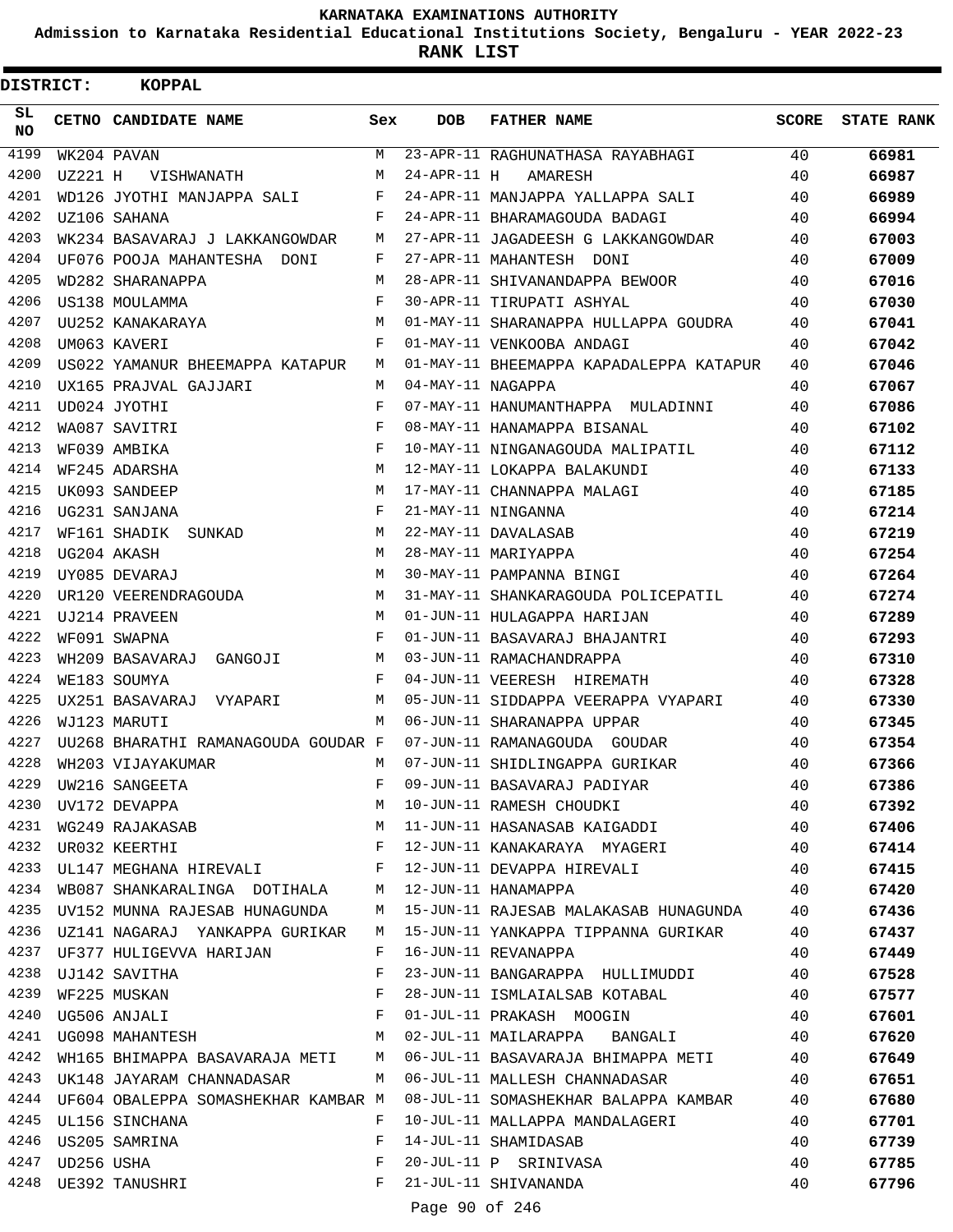**Admission to Karnataka Residential Educational Institutions Society, Bengaluru - YEAR 2022-23**

**RANK LIST**

| <b>DISTRICT:</b> |            | <b>KOPPAL</b>                         |            |                   |                                                                                         |              |                   |
|------------------|------------|---------------------------------------|------------|-------------------|-----------------------------------------------------------------------------------------|--------------|-------------------|
| SL.<br>NO.       |            | CETNO CANDIDATE NAME                  | Sex        | <b>DOB</b>        | <b>FATHER NAME</b>                                                                      | <b>SCORE</b> | <b>STATE RANK</b> |
| 4249             |            | UE359 MAHAMMAD ATEEF                  | М          |                   | 25-JUL-11 MAHAMMAD ZUBER                                                                | 40           | 67829             |
| 4250             |            | WH193 PUTTARAJ<br>ANGADI              | M          |                   | 27-JUL-11 SHARANAPPA                                                                    | 40           | 67846             |
| 4251             |            | UH135 NIVEDITA                        | F          |                   | 08-AUG-11 SHIVAPUTRAPPA SHIROORU                                                        | 40           | 67927             |
| 4252             |            | UE353 SHABANABEGAM                    | F          | 10-AUG-11 RAJASAB |                                                                                         | 40           | 67938             |
| 4253             |            | UF205 BHOOMIKA                        | F          |                   | 11-AUG-11 VIRESHA NAVALI                                                                | 40           | 67941             |
| 4254             |            | UM019 SALMANSAB                       | M          |                   | 13-AUG-11 LALSAB MUJAVAR                                                                | 40           | 67959             |
| 4255             |            | UX430 ROHAN VALIKAR                   | M          | 16-AUG-11 RAJASAB |                                                                                         | 40           | 67980             |
| 4256             |            | UU149 YASHAVANTA                      | M          |                   | 18-AUG-11 RAMESHAPPA                                                                    | 40           | 67995             |
| 4257             |            | WJ190 MITUN                           | M          |                   | 19-AUG-11 BASAVARAJ B BALIGERIMAT                                                       | 40           | 67999             |
| 4258             |            | WE194 SUDIPA                          | M          |                   | 19-AUG-11 AMARESH POLICEPATIL                                                           | 40           | 68003             |
| 4259             |            | UJ230 DIVYA                           | $_{\rm F}$ |                   | 22-AUG-11 SHARANAPPA JANTLI                                                             | 40           | 68023             |
| 4260             |            | UH116 MANRUNITH SHEKHARAPPA<br>RATHOD | М          |                   | 23-AUG-11 SHEKHARAPPA RATHOD                                                            | 40           | 68028             |
| 4261             |            | UA293 KANAKARAYA NAYAK                | M          |                   | 25-AUG-11 YAMANOORAPPA                                                                  | 40           | 68044             |
| 4262             |            | WG155 VARAMAHALAXMI                   | F          |                   | 30-AUG-11 MANJUNATH SHASHTRI                                                            | 40           | 68091             |
| 4263             |            | UN211 GANESHA SHARANAPPA HADIMANI M   |            |                   | 31-AUG-11 SHARANAPPA BANNEPPA HADIMANI                                                  | 40           | 68092             |
| 4264             |            | UG478 PRATIKSHA                       | F          |                   | 31-AUG-11 MANJUNATH GALI                                                                | 40           | 68096             |
| 4265             |            | UG192 SANJAY                          | М          | 02-SEP-11 HALESH  |                                                                                         | 40           | 68112             |
| 4266             |            | UV143 PAVITRA JOOLAKATTI              | F          | 05-SEP-11 ASHOK   |                                                                                         | 40           | 68134             |
| 4267             |            | UU230 SOHIL                           | M          |                   | 07-SEP-11 MOULSAB NADUVINMANI                                                           | 40           | 68154             |
| 4268             |            | UU005 MALLIKARJUNA                    | M          |                   | 11-SEP-11 SHANKRAGOWDA                                                                  | 40           | 68172             |
| 4269             |            | WA119 SANGEETA                        | F          |                   | 16-SEP-11 HANUMESHA GOUDRA                                                              | 40           | 68208             |
| 4270             |            | UC498 SOJATHRI                        | $_{\rm F}$ |                   | 16-SEP-11 S RAMAKRISHNA                                                                 | 40           | 68211             |
| 4271             |            | UD492 H VIJAYKUMAR                    | M          |                   | 17-SEP-11 FAKEERAPPA                                                                    | 40           | 68217             |
| 4272             |            | UD330 KAVERI                          | F          |                   | 18-SEP-11 PRAKASHA ILIGER                                                               | 40           | 68221             |
| 4273             |            | WH063 RASHMITA GUDI                   | F          |                   | 18-SEP-11 NINGAPPA GUDI                                                                 | 40           | 68224             |
| 4274             |            | WG022 AKASH SURESH VAJRABANDI         | М          |                   | 22-SEP-11 SURESH VAJRABANDI                                                             | 40           | 68250             |
| 4275             |            | UE325 APSANABEGUM                     | F          | 23-SEP-11 MABUSAB | MUGUNOOR                                                                                | 40           | 68258             |
| 4276             |            | UG447 ANITHA                          | F          |                   | 24-SEP-11 RAMAREEDY NAGARALLI                                                           | 40           | 68270             |
| 4277             |            | WB018 ROOPA MADAR                     | F          |                   | 25-SEP-11 HUSENAPPA MADAR                                                               | 40           | 68280             |
| 4278             |            | WK320 LOKESHWARI                      |            |                   | 30-SEP-11 ASHOK GURIKAR                                                                 | 40           | 68313             |
| 4279             |            | UR082 RAMESH MARALI                   | М          |                   | 01-OCT-11 NAGAPPA MARALI                                                                | 40           | 68322             |
| 4280             |            | UB369 POOJA                           | F          |                   | 04-OCT-11 DURAGANNA                                                                     | 40           | 68340             |
| 4281             |            | WC167 AISHWARYA                       | F          |                   | 10-OCT-11 BASAVARAJ ULLAGADDI                                                           | 40           | 68377             |
| 4282             |            | WG393 BASAVARAJ                       | М          |                   | 11-OCT-11 SHARANAPPA HIREMANI                                                           | 40           | 68384             |
| 4283             |            | UP098 APOORVA                         | F          |                   | 15-OCT-11 HANUMAPPA BHIMNOOR                                                            | 40           | 68407             |
| 4284             |            | WG309 SRUSHTHI                        | F          |                   | 16-OCT-11 SHARANAPPA TONDIHAL                                                           | 40           | 68415             |
| 4285             |            | UZ196 MALLIKA                         | F          |                   | 18-OCT-11 SHIVARAJA KAVALI                                                              | 40           | 68429             |
| 4286             |            | WB224 RAMYA MALI                      | F          |                   | 21-OCT-11 SHIVAPPA KENGALAPPA MALI                                                      | 40           | 68454             |
| 4287             |            | UG503 PAVITRA BASAVARAJ METI          | F          |                   | 22-OCT-11 BASAVARAJ BASAPPA METI                                                        | 40           | 68463             |
| 4288             |            | WD219 SRIDEVI                         | F          |                   | 28-OCT-11 SHANKRAPPA KARADI                                                             | 40           | 68495             |
| 4289             |            | UF398 AISHWARYA                       | F          |                   | 10-NOV-11 SHARANAPPA SAJJAN                                                             | 40           | 68569             |
| 4290             |            | WE110 JAAHNAVI                        | F          |                   | 14-NOV-11 PRABHURAJ NAVALAGUND                                                          | 40           | 68595             |
| 4291             |            | WC159 SOHIL                           | М          |                   | 19-NOV-11 KHASIMSAB DYAMPUR                                                             | 40           | 68622             |
| 4292             |            | UF413 PRASHANT PUJAR                  | М          |                   | 26-NOV-11 BASAVARAJ PUJAR                                                               | 40           | 68658             |
| 4293             |            | UW155 RENUKA ILAGER                   | F          |                   | 28-NOV-11 PARASAPPA                                                                     | 40           | 68678             |
| 4294             | UA458 AJAY |                                       | М          |                   | 05-DEC-11 UMESH TEGGINAMANI                                                             | 40           | 68710             |
| 4295             |            | WF278 KARTIK                          | М          |                   | 08-DEC-11 GANGANAGOUDA TALLUR                                                           | 40           | 68724             |
|                  |            |                                       |            |                   | 4296 UF264 SHIVAKUMAR SUKHAMUNI GADAGI M 20-DEC-11 SUKHAMUNI GADAGI HULAGAPPA<br>GADAGI | 40           | 68784             |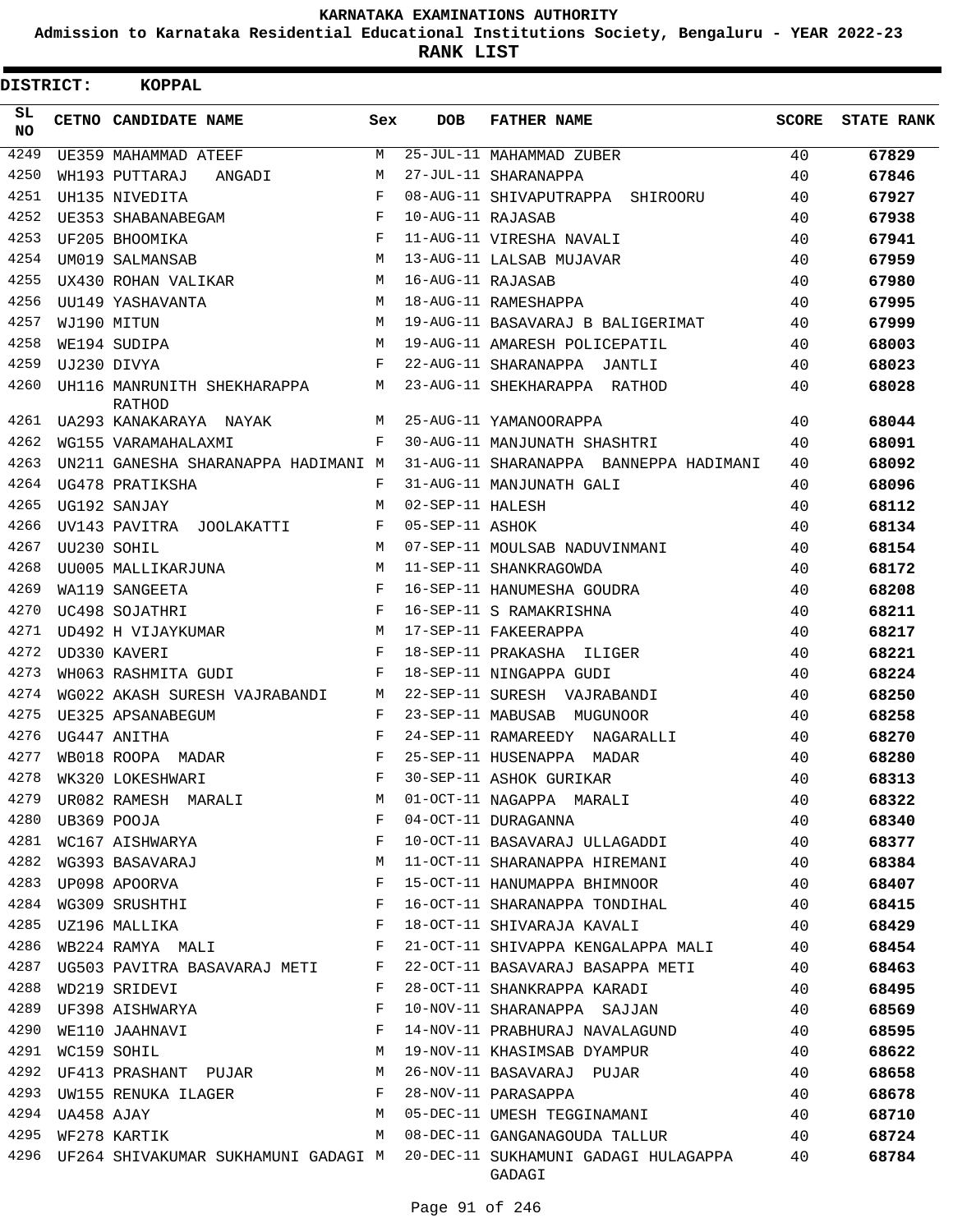**Admission to Karnataka Residential Educational Institutions Society, Bengaluru - YEAR 2022-23**

| DISTRICT:        |            | <b>KOPPAL</b>                            |       |                    |                                                |              |                   |
|------------------|------------|------------------------------------------|-------|--------------------|------------------------------------------------|--------------|-------------------|
| SL.<br><b>NO</b> |            | CETNO CANDIDATE NAME                     | Sex   | <b>DOB</b>         | <b>FATHER NAME</b>                             | <b>SCORE</b> | <b>STATE RANK</b> |
| 4297             |            | UF338 ANKITA BASAVARAJ ELAGER            | F     |                    | 26-DEC-11 BASAVARAJ HANAMANTAPPA ELAGER        | 40           | 68807             |
| 4298             |            | UY176 SANTOSH                            | M     |                    | 11-JAN-12 HANAMANTH BHAJANETRI                 | 40           | 68865             |
| 4299             |            | WJ142 SHRIKANT<br>CHOUDKI                | М     |                    | 23-JAN-12 KALLAPPA<br>CHOUDKI                  | 40           | 68887             |
| 4300             |            | WB281 BANUSHRI                           | F     |                    | 02-DEC-12 SHARANAPPA CHUKKADI                  | 40           | 68948             |
| 4301             |            | UN202 PAVANAKUMAR                        | М     |                    | 08-SEP-09 NAGAPPA RATHOD                       | 39           | 68982             |
| 4302             |            | UA368 SUBHASH                            | M     | 16-SEP-09 DEVAPPA  |                                                | 39           | 68984             |
| 4303             |            | UX255 PRAKASH MALLIKARJUN<br>HADIMANI    | M     |                    | 15-OCT-09 MALLIKARJUN TAMMANNA HADIMANI        | 39           | 68989             |
| 4304             |            | WH166 ANANDAKUMAR                        | M     |                    | 28-OCT-09 SHEKHAPPA NADULAMANI                 | 39           | 68993             |
| 4305             | WJ087 DEEP |                                          | F     |                    | 22-JAN-10 DYAMANNA UCHCHALAKUNTI               | 39           | 69034             |
| 4306             |            | WG295 KARTIK                             | M     |                    | 11-FEB-10 BASAYYA JULPI                        | 39           | 69048             |
| 4307             |            | UC429 PRADEEPA VEERESH UPPAR             | М     | 16-MAR-10 VEERESH  |                                                | 39           | 69061             |
| 4308             |            | UE260 YAMANAMMA                          | F     |                    | 27-MAR-10 MARIYAMMA                            | 39           | 69067             |
| 4309             |            | UM213 VASANTINAYANA                      | F     |                    | 18-APR-10 BASAVARAJ POOJAR                     | 39           | 69086             |
| 4310             |            | WB116 ROHEENABANU                        | F     |                    | 06-MAY-10 RAJUMEEYA                            | 39           | 69103             |
| 4311             |            | UK101 MAHESH                             | M     |                    | 17-MAY-10 MANJAPPA GANDODI                     | 39           | 69112             |
| 4312             |            | WF045 PREEYANKA                          | F     |                    | 17-MAY-10 GOOLAPPA PANTAR                      | 39           | 69113             |
| 4313             |            | WC028 VINAY                              | M     |                    | 19-MAY-10 SHARANAPPA MENASINAKAYI              | 39           | 69116             |
| 4314             |            | UV085 PARVATHI HANAMAPPA KANYALA         | F     |                    | 21-MAY-10 HANAMAPPA DYAMANNA KANYALA           | 39           | 69118             |
| 4315             |            | WH019 KALYANAKUMARA                      | M     |                    | 24-MAY-10 GATTEPPA BELLADA                     | 39           | 69121             |
| 4316             |            | WG079 PRADEEPA                           | M     |                    | 27-MAY-10 BASAVARAJA GURIKARA                  | 39           | 69128             |
| 4317             |            | UU245 GANESH NAINAPUR                    | М     | 01-JUN-10 ASHOK    |                                                | 39           | 69131             |
| 4318             |            | UF297 GANGADHAR                          | M     |                    | 03-JUN-10 GANAPATI NAYK RATHOD                 | 39           | 69136             |
| 4319             |            | UD283 SANTOSHA                           | M     |                    | 11-JUN-10 HANUMESHA MYADANERI                  | 39           | 69141             |
| 4320             |            | UP124 SHIVAKUMAR MANJUNATH SAJJAN M      |       |                    | 26-JUN-10 MANJUNATH SAJJAN                     | 39           | 69158             |
| 4321             |            | UF265 HUSENABASHA                        | M     |                    | 11-JUL-10 DADESAB PINJARA                      | 39           | 69174             |
| 4322             |            | UZ152 SINCHANA R                         | F     |                    | 19-JUL-10 RAVI RAJ HADAPAD                     | 39           | 69182             |
| 4323             |            | UL077 PRIYANKA                           | F     | $01 - AUG - 10 XX$ |                                                | 39           | 69196             |
| 4324             |            | UT048 GANESH PARASAPPA TALAVAR           | М     |                    | 17-AUG-10 PARASAPPA GYANAPPA TALAVAR           | 39           | 69227             |
| 4325             |            | UF074 VINOD                              | М     |                    | 17-AUG-10 SANGAPPA ADIVEPPAGOUDAR              | 39           | 69230             |
| 4326             |            | UZ288 AANAND MUDIYAPPA<br>MUDIYAPPANAVAR | М     |                    | 21-AUG-10 MUDIYAPPA DYAMANNA<br>MUDIYAPPANAVAR | 39           | 69237             |
|                  |            | 4327 US215 BINDHU KONASAGAR              | $F -$ |                    | 22-AUG-10 RAMAPPA KONASAGAR                    | 39           | 69241             |
| 4328             |            | UD312 KAVERI                             | F     |                    | 23-AUG-10 LINGARAJ GUNNAL                      | 39           | 69244             |
| 4329             |            | UG384 SHIVAPPA TALAVAR                   | М     | 30-AUG-10 UMESH    |                                                | 39           | 69257             |
| 4330             |            | UZ070 BHEEMAVVA LAGAMAPPA<br>KANDEKAR    | F     |                    | 07-SEP-10 LAGAMAPPA PARASAPPA KANDEKAR         | 39           | 69280             |
| 4331             |            | WK048 KAVITA SANDHIMANI                  | F     |                    | 13-SEP-10 HANUMAPPA SANDHIMANI                 | 39           | 69293             |
| 4332             |            | UG435 HULIGEVVA                          | F     |                    | 17-SEP-10 TIMMANNA HIREMANI                    | 39           | 69308             |
| 4333             |            | UG577 ANANDA                             | М     | 19-SEP-10 RAMANNA  |                                                | 39           | 69315             |
| 4334             |            | WB394 PRAKASH                            | М     |                    | 19-SEP-10 HOBALEPPA                            | 39           | 69316             |
| 4335             |            | UL273 SHREENIVAS                         | М     |                    | 25-SEP-10 TUGLEPPA KARBARI                     | 39           | 69343             |
| 4336             |            | UN024 SHASHANKA                          | M     |                    | 27-SEP-10 SHIVAMURTHEPPA TAVARAGERI            | 39           | 69350             |
| 4337             |            | UP089 GANGIMALAVVA                       | F     |                    | 30-SEP-10 MANJUNATH MALIPATIL                  | 39           | 69358             |
| 4338             |            | UG395 GANGADHARA                         | M     |                    | 01-OCT-10 GAVISIDDAPPA KURI                    | 39           | 69361             |
| 4339             |            | WF248 SUNIL                              | М     |                    | 03-OCT-10 ULIYAPPA ANGADI                      | 39           | 69372             |
| 4340             |            | UK136 AISHWARYA RATI                     | F     |                    | 05-OCT-10 DEVAPPA RATI                         | 39           | 69377             |
| 4341             |            | UF562 RAMESHA BHAJANTRI                  | М     |                    | 09-OCT-10 SHIVAPPA                             | 39           | 69399             |
| 4342             |            | UF595 AKASH MALLAPPA KUNTOJI             | М     |                    | 10-OCT-10 MALLAPPA CHANNAPPA KUNTOJI           | 39           | 69400             |
| 4343             |            | US124 PRAJWAL CHATRAPPA MADAR            | M     |                    | 11-OCT-10 CHATRPPA DURAGAPPA MADAR             | 39           | 69411             |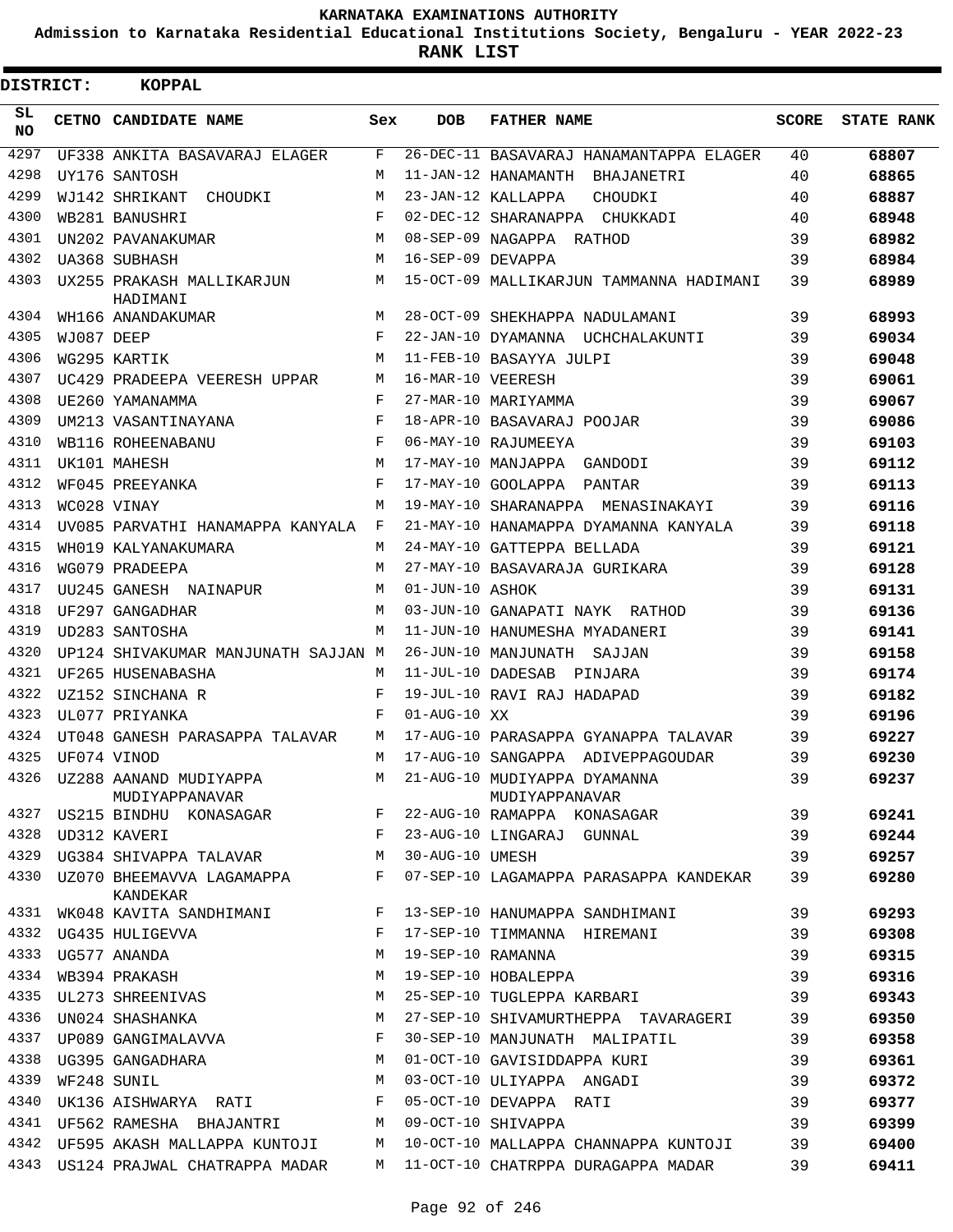**Admission to Karnataka Residential Educational Institutions Society, Bengaluru - YEAR 2022-23**

**RANK LIST**

 $\blacksquare$ 

| DISTRICT:       | <b>KOPPAL</b>                                               |              |                   |                                                                                                                                                                                                                                        |              |                   |
|-----------------|-------------------------------------------------------------|--------------|-------------------|----------------------------------------------------------------------------------------------------------------------------------------------------------------------------------------------------------------------------------------|--------------|-------------------|
| SL<br><b>NO</b> | CETNO CANDIDATE NAME                                        | Sex          | <b>DOB</b>        | <b>FATHER NAME</b>                                                                                                                                                                                                                     | <b>SCORE</b> | <b>STATE RANK</b> |
| 4344            | UA288 ERAMMA                                                | F            | 12-OCT-10 VEERSH  |                                                                                                                                                                                                                                        | 39           | 69414             |
| 4345            | UB130 HARISU                                                | М            |                   | 12-OCT-10 TIPPESWAMY                                                                                                                                                                                                                   | 39           | 69415             |
| 4346            | WC005 HEENAKOUSAR NADAF                                     | F            |                   | 12-OCT-10 HUSENASAB<br>NADAF                                                                                                                                                                                                           | 39           | 69416             |
| 4347            | UC053 SHIVARAJ                                              | M            |                   | 13-OCT-10 GANGAPPA HARIJANA                                                                                                                                                                                                            | 39           | 69422             |
| 4348            | UJ205 DHARMARAJA                                            | M            |                   | 16-OCT-10 HANUMAPPA MUKKANNANAVAR                                                                                                                                                                                                      | 39           | 69429             |
| 4349            | UN099 GAVISIDDAPPA                                          | M            |                   | 21-OCT-10 SHIVAPPA KORI                                                                                                                                                                                                                | 39           | 69440             |
| 4350            | WG286 HANAMAGOUDA                                           | M            |                   | 22-OCT-10 CHANDRAPPA MALIPATIL                                                                                                                                                                                                         | 39           | 69441             |
| 4351            | UG363 SHANKAR                                               | M            |                   | 27-OCT-10 MAHANTAPPA MALI                                                                                                                                                                                                              | 39           | 69466             |
| 4352            | UZ204 RAKSHITA YAMANOORAPPA<br>KATAPUR                      | F            |                   | 28-OCT-10 YAMANOORAPPA NINGAPPA KATAPUR                                                                                                                                                                                                | 39           | 69469             |
| 4353            | UA401 NAGARATHNA                                            | F            |                   | 31-OCT-10 LACHAMAPPA                                                                                                                                                                                                                   | 39           | 69476             |
| 4354            | UB321 DEEPA                                                 | F            |                   | 03-NOV-10 SOMARAJA                                                                                                                                                                                                                     | 39           | 69489             |
| 4355            | WJ055 YAMANAVVA                                             | F            |                   | 05-NOV-10 YANKAPPA POOJARI                                                                                                                                                                                                             | 39           | 69503             |
| 4356            | UC471 NITHIN RATHOD                                         | M            | 07-NOV-10 GOVIND  |                                                                                                                                                                                                                                        | 39           | 69510             |
| 4357            | UO190 LAKSHMAVVA                                            | F            |                   | 08-NOV-10 BHARAMAPPA ADIN                                                                                                                                                                                                              | 39           | 69513             |
| 4358            | UU344 SAGAR SHARANAPPA NAREGAL                              | M            |                   | 10-NOV-10 SHARANAPPA KANAKAPPA NAREGAL                                                                                                                                                                                                 | 39           | 69522             |
| 4359            | US056 APSANA MYAGERI                                        | F            |                   | 11-NOV-10 DAVALASAB                                                                                                                                                                                                                    | 39           | 69524             |
| 4360            | WA026 SHOBHA<br>TALLIHAL                                    | F            |                   | 13-NOV-10 BASAVARAJ                                                                                                                                                                                                                    | 39           | 69536             |
| 4361            | <b>UA510 AMBRESHA</b>                                       | M            |                   | 14-NOV-10 KARIVIRAPPA                                                                                                                                                                                                                  | 39           | 69538             |
| 4362            | UK295 VARUN KUMAR                                           | M            |                   | 22-NOV-10 MALLESHAPPA VIRUPAKSHAPPA<br>NEGALURU                                                                                                                                                                                        | 39           | 69575             |
| 4363            | WK179 SHREELATA DEVAPPA<br>DEVARAMANI DEVAPPA<br>DEVARAMANI | F            |                   | 24-NOV-10 DEVAPPA KANAKAPPA DEVARAMANI                                                                                                                                                                                                 | 39           | 69580             |
| 4364            | WA080 AMARAMMA                                              | F            |                   | 28-NOV-10 YANKAPPA KONNAPURA                                                                                                                                                                                                           | 39           | 69591             |
| 4365            | UC075 KAVERI                                                | F            |                   | 01-DEC-10 DEVENDRAPPA                                                                                                                                                                                                                  | 39           | 69605             |
| 4366            | UN122 JEEVAN                                                | M            |                   | 04-DEC-10 RMEESH ELIGER                                                                                                                                                                                                                | 39           | 69624             |
| 4367            | UV125 RAVICHANDRA NAGARAJA UPPINA M                         |              |                   | 07-DEC-10 NAGARAJA SHIVANAPPA UPPINA                                                                                                                                                                                                   | 39           | 69641             |
| 4368            | UE403 RAMESH                                                | M            |                   | 08-DEC-10 YAMANOORAPPA<br>TALAVAR                                                                                                                                                                                                      | 39           | 69645             |
| 4369            | <b>UA541 HANUMESH</b>                                       | М            | 10-DEC-10 YANKOBA |                                                                                                                                                                                                                                        | 39           | 69650             |
| 4370            | UE120 PARIMALA KHANDEPPA KAREKAL                            | $_{\rm F}$   |                   | 15-DEC-10 KHANDEPPA KAREKAL                                                                                                                                                                                                            | 39           | 69666             |
|                 |                                                             |              |                   |                                                                                                                                                                                                                                        |              | 69673             |
|                 |                                                             |              |                   |                                                                                                                                                                                                                                        |              | 69680             |
|                 |                                                             |              |                   |                                                                                                                                                                                                                                        |              | 69683             |
|                 |                                                             |              |                   | 4371 WK262 HANAMESH M 16-DEC-10 PARAMESHAPPA VAJRA 39<br>4372 UE038 HANUMESH M 18-DEC-10 BETADAPPA KANDAKOOR 39<br>4373 UE106 BHOOMIKA F 20-DEC-10 AMARESHA KHYADED 39<br>4374 WB392 MARUTESH M 20-DEC-10 SOMANATH SHIRAVAR 39<br>4374 |              | 69687             |
| 4375            | UG439 PRATHIMA S F                                          |              |                   | 24-DEC-10 SANNAPPA 39                                                                                                                                                                                                                  |              | 69698             |
| 4376            |                                                             |              |                   | WF329 MANU MALLIKARJUN HADAPAD M 25-DEC-10 MALLIKARJUN 39                                                                                                                                                                              |              | 69700             |
| 4377            | UO027 YAMANAVVA                                             | $\mathbf{F}$ |                   | 25-DEC-10 HANAMAGOUDA HADIMANI 39                                                                                                                                                                                                      |              | 69703             |
|                 | 4378 UR073 PAVANKUMAR CHALAVADI M                           |              |                   |                                                                                                                                                                                                                                        |              | 69708             |
| 4379            | UE252 K PRIYANKA                                            | F            |                   | 27-DEC-10 MALLAPPA CHALAVADI 39<br>28-DEC-10 K MALLAPPA 39                                                                                                                                                                             |              | 69711             |
| 4380            | WF243 NANDITA F                                             |              |                   | 31-DEC-10 CHANNABASAPPA HARUGERI 39                                                                                                                                                                                                    |              | 69731             |
| 4381            | UK323 RANJITH M M O6-JAN-11 MANJUNATH C                     |              |                   | 39                                                                                                                                                                                                                                     |              | 69839             |
|                 |                                                             |              |                   | 4382 UD096 G SIDDHARTH MANI M 09-JAN-11 GOLLA YERI SWAMY                                                                                                                                                                               | 39           | 69850             |
| 4383            |                                                             |              |                   | UY151 MAHESH CHANDAPPA BINGI M 13-JAN-11 CHANDAPPA LAKSHMAPPA BINGI 39                                                                                                                                                                 |              | 69874             |
| 4384            | UL118 BALAPPA                                               | M            |                   | 14-JAN-11 NAGAPPA ABBIGERI 39                                                                                                                                                                                                          |              | 69876             |
| 4385            | UN230 RAGHAVENDRA M                                         |              |                   | 39<br>14-JAN-11 GURURAJ ELIGER                                                                                                                                                                                                         |              | 69879             |
|                 |                                                             |              |                   |                                                                                                                                                                                                                                        |              | 69898             |
|                 |                                                             |              |                   |                                                                                                                                                                                                                                        |              | 69906             |
|                 |                                                             |              |                   |                                                                                                                                                                                                                                        |              | 69908             |
|                 |                                                             |              |                   | 4389 UT125 ANKITA MAHANTESH KADUR F 23-JAN-11 MAHANTESH YALLAPPA KADUR 39                                                                                                                                                              |              | 69931             |
|                 |                                                             |              |                   | 4390 UW027 AFHIJA YALIGAR     F   24-JAN-11 KHAJESAB YALIGAR                                                                                                                                                                           | 39           | 69936             |

Page 93 of 246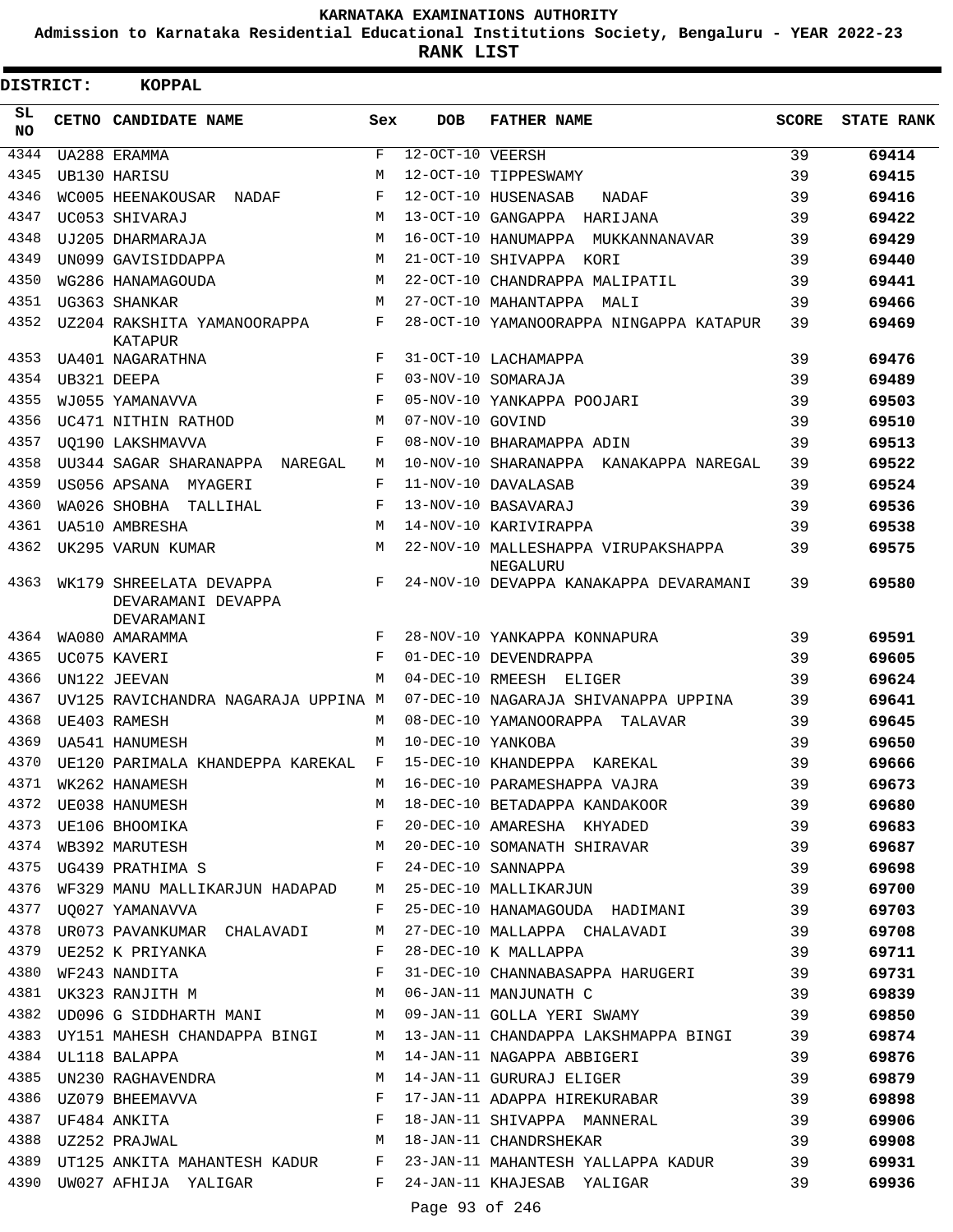**Admission to Karnataka Residential Educational Institutions Society, Bengaluru - YEAR 2022-23**

| <b>DISTRICT:</b> |            | <b>KOPPAL</b>                                          |            |                   |                                                                              |              |                   |
|------------------|------------|--------------------------------------------------------|------------|-------------------|------------------------------------------------------------------------------|--------------|-------------------|
| SL.<br>NO.       |            | CETNO CANDIDATE NAME                                   | Sex        | <b>DOB</b>        | <b>FATHER NAME</b>                                                           | <b>SCORE</b> | <b>STATE RANK</b> |
| 4391             |            | UK314 PRAJWAL                                          | M          |                   | 28-JAN-11 HANUMAPPA GONDIHOSALLI                                             | 39           | 69962             |
| 4392             |            | UG212 AKASH ABHINANDANGOUDA PATIL M                    |            |                   | 29-JAN-11 ABHINANDANGOUDA YALLAPPAGOUDA<br>PATIL                             | 39           | 69966             |
| 4393             |            | WB239 NAGARAJ                                          | M          |                   | 29-JAN-11 HANUMANT<br>HARIJANA                                               | 39           | 69969             |
| 4394             |            | WK308 RANJITH B DEVARAMANI                             | M          |                   | 29-JAN-11 BENAKAPPA DEVARAMANI                                               | 39           | 69970             |
| 4395             |            | UG343 SAHANA                                           | $_{\rm F}$ |                   | 29-JAN-11 SHIVANADA DYAMANNA MUGIN                                           | 39           | 69971             |
| 4396             |            | UE303 DURGESH                                          | M          |                   | 02-FEB-11 NINGAPPA                                                           | 39           | 69991             |
| 4397             |            | WD171 KRISHNA                                          | M          |                   | 02-FEB-11 KENCHAPPA VADDAR                                                   | 39           | 69993             |
| 4398             |            | UW034 SHWETA<br>MALIPATIL                              | F          |                   | 06-FEB-11 NILANAGOUD                                                         | 39           | 70023             |
| 4399             |            | WK072 ABHISKEKA                                        | M          |                   | 08-FEB-11 LAKSHMANA ELIGERA                                                  | 39           | 70028             |
| 4400             |            | UU498 MANJUNATH JOGI                                   | M          |                   | 20-FEB-11 SHARANAPPA                                                         | 39           | 70095             |
| 4401             | UM207 MANU |                                                        | M          |                   | 21-FEB-11 FAKEERAPPA PURAD                                                   | 39           | 70101             |
| 4402             |            | UC415 MARIYAMMA                                        | F          |                   | 25-FEB-11 BASAVARAJ VALEKAR                                                  | 39           | 70123             |
| 4403             |            | WJ182 NIRMALA BASAVARAJ<br>SHAKHAPURA                  | F          |                   | 25-FEB-11 BASAVARAJ SHAKHAPURA                                               | 39           | 70124             |
| 4404             |            | WH292 KAVERI                                           | $_{\rm F}$ |                   | 01-MAR-11 SANKRAPPA KURI                                                     | 39           | 70142             |
| 4405             |            | UF201 ANUSHA                                           | $_{\rm F}$ |                   | 03-MAR-11 SHARANABASAVASWAMI HIREMATHA                                       | 39           | 70151             |
| 4406             |            | WH373 BASAVARAJA                                       | M          |                   | 04-MAR-11 SOUMASHEKHAR BIMANNA HALLI                                         | 39           | 70160             |
| 4407             |            | WB038 MARUTI<br>HIREMANI                               | M          |                   | 04-MAR-11 CHANDRASHEKHAR HIREMANI                                            | 39           | 70161             |
| 4408             |            | UN123 REKHA                                            | F          |                   | 04-MAR-11 DEVAPPA VASI                                                       | 39           | 70162             |
| 4409             |            | UG327 RAVI S                                           | M          |                   | 05-MAR-11 SHIVAPPA                                                           | 39           | 70169             |
| 4410             |            | WC052 PARVATI                                          | F          |                   | 06-MAR-11 YAMANOORAPPA CHIGARI                                               | 39           | 70176             |
| 4411             |            | UV187 ABHISHEK KANAKAPPA BHANDARI M                    |            |                   | 07-MAR-11 KANAKAPPA YANAKAPPA BHANDARI                                       | 39           | 70181             |
| 4412             |            | UM200 VENKATESH                                        | M          |                   | 12-MAR-11 CHADRUSHEKAR                                                       | 39           | 70215             |
| 4413             |            | UF095 MALLANAGOUDA VIRESH<br>DESHETTI                  | M          |                   | 13-MAR-11 VIRESH RAMANAGOUDA DESHETTI                                        | 39           | 70220             |
| 4414             |            | UX021 LAKSHMI                                          | F          |                   | 17-MAR-11 MALLAPPA                                                           | 39           | 70253             |
| 4415             |            | UU170 NAVEENA TEJAPPA CHAVAN                           | F          |                   | 25-MAR-11 TEJAPPA SHANKRAPPA CHAVAN                                          | 39           | 70312             |
| 4416             |            | UL222 PADMAVATI NAGAPPA HADRI                          | F          |                   | 26-MAR-11 NAGAPPA MALAKAJAPPA HADRI                                          | 39           | 70321             |
| 4417             |            | UE361 SANIYA                                           | F          |                   | 30-MAR-11 S M BHASHA                                                         | 39           | 70349             |
| 4418             |            | UF067 REKHA                                            | F          |                   | 05-APR-11 GYANANAGOUDA                                                       | 39           | 70388             |
| 4419             |            | WH223 SAYIRABANU F<br>WD155 SRUSHTI F                  |            |                   | 05-APR-11 RAJABHAKSHI NOORABHASHA                                            | 39           | 70389             |
| 4420             |            |                                                        |            |                   | 08-APR-11 LAXMANNA HOSAMANI                                                  | 39           | 70408             |
|                  |            | 4421 UP028 PRUTVIRAJ ADAVALLI M                        |            | 16-APR-11 DEVAPPA |                                                                              | 39           | 70475             |
|                  |            | 4422 UP031 RAJASHEKHAR M                               |            |                   | 16-APR-11 DEVAPPA<br>16-APR-11 HULIGEPPA YALLAPUR (1999)                     |              | 70476             |
| 4423             |            | UF500 TEJASHWINI                                       | F          |                   | 20-APR-11 HANAMAGOUD PATIL 39                                                |              | 70509             |
| 4424             |            | WA143 SHARADA SHAHAPUR F                               |            |                   | 24-APR-11 SHRIKANT                                                           | 39           | 70536             |
|                  |            | 4425 UP168 BHIMESH                                     | M          |                   | 26-APR-11 RAMAPPA SANKLAPUR                                                  | 39           | 70544             |
|                  |            | 4426 WK022 MEGHANA                                     | $F$ and    |                   | 26-APR-11 GUDDADALINGESHWARA GUDADAPPA 39<br>KATTIMANI                       |              | 70549             |
|                  |            | 4427 UA054 SUNIL                                       |            |                   | M 28-APR-11 NAGARAJ SHIRUR<br>F 29-APR-11 NAGAPPA AGASIMANI                  | 39           | 70568             |
| 4428             |            | UG261 RENUKA                                           |            |                   |                                                                              | 39           | 70575             |
| 4429             |            |                                                        |            |                   | WA047 ANU DEVAPPA HADIMANI F 03-MAY-11 DEVAPPA RAYAPPA HADIMANI 39           |              | 70599             |
| 4430             |            | UX250 JAVEED ANGADI                                    |            |                   | M 05-MAY-11 MABUSAB ANGADI                                                   | 39           | 70615             |
| 4431             |            | WA001 VEERESH SHEKHAPPA KONSAGAR M 09-MAY-11 SHEKHAPPA |            |                   |                                                                              | 39           | 70658             |
| 4432             |            | UX378 NINGARAJ                                         | M          |                   | 10-MAY-11 BASAPPA NINGAPPA HAGEDAL 39                                        |              | 70662             |
| 4433             |            | WK356 VIDYASHRI                                        | F          |                   | 11-MAY-11 GURULINGAPPA KUMBAR 39                                             |              | 70669             |
| 4434             |            | WB014 BASAVARAJA TEVARANNAVAR M                        |            |                   | 12-MAY-11 KANAKAPPA                                                          | 39           | 70672             |
|                  |            |                                                        |            |                   | 4435 UU130 HANAMANT SHANKRAPPA VADDAR M 16-MAY-11 SHANKRAPPA HANAMANT VADDAR | 39           | 70700             |
| 4436             |            | WJ180 SOUMYA MUNDARGI                                  | F          |                   | 17-MAY-11 NAGAPPA MUNDARGI                                                   | 39           | 70712             |
| 4437             |            | UG205 CHANNABASAVA                                     |            |                   | M 23-MAY-11 BALAPPA MOKASHI                                                  | 39           | 70760             |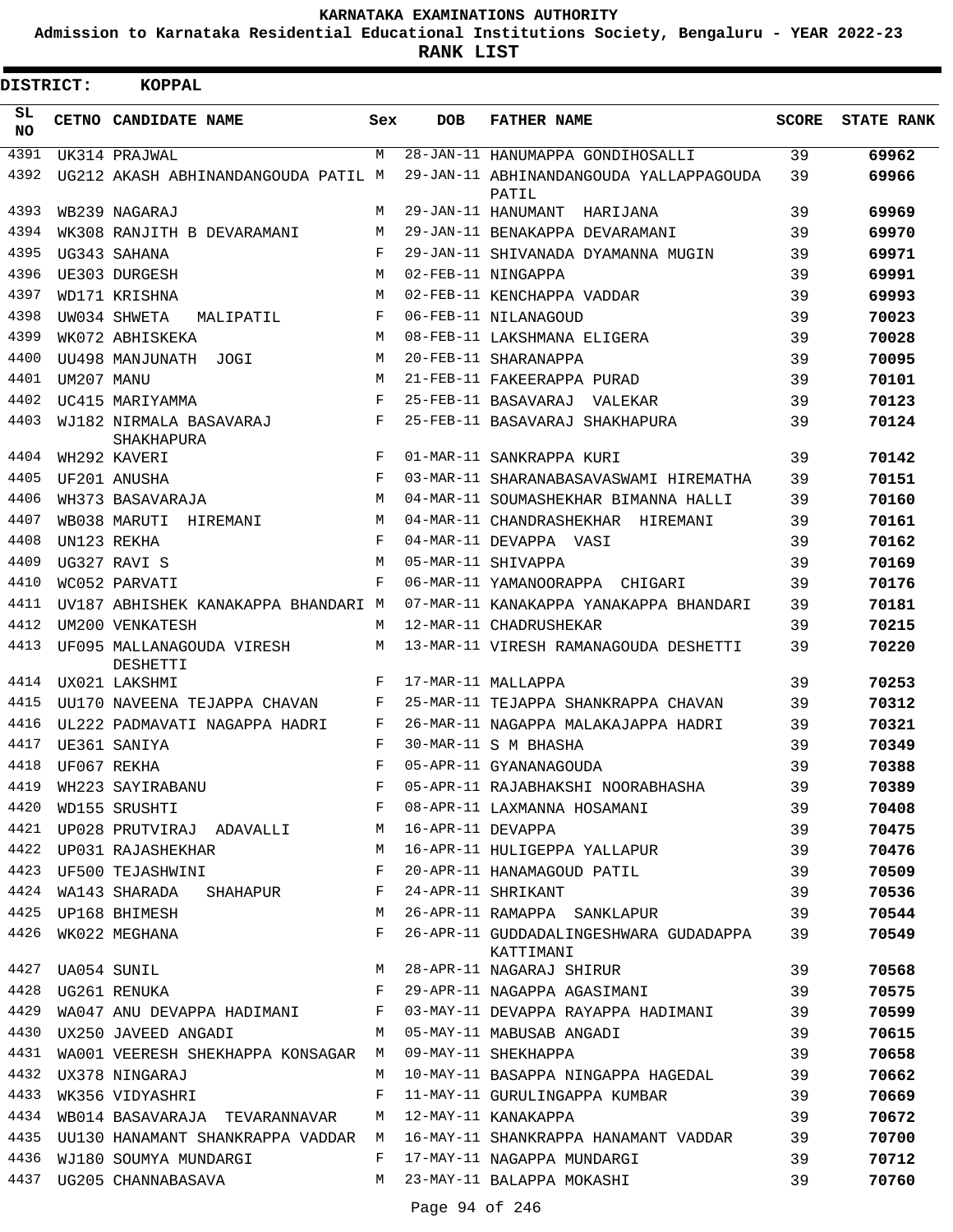**Admission to Karnataka Residential Educational Institutions Society, Bengaluru - YEAR 2022-23**

| <b>DISTRICT:</b> | KOPPAL                                   |     |            |                                              |       |                   |
|------------------|------------------------------------------|-----|------------|----------------------------------------------|-------|-------------------|
| SL<br>NO.        | CETNO CANDIDATE NAME                     | Sex | <b>DOB</b> | <b>FATHER NAME</b>                           | SCORE | <b>STATE RANK</b> |
| 4438             | WE038 SANTOSH                            | M   |            | 24-MAY-11 PARASHURAM KADADI                  | 39    | 70776             |
| 4439             | WK217 MANJUNATHA HANUMANTHAPPA<br>CHOUDI | M   |            | 29-MAY-11 HANUMANTHAPPA SHIVAPPA CHOUDI      | 39    | 70827             |
| 4440             | UL036 SHANKRAMMA                         | F   |            | 29-MAY-11 DURUGAPPA BHOVI                    | 39    | 70830             |
| 4441             | UG528 PRABHAVATHI BARAKERA               | F   |            | 31-MAY-11 GAVISIDDAPPA BARAKERA              | 39    | 70848             |
| 4442             | UY181 BASAVRAJ SANGAPPA HERUR            | M   |            | 01-JUN-11 SANGAPPA PAVADEPPA HERUR           | 39    | 70854             |
| 4443             | UU340 MALLIKA                            | F   |            | 01-JUN-11 MAHESH JAMBAGI                     | 39    | 70855             |
| 4444             | UB135 RAGHAVENDRA                        | M   |            | 01-JUN-11 YAMANURAPPA                        | 39    | 70860             |
| 4445             | WH003 NINGARAJ                           | M   |            | 02-JUN-11 HANAMAPPA KOLAJI                   | 39    | 70880             |
| 4446             | UV229 FATIMA                             | F   |            | 03-JUN-11 ABDULASAB NADAF                    | 39    | 70888             |
| 4447             | WG053 BHAGYA                             | F   |            | 04-JUN-11 DODDAPPA KANDAGAL                  | 39    | 70896             |
| 4448             | UF211 CHAITRA NARAYANA PATIL             | F   |            | 07-JUN-11 NARAYANA SA                        | 39    | 70927             |
| 4449             | UZ251 CHINMAYA                           | M   |            | 08-JUN-11 NEELAKANTAPPA HIPPARAGI            | 39    | 70941             |
| 4450             | WC150 AMBAREESH                          | M   |            | 10-JUN-11 BASAVARAJ DEVAL                    | 39    | 70965             |
| 4451             | UK350 ARJUNA RAMANNA RATHOD              | M   |            | 10-JUN-11 RAMANNA SHEKARAPPA RATHOD          | 39    | 70967             |
| 4452             | WJ092 ASLMAPASHA                         | M   |            | 11-JUN-11 KASMISABA HIREMANI                 | 39    | 70977             |
| 4453             | UY186 SHIVU IRANNA DOLLINA               | M   |            | 12-JUN-11 IRANNA DOLLINA                     | 39    | 70991             |
| 4454             | UX171 PRAJWAL                            | M   |            | 13-JUN-11 RAMANNA BALAPPA KATTIHOLA          | 39    | 70995             |
| 4455             | US083 SHIVANANDA NINGAPPA MADARA         | М   |            | 13-JUN-11 NINGAPPA MADAR MADARA              | 39    | 70999             |
| 4456             | UM082 SANDHYA                            | F   |            | 14-JUN-11 RAVICHANDRA KOPPAL                 | 39    | 71009             |
| 4457             | UB220 SATISHA                            | M   |            | 18-JUN-11 KANTEPPA                           | 39    | 71051             |
| 4458             | UJ199 PRAVEEN                            | M   |            | 19-JUN-11 GIRISH KAMBALIHAL                  | 39    | 71063             |
| 4459             | WC128 RAJASHEKHAR ABBIGERI               | M   |            | 21-JUN-11 MAHANTESH ABBIGERI                 | 39    | 71093             |
| 4460             | UN098 ANURADHA                           | F   |            | 22-JUN-11 DEVENDRAPPA HALLI                  | 39    | 71095             |
| 4461             | UZ147 GEETA MAHANTAPPA<br>GACHINAMANI    | F   |            | 22-JUN-11 MAHANTAPPA MALLAPPA<br>GACHINAMANI | 39    | 71097             |
| 4462             | UN234 SOUNDARYA                          | F   |            | 22-JUN-11 B DODDABASAPPA                     | 39    | 71101             |
| 4463             | WK167 GANGAMMA                           | F   |            | 24-JUN-11 VIRUPANNA GULAKI                   | 39    | 71115             |
| 4464             | UF610 SUBRAMANYA CHINCHALI               | M   |            | 28-JUN-11 NINGAPPA                           | 39    | 71166             |
| 4465             | UC489 PRASHANT K                         | M   |            | 03-JUL-11 YAMANOORAPPA K                     | 39    | 71208             |
|                  | 4466 UK245 NETRAVATI                     |     |            | F 05-JUL-11 NINGAPPA SINDOGI                 | 39    | 71226             |
| 4467             | UU046 RUKMINI KARI F                     |     |            | 06-JUL-11 SANNAHUSENAPPA KARI 39             |       | 71235             |
| 4468             | WE107 BANASHREE F                        |     |            | 08-JUL-11 SANKAPPA INGALADAL 39              |       | 71252             |
| 4469             | WK255 PRADEEP KARABHARI M                |     |            | 18-JUL-11 BHARAMAPPA KARABHARI 39            |       | 71340             |
| 4470             | UY231 MAHMAD SHAHID M                    |     |            | 21-JUL-11 SHYAMEEDSAB HANAMASAGAR 39         |       | 71366             |
| 4471             | UM209 SAGAR                              | M   |            | 39<br>24-JUL-11 ASHOK HAKARI                 |       | 71389             |
| 4472             |                                          |     |            | 25-JUL-11 MAHANTESH DODDAMANI 39             |       | 71400             |
| 4473             | UK320 SOMASHEKHAR M<br>WD114 POORNIMA F  |     |            | 26-JUL-11 SUBHAS KAMMAR                      | 39    | 71408             |
|                  | 4474 UJ070 RAHIMANASAB ALLASAB BALLARY M |     |            | 01-AUG-11 ALLASAB MARADANSAB BALLARY 39      |       | 71452             |
| 4475             | WC209 AKASH                              | M   |            | 05-AUG-11 SHRISHAIL CHAKARI                  | 39    | 71476             |
| 4476             | UG525 BHOOMIKA                           | F   |            | 12-AUG-11 SHARANAYYA HIREMATH                | 39    | 71523             |
| 4477             | WE144 MANJUNATH                          | M   |            | 18-AUG-11 ERANNA UMACHAGI                    | 39    | 71570             |
|                  | 4478 UF372 MENAKA RAVI RATHOD F          |     |            | 19-AUG-11 RAVI SOMALAPPA RATHOD              | 39    | 71577             |
| 4479             | UD437 SRIDEVI MAILAPURA F                |     |            | 22-AUG-11 DEVANNA MAILAPURA                  | 39    | 71595             |
| 4480             | WK300 CHANNAMMA TEGGI F                  |     |            | 24-AUG-11 RANGAPPA TEGGI 39                  |       | 71605             |
|                  | 4481 UX002 PALLAVI                       |     |            | 25-AUG-11 HANAMANTH MADIVALAR                | 39    | 71616             |
| 4482             | UX002 PALLAVI F<br>WK014 VENKATESH M     |     |            | 25-AUG-11 SOMALINGANAGOUDA MALIPATIL 39      |       | 71620             |
| 4483             |                                          | M   |            | 26-AUG-11 MURTUJA SAB                        | 39    | 71625             |
|                  | UU096 SALMAN<br>WK205 SUMA UPPAR         |     |            |                                              |       |                   |
| 4484             |                                          | F   |            | 30-AUG-11 VENKATESH UPPAR                    | 39    | 71651             |
|                  | 4485 UA375 MANJUNATH                     | M   |            | 01-SEP-11 SHARANAPPA                         | 39    | 71664             |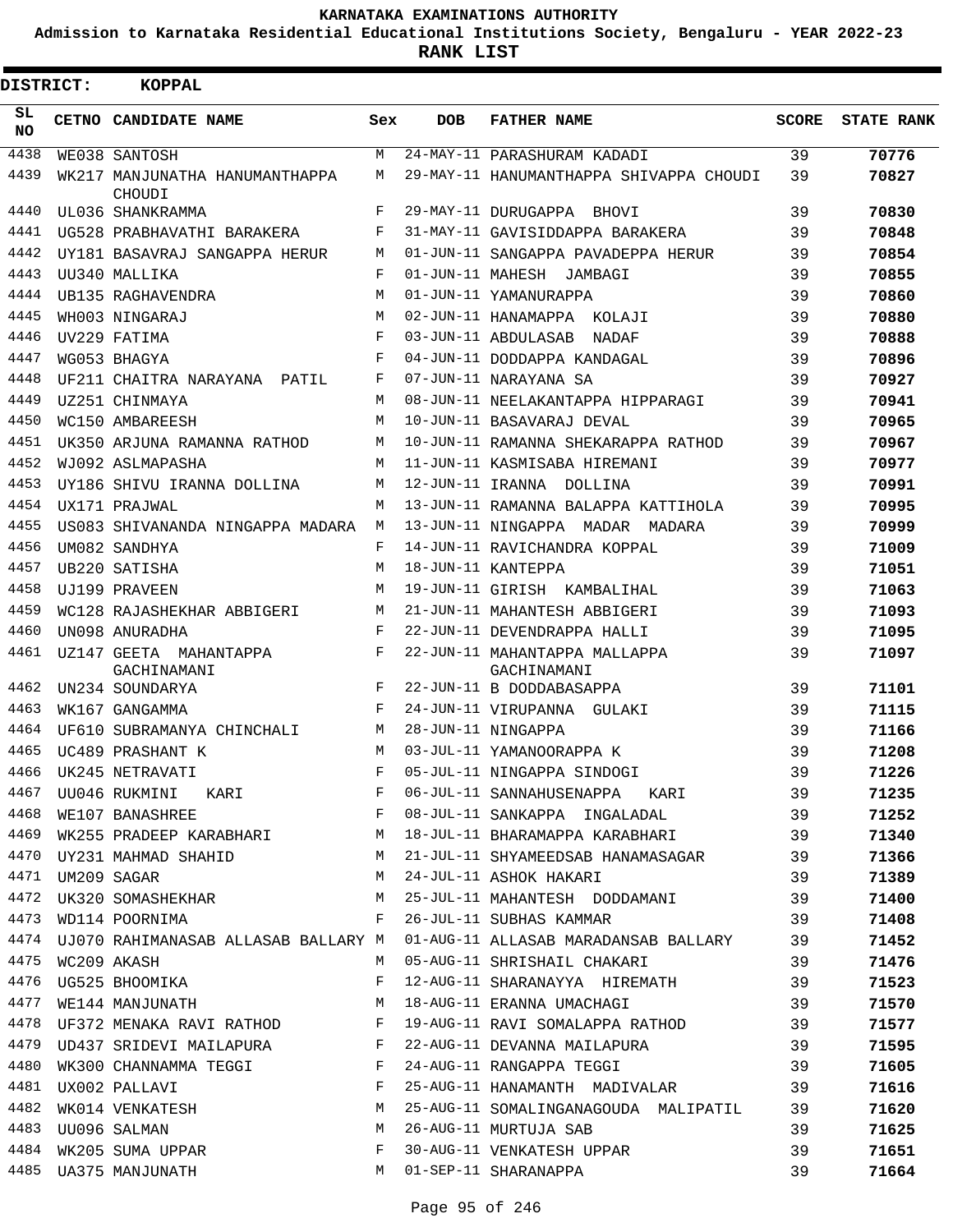**Admission to Karnataka Residential Educational Institutions Society, Bengaluru - YEAR 2022-23**

| <b>DISTRICT:</b> | <b>KOPPAL</b>                                         |     |                   |                                             |       |                   |
|------------------|-------------------------------------------------------|-----|-------------------|---------------------------------------------|-------|-------------------|
| SL.<br>NO.       | CETNO CANDIDATE NAME                                  | Sex | <b>DOB</b>        | <b>FATHER NAME</b>                          | SCORE | <b>STATE RANK</b> |
| 4486             | WE134 KUSHAL BADIGER                                  | М   |                   | 09-SEP-11 DEVENDRAPPA BADIGER               | 39    | 71719             |
| 4487             | UD525 LAKSHMI                                         | F   | 10-SEP-11 VIRESHA |                                             | 39    | 71728             |
| 4488             | UF303 VARUNKUMAR                                      | M   |                   | 19-SEP-11 ASHOK POLICE PATIL                | 39    | 71786             |
| 4489             | UA254 NAVEEN                                          | M   |                   | 21-SEP-11 SHESHAPPA                         | 39    | 71800             |
| 4490             | UP216 AKMAL                                           | M   |                   | 23-SEP-11 NAJEERBASHA SUNAGAR               | 39    | 71809             |
| 4491             | UV273 MUTTANNA                                        | M   |                   | 23-SEP-11 RAMANNA ACHARI                    | 39    | 71816             |
| 4492             | UA152 PARAMESH                                        | M   |                   | 27-SEP-11 SHIVAPPA                          | 39    | 71842             |
| 4493             | UU056 SAMIR KHAJI                                     | M   |                   | 27-SEP-11 KHADARASAB KHAJI                  | 39    | 71845             |
| 4494             | WJ151 KEERTI                                          | F   |                   | 02-OCT-11 BASAVARAJ ALAVANDI                | 39    | 71875             |
| 4495             | UZ084 MASAPPA BHAJANTRI                               | M   |                   | 15-OCT-11 CHANDAPPA                         | 39    | 71951             |
| 4496             | UG406 ESHWARI                                         | F   |                   | 17-OCT-11 MALLAPPA GULAKI                   | 39    | 71964             |
| 4497             | UF524 SUMANTHGOUDA                                    | M   |                   | 17-OCT-11 SHRINIVASGOUDA POLICE PATIL       | 39    | 71970             |
| 4498             | UA341 ROSHAN CHAWHAN                                  | M   |                   | 19-OCT-11 RAGHAVENDRA CHAWHAN               | 39    | 71983             |
| 4499             | WH147 DURAGAMMA                                       | F   |                   | 31-OCT-11 AMBRESHAPPA GADADAR               | 39    | 72032             |
| 4500             | UY145 SHILPA BHEEMAPPA KABBARAGI                      | F   |                   | 02-NOV-11 BHEEMAPPA YAMANAPPA KABBARAGI     | 39    | 72044             |
| 4501             | UU311 MURTUJASAB AKBARSAB ILAL                        | М   |                   | 05-NOV-11 AKBARSAB NABHISAB ILAL            | 39    | 72057             |
| 4502             | UU228 HANAMESH HOOLAGERI                              | М   | 07-NOV-11 MASAPPA |                                             | 39    | 72066             |
| 4503             | UC117 MANJUNATHA                                      | M   |                   | 18-NOV-11 HANUMANTA                         | 39    | 72118             |
| 4504             | UG578 PARASHURAMA                                     | M   |                   | 28-NOV-11 YAMANOORAPPA<br>BHAJATRI          | 39    | 72166             |
| 4505             | UC278 SINDHU                                          | F   |                   | 02-DEC-11 BASAVARAJA                        | 39    | 72189             |
| 4506             | UE036 C H RAMACHARAN TEJA                             | M   |                   | 10-DEC-11 S BASAVARAJA                      | 39    | 72231             |
| 4507             | <b>UA109 PRAVEEN</b>                                  | M   |                   | 13-DEC-11 IRAPPA CHALLARI                   | 39    | 72251             |
| 4508             | UU160 SAMRINBANU                                      | F   |                   | 24-DEC-11 RAJESAB SHAMEEDSAB DOTHIHAL       | 39    | 72295             |
| 4509             | UU447 KANULA                                          | M   |                   | 01-JAN-12 HANUMANTHA MENTIGERI              | 39    | 72333             |
| 4510             | UF093 ANITA                                           | F   |                   | 10-JAN-12 YAMANAPPA BISNALA                 | 39    | 72358             |
| 4511             | UC034 HANUMANTI                                       | F   |                   | 15-JAN-12 SANNAYANKAPPA                     | 39    | 72367             |
| 4512             | UD421 UMADEVI                                         | F   |                   | 13-FEB-12 MANJUNATH KYADEDA                 | 39    | 72397             |
| 4513             | UG070 SHAHEERABANU B M                                | F   |                   | 16-FEB-12 BASEER MIRJI                      | 39    | 72400             |
| 4514             | UA294 POOJA SHREE                                     | F   |                   | 04-MAR-12 SHANTAPPA                         | 39    | 72416             |
| 4515             | UR159 SHWETA DODDAMANI                                | F   |                   | 30-MAR-12 SHARANAPPA DODDAMANI              | 39    | 72426             |
| 4516             | WE170 MANJUNATHA HANAMANTAPPA<br>SHILI                | M   |                   | 01-JAN-09 HANAMNTAPPA HANAMANTAPPA<br>SHILI | 38    | 72464             |
| 4517             | UA270 DURUGAMMA                                       | F   |                   | 15-APR-09 MUDIYAPPA                         | 38    | 72475             |
|                  | 4518  UZ175  NAGARATNA SURESH<br><b>BHEEMANAGOUDR</b> | F   |                   | 31-JUL-09 SURESH BHEEMANAGOUDR              | 38    | 72488             |
|                  | 4519 UC207 GAVISIDDANAGOUDA                           | M   |                   | 15-AUG-09 KARISIDDANAGOUDA                  | 38    | 72493             |
| 4520             | UX016 BHAGYALAKSHMI                                   | F   |                   | 28-SEP-09 HULLAPPA GULED                    | 38    | 72497             |
| 4521             | UK007 MADESH BHAJANTRI                                | М   |                   | 04-OCT-09 GAVISIDDAPPA                      | 38    | 72499             |
| 4522             | WH359 CHAITRA                                         | F   |                   | 27-DEC-09 DURUGAPPA MAKKALLI                | 38    | 72520             |
| 4523             | UZ206 HANAMESH                                        | M   |                   | 01-JAN-10 PRANESH PATAPPANAVAR              | 38    | 72525             |
| 4524             | UM061 MAHAMMAD HATTIK KORAGAL                         | М   |                   | 10-JAN-10 DADAPEER KORGAL                   | 38    | 72540             |
| 4525             | UB091 ACHITA                                          | F   |                   | 24-FEB-10 KONGAPPA K                        | 38    | 72575             |
| 4526             | UV243 MHADEVI MALLAPPA AMBIGERA                       | F   |                   | 05-MAR-10 MALLAPPA KANAKAPPA AMBIGERA       | 38    | 72583             |
| 4527             | UN091 KIRAN PARASHURAMA BAJANTRI                      | M   |                   | 22-MAR-10 PARASHURAMA BAJANTRI              | 38    | 72595             |
| 4528             | UK187 HUSENABI                                        | F   |                   | 14-APR-10 YAMANOORSAB MAINALLI              | 38    | 72607             |
| 4529             | UG176 GANESH VENKATESH BHANDARI                       | M   |                   | 30-APR-10 VENKATESH SHARANAPPA BHANDARI     | 38    | 72616             |
| 4530             | WB074 HULAGAPPA                                       | М   |                   | 05-MAY-10 MASAPPA BHAJANTRI                 | 38    | 72621             |
|                  | 4531 UC283 SANTOSH                                    | М   |                   | 09-MAY-10 BASAVARAJ                         | 38    | 72625             |
| 4532             | WF182 HANUMESH                                        | М   |                   | 23-MAY-10 NAGAPPA YADIYAPUR                 | 38    | 72642             |
| 4533             | WG037 AKSHATA                                         | F   |                   | 05-JUN-10 HANAMAPPA BALUTAGI                | 38    | 72651             |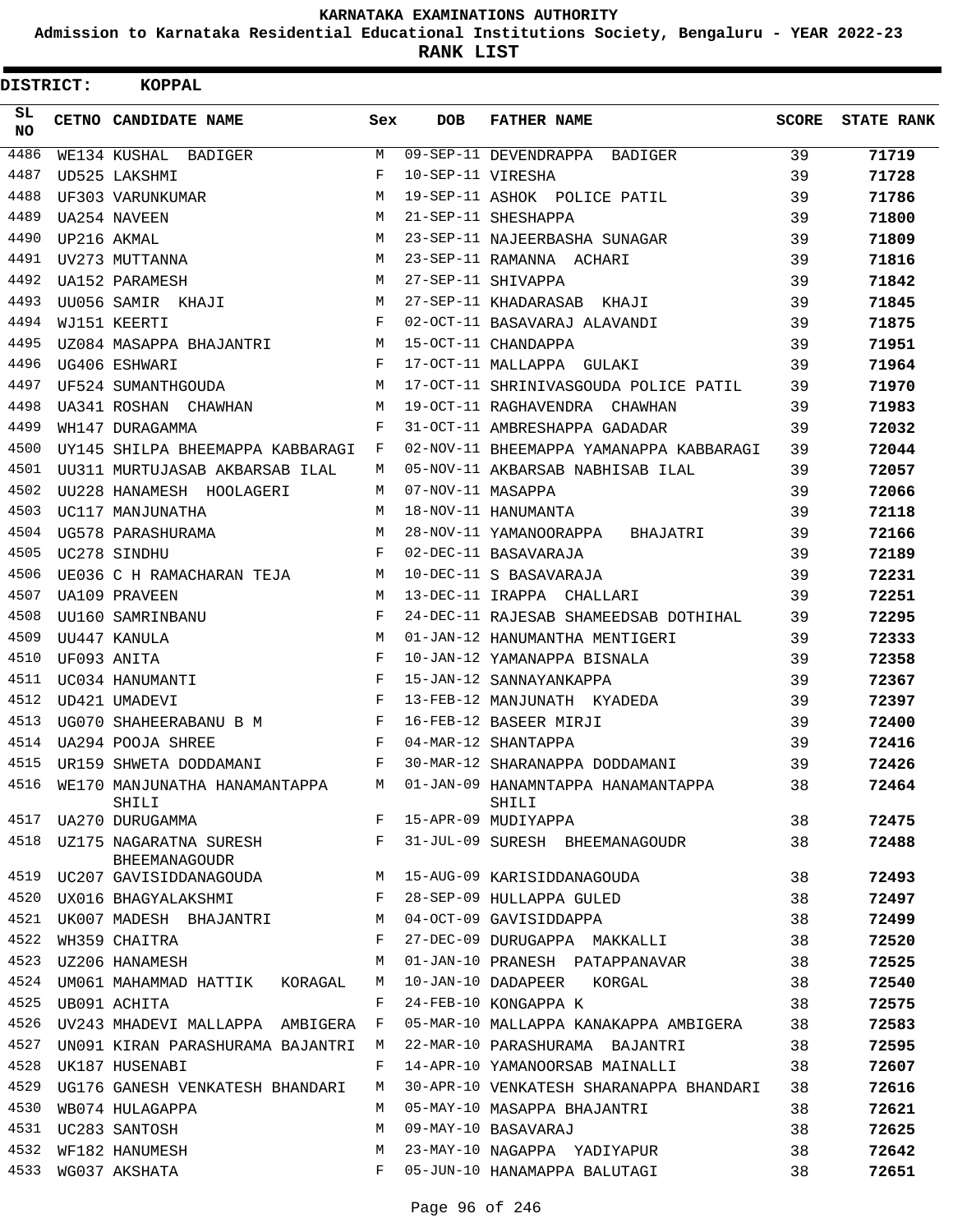**Admission to Karnataka Residential Educational Institutions Society, Bengaluru - YEAR 2022-23**

 $\blacksquare$ 

**RANK LIST**

| DISTRICT:        |             | KOPPAL                                                                                                                                                                                                                                              |            |                    |                                                                           |              |                   |
|------------------|-------------|-----------------------------------------------------------------------------------------------------------------------------------------------------------------------------------------------------------------------------------------------------|------------|--------------------|---------------------------------------------------------------------------|--------------|-------------------|
| SL.<br><b>NO</b> |             | CETNO CANDIDATE NAME                                                                                                                                                                                                                                | Sex        | <b>DOB</b>         | <b>FATHER NAME</b>                                                        | <b>SCORE</b> | <b>STATE RANK</b> |
| 4534             |             | UX019 SHWETA                                                                                                                                                                                                                                        | F          |                    | 15-JUN-10 KALAPPA MANTRI                                                  | 38           | 72662             |
| 4535             |             | UA025 KAVERI                                                                                                                                                                                                                                        | $_{\rm F}$ |                    | 05-JUL-10 ISHAPPA AVINA                                                   | 38           | 72681             |
| 4536             |             | UW244 AKASH                                                                                                                                                                                                                                         | M          |                    | 11-JUL-10 MAHANTESH<br>GURIKAR                                            | 38           | 72685             |
| 4537             |             | UG522 AKASH T M TAMBRAGUNDIMATHA M                                                                                                                                                                                                                  |            |                    | 27-JUL-10 BASAYYA T M                                                     | 38           | 72703             |
| 4538             |             | UG311 LINGARADDI PRAKASHRADDI<br>GADDIKERI                                                                                                                                                                                                          | М          |                    | 03-AUG-10 PRAKASHRADDI VENKARADDI<br>GADDIKERI                            | 38           | 72724             |
| 4539             |             | UG337 TARUNA M J                                                                                                                                                                                                                                    | М          | 17-AUG-10 MARUTI J |                                                                           | 38           | 72756             |
| 4540             |             | UU008 SHARANABASAVA SHANTAPPA<br><b>GADED</b>                                                                                                                                                                                                       | M          |                    | 29-AUG-10 SHANTAPPA HANAMAPPA GADED                                       | 38           | 72791             |
| 4541             |             | WJ028 UMADEVI                                                                                                                                                                                                                                       | F          |                    | 01-SEP-10 TIPPANNA<br><b>BADIGER</b>                                      | 38           | 72799             |
| 4542             |             | UA302 BHOMIKA                                                                                                                                                                                                                                       | $_{\rm F}$ |                    | 10-SEP-10 KANAKAPPA                                                       | 38           | 72826             |
| 4543             |             | UF218 SRUSHTI MUTTAPPA VADDAR                                                                                                                                                                                                                       | F          |                    | 11-SEP-10 MUTTAPPA SATYAPPA VADDAR                                        | 38           | 72836             |
| 4544             |             | UJ153 KALPANA                                                                                                                                                                                                                                       | F          |                    | 16-SEP-10 MANJAPPA BHAJANTRI                                              | 38           | 72854             |
| 4545             |             | UK011 SANTHOSH                                                                                                                                                                                                                                      | M          |                    | 29-SEP-10 SHARANAPPA VADDAR                                               | 38           | 72885             |
| 4546             |             | UC218 HAREESH                                                                                                                                                                                                                                       | M          |                    | 03-OCT-10 KOMAREPPA                                                       | 38           | 72899             |
| 4547             |             | UX306 SAMEER                                                                                                                                                                                                                                        | M          |                    | 11-OCT-10 BABUSAB SUNKAD                                                  | 38           | 72930             |
| 4548             |             | UX184 POORNIMA YAMANAPPA<br>CHIKKAGADA                                                                                                                                                                                                              | $_{\rm F}$ |                    | 14-OCT-10 YAMANAPPA HANAMAPPA<br>CHIKKAGADA                               | 38           | 72942             |
| 4549             |             | UF584 POOJA<br>VARIKAL                                                                                                                                                                                                                              | F          |                    | 16-OCT-10 SHARANAPPA VARIKAL                                              | 38           | 72950             |
| 4550             |             | WD206 VIJAYALAKSHMI                                                                                                                                                                                                                                 | F          |                    | 18-OCT-10 HANAMANTHAPPA HUNASIHAL                                         | 38           | 72955             |
| 4551             |             | UX284 CHANDRKALA CHANADAPPA<br>VALIKAR                                                                                                                                                                                                              | F          |                    | 19-OCT-10 CHANADAPPA GIRIYAPPA VALIKAR                                    | 38           | 72957             |
| 4552             |             | UC487 ANKITA                                                                                                                                                                                                                                        | $_{\rm F}$ | 22-OCT-10 RAMANNA  |                                                                           | 38           | 72965             |
| 4553             |             | UL178 KANAKAMBARI                                                                                                                                                                                                                                   | F          |                    | 23-OCT-10 SHEKHARAPPA KARADIGUDDA                                         | 38           | 72970             |
| 4554             |             | WD334 SHIVALEELA KARISANGAPPA<br>ADAVI                                                                                                                                                                                                              | F          |                    | 24-OCT-10 KARISANGAPPA                                                    | 38           | 72978             |
| 4555             |             | WC200 ABHI RATHOD                                                                                                                                                                                                                                   | M          |                    | 27-OCT-10 RANGAPPA RATHOD                                                 | 38           | 72989             |
| 4556             |             | UA300 YUVARAJ                                                                                                                                                                                                                                       | M          |                    | 01-NOV-10 LAKSHMANA GOUDRA                                                | 38           | 73013             |
| 4557             |             | UC052 RENUKA                                                                                                                                                                                                                                        | $_{\rm F}$ |                    | 02-NOV-10 BASAVARAJA                                                      | 38           | 73015             |
| 4558             |             | WG246 DEEPA                                                                                                                                                                                                                                         | F          |                    | 07-NOV-10 BETADAYYA HIREMATH                                              | 38           | 73032             |
|                  |             | 4559 UU190 MANJULA PARAMANATTI                                                                                                                                                                                                                      | $_{\rm F}$ | 10-NOV-10 NAGAPPA  |                                                                           | 38           | 73049             |
| 4560             | UR076 MOHAN |                                                                                                                                                                                                                                                     | М          |                    | 10-NOV-10 BASAPPA HIREMANI                                                | 38           | 73050             |
|                  |             |                                                                                                                                                                                                                                                     | M          |                    | 12-NOV-10 UMESH KOUJAGERI                                                 | 38           | 73060             |
|                  |             |                                                                                                                                                                                                                                                     | M          |                    | 13-NOV-10 BASAVARAJ                                                       | 38           | 73063             |
|                  |             | 4560 UR076 MOHAN<br>4561 UH093 RAKESH<br>4562 UE037 GIRISH<br>4563 WB391 DEVARAJA<br>4564 UX097 VASANTA                                                                                                                                             | M          |                    | 16-NOV-10 BASAVARAJA VANAJABAVI 38                                        |              | 73078             |
|                  |             |                                                                                                                                                                                                                                                     | M          |                    | 21-NOV-10 YANKAPPA GOLLARA                                                | 38           | 73101             |
|                  |             | 4565 UU147 DADUSAB                                                                                                                                                                                                                                  | M          |                    | 25-NOV-10 HUSENSAB MALI PATIL 38                                          |              | 73117             |
| 4566             |             | UD058 VATHSALA                                                                                                                                                                                                                                      | F          |                    | 26-NOV-10 BASAVARAJ IDIGA                                                 | 38           | 73125             |
| 4567             |             | WA002 SHRAVANAKUMARA M                                                                                                                                                                                                                              |            |                    | 01-DEC-10 BASAVARAJA                                                      | 38           | 73156             |
| 4568             |             | WF052 PRAVEENAKUMAR M                                                                                                                                                                                                                               |            |                    | 02-DEC-10 SHARANAPPA SHARANAPPA JAKATI 38                                 |              | 73159             |
| 4569             |             | UG442 SAVITA GUTTUR F                                                                                                                                                                                                                               |            |                    | 02-DEC-10 DURAGAPPA                                                       | 38           | 73161             |
| 4570             |             | $\mathbf{F}$<br>UX032 ASHWINI                                                                                                                                                                                                                       |            |                    | 07-DEC-10 SHARANAPPA MALLANNA MANGLORE                                    | 38           | 73171             |
|                  |             | 4571 UL172 MAHMAD FARHAN M                                                                                                                                                                                                                          |            |                    | 08-DEC-10 ABDUL RAHAMAN                                                   | 38           | 73175             |
| 4572             |             | $\mathbf{F}$ . The set of the set of the set of the set of the set of the set of the set of the set of the set of the set of the set of the set of the set of the set of the set of the set of the set of the set of the set of t<br>UM052 SHRIDEVI |            |                    | 13-DEC-10 GANESH BADIGER                                                  | 38           | 73196             |
|                  |             | 4573 UH099 ASHWINI RAMAPPA PUJAR F                                                                                                                                                                                                                  |            |                    | 21-DEC-10 RAMAPPA                                                         | 38           | 73235             |
| 4574             |             | $\mathbf{F}$<br>UY041 RENUKA FRENUKA KRANDSOS SOMANAGOUDA METALLA METALLA METALLA METALLA METALLA METALLA METALLA METALLA METALLA METALLA METALLA METALLA METALLA METALLA METALLA METALLA METALLA METALLA METALLA METALLA METALLA METALLA META      |            |                    | 25-DEC-10 RAMANNA MENEDAL                                                 | 38           | 73263             |
| 4575             |             |                                                                                                                                                                                                                                                     |            |                    | 29-DEC-10 UMESH CHILAKAMUKHI                                              | 38           | 73280             |
| 4576             |             | WH240 KARTIKA M<br>UD224 MANASA F                                                                                                                                                                                                                   |            |                    | 01-JAN-11 SHARANAPPA SAJJAN                                               | 38           | 73306             |
| 4577             |             |                                                                                                                                                                                                                                                     |            |                    | 02-JAN-11 PAMPAPATHI                                                      | 38           | 73345             |
| 4578             |             | WB062 MALLIKARJUN SHARANAPPA AKKI M                                                                                                                                                                                                                 |            |                    | 06-JAN-11 SHARANAPPA ANDANAPPA AKKI 38                                    |              | 73371             |
|                  |             |                                                                                                                                                                                                                                                     |            |                    | 4579 US048 NETRAVATI PADIYAPPA MADAR F 08-JAN-11 PADIVEPPA ADIVEPPA MADAR | 38           | 73381             |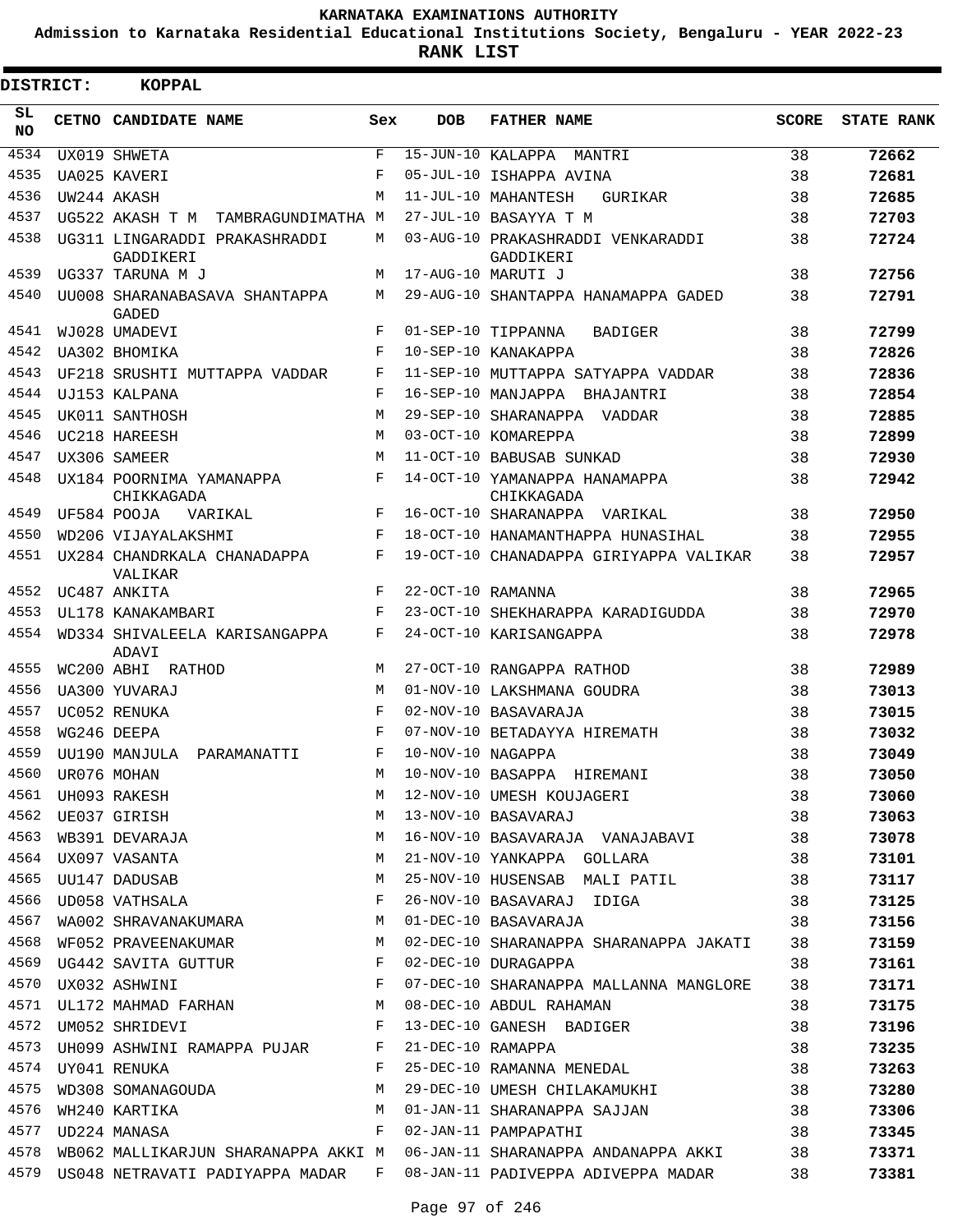**Admission to Karnataka Residential Educational Institutions Society, Bengaluru - YEAR 2022-23**

**RANK LIST**

| SL<br><b>DOB</b><br><b>FATHER NAME</b><br><b>SCORE</b><br>CETNO CANDIDATE NAME<br>Sex<br><b>NO</b><br>4580<br>10-JAN-11 SANNAHANAMAPPA ANGADI<br>38<br>73396<br>WG279 MANJUNATHA<br>M<br>4581<br>19-JAN-11 SHARANAPPA TONDIHAL<br>38<br>WH030 BASAVARAJ<br>M<br>73440<br>4582<br>F<br>21-JAN-11 MALLAPPA GONDIHOSAHALLI<br>UP030 MADHUSHREE<br>38<br>73447<br>4583<br>25-JAN-11 MANJUNATHA<br>38<br>UD051 PRADEEP<br>M<br>73470<br>KUMAR<br>4584<br>F<br>26-JAN-11 SANTOSH LACHAMAPPA BADIGER<br>38<br>UF373 VEDA SANTOSH BADIGER<br>73477<br>4585<br>F<br>UZ094 KALLAMMA<br>27-JAN-11 MUTTAYYA VASTRAD<br>38<br>73480<br>4586<br>F<br>29-JAN-11 SHARANAPPA VRERABHADRAPPA<br>38<br>UW177 SHOBHA SHARANAPPA HALEMANI<br>73495<br>HALEMANI<br>4587<br>UN075 AISHWARYA<br>F<br>30-JAN-11 ISHAPPA HADAPADA<br>38<br>73498<br>4588<br>F<br>UN010 KAVERI HADAPAD<br>01-FEB-11 AMARAPPA HADAPAD<br>38<br>73512<br>4589<br>F<br>06-FEB-11 BASAVARAJ SARVI<br>WC009 PURNIMA<br>38<br>73537<br>4590<br>$_{\rm F}$<br>08-FEB-11 GADDEPPA YARAGUNTI<br>UU009 DURUGAMMA<br>38<br>73547<br>4591<br>17-FEB-11 SHARANAPPA MALAKAJAPPA<br>38<br>73599<br>US026 ABHISHEK SHARANAPPA HADAPAD M<br>HADAPAD<br>4592<br>18-FEB-11 ANJANAYA HADIMANI SATYAPPA<br>38<br>73611<br>UX468 TANUSRI<br>F<br>HADIMANI<br>4593<br>20-FEB-11 HANUMANTA<br>38<br>M<br>73621<br>UB288 MANJUNATHA<br>4594<br>F<br>38<br>WA054 KAVERI<br>21-FEB-11 VEERABADRAYYA BASAYYA<br>73625<br>MATHAPATI<br>4595<br>21-FEB-11 SHIVAYOGAPPAGOUD MALLAGOUDR<br>38<br>73626<br>WH204 MANOJGOUDA<br>M<br>4596<br>UX161 RAMESH<br>22-FEB-11 HANAMAPPA KUMATAGI<br>38<br>73639<br>M<br>4597<br>F<br>UP094 GANGIMALAVVA<br>24-FEB-11 HANUMAPPA KINNALA<br>38<br>73645<br>4598<br>27-FEB-11 KUMAR TAGADINAMANI<br>WH120 SAGAR<br>M<br>38<br>73666<br>4599<br>F<br>28-FEB-11 MARIYAPPA TEMMINAL<br>UE389 CHAITRA<br>38<br>73674<br>4600<br>01-MAR-11 MANTESH<br>38<br>UB260 SHIVALEELA<br>F<br>73686<br>4601<br>03-MAR-11 SHEEDHARA<br>UM085 SHIVAKUMARA SREEDHARA<br>М<br>38<br>73701<br>MADIWALA<br>4602<br>UU049 KAVERI JOGI<br>38<br>73711<br>F<br>05-MAR-11 HANUMNTAPPA JOGI<br>4603<br>WC098 MANIKANT<br>05-MAR-11 NINGAPPA HADAPAD<br>38<br>73713<br>M<br>4604<br>UM233 SUNITA<br>F<br>38<br>73726<br>06-MAR-11 HANUMAPPA HANCHINAL<br>4605<br>WE028 CHINMAYA NAGARAJ<br>38<br>73735<br>M<br>08-MAR-11 NAGARAJ VISHWAKARMA<br>VISHWAKARMA<br>$\begin{array}{c}\n\hline\n\vdots \\ \hline\n\end{array}$<br>10-MAR-11 GAVISIDDAPPA KARADI<br>4606 WH316 PRAJWAL<br>M<br>38<br>73755<br>4607<br>12-MAR-11 MARIYAPPA<br>UE204 VIDYA<br>F<br>38<br>73776<br>UH187 VIJAYAKUMAR<br>12-MAR-11 MUDIYAPPA BAGANAL<br>4608<br>М<br>38<br>73778<br>4609<br>13-MAR-11 HANAMANTAPPA ELAGERA<br>F<br>UW078 KALPANA<br>38<br>73784<br>UX350 SHWETA NEERAVARI<br>4610<br>F<br>13-MAR-11 SURESH<br>38<br>73789<br>4611<br>F<br>UG424 REKHA<br>22-MAR-11 GURUMURTI VALIKAR<br>38<br>73845<br>4612<br>F<br>UD237 PRIYANKA<br>23-MAR-11 NAGAPPA THALAVAR<br>38<br>73855<br>UX005 UMA TALAVAR<br>4613<br>F<br>24-MAR-11 CHINNAPPA MUDUKAPPA TALAVAR<br>38<br>73870<br>4614 WJ042 VIJAYAKUMAR<br>M<br>28-MAR-11 LOHIT MYAGERI<br>38<br>73900<br>UB389 BHARATH KUMAR<br>4615<br>М<br>31-MAR-11 SHIVAPPA KAMBALI<br>38<br>73915<br>4616<br>UW191 SHIVARAYA<br>M<br>03-APR-11 HANUMAPPA KAMBALI<br>38<br>73943<br>4617<br>05-APR-11 MAHESH BHEEMAPPA BEVOOR<br>UL055 PRASANNA<br>М<br>38<br>73960<br>4618<br>F<br>UA184 BINDU<br>07-APR-11 MUDDANNA<br>38<br>73972<br>4619<br>М<br>10-APR-11 ASHOKA HADAPAD<br>38<br>WF173 AKASHA ASHOKA HADAPAD<br>73988<br>4620<br>F<br>10-APR-11 MAHESH MULIMANI<br>UN238 KAVANA<br>38<br>73993<br>11-APR-11 SANTOSHA KANTI<br>UF331 BASAVARAJ KANTI<br>4621<br>M<br>38<br>74002<br>4622 UD152 PRAJWAL ESHWARAGOUDA PATIL M<br>12-APR-11 ESHWARAGOUDA<br>38<br>74016<br>4623 UD472 SIDDALINGESH HANAMANTH<br>14-APR-11 HANAMANTH SHIDDAPPA<br>M<br>38<br>74041<br>HINDASAGERI<br>HINDASAGERI<br>14-APR-11 NAGARAJ<br>4624 UB202 SUNITHA<br>F<br>38<br>74042<br>Page 98 of 246 | DISTRICT: | <b>KOPPAL</b> |  |  |                   |
|-----------------------------------------------------------------------------------------------------------------------------------------------------------------------------------------------------------------------------------------------------------------------------------------------------------------------------------------------------------------------------------------------------------------------------------------------------------------------------------------------------------------------------------------------------------------------------------------------------------------------------------------------------------------------------------------------------------------------------------------------------------------------------------------------------------------------------------------------------------------------------------------------------------------------------------------------------------------------------------------------------------------------------------------------------------------------------------------------------------------------------------------------------------------------------------------------------------------------------------------------------------------------------------------------------------------------------------------------------------------------------------------------------------------------------------------------------------------------------------------------------------------------------------------------------------------------------------------------------------------------------------------------------------------------------------------------------------------------------------------------------------------------------------------------------------------------------------------------------------------------------------------------------------------------------------------------------------------------------------------------------------------------------------------------------------------------------------------------------------------------------------------------------------------------------------------------------------------------------------------------------------------------------------------------------------------------------------------------------------------------------------------------------------------------------------------------------------------------------------------------------------------------------------------------------------------------------------------------------------------------------------------------------------------------------------------------------------------------------------------------------------------------------------------------------------------------------------------------------------------------------------------------------------------------------------------------------------------------------------------------------------------------------------------------------------------------------------------------------------------------------------------------------------------------------------------------------------------------------------------------------------------------------------------------------------------------------------------------------------------------------------------------------------------------------------------------------------------------------------------------------------------------------------------------------------------------------------------------------------------------------------------------------------------------------------------------------------------------------------------------------------------------------------------------------------------------------------------------------------------------------------------------------------------------------------------------------------------------------------------------------------------------------------------|-----------|---------------|--|--|-------------------|
|                                                                                                                                                                                                                                                                                                                                                                                                                                                                                                                                                                                                                                                                                                                                                                                                                                                                                                                                                                                                                                                                                                                                                                                                                                                                                                                                                                                                                                                                                                                                                                                                                                                                                                                                                                                                                                                                                                                                                                                                                                                                                                                                                                                                                                                                                                                                                                                                                                                                                                                                                                                                                                                                                                                                                                                                                                                                                                                                                                                                                                                                                                                                                                                                                                                                                                                                                                                                                                                                                                                                                                                                                                                                                                                                                                                                                                                                                                                                                                                                                                         |           |               |  |  | <b>STATE RANK</b> |
|                                                                                                                                                                                                                                                                                                                                                                                                                                                                                                                                                                                                                                                                                                                                                                                                                                                                                                                                                                                                                                                                                                                                                                                                                                                                                                                                                                                                                                                                                                                                                                                                                                                                                                                                                                                                                                                                                                                                                                                                                                                                                                                                                                                                                                                                                                                                                                                                                                                                                                                                                                                                                                                                                                                                                                                                                                                                                                                                                                                                                                                                                                                                                                                                                                                                                                                                                                                                                                                                                                                                                                                                                                                                                                                                                                                                                                                                                                                                                                                                                                         |           |               |  |  |                   |
|                                                                                                                                                                                                                                                                                                                                                                                                                                                                                                                                                                                                                                                                                                                                                                                                                                                                                                                                                                                                                                                                                                                                                                                                                                                                                                                                                                                                                                                                                                                                                                                                                                                                                                                                                                                                                                                                                                                                                                                                                                                                                                                                                                                                                                                                                                                                                                                                                                                                                                                                                                                                                                                                                                                                                                                                                                                                                                                                                                                                                                                                                                                                                                                                                                                                                                                                                                                                                                                                                                                                                                                                                                                                                                                                                                                                                                                                                                                                                                                                                                         |           |               |  |  |                   |
|                                                                                                                                                                                                                                                                                                                                                                                                                                                                                                                                                                                                                                                                                                                                                                                                                                                                                                                                                                                                                                                                                                                                                                                                                                                                                                                                                                                                                                                                                                                                                                                                                                                                                                                                                                                                                                                                                                                                                                                                                                                                                                                                                                                                                                                                                                                                                                                                                                                                                                                                                                                                                                                                                                                                                                                                                                                                                                                                                                                                                                                                                                                                                                                                                                                                                                                                                                                                                                                                                                                                                                                                                                                                                                                                                                                                                                                                                                                                                                                                                                         |           |               |  |  |                   |
|                                                                                                                                                                                                                                                                                                                                                                                                                                                                                                                                                                                                                                                                                                                                                                                                                                                                                                                                                                                                                                                                                                                                                                                                                                                                                                                                                                                                                                                                                                                                                                                                                                                                                                                                                                                                                                                                                                                                                                                                                                                                                                                                                                                                                                                                                                                                                                                                                                                                                                                                                                                                                                                                                                                                                                                                                                                                                                                                                                                                                                                                                                                                                                                                                                                                                                                                                                                                                                                                                                                                                                                                                                                                                                                                                                                                                                                                                                                                                                                                                                         |           |               |  |  |                   |
|                                                                                                                                                                                                                                                                                                                                                                                                                                                                                                                                                                                                                                                                                                                                                                                                                                                                                                                                                                                                                                                                                                                                                                                                                                                                                                                                                                                                                                                                                                                                                                                                                                                                                                                                                                                                                                                                                                                                                                                                                                                                                                                                                                                                                                                                                                                                                                                                                                                                                                                                                                                                                                                                                                                                                                                                                                                                                                                                                                                                                                                                                                                                                                                                                                                                                                                                                                                                                                                                                                                                                                                                                                                                                                                                                                                                                                                                                                                                                                                                                                         |           |               |  |  |                   |
|                                                                                                                                                                                                                                                                                                                                                                                                                                                                                                                                                                                                                                                                                                                                                                                                                                                                                                                                                                                                                                                                                                                                                                                                                                                                                                                                                                                                                                                                                                                                                                                                                                                                                                                                                                                                                                                                                                                                                                                                                                                                                                                                                                                                                                                                                                                                                                                                                                                                                                                                                                                                                                                                                                                                                                                                                                                                                                                                                                                                                                                                                                                                                                                                                                                                                                                                                                                                                                                                                                                                                                                                                                                                                                                                                                                                                                                                                                                                                                                                                                         |           |               |  |  |                   |
|                                                                                                                                                                                                                                                                                                                                                                                                                                                                                                                                                                                                                                                                                                                                                                                                                                                                                                                                                                                                                                                                                                                                                                                                                                                                                                                                                                                                                                                                                                                                                                                                                                                                                                                                                                                                                                                                                                                                                                                                                                                                                                                                                                                                                                                                                                                                                                                                                                                                                                                                                                                                                                                                                                                                                                                                                                                                                                                                                                                                                                                                                                                                                                                                                                                                                                                                                                                                                                                                                                                                                                                                                                                                                                                                                                                                                                                                                                                                                                                                                                         |           |               |  |  |                   |
|                                                                                                                                                                                                                                                                                                                                                                                                                                                                                                                                                                                                                                                                                                                                                                                                                                                                                                                                                                                                                                                                                                                                                                                                                                                                                                                                                                                                                                                                                                                                                                                                                                                                                                                                                                                                                                                                                                                                                                                                                                                                                                                                                                                                                                                                                                                                                                                                                                                                                                                                                                                                                                                                                                                                                                                                                                                                                                                                                                                                                                                                                                                                                                                                                                                                                                                                                                                                                                                                                                                                                                                                                                                                                                                                                                                                                                                                                                                                                                                                                                         |           |               |  |  |                   |
|                                                                                                                                                                                                                                                                                                                                                                                                                                                                                                                                                                                                                                                                                                                                                                                                                                                                                                                                                                                                                                                                                                                                                                                                                                                                                                                                                                                                                                                                                                                                                                                                                                                                                                                                                                                                                                                                                                                                                                                                                                                                                                                                                                                                                                                                                                                                                                                                                                                                                                                                                                                                                                                                                                                                                                                                                                                                                                                                                                                                                                                                                                                                                                                                                                                                                                                                                                                                                                                                                                                                                                                                                                                                                                                                                                                                                                                                                                                                                                                                                                         |           |               |  |  |                   |
|                                                                                                                                                                                                                                                                                                                                                                                                                                                                                                                                                                                                                                                                                                                                                                                                                                                                                                                                                                                                                                                                                                                                                                                                                                                                                                                                                                                                                                                                                                                                                                                                                                                                                                                                                                                                                                                                                                                                                                                                                                                                                                                                                                                                                                                                                                                                                                                                                                                                                                                                                                                                                                                                                                                                                                                                                                                                                                                                                                                                                                                                                                                                                                                                                                                                                                                                                                                                                                                                                                                                                                                                                                                                                                                                                                                                                                                                                                                                                                                                                                         |           |               |  |  |                   |
|                                                                                                                                                                                                                                                                                                                                                                                                                                                                                                                                                                                                                                                                                                                                                                                                                                                                                                                                                                                                                                                                                                                                                                                                                                                                                                                                                                                                                                                                                                                                                                                                                                                                                                                                                                                                                                                                                                                                                                                                                                                                                                                                                                                                                                                                                                                                                                                                                                                                                                                                                                                                                                                                                                                                                                                                                                                                                                                                                                                                                                                                                                                                                                                                                                                                                                                                                                                                                                                                                                                                                                                                                                                                                                                                                                                                                                                                                                                                                                                                                                         |           |               |  |  |                   |
|                                                                                                                                                                                                                                                                                                                                                                                                                                                                                                                                                                                                                                                                                                                                                                                                                                                                                                                                                                                                                                                                                                                                                                                                                                                                                                                                                                                                                                                                                                                                                                                                                                                                                                                                                                                                                                                                                                                                                                                                                                                                                                                                                                                                                                                                                                                                                                                                                                                                                                                                                                                                                                                                                                                                                                                                                                                                                                                                                                                                                                                                                                                                                                                                                                                                                                                                                                                                                                                                                                                                                                                                                                                                                                                                                                                                                                                                                                                                                                                                                                         |           |               |  |  |                   |
|                                                                                                                                                                                                                                                                                                                                                                                                                                                                                                                                                                                                                                                                                                                                                                                                                                                                                                                                                                                                                                                                                                                                                                                                                                                                                                                                                                                                                                                                                                                                                                                                                                                                                                                                                                                                                                                                                                                                                                                                                                                                                                                                                                                                                                                                                                                                                                                                                                                                                                                                                                                                                                                                                                                                                                                                                                                                                                                                                                                                                                                                                                                                                                                                                                                                                                                                                                                                                                                                                                                                                                                                                                                                                                                                                                                                                                                                                                                                                                                                                                         |           |               |  |  |                   |
|                                                                                                                                                                                                                                                                                                                                                                                                                                                                                                                                                                                                                                                                                                                                                                                                                                                                                                                                                                                                                                                                                                                                                                                                                                                                                                                                                                                                                                                                                                                                                                                                                                                                                                                                                                                                                                                                                                                                                                                                                                                                                                                                                                                                                                                                                                                                                                                                                                                                                                                                                                                                                                                                                                                                                                                                                                                                                                                                                                                                                                                                                                                                                                                                                                                                                                                                                                                                                                                                                                                                                                                                                                                                                                                                                                                                                                                                                                                                                                                                                                         |           |               |  |  |                   |
|                                                                                                                                                                                                                                                                                                                                                                                                                                                                                                                                                                                                                                                                                                                                                                                                                                                                                                                                                                                                                                                                                                                                                                                                                                                                                                                                                                                                                                                                                                                                                                                                                                                                                                                                                                                                                                                                                                                                                                                                                                                                                                                                                                                                                                                                                                                                                                                                                                                                                                                                                                                                                                                                                                                                                                                                                                                                                                                                                                                                                                                                                                                                                                                                                                                                                                                                                                                                                                                                                                                                                                                                                                                                                                                                                                                                                                                                                                                                                                                                                                         |           |               |  |  |                   |
|                                                                                                                                                                                                                                                                                                                                                                                                                                                                                                                                                                                                                                                                                                                                                                                                                                                                                                                                                                                                                                                                                                                                                                                                                                                                                                                                                                                                                                                                                                                                                                                                                                                                                                                                                                                                                                                                                                                                                                                                                                                                                                                                                                                                                                                                                                                                                                                                                                                                                                                                                                                                                                                                                                                                                                                                                                                                                                                                                                                                                                                                                                                                                                                                                                                                                                                                                                                                                                                                                                                                                                                                                                                                                                                                                                                                                                                                                                                                                                                                                                         |           |               |  |  |                   |
|                                                                                                                                                                                                                                                                                                                                                                                                                                                                                                                                                                                                                                                                                                                                                                                                                                                                                                                                                                                                                                                                                                                                                                                                                                                                                                                                                                                                                                                                                                                                                                                                                                                                                                                                                                                                                                                                                                                                                                                                                                                                                                                                                                                                                                                                                                                                                                                                                                                                                                                                                                                                                                                                                                                                                                                                                                                                                                                                                                                                                                                                                                                                                                                                                                                                                                                                                                                                                                                                                                                                                                                                                                                                                                                                                                                                                                                                                                                                                                                                                                         |           |               |  |  |                   |
|                                                                                                                                                                                                                                                                                                                                                                                                                                                                                                                                                                                                                                                                                                                                                                                                                                                                                                                                                                                                                                                                                                                                                                                                                                                                                                                                                                                                                                                                                                                                                                                                                                                                                                                                                                                                                                                                                                                                                                                                                                                                                                                                                                                                                                                                                                                                                                                                                                                                                                                                                                                                                                                                                                                                                                                                                                                                                                                                                                                                                                                                                                                                                                                                                                                                                                                                                                                                                                                                                                                                                                                                                                                                                                                                                                                                                                                                                                                                                                                                                                         |           |               |  |  |                   |
|                                                                                                                                                                                                                                                                                                                                                                                                                                                                                                                                                                                                                                                                                                                                                                                                                                                                                                                                                                                                                                                                                                                                                                                                                                                                                                                                                                                                                                                                                                                                                                                                                                                                                                                                                                                                                                                                                                                                                                                                                                                                                                                                                                                                                                                                                                                                                                                                                                                                                                                                                                                                                                                                                                                                                                                                                                                                                                                                                                                                                                                                                                                                                                                                                                                                                                                                                                                                                                                                                                                                                                                                                                                                                                                                                                                                                                                                                                                                                                                                                                         |           |               |  |  |                   |
|                                                                                                                                                                                                                                                                                                                                                                                                                                                                                                                                                                                                                                                                                                                                                                                                                                                                                                                                                                                                                                                                                                                                                                                                                                                                                                                                                                                                                                                                                                                                                                                                                                                                                                                                                                                                                                                                                                                                                                                                                                                                                                                                                                                                                                                                                                                                                                                                                                                                                                                                                                                                                                                                                                                                                                                                                                                                                                                                                                                                                                                                                                                                                                                                                                                                                                                                                                                                                                                                                                                                                                                                                                                                                                                                                                                                                                                                                                                                                                                                                                         |           |               |  |  |                   |
|                                                                                                                                                                                                                                                                                                                                                                                                                                                                                                                                                                                                                                                                                                                                                                                                                                                                                                                                                                                                                                                                                                                                                                                                                                                                                                                                                                                                                                                                                                                                                                                                                                                                                                                                                                                                                                                                                                                                                                                                                                                                                                                                                                                                                                                                                                                                                                                                                                                                                                                                                                                                                                                                                                                                                                                                                                                                                                                                                                                                                                                                                                                                                                                                                                                                                                                                                                                                                                                                                                                                                                                                                                                                                                                                                                                                                                                                                                                                                                                                                                         |           |               |  |  |                   |
|                                                                                                                                                                                                                                                                                                                                                                                                                                                                                                                                                                                                                                                                                                                                                                                                                                                                                                                                                                                                                                                                                                                                                                                                                                                                                                                                                                                                                                                                                                                                                                                                                                                                                                                                                                                                                                                                                                                                                                                                                                                                                                                                                                                                                                                                                                                                                                                                                                                                                                                                                                                                                                                                                                                                                                                                                                                                                                                                                                                                                                                                                                                                                                                                                                                                                                                                                                                                                                                                                                                                                                                                                                                                                                                                                                                                                                                                                                                                                                                                                                         |           |               |  |  |                   |
|                                                                                                                                                                                                                                                                                                                                                                                                                                                                                                                                                                                                                                                                                                                                                                                                                                                                                                                                                                                                                                                                                                                                                                                                                                                                                                                                                                                                                                                                                                                                                                                                                                                                                                                                                                                                                                                                                                                                                                                                                                                                                                                                                                                                                                                                                                                                                                                                                                                                                                                                                                                                                                                                                                                                                                                                                                                                                                                                                                                                                                                                                                                                                                                                                                                                                                                                                                                                                                                                                                                                                                                                                                                                                                                                                                                                                                                                                                                                                                                                                                         |           |               |  |  |                   |
|                                                                                                                                                                                                                                                                                                                                                                                                                                                                                                                                                                                                                                                                                                                                                                                                                                                                                                                                                                                                                                                                                                                                                                                                                                                                                                                                                                                                                                                                                                                                                                                                                                                                                                                                                                                                                                                                                                                                                                                                                                                                                                                                                                                                                                                                                                                                                                                                                                                                                                                                                                                                                                                                                                                                                                                                                                                                                                                                                                                                                                                                                                                                                                                                                                                                                                                                                                                                                                                                                                                                                                                                                                                                                                                                                                                                                                                                                                                                                                                                                                         |           |               |  |  |                   |
|                                                                                                                                                                                                                                                                                                                                                                                                                                                                                                                                                                                                                                                                                                                                                                                                                                                                                                                                                                                                                                                                                                                                                                                                                                                                                                                                                                                                                                                                                                                                                                                                                                                                                                                                                                                                                                                                                                                                                                                                                                                                                                                                                                                                                                                                                                                                                                                                                                                                                                                                                                                                                                                                                                                                                                                                                                                                                                                                                                                                                                                                                                                                                                                                                                                                                                                                                                                                                                                                                                                                                                                                                                                                                                                                                                                                                                                                                                                                                                                                                                         |           |               |  |  |                   |
|                                                                                                                                                                                                                                                                                                                                                                                                                                                                                                                                                                                                                                                                                                                                                                                                                                                                                                                                                                                                                                                                                                                                                                                                                                                                                                                                                                                                                                                                                                                                                                                                                                                                                                                                                                                                                                                                                                                                                                                                                                                                                                                                                                                                                                                                                                                                                                                                                                                                                                                                                                                                                                                                                                                                                                                                                                                                                                                                                                                                                                                                                                                                                                                                                                                                                                                                                                                                                                                                                                                                                                                                                                                                                                                                                                                                                                                                                                                                                                                                                                         |           |               |  |  |                   |
|                                                                                                                                                                                                                                                                                                                                                                                                                                                                                                                                                                                                                                                                                                                                                                                                                                                                                                                                                                                                                                                                                                                                                                                                                                                                                                                                                                                                                                                                                                                                                                                                                                                                                                                                                                                                                                                                                                                                                                                                                                                                                                                                                                                                                                                                                                                                                                                                                                                                                                                                                                                                                                                                                                                                                                                                                                                                                                                                                                                                                                                                                                                                                                                                                                                                                                                                                                                                                                                                                                                                                                                                                                                                                                                                                                                                                                                                                                                                                                                                                                         |           |               |  |  |                   |
|                                                                                                                                                                                                                                                                                                                                                                                                                                                                                                                                                                                                                                                                                                                                                                                                                                                                                                                                                                                                                                                                                                                                                                                                                                                                                                                                                                                                                                                                                                                                                                                                                                                                                                                                                                                                                                                                                                                                                                                                                                                                                                                                                                                                                                                                                                                                                                                                                                                                                                                                                                                                                                                                                                                                                                                                                                                                                                                                                                                                                                                                                                                                                                                                                                                                                                                                                                                                                                                                                                                                                                                                                                                                                                                                                                                                                                                                                                                                                                                                                                         |           |               |  |  |                   |
|                                                                                                                                                                                                                                                                                                                                                                                                                                                                                                                                                                                                                                                                                                                                                                                                                                                                                                                                                                                                                                                                                                                                                                                                                                                                                                                                                                                                                                                                                                                                                                                                                                                                                                                                                                                                                                                                                                                                                                                                                                                                                                                                                                                                                                                                                                                                                                                                                                                                                                                                                                                                                                                                                                                                                                                                                                                                                                                                                                                                                                                                                                                                                                                                                                                                                                                                                                                                                                                                                                                                                                                                                                                                                                                                                                                                                                                                                                                                                                                                                                         |           |               |  |  |                   |
|                                                                                                                                                                                                                                                                                                                                                                                                                                                                                                                                                                                                                                                                                                                                                                                                                                                                                                                                                                                                                                                                                                                                                                                                                                                                                                                                                                                                                                                                                                                                                                                                                                                                                                                                                                                                                                                                                                                                                                                                                                                                                                                                                                                                                                                                                                                                                                                                                                                                                                                                                                                                                                                                                                                                                                                                                                                                                                                                                                                                                                                                                                                                                                                                                                                                                                                                                                                                                                                                                                                                                                                                                                                                                                                                                                                                                                                                                                                                                                                                                                         |           |               |  |  |                   |
|                                                                                                                                                                                                                                                                                                                                                                                                                                                                                                                                                                                                                                                                                                                                                                                                                                                                                                                                                                                                                                                                                                                                                                                                                                                                                                                                                                                                                                                                                                                                                                                                                                                                                                                                                                                                                                                                                                                                                                                                                                                                                                                                                                                                                                                                                                                                                                                                                                                                                                                                                                                                                                                                                                                                                                                                                                                                                                                                                                                                                                                                                                                                                                                                                                                                                                                                                                                                                                                                                                                                                                                                                                                                                                                                                                                                                                                                                                                                                                                                                                         |           |               |  |  |                   |
|                                                                                                                                                                                                                                                                                                                                                                                                                                                                                                                                                                                                                                                                                                                                                                                                                                                                                                                                                                                                                                                                                                                                                                                                                                                                                                                                                                                                                                                                                                                                                                                                                                                                                                                                                                                                                                                                                                                                                                                                                                                                                                                                                                                                                                                                                                                                                                                                                                                                                                                                                                                                                                                                                                                                                                                                                                                                                                                                                                                                                                                                                                                                                                                                                                                                                                                                                                                                                                                                                                                                                                                                                                                                                                                                                                                                                                                                                                                                                                                                                                         |           |               |  |  |                   |
|                                                                                                                                                                                                                                                                                                                                                                                                                                                                                                                                                                                                                                                                                                                                                                                                                                                                                                                                                                                                                                                                                                                                                                                                                                                                                                                                                                                                                                                                                                                                                                                                                                                                                                                                                                                                                                                                                                                                                                                                                                                                                                                                                                                                                                                                                                                                                                                                                                                                                                                                                                                                                                                                                                                                                                                                                                                                                                                                                                                                                                                                                                                                                                                                                                                                                                                                                                                                                                                                                                                                                                                                                                                                                                                                                                                                                                                                                                                                                                                                                                         |           |               |  |  |                   |
|                                                                                                                                                                                                                                                                                                                                                                                                                                                                                                                                                                                                                                                                                                                                                                                                                                                                                                                                                                                                                                                                                                                                                                                                                                                                                                                                                                                                                                                                                                                                                                                                                                                                                                                                                                                                                                                                                                                                                                                                                                                                                                                                                                                                                                                                                                                                                                                                                                                                                                                                                                                                                                                                                                                                                                                                                                                                                                                                                                                                                                                                                                                                                                                                                                                                                                                                                                                                                                                                                                                                                                                                                                                                                                                                                                                                                                                                                                                                                                                                                                         |           |               |  |  |                   |
|                                                                                                                                                                                                                                                                                                                                                                                                                                                                                                                                                                                                                                                                                                                                                                                                                                                                                                                                                                                                                                                                                                                                                                                                                                                                                                                                                                                                                                                                                                                                                                                                                                                                                                                                                                                                                                                                                                                                                                                                                                                                                                                                                                                                                                                                                                                                                                                                                                                                                                                                                                                                                                                                                                                                                                                                                                                                                                                                                                                                                                                                                                                                                                                                                                                                                                                                                                                                                                                                                                                                                                                                                                                                                                                                                                                                                                                                                                                                                                                                                                         |           |               |  |  |                   |
|                                                                                                                                                                                                                                                                                                                                                                                                                                                                                                                                                                                                                                                                                                                                                                                                                                                                                                                                                                                                                                                                                                                                                                                                                                                                                                                                                                                                                                                                                                                                                                                                                                                                                                                                                                                                                                                                                                                                                                                                                                                                                                                                                                                                                                                                                                                                                                                                                                                                                                                                                                                                                                                                                                                                                                                                                                                                                                                                                                                                                                                                                                                                                                                                                                                                                                                                                                                                                                                                                                                                                                                                                                                                                                                                                                                                                                                                                                                                                                                                                                         |           |               |  |  |                   |
|                                                                                                                                                                                                                                                                                                                                                                                                                                                                                                                                                                                                                                                                                                                                                                                                                                                                                                                                                                                                                                                                                                                                                                                                                                                                                                                                                                                                                                                                                                                                                                                                                                                                                                                                                                                                                                                                                                                                                                                                                                                                                                                                                                                                                                                                                                                                                                                                                                                                                                                                                                                                                                                                                                                                                                                                                                                                                                                                                                                                                                                                                                                                                                                                                                                                                                                                                                                                                                                                                                                                                                                                                                                                                                                                                                                                                                                                                                                                                                                                                                         |           |               |  |  |                   |
|                                                                                                                                                                                                                                                                                                                                                                                                                                                                                                                                                                                                                                                                                                                                                                                                                                                                                                                                                                                                                                                                                                                                                                                                                                                                                                                                                                                                                                                                                                                                                                                                                                                                                                                                                                                                                                                                                                                                                                                                                                                                                                                                                                                                                                                                                                                                                                                                                                                                                                                                                                                                                                                                                                                                                                                                                                                                                                                                                                                                                                                                                                                                                                                                                                                                                                                                                                                                                                                                                                                                                                                                                                                                                                                                                                                                                                                                                                                                                                                                                                         |           |               |  |  |                   |
|                                                                                                                                                                                                                                                                                                                                                                                                                                                                                                                                                                                                                                                                                                                                                                                                                                                                                                                                                                                                                                                                                                                                                                                                                                                                                                                                                                                                                                                                                                                                                                                                                                                                                                                                                                                                                                                                                                                                                                                                                                                                                                                                                                                                                                                                                                                                                                                                                                                                                                                                                                                                                                                                                                                                                                                                                                                                                                                                                                                                                                                                                                                                                                                                                                                                                                                                                                                                                                                                                                                                                                                                                                                                                                                                                                                                                                                                                                                                                                                                                                         |           |               |  |  |                   |
|                                                                                                                                                                                                                                                                                                                                                                                                                                                                                                                                                                                                                                                                                                                                                                                                                                                                                                                                                                                                                                                                                                                                                                                                                                                                                                                                                                                                                                                                                                                                                                                                                                                                                                                                                                                                                                                                                                                                                                                                                                                                                                                                                                                                                                                                                                                                                                                                                                                                                                                                                                                                                                                                                                                                                                                                                                                                                                                                                                                                                                                                                                                                                                                                                                                                                                                                                                                                                                                                                                                                                                                                                                                                                                                                                                                                                                                                                                                                                                                                                                         |           |               |  |  |                   |
|                                                                                                                                                                                                                                                                                                                                                                                                                                                                                                                                                                                                                                                                                                                                                                                                                                                                                                                                                                                                                                                                                                                                                                                                                                                                                                                                                                                                                                                                                                                                                                                                                                                                                                                                                                                                                                                                                                                                                                                                                                                                                                                                                                                                                                                                                                                                                                                                                                                                                                                                                                                                                                                                                                                                                                                                                                                                                                                                                                                                                                                                                                                                                                                                                                                                                                                                                                                                                                                                                                                                                                                                                                                                                                                                                                                                                                                                                                                                                                                                                                         |           |               |  |  |                   |
|                                                                                                                                                                                                                                                                                                                                                                                                                                                                                                                                                                                                                                                                                                                                                                                                                                                                                                                                                                                                                                                                                                                                                                                                                                                                                                                                                                                                                                                                                                                                                                                                                                                                                                                                                                                                                                                                                                                                                                                                                                                                                                                                                                                                                                                                                                                                                                                                                                                                                                                                                                                                                                                                                                                                                                                                                                                                                                                                                                                                                                                                                                                                                                                                                                                                                                                                                                                                                                                                                                                                                                                                                                                                                                                                                                                                                                                                                                                                                                                                                                         |           |               |  |  |                   |
|                                                                                                                                                                                                                                                                                                                                                                                                                                                                                                                                                                                                                                                                                                                                                                                                                                                                                                                                                                                                                                                                                                                                                                                                                                                                                                                                                                                                                                                                                                                                                                                                                                                                                                                                                                                                                                                                                                                                                                                                                                                                                                                                                                                                                                                                                                                                                                                                                                                                                                                                                                                                                                                                                                                                                                                                                                                                                                                                                                                                                                                                                                                                                                                                                                                                                                                                                                                                                                                                                                                                                                                                                                                                                                                                                                                                                                                                                                                                                                                                                                         |           |               |  |  |                   |
|                                                                                                                                                                                                                                                                                                                                                                                                                                                                                                                                                                                                                                                                                                                                                                                                                                                                                                                                                                                                                                                                                                                                                                                                                                                                                                                                                                                                                                                                                                                                                                                                                                                                                                                                                                                                                                                                                                                                                                                                                                                                                                                                                                                                                                                                                                                                                                                                                                                                                                                                                                                                                                                                                                                                                                                                                                                                                                                                                                                                                                                                                                                                                                                                                                                                                                                                                                                                                                                                                                                                                                                                                                                                                                                                                                                                                                                                                                                                                                                                                                         |           |               |  |  |                   |
|                                                                                                                                                                                                                                                                                                                                                                                                                                                                                                                                                                                                                                                                                                                                                                                                                                                                                                                                                                                                                                                                                                                                                                                                                                                                                                                                                                                                                                                                                                                                                                                                                                                                                                                                                                                                                                                                                                                                                                                                                                                                                                                                                                                                                                                                                                                                                                                                                                                                                                                                                                                                                                                                                                                                                                                                                                                                                                                                                                                                                                                                                                                                                                                                                                                                                                                                                                                                                                                                                                                                                                                                                                                                                                                                                                                                                                                                                                                                                                                                                                         |           |               |  |  |                   |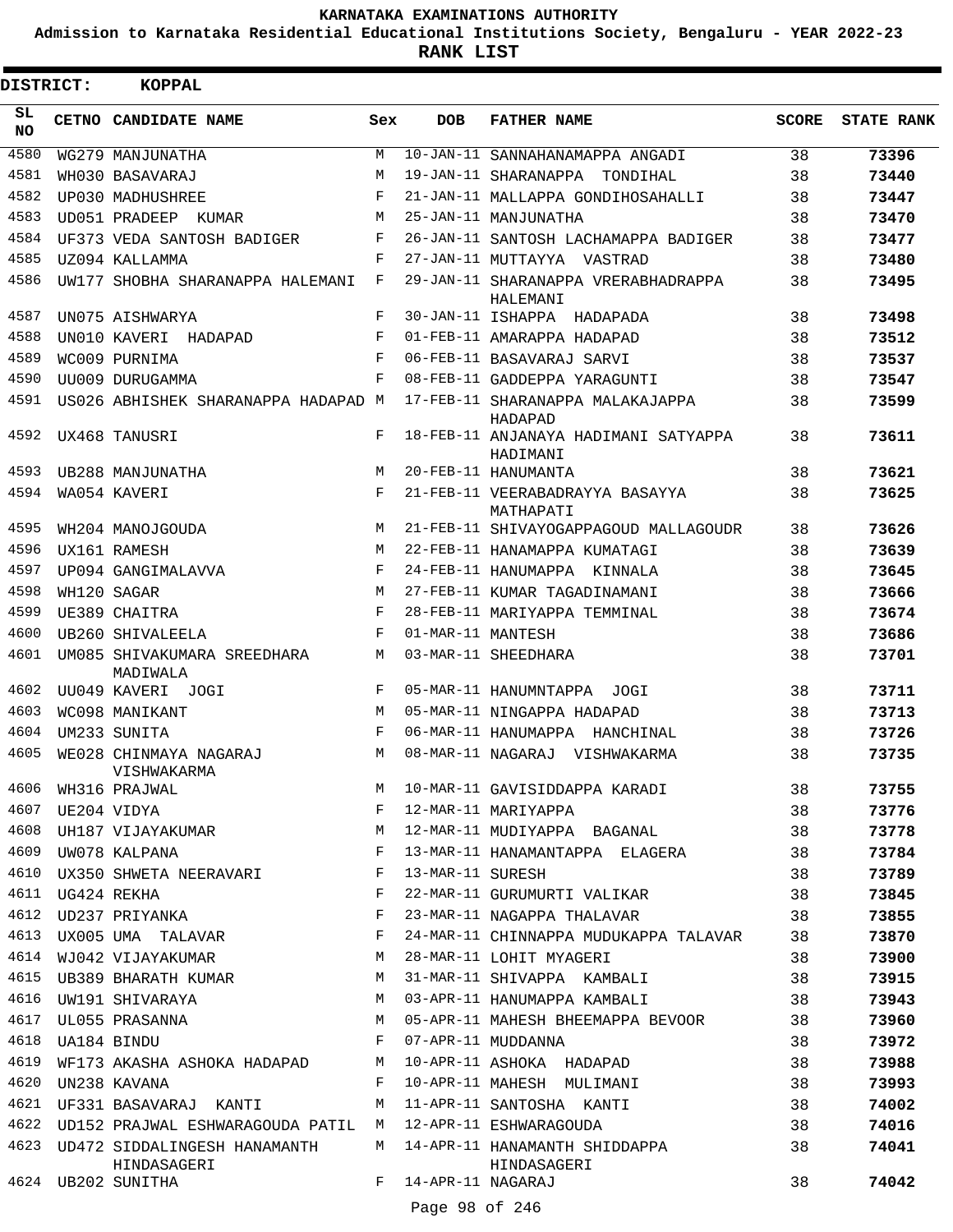**Admission to Karnataka Residential Educational Institutions Society, Bengaluru - YEAR 2022-23**

 $\blacksquare$ 

**RANK LIST**

| <b>DISTRICT:</b> |                  | <b>KOPPAL</b>                                                                                     |                 |                   |                                                                                       |          |                   |
|------------------|------------------|---------------------------------------------------------------------------------------------------|-----------------|-------------------|---------------------------------------------------------------------------------------|----------|-------------------|
| SL.<br>NO.       |                  | CETNO CANDIDATE NAME                                                                              | Sex             | <b>DOB</b>        | <b>FATHER NAME</b>                                                                    | SCORE    | <b>STATE RANK</b> |
| 4625             |                  | UF184 KIRAN MARISANGANAGOUDA<br><b>SHEELAVANTAR</b>                                               | М               |                   | 17-APR-11 MARISANGANAGOUDA BASANAGOUDA<br>SHEELAVANTAR                                | 38       | 74063             |
| 4626             |                  | UD379 SINDHU NAGARAJ SAVITASAMAJA F                                                               |                 | 17-APR-11 NAGARAJ |                                                                                       | 38       | 74068             |
| 4627             |                  | UZ154 MAHANTESH GUDADAPPANAVAR                                                                    | М               |                   | 18-APR-11 SHARNAPPA GUDADAPPANAVAR                                                    | 38       | 74071             |
| 4628             |                  | UU143 PALLAVI                                                                                     | F               |                   | 01-MAY-11 PRADHANI<br>RATHOD                                                          | 38       | 74170             |
| 4629             |                  | UU342 PRAVEENAKUMAR KODAGANOOR                                                                    | М               |                   | 04-MAY-11 KANAKARAYA KODAGANOOR                                                       | 38       | 74195             |
| 4630             |                  | WH334 VIJAYAKUMAR                                                                                 | М               |                   | 05-MAY-11 BASAVARAJ POLICE PATIL                                                      | 38       | 74203             |
| 4631             |                  | WG156 VIJAYAKUMAR                                                                                 | М               |                   | 05-MAY-11 NARAYANAPPA MUDENUR                                                         | 38       | 74204             |
| 4632             | UF143 DEEPA      |                                                                                                   | F               |                   | 06-MAY-11 SANGAPPA TATTI                                                              | 38       | 74205             |
| 4633             |                  | WH238 ARUNKUMAR                                                                                   | M               |                   | 09-MAY-11 BASAYYA BAVIKATTI                                                           | 38       | 74235             |
| 4634             |                  | UC366 KANAKAPPA                                                                                   | М               |                   | 10-MAY-11 LAKSHMANA MANDLARA                                                          | 38       | 74244             |
| 4635             |                  | WG166 KOUSHIK MALEKOPPA                                                                           | М               |                   | 10-MAY-11 MAHESH MALEKOPPAL                                                           | 38       | 74245             |
| 4636             |                  | UN156 MANOJ<br>TOTAD                                                                              | М               |                   | 16-MAY-11 VEERAYYA TOTAD                                                              | 38       | 74290             |
| 4637             |                  | UG351 BASAVARAJA                                                                                  | М               |                   | 18-MAY-11 HALAGI DURUGAPPA                                                            | 38       | 74306             |
| 4638             |                  | UZ198 ASHWINI<br>ADUR                                                                             | F               |                   | 19-MAY-11 MAHANTAPPA ADUR                                                             | 38       | 74315             |
| 4639             |                  | UU107 MARUTI MALLAPPA KUMATAGI                                                                    | M               |                   | 19-MAY-11 MALLAPPA                                                                    | 38       | 74320             |
| 4640             |                  | WE164 POORNIMA SOMANATHA HAWARERU F                                                               |                 |                   | 28-MAY-11 SOMANATHA HAWARERU                                                          | 38       | 74396             |
| 4641             |                  | UK311 ALIYA                                                                                       | F               |                   | 29-MAY-11 MAINUDDIN                                                                   | 38       | 74402             |
| 4642             |                  | WH043 AMAREGOUDA                                                                                  | M               |                   | 01-JUN-11 DURAGANAGOUDA MALIPATIL                                                     | 38       | 74427             |
| 4643             |                  | WK258 NINGARAJ HALLI                                                                              | M               |                   | 01-JUN-11 MAHESHAPPA HALLI                                                            | 38       | 74438             |
| 4644             |                  | WH020 PAVITRA                                                                                     | $_{\rm F}$      |                   | 01-JUN-11 KANAKAPPA NINGAPUR                                                          | 38       | 74439             |
| 4645             |                  | WD247 YASMEEN                                                                                     | F               |                   | 05-JUN-11 YAMANOORASAB MUJAVAR                                                        | 38       | 74495             |
| 4646<br>4647     |                  | WJ001 JYOTI                                                                                       | $_{\rm F}$<br>F |                   | 08-JUN-11 RAVI HADAPAD                                                                | 38       | 74517             |
| 4648             |                  | WJ143 ADBHUTAKUMARI                                                                               | M               |                   | 10-JUN-11 PANDURANGAPPA CHANNADASAR                                                   | 38       | 74536             |
| 4649             |                  | UG469 NAVEEN                                                                                      | M               | 11-JUN-11 RAMESHA | 10-JUN-11 HEMANNA METI                                                                | 38       | 74544             |
| 4650             |                  | WJ187 SACHIN<br><b>UO070 KARTIK</b>                                                               | М               |                   | TALAWARA<br>16-JUN-11 KALLAPA NAGAPPA TUMBRUGUDDI                                     | 38<br>38 | 74559<br>74610    |
| 4651             |                  | UR108 KAVERI SOMANAGOWDA GOWDRA                                                                   | F               |                   | 16-JUN-11 SOMANAGOWDA HANAMANAGOWDA                                                   | 38       | 74611             |
|                  |                  |                                                                                                   |                 |                   | GOWDRA                                                                                |          |                   |
| 4652             |                  | UF112 MANJUNATH                                                                                   | М               |                   | 18-JUN-11 CHANDRASHEKHAR MASAPPA<br>HIREWALIKAR                                       | 38       | 74636             |
|                  |                  | 4653 WB108 KARTIK LANGATAD                                                                        |                 |                   | M 21-JUN-11 KALAKAPPA CHANDAPPA LANGATAD 38                                           |          | 74665             |
|                  |                  | 4654 UJ056 BIRENDRA                                                                               |                 |                   | M 22-JUN-11 RAMANNA KAMBLI                                                            | 38       | 74675             |
|                  |                  | 4655 UW024 JYOTI POLESHI BHIMANAGOUD                                                              |                 |                   |                                                                                       | 38       | 74679             |
|                  |                  | YALABUNACHI                                                                                       |                 |                   | 4656 WC226 ARSHIYANAJ MAHAMADRAFEEK F 23-JUN-11 MAHAMADRAFEEK MOULASAB<br>YALABUNACHI | 38       | 74691             |
|                  |                  | 4657 UK025 RESHMA VENKATESH RATHOD                                                                |                 |                   | F 25-JUN-11 VENKATESH SANNA SHIVAPPA<br>RATHOD                                        | 38       | 74716             |
|                  |                  | 4658 UE054 YAMANAMMA                                                                              | $F$ and         |                   | 26-JUN-11 SHARANAPPA                                                                  | 38       | 74728             |
|                  |                  |                                                                                                   |                 |                   | 4659 UK208 PAVITRA LAMANI     F 28-JUN-11 VENKATESH LAMANI                            | 38       | 74746             |
|                  |                  | 4660 UR065 VIDYASHREE KADAD F                                                                     |                 |                   | 28-JUN-11 IRAPPA KADAD                                                                | 38       | 74750             |
|                  |                  | 4661 UZ378 RAMESH HOSAMANI M                                                                      |                 |                   | 29-JUN-11 CHANDRASHEKHAR HOSAMANI                                                     | 38       | 74755             |
|                  | 4662 UF533 MUTTU |                                                                                                   | M               |                   | 01-JUL-11 YAMANAPPA KUNASAVI                                                          | 38       | 74782             |
| 4663             |                  |                                                                                                   |                 |                   | WG137 LAXMIDEVI F 05-JUL-11 SHARANAPPA NIDASHESI                                      | 38       | 74812             |
|                  |                  |                                                                                                   |                 |                   | 4664 UA552 SHREENIVASA M 06-JUL-11 NIRUPADEPPA GANADAL                                | 38       | 74831             |
|                  |                  | 4665 UF345 JEEVAN KATRAL M 16-JUL-11 SURESH                                                       |                 |                   |                                                                                       | 38       | 74920             |
|                  |                  | 4666 UJ221 SANAPARVIN                                                                             |                 |                   | F 17-JUL-11 MARDANSAB NADAF                                                           | 38       | 74932             |
|                  |                  | 4667 UG357 BHUVANESWARI F                                                                         |                 |                   | 18-JUL-11 HANUMAREDDY RADDER                                                          | 38       | 74936             |
| 4668             |                  | WF185 SHWETHA TALAVAR F<br>4669 UL044 JAYASHREE<br>$\mathbf{F}$ and $\mathbf{F}$ and $\mathbf{F}$ |                 | 20-JUL-11 ERAPPA  | 23-JUL-11 ANNAPPA KARADI                                                              | 38<br>38 | 74962<br>74985    |
|                  |                  | 4670 UH047 VINITHA                                                                                | F               |                   | 26-JUL-11 NAGARAJ KANNUR                                                              | 38       | 75026             |
|                  |                  |                                                                                                   |                 |                   |                                                                                       |          |                   |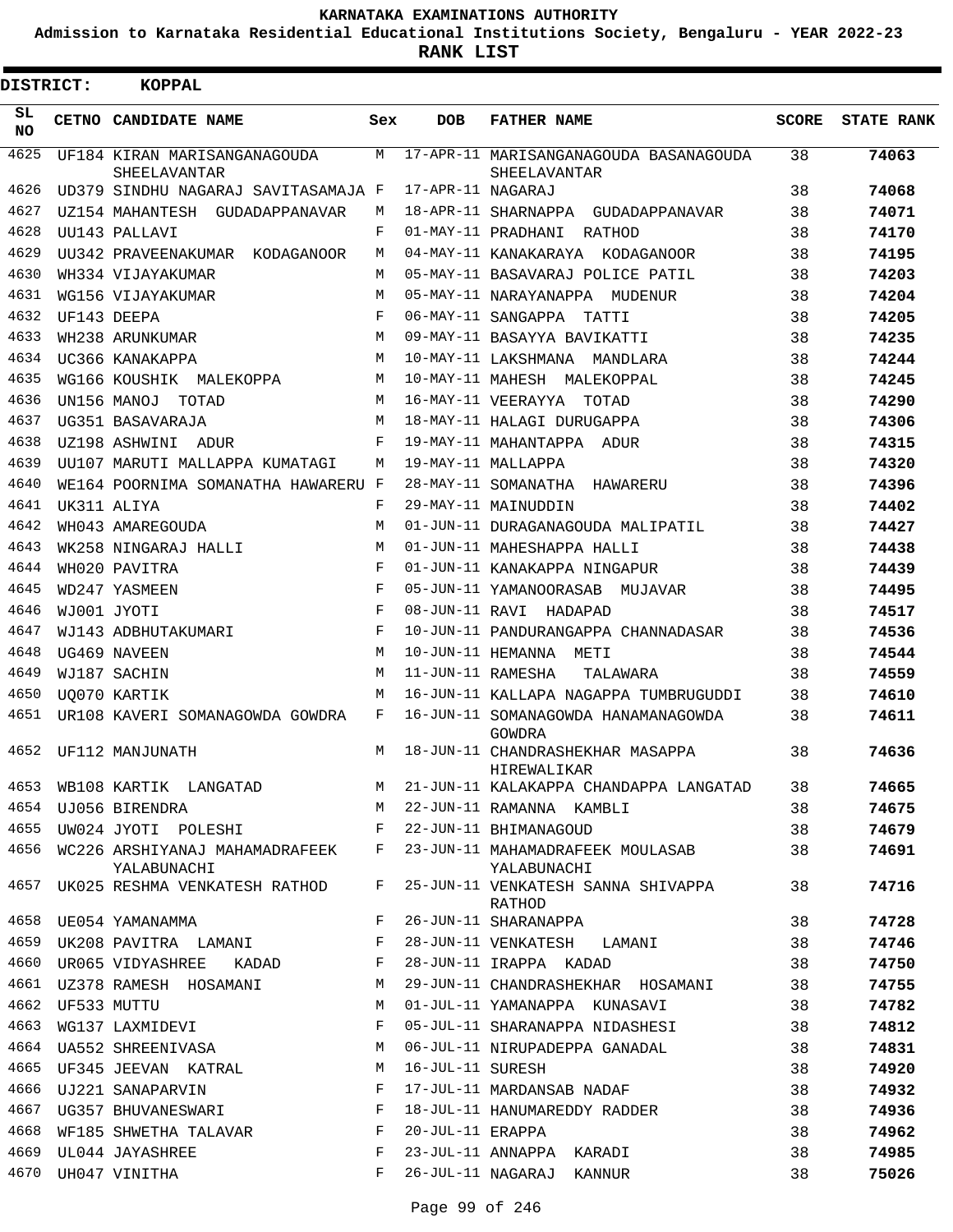**Admission to Karnataka Residential Educational Institutions Society, Bengaluru - YEAR 2022-23**

| <b>DISTRICT:</b> | <b>KOPPAL</b>                             |              |                   |                                                        |              |                   |
|------------------|-------------------------------------------|--------------|-------------------|--------------------------------------------------------|--------------|-------------------|
| SL<br><b>NO</b>  | CETNO CANDIDATE NAME                      | Sex          | <b>DOB</b>        | <b>FATHER NAME</b>                                     | <b>SCORE</b> | <b>STATE RANK</b> |
| 4671             | WG215 SHANKRAMMA                          | $\mathbf{F}$ |                   | 29-JUL-11 RAMANAGOUDA MALIPATIL                        | 38           | 75054             |
| 4672             | UG053 DEEPA REDDY                         | F            |                   | 31-JUL-11 GUNDAPPA YADIVAL                             | 38           | 75065             |
| 4673             | WA148 RAMESH                              | М            |                   | 07-AUG-11 SHARANAPPA<br>ELIGERA                        | 38           | 75117             |
| 4674             | WG180 NANDINI                             | $_{\rm F}$   |                   | 11-AUG-11 MANAPPA ESHAPPA VALMIKI                      | 38           | 75152             |
| 4675             | UF593 YAMANOOR MALINGAPPA HARIJAN M       |              |                   | 15-AUG-11 MALINGAPPA DURAGAPPA HARIJAN                 | 38           | 75178             |
| 4676             | UF100 PAVITRA HIREDYAMANNA BINGI          | F            |                   | 23-AUG-11 HIREDYAMANNA NINGAPPA BINGI                  | 38           | 75233             |
| 4677             | UA261 UMESHA VANKALAKUNTI                 | М            |                   | 23-AUG-11 SHREEKANTA DODDAHANUMANTAPPA<br>VANKALAKUNTI | 38           | 75235             |
| 4678             | UV065 KAVYA KANAKAPPA PADANAKATTI F       |              |                   | 24-AUG-11 KANAKAPPA BHARAMAPPA<br>PADANAKATTI          | 38           | 75240             |
| 4679             | US027 HANAMAVVA PARASAPPA<br>KARAGIRI     | F            |                   | 27-AUG-11 PARASAPPA KARAGIRI                           | 38           | 75264             |
| 4680             | UE062 RAGHAVENDRA DURUGAPPA<br>VADRAKAL   | М            |                   | 30-AUG-11 DURUGAPPA VADRAKAL                           | 38           | 75290             |
| 4681             | UU308 AYISHA MURTUJASAB HULAGERI          | F            |                   | 03-SEP-11 MURTUJASAB KASHIMASAB<br>HULAGERI            | 38           | 75311             |
| 4682             | WB112 SHARANABASAVA                       | M            |                   | 04-SEP-11 PRABHURAJA BALUTAGI                          | 38           | 75325             |
| 4683             | UB183 BHAVANI                             | F            |                   | 06-SEP-11 GANGADHARA                                   | 38           | 75331             |
| 4684             | UA320 M SHWETHANIHARIKA                   | $_{\rm F}$   |                   | 13-SEP-11 M SATYANARAYANA                              | 38           | 75382             |
| 4685             | UC050 MANJUNATH                           | М            |                   | 13-SEP-11 YALLAPPA KOTNEKAL                            | 38           | 75383             |
| 4686             | UF007 SAMARTH MUGALI                      | М            |                   | 15-SEP-11 CHANDRASHEKAR                                | 38           | 75404             |
| 4687             | UY010 ANITHA JINURA                       | F            |                   | 18-SEP-11 CHANDRASHEKAR                                | 38           | 75420             |
| 4688             | UZ134 RAJESHVARI MURADABASAPPA<br>KUDLOOR | F            |                   | 23-SEP-11 MURADABASAPPA SANGAPPA<br>KUDLOOR            | 38           | 75453             |
| 4689             | US152 AJIDALI                             | M            |                   | 24-SEP-11 SHEKH MAHABOOB GAIBANNAVAR                   | 38           | 75457             |
| 4690             | UG399 BHARATI                             | F            | 27-SEP-11 KOTRESH |                                                        | 38           | 75470             |
| 4691             | UE101 POORVI                              | F            |                   | 28-SEP-11 MANJUNATHA                                   | 38           | 75476             |
| 4692             | WK283 SANJANA HANAMANT HIREMANI           | F            |                   | 29-SEP-11 HANAMANT DURAGAPPA HIREMANI                  | 38           | 75485             |
| 4693             | UL110 MANOJ                               | M            |                   | 30-SEP-11 NAGANGOUD                                    | 38           | 75492             |
| 4694             | WC152 MANJUNATH                           | M            |                   | 05-OCT-11 SHIRASAPPA BADIGER                           | 38           | 75527             |
| 4695             | UR152 SOUMYA                              | F            |                   | 08-OCT-11 MANTAGOUDA POLICEPATIL                       | 38           | 75544             |
| 4696             | US019 SHARANAPPA                          | M            | 13-OCT-11 AMARESH |                                                        | 38           | 75577             |
| 4697             | UK108 VINAYA                              | М            |                   | 17-OCT-11 BASAVARAJA MATTUR                            | 38           | 75610             |
| 4698             | UX134 MANJUNATHA HANAMAGOUD<br>TALLUR     | M            |                   | 18-OCT-11 HANAMAGOUD HIRE HANAMAGOUD<br>TALLUR         | 38           | 75616             |
| 4699             | UV006 LAKSHMI ELIGARA                     | F            |                   | 22-OCT-11 PUTRAPPA ELIGARA                             | 38           | 75634             |
| 4700             | WE200 BASAVARAJ                           | М            |                   | 02-NOV-11 SHARANAPPA HADAPAD                           | 38           | 75702             |
| 4701             | UC072 ANJANEYA                            | M            |                   | 05-NOV-11 SOMANATHA                                    | 38           | 75725             |
| 4702             | UW001 KALAKAYYA                           | M            |                   | 08-NOV-11 VEERABHADRAYYA KURUDAGI                      | 38           | 75747             |
| 4703             | WF064 KAVITA VENKATESH SHIPRI             | F            |                   | 14-NOV-11 VENKATESH MUTTAPPA SHIPRI                    | 38           | 75780             |
| 4704             | UD484 U SHARANABASAV                      | М            |                   | 24-NOV-11 U MANJUNATH                                  | 38           | 75850             |
| 4705             | WB092 BABUSAB                             | М            |                   | 11-DEC-11 MABUSAB BANNIGOL                             | 38           | 75929             |
| 4706             | UX238 KAVERI SHARANAPPA TALAVAR           | F            |                   | 13-DEC-11 SHARANAPPA HANAMANTAPPA<br>TALAVAR           | 38           | 75945             |
| 4707             | UV300 MUSKAN                              | F            |                   | 23-DEC-11 BHASHASAB NIDAGUNDI                          | 38           | 75985             |
| 4708             | UD305 MALLIKA KUNTOJI                     | F            |                   | 15-FEB-12 DODDABASAVA                                  | 38           | 76101             |
| 4709             | UL007 PRIYANKA                            | F            |                   | 19-APR-12 JAGADEESH NAYAK                              | 38           | 76138             |
| 4710             | UB222 B VARSHA                            | F            |                   | 05-JUL-12 CHANDRAMOULESWARA                            | 38           | 76158             |
| 4711             | UA061 KAVITHA                             | F            |                   | 24-JUL-12 DURAGAPPA                                    | 38           | 76161             |
|                  | 4712 US081 PRADDEP                        | М            |                   | 01-JUN-08 KUNTEPPA KAMBALI                             | 37           | 76171             |
| 4713             | UC380 VIKRAM                              | М            |                   | 14-AUG-08 PARASHURAM                                   | 37           | 76172             |
|                  | 4714 UF401 SUNEL SHANKRAPPA ELAGER        | M            |                   | 08-JUN-09 SHANKRAPPA RAMANNA ELAGER                    | 37           | 76186             |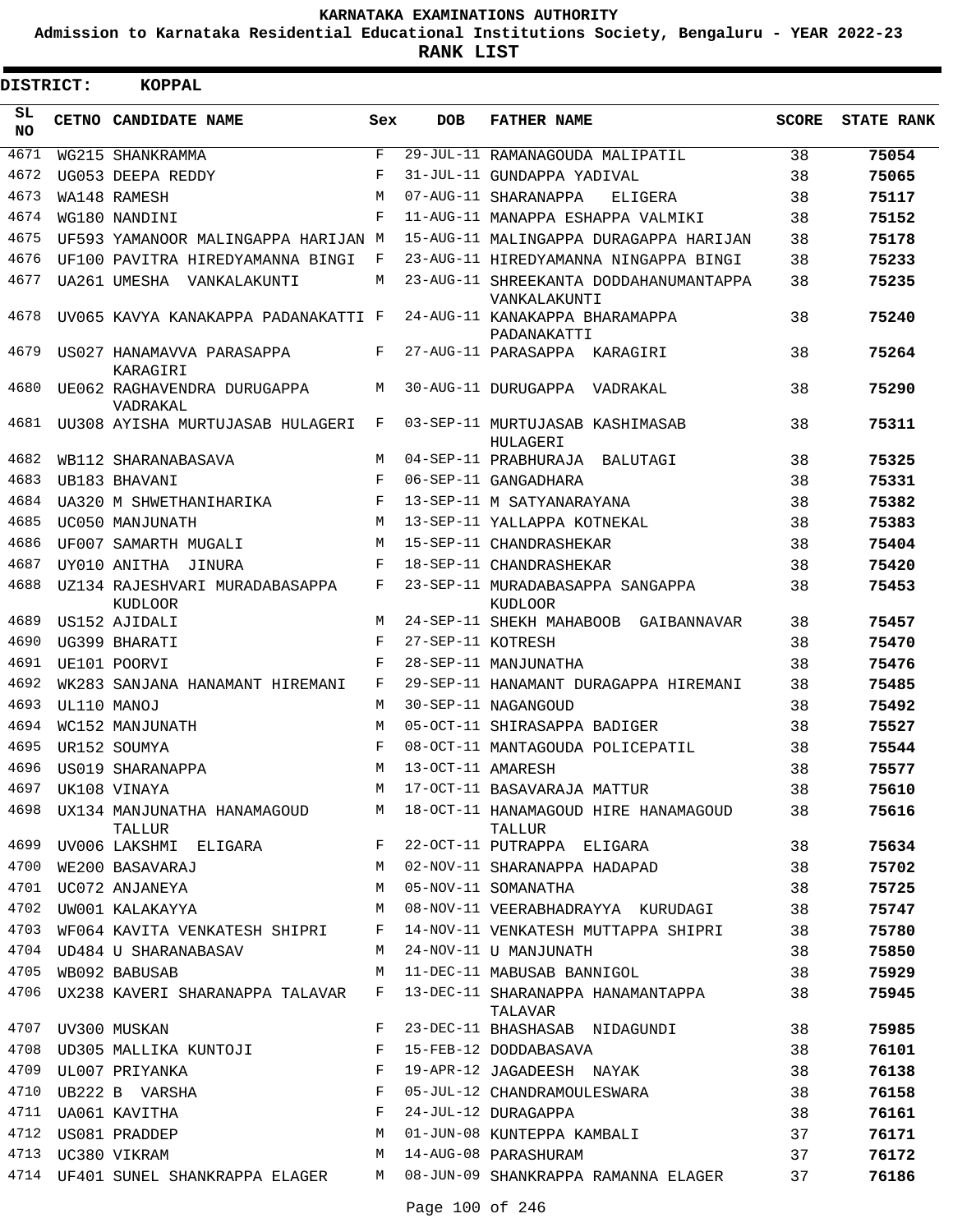**Admission to Karnataka Residential Educational Institutions Society, Bengaluru - YEAR 2022-23**

| DISTRICT: |                 | <b>KOPPAL</b>                                                            |              |                   |                                                                   |              |                   |
|-----------|-----------------|--------------------------------------------------------------------------|--------------|-------------------|-------------------------------------------------------------------|--------------|-------------------|
| SL<br>NO. |                 | CETNO CANDIDATE NAME                                                     | Sex          | <b>DOB</b>        | <b>FATHER NAME</b>                                                | <b>SCORE</b> | <b>STATE RANK</b> |
| 4715      |                 | WH222 KAVERI                                                             | $\mathbf{F}$ |                   | 06-AUG-09 HANAMANTAPPA TALAWAR                                    | 37           | 76195             |
| 4716      |                 | UH130 DEVAMMA                                                            | F            |                   | 23-SEP-09 RAMESH KERALLI                                          | 37           | 76206             |
| 4717      |                 | UG283 BASAVARAJ BASANAGOUDRA                                             | М            |                   | 01-OCT-09 VIRANAGOUDA BASANAGOUDRA                                | 37           | 76208             |
| 4718      |                 | UO075 HULIGEMMA                                                          | F            |                   | 03-OCT-09 PARASHURAMA                                             | 37           | 76211             |
| 4719      |                 | WH170 SHANKRAMMA TALAVAR                                                 | F            |                   | 25-OCT-09 YANKAPPA TALAVAR                                        | 37           | 76214             |
| 4720      |                 | WH241 SHARANABASAV                                                       | М            |                   | 15-NOV-09 SHANKRAPPA BASARIGIDAD                                  | 37           | 76220             |
| 4721      |                 | UD247 SADANANDA                                                          | M            | 20-NOV-09 SUGAPPA |                                                                   | 37           | 76222             |
| 4722      |                 | UG319 KOUSHALYA                                                          | F            |                   | 04-DEC-09 TIRUPATI DAMMARA                                        | 37           | 76226             |
| 4723      |                 | UR063 PREETAM CHAVAN                                                     | M            |                   | 19-DEC-09 SOMALEPPA LACHAMAPPA CHAVAN                             | 37           | 76230             |
| 4724      |                 | WC030 MAHMADAHARSHADA                                                    | М            |                   | 23-DEC-09 SHAMIDASAB MENADAL                                      | 37           | 76234             |
| 4725      |                 | WB332 SUJATHA                                                            | F            |                   | 01-JAN-10 SHEKHARAPPA                                             | 37           | 76246             |
| 4726      |                 | UW052 MEGHARAJ BASAPPA BHOVI                                             | M            |                   | 07-JAN-10 BASAPPA DHARMAPPA BHOVI                                 | 37           | 76252             |
| 4727      |                 | UX076 PRAVEENA                                                           | M            |                   | 10-JAN-10 MUDAKAPPA CHALLARI                                      | 37           | 76254             |
| 4728      |                 | UD430 AKASH LAKKAPPA VALIKAR                                             | М            |                   | 21-JAN-10 LAKKAPPA LINGAPPA VALIKAR                               | 37           | 76258             |
| 4729      |                 | WF334 RENUKA KURI                                                        | F            |                   | 26-JAN-10 DEVENDRAPPA KURI                                        | 37           | 76264             |
| 4730      |                 | UK139 PRADEEPA DOLLIN                                                    | М            |                   | 04-FEB-10 HANUMAPPA DOLLIN                                        | 37           | 76270             |
| 4731      |                 | UO133 RAVICHANDRA KAMBALI                                                | M            |                   | 05-FEB-10 RAMALINGAPPA                                            | 37           | 76271             |
| 4732      |                 | UV153 MISBAJABEEN                                                        | F            |                   | 22-FEB-10 LALASAB DOTIHAL                                         | 37           | 76283             |
| 4733      |                 | UX478 AISHWAYA RAVI CHAVAN                                               | F            |                   | 05-MAR-10 RAVI UMESHAPPA CHAVAN                                   | 37           | 76296             |
| 4734      |                 | UO141 SAVITRI DEVENDRAPPA GADGI                                          | F            |                   | 16-MAR-10 DEVENDRAPPA BHEEMAPPA GADGI                             | 37           | 76306             |
| 4735      |                 | UB255 RADHIKA KATARAKI                                                   | F            |                   | 18-MAR-10 NAGARAJ KATARAKI                                        | 37           | 76307             |
| 4736      |                 | UF116 DEVINDRAKUMAR                                                      | М            |                   | 24-APR-10 VEERABHADRAPPA BADIGER                                  | 37           | 76338             |
| 4737      |                 | UG451 PRAJWAL<br>HOTTI                                                   | M            |                   | 25-APR-10 DEVENDRAPPA                                             | 37           | 76341             |
| 4738      |                 | UZ006 SHIVAKUMAR RATHOD                                                  | М            |                   | 28-APR-10 MAHANTESH SHIVAPPA RATHOD                               | 37           | 76343             |
| 4739      |                 | WD125 MANOJ BASAVARAJ BANNIKOPPA M                                       |              |                   | 01-MAY-10 BASAVARAJ BANNIKOPPA                                    | 37           | 76347             |
| 4740      |                 | UP015 GANESH PALLED                                                      | M            |                   | 07-MAY-10 GAVISIDDAPPA PALLED                                     | 37           | 76356             |
| 4741      |                 | UB116 PANKAJA                                                            | F            |                   | 01-JUN-10 KARIYAPPA                                               | 37           | 76386             |
| 4742      |                 | WK190 GUDADAPPA                                                          | М            |                   | 03-JUN-10 SHANKRAPPA SHAKHAPUR                                    | 37           | 76393             |
| 4743      |                 | UY007 MARADAPPA                                                          | M            |                   | 14-JUN-10 MANJAPPA KOLLI                                          | 37           | 76406             |
| 4744      |                 | UX109 ARUN GANGADHAR GADDI                                               |              |                   | M 16-JUN-10 GANGADHAR SHARANAPPA GADDI                            | 37           | 76410             |
|           |                 | 4745 UZ199 RAMESHA AGASAR                                                | M            |                   | 30-JUN-10 SURESHA AGASAR                                          | 37           | 76427             |
| 4746      |                 | WH103 DEEPA<br>$\mathbf{F}$ and the set of $\mathbf{F}$ and $\mathbf{F}$ |              |                   | 16-JUL-10 SURESHA NAYAKA                                          | 37           | 76454             |
| 4747      |                 |                                                                          |              |                   | UZ284 PRAJWAL DAKAPPA NAYAK MARA MARAJUL-10 DAKAPPA DEVAPPA NAYAK | 37           | 76455             |
|           |                 | 4748 UK170 RAMESH                                                        | M            |                   | 19-JUL-10 YAMANOORAPPA BAGANAL                                    | 37           | 76462             |
| 4749      |                 | WD002 SANGAMMA                                                           | F            |                   | 19-JUL-10 YAMANURAPPA AGASIMUNDIN 37                              |              | 76464             |
| 4750      |                 | UV261 SANTOSH PUNDALIKAPPA<br>HARIJAN                                    | M            |                   | 01-AUG-10 PUNDALIKAPPA HARIJAN                                    | 37           | 76486             |
|           |                 | 4751 UA002 MANIKANTHA                                                    | M            |                   | 17-AUG-10 K RUDRESH                                               | 37           | 76533             |
| 4752      |                 | UR027 KALAKAMMA                                                          | F            |                   | 24-AUG-10 YAMANAPPA BINGI                                         | 37           | 76547             |
| 4753      |                 | WE212 NAGARAJ                                                            | M            |                   | 01-SEP-10 HANAMAPPA GURIKAR                                       | 37           | 76564             |
|           |                 | 4754 UA221 YAMANURA<br>4755 UU274 NETRA                                  | М            |                   | 07-SEP-10 BASAVARAJA                                              | 37           | 76583             |
|           |                 |                                                                          | F            |                   | 08-SEP-10 LAKSHMANNA KANDAKUR                                     | 37           | 76585             |
|           |                 | 4756 UF238 AMARESH KANAKAGIRI                                            | M            |                   | 10-SEP-10 IRAPPA KANAKAGIRI                                       | 37           | 76593             |
| 4757      |                 | UA557 MAHAMMAD GOUSH                                                     | M            |                   | 16-SEP-10 MAHAMMAD RAFI                                           | 37           | 76619             |
|           |                 | 4758 UB016 NIRUPADI DURAGAPPA DOLLINA M                                  |              |                   | 16-SEP-10 DURAGAPPA DOLLINA                                       | 37           | 76620             |
| 4759      |                 | UB039 SANGEETA                                                           | F            |                   | 18-SEP-10 MANGALESH                                               | 37           | 76629             |
| 4760      |                 | WG102 SANDEEP MARUTI LINGADAL                                            | М            |                   | 20-SEP-10 MARUTI LINGADAL                                         | 37           | 76636             |
| 4761      |                 | UX312 FATHIMATHAL SAFANIYA                                               | F            |                   | 23-SEP-10 IMAM SAHEB KOLORU                                       | 37           | 76643             |
|           |                 | 4762 UH083 AKSHATA JEER                                                  | F            |                   | 24-SEP-10 SHARANAPPA JEER                                         | 37           | 76646             |
|           | 4763 UM007 RAJA |                                                                          | M            |                   | 29-SEP-10 SOMAPPA KALIKERI                                        | 37           | 76657             |
|           |                 |                                                                          |              |                   |                                                                   |              |                   |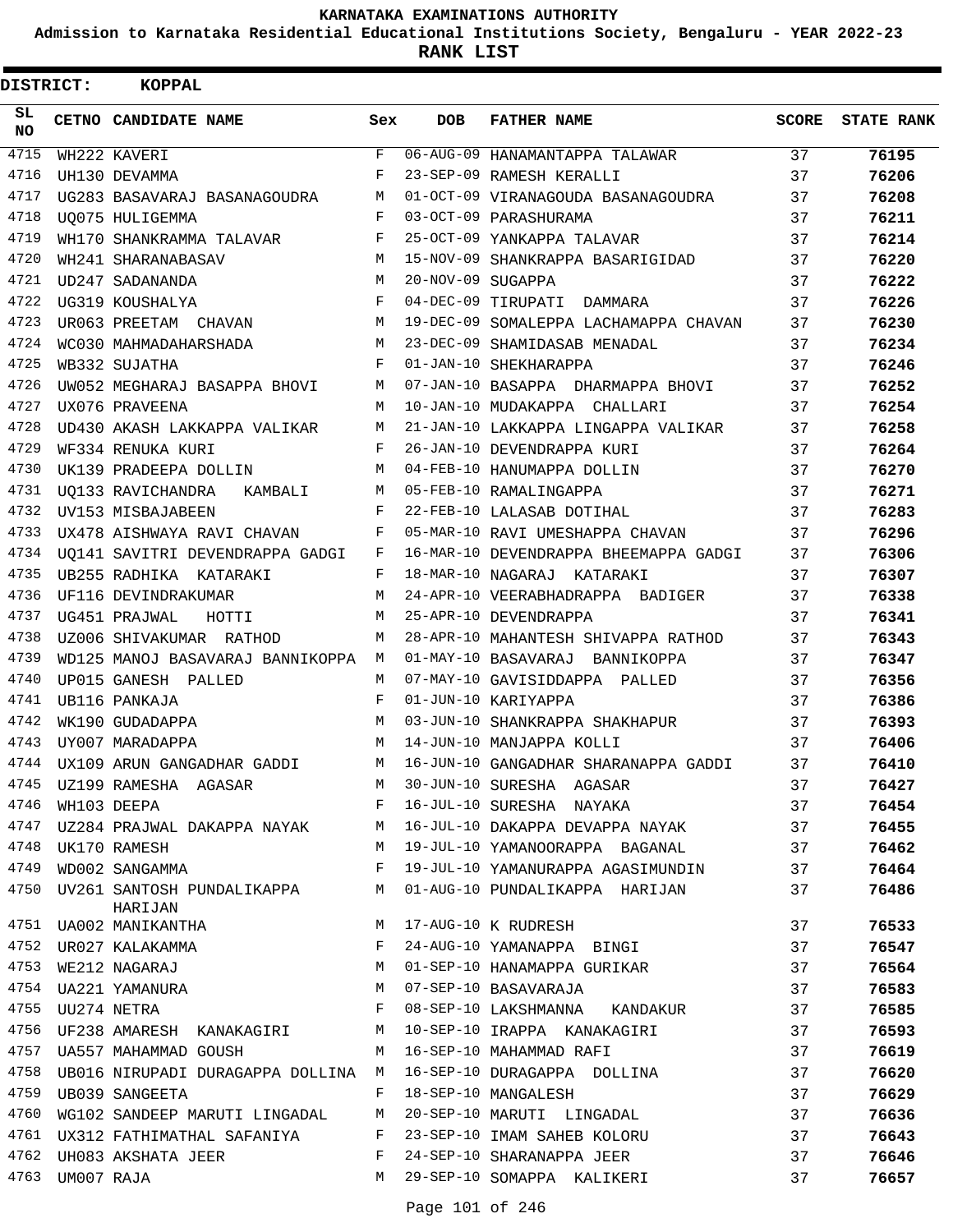**Admission to Karnataka Residential Educational Institutions Society, Bengaluru - YEAR 2022-23**

**RANK LIST**

| <b>DISTRICT:</b> |            | <b>KOPPAL</b>                                   |            |                   |                                                       |              |                   |
|------------------|------------|-------------------------------------------------|------------|-------------------|-------------------------------------------------------|--------------|-------------------|
| SL<br><b>NO</b>  |            | CETNO CANDIDATE NAME                            | Sex        | <b>DOB</b>        | <b>FATHER NAME</b>                                    | <b>SCORE</b> | <b>STATE RANK</b> |
| 4764             |            | UJ177 KAVITA                                    | F          |                   | 17-OCT-10 GUDADAPPA                                   | 37           | 76732             |
| 4765             |            | UJ023 PRASHANTHA                                | M          |                   | 26-OCT-10 SHIVAPPA<br>SIDDAPURA                       | 37           | 76767             |
| 4766             |            | UO110 HANAMANT SHARANAPPA<br>NILAGUND           | M          |                   | 29-OCT-10 SHARANAPPA BASAPPA NILAGUND                 | 37           | 76777             |
| 4767             |            | UU464 SOMESHA BASAPPA ADUR                      | M          | 29-OCT-10 BASAPPA |                                                       | 37           | 76780             |
| 4768             |            | UP207 MEGHANA                                   | F          |                   | 01-NOV-10 PAKIRAPPA BISARALLI                         | 37           | 76791             |
| 4769             |            | UX023 CHANDALINGAPPA UMESH<br><b>BACHALAPUR</b> | М          |                   | 04-NOV-10 UMESH RUDRAPPA BACHALAPUR                   | 37           | 76803             |
| 4770             |            | UH195 DEEPA                                     | F          |                   | 05-NOV-10 SHARANAPPA DOLLIN                           | 37           | 76806             |
| 4771             |            | WA105 DYAMAPPA YAMANAPPA VALMIKI                | M          |                   | 06-NOV-10 YAMANAPPA DYAMANNA VALMIKI                  | 37           | 76810             |
| 4772             |            | WJ023 RAKSHITA                                  | F          |                   | 11-NOV-10 SHARANAPPA ANGADI                           | 37           | 76833             |
| 4773             |            | UU445 HANAMANTEVVA                              | F          |                   | 13-NOV-10 BASAVARAJ METI                              | 37           | 76839             |
| 4774             |            | US101 SHARANABASAPPA BASAVARAJ<br><b>KAMMAR</b> | М          |                   | 16-NOV-10 BASAVARAJ<br>KAMMAR                         | 37           | 76851             |
| 4775             |            | WF219 CHAITRA SHEKHARAGOUDA<br>NIMBANAGOUDRA    | F          |                   | 19-NOV-10 SHEKHARAGOUDA VEERANAGOUDA<br>NIMBANAGOUDRA | 37           | 76858             |
| 4776             |            | UE295 KHALANDARSHA M                            | М          |                   | 21-NOV-10 HASENSAB M                                  | 37           | 76866             |
| 4777             |            | UU020 VIDYASHREE BHEEMANNA<br><b>SHAHAPUR</b>   | F          |                   | 21-NOV-10 BHEEMANNA SHYAMANNA SHAHAPUR                | 37           | 76870             |
| 4778             |            | UJ104 SHANKRAMMA RAMACHANDRAPPA<br>KATAPUR      | F          |                   | 22-NOV-10 RAMACHANDRAPPA HANUMAPPA<br>KATAPUR         | 37           | 76872             |
| 4779             |            | UR089 PRIYANKA                                  | F          |                   | 27-NOV-10 BHEEMANNA BHOVI                             | 37           | 76892             |
| 4780             |            | UZ119 NETRAVATHI                                | $_{\rm F}$ |                   | 28-NOV-10 NINGAPPA BINGI                              | 37           | 76898             |
| 4781             |            | UF570 YANKAMMA                                  | $_{\rm F}$ |                   | 01-DEC-10 CHANDRAPPA NARINAL                          | 37           | 76915             |
| 4782             |            | WA041 SHIVABASAMMA                              | $_{\rm F}$ |                   | 02-DEC-10 SANNEPPA RULLI                              | 37           | 76919             |
| 4783             |            | UV091 SANTOSHA<br>PARASAPPA<br>HIREDONI         | M          |                   | 03-DEC-10 PARASAPPA                                   | 37           | 76927             |
| 4784             |            | UD199 SAVITHRI                                  | F          |                   | 11-DEC-10 VISHWANATA                                  | 37           | 76962             |
| 4785             |            | US141 ANITA MAKALEPPA MYAGERI                   | F          |                   | 13-DEC-10 MAKALEPPA ADIVEPPA MYAGERI                  | 37           | 76969             |
| 4786             |            | WB133 SUNIL                                     | M          |                   | 15-DEC-10 RANGAPPA<br>SWAMI                           | 37           | 76981             |
| 4787             |            | WD359 ANUSHA G BALAGERI                         | F          | 22-DEC-10 GULAPPA |                                                       | 37           | 77017             |
| 4788             |            | WD360 KAVERI                                    | F          |                   | 25-DEC-10 BASAVARAJ BELLAD                            | 37           | 77028             |
| 4789             |            | UA364 MARUTHI                                   | М          |                   | 26-DEC-10 SANGAPPA                                    | 37           | 77038             |
| 4790             |            | UD246 SAHANA CHALLARI                           | F          |                   | 26-DEC-10 SHAMID SAB                                  | 37           | 77040             |
| 4791             |            | WC078 GURUPRASAD                                | М          |                   | 31-DEC-10 PARASAPPA MURADI                            | 37           | 77063             |
| 4792             | UK050 MANU |                                                 | M          |                   | 01-JAN-11 FAKEERAPPA SUNKANNAVAR                      | 37           | 77094             |
| 4793             |            | WJ177 NIRUPADI                                  | М          |                   | 01-JAN-11 ANAND HARIJAN                               | 37           | 77103             |
| 4794             |            | WD193 MANJUNATH                                 | М          |                   | 02-JAN-11 NAGARAJ HARTI                               | 37           | 77121             |
| 4795             |            | UB121 SUMANGAL                                  | F          |                   | 02-JAN-11 HANUMAPPA KEREKODI                          | 37           | 77123             |
| 4796             |            | UF357 SANJANA TOTANAGOUDA<br>POLICEPATIL        | F          |                   | 03-JAN-11 TOTANAGOUDA BHIMANAGOUDA<br>POLICEPATIL     | 37           | 77128             |
| 4797             |            | UC312 CHANNABASAVA DESAI                        | M          |                   | 05-JAN-11 VIRUPAKSHAPPA DESAI                         | 37           | 77138             |
|                  |            | 4798 UV123 YAMANOORAPPA                         | M          |                   | 05-JAN-11 PARASAPPA HARIJAN                           | 37           | 77142             |
| 4799             |            | UK335 ANURADHA                                  | F          |                   | 06-JAN-11 SHIVALINGAPPA GUDIHINDAL                    | 37           | 77143             |
| 4800             |            | WK086 PRAJWALA NAGRAJ BHOVI                     | M          |                   | 09-JAN-11 NAGARAJ TIMMANNA BHOVI                      | 37           | 77166             |
| 4801             |            | UC434 KARTHIK                                   | M          |                   | 12-JAN-11 CHANNABASAVA GURIKAR                        | 37           | 77183             |
|                  |            | 4802 UP202 GUDADAPPA                            | M          |                   | 19-JAN-11 NEELAPPA SINDOGI                            | 37           | 77218             |
| 4803             |            | UG148 ALTAF                                     | M          |                   | 20-JAN-11 MEHABOOBSAB MULLA                           | 37           | 77226             |
| 4804             |            | UD363 ASHOK                                     | M          |                   | 20-JAN-11 BASAVARAJA                                  | 37           | 77227             |
| 4805             |            | UZ367 SANIYA BEGUM                              | F          |                   | 20-JAN-11 KHAJASAB BAGAVANAR                          | 37           | 77230             |
|                  |            | 4806 UR037 NETRAVATI                            | F          |                   | 22-JAN-11 RUDRAGOUDA                                  | 37           | 77240             |
| 4807             |            | UQ047 HANAMESH                                  | M          |                   | 27-JAN-11 SIDDAPPA HARIJAN                            | 37           | 77267             |
|                  |            |                                                 |            |                   |                                                       |              |                   |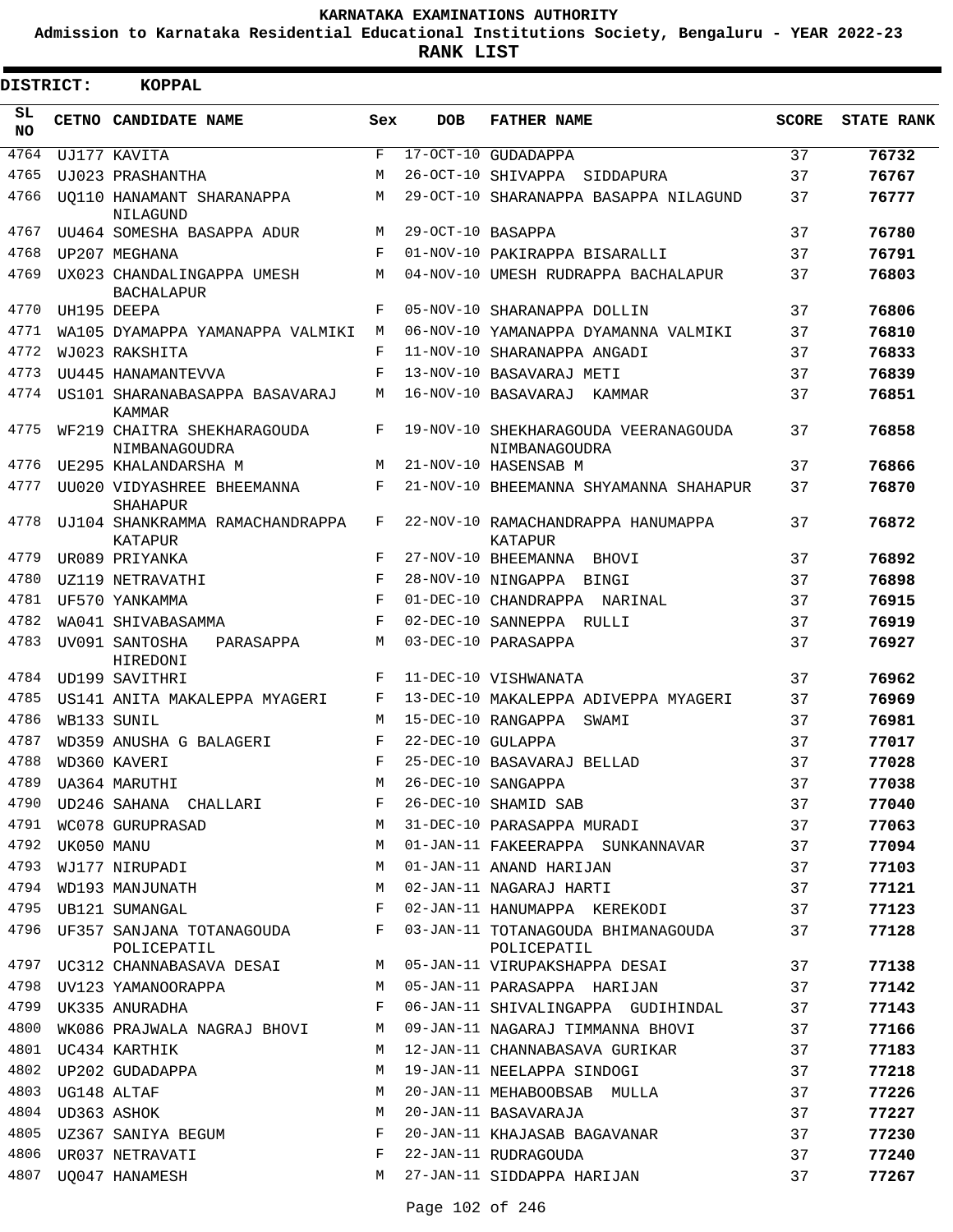**Admission to Karnataka Residential Educational Institutions Society, Bengaluru - YEAR 2022-23**

**RANK LIST**

| DISTRICT:       | <b>KOPPAL</b>                                              |         |                     |                                                                                |              |                   |
|-----------------|------------------------------------------------------------|---------|---------------------|--------------------------------------------------------------------------------|--------------|-------------------|
| SL<br><b>NO</b> | CETNO CANDIDATE NAME                                       | Sex     | <b>DOB</b>          | <b>FATHER NAME</b>                                                             | <b>SCORE</b> | <b>STATE RANK</b> |
| 4808            | UV235 HULLAPPA RANGAPPA GOGERI                             | М       |                     | 30-JAN-11 RANGAPPA                                                             | 37           | 77278             |
| 4809            | UK273 SHIVALINGAPPA                                        | M       |                     | 02-FEB-11 SANNAGUDADAPPA GINIGERI                                              | 37           | 77294             |
| 4810            | WF188 MAHMADKAIF                                           | M       |                     | 03-FEB-11 MAIBUSAB GURIKAR                                                     | 37           | 77300             |
| 4811            | UC107 HULIGEMMA                                            | F       |                     | 07-FEB-11 HANUMANTAPPA                                                         | 37           | 77323             |
| 4812            | UA369 MANOJ BADIGER                                        | M       |                     | 09-FEB-11 BASAVARAJ                                                            | 37           | 77332             |
| 4813            | UW004 SHIVARAJ                                             | M       |                     | 11-FEB-11 NINGAPPA POOJARI                                                     | 37           | 77342             |
| 4814            | UZ156 RENUKA SHARANAPPA KUMBAR                             | F       |                     | 15-FEB-11 SHARANAPPA MALLAPPA KUMBAR                                           | 37           | 77367             |
| 4815            | WG357 PRATIBHA DADEGAL                                     | F       |                     | 16-FEB-11 SURESH DADEGAL                                                       | 37           | 77373             |
| 4816            | UU042 REVATI                                               | F       |                     | 17-FEB-11 BASANAGOUDA MALIPATIL                                                | 37           | 77378             |
| 4817            | UK340 SUSHMITA                                             | F       |                     | 18-FEB-11 GANGAPPA KUMBAR                                                      | 37           | 77386             |
| 4818            | WH348 SINCHANA DAMBAL                                      | F       |                     | 21-FEB-11 VEERANNA DAMBAL                                                      | 37           | 77408             |
| 4819            | UX216 SHARANAMMA                                           | F       |                     | 23-FEB-11 VIRESH GURIKAR                                                       | 37           | 77424             |
| 4820            | WE150 ANUSHA                                               | F       |                     | 25-FEB-11 HANAMAPPA MANNAPUR                                                   | 37           | 77436             |
| 4821            | WB044 MARUTI                                               | M       |                     | 26-FEB-11 SHARANAPPA CHUKKADI                                                  | 37           | 77443             |
| 4822            | UG371 VINAYA                                               | M       |                     | 26-FEB-11 GURUMURTY HIREMATH                                                   | 37           | 77444             |
| 4823            | UW213 POOJA                                                | F       |                     | 27-FEB-11 RANGANATHA POLICPATIL                                                | 37           | 77447             |
| 4824            | WJ127 KEERTI VEERANNA MARADI                               | F       |                     | 02-MAR-11 VEERANNA BHARAMAPPA MARADI                                           | 37           | 77470             |
| 4825            | UY233 RAFIK                                                | M       |                     | 02-MAR-11 SANNA YAMANOORASAB PINJAR                                            | 37           | 77471             |
| 4826            | UE057 SWATHI J                                             | F       |                     | 04-MAR-11 OMKARAPPA                                                            | 37           | 77496             |
| 4827            | UY113 LAVANNYA                                             | F       |                     | 09-MAR-11 IRAPPA SHANKARAPPA BHANAGAR                                          | 37           | 77526             |
| 4828            | UZ179 PRADEEP HARIJAN                                      | M       |                     | 09-MAR-11 SHEKHAPPA                                                            | 37           | 77528             |
| 4829            | UQ182 SWETA YAMANURAPPA NIRAVARI                           | F       |                     | 14-MAR-11 YAMANURAPPA SHARANAPPA<br>NIRAVARI                                   | 37           | 77569             |
| 4830            | UH001 A PRAMODKUMAR REDDY                                  | M       |                     | 19-MAR-11 A BASAVANAGOUDA                                                      | 37           | 77599             |
| 4831            | UY105 MUTTAPPA MYAGERI                                     | M       |                     | 23-MAR-11 HANAMAPPA MYAGERI                                                    | 37           | 77629             |
| 4832            | WK075 MUTTURAJ                                             | М       |                     | 25-MAR-11 BHARAMAPPA MARIYAPPA<br>JULAKATTI                                    | 37           | 77648             |
| 4833            | UM027 AKSHATA                                              | F       |                     | 26-MAR-11 SHIVANNA DODDAMANI                                                   | 37           | 77653             |
| 4834            | UM064 ASHWINI                                              | F       |                     | 27-MAR-11 ERAPPA BANNIKATTI                                                    | 37           | 77659             |
| 4835            | UX265 HANAMANTA YAMANURAPPA METI M                         |         |                     | 27-MAR-11 YAMANURAPPA ADIVEPPA METI                                            | 37           | 77662             |
|                 | 4836 WG335 ANKITA                                          | $F =$   |                     | 28-MAR-11 NIRUPADEPPA MULLURA                                                  | 37           | 77667             |
|                 |                                                            |         |                     | 4837 UH224 BHARATHIRAJ SAJJAN M 28-MAR-11 VIRUPAXAPA S SAJJAN                  | 37           | 77668             |
|                 | F 02-APR-11 HANUMESHA<br>4838 UC409 DEEPASHREE             |         |                     |                                                                                | 37           | 77723             |
| 4839            | HIREMATHA                                                  |         |                     | UQ025 SANGAYYA MANJUNATHA MARI 22-APR-11 MANJUNATHA SANGAYYA HIREMATHA         | 37           | 77733             |
|                 |                                                            |         |                     | 4840 UK272 NAVEENKUMAR M 03-APR-11 MANJAPPA PUJAR                              | 37           | 77741             |
| 4841            | WG381 ANITA                                                |         |                     | F 05-APR-11 NAGAPPA HIREMANI                                                   | 37           | 77753             |
| 4842            |                                                            |         |                     |                                                                                | 37           | 77762             |
| 4843            | UH111 PREETI SHANKAR BABU RATHOD F 06-APR-11 RATHOD RATHOD |         |                     |                                                                                | 37           | 77769             |
| 4844            | UG418 SOUMYA                                               | F       |                     | 06-APR-11 MANJAYYA SASIMATH                                                    | 37           | 77772             |
| 4845            | WC102 HANAMESH                                             | М       |                     | 08-APR-11 RAMESH UPALAPUR                                                      | 37           | 77784             |
|                 | 4846 UW135 VASANT RATHOD                                   |         | M 13-APR-11 NAGAPPA |                                                                                | 37           | 77833             |
|                 |                                                            |         |                     | 4847 UU399 DARSHNA HANAMANTA CHELLARI M 14-APR-11 HANAMANTA GUNNEPPA CHELLARI  | 37           | 77835             |
| 4848            | UW275 PRAMOD                                               | M       |                     | 15-APR-11 SHARANAPPA KALLIMANI                                                 | 37           | 77847             |
| 4849            | UF391 VARSHINI                                             | F       |                     | 18-APR-11 NARASIMHA                                                            | 37           | 77871             |
| 4850            | UN090 YASHAVANT M                                          |         |                     | 21-APR-11 BASAVARAJ BARAKER                                                    | 37           | 77893             |
|                 | 4851 WB214 BHOOMIKA BENAL F 22-APR-11 RENUKARAJ BENAL      |         |                     |                                                                                | 37           | 77897             |
| 4852            |                                                            |         |                     | UQ160 APSANA MURTUJASAB GUDIMANI F 25-APR-11 MURTUJASAB SHAMEEDSAB<br>GUDIMANI | 37           | 77922             |
|                 | 4853 WK337 SARASWATI                                       | $F -$   |                     | 28-APR-11 DYAMANNA KAMBALI                                                     | 37           | 77950             |
|                 | 4854 UG087 LAXMI BADIGER                                   | $F$ and |                     | 29-APR-11 SHIVA KUMAR BADIGER                                                  | 37           | 77958             |
|                 |                                                            |         | Page 103 of 246     |                                                                                |              |                   |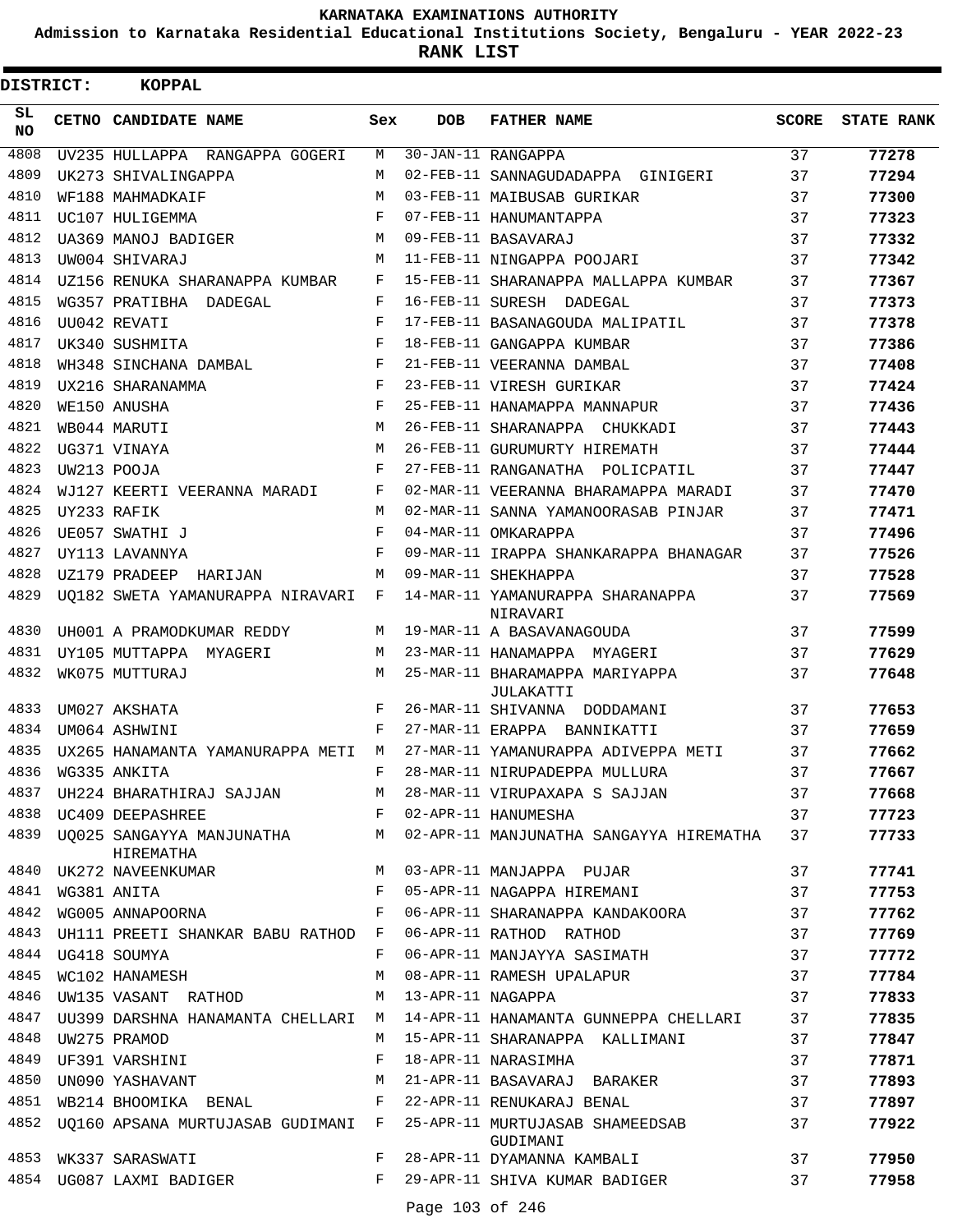**Admission to Karnataka Residential Educational Institutions Society, Bengaluru - YEAR 2022-23**

| <b>DISTRICT:</b> | <b>KOPPAL</b>                                            |            |                   |                                                    |              |                   |
|------------------|----------------------------------------------------------|------------|-------------------|----------------------------------------------------|--------------|-------------------|
| SL.<br>NO.       | CETNO CANDIDATE NAME                                     | Sex        | <b>DOB</b>        | <b>FATHER NAME</b>                                 | <b>SCORE</b> | <b>STATE RANK</b> |
| 4855             | WG170 KISOR VENKATESH KARABHARI                          | М          |                   | 03-MAY-11 VENKATESH NARAYANAPPA<br>KARABHARI       | 37           | 77990             |
| 4856             | UU285 LIKHITA DODDESH<br>AGASINAMUNDIN                   | F          |                   | 03-MAY-11 DODDESH YAMANAPPA<br>AGASINAMUNDIN       | 37           | 77993             |
| 4857             | UP160 AMBIKA                                             | F          |                   | 05-MAY-11 KARIYAPPA HANUMAPPA DODDAMANI            | 37           | 78009             |
| 4858             | UO184 SUSHMITA GURIKAR                                   | F          |                   | 05-MAY-11 NAGAPPA GURIKAR                          | 37           | 78014             |
| 4859             | UF454 PREETAM SOMASHEKHAR ANGADI                         | M          |                   | 08-MAY-11 SOMASHEKHAR ANGADI                       | 37           | 78041             |
| 4860             | WF144 NAVEEN                                             | M          |                   | 10-MAY-11 HANAMAPPA MADIVALAR                      | 37           | 78062             |
| 4861             | UX322 PARVATI                                            | F          |                   | 10-MAY-11 RANJITKUMAR                              | 37           | 78063             |
| 4862             | UF094 SHIVAPPA ILAL                                      | M          |                   | 10-MAY-11 RANGAPPA                                 | 37           | 78065             |
| 4863             | UJ093 SAGAR                                              | M          |                   | 17-MAY-11 CHANNAPPA MALAGI                         | 37           | 78113             |
| 4864             | UA098 POOJA                                              | $_{\rm F}$ |                   | 22-MAY-11 YAMANURA<br>GONAL                        | 37           | 78151             |
| 4865             | WE143 YOGESHWARI                                         | F          |                   | 22-MAY-11 MALLIKARJUNA GADAGI                      | 37           | 78156             |
| 4866             | WB121 PARVATI                                            | F          |                   | 25-MAY-11 RAMESH KONDIKAR                          | 37           | 78170             |
| 4867             | UE008 AMARESH                                            | M          | 27-MAY-11 VIRESHA |                                                    | 37           | 78190             |
| 4868             | UF194 VINAY                                              | M          |                   | 27-MAY-11 SHYAMAPPA KAMBALI                        | 37           | 78197             |
| 4869             | UY114 CHAITRA RAMESH ELAGERA                             | F          |                   | 01-JUN-11 RAMESH NINGAJJA ELAGERA                  | 37           | 78244             |
| 4870             | UC013 CHANDRAGOUDA                                       | M          |                   | 01-JUN-11 JAGADISH                                 | 37           | 78245             |
| 4871             | UD347 NAGARAJA                                           | M          |                   | 01-JUN-11 KANAKAPPA JANJERI                        | 37           | 78252             |
| 4872             | UW075 MAHESH                                             | M          |                   | 02-JUN-11 SHARANAPPA GORAJNAL                      | 37           | 78269             |
| 4873             | UD523 GANGADHARA                                         | M          | 03-JUN-11 NAGARAJ |                                                    | 37           | 78278             |
| 4874             | WB264 LAKSHMI SURENDRAGOUD POLICE F<br>PATIL             |            |                   | 05-JUN-11 SURENDRAGOUD KALLANAGOUD<br>POLICE PATIL | 37           | 78298             |
| 4875             | WB149 SHIVANANDA SANGAPPA<br><b>JIVANNAVAR</b>           | M          |                   | 05-JUN-11 SANGAPPA HONNAPPA JIVANNAVR              | 37           | 78301             |
| 4876             | UQ156 VIJAYALKSHMI                                       | F          |                   | 07-JUN-11 SHRIKANTGOUDA MALIPATIL                  | 37           | 78320             |
| 4877             | WE131 SANTOSH                                            | M          |                   | 08-JUN-11 SIDDAPPA POLICEPATIL                     | 37           | 78331             |
| 4878             | UG090 LAXMIDEVI                                          | F          |                   | 09-JUN-11 HANUMAPPA KARADI                         | 37           | 78334             |
| 4879             | UP076 PAVITRA KOOCHI                                     | F          |                   | 14-JUN-11 YAMANURAPPA KOOCHI                       | 37           | 78381             |
| 4880             | UB372 SANJANA                                            | F          |                   | 15-JUN-11 VIRUPAKSHAPPA                            | 37           | 78387             |
| 4881             | UU307 BASALINGAPPA                                       | М          |                   | 16-JUN-11 BASAVARAJ KURI                           | 37           | 78393             |
| 4882             | UW188 SHARANAMMA                                         | F          |                   | 16-JUN-11 PARASAPPA TATALAR                        | 37           | 78398             |
| 4883             | WG145 SAMEER MOULAHUSEN MUSALAPUR M 20-JUN-11 MOULAHUSEN |            |                   |                                                    | 37           | 78437             |
| 4884             | WJ215 SHARADA HALLI                                      | F          |                   | 21-JUN-11 YELLAPPA HALLI                           | 37           | 78448             |
| 4885             | WK113 SAIYADBHASHA                                       | М          |                   | 26-JUN-11 RAJESAB BALIGAR                          | 37           | 78500             |
| 4886             | UZ227 JAIDEV SHARANAPPA HAVALDAR M                       |            |                   | 02-JUL-11 SHARANAPPA RUDRAPPA HAVALDAR             | 37           | 78556             |
| 4887             | UF578 KALAMMA DANDIN                                     | F          |                   | 03-JUL-11 HANAMAPPA                                | 37           | 78566             |
| 4888             | UM178 RAJABI                                             | F          |                   | 04-JUL-11 RAJASAB BAGANAL PEERASAB                 | 37           | 78575             |
| 4889             | UA058 VASANTHA                                           | М          |                   | 04-JUL-11 SHREEKANTH KATAVA                        | 37           | 78578             |
| 4890             | UC286 MALLIKA                                            | F          |                   | 05-JUL-11 BHARAMANNA                               | 37           | 78581             |
| 4891             | $\verb+WCO31 + C + D = \verb+ERANNA+ \t\t\t M$           |            |                   | 06-JUL-11 C D NAGARAJ                              | 37           | 78589             |
| 4892             | WG202 NEELAPPA                                           | М          |                   | 10-JUL-11 SHARANAPPA LAMANI                        | 37           | 78636             |
| 4893             | UF085 PRASAD VEERAPPA BHAVIKATTI M                       |            |                   | 13-JUL-11 VEERAPPA BHAVIKATTI                      | 37           | 78670             |
| 4894             | UJ210 SHRUSTI                                            | F          |                   | 15-JUL-11 JAMBANNA BISANALLI                       | 37           | 78683             |
| 4895             | WB216 SIDLINGAPPA GURIKAR                                | M          |                   | 15-JUL-11 IRAPPA                                   | 37           | 78684             |
| 4896             | UO137 HULIGEMMA HANAMAPPA BETIGER F                      |            |                   | 16-JUL-11 HANAMAPPA                                | 37           | 78691             |
| 4897             | UQ122 PRAMODA                                            | М          |                   | 17-JUL-11 SHARANAGOUDA POLICEPATIL                 | 37           | 78708             |
| 4898             | UK051 SUMALATA                                           | F          |                   | 21-JUL-11 RUDRAPPA KUMBAR                          | 37           | 78752             |
| 4899             | UT100 SPANDANA                                           | F          |                   | 24-JUL-11 KALAKAPPA MAHAMANI                       | 37           | 78775             |
| 4900             | UM190 PAIJU KHALANDHAR SIDDIKI                           | M          |                   | 25-JUL-11 GOUS PASH                                | 37           | 78779             |
|                  | 4901 UD021 ANUSRI MALI PATIL                             | F          |                   | 26-JUL-11 MANJUNATHA MALI PATIL                    | 37           | 78788             |
|                  |                                                          |            |                   |                                                    |              |                   |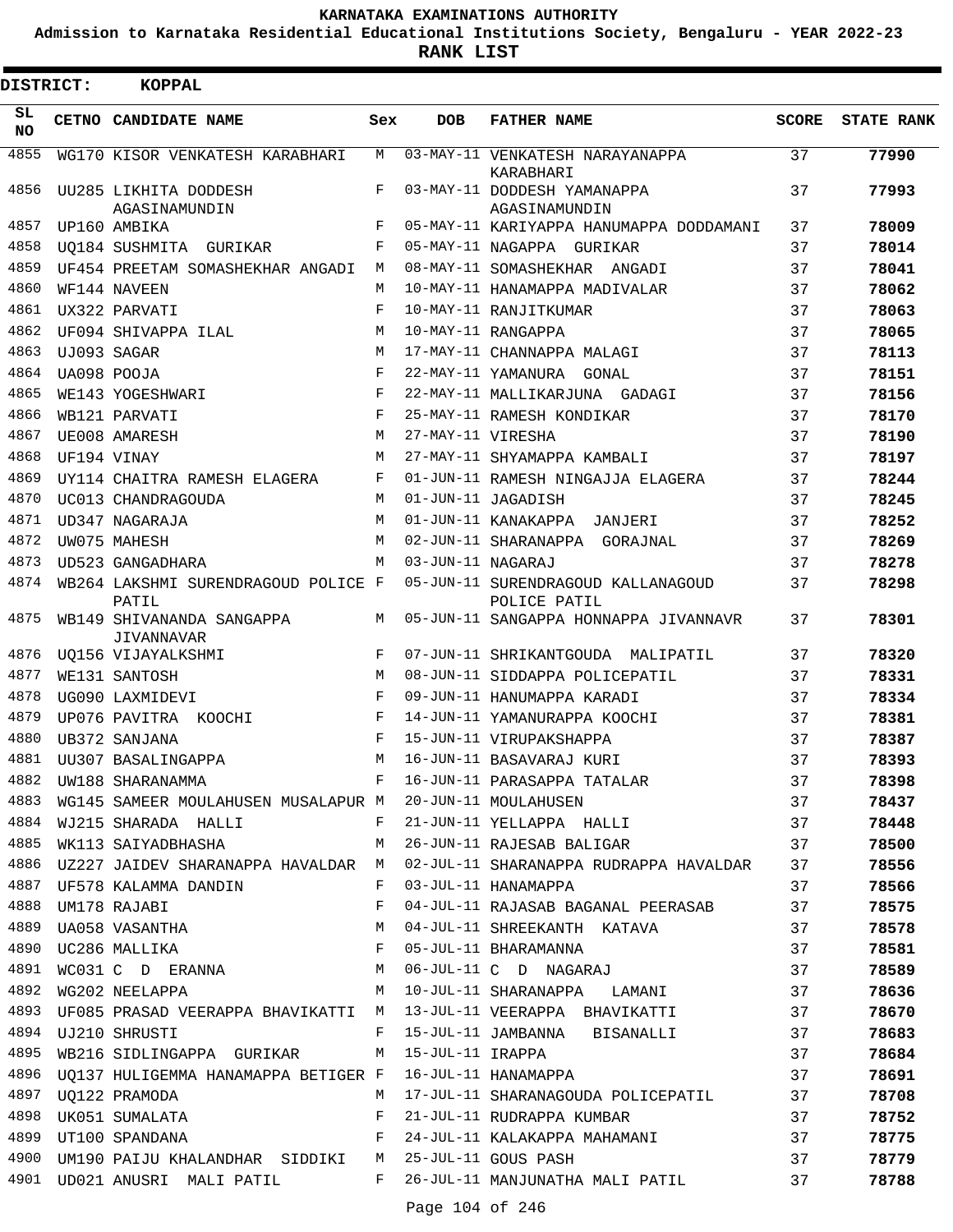**Admission to Karnataka Residential Educational Institutions Society, Bengaluru - YEAR 2022-23**

**RANK LIST**

| <b>DISTRICT:</b> |                  | KOPPAL                                                                                                         |            |                   |                                                                                          |              |                   |
|------------------|------------------|----------------------------------------------------------------------------------------------------------------|------------|-------------------|------------------------------------------------------------------------------------------|--------------|-------------------|
| SL.<br>NO.       |                  | CETNO CANDIDATE NAME                                                                                           | Sex        | <b>DOB</b>        | <b>FATHER NAME</b>                                                                       | <b>SCORE</b> | <b>STATE RANK</b> |
| 4902             |                  | UC062 VINOOTA DEVARAJA NADAGERA                                                                                | F          |                   | 29-JUL-11 DEVARAJA HANUMANTAPPA                                                          | 37           | 78834             |
| 4903             |                  | UB080 AFRINA                                                                                                   | F          |                   | NADAGERA<br>30-JUL-11 JANGLISAB                                                          | 37           | 78836             |
| 4904             |                  | UH061 SACHIT<br>Е                                                                                              | M          | 04-AUG-11 ESHWAR  | D                                                                                        | 37           | 78890             |
| 4905             |                  | UW234 RAJIYABEGUM                                                                                              | F          |                   | 14-AUG-11 MOULASAB PINJAR                                                                | 37           | 78962             |
| 4906             |                  | UH118 SRUSTI                                                                                                   | F          |                   | 17-AUG-11 DEVAPPA KINNAL                                                                 | 37           | 78995             |
| 4907             |                  | UM234 SHWETA                                                                                                   | F          |                   | 18-AUG-11 BASAVARAJ ALAWANDI                                                             | 37           | 79003             |
| 4908             |                  | UJ085 KRISHNAMURTHY                                                                                            | M          |                   | 22-AUG-11 MANJUNATHA NADUVINAMANE                                                        | 37           | 79040             |
| 4909             |                  | UH037 DINESH                                                                                                   | M          |                   | 25-AUG-11 ISHAPPA BADIGER                                                                | 37           | 79065             |
| 4910             |                  | WF166 SNEHA MALIPATIL                                                                                          | F          |                   | 27-AUG-11 SHIVANA GOWDA MALIPATIL                                                        | 37           | 79078             |
| 4911             |                  | <b>UA440 SANDEEP</b>                                                                                           | M          | 29-AUG-11 AMARESH |                                                                                          | 37           | 79092             |
| 4912             |                  | UJ216 HUSENSAB<br>CHAKKADI                                                                                     | М          |                   | 30-AUG-11 SHEKSHAVALI                                                                    | 37           | 79094             |
| 4913             |                  | UD295 NAZMIN                                                                                                   | F          |                   | 30-AUG-11 RAMJANVALI VALISAAB                                                            | 37           | 79099             |
| 4914             |                  | UB334 SANIYA                                                                                                   | F          |                   | 03-SEP-11 RAMJAAN SAB                                                                    | 37           | 79129             |
| 4915             |                  | UA103 HUSENBEE                                                                                                 | F          |                   | 09-SEP-11 HAZARAT USMAN TAILAR                                                           | 37           | 79173             |
| 4916             |                  | WC008 PAVITRA                                                                                                  | F          |                   | 10-SEP-11 MUTTAPPA DEVAR                                                                 | 37           | 79190             |
| 4917             |                  | UF329 SAVITA                                                                                                   | $_{\rm F}$ |                   | 13-SEP-11 SHARANAPPA BELLADA                                                             | 37           | 79216             |
| 4918             |                  | UF215 SPOORTI DODDAPPA PUJARI                                                                                  | F          |                   | 13-SEP-11 DODDAPPA PUJARI                                                                | 37           | 79217             |
| 4919             |                  | UG031 MAHALAKSHMI                                                                                              | F          |                   | 14-SEP-11 YAMANOORAPPA HONNUNCHI                                                         | 37           | 79225             |
| 4920             |                  | UM038 CHAITRA                                                                                                  | F          |                   | 16-SEP-11 HEMANNA ALAVANDI                                                               | 37           | 79240             |
| 4921             |                  | UC044 AMBIKA                                                                                                   | F          |                   | 18-SEP-11 SHIVALINGAPPA                                                                  | 37           | 79252             |
| 4922             |                  | UD148 PRAVEEN KUMAR                                                                                            | М          | 22-SEP-11 DANAPPA | CHALLARI                                                                                 | 37           | 79294             |
| 4923             |                  | WJ136 SAFEENA BEGUM                                                                                            | F          |                   | 22-SEP-11 HUSEN SAB LADDER                                                               | 37           | 79295             |
| 4924             |                  | UY073 AISHWARYA KARIYAPPA<br>HARLAPUR                                                                          | F          |                   | 29-SEP-11 KARIYAPPA HARLAPUR                                                             | 37           | 79329             |
| 4925             |                  | US199 MANJUNATH                                                                                                | M          |                   | 29-SEP-11 BALAPPA WADDAR                                                                 | 37           | 79332             |
| 4926             | UU199 MANOJ      |                                                                                                                | M          | 29-SEP-11 BALAPPA | WADDAR                                                                                   | 37           | 79333             |
| 4927             |                  | WJ091 PRASHANT ANDAPPA TURABIN                                                                                 | M          |                   | 01-OCT-11 ANDAPPA RAMAPPA TURABIN                                                        | 37           | 79350             |
| 4928             |                  | UP132 MANJUNATH                                                                                                | M          |                   | 03-OCT-11 BASAVARAJ SHIVAPPA BADIGERA                                                    | 37           | 79362             |
| 4929             | UK239 SONU       |                                                                                                                | F          |                   | 08-OCT-11 RAMALISAB                                                                      | 37           | 79404             |
|                  |                  | 4930 UD340 PREETAM                                                                                             | M          |                   | 10-OCT-11 SHARANAPPA                                                                     | 37           | 79414             |
|                  |                  | 4930 UD340 PREETAM M<br>4931 UE107 KIRAN M<br>4932 WK195 DIVYA F<br>4933 UA082 ABHI F<br>4934 WF051 BHOOMIKA F |            |                   | 11-OCT-11 KANAKARAYA KANAKAGIRI                                                          | 37           | 79420             |
|                  |                  |                                                                                                                |            |                   | 37<br>12-OCT-11 RAMESH MUDHOL                                                            |              | 79427             |
|                  |                  |                                                                                                                |            |                   | 13-OCT-11 NINGAPPA KANAKAGIRI 37                                                         |              | 79430             |
|                  |                  |                                                                                                                |            |                   | 13-OCT-11 YANKAPPA VADDAR 37                                                             |              | 79432             |
|                  | 4935 UD308 SUNIL |                                                                                                                | M          |                   | 13-OCT-11 KANAKARAYA                                                                     | 37           | 79436             |
|                  |                  | POLICE PATIL                                                                                                   |            |                   | 4936 UQ002 CHANDALINGA BASUKUMAR M 14-OCT-11 BASUKUMAR VEERABHADRAPPA 37<br>POLICE PATIL |              | 79438             |
|                  |                  | 4937 WK216 ROHITH                                                                                              | M          |                   | 15-OCT-11 NAGARAJ BANID                                                                  | 37           | 79452             |
|                  |                  | $\mathbf{F}$ and $\mathbf{F}$                                                                                  |            |                   | 18-OCT-11 RAMESH                                                                         | 37           | 79472             |
| 4939             |                  | WE120 KEERTINAYAK F<br>UG358 KAVANA F                                                                          |            |                   | 20-OCT-11 SHANKAR NAYAK                                                                  | 37           | 79485             |
|                  |                  | $\begin{array}{c} \mathbf{F} \\ \mathbf{F} \end{array}$<br>4940 UG358 KAVANA                                   |            |                   | 27-OCT-11 GURAPPA GUDLANUR                                                               | 37           | 79533             |
|                  |                  | 4941 UU275 PARVATI                                                                                             |            |                   | 28-OCT-11 AMARAPPA VANKALAKUNTI 37                                                       |              | 79542             |
| 4942             |                  | WB202 ROOPA AMARAYYA VIRAKTAMATHA F                                                                            |            |                   | 29-OCT-11 AMARAYYA SANGAYYA<br>VIRAKTAMATHA                                              | 37           | 79552             |
|                  |                  |                                                                                                                |            |                   | 4943 UC460 BV YASHWANTH M 30-OCT-11 GURUSWAMI BHOVI                                      | 37           | 79557             |
|                  |                  | 4944 UB079 RAMESH M                                                                                            |            | $23-NOV-11 X$     |                                                                                          | 37           | 79715             |
| 4945             |                  | UW157 PAVITRA F                                                                                                |            |                   | 28-NOV-11 SURESH GADAD                                                                   | 37           | 79736             |
|                  |                  | $\begin{aligned} \mathbf{F} \\ \mathbf{F} \end{aligned}$<br>4946 WD108 BHUMIKA                                 |            |                   | 29-NOV-11 NAGARAJ NAGANAGOUDRA                                                           | 37           | 79741             |
|                  |                  | 4947 UW051 LAKSHMI                                                                                             |            |                   | 25-DEC-11 CHANNAPPA POOJARA                                                              | 37           | 79866             |
|                  |                  | 4948 WA065 GURUKIRAN SHIVAPPA BANDI M 01-JAN-12 SHIVAPPA BANDI                                                 |            |                   |                                                                                          | 37           | 79895             |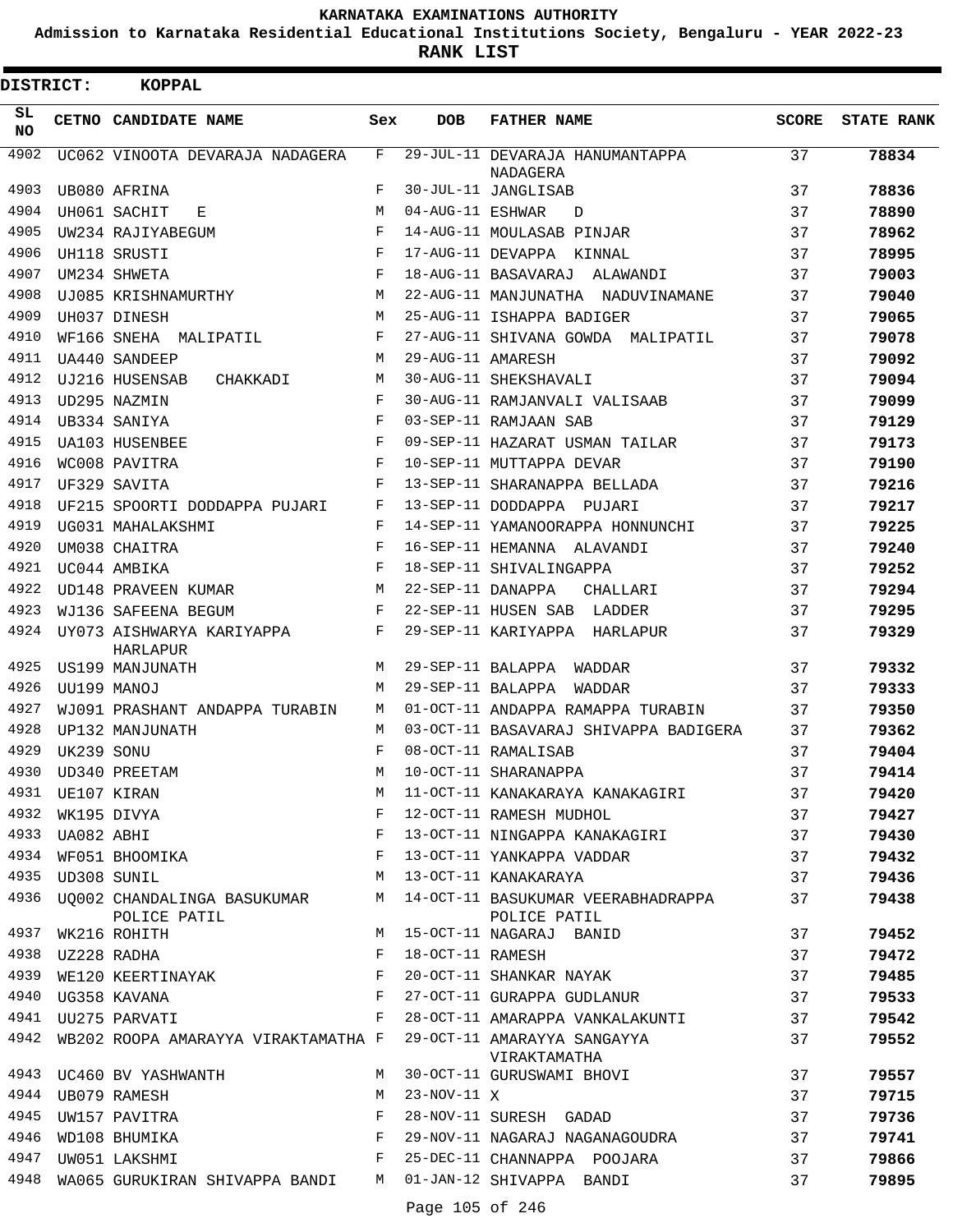**Admission to Karnataka Residential Educational Institutions Society, Bengaluru - YEAR 2022-23**

| DISTRICT: |                  | <b>KOPPAL</b>                                              |              |                   |                                                                                 |              |                   |
|-----------|------------------|------------------------------------------------------------|--------------|-------------------|---------------------------------------------------------------------------------|--------------|-------------------|
| SL<br>NO. |                  | CETNO CANDIDATE NAME                                       | Sex          | <b>DOB</b>        | <b>FATHER NAME</b>                                                              | <b>SCORE</b> | <b>STATE RANK</b> |
| 4949      |                  | UF503 HANAMANT<br>METI                                     | M            |                   | 08-JAN-12 SHANKRAPPA<br>METI                                                    | 37           | 79917             |
| 4950      |                  | UB066 JYOTI                                                | F            |                   | 10-JAN-12 KANTEPPA SIRAWARA                                                     | 37           | 79920             |
| 4951      |                  | UA311 YASHAVANTA                                           | M            |                   | 28-FEB-12 VENKATESHA                                                            | 37           | 79971             |
| 4952      |                  | UB374 KOTTAPALLI AKSHITA                                   | F            |                   | 06-MAR-12 K RAGHAVENDRA                                                         | 37           | 79981             |
| 4953      |                  | UP167 SHIVARAJ                                             | М            |                   | 04-MAY-12 PANNIRSELVAM                                                          | 37           | 80014             |
| 4954      |                  | UP186 DEVARAJ                                              | М            |                   | 01-JUN-12 HULLAPPA                                                              | 37           | 80023             |
| 4955      |                  | WG373 ASHWINI MUDUKAPPA<br>SANJEEGOUDRU                    | F            |                   | 08-OCT-12 MUDUKAPPA BETADAPPA<br>SANJEEGOUDRU                                   | 37           | 80035             |
| 4956      |                  | UU118 MAHANTESH BASAPPA<br>BHAVIKATTI                      | M            |                   | 12-SEP-08 BASAPPA HANAMAPPA BHAVIKATTI                                          | 36           | 80043             |
| 4957      |                  | UF585 SHANTAMMA                                            | F            |                   | 11-FEB-09 HANAMAPPA PUJAR                                                       | 36           | 80048             |
| 4958      |                  | WB028 HULLAVVA YALLAPPA MADAR                              | F            |                   | 09-MAY-09 YALLAPPA                                                              | 36           | 80054             |
| 4959      |                  | UO187 MUTTAPPA BALAPPA KAMBALI                             | М            |                   | 09-AUG-09 BALAPPA KAMBALI                                                       | 36           | 80060             |
| 4960      |                  | UC346 KANAKAMURTHI                                         | M            |                   | 10-OCT-09 YANKAPPA                                                              | 36           | 80075             |
| 4961      |                  | UG350 SINDOGI KIRAN                                        | M            |                   | 19-OCT-09 SINDOGI MAHESH                                                        | 36           | 80077             |
| 4962      |                  | UG313 ANNAPURNA BASAVARAJ<br>KASANAKNDI                    | F            |                   | 17-DEC-09 BASAVARAJ BALAPPA KASANAKNDI                                          | 36           | 80093             |
| 4963      |                  | WC065 YUVARAJ MAHANTESH PAWAR                              | М            |                   | 06-FEB-10 MAHANTESH                                                             | 36           | 80141             |
| 4964      |                  | WJ057 MALAN MANIKBAY                                       | F            |                   | 07-FEB-10 KHAJASAB MANIKBAY                                                     | 36           | 80142             |
| 4965      |                  | UE339 KIRANKUMAR                                           | M            |                   | 19-FEB-10 BASAVARAJ<br>MALIPATIL                                                | 36           | 80150             |
| 4966      |                  | WD212 MEGHA                                                | F            |                   | 03-MAR-10 SHIVANAND<br>MADAR                                                    | 36           | 80159             |
| 4967      |                  | UB077 VINAYAKA G                                           | М            | 13-MAR-10 GOPALA  |                                                                                 | 36           | 80167             |
| 4968      |                  | US061 ANUSHA DEVAPPA LEKKIHAL                              | F            |                   | 26-MAR-10 DEVAPPA IRAPPA LEKKIHAL                                               | 36           | 80179             |
| 4969      |                  | UL173 GANGAVVA                                             | F            | 29-MAR-10 DEVAPPA | DAMBRALLI                                                                       | 36           | 80182             |
| 4970      |                  | WK023 SHARANAPPA                                           | М            |                   | 02-APR-10 SHIVAMURTEPPA MOOLIMANI                                               | 36           | 80185             |
| 4971      |                  | UM137 BHARAT                                               | М            |                   | 06-APR-10 RAMESH POOJAR                                                         | 36           | 80189             |
| 4972      |                  | UJ145 KALPANA                                              | F            |                   | 08-APR-10 SHARANAPPA                                                            | 36           | 80193             |
| 4973      |                  | UN051 SOUMYA<br>SIMEETTIN                                  | F            |                   | 13-APR-10 GALEPPA SIMEETTIN                                                     | 36           | 80196             |
| 4974      |                  | US006 TIPPAVVA                                             | F            |                   | 15-APR-10 SHEKHARAPPA SHIRAVATI                                                 | 36           | 80198             |
| 4975      |                  | UL089 VINOODKUMAR DYAMAPPA MANTRI M                        |              |                   | 17-APR-10 DYAMAPPA MAHANTAPPA MANTRI                                            | 36           | 80203             |
| 4976      |                  | UT072 SUMANTH                                              | M            |                   | 11-MAY-10 TOPANAYAK                                                             | 36           | 80234             |
| 4977      |                  | UA304 VIRESH                                               | М            |                   | 16-MAY-10 KARIYAPPA                                                             | 36           | 80240             |
| 4978      |                  | WC001 HAJARAT ALI                                          |              |                   | M 23-MAY-10 ALLABAKSHI NADAF                                                    | 36           | 80246             |
| 4979      |                  |                                                            |              |                   | WB031 ANURADH BASAVARAJ GODEKAR F 25-MAY-10 BASAVARAJ SHARANAPPA GODEKAR 36     |              | 80247             |
|           |                  | 4980 UG102 PAVITRA                                         | F            |                   | 06-JUN-10 MAILARAPPA YATNATTI                                                   | 36           | 80273             |
| 4981      |                  | UY128 SNEHA                                                | F            |                   | 08-JUN-10 BHARAMAGOUDA GOUDAR                                                   | 36           | 80281             |
| 4982      |                  | UT079 RAMU ANANDAPPA NAYAK                                 | M            |                   | 09-JUN-10 ANANDAPPA SHEKHAPPA NAYAK                                             | 36           | 80282             |
|           |                  | 4983 UX185 SHRUSHTI                                        | F            |                   | 10-JUN-10 CHANDRASHEKARA                                                        | 36           | 80286             |
|           |                  | 4984 UW058 BASAVARAJ BANAKADINNI                           | M            |                   | 06-JUL-10 YANKANAGOUDA BANAKADINNI                                              | 36           | 80320             |
|           |                  | 4985 UY082 KHADRABASHA                                     | M            |                   | 08-JUL-10 SARDARSAB SIRAVAR                                                     | 36           | 80323             |
|           | 4986 WJ026 ANITA |                                                            | $\mathbf{F}$ |                   | 20-JUL-10 PAMPANNA KOLLARI                                                      | 36           | 80350             |
|           |                  |                                                            |              |                   | 4987 WB089 HULLESH M 22-JUL-10 MARIYAPPA MUNDALAMANI 36                         |              | 80356             |
|           |                  | SALABAVI                                                   |              |                   | 4988 WH349 PRUTHVIRAJ HANAMAPPA M 02-AUG-10 HANAMAPPA VEERAPPA SALABAVI         | 36           | 80376             |
|           |                  | YADAHALLI                                                  |              |                   | 4989 UT030 SANGEETA CHANDAPPA F 05-AUG-10 CHANDAPPA SANGAPPA YADAHALLI          | 36           | 80386             |
|           |                  |                                                            |              |                   | 4990 WG278 KUMARGOUD M M 10-AUG-10 SHARANAPPAGOUD MALIPATIL                     | 36           | 80397             |
|           |                  | 4991 UN112 KAVERI                                          |              |                   | F 11-AUG-10 UMESH HOSAPETE                                                      | 36           | 80401             |
|           |                  |                                                            |              |                   | 4992 UU028 HONNAPPA BHIMAPPA BOMMANALA M 22-AUG-10 BHIMAPPA HANAMAPPA BOMMANALA | 36           | 80424             |
|           |                  | 4993 UR143 NANDANA                                         |              |                   | M 26-AUG-10 ADAPPA DATTI                                                        | 36           | 80431             |
|           |                  | 4994 US139 GANESH HANAMAPPA KUMATAGI M 27-AUG-10 HANAMAPPA |              |                   |                                                                                 | 36           | 80433             |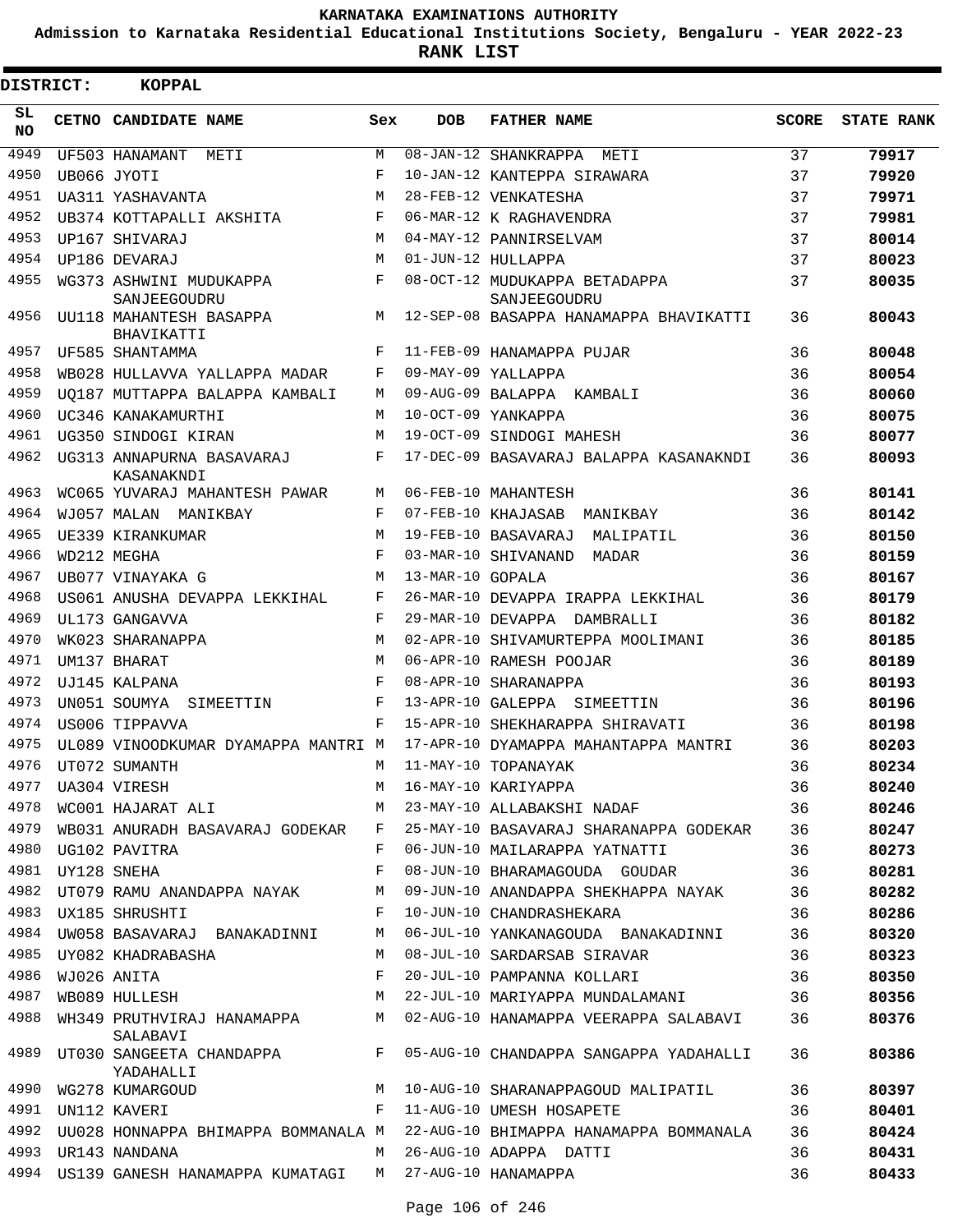**Admission to Karnataka Residential Educational Institutions Society, Bengaluru - YEAR 2022-23**

**RANK LIST**

| <b>DISTRICT:</b> |             | <b>KOPPAL</b>                                          |     |                        |                                                                                          |              |                   |
|------------------|-------------|--------------------------------------------------------|-----|------------------------|------------------------------------------------------------------------------------------|--------------|-------------------|
| SL<br>NO.        |             | CETNO CANDIDATE NAME                                   | Sex | <b>DOB</b>             | <b>FATHER NAME</b>                                                                       | <b>SCORE</b> | <b>STATE RANK</b> |
| 4995             |             | UL168 AKASHA                                           | M   | $28 - \text{AUG} - 10$ | SHARANAPPA MADIVAR                                                                       | 36           | 80435             |
| 4996             |             | UZ315 DODDA ERAMMA BASAVARAJ                           | F   |                        | 05-SEP-10 BASAVARAJ HANAMANTAPPA                                                         | 36           | 80458             |
| 4997             |             | JUMALAPUR<br>UV285 BAMMALINGAPPA DURAGAPPA<br>MUDUTAGI | M   |                        | JUMALAPUR<br>08-SEP-10 DURAGAPPA CHANDAPPA MUDUTAGI                                      | 36           | 80467             |
| 4998             |             | UT037 POOJA CHALAGERI                                  | F   |                        | 11-SEP-10 PARASAPPA CHALAGERI                                                            | 36           | 80478             |
| 4999             |             | WF305 PAVANKUMAR MANTI                                 | M   | 14-SEP-10 IRANNA       | MANTI                                                                                    | 36           | 80484             |
| 5000             |             | UT104 SHARANAPPA                                       | M   |                        | 17-SEP-10 BASAVARAJA<br>KARLI                                                            | 36           | 80493             |
| 5001             |             | WF030 JEEVANSAB SHARIFSAB NARANAL M                    |     |                        | 19-SEP-10 SHARIFSAB MABUSAB NARANAL                                                      | 36           | 80497             |
| 5002             |             | WG045 SAHANA                                           | F   |                        | 21-SEP-10 BASAVARAJ PATTANASHETTI                                                        | 36           | 80503             |
| 5003             |             | UX409 ASHWINI<br>KOBLER                                | F   | 28-SEP-10 BALARAJ      | KOBLER                                                                                   | 36           | 80519             |
| 5004             |             | UF197 YAMANAKKA VYAPARI                                | F   |                        | 01-OCT-10 MALLAPPA<br>VYAPARI                                                            | 36           | 80537             |
| 5005             |             | UY040 AKASHA                                           | M   |                        | 10-OCT-10 LAXMAPPA<br>GOLLAR                                                             | 36           | 80564             |
| 5006             |             | UX018 RAJASHREE                                        | F   |                        | 14-OCT-10 PALAKSHAYYA HIREMATH                                                           | 36           | 80588             |
| 5007             |             | UN179 MALLIKARJUNA                                     | M   |                        | 17-OCT-10 DEVARADDY NINGARADDY                                                           | 36           | 80600             |
| 5008             |             | UK201 GIRISH                                           | M   |                        | 18-OCT-10 BHEEMAPPA BARKEER                                                              | 36           | 80601             |
| 5009             |             | UP201 SPURTHI PUJAR                                    | F   |                        | 20-OCT-10 MALLIKARJUN PUJAR                                                              | 36           | 80623             |
| 5010             |             | UK039 DURAGAPPA ERAPPA NERASAL                         | M   |                        | 21-OCT-10 ERAPPA ALAPPA NERSAL                                                           | 36           | 80626             |
| 5011             |             | WB352 VEERABHADRAYYA KALAKAYYA<br><b>BENAKAL</b>       | M   |                        | 24-OCT-10 KALAKAYYA VEERABHADRAYYA<br>BENAKAL                                            | 36           | 80643             |
| 5012             |             | WK303 VIJAYALAXMI                                      | F   |                        | 28-OCT-10 MANJUNATH KOTI                                                                 | 36           | 80660             |
| 5013             |             | UU300 MAHAMMED AYAN                                    | M   |                        | 29-OCT-10 DAVALSAB<br>KALALBANDI                                                         | 36           | 80663             |
| 5014             |             | UF236 YASHVANT                                         | M   |                        | 30-OCT-10 BHIMANNA<br>PATTAR                                                             | 36           | 80671             |
| 5015             |             | WK319 SHARANAPPA                                       | M   |                        | 31-OCT-10 HANAMAPPA MALIGOUDRA                                                           | 36           | 80673             |
| 5016             |             | UK333 DILIP UNKI                                       | M   |                        | 02-NOV-10 GAVISIDDAPPA UNKI                                                              | 36           | 80678             |
| 5017             |             | UA013 ADARSHA                                          | M   | 07-NOV-10 ERANNA       |                                                                                          | 36           | 80696             |
| 5018             |             | UO131 YASHAVANTA NEELAPPA<br><b>BISALADINNI</b>        | M   |                        | 09-NOV-10 NEELAPPA BISALADINNI                                                           | 36           | 80710             |
| 5019             |             | WE201 ANITA                                            | F   |                        | 11-NOV-10 VEERESH TALAWAR                                                                | 36           | 80719             |
| 5020             |             | UN022 DHANARAJ<br>HUGAR                                | M   |                        | 18-NOV-10 BASAVARAJ<br>HUGAR                                                             | 36           | 80754             |
| 5021             |             | UV054 SHRIDHAR                                         | М   | 20-NOV-10 MAHESHA      | BALUTAGI                                                                                 | 36           | 80760             |
| 5022             |             | UT127 MAHADEVI PATIL                                   | F   |                        | 22-NOV-10 MALLIKARJUN                                                                    | 36           | 80769             |
| 5023             |             | UF088 SHARAT PARASAPPA NAGURM                          |     |                        | 26-NOV-10 PARASAPPA                                                                      | 36           | 80805             |
| 5024             |             | UK217 YASHMIN                                          | F   |                        | 26-NOV-10 MABUBALI ANGADI                                                                | 36           | 80806             |
| 5025             | UN070 MADHU |                                                        | F   |                        | 28-NOV-10 UMESH SANGALAD                                                                 | 36           | 80814             |
| 5026             |             | WC013 VISWA TELI                                       | М   |                        | 29-NOV-10 SHIVAKUMAR TELI                                                                | 36           | 80820             |
| 5027             |             | WG125 MANIKANTHA MARUTI CHINCHAR M                     |     |                        | 06-DEC-10 MARUTI SANNANINGAPPA CHICHAR                                                   | 36           | 80845             |
| 5028             |             | UT055 BASAVARAJ                                        | M   |                        | 09-DEC-10 SOMAPPA GURIKAR                                                                | 36           | 80861             |
| 5029             |             | UN037 PRAJVAL                                          | М   |                        | 12-DEC-10 NAGARAJA KANAKAPURA                                                            | 36           | 80876             |
| 5030             |             | UX465 VIJAYALAKSHMI                                    | F   |                        | 14-DEC-10 NINGAPPA HANCHINAL                                                             | 36           | 80886             |
|                  |             | HUNUR                                                  |     |                        | 5031 UA245 HEMANTKUMAR HANAMANTAGOUDA M 15-DEC-10 HANAMANTAGOUDA BASAVANTAGOUDA<br>HUNUR | 36           | 80889             |
| 5032             |             | WK032 NAVEENKUMAR                                      | M   |                        | 16-DEC-10 SANKAPPA INGALADAL                                                             | 36           | 80895             |
| 5033             |             | UH066 JYOTI                                            | F   |                        | 18-DEC-10 BASAPPA MELLIKERI                                                              | 36           | 80903             |
| 5034             |             | WK018 SIRAJ MAKANDAR                                   | M   |                        | 19-DEC-10 DADAFEER MAKANDAR                                                              | 36           | 80912             |
| 5035             |             | UB120 MAHALAXMI UMESH VADRAKAL F                       |     |                        | 28-DEC-10 UMESH VADRAKAL                                                                 | 36           | 80952             |
| 5036             | UL286 ANITA |                                                        | F   |                        | 30-DEC-10 TIPPANNA ITAGI                                                                 | 36           | 80959             |
| 5037             |             | WK342 DEEPA                                            | F   |                        | 01-JAN-11 SANGAPPA BUDASHETNAL                                                           | 36           | 80978             |
| 5038             |             | UF030 HOLIYAPPA RAMAPPA AVIN                           | М   |                        | 01-JAN-11 RAMAPPA AVIN                                                                   | 36           | 80985             |
| 5039             | UF171 JYOTI |                                                        | F   |                        | 01-JAN-11 CHANDRAKANT HADAPAD                                                            | 36           | 80988             |
|                  |             | 5040 UC384 VARUSHINI MARISWAMI BHOVI                   | F   |                        | 01-JAN-11 MARISWAMI                                                                      | 36           | 81022             |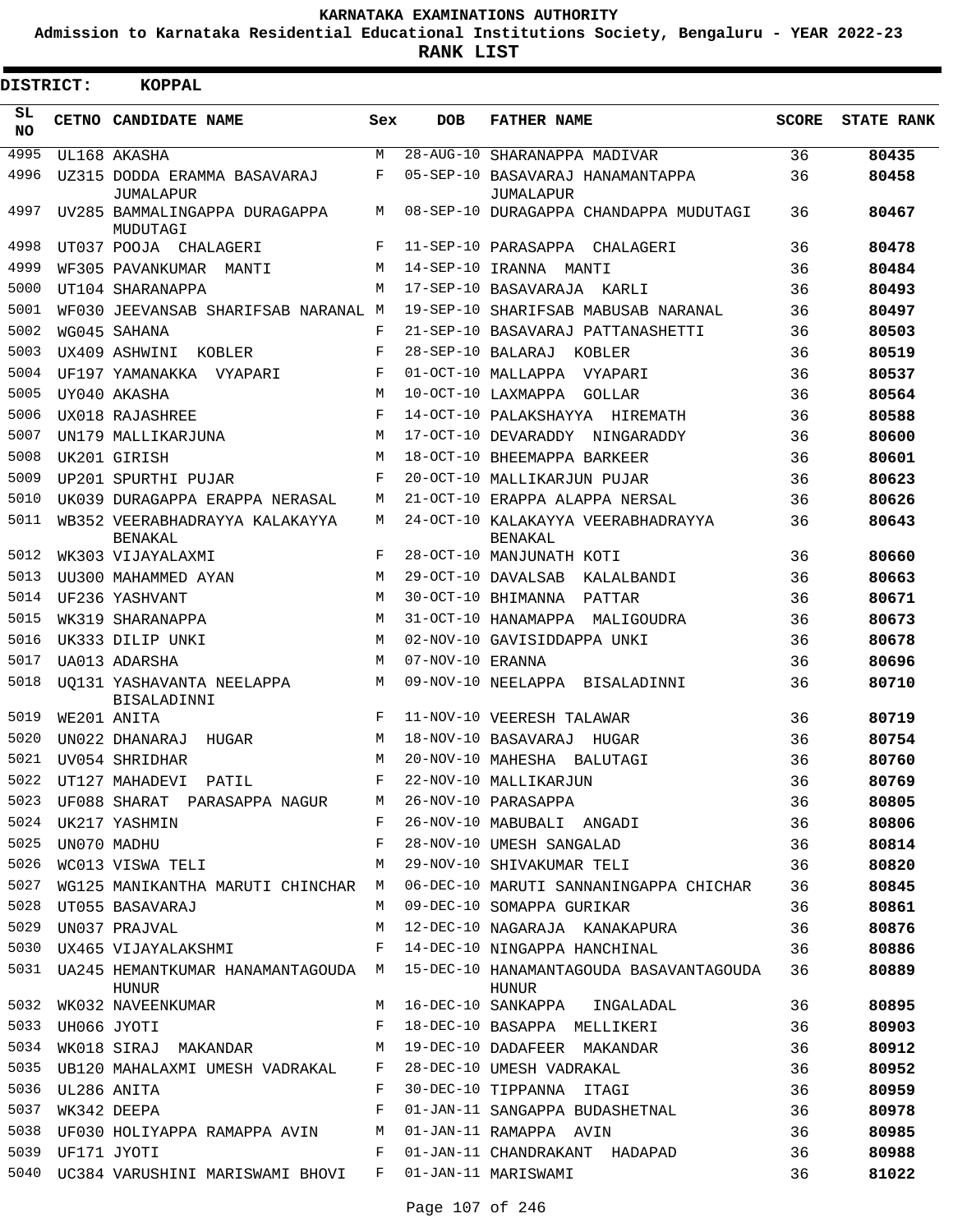**Admission to Karnataka Residential Educational Institutions Society, Bengaluru - YEAR 2022-23**

**RANK LIST**

| DISTRICT: |            | <b>KOPPAL</b>                                                            |             |                   |                                                    |              |                   |
|-----------|------------|--------------------------------------------------------------------------|-------------|-------------------|----------------------------------------------------|--------------|-------------------|
| SL<br>NO. |            | CETNO CANDIDATE NAME                                                     | Sex         | <b>DOB</b>        | <b>FATHER NAME</b>                                 | <b>SCORE</b> | <b>STATE RANK</b> |
| 5041      |            | UG505 ARUNKUMAR                                                          | M           |                   | 06-JAN-11 VEERAPANNA HUVINAL                       | 36           | 81053             |
| 5042      |            | UC376 CHETAN                                                             | M           | 06-JAN-11 AMARESH |                                                    | 36           | 81054             |
| 5043      |            | WE004 PRAVEEN<br>MYAGALAMANI                                             | M           |                   | 06-JAN-11 SHANKRAPPA MYAGALAMANI                   | 36           | 81057             |
| 5044      |            | WG027 DEEPA                                                              | F           |                   | 07-JAN-11 DURAGAPPA VALIKARA                       | 36           | 81063             |
| 5045      |            | UF021 SANTOSH HANAMAPPA KORI                                             | M           |                   | 11-JAN-11 HANAMAPPA BALAPPA KORI                   | 36           | 81088             |
| 5046      |            | UU432 PARASHURAMA                                                        | M           |                   | 12-JAN-11 YAMANAPPA CHAWAN                         | 36           | 81092             |
| 5047      |            | UN137 BHUMIKA                                                            | F           |                   | 16-JAN-11 HANUMANTAPPA KAMANOOR                    | 36           | 81113             |
| 5048      |            | UN171 BASAVARAJ                                                          | M           |                   | 17-JAN-11 MAHESH MALEKOPPA                         | 36           | 81122             |
| 5049      |            | WK243 KEERTHI MANJUNATH<br>MENASINAKAYI                                  | F           |                   | 20-JAN-11 MANJUNATH PARAMESHAPPA<br>MENASINAKAYI   | 36           | 81141             |
| 5050      |            | UJ064 DEVINDRA HANUMANTHA<br>YALABURGI                                   | М           |                   | 21-JAN-11 HANUMANTHA SANNA HANUMANTHA<br>YALABURGI | 36           | 81145             |
| 5051      |            | WD169 RAVIKUMAR                                                          | M           |                   | 26-JAN-11 HOLIYAPPA<br>HARAKANGI                   | 36           | 81168             |
| 5052      |            | WJ017 AKSHATA                                                            | $_{\rm F}$  |                   | 29-JAN-11 BASAVARAJA ELAGERA                       | 36           | 81181             |
| 5053      |            | WH275 ABHISHEK                                                           | M           |                   | 01-FEB-11 PARASHURAMAPPA MELASAKRI                 | 36           | 81200             |
| 5054      |            | UW141 BHEEMAPPA MUTTAPPA WALIKAR                                         | M           |                   | 02-FEB-11 MUTTAPPA YALLAPPA WALIKAR                | 36           | 81209             |
| 5055      |            | UW193 PRAJWAL YALLAPPA<br>NINGANABANDI                                   | M           |                   | 02-FEB-11 YALLAPPA NINGANABANDI                    | 36           | 81212             |
| 5056      |            | WG346 VARSHITA                                                           | F           |                   | 02-FEB-11 VENKATESHA LAMANI                        | 36           | 81214             |
| 5057      |            | <b>III157 NAGARAJ</b>                                                    | M           |                   | 05-FEB-11 MALLAPPA GUGGRI                          | 36           | 81231             |
| 5058      |            | UN229 ANITA                                                              | $_{\rm F}$  |                   | 06-FEB-11 KANIMAPPA DESAI                          | 36           | 81236             |
| 5059      |            | UB275 DILEEPKUMAR                                                        | M           |                   | 06-FEB-11 MANJUNATHA KAVALUR                       | 36           | 81239             |
| 5060      |            | UN209 SANDHYA KUMBHAR                                                    | F           |                   | 06-FEB-11 SHOMASHEKHAR KUBARA                      | 36           | 81240             |
| 5061      |            | UE213 SANJAYA KUMAR                                                      | M           | 06-FEB-11 VENKOBA |                                                    | 36           | 81241             |
| 5062      |            | UX114 SHREEDEVI NEELANAGOUD<br>MALIPATIL                                 | F           |                   | 06-FEB-11 NEELANAGOUD YANKANAGOUDA<br>MALIPATIL    | 36           | 81242             |
| 5063      |            | UD450 SIDDAMMA                                                           | F           |                   | 08-FEB-11 DURUGAPPA                                | 36           | 81259             |
| 5064      |            | UE354 SUVANA KAMMAR                                                      | F           |                   | 10-FEB-11 MAHEBOOBSAB MAHMADJAFAR<br>KAMMAR        | 36           | 81273             |
| 5065      |            | UF170 HANAMESHA                                                          | M           |                   | 11-FEB-11 HANAMANTAPPA BANDI                       | 36           | 81278             |
| 5066      |            | UG489 CHAITRA                                                            | $\mathbf F$ |                   | 12-FEB-11 FAKEERAPPA ALLALLI                       | 36           | 81283             |
|           |            | 5067 UE333 ANNPOORAN SADAPPA GUNDURA F 13-FEB-11 SADAPPA EARAPPA GUNDURA |             |                   |                                                    | 36           | 81291             |
| 5068      |            | UX091 H IMRAN THAHIR                                                     |             |                   | M 13-FEB-11 HUSEN SAB                              | 36           | 81293             |
| 5069      |            | US175 JYOTHI RAMANAGOUDA F<br>MALIPATILA                                 |             |                   | 15-FEB-11 RAMANAGOUDA BASANAGOUDA<br>MALIPATILA    | 36           | 81308             |
| 5070      |            | WJ033 PREETAM                                                            | М           |                   | 15-FEB-11 MALLIKARJUN MALEKOPPA                    | 36           | 81309             |
| 5071      |            | US169 KAVERI MUTTANNA BANNIGOL                                           | F           |                   | 22-FEB-11 MUTTANNA BANNIGOLA                       | 36           | 81352             |
| 5072      | UG003 RAJU |                                                                          | М           |                   | 23-FEB-11 SHEKARAYYA ARADHYAMATH                   | 36           | 81358             |
| 5073      |            | UB146 J PANDURANGA                                                       | М           |                   | 24-FEB-11 J ANJINAPPA                              | 36           | 81360             |
| 5074      |            | UA251 BALANAGOUDA                                                        | М           |                   | 28-FEB-11 NINGAPPA                                 | 36           | 81374             |
| 5075      |            | UA275 BHUVAN                                                             | М           |                   | 01-MAR-11 NAGARAJ HUNUGUND                         | 36           | 81380             |
|           |            | 5076 UB136 SHARANABASAVA                                                 | M           |                   | 08-MAR-11 KEREHANUMANTHA                           | 36           | 81447             |
| 5077      |            | UM069 AKASHATA                                                           | F           |                   | 11-MAR-11 VIJAYAKUMAR BAGANAL                      | 36           | 81466             |
| 5078      |            | UR136 BHEEMA                                                             | F           |                   | 11-MAR-11 BSAVARAJA HADAPADA                       | 36           | 81468             |
| 5079      |            | UO028 SHIRAJUDDIN HUSENASAB<br>ILAKAL                                    | М           |                   | 14-MAR-11 HUSENASAB ILAKAL                         | 36           | 81496             |
| 5080      |            | UU059 JYOTI                                                              | F           | 16-MAR-11 ADAPPA  |                                                    | 36           | 81517             |
| 5081      |            | UE014 KASTURI                                                            | F           |                   | 23-MAR-11 DEVENDRAPPA                              | 36           | 81569             |
| 5082      |            | WJ197 SAINAJBEGUM MOULASAB<br>KANDAGAL                                   | F           |                   | 23-MAR-11 MOULASAB KANDAGAL                        | 36           | 81573             |
| 5083      |            | WD111 SHIVARADDY                                                         | M           |                   | 25-MAR-11 VASANTRADDY RADDER                       | 36           | 81585             |
|           |            | 5084 UC327 DEVAMMA                                                       | F           |                   | 26-MAR-11 MATANGAPPA HANCHINAL                     | 36           | 81593             |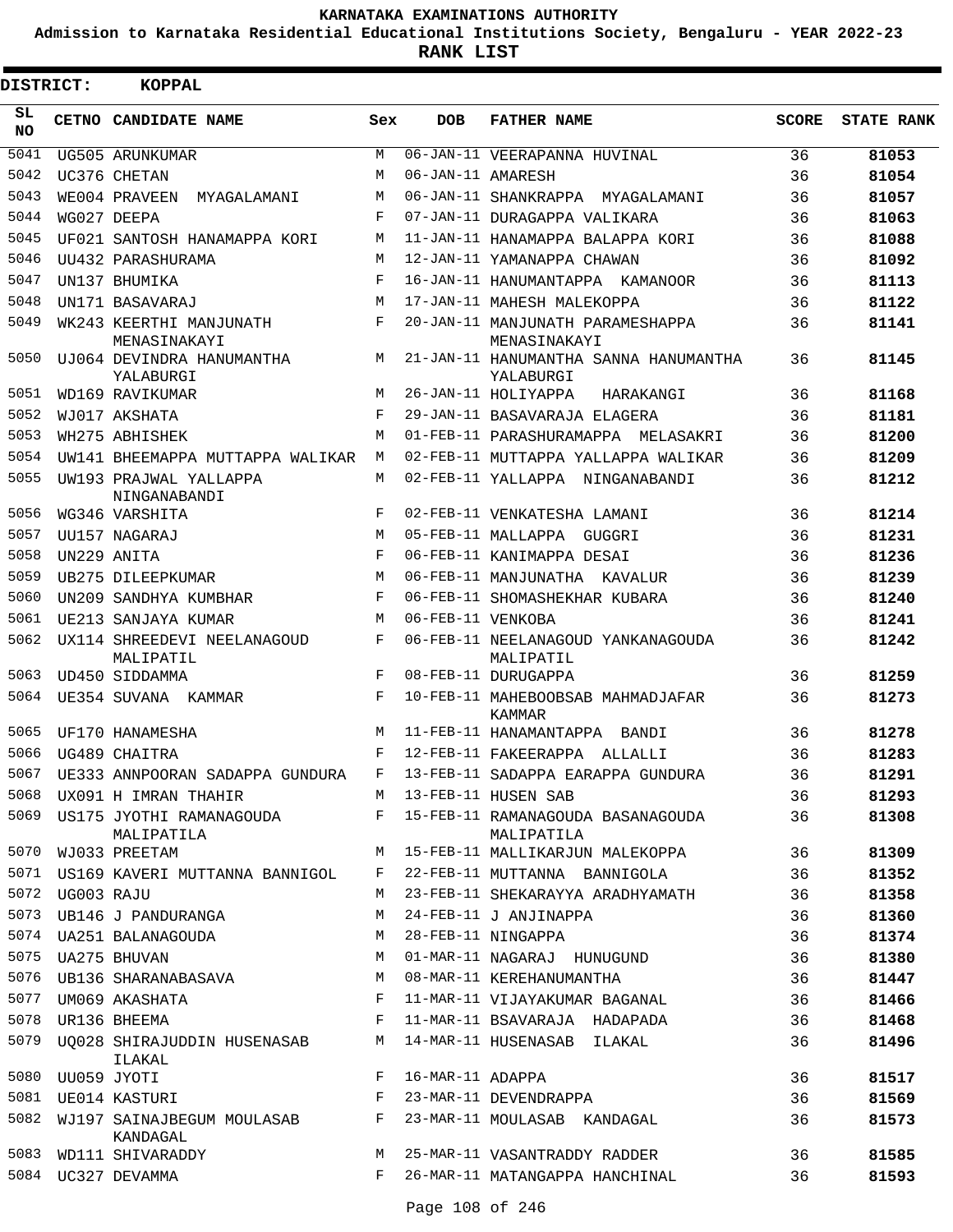**Admission to Karnataka Residential Educational Institutions Society, Bengaluru - YEAR 2022-23**

**RANK LIST**

| DISTRICT:       |            | KOPPAL                                          |     |                   |                                                                                 |              |                   |
|-----------------|------------|-------------------------------------------------|-----|-------------------|---------------------------------------------------------------------------------|--------------|-------------------|
| SL<br><b>NO</b> |            | CETNO CANDIDATE NAME                            | Sex | <b>DOB</b>        | <b>FATHER NAME</b>                                                              | <b>SCORE</b> | <b>STATE RANK</b> |
| 5085            |            | UJ195 DEVARAJ                                   | M   |                   | 27-MAR-11 NINGAPPA VALMIKI                                                      | 36           | 81601             |
| 5086            |            | UL158 PAVAN KUMAR                               | М   |                   | 28-MAR-11 HULLIGAPPA                                                            | 36           | 81604             |
| 5087            |            | UN026 SHAMBHAVI                                 | F   |                   | 29-MAR-11 HUCCHAYYA MAINALLI                                                    | 36           | 81610             |
| 5088            |            | UF400 AYISHVARYA SHANKRAPPA<br><b>ELAGER</b>    | F   |                   | 01-APR-11 SHANKRAPPA RAMANNA ELAGER                                             | 36           | 81641             |
| 5089            |            | UX319 HULIGEMMA                                 | F   | 02-APR-11 SURESH  |                                                                                 | 36           | 81656             |
| 5090            |            | <b>UO081 HANUMESHA</b>                          | M   |                   | 06-APR-11 AMARESHAPPA NAVALI                                                    | 36           | 81687             |
| 5091            |            | <b>UA372 PRAVEEN</b>                            | M   |                   | 06-APR-11 HANAMANA GOUDA                                                        | 36           | 81690             |
| 5092            |            | UD478 SINCHANA PATIL                            | F   |                   | 10-APR-11 ANAND PATIL                                                           | 36           | 81731             |
| 5093            |            | UZ080 KANAKARAYA YAMANAPPA HOSOOR M             |     |                   | 11-APR-11 YAMANAPPA KANAKAPPA HOSOOR                                            | 36           | 81734             |
| 5094            |            | UM096 NAVEENKUMAR                               | M   |                   | 11-APR-11 MALLAYYA SASIMATH                                                     | 36           | 81737             |
| 5095            | WK275 AKUL |                                                 | М   |                   | 12-APR-11 SANTOSH VALMIKI                                                       | 36           | 81741             |
| 5096            |            | UJ021 HEMAKSHI                                  | F   |                   | 12-APR-11 VENKOBA CHANNADASARA                                                  | 36           | 81745             |
| 5097            |            | WC086 MALLIKARJUNA                              | M   |                   | 12-APR-11 HALAPPA JATTI                                                         | 36           | 81747             |
| 5098            |            | WD035 VISHALAKSHI                               | F   |                   | 12-APR-11 MUTTAPPA WADDAR                                                       | 36           | 81752             |
| 5099            |            | UZ158 ANNAPOORNA SHARANAPPA SUDI F              |     |                   | 15-APR-11 SHARANAPPA HANAMAPPA SUDI                                             | 36           | 81770             |
| 5100            |            | UD321 PRAJWAL REDDY                             | M   | 15-APR-11 SURESH  | $\overline{B}$                                                                  | 36           | 81776             |
| 5101            |            | UF637 MAHIMAMBIKA MALLESHAPPA<br><b>GURIKAR</b> | F   |                   | 16-APR-11 MALLESHAPPA BASKRAPPA GURIKAR                                         | 36           | 81780             |
| 5102            |            | UY088 SAMARTH                                   | M   |                   | 17-APR-11 HANAMAPPA RANGAPPA JOGIN                                              | 36           | 81789             |
| 5103            |            | UV092 SHAHID                                    | M   |                   | 19-APR-11 BABUSAB ANGADI                                                        | 36           | 81801             |
| 5104            |            |                                                 |     |                   | UQ132 AJAYA SHANKARAPPA CHALAVADI M 21-APR-11 SHANKARAPPA ADIVEPPA<br>CHALAVADI | 36           | 81812             |
| 5105            | UA100 AJAY |                                                 | M   |                   | 22-APR-11 NARASIMHALU                                                           | 36           | 81819             |
| 5106            |            | WJ150 DEVARAJ                                   | M   |                   | 22-APR-11 MANJUNATH ELIGER                                                      | 36           | 81821             |
| 5107            |            | WG120 PUTTARAJ                                  | М   |                   | 22-APR-11 MUDIYAPPA<br>BISANALLI                                                | 36           | 81822             |
| 5108            |            | UW257 KEERTHAN<br>GEJJALAKATTI                  | M   |                   | 23-APR-11 KANTYAPPA                                                             | 36           | 81830             |
| 5109            |            | UJ090 MALLARADDI RUDRAPPA<br>SANGANAL           | M   |                   | 24-APR-11 RUDRAPPA BASAVARADDI SANGANAL                                         | 36           | 81838             |
| 5110            |            | UA056 YAMANAMMA HANUMANTAPPA<br>WADRATTI        | F   |                   | 24-APR-11 HANUMANTAPPA HANUMANTAPPA<br>WADRATTI                                 | 36           | 81848             |
|                 |            | 5111 UD174 ANILKUMAR                            |     |                   | M 25-APR-11 AMAREGOUDA                                                          | 36           | 81850             |
| 5112            |            | WD010 SHREYAS                                   | М   |                   | 25-APR-11 ASHOK DASAR                                                           | 36           | 81857             |
| 5113            |            | UE225 MEGHANA                                   | F   |                   | 30-APR-11 TIMMAPPA CHANNADASARU                                                 | 36           | 81895             |
|                 |            | 5114 UE007 SHIVASHANTA                          | M   |                   | 02-MAY-11 SHIVANNA                                                              | 36           | 81923             |
| 5115            |            | UA327 MAHMAD RAFI                               | М   |                   | 03-MAY-11 MOULA HUSEN                                                           | 36           | 81927             |
| 5116            |            | WH330 NAGANAGOUDA                               | M   |                   | 03-MAY-11 DEVENDRAGOUDA MULKI                                                   | 36           | 81928             |
| 5117            |            | UP029 KEERTHANA                                 | F   |                   | 06-MAY-11 HANAMANTHAPPA SANGATI                                                 | 36           | 81953             |
| 5118            |            | WF214 PRUTVIRAJ                                 | M   |                   | 06-MAY-11 YAMANURAPPA PUJAR                                                     | 36           | 81957             |
| 5119            |            | WE064 ABHINAYA SURESH JOGIN                     | F   |                   | 09-MAY-11 SURESH UMMAPPA JOGIN                                                  | 36           | 81979             |
| 5120            |            | UK118 NAGARATNA                                 | F   |                   | 09-MAY-11 HANUMAPPA AADOOR                                                      | 36           | 81983             |
| 5121            |            | UX282 CHANDRA GURIKAR                           | М   |                   | 12-MAY-11 SHARANAPPA GURIKAR                                                    | 36           | 82012             |
| 5122            |            | UH026 PATRESHA                                  | M   |                   | 15-MAY-11 NINGAPPA KUMBAR                                                       | 36           | 82046             |
| 5123            |            |                                                 | F   |                   | 15-MAY-11 CHANDRASHEKHAR                                                        | 36           | 82050             |
| 5124            |            | UG315 SINCHANA<br>UC500 NANDISHA                | M   |                   | 16-MAY-11 GAVISIDDAYYA                                                          | 36           | 82055             |
| 5125            |            | WA064 SHRUTI LAMANI                             | F   | 22-MAY-11 SANTOSH |                                                                                 | 36           | 82110             |
| 5126            |            | WH117 RENUKA                                    | F   |                   | 24-MAY-11 VIRUPAKSHAPPA KAREGOUDR                                               | 36           | 82128             |
| 5127            |            | UW031 HAVALAMMA YAMANAPPA<br>CHAKARI            | F   |                   | 27-MAY-11 YAMANAPPA FAKEERAPPA CHAKARI                                          | 36           | 82146             |
| 5128            |            | WJ219 AKSHATA                                   | F   |                   | 01-JUN-11 MARIYAPPA HARIJANA                                                    | 36           | 82184             |
| 5129            |            | UL124 SHREERAKSHA                               | F   |                   | 01-JUN-11 MALLESH HARIJANA                                                      | 36           | 82196             |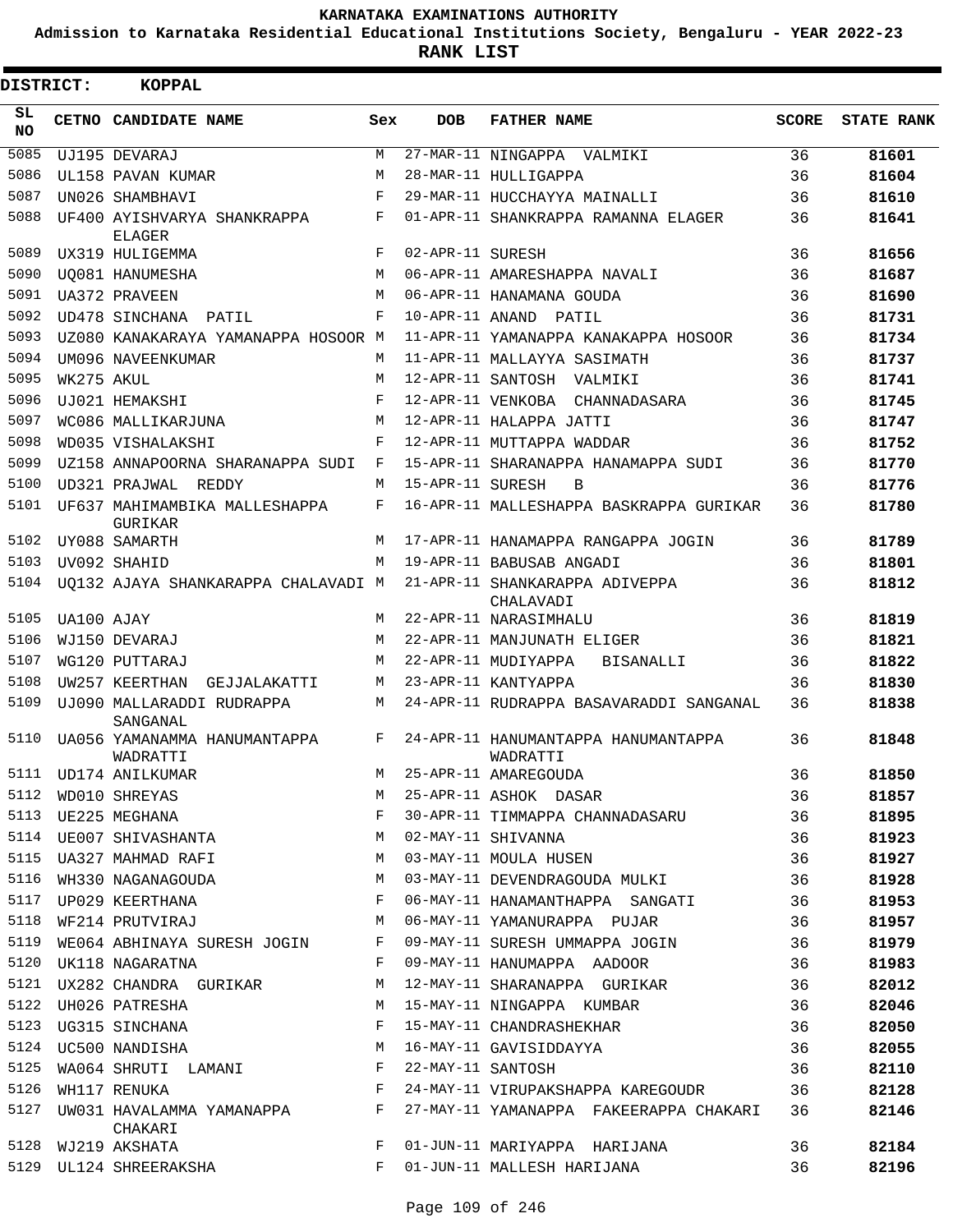**Admission to Karnataka Residential Educational Institutions Society, Bengaluru - YEAR 2022-23**

**RANK LIST**

| <b>DISTRICT:</b> |                  | <b>KOPPAL</b>                                  |            |                  |                                                                             |              |                   |
|------------------|------------------|------------------------------------------------|------------|------------------|-----------------------------------------------------------------------------|--------------|-------------------|
| SL<br>NO.        |                  | CETNO CANDIDATE NAME                           | Sex        | <b>DOB</b>       | <b>FATHER NAME</b>                                                          | <b>SCORE</b> | <b>STATE RANK</b> |
| 5130             |                  | UU456 PRAJWAL                                  | M          |                  | 03-JUN-11 HANAMAPPA MODIKARA                                                | 36           | 82233             |
| 5131             |                  | UX326 SHREEDHARAYYA                            | M          |                  | 03-JUN-11 GANGADHARAYYA HIREMATHA                                           | 36           | 82235             |
| 5132             |                  | UU180 SHARANAYYA VARIKALMATH                   | M          |                  | 05-JUN-11 CHANDRASHEKHARAYYA                                                | 36           | 82260             |
| 5133             |                  | UX261 SOMASHEKHAR<br>MADAR                     | М          |                  | 05-JUN-11 BHARAMAPPA MADAR                                                  | 36           | 82262             |
| 5134             |                  | UB028 YAMANAMMA                                | F          |                  | 06-JUN-11 HANAMANTAPPA CHALAVADI                                            | 36           | 82279             |
| 5135             |                  | UF160 ABHISHEK                                 | М          |                  | 07-JUN-11 VENKATESH YAMANAPPA<br>CHANNADASAR                                | 36           | 82280             |
| 5136             |                  | UA014 SANJANA                                  | F          | 08-JUN-11 RAMESH |                                                                             | 36           | 82309             |
| 5137             |                  | WJ205 SHWETA                                   | $_{\rm F}$ |                  | 09-JUN-11 HANAMAPPA METI                                                    | 36           | 82319             |
| 5138             |                  | UF495 PRATIKSHA                                | F          |                  | 10-JUN-11 SANGAYYA MALIMATH                                                 | 36           | 82331             |
| 5139             |                  | UK069 SUCHITRA KRISHNAPPA RATHOD               | F          |                  | 10-JUN-11 KRISHNAPPA LAALAPPA RATHOD                                        | 36           | 82337             |
| 5140             |                  | UA452 KAVERI                                   | F          | 11-JUN-11 RAMESH |                                                                             | 36           | 82343             |
| 5141             |                  | UR148 HANAMANT<br>JIGALUR                      | M          |                  | 12-JUN-11 YAMANAPPA                                                         | 36           | 82350             |
| 5142             |                  | US144 ABHISHEK CHANDRASHEKHAR<br><b>RADDER</b> | М          |                  | 13-JUN-11 CHANDRASHEKHAR SIDDAPPA<br><b>RADDER</b>                          | 36           | 82357             |
| 5143             |                  | WF090 MAHANTESH AGSIMUNDAL                     | M          |                  | 14-JUN-11 GAVISIDDAPPA AGASIMUNDAL                                          | 36           | 82372             |
| 5144             |                  | UP198 PALLAVI                                  | F          |                  | 14-JUN-11 GAVISIDDAPPA AGASIMANI                                            | 36           | 82378             |
| 5145             |                  | UX408 YAMANOORAPPA<br>KONAPUR                  | М          |                  | 16-JUN-11 PARASHURAM                                                        | 36           | 82399             |
| 5146             |                  | UU496 KEERTIKA YAMANAPPA<br>HANAMASAGAR        | F          |                  | 19-JUN-11 YAMANAPPA                                                         | 36           | 82419             |
| 5147             |                  | UF294 SIDDALINGAPPA GURIKAR                    | М          |                  | 21-JUN-11 YAMANOORAPPA                                                      | 36           | 82447             |
| 5148             |                  | UG172 MARUTI                                   | M          |                  | 22-JUN-11 KESHAPPA BADAGI                                                   | 36           | 82462             |
| 5149             |                  | UC438 SACHIN                                   | M          |                  | 25-JUN-11 SHARANAPPA ILIGER                                                 | 36           | 82506             |
| 5150             |                  | UA306 MANOJ                                    | M          |                  | 26-JUN-11 INDRESH BODUR                                                     | 36           | 82516             |
| 5151             |                  | UM202 IRAPPA<br>CHINNUR                        | М          |                  | 27-JUN-11 YAMANURAPPA                                                       | 36           | 82525             |
| 5152             |                  | WB237 KIRANA AMBASA RAYABAGI                   | M          |                  | 02-JUL-11 AMBASA KONERASA RAYABAGI                                          | 36           | 82584             |
| 5153             |                  | UL210 SRUSHTI                                  | F          |                  | 05-JUL-11 VASAPPA ALAVANDI                                                  | 36           | 82619             |
| 5154             |                  | WK138 LAKSHMEE                                 | $_{\rm F}$ |                  | 06-JUL-11 FAKEERAPPA MARAGAPPANAVAR                                         | 36           | 82627             |
| 5155             |                  | UD218 MARUTESH MADINALAPPA<br>VANDIGERI        | М          |                  | 08-JUL-11 MADINALAPPA                                                       | 36           | 82647             |
|                  |                  | 5156 UA423 RAVIKUMAR PARASHURAM                | M          |                  | 08-JUL-11 PARASHIRAM                                                        | 36           | 82654             |
| 5157             |                  | UB327 SHAHINABEGUM                             | F          |                  |                                                                             | 36           | 82656             |
| 5158             |                  | WB063 BASANGOUDA GOUDAR M                      |            |                  | 08-JUL-11 MAHAMMAD SAB<br>09-JUL-11 MALLANAGOUDA<br>11-JUL-11 SURESH BELDAR | 36           | 82665             |
| 5159             |                  | UP004 MEENAXI                                  | F          |                  |                                                                             | 36           | 82683             |
| 5160             |                  | WD003 BHUMIKA                                  | F          |                  | 14-JUL-11 HALAPPA CHAVADI                                                   | 36           | 82702             |
| 5161             |                  | UZ185 VIKAS                                    | М          |                  | 14-JUL-11 RAMANNA FAKEERAPPA NANDYAL                                        | 36           | 82710             |
| 5162             |                  | WG136 SHABANABEGUM                             | F          |                  | 16-JUL-11 MAHMADSAB KILLEDAR                                                | 36           | 82727             |
| 5163             |                  | UU254 UMA<br>WK207 NAGARAJA                    | F          |                  | 16-JUL-11 MANJUNATH SHARANAPPA HOSUR                                        | 36           | 82729             |
| 5164             |                  |                                                | M          |                  | 17-JUL-11 ERAPPA REVANIKI                                                   | 36           | 82733             |
| 5165             |                  | UN214 VEERESH                                  | М          |                  | 18-JUL-11 SHIVAPUTRAPPA MULIMANI                                            | 36           | 82753             |
|                  |                  | 5166 UF453 HULIGEVVA BHAJANTRI F               |            |                  | 19-JUL-11 FAKEERAPPA                                                        | 36           | 82757             |
|                  |                  | 5167 UC456 SHARANABASAVA                       | M          |                  | 20-JUL-11 SANGAPPA BUDUKUNTI                                                | 36           | 82775             |
|                  |                  | 5168 UB383 DAVALSAB                            | M          |                  | 21-JUL-11 DASTAGIRISAB                                                      | 36           | 82781             |
| 5169             |                  | UM141 SOMAPPA                                  | M          |                  | 23-JUL-11 KANAKAPPA POOJAR                                                  | 36           | 82812             |
|                  |                  | 5170 UU172 BALAMMA                             | F          |                  | 01-AUG-11 SHAMANNA SAJJALAGUDDA                                             | 36           | 82897             |
| 5171             |                  | UB276 SANJANA                                  | F          |                  | 03-AUG-11 SANNA KANAKAPPA                                                   | 36           | 82938             |
| 5172             |                  | UE256 VEERABHADRAGOUD MALIPATIL                | M          |                  | 03-AUG-11 SURESHA MALIPATIL                                                 | 36           | 82942             |
| 5173             |                  | UH048 BHARATH                                  | M          |                  | 04-AUG-11 GUDADAPPA SINDOGI                                                 | 36           | 82943             |
|                  |                  | 5174 UH144 SUMALATA MARUTI NAIK                | F          |                  | 07-AUG-11 MARUTI NAIK                                                       | 36           | 82970             |
|                  |                  | 5175 UX133 NAGANAGOUDA                         | M          |                  | 08-AUG-11 NINGANAGOUDA POLICE PATIL                                         | 36           | 82973             |
|                  | 5176 UG226 POOJA |                                                | F          |                  | 08-AUG-11 NAGARAJ DASAR                                                     | 36           | 82978             |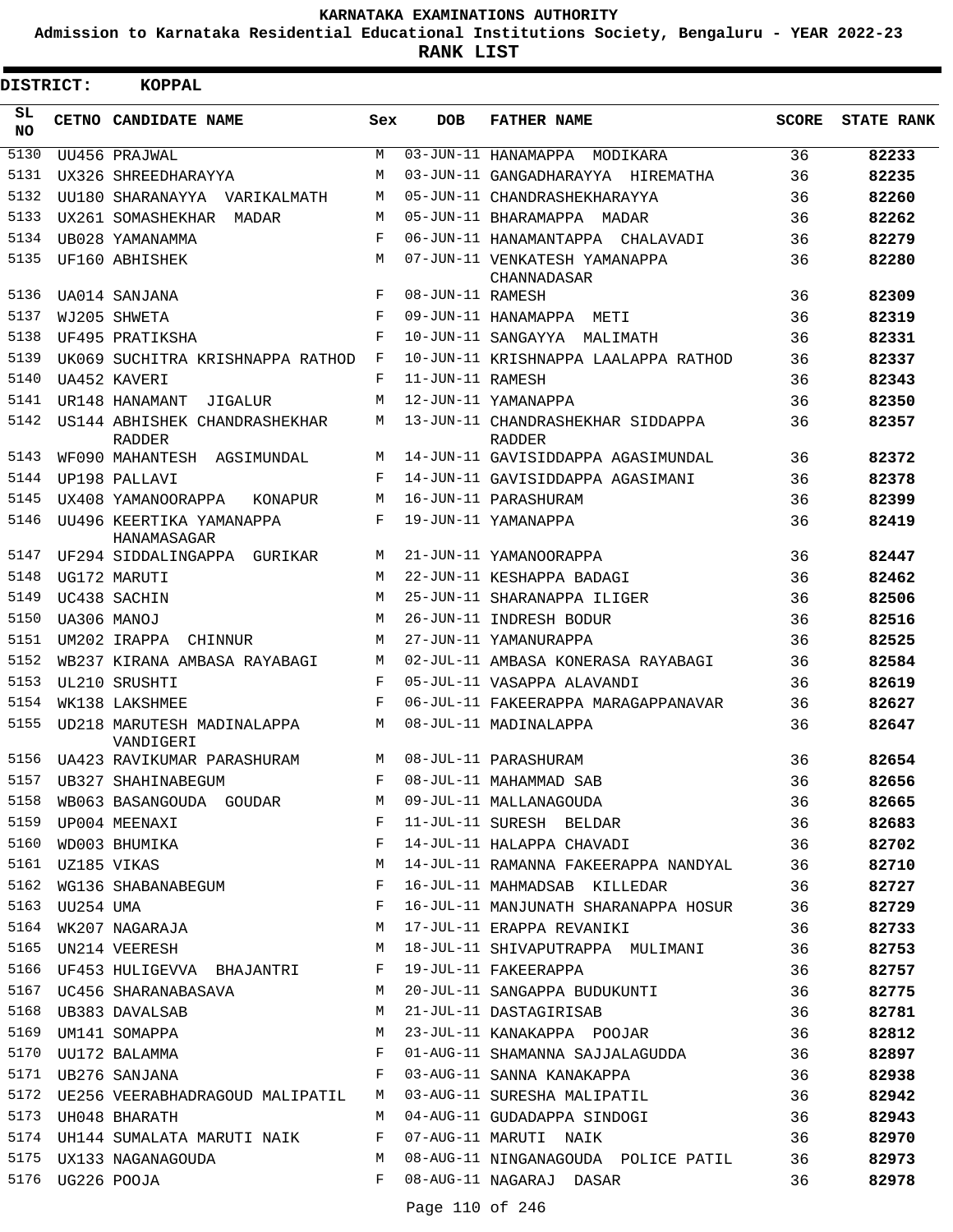**Admission to Karnataka Residential Educational Institutions Society, Bengaluru - YEAR 2022-23**

**RANK LIST**

Е

| <b>DISTRICT:</b> |                  | <b>KOPPAL</b>                             |            |                   |                                                   |       |                   |
|------------------|------------------|-------------------------------------------|------------|-------------------|---------------------------------------------------|-------|-------------------|
| SL<br><b>NO</b>  |                  | <b>CETNO CANDIDATE NAME</b>               | Sex        | <b>DOB</b>        | <b>FATHER NAME</b>                                | SCORE | <b>STATE RANK</b> |
| 5177             |                  | UW268 CHAITRA                             | F          |                   | 10-AUG-11 BASAPPA BHAJANTRI                       | 36    | 82988             |
| 5178             |                  | WB305 MAHESH SHIVAPPA BADAVADAGI          | М          |                   | 11-AUG-11 SHIVAPPA KALAKAPPA BADAVADAGI           | 36    | 83002             |
| 5179             |                  | UC022 BHANI SHAHARADALE                   | F          |                   | 13-AUG-11 CHANDAPASHA                             | 36    | 83012             |
| 5180             |                  | WB335 ANJALI                              | F          |                   | 15-AUG-11 NAGAPPA CHAVHAN                         | 36    | 83021             |
| 5181             |                  | UX253 SANTOSH                             | М          |                   | 15-AUG-11 NAGARAJ<br>INGALAGI                     | 36    | 83025             |
| 5182             |                  | UG541 KRISHNA                             | M          |                   | 22-AUG-11 SHANKARAPPA MADIVALAR                   | 36    | 83083             |
| 5183             |                  | WJ108 MAHESH VEERESH TEGGINMATH           | M          |                   | 23-AUG-11 VEERESH<br>TEGGINMATH                   | 36    | 83089             |
| 5184             |                  | UB330 HULIGEMMA                           | F          |                   | 24-AUG-11 HANUMANTAPPA RAICHUR                    | 36    | 83101             |
| 5185             |                  | WD001 SHOHEB                              | М          |                   | 26-AUG-11 HUSENSAB HOSAMANI                       | 36    | 83122             |
| 5186             |                  | WF042 TEJASHWINI                          | F          |                   | 26-AUG-11 CHANNABASAPPA KULAKARNI                 | 36    | 83124             |
| 5187             |                  | UG188 VISHWAS                             | M          |                   | 02-SEP-11 VEERESH GUDIMANI                        | 36    | 83186             |
| 5188             | UC038 ARUN       |                                           | M          |                   | 05-SEP-11 SHARANAPPA                              | 36    | 83196             |
| 5189             |                  | UQ011 HULIGEMMA                           | F          |                   | 14-SEP-11 SHARANAPPA BHOVI                        | 36    | 83273             |
| 5190             |                  | UX278 SHRAVANAKUMAR DINDUR                | M          | 23-SEP-11 MASAPPA |                                                   | 36    | 83332             |
| 5191             |                  | UC246 SADIK                               | M          |                   | 25-SEP-11 IMAM SAB                                | 36    | 83346             |
| 5192             |                  | UK213 NAYANA MANJUNATHRADDY<br>KENCHREDDY | F          |                   | 28-SEP-11 MANJUNATHRADDY KENCHAPPA<br>KENCHAREDDY | 36    | 83365             |
| 5193             |                  | UC069 SHREEDEVI                           | F          |                   | 29-SEP-11 NIRUPADI                                | 36    | 83379             |
| 5194             |                  | WB363 SHRAVANI CHALAVADI                  | F          |                   | 10-OCT-11 PARASHURAM                              | 36    | 83447             |
| 5195             |                  | UX206 PRAKRUTIBAI                         | $_{\rm F}$ |                   | 19-OCT-11 HANUMANASINGH GUDASALI                  | 36    | 83507             |
| 5196             |                  | UG558 MARUTI                              | M          |                   | 30-OCT-11 RAMANNA VALMIKI                         | 36    | 83584             |
| 5197             |                  | UA410 RAJU NAYAK                          | M          |                   | 31-OCT-11 SURESH NAYAK                            | 36    | 83592             |
| 5198             |                  | UF553 GOURAMMA AKKIHUGGI                  | F          |                   | 01-NOV-11 SHARANAPPA                              | 36    | 83597             |
| 5199             |                  | WH062 AKSHATA                             | $_{\rm F}$ |                   | 03-NOV-11 ADEPPA RYAVANAKI                        | 36    | 83613             |
| 5200             |                  | UX392 MANJUNATHA<br>JARAKUNTI             | М          |                   | 08-NOV-11 YANKAPPA                                | 36    | 83646             |
| 5201             |                  | WK230 SOUMYA                              | F          |                   | 08-NOV-11 BASAPPA JEEGERI                         | 36    | 83649             |
| 5202             |                  | UK268 LAVANYA                             | F          |                   | 10-NOV-11 SURESH HIREMATH                         | 36    | 83660             |
| 5203             |                  | WA140 PARSHURAM HOMMINAL                  | M          |                   | 11-NOV-11 YALLAPPA HOMMINAL                       | 36    | 83671             |
| 5204             |                  | WF293 NINGARAJ                            | М          |                   | 14-NOV-11 HANAMANTAPPA KALGUDI                    | 36    | 83696             |
| 5205             |                  | UV167 VIDHYASHREE                         | F          |                   | 19-NOV-11 SAKARAPPA RATHOD                        | 36    | 83734             |
|                  | 5206 UH174 AJAYA |                                           | М          |                   | 20-NOV-11 TIRUPATI                                | 36    | 83735             |
|                  |                  | 5207 UP113 RAVIKUMAR MADIVALAR            | M          |                   | 20-NOV-11 SHARANAPPA MADIVALAR                    | 36    | 83741             |
|                  |                  | 5208 UD206 PRAJWAL                        | M          |                   | 05-DEC-11 NINGAPPA ITAGI                          | 36    | 83816             |
|                  |                  | 5209 UM056 RAMESH                         | M          |                   | 14-DEC-11 ERAPPA KARABARI                         | 36    | 83855             |
|                  | 5210 UP059 KAVYA |                                           | F          |                   | 21-DEC-11 SANNAMALLAPPA HALLI                     | 36    | 83890             |
|                  |                  | 5211 UN071 AKASH                          | M          |                   | 23-DEC-11 RAMESH METI                             | 36    | 83903             |
| 5212             |                  | WG212 NANDINI                             | F          |                   | 24-DEC-11 HANAMAPPA METI                          | 36    | 83913             |
|                  |                  | 5213 UZ324 SOMANATH MARIYAPPA MADAR       | M          |                   | 27-DEC-11 MARIYAPPA PAKEERAPPA MADAR              | 36    | 83930             |
| 5214             |                  | WH352 BHARATKUMAR                         | M          |                   | 01-JAN-12 SIDDAPPA BASETTER                       | 36    | 83959             |
|                  |                  | 5215 UQ148 ANKITA                         | F          |                   | 14-JAN-12 MUTTAPPA                                | 36    | 83984             |
| 5216             |                  | UV119 BASAVARAJ                           | M          |                   | 28-JAN-12 HANUMAPPA KARADI                        | 36    | 84006             |
| 5217             |                  | WA063 PANKAJ SHASHIKUMAR RATHOD           |            |                   | M 12-FEB-12 SHASHIKUMAR PARASAPPA RATHOD          | 36    | 84025             |
|                  |                  | 5218 UK120 KARIBASAVA                     | M          |                   | 24-JUL-12 YALLAPPA HIREMANI                       | 36    | 84077             |
|                  |                  | 5219 UV133 MANJUNAT KANDAKUR              | M          |                   | 10-OCT-09 MALLAPPA                                | 35    | 84111             |
| 5220             |                  | UX367 MOHAMAD JABEER                      | M          |                   | 25-DEC-09 KHAJA HUSSAIN SAB                       | 35    | 84126             |
| 5221             |                  | UX479 SHANTAVVA SHEKHAPPA<br>HULAGERI     | F          |                   | 28-DEC-09 SHEKHAPPA HULAGERI                      | 35    | 84127             |
|                  |                  | 5222 UX212 ANITHA                         | F          |                   | 01-JAN-10 SANGAPPA KATIGAL                        | 35    | 84128             |
|                  | 5223 UC001 AKHIL |                                           | M          |                   | 15-JAN-10 PAMPAPATHI V                            | 35    | 84149             |
|                  |                  | 5224 WE156 CHITRA MUTTAPPA HALLIKERI F    |            |                   | 26-JAN-10 MUTTAPPA HALLIKERI                      | 35    | 84156             |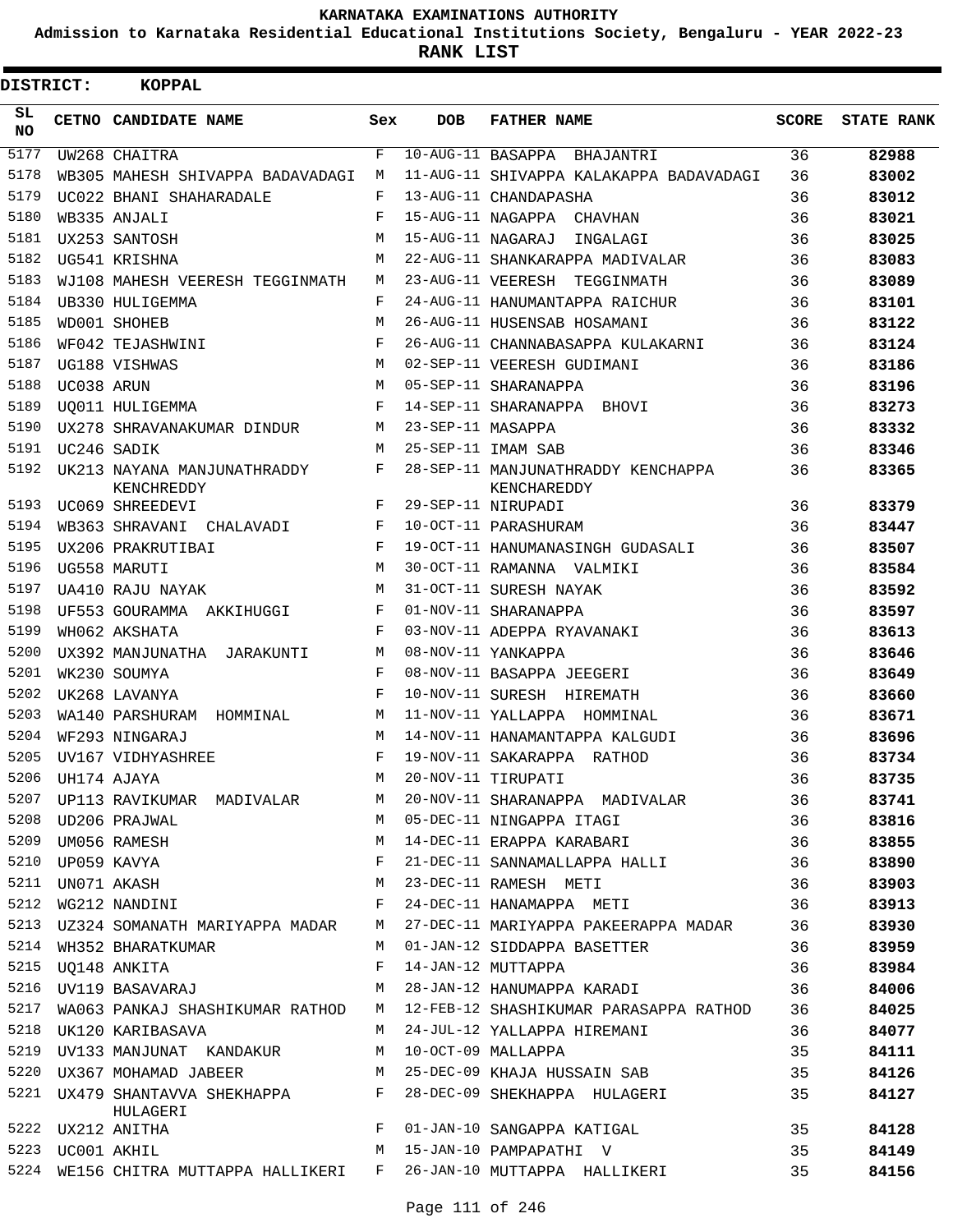**Admission to Karnataka Residential Educational Institutions Society, Bengaluru - YEAR 2022-23**

**RANK LIST**

| <b>DISTRICT:</b> |                  | <b>KOPPAL</b>                                    |     |                   |                                                                                     |              |                   |
|------------------|------------------|--------------------------------------------------|-----|-------------------|-------------------------------------------------------------------------------------|--------------|-------------------|
| SL.<br>NO.       |                  | CETNO CANDIDATE NAME                             | Sex | <b>DOB</b>        | <b>FATHER NAME</b>                                                                  | <b>SCORE</b> | <b>STATE RANK</b> |
| 5225             |                  | WE048 ANJANEYA                                   | M   |                   | 15-MAR-10 ALLAPPA RAMAPPA<br>GATTEPPANAVARA                                         | 35           | 84193             |
| 5226             |                  | UF045 MAHAMMAD RAFI ALLASAB<br><b>JOOLAKATTI</b> | M   | 27-MAR-10 ALLASAB |                                                                                     | 35           | 84200             |
| 5227             |                  | UD348 PAVITRA                                    | F   |                   | 29-MAR-10 HEMANNA SULEKAL                                                           | 35           | 84203             |
| 5228             |                  | UG375 POOJA                                      | F   |                   | 30-MAR-10 SADANANDA HADIMANI                                                        | 35           | 84204             |
| 5229             |                  | WH104 MANJUNATH                                  | M   |                   | 10-APR-10 ERANNA BANDI                                                              | 35           | 84215             |
| 5230             |                  | UX200 PRAKASH BASAPPA KIRASUR                    | M   |                   | 20-APR-10 BASAPPA SIDDAPPA KIRASUR                                                  | 35           | 84220             |
| 5231             |                  | UK230 PAVITRA                                    | F   |                   | 26-APR-10 MARUTI KOMARI                                                             | 35           | 84229             |
| 5232             |                  | UT020 SHIVUKUMARA BASETEPPA<br>NEREGALA          | M   |                   | 06-MAY-10 BASETEPPA RACHAPPA NEREGALA                                               | 35           | 84236             |
| 5233             |                  | UC106 B K ANILKUMAR                              | M   |                   | 12-MAY-10 KALAPPA BANDER                                                            | 35           | 84244             |
| 5234             |                  | UQ043 POOJA BALANAGOUDA<br>POLICEPATIL           | F   |                   | 20-MAY-10 BALANAGOUDA VENKANAGOUDA<br>POLICEPATIL                                   | 35           | 84251             |
| 5235             |                  | UC340 NINGAPPA                                   | M   |                   | 23-MAY-10 HUSENAPPA MADIGA                                                          | 35           | 84256             |
| 5236             |                  | WH276 ASHOK                                      | M   |                   | 01-JUN-10 HANAMANT CHENNADASAR                                                      | 35           | 84269             |
| 5237             |                  | UC351 VIJAYALAKSHMI                              | F   |                   | 01-JUN-10 HANUMANTHAPPA                                                             | 35           | 84275             |
| 5238             |                  | UZ033 NAJAMABEGAUM MUJAVAR                       | F   |                   | 02-JUN-10 SHARMASAB                                                                 | 35           | 84276             |
| 5239             |                  | UE365 SAMARTH                                    | M   | 14-JUN-10 SRI RAM |                                                                                     | 35           | 84294             |
| 5240             |                  | WE159 ANUSHREE                                   | F   |                   | 20-JUN-10 HANAMAPPA POOJAR                                                          | 35           | 84301             |
| 5241             |                  | UP055 ANITA                                      | F   | 26-JUN-10 RAMANNA |                                                                                     | 35           | 84307             |
| 5242             |                  | WD058 MANJULA                                    | F   |                   | 10-JUL-10 PRAKASH MARAGAPPANAVAR                                                    | 35           | 84320             |
| 5243             |                  | UT075 KASTURI                                    | F   |                   | 15-JUL-10 CHANNAPPA MAKASHI                                                         | 35           | 84329             |
| 5244             |                  | WF181 PAVITRA YALLAPPA NIDAGUNDI                 | F   |                   | 19-JUL-10 YALLAPPA BHIMAPPA NIDAGUNDI                                               | 35           | 84333             |
| 5245             |                  | UB149 CHAITRAMMA                                 | F   | 31-JUL-10 RAMESH  |                                                                                     | 35           | 84348             |
| 5246             |                  | UP199 SHIVANANDAYYA HIREMATH                     | M   |                   | 08-AUG-10 MANJAYYA HIREMATH                                                         | 35           | 84370             |
| 5247             |                  | UF528 PRAJWALA                                   | M   |                   | 14-AUG-10 RUDRAPPA AYYAPPA BALIGAR                                                  | 35           | 84384             |
| 5248             | WD317 ASHA       |                                                  | F   |                   | 16-AUG-10 HUSENSAB HIREMANI                                                         | 35           | 84388             |
| 5249             |                  | UV249 AKSHATA TAVAREPPA RATHOD                   | F   |                   | 20-AUG-10 TAVAREPPA LAKSHMAPPA RATHOD                                               | 35           | 84396             |
| 5250             |                  | UX009 NAGINI BASAVARAJ WADDAR                    | F   |                   | 20-AUG-10 BASAVARAJ HULAGAPPA WADDAR                                                | 35           | 84399             |
| 5251             |                  | UA258 DHANARAJ                                   | М   |                   | 09-SEP-10 M DURUGESH                                                                | 35           | 84451             |
| 5252             |                  | UN116 GANESH SURESH HUNASIMARAD                  | M   | 10-SEP-10 SURESH  |                                                                                     | 35           | 84457             |
|                  |                  | 5253 UL026 NANDESH HALLI                         |     |                   | M 14-SEP-10 PARAMESH HALLI                                                          | 35           | 84472             |
|                  |                  |                                                  |     |                   | 5254 UQ147 IRAMMA SHEKHARAPPA ANGADI F 15-SEP-10 SHEKHARAPPA MAHALINGAPPA<br>ANGADI | 35           | 84474             |
|                  |                  | 5255 UF376 SANGAMESHA KATAGI                     |     |                   | M 15-SEP-10 DODDAPPA KATAGI                                                         | 35           | 84476             |
|                  |                  | 5256 UM015 BHUVANESHWARI HIREMATH                | F   |                   | 17-SEP-10 MALLAYYA                                                                  | 35           | 84482             |
|                  |                  | 5257 UC040 GANEESH                               | M   |                   | 19-SEP-10 BHEEMAPPA                                                                 | 35           | 84485             |
|                  | 5258 UL288 MANOJ |                                                  | М   | 20-SEP-10 REVAPPA |                                                                                     | 35           | 84492             |
|                  |                  | 5259 UX394 PRAJWAL                               | M   |                   | 23-SEP-10 SHARANAPPA RULLI                                                          | 35           | 84499             |
| 5260             |                  | WK043 PRASHANT                                   | М   |                   | 28-SEP-10 HOSURAPPA BHAJANTRI                                                       | 35           | 84519             |
|                  |                  |                                                  | F   |                   | 01-OCT-10 MANJUNATHA PATTAR                                                         | 35           | 84534             |
|                  |                  | 5262 UP097 SOUMYA                                | F   |                   | 02-OCT-10 ALURAPPA TALAVARA                                                         | 35           | 84541             |
|                  |                  | 5263 UG281 PRADEEP                               | M   |                   | 03-OCT-10 SHANKAR PUJAR                                                             | 35           | 84545             |
|                  |                  | 5264 UB394 GADILINGAPPA                          | М   | 10-OCT-10 VIRESH  |                                                                                     | 35           | 84584             |
| 5265             |                  | WJ090 NAVEEN                                     | M   |                   | 11-OCT-10 MATANGEPPA GEDAGERI                                                       | 35           | 84588             |
| 5266             |                  | UU184 SHANKAR BASAVARAJ KAPALI                   | M   |                   | 12-OCT-10 BASAVARAJ HUSENAPPA KAPALI                                                | 35           | 84597             |
|                  |                  | 5267 UH009 BHARATH                               | M   |                   | 13-OCT-10 BASAVARAJ                                                                 | 35           | 84601             |
| 5268             |                  | WK080 VADANTA                                    | M   |                   | 13-OCT-10 RAMANAGOUDA BHAVIKATTI                                                    | 35           | 84603             |
| 5269             |                  | WD045 CHAITRA                                    | F   |                   | 15-OCT-10 VIRUPAKSHAPPA KOLIHAL                                                     | 35           | 84610             |
|                  |                  | 5270 UF649 VINOD GUNNAVAR                        | M   |                   | 18-OCT-10 NAGALINGAPPA                                                              | 35           | 84625             |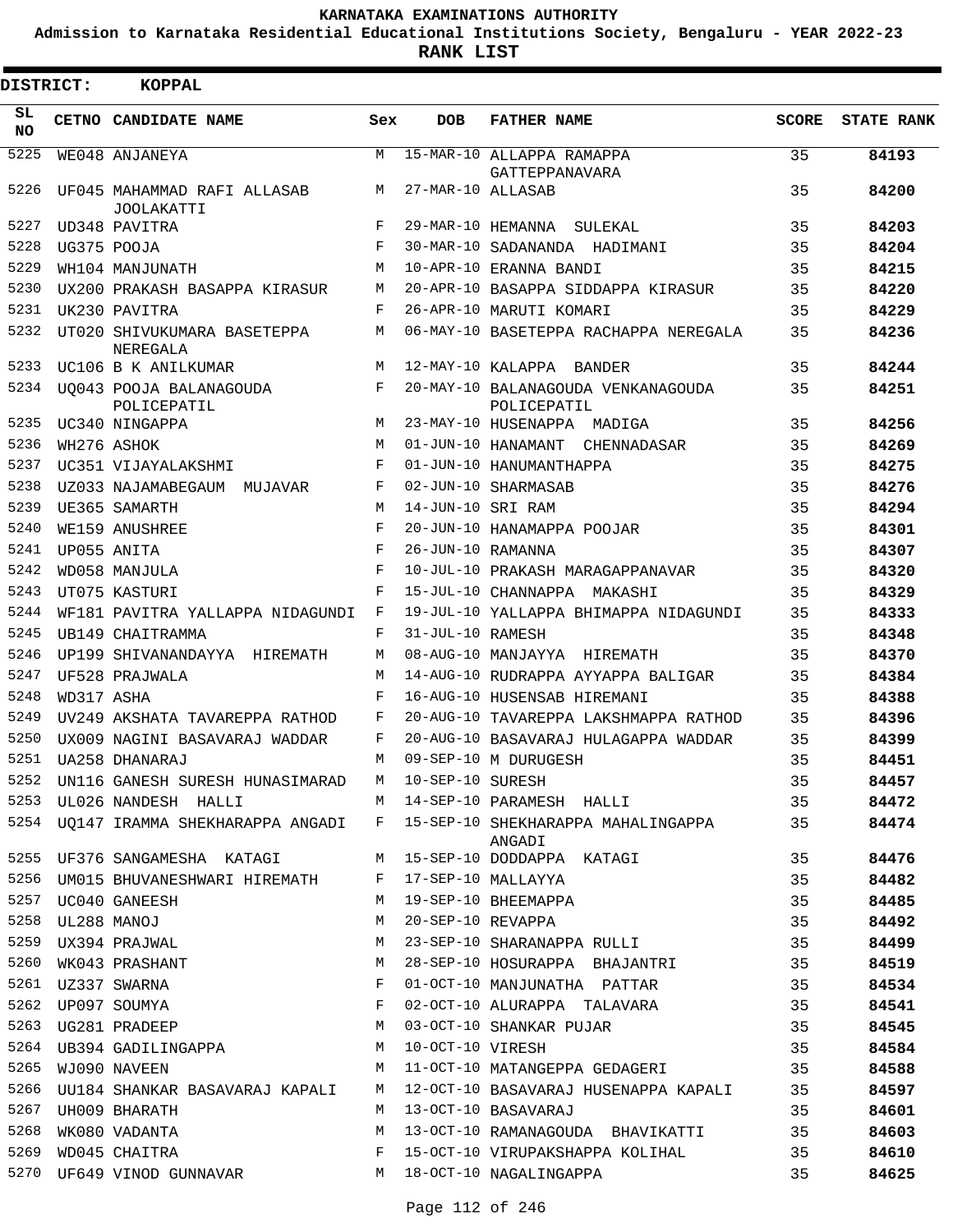**Admission to Karnataka Residential Educational Institutions Society, Bengaluru - YEAR 2022-23**

**RANK LIST**

Е

| DISTRICT:  | <b>KOPPAL</b>                                    |     |                   |                                                      |              |                   |
|------------|--------------------------------------------------|-----|-------------------|------------------------------------------------------|--------------|-------------------|
| SL.<br>NO. | CETNO CANDIDATE NAME                             | Sex | <b>DOB</b>        | <b>FATHER NAME</b>                                   | <b>SCORE</b> | <b>STATE RANK</b> |
| 5271       | UA556 ASHWINI                                    | F   | $20 - OCT - 10$   | SANJUKUMAR                                           | 35           | 84632             |
| 5272       | WH284 MALLESHA                                   | М   |                   | 20-OCT-10 NAGARAJA HANAMANTAPPA HALLI                | 35           | 84635             |
| 5273       | UN162 POOJA BEERAPPA KALLAGADDI                  | F   |                   | 23-OCT-10 BEERAPPA NAGAPPA KALLAGADDI                | 35           | 84648             |
| 5274       | WK212 NETRA                                      | F   | 24-OCT-10         | SHARANAPPA KONNERI                                   | 35           | 84653             |
| 5275       | UF183 PRAJVALA KALAKANAGOUDA<br>POLICEPATIL      | М   |                   | 26-OCT-10 KALAKANAGOUDA HANAMAGOUDA<br>POLICEPATIL   | 35           | 84666             |
| 5276       | WF207 VINAYAK VEERANNA KALYANI                   | М   |                   | 27-OCT-10 VEERANNA SHIAVARUDRAPPA<br>KALYANI         | 35           | 84670             |
| 5277       | UR124 DEEPA BSANNAA METI                         | F   |                   | 29-OCT-10 BSANNAA HIRANYAPPA METI                    | 35           | 84678             |
| 5278       | UB010 SHANKRAMMA                                 | F   |                   | 30-OCT-10 SHIVASHANKRAPPA POOJAR                     | 35           | 84679             |
| 5279       | WK309 PRAJWAL SURESH PUJR                        | M   | 03-NOV-10 SURESH  | PUJAR                                                | 35           | 84693             |
| 5280       | WB181 DEEPA YAMANAPPA GUDLI                      | F   |                   | 05-NOV-10 YAMANAPPA HANAMAPPA GUDLI                  | 35           | 84701             |
| 5281       | WA027 UMAR FARUK                                 | M   |                   | 05-NOV-10 RAJESAB KAMBAR                             | 35           | 84706             |
| 5282       | UB291 YAMANURAPPA                                | M   |                   | 06-NOV-10 NAGALINGAPPA KILLARAHATTI                  | 35           | 84710             |
| 5283       | UW266 AKSHATA HADAPAD                            | F   |                   | 13-NOV-10 SHARANAPPA                                 | 35           | 84736             |
| 5284       | UV032 GOUTHAM M S                                | M   |                   | 14-NOV-10 SIDDAPPA M                                 | 35           | 84741             |
| 5285       | UD364 RENUKA                                     | F   |                   | 17-NOV-10 MANJUNATHA UPPAR                           | 35           | 84763             |
| 5286       | WK091 MALLESH HALLI                              | M   |                   | 18-NOV-10 MAHESH HALLI                               | 35           | 84765             |
| 5287       | UY052 MARILINGAVVA CHATRAPPA<br>HOOLASAGERI      | F   |                   | 20-NOV-10 CHATRAPPA NEELAPPA<br>HOOLASAGERI          | 35           | 84775             |
| 5288       | UG321 KOTESH                                     | M   |                   | 22-NOV-10 GUDADAPPA KAVALUR                          | 35           | 84783             |
| 5289       | UO124 PALLAVI RATHOD                             | F   |                   | 29-NOV-10 BHIMAPPA HANAMAPPA RATHOD                  | 35           | 84802             |
| 5290       | UK167 PUSPALATA                                  | F   |                   | 01-DEC-10 VENKOBA POOJAR                             | 35           | 84812             |
| 5291       | WB403 KARTIK MYAGERI                             | М   |                   | 02-DEC-10 SHIDLINGAPPA                               | 35           | 84817             |
| 5292       | UG279 KARTIK                                     | М   |                   | 03-DEC-10 NAGAYYA SASIMATH                           | 35           | 84823             |
| 5293       | WD177 KARTIKAGOUDA                               | М   |                   | 05-DEC-10 CHANNAVEERAGOUDA HIREGOUDRA                | 35           | 84833             |
| 5294       | UX098 YAMANURAPPA KALLAPPA PUJAR M               |     |                   | 05-DEC-10 KALLAPPA PUJAR                             | 35           | 84838             |
| 5295       | UF590 SHANKARAGOUD CHANDRAGOUD<br><b>GOUDAR</b>  | М   |                   | 12-DEC-10 CHANDRAGOUD SHANKARAGOUD<br>GOUDAR         | 35           | 84874             |
| 5296       | WK196 TASLEEMA<br>HADIMANI                       | F   |                   | 16-DEC-10 HAIDARSAB<br>HADIMANI                      | 35           | 84897             |
| 5297       | UB286 KISHAN KUMAR                               | М   |                   | 17-DEC-10 BASAVARAJ                                  | 35           | 84899             |
| 5298       | UQ169 ABHISHEK MALLAPPA ARI                      | M   |                   | 22-DEC-10 MALLAPPA BHIMAPPA ARI                      | 35           | 84917             |
|            | 5299 UE268 N BASAVARAJ REDDY                     |     |                   | M 23-DEC-10 N YANKANAGOUDA                           | 35           | 84923             |
|            | 5300 UF436 ANANDA SANNAMARISHYAMAPPA<br>HALEMANI |     |                   | M 30-DEC-10 SANNAMARISHYAMAPPA HULAGAPPA<br>HALEMANI | 35           | 84960             |
|            | 5301 WF055 SHVETHA BASAVARAJ HALLAD              | F   |                   | 30-DEC-10 BASAVARAJ BASAPPA HALLAD                   | 35           | 84963             |
| 5302       | UW087 RAMESHA                                    | M   |                   | 01-JAN-11 HANUMANTHA                                 | 35           | 85008             |
| 5303       | WF025 RATNAVVA                                   | F   |                   | 01-JAN-11 SHIVAYOGI JAGGAL                           | 35           | 85009             |
| 5304       | WB269 HANAMANAGOUDA POLICE PATIL M               |     |                   | 02-JAN-11 HEMANAGOUDA                                | 35           | 85030             |
| 5305       | WE189 ISHWARYA                                   | F   |                   | 02-JAN-11 BASAVARAJA HARIJANA                        | 35           | 85031             |
| 5306       | UC186 GIRISH HEGDE                               | М   | 03-JAN-11 YANKOBA |                                                      | 35           | 85040             |
| 5307       | WK171 NEELAPPA                                   | M   |                   | 04-JAN-11 MANJUNATH GONDI                            | 35           | 85052             |
| 5308       | UH232 SPANDANA JAYAVARDHANA<br>GORAVAR           | F   |                   | 05-JAN-11 JAYAVARDHANA YANKANNA GORAVAR              | 35           | 85060             |
| 5309       | UW176 FATHIMA                                    | F   |                   | 09-JAN-11 MOULASAB HANAGI                            | 35           | 85079             |
| 5310       | UE049 LOHIT RADDY                                | M   |                   | 13-JAN-11 SANGAMESHWAR RADDI                         | 35           | 85108             |
| 5311       | WG073 BASAVARAJ                                  | M   |                   | 15-JAN-11 VIRUPAKSHAPPA METIGOUDAR                   | 35           | 85118             |
| 5312       | UH170 LAXMAN                                     | M   |                   | 18-JAN-11 HANUMAPPA KARADI                           | 35           | 85138             |
| 5313       | WD161 PRADEEP                                    | M   |                   | 18-JAN-11 ANDAPPA UPPAR                              | 35           | 85139             |
| 5314       | WK306 HAREESHAKUMAR                              | M   |                   | 19-JAN-11 BASAVARAJ MALIPATIL                        | 35           | 85144             |
| 5315       | WB236 ROOPA                                      | F   |                   | 21-JAN-11 SHIVANANDA HUDEDA                          | 35           | 85157             |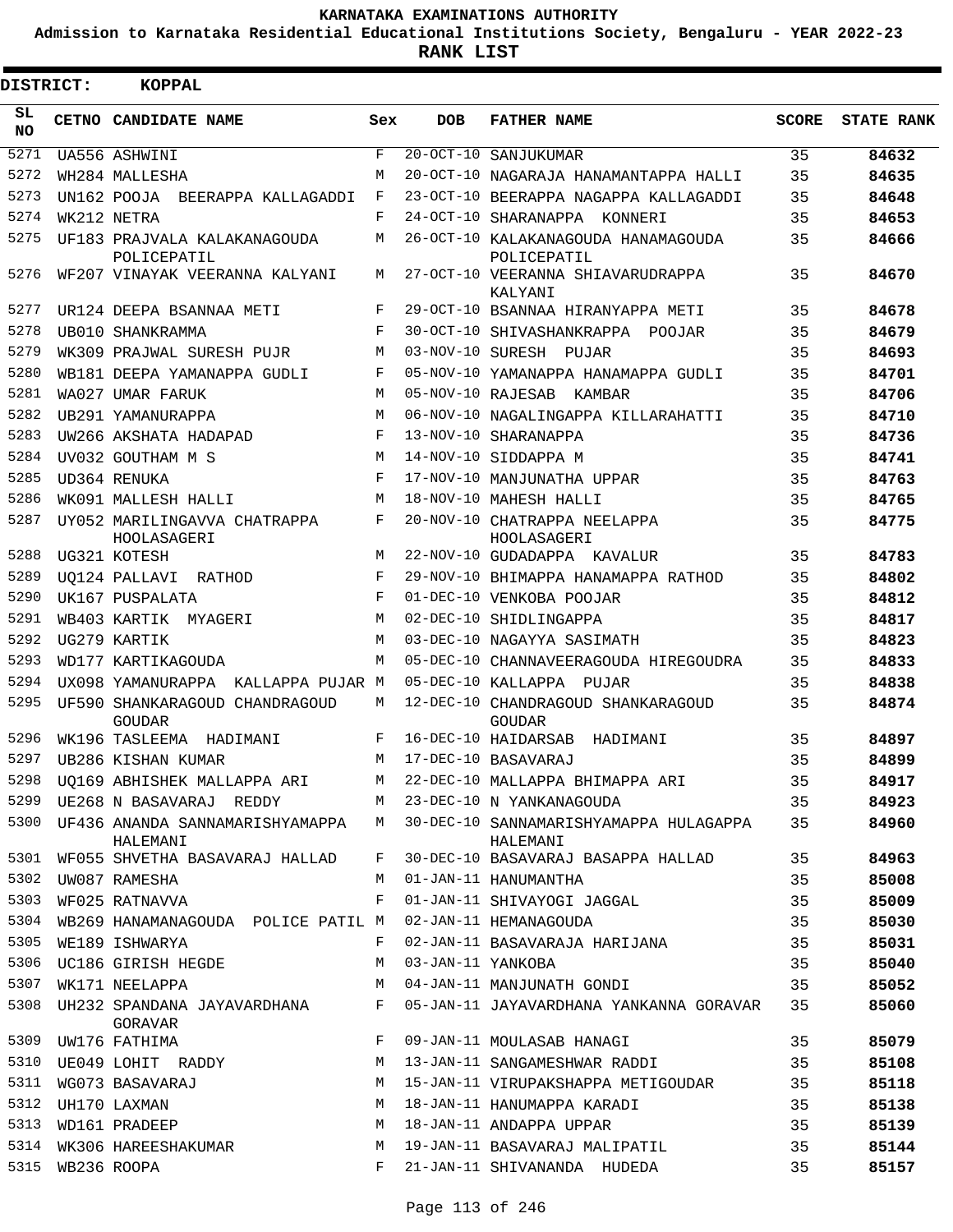**Admission to Karnataka Residential Educational Institutions Society, Bengaluru - YEAR 2022-23**

**RANK LIST**

| DISTRICT:  |            | <b>KOPPAL</b>                           |            |                   |                                                                                |              |                   |
|------------|------------|-----------------------------------------|------------|-------------------|--------------------------------------------------------------------------------|--------------|-------------------|
| SL.<br>NO. |            | CETNO CANDIDATE NAME                    | Sex        | <b>DOB</b>        | <b>FATHER NAME</b>                                                             | <b>SCORE</b> | <b>STATE RANK</b> |
| 5316       |            | UM230 POORNIMA                          | F          |                   | 25-JAN-11 GYANAPPA KURADAGADDI                                                 | 35           | 85184             |
| 5317       |            | WB373 SHARATH                           | M          |                   | 27-JAN-11 SHAMANNA BANDI                                                       | 35           | 85195             |
| 5318       |            | UC334 IMAM K                            | M          | 29-JAN-11 YAKBAL  | SAB                                                                            | 35           | 85203             |
| 5319       |            | WK226 ASHWINI                           | F          |                   | 31-JAN-11 BASAPPA PUJAR                                                        | 35           | 85214             |
| 5320       |            | UZ382 PRAJWAL                           | M          |                   | 07-FEB-11 SHARANAPPA SHIRAMMANAVAR                                             | 35           | 85266             |
| 5321       |            | UD384 VENKATESH                         | М          | 08-FEB-11 DEVAPPA |                                                                                | 35           | 85275             |
| 5322       | UL008 AMAN |                                         | M          |                   | 09-FEB-11 MEHABOOB HIREMASOOTHI                                                | 35           | 85276             |
| 5323       |            | UJ147 VASANTKUMAR                       | M          |                   | 12-FEB-11 PRAKASH RUDRAMUNI                                                    | 35           | 85299             |
| 5324       |            | WG095 YALLAMMA                          | F          |                   | 17-FEB-11 PHAKEERAPPA HARIJANA                                                 | 35           | 85337             |
| 5325       |            | UX121 KANAKAMURTHI                      | М          |                   | 19-FEB-11 BASAVARAJA HUCCHALLI                                                 | 35           | 85344             |
| 5326       |            | UZ001 SWAROOPA                          | F          |                   | 26-FEB-11 SHANKRAPPA HAGARAGI                                                  | 35           | 85402             |
| 5327       |            | UP027 SHANAWAJ<br>KODEKAL               | М          |                   | 27-FEB-11 ABBASALI KODEKAL                                                     | 35           | 85411             |
| 5328       |            | WD239 KOODLAYYA HALASINAMARAD           | М          |                   | 28-FEB-11 GAVISIDDAYYA HALASINAMARAD                                           | 35           | 85415             |
| 5329       |            | UZ160 RASHIDA LALMOHAMMAD<br>MULIMANI   | F          |                   | 01-MAR-11 LALMOHAMMAD MULIMANI                                                 | 35           | 85421             |
| 5330       |            | UV052 SHRINIVASA                        | M          |                   | 01-MAR-11 MUTTAPPA WADDAR                                                      | 35           | 85425             |
| 5331       |            | UW242 SAHAN                             | $_{\rm F}$ |                   | 02-MAR-11 ASHOK ANDANEPPA MYAGERI                                              | 35           | 85429             |
| 5332       |            | UV186 SUVARNA                           | F          |                   | 03-MAR-11 SHARANAPPA                                                           | 35           | 85442             |
| 5333       |            | UU390 AMARESH                           | M          |                   | 04-MAR-11 KARADEPPA GURIKAR                                                    | 35           | 85444             |
| 5334       |            | UF368 ABHISHEKA B PURAD                 | M          |                   | 05-MAR-11 BASAVARAJA D PURAD                                                   | 35           | 85454             |
| 5335       |            | UD223 GIRISH                            | M          |                   | 06-MAR-11 BETTAPPA                                                             | 35           | 85463             |
| 5336       |            | WK293 V ABHI                            | M          |                   | 06-MAR-11 R VENKATESH NAYAK                                                    | 35           | 85466             |
| 5337       |            | WG089 AKASHA                            | M          |                   | 08-MAR-11 ADIVEPPA BHEERAPPA KURI                                              | 35           | 85474             |
| 5338       |            | UH206 HARISH                            | M          |                   | 11-MAR-11 SIDDAPPA KALLALLI                                                    | 35           | 85504             |
| 5339       |            | UZ306 ASMA BANU                         | F          |                   | 14-MAR-11 YAMANOR SAB                                                          | 35           | 85531             |
| 5340       |            | WE114 FAYAJ KAVADELI                    | M          |                   | 14-MAR-11 HUSENASAB                                                            | 35           | 85532             |
| 5341       |            | UG220 ASHWINI                           | F          |                   | 15-MAR-11 HANUMANTHAPPA BOVI                                                   | 35           | 85537             |
| 5342       |            | UP163 ASHWINI                           | F          |                   | 19-MAR-11 SHEKHARAPPA PUJARI                                                   | 35           | 85581             |
| 5343       |            | UC003 MAHAMMAD RAFIO                    | М          |                   | 20-MAR-11 GARIB SAB                                                            | 35           | 85589             |
| 5344       |            | UG328 SANTOSH                           | М          |                   | 20-MAR-11 PRAKASH NEERALAGI                                                    | 35           | 85598             |
| 5345       |            | UD150 SHRINIVASRADDI                    | М          |                   | 22-MAR-11 RANGAREDDI BERAGI                                                    | 35           | 85622             |
| 5346       |            | UF273 DANUSHAKUMARA                     | М          |                   | 23-MAR-11 SHANKRAPPA ELUGUDDA                                                  | 35           | 85628             |
| 5347       |            | UF149 VEERESHA                          | М          |                   | 24-MAR-11 DODDABASAPPA SANGATI                                                 | 35           | 85647             |
| 5348       |            | UA398 SHWETHA                           | F          |                   | 28-MAR-11 LAKKANNA CHAPI                                                       | 35           | 85675             |
| 5349       |            | UU166 SANJANA KAMATAGI                  | F          |                   | 29-MAR-11 MAHANTESH                                                            | 35           | 85678             |
| 5350       |            | UP123 SAHANA                            | F          |                   | 30-MAR-11 YALLAREDDY RAMAREDDY                                                 | 35           | 85689             |
| 5351       |            | UV174 AISHWARYA                         | $_{\rm F}$ |                   | 02-APR-11 MANJUNATHA MALAGITTI                                                 | 35           | 85712             |
| 5352       |            | UE087 T SUDEEP NAYAK                    | М          | 02-APR-11 PAMANNA |                                                                                | 35           | 85719             |
| 5353       |            | UR150 DEVAKKAVVA SHEKHAPPA MADAR F      |            |                   | 03-APR-11 DHEKHAPPA DEVAKKAVVA MADAR                                           | 35           | 85721             |
| 5354       |            | UD439 KEERTI                            | F          |                   | 03-APR-11 MALLAPPA UPPALADODDI                                                 | 35           | 85723             |
| 5355       |            | WH069 HANAMESHA                         | М          |                   | 07-APR-11 GOUDAPPA POLICE PATIL                                                | 35           | 85761             |
| 5356       |            | UH155 ANNAPPA G                         | М          | 10-APR-11 GOPAL   |                                                                                | 35           | 85779             |
| 5357       |            | UC338 PAVITRA SRIKANTH NAVALGUND        | F          |                   | 10-APR-11 SRIKANTH HANAMAPPA NAVALGUND                                         | 35           | 85784             |
| 5358       | UA434 AJAY |                                         | M          |                   | 11-APR-11 SHIVASHANKARAGOUDA KALAKERI                                          | 35           | 85790             |
| 5359       |            | UP010 KOUSHIK                           | М          |                   | 11-APR-11 HANUMESH S TIRASANAGUDDA                                             | 35           | 85797             |
| 5360       |            | WC239 APPAYYA                           | M          |                   | 12-APR-11 KUNTEPPA GADHARI                                                     | 35           | 85801             |
| 5361       |            | UD460 H MANOJ                           | М          |                   | 14-APR-11 YAMANURAPPA                                                          | 35           | 85822             |
| 5362       |            | UV288 VIJAYALAXMI MANJUNATH             | F          |                   |                                                                                | 35           |                   |
| 5363       |            | MADALAGERI<br>WH095 MAKTUMBI BEVINAGIDA | $F$ –      |                   | 14-APR-11 MANJUNATH PARASAPPA<br>MADALAGERI<br>18-APR-11 RAMAJANSAB BEVINAGIDA | 35           | 85835<br>85866    |
|            |            |                                         |            |                   |                                                                                |              |                   |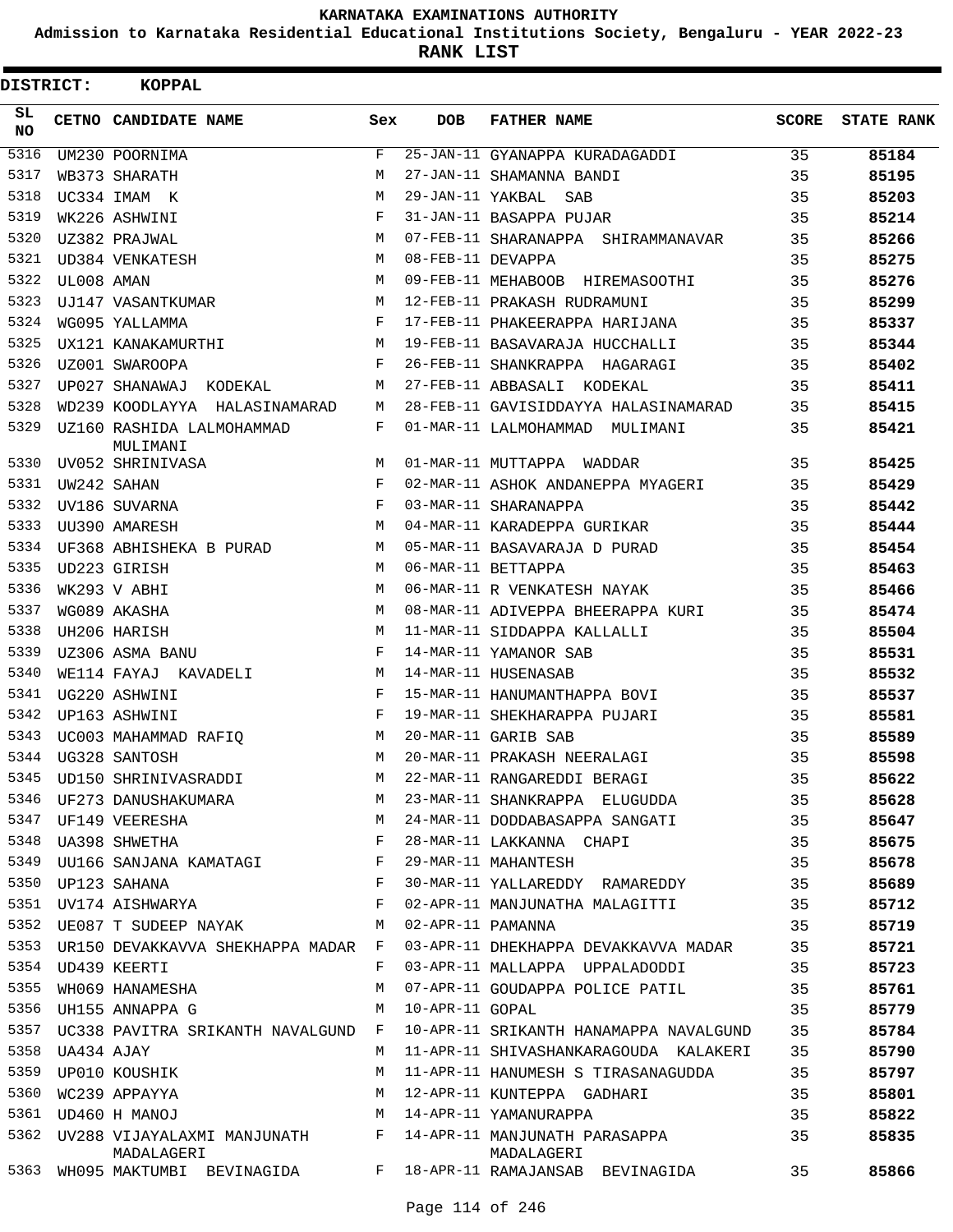**Admission to Karnataka Residential Educational Institutions Society, Bengaluru - YEAR 2022-23**

| <b>DISTRICT:</b> | <b>KOPPAL</b>                             |              |                   |                                              |       |                   |
|------------------|-------------------------------------------|--------------|-------------------|----------------------------------------------|-------|-------------------|
| SL<br><b>NO</b>  | CETNO CANDIDATE NAME                      | Sex          | <b>DOB</b>        | <b>FATHER NAME</b>                           | SCORE | <b>STATE RANK</b> |
| 5364             | WG379 RANJITA                             | F            |                   | 18-APR-11 YAMANURAPPA MANTRI                 | 35    | 85867             |
| 5365             | UG297 NAVEEN<br>M DEVAR                   | M            |                   | 19-APR-11 MANJUNATH K DEVAR                  | 35    | 85872             |
| 5366             | UG013 MARUTI SHIVAPPA PUJAR               | M            |                   | 20-APR-11 SHIVAPPA HUCHCHAPPA PUJAR          | 35    | 85879             |
| 5367             | UD128 BHARATH                             | M            |                   | 23-APR-11 SHANKRAPPA                         | 35    | 85897             |
| 5368             | UF494 PAVITRA HOSAMANI                    | F            |                   | 24-APR-11 SHREEKANT                          | 35    | 85909             |
| 5369             | UM054 SINDU                               | F            | 26-APR-11 AMBANNA |                                              | 35    | 85939             |
| 5370             | UG266 HANUMAPPA CHAWAN                    | M            |                   | 05-MAY-11 KANIYAPPA                          | 35    | 86004             |
| 5371             | WK142 SHRISHAIL                           | M            |                   | 05-MAY-11 CHANDRASHEKHAR BANAPUR             | 35    | 86010             |
| 5372             | UA089 YAMANURA                            | M            |                   | 05-MAY-11 ERAPPA QUATYAL                     | 35    | 86015             |
| 5373             | UF479 CHAITRA SHARANAPPA GOUDAR           | F            |                   | 07-MAY-11 SHARANAPPA SHANTAPPA GOUDAR        | 35    | 86024             |
| 5374             | WK005 BASAVARAJ SHIVAPPA BYALI            | M            |                   | 10-MAY-11 SHIVAPPA BASAPPA BYALI             | 35    | 86058             |
| 5375             | UW072 HUSENABI                            | F            |                   | 10-MAY-11 RASULSAB SINDHANUR                 | 35    | 86062             |
| 5376             | UD134 PARWATI                             | F            |                   | 10-MAY-11 NIRUPADEPPA HARIJAN                | 35    | 86063             |
| 5377             | WK065 ANUSHREE                            | F            |                   | 12-MAY-11 BALARAJ TALAVAR                    | 35    | 86079             |
| 5378             | UT076 MUTTAVVA GOLLAR                     | F            |                   | 15-MAY-11 DURAGAPPA                          | 35    | 86110             |
| 5379             | WH363 BASAVARAJ VEERANNA MYAGERI M        |              |                   | 17-MAY-11 VEERANNA KALAKAPPA MYAGERI         | 35    | 86119             |
| 5380             | US043 KIRAN                               | M            |                   | 19-MAY-11 GANGAPPA GOLLAR                    | 35    | 86138             |
| 5381             | WB340 PRIYANKA GHANTIMATH                 | F            | 20-MAY-11 BASAYYA |                                              | 35    | 86147             |
| 5382             | UT058 ARUNAKUMAR                          | M            |                   | 21-MAY-11 VENKATESH KATAPUR                  | 35    | 86153             |
| 5383             | UV134 JAYASHREE BASAYYA<br>VARIKALLAMATHA | F            |                   | 22-MAY-11 BASAYYA RUDRAYYA<br>VARIKALLAMATHA | 35    | 86164             |
| 5384             | UG166 SINDHU                              | F            |                   | 25-MAY-11 MANJUNATH SHIRAHATTIMATHA          | 35    | 86206             |
| 5385             | UC025 MAHADEVI HOSAMANI                   | F            |                   | 26-MAY-11 BASAVARAJA HOSAMANI                | 35    | 86211             |
| 5386             | UL159 CHAITRA                             | F            |                   | 29-MAY-11 LAKSHMAN TOGARI                    | 35    | 86234             |
| 5387             | UF428 KALAKAYYA                           | M            |                   | 29-MAY-11 SHARANAYYA                         | 35    | 86237             |
| 5388             | UP170 P RAMCHARAN                         | M            |                   | 29-MAY-11 PARASHURAM                         | 35    | 86238             |
| 5389             | UC002 RAHUL                               | M            |                   | 29-MAY-11 SHIVAPPA JIGALUR                   | 35    | 86239             |
| 5390             | UJ182 VINAYAKA                            | M            |                   | 29-MAY-11 KRISHNAPPA LAXMAPPA PUJAR          | 35    | 86243             |
| 5391             | UY116 HEENA                               | $_{\rm F}$   |                   | 31-MAY-11 MABUSAB TAPADAR                    | 35    | 86253             |
|                  | 5392 UA116 MANJUNATHA                     | M            |                   | 01-JUN-11 KARIYAPPA DYAVANI                  | 35    | 86280             |
| 5393             | UK281 PRAJVAL                             | $M_{\odot}$  |                   | 01-JUN-11 GOPICHANDRAPPA RATOD               | 35    | 86282             |
| 5394             | UA437 RAMAPPA                             | M            |                   | 01-JUN-11 SHEKHARAPPA                        | 35    | 86285             |
| 5395             | UH233 AKASH NELJERI                       | М            |                   | 03-JUN-11 BASAVARAJ NELJERI                  | 35    | 86313             |
| 5396             | WG057 TASEEF                              | M            |                   | 03-JUN-11 NABISAB TEKKALAKOT                 | 35    | 86323             |
| 5397             | UZ043 KARTIK CHANCHI                      | M            |                   | 04-JUN-11 SANGAPPA                           | 35    | 86333             |
| 5398             | WB309 SHAMEEDBI                           | $\mathbf{F}$ | 05-JUN-11 BADESAB |                                              | 35    | 86350             |
|                  | 5399 UQ083 MEGHARAJ<br><b>M</b>           |              |                   | 06-JUN-11 RAMAPPA KAPALAPPA POOJARI          | 35    | 86356             |
| 5400             | WB327 MADHURA ISHWAR NAYIK                | $_{\rm F}$   |                   | 08-JUN-11 ISHWAR LAXMAPPA NAYIK              | 35    | 86382             |
| 5401             | US110 SHARANAVVA SURESH<br>HIREWALIKAR    | F            |                   | 11-JUN-11 SURESH HANAMAPPA HIREWALIKAR       | 35    | 86415             |
|                  | 5402 UF560 PAVITRA                        | F            |                   | 13-JUN-11 DURAGAPPA LINGADALLI               | 35    | 86428             |
| 5403             | WF163 ANUJA                               | F            |                   | 15-JUN-11 NEELAPPA GANADAL                   | 35    | 86448             |
| 5404             | UW095 PRAJWAL KOLUR                       | M            |                   | 15-JUN-11 RAMANNA KOLUR                      | 35    | 86453             |
|                  | 5405 WD269 ASHWINI                        | F            |                   | 16-JUN-11 SHARANAPPA KURI                    | 35    | 86462             |
|                  | 5406 UM231 KOUSALYA                       | F            |                   | 18-JUN-11 GANESH PAWAR                       | 35    | 86485             |
| 5407             | UF605 VISHALAKSHI UMESH RATHOD            | F            |                   | 19-JUN-11 UMESH RAMAPPA RATHOD               | 35    | 86497             |
| 5408             | UA425 NAGAVENI                            | F            |                   | 20-JUN-11 HANUMANTHAPPA                      | 35    | 86501             |
|                  | 5409 UJ017 SANGEETHA                      | F            |                   | 23-JUN-11 DEVAPPA ARALI                      | 35    | 86525             |
| 5410             | UE408 VINODKUMAR                          | М            |                   | 24-JUN-11 VIRUPANNA                          | 35    | 86542             |
| 5411             | UK036 PRAJVAL                             | М            |                   | 26-JUN-11 YAMANOORAPPA HARIJAN               | 35    | 86560             |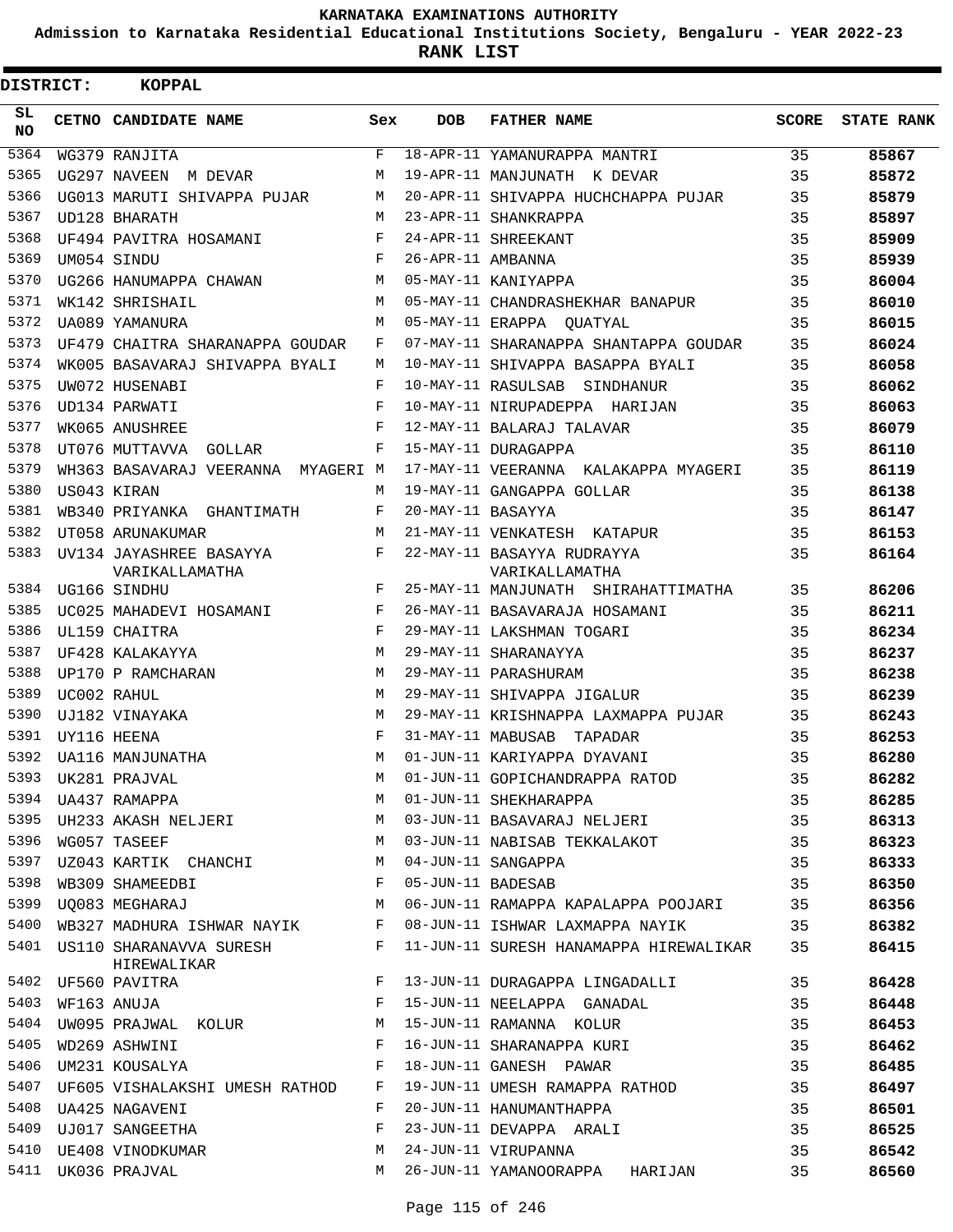**Admission to Karnataka Residential Educational Institutions Society, Bengaluru - YEAR 2022-23**

**RANK LIST**

| <b>DISTRICT:</b> |                  | <b>KOPPAL</b>                                 |              |                |                                               |              |                   |
|------------------|------------------|-----------------------------------------------|--------------|----------------|-----------------------------------------------|--------------|-------------------|
| SL<br>NO.        |                  | CETNO CANDIDATE NAME                          | Sex          | <b>DOB</b>     | <b>FATHER NAME</b>                            | <b>SCORE</b> | <b>STATE RANK</b> |
| 5412             |                  | UF314 NETRA DURAGAPPA BHAJANTRI               | F            |                | 02-JUL-11 DURAGAPPA HANAMANTAPPA<br>BHAJANTRI | 35           | 86630             |
| 5413             |                  | UU381 ARUNAKUMAR                              | М            |                | 05-JUL-11 BASAVARAJ DASAR                     | 35           | 86665             |
| 5414             |                  | UG011 PRAVEENAKUMARA                          | M            |                | 05-JUL-11 NAGARAJA ONTIGAR                    | 35           | 86673             |
| 5415             |                  | WB229 VEERESH                                 | M            |                | 05-JUL-11 SHASHIKANTASWAMI<br>NIDAGUNDIMATH   | 35           | 86679             |
| 5416             |                  | WC015 AKSHATA DHUPARTI                        | F            |                | 07-JUL-11 BEERAPPA DHUPARTI                   | 35           | 86694             |
| 5417             |                  | WG059 JYOTI                                   | $_{\rm F}$   |                | 07-JUL-11 DYAMANNA VADRA                      | 35           | 86697             |
| 5418             |                  | UC493 ARUN KUMAR                              | М            |                | 09-JUL-11 SHARANAPPA                          | 35           | 86719             |
| 5419             |                  | WH138 BASAVARAJ                               | М            |                | 10-JUL-11 ASHOK METI                          | 35           | 86732             |
| 5420             |                  | WH064 SANATUSH                                | M            |                | 10-JUL-11 SHANMUKHPPA HANAMANTAPPA<br>GURIKAR | 35           | 86740             |
| 5421             |                  | UH238 SAYIPALI                                | M            |                | 10-JUL-11 AKBARSAB BETAGERI                   | 35           | 86742             |
| 5422             |                  | UD219 PRAVEEN MARISWAMI ADIN                  | M            |                | 11-JUL-11 MARISWAMI                           | 35           | 86750             |
| 5423             |                  | UX047 SHWETHA                                 | F            |                | 11-JUL-11 YAMANOORAPPA KARADI                 | 35           | 86755             |
| 5424             |                  | WF074 GAVISIDDAPPA                            | М            |                | 14-JUL-11 PURASHAPPA MALIPATIL                | 35           | 86780             |
| 5425             |                  | UA500 HANUMANAGOUDA                           | M            |                | 18-JUL-11 BASAVARAJA                          | 35           | 86826             |
| 5426             |                  | UU063 SATHVIK                                 | М            |                | 18-JUL-11 SHIVAKUMARA                         | 35           | 86831             |
| 5427             |                  | UT141 HANAMAVVA MALLAPPA KURI                 | F            |                | 19-JUL-11 MALLAPPA HANAMAPPA KURI             | 35           | 86838             |
| 5428             |                  | UG142 TEJASHWINI                              | F            |                | 19-JUL-11 KALLAPPA TALAWARA                   | 35           | 86846             |
| 5429             |                  | UD485 DHANUSH MANAVACHAR                      | M            |                | 20-JUL-11 KALAPPA MANAVACHAR                  | 35           | 86857             |
| 5430             |                  | WH273 YASHAVANT YANJKANNA YALIGAR M           |              |                | 22-JUL-11 YANKANNA YALIGAR                    | 35           | 86891             |
| 5431             |                  | UC190 LALITA                                  | F            |                | 25-JUL-11 RAMACHANDRAPPA GANADAL              | 35           | 86907             |
| 5432             |                  | UZ225 VARSHA<br>RAYABAGI                      | F            |                | 26-JUL-11 RAGHAVENDRASA                       | 35           | 86916             |
| 5433             |                  | UB058 KAVITHA                                 | F            |                | 03-AUG-11 VENKATESH                           | 35           | 86984             |
| 5434             |                  | UC433 SPOORTI                                 | F            |                | 05-AUG-11 YAMANAPPA                           | 35           | 87005             |
| 5435             |                  | UM150 PANKAJAKUMAR                            | M            |                | 11-AUG-11 HANUMAPPA RAICHUR                   | 35           | 87059             |
| 5436             |                  | WD329 ANUPAMA AMBALEPPA UPPAR                 | F            |                | 16-AUG-11 AMBALEPPA UPPAR                     | 35           | 87100             |
| 5437             |                  | UC474 SAYIKUMAR                               | M            | 17-AUG-11 RAVI |                                               | 35           | 87114             |
| 5438             |                  | UV257 ANKITHA BHAJANTRI                       | F            |                | 19-AUG-11 BASAVARAJA                          | 35           | 87127             |
| 5439             |                  | UY135 SAVITRI                                 | F            |                | 20-AUG-11 YAMANOORAPPA TOTTALAKAYI            | 35           | 87149             |
| 5440             |                  | UA006 RAMESH                                  | М            |                | 21-AUG-11 BHARMAPPA                           | 35           | 87161             |
| 5441             |                  | UC383 AZAMEER                                 | М            |                | 23-AUG-11 MABU SAB                            | 35           | 87179             |
| 5442             |                  | WH097 KALYANAKUMAR                            | М            |                | 23-AUG-11 SANGAPPA RYAVANAKI                  | 35           | 87180             |
| 5443             |                  | UJ113 OMKAR<br>UB180 AKSHATA                  | М            |                | 23-AUG-11 MANJUNATH METI                      | 35           | 87182             |
| 5444             |                  |                                               | F            |                | 24-AUG-11 SHARANAPPA GONAL                    | 35           | 87189             |
| 5445             |                  | UF275 HANAMESHA                               | M            |                | 29-AUG-11 MUDAKAPPA VALMIKI                   | 35           | 87222             |
|                  |                  | 5446 WC215 REVANAKUMARA M                     |              |                | 29-AUG-11 HANUMESHA ELIGERA                   | 35           | 87225             |
|                  |                  | 5447 WC192 SHIVALEELA SHARANAPPA F<br>KAMATAR |              |                | 01-SEP-11 SHARANAPPA MAHADEVAPPA<br>KAMATAR   | 35           | 87243             |
|                  |                  | 5448 UC249 KIRANA                             | M            |                | 04-SEP-11 PAVADEPPA                           | 35           | 87268             |
|                  | 5449 UE223 HINDU |                                               | F            | 07-SEP-11 RAJU |                                               | 35           | 87289             |
|                  |                  | 5450 UC385 SOUMYA                             | F            |                | 14-SEP-11 BASAVARAJ GADDI                     | 35           | 87356             |
| 5451             |                  | UM050 POOJA MALIPATIL F                       |              |                | 23-SEP-11 KALAKANAGOUDA                       | 35           | 87420             |
| 5452             |                  | WB249 KARIYAMMA                               | $\mathbf{F}$ |                | 27-SEP-11 SHIVAPPA KARADI                     | 35           | 87448             |
|                  |                  | 5453 UG344 PRATYUSHA                          | F            |                | 28-SEP-11 PRAKASH                             | 35           | 87453             |
| 5454             |                  | WF094 KALAKAPPA JARAKUNTI                     | М            |                | 10-OCT-11 FAKEERAPPA                          | 35           | 87523             |
| 5455             |                  | WF126 SHRINIVAS                               | М            |                | 13-OCT-11 SHANKRAPPA VADDAR                   | 35           | 87550             |
|                  |                  | 5456 UU354 VEDANTHA TIPPANNA ARI              | М            |                | 25-OCT-11 TIPPANNA MALLAPPA ARI               | 35           | 87640             |
|                  | 5457 UE393 ANITA |                                               | F            |                | 01-NOV-11 HANUMANTHAPPA KARADIGUDDA           | 35           | 87672             |
|                  |                  | 5458 UD451 MIABOOBEE MULLAR                   | F            |                | 04-NOV-11 SANNA ALAMA BASH JAPARA SAB         | 35           | 87692             |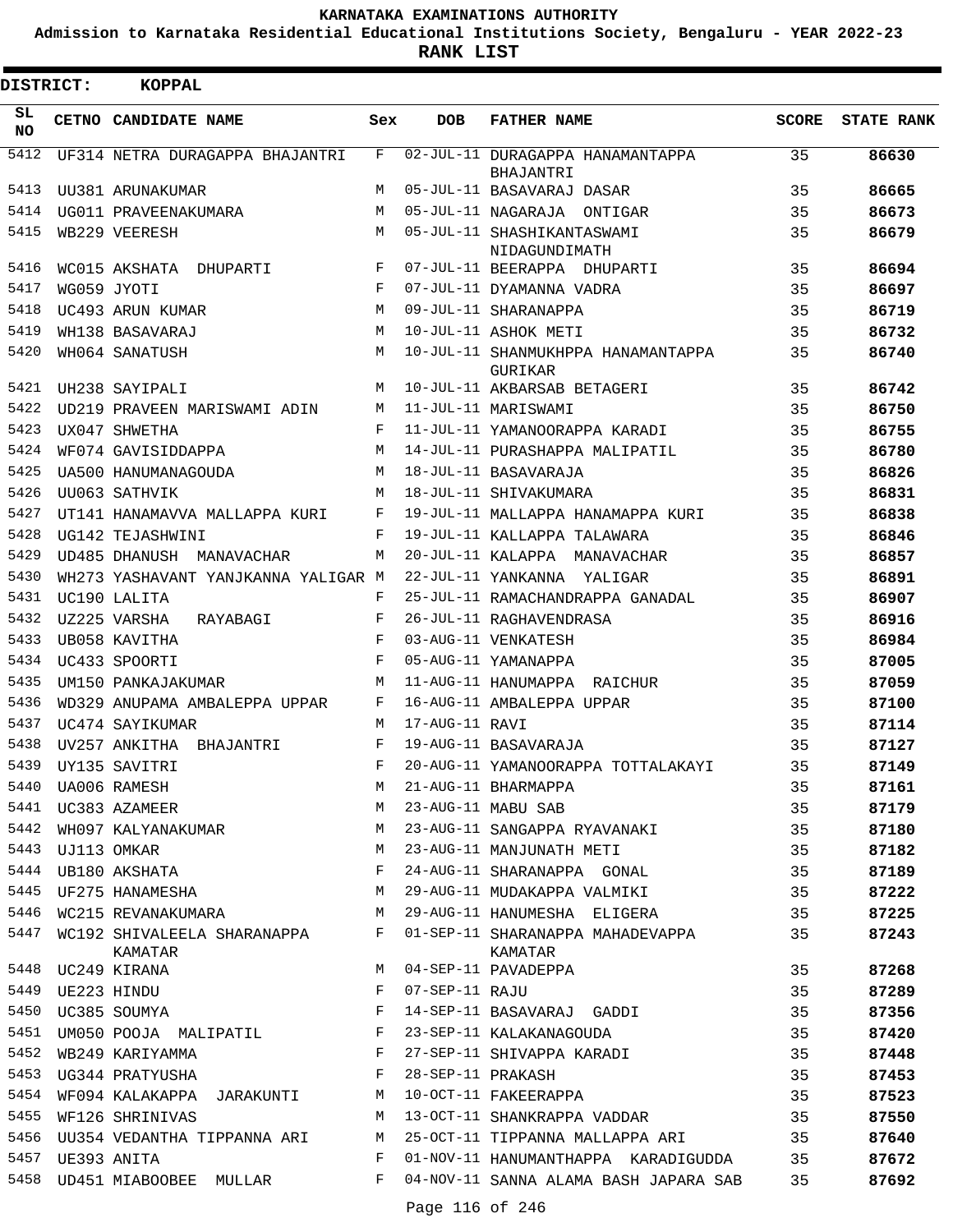**Admission to Karnataka Residential Educational Institutions Society, Bengaluru - YEAR 2022-23**

**RANK LIST**

| DISTRICT:  | <b>KOPPAL</b>                                               |              |                   |                                                                                                                      |              |                   |
|------------|-------------------------------------------------------------|--------------|-------------------|----------------------------------------------------------------------------------------------------------------------|--------------|-------------------|
| SL.<br>NO. | CETNO CANDIDATE NAME                                        | Sex          | <b>DOB</b>        | <b>FATHER NAME</b>                                                                                                   | <b>SCORE</b> | <b>STATE RANK</b> |
|            |                                                             |              |                   | MULLAR                                                                                                               |              |                   |
| 5459       | WB358 PREETAM                                               | M            |                   | 10-NOV-11 CHANDRASHEKHAR HOKRANI                                                                                     | 35           | 87733             |
| 5460       | UZ005 VINAYAKA S                                            | M            |                   | 13-NOV-11 SHYAMANNA                                                                                                  | 35           | 87751             |
| 5461       | UG136 NETRA KASANAKANDI                                     | F            |                   | 14-NOV-11 RAMESHA KASANAKANDI                                                                                        | 35           | 87755             |
| 5462       | WG305 SHIVANAGOUDA BHARAMAGOUDA<br>GUDLANURA                | М            |                   | 17-NOV-11 BHARAMAGOUDA SHIVAPUTRAGOUDA<br>GUDLANURA                                                                  | 35           | 87781             |
| 5463       | UQ150 KEERTI SHEKHAPPA HADIMANI                             | F            |                   | 19-NOV-11 SHEKHAPPA RAYAPPA HADIMANI                                                                                 | 35           | 87789             |
| 5464       | WA171 ADIVESH                                               | M            |                   | 20-NOV-11 CHANNAPPA DOTIHAL                                                                                          | 35           | 87792             |
| 5465       | WA004 MANJUNATHASING                                        | M            |                   | 20-NOV-11 SHYMASING YALIGAR                                                                                          | 35           | 87796             |
| 5466       | UL261 UDAYAKUMAR                                            | M            |                   | 23-NOV-11 MARUTI BELUR                                                                                               | 35           | 87819             |
| 5467       | UC495 UMESH                                                 | M            |                   | 29-NOV-11 KAMBARA SHANKRAPPA                                                                                         | 35           | 87860             |
| 5468       | UU075 MADAKARINAYAK                                         | M            |                   | 30-NOV-11 HANAMAGOUDA POLICEPATIL                                                                                    | 35           | 87865             |
| 5469       | UD258 BASAVARAJ                                             | M            | 02-DEC-11 RAJAPPA |                                                                                                                      | 35           | 87878             |
| 5470       | UY122 SHILPA                                                | F            |                   | 06-DEC-11 RAMANNA KATTIHOLA                                                                                          | 35           | 87896             |
| 5471       | WD027 MEGHASHREE                                            | F            |                   | 09-DEC-11 DHARMESH . HADAPAD                                                                                         | 35           | 87911             |
| 5472       | UZ078 SANJUKUMAR                                            | M            |                   | 12-DEC-11 KANAKAPPA KARIGAR                                                                                          | 35           | 87926             |
| 5473       | UG509 SAMARTH KALAKAPPA TALABAL                             | M            |                   | 16-DEC-11 KALAKAPPA MALEGOUD TALABAL                                                                                 | 35           | 87955             |
| 5474       | UD440 DIVYASHREE                                            | F            | 19-DEC-11 SIDDAPA |                                                                                                                      | 35           | 87970             |
| 5475       | UF182 BASAMMA GYANAPPA TAKKALIKI                            | $\mathbf{F}$ |                   | 29-DEC-11 GYANAPPA DURAGAPPA TAKKALAKI                                                                               | 35           | 88016             |
| 5476       | WK156 ANUSHRI MALLAPPA MADLURU                              | F            |                   | 06-JAN-12 MALLAPPA KEMPAHANUMAPPA<br>MADLURU                                                                         | 35           | 88057             |
| 5477       | WJ166 CHANDRASHEKHAR                                        | M            |                   | 31-JAN-12 HIREMADEVAPPA KOLUR                                                                                        | 35           | 88104             |
| 5478       | UN222 NISHA                                                 | F            |                   | 05-FEB-12 DEVENDRAPPA ITAGI                                                                                          | 35           | 88109             |
| 5479       | WC182 DIKSHITA                                              | $_{\rm F}$   |                   | 18-FEB-12 NAGARAJA MADINOOR                                                                                          | 35           | 88117             |
| 5480       | UC289 KARTIK                                                | M            | 09-MAY-12 VIRESH  |                                                                                                                      | 35           | 88151             |
| 5481       | WB282 ANITA HARIJAN                                         | F            |                   | 01-JUN-12 PARASAPPA HARIJAN                                                                                          | 35           | 88158             |
| 5482       | UJ010 CHETAN BAGANAL                                        | M            |                   | 01-JUN-12 HUCCHAPPA BAGANAL                                                                                          | 35           | 88159             |
| 5483       | WH041 PRADEEP                                               | M            |                   | 03-NOV-08 BASAPPA BINGI                                                                                              | 34           | 88176             |
| 5484       | WA123 PRIYANKA                                              | F            |                   | 04-JAN-09 GANGAPPA RATHOD                                                                                            | 34           | 88179             |
| 5485       | UC137 VARUNKUMAR                                            | M            |                   | 23-JUN-09 KANAKARAYA                                                                                                 | 34           | 88199             |
|            | 5486 UJ099 BHARATHI                                         |              |                   | F 07-AUG-09 DEVAPPA KURUBARA                                                                                         | 34           | 88207             |
| 5487       |                                                             |              |                   | WA141 NARASAMMA KRUSHNA KUMAR F 02-SEP-09 KRUSHNA KUMAR DODDAPPA UNDI 34                                             |              | 88211             |
|            | UNDI<br>5488 UT140 SAVITA AKKERI NAMA F 09-SEP-09 YAMANAPPA |              |                   |                                                                                                                      | 34           | 88213             |
| 5489       |                                                             |              |                   | UB033 NAVEEN 34                                                                                                      |              | 88214             |
| 5490       | UZ083 RAKESH                                                | M            |                   | 21-JAN-10 PARASHURAM                                                                                                 | 34           | 88287             |
|            | 5491 UK344 NINGAVVA                                         | F            |                   | 09-FEB-10 VENKATESH TALAWAR                                                                                          | 34           | 88300             |
|            | 5492 UD168 AKSHAYAKUMAR M                                   |              |                   | 28-FEB-10 HANUMANAGOUDA 34                                                                                           |              | 88312             |
| 5493       | $\mathbf{F}^{\mathbf{r}}$<br>UU016 AKSHATHA                 |              |                   | 01-MAR-10 NADUGADDEPPA TOGARI 34                                                                                     |              | 88313             |
| 5494       | WH214 RAMESH                                                |              |                   | M 09-MAR-10 PARASHURAM MYAGERI                                                                                       | 34           | 88326             |
|            |                                                             |              |                   | 5495 UH046 SOMALINGAPPA M 13-MAR-10 JAYAPPA POLICE PATIL                                                             | 34           | 88332             |
|            | 5496 UC059 YAMANAMMA<br>----                                |              |                   | 26-MAR-10 HANUMANTAPPA 34                                                                                            |              | 88345             |
| 5497       | UX028 RAJABAKSHI M                                          |              |                   | 01-APR-10 MURATUJASAB NURBHASH 34                                                                                    |              | 88347             |
| 5498       | $WC164$ REKHA F                                             |              |                   | 01-APR-10 UMESHA BHAJANTRI                                                                                           | 34           | 88348             |
| 5499       |                                                             |              |                   |                                                                                                                      | 34           | 88349             |
| 5500       |                                                             |              |                   | WG390 GANGAVVA HANAMAPPA TALAVAR F 02-APR-10 HANAMAPPA TALAVAR 34<br>UC357 ANUSHA NIMRAH F 11-APR-10 ABDUL KHADAR 34 |              | 88356             |
| 5501       | UC357 ANUSHA NIMRAH                                         |              |                   | M 13-APR-10 HANAMESH CHINAGI 34                                                                                      |              |                   |
|            | WJ186 SANTOSH                                               |              |                   |                                                                                                                      |              | 88357             |
| 5502       |                                                             |              |                   | WJ086 MANJULA RAMAPPA PARANGI F 16-APR-10 RAMAPPA KARIYAPPA PARANGI 34                                               |              | 88361             |
|            | 5503 UU482 KRISHNA                                          | M            |                   | 22-APR-10 YAMANURAPPA BALAPPA HADIMANI 34                                                                            |              | 88369             |
|            | 5504 WE174 AMARESHA                                         |              |                   | M 23-APR-10 BASAPPA AMARAPPA PALAKAR                                                                                 | 34           | 88370             |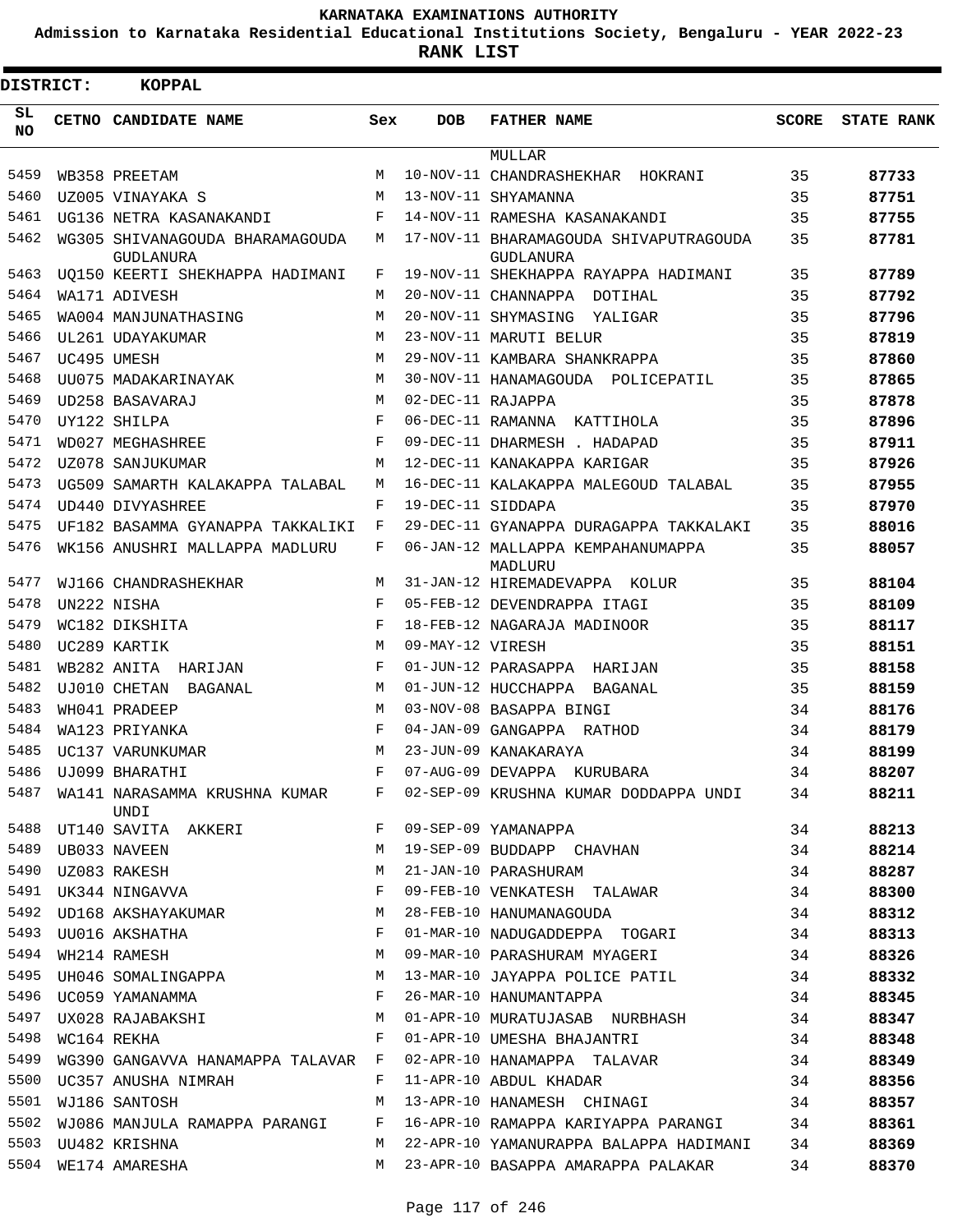**Admission to Karnataka Residential Educational Institutions Society, Bengaluru - YEAR 2022-23**

**RANK LIST**

| <b>DISTRICT:</b> |            | KOPPAL                                       |              |            |                                                         |              |                   |
|------------------|------------|----------------------------------------------|--------------|------------|---------------------------------------------------------|--------------|-------------------|
| SL<br><b>NO</b>  |            | CETNO CANDIDATE NAME                         | Sex          | <b>DOB</b> | <b>FATHER NAME</b>                                      | <b>SCORE</b> | <b>STATE RANK</b> |
| 5505             |            | UU113 SAVITRI ANANDAPPA HATTI                | F            |            | 02-MAY-10 ANANDAPPA NAGAPPA HATTI                       | 34           | 88381             |
| 5506             |            | UU033 PRAJWAL FAKIRAPPA CHOORI               | M            |            | 05-MAY-10 FAKIRAPPA BHIMAPPA CHOORI                     | 34           | 88385             |
| 5507             |            | UX108 PARVATEVVA BUKANATTI                   | F            |            | 11-MAY-10 GOUDAPPA BUKANATTI                            | 34           | 88400             |
| 5508             |            | WB111 ANJANEYA                               | M            |            | 31-MAY-10 SHIVANANDA POOJAR                             | 34           | 88422             |
| 5509             |            | UB103 HANUMESH                               | M            |            | 01-JUN-10 SANNAHUSEN                                    | 34           | 88424             |
| 5510             |            | UA290 NINGARAJ                               | M            |            | 01-JUN-10 KARIYAPPA BANDIKUNTI                          | 34           | 88425             |
| 5511             |            | UL059 REVANASIDDAPPA                         | M            |            | 14-JUN-10 RAMESH KAMBALI                                | 34           | 88439             |
| 5512             | UA340 MANU |                                              | M            |            | 18-JUN-10 PARASHURAMA ARER                              | 34           | 88444             |
| 5513             |            | UG209 RAKSHITHA                              | F            |            | 22-JUN-10 ERAPPA AGOLI                                  | 34           | 88452             |
| 5514             |            | UC028 BASAVARAJA<br>TARLAKATTI               | М            |            | 10-JUL-10 HANUMANTAPPA HULUGAPPA<br>TARLAKATTI          | 34           | 88474             |
| 5515             |            | WB285 PUJA HANAMAGOUDA TALUVAGERA F          |              |            | 16-JUL-10 HANAMAGOUDA BASANAGOUDA<br>TALUVAGERA         | 34           | 88484             |
| 5516             |            | UE301 RAJESHWARI                             | F            |            | 23-JUL-10 SHARANAPPA HANUMANAL                          | 34           | 88498             |
| 5517             |            | WG181 VITTAL YANKAPPA ABBIGERI               | M            |            | 25-JUL-10 YANKAPPA MUSHAPPA ABBIGIRI                    | 34           | 88502             |
| 5518             |            | WF087 ANJALI                                 | F            |            | 03-AUG-10 KUNTEPPA UCHCHALAKUNTI                        | 34           | 88518             |
| 5519             |            | UV298 RANJITHA MUDAKAPPA PALEDA              | F            |            | 07-AUG-10 MUDAKAPPA TIMMANNA PALEDA                     | 34           | 88525             |
| 5520             |            | UD047 HANUMANTHA                             | M            |            | 08-AUG-10 HANUMAPPA                                     | 34           | 88527             |
| 5521             |            | UX003 SUNIL                                  | M            |            | 11-AUG-10 KALAPPA HARIJAN                               | 34           | 88538             |
| 5522             |            | UD351 VIKRAM RATHOD                          | М            |            | 18-AUG-10 RAMESH RATHOD                                 | 34           | 88555             |
| 5523             |            | UG229 SANTOSH                                | M            |            | 20-AUG-10 UMESH KALKERI                                 | 34           | 88560             |
| 5524             |            | UJ029 DEVARAJ                                | M            |            | 24-AUG-10 YALLAPPA UJARATTI                             | 34           | 88569             |
| 5525             |            | UE288 K BHAGYALAXMI                          | F            |            | 24-AUG-10 ANJINEYA                                      | 34           | 88571             |
| 5526             |            | US072 MUJAMHIL                               | M            |            | 31-AUG-10 MAHEBOOBASAB KASABA                           | 34           | 88590             |
| 5527             |            | UK112 HANUMESH                               | M            |            | 13-SEP-10 KARIYAPPA POOJAR                              | 34           | 88629             |
| 5528             |            | UM016 SAHANA                                 | F            |            | 16-SEP-10 RAMESH TALAVAR                                | 34           | 88641             |
| 5529             |            | UX414 ANKITA MUTTAPPA GUDIMANI               | F            |            | 20-SEP-10 MUTTAPPA AMARAPPA GUDIMANI                    | 34           | 88652             |
| 5530             |            | WF317 RANJITA GOLLAR                         | F            |            | 25-SEP-10 NINGAPPA TIMMANNA GOLLAR                      | 34           | 88669             |
| 5531             |            | UA530 SAROJ                                  | F            |            | 03-OCT-10 KANAKAPPA                                     | 34           | 88698             |
| 5532             |            | UA012 SHIVARAJ                               | M            |            | 05-OCT-10 HANUMANTHA                                    | 34           | 88707             |
|                  |            |                                              |              |            | 5533 UG398 BASAVARAJESHWARI F 06-OCT-10 MALLAPPA AADOOR | 34           | 88709             |
| 5534             |            | UH028 TASMEEYA                               | F            |            | 06-OCT-10 MADARASAB MEGALAMANI                          | 34           | 88717             |
| 5535             |            | WH289 RENUKA BASAPPA BOODAGUMPI F            |              |            | 10-OCT-10 BASAPPA SHIVABASAPPA<br>BOODAGUMPI            | 34           | 88734             |
|                  |            | 5536 UK043 BALACHANDRAGOUDA                  | M            |            | 13-OCT-10 YAMANAGOUDA POLICEPATIL                       | 34           | 88753             |
| 5537             |            | UC142 RAJASHEKHAR                            | M            |            | 20-OCT-10 SHYAMANNA                                     | 34           | 88784             |
|                  |            | 5538 UR016 AADESHA                           | М            |            | 23-OCT-10 AMARESHA GOUDRU                               | 34           | 88800             |
| 5539             |            | UN206 KOTRESH                                | М            |            | 24-OCT-10 MANJAPPA SHEEGANALLI                          | 34           | 88807             |
|                  |            | 5540 UF481 SANTOSH MOHAN BHATTAR             | M            |            | 26-OCT-10 MOHAN YANKAPPA BHATTAR                        | 34           | 88817             |
|                  |            | 5541 UE244 BHAGYA                            | F            |            | 05-NOV-10 VIRESHA DAGGI                                 | 34           | 88858             |
|                  |            | 5542 WE195 TASMIYA                           | F            |            | 06-NOV-10 MODINSAB NADAF                                | 34           | 88875             |
|                  |            | 5543 UU374 SHRIDEVI SHANKRAPPA<br>CHALAMAPUR | F            |            | 07-NOV-10 SHANKRAPPA CHAMALAPUR                         | 34           | 88876             |
|                  |            | 5544 UE282 RUDRESH                           | M            |            | 08-NOV-10 PAMPAPATHI KORAVAR                            | 34           | 88885             |
| 5545             |            | UB320 AJAY NAYAKA                            | M            |            | 11-NOV-10 RAMESH B AYYAPPA NAYAKA                       | 34           | 88900             |
| 5546             |            | WG239 SUMA                                   | F            |            | 16-NOV-10 HANUMANTAPPA HIREMANI                         | 34           | 88929             |
| 5547             |            | US179 BHOOMIKA MADAR F                       |              |            | 18-NOV-10 YALLAPPA                                      | 34           | 88936             |
|                  |            | 5548 UJ102 PRIYANKA                          | $\mathbf{F}$ |            | 18-NOV-10 DEVAPPA POLICEPATIL                           | 34           | 88942             |
|                  |            | 5549 UE401 ABHISHEKA                         | M            |            | 22-NOV-10 BASAVARAJA                                    | 34           | 88957             |
|                  |            | 5550 UF658 SRUSHTI SANGAPPA GANADAL F        |              |            | 22-NOV-10 SANGAPPA CHINNAPPA GANADAL                    | 34           | 88963             |
| 5551             |            | WH381 ANNAPOORNA                             | F            |            | 25-NOV-10 YAMANAPPA BADDI                               | 34           | 88973             |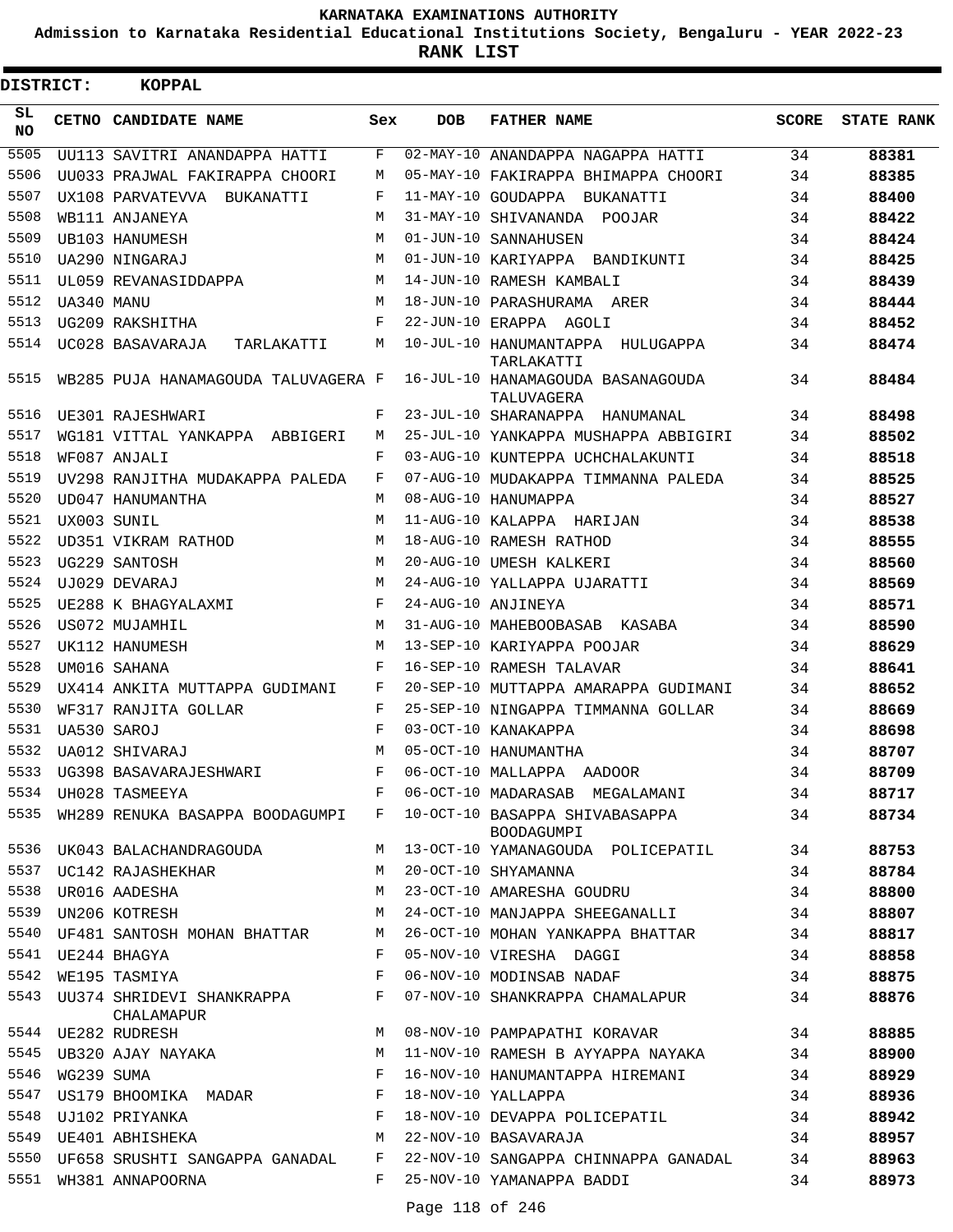**Admission to Karnataka Residential Educational Institutions Society, Bengaluru - YEAR 2022-23**

| DISTRICT:       |            | <b>KOPPAL</b>                                                                   |                    |            |                                                                                  |       |                   |
|-----------------|------------|---------------------------------------------------------------------------------|--------------------|------------|----------------------------------------------------------------------------------|-------|-------------------|
| SL<br><b>NO</b> |            | CETNO CANDIDATE NAME                                                            | Sex                | <b>DOB</b> | <b>FATHER NAME</b>                                                               | SCORE | <b>STATE RANK</b> |
| 5552            |            | UV049 MANJAMMA                                                                  | $\mathbf{F}$       |            | 28-NOV-10 BASAVARAJA                                                             | 34    | 88993             |
| 5553            |            | UG459 GURUPRASAD                                                                | M                  |            | 01-DEC-10 MARTHANDAPPA MYGALAMANI                                                | 34    | 89006             |
| 5554            |            | WB023 SANJANA                                                                   | $_{\rm F}$         |            | 01-DEC-10 NAGARAJA OLEKARA                                                       | 34    | 89009             |
| 5555            |            | WG253 SINDHU                                                                    | F                  |            | 03-DEC-10 MANGALESHAPPA BELLAD                                                   | 34    | 89018             |
| 5556            |            | UM044 JAYASHREE M K                                                             | F                  |            | 06-DEC-10 MANJUNATH KOPPAL                                                       | 34    | 89033             |
| 5557            |            | UM181 JIVIKA                                                                    | F                  |            | 09-DEC-10 RUDRAYYA SINDHOGI                                                      | 34    | 89052             |
| 5558            |            | UK156 SHWETA                                                                    | F                  |            | 12-DEC-10 SHAMBHURADDY MATRA                                                     | 34    | 89071             |
| 5559            |            | UB289 KARTIK                                                                    | M                  |            | 13-DEC-10 DURUGESHA HALLIGUDI                                                    | 34    | 89078             |
| 5560            |            | UG411 AKSHATA                                                                   | F                  |            | 14-DEC-10 SUNKAVVA HARIJANA                                                      | 34    | 89085             |
| 5561            |            | UX433 SUKANYA YANKANNA BERAGI                                                   | F                  |            | 14-DEC-10 YANKANNA ANDANEPPA BERAGI                                              | 34    | 89092             |
| 5562            |            | UH128 MAHESH                                                                    | М                  |            | 26-DEC-10 HEMARADDI TOTAD                                                        | 34    | 89158             |
| 5563            |            | UZ375 PANDURANGA                                                                | M                  |            | 28-DEC-10 SHIVAPPA                                                               | 34    | 89172             |
| 5564            |            | UZ308 RASHIDABEGAM MAIBUSAB<br>BEVINAGIDAD                                      | F                  |            | 29-DEC-10 MAIBUSAB DADOOSAB BEVINAGIDAD                                          | 34    | 89180             |
| 5565            |            | UN073 NINGARAJ                                                                  | M                  |            | 30-DEC-10 JAMADAGNI SALABHAGOUDAR                                                | 34    | 89183             |
| 5566            |            | WE213 NIRMALA                                                                   | $_{\rm F}$         |            | 01-JAN-11 HANAMAPPA KINNAL                                                       | 34    | 89232             |
| 5567            |            | WA122 SHRUTHI                                                                   | F                  |            | 01-JAN-11 KRISHNAPPA                                                             | 34    | 89255             |
| 5568            |            | WC076 MANJUNATH                                                                 | M                  |            | 02-JAN-11 ISHAPPA HIREMANI                                                       | 34    | 89262             |
| 5569            |            | UH191 DINAKAR                                                                   | M                  |            | 04-JAN-11 MAILAPPA                                                               | 34    | 89275             |
| 5570            |            | UK175 MARUTI                                                                    | M                  |            | 06-JAN-11 FAKEERAPPA TAMBRALLI                                                   | 34    | 89290             |
| 5571            |            | UW050 BASAMMA                                                                   | F                  |            | 08-JAN-11 NADUGADDEPPA BASIRIGIDA                                                | 34    | 89297             |
| 5572            |            | UX377 KANAKAMURTI TIPPANNA<br>TALAVAR                                           | M                  |            | 11-JAN-11 TIPPANNA MALIYAPPA TALAVAR                                             | 34    | 89321             |
| 5573            |            | UK172 VENKATESHA                                                                | М                  |            | 15-JAN-11 HANUMANTAPPA HARIJANA                                                  | 34    | 89351             |
| 5574            |            | UC358 KAVYASHREE                                                                | F                  |            | 17-JAN-11 VENKATESH BHOVI                                                        | 34    | 89363             |
| 5575            |            | UH094 BHUMIKA                                                                   | F                  |            | 20-JAN-11 BASAVARAJ SANGAPPA<br>TANAKANAKAL                                      | 34    | 89383             |
| 5576            |            | UP045 SHASHIDHAR                                                                | M                  |            | 20-JAN-11 REVAPPA NITTALI                                                        | 34    | 89388             |
| 5577            | UN138 MANU |                                                                                 | M                  |            | 27-JAN-11 SHANMUKHAPPA BADIGER                                                   | 34    | 89419             |
| 5578            |            | UN020 POOJA                                                                     | F                  |            | 01-FEB-11 DURUGAPPA BAVIKATTI                                                    | 34    | 89449             |
| 5579            |            | UN159 KRUTHIKA                                                                  | $\mathbf{F}% _{0}$ |            | 04-FEB-11 SEEMANNA GABBUR                                                        | 34    | 89466             |
| 5580            |            |                                                                                 |                    |            | ---<br>09-FEB-11 RAGHAVENDRA                                                     |       | 89502             |
| 5581            |            |                                                                                 |                    |            |                                                                                  |       | 89504             |
| 5582            |            |                                                                                 |                    |            |                                                                                  |       | 89506             |
|                 |            | 5583 UN057 SHAKUNTALA                                                           |                    |            | F 10-FEB-11 BUDDAPPA LAMANI                                                      | 34    | 89513             |
|                 |            | BAGAWAN                                                                         |                    |            | 5584 UX307 MAHAMMADAJUBER BANDAGISAB M 11-FEB-11 BANDAGISAB HASANASAB BAGAWAN    | 34    | 89521             |
|                 |            | 5585 UE307 V CHAITANYA                                                          |                    |            | F 11-FEB-11 V SHIVAPPA                                                           | 34    | 89523             |
|                 |            | 5586 UB088 TAYAMMA 6 6 F 13-FEB-11 HANUMESH                                     |                    |            |                                                                                  | 34    | 89537             |
| 5587            |            |                                                                                 |                    |            | UY109 PAVITRA KALAKAPPA BHOGI F 14-FEB-11 KALAKAPPA BHARAMAPPA BHOGI 34          |       | 89544             |
| 5588            |            | UV041 MOUNESHA MARINE MARING MARINE PURA MARINE PURA                            |                    |            |                                                                                  | 34    | 89551             |
|                 |            |                                                                                 |                    |            | 5589 WA098 ARUN SHREESHAIL HORAPYTI M 16-FEB-11 SHREESHAIL MALLAPPA HORAPYATI 34 |       | 89554             |
| 5590            |            | WJ134 PRAVEEN                                                                   | M                  |            | 16-FEB-11 MALLESHAPPA RATHOD                                                     | 34    | 89559             |
|                 |            | 5591 UE316 BASAVARAJ                                                            |                    |            | M 17-FEB-11 MANJUNATH CHAKOTI                                                    | 34    | 89564             |
|                 |            | $\mathbf{F}$ and $\mathbf{F}$ are the set of $\mathbf{F}$<br>5592 UG026 MANJULA |                    |            | 18-FEB-11 SURESH KUMAR                                                           | 34    | 89580             |
|                 |            |                                                                                 |                    |            | 5593 UG211 MUTTURAJ BANNIMARAD M 18-FEB-11 YALLAPPA BANNIMARAD 34                |       | 89584             |
| 5594            |            | UX217 SUNITA                                                                    | F                  |            | 18-FEB-11 SHARANAPPA KADIVALAR 34                                                |       | 89587             |
|                 |            | 5595 UT046 VISHWASA                                                             | M                  |            | 18-FEB-11 GYANAPPA VADDAR 34                                                     |       | 89588             |
|                 |            | 5596 UY205 IRAVVA BEERAPPA SHIRAGUMPI F                                         |                    |            | 20-FEB-11 BEERAPPA VEERAPPA SHIRAGUMPI 34                                        |       | 89593             |
|                 |            | 5597 UC240 SANGEETA                                                             | F                  |            | 20-FEB-11 DEVENDRAPPA                                                            | 34    | 89598             |
|                 |            | 5598 UC503 HANUMANTI                                                            |                    |            | F 22-FEB-11 HANUMANTA BUDDANNAVAR                                                | 34    | 89605             |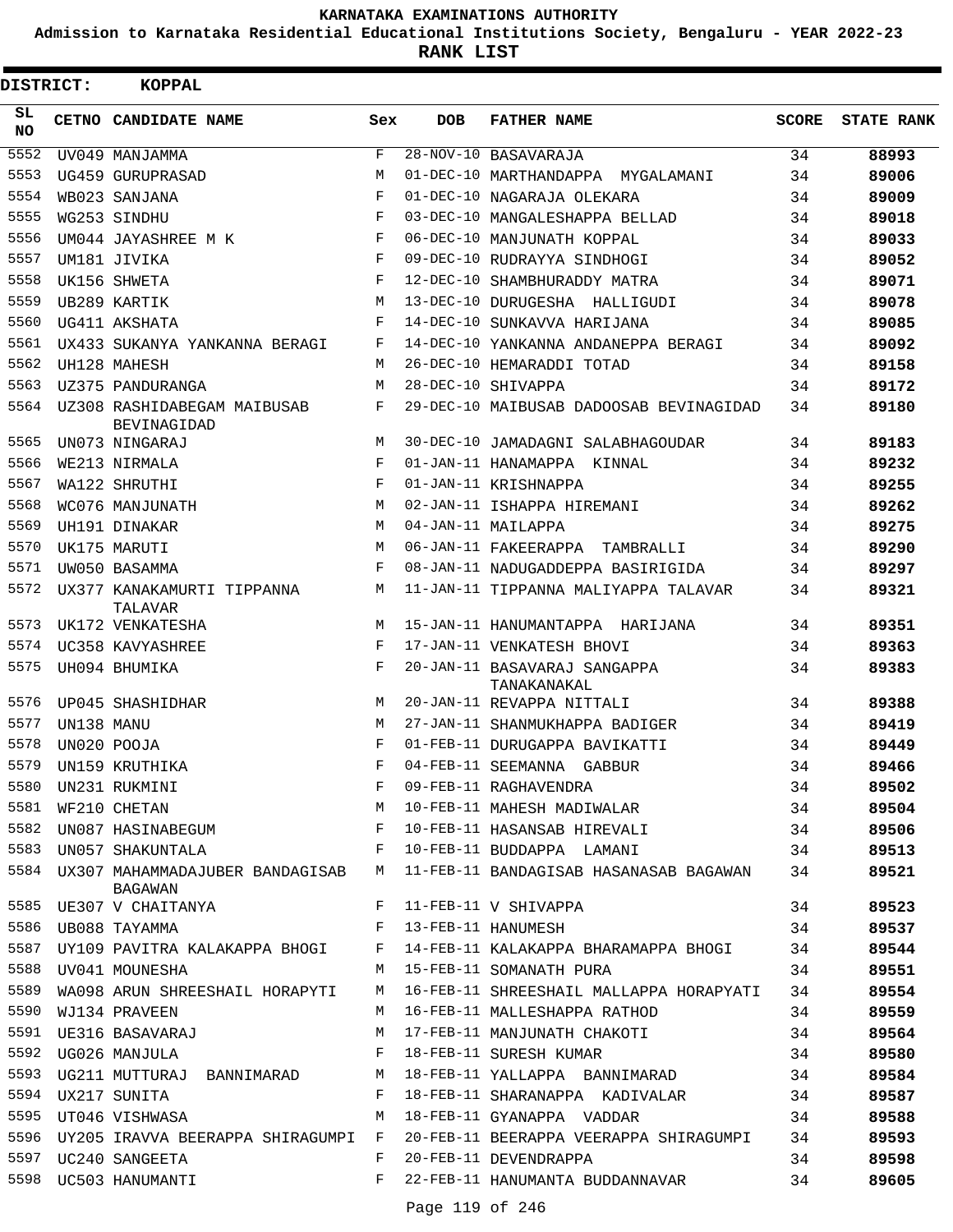**Admission to Karnataka Residential Educational Institutions Society, Bengaluru - YEAR 2022-23**

| <b>DISTRICT:</b> |            | KOPPAL                                 |     |                   |                                                                                                                                                                                        |       |                   |
|------------------|------------|----------------------------------------|-----|-------------------|----------------------------------------------------------------------------------------------------------------------------------------------------------------------------------------|-------|-------------------|
| SL.<br>NO.       |            | CETNO CANDIDATE NAME                   | Sex | <b>DOB</b>        | <b>FATHER NAME</b>                                                                                                                                                                     | SCORE | <b>STATE RANK</b> |
| 5599             |            | WG218 GEETA                            | F   |                   | 27-FEB-11 HANUMAPPA RAMAPPA TALAVAR                                                                                                                                                    | 34    | 89651             |
| 5600             |            | UC265 ABDUL RAJAK                      | M   |                   | 02-MAR-11 MURTUJA KAMMAR                                                                                                                                                               | 34    | 89672             |
| 5601             |            | UX356 AYUSH                            | F   |                   | 02-MAR-11 KUTUBUDDINSAB<br>MYAGERI                                                                                                                                                     | 34    | 89673             |
| 5602             |            | WA085 ASHWINI                          | F   |                   | 07-MAR-11 BASANAGOUDA METI                                                                                                                                                             | 34    | 89716             |
| 5603             |            | WD284 BASAVARAJESHWARI HALEGOUDR F     |     |                   | 10-MAR-11 IRAPPA VEERABHADRAPPA<br>HALEGOUDR                                                                                                                                           | 34    | 89741             |
| 5604             |            | UD083 ASHWINI                          | F   |                   | 13-MAR-11 RANGANAGOUDA                                                                                                                                                                 | 34    | 89763             |
| 5605             |            | UJ001 KOUSARBHANU MEGALAMANI           | F   | 15-MAR-11 TANASAB |                                                                                                                                                                                        | 34    | 89779             |
| 5606             | UJ108 USHA |                                        | F   |                   | 16-MAR-11 PRABHU DEVARASAALI                                                                                                                                                           | 34    | 89793             |
| 5607             |            | UG056 ABHISHEK                         | M   |                   | 17-MAR-11 HANUMAPPA MANAGOOLI                                                                                                                                                          | 34    | 89795             |
| 5608             |            | UD220 MEENAXI                          | F   |                   | 18-MAR-11 KENCHAPPA                                                                                                                                                                    | 34    | 89812             |
| 5609             |            | WK199 SHOBHA HONNAPPA GUDAGI           | F   |                   | 18-MAR-11 HONNAPPA VEERAPPA GUDAGI                                                                                                                                                     | 34    | 89815             |
| 5610             |            | UL270 PRIYANKA                         | F   |                   | 20-MAR-11 SHARANAPPA                                                                                                                                                                   | 34    | 89827             |
| 5611             |            | UF302 ABHINAV MALLAYYA GURUMATH        | M   |                   | 23-MAR-11 MALLAYYA BASAYYA GURUMATH                                                                                                                                                    | 34    | 89855             |
| 5612             |            | WG267 RAXITA                           | F   |                   | 23-MAR-11 DEVANNA BEVURAPPA BADDI                                                                                                                                                      | 34    | 89860             |
| 5613             |            | UA357 VINODAKUMAR                      | M   |                   | 26-MAR-11 BASAVARAJ                                                                                                                                                                    | 34    | 89893             |
| 5614             |            | UJ196 KALPANA NAGARAJ<br>SHIVAPPANAVAR | F   |                   | 28-MAR-11 NAGARAJ YAMANAPPA<br>SHIVAPPANAVAR                                                                                                                                           | 34    | 89908             |
| 5615             |            | UM229 NAYANA                           | F   |                   | 28-MAR-11 MARISHANTHAVEERAYYA<br>VIRAPURAMATH.                                                                                                                                         | 34    | 89910             |
| 5616             |            | UL041 SAIYAD NAVAJ                     | M   |                   | 29-MAR-11 KHAJASAB MAKANDAR                                                                                                                                                            | 34    | 89916             |
| 5617             |            | UE177 VEERANAGOUDA                     | M   |                   | 30-MAR-11 YANKANAGOUDA                                                                                                                                                                 | 34    | 89931             |
| 5618             |            | WC099 SHOBHA CHALAVADI                 | F   |                   | 01-APR-11 MAHADEVAPPA CHALAVADI                                                                                                                                                        | 34    | 89948             |
| 5619             |            | WH337 VAISHNAVI                        | F   |                   | 02-APR-11 GAVISIDDAPPA KORADAKERI                                                                                                                                                      | 34    | 89959             |
| 5620             |            | WC094 DEVARAJ                          | M   |                   | 04-APR-11 SHARANAPPA YADIYAPUR                                                                                                                                                         | 34    | 89973             |
| 5621             |            | <b>UA503 NEELAMMA</b>                  | F   |                   | 05-APR-11 SIDDARAMAYYA                                                                                                                                                                 | 34    | 89989             |
| 5622             |            | UX007 MAHESH                           | М   |                   | 07-APR-11 SIDDAMALLAPPA PUJARI                                                                                                                                                         | 34    | 90000             |
| 5623             |            | UA168 SINCHANA                         | F   |                   | 07-APR-11 NAGESH MANGALURU                                                                                                                                                             | 34    | 90002             |
| 5624             |            | WH119 ANKITA                           | F   |                   | 09-APR-11 RAVICHANDRA VALMIKI                                                                                                                                                          | 34    | 90013             |
| 5625             |            | UH158 HAREESH                          | M   |                   | 10-APR-11 UMESH BIKANALLI                                                                                                                                                              | 34    | 90026             |
| 5626             |            | UU116 RAJIYABEGUM IMAMASAB KUDARI F    |     |                   | 10-APR-11 IMAMASAB KUDARI SHAMEEDASAB<br>KUDARI                                                                                                                                        | 34    | 90033             |
|                  |            |                                        |     |                   | 5627 UF019 REKHA HANAMANTH GANGOOR F 13-APR-11 HANAMANTH BHEEMAPPA GANGOOR 34                                                                                                          |       | 90067             |
|                  |            |                                        |     |                   | 5628 UA229 VIJAY KUMAR M 18-APR-11 MALLIKARJUN 34                                                                                                                                      |       | 90110             |
|                  |            |                                        |     |                   |                                                                                                                                                                                        |       | 90111             |
|                  |            |                                        |     |                   |                                                                                                                                                                                        |       | 90156             |
|                  |            |                                        |     |                   |                                                                                                                                                                                        |       | 90159             |
|                  |            |                                        |     |                   | 5632 UD474 BHARATH H M 26-APR-11 SHANKRAPPA 34                                                                                                                                         |       | 90180             |
|                  |            |                                        |     |                   | 5633 UB043 D PRASANNA KUMAR M 26-APR-11 D VEERESHAPPA 34                                                                                                                               |       | 90181             |
|                  |            |                                        |     |                   | 5634 UZ172 SHAMBHAVI F 28-APR-11 SHYAMURTI BHOVI 34                                                                                                                                    |       | 90206             |
|                  |            | DEVARAMANI                             |     |                   | 5635 UW062 HARSHITA GOVINDAPPA F 30-APR-11 GOVINDAPPA DYAMANNA 34<br>DEVARAMANI                                                                                                        |       | 90218             |
|                  |            |                                        |     |                   | 5636 UF051 HANUMESH OTAGERI M 01-MAY-11 KRISHNAPPA OTAGERI 34                                                                                                                          |       | 90239             |
|                  |            |                                        |     |                   | 5637 UM127 GAYITRI 634 COME F 02-MAY-11 SOMASHEKAR POOJAR                                                                                                                              |       | 90246             |
|                  |            |                                        |     |                   | 5638 WE087 JYOTHI 69 CONSERVED BY THE OS-MAY-11 CHANDALINGPPA MAGADADAR 34                                                                                                             |       | 90284             |
|                  |            |                                        |     |                   |                                                                                                                                                                                        |       | 90343             |
|                  |            |                                        |     |                   |                                                                                                                                                                                        |       | 90394             |
|                  |            |                                        |     |                   | 5641 UG361 NAVEEN 34 M 18-MAY-11 MOUNESH                                                                                                                                               |       | 90396             |
|                  |            |                                        |     |                   | 5642 WF333 AISHWARYA                 F   19-MAY-11 YALLAPPA TALLUR             34                                                                                                      |       | 90405             |
|                  |            |                                        |     |                   |                                                                                                                                                                                        |       | 90425             |
|                  |            |                                        |     |                   | 5643 UQ061 PRAJWAL UPPAR               M  20-MAY-11 BASAVARAJ RAMANNA UPPAR           34<br>5644 UQ176 VAISHNAVI                     F  23-MAY-11 ERAPPA  BADEGER                   34 |       | 90461             |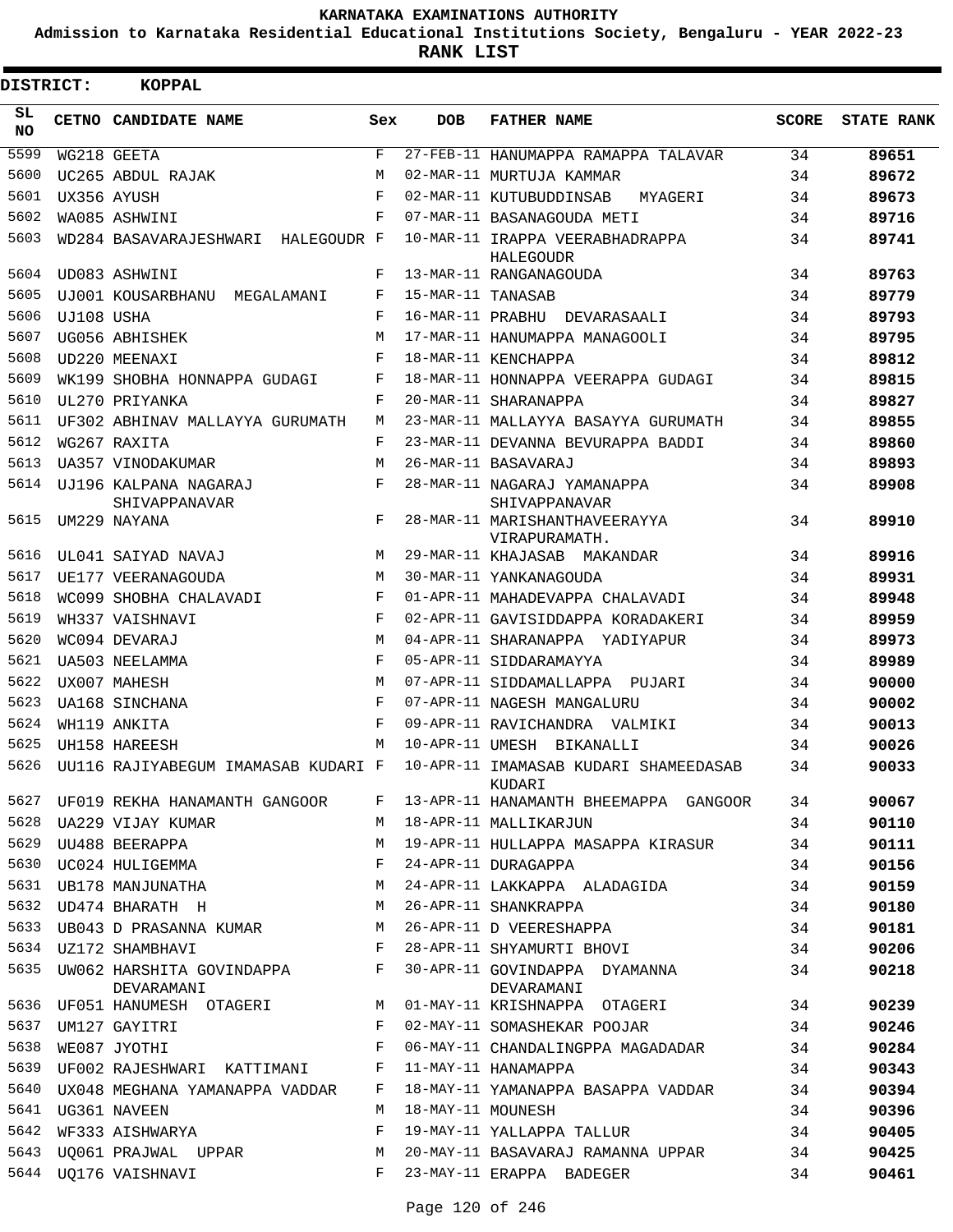**Admission to Karnataka Residential Educational Institutions Society, Bengaluru - YEAR 2022-23**

**RANK LIST**

| DISTRICT:       |            | <b>KOPPAL</b>                                        |              |                     |                                                                            |              |                   |
|-----------------|------------|------------------------------------------------------|--------------|---------------------|----------------------------------------------------------------------------|--------------|-------------------|
| SL<br><b>NO</b> |            | CETNO CANDIDATE NAME                                 | Sex          | <b>DOB</b>          | <b>FATHER NAME</b>                                                         | <b>SCORE</b> | <b>STATE RANK</b> |
| 5645            |            | UU262 YALLAMMA PUJAR                                 | F            |                     | 24-MAY-11 GYANAPPA                                                         | 34           | 90467             |
| 5646            |            | UD496 AISWARYA                                       | F            |                     | 27-MAY-11 VEERANAGOUDA                                                     | 34           | 90491             |
| 5647            |            | WC188 AKSHATA SHANKRAPPA METI                        | F            |                     | 28-MAY-11 SHANKRAPPA NAGAPPA METI                                          | 34           | 90500             |
| 5648            |            | UB051 NIRUPADEPPA                                    | М            |                     | 30-MAY-11 NAGAPPA KUSTAGI                                                  | 34           | 90524             |
| 5649            |            | UU039 BASAVARAJ HANAMANTA GURIKAR M                  |              |                     | 01-JUN-11 HANAMANTA GURIKAY AMARAPPA<br>GURIKAR                            | 34           | 90537             |
| 5650            |            | WK302 MALLIKARJUN GANJI                              | М            |                     | 01-JUN-11 MARIYAPPA GANJI                                                  | 34           | 90543             |
| 5651            |            | US212 PANDAPPA DANDIN                                | М            |                     | 01-JUN-11 DODDAPPA                                                         | 34           | 90548             |
| 5652            |            | UC212 SAVITA                                         | F            |                     | 01-JUN-11 HUSENAPPA                                                        | 34           | 90556             |
| 5653            |            | UW215 KANAKAREDDI TEVARANANNAVAR                     | М            |                     | 04-JUN-11 SHARNAPPA                                                        | 34           | 90587             |
| 5654            |            | UU034 SHRADDA GURURAJ VAJJAL                         | F            |                     | 04-JUN-11 GURURAJ SANGAPPA VAJJAL                                          | 34           | 90594             |
| 5655            |            | WC092 ANKITA HANAMANTAPPA<br><b>KADEMANT</b>         | F            |                     | 05-JUN-11 HANAMANTAPPA BASAPPA KADEMANI                                    | 34           | 90597             |
| 5656            |            | US094 RAHIMANSAB IMAMSAB SUNKAD                      | М            |                     | 08-JUN-11 IMAMSAB HUCHUSAB SUNKAD                                          | 34           | 90649             |
| 5657            |            | WE080 SANGEETA                                       | F            |                     | 08-JUN-11 BASAVARAJ HALLALLI                                               | 34           | 90650             |
| 5658            |            | UX090 SHALINI                                        | $_{\rm F}$   |                     | 10-JUN-11 PADIYAPPA GALI                                                   | 34           | 90674             |
| 5659            |            | UA411 ANITHA                                         | F            |                     | 11-JUN-11 LAKSHMAPPA                                                       | 34           | 90678             |
| 5660            |            | UC394 GAVISIDDAMMA                                   | F            |                     | 15-JUN-11 KUNTEPPA BIJAKAL                                                 | 34           | 90715             |
| 5661            |            | UK177 KIRAN KUMAR                                    | M            | 15-JUN-11 MARUTHI   | TALVAR                                                                     | 34           | 90716             |
| 5662            |            | WG347 SHASHIKALA CHATTI                              | F            |                     | 15-JUN-11 JAGADEESH CHATTI                                                 | 34           | 90721             |
| 5663            |            | UA277 YOGESH                                         | M            |                     | 16-JUN-11 VENKATESH KAMBAR                                                 | 34           | 90730             |
| 5664            |            | UA414 MALLIKARJUNA KURERE                            | M            |                     | 18-JUN-11 GOVINDAPPA                                                       | 34           | 90750             |
| 5665            |            | UZ178 PRAVEEN                                        | M            |                     | 19-JUN-11 KALAPPA TALAVAR                                                  | 34           | 90762             |
| 5666            |            | WF257 GANGA                                          | $\mathbf F$  |                     | 21-JUN-11 BASAVARAJ GAVI                                                   | 34           | 90778             |
| 5667            |            | UL066 KAVERI                                         | F            |                     | 21-JUN-11 MARUTI GIREKHAN                                                  | 34           | 90782             |
| 5668            |            | UW210 ANAND NAGAPPA HOSUR                            | M            |                     | 25-JUN-11 NAGAPPA CHANDAPPA HOSUR                                          | 34           | 90825             |
| 5669            |            | UE133 NAYANA T                                       | F            |                     | 26-JUN-11 HANUMANTAPPA                                                     | 34           | 90842             |
| 5670            |            | UB090 TANUSHRI KANDAKUR                              | F            |                     | 26-JUN-11 SHIVASHANKAR T KANDAKUR                                          | 34           | 90847             |
| 5671            |            | UG405 TANUSREE                                       | F            |                     | 30-JUN-11 NAGARAJ SANLAD                                                   | 34           | 90875             |
| 5672            |            | WA078 HEMANT KATTIMANI                               | М            |                     | 01-JUL-11 SURESH KATTIMANI                                                 | 34           | 90884             |
|                 |            | 5673 UL105 KUMARSWAMY                                | M            |                     | 01-JUL-11 KUBERNAIK JADHAV                                                 | 34           | 90888             |
|                 |            | 5674 UC089 LAKSHMI                                   | F            | 03-JUL-11 XXX       |                                                                            | 34           | 90916             |
| 5675            |            | WA020 NAGARAJ KANDAKOOR M                            |              |                     | 03-JUL-11 SANGAPPA KANDAKOOR                                               | 34           | 90917             |
| 5676            |            | UU403 BHEEMAPPA KURAGUNDA       M   04-JUL-11 PRABHU |              |                     |                                                                            | 34           | 90922             |
|                 |            | 5677 UG449 CHITANYA                                  | F            |                     | 04-JUL-11 RAVICHANDRA KUDARI                                               | 34           | 90923             |
|                 |            | 5678 UA515 LAKSHMI                                   | $\mathbf{F}$ |                     | 06-JUL-11 MAREPPA DAREGANDRA                                               | 34           | 90947             |
|                 |            | 5679 UD466 BHAGYALAKSHMI NAGARAJ F<br>KAREKAL        |              |                     | 07-JUL-11 NAGARAJ KAREKAL                                                  | 34           | 90951             |
|                 |            | 5680 UD231 CHANNDABASAVA HOOGAR M                    |              |                     | 08-JUL-11 VEERESHA HOOGAR 34                                               |              | 90971             |
|                 |            | 5681 UB263 ARCHANA                                   | F            |                     | 09-JUL-11 MANJUNATHA                                                       | 34           | 90987             |
|                 |            | 5682 UB340 MEGHANA                                   | F            |                     | 09-JUL-11 SHEKHARAPPA                                                      | 34           | 90989             |
|                 |            | M<br>5683    UZ310    GANGADHAR                      |              |                     | 11-JUL-11 YAMANAPPA KALAKAPPA HIREMANI 34                                  |              | 91006             |
|                 |            | HAVINAL                                              |              |                     | 5684 UF421 CHANDRASHEKAR NAGARAJA M 13-JUL-11 NAGARAJA SHARANAPPA HAVINAL  | 34           | 91037             |
|                 |            | 5685 WD292 DEVENDRAGOUDA                             |              |                     | M 17-JUL-11 BASANAGOUDA POLICE PATIL                                       | 34           | 91091             |
|                 |            | 5686 UA024 GAYATRI M                                 |              | F 18-JUL-11 SURESH  |                                                                            | 34           | 91104             |
| 5687            | UL012 TANU |                                                      | F            |                     | 19-JUL-11 KUMAR JATOT                                                      | 34           | 91122             |
| 5688            |            | UE297 ANILKUMAR M                                    |              |                     | 20-JUL-11 VENKATESH                                                        | 34           | 91124             |
| 5689            |            | WK127 NIRANJAN                                       | M            |                     | 20-JUL-11 NAGAPPA BEVINAGIDAD                                              | 34           | 91130             |
|                 |            |                                                      |              |                     | 5690 UU137 JAYANTA HULLAPPA KOLAKAR M 21-JUL-11 HULLAPPA YAMANAPPA KOLAKAR | 34           | 91141             |
|                 |            | 5691 UF520 PRABHUDEV CHANNAPPANAVAR                  |              | M 21-JUL-11 AYYAPPA |                                                                            | 34           | 91142             |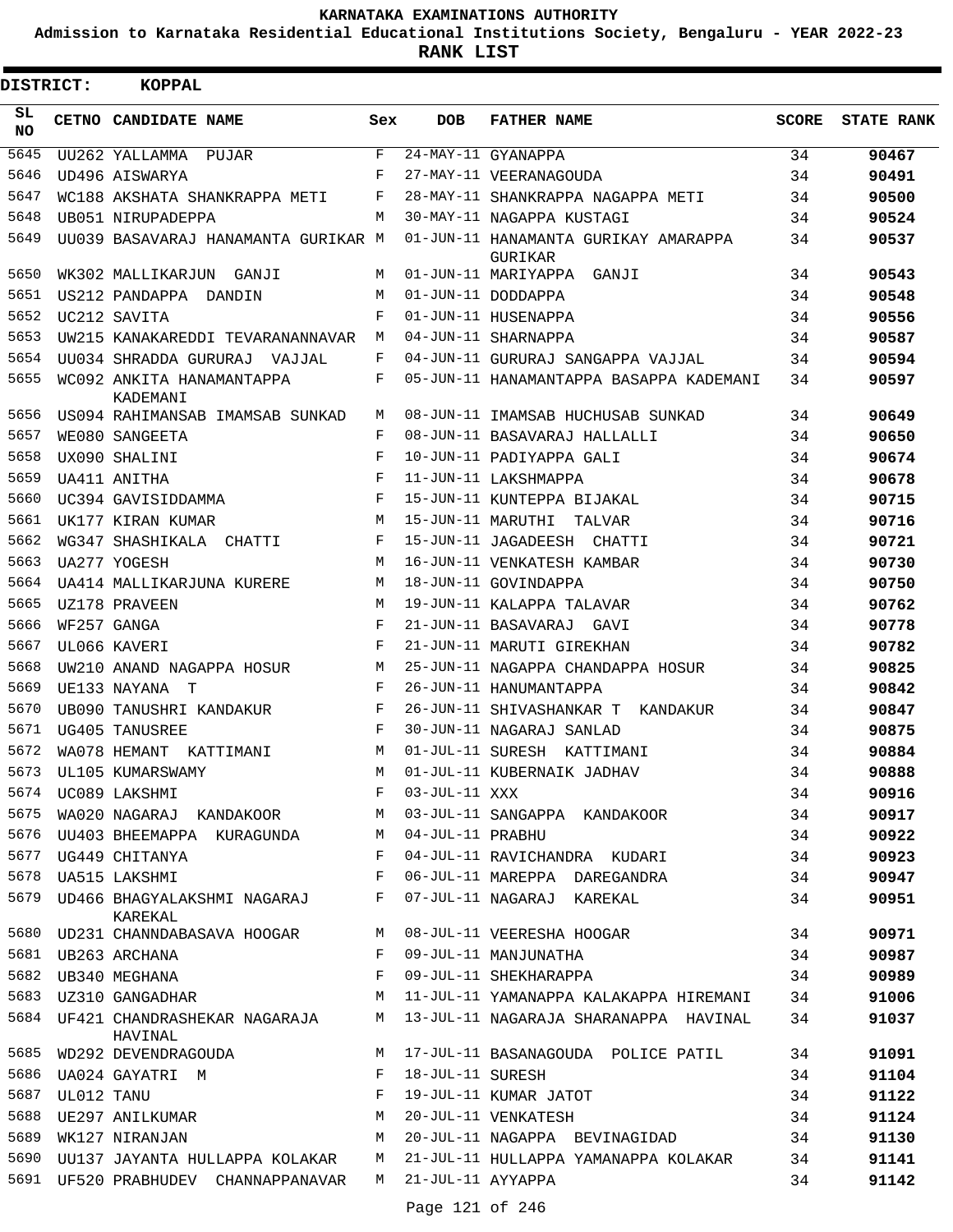**Admission to Karnataka Residential Educational Institutions Society, Bengaluru - YEAR 2022-23**

**RANK LIST**

| DISTRICT:        |                  | KOPPAL                              |     |                    |                                                     |              |                   |
|------------------|------------------|-------------------------------------|-----|--------------------|-----------------------------------------------------|--------------|-------------------|
| SL.<br><b>NO</b> |                  | CETNO CANDIDATE NAME                | Sex | <b>DOB</b>         | <b>FATHER NAME</b>                                  | <b>SCORE</b> | <b>STATE RANK</b> |
| 5692             |                  | WG351 RESHMA SINDOGI                | F   |                    | 23-JUL-11 DYAMANNA                                  | 34           | 91169             |
| 5693             |                  | WK332 VAISHNAVI                     | F   |                    | 24-JUL-11 TIPPANNA KAREBALAPPANAVAR                 | 34           | 91181             |
| 5694             |                  | UE380 DHANARAJ RATHOD               | M   |                    | 26-JUL-11 JAYARAM RATHOD                            | 34           | 91199             |
| 5695             |                  | UR141 SHASHIKUMAR HONNAPPA ADIN     | M   |                    | 26-JUL-11 HONNAPPA KALAPPA ADIN                     | 34           | 91200             |
| 5696             |                  | UV038 VASANTA                       | M   |                    | 26-JUL-11 YAMANURAPPA HOSAMANI                      | 34           | 91204             |
| 5697             |                  | UU111 SANGEETA SANGAPPA HORAPYATI F |     |                    | 27-JUL-11 SANGAPPA BASAPPA HORAPYATII               | 34           | 91211             |
| 5698             |                  | UJ232 VARSHINI MARUTI ARAKERI       | F   |                    | 27-JUL-11 MARUTI ARAKERI                            | 34           | 91213             |
| 5699             |                  | UC419 SANJAY                        | M   |                    | 28-JUL-11 GANURESH                                  | 34           | 91222             |
| 5700             |                  | WH344 MYTRI                         | F   |                    | 01-AUG-11 PRASANNA HANCHINAL                        | 34           | 91268             |
| 5701             |                  | WJ047 NIRUPADI                      | M   |                    | 01-AUG-11 HIREHANAMANTAPPA GOLLAR                   | 34           | 91269             |
| 5702             |                  | UG560 NAGARAJ                       | M   |                    | 04-AUG-11 SHARANAPPA DESAI                          | 34           | 91286             |
| 5703             |                  | UA230 RAMAKRISHAN B                 | M   |                    | 05-AUG-11 RAJAPPA B                                 | 34           | 91294             |
| 5704             |                  | WJ173 SANJU ITAGI                   | M   |                    | 06-AUG-11 MANUNATH                                  | 34           | 91302             |
| 5705             |                  | UZ170 DURAGAMMA                     | F   |                    | 08-AUG-11 DURAGAPPA SHIRAVATI                       | 34           | 91309             |
| 5706             |                  | WG130 NEELAMMA                      | F   |                    | 11-AUG-11 GUNDAPPA LAGALUR                          | 34           | 91350             |
| 5707             |                  | UW113 ARJUN BHIMAJJA DASAR          | М   |                    | 12-AUG-11 BHIMAJJA HANAMAPPA DASAR                  | 34           | 91363             |
| 5708             |                  | UA345 GAYATRI                       | F   |                    | 12-AUG-11 RAJAKUMAR                                 | 34           | 91365             |
| 5709             |                  | UA185 CHETAN KUMAR H                | M   | 14-AUG-11 YANKAPPA |                                                     | 34           | 91378             |
| 5710             |                  | UX325 DODDABASAVA HADAGALI          | M   |                    | 17-AUG-11 CHANNABASAPPA                             | 34           | 91419             |
| 5711             |                  | UW086 LALITA                        | F   | 18-AUG-11 RAMAPPA  | GURIKARA                                            | 34           | 91423             |
| 5712             |                  | UH162 MANTAMMA                      | F   |                    | 18-AUG-11 SHEKAPPA AADIN                            | 34           | 91424             |
| 5713             |                  | UR029 HUSENBHASHA                   | M   |                    | 20-AUG-11 HUSENSAB MALI PATIL                       | 34           | 91438             |
| 5714             |                  | UH223 SANDEEP ADIN                  | M   | 20-AUG-11 SATISH   |                                                     | 34           | 91443             |
| 5715             |                  | UB162 SHAMID CHAVOOS                | М   |                    | 23-AUG-11 HAIMA CHAVOOS                             | 34           | 91461             |
| 5716             |                  | WH125 GAGAN RAMESH TALAWAR          | М   |                    | 27-AUG-11 RAMESH HANAMAPPA TALAWAR                  | 34           | 91488             |
| 5717             |                  | WB061 BHIMAVVA HULASAGERI           | F   |                    | 28-AUG-11 MALLAPPA HULASAGERI                       | 34           | 91497             |
| 5718             |                  | UZ110 MAMATA                        | F   |                    | 29-AUG-11 VENKATESH KATTIMANI                       | 34           | 91508             |
| 5719             |                  | WK002 PURNIMA YALLANAGOUDA GOUDRA F |     |                    | 29-AUG-11 YALLANAGOUDA AYYANAGOUDA<br><b>GOUDRA</b> | 34           | 91512             |
| 5720             |                  | UA481 DURUGESH C                    | M   |                    | 01-SEP-11 MANJAPPA DURAGAPPA                        | 34           | 91533             |
| 5721             |                  | UX125 PALLAVI                       | F   |                    | 02-SEP-11 TIPPANNA PURADAR                          | 34           | 91547             |
|                  |                  | 5722 UA359 ROHITH HIREMATH          |     |                    | M 02-SEP-11 S H SHIVAYYA                            | 34           | 91549             |
| 5723             |                  | WD248 ROOPA                         | F   |                    | 02-SEP-11 SHARANAPPA KUMBAR 34                      |              | 91550             |
| 5724             |                  | UQ191 SANJEEVAPPAYYA                | М   |                    | 05-SEP-11 MALIYAPPAYYA GYANAPPAYYANAVAR 34          |              | 91575             |
| 5725             |                  | WE190 PRADEEP                       | М   |                    | 06-SEP-11 VEERABHADRAPPA CHAVHAN                    | 34           | 91583             |
| 5726             |                  | WK092 BUDNESAB                      | M   |                    | 07-SEP-11 MABUSAB NIDAGUNDI                         | 34           | 91588             |
| 5727             |                  | UC408 SHIVASHANKARA                 | M   |                    | 12-SEP-11 RAVICHANDRA                               | 34           | 91639             |
| 5728             |                  | UG365 SHRINIVAS MANJAPPA MASALI     | M   |                    | 15-SEP-11 MANJAPPA BASAPPA MASALI                   | 34           | 91663             |
| 5729             |                  | UL100 HULIGEMMA                     | F   |                    | 21-SEP-11 HANUMANTHAPPA SHILLIKYATH                 | 34           | 91709             |
| 5730             |                  | UN011 VARSHINI                      | F   |                    | 25-SEP-11 SHIVAKUMAR POLICEPATIL                    | 34           | 91746             |
| 5731             |                  | WA174 SANGAMESH                     | М   |                    | 27-SEP-11 MAHANTAPPA YADAHALLI                      | 34           | 91760             |
| 5732             |                  | WE106 DEVARAJ                       | М   |                    | 28-SEP-11 SHANKRAPPA MOOLIMANI                      | 34           | 91761             |
| 5733             |                  | UZ381 JEEVAN DASTANI                | M   |                    | 03-OCT-11 HANAMANTH DASTANI                         | 34           | 91818             |
| 5734             |                  | WD194 SANJANA                       | F   |                    | 03-OCT-11 MALLAYYA NITTALI                          | 34           | 91820             |
| 5735             |                  | UB265 RESHMA                        | F   |                    | 06-OCT-11 SANNA LALASAB                             | 34           | 91844             |
| 5736             |                  | UA313 ROOPA                         | F   |                    | 09-OCT-11 DODDANAGOUDA PATIL                        | 34           | 91871             |
| 5737             |                  | UA171 YALAMMA                       | F   |                    | 10-OCT-11 PARASAPPA                                 | 34           | 91880             |
|                  | 5738 UB371 DEEPA |                                     | F   |                    | 20-OCT-11 SHARANAPPA                                | 34           | 91951             |
| 5739             |                  | UN167 ALTHAF                        | М   |                    | 23-OCT-11 MABUSAB GONDIHOSALLI                      | 34           | 91972             |
|                  | 5740 UC185 DEEPA |                                     | F   |                    | 25-OCT-11 KANTEPPA                                  | 34           | 91991             |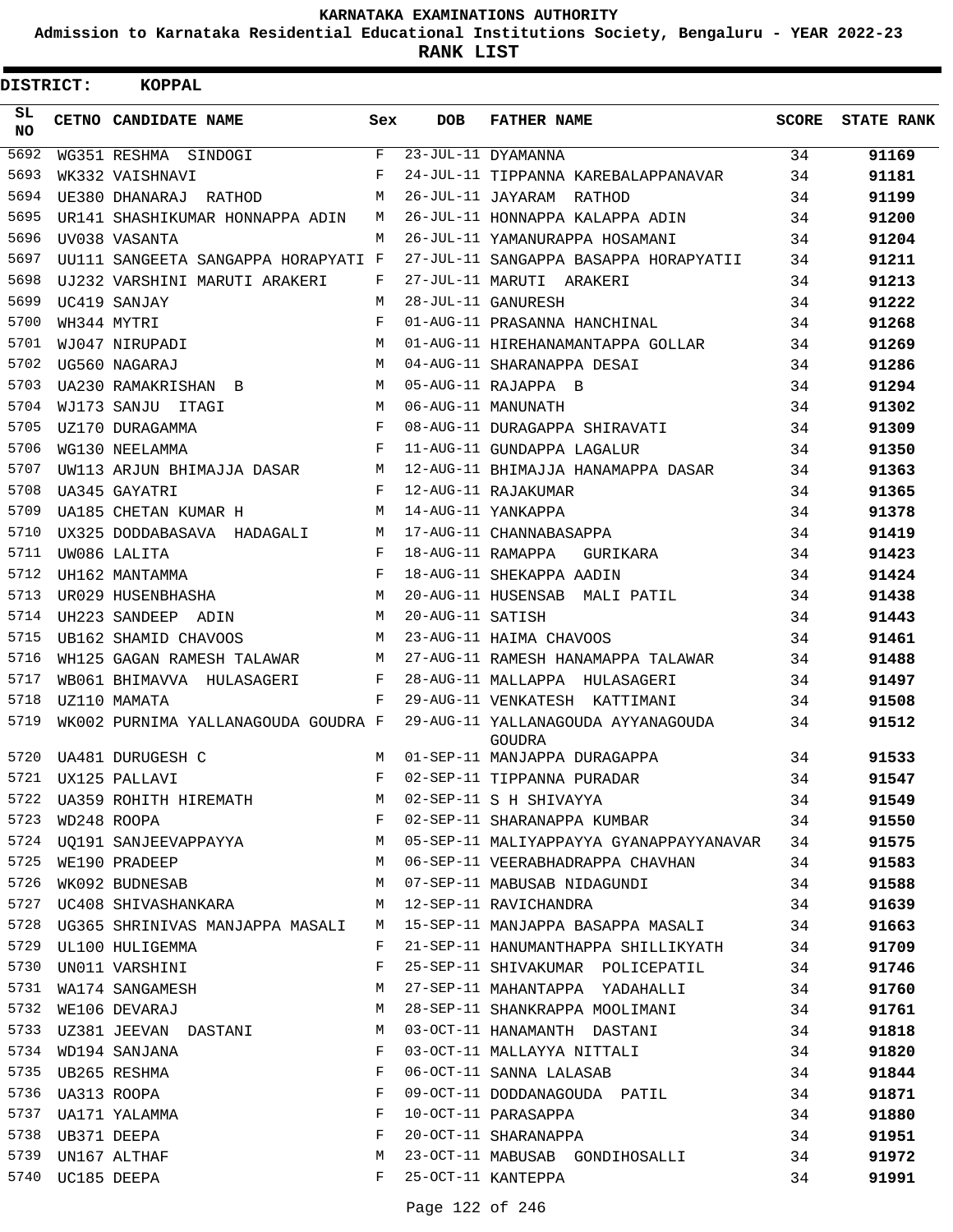**Admission to Karnataka Residential Educational Institutions Society, Bengaluru - YEAR 2022-23**

| <b>DISTRICT:</b> |            | <b>KOPPAL</b>                          |     |                   |                                             |       |                   |
|------------------|------------|----------------------------------------|-----|-------------------|---------------------------------------------|-------|-------------------|
| SL.<br><b>NO</b> |            | CETNO CANDIDATE NAME                   | Sex | <b>DOB</b>        | <b>FATHER NAME</b>                          | SCORE | <b>STATE RANK</b> |
| 5741             |            | WD134 DEEPA                            | F   |                   | 25-OCT-11 MALLAPPA DODDMANI                 | 34    | 91992             |
| 5742             |            | UU003 PRADEEPA VIRESH RATHOD           | М   |                   | 05-NOV-11 VIRESH POMAPPA RATHOD             | 34    | 92081             |
| 5743             |            | WD322 PRAJWAL                          | М   |                   | 05-NOV-11 BASAVARAJ KUMARAYYA VASTRAD       | 34    | 92082             |
| 5744             |            | UF526 DEEPA KANAKAPPA GURIKAR          | F   |                   | 08-NOV-11 KANAKAPPA FAKEERAPPA GURIKAR      | 34    | 92108             |
| 5745             |            | UP162 PRATIBHA                         | F   |                   | 10-NOV-11 BASAVARAJ TOTAGERA                | 34    | 92123             |
| 5746             |            | UD242 MARUTI                           | M   |                   | 11-NOV-11 VENKATESH BEVINAGIDA              | 34    | 92129             |
| 5747             |            | WC186 MAHALAKSHMI                      | F   |                   | 13-NOV-11 MARIYAPPA BADIGER                 | 34    | 92141             |
| 5748             |            | UU497 LAKSHMAVVA                       | F   |                   | 14-NOV-11 UMESH LAMANI                      | 34    | 92150             |
| 5749             |            | UB111 SHRINIVASA                       | M   |                   | 17-NOV-11 VENKOBA UPPARA                    | 34    | 92177             |
| 5750             |            | UB247 ABHISHEK                         | M   |                   | 20-NOV-11 YAMANAPPA CHIGARI                 | 34    | 92199             |
| 5751             |            | WF308 SRUSHTI                          | F   |                   | 23-NOV-11 SHIVABASAYYA GADDIMATH            | 34    | 92221             |
| 5752             |            | UO033 ABDUL                            | M   |                   | 24-NOV-11 JILANI MAHAMMAD<br>DAFEDAR        | 34    | 92223             |
| 5753             |            | UX183 PRAMOD KUMAR                     | M   |                   | 24-NOV-11 PARASURAM UPPARA                  | 34    | 92228             |
| 5754             |            | UD217 KIRAN KAVALOORU                  | M   |                   | 25-NOV-11 NAGARAJA                          | 34    | 92238             |
| 5755             |            | WF237 SANGAMESH                        | M   |                   | 25-NOV-11 SIDDALINGESH KANTHI               | 34    | 92242             |
| 5756             |            | UZ062 DEEPA NEELAPPA JALANNAVAR        | F   |                   | 26-NOV-11 NEELAPPA JALANNAVAR               | 34    | 92245             |
| 5757             |            | UC267 HULIGEMMA                        | F   |                   | 28-NOV-11 MANJUNATH                         | 34    | 92264             |
| 5758             |            | UF193 RAHUL SHANTAPPA VALMIKI          | M   |                   | 29-NOV-11 SHANTAPPA HANAMAPPA VALMIKI       | 34    | 92272             |
| 5759             |            | UC077 VINOD KUMAR                      | M   |                   | 30-NOV-11 NARASIMHA                         | 34    | 92281             |
| 5760             |            | UG420 HULIGEMMA                        | F   |                   | 14-DEC-11 BHEEMAPPA PUJAR                   | 34    | 92361             |
| 5761             |            | WH070 POORNIMA                         | F   |                   | 20-DEC-11 BASAYYA MALIPATIL MALIPATIL       | 34    | 92399             |
| 5762             |            | WB304 SAMARTHA SIDDALINGAPPA<br>ADAGI  | M   |                   | 31-DEC-11 SIDDALINGAPPA SHANKRAPPA<br>ADAGI | 34    | 92459             |
| 5763             |            | UN235 SANGEETA RAMESH HADAPAD          | F   |                   | 31-DEC-11 RAMESH SHIVAPPA HADAPAD           | 34    | 92460             |
| 5764             |            | UF330 VIRESHA                          | M   |                   | 01-JAN-12 SHANKRAPPA KUNTALADARA            | 34    | 92484             |
| 5765             |            | UD469 SHANKAR                          | M   | 03-JAN-12 MARUTI  |                                             | 34    | 92489             |
| 5766             |            | UA321 HANIFA BEGUM                     | F   |                   | 05-JAN-12 RAJA SAB                          | 34    | 92493             |
| 5767             |            | WK288 SAVITRI                          | F   |                   | 12-JAN-12 DEVAPPA HALLIKERI                 | 34    | 92508             |
| 5768             |            | WK311 SHRUTIPKUMAR                     | М   |                   | 22-JAN-12 NAGARAJ DASAR                     | 34    | 92522             |
| 5769             |            | UD338 ARUNKUMAR                        | М   |                   | 25-JAN-12 BASAVARAJ MALIPATIL               | 34    | 92526             |
| 5770             |            | UC095 LAVANYA                          | F   |                   | 31-JAN-12 BASAVARAJA                        | 34    | 92540             |
| 5771             |            | UU386 VINOD                            | М   |                   | 10-FEB-12 SHIVAPPA PUJAR                    | 34    | 92552             |
| 5772             |            | UB151 ANKITA                           | F   |                   | 02-APR-12 BASANAGOUDA                       | 34    | 92590             |
| 5773             |            | UH227 KEERTI                           | F   |                   | 01-JUN-12 SHIVANAGOUDA                      | 34    | 92616             |
| 5774             | UD405 USHA |                                        | F   |                   | 06-JUN-12 NAGARAJA KOPPAL                   | 34    | 92617             |
| 5775             | UR050 USHA |                                        | F   |                   | 18-JUN-12 MUDAKAPPA BOGAPURA                | 34    | 92619             |
| 5776             |            | UX455 PRADEEP                          | М   |                   | 17-NOV-12 HANUMANTH KOMAR                   | 34    | 92625             |
| 5777             |            | WK268 HONNESH                          | M   |                   | 09-APR-08 LAKSHMANNA DHOOPAM                | 33    | 92630             |
| 5778             |            | UW117 RUBEENA SAKRASAB<br>LAKKALAKATTI | F   |                   | 25-MAY-08 SAKRASAB MOULASAB<br>LAKKALAKATTI | 33    | 92631             |
| 5779             |            | WG084 YAMANOORAPPA                     | M   |                   | 01-JAN-09 YANKAPPA TALLURU                  | 33    | 92640             |
| 5780             |            | UA136 RENUKAMMA                        | F   |                   | 11-FEB-09 GOPAREPPA SOOJI                   | 33    | 92645             |
| 5781             |            | UU407 SOMAPPA CHAVHAN                  | М   |                   | 23-APR-09 YAMANAPPA                         | 33    | 92649             |
| 5782             |            | UE330 KIRAN                            | М   |                   | 01-JUN-09 SIDDALINGAPPA BOOTALAR            | 33    | 92654             |
| 5783             |            | UN119 AJEY RATHOD                      | М   | 06-JUN-09 DEVAPPA |                                             | 33    | 92657             |
| 5784             |            | UL063 GONIBASAPPA                      | М   |                   | 10-OCT-09 PARASAPPA HULOAKOTI               | 33    | 92677             |
| 5785             |            | WH023 PRASANNA BASAVARAJ BELLAD        | M   |                   | 14-OCT-09 BASAVARAJ BELLAD                  | 33    | 92678             |
| 5786             |            | UG191 ABHISHEK                         | M   |                   | 23-OCT-09 ERAPPA HARIJAN                    | 33    | 92681             |
| 5787             |            | WE122 AKASH                            | М   |                   | 13-JAN-10 MALLESH PUJAR                     | 33    | 92748             |
| 5788             |            | US068 YASHAVANTA SUBHASA TALAVAR M     |     | 25-JAN-10 SUBHASA |                                             | 33    | 92752             |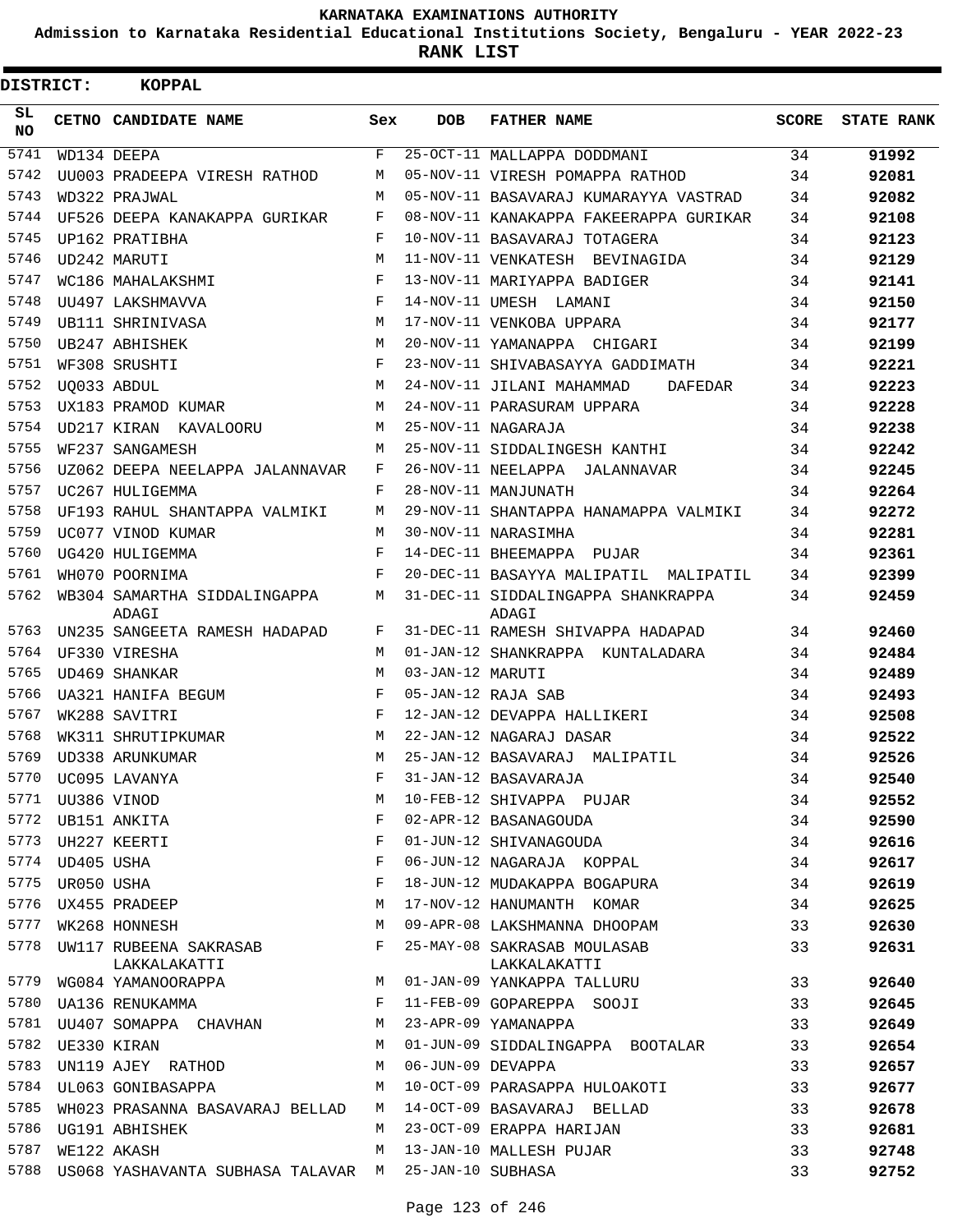**Admission to Karnataka Residential Educational Institutions Society, Bengaluru - YEAR 2022-23**

 $\blacksquare$ 

| DISTRICT:    | <b>KOPPAL</b>                                                 |              |                    |                                                                             |          |                   |
|--------------|---------------------------------------------------------------|--------------|--------------------|-----------------------------------------------------------------------------|----------|-------------------|
| SL<br>NO.    | CETNO CANDIDATE NAME                                          | Sex          | <b>DOB</b>         | <b>FATHER NAME</b>                                                          | SCORE    | <b>STATE RANK</b> |
| 5789         | UC367 MEGHARAJ                                                | M            |                    | 10-FEB-10 NAGAPPA GOLLAR                                                    | 33       | 92764             |
| 5790         | UY089 SHIVAKUMAR YANKANNA CHODKI                              | M            |                    | 10-FEB-10 YANKANNA DEVAPPA CHODKI                                           | 33       | 92766             |
| 5791         | UD369 SHARATH KUMAR BHAVIKATTI                                | M            |                    | 15-FEB-10 RAMAPPA BHAVIKATTI                                                | 33       | 92769             |
| 5792         | UB150 ASHWATHREDDY                                            | М            |                    | 23-FEB-10 BASANAGOUDA                                                       | 33       | 92774             |
| 5793         | UX195 ASHOK RATHOD                                            | М            |                    | 04-APR-10 NEELAPPA LAXMANNA RATHOD                                          | 33       | 92815             |
| 5794         | UR140 RENUKA KURI                                             | F            |                    | 12-APR-10 MALLIKARJUN                                                       | 33       | 92826             |
| 5795         | UZ039 MANJUNATH HULLAPPA<br>BHAJANTRI                         | M            |                    | 21-APR-10 HULLAPPA HIREHANAMAPPA<br>BHAJANTRI                               | 33       | 92836             |
| 5796         | UT033 MANJU CHAVHAN                                           | M            | 06-MAY-10 TIPPANNA |                                                                             | 33       | 92850             |
| 5797         | UG256 MANJUNATH                                               | M            |                    | 08-MAY-10 KISHTAPPA BAVAJI                                                  | 33       | 92853             |
| 5798         | UZ122 SHRUSHTI KAMBALI                                        | F            |                    | 09-MAY-10 SHANKRAPPA                                                        | 33       | 92855             |
| 5799         | UA348 NAVEENA                                                 | M            |                    | 10-MAY-10 MALLAPPA BANNER                                                   | 33       | 92856             |
| 5800         | WG285 CHANNABASAVVA                                           | F            |                    | 12-MAY-10 OBALEPPA KULAKARNI                                                | 33       | 92860             |
| 5801         | WF157 KAVITA SHEKAPPA KALLABAVI                               | F            |                    | 12-MAY-10 SHEKAPPA DYAMANNA KALLABAVI                                       | 33       | 92861             |
| 5802         | UV181 NANDINI MAHANTESHA ANGADI                               | F            |                    | 16-MAY-10 MAHANTESHA BASAPPA ANGADI                                         | 33       | 92867             |
| 5803         | UO118 MOSIN                                                   | М            |                    | 21-MAY-10 VALIPASHA CHOUDRI                                                 | 33       | 92875             |
| 5804         | UZ151 MUTTAPPA NEELAPPA KARAPADI                              | M            |                    | 25-MAY-10 NEELAPPA MUSAPPA KARAPADI                                         | 33       | 92879             |
| 5805         | WG075 BASAVARAJ                                               | M            |                    | 01-JUN-10 HANAMAPPA LAGALOOR                                                | 33       | 92892             |
| 5806         | UF653 YAMANOOR BHARAMAGOUDA GOUDR M                           |              |                    | 04-JUN-10 BHARAMAGOUDA GOUDR                                                | 33       | 92899             |
| 5807<br>5808 | WD071 NAGARAJ                                                 | М            |                    | 16-JUN-10 SHARANAPPA KUMBAR                                                 | 33       | 92916             |
| 5809         | UD272 SREEDEVI LAKSHAMANA SELOODI F                           | М            |                    | 24-JUN-10 LAKSHMANA<br>02-JUL-10 ASHOKA TIMMAPUR                            | 33<br>33 | 92925             |
| 5810         | WJ020 PRAJWAL<br>UF319 CHETANA SHARANAPPA<br><b>BANAHATTI</b> | М            |                    | 07-JUL-10 SHANAPPA BANAHATTI                                                | 33       | 92936<br>92943    |
| 5811         | UC183 BHAVANI                                                 | F            |                    | 09-JUL-10 BASALINGAPPA                                                      | 33       | 92946             |
| 5812         | UY009 BHEEMAPPA                                               | M            |                    | 12-JUL-10 BASAPPA AVALI                                                     | 33       | 92950             |
| 5813         | UU174 ANANDA                                                  | M            |                    | 15-JUL-10 HANAMAPPA<br>SWAMI                                                | 33       | 92957             |
| 5814         | WD300 PRIYANKA                                                | $_{\rm F}$   |                    | 16-JUL-10 VEERANNA BADIGER                                                  | 33       | 92960             |
| 5815         | UE194 NINGARAJ                                                | М            |                    | 18-JUL-10 BETTAPPA                                                          | 33       | 92964             |
| 5816         | WA062 JYOTI NINGAPPA PALAKAR                                  | F            |                    | 22-JUL-10 NINGAPPA AMARAPPA PALAKAR                                         | 33       | 92973             |
|              | 5817 UD059 VIJAYALAXMEE                                       | F            | 26-JUL-10 YANKOBA  |                                                                             | 33       | 92980             |
|              | 5818 UC093 TANUSHA                                            |              |                    | F 31-JUL-10 GIDDAPPA UPPAR                                                  | 33       | 92984             |
|              | ARAHUNASI                                                     |              |                    | 5819 WG291 MANJUNATH SHARANAPPA M 01-AUG-10 SHARANAPPA TOTAPPA ARAHUNASI 33 |          | 92986             |
|              | 5820 UA067 NAGARAJA                                           |              |                    | M 02-AUG-10 DURUGAPPA KATTIMANI 33                                          |          | 92992             |
|              |                                                               |              |                    | 5821 UD176 HANUMAVVA MAHESHA RATHOD F 09-AUG-10 MAHESHA RATHOD 33           |          | 93008             |
|              | 5822 UK038 PUNEET                                             |              |                    | M 10-AUG-10 POOJAPPA PUJAR 33                                               |          | 93011             |
|              | 5823 UT017 GURAYYA                                            |              |                    | M 14-AUG-10 SHARANAYYA GADADAR                                              | 33       | 93024             |
|              |                                                               |              |                    | 5824 UC041 POOJA KISHTAPPA KAREKAL F 16-AUG-10 KISHTAPPA KAREKAL            | 33       | 93032             |
|              | KADEMANI                                                      |              |                    | 5825 UK078 MAHMMAD ARIF KHAJAHUSEN M 05-SEP-10 KHAJAHUSEN MUSTUSAB KADEMANI | 33       | 93093             |
|              |                                                               |              |                    | M 06-SEP-10 HUSENASAB LATHIYAR                                              | 33       | 93094             |
|              | 5827 UE332 SIDDAMMA                                           | F            |                    | 08-SEP-10 SHIVAPUTRAPPA                                                     | 33       | 93101             |
| 5828         |                                                               |              |                    | WG258 NANDANKUMAR M 13-SEP-10 BASAVARAJ MATAGODLI MATAGODLI 33              |          | 93124             |
|              | 5829 UN173 TANUSHREE                                          | F            |                    | 13-SEP-10 BASAVAREDDY NANDAWADGI 33                                         |          | 93126             |
| 5830         | WE108 PARVATI                                                 | F            |                    | 18-SEP-10 HANUMANTAPPA VAKRA                                                | 33       | 93146             |
|              | 5831 UJ165 MANOHARA                                           | M            |                    | 24-SEP-10 YANKANAGOWDA HASARAGANNAVARA 33                                   |          | 93170             |
| 5832         | UG394 MAHESH                                                  | M            |                    | 25-SEP-10 RAMESH GURIKAR                                                    | 33       | 93172             |
|              | 5833 WD018 PARVATI                                            | $\mathbf{F}$ |                    | 25-SEP-10 KALLAPPA KOTI                                                     | 33       | 93173             |
|              | $\mathbf{F}$<br>5834 UW014 RADHIKA                            |              |                    | 26-SEP-10 PARASAPPA TALAWARA                                                | 33       | 93177             |
|              | 5835 UB104 PRADEEP RAMESH M 01-OCT-10 RAMESH                  |              |                    |                                                                             | 33       | 93197             |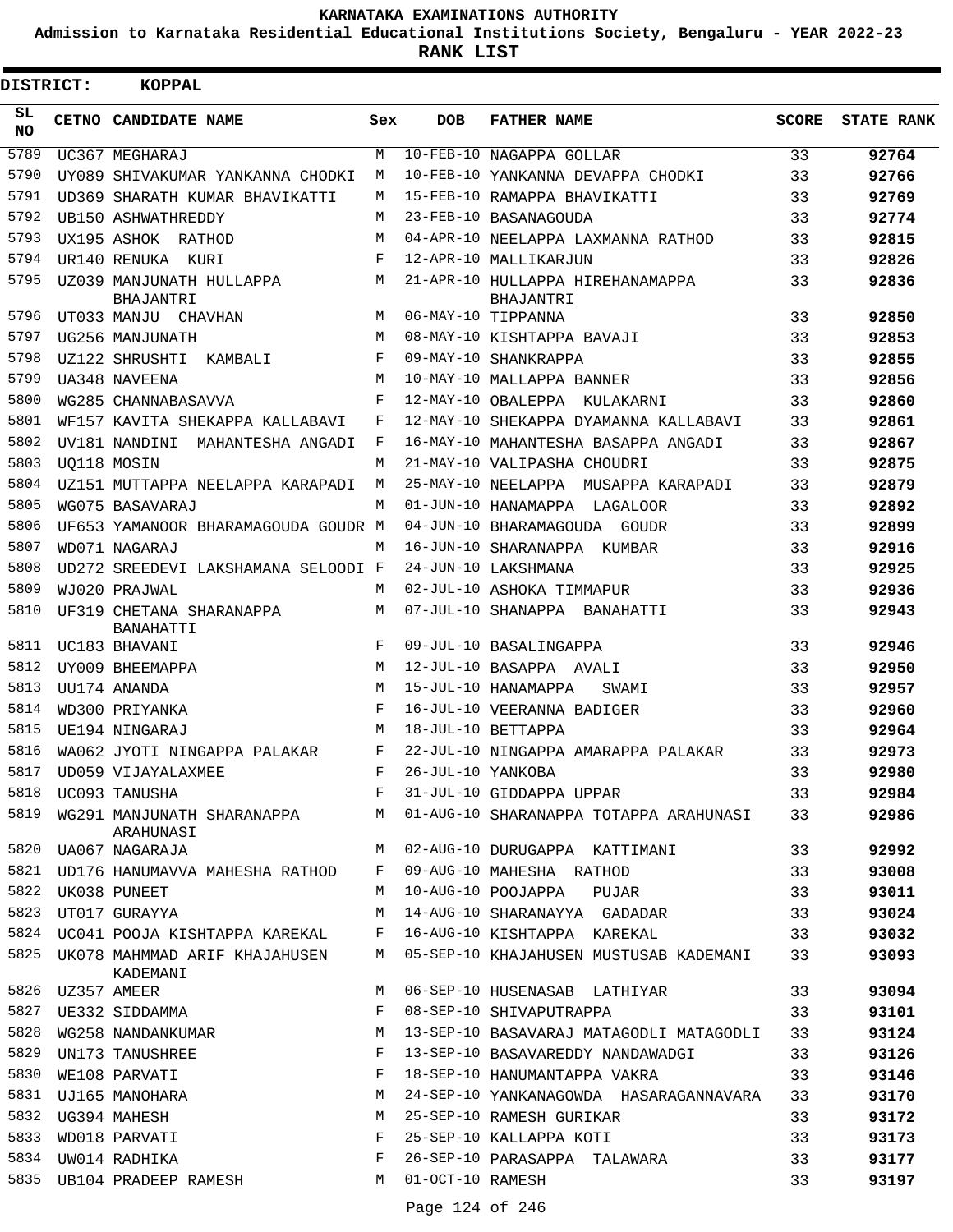**Admission to Karnataka Residential Educational Institutions Society, Bengaluru - YEAR 2022-23**

**RANK LIST**

| DISTRICT:       |                  | <b>KOPPAL</b>                            |            |                   |                                                  |              |                   |
|-----------------|------------------|------------------------------------------|------------|-------------------|--------------------------------------------------|--------------|-------------------|
| SL<br><b>NO</b> |                  | CETNO CANDIDATE NAME                     | Sex        | <b>DOB</b>        | <b>FATHER NAME</b>                               | <b>SCORE</b> | <b>STATE RANK</b> |
| 5836            |                  | UC331 MEGHA                              | F          |                   | 04-OCT-10 PRABHAKAR<br><b>BADIGER</b>            | 33           | 93207             |
| 5837            |                  | WE002 SHIVARAJ                           | M          |                   | 04-OCT-10 MUTTAPPA GANIGER                       | 33           | 93210             |
| 5838            |                  | UU380 VINAYAK RAMAPPA GUJJAL             | M          |                   | 04-OCT-10 RAMAPPA LAXMAPPA GUJJAL                | 33           | 93214             |
| 5839            |                  | UX475 HANAMANTI MUDUKAPPA JAGGAL         | F          |                   | 05-OCT-10 MUDUKAPPA JAGGAL                       | 33           | 93217             |
| 5840            |                  | UD367 PADMAVATHI                         | F          |                   | 10-OCT-10 NAGAPPA GOLLAR                         | 33           | 93237             |
| 5841            |                  | UE196 PRAVEEN                            | M          |                   | 11-OCT-10 MANJUNATH                              | 33           | 93246             |
| 5842            |                  | UQ022 SANGEETA<br>SHARANAPPA<br>HIREDONI | F          |                   | 12-OCT-10 SHARANAPPA                             | 33           | 93250             |
| 5843            |                  | UZ343 KALAKESH                           | М          |                   | 20-OCT-10 KANAKARAYA TALAVAR                     | 33           | 93285             |
| 5844            |                  | WH076 SNEHA                              | F          |                   | 20-OCT-10 SHARANAPPA GANADAL                     | 33           | 93289             |
| 5845            |                  | WK203 AKASH                              | M          |                   | 21-OCT-10 HALLEPPA SANGAMESHWAR                  | 33           | 93291             |
| 5846            |                  | WD265 MANJUNATH LAXMAPPA HARIJAN         | M          |                   | 22-OCT-10 LAXMAPPA HARIJAN                       | 33           | 93298             |
| 5847            |                  | WG062 AKSHATA                            | F          |                   | 26-OCT-10 KALAKAPPA HADAPAD                      | 33           | 93314             |
| 5848            |                  | WK133 ARCHANA                            | $_{\rm F}$ |                   | 31-OCT-10 HANUMESH GOREBAL                       | 33           | 93343             |
| 5849            |                  | WF247 SIRINABANU                         | F          |                   | 31-OCT-10 DAVALASAB MULLANAVAR                   | 33           | 93347             |
| 5850            |                  | UE150 SRINIVAS                           | М          |                   | 03-NOV-10 SHARANAPPA THALAVAR                    | 33           | 93366             |
| 5851            |                  | UX025 MUTTAYYA                           | М          |                   | 04-NOV-10 SHARANAYYA GURUVIN                     | 33           | 93367             |
| 5852            |                  | UH200 SRHEEDEVI                          | F          |                   | 06-NOV-10 NAGAPPA TALAVARA                       | 33           | 93376             |
| 5853            |                  | UV185 SAVITA BHOVI                       | F          |                   | 07-NOV-10 BASAVARAJ                              | 33           | 93380             |
| 5854            |                  | UO036 HANAMAGOUDA POLICEPATIL            | М          |                   | 08-NOV-10 VEERABHADRAGOUDA POLICEPATIL           | 33           | 93384             |
| 5855            |                  | UU328 MALLIKARJUN MUDAKAPPA<br>GUNDAGI   | М          |                   | 09-NOV-10 MUDAKAPPA SANNAPPA GUNDAGI             | 33           | 93390             |
| 5856            |                  | UP140 SANJAY                             | M          |                   | 13-NOV-10 SHIVKUMAR SHASTRIMATH                  | 33           | 93418             |
| 5857            |                  | WA018 REVATHI                            | $_{\rm F}$ |                   | 18-NOV-10 SANGAPPA SANGANAL                      | 33           | 93442             |
| 5858            |                  | UF539 SHIVAKUMAR<br>TALAWAR              | M          |                   | 20-NOV-10 SANTAPPA                               | 33           | 93450             |
| 5859            |                  | UK249 SHOBHA                             | $_{\rm F}$ |                   | 20-NOV-10 GAVISIDDAPPA SHEEGANALLI               | 33           | 93451             |
| 5860            |                  | UJ237 SNEHA                              | F          |                   | 22-NOV-10 BALAPPA NAYAKA                         | 33           | 93462             |
| 5861            |                  | UX085 BHAGYA DYAMAPPA BUKANATTI          | F          |                   | 29-NOV-10 DYAMAPPA HONNAPPA BUKANATTI            | 33           | 93493             |
| 5862            |                  | UO140 RAJESHWARI                         | $_{\rm F}$ |                   | 29-NOV-10 YAMANURAPPA CHOUDKI                    | 33           | 93496             |
| 5863            |                  | WA101 ANITA UPPAR                        | $_{\rm F}$ |                   | 30-NOV-10 BASAVARAJ UPPAR                        | 33           | 93499             |
|                 |                  | 5864 UE312 MALLIKARJUNA DANAPUR          |            |                   | M 02-DEC-10 NINGAPPA D                           | 33           | 93513             |
|                 |                  | 5865 UU373 SARSWATHI                     | F          |                   | 02-DEC-10 YAMANAPPA KATTIMANI                    | 33           | 93516             |
|                 |                  |                                          |            |                   | 03-DEC-10 HANUMAPPA BEVOOR                       | 33           | 93522             |
| 5867            |                  | WH323 SAHANA                             | F          |                   | 03-DEC-10 YANKANNA PURTAGERI                     | 33           | 93524             |
| 5868            |                  | UH032 SANGEETA                           | F          |                   | 06-DEC-10 BEEMANAGOUD KODADAL 33                 |              | 93535             |
|                 |                  | 5869 WG182 PRAJWAL                       | М          |                   | 07-DEC-10 BASAPPA HOOGAR                         | 33           | 93542             |
| 5870            | UF483 ANAND      |                                          | М          |                   | 09-DEC-10 HANAMAPPA ADIN                         | 33           | 93551             |
|                 | 5871 UV078 ASHOK |                                          | М          |                   | 09-DEC-10 HOLEYAPPA ADIN 33                      |              | 93553             |
| 5872            |                  | UW048 SUNITHA YAMANAGOUDA F<br>GUJALARA  |            |                   | 11-DEC-10 YAMANAGOUDA RAMANAGOUDA 33<br>GUJALARA |              | 93571             |
|                 | 5873 WH186 REKHA |                                          | $F$ –      |                   | 12-DEC-10 MUTTANNA GUNNAL                        | 33           | 93574             |
|                 |                  | M<br>5874 UG443 MANJUNATH                |            |                   | 15-DEC-10 RAMANNA VATAPARVI                      | 33           | 93587             |
|                 |                  | 5875 UV075 MAHALAXMI KURANGAD F          |            | 17-DEC-10 ISHAPPA |                                                  | 33           | 93602             |
| 5876            |                  | WH082 BHAGYALAXMI F                      |            |                   | 19-DEC-10 HANUMAGOUDA MALIGOUDAR                 | 33           | 93612             |
| 5877            |                  | UV042 SHASHIKALA F                       |            |                   | 22-DEC-10 HANUMANTHAPPA TALLALLI                 | 33           | 93636             |
| 5878            |                  | WF288 PRIYANKA POLISPATIL F              |            |                   | 27-DEC-10 BASANAGOUDA POLISPATIL 33              |              | 93657             |
| 5879            |                  | UD122 RENUKA                             | F          |                   | 29-DEC-10 DURUGAPPA NETEGUDDA                    | 33           | 93676             |
| 5880            |                  | UY014 HANAMAMMA GUDIHOLA                 | F          |                   | 30-DEC-10 DURAGAPPA GUDIHOLA                     | 33           | 93680             |
| 5881            |                  | UD013 KIRAN                              | М          |                   | 30-DEC-10 KUNTEPPA DYAGI                         | 33           | 93681             |
|                 |                  | 5882 UX059 PAVITRA                       | $F -$      |                   | 30-DEC-10 MARUTHI HUCCHALLI                      | 33           | 93684             |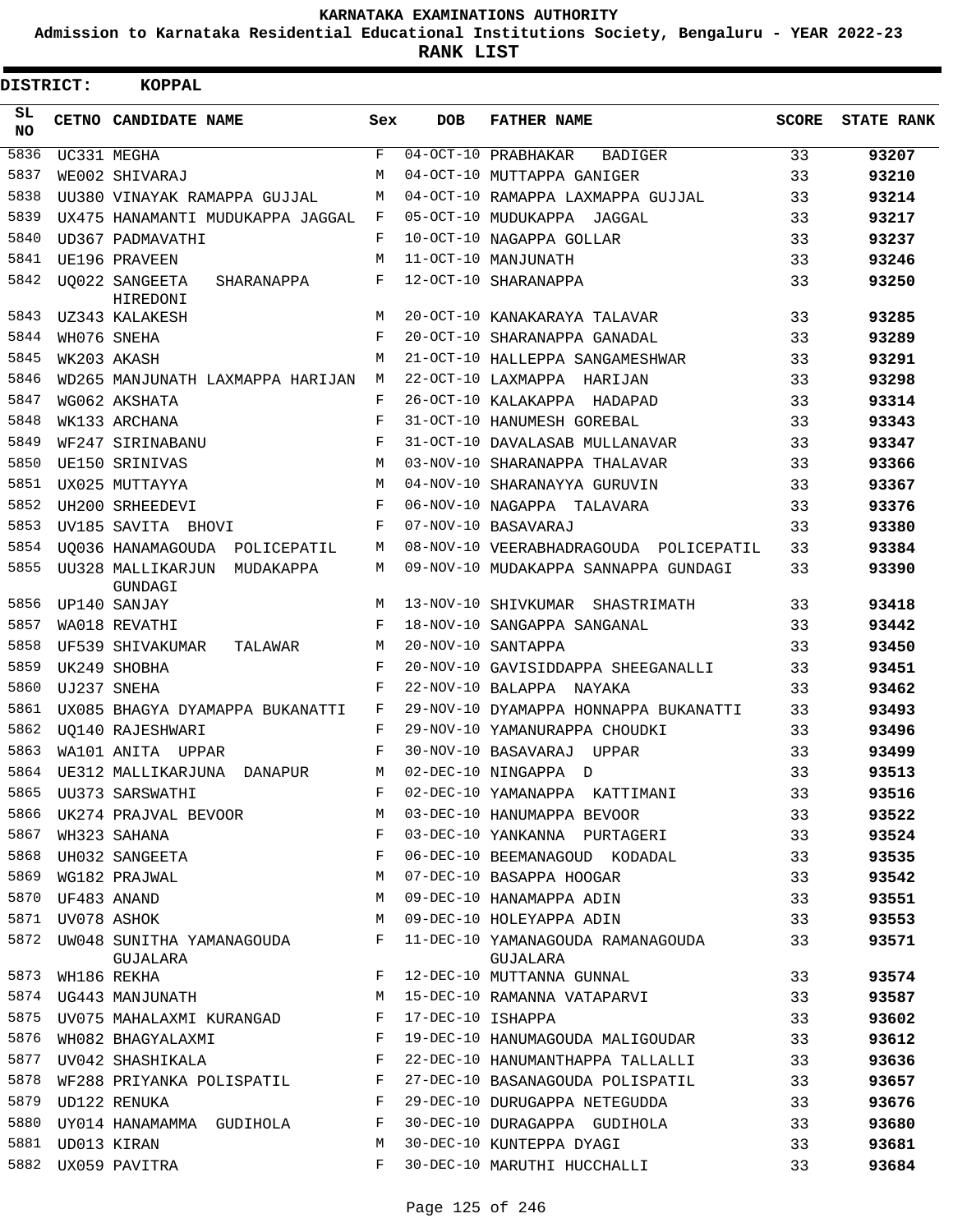**Admission to Karnataka Residential Educational Institutions Society, Bengaluru - YEAR 2022-23**

| <b>DISTRICT:</b> |             | KOPPAL                                                              |            |     |                                               |              |                   |
|------------------|-------------|---------------------------------------------------------------------|------------|-----|-----------------------------------------------|--------------|-------------------|
| SL.<br><b>NO</b> |             | CETNO CANDIDATE NAME                                                | Sex        | DOB | <b>FATHER NAME</b>                            | <b>SCORE</b> | <b>STATE RANK</b> |
| 5883             |             | UO167 SHRUTI                                                        | F          |     | 31-DEC-10 DEVAPPA NALATWAD                    | 33           | 93692             |
| 5884             |             | UX126 BASAVARAJ                                                     | M          |     | 01-JAN-11 NINGAPPA METI                       | 33           | 93706             |
| 5885             |             | WD195 NIYAJ BABUSAB BADIGER                                         | M          |     | 01-JAN-11 BABUSAB YAMANOORASAB BADIGER        | 33           | 93740             |
| 5886             |             | UE123 DURUGAMMA                                                     | F          |     | 07-JAN-11 TIRUPATEPPA                         | 33           | 93810             |
| 5887             |             | WK189 GANESH JANTLI                                                 | M          |     | 07-JAN-11 BAPANNA JANTLI                      | 33           | 93811             |
| 5888             |             | UN153 SYED CHMANNAHID                                               | M          |     | 07-JAN-11 S KHAJA MAINU                       | 33           | 93817             |
| 5889             |             | UP090 ANITIA SANGAPUR                                               | F          |     | 10-JAN-11 NAGAPPA SANGAPUR                    | 33           | 93829             |
| 5890             | UB147 RAVI  |                                                                     | M          |     | 10-JAN-11 DURAGAPPA                           | 33           | 93837             |
| 5891             |             | UM042 JYOTI                                                         | F          |     | 11-JAN-11 MANJUNATH HARIJANA                  | 33           | 93841             |
| 5892             |             | UU234 DAVALASAB KOTEKAL                                             | M          |     | 14-JAN-11 MURTUJA SAB KOTEKAL                 | 33           | 93861             |
| 5893             |             | WG304 EARAMMA                                                       | F          |     | 15-JAN-11 BASAPPA BAVIKATTI                   | 33           | 93869             |
| 5894             |             | UW241 SHARANABASAVARAJA                                             | M          |     | 20-JAN-11 MAHESHA KATIGER                     | 33           | 93907             |
| 5895             |             | WC057 SAHANABEGUM                                                   | F          |     | 24-JAN-11 KASIMSAB NOORBASH                   | 33           | 93930             |
| 5896             |             | WF239 NAYANA                                                        | F          |     | 28-JAN-11 YAMANOORAPPA KATTIMANI              | 33           | 93958             |
| 5897             |             | WB079 ANUSHREE HULAGAPPA MADAR                                      | F          |     | 29-JAN-11 HULAGAPPA BARAMAPPA MADAR           | 33           | 93963             |
| 5898             |             | UJ086 LAXMI KABBINAD                                                | F          |     | 30-JAN-11 SANTHOSH KABBINAD                   | 33           | 93975             |
| 5899             |             | UJ050 NAGARAJ DURAGAPPA MYAGERI                                     | M          |     | 30-JAN-11 DURAGAPPA DURAGAMMA MYAGERI         | 33           | 93976             |
| 5900             |             | WD162 KANAKARAYA<br>HIREMANI                                        | M          |     | 01-FEB-11 SHARANAPPA                          | 33           | 93987             |
| 5901             |             | UY130 SEVANTI VENKATESH RATHOD                                      | F          |     | 02-FEB-11 VENKATESH MEGHAPPA RATHOD           | 33           | 93999             |
| 5902             |             | UF650 MAILARALINGA                                                  | M          |     | 06-FEB-11 HANAMAPPA BETEGAR                   | 33           | 94026             |
| 5903             |             | UK056 KAVERI                                                        | F          |     | 08-FEB-11 DEVAPPA IDAGAL                      | 33           | 94046             |
| 5904             |             | WE119 KAVITA SIDDAPPA POOJAR                                        | F          |     | 08-FEB-11 SIDDAPPA KALYANAPPA POOJAR          | 33           | 94047             |
| 5905             |             | UA244 SHIVAKUMARA                                                   | M          |     | 10-FEB-11 HANUMANTAPPA HOSAGUDDA              | 33           | 94074             |
| 5906             |             | WG266 SHIVAKUMAR                                                    | M          |     | 12-FEB-11 HANUMANTAPPA MAALI                  | 33           | 94085             |
| 5907             |             | WE025 PRAVEEN                                                       | M          |     | 13-FEB-11 HALAPPA KORI                        | 33           | 94088             |
| 5908             |             | UX191 SHIVUKUMAR                                                    | M          |     | 16-FEB-11 BASAVARAJ KUMBAR                    | 33           | 94125             |
| 5909             |             | UV158 HANAMANTA SANGAPPA BANNATTI M 17-FEB-11 SANGAPPA HANAMANTAPPA |            |     | <b>BANNATTI</b>                               | 33           | 94129             |
| 5910             |             | WC112 PRUTVIRAJ                                                     | M          |     | 22-FEB-11 PARASHURAMA CHAVHANA                | 33           | 94161             |
|                  |             | 5911 UG112 BHUMESH                                                  | M          |     | 28-FEB-11 DEVAPPA PUJAR                       | 33           | 94201             |
| 5912             |             | WG262 SHIVARAJ                                                      | M          |     | 01-MAR-11 HUSENA KUNCHIKORRA                  | 33           | 94210             |
| 5913             |             | UX368 UMARBHASHA                                                    | M          |     | 01-MAR-11 HONNURSAB PINJARA                   | 33           | 94211             |
| 5914             |             | WE115 AMRUTA                                                        | $_{\rm F}$ |     | 02-MAR-11 RUDRAYYA VASTRAD                    | 33           | 94213             |
| 5915             |             | WD190 KAVERI SURATANI F                                             |            |     | 03-MAR-11 VEERANNA SURATANI                   | 33           | 94219             |
| 5916             |             | UH038 SUDEEP                                                        | М          |     | 05-MAR-11 RAJAPPA BABBAL                      | 33           | 94238             |
| 5917             |             | UH052 VINODA                                                        | M          |     | 05-MAR-11 ERAPPA BADIGER                      | 33           | 94240             |
| 5918             |             | UV263 SHRIDEVI DURAGAPPA HARIJAN F                                  |            |     | 06-MAR-11 DURAGAPPS KALLAPPA HARIJAN          | 33           | 94251             |
|                  |             | 5919 WA151 BHEEMAVVA SURESH METI                                    | F          |     | 08-MAR-11 SURESH SHARANAPPA METI              | 33           | 94268             |
| 5920             |             | UA426 ASHWINI                                                       | F          |     | 11-MAR-11 SHARANAGOUDA POLICE PATIL           | 33           | 94300             |
| 5921             |             | UB226 NIRUPADI                                                      | M          |     | 14-MAR-11 HANUMANTHAPPA                       | 33           | 94323             |
| 5922             |             | UE243 SAVITA                                                        | F          |     | 14-MAR-11 VENKOBA KARATAGI                    | 33           | 94326             |
|                  |             | 5923 UB230 ASHWINI TARLAKATTI                                       | F          |     | 16-MAR-11 VIRUPAKSHAPPA BASAPPA<br>TARLAKATTI | 33           | 94340             |
|                  |             | 5924 UW123 AKSHTA                                                   | F          |     | 17-MAR-11 BASAPPA KALAKERI                    | 33           | 94346             |
| 5925             |             | UN058 GANESH                                                        | М          |     | 17-MAR-11 GAVISIDDAPPA                        | 33           | 94350             |
| 5926             |             | WK003 VENKATESH                                                     | М          |     | 18-MAR-11 KANAKAPPA KUNDI                     | 33           | 94366             |
| 5927             |             | WK102 SANGEETA                                                      | F          |     | 20-MAR-11 GURUSANGAPPA SHESHAGIRI 33          |              | 94376             |
| 5928             | UU110 ANITA |                                                                     | F          |     | 21-MAR-11 MANJUNATHA BHOVI                    | 33           | 94380             |
| 5929             | UP139 REKHA |                                                                     | F          |     | 22-MAR-11 NAGARAJ METI                        | 33           | 94396             |
| 5930             | UL145 SNEHA |                                                                     | F          |     | 22-MAR-11 TIRUKAPPA                           | 33           | 94398             |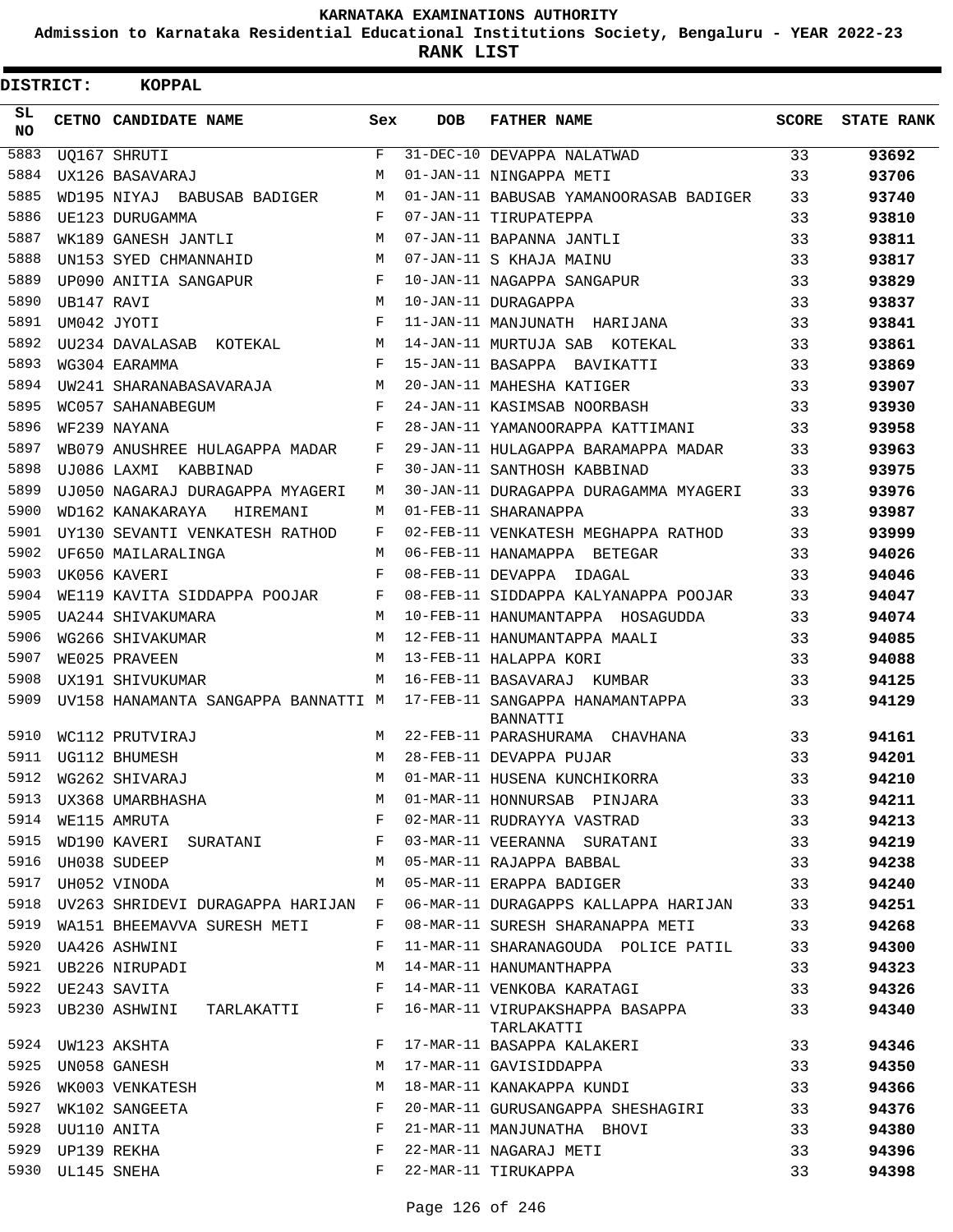**Admission to Karnataka Residential Educational Institutions Society, Bengaluru - YEAR 2022-23**

**RANK LIST**

| DISTRICT:       | KOPPAL                                                                                             |              |                   |                                                                                                                                                |              |                   |
|-----------------|----------------------------------------------------------------------------------------------------|--------------|-------------------|------------------------------------------------------------------------------------------------------------------------------------------------|--------------|-------------------|
| SL<br><b>NO</b> | CETNO CANDIDATE NAME                                                                               | Sex          | <b>DOB</b>        | <b>FATHER NAME</b>                                                                                                                             | <b>SCORE</b> | <b>STATE RANK</b> |
| 5931            | WD349 SANVI                                                                                        | $_{\rm F}$   |                   | 25-MAR-11 PRAKASH KATTIMANI                                                                                                                    | 33           | 94432             |
| 5932            | UP043 DHANANJAY                                                                                    | M            |                   | 30-MAR-11 VEERESH DHAREGONDRA                                                                                                                  | 33           | 94482             |
| 5933            | UH050 SUVARNA                                                                                      | $_{\rm F}$   |                   | 31-MAR-11 BASAVARAJ SIDDAPPA MUSALI                                                                                                            | 33           | 94502             |
| 5934            | WA155 SHRADHA                                                                                      | F            |                   | 01-APR-11 LAKSHMAN BUTABILLI                                                                                                                   | 33           | 94518             |
| 5935            | WE127 YUVARAJA MANJUNATHA<br>KUDURIKOTAGI                                                          | M            |                   | 03-APR-11 MANJUNATHA VIRUPAKSHAPPA<br>KUDURIKOTAGI                                                                                             | 33           | 94547             |
| 5936            | UY126 BHAGYASHREE                                                                                  | F            |                   | 06-APR-11 SHARANAPPA KUMBAR                                                                                                                    | 33           | 94574             |
| 5937            | WK154 SHREYA                                                                                       | F            |                   | 06-APR-11 BASANAGOUDA ADIVEPPANAVAR                                                                                                            | 33           | 94583             |
| 5938            | UD455 GADILINGAPPA                                                                                 | M            |                   | 07-APR-11 DURUGAPPA                                                                                                                            | 33           | 94591             |
| 5939            | US194 HANAMAVVA                                                                                    | F            |                   | 07-APR-11 DYAMAPPA KUNTOJI                                                                                                                     | 33           | 94592             |
| 5940            | UE121 JYOTI                                                                                        | F            |                   | 07-APR-11 HANUMANNA                                                                                                                            | 33           | 94593             |
| 5941            | UC469 PRAJWAL                                                                                      | M            | 07-APR-11 VEERESH | SHRESTI                                                                                                                                        | 33           | 94598             |
| 5942            | WJ027 PUNEETH                                                                                      | M            |                   | 15-APR-11 BALAPPA KUMBAR                                                                                                                       | 33           | 94682             |
| 5943            | UY144 ASHWNI RUDDRESH KURI                                                                         | F            |                   | 18-APR-11 RUDDRESH DYAMANNA KURI                                                                                                               | 33           | 94695             |
| 5944            | WH206 KESHAVAYYA                                                                                   | M            |                   | 18-APR-11 SIDDALINGAYYA SASIMATHA                                                                                                              | 33           | 94696             |
| 5945            | UU478 SINDHU RAVI BADIGER                                                                          | F            |                   | 18-APR-11 RAVI LACHAMAPPA BADIGER                                                                                                              | 33           | 94701             |
| 5946            | UH107 REVANTA                                                                                      | M            |                   | 19-APR-11 AMARESHA SHAYANBHOGARA                                                                                                               | 33           | 94704             |
| 5947            | UD061 SHREENIVAS                                                                                   | M            |                   | 20-APR-11 SANNA YALLAPPA                                                                                                                       | 33           | 94720             |
| 5948            | UB115 K GEETHANJALI                                                                                | F            |                   | 23-APR-11 K MANJUNATH                                                                                                                          | 33           | 94754             |
| 5949            | UV050 HONNAMMA SURESHA ALLOLLI                                                                     | F            |                   | 25-APR-11 SURESHA HONNAPPA ALLOLLI                                                                                                             | 33           | 94775             |
| 5950            | WB007 DIVYA PAVAR                                                                                  | F            |                   | 26-APR-11 TIPPANNA                                                                                                                             | 33           | 94787             |
| 5951            | UE170 SUSMITA                                                                                      | F            |                   | 27-APR-11 SHARANAPPA HARIJAN                                                                                                                   | 33           | 94803             |
| 5952            | WC198 DARSHAN                                                                                      | M            |                   | 28-APR-11 GANGADHARA MALI                                                                                                                      | 33           | 94805             |
| 5953            | UM219 S SAMART                                                                                     | M            |                   | 28-APR-11 S PUTTANNA                                                                                                                           | 33           | 94810             |
| 5954            | UD158 KAVERI<br>TARLAKATTI                                                                         | F            |                   | 29-APR-11 PARASHURAMA SANNABASAPPA<br>TARLAKATTI                                                                                               | 33           | 94815             |
| 5955            | UF155 DHANUSH PARASURAM LAMANI                                                                     | M            |                   | 01-MAY-11 PARASURAM RAMAPPA LAMANI                                                                                                             | 33           | 94833             |
| 5956            | UG078 SANDEEP                                                                                      | M            |                   | 02-MAY-11 BEERAPPA OBALABANDI                                                                                                                  | 33           | 94854             |
| 5957            | UF648 SHRINIVAS                                                                                    | M            |                   | 03-MAY-11 FAKEERAPPA HIREMANI                                                                                                                  | 33           | 94864             |
| 5958            | UB382 ASHIYA BEGUM                                                                                 | F            |                   | 04-MAY-11 SAIYADMOOSA                                                                                                                          | 33           | 94868             |
|                 | 5959 UX210 MARUTI PIDDAPPA GATTI                                                                   |              |                   | M 07-MAY-11 PIDDAPPA YAMANAPPA GATTI                                                                                                           | 33           | 94908             |
| 5960            | UV090 PRABHAVATI                                                                                   |              |                   | 07-MAY-11 HULLAPPA KUNTOJI                                                                                                                     | 33           | 94912             |
|                 | $\begin{array}{cc} \textbf{F} & \\ \textbf{F} & \\ \textbf{F} & \end{array}$<br>5961 UD046 CHAITRA |              |                   | 10-MAY-11 YALLAPPA                                                                                                                             | 33           | 94934             |
|                 |                                                                                                    |              |                   | 10-MAY-11 BASAVARAJ BADIGEAR 33                                                                                                                |              | 94936             |
|                 |                                                                                                    |              |                   | 10-MAY-11 BHIRAPPA AVALI                                                                                                                       | 33           | 94938             |
|                 |                                                                                                    |              |                   | 11-MAY-11 DODDABETADAPPA GONDIHOSALLI                                                                                                          | 33           | 94947             |
|                 | 5965 UP208 RAHUL BANNIKOPPA M 15-MAY-11 ANANDA BANNIKOPPA                                          |              |                   |                                                                                                                                                | 33           | 94984             |
|                 | 5966 UQ050 SURESH                                                                                  |              |                   | M 23-MAY-11 HANUMAPPA KARADI                                                                                                                   | 33           | 95084             |
|                 | 5967 UK062 H M HARSHA M 25-MAY-11 H M RUDRESH                                                      |              |                   |                                                                                                                                                | 33           | 95098             |
|                 |                                                                                                    |              |                   | 5968 UC234 RAJABAKSHI K M 25-MAY-11 YAMANOORSAB                                                                                                | 33           | 95100             |
|                 | HULASAGERI                                                                                         |              |                   | 5969 UY162 SAVITRAVVA CHANDRAPPA F 25-MAY-11 CHANDRAPPA HULASAGERI                                                                             | 33           | 95103             |
|                 |                                                                                                    |              |                   | 5970 UR156 VISHWANATHA M 26-MAY-11 SANGANAGOUDA MALI PATIL 33                                                                                  |              | 95111             |
| 5971            | WK101 GEETA                                                                                        |              |                   | F 27-MAY-11 SHARANAPPA HALLI                                                                                                                   | 33           | 95113             |
|                 |                                                                                                    |              |                   |                                                                                                                                                | 33           | 95148             |
|                 | 5973 WG339 ASHWINI                                                                                 | $\mathbb{F}$ |                   | 5972 US009 DURAGESH DODDAMANI M 30-MAY-11 SURESH DODDAMANI<br>5973 WG339 ASHWINI MIRAMANI F 01-JUN-11 YANKAPPA ADIN<br>01-JUN-11 YANKAPPA ADIN | 33           | 95166             |
|                 |                                                                                                    |              |                   | 5974 UJ228 SHREENIVASA M O1-JUN-11 BETADAPPA TALAVAR                                                                                           | 33           | 95191             |
|                 | M 01-JUN-11 MAHADEVA<br>5975 UA146 UMAPATHI                                                        |              |                   |                                                                                                                                                | 33           | 95195             |
|                 | 5976 UW281 VITHAL MADAR YALLAPPA M<br>MADAR                                                        |              |                   | 01-JUN-11 YALLAPPA                                                                                                                             | 33           | 95198             |
|                 | 5977 UZ047 CHAITRA BHEEMAPPA F                                                                     |              |                   | 04-JUN-11 BHEEMAPPA HANAMAPPA                                                                                                                  | 33           | 95229             |
|                 |                                                                                                    |              | Page 127 of 246   |                                                                                                                                                |              |                   |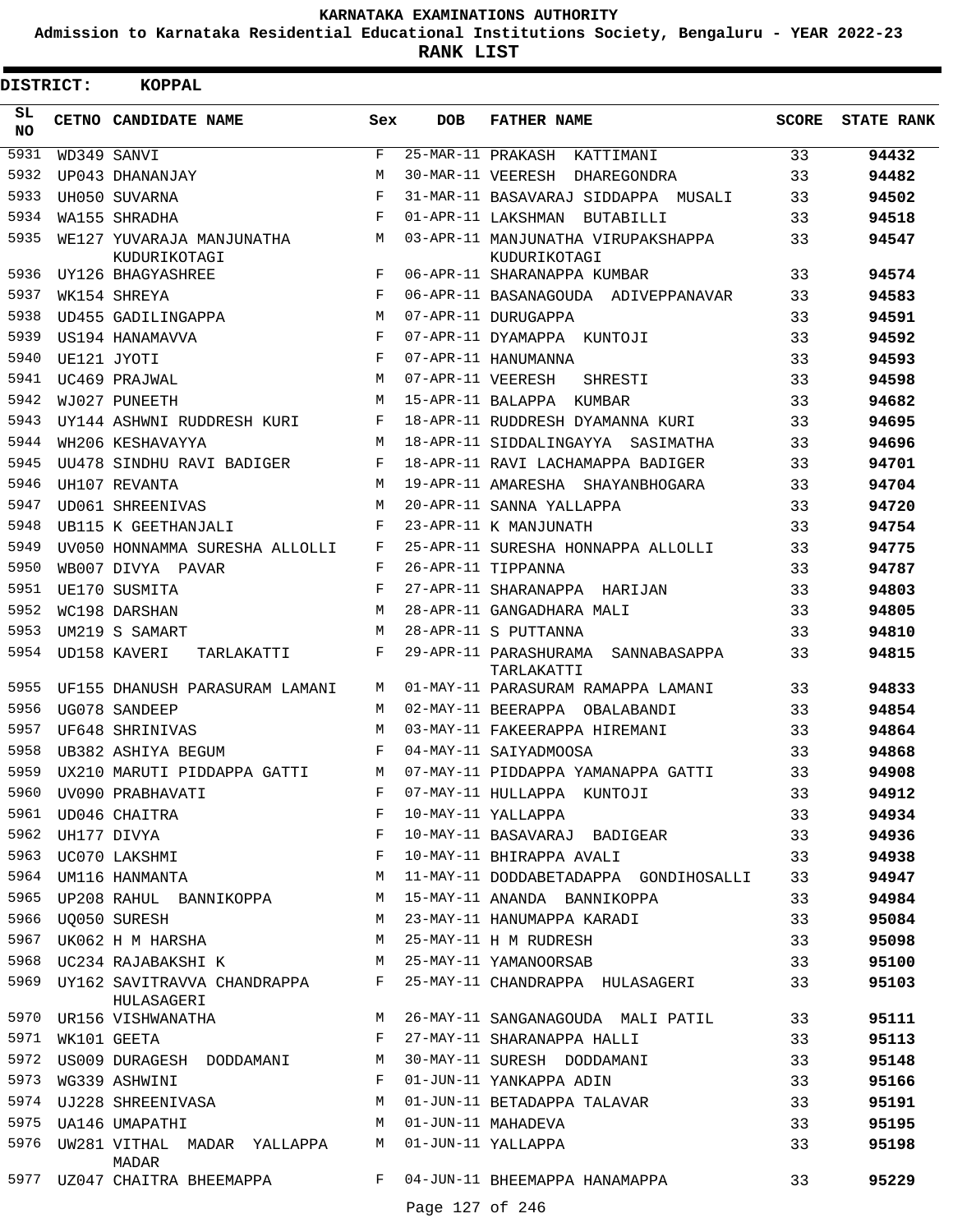**Admission to Karnataka Residential Educational Institutions Society, Bengaluru - YEAR 2022-23**

| DISTRICT:       |                 | <b>KOPPAL</b>                             |            |                   |                                                                                 |              |                   |
|-----------------|-----------------|-------------------------------------------|------------|-------------------|---------------------------------------------------------------------------------|--------------|-------------------|
| SL<br><b>NO</b> |                 | CETNO CANDIDATE NAME                      | Sex        | <b>DOB</b>        | <b>FATHER NAME</b>                                                              | <b>SCORE</b> | <b>STATE RANK</b> |
|                 |                 | SHANTAGERI                                |            |                   | SHANTAGERI                                                                      |              |                   |
| 5978            |                 | WK194 SANIYA                              | F          |                   | 04-JUN-11 SHAMIDASAB JAGIRADAR                                                  | 33           | 95235             |
| 5979            |                 | WC212 MALLESH                             | M          |                   | 05-JUN-11 YAMANAPPA GADADAR                                                     | 33           | 95245             |
| 5980            |                 | WB378 RANGAMMA BASAPUR                    | F          |                   | 06-JUN-11 FAKEERAPPA                                                            | 33           | 95268             |
| 5981            |                 | UK246 SHASHIDHAR                          | М          |                   | 09-JUN-11 KOTRAPPA SHIVASHIMPIGER                                               | 33           | 95306             |
| 5982            |                 | UA035 YAMANURAPPA                         | М          |                   | 09-JUN-11 HANUMAPPA                                                             | 33           | 95310             |
| 5983            |                 | UU154 BASAVARAJ HOSAGERI                  | M          |                   | 10-JUN-11 HANAMANTA HOSAGERI                                                    | 33           | 95315             |
| 5984            |                 | WB182 BRUNDA                              | F          |                   | 12-JUN-11 NILAPPA CHAVHAN                                                       | 33           | 95342             |
| 5985            |                 | UW029 MALLIKARJUNA SURESH PATIL           | М          |                   | 12-JUN-11 SURESHA RAYANAGOUDA PATIL                                             | 33           | 95344             |
| 5986            |                 | UU214 AMRUTA ODA                          | F          |                   | 14-JUN-11 LAKSHMAN ODA                                                          | 33           | 95359             |
| 5987            |                 | WE197 RAIMANASAB                          | M          |                   | 17-JUN-11 RAJESAB MULLAR                                                        | 33           | 95400             |
| 5988            |                 | UK275 KRISHNAMURTI                        | M          |                   | 20-JUN-11 SHARANAPPA CHOUDKI                                                    | 33           | 95435             |
| 5989            |                 | UW059 PALLAVI NAYAKA                      | F          |                   | 22-JUN-11 NAGARAJA                                                              | 33           | 95470             |
| 5990            |                 | UF580 MAHANTESH MARIYAPPA UPANAL          | М          |                   | 23-JUN-11 MARIYAPPA                                                             | 33           | 95482             |
| 5991            |                 | UE222 BHIMESH                             | M          | 26-JUN-11 MARUTI  |                                                                                 | 33           | 95511             |
| 5992            |                 | UV166 SARASWATHI                          | F          |                   | 26-JUN-11 SOMAPPA DURUGANNAVAR                                                  | 33           | 95519             |
| 5993            |                 | UG554 DEEPA                               | F          |                   | 01-JUL-11 MUDDAPPA DODDAMANI                                                    | 33           | 95572             |
| 5994            |                 | UC103 ANKITA                              | $_{\rm F}$ |                   | 03-JUL-11 LINGARAJA                                                             | 33           | 95596             |
| 5995            |                 | UX263 MANJUNATH GYANAPPA<br>TOPALAKATTI   | М          |                   | 03-JUL-11 GYANAPPA YALLAPPA TOPALAKATTI                                         | 33           | 95603             |
| 5996            |                 | UH165 MAHESH                              | М          |                   | 05-JUL-11 SHEKHAPPA SHAHAPUR                                                    | 33           | 95627             |
| 5997            |                 | WB284 BASAVARAJ DODDABASAPPA<br>KERAVADDI | М          |                   | 10-JUL-11 DODDABASAPPA ADAPPA KERAVADDI                                         | 33           | 95683             |
| 5998            |                 | WH107 BHAGYASHRI                          | F          |                   | 10-JUL-11 YAMANURAPPA KADEMANI                                                  | 33           | 95685             |
| 5999            |                 | WB065 JAYASHREE YAMANAPPA<br>GULEDAGUDDA  | F          |                   | 13-JUL-11 YAMANAPPA BHIMAPPA<br>GULEDAGUDDA                                     | 33           | 95725             |
| 6000            |                 | UD008 ABHISHEKA                           | М          |                   | 14-JUL-11 SOMANATHA METIGOUDRU                                                  | 33           | 95734             |
| 6001            |                 | UC347 NAGARAJ                             | M          |                   | 14-JUL-11 THIPPANNA                                                             | 33           | 95739             |
| 6002            |                 | WH106 NETRAVATI                           | F          |                   | 14-JUL-11 ERANNA NELAJERI                                                       | 33           | 95741             |
| 6003            |                 | UU131 SHIVAKUMAR BASAPPA HADAPAD          | M          |                   | 14-JUL-11 BASAPPA CHANDAPPA HADAPAD                                             | 33           | 95743             |
| 6004            |                 | UA483 GEETHANJALI                         | F          | 16-JUL-11 GURURAJ |                                                                                 | 33           | 95754             |
| 6005            |                 | UN188 SHAMIR SAB                          | М          |                   | 17-JUL-11 DASTAGEER SAB HIREVALI                                                | 33           | 95770             |
| 6006            |                 | UF256 SONA SOMANNA TALAVAR                | $F$ –      |                   | 19-JUL-11 SOMANNA HANAMANTA TALAVAR                                             | 33           | 95790             |
| 6007            |                 | WB213 ANUSHA HANAMANTAPPA BENAKAL F       |            |                   | 20-JUL-11 HANAMANTAPPA HANAMAPPA<br><b>BENAKAL</b>                              | 33           | 95792             |
| 6008            |                 | UP178 SANGEETA                            | F          |                   | 20-JUL-11 NINGAPPA                                                              | 33           | 95805             |
| 6009            |                 | UK074 PRJWAL                              | М          |                   | 23-JUL-11 MARUTI SHEKHARAPPA TALAWAR                                            | 33           | 95839             |
| 6010            |                 | UW255 GANESHA HANAMANTAPPA VATTI          | М          |                   | 24-JUL-11 HANAMANTAPPA KALLAPPA VATTI                                           | 33           | 95848             |
| 6011            |                 | UA370 SIDDANAGOUDA                        | М          |                   | 25-JUL-11 VEERESHA<br>ARHAL                                                     | 33           | 95857             |
| 6012            |                 | WA028 AFREEN MURTUJASAB<br>TAVARAGERA     | F          |                   | 27-JUL-11 MURTUJASAB DAVALASAB<br>TAVARAGERA                                    | 33           | 95872             |
|                 | 6013 UG564 VEDA |                                           | F          |                   | 27-JUL-11 SHANKARAPPA RANASOT                                                   | 33           | 95888             |
| 6014            |                 | UV107 NAGARAJ AMARAPUR                    | М          |                   | 29-JUL-11 YAMANURAPPA AMARAPUR                                                  | 33           | 95908             |
| 6015            | WF118 VASU      |                                           | М          |                   | 30-JUL-11 VEERESH CHAVHAN                                                       | 33           | 95926             |
| 6016            |                 | UV216 RAVIKUMAR                           | М          |                   | 01-AUG-11 MUDIYAPPA RAICHUR                                                     | 33           | 95943             |
| 6017            |                 | UL236 SANJANA                             | F          |                   | 01-AUG-11 GOPINAIK CHAVHAN                                                      | 33           | 95946             |
| 6018            |                 |                                           |            |                   | UG216 ABHILASH SHEKHARAPPA BINCHI M 02-AUG-11 SHEKHARAPPA FHAKEERAPPA<br>LAMANI | 33           | 95948             |
|                 |                 | 6019 UP149 TAHASIN                        | F          |                   | 02-AUG-11 PIRASAB ADUR                                                          | 33           | 95955             |
| 6020            |                 | UU022 PREETI HANAMAPPA GADAGI             | F          |                   | 03-AUG-11 HANAMAPPA BALAPPA GADIGI                                              | 33           | 95964             |
|                 |                 | 6021 UF549 ANUSHA                         | F          |                   | 06-AUG-11 SHARANAPPA GUDIHINDAL                                                 | 33           | 95986             |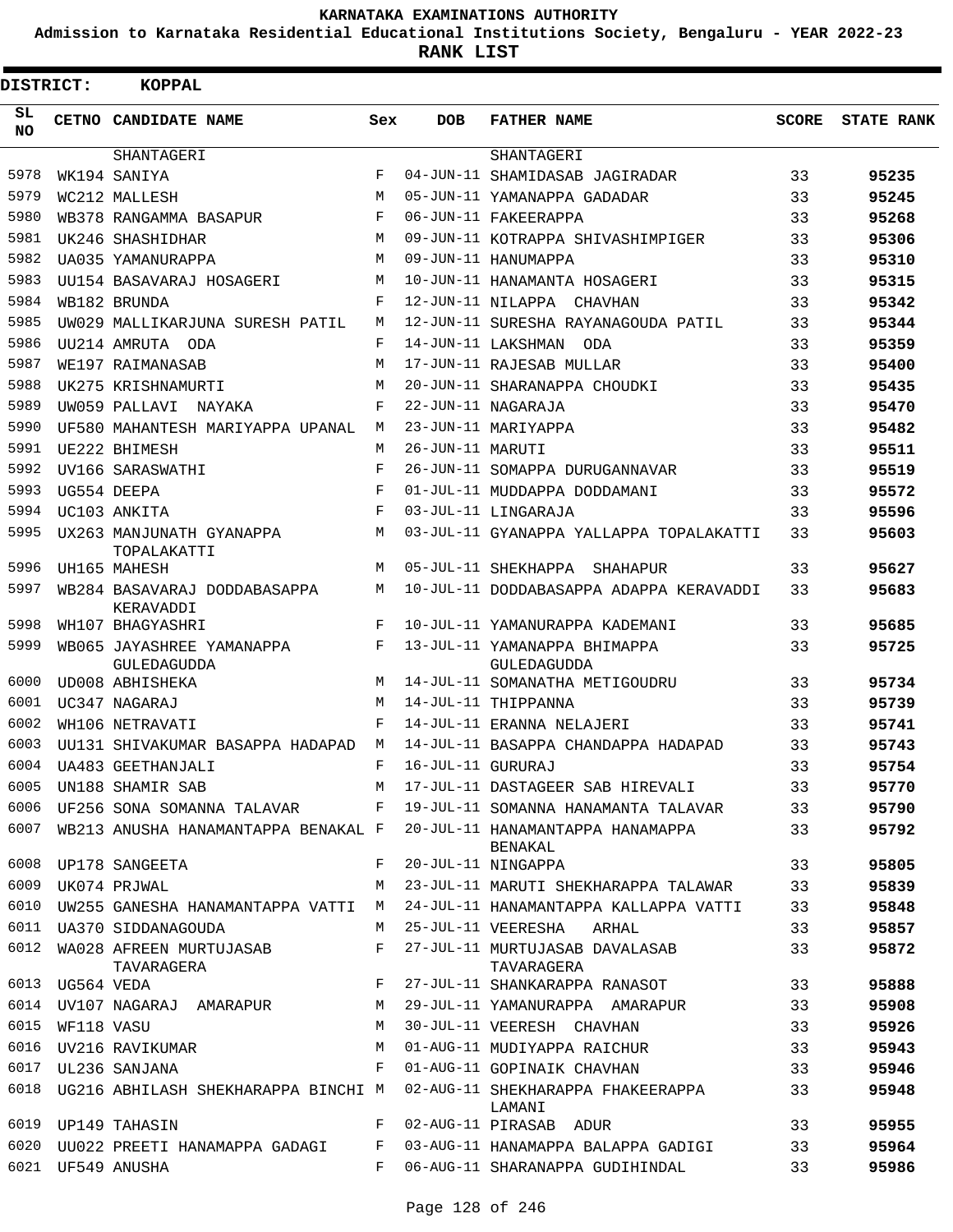**Admission to Karnataka Residential Educational Institutions Society, Bengaluru - YEAR 2022-23**

| <b>DISTRICT:</b> |                  | <b>KOPPAL</b>                                |            |                   |                                                        |              |                   |
|------------------|------------------|----------------------------------------------|------------|-------------------|--------------------------------------------------------|--------------|-------------------|
| SL.<br>NO.       |                  | CETNO CANDIDATE NAME                         | Sex        | <b>DOB</b>        | <b>FATHER NAME</b>                                     | <b>SCORE</b> | <b>STATE RANK</b> |
| 6022             |                  | UC335 GAVISIDDA                              | М          | 11-AUG-11 BALESH  |                                                        | 33           | 96038             |
| 6023             |                  | WB141 ANITHA                                 | F          |                   | 16-AUG-11 SHANKARAPPA GOURIPUR                         | 33           | 96080             |
| 6024             |                  | UZ329 PRIYANKA YAMANAPPA HARIJAN             | F          |                   | 23-AUG-11 YAMANAPPA DURAGAPPA HARIJAN                  | 33           | 96153             |
| 6025             |                  | UE161 SOUMYA                                 | F          |                   | 23-AUG-11 DYAMANNA                                     | 33           | 96154             |
| 6026             |                  | UG355 POOJA                                  | F          |                   | 24-AUG-11 MARISWAMY<br>POOJAR                          | 33           | 96159             |
| 6027             |                  | WD205 PAVITRA                                | F          |                   | 25-AUG-11 YALLAPPA METI                                | 33           | 96168             |
| 6028             |                  | UA447 VARSHA                                 | $_{\rm F}$ |                   | 29-AUG-11 YAMANOOR EDIGER                              | 33           | 96207             |
| 6029             |                  | WE067 RANJEETA                               | F          |                   | 01-SEP-11 SHANKRAPPA SANGANABASAPPA<br>TALLURU         | 33           | 96228             |
| 6030             |                  | UF475 HANAMAPPA<br>ILAGERA                   | M          |                   | 02-SEP-11 YAMANAPPA<br>ILAGERA                         | 33           | 96236             |
| 6031             |                  | UX181 VINAYAK RAMESH HATTI                   | M          |                   | 03-SEP-11 RAMESH SANGAPPA HATTI                        | 33           | 96261             |
| 6032             |                  | WD224 HAJARATHALI FAKEERASAB<br><b>NADAF</b> | М          |                   | 04-SEP-11 FAKEERASAB HUCHCHESAB NADAF                  | 33           | 96262             |
| 6033             |                  | WJ102 PRATIBHA ERAGUNDAPPA<br><b>AINAPUR</b> | F          |                   | 06-SEP-11 ERAGUNDAPPA AINAPUR                          | 33           | 96285             |
| 6034             |                  | UU210 VINOD PANDAPPA VALIKAR                 | М          |                   | 06-SEP-11 PANDAPPA                                     | 33           | 96288             |
| 6035             |                  | WF231 BASANAGOUDA                            | M          |                   | 08-SEP-11 SHIVASHANKARGOUDA BASANAGOUDA<br>TANKANKALLA | 33           | 96300             |
| 6036             |                  | WA104 SAVITRI                                | F          | 09-SEP-11 RAMAPPA |                                                        | 33           | 96312             |
| 6037             |                  | UD493 KALINGA                                | M          |                   | 12-SEP-11 HANUMESH ERAGAR                              | 33           | 96336             |
| 6038             |                  | UX099 SHAHIN                                 | F          |                   | 16-SEP-11 MAIHIBOOBSAB ARABA                           | 33           | 96373             |
| 6039             |                  | UZ140 SHIVANAMMA                             | F          |                   | 17-SEP-11 SHARANAPPA HADAPAD                           | 33           | 96379             |
| 6040             |                  | UB349 RAGHAVENDRA                            | M          |                   | 18-SEP-11 SANNA DURAGAPPA                              | 33           | 96385             |
| 6041             |                  | WA043 SANJANA                                | F          |                   | 18-SEP-11 BASAVARAJ                                    | 33           | 96387             |
| 6042             |                  | UX045 SHARANABASAVA                          | M          |                   | 18-SEP-11 PARASAPPA CHANNAPPA HOSAGERI                 | 33           | 96388             |
| 6043             |                  | WK232 MANJUNATHA                             | M          |                   | 22-SEP-11 HANAMAPPA KAMBALI                            | 33           | 96413             |
| 6044             |                  | UA465 PADMA                                  | F          | 27-SEP-11 SOMANNA |                                                        | 33           | 96448             |
| 6045             |                  | UD306 PRUTHVI                                | M          |                   | 28-SEP-11 THIPPANNA                                    | 33           | 96456             |
| 6046             |                  | UV212 DEVARAJ<br>GURIKAR                     | M          |                   | 29-SEP-11 BHEEMAPPA GURIKAR                            | 33           | 96459             |
| 6047             |                  | UD527 POOJA                                  | F          |                   | 29-SEP-11 SHIVAPPA HIREMANI                            | 33           | 96462             |
| 6048             |                  | UK082 RAHUL                                  | М          |                   | 29-SEP-11 LAGAMANNA                                    | 33           | 96464             |
| 6049             |                  | UU219 SANIYA SEKH                            | F          |                   | 29-SEP-11 SESHAVALI GANGAVATHI                         | 33           | 96468             |
| 6050             |                  | UK006 CHAITRA                                | F          |                   | 01-OCT-11 NAGARAJ HADAPAD                              | 33           | 96479             |
| 6051             |                  | WH153 RANJITA                                | F          |                   | 06-OCT-11 SHARANAPPA HOSAGERI                          | 33           | 96515             |
| 6052             |                  | WH383 MAHESH                                 | М          |                   | 08-OCT-11 PARASAPPA HARIJAN                            | 33           | 96531             |
| 6053             |                  | UG427 SHREEDHARA                             | M          |                   | 08-OCT-11 HANUMAPPA NINGAPURA                          | 33           | 96534             |
|                  |                  | 6054 US181 GALEMMA HULAGAPPA MADAR           | F          |                   | 11-OCT-11 HULAGAPPA SHANKRAPPA MADAR                   | 33           | 96570             |
| 6055             |                  | UN086 SAVITRI                                | F          |                   | 11-OCT-11 BASAVARAJ HUGAR                              | 33           | 96574             |
| 6056             |                  | UB157 PURNIMA                                | F          |                   | 12-OCT-11 RUDRAPPA                                     | 33           | 96588             |
| 6057             |                  | WJ226 YAMANAMMA                              | F          |                   | 12-OCT-11 SHIVAPPA TARLAKATTI                          | 33           | 96591             |
|                  | 6058 UD345 INDU  |                                              | F          | 14-OCT-11 MARESH  |                                                        | 33           | 96598             |
| 6059             |                  | WE066 GAYATRI                                | F          |                   | 18-OCT-11 HANAMANT BHAJANTRI                           | 33           | 96628             |
| 6060             |                  | UJ097 VIJAYAKUMAR                            | М          |                   | 18-OCT-11 MOUNESH KUMBAR                               | 33           | 96635             |
|                  |                  | 6061 UX418 AMRUTHA SHARANAYYA<br>ADAPURAMATH | F          |                   | 23-OCT-11 SHARANAYYA BASAYYA<br>ADAPURAMATH            | 33           | 96672             |
|                  | 6062 UK219 MEHEK |                                              | F          |                   | 29-OCT-11 MAIBU SAB                                    | 33           | 96719             |
| 6063             |                  | UD473 UMESH                                  | M          | 01-NOV-11 BEJANNA |                                                        | 33           | 96755             |
|                  | 6064 US008 VIJAY |                                              | M          |                   | 02-NOV-11 AYYAPPA BULLI                                | 33           | 96763             |
| 6065             |                  | UD136 SIDDESHA                               | M          |                   | 07-NOV-11 SANNA AYYAPPA                                | 33           | 96813             |
| 6066             |                  | WE169 RENUKA                                 | F          |                   | 11-NOV-11 ESHAPPA HUDEDA                               | 33           | 96853             |
|                  |                  | 6067 UT088 SHWETHA                           | F          |                   | 11-NOV-11 HANUMANTHA DINNI                             | 33           | 96854             |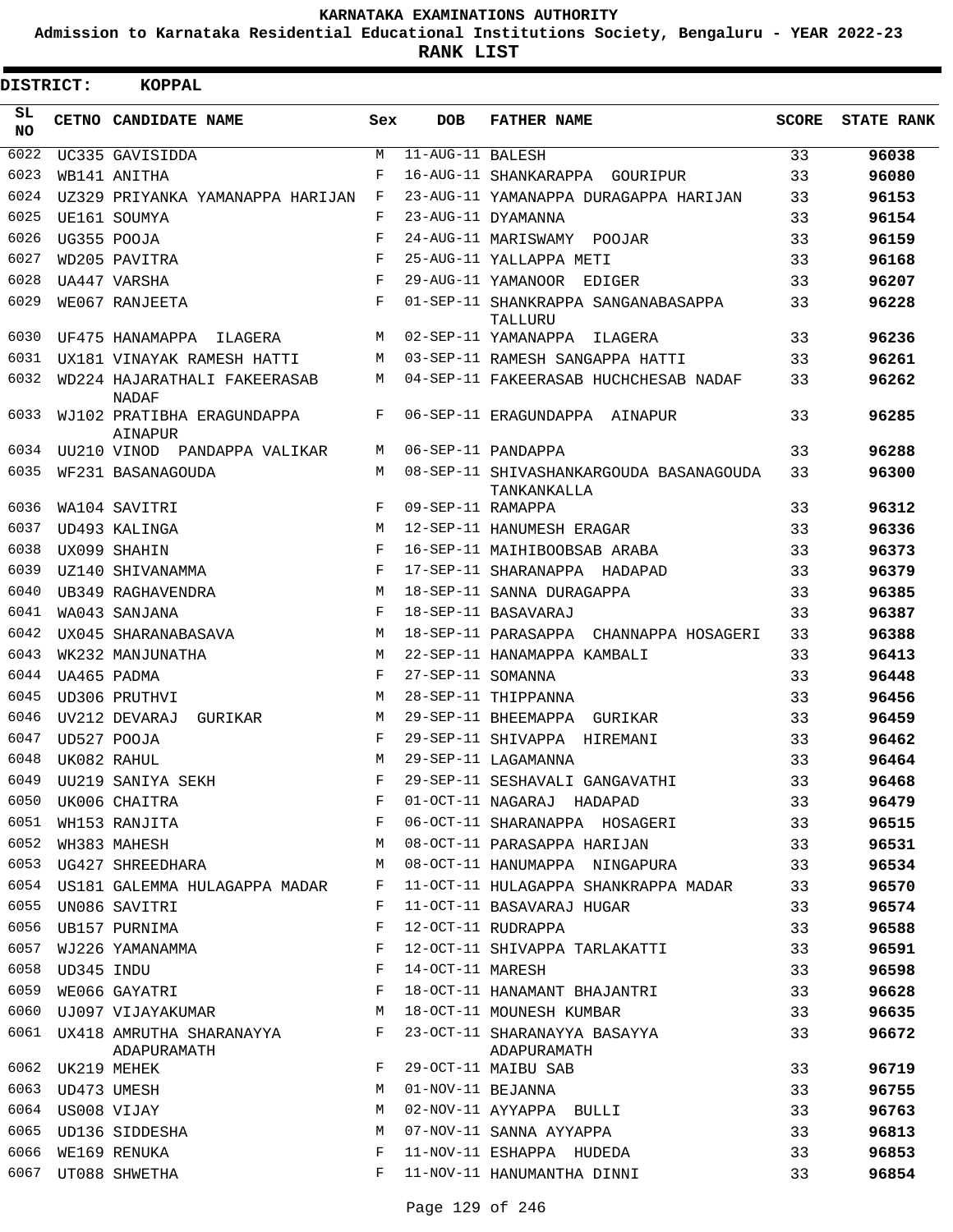**Admission to Karnataka Residential Educational Institutions Society, Bengaluru - YEAR 2022-23**

**RANK LIST**

| DISTRICT:        |            | <b>KOPPAL</b>                                   |            |                   |                                                                                                                         |              |                   |
|------------------|------------|-------------------------------------------------|------------|-------------------|-------------------------------------------------------------------------------------------------------------------------|--------------|-------------------|
| SL.<br><b>NO</b> |            | CETNO CANDIDATE NAME                            | Sex        | <b>DOB</b>        | <b>FATHER NAME</b>                                                                                                      | <b>SCORE</b> | <b>STATE RANK</b> |
| 6068             |            | UC232 GAYITRI                                   | F          |                   | 12-NOV-11 SANNA HANUMANTH                                                                                               | 33           | 96857             |
| 6069             |            | WG126 ABHISHEK                                  | M          |                   | 14-NOV-11 RAJASHEKHAR<br>KANAKAGIRI                                                                                     | 33           | 96868             |
| 6070             |            | UG536 KAVERI                                    | F          |                   | 14-NOV-11 DYAMANNA AKKI                                                                                                 | 33           | 96873             |
| 6071             |            | UW267 ANITHA                                    | F          |                   | 17-NOV-11 YAMANOORAPPA AVALI                                                                                            | 33           | 96893             |
| 6072             |            | WC157 SUKANYA MUTTAPPA ARAKERI                  | F          |                   | 19-NOV-11 MUTAPPA SHIDRAMAPPA ARAKERI                                                                                   | 33           | 96915             |
| 6073             |            | UK346 RAKSHITHA                                 | F          |                   | 22-NOV-11 MALLAPPA CHINCHALI                                                                                            | 33           | 96929             |
| 6074             |            | WG160 SOUDA                                     | F          |                   | 22-NOV-11 DADAPEER MULLA                                                                                                | 33           | 96931             |
| 6075             |            | UG270 PRATIBHA                                  | $_{\rm F}$ |                   | 23-NOV-11 HANUMAPPA TALAVAR                                                                                             | 33           | 96939             |
| 6076             |            | WE013 RENUKA                                    | F          |                   | 25-NOV-11 BASAVARAJ JAMBALI                                                                                             | 33           | 96956             |
| 6077             |            | UD160 BASAVARAJA                                | M          |                   | 27-NOV-11 DURUGAPPA                                                                                                     | 33           | 96967             |
| 6078             |            | UD056 N SRIDEVI                                 | F          |                   | 30-NOV-11 NADAVI NAGARAJA                                                                                               | 33           | 96986             |
| 6079             |            | UB163 KIRTANA                                   | F          |                   | 08-DEC-11 SHANKRAPPA                                                                                                    | 33           | 97030             |
| 6080             |            | WF122 AKSHATA KAMATAR                           | F          |                   | 09-DEC-11 GANAPPA KAMATAR                                                                                               | 33           | 97034             |
| 6081             |            | UD208 ROHITH RATHOD                             | M          |                   | 10-DEC-11 RAMESH RATHOD                                                                                                 | 33           | 97042             |
| 6082             |            | UE388 KIRTHI                                    | F          |                   | 13-DEC-11 GADILINGAPPA                                                                                                  | 33           | 97062             |
| 6083             |            | UM182 VINAYAK                                   | M          |                   | 15-DEC-11 MARUTI VALMIKI                                                                                                | 33           | 97081             |
| 6084             |            | UA354 TANUSHRI                                  | F          | 21-DEC-11 SHIVAJI |                                                                                                                         | 33           | 97117             |
| 6085             |            | UZ224 AMARESH                                   | M          |                   | 28-DEC-11 SIDDAPPA GOUDAR                                                                                               | 33           | 97154             |
| 6086             | WC234 GURU |                                                 | M          |                   | 01-JAN-12 SHIVAPPA NAYAKA                                                                                               | 33           | 97191             |
| 6087             |            | UF025 SHREEDEVI MALLAPPA GANJAL                 | F          |                   | 03-JAN-12 MALLAPPA HANAMAPPA GANJAL                                                                                     | 33           | 97215             |
| 6088             |            | UE273 POORNESH                                  | M          | 14-JAN-12 VEERESH |                                                                                                                         | 33           | 97247             |
| 6089             |            | UG434 SHAGUPTANAZ MANNOORU                      | F          |                   | 14-JAN-12 SHAKSHAVALI MANNOORU                                                                                          | 33           | 97249             |
| 6090             |            | US154 ANJANEYA                                  | M          |                   | 22-JAN-12 HANUMAPPA BANDIHAL                                                                                            | 33           | 97255             |
| 6091             |            | UO039 SINDHU                                    | F          |                   | 29-JAN-12 SHAMURTI BHOVI                                                                                                | 33           | 97267             |
| 6092             |            | UA463 AJAYA                                     | М          | 06-FEB-12 ANJINI  |                                                                                                                         | 33           | 97276             |
| 6093             |            | US171 SAVITA SHIVASANGAPPA<br>RYAVANAKI         | F          |                   | 06-FEB-12 SHIVASANGAPPA RYAVANAKI                                                                                       | 33           | 97278             |
| 6094             |            | UT068 SUSMITA KOPPAL MANJUNATH<br><b>KOPPAL</b> | F          |                   | 18-FEB-12 MANJUNATH                                                                                                     | 33           | 97291             |
| 6095             |            | UD315 APURVA                                    | F          |                   | 23-MAR-12 PARAPPA CHANNANGI                                                                                             | 33           | 97317             |
|                  |            |                                                 |            |                   | 6096 UD273 MUTTURAJ PYATI M 22-APR-12 DEVENDRAPPA PYATI 33                                                              |              | 97334             |
| 6097             |            |                                                 |            |                   | UK060 PAVITRA 32                                                                                                        |              | 97368             |
| 6098             |            |                                                 |            |                   | UM154 UMMERUMESA KALEGAR F 14-DEC-08 SHABBIR AHMED 32                                                                   |              | 97374             |
|                  |            |                                                 |            |                   |                                                                                                                         |              | 97378             |
|                  |            |                                                 |            |                   |                                                                                                                         |              | 97404             |
|                  |            |                                                 |            |                   | M 21-DEC-09 NAGARAJ VADDAR 32                                                                                           |              | 97421<br>97430    |
|                  |            | 6102 WF120 PRAKASH                              |            |                   | 6103 UR134 VISHWANATH GOUDRU M 25-DEC-09 MANJUNATH GOUDRU 32                                                            |              |                   |
|                  |            |                                                 |            |                   | 6104 WF088 NIRMALA 6104 F 30-DEC-09 CHIDANANDAPPA DODDAMANI 32                                                          |              | 97433             |
| 6105             |            |                                                 |            |                   |                                                                                                                         |              | 97434<br>97452    |
| 6106             |            |                                                 |            |                   | WB124 SHIVVVA IRAPPA KATARAKI F 01-JAN-10 IRAPPA RANGAPPA KATARAKI 32                                                   |              |                   |
|                  |            | UM075 NIRMALA F                                 |            |                   | UN197 INDRESHA                         M   15-FEB-10 BASAVARAJA  ABBIGERA             32                                |              | 97490             |
| 6107             |            |                                                 |            |                   | 15-FEB-10 RAMANNA KURI 32                                                                                               |              | 97491             |
|                  |            |                                                 |            |                   | 6108 WB204 YASEEN DADESABA KUSHTAGI M 18-FEB-10 DAESABA MALLIKASABA KUSHTAGI 32                                         |              | 97495             |
| 6109             |            |                                                 |            |                   | UR030 YALLAMMA HANAMAPPA POOJAR F 04-MAR-10 HANAMAPPA HANAMAPPA POOJAR 32                                               |              | 97509             |
| 6110             |            |                                                 |            |                   | WK024 KARTIKA AMARAPPA NIDAGUNDI M 05-MAR-10 AMARAPPA NIDAGUNDI 32                                                      |              | 97511             |
|                  |            |                                                 |            |                   | 6111 UN177 SHARTKUMAR M 05-MAR-10 RAMESH ALAVANDI 32                                                                    |              | 97512             |
|                  |            |                                                 |            |                   | 6112 UV173 GANGA SHARANAPPA HARIJAN F 12-MAR-10 SHARANAPPA 32<br>6113 WH327 PRASHANT KUMAR M 17-MAR-10 SANGANA GOUDA 32 |              | 97516             |
|                  |            |                                                 |            |                   |                                                                                                                         |              | 97520             |
| 6114             |            | WH294 USHA                                      | F          |                   | 25-MAR-10 BASAVARAJ KOLLARI 32<br>6115 WK118 VIRUPAKSH M 01-APR-10 DODDAPPA YAMANAPPA NELAJERI 32                       |              | 97530             |
|                  |            |                                                 |            |                   |                                                                                                                         |              | 97538             |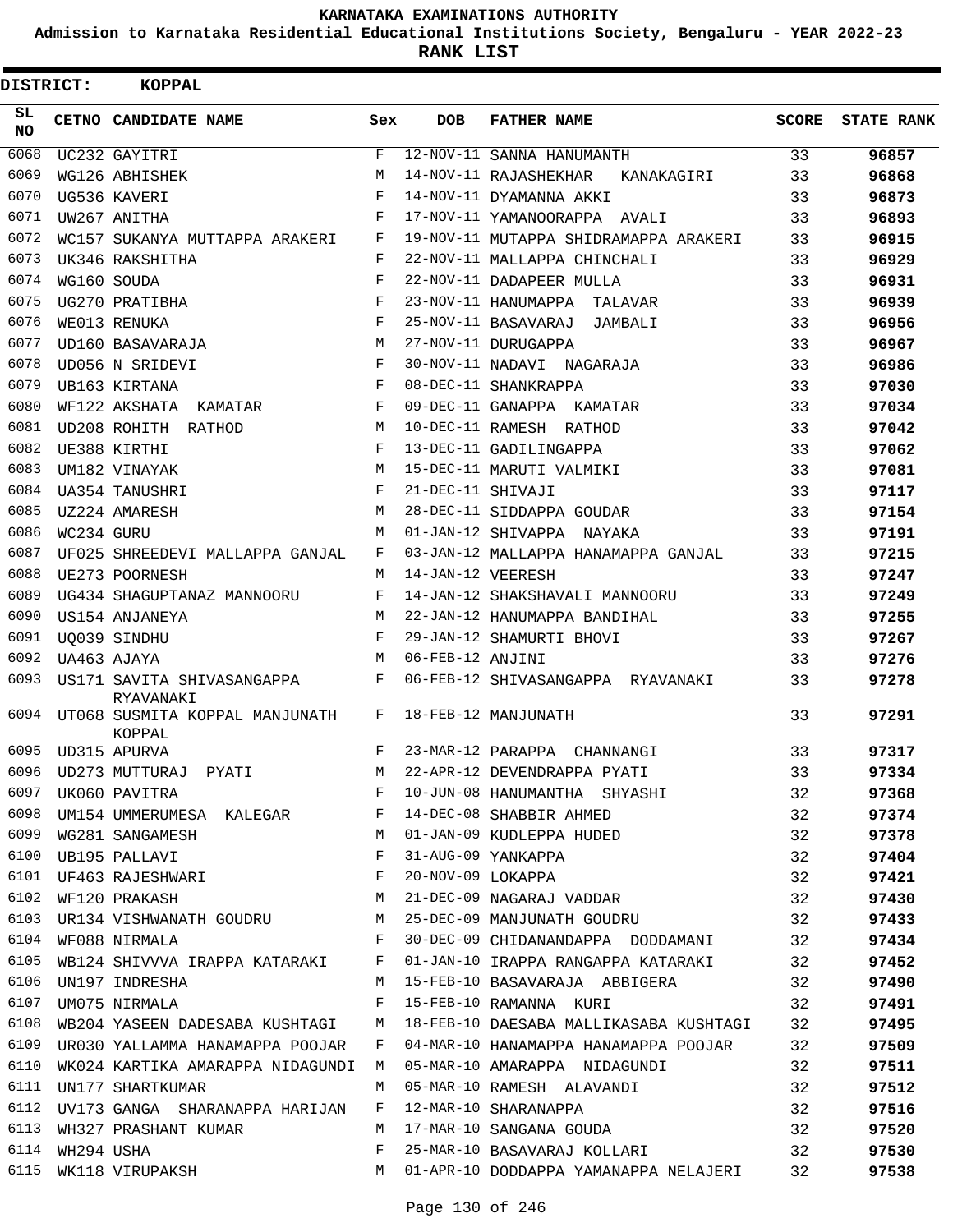**Admission to Karnataka Residential Educational Institutions Society, Bengaluru - YEAR 2022-23**

**RANK LIST**

| <b>DISTRICT:</b> |             | <b>KOPPAL</b>                                         |       |                   |                                                                               |              |                   |
|------------------|-------------|-------------------------------------------------------|-------|-------------------|-------------------------------------------------------------------------------|--------------|-------------------|
| SL.<br>NO.       |             | CETNO CANDIDATE NAME                                  | Sex   | <b>DOB</b>        | <b>FATHER NAME</b>                                                            | <b>SCORE</b> | <b>STATE RANK</b> |
| 6116             |             | UP157 ROOPA                                           | F     |                   | 03-APR-10 LAKSHMANA<br>MARATHI                                                | 32           | 97541             |
| 6117             |             | WB080 ARUNAKUMAR                                      | M     |                   | 15-APR-10 HANUMANTA                                                           | 32           | 97556             |
| 6118             |             | UW120 ADANAGOUD                                       | M     |                   | 18-APR-10 AMAREGOUD MADALAGATTI                                               | 32           | 97560             |
| 6119             |             | UU499 MEENAKSHI<br>PADEGOUDRA                         | F     | 24-APR-10 BALAPPA |                                                                               | 32           | 97571             |
| 6120             |             | UZ182 SANGEETHA                                       | F     |                   | 25-APR-10 SOMAPPA RATHOD                                                      | 32           | 97572             |
| 6121             |             | UB139 SHREEDEVI ANJANEYA SUBEDHAR F                   |       |                   | 26-APR-10 ANJANEYA RAMACHANRAPPA<br><b>SUBEDAR</b>                            | 32           | 97573             |
| 6122             |             | WB136 ASHWINI PATIL                                   | F     |                   | 28-APR-10 ADANA GOWDA PATIL                                                   | 32           | 97578             |
| 6123             |             | UW098 VIJAYAKUMAR<br>METI                             | М     |                   | 03-MAY-10 MAHANTESH METI                                                      | 32           | 97585             |
| 6124             |             | UF365 SHARANABASAVANAGOUDA                            | М     |                   | 04-MAY-10 RAMESH GOUDAR                                                       | 32           | 97586             |
| 6125             |             | WB258 BHEEMAVVA<br>NAGARAL                            | F     |                   | 14-MAY-10 SHANMUKHAPPA                                                        | 32           | 97597             |
| 6126             |             | UL226 YASHAVANTA                                      | M     |                   | 19-MAY-10 MANJUNATH KUDARI                                                    | 32           | 97600             |
| 6127             |             | WG164 MARUTI SHARANAPPA DAFED                         | M     |                   | 20-MAY-10 SHARANAPPA DAFED                                                    | 32           | 97603             |
| 6128             |             | UO080 BASAVARAJ HUSENAPPA POOJAR                      | M     |                   | 27-MAY-10 HUSENAPPA CHATRAPPA POOJAR                                          | 32           | 97613             |
| 6129             |             | <b>IM146 M R MANASA</b>                               | F     | 30-MAY-10 RAMESH  |                                                                               | 32           | 97616             |
| 6130             |             | UF636 DURAGAMMA HANAMAPPA<br><b>BHAJANTRI</b>         | F     |                   | 04-JUN-10 HANAMAPPA TIMMANNA BHAJANTRI                                        | 32           | 97621             |
| 6131             |             | UF507 ASHWATHAMA MOUNESH BADIGER                      | M     |                   | 05-JUN-10 MOUNESH KARAKAPPA BADIGER                                           | 32           | 97623             |
| 6132             |             | UA532 KARIGOUDA GOUDARA                               | М     |                   | 10-JUN-10 HANUMANAGOUDA GOUDARA                                               | 32           | 97631             |
| 6133             |             | UD147 JAFAR                                           | M     |                   | 13-JUN-10 DAVAL SAB                                                           | 32           | 97635             |
| 6134             |             | UX321 PARAVVA SANNANAGAPPA<br>VALIKAR                 | F     |                   | 16-JUN-10 SANNANAGAPPA FAKEERAPPA<br>VALIKAR                                  | 32           | 97642             |
| 6135             |             | UX467 SUMITRA                                         | F     |                   | 21-JUN-10 FAKIRAPPA KURI                                                      | 32           | 97648             |
| 6136             |             | WC137 TANVIRPASHA                                     | M     |                   | 22-JUN-10 MAIBUBPASHA KHAJI                                                   | 32           | 97650             |
| 6137             |             | UX343 SWATHI H                                        | F     |                   | 26-JUN-10 HANUMESH BALUTAGI                                                   | 32           | 97659             |
| 6138             |             | UH055 SANGEETA NAGAR                                  | F     |                   | 02-JUL-10 MAILARAPPA NAGAR                                                    | 32           | 97670             |
| 6139             |             | UF447 SURESHKUMAR                                     | M     |                   | 02-JUL-10 PUTTAPPA KATTIMANI                                                  | 32           | 97671             |
| 6140             |             | UA076 PAVITRA                                         | F     |                   | 17-JUL-10 BAALAPPA DYAGI                                                      | 32           | 97697             |
| 6141             |             | UG342 BHAVYA                                          | F     |                   | 29-JUL-10 VASANTH ARIKERI                                                     | 32           | 97713             |
| 6142             |             | UJ229 SAVITA SOMASHEKHAR BADAGI                       | F     |                   | 29-JUL-10 SOMASHEKHAR SHIVAPPA BADAGI                                         | 32           | 97714             |
| 6143             |             | UM110 MEGHANA                                         | F     |                   | 30-JUL-10 RAMESH KUDARIMOTI                                                   | 32           | 97715             |
|                  |             | 6144 WF112 DARSHAN BASAVARAJ M<br>LINGSHETTAR         |       |                   | 01-AUG-10 BASAVARAJ SHIVASHANKRAPPA                                           | 32           | 97720             |
|                  |             | 6145 UX390 AMBRESHA                                   |       |                   | EINGSHETTAR<br>M 08-AUG-10 RANGAPPA HULIKERI                                  | 32           | 97737             |
| 6146             |             | UA022 SHANKARALINGA M                                 |       |                   | ULANAFFA<br>10-AUG-10 HULUGAPPA<br>12-AUG-10 SIDDARRA                         | 32           | 97742             |
| 6147             | UD528 RAVI  | M                                                     |       |                   |                                                                               | 32           | 97747             |
|                  |             | 6148 UM106 PRIYANKA S KALAL F                         |       |                   | 12-AUG-10 SIDDAPPA R KALAL                                                    | 32           | 97757             |
| 6149             | UG322 DEEPA | $\begin{array}{c}\n\text{F} \\ \text{F}\n\end{array}$ |       |                   | 13-AUG-10 VENKATESH CHAVHAN                                                   | 32           | 97758             |
| 6150             |             | UA264 SHAILA                                          |       |                   | 15-AUG-10 MARUTHI SASVIHALA                                                   | 32           | 97763             |
| 6151             |             | WH299 SHREENIVASA M                                   |       |                   | 15-AUG-10 RAMAJI PAMMAR                                                       | 32           | 97764             |
|                  |             | 6152 WB359 FARAN AZAMEERSAB BAVIKATTI M               |       |                   | 18-AUG-10 AZAMEERSAB                                                          | 32           | 97771             |
|                  |             | 6153 UX328 PRADEEP MUTTAPPA BUDIHAL                   | M     |                   | 27-AUG-10 MUTTAPPA KALAKAPPA BUDIHAL                                          | 32           | 97795             |
|                  |             | 6154 UZ092 CHATRAPPA K VIBHUTI                        | M     |                   | 29-AUG-10 KRISHNAPPA VIBHUTI                                                  | 32           | 97802             |
| 6155             |             | WK224 TANUSHREE                                       | F     |                   | 01-SEP-10 GURURAJ HARTI                                                       | 32           | 97808             |
| 6156             |             | WJ199 VEERAYYA                                        | M     |                   | 03-SEP-10 RUDRAYYA GANACHARI                                                  | 32           | 97817             |
| 6157             |             |                                                       |       |                   | 16-SEP-10 BHEEMAPPA NAGARAL                                                   | 32           | 97848             |
| 6158             |             | UF668 TAYAMMA<br>UF668 TAYAMMA<br>UB055 YAMANURAPPA M |       |                   | 19-SEP-10 YALLAPPA                                                            | 32           | 97860             |
| 6159             |             | WH372 KALPANA F<br>WD262 RENIKA F                     |       |                   | 24-SEP-10 MARUTEPPA ERAPPA HOSAMANI                                           | 32           | 97877             |
|                  |             | 6160 WD262 RENUKA                                     |       |                   | 28-SEP-10 PARASAPPA VATAPARAVI                                                | 32           | 97896             |
|                  |             |                                                       |       |                   | 6161 UX158 SANTOOSH SHARANAPPA MAKASHI M 29-SEP-10 SHARANAPPA RAMAPPA MAKASHI | 32           | 97899             |
| 6162             |             | WH005 SANGEETA                                        | $F$ – |                   | 03-OCT-10 DHARMAPPA METI                                                      | 32           | 97919             |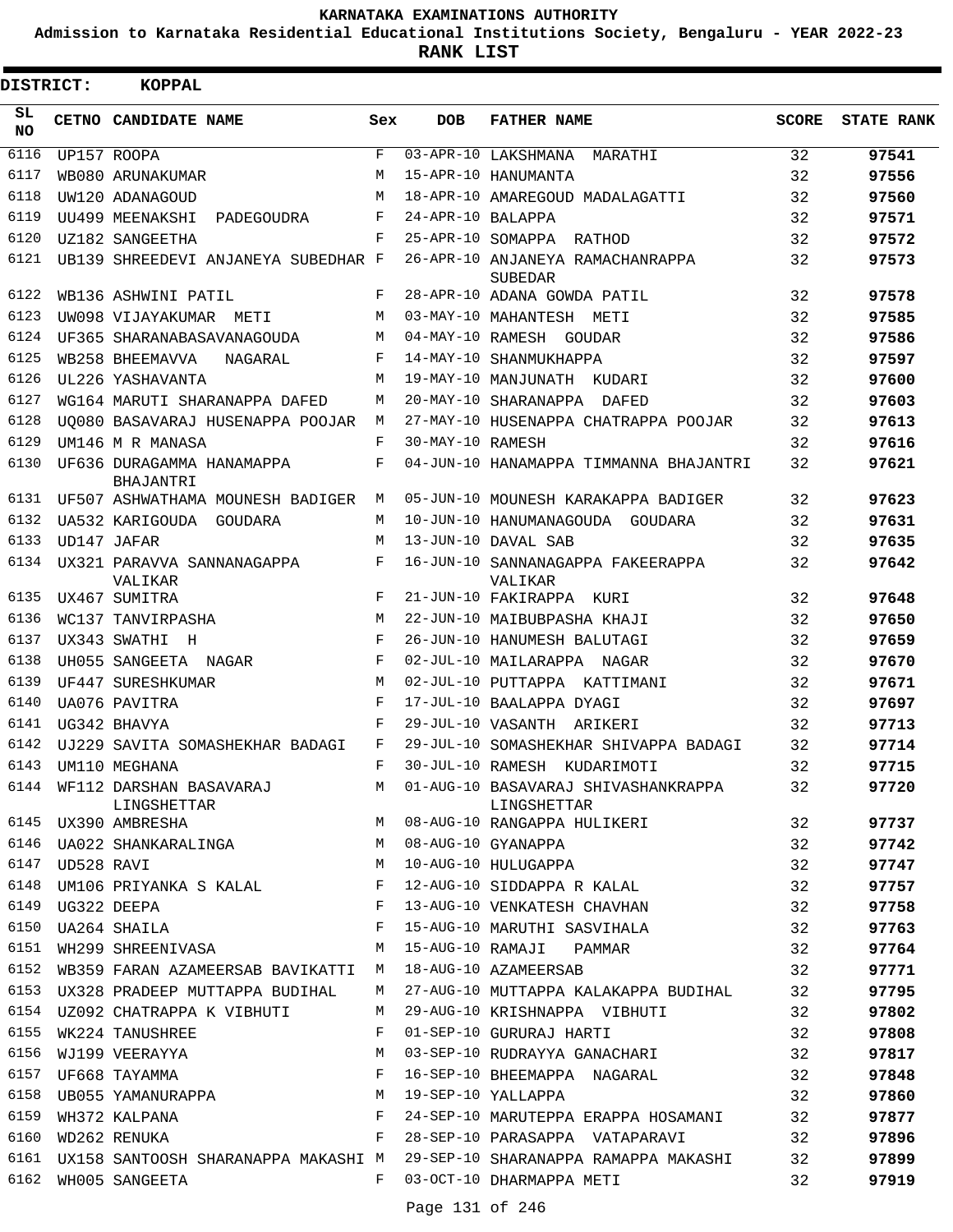**Admission to Karnataka Residential Educational Institutions Society, Bengaluru - YEAR 2022-23**

| DISTRICT:       |                  | <b>KOPPAL</b>                            |              |                   |                                                  |              |                   |
|-----------------|------------------|------------------------------------------|--------------|-------------------|--------------------------------------------------|--------------|-------------------|
| SL<br><b>NO</b> |                  | CETNO CANDIDATE NAME                     | Sex          | <b>DOB</b>        | <b>FATHER NAME</b>                               | <b>SCORE</b> | <b>STATE RANK</b> |
| 6163            |                  | UE283 SAVITA                             | F            |                   | 03-OCT-10 K VEERESH                              | 32           | 97920             |
| 6164            |                  | UK195 MEGHANA                            | F            |                   | 05-OCT-10 SUDHAKARA BHIMANOOR                    | 32           | 97929             |
| 6165            |                  | UK262 ADARSHA                            | M            |                   | 07-OCT-10 BASAVARAJ ITAGI                        | 32           | 97937             |
| 6166            |                  | WF046 MANJUNATH                          | M            |                   | 09-OCT-10 IRANNA DESAI                           | 32           | 97947             |
| 6167            |                  | UF631 YAMANURA                           | M            |                   | 09-OCT-10 NAGAPPA GOUDRU                         | 32           | 97952             |
| 6168            | WK326 ANU        |                                          | F            |                   | 10-OCT-10 MARIYAPPA HALLI                        | 32           | 97954             |
| 6169            |                  | WB268 CHANNAPPA                          | M            |                   | 13-OCT-10 NAGAPPA HADAPADA                       | 32           | 97972             |
| 6170            |                  | UG072 MANJULA                            | F            |                   | 15-OCT-10 KALAPPA BELLATTI                       | 32           | 97990             |
| 6171            |                  | UH078 LAKSHMI YAMANOORAPPA<br>KORAVARA   | F            |                   | 17-OCT-10 YAMANOORAPPA SANNANINGAPPA<br>KORAVARA | 32           | 98000             |
| 6172            |                  | UV256 PALLAVI YAMANAPPA MADAR            | F            |                   | 22-OCT-10 YAMANAPPA HANAMAPPA MADAR              | 32           | 98023             |
| 6173            | UN172 ANU        |                                          | F            |                   | 23-OCT-10 RAVI LAKKUNDI                          | 32           | 98024             |
| 6174            |                  | WD095 KAMALAVVA MUTTAL                   | F            |                   | 25-OCT-10 BASAVARAJ MUTTAL                       | 32           | 98041             |
| 6175            |                  | WK109 DEEPA                              | F            |                   | 27-OCT-10 BASAYYA DHANYAVADEYAR                  | 32           | 98048             |
| 6176            |                  | UM152 YASHAVANTA HANUMANTAPPA<br>VALMIKI | М            |                   | 30-OCT-10 HANUMANTAPPA SOMANNA VALMIKI           | 32           | 98068             |
| 6177            |                  | UH143 ARJUN GHATAPHARTI                  | M            |                   | 02-NOV-10 TIPPESWAMI GHATAPHARTI                 | 32           | 98083             |
| 6178            |                  | UO163 ABHISHEK MAHANTESH TILAGAR         | М            |                   | 03-NOV-10 MAHANTESH SANGAPPA TILAGAR             | 32           | 98088             |
| 6179            |                  | WB350 VANDANA                            | F            | 03-NOV-10 LALAPPA |                                                  | 32           | 98089             |
| 6180            |                  | UE296 KANAKAMURTHY                       | M            |                   | 04-NOV-10 HANUMANTHAPPA                          | 32           | 98094             |
| 6181            |                  | UL271 SARASWATI                          | F            |                   | 06-NOV-10 NINGAPPA BARAKER                       | 32           | 98107             |
| 6182            |                  | WG240 KARTIK                             | M            |                   | 18-NOV-10 NINGAPPA<br>CHINTAMANI                 | 32           | 98164             |
| 6183            |                  | UA198 RANJITHA                           | F            | 18-NOV-10 GURURAJ |                                                  | 32           | 98166             |
| 6184            |                  | WG061 SUJATA                             | $_{\rm F}$   |                   | 19-NOV-10 YALLAPPA BINGI                         | 32           | 98181             |
| 6185            | WB267 ARUN       |                                          | M            |                   | 21-NOV-10 DURGAPPA HALEMANI                      | 32           | 98189             |
| 6186            |                  | UW278 SHOBHA                             | F            |                   | 22-NOV-10 HANAMADAS<br>CHENNADASAR               | 32           | 98197             |
| 6187            |                  | WK155 VISHWANATHA MALLIKARJUN<br>KUMBAR  | М            |                   | 23-NOV-10 MALLIKARJUN                            | 32           | 98202             |
| 6188            |                  | UF224 NANDINI<br>CHALIGERI               | F            |                   | 24-NOV-10 SHARANAPPA<br>CHALIGERA                | 32           | 98205             |
| 6189            |                  | UW211 BHAGYA                             | $_{\rm F}$   |                   | 28-NOV-10 SHAMANNA TEMMINAL                      | 32           | 98225             |
| 6190            |                  | UY161 SHAMAMMA                           | F            |                   | 28-NOV-10 SHAMANNA ANTRADINNI                    | 32           | 98233             |
| 6191            |                  | UA010 ANKITA                             | F            |                   | 30-NOV-10 HANUMESHA                              | 32           | 98243             |
|                 |                  | 6192 UK096 ADILSHA                       | M            |                   | 07-DEC-10 MOULA HUSSAIN VALIKAR                  | 32           | 98289             |
| 6193            |                  | UB114 BHARAT VEERESH SIDDAPURA M         |              |                   | 08-DEC-10 VEERESH SIDDAPURA                      | 32           | 98297             |
|                 | 6194 UL189 HANIF |                                          | M            |                   | 09-DEC-10 KAMALASAB BENAKAL                      | 32           | 98302             |
| 6195            |                  | WA153 GIRIJA                             | F            | 10-DEC-10 NINGOJI |                                                  | 32           | 98306             |
| 6196            |                  | UK260 NAYANA                             | $_{\rm F}$   |                   | 14-DEC-10 SHANKRAPPA KABBALLI                    | 32           | 98329             |
| 6197            |                  | UV311 PARHAN KAMBAR M                    |              |                   | 16-DEC-10 IMAMAHUSEN                             | 32           | 98343             |
| 6198            |                  | $\mathbf{F}$<br>UG285 PRATIKSHA          |              |                   | 16-DEC-10 MAHANTESH SHYASHI                      | 32           | 98344             |
| 6199            |                  | WD342 VISHNUVARDHAN M                    |              |                   | 18-DEC-10 MAHANTESH PAMMAR                       | 32           | 98354             |
| 6200            |                  | UT097 ASHOK                              | M            |                   | 22-DEC-10 RAGHAVENDRA GONDHALE                   | 32           | 98367             |
| 6201            |                  | UD234 MAIBUBSAB PATHAN M                 |              |                   | 24-DEC-10 HIRE HONNURSAB PATHAN                  | 32           | 98375             |
|                 |                  | 6202 UC167 R BASAVARAJ                   | M            |                   | 25-DEC-10 R SHIVAKUMAR                           | 32           | 98385             |
| 6203            |                  | WD252 PREMA                              | F            |                   | 26-DEC-10 HANAMAPPA VANAKERI                     | 32           | 98388             |
| 6204            |                  | WE168 KEERTI                             | F            |                   | 28-DEC-10 MAHESH LAXMESHWAR                      | 32           | 98397             |
| 6205            |                  | WD154 SANGEETA F                         |              |                   | 28-DEC-10 MAHANTAYYA SANTEKELLURU                | 32           | 98400             |
| 6206            |                  | WA015 SRINATH DESAI M                    |              |                   | 28-DEC-10 GOPALAKRISHNA DESAI                    | 32           | 98402             |
| 6207            |                  | UU153 ABHISHEK YAMANAPPA<br>KAREGUDDA    | M            |                   | 29-DEC-10 YAMANAPPA DYAMANNA KAREGUDDA           | 32           | 98403             |
|                 | 6208 UA485 ANAND |                                          | M            |                   | 29-DEC-10 RAVIKUMAR                              | 32           | 98404             |
| 6209            |                  | UE076 SRUSHTI NAYAKA                     | $\mathbf{F}$ |                   | 29-DEC-10 SURESHA NAYAKA                         | 32           | 98407             |
|                 |                  |                                          |              | Page 132 of 246   |                                                  |              |                   |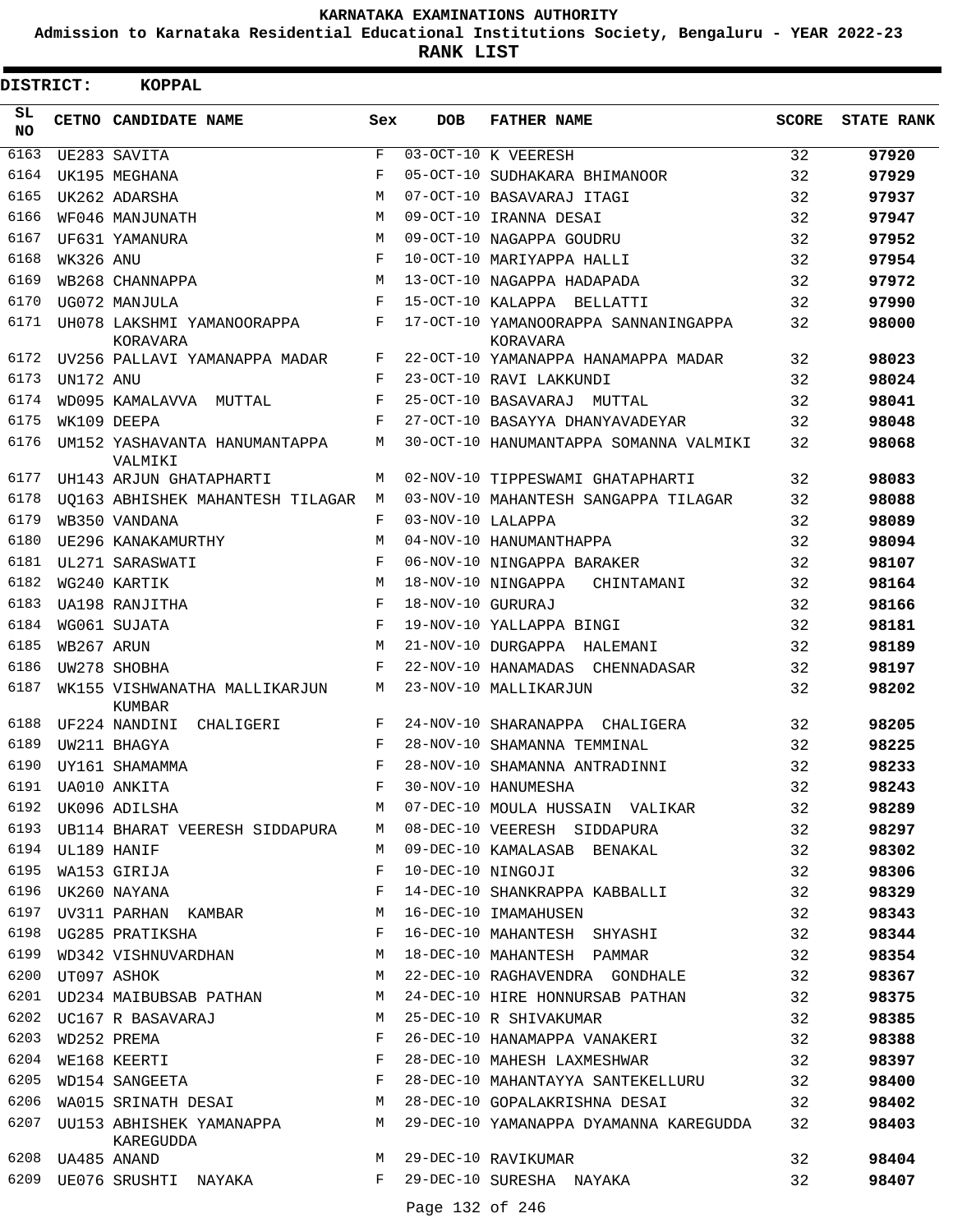**Admission to Karnataka Residential Educational Institutions Society, Bengaluru - YEAR 2022-23**

**RANK LIST**

| <b>DISTRICT:</b> |            | <b>KOPPAL</b>                                           |            |                   |                                                                                                                                                                                                                                                                                                                                                                                |       |                   |
|------------------|------------|---------------------------------------------------------|------------|-------------------|--------------------------------------------------------------------------------------------------------------------------------------------------------------------------------------------------------------------------------------------------------------------------------------------------------------------------------------------------------------------------------|-------|-------------------|
| SL<br>NO.        |            | CETNO CANDIDATE NAME                                    | Sex        | <b>DOB</b>        | <b>FATHER NAME</b>                                                                                                                                                                                                                                                                                                                                                             | SCORE | <b>STATE RANK</b> |
| 6210             |            | WJ161 RANJITA UMESHA LAGALOORU                          | F          |                   | 30-DEC-10 UMESHA HOLIYEPPA LAGALOORU                                                                                                                                                                                                                                                                                                                                           | 32    | 98413             |
| 6211             |            | UX236 MARUTI                                            | M          |                   | 31-DEC-10 SHARANAPPA TALAWAR                                                                                                                                                                                                                                                                                                                                                   | 32    | 98417             |
| 6212             |            | WK082 ABHISHEK                                          | M          |                   | 01-JAN-11 MANGALESH KERALLI                                                                                                                                                                                                                                                                                                                                                    | 32    | 98426             |
| 6213             |            | UL161 BASAVARAJ                                         | M          |                   | 01-JAN-11 KARIYAPPA BANGALI                                                                                                                                                                                                                                                                                                                                                    | 32    | 98437             |
| 6214             |            | UD207 BHUMIKA                                           | $_{\rm F}$ | 01-JAN-11 ERANNA  |                                                                                                                                                                                                                                                                                                                                                                                | 32    | 98444             |
| 6215             |            | UM010 HULIGEVVA                                         | $_{\rm F}$ |                   | 01-JAN-11 JAGADEESH KYASHAPPANAVAR                                                                                                                                                                                                                                                                                                                                             | 32    | 98459             |
| 6216             |            | UC343 VANISHREE RATHOD                                  | F          |                   | 01-JAN-11 RAMU RATHOD                                                                                                                                                                                                                                                                                                                                                          | 32    | 98513             |
| 6217             |            | UB201 SHREENIVASA                                       | M          |                   | 02-JAN-11 HANUMANTAPPA KUDRIMOTI                                                                                                                                                                                                                                                                                                                                               | 32    | 98525             |
| 6218             |            | UC096 YASHODHA                                          | F          |                   | 02-JAN-11 PURUSHOTTAMA                                                                                                                                                                                                                                                                                                                                                         | 32    | 98527             |
| 6219             |            | US142 ANNAPURNESHWARI GORJANAL                          | F          |                   | 04-JAN-11 SHARANAPPA GORJANAL                                                                                                                                                                                                                                                                                                                                                  | 32    | 98540             |
| 6220             |            | WB024 KAVITA MALIYAPPA BADIGER                          | F          |                   | 09-JAN-11 MALIYAPPA BADIGER                                                                                                                                                                                                                                                                                                                                                    | 32    | 98590             |
| 6221             |            | UV040 MANIKANTH SHARANAPPA<br>VAJJALABANDI              | М          |                   | 11-JAN-11 SHARANAPPA VAJJALABANDI                                                                                                                                                                                                                                                                                                                                              | 32    | 98609             |
| 6222             |            | UC305 M SRINIVAS                                        | M          |                   | 13-JAN-11 VIRUPAKSHI                                                                                                                                                                                                                                                                                                                                                           | 32    | 98622             |
| 6223             |            | UL034 AFIFA SUMAAN                                      | F          |                   | 14-JAN-11 HUSENSAB MAINALLI                                                                                                                                                                                                                                                                                                                                                    | 32    | 98625             |
| 6224             |            | WC016 REKHA POOJAR                                      | F          |                   | 15-JAN-11 SHARANAPPA POOJAR                                                                                                                                                                                                                                                                                                                                                    | 32    | 98640             |
| 6225             | UC264 USHA |                                                         | F          |                   | 15-JAN-11 MANJUNATH                                                                                                                                                                                                                                                                                                                                                            | 32    | 98643             |
| 6226             |            | UY183 RAMESH                                            | M          |                   | 16-JAN-11 AMARAPPA KATIGER                                                                                                                                                                                                                                                                                                                                                     | 32    | 98652             |
| 6227             |            | UB083 ANITHA                                            | F          |                   | 20-JAN-11 GURURAJ PUJARI                                                                                                                                                                                                                                                                                                                                                       | 32    | 98667             |
| 6228             |            | UA522 DEVARAJA                                          | M          |                   | 20-JAN-11 YANKOBA ELABENCHI                                                                                                                                                                                                                                                                                                                                                    | 32    | 98671             |
| 6229             |            | UL258 KAVITA VANIGERI                                   | F          |                   | 21-JAN-11 SHIVASHARANAPPA VANIGERI                                                                                                                                                                                                                                                                                                                                             | 32    | 98681             |
| 6230             |            | UW003 SHASHIKALA SHARANAPPA<br>KONSAGAR                 | F          |                   | 25-JAN-11 SHARANAPPA                                                                                                                                                                                                                                                                                                                                                           | 32    | 98717             |
| 6231             |            | UN025 YASHODHA                                          | $_{\rm F}$ |                   | 30-JAN-11 KALAPPA BADIGER                                                                                                                                                                                                                                                                                                                                                      | 32    | 98754             |
| 6232             |            | UL229 KAVERI HARIJANA                                   | F          |                   | 01-FEB-11 SIDDAPPA HARIJANA                                                                                                                                                                                                                                                                                                                                                    | 32    | 98762             |
| 6233             |            | UA269 AKASH                                             | M          | 02-FEB-11 AMARESH | BHOVI                                                                                                                                                                                                                                                                                                                                                                          | 32    | 98770             |
| 6234             |            | UF602 LAXMANA SHIVAPPA HUNAGUND                         | M          |                   | 11-FEB-11 SHIVAPPA HANAMAPPA HUNAGUND                                                                                                                                                                                                                                                                                                                                          | 32    | 98827             |
| 6235             |            | UM167 SANIYA MISBA                                      | F          | 12-FEB-11 REHAMAN |                                                                                                                                                                                                                                                                                                                                                                                | 32    | 98839             |
| 6236             |            | UA383 BHAGIRATHI                                        | F          |                   | 13-FEB-11 RAMAPPA ELIGERA                                                                                                                                                                                                                                                                                                                                                      | 32    | 98845             |
| 6237             |            | UE012 A PRATAP                                          | M          |                   | 14-FEB-11 HANUMANTHAPPA                                                                                                                                                                                                                                                                                                                                                        | 32    | 98853             |
|                  |            |                                                         |            |                   | 6238 UK017 HEMANTAGOUDA GOUDRA M 17-FEB-11 VEERABHDRAGOUDA GOUDRA                                                                                                                                                                                                                                                                                                              | 32    | 98884             |
|                  |            |                                                         |            |                   |                                                                                                                                                                                                                                                                                                                                                                                |       | 98898             |
|                  |            |                                                         |            |                   |                                                                                                                                                                                                                                                                                                                                                                                |       | 98902             |
|                  |            |                                                         |            |                   |                                                                                                                                                                                                                                                                                                                                                                                |       | 98910             |
|                  |            |                                                         |            |                   | $\begin{array}{lllllllllllllll} 6241&\text{UF486 CHAITRA}&\text{F}&20-{\text{FEB}-11 HANAMAGOUDA}&\text{SUBBANNAVAR}&32\\ 6242&\text{UH054 PAVITRA}&\text{F}&22-{\text{FEB}-11 HANUMANTHAPPA PUJAR}&32\\ 6243&\text{UJ058 BRUNDA}&\text{F}&23-{\text{FEB}-11 SUBHASH}&32\\ 6244&\text{WG021 SHANTIKA}&\text{F}&23-{\text{FEB}-11 BASAVARAJ UPPALADINNI}&32\\ 6245&\text{UF189$ |       | 98926             |
|                  |            |                                                         |            |                   |                                                                                                                                                                                                                                                                                                                                                                                |       | 98932             |
|                  |            |                                                         |            |                   |                                                                                                                                                                                                                                                                                                                                                                                |       | 98937             |
|                  |            |                                                         |            |                   |                                                                                                                                                                                                                                                                                                                                                                                |       | 98938             |
|                  |            |                                                         |            |                   | 6246 UE272 SUGAYYASWAMY M 25-FEB-11 SHEKHARAYYA SWAMY SALAMATH 32                                                                                                                                                                                                                                                                                                              |       | 98948             |
|                  |            |                                                         |            |                   | 6247 WC225 SHRAVANI GURURAJ HARTI F 26-FEB-11 GURURAJ ERAPPA HARTI 32                                                                                                                                                                                                                                                                                                          |       | 98955             |
|                  |            |                                                         |            |                   | 6248 WH021 SINCHANA TALAVAR F 28-FEB-11 IRAPPA TALAVAR 32                                                                                                                                                                                                                                                                                                                      |       | 98966             |
|                  |            |                                                         |            |                   | 6249 UA486 PRATIBHA ANGADI F 02-MAR-11 VIRESHAPPA ANGADI 32                                                                                                                                                                                                                                                                                                                    |       | 98980             |
| 6250             |            |                                                         |            |                   | UR135 PARWATI SHEKHARAPPA GADED F 04-MAR-11 SHEKHARAPPA SANGAPPA GADED 32                                                                                                                                                                                                                                                                                                      |       | 98996             |
|                  |            |                                                         |            |                   | 6251 UQ143 MANASA HARAGI                 F   07-MAR-11 KARIYAPPPA HARAGI                 32<br>6252  UU356 GANGOTRI                   F     09-MAR-11 MOTILAL                                                                                                                                                                                                                  |       | 99036             |
|                  |            |                                                         |            |                   | 6252 UU356 GANGOTRI                             F   09-MAR-11 MOTILAL                             32<br>6253  WDO72 PAVITRA                                 F   09-MAR-11 BASAVRAJA HADAPAD                 32                                                                                                                                                                 |       | 99057             |
|                  |            |                                                         |            |                   |                                                                                                                                                                                                                                                                                                                                                                                |       | 99062             |
|                  |            |                                                         |            |                   | 6253 WD072 INVITED<br>6254 UW276 RAKESH BALAGODA M 09-MAR-11 MANJUNATH<br>6255 UQ060 SHARANAGOUDA M 09-MAR-11 VENKATESH GOUDAR 32<br>A M DE MARANAGOUDA M DE MAR-11 VENKATESH GOUDAR 32                                                                                                                                                                                        |       | 99063             |
|                  |            |                                                         |            |                   |                                                                                                                                                                                                                                                                                                                                                                                |       | 99064             |
|                  |            |                                                         |            |                   | 6256 UA134 NETHRA DEVI F 10-MAR-11 MALLAPPA                                                                                                                                                                                                                                                                                                                                    | 32    | 99070             |
|                  |            | 6257 UZ268 CHANDRASHEKHAR GURIKAR M 12-MAR-11 CHANDAPPA |            |                   |                                                                                                                                                                                                                                                                                                                                                                                | 32    | 99078             |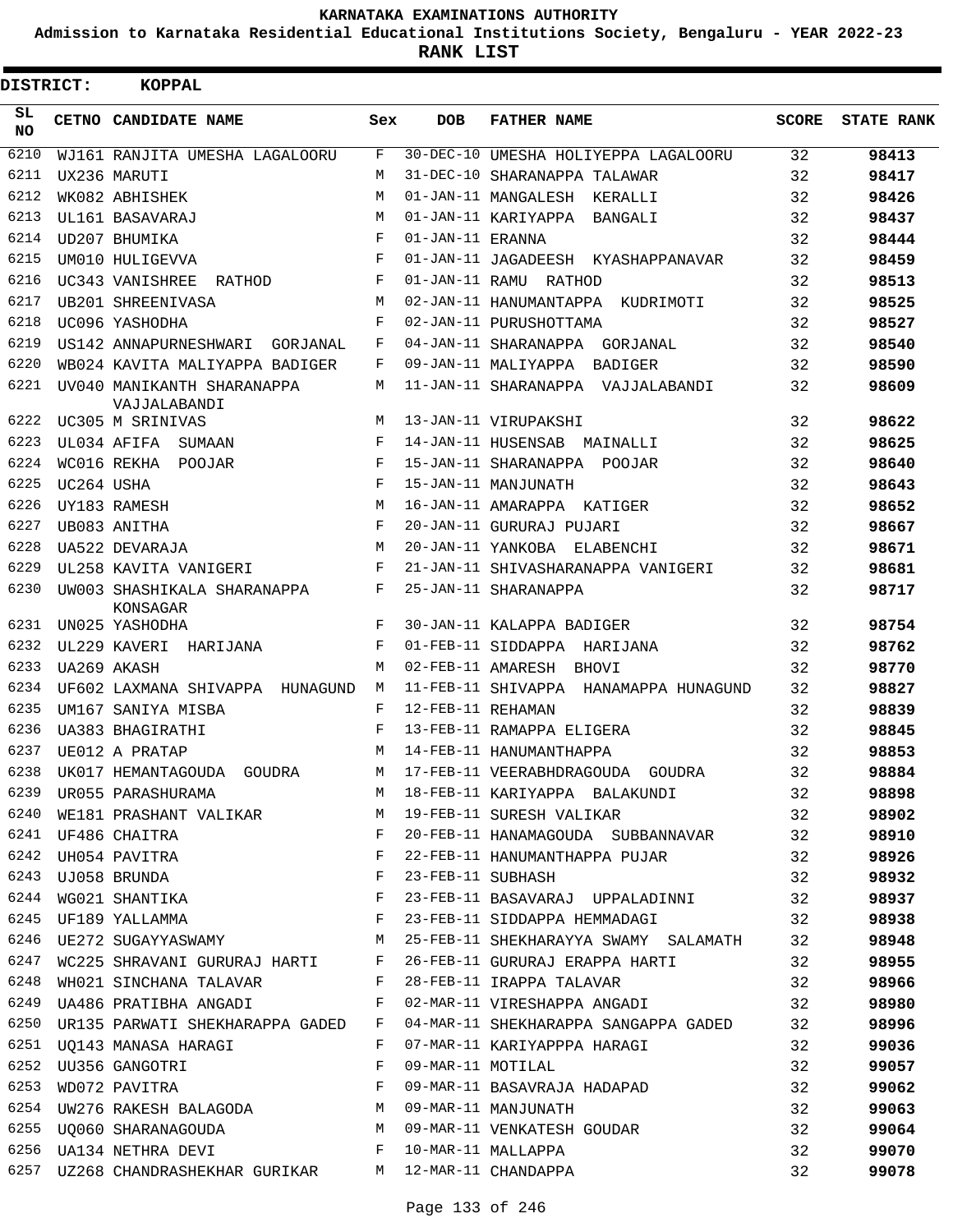**Admission to Karnataka Residential Educational Institutions Society, Bengaluru - YEAR 2022-23**

**RANK LIST**

| DISTRICT:  |            | <b>KOPPAL</b>                                    |            |                   |                                                          |              |                   |
|------------|------------|--------------------------------------------------|------------|-------------------|----------------------------------------------------------|--------------|-------------------|
| SL.<br>NO. |            | CETNO CANDIDATE NAME                             | Sex        | <b>DOB</b>        | <b>FATHER NAME</b>                                       | <b>SCORE</b> | <b>STATE RANK</b> |
| 6258       |            | UA214 SAVITA                                     | F          |                   | 12-MAR-11 RAVI CHAWAN                                    | 32           | 99083             |
| 6259       |            | UO018 NAGARAJ                                    | М          |                   | 13-MAR-11 BASAVARAJ SASALAMARI                           | 32           | 99098             |
| 6260       |            | WJ034 VEDA KAMATAR                               | F          |                   | 13-MAR-11 KALAKAPPA KAMATAR                              | 32           | 99103             |
| 6261       |            | UE215 TEJASWINI                                  | F          |                   | 14-MAR-11 HANUMANTAPPA CHENNADASAR                       | 32           | 99111             |
| 6262       |            | WK221 YASHODHA                                   | F          |                   | 14-MAR-11 HANAMANTAPPA GURIKAR                           | 32           | 99112             |
| 6263       |            | UN035 SUVARNA                                    | F          |                   | 15-MAR-11 HANUMESH HULLI                                 | 32           | 99132             |
| 6264       |            | UT026 SUSMITA SHARANAPPA MADAGI                  | F          |                   | 16-MAR-11 SHARANAPPA KALLAPPA MADAGI                     | 32           | 99136             |
| 6265       |            | UO041 SOUMYA BOUDUR                              | F          |                   | 17-MAR-11 SHARANAPPA HANAMANTAPPA BODUR                  | 32           | 99149             |
| 6266       |            | UC182 BEERAPPA                                   | M          |                   | 20-MAR-11 MANJUNATHA                                     | 32           | 99176             |
| 6267       |            | UC359 S PAVITRA                                  | F          |                   | 21-MAR-11 SHESHAPPA                                      | 32           | 99194             |
| 6268       |            | UD250 MALLIKARJUNA                               | M          |                   | 23-MAR-11 MANJUNATHA HANUMANTAPPA<br><b>POOJAR</b>       | 32           | 99204             |
| 6269       |            | WD107 RAKSHITA KALAKAPPA HAMMIGI                 | $_{\rm F}$ |                   | 23-MAR-11 KALAKAPPA HAMMIGI                              | 32           | 99212             |
| 6270       |            | WH205 SHREEDHAR                                  | М          |                   | 25-MAR-11 KANAKAPPA DODDAMANI                            | 32           | 99232             |
| 6271       |            | UJ136 KAVERI                                     | F          |                   | 26-MAR-11 HULAGAPPA MADDER                               | 32           | 99242             |
| 6272       |            | WJ101 ASHWINI                                    | F          |                   | 27-MAR-11 DODDANAGOUDA MALIPATIL                         | 32           | 99249             |
| 6273       |            | WH196 SHWETA SANGAYYA KEMBAVIMATH F              |            |                   | 27-MAR-11 SANGAYYA SIDDAMALLAYYA<br>KEMBAVIMATH          | 32           | 99255             |
| 6274       |            | UF047 SHIREEDEVI<br>HUNGUND                      | F          |                   | 28-MAR-11 KUNTEPPA HUNGUND                               | 32           | 99265             |
| 6275       |            | UD323 SHIVARAJA                                  | M          |                   | 28-MAR-11 YAMANURAPPA                                    | 32           | 99266             |
| 6276       |            | UN161 HANUMESHA                                  | M          |                   | 30-MAR-11 KARIYAPPA DODDAKARIYAPPA<br>CHAWDKI            | 32           | 99286             |
| 6277       |            | UU158 HANAMAGOUDA SANGANAGOUDA<br>POLICEPATIL    | M          |                   | 04-APR-11 SANGANAGOUDA SHIVAPUTRAGOUDA<br>POLICEPATIL    | 32           | 99344             |
| 6278       |            | UA257 VENKOBA                                    | М          |                   | 06-APR-11 VENKATESH                                      | 32           | 99380             |
| 6279       |            | UZ164 KARTIK                                     | M          |                   | 07-APR-11 SHRISHAILAPPA BEERAPPA KURI                    | 32           | 99385             |
| 6280       |            | UA314 BHAGYALAKSHMI                              | F          |                   | 13-APR-11 BASAVARAJA                                     | 32           | 99441             |
| 6281       |            | WB223 REKHA                                      | F          |                   | 13-APR-11 BANNEPPA GOOLIYAR                              | 32           | 99446             |
| 6282       |            | UC300 HANUMESH                                   | M          |                   | 14-APR-11 SANNA BETADAPPA                                | 32           | 99452             |
| 6283       |            | UE151 IWANJALI                                   | F          | 14-APR-11 ESANNA  |                                                          | 32           | 99453             |
| 6284       |            | US216 PRASHANTH                                  | М          |                   | 14-APR-11 HANAMAPPA HADI                                 | 32           | 99459             |
| 6285       |            | UF126 MAHADEVI HANAMANTA<br><b>BEERAPPANAVAR</b> | F          |                   | 16-APR-11 HANAMANTA HIREMALLAPPA<br><b>BEERAPPANAVAR</b> | 32           | 99479             |
| 6286       |            | WK074 UMASHREE                                   | F          |                   | 16-APR-11 JAGADISH METI                                  | 32           | 99487             |
| 6287       |            | UX035 BASAVARAJ                                  | М          |                   | 18-APR-11 SANNADURUGAPPA TAVARAGERA                      | 32           | 99497             |
| 6288       |            | UB281 DEELIPKUMAR                                | M          |                   | 19-APR-11 H BASAVARAJ                                    | 32           | 99506             |
| 6289       |            | WF321 MANOJ                                      | М          |                   | 21-APR-11 PRALHADRAO SIDDAPUR                            | 32           | 99518             |
| 6290       |            | UF278 MALLAMMA                                   | F          |                   | 22-APR-11 YAMANAPPA GADAAD                               | 32           | 99526             |
| 6291       |            | UL098 ANDESH                                     | M          |                   | 24-APR-11 RAMAPPA VADDIN                                 | 32           | 99548             |
| 6292       |            | UD182 BHAGYA                                     | F          | 24-APR-11 ERANNA  |                                                          | 32           | 99550             |
| 6293       |            | UW219 CHANDRASHEKHAR                             | M          | 24-APR-11 BASAPPA |                                                          | 32           | 99551             |
| 6294       | WG012 SUMA |                                                  | F          |                   | 02-MAY-11 BASAVARAJ DINNI                                | 32           | 99634             |
| 6295       |            | UA544 LAXMEEDEVI                                 | F          |                   | 03-MAY-11 PAMPAPATHI                                     | 32           | 99639             |
| 6296       |            | WA136 PRADEEP                                    | M          |                   | 04-MAY-11 KALAKAMALLESH AVARI                            | 32           | 99651             |
| 6297       |            | UH072 RAJESWARI                                  | F          |                   | 05-MAY-11 HULAGAPPA GANGAPPA MADIVALR                    | 32           | 99660             |
| 6298       |            | UJ028 HEENAKOUSAR                                | F          |                   | 06-MAY-11 ALLABHAKSHI ONTI                               | 32           | 99670             |
| 6299       |            | WF167 ANUSHREE                                   | F          |                   | 07-MAY-11 YAMANOORAPPA PUJAR                             | 32           | 99679             |
| 6300       |            | UE146 SANGEETA BHIMANAGOUDA<br>BENAKALLA         | F          |                   | 07-MAY-11 BHIMANAGOUDA SHANKARAGOUDA<br>BENAKALLA        | 32           | 99688             |
|            |            | 6301 UZ144 ANITA SHARANAPPA HIREMANI             | F          |                   | 09-MAY-11 SHARANAPPA HIREMANI                            | 32           | 99700             |
|            |            | 6302 UA386 MANJUNATH                             | M          |                   | 09-MAY-11 JAMBANNA                                       | 32           | 99708             |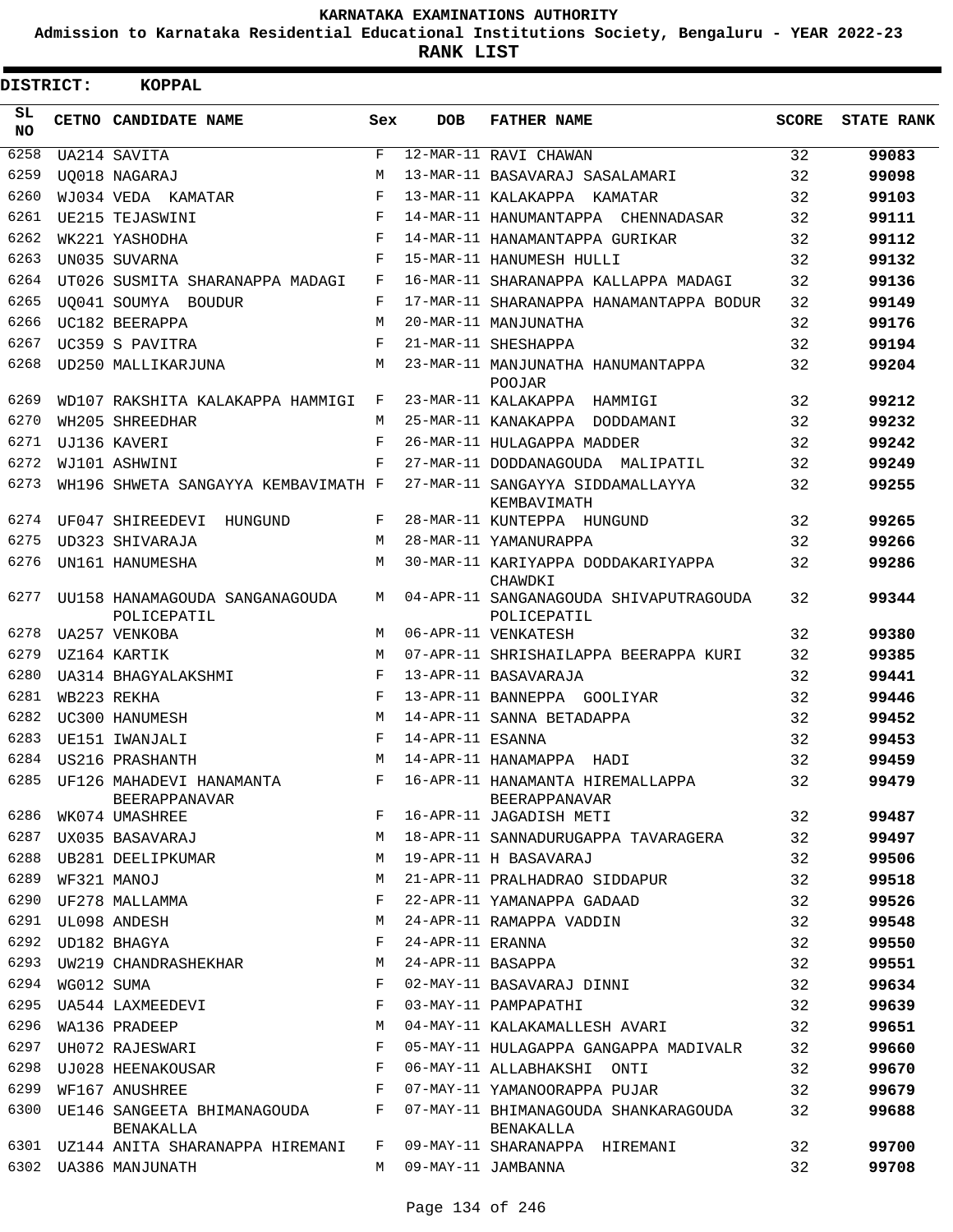**Admission to Karnataka Residential Educational Institutions Society, Bengaluru - YEAR 2022-23**

| <b>DISTRICT:</b> | <b>KOPPAL</b>                      |              |                   |                                                                        |              |                   |
|------------------|------------------------------------|--------------|-------------------|------------------------------------------------------------------------|--------------|-------------------|
| SL.<br>NO.       | CETNO CANDIDATE NAME               | Sex          | <b>DOB</b>        | <b>FATHER NAME</b>                                                     | <b>SCORE</b> | <b>STATE RANK</b> |
| 6303             | UG049 SAVITHA                      | $\mathbf{F}$ |                   | 09-MAY-11 MAILARAPPA DEVARAMANI                                        | 32           | 99714             |
| 6304             | UA512 KEERTI                       | F            |                   | 14-MAY-11 VASANTHKUMAR DHANAPUR                                        | 32           | 99762             |
| 6305             | UU450 MALLIKARJUNA                 | M            |                   | 14-MAY-11 SHANKRAPPA ANGADI                                            | 32           | 99763             |
| 6306             | UE155 RAGHAVENDRA K                | M            |                   | 16-MAY-11 K SOMESH                                                     | 32           | 99788             |
| 6307             | UR119 SAVITA POOJARA               | F            |                   | 19-MAY-11 MALLAPPA POOJARA                                             | 32           | 99822             |
| 6308             | UC417 NIRANJANA                    | M            |                   | 21-MAY-11 KALLAPPA HALLI                                               | 32           | 99846             |
| 6309             | UN240 AKSHAYA ARUNSA ARAVATAGI     | М            |                   | 22-MAY-11 ARUNSA ARAVATAGI                                             | 32           | 99849             |
| 6310             | UL141 SHWETA                       | F            |                   | 25-MAY-11 JAMBAYYA HALEMANI                                            | 32           | 99894             |
| 6311             | UN142 ANITA NILAPPA ANGADI         | F            |                   | 28-MAY-11 NILAPPA RAMAPPA ANGADI                                       | 32           | 99925             |
| 6312             | UU433 TAYAPPA                      | M            |                   | 29-MAY-11 YAMANAPPA TALAVAR                                            | 32           | 99943             |
| 6313             | UJ101 MAHADEVAMMA                  | F            |                   | 30-MAY-11 AMBANNA MURADI                                               | 32           | 99953             |
| 6314             | UQ032 DEEPA DURAGAPPA SANKLAPUR    | F            |                   | 01-JUN-11 DURAGAPPA BHARAMAPPA<br>SANKLAPUR                            | 32           | 99981             |
| 6315             | UK277 GUNNESH                      | М            |                   | 01-JUN-11 YAMANAPPA CHANNAL                                            | 32           | 99987             |
| 6316             | UM105 LAVANYA                      | F            |                   | 01-JUN-11 ERANNA DODDAMANI                                             | 32           | 99991             |
| 6317             | WG201 BASAVARAJ                    | М            |                   | 03-JUN-11 KALAKAPPA BADDI                                              | 32           | 100025            |
| 6318             | UP039 AMARESHA                     | M            |                   | 06-JUN-11 BHARAMAPPA BOODIHALA                                         | 32           | 100059            |
| 6319             | UC031 C SWAPNA                     | F            |                   | 06-JUN-11 BASAVARAJ                                                    | 32           | 100060            |
| 6320             | UD515 LAKSHMI                      | F            |                   | 06-JUN-11 BAREEMARADAPPA KURI                                          | 32           | 100065            |
| 6321             | UF266 SANGAMESH HOTTI              | М            |                   | 06-JUN-11 HANAMAPPA                                                    | 32           | 100070            |
| 6322             | UL154 SOMYA ARLIKATTI              | F            | 06-JUN-11 IRANNA  |                                                                        | 32           | 100073            |
| 6323             | WK335 MANIKANTA MASALI             | M            |                   | 07-JUN-11 HANAMAPPA                                                    | 32           | 100083            |
| 6324             | UF525 POORNIMA DODDAYYA VASTRAD    | F            |                   | 07-JUN-11 DODDAYYA AYYAPPAYYA VASTRAD                                  | 32           | 100089            |
| 6325             | WD128 SANJAY                       | M            |                   | 07-JUN-11 PARASHURAM SOORYAVAMSHI                                      | 32           | 100092            |
| 6326             | UD294 VIJAYA                       | M            |                   | 08-JUN-11 MALLESHA                                                     | 32           | 100105            |
| 6327             | WD047 BASAVARAJ                    | M            |                   | 10-JUN-11 YANKAPPA CHANNADASAR                                         | 32           | 100129            |
| 6328             | UW239 HANUMESH GOLLAR              | M            |                   | 10-JUN-11 TIMMANNA GOLLAR                                              | 32           | 100134            |
| 6329             | UX197 MARUTI ERAPPA ELAGERA        | M            |                   | 11-JUN-11 ERAPPA SOOMAPPA ELAGERA                                      | 32           | 100153            |
| 6330             | US087 PARASHURAMA METI             | M            | 11-JUN-11 NAGAPPA | METI                                                                   | 32           | 100155            |
| 6331             | WJ118 SUDHAKAR RATHOD              | М            |                   | 11-JUN-11 RAMAPPA RATHOD                                               | 32           | 100162            |
| 6332             | WH261 RAMESH                       |              |                   | 12-JUN-11 HANUMAPPA HORAPETI                                           | 32           | 100172            |
| 6333             | UK109 SHIVAKUMAR                   | М            |                   | 13-JUN-11 BASAVARAJ GUDADANNAVAR                                       | 32           | 100180            |
| 6334             | UR116 AMINABI                      | F            |                   | 14-JUN-11 HASEN SAB NADAF                                              | 32           | 100182            |
| 6335             | UE023 CHETAN                       | М            |                   | 20-JUN-11 MALLAPPA                                                     | 32           | 100273            |
| 6336             | UZ028 MAHESH                       | М            |                   | 21-JUN-11 HANAMANTAPPA CHAWAN                                          | 32           | 100287            |
| 6337             | UQ086 BASAVARAJ                    | M            |                   | 24-JUN-11 NINGANAGOUDA GOUDAR                                          | 32           | 100319            |
|                  |                                    | F            |                   | 25-JUN-11 SHARANEGOUDA                                                 | 32           | 100338            |
| 6339             | UC016 BHAGYALAKSHMI                | F            |                   | 25-JUN-11 RAMESHA                                                      | 32           | 100339            |
| 6340             | UH194 VISHNU                       | М            |                   | 25-JUN-11 RAJAPPA KUDUCHATTI                                           | 32           | 100349            |
| 6341             | WK067 SHRUSHTI                     | F            |                   | 26-JUN-11 SURESH TALAWAR                                               | 32           | 100372            |
| 6342             | UD161 SHANTA                       | F            | 01-JUL-11 NAGARAJ |                                                                        | 32           | 100430            |
| 6343             | UZ009 NIKHITHA                     | F            |                   | 02-JUL-11 P RAMESHA                                                    | 32           | 100442            |
| 6344             | WK236 NIVEDITA                     | F            |                   | 02-JUL-11 SHARANAPPA ARAKERI                                           | 32           | 100443            |
| 6345             | UE067 PRAJWAL                      | M            |                   | 06-JUL-11 MARIYAPPA                                                    | 32           | 100497            |
| 6346             | UM003 ARUNDATI                     | $\mathbf{F}$ |                   | 09-JUL-11 GAVISIDIDAPPA BARKER                                         | 32           | 100523            |
| 6347             | UQ125 DYAMANNA KAPALAPPA KAMBALI M |              |                   | 11-JUL-11 KAPALAPPA KAMBALI                                            | 32           | 100548            |
| 6348             | UE009 HULIGEMMA                    | F            |                   | 11-JUL-11 RAMAPPA                                                      | 32           | 100549            |
| 6349             | UU296 MANIKANTHA                   | M            |                   | 11-JUL-11 SALINGAPPA BINGI                                             | 32           | 100552            |
|                  |                                    |              |                   | 6350 WF164 ROHAN VIRUPAKSHI DODDAMANI M 13-JUL-11 VIRUPAKSHI DODDAMANI | 32           | 100584            |
|                  | 6351 UF363 PRATIBHA                | $F$ –        |                   | 15-JUL-11 YAMANOORAPPA BOOTH                                           | 32           | 100611            |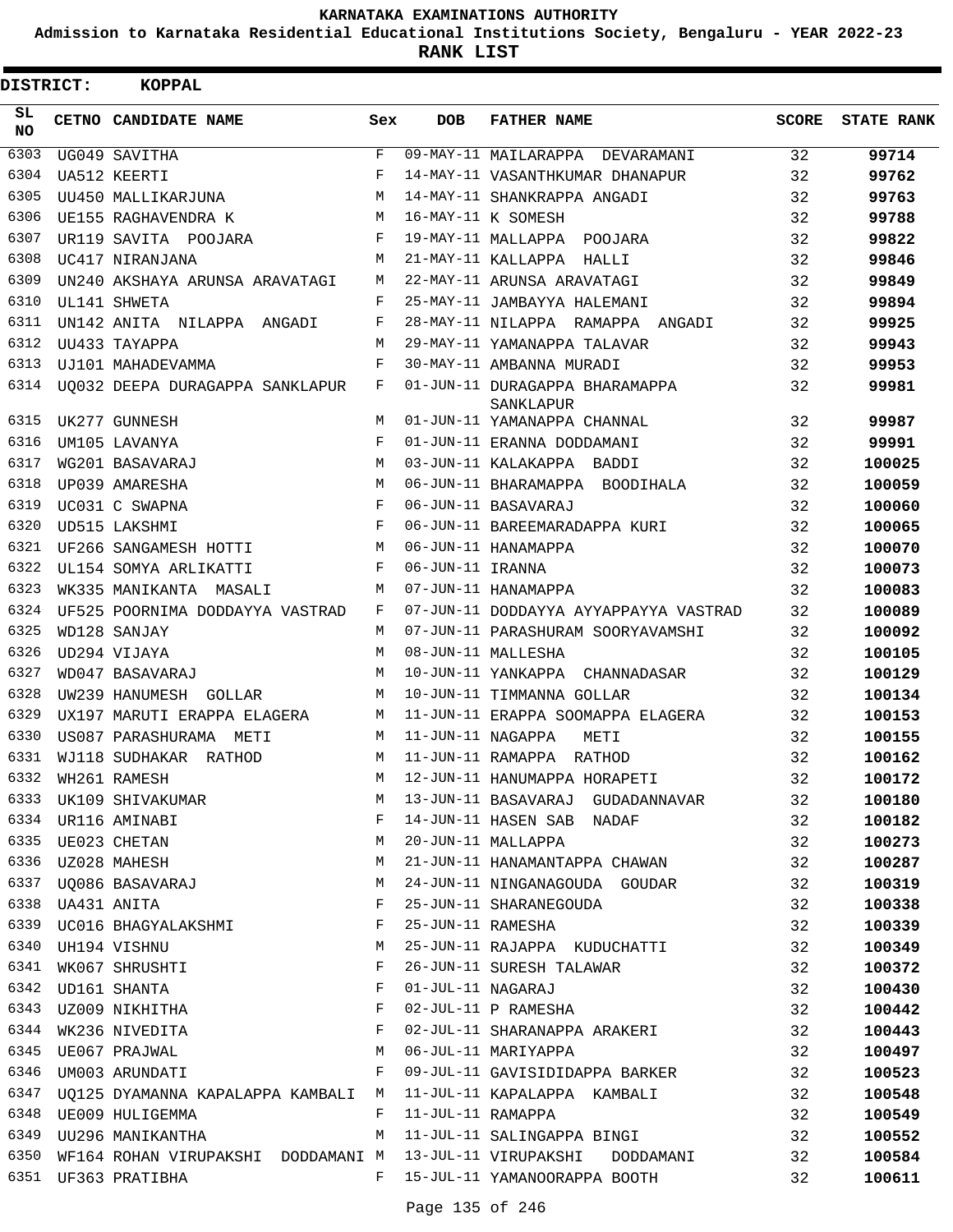**Admission to Karnataka Residential Educational Institutions Society, Bengaluru - YEAR 2022-23**

 $\blacksquare$ 

**RANK LIST**

Е

| DISTRICT: | <b>KOPPAL</b>                                                                                                                    |              |            |                                                                    |              |                   |
|-----------|----------------------------------------------------------------------------------------------------------------------------------|--------------|------------|--------------------------------------------------------------------|--------------|-------------------|
| SL<br>NO. | CETNO CANDIDATE NAME                                                                                                             | Sex          | <b>DOB</b> | <b>FATHER NAME</b>                                                 | <b>SCORE</b> | <b>STATE RANK</b> |
| 6352      | UZ077 SUMITRA                                                                                                                    | F            |            | 15-JUL-11 HANAMANTAPPA HAVARAGI                                    | 32           | 100619            |
| 6353      | <b>UQ180 SAGAR RATHOD</b>                                                                                                        | M            |            | 16-JUL-11 MAHANTESH                                                | 32           | 100630            |
| 6354      | WH350 KIRAN                                                                                                                      | M            |            | 17-JUL-11 BASAVARAJ CHAPPARAD                                      | 32           | 100640            |
| 6355      | UU109 SHREENIVAS                                                                                                                 | M            |            | 17-JUL-11 PARASAPPA PUJAR                                          | 32           | 100646            |
| 6356      | UW080 VENKATESH SHIVAPPA PUJAR                                                                                                   | M            |            | 17-JUL-11 SHIVAPPA HANAMAPPA PUJAR                                 | 32           | 100651            |
| 6357      | UD245 SOMANGOUDA SANGANAGOUDA                                                                                                    | M            |            | 18-JUL-11 SANGANAGOUDA                                             | 32           | 100664            |
| 6358      | KANDAGAL                                                                                                                         | М            |            | SINGARADDEPPAGOUDA KANDAGAL<br>25-JUL-11 KRISHNA LACHAMAPPA RATHOD |              |                   |
| 6359      | UW065 GOUTAMA KRISHNA RATHOD                                                                                                     | F            |            | 27-JUL-11 SHARANAPPA GUDIMUNDIN                                    | 32<br>32     | 100730            |
| 6360      | WC077 ASHVINI                                                                                                                    | M            |            | 27-JUL-11 CHANDAPPA GURIKAR                                        | 32           | 100756<br>100760  |
| 6361      | UO173 MALINGARAYA GURIKAR<br>UU404 LAKSHMI                                                                                       | F            |            | 28-JUL-11 TIPPANNA HIREKODAGALI                                    | 32           | 100775            |
| 6362      | UF180 MANOHAR SHARANAPPA HUDEDA                                                                                                  | М            |            | 29-JUL-11 SHARANAPPA HUDEDA                                        | 32           | 100787            |
| 6363      | WC136 SHREEDEVI                                                                                                                  | F            |            | 31-JUL-11 CHIDANANDA KAMBAR                                        | 32           | 100808            |
| 6364      | UC422 SHANKRAMMA KOTHER                                                                                                          | F            |            | 04-AUG-11 SHARANAPPA IRAPPA KOTHER                                 | 32           | 100858            |
| 6365      | WK038 SHARADA                                                                                                                    | F            |            | 04-AUG-11 SHEKHAPPA NINGAPPA KUMBAR                                | 32           | 100859            |
| 6366      | UB337 SOUJANYA KURUBARA                                                                                                          | F            |            | 08-AUG-11 SHREENIVASA KURUBARA                                     | 32           | 100913            |
| 6367      | WD048 RAMESH                                                                                                                     | M            |            | 09-AUG-11 DEVAPPA HIREMANI                                         | 32           | 100920            |
| 6368      | UC188 K SANJAYAKUMAR                                                                                                             | M            |            | 15-AUG-11 HONNURAPPA                                               | 32           | 100990            |
| 6369      | UG210 SHARAJJA                                                                                                                   | M            |            | 15-AUG-11 FAKEERSWAMI BAVIKATTI                                    | 32           | 100999            |
| 6370      | WB286 MANIKANTH CHALAVADI                                                                                                        | M            |            | 19-AUG-11 HANUMANTAPPA CHALAVADI                                   | 32           |                   |
|           |                                                                                                                                  |              |            | SANGAPPA CHALAVADI                                                 |              | 101035            |
| 6371      | US010 NAGARAJ KALLAPPA                                                                                                           | M            |            | 20-AUG-11 KALLAPPA SHARANAPPA                                      | 32           | 101044            |
|           | GANGANNAVAR                                                                                                                      |              |            | GANGANNAVAR                                                        |              |                   |
| 6372      | UF516 BHEEMAVVA KESARABHAVI                                                                                                      | F            |            | 22-AUG-11 BHARAMARADDI                                             | 32           | 101058            |
| 6373      | UU211 PRATIBHA                                                                                                                   | F            |            | 22-AUG-11 PAMPAPATI TAKKALAKI                                      | 32           | 101064            |
| 6374      | UN013 TASMINA                                                                                                                    | F            |            | 23-AUG-11 SHARIPASAB HALLIKERI                                     | 32           | 101073            |
| 6375      | UF257 BHAVANISING                                                                                                                | M            |            | 24-AUG-11 RAVISING ELIGAR                                          | 32           | 101076            |
| 6376      | UC490 AKASHA UDYALA                                                                                                              | M            |            | 27-AUG-11 MANJUNATHA UDYALA                                        | 32           | 101112            |
| 6377      | UL090 DEEPA                                                                                                                      | F.           |            | 27-AUG-11 MARIYAPPA HARIJANA                                       | 32           | 101114            |
| 6378      | WB408 SRUSHTI HANAMAPPA<br>DYAMANNAVAR                                                                                           | F            |            | 27-AUG-11 HANAMAPPA DYAMANNAVAR                                    | 32           | 101119            |
| 6379      | UK169 SHANKAR<br>UW237 THANUSHREE                                                                                                | М            |            | 28-AUG-11 VENKATESH CHANDAMI                                       | 32           | 101123            |
| 6380      |                                                                                                                                  | $\mathbf{F}$ |            | 28-AUG-11 SHARANAPPA BELLADA                                       | 32           | 101125            |
|           | 6381 UK182 GANGA YARASHI F                                                                                                       |              |            | 29-AUG-11 MALLAPPA YARASHI                                         | 32           | 101127            |
| 6382      | in the state of the state of the state of the state of the state of the state of the state of the state of the<br>UA554 SUSHMITA |              |            | 29-AUG-11 GIRISH BANDLI                                            | 32           | 101130            |
| 6383      | WC027 SAHANA SHARANAPPA BYADAGI F                                                                                                |              |            | 30-AUG-11 SHARANAPPA BYADAGI                                       | 32           | 101139            |
|           | 6384 UB082 ABHISHEKA                                                                                                             | M            |            | 01-SEP-11 HANUMANTAPPA                                             | 32           | 101157            |
| 6385      | UC147 TARUN                                                                                                                      | М            |            | 03-SEP-11 CHANDRANAIK                                              | 32           | 101187            |
| 6386      | UU468 KAVERI SAROORA                                                                                                             | F            |            | 05-SEP-11 SIDDAPPA SAROORA                                         | 32           | 101198            |
| 6387      | UW094 BASALINGAMMA PUJAR F                                                                                                       |              |            | 06-SEP-11 DANAYYA                                                  | 32           | 101205            |
| 6388      | UG109 YATISHA                                                                                                                    | M            |            | 00 BEL 11 DANAILA<br>06-SEP-11 SHARANAYYA<br>07-SEP-11 PARASHURAMA | 32           | 101208            |
| 6389      | UE139 ANITHA                                                                                                                     | F            |            |                                                                    | 32           | 101209            |
| 6390      | UG248 RAVI<br>UK299 GIREESHA                                                                                                     | M            |            | 09-SEP-11 ESHAPPA ADIVEPPNAVAR                                     | 32           | 101228            |
| 6391      |                                                                                                                                  | M            |            | 10-SEP-11 YALLAPPA HARAGERI                                        | 32           | 101235            |
|           |                                                                                                                                  |              |            | 11-SEP-11 HANAMAPPA KARADI                                         | 32           | 101249            |
|           |                                                                                                                                  |              |            | 16-SEP-11 BASAPPA YARAGERI                                         | 32           | 101283            |
| 6394      | UY038 YAMANOORA M                                                                                                                |              |            | 16-SEP-11 VENKOBA KAMBARA                                          | 32           | 101286            |
| 6395      | UZ171 HUSENSAB KHANGOUDRA M                                                                                                      |              |            | 17-SEP-11 NABISAB DAVALSAB KHANGOUDRA                              | 32           | 101289            |
| 6396      | UU162 DEEPA                                                                                                                      | F            |            | 21-SEP-11 FAKIRAPPA KUNTOJI                                        | 32           | 101327            |
| 6397      | WG263 ANITA                                                                                                                      | F            |            | 23-SEP-11 JAGADEESH PAMMAR                                         | 32           | 101348            |
| 6398      | UE113 MARUTESH                                                                                                                   |              |            | M 24-SEP-11 NIRUPADEPPA TALAWAR                                    | 32           | 101357            |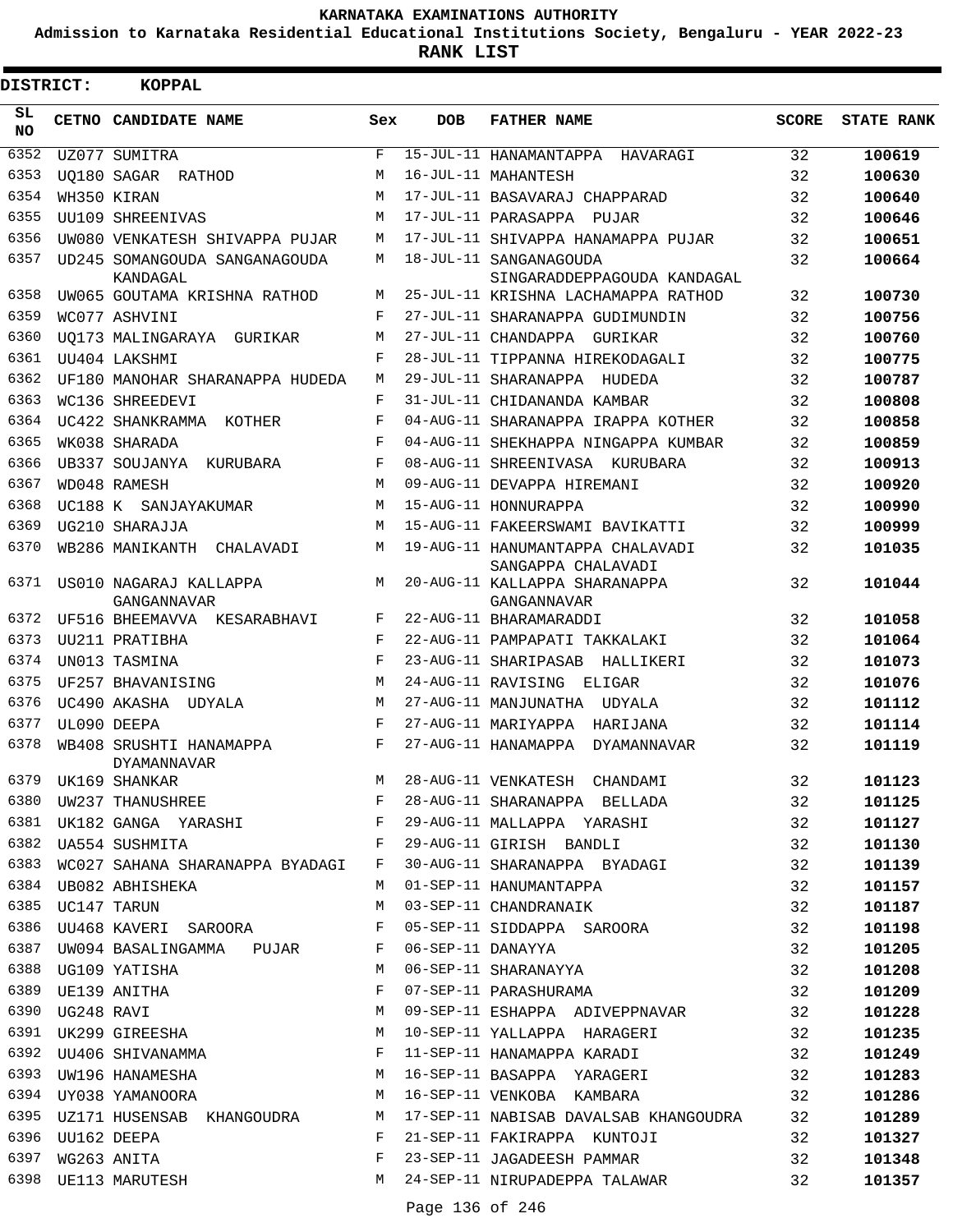**Admission to Karnataka Residential Educational Institutions Society, Bengaluru - YEAR 2022-23**

**RANK LIST**

| DISTRICT:        |           | <b>KOPPAL</b>                                          |              |                   |                                                 |              |                   |
|------------------|-----------|--------------------------------------------------------|--------------|-------------------|-------------------------------------------------|--------------|-------------------|
| SL.<br><b>NO</b> |           | CETNO CANDIDATE NAME                                   | Sex          | <b>DOB</b>        | <b>FATHER NAME</b>                              | <b>SCORE</b> | <b>STATE RANK</b> |
| 6399             |           | WB071 DODDABASAV GOTAGI                                | М            |                   | 26-SEP-11 RAMAPPA GOTAGI                        | 32           | 101372            |
| 6400             |           | UX318 SHARANAMMA                                       | F            |                   | 26-SEP-11 BASAVARAJ                             | 32           | 101378            |
| 6401             |           | UC483 SIDDARATHA                                       | M            |                   | 27-SEP-11 BASAVARAJA                            | 32           | 101391            |
| 6402             |           | UU246 NETRAVATI BAVIKATTI                              | F            |                   | 28-SEP-11 MARIBASAPPA                           | 32           | 101395            |
| 6403             |           | UZ081 LAKSHMI                                          | F            |                   | 02-OCT-11 NAGAPPA MARALI                        | 32           | 101438            |
| 6404             |           | UU249 POOJA SURESH KUMBAR                              | F            |                   | 02-OCT-11 SURESH BASAPPA KUMBAR                 | 32           | 101440            |
| 6405             |           | UK359 SUHAS N                                          | M            |                   | 09-OCT-11 NARAYANAPPA BALIJA                    | 32           | 101497            |
| 6406             |           | UO177 ABHINAYA YAMANAPPA HARIJAN                       | F            |                   | 10-OCT-11 YAMANAPPA HANAMAPPA HARIJAN           | 32           | 101498            |
| 6407             |           | UC191 MALINGA                                          | M            |                   | 12-OCT-11 BALKUNDEPPA                           | 32           | 101520            |
| 6408             |           | UV170 TEJASHWINI VENKATESH HOTTI                       | F            |                   | 14-OCT-11 VENKATESH YALLAPPA HOTTI              | 32           | 101531            |
| 6409             |           | UP104 ANJALI                                           | F            |                   | 15-OCT-11 ARJUN KURI                            | 32           | 101533            |
| 6410             |           | UG392 SATISH                                           | M            |                   | 16-OCT-11 GAVISIDDAPPA BENALLI                  | 32           | 101549            |
| 6411             |           | US126 SANJU MADAR                                      | M            | 19-OCT-11 BASAPPA |                                                 | 32           | 101574            |
| 6412             |           | UO151 PARASHURAM                                       | M            |                   | 21-OCT-11 BHEEMAPPA PUJARI                      | 32           | 101581            |
| 6413             |           | UB401 SHWETHA                                          | F            | 22-OCT-11 UMESH   |                                                 | 32           | 101590            |
| 6414             |           | UR149 SOUMYA UPPAR                                     | F            |                   | 25-OCT-11 SHARANAPPA UPPAR                      | 32           | 101615            |
| 6415             |           | WF326 KARTIK BASAVARAJ VAKKALAR                        | М            |                   | 26-OCT-11 BASAVARAJ TIPPANNA VAKKALAR           | 32           | 101617            |
| 6416             |           | WB129 SANTHOSHKUMAR MANJUNATH<br>MANTRI                | M            |                   | 26-OCT-11 MANJUNATH SHARANAPPA MANTRI           | 32           | 101620            |
| 6417             |           | UA228 SNEHA                                            | F            |                   | 28-OCT-11 PUTTAPPA                              | 32           | 101631            |
| 6418             |           | UP035 UMASHRI                                          | F            |                   | 28-OCT-11 BEERAPPA UDACHAMMANAVAR               | 32           | 101632            |
| 6419             |           | UA422 VINAYKUMAR                                       | M            |                   | 28-OCT-11 NARASAPPA                             | 32           | 101633            |
| 6420             |           | <b>UD277 SHREEKANTH</b><br>SOMANALA                    | М            |                   | 29-OCT-11 BASAVARAJ<br>SHARANAPPA<br>SOMANALA   | 32           | 101641            |
| 6421             |           | UK173 MARUTI BASAVARAJ KALLIMARAD M                    |              |                   | 30-OCT-11 BASAVARAJ                             | 32           | 101647            |
| 6422             |           | UW152 MOHAMMAD KHALID                                  | M            |                   | 31-OCT-11 MUSTAFFA ATTAR                        | 32           | 101663            |
| 6423             |           | WC229 SANA FATIMA MAHAMMAD ABDUL<br>KHADARJILANI KHAJI | F            |                   | 09-NOV-11 MAHAMMAD ABDUL KHADARJILANI<br>KHAJI  | 32           | 101733            |
| 6424             |           | UZ136 RAVI TALAVARA                                    | M            | 11-NOV-11 SOMAPPA |                                                 | 32           | 101749            |
| 6425             |           | UP144 ANKITA                                           | F            |                   | 12-NOV-11 SANTOSH RATHOD                        | 32           | 101753            |
| 6426             |           | UG345 AMRUTHA                                          | F            |                   | 13-NOV-11 BASVARAJA KENGERI                     | 32           | 101758            |
| 6427             |           | WH022 SHIVASHANKARAPPA                                 | М            |                   | 16-NOV-11 BASAVARAJA HANAMAGOUDA HALLI          | 32           | 101789            |
| 6428             | UP129 ANU |                                                        | F            |                   | 18-NOV-11 MALLIKARJUNA ANANDALLI                | 32           | 101800            |
| 6429             |           | WH309 SUPRIYA PARASAPPA POOJAR                         | F            |                   | 18-NOV-11 PARASAPPA CHULACHAPPA POOJAR          | 32           | 101809            |
| 6430             |           | UC477 VARSHINI                                         | F            |                   | 20-NOV-11 PAMPAPATI                             | 32           | 101825            |
| 6431             |           | UT096 BHAGYASHREE SHARANAPPA<br>VASANADA               | F            |                   | 24-NOV-11 SHARANAPPA GOVINDGOUDA<br>VASANADA    | 32           | 101856            |
|                  |           | 6432 UE340 ROHINI                                      | F            | 26-NOV-11 GALEPPA |                                                 | 32           | 101867            |
| 6433             |           | WG268 VIDYASHREE                                       | F            |                   | 26-NOV-11 PRAKASH FAKEERAPPA MYAGERI            | 32           | 101869            |
| 6434             |           | WF274 PAVAN DEVENDRAPPA BHAJENTRI M                    |              |                   | 27-NOV-11 DEVENDRAPPA LAKSHMAN<br>BHAJANTRI     | 32           | 101879            |
| 6435             |           | UD094 GANESH                                           | M            |                   | 28-NOV-11 HULUGAPPA                             | 32           | 101890            |
| 6436             |           | UD230 ANUSHA HATTI                                     | $\mathbf{F}$ |                   | 02-DEC-11 NINGAPPA HATTI                        | 32           | 101932            |
| 6437             |           | UF561 POOJA BALAPPA BARKER                             | F            |                   | 02-DEC-11 BALAPPA BARKER                        | 32           | 101935            |
| 6438             |           | UD080 HATELA BHASHA                                    | М            |                   | 05-DEC-11 NAJEER SAB MAKANDAR                   | 32           | 101947            |
| 6439             |           | UC018 DYAMANNA                                         | М            |                   | 15-DEC-11 HANUMANTHAPPA LAKSHMANA<br>BHODAGUMPI | 32           | 102014            |
| 6440             |           | UH148 JUBEDA BEGUM                                     | F            |                   | 18-DEC-11 HUSSAIN SAB                           | 32           | 102033            |
| 6441             |           | UC133 NAVYA SHRI                                       | F            |                   | 22-DEC-11 BHEERAPPA BHATHI                      | 32           | 102054            |
| 6442             |           | UM132 RAMAPRASAD                                       | М            |                   | 23-DEC-11 SHANKARNAIK PAWAR                     | 32           | 102061            |
| 6443             |           | UW126 BALAMMA                                          | F            | 25-DEC-11 SURESHA |                                                 | 32           | 102069            |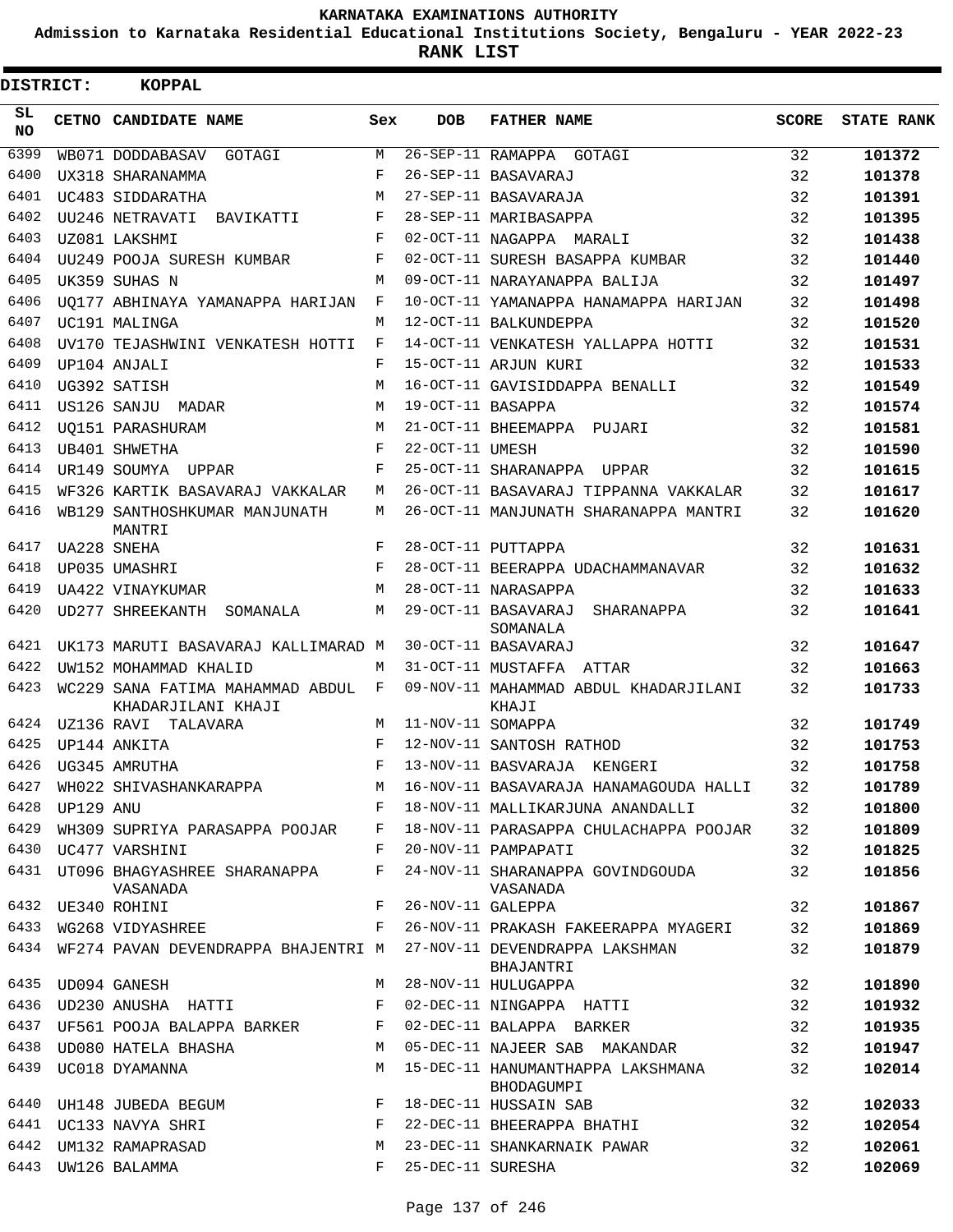**Admission to Karnataka Residential Educational Institutions Society, Bengaluru - YEAR 2022-23**

| DISTRICT:        | <b>KOPPAL</b>                                |     |                   |                                                                                          |              |                   |
|------------------|----------------------------------------------|-----|-------------------|------------------------------------------------------------------------------------------|--------------|-------------------|
| SL.<br><b>NO</b> | CETNO CANDIDATE NAME                         | Sex | <b>DOB</b>        | <b>FATHER NAME</b>                                                                       | <b>SCORE</b> | <b>STATE RANK</b> |
| 6444             | UD074 GANESH                                 | M   |                   | 27-DEC-11 MAHANTESH                                                                      | 32           | 102081            |
| 6445             | UR109 MAHANTESHA                             | М   |                   | 29-DEC-11 SHEKHARAPPA VALIKAR                                                            | 32           | 102099            |
| 6446             | WD044 SHAMBHU ALAVANDI                       | М   |                   | 31-DEC-11 MAILARAPPA ALAVANDI                                                            | 32           | 102116            |
| 6447             | WE070 SHARANAGOUDA                           | M   |                   | 01-JAN-12 MUTTANAGOUDA MALIPATIL                                                         | 32           | 102130            |
| 6448             | UK052 KARTIK                                 | M   |                   | 03-JAN-12 NAGARAJ PATTAR                                                                 | 32           | 102142            |
| 6449             | WA083 LOKESH                                 | M   |                   | 04-JAN-12 HIREJAMBANNA VIBHUTI                                                           | 32           | 102146            |
| 6450             | UY083 NAGARAJ                                | M   |                   | 14-JAN-12 MAHANTESH                                                                      | 32           | 102167            |
| 6451             | UE022 AKASH                                  | M   | 17-JAN-12 VEERESH |                                                                                          | 32           | 102172            |
| 6452             | WH269 APOORVA                                | F   |                   | 30-JAN-12 SHARANAPPA HADAPADA                                                            | 32           | 102200            |
| 6453             | UH180 RAJESH                                 | M   |                   | 01-FEB-12 ERANNA MADIVALAR                                                               | 32           | 102204            |
| 6454             | UL191 REKHA K                                | F   |                   | 08-FEB-12 KRISHNAMURTHY                                                                  | 32           | 102210            |
| 6455             | UF390 VAISHAKHA                              | M   |                   | 30-MAY-12 SHARANABASAVA MADARI                                                           | 32           | 102263            |
| 6456             | UG490 DEEPA                                  | F   |                   | 24-JUN-12 BASAVARAJA TIDI                                                                | 32           | 102266            |
| 6457             | UA188 HULIGEMM                               | F   | 07-DEC-12 KADAPPA |                                                                                          | 32           | 102274            |
| 6458             | UW160 SANJANA                                | F   |                   | 23-MAY-08 SHARNAPPA BADIGER                                                              | 31           | 102280            |
| 6459             | UZ067 AKASH                                  | M   |                   | 23-MAY-09 KANAKAPPA HITTALAMANI                                                          | 31           | 102304            |
| 6460             | UU127 NAGARAJA                               | М   |                   | 30-JUN-09 HANUMAGOUDA                                                                    | 31           | 102307            |
| 6461             | UZ065 HANAMAGOUDA SHIVANAGOUDA<br>MALI PATIL | M   |                   | 30-AUG-09 SHIVANAGOUDA HANAMAGOUDA MALI<br>PATIL                                         | 31           | 102313            |
| 6462             | UL255 JYOTI                                  | F   |                   | 12-OCT-09 JAGADISH GOUDRA                                                                | 31           | 102320            |
| 6463             | UZ004 NIRUPADI                               | M   |                   | 05-DEC-09 SHANKRAPPA HADAPAD                                                             | 31           | 102333            |
| 6464             | WF302 KAVITA                                 | F   | 09-DEC-09 VEERESH | BAJJI                                                                                    | 31           | 102334            |
| 6465             | WH139 SHRUTI                                 | F   |                   | 20-DEC-09 SHARANAPPA BOONAKOPPA                                                          | 31           | 102337            |
| 6466             | UA450 KAVERI                                 | F   |                   | 28-JAN-10 YAMANURAPPA DYAVNI                                                             | 31           | 102385            |
| 6467             | UB061 LAKSHMIKANTHA                          | M   | 03-FEB-10 MANAPPA |                                                                                          | 31           | 102393            |
| 6468             | UU175 HANAMAVVA RANGANAGOUDA<br>MALIPATIL    | F   |                   | 17-FEB-10 RANGANAGOUDA HIREDYAMANAGOUDA<br>MALIPATIL                                     | 31           | 102406            |
| 6469             | UX360 MAHAMMADRAFIQ MUJAVAR                  | М   |                   | 19-FEB-10 ABDULASAB MUJAVAR                                                              | 31           | 102410            |
| 6470             | UY021 MAHESH                                 | M   |                   | 21-FEB-10 MAHALINGAPPA METI                                                              | 31           | 102411            |
| 6471             | UP032 SUNILKUMAR                             | M   |                   | 25-FEB-10 LAKSHMAN BALAMMANAVAR                                                          | 31           | 102416            |
| 6472             | UP048 PRAVEEN                                | M   |                   | 25-MAR-10 SHIVALINGAPPA YALLAPUR                                                         | 31           | 102437            |
|                  |                                              |     |                   |                                                                                          |              | 102447            |
|                  |                                              |     |                   |                                                                                          |              | 102448            |
|                  |                                              |     |                   | 6475 UF506 SANJANA KALLANAGOUDA PATIL F 16-APR-10 KALLANAGOUDA CHANDANAGOUDA 31<br>PATIL |              | 102459            |
|                  |                                              |     |                   | 6476 UA105 VIJAYALAXMI KANAKAGIRI F 24-APR-10 YAMANAPPA KANAKAGIRI 31                    |              | 102466            |
|                  | DOTIHAL                                      |     |                   | 6477 WB027 TIPPUSULTAN ABDULSAB M 02-MAY-10 ABDULSAB DOTIHAL 31                          |              | 102481            |
|                  | 6478 UP212 BHUVAN                            |     |                   | M 03-MAY-10 HONNAPPA CHINCHALI 31                                                        |              | 102482            |
|                  |                                              |     |                   | 6479 UU169 PRARATHANA 6479 WAGAPPA MEDA 31                                               |              | 102484            |
| 6480             | UB258 MANIKANTHA M 20-MAY-10 JAGADISHA       |     |                   |                                                                                          | 31           | 102508            |
|                  |                                              |     |                   | 6481 UG149 MUKTUM HUSEN M 26-MAY-10 JAFAR SHARIF                                         | 31           | 102517            |
|                  |                                              |     |                   | 6482 UQ130 NINGARAJ MUKKANNA VALIKAR M 29-MAY-10 MUKKANNA NINGAPPA VALIKAR 31            |              | 102521            |
|                  | 6483 UE066 MEGHARAJ MARIYAPPA UPPARA         |     |                   | M 01-JUN-10 MARIYAPPA                                                                    | 31           | 102527            |
|                  | 6484 UF617 HULIGEMMA                         |     |                   | F 05-JUN-10 SOMANNA KANIHAL                                                              | 31           | 102539            |
|                  |                                              |     |                   | 6485 WH369 MAILARAPPA 15-JUN-10 BASAPPA NIDASHESI 31                                     |              | 102563            |
| 6486             |                                              |     |                   | WB365 MALLIKA 61 CHA SHOW F 19-JUN-10 BAALANAGOUDA METI                                  |              | 102567            |
| 6487             | UW021 KALAKAPPA VADEGOL M 02-JUL-10 BASAPPA  |     |                   | 31                                                                                       |              | 102589            |
| 6488             | WG387 SANGEETA                               |     |                   | F 07-JUL-10 MUDIYAPPA BHAJENTRI                                                          | 31           | 102599            |
|                  | M<br>6489 UA220 SANJAY R                     |     |                   | 14-JUL-10 HIRERAMANNA                                                                    | 31           | 102610            |
|                  | 6490 UD524 KAVITA                            |     |                   | F 21-JUL-10 NARAYANAPPA CHAWAN                                                           | 31           | 102623            |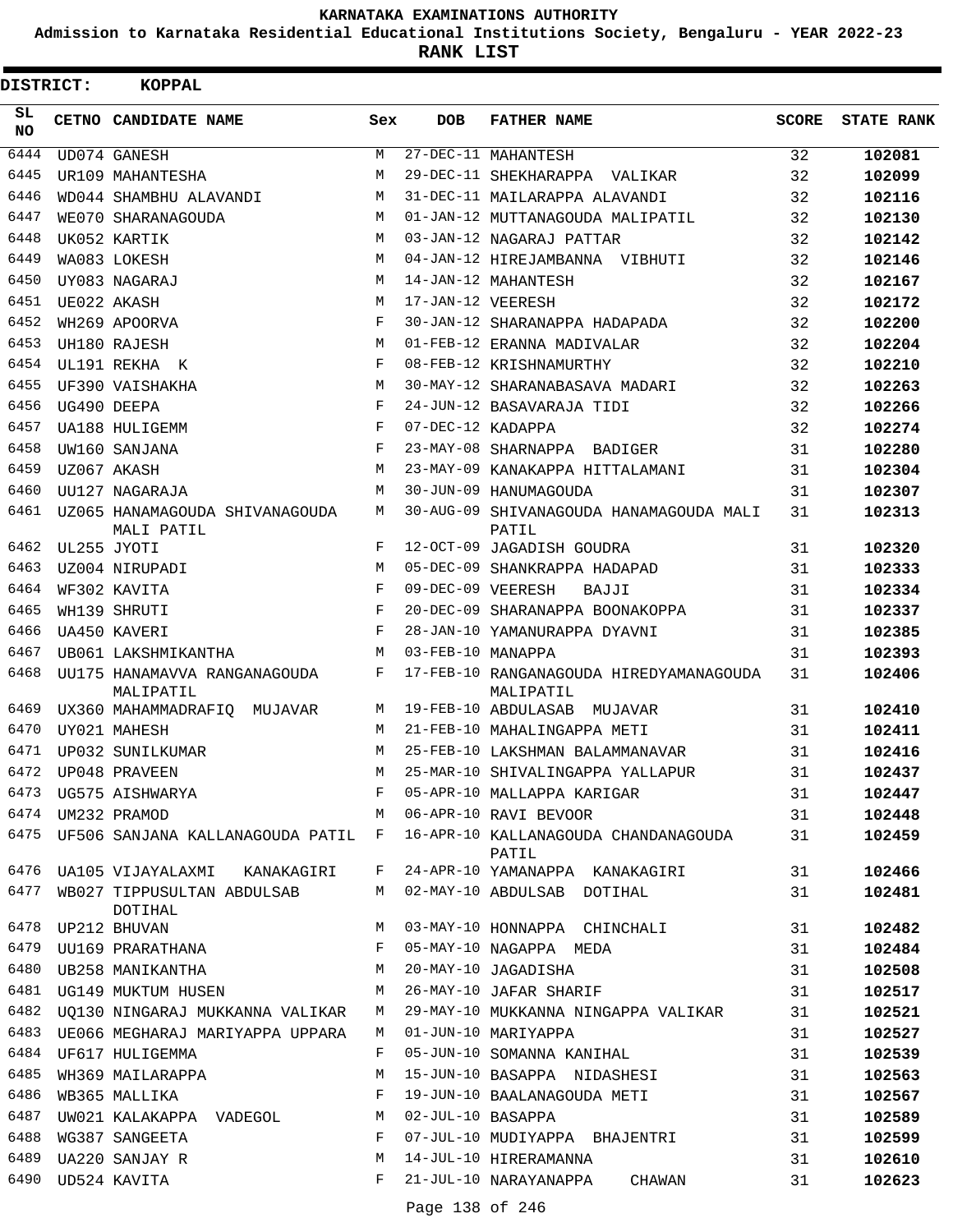**Admission to Karnataka Residential Educational Institutions Society, Bengaluru - YEAR 2022-23**

| DISTRICT:       |                | KOPPAL                                                             |              |                   |                                                                                 |              |                   |
|-----------------|----------------|--------------------------------------------------------------------|--------------|-------------------|---------------------------------------------------------------------------------|--------------|-------------------|
| SL<br><b>NO</b> |                | CETNO CANDIDATE NAME                                               | Sex          | <b>DOB</b>        | <b>FATHER NAME</b>                                                              | <b>SCORE</b> | <b>STATE RANK</b> |
| 6491            |                | WC165 PARVATI                                                      | $\mathbf{F}$ |                   | 22-JUL-10 DHARAMAPPA NILOGAL                                                    | 31           | 102625            |
| 6492            |                | UP164 LAXMI                                                        | F            |                   | 26-JUL-10 HANUMAPPA BANKADAMANI                                                 | 31           | 102631            |
| 6493            |                | UN079 VEENA                                                        | F            |                   | 31-JUL-10 SHARANAPPA MADDER                                                     | 31           | 102640            |
| 6494            |                | UN133 SADIKASAB MULLA                                              | М            |                   | 01-AUG-10 RAJASAB MULLA                                                         | 31           | 102646            |
| 6495            |                | UG237 KUSUMA                                                       | F            |                   | 04-AUG-10 KRUSHNA VATAPARVI                                                     | 31           | 102651            |
| 6496            |                | UN036 NIRUPADI                                                     | М            |                   | 06-AUG-10 MARUTI LINGADALLI                                                     | 31           | 102656            |
| 6497            |                | UC134 PAMANNA                                                      | М            |                   | 06-AUG-10 THIPPANNA                                                             | 31           | 102657            |
| 6498            |                | UJ049 SHRINIVAS NAIK                                               | М            |                   | 10-AUG-10 PANDAPPA RUDRAMANI                                                    | 31           | 102672            |
| 6499            |                | UX445 JAGADEESHA                                                   | М            |                   | 11-AUG-10 HULAGAPPA MADARA                                                      | 31           | 102675            |
| 6500            |                | UZ104 MUDIYAPPA                                                    | М            |                   | 13-AUG-10 SHANKRAPPA GUGRI                                                      | 31           | 102685            |
| 6501            |                | UN052 SANJAYREDDY                                                  | М            |                   | 14-AUG-10 GAVISIDDAPPA GONAL                                                    | 31           | 102692            |
| 6502            |                | UD304 AKSHATA                                                      | F            |                   | 18-AUG-10 JAGADISH                                                              | 31           | 102703            |
| 6503            |                | UE200 SHIVU KUMAR RATHOD                                           | М            |                   | 18-AUG-10 JAYAKUMAR RATHOD                                                      | 31           | 102706            |
| 6504            |                | UQ119 MAHANTESHA GOTAGI                                            | М            |                   | 22-AUG-10 SHARANAPPA GOTAGI                                                     | 31           | 102716            |
| 6505            |                | UV194 MANJUNATHA LAMANI                                            | М            |                   | 01-SEP-10 YAMANAPPA LAMANI                                                      | 31           | 102749            |
| 6506            |                | UE186 HANUMANTI                                                    | F            |                   | 02-SEP-10 YAMANAGOUDA                                                           | 31           | 102753            |
| 6507            |                | UV252 KAVERI                                                       | F            |                   | 04-SEP-10 SHIDHAPPA CHALAVADI                                                   | 31           | 102762            |
| 6508            |                | UT053 PRIYANKA                                                     | F            |                   | 05-SEP-10 BASAPPA AMMAJI                                                        | 31           | 102766            |
| 6509            |                | UC228 TULASI                                                       | $_{\rm F}$   |                   | 05-SEP-10 SOMASHEKHAR                                                           | 31           | 102767            |
| 6510            |                | WC058 DEEPIKA                                                      | F            |                   | 07-SEP-10 AMARESHAPPA GOUDRA                                                    | 31           | 102772            |
| 6511            |                | WG370 ANITA                                                        | F            |                   | 10-SEP-10 NINGAPPA HOSAMANI                                                     | 31           | 102778            |
| 6512            |                | UO010 SANJANA VALIKAR                                              | F            |                   | 10-SEP-10 HANAMAPPA VALIKAR                                                     | 31           | 102784            |
| 6513            |                | WB177 SUMITHRA BEEMANNA NEERALUTI F                                |              |                   | 13-SEP-10 BEEMANNA GUNNEPPA NEERALUTI                                           | 31           | 102792            |
| 6514            |                | UL241 ABIBABEGUM                                                   | F            |                   | 22-SEP-10 RAJABHAKSHI DABAGALLI                                                 | 31           | 102816            |
| 6515            |                | <b>UA505 MAHESHAMMA</b>                                            | F            |                   | 23-SEP-10 YANKAPPA                                                              | 31           | 102820            |
| 6516            |                | UZ023 HULIGEMMA HUCHHAPPA<br>MADIVALAR                             | F            |                   | 24-SEP-10 HUCHHAPPA PARASAPPA MADIVALAR                                         | 31           | 102826            |
| 6517            |                | UW007 AKSHAY KORI                                                  | М            |                   | 27-SEP-10 AMARESH KORI                                                          | 31           | 102834            |
| 6518            |                | US167 TANUJA HOOLAGERI                                             | F            |                   | 01-OCT-10 CHANDAPPA                                                             | 31           | 102855            |
| 6519            |                | US135 CHIRANJIVI MUDUTAGI                                          | M            |                   | 05-OCT-10 SHIVAJI NANDAPPA MUDUTAGI                                             | 31           | 102873            |
|                 |                | 6520 UF144 MEGHA SAJJAN NAMA F 05-OCT-10 BASAVARAJ                 |              |                   |                                                                                 | 31           | 102875            |
| 6521            |                | WE206 VIJAYKUMAR                                                   |              |                   | M 05-OCT-10 NEELAPPA NINGAPUR 31                                                |              | 102879            |
| 6522            |                |                                                                    |              |                   | WB379 PUNIT HANAMAPPA GURIKAR M 07-OCT-10 HANAMAPPA YAMANURAPPA GURIKAR 31      |              | 102890            |
| 6523            |                | UD227 SHIVALEELA SAGAR<br>F 09-OCT-10 SHARANABASAVA                |              |                   |                                                                                 | 31           | 102896            |
|                 |                | 6524 UC414 MANJUNATHA<br>M <sub>N</sub>                            |              |                   | 10-OCT-10 YAMANURAPPA                                                           | 31           | 102902            |
| 6525            |                | US122 PRIYANKA F                                                   |              |                   | 15-OCT-10 HANAMANTHA MADAR                                                      | 31           | 102933            |
| 6526            |                | UG339 AJAY KUMAR M                                                 |              | 20-OCT-10 KESHAV  |                                                                                 | 31           | 102954            |
|                 |                | 6527 UB021 DARSHAN LAMANI M                                        |              |                   | 20-OCT-10 PANDU LAMANI                                                          | 31           | 102956            |
|                 | 6528 UM049 ANU | UM049 ANU<br>UV269 DEVARAJ PUJAR NA M                              |              |                   | 21-OCT-10 MARUTI BAHADDURBANDI                                                  | 31           | 102957            |
| 6529            |                |                                                                    |              |                   | 22-OCT-10 SHARANAPPA                                                            | 31           | 102964            |
|                 |                |                                                                    |              |                   | 22-OCT-10 LOKESH PUJARI                                                         | 31           | 102967            |
|                 |                | 6530 UG145 MANOJ M<br>6531 UH003 SANGEETA F<br>6532 UF150 VISHNU M |              |                   | 30-OCT-10 ANDAPPA BETAGERI                                                      | 31           | 102997            |
|                 |                |                                                                    |              |                   | 31-OCT-10 GAVISIDDAPPA BEVOOR 31                                                |              | 103002            |
|                 |                | HADIMANI                                                           |              |                   | 6533 UV265 FAKIRAPPA YAMANAPPA M 02-NOV-10 YAMANAPPA FAKIRAPPA HADIMANI 31      |              | 103012            |
|                 |                | 6534 UD180 AMBARISHA M                                             |              |                   | 03-NOV-10 CHENNABASANA GOUDA                                                    | 31           | 103020            |
|                 |                | 6535 UW111 POOJA PAVAR F                                           |              | 03-NOV-10 DEVAPPA |                                                                                 | 31           | 103021            |
|                 |                |                                                                    |              |                   |                                                                                 | 31           | 103045            |
|                 |                |                                                                    |              |                   |                                                                                 | 31           | 103058            |
|                 |                |                                                                    |              |                   | 6538 UZ352 KIRAN KALAKAPPA DONNEGUDDA M 12-NOV-10 KALAKAPPA SHAVAKKA DONNEGUDDA | 31           | 103065            |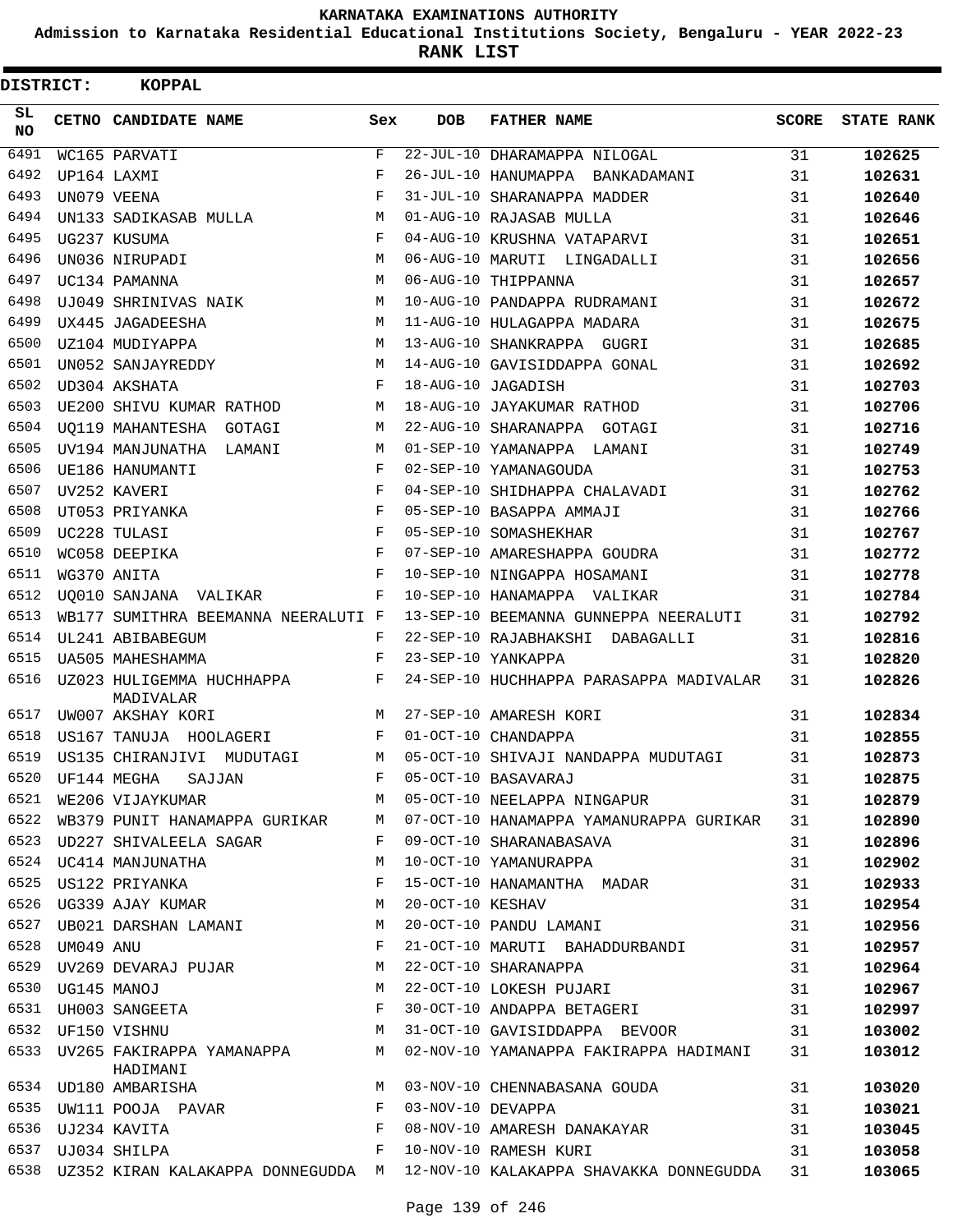**Admission to Karnataka Residential Educational Institutions Society, Bengaluru - YEAR 2022-23**

| DISTRICT:       | <b>KOPPAL</b>                                                                            |              |                   |                                                                                                             |              |                   |
|-----------------|------------------------------------------------------------------------------------------|--------------|-------------------|-------------------------------------------------------------------------------------------------------------|--------------|-------------------|
| SL<br><b>NO</b> | CETNO CANDIDATE NAME                                                                     | Sex          | <b>DOB</b>        | <b>FATHER NAME</b>                                                                                          | <b>SCORE</b> | <b>STATE RANK</b> |
| 6539            | UF469 SHIVALEELA                                                                         | $\mathbf{F}$ |                   | 15-NOV-10 SOMANATHA HIREMATHA                                                                               | 31           | 103087            |
| 6540            | UC135 RAKESH                                                                             | M            |                   | 19-NOV-10 SHARANAPPA HULKIHAL                                                                               | 31           | 103100            |
| 6541            | US070 BASAYYA ABBIGERI                                                                   | М            |                   | 20-NOV-10 SHARANAYYA SHANKRAYYA<br>ABBIGERI                                                                 | 31           | 103102            |
| 6542            | UL116 SINDHU                                                                             | F            |                   | 20-NOV-10 GAVISIDDAPPA SANNAGOUDRA                                                                          | 31           | 103108            |
| 6543            | UT101 GANGADHARA                                                                         | M            |                   | 23-NOV-10 KADAYYA MATHAPATI                                                                                 | 31           | 103116            |
| 6544            | WD063 LAKSHMIDEVI                                                                        | F            |                   | 23-NOV-10 LOKAPPA HUNASIHAL                                                                                 | 31           | 103117            |
| 6545            | UU421 MARUTIGOUDA SHIVANAGOUDA<br>MALIPATIL                                              | М            |                   | 23-NOV-10 SHIVANAGOUDA MALIPATIL                                                                            | 31           | 103118            |
| 6546            | UZ054 JAYASHRI PAVADIGOUDA GOUDRA F                                                      |              |                   | 25-NOV-10 PAVADIGOUDA BALANAGOUDA<br>GOUDRA                                                                 | 31           | 103128            |
| 6547            | UU052 VISHNU                                                                             | M            |                   | 25-NOV-10 UMESH HOSAMANI                                                                                    | 31           | 103134            |
| 6548            | UJ069 ASHWINI BASAVANTAGOUA<br>PATIL                                                     | F            |                   | 27-NOV-10 BASAVANTAGOUA PATIL                                                                               | 31           | 103144            |
| 6549            | WK104 AMARESH                                                                            | M            |                   | 30-NOV-10 HANAMANTAPPA MALI                                                                                 | 31           | 103156            |
| 6550            | UL201 CHAITRA HANUMAPPA<br>HALAVAGALI                                                    | F            |                   | 04-DEC-10 HANUMAPPA SIDDAPPA HALAVAGALI                                                                     | 31           | 103174            |
| 6551            | UH025 NAGAVENI                                                                           | $_{\rm F}$   |                   | 09-DEC-10 YALLAPPA SHILLIKYATH                                                                              | 31           | 103205            |
| 6552            | WA025 SHRUTI                                                                             | $_{\rm F}$   |                   | 12-DEC-10 YALLAPPA HANAMASAGR                                                                               | 31           | 103232            |
| 6553            | WH300 VIDYA HALLI                                                                        | F            |                   | 12-DEC-10 VEERANNA HALLI                                                                                    | 31           | 103233            |
| 6554            | UD522 DEVRAJ                                                                             | M            |                   | 14-DEC-10 NINGAPPA                                                                                          | 31           | 103239            |
| 6555            | UY139 MASAPPA HOSUR                                                                      | M            | 14-DEC-10 HEMANNA |                                                                                                             | 31           | 103241            |
| 6556            | WG051 DEVARAJ                                                                            | M            |                   | 15-DEC-10 SHIVAPPA KURI                                                                                     | 31           | 103245            |
| 6557            | WF151 KALPANA                                                                            | $_{\rm F}$   |                   | 16-DEC-10 RAMAPPA GUDASALAD                                                                                 | 31           | 103250            |
| 6558            | UG132 JYOTI BASAPPA HALLIKERI                                                            | F            |                   | 17-DEC-10 BASAPPA DYAMAPPA HALLIKERI                                                                        | 31           | 103256            |
| 6559            | WD147 ANJANA                                                                             | F            |                   | 18-DEC-10 HOLEYAPPA HARIJANA                                                                                | 31           | 103261            |
| 6560            | UP127 SANJAY                                                                             | М            |                   | 18-DEC-10 RAVI LEBAGERI                                                                                     | 31           | 103266            |
| 6561            | UF470 VITHAL                                                                             | M            |                   | 21-DEC-10 SURESH NAYAK                                                                                      | 31           | 103288            |
| 6562            | UK144 BASAVARAJ PAKIRAPPA NAYAK                                                          | М            |                   | 22-DEC-10 PAKIRAPPA NAYAK                                                                                   | 31           | 103291            |
| 6563            | WC050 AMBIKA                                                                             | F            |                   | 25-DEC-10 DURAGAPPA AKKI                                                                                    | 31           | 103310            |
| 6564            | UU481 PRAJWAL YALLAPPA PUJAR                                                             | М            |                   | 28-DEC-10 YALLAPPA PUJAR RAJAMMA PUJAR                                                                      | 31           | 103330            |
|                 | 6565 WJ227 NISYATA HOSAMANI                                                              | $\mathbf{F}$ |                   | 31-DEC-10 KHAJESAB HOSAMANI                                                                                 | 31           | 103353            |
| 6567            | 6566 UV292 KAVERI VENKOBA<br>$\mathbf{F}$<br>GUDIMUNDINAVAR                              |              |                   | 01-JAN-11 VENKOBA HANAMAPPA<br>GUDIMUNDINAVAR                                                               | 31           | 103382            |
|                 | WH283 YAMANOORAPPA                                                                       |              |                   | M 01-JAN-11 KOODLEPPA HUDED<br>6568 UH004 SRISHAILAGOUDA VIRESHAGOUDA M 02-JAN-11 VIRESHAGOUDA POLICE PATIL | 31<br>31     | 103436            |
|                 | POLICE PATIL<br>6569 UZ015 RAJAMA KHAJESAB NANDAVADAGI F 04-JAN-11 KHAJESAB DASTAGIRISAB |              |                   |                                                                                                             | 31           | 103445            |
|                 | 6570 UV289 VENKATESH NARASAPPA                                                           |              |                   | NANDAVADAGI<br>M 04-JAN-11 NARASAPPA HANAMANTAPPA                                                           | 31           | 103454            |
|                 | TALAGADE<br>6571 UB011 SRUJANA                                                           | M            | 06-JAN-11 SURALI  | TALAGADE                                                                                                    | 31           | 103456            |
|                 | 6572 UP183 ADITYA                                                                        | M            |                   | 08-JAN-11 MAILARAPPA AKKI                                                                                   | 31           | 103470<br>103483  |
|                 | 6573 UK185 ANUSHA                                                                        | F            |                   | 09-JAN-11 ANDAPPA MEGALMANI                                                                                 | 31           | 103487            |
|                 | 6574 UX249 PRAJWAL VEERANAGOUD GOUDAR M                                                  |              |                   | 11-JAN-11 VEERANAGOUD NINGANAGOUD                                                                           | 31           | 103507            |
|                 | 6575 WF284 SARASWATI MALLIKARJUN                                                         | F            |                   | GOUDAR<br>14-JAN-11 MALLIKARJUN BASAPPA BHAVIMANI                                                           | 31           | 103522            |
| 6576            | BHAVIMANI<br>WH124 TARUN                                                                 | M            |                   | 14-JAN-11 FATTEPPA RATHOD                                                                                   | 31           | 103523            |
| 6577            | UJ169 SAHANA                                                                             | F            |                   | 16-JAN-11 JAGADEESH AMBIGER                                                                                 | 31           | 103530            |
| 6578            | UQ066 ABHI YAMANAPPA MADAR M                                                             |              |                   | 20-JAN-11 YAMANAPPA BHARAMAPPA MADAR                                                                        | 31           | 103551            |
|                 | 6579 UD270 LAKSHMI BHOVI                                                                 | F            |                   | 20-JAN-11 VENKATESHA BHOVI                                                                                  | 31           | 103556            |
| 6580            | WH091 VISHWANATH                                                                         |              |                   | M 24-JAN-11 TIRUPATI HOSMANI                                                                                | 31           | 103585            |
|                 |                                                                                          |              |                   |                                                                                                             |              |                   |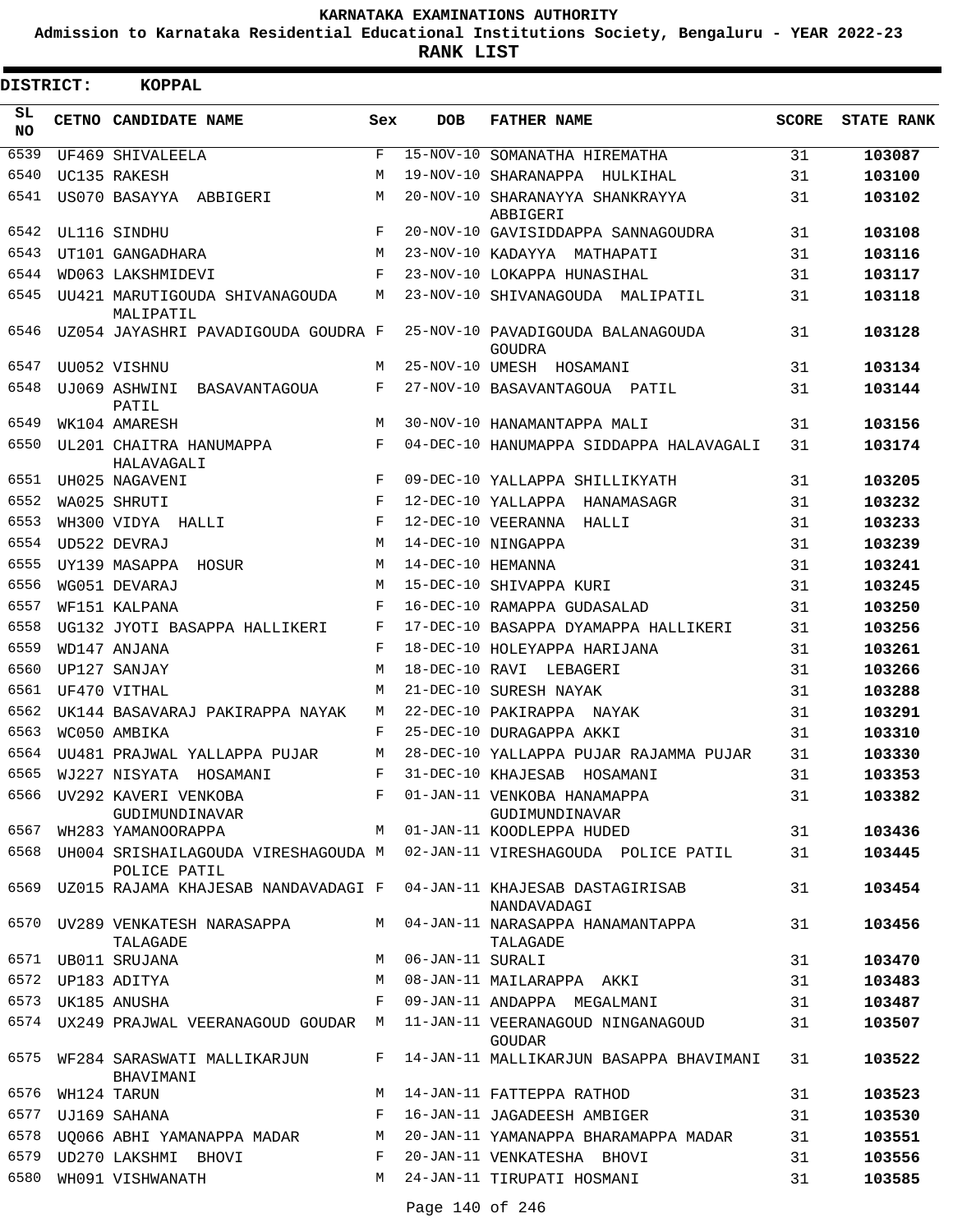**Admission to Karnataka Residential Educational Institutions Society, Bengaluru - YEAR 2022-23**

| DISTRICT:        | <b>KOPPAL</b>                            |             |                   |                                                    |              |                   |
|------------------|------------------------------------------|-------------|-------------------|----------------------------------------------------|--------------|-------------------|
| SL.<br><b>NO</b> | CETNO CANDIDATE NAME                     | Sex         | <b>DOB</b>        | <b>FATHER NAME</b>                                 | <b>SCORE</b> | <b>STATE RANK</b> |
| 6581             | WF292 GAYITRI                            | $\mathbf F$ |                   | 27-JAN-11 SHIVANNA CHAVHAN                         | 31           | 103602            |
| 6582             | US046 SURESHA HOSAPETE                   | M           |                   | 27-JAN-11 SANNAYANKAPPA                            | 31           | 103605            |
| 6583             | UD320 MAHAMMAD RAFI                      | M           |                   | 29-JAN-11 MAINUDDIN                                | 31           | 103624            |
| 6584             | UL096 BASAVARAJA                         | M           |                   | 31-JAN-11 GULAPPA MALEKOPPA                        | 31           | 103633            |
| 6585             | UP099 GAYATRI                            | F           |                   | 31-JAN-11 MALLAPPA BALLARI                         | 31           | 103634            |
| 6586             | UV139 MALLAPPA                           | M           |                   | 04-FEB-11 BASAPPA TARALAKATTI                      | 31           | 103659            |
| 6587             | UX027 DADABEE                            | F           |                   | 06-FEB-11 MABUSAB MULLA                            | 31           | 103672            |
| 6588             | UU124 VIRESH FAKIRAPPA HADAPAD           | М           |                   | 08-FEB-11 FAKIRAPPA VEERABADRAPPA<br>HADAPAD       | 31           | 103698            |
| 6589             | UY046 NETRAVATI                          | F           |                   | 09-FEB-11 HANAMAPPA                                | 31           | 103699            |
| 6590             | UE090 RAGHAVENDRA                        | M           |                   | 10-FEB-11 PARAMESH NAYAK                           | 31           | 103712            |
| 6591             | WE095 LALITA MALLAPPA MATRANGI           | F           |                   | 11-FEB-11 MALLAPPA MATRANGI                        | 31           | 103718            |
| 6592             | WH232 NANDITHA                           | F           |                   | 11-FEB-11 HANAMANTAPPA HARIJANA                    | 31           | 103721            |
| 6593             | WB107 VIJAYAKUMAR                        | M           |                   | 11-FEB-11 DODDABASAVA ANEGUNDI                     | 31           | 103723            |
| 6594             | UN203 BINDU GUGGARI                      | F           |                   | 12-FEB-11 HULAGAPPA GUGGARI                        | 31           | 103728            |
| 6595             | WE008 SWETA METAGAL                      | F           |                   | 13-FEB-11 JAGADISH METAGAL                         | 31           | 103742            |
| 6596             | UA243 PRAJWAL                            | M           |                   | 15-FEB-11 SHARANAPPA                               | 31           | 103759            |
| 6597             | UX143 RENUKA KUMBAR                      | F           |                   | 18-FEB-11 GUDNEPPA KUMBAR                          | 31           | 103782            |
| 6598             | UP179 MITHUN A B                         | M           |                   | 19-FEB-11 ANJANEYA BELURU                          | 31           | 103788            |
| 6599             | WK327 REKHA                              | F           |                   | 19-FEB-11 SHARANAPPA PUJAR                         | 31           | 103790            |
| 6600             | UX317 YAMANURA DANDINA                   | M           |                   | 24-FEB-11 TIPPANNA DANDINA                         | 31           | 103852            |
| 6601             | UD032 RADHIKA                            | F           |                   | 26-FEB-11 RAMANNA KURUBARU                         | 31           | 103864            |
| 6602             | UZ223 PRUTHVIRAJ                         | M           | 27-FEB-11 NAGARAJ | ELIGAR                                             | 31           | 103870            |
| 6603             | UK289 PRAJWAL HANUMAPPA BISRALLI         | M           |                   | 01-MAR-11 HANUMAPPA                                | 31           | 103894            |
| 6604             | UF135 DURAGAPPA                          | M           |                   | 02-MAR-11 HIRETAYAPPA HARIJANA                     | 31           | 103900            |
| 6605             | UR125 SINDHU LAKSHMAN BUKANATTI          | F           |                   | 02-MAR-11 LAKSHMAN BUKANATTI                       | 31           | 103902            |
| 6606             | UE352 NAGARATNA                          | F           |                   | 04-MAR-11 RAMANNA GANADAL                          | 31           | 103918            |
| 6607             | US053 SOMAMMA                            | F           |                   | 06-MAR-11 SANNAYAMANAPPA KURAKUNDI                 | 31           | 103945            |
| 6608             | WC161 SHVETA                             | F           |                   | 09-MAR-11 HANUMESH MYADANERI                       | 31           | 103965            |
| 6609             | WK019 MALLIKARJUNAYYA                    | М           |                   | 10-MAR-11 VEERABASAYYA MANDALAGERI                 | 31           | 103971            |
| 6610             | WC170 SURESHGOUDA                        | M           |                   | 10-MAR-11 BHEEMANAGOUDA POLICEPATIL                | 31           | 103974            |
| 6611             |                                          | F           |                   | 11-MAR-11 DODDABASAPPA KAMATAR                     | 31           | 103977            |
| 6612             | UX376 BASAMMA<br>WG362 VIDYASREE         | F           |                   | 11-MAR-11 ANDANAYYA VEERUPAKSHYYA<br>NANDIKOLAMATH | 31           | 103983            |
| 6613             | WF073 ABHISHEK TIPPANNA HUGAR            | M           |                   | 13-MAR-11 TIPPANNA ARODAPPA HUGAR                  | 31           | 103996            |
| 6614             | UD023 BASAVARAJ                          | M           |                   | 13-MAR-11 AMARESH TEGGINAMANI                      | 31           | 103997            |
| 6615             | UD426 BHOOMIKA                           | F           |                   | 13-MAR-11 AMBRESHA                                 | 31           | 103999            |
| 6616             | UD006 KISHOR                             | M           |                   | 14-MAR-11 MANJUNATH                                | 31           | 104012            |
| 6617             | WE098 PRAJWAL MUNDALAMANI                | M           |                   | 14-MAR-11 RAMANNA MUNDALAMANI                      | 31           | 104013            |
| 6618             | WK017 KALAKESH                           | M           |                   | 16-MAR-11 SHARANAPPA GOGERI                        | 31           | 104034            |
| 6619             | UE286 BASAVARAJ                          | M           |                   | 19-MAR-11 MARUTI DANDIN                            | 31           | 104052            |
| 6620             | WB083 TRIVENI HIREYAMANAPPA<br>NETEGUDDA | F           |                   | 23-MAR-11 HIREYAMANAPPA BALAPPA<br>NETEGUDDA       | 31           | 104097            |
| 6621             | WD325 HULIGEMMA                          | F           |                   | 24-MAR-11 TIMMANNA HANAMAPPA KAMMAR                | 31           | 104102            |
| 6622             | UG089 VIJAYALAKSHMI                      | F           |                   | 25-MAR-11 RAVIKUMAR HYATI                          | 31           | 104116            |
| 6623             | WB090 AMRUTA KANAKAPPA HARIJAN           | F           |                   | 26-MAR-11 KANAKAPPA HANAMAPPA HARIJAN              | 31           | 104119            |
| 6624             | UF313 SHRADDHA                           | F           |                   | 26-MAR-11 DURAGAPPA KORAVAR                        | 31           | 104125            |
| 6625             | WJ170 ANAND                              | М           |                   | 27-MAR-11 LAKSHMAN TALAVAR                         | 31           | 104127            |
| 6626             | UE262 HANUMESH                           | М           |                   | 27-MAR-11 KURUBAR RUDRESH                          | 31           | 104131            |
| 6627             | UW209 MANJUNATH HOSAMANI                 | M           |                   | 02-APR-11 MUTTAPPA                                 | 31           | 104205            |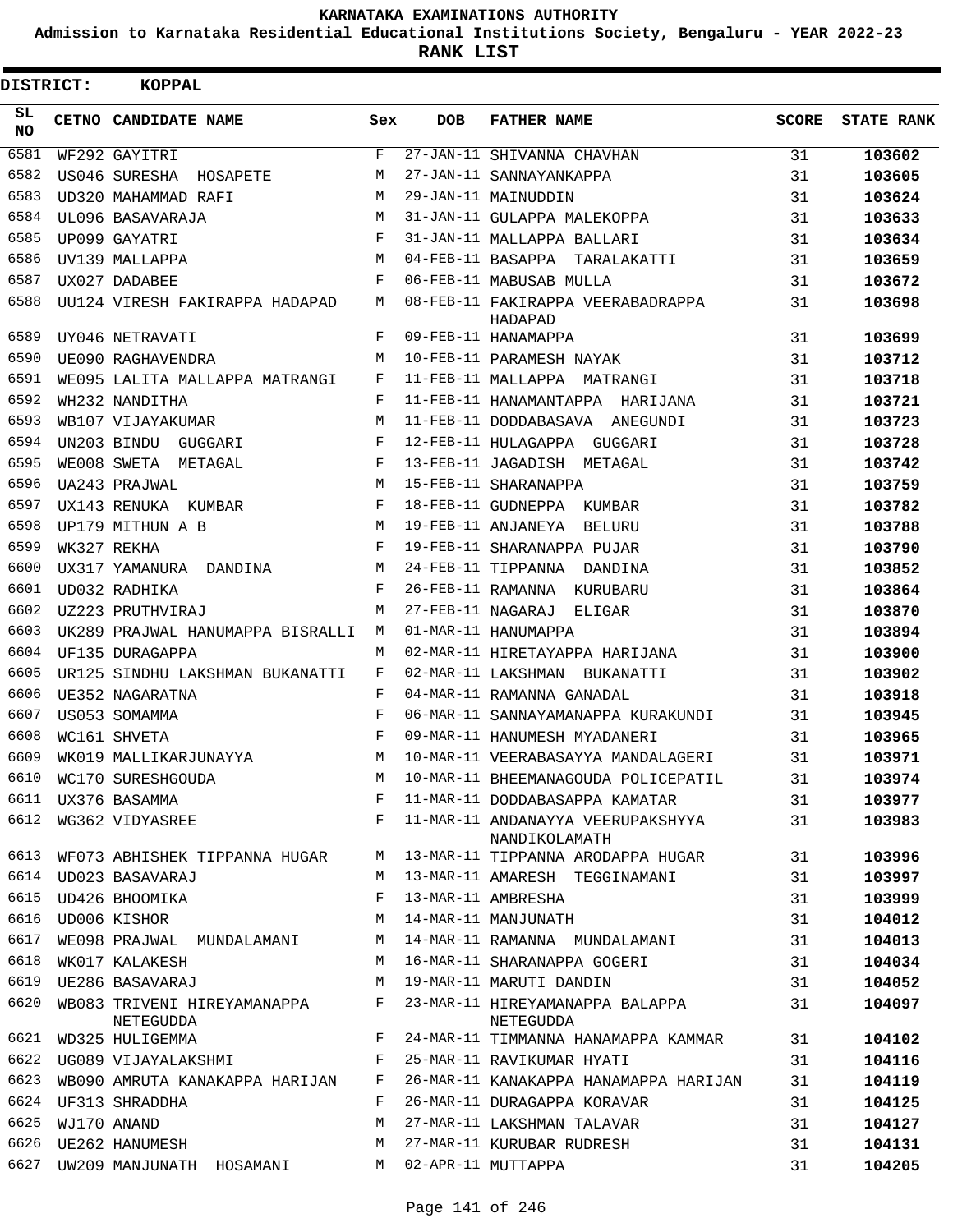**Admission to Karnataka Residential Educational Institutions Society, Bengaluru - YEAR 2022-23**

| DISTRICT: |             | <b>KOPPAL</b>                                                     |                    |                 |                                                                             |       |                   |
|-----------|-------------|-------------------------------------------------------------------|--------------------|-----------------|-----------------------------------------------------------------------------|-------|-------------------|
| SL<br>NO. |             | CETNO CANDIDATE NAME                                              | Sex                | <b>DOB</b>      | <b>FATHER NAME</b>                                                          | SCORE | <b>STATE RANK</b> |
| 6628      |             | <b>UD200 SHIVAKUMARA</b>                                          | M                  |                 | 03-APR-11 DHANANJAYA<br>KAMBAR                                              | 31    | 104214            |
| 6629      |             | UC421 SOUMYA                                                      | $_{\rm F}$         |                 | 03-APR-11 BHUVANESH                                                         | 31    | 104215            |
| 6630      |             | UT071 MAHAMADAGOUS                                                | M                  |                 | 04-APR-11 HUCHUSABA NADAFA                                                  | 31    | 104225            |
| 6631      |             | UY215 MUTTANNA                                                    | М                  |                 | 04-APR-11 NINGAPPA                                                          | 31    | 104226            |
| 6632      |             | UD041 PRASANNA                                                    | М                  |                 | 07-APR-11 ESHAPPA VANAGERI                                                  | 31    | 104263            |
| 6633      |             | UC159 SANJANA                                                     | F                  |                 | 08-APR-11 PARASAPPA GUBBI                                                   | 31    | 104277            |
| 6634      | UB351 USHA  |                                                                   | $_{\rm F}$         |                 | 08-APR-11 DYAMANNA                                                          | 31    | 104279            |
| 6635      |             | WJ145 SHIRAJ HIREMANI                                             | М                  |                 | 11-APR-11 HASANSAB HIREMANI                                                 | 31    | 104321            |
| 6636      |             | WB042 BASAVARAJ VEERAPPA UPPAR                                    | М                  |                 | 12-APR-11 VEERAPPA SHIVAPPA UPPAR                                           | 31    | 104326            |
| 6637      |             | UV098 SHREEDHAR KURATTI                                           | М                  |                 | 12-APR-11 SHARANAPPA                                                        | 31    | 104336            |
| 6638      |             | UC099 ARJUN NAIK L                                                | M                  |                 | 14-APR-11 KUMAR NAIK L                                                      | 31    | 104347            |
| 6639      |             | WG009 MADAN                                                       | М                  |                 | 16-APR-11 BASAVARAJ MAMANI                                                  | 31    | 104367            |
| 6640      |             | UK003 SWETHA                                                      | F                  |                 | 17-APR-11 SHARANAYYA HIREMATHA                                              | 31    | 104388            |
| 6641      |             | UC442 PRUTHVI JOGAD                                               | F                  |                 | 18-APR-11 HANUMANTHAPPA JOGAD                                               | 31    | 104395            |
| 6642      |             | UL263 ASHWINI                                                     | $_{\rm F}$         |                 | 20-APR-11 BHEEMAPPA VAJRABANDI                                              | 31    | 104414            |
| 6643      |             | UW175 PAVITRA SHARANAPPA<br>HANCHINAL                             | F                  |                 | 20-APR-11 SHARANAPPA BASAPPA HANCHINAL                                      | 31    | 104422            |
| 6644      |             | UG060 ANITA                                                       | F                  |                 | 28-APR-11 PARASAPPA POOJAR                                                  | 31    | 104498            |
| 6645      |             | UJ176 GANGAVVA                                                    | F                  |                 | 29-APR-11 NINGANGOUDA POLICE PATIL                                          | 31    | 104510            |
| 6646      |             | UV066 GAYATRI                                                     | F                  |                 | 30-APR-11 GANGADHARA BADIGERA                                               | 31    | 104525            |
| 6647      |             | WB276 SAKKUBAI SAGAR                                              | F                  |                 | 01-MAY-11 BASAVARAJ                                                         | 31    | 104535            |
| 6648      |             | UF092 MUTTANAGOUDA                                                | М                  |                 | 02-MAY-11 BALANAGOUDA METI                                                  | 31    | 104541            |
| 6649      |             | UH231 SHARANAPPA                                                  | М                  |                 | 05-MAY-11 BASVARAJ NAGARAD                                                  | 31    | 104576            |
| 6650      |             | UD378 BETTAPPA                                                    | М                  |                 | 06-MAY-11 GANGADHARA GODI                                                   | 31    | 104582            |
| 6651      |             | UU031 SANJANA MALLIKARJUN JAMBAGI F                               |                    |                 | 14-MAY-11 MALLIKARJUN GURULINGAPPA<br>JAMBAGI                               | 31    | 104691            |
| 6652      |             | UE118 DURUGAMMA                                                   | F                  |                 | 15-MAY-11 GANGAPPA                                                          | 31    | 104694            |
| 6653      |             | UE306 PRUTHVIRAJ K                                                | M                  |                 | 15-MAY-11 BASAVARAJ K                                                       | 31    | 104698            |
| 6654      |             | UJ209 ROHIT BANNIKOPPA                                            | М                  |                 | 15-MAY-11 ANANDA BANNIKOPPA                                                 | 31    | 104702            |
| 6655      |             | UG218 ANUSHA                                                      | $\mathbf{F}% _{0}$ |                 | 18-MAY-11 BADDEPPA JATOT                                                    | 31    | 104728            |
|           |             | 6656 UA547 NIRMALA                                                |                    |                 | F 18-MAY-11 TIMMANNA                                                        | 31    | 104732            |
|           |             | 6657 UU251 AKSHATA MADIKERI KARA FI 19-MAY-11 BHEEMAPPA           |                    |                 |                                                                             | 31    | 104740            |
|           |             | SHEEGIRI                                                          |                    |                 | 6658 WF242 YASHODHA SHARANAPPA F 19-MAY-11 SHRANAPPA SHREEGIRI 31           |       | 104746            |
|           |             |                                                                   |                    |                 | 6659 UV124 MALLIKA FAKIRAPPA NELLUR F 20-MAY-11 FAKIRAPPA GULAPPA NELLUR 31 |       | 104758            |
|           |             | 6660 UF542 AMBAREESH SOMANALA                                     |                    |                 | M 21-MAY-11 SHANKARAPPA SOMANALA 31                                         |       | 104769            |
| 6661      |             | WB256 VENKATESH                                                   | M                  |                 | 26-MAY-11 NAGAPPA MARAKUNDI                                                 | 31    | 104837            |
|           |             | 6662 UF181 SAVITRI PAKIRAPPA TALAVAR F                            |                    |                 | 27-MAY-11 PAKIRAPPA TALAVAR                                                 | 31    | 104845            |
|           |             | 6663 WG308 CHANNAMMA                                              | F                  |                 | 29-MAY-11 RAVIKUMAR KARBHARI                                                | 31    | 104857            |
|           |             | 6664 UF618 HULIGEMMA                                              | F                  |                 | 30-MAY-11 AMARESHA LINGANABANDI 31                                          |       | 104871            |
| 6665      | UV057 SOHEL |                                                                   |                    |                 | M 30-MAY-11 MUSTTAFA ABBINISAB KANAKAPUR 31                                 |       | 104877            |
|           |             | 6666 UM084 SAVITRI                                                | $\mathbf{F}$       |                 | 31-MAY-11 HANUMANTAPPA                                                      | 31    | 104888            |
|           |             | 6667 UV230 ANJALI HANAMANTAPPA KARI                               |                    |                 | F 01-JUN-11 HANUMANTAPPA KARI                                               | 31    | 104894            |
| 6668      |             | WK211 MAILARI                                                     | М                  |                 | 01-JUN-11 NINGARAJ ANNIGERI 31                                              |       | 104903            |
| 6669      |             | UH126 SAKKUBAYI                                                   | F                  |                 | 01-JUN-11 NAGANAGOUDA POLICEPATIL                                           | 31    | 104916            |
| 6670      |             | $\verb WBI34 SANJANA  \quad \verb CHAVAN  \qquad \qquad \verb F $ |                    |                 | 01-JUN-11 RAMACHANDRA LIMBAPPA CHAVAN                                       | 31    | 104919            |
|           |             | 6671 UZ055 YAMANAVVA                                              |                    |                 | F 01-JUN-11 HANAMAPPA SANGAPPA USALAKOPPA                                   | 31    | 104934            |
|           |             | 6672 UE218 RAMACHANDRA MOTHI MONTH MO2-JUN-11 MAREPPA MOTHI       |                    |                 |                                                                             | 31    | 104942            |
|           |             | GURIKAR                                                           |                    |                 | 6673 UV022 SHARANBASAV HANAMAPPA M 02-JUN-11 HANAMAPPA YALLAPPA GURIKAR     | 31    | 104944            |
|           |             | 6674 UX162 MARUTI                                                 |                    |                 | M 03-JUN-11 LAXMAN VIBHUTI                                                  | 31    | 104954            |
|           |             |                                                                   |                    | Page 142 of 246 |                                                                             |       |                   |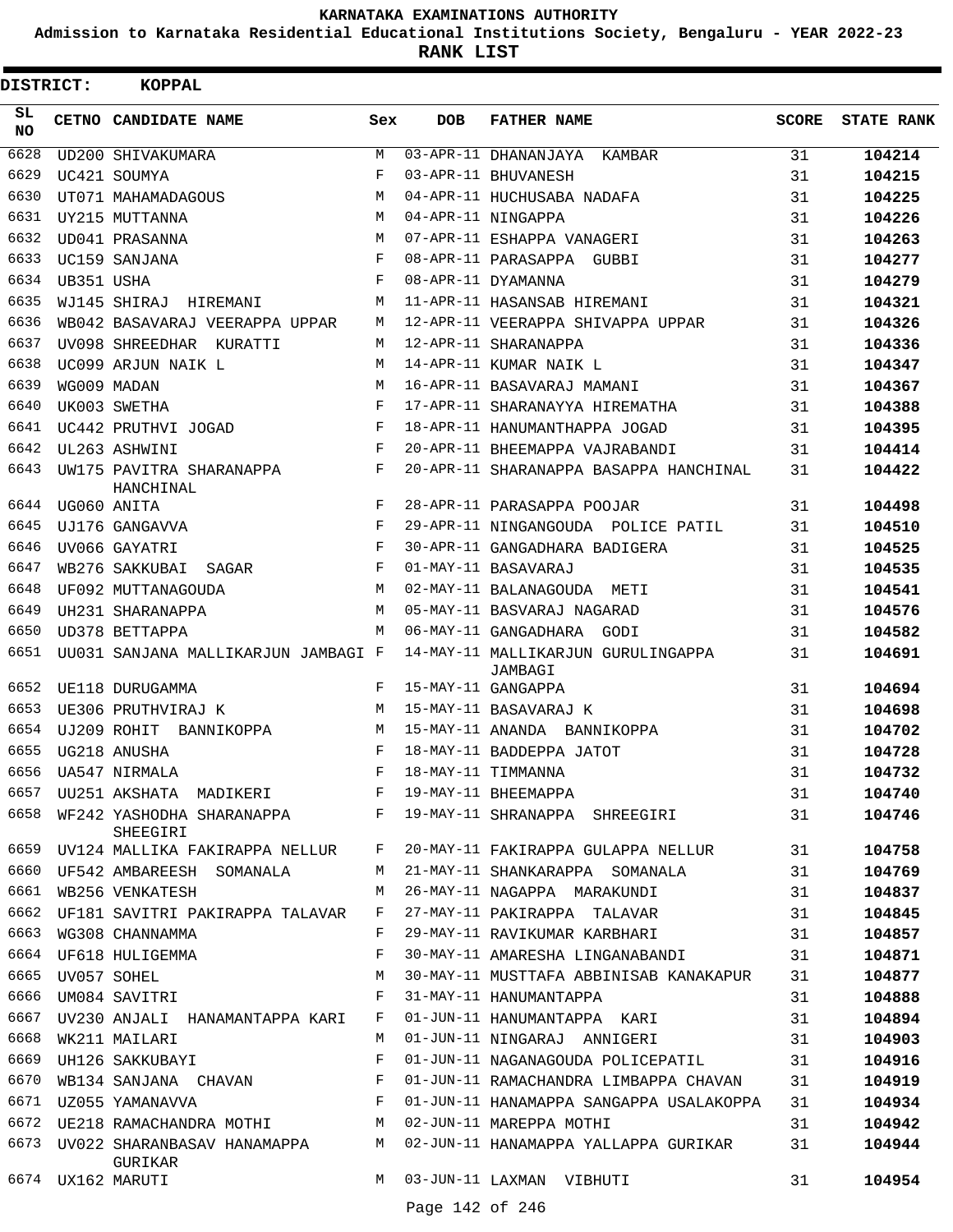**Admission to Karnataka Residential Educational Institutions Society, Bengaluru - YEAR 2022-23**

 $\blacksquare$ 

**RANK LIST**

Е

| <b>DISTRICT:</b> |                  | <b>KOPPAL</b>                                        |            |                   |                                                                                 |              |                   |
|------------------|------------------|------------------------------------------------------|------------|-------------------|---------------------------------------------------------------------------------|--------------|-------------------|
| SL<br>NO.        |                  | CETNO CANDIDATE NAME                                 | Sex        | <b>DOB</b>        | <b>FATHER NAME</b>                                                              | <b>SCORE</b> | <b>STATE RANK</b> |
| 6675             |                  | UJ087 SPANDANA<br>ELIGERA                            | F          |                   | 03-JUN-11 BALESH RAMANNA ELIGERA                                                | 31           | 104960            |
| 6676             |                  | WE118 SUMANGALA                                      | F          |                   | 03-JUN-11 NAGAPPA RATHOD                                                        | 31           | 104962            |
| 6677             |                  | UY047 ASHWINI                                        | $_{\rm F}$ |                   | 04-JUN-11 SANNASHIVAPPA BHAJANTRI                                               | 31           | 104967            |
| 6678             |                  | UF048 TIPPAVVA GOUDRA                                | F          |                   | 05-JUN-11 JAGADEESH                                                             | 31           | 104996            |
| 6679             |                  | WF062 PUTTARAJA YAMANAPPA KINNAL                     | М          |                   | 07-JUN-11 YAMANAPPA FAKEERAPPA KINNAL                                           | 31           | 105025            |
| 6680             |                  | WE180 RADHA                                          | F          |                   | 07-JUN-11 TIMMANNA IALGERA                                                      | 31           | 105026            |
| 6681             |                  | WD327 BHARATI                                        | F          |                   | 08-JUN-11 HEMANNA BALLARI                                                       | 31           | 105033            |
| 6682             |                  | UH141 SHANTA KAVALOOR                                | F          |                   | 08-JUN-11 SHARANAPPA                                                            | 31           | 105043            |
| 6683             |                  | UA038 TANU N P                                       | F          | 09-JUN-11 NAGARAJ |                                                                                 | 31           | 105057            |
| 6684             |                  | UC326 BHAGYALAKSHMI                                  | F          |                   | 10-JUN-11 MARESH JANEKAL                                                        | 31           | 105065            |
| 6685             |                  | UL125 PAVANAKUMAR                                    | М          |                   | 12-JUN-11 RAVIKUMAR TIKYANAIK                                                   | 31           | 105105            |
| 6686             |                  | US104 SHARANABASAVA GORABALA                         | M          |                   | 12-JUN-11 PAMPAPATI GORABALA                                                    | 31           | 105111            |
| 6687             | UF011 SUMA       |                                                      | F          |                   | 14-JUN-11 MANJUNATH SHARANAPPA HOSUR                                            | 31           | 105139            |
| 6688             |                  | UM051 VIJAY                                          | M          |                   | 17-JUN-11 SIDDAPPA HULLI                                                        | 31           | 105171            |
| 6689             |                  | UK276 ADITYA                                         | M          |                   | 18-JUN-11 KOTRESHA<br>VALIKARA                                                  | 31           | 105173            |
| 6690             |                  | UC453 PRASHANTH                                      | M          | 18-JUN-11 RAMESH  |                                                                                 | 31           | 105179            |
| 6691             |                  | WH045 SHIVAPRASAD                                    | M          |                   | 19-JUN-11 NINGAPPA RYAVANAKI                                                    | 31           | 105189            |
| 6692             |                  | UD477 LINGANAGOUDA MAALIPATIL<br>SINGANALA           | М          |                   | 20-JUN-11 SHARANAPPA SINGANALA                                                  | 31           | 105193            |
| 6693             |                  | UC393 ABHISHEKA                                      | M          |                   | 21-JUN-11 SHARANAPPA S                                                          | 31           | 105200            |
| 6694             |                  | UD162 BHARAT                                         | M          |                   | 21-JUN-11 SHANKRAPPA                                                            | 31           | 105203            |
| 6695             |                  | UD432 KIRAN KUMAR                                    | М          |                   | 21-JUN-11 GAVISIDDANAGOWDA<br>HANAWAL                                           | 31           | 105207            |
| 6696             |                  | UY077 SUBHASA                                        | M          |                   | 21-JUN-11 MALLAPPA<br>MADAR                                                     | 31           | 105214            |
| 6697             |                  | UX169 JOYTHI RAMAPPA HIREHAL                         | F          |                   | 23-JUN-11 RAMAPPA LAKSHAMAPPA HIREHAL                                           | 31           | 105235            |
| 6698             |                  | WJ202 PAVITRA                                        | $_{\rm F}$ |                   | 23-JUN-11 HANAMAPPA HARIJANA                                                    | 31           | 105237            |
| 6699             |                  | UW040 PAVITRA SHEKHARAPPA<br>GANGANAL                | F          |                   | 23-JUN-11 SHEKHARAPPA SIDDAPPA GANGANAL                                         | 31           | 105238            |
| 6700             |                  | UE348 PAVITRA                                        | $_{\rm F}$ |                   | 24-JUN-11 HANUMANTAPPA<br>GADDI                                                 | 31           | 105252            |
| 6701             |                  | UL126 PRASANNA KUMAR                                 | M          |                   | 24-JUN-11 SRINIVAS                                                              | 31           | 105253            |
| 6702             |                  | US149 VEERESH                                        | М          |                   | 24-JUN-11 MAHANTESH GONAL                                                       | 31           | 105258            |
|                  |                  | 6703 WG056 YASHODHA                                  | F.         |                   | 25-JUN-11 HUSENAPPA ELIGER                                                      | 31           | 105271            |
|                  |                  |                                                      |            |                   |                                                                                 | 31           | 105274            |
|                  |                  |                                                      |            |                   |                                                                                 | 31           | 105278            |
|                  |                  |                                                      |            |                   | 6706 US109 CHANDALINGA M 27-JUN-11 RAVI MASAPPA VAGGAR 31                       |              | 105284            |
| 6707             |                  | WA173 NAREGALLAPPA M                                 |            |                   | 28-JUN-11 BEERAPPA HANAMAPPA KIRASUR 31                                         |              | 105300            |
|                  |                  |                                                      |            |                   | 6708 UU371 DODDABASAVA M 30-JUN-11 HANAMANTAPPA SULIKERI                        | 31           | 105322            |
|                  |                  | 6709 UC171 KHALINDAR BABU M 30-JUN-11 SHYAMIDSAB     |            |                   |                                                                                 | 31           | 105326            |
|                  | 6710 UJ031 MANOJ |                                                      |            |                   | M 30-JUN-11 KARIYAPPA TUBAKI                                                    | 31           | 105328            |
|                  |                  | 6711 UU078 YASHAVANTHA KATTIMANI M 01-JUL-11 SURESHA |            |                   |                                                                                 | 31           | 105351            |
|                  |                  | 6712 WB395 RENUKA                                    | $F -$      |                   | 03-JUL-11 DEVAPPA KURABAR                                                       | 31           | 105378            |
|                  |                  |                                                      |            |                   | 6713 UG508 UMADEVI KORLAHALLI BO3-JUL-11 HANUMAPPA KORLAHALLI                   | 31           | 105379            |
|                  |                  | 6714 UF568 VARSHA                                    | F          |                   | 03-JUL-11 SANTOOSH PURTAGERI                                                    | 31           | 105380            |
|                  |                  |                                                      |            |                   | 6715 UF340 SAMARTHA CHANDRAPPA VALIKAR M 05-JUL-11 CHHANDRAPPA NINGAPPA VALIKAR | 31           | 105404            |
|                  |                  | 6716 UZ173 HANAMANTA                                 | M          |                   | 08-JUL-11 MALLAPPA HANAMANTA VAJJAL                                             | 31           | 105444            |
| 6717             |                  | UU277 SANGEETA                                       | F          |                   | 09-JUL-11 AMARESHA BOGAPURA                                                     | 31           | 105464            |
|                  |                  | MALLANNAVARA                                         |            |                   | 6718 UH007 AISHWARYA BHARAMAPPA F 11-JUL-11 BHARAMAPPA MARIYAPPA<br>MALLAVARA   | 31           | 105475            |
|                  |                  |                                                      |            |                   | 6719 US097 BHARGAVI SHIRAWAR F 12-JUL-11 MALLAPPA SHIRAWAR                      | 31           | 105494            |
|                  |                  | 6720 UZ211 HANAMESH                                  |            |                   | M 13-JUL-11 NAGAPPA CHOURI                                                      | 31           | 105507            |
|                  |                  | 6721 WJ008 PRASHANTA                                 |            |                   | M 14-JUL-11 AMARAYYA SAHUKAR                                                    | 31           | 105524            |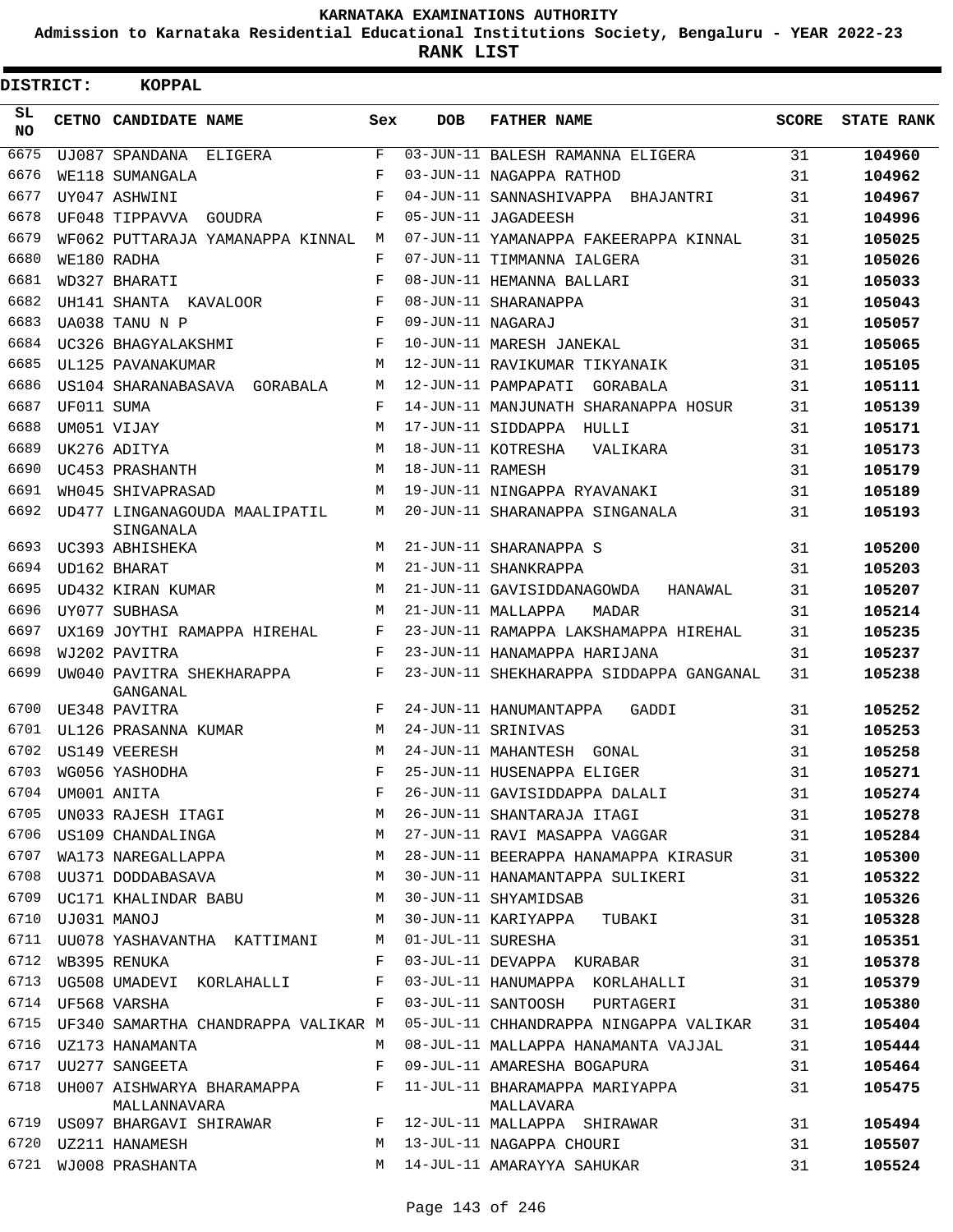**Admission to Karnataka Residential Educational Institutions Society, Bengaluru - YEAR 2022-23**

| DISTRICT: | <b>KOPPAL</b>                                         |            |            |                                                                               |              |                   |
|-----------|-------------------------------------------------------|------------|------------|-------------------------------------------------------------------------------|--------------|-------------------|
| SL<br>NO. | CETNO CANDIDATE NAME                                  | Sex        | <b>DOB</b> | <b>FATHER NAME</b>                                                            | <b>SCORE</b> | <b>STATE RANK</b> |
| 6722      | UH098 MEGHARAJ                                        | M          |            | 15-JUL-11 NEELANAGOUDA POLICEPATIL                                            | 31           | 105535            |
| 6723      | WF048 ANITA                                           | F          |            | 16-JUL-11 HANAMAPPA MADAR                                                     | 31           | 105549            |
| 6724      | WC059 CHAITRA                                         | F          |            | 16-JUL-11 VIRUPAKSHAGUODA MALI PATIL                                          | 31           | 105550            |
| 6725      | UH197 BASAVARAJ                                       | M          |            | 17-JUL-11 YANKAPPA BANAKAR                                                    | 31           | 105561            |
| 6726      | WG236 DIVYA                                           | $_{\rm F}$ |            | 18-JUL-11 MUTTAPPA<br>PAMMAR                                                  | 31           | 105575            |
| 6727      | UB049 KRISHNA                                         | M          |            | 20-JUL-11 LAKSHMANA KATTIMANI                                                 | 31           | 105601            |
| 6728      | WH379 SHANKARALINGA                                   | M          |            | 20-JUL-11 YAMANOOR NAYAKAVADI                                                 | 31           | 105607            |
| 6729      | UC298 CHINNU                                          | F          |            | 22-JUL-11 NARAYANA                                                            | 31           | 105630            |
| 6730      | UO016 BASAVARAJ                                       | M          |            | 25-JUL-11 RAGHAVENDRA POLICEPATIL                                             | 31           | 105656            |
| 6731      | UV016 BASAVARAJA GODIHOLA                             | М          |            | 26-JUL-11 VEERESHA                                                            | 31           | 105671            |
| 6732      | UH207 MADHAVI                                         | F          |            | 26-JUL-11 VITHAL KANCHI                                                       | 31           | 105674            |
| 6733      | US099 RAGHAVENDRA MALLAPPA<br>KANAGERI                | М          |            | 30-JUL-11 MALLAPPA DURAGPPA KANAGERI                                          | 31           | 105737            |
| 6734      | WA008 MALLIKARJUN BASAVARAJ<br>RAMASWAMI              | M          |            | 31-JUL-11 BASAVARAJ RAMASWAMI                                                 | 31           | 105742            |
| 6735      | WH212 NANDINI<br>BHAJANTRI                            | F          |            | 01-AUG-11 BASAVARAJ BHAJANTRI                                                 | 31           | 105758            |
| 6736      | UG268 LAKSHMI                                         | F          |            | 02-AUG-11 SURESH KAMBALI                                                      | 31           | 105766            |
| 6737      | UY030 MADHUSUDHANA                                    | M          |            | 02-AUG-11 DODDAPPA                                                            | 31           | 105767            |
| 6738      | UU385 PRIYANKA HANUMANTHAGOUDA<br>HUDEDA              | F          |            | 06-AUG-11 HANUMANTHAGOUDA HUDEDA                                              | 31           | 105808            |
| 6739      | UD191 MANIKANTA                                       | M          |            | 09-AUG-11 HULIGESH                                                            | 31           | 105847            |
| 6740      | UC219 MANJULA                                         | F          |            | 10-AUG-11 SHIVAPPA                                                            | 31           | 105865            |
| 6741      | UD329 AKSHATHA                                        | F          |            | 13-AUG-11 HANUMANTAPPA                                                        | 31           | 105891            |
| 6742      | WC230 DILSHADBEGAM HUSENSAB SUDI                      | F          |            | 13-AUG-11 HUSESAB SAYADSAB SUDI                                               | 31           | 105894            |
| 6743      | UP069 RAZAK                                           | M          |            | 13-AUG-11 JEEVANSAB VADAGERI                                                  | 31           | 105900            |
| 6744      | UF096 GUNDAPPA                                        | M          |            | 14-AUG-11 BEERAPPA KANDAKOOR                                                  | 31           | 105907            |
| 6745      | UG128 GOPAMMA                                         | F          |            | 15-AUG-11 MALLESHAPPA BANDI                                                   | 31           | 105922            |
| 6746      | UX287 MALLAMMA LENKAPPA ADIN                          | F          |            | 17-AUG-11 LENKAPPA DYAMANNA ADIN                                              | 31           | 105948            |
| 6747      | US062 ANIL BASAPPA AVIN                               | М          |            | 18-AUG-11 BASAPPA AVIN                                                        | 31           | 105953            |
| 6748      | UU066 SHARANAVVA<br>SWAMI                             | F          |            | 22-AUG-11 SANTAPPA                                                            | 31           | 105994            |
| 6749      | UY058 BHARATI                                         | F          |            | 23-AUG-11 BASAVARAJ VALMIKI                                                   | 31           | 105998            |
|           | 6750 UG225 GOUTAM                                     | M          |            | 23-AUG-11 HANUMANTAPPA JATOT                                                  | 31           | 106000            |
|           |                                                       |            |            | 6751 WK267 SANDEEP ESHAPPA HANCHINAL M 24-AUG-11 ESHAPPA AYYAPPA HANCHINAL 31 |              | 106014            |
|           | 6752 WC160 SANGAMESHA                                 |            |            | M 24-AUG-11 BASAVARAJ ANGADI<br>M 25-AUG-11 NAGAPPA                           | 31           | 106015            |
|           | 6753 UE250 HANUMESH NAGAPPA VAKRA M 25-AUG-11 NAGAPPA |            |            |                                                                               | 31           | 106020            |
|           |                                                       |            |            | 6754 UK290 RAKSHITA $F$ 25-AUG-11 NINGAPPA                                    | 31           | 106028            |
| 6755      | UW042 VIDYASHREE F                                    |            |            | 25-AUG-11 CHANDRASHEKHAR ANGADI 31                                            |              | 106034            |
|           | 6756 UA045 ANKITA POLICE PATIL BE 26-AUG-11 BHEERAPPA |            |            |                                                                               | 31           | 106035            |
|           |                                                       |            |            | 6757 UF510 MADHU SHANKRAPPA MADIWALAR F 26-AUG-11 SHANKRAPPA MADIWALAR 31     |              | 106036            |
| 6758      | WG242 SAINATH JAKKALI                                 | M          |            | 26-AUG-11 VIJAYA JAKKALI                                                      | 31           | 106039            |
|           | 6759 UK135 PARASHURAM                                 | M          |            | 28-AUG-11 HANUMAPPA GADUGIN 31                                                |              | 106050            |
|           | 6760 UB342 SRINIVASA                                  |            |            | M 28-AUG-11 PAKIRAPPA BEVINAHALLI 31                                          |              | 106054            |
|           | 6761 UD352 YALLAMMA AMBIGERA AMBIGER F                |            |            | 28-AUG-11 RAMAPPA AMBIGERA 31                                                 |              | 106056            |
| 6762      | WA181 MANJUNATH SURESH GUNDAGI M                      |            |            | 02-SEP-11 SURESH SANNAPPA GUNDAGI 31                                          |              | 106091            |
| 6763      | UZ093 SHAHEDA IQBAL DHALAYAT                          | $F$ and    |            | 02-SEP-11 IQBAL MURTUZASAB DHALAYAT 31                                        |              | 106096            |
|           | 6764 UV201 PRAKSHA                                    | M          |            | 05-SEP-11 SHIVAPPA MADAR<br>09-SEP-11 MARIYAPPA                               | 31           | 106124            |
|           | 6765 WA120 APPAYYA                                    | M          |            |                                                                               | 31           | 106159            |
|           |                                                       |            |            | 6766 UK070 AKSHAY POOJAR M 11-SEP-11 UMESH POOJAR                             | 31           | 106179            |
|           | 6767 UB299 LAVANYA                                    |            |            | F 15-SEP-11 BASAVARAJ                                                         | 31           | 106228            |
|           |                                                       |            |            | 6768 UK075 NISARGA HALAVARTI KALEL F 17-SEP-11 BASAVARAJA HALAVARTI           | 31           | 106247            |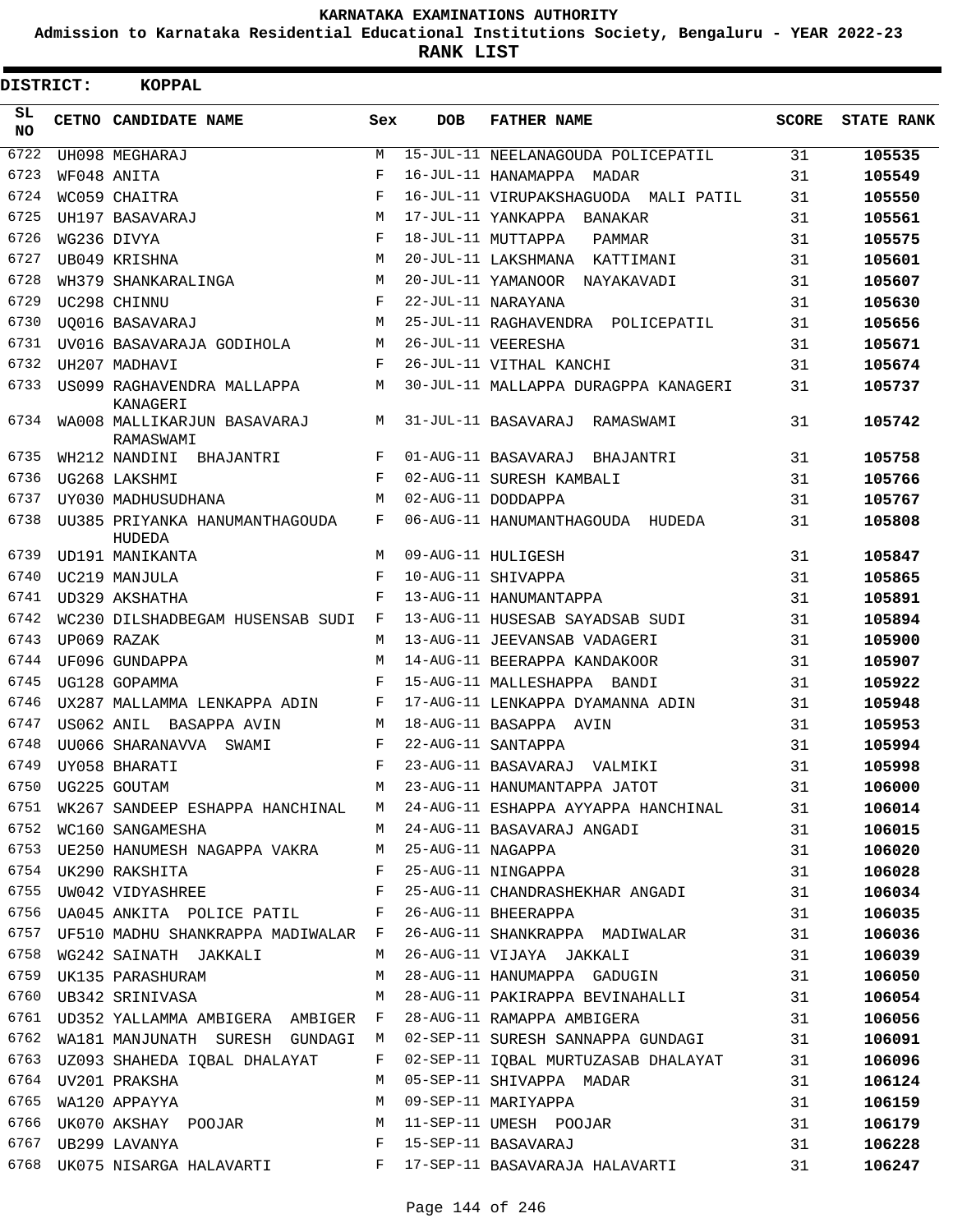**Admission to Karnataka Residential Educational Institutions Society, Bengaluru - YEAR 2022-23**

**RANK LIST**

| <b>DISTRICT:</b> | <b>KOPPAL</b>                                                |     |                   |                                                                                                                                                                                                                                            |              |                   |
|------------------|--------------------------------------------------------------|-----|-------------------|--------------------------------------------------------------------------------------------------------------------------------------------------------------------------------------------------------------------------------------------|--------------|-------------------|
| SL.<br>NO.       | CETNO CANDIDATE NAME                                         | Sex | <b>DOB</b>        | <b>FATHER NAME</b>                                                                                                                                                                                                                         | <b>SCORE</b> | <b>STATE RANK</b> |
| 6769             | UX029 RAVIKUMAR                                              | M   |                   | 18-SEP-11 SHAMANNA VIBHOOTI                                                                                                                                                                                                                | 31           | 106257            |
| 6770             | UL231 SHRINIVAS                                              | M   |                   | 18-SEP-11 SURESH TALAVAR                                                                                                                                                                                                                   | 31           | 106258            |
| 6771             | UF309 BHAVYA PARAKI                                          | F   | 23-SEP-11 SURESHA | PARAKI                                                                                                                                                                                                                                     | 31           | 106295            |
| 6772             | UG504 PRAJWAL                                                | М   |                   | 23-SEP-11 KANTAYYA HOSAMANI                                                                                                                                                                                                                | 31           | 106299            |
| 6773             | WD356 SHRIDEVI                                               | F   |                   | 23-SEP-11 RAMANNA TALAWAR                                                                                                                                                                                                                  | 31           | 106301            |
| 6774             | WG108 NIRMALA CHADRASHEKHAR<br>KITTUR                        | F   |                   | 26-SEP-11 CHADRASHEKHAR KITTUR                                                                                                                                                                                                             | 31           | 106328            |
| 6775             | UC502 SHREEDEVI                                              | F   |                   | 30-SEP-11 NAGAPPA KAMBAR                                                                                                                                                                                                                   | 31           | 106362            |
| 6776             | WA092 MOHAMMED<br>RAFI                                       | M   |                   | 02-OCT-11 MUKTHAM SAAB                                                                                                                                                                                                                     | 31           | 106382            |
| 6777             | UF480 PRATIBHA                                               | F   |                   | 03-OCT-11 SHANKARPPA ADIN                                                                                                                                                                                                                  | 31           | 106391            |
| 6778             | UY239 HEMANTA IRAPPA BALAKUNDI                               | М   | 07-OCT-11 IRAPPA  |                                                                                                                                                                                                                                            | 31           | 106422            |
| 6779             | UB359 RAGHAVENDRA                                            | М   |                   | 08-OCT-11 ASHOKAKUMARA                                                                                                                                                                                                                     | 31           | 106433            |
| 6780             | WH277 GUNNEPPA                                               | M   |                   | 09-OCT-11 HANAMAPPA BUKANATTI                                                                                                                                                                                                              | 31           | 106439            |
| 6781             | UF250 MAMATA NAGARAJ ILAGER                                  | F   |                   | 10-OCT-11 NAGARAJ YAMANAPPA ILAGER                                                                                                                                                                                                         | 31           | 106444            |
| 6782             | UU250 RIZIWAN BEGUM                                          | F   |                   | 10-OCT-11 ABDUL SAB MANEYAR                                                                                                                                                                                                                | 31           | 106447            |
| 6783             | WK274 SATEESH SOMANNA BUDDANNAVAR M                          |     |                   | 11-OCT-11 SOMANNA RAMAPPA BUDDANNAVAR                                                                                                                                                                                                      | 31           | 106456            |
| 6784             | WK259 VIDYASHREE                                             | F   |                   | 13-OCT-11 PRABHU GONDI                                                                                                                                                                                                                     | 31           | 106470            |
| 6785             | WB384 SHIVAKUMAR                                             | M   |                   | 25-OCT-11 BASAVAREDEPPA HALKERI                                                                                                                                                                                                            | 31           | 106557            |
| 6786             | UX351 LOKESH ANAND CHAVAN                                    | M   |                   | 01-NOV-11 ANAND SANNATAVAREPPA CHAVAN                                                                                                                                                                                                      | 31           | 106609            |
| 6787             | UK090 ASHOKA                                                 | M   |                   | 04-NOV-11 HANUMANTA KUKANAPALLI                                                                                                                                                                                                            | 31           | 106631            |
| 6788             | WH102 ARUNKUMAR                                              | M   |                   | 08-NOV-11 IRAPPA MADAR                                                                                                                                                                                                                     | 31           | 106668            |
| 6789             | UO064 HANAMESH                                               | M   |                   | 08-NOV-11 KANAKAPPA PUJAR                                                                                                                                                                                                                  | 31           | 106672            |
| 6790             | UN040 SANKET                                                 | M   |                   | 09-NOV-11 MANJUNATH BANNIKATTI                                                                                                                                                                                                             | 31           | 106688            |
| 6791             | UF057 AMARAYYA                                               | M   |                   | 11-NOV-11 KUMARASWAMY HIREMATHA                                                                                                                                                                                                            | 31           | 106695            |
| 6792             | UY227 PRASHANTH GUDUR                                        | M   | 12-NOV-11 UMESH   |                                                                                                                                                                                                                                            | 31           | 106710            |
| 6793             | WG303 KAVERI                                                 | F   |                   | 18-NOV-11 SHIVAKALLAYYA HIREMATH                                                                                                                                                                                                           | 31           | 106742            |
| 6794             | WB118 ANITA                                                  | F   |                   | 20-NOV-11 DURAGAPPA                                                                                                                                                                                                                        | 31           | 106756            |
| 6795             | UK121 RAMALINGAYYA                                           | М   | 20-NOV-11 RAMAYYA |                                                                                                                                                                                                                                            | 31           | 106762            |
| 6796             | UW195 MANJUNATH NEELAPPA KATAPUR M                           |     |                   | 21-NOV-11 NEELAPPA HANAMAPPA KATAPUR                                                                                                                                                                                                       | 31           | 106766            |
| 6797             | UZ354 SANDYA VEERABADRAYYA<br>HIREMATH                       | F   |                   | 21-NOV-11 VEERABADRAYYA SANGAYYA<br>HIREMATH<br>HIREMATH HIREMATH HIREMATH HIREMATH HIREMATH HIREMATH HIREMATH MABU SAAB<br>6799 UB132 MAHADEVI F 22-NOV-11 MANJUNATH F 24-NOV-11 MANJUNATH 6800 WG317 POOJA GURIKAR F 24-NOV-11 SHIVANAND | 31           | 106772            |
|                  |                                                              |     |                   |                                                                                                                                                                                                                                            | 31           | 106777            |
|                  |                                                              |     |                   |                                                                                                                                                                                                                                            | 31           | 106778            |
|                  |                                                              |     |                   |                                                                                                                                                                                                                                            | 31           | 106797            |
|                  | M<br>6801 UX436 KIRAN                                        |     |                   | 27-NOV-11 SHARANAPPA PAVADEPPA GUTTUR 31                                                                                                                                                                                                   |              | 106822            |
|                  |                                                              |     |                   | 6802 UZ099 APIJA ABDULSAB ANCHI BOTH POI-DEC-11 ABDULSAB MALIKSAB ANCHI                                                                                                                                                                    | 31           | 106841            |
|                  |                                                              |     |                   | 6803 UW043 PRIYANKA MAHANTESH KAMARI F 01-DEC-11 MAHANTESH BASAPPA KAMARI 31                                                                                                                                                               |              | 106850            |
|                  | 6804 UZ187 JUBEDA MAHMADALI HAVADIGA F                       |     |                   | 14-DEC-11 MAHMADALI                                                                                                                                                                                                                        | 31           | 106941            |
|                  | 6805 UY196 MAHESH                                            |     |                   | M 16-DEC-11 SOMASHEKHARAPPA GADGI 31                                                                                                                                                                                                       |              | 106953            |
|                  | 6806 UC480 T NAVEEN                                          |     |                   | M 24-DEC-11 MADDANAPPA                                                                                                                                                                                                                     | 31           | 107016            |
| 6807             | WJ066 PREETAM PAMMAR M 27-DEC-11 ANAND                       |     |                   |                                                                                                                                                                                                                                            | 31           | 107035            |
|                  |                                                              |     |                   | 6808 UX242 SANDEEPA BASAPPA KORAVAR M 27-DEC-11 BASAPPA YANKAPPA KORAVAR 31                                                                                                                                                                |              | 107036            |
|                  | 6809 UW138 AKSHAYA                                           | M   |                   | 01-JAN-12 SHARANAPPA METI                                                                                                                                                                                                                  | 31           | 107060            |
|                  | 6810 UA464 MARIYAMMA                                         | F   |                   | 01-JAN-12 SANNA HANUMAPPA GURUVIN 31                                                                                                                                                                                                       |              | 107073            |
|                  |                                                              |     |                   | 6811 UZ100 RAGHURAM M 01-JAN-12 PRAKASH PYATI (1999)<br>6812 UA316 VINODA M 01-JAN-12 VIRUPAKSHAPPA ALLALLI (1991)                                                                                                                         |              | 107077            |
|                  |                                                              |     |                   |                                                                                                                                                                                                                                            |              | 107086            |
|                  | 6813 UA459 VINAYAKA HADAPADA M 06-JAN-12 SHARANAPPA HADAPADA |     |                   | 31                                                                                                                                                                                                                                         |              | 107103            |
|                  |                                                              |     |                   | 6814 UX015 JYOTHI AMARESHA KANASAVI F 07-JAN-12 AMARESHA KANASAVE                                                                                                                                                                          | 31           | 107105            |
| 6815             | UB172 KADAR PASHA M                                          |     |                   | 15-JAN-12 KHAJA KATTIMANI                                                                                                                                                                                                                  | 31           | 107118            |
|                  | 6816 UJ123 KAVERI                                            | F   |                   | 18-JAN-12 SANJEEVAPPA                                                                                                                                                                                                                      | 31           | 107120            |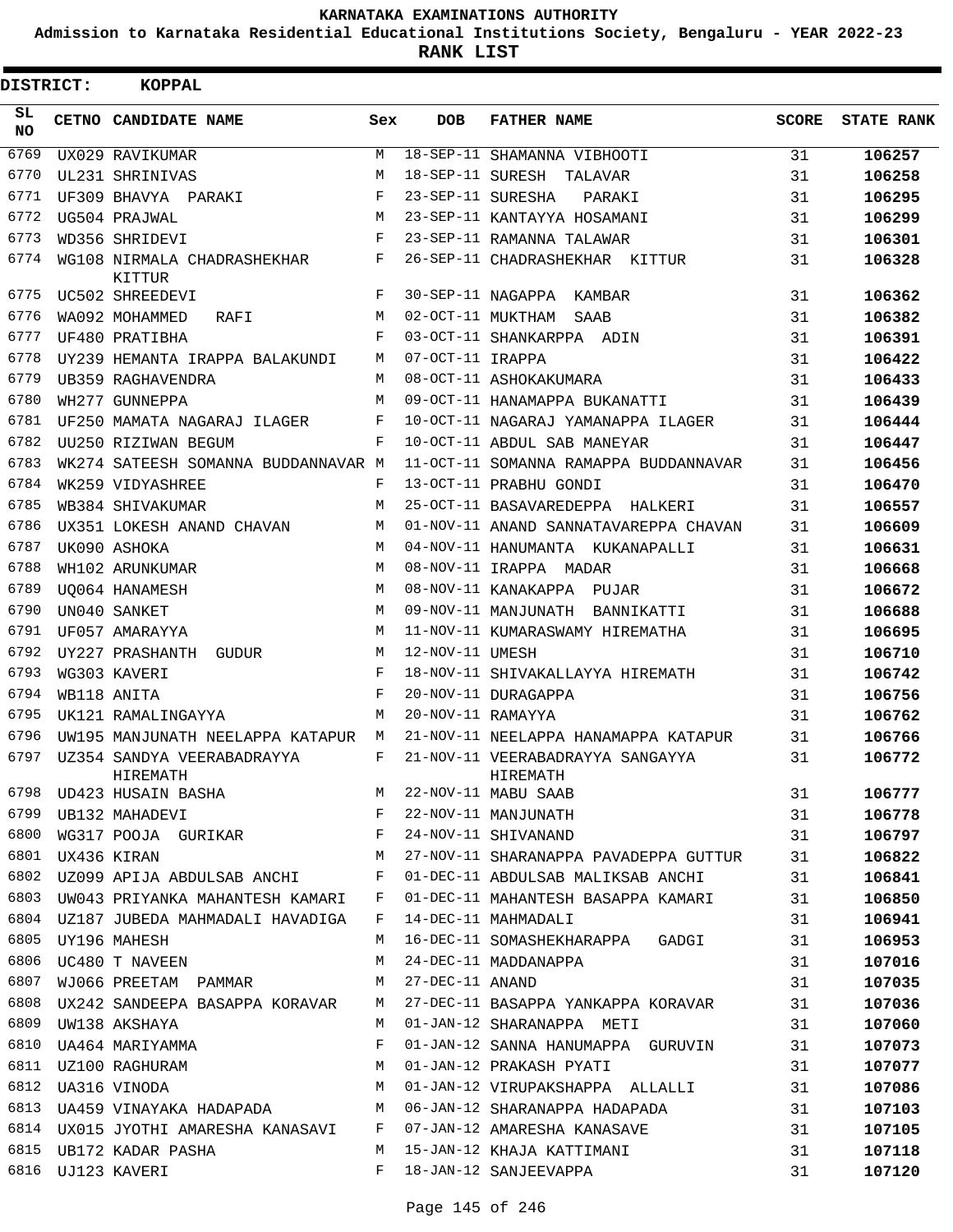**Admission to Karnataka Residential Educational Institutions Society, Bengaluru - YEAR 2022-23**

| DISTRICT:        |                  | KOPPAL                                       |              |                   |                                                      |              |                   |
|------------------|------------------|----------------------------------------------|--------------|-------------------|------------------------------------------------------|--------------|-------------------|
| SL.<br><b>NO</b> |                  | CETNO CANDIDATE NAME                         | Sex          | <b>DOB</b>        | <b>FATHER NAME</b>                                   | <b>SCORE</b> | <b>STATE RANK</b> |
| 6817             |                  | UM117 V ENUTHA                               | $\mathbf{F}$ |                   | 20-JAN-12 MANJUNATHA                                 | 31           | 107124            |
| 6818             |                  | UG429 NASAREEN                               | F            |                   | 07-FEB-12 RASOOL SAAB                                | 31           | 107145            |
| 6819             |                  | UF555 HANUMESH                               | M            |                   | 19-FEB-12 KUBERAPPA HARIJANA                         | 31           | 107154            |
| 6820             |                  | UB358 SHASHIDHAR                             | M            |                   | 01-MAR-12 SHIVAPPA NAIK                              | 31           | 107163            |
| 6821             |                  | UZ139 PALLAVI                                | F            |                   | 12-MAR-12 VEERABHADRANAIK                            | 31           | 107172            |
| 6822             |                  | UM047 PRATIBHA                               | $_{\rm F}$   |                   | 15-MAY-12 ESHAPPA METI                               | 31           | 107199            |
| 6823             |                  | UF619 JAYASHREE                              | F            |                   | 23-MAY-08 YANKANAGOUDA POLICEPATIL                   | 30           | 107219            |
| 6824             |                  | WA013 UMADEVI                                | F            |                   | 17-OCT-08 HEMANNA PUJARI                             | 30           | 107225            |
| 6825             |                  | UU263 AJAYAKUMAR BASAVARAJ<br>KAREGUDDA      | М            |                   | 06-NOV-08 BASAVARAJ DYAMANNA KAREGUDDA               | 30           | 107227            |
| 6826             |                  | WK013 DEVARAJA                               | M            |                   | 09-NOV-08 MARUTI KALLIMARAD                          | 30           | 107228            |
| 6827             |                  | WJ146 VIJAYALAKSHMI NAKLAR                   | F            |                   | 16-MAR-09 HIRE RANAPPA NAKLAR                        | 30           | 107248            |
| 6828             |                  | UW261 SHANTAVVA RATHOD                       | F            |                   | 20-MAR-09 HANAMAPPA                                  | 30           | 107249            |
| 6829             |                  | UB250 SUDEEPA HANUMANAGOUDA<br>MALKANAMARADI | M            |                   | 27-JUL-09 HANUMANAGOUDA BASANAGOUDA<br>MALKANAMARADI | 30           | 107264            |
| 6830             |                  | UJ148 YASHODHA KINNAL                        | F            | 30-AUG-09 DEVARAJ |                                                      | 30           | 107268            |
| 6831             |                  | UL279 KAVITA                                 | $_{\rm F}$   |                   | 03-OCT-09 PARSHURAM KAMMAR                           | 30           | 107275            |
| 6832             |                  | UZ316 ASHWINI                                | F            |                   | 06-NOV-09 SANGAPPA GUDUR                             | 30           | 107284            |
| 6833             |                  | UM221 MAHEK                                  | $_{\rm F}$   | 18-NOV-09 SHABBIR |                                                      | 30           | 107286            |
| 6834             |                  | WJ024 KANAKAPPA                              | M            |                   | 20-NOV-09 YAMANOORAPPA BANDI                         | 30           | 107289            |
| 6835             |                  | UU306 NETRAVATI RATHOD                       | F            |                   | 20-NOV-09 SHEKHAPPA                                  | 30           | 107290            |
| 6836             |                  | UE017 SUBHAN BI                              | F            |                   | 23-DEC-09 HUSENSAB<br>SAIYAD                         | 30           | 107300            |
| 6837             |                  | UU417 SHASHIKALA SHARANAPPA<br>GOLLAR        | F            |                   | 01-JAN-10 SHARANAPPA HANAMAPPA GOLLAR                | 30           | 107332            |
| 6838             |                  | WK281 SHANTA                                 | F            |                   | 18-JAN-10 HANUMAPPA TALAVAR                          | 30           | 107344            |
| 6839             |                  | UG354 VIKRAM                                 | M            |                   | 21-JAN-10 BHEEMSEPPA KODADAL                         | 30           | 107347            |
| 6840             |                  | UB076 R SHARANA BASAVA                       | M            |                   | 09-FEB-10 MALLIKARAJUNA                              | 30           | 107368            |
| 6841             |                  | UG549 SHIVAKUMAR                             | M            |                   | 18-MAR-10 SANNABEERAPPA KUNTAGERI                    | 30           | 107398            |
| 6842             |                  | UF017 KAVERI BHIMAPPA PUJAR                  | F            |                   | 22-MAR-10 BHIMAPPA KANAKAPPA PUJAR                   | 30           | 107403            |
| 6843             |                  | UL257 LINGARAJ<br>BISANALLI                  | М            |                   | 26-MAR-10 GAVISIDDAPPA BISANALLI                     | 30           | 107407            |
| 6844             |                  | UO023 MAHIBOOB                               | М            |                   | 07-APR-10 NABISAB BICHAGATT                          | 30           | 107425            |
| 6845             |                  | UU183 LAKSHMI                                | F            |                   | 28-APR-10 DURAGAPPA                                  | 30           | 107451            |
| 6846             |                  | UX352 ROOPA HANAMANTH KADIWAL F              |              |                   | 15-MAY-10 HANAMANT YAMANAPPA KADIWAL                 | 30           | 107469            |
| 6847             |                  | US018 PARSHURAM CHOUDKI                      | M            |                   | 16-MAY-10 HANAMAPPA CHOUDKI                          | 30           | 107471            |
| 6848             |                  | UH201 PRASHANT                               | М            |                   | 18-MAY-10 SHIVALINGAPPA TOTAGANTI                    | 30           | 107475            |
|                  |                  | 6849 UE169 SRUSHTI                           | F            |                   | 19-MAY-10 PAMPAPATHI SHEELAVANTARA                   | 30           | 107476            |
| 6850             |                  | UA180 ABHISHEKA                              | M            |                   | 21-MAY-10 SHARANAYYA                                 | 30           | 107481            |
| 6851             |                  | UE206 D BANUCHARAN M                         |              |                   | 31-MAY-10 D BALABALAJI                               | 30           | 107497            |
| 6852             |                  | WH208 SUMITRA BEERAPPA KURI F                |              |                   | 04-JUN-10 BEERAPPA SIDDAPPA KURI                     | 30           | 107510            |
|                  |                  | 6853 UE044 ANITHA                            | F            |                   | 06-JUN-10 SHANKARAPPA                                | 30           | 107513            |
| 6854             |                  | WA159 ABDULRAJAK                             | М            |                   | 08-JUN-10 KHANASAB JUGALURU                          | 30           | 107517            |
| 6855             |                  | UF228 LAKSHMIBAI                             | $\mathbf{F}$ |                   | 14-JUN-10 SHARANAPPA TENGUNTI                        | 30           | 107532            |
|                  |                  | 6856 UC131 KAVERI                            | $\mathbf{F}$ | 26-JUN-10 DEVAPPA |                                                      | 30           | 107547            |
|                  |                  | 6857 UB391 SHANKRAPPA                        | M            |                   | 08-JUL-10 HIREHANUMANTAPPA JINNAPUR                  | 30           | 107570            |
| 6858             |                  | UJ157 KAVERI                                 | F            |                   | 03-AUG-10 MALLAPPA GUNDAMMANAVAR                     | 30           | 107620            |
| 6859             |                  | UB366 MOHAMMED TAHER                         | M            |                   | 03-AUG-10 SHAIK UMAR                                 | 30           | 107622            |
|                  |                  | 6860 UF022 MANIKANTA HANAMAPPA M<br>MUDUTAGI |              |                   | 14-AUG-10 HANAMAPPA HULLAPPA MUDUTAGI                | 30           | 107657            |
|                  |                  | 6861 UH240 PAVITRA                           | F            |                   | 18-AUG-10 MARIYAPPA MADIVAL                          | 30           | 107670            |
|                  | 6862 UK334 AKASH |                                              | М            |                   | 19-AUG-10 AMARESH ELIGERA                            | 30           | 107673            |
|                  |                  | 6863 WC175 SUSMITHA                          | F            |                   | 19-AUG-10 SHARANAPPA BOMMANAL                        | 30           | 107675            |
|                  |                  |                                              |              | Page 146 of 246   |                                                      |              |                   |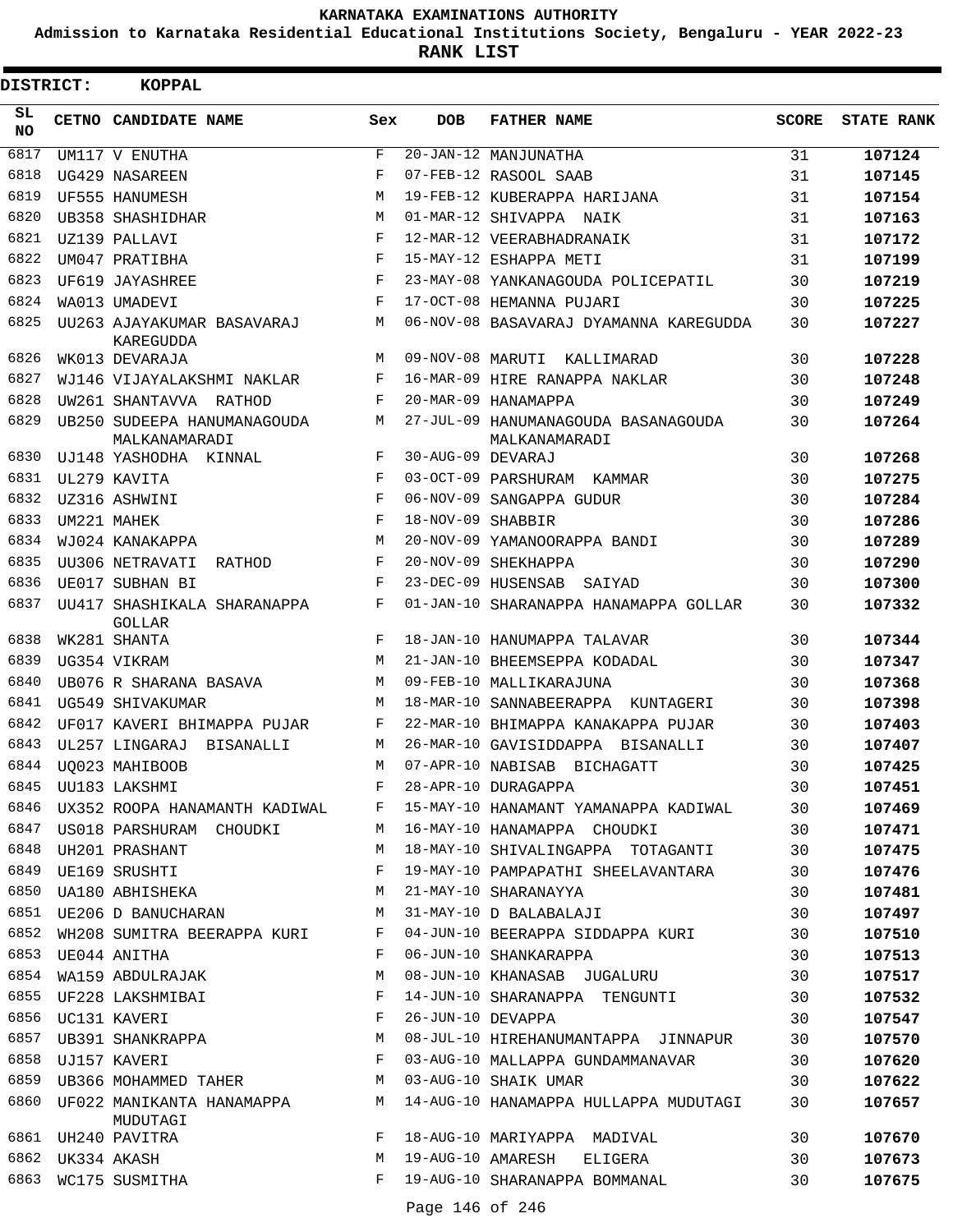**Admission to Karnataka Residential Educational Institutions Society, Bengaluru - YEAR 2022-23**

| DISTRICT:       |            | <b>KOPPAL</b>                             |     |                   |                                                    |              |                   |
|-----------------|------------|-------------------------------------------|-----|-------------------|----------------------------------------------------|--------------|-------------------|
| SL<br><b>NO</b> |            | CETNO CANDIDATE NAME                      | Sex | <b>DOB</b>        | <b>FATHER NAME</b>                                 | <b>SCORE</b> | <b>STATE RANK</b> |
| 6864            |            | UW148 MALLIKARJUNA                        | М   |                   | 25-AUG-10 RAMAREDDY                                | 30           | 107695            |
| 6865            |            | UC169 PRATIKSHA                           | F   |                   | 28-AUG-10 BHARATESH K                              | 30           | 107710            |
| 6866            |            | WB096 RAMJAN BI                           | F   |                   | 28-AUG-10 SANNA MARTUZA SAB HASAN SAB<br>GANGAVATI | 30           | 107711            |
| 6867            |            | UD097 KIRAN HADAPADA                      | M   |                   | 03-SEP-10 MALLAPPA                                 | 30           | 107732            |
| 6868            | WK291 ARUN |                                           | M   |                   | 05-SEP-10 VEERESH PAMMAR                           | 30           | 107737            |
| 6869            |            | UT005 MALLESHA VANDALI                    | М   |                   | 05-SEP-10 SHIVAPPA                                 | 30           | 107740            |
| 6870            |            | UU089 SAVPNA SABANNA ELAGER               | F   |                   | 09-SEP-10 SABANNA KARIYAPPA ELAGER                 | 30           | 107752            |
| 6871            |            | UJ208 NIRMALA                             | F   |                   | 10-SEP-10 PRAKASH PUJAR                            | 30           | 107757            |
| 6872            |            | UW006 SANJAYA                             | М   |                   | 14-SEP-10 NARAHARI MENEDALA                        | 30           | 107777            |
| 6873            |            | UZ371 JAYASHREE<br>BALANAGOUDAR           | F   |                   | 17-SEP-10 DEVEENDRAPPA BALANAGOUDAR                | 30           | 107790            |
| 6874            |            | WG060 PAVITRA RAMAPPA UNGRANI             | F   |                   | 17-SEP-10 RAMAPPA UNGRANI                          | 30           | 107791            |
| 6875            |            | WG386 RAMESH                              | М   |                   | 20-SEP-10 BHEEMAPPA CHALAGERI                      | 30           | 107801            |
| 6876            |            | <b>UA236 SANGEETHA</b>                    | F   | 20-SEP-10 MARUTHI |                                                    | 30           | 107804            |
| 6877            |            | WG010 MAITRA                              | F   |                   | 26-SEP-10 KUBERAPPA DODDAMANI                      | 30           | 107822            |
| 6878            |            | WJ220 MANJUNATH                           | M   |                   | 29-SEP-10 PARASAPPA BHAJANTRI                      | 30           | 107831            |
| 6879            |            | UL206 KAVITA                              | F   |                   | 30-SEP-10 RAMESH VADDIN                            | 30           | 107837            |
| 6880            |            | UP130 MUKKALAPPA                          | М   |                   | 03-OCT-10 GUNDAPPA KURI                            | 30           | 107854            |
| 6881            |            | UF221 SANJANA RAMACHANDRA PUJAR           | F   |                   | 05-OCT-10 RAMACHANDRA PUJAR                        | 30           | 107866            |
| 6882            |            | UM166 VISMEETA VALEEKARA                  | F   |                   | 05-OCT-10 DEVENDRAPPA MARILINGAPPA<br>VALEEKARA    | 30           | 107868            |
| 6883            |            | UJ137 BASAVARAJ                           | M   |                   | 06-OCT-10 BEERAPPA ABBIGERI                        | 30           | 107870            |
| 6884            |            | UL020 KARTIK                              | M   |                   | 07-OCT-10 NAGARAJ ANGADI                           | 30           | 107878            |
| 6885            |            | WK208 ABHISHEK                            | М   |                   | 12-OCT-10 BASAVARAJ BAGANAL                        | 30           | 107902            |
| 6886            |            | UT022 BASAVARAJ HANAMANTAPPA<br>BENAKATTI | М   |                   | 12-OCT-10 HANAMANTAPPA YAMANAPPA<br>BENAKATTI      | 30           | 107903            |
| 6887            |            | WD041 MARUTI                              | М   |                   | 14-OCT-10 SHIVAPPA MADIGA                          | 30           | 107915            |
| 6888            |            | WC232 JAYASHREE<br>SHIDAGANAHALLI         | F   |                   | 16-OCT-10 MURTHI SHIDAGANAHALLI                    | 30           | 107928            |
| 6889            |            | UG284 KAVERI                              | F   |                   | 16-OCT-10 HANUMAPPA TALAVAR                        | 30           | 107929            |
| 6890            |            | UE027 VEERESH                             | М   |                   | 19-OCT-10 SOMANATHA                                | 30           | 107944            |
| 6891            |            | UE124 DARSHAN                             | M   |                   | 20-OCT-10 HONNAMMA                                 | 30           | 107947            |
| 6892            |            | UJ106 PALLAVI                             | F   |                   | 23-OCT-10 VIRUPANNA BAPPUR                         | 30           | 107967            |
| 6893            |            | UC449 MAHESH                              | М   |                   | 24-OCT-10 GOVINDAPPA                               | 30           | 107970            |
| 6894            |            | WC032 SONIYA BEGUM                        | F   |                   | 27-OCT-10 MALANGASAB NURABASHA                     | 30           | 108001            |
| 6895            |            | WD090 HANAMESH                            | М   |                   | 28-OCT-10 HOSURAPPA KORAVAR                        | 30           | 108005            |
| 6896            |            | UM196 ABHISHEK                            | М   |                   | 29-OCT-10 NINGAJJA HAKARI                          | 30           | 108008            |
| 6897            |            | UD407 MATANGI SANNAPPA HARIJANA           | F   |                   | 30-OCT-10 SANNAPPA HARIJANA                        | 30           | 108019            |
| 6898            |            | UZ297 VINAY                               | М   |                   | 31-OCT-10 HANUMANTA                                | 30           | 108027            |
| 6899            |            | UU197 GYANAPPA                            | M   |                   | 01-NOV-10 MARIYAPPA DOLLIN                         | 30           | 108030            |
| 6900            |            | WD264 GYANESH                             | М   |                   | 01-NOV-10 RAMANNA BHAJANTRI                        | 30           | 108031            |
| 6901            |            | UC158 SHANKRAMMA                          | F   |                   | 04-NOV-10 NAGARAJAGOUDA POLICE PATIL               | 30           | 108051            |
| 6902            |            | WH181 KARTIK DODDAMANI                    | M   |                   | 06-NOV-10 DURAGAPPA DODDAMANI                      | 30           | 108059            |
| 6903            |            | UT039 YAMANURAPPA HANAMAPPA<br>GORABALA   | М   |                   | 06-NOV-10 HANAMAPPA YAMANAPPA GORABALA             | 30           | 108069            |
|                 |            | 6904 UE202 SUVARNA NAYAK                  | F   |                   | 07-NOV-10 PRABHURAJ                                | 30           | 108081            |
| 6905            |            | WA192 VIDYASHREE SADASHIVA<br>HOSAMANI    | F   |                   | 08-NOV-10 SADASHIVA DURAGAPPA HOSAMANI             | 30           | 108085            |
|                 |            | 6906 UW122 RENUKA CHINCHALI               | F   |                   | 11-NOV-10 HANAMAPPA                                | 30           | 108103            |
| 6907            |            | UA129 DHANUSHREE                          | F   |                   | 17-NOV-10 SANNA HUSENAPPA PUNDEPALLE               | 30           | 108128            |
| 6908            |            | UK140 SANDEEP                             | М   |                   | 26-NOV-10 SANNAMAILAPPA TALAVAR                    | 30           | 108183            |
| 6909            |            | UE370 BHARAT                              | М   |                   | 30-NOV-10 HANUMANTAPPA CHAVHAN                     | 30           | 108193            |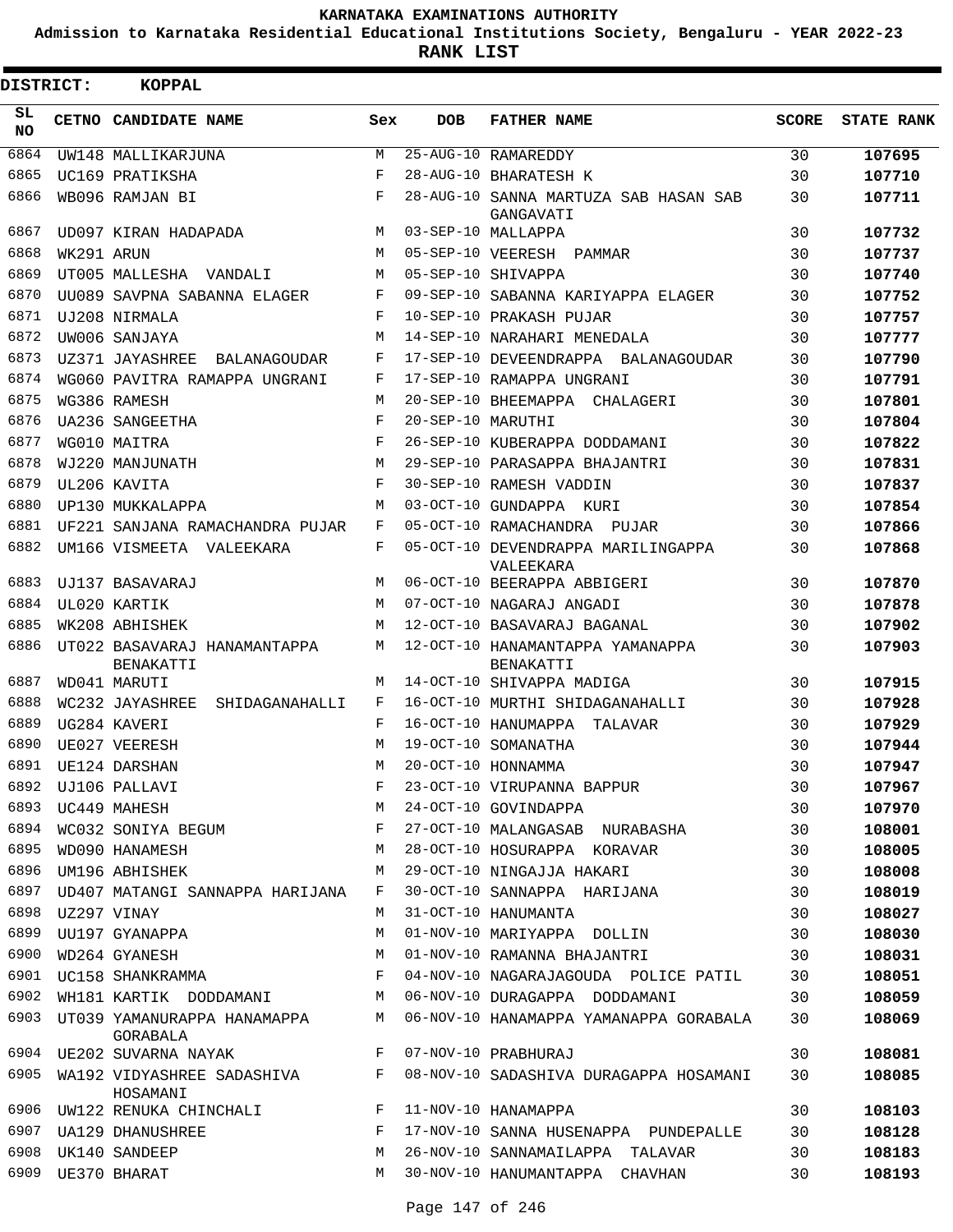**Admission to Karnataka Residential Educational Institutions Society, Bengaluru - YEAR 2022-23**

 $\blacksquare$ 

**RANK LIST**

Е

| DISTRICT: |                  | <b>KOPPAL</b>                              |                         |                     |                                                    |              |                   |
|-----------|------------------|--------------------------------------------|-------------------------|---------------------|----------------------------------------------------|--------------|-------------------|
| SL<br>NO. |                  | CETNO CANDIDATE NAME                       | Sex                     | <b>DOB</b>          | <b>FATHER NAME</b>                                 | <b>SCORE</b> | <b>STATE RANK</b> |
| 6910      |                  | UG401 KALPANA                              | $\overline{\mathbf{F}}$ |                     | 30-NOV-10 PARAMESH<br>BADIGER                      | 30           | 108194            |
| 6911      |                  | WB101 SUNITA UPPAR                         | F                       |                     | 30-NOV-10 BASAVARAJ<br>UPPAR                       | 30           | 108201            |
| 6912      |                  | UZ020 SAVITA PARASAPPA JULAKATTI           | F                       |                     | 01-DEC-10 PARASAPPA BASAPPA JULAKATTI              | 30           | 108206            |
| 6913      |                  | UD033 MEGHA                                | F                       |                     | 04-DEC-10 BASAVARAJ                                | 30           | 108228            |
| 6914      |                  | UL237 MOHMAD KALEEMAPASHA                  | M                       |                     | 04-DEC-10 MEHABOOBHUSSAIN CHOTEVALE                | 30           | 108229            |
| 6915      |                  | UU179 KANAKARAYA<br>DYAVANNAVAR            | M                       | 06-DEC-10 MASAPPA   |                                                    | 30           | 108237            |
| 6916      |                  | UW046 MUTTAPPA YALLAPPA MADAR              | М                       |                     | 06-DEC-10 YALLAPA MADAR                            | 30           | 108238            |
| 6917      |                  | UL054 SAHANA                               | F                       |                     | 08-DEC-10 SURESH SALAMANI                          | 30           | 108252            |
| 6918      |                  | WK164 BASAVARAJ                            | M                       |                     | 10-DEC-10 DEVAPPA MATAGODLI                        | 30           | 108263            |
| 6919      |                  | WK202 RAJESHWARI                           | $_{\rm F}$              |                     | 12-DEC-10 ADIVEPPA TALAWAR                         | 30           | 108274            |
| 6920      |                  | WG017 SAHANA KOPPAD                        | F                       |                     | 12-DEC-10 SHARANAPPA MALLESHAPPA KOPPAD            | 30           | 108275            |
| 6921      |                  | UN017 SHARANABASAVA DOTIHAL                | М                       |                     | 12-DEC-10 YALLAPPA DOTIHAL                         | 30           | 108277            |
| 6922      |                  | WH341 SHWETA                               | $_{\rm F}$              |                     | 13-DEC-10 BASAVARAJ KARADI                         | 30           | 108288            |
| 6923      |                  | UG104 NAGAVENI                             | $_{\rm F}$              |                     | 17-DEC-10 MARUTEPPA KURI                           | 30           | 108313            |
| 6924      |                  | <b>UA550 SANJEEV</b>                       | M                       |                     | 17-DEC-10 YAMANOORAPPA                             | 30           | 108314            |
| 6925      |                  | WE191 SOMASHEKHAR                          | M                       |                     | 21-DEC-10 JAMBANNA NAKLAR                          | 30           | 108340            |
| 6926      |                  | UV136 SOUNDARYA K                          | $_{\rm F}$              | 21-DEC-10 KALAPPA   |                                                    | 30           | 108341            |
| 6927      |                  | WG273 YALLAPPA                             | M                       |                     | 23-DEC-10 BALAPPA BHAJANTRI                        | 30           | 108355            |
| 6928      |                  | UO013 RAJIYABEGUM BASHU HARIHAR            | F                       |                     | 24-DEC-10 BASHU SAYYAD HARIHAR                     | 30           | 108362            |
| 6929      |                  | UE042 KISHOR                               | М                       | 25-DEC-10 KRISHNA   |                                                    | 30           | 108366            |
| 6930      |                  | US024 PAVITRA TAYAPPA MADAR                | F                       |                     | 27-DEC-10 TAYAPPA MADAR                            | 30           | 108376            |
| 6931      |                  | WA183 REKHA                                | F                       |                     | 27-DEC-10 SHARANAPPA ANGADI                        | 30           | 108380            |
| 6932      |                  | WB075 MANJUNATH HANAMAR                    | M                       |                     | 29-DEC-10 SHARANAPPA                               | 30           | 108387            |
| 6933      |                  | UF281 DURAGAPPA HANAMANTAPPA METI M        |                         |                     | 31-DEC-10 HANAMANTAPPA NINGAPPA METI               | 30           | 108396            |
| 6934      |                  | UY138 BHEEMAPPA                            | M                       |                     | 01-JAN-11 SHIVAPPA<br>GURIKARA                     | 30           | 108414            |
| 6935      |                  | UX124 PRAJWALA HANAMAGOUDA<br>POLICEPATILA | M                       |                     | 01-JAN-11 HANAMAGOUDA DYAMANAGOUDA<br>POLICEPATILA | 30           | 108455            |
| 6936      |                  | UH210 SHREESHAIL                           | M                       |                     | 01-JAN-11 BASAVARAJA ELIGARA                       | 30           | 108478            |
| 6937      |                  | UP068 TIRUPATI LAMANI                      | M                       |                     | 01-JAN-11 DEVAPPA LAMANI                           | 30           | 108486            |
| 6938      |                  | UO138 AKSHTA BALAPPA MUDIGOUDRA            | F                       |                     | 04-JAN-11 BALAPPA BHARAMAPPA MUDIGOUDRA            | 30           | 108509            |
| 6939      |                  | UL239 BEEBIJAN MANNOORU                    | F                       |                     | 05-JAN-11 JILAN BASHA MANNOORU                     | 30           | 108516            |
| 6940      |                  | WG019 KALAKESHA                            | M                       |                     | 07-JAN-11 SHARANAPPA HADAPAD                       | 30           | 108531            |
| 6941      |                  | UX078 KAVERI GADARI F                      |                         |                     | 08-JAN-11 DURAGAPPA GADARI                         | 30           | 108540            |
| 6942      |                  | UN166 SHIVASHANKAR P K M                   |                         |                     | 08-JAN-11 PAKEERAJJA KARDIMANI K                   | 30           | 108544            |
| 6943      |                  | UL023 PRASHANT                             | M                       |                     | 11-JAN-11 HANUMANTAPPA JATOT                       | 30           | 108566            |
| 6944      |                  | UX163 AMBARISH BAJANTRI                    | M                       |                     | 12-JAN-11 HANAMAPPA                                | 30           | 108569            |
| 6945      |                  | WE148 NANDINI                              | F                       |                     | 18-JAN-11 UMESH DODDAMANI                          | 30           | 108618            |
| 6946      |                  | WF282 SHASHIKUMAR BILLAR                   | М                       |                     | 18-JAN-11 BASAVARAJ                                | 30           | 108622            |
| 6947      |                  | UA161 LAKSHMANA BILKANTI                   | M                       | 26-JAN-11 SURESHA   |                                                    | 30           | 108664            |
| 6948      |                  | UV191 SHARANAPPA                           | М                       |                     | 28-JAN-11 MUTTANNA VALIKAR                         | 30           | 108689            |
| 6949      |                  | WE157 SPOORTHI                             | F                       |                     | 28-JAN-11 SHARANAPPA AYYAPPA HANCHINAL             | 30           | 108691            |
| 6950      | UB292 ANITA      |                                            | F                       | 30-JAN-11 RAMESH    |                                                    | 30           | 108697            |
| 6951      |                  | WC194 PAVAN KALYAN KARIYAPPA M<br>HUBBALLI |                         |                     | 31-JAN-11 KARIYAPPA HUBBALLI                       | 30           | 108704            |
|           | 6952 UN039 AKASH |                                            | M                       |                     | 03-FEB-11 FAKEERAPPA TALAVAR                       | 30           | 108726            |
| 6953      |                  | UF191 AMRITA CHANDRASEKHAR<br>HANDRAL      | F                       |                     | 03-FEB-11 CHANDRASEKHAR TIMMANNA<br>HANDRAL        | 30           | 108727            |
|           |                  | 6954 UT106 DURUGESH                        |                         | M 04-FEB-11 SOMANNA |                                                    | 30           | 108744            |
| 6955      |                  | UH150 N MANJULA                            | F                       |                     | 04-FEB-11 N KRISHNAPPA                             | 30           | 108746            |
| 6956      |                  | UN084 PREMA MUTTANNA CHOUHAN               | F                       |                     | 04-FEB-11 MUTTANNA LAKSHMAPPA CHOUHAN              | 30           | 108747            |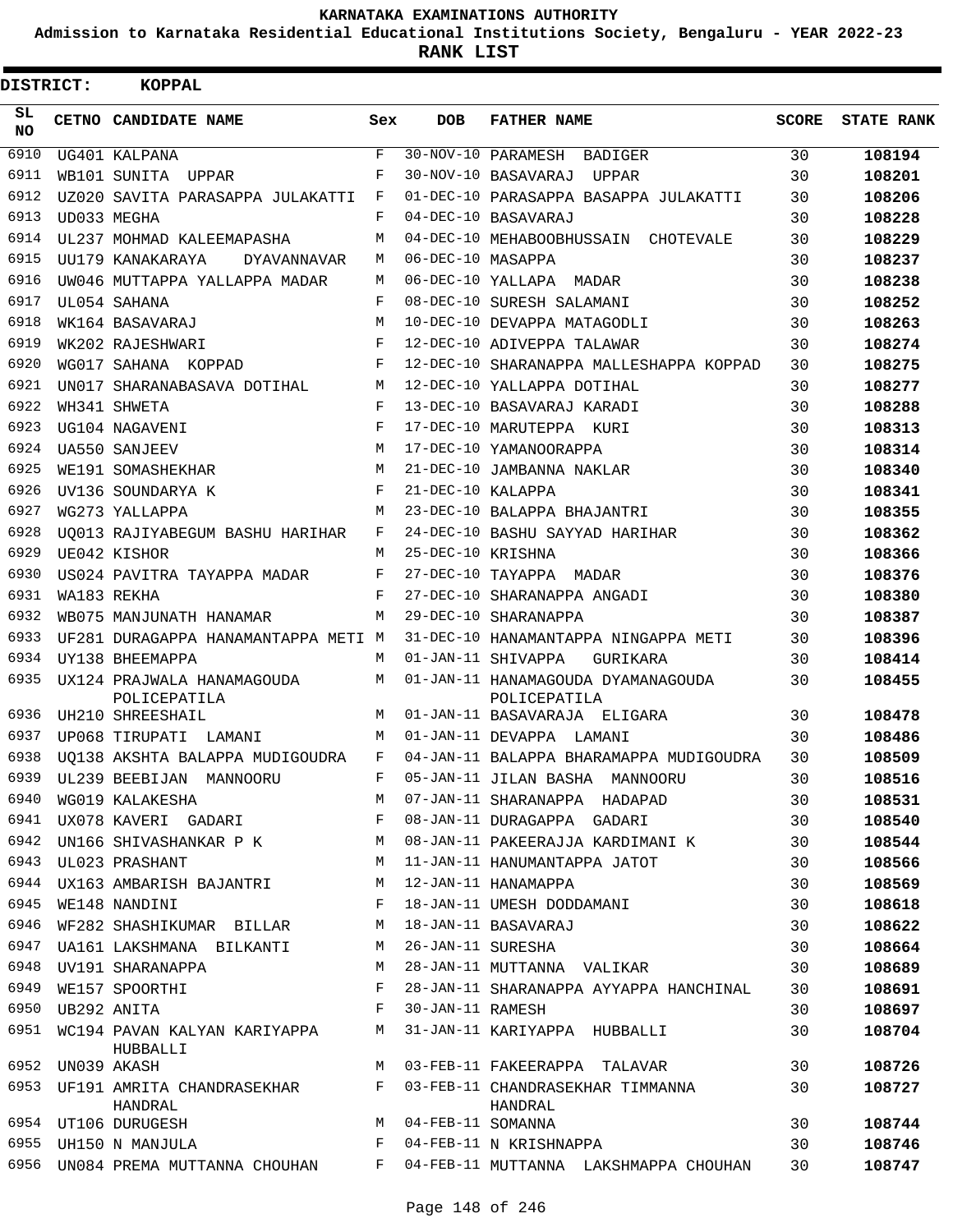**Admission to Karnataka Residential Educational Institutions Society, Bengaluru - YEAR 2022-23**

**RANK LIST**

| DISTRICT:       | <b>KOPPAL</b>                            |            |                   |                                                                                                                                                                                                                                                                                                                                   |              |                   |
|-----------------|------------------------------------------|------------|-------------------|-----------------------------------------------------------------------------------------------------------------------------------------------------------------------------------------------------------------------------------------------------------------------------------------------------------------------------------|--------------|-------------------|
| SL<br><b>NO</b> | CETNO CANDIDATE NAME                     | Sex        | <b>DOB</b>        | <b>FATHER NAME</b>                                                                                                                                                                                                                                                                                                                | <b>SCORE</b> | <b>STATE RANK</b> |
| 6957            | WH142 PRAJWAL<br>GANGRAHUTAR             | M          |                   | 08-FEB-11 HANAMAPPA                                                                                                                                                                                                                                                                                                               | 30           | 108769            |
| 6958            | WK126 PRAVEENKUMAR                       | M          |                   | 09-FEB-11 MALLAPPA HORAPETE                                                                                                                                                                                                                                                                                                       | 30           | 108779            |
| 6959            | UV280 TANUSHREE                          | $_{\rm F}$ |                   | 10-FEB-11 HANUMANTAPPA GULEDA                                                                                                                                                                                                                                                                                                     | 30           | 108790            |
| 6960            | UJ172 SHRIDEVI                           | F          |                   | 11-FEB-11 YALLAPPA SHELUDI                                                                                                                                                                                                                                                                                                        | 30           | 108798            |
| 6961            | US203 SHIVAKUMAR AMARESH SAMATAR         | М          |                   | 12-FEB-11 AMARESH MURADANAGOUDA SAMATAR                                                                                                                                                                                                                                                                                           | 30           | 108806            |
| 6962            | UF485 BASAVARAJ KITAGERI                 | M          |                   | 14-FEB-11 SURESHA KITAGERI                                                                                                                                                                                                                                                                                                        | 30           | 108816            |
| 6963            | UX330 BHAGYAVATI                         | F          | 14-FEB-11 ASHOK   |                                                                                                                                                                                                                                                                                                                                   | 30           | 108817            |
| 6964            | WD316 SHRIVEEESH KUMAR                   | M          |                   | 14-FEB-11 PARASHURAM KOPPAL                                                                                                                                                                                                                                                                                                       | 30           | 108823            |
| 6965            | WG325 KISHOR                             | M          |                   | 15-FEB-11 ANDANAPPA METI                                                                                                                                                                                                                                                                                                          | 30           | 108828            |
| 6966            | UR022 PARASHURAM BASAPPA OGI             | М          |                   | 15-FEB-11 BASAPPA OGI                                                                                                                                                                                                                                                                                                             | 30           | 108830            |
| 6967            | UA514 HANUMESH                           | M          | 17-FEB-11 NAGAPPA |                                                                                                                                                                                                                                                                                                                                   | 30           | 108840            |
| 6968            | UC263 LAKSHMANA                          | M          |                   | 18-FEB-11 AMARNAYAK                                                                                                                                                                                                                                                                                                               | 30           | 108852            |
| 6969            | WD229 KHADARABHASHA                      | M          |                   | 27-FEB-11 HEMASAB NAVALI                                                                                                                                                                                                                                                                                                          | 30           | 108927            |
| 6970            | UF596 AISHWARYA MANJUNATH<br>POLICEPATIL | F          |                   | 01-MAR-11 MANJUNATH TIPPANAGOUD<br>POLICEPATIL                                                                                                                                                                                                                                                                                    | 30           | 108941            |
| 6971            | UU057 SHEKSHAVALI                        | M          |                   | 04-MAR-11 PATESAB MULLA                                                                                                                                                                                                                                                                                                           | 30           | 108978            |
| 6972            | WF005 ANJALI                             | F          |                   | 05-MAR-11 GANDHIMUTTEPPA YADDONI                                                                                                                                                                                                                                                                                                  | 30           | 108980            |
| 6973            | WA082 LAVANYA                            | $_{\rm F}$ |                   | 06-MAR-11 SURESH MEDAR                                                                                                                                                                                                                                                                                                            | 30           | 108995            |
| 6974            | UN031 PRASHANTH                          | M          |                   | 06-MAR-11 SHREERAM BADIGER                                                                                                                                                                                                                                                                                                        | 30           | 108998            |
| 6975            | UV157 NIRUPADI<br>BAVIMANI               | М          |                   | 08-MAR-11 MALLAPPA BAVIMANI                                                                                                                                                                                                                                                                                                       | 30           | 109015            |
| 6976            | US114 POORNIMA MALLAPPA CHALIGERI F      |            |                   | 08-MAR-11 MALLAPPA MAHANTAPPA CHALIGERI                                                                                                                                                                                                                                                                                           | 30           | 109016            |
| 6977            | WJ218 ASHWINI NAGARAJ HARIJAN            | F          |                   | 10-MAR-11 NAGARAJ HANAMAPPA HARIJAN                                                                                                                                                                                                                                                                                               | 30           | 109028            |
| 6978            | UA334 NETRAVATI YAMANAPPA GOWDRA         | F          |                   | 10-MAR-11 YAMANAPPA HIREDYAMANNA GOWDRA                                                                                                                                                                                                                                                                                           | 30           | 109040            |
| 6979            | UE193 NARASIMHA                          | M          |                   | 11-MAR-11 DURUGESH                                                                                                                                                                                                                                                                                                                | 30           | 109049            |
| 6980            | WE208 SANGEETA                           | $_{\rm F}$ |                   | 12-MAR-11 NINGAPPA BADIGER                                                                                                                                                                                                                                                                                                        | 30           | 109061            |
| 6981            | WD099 MALLAVVA<br>BANDIHAL               | F          |                   | 17-MAR-11 KALAKAPPA BASAVANTAPPA                                                                                                                                                                                                                                                                                                  | 30           | 109105            |
| 6982            | UA393 YASHAVANTA TALAVAR                 | M          |                   | BANDIHAL<br>18-MAR-11 MALLESH TALAVAR                                                                                                                                                                                                                                                                                             | 30           | 109124            |
| 6983            | UE314 BASANAGOUDA<br>H                   | M          |                   | 19-MAR-11 RAMANAGOUDA H                                                                                                                                                                                                                                                                                                           | 30           | 109126            |
| 6984            | WH361 SHEKHARAGOUDA MALIPATIL            | M          |                   | 19-MAR-11 SHANKARAGOUDA                                                                                                                                                                                                                                                                                                           | 30           | 109131            |
|                 | 6985 UN018 KEERTI                        | $F -$      |                   | 20-MAR-11 VEERESHA MALIPATIL                                                                                                                                                                                                                                                                                                      | 30           | 109134            |
|                 |                                          |            |                   | 6985 UNUI8 KEERTI<br>6986 UG538 ARUN KUMAR M 21-MAR-11 BASAVARAJ GONDABAL 30<br>6987 UP189 RAJABHAKSHI M 21-MAR-11 RAMJAANSAB 30                                                                                                                                                                                                  |              | 109144            |
|                 |                                          |            |                   |                                                                                                                                                                                                                                                                                                                                   |              | 109153            |
| 6988            |                                          |            |                   | UF620 KAVERI HANAMANTH F 23-MAR-11 HANAMANTH TIMMANNA 30                                                                                                                                                                                                                                                                          |              | 109170            |
|                 |                                          |            |                   |                                                                                                                                                                                                                                                                                                                                   |              | 109173            |
|                 |                                          |            |                   | $\begin{array}{lllllllllllll} 6989&\text{UA114 PADMANATHI}& &\text{F}& 23-MAR-11 NAGARAJA GOUDA& &30\\ 6990&\text{UN049 YAMANAVVA}& &\text{F}& 25-MAR-11 GANGAVVA& &30\\ 6991&\text{UE010 SAHANA}& &\text{F}& 27-MAR-11 TIRUPATEPPA NAYAK& &30\\ 6992&\text{UD427 GAYATRI}& &\text{F}& 01-APR-11 HANUMANTAPPA& &30\\ \end{array}$ |              | 109191            |
|                 |                                          |            |                   |                                                                                                                                                                                                                                                                                                                                   |              | 109212            |
|                 |                                          |            |                   |                                                                                                                                                                                                                                                                                                                                   |              | 109254            |
|                 |                                          |            |                   | 6993 UZ096 REHAMANASAB RAJESAB RAMPUR M 01-APR-11 RAJESAB LADASAB RAMPUR 30                                                                                                                                                                                                                                                       |              | 109262            |
|                 |                                          |            |                   | 6994 UB074 DEEPA SANGATI                       F  02-APR-11 SHIVAPPA SANGATI                                                                                                                                                                                                                                                      | 30           | 109271            |
| 6995            |                                          |            |                   | WG076 SIDDAROODHA M 04-APR-11 KANAKAPPA TALAVAR 30                                                                                                                                                                                                                                                                                |              | 109291            |
| 6996            |                                          |            |                   | WG348 SINCHANA TALAWAR F 05-APR-11 ASHOK TALAWAR 30                                                                                                                                                                                                                                                                               |              | 109302            |
| 6997            |                                          |            |                   | WC133 DEVARAJ MAJARAPPA BADAGI M 07-APR-11 MAJARAPPA BADAGI 30                                                                                                                                                                                                                                                                    |              | 109314            |
| 6998            |                                          |            |                   | WC060 MANJUNATH M 10-APR-11 VEERAPPA HADAPAD                                                                                                                                                                                                                                                                                      |              | 109346            |
| 6999            |                                          |            |                   | WJ013 BASAVARAJ M 12-APR-11 SHARANAPPA MUTTALA 30                                                                                                                                                                                                                                                                                 |              | 109356            |
| 7000            |                                          |            |                   | UQ178 SAMRIN M MUDGAL F 14-APR-11 MAHIBUB SAB MUDGAL 30                                                                                                                                                                                                                                                                           |              | 109379            |
|                 |                                          |            |                   | 7001 UM012 YAMANURAPPA LENKEPPA KATAGI M 14-APR-11 LENKEPPA YAMANURAPPA KATAGI 30                                                                                                                                                                                                                                                 |              | 109381            |
|                 | 7002 UL080 MANOJ                         |            |                   | M 15-APR-11 SHANKARAPPA JATOT 30                                                                                                                                                                                                                                                                                                  |              | 109387            |
|                 |                                          |            |                   | 7003 WE125 BHAGYAVVA 600 F 16-APR-11 DEVAPPA ERAPPA HARIJAN 30                                                                                                                                                                                                                                                                    |              | 109395            |
|                 |                                          |            |                   | 7004 UU288 POOJA MALLIKARJUNA F 16-APR-11 MALLIKARJUNA SHIVAPUTRAPPA 30                                                                                                                                                                                                                                                           |              | 109403            |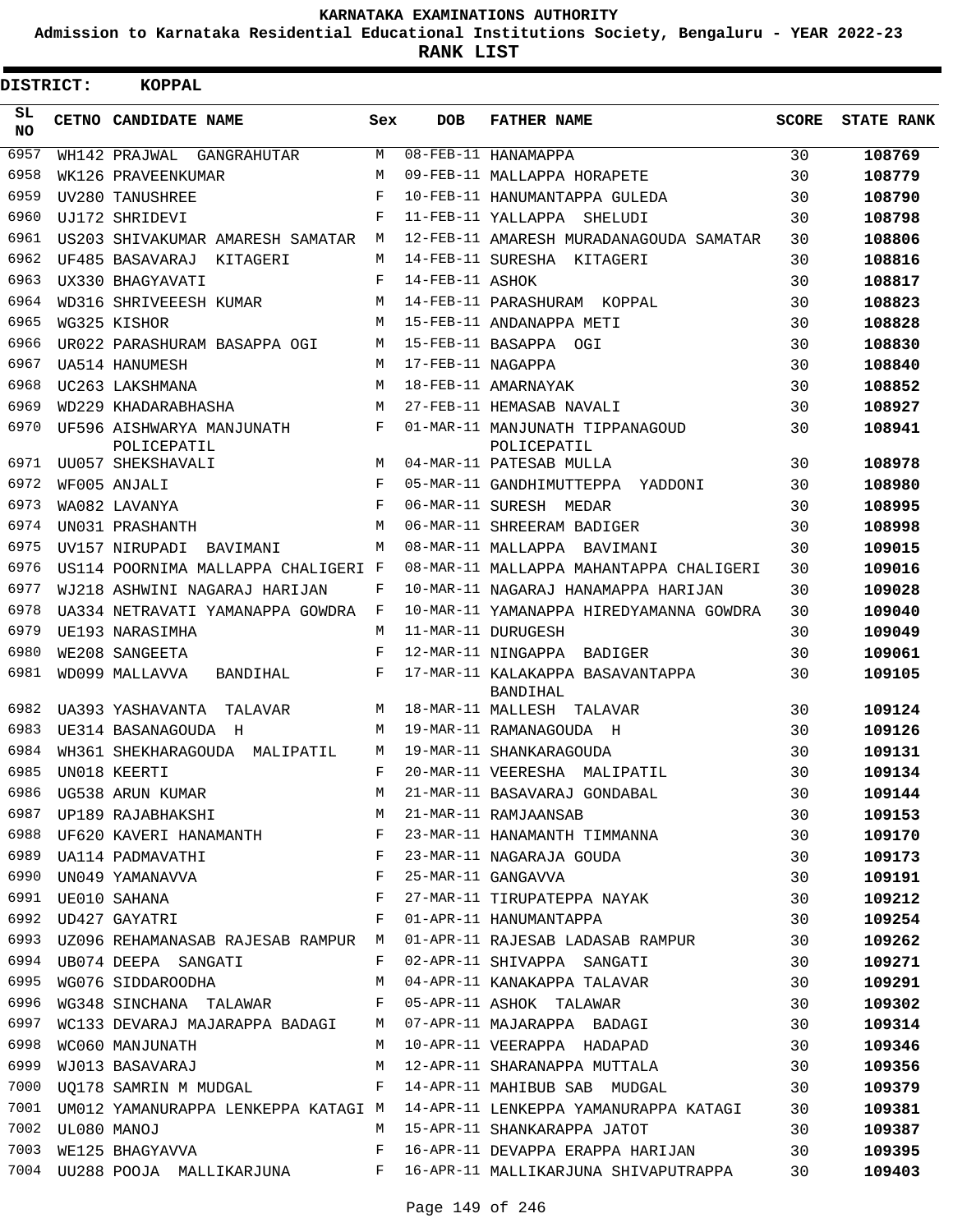**Admission to Karnataka Residential Educational Institutions Society, Bengaluru - YEAR 2022-23**

| <b>DISTRICT:</b> |           | <b>KOPPAL</b>                             |     |                   |                                                |              |                   |
|------------------|-----------|-------------------------------------------|-----|-------------------|------------------------------------------------|--------------|-------------------|
| SL<br>NO.        |           | CETNO CANDIDATE NAME                      | Sex | <b>DOB</b>        | <b>FATHER NAME</b>                             | <b>SCORE</b> | <b>STATE RANK</b> |
|                  |           | NIMBALAGUNDI                              |     |                   | NIMBALAGUNDI                                   |              |                   |
| 7005             |           | US151 SAMARTH                             | M   |                   | 17-APR-11 RAMANNA KATAGI                       | 30           | 109411            |
| 7006             |           | UJ126 MANIKANTA                           | М   |                   | 23-APR-11 SHIVAPPA BAJANTRI                    | 30           | 109466            |
| 7007             |           | UK317 AMBIKA                              | F   |                   | 29-APR-11 RAMANNA SINDOGI                      | 30           | 109535            |
| 7008             |           | WK066 PUTTARAJ                            | М   |                   | 30-APR-11 BASAYYA HIREMATH                     | 30           | 109551            |
| 7009             |           | UU050 HULIGEVVA NAGARAJA<br>BHAVIKATTI    | F   |                   | 01-MAY-11 NAGARAJA HONNAPPA BBHAVIKATTI        | 30           | 109561            |
| 7010             |           | WC081 VEERESH                             | M   |                   | 05-MAY-11 RAMANNA POOJAR                       | 30           | 109619            |
| 7011             |           | UG331 RADHA                               | F   | 06-MAY-11 XXX     |                                                | 30           | 109629            |
| 7012             |           | UB252 HANUMESHA                           | M   |                   | 07-MAY-11 MANJAPPA CHAMAKANAHALLI              | 30           | 109635            |
| 7013             |           | UU168 KEERTI ADAPPA BELLIKATTI            | F   |                   | 07-MAY-11 ADAPPA BASAPPA BELLIKATTI            | 30           | 109637            |
| 7014             |           | UK159 APOORVA                             | F   |                   | 08-MAY-11 LAKSHMANA CUKKANAKALL                | 30           | 109647            |
| 7015             |           | UH039 KAVITA                              | F   |                   | 08-MAY-11 NAGAPPA NINGAPUR                     | 30           | 109649            |
| 7016             |           | UX270 ISHWARYA RAMAPPA VADDAR             | F   |                   | 10-MAY-11 RAMAPPA VADDAR                       | 30           | 109669            |
| 7017             |           | UV144 RAMESH TALIKERI                     | M   |                   | 11-MAY-11 HULLESH RAMANNA TALAKERI             | 30           | 109692            |
| 7018             |           | UV302 NAGMA MOINUDDIN KOPPAL              | F   |                   | 13-MAY-11 MOINUDDIN IMAM SAB<br>KOPPAL         | 30           | 109709            |
| 7019             |           | WJ214 RAMESH                              | M   |                   | 13-MAY-11 DEVAPPA KUNDI                        | 30           | 109716            |
| 7020             |           | UA026 NIRANJANGOUDA                       | M   |                   | 16-MAY-11 BASSANAGOUDA POLICE PATIL            | 30           | 109742            |
| 7021             |           | UU298 PRASHANTA BASAVANTAPPA<br>MADIWALAR | М   |                   | 16-MAY-11 BASAVANTAPPA MADIWALAR               | 30           | 109743            |
| 7022             |           | UC391 SHANTHA                             | F   |                   | 16-MAY-11 JAGADEESHA KAMBALI                   | 30           | 109747            |
| 7023             |           | UF286 BHAGYASHRI                          | F   |                   | 17-MAY-11 CHATRAPPA                            | 30           | 109753            |
| 7024             |           | UA489 PAVANI                              | F   |                   | 18-MAY-11 BHEEMAPPA                            | 30           | 109761            |
| 7025             |           | UR010 PRAJVAL HANAMAPPA KURI              | M   |                   | 20-MAY-11 HANAMAPPA FAKEERAPPA KURI            | 30           | 109779            |
| 7026             |           | UE375 SHRIDHAR                            | M   |                   | 22-MAY-11 HULIGESHA                            | 30           | 109802            |
| 7027             |           | UC276 SHASHIDHARA                         | М   |                   | 25-MAY-11 VEERESHA KAMBALI                     | 30           | 109837            |
| 7028             |           | UD068 SANNA YAMANOOR                      | M   | 26-MAY-11 HALAPPA | KATTIMANI                                      | 30           | 109858            |
| 7029             |           | UU449 MALLAMMA                            | F   |                   | 27-MAY-11 GAVIYAPPA METI                       | 30           | 109870            |
| 7030             |           | UG241 SAMPATHKUMAR NAGARAJ<br>KATTIMANI   | M   |                   | 28-MAY-11 NAGARAJ RAJAPPA KATTIMANI            | 30           | 109885            |
| 7031             |           | UX308 YUNAS BALLARI                       | M   |                   | 28-MAY-11 HUSENSAB IMAMASAB BALLARI            | 30           | 109890            |
| 7032             |           | UD433 CHENNAMMA                           | F   |                   | 29-MAY-11 RUDRAPPA MADDER                      | 30           | 109892            |
| 7033             |           | UF609 HUSEN BI PINJAR                     | F   |                   | 29-MAY-11 MOULASAB LALSAB PINJAR               | 30           | 109893            |
| 7034             |           | WA075 MANJUNATH ALBI                      | M   |                   | 01-JUN-11 HANAMAPPA                            | 30           | 109956            |
|                  |           | 7035 UU430 MEGHA SHARANAPPA MELI          | F   |                   | 01-JUN-11 SHARANAPPA TIPPANNA MELI             | 30           | 109957            |
| 7036             |           | UC200 SHIVAKUMAR                          | М   |                   | 01-JUN-11 VENKATESH                            | 30           | 109965            |
| 7037             |           | UZ105 SUNITA SHARANAPPA<br>BEERAPPANAVAR  | F   |                   | 01-JUN-11 SHARANAPPA GYANAPPA<br>BEERAPPANAVAR | 30           | 109968            |
| 7038             |           | WG356 SRUSHTI                             | F   |                   | 02-JUN-11 SHARANAPPA YADDONI                   | 30           | 109981            |
| 7039             |           | UR026 DEVAMMA MAHANTESH SUNAGAR           | F   |                   | 03-JUN-11 MAHANTESH BASAPPA SUNAGAR            | 30           | 109993            |
| 7040             |           | UW033 HUSENABASHA                         | М   |                   | 03-JUN-11 HASANSAB KOLURA                      | 30           | 109996            |
| 7041             |           | UU019 SHIVARAJ                            | M   |                   | 04-JUN-11 CHANNABASAPPA METI                   | 30           | 110015            |
| 7042             | UD398 UMA |                                           | F   |                   | 04-JUN-11 PARVATAPPA EMMIGUDDA                 | 30           | 110018            |
| 7043             |           | UU242 YASHAVANTA                          | М   |                   | 05-JUN-11 YANKAPPA TALAVAR                     | 30           | 110035            |
| 7044             |           | WK239 ARUNKUMAR                           | M   |                   | 06-JUN-11 MANAPPA UPPAR                        | 30           | 110039            |
| 7045             |           | UA130 HANUMESH                            | M   |                   | 06-JUN-11 DURUGAPPA MUSALAPOOR                 | 30           | 110042            |
| 7046             |           | UH157 DILEEP                              | M   |                   | 07-JUN-11 RAMESH JATOT                         | 30           | 110056            |
| 7047             |           | UG326 PALLAVI                             | F   |                   | 08-JUN-11 VEERABHADRAYYA BAGANALA              | 30           | 110075            |
| 7048             |           | UA252 GIREESHA                            | M   |                   | 09-JUN-11 NINGAPPA TALAVAR                     | 30           | 110085            |
| 7049             |           | UM078 NAFIJA BEGUM                        | F   |                   | 09-JUN-11 KHAJAVALI TALAKAL                    | 30           | 110092            |
|                  |           | 7050 UZ326 SHWETA                         | F   |                   | 10-JUN-11 BASAVARAJ MADAR                      | 30           | 110115            |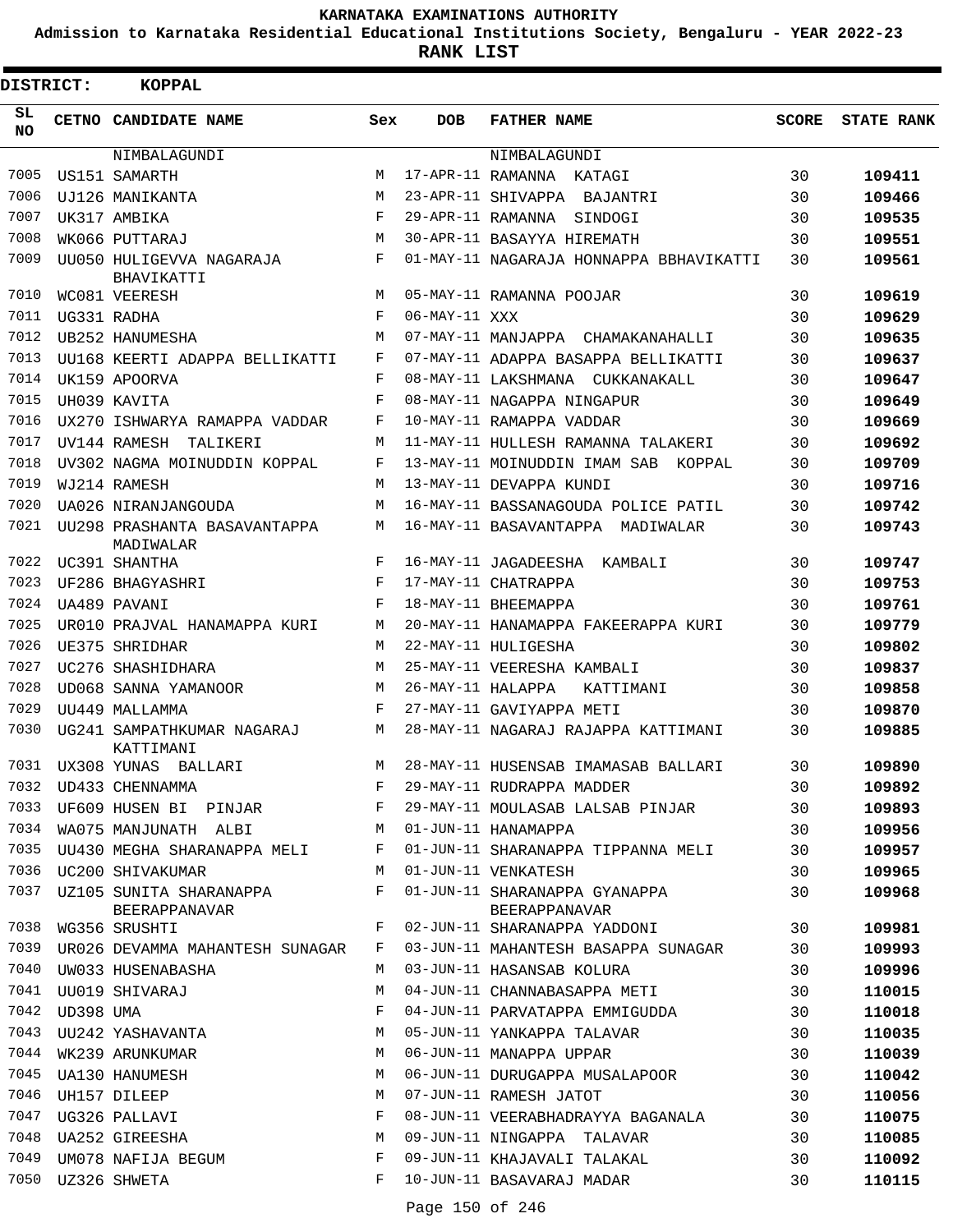**Admission to Karnataka Residential Educational Institutions Society, Bengaluru - YEAR 2022-23**

**RANK LIST**

| <b>DISTRICT:</b> |            | <b>KOPPAL</b>                                |     |                   |                                                   |              |                   |
|------------------|------------|----------------------------------------------|-----|-------------------|---------------------------------------------------|--------------|-------------------|
| SL.<br><b>NO</b> |            | CETNO CANDIDATE NAME                         | Sex | <b>DOB</b>        | <b>FATHER NAME</b>                                | <b>SCORE</b> | <b>STATE RANK</b> |
| 7051             |            | UW112 PREETAM                                | М   | 12-JUN-11 RAMESHA | BHOVI                                             | 30           | 110134            |
| 7052             |            | UF004 RAMESH ALBI                            | М   |                   | 12-JUN-11 YAMANOORAPPA                            | 30           | 110136            |
| 7053             |            | WF069 AKSHATA                                | F   |                   | 13-JUN-11 ERAPPA HOSAMANI                         | 30           | 110138            |
| 7054             |            | WJ233 ARCHANA                                | F   |                   | 14-JUN-11 RUDRAPPA HIREMANI                       | 30           | 110144            |
| 7055             |            | UF163 MAHALINGAMMA VIRABHADRAPPA<br>KARAMUDI | F   |                   | 15-JUN-11 VIRABHADRAPPA CHIDANANDAPPA<br>KARAMUDI | 30           | 110163            |
| 7056             | UL204 ARUN |                                              | М   |                   | 18-JUN-11 GONIBASAPPA KARKIHALLI                  | 30           | 110202            |
| 7057             |            | UR121 BHAGYASHREE                            | F   |                   | 18-JUN-11 SHEKHAPPA PADACHINTI                    | 30           | 110204            |
| 7058             |            | UQ072 MIZBA                                  | F   | 21-JUN-11 RAJASAB |                                                   | 30           | 110252            |
| 7059             |            | UD141 MAHAMMAD<br>SAMEER                     | M   |                   | 22-JUN-11 SHEKH HUSEN                             | 30           | 110265            |
| 7060             |            | <b>UO087 NETRAVATI</b>                       | F   |                   | 22-JUN-11 SHARANAPPA BISANAL                      | 30           | 110266            |
| 7061             |            | UU440 BHEMAVVA METI                          | F   |                   | 25-JUN-11 MALLAPPA                                | 30           | 110299            |
| 7062             |            | UM033 SHRIDEVI HULLI                         | F   |                   | 26-JUN-11 BHARAMANNA HULLI                        | 30           | 110328            |
| 7063             |            | UR039 VIJYALAKSMI AMARESH METI               | F   |                   | 26-JUN-11 AMARESH CHATRAPPA METI                  | 30           | 110329            |
| 7064             |            | UA436 BHUVANAPRIYA                           | F   |                   | 27-JUN-11 HANUMANTH NAIK                          | 30           | 110332            |
| 7065             |            | UG207 LAVANYA GINIGERI                       | F   |                   | 27-JUN-11 HANUMANTAPPA GINIGERI                   | 30           | 110335            |
| 7066             |            | UG180 NINGAPPA                               | M   |                   | 27-JUN-11 SHANKRAPPA HUDED                        | 30           | 110338            |
| 7067             |            | UW088 VIJAYKUMAR                             | M   | 28-JUN-11 VIRESH  |                                                   | 30           | 110359            |
| 7068             |            | WG188 ASHWINI                                | F   |                   | 02-JUL-11 GANGADHAR GADAD                         | 30           | 110412            |
| 7069             | UD479 T    | JANARDANA                                    | М   |                   | 03-JUL-11 T SHARANAPPA                            | 30           | 110433            |
| 7070             |            | WB272 MEENAKSHAMMA                           | F   |                   | 04-JUL-11 SHARANAPPA TALAWAR                      | 30           | 110442            |
| 7071             |            | UA207 SHARANABASAVA DEVAPPA<br>HANVAL        | М   |                   | 05-JUL-11 DEVAPPA PAMPAPATEPPA HANVAL             | 30           | 110463            |
| 7072             |            | WB049 SPOORTI                                | F   |                   | 05-JUL-11 MAHANTESHA GOUDRU                       | 30           | 110464            |
| 7073             |            | UV184 RAKSHITHA                              | F   |                   | 06-JUL-11 SHEKRAPPA HANUMAPPA BESHETTI            | 30           | 110474            |
| 7074             |            | UV277 SANGEETHA                              | F   |                   | 06-JUL-11 SHARANAPPA VEERAPURA                    | 30           | 110475            |
| 7075             |            | WG331 VARSHINI                               | F   |                   | 07-JUL-11 ANDAPPA MALIPATIL                       | 30           | 110494            |
| 7076             |            | WH085 PRATAP                                 | M   |                   | 08-JUL-11 UDAYAKUMAR BASAPPA BAVIMANI             | 30           | 110506            |
| 7077             |            | UX451 MANOJAKUMAR                            | M   |                   | 09-JUL-11 PARASHURAMA PUJAR                       | 30           | 110519            |
| 7078             |            | WG097 BASAVARAJ                              | М   |                   | 10-JUL-11 RENUKAPPA MADIVALAR                     | 30           | 110526            |
|                  |            | 7079 WJ110 KUSHAL                            |     |                   | M 11-JUL-11 KRUSHNAPPA RATHOD                     | 30           | 110544            |
| 7080             |            | UB313 SHIVAKUMAR                             | М   |                   | 11-JUL-11 HONNURAPPA                              | 30           | 110549            |
| 7081             |            | UA482 BANASHREE GADIHALLI                    | F   |                   | 12-JUL-11 RAVI BASAPPA GADIHALLI                  | 30           | 110554            |
| 7082             |            | UY157 SANGEETHA KUMBAR                       | F   |                   | 12-JUL-11 MALLAPPA KUMBAR                         | 30           | 110561            |
| 7083             |            | WF021 SANJAY                                 | М   |                   | 12-JUL-11 SIVAKUMAR KODLI                         | 30           | 110562            |
| 7084             |            | UM074 TRIVENI                                | F   |                   | 14-JUL-11 TEJASVI BHEEMANUR                       | 30           | 110589            |
| 7085             |            | UG165 MADHU                                  | F   |                   | 15-JUL-11 NINGAPPA MANIKATTI                      | 30           | 110596            |
| 7086             | UL073 INDU |                                              | F   |                   | 16-JUL-11 SURESH SINGANAL                         | 30           | 110613            |
| 7087             |            | UZ038 MALLIKA                                | F   |                   | 18-JUL-11 NAGAPPA BANGALER                        | 30           | 110635            |
| 7088             |            | UW022 NAGARAJ MAHANTESH GADDI                | М   |                   | 20-JUL-11 MAHANTESH MALLAPPA GADDI                | 30           | 110670            |
| 7089             |            | WJ112 ULLAS VASAPPA KATTIMANI                | М   |                   | 21-JUL-11 VASAPPA TIPPANNA KATTIMANI              | 30           | 110693            |
| 7090             |            | UF245 SOUMYA ANDANAPPA ANGADI                | F   |                   | 22-JUL-11 ANDANAPPA BASALINGAPPA ANGADI           | 30           | 110707            |
| 7091             |            | WE173 YASHAVANT                              | М   |                   | 23-JUL-11 GOLAPPA NAYAK                           | 30           | 110722            |
| 7092             |            | UU350 SHIVALILA SHIRUR                       | F   |                   | 24-JUL-11 SHRANAPPA                               | 30           | 110730            |
| 7093             |            | UZ088 HOLIYAMMA KALGUDI                      | F   |                   | 25-JUL-11 SHIVAPPA KALGUDI                        | 30           | 110737            |
| 7094             |            | UG080 POOJAPPA                               | М   |                   | 26-JUL-11 RAGHAVENDRA HEREMANI                    | 30           | 110752            |
| 7095             |            | UM177 SAMARTHAGOUDA                          | М   |                   | 27-JUL-11 SANNASOMANAGOUDA MALIPATIL              |              |                   |
| 7096             |            |                                              | M   |                   |                                                   | 30           | 110767            |
|                  |            | UU477 SHARANAYYA NINGAYYA<br>KOTABALAMATHA   |     |                   | 27-JUL-11 NINGAYYA SANGAYYA<br>KOTABALAMATHA      | 30           | 110770            |
| 7097             |            | UA399 YAMANUR HIREKURUBARU                   | M   |                   | 27-JUL-11 YAMANURAPPA                             | 30           | 110774            |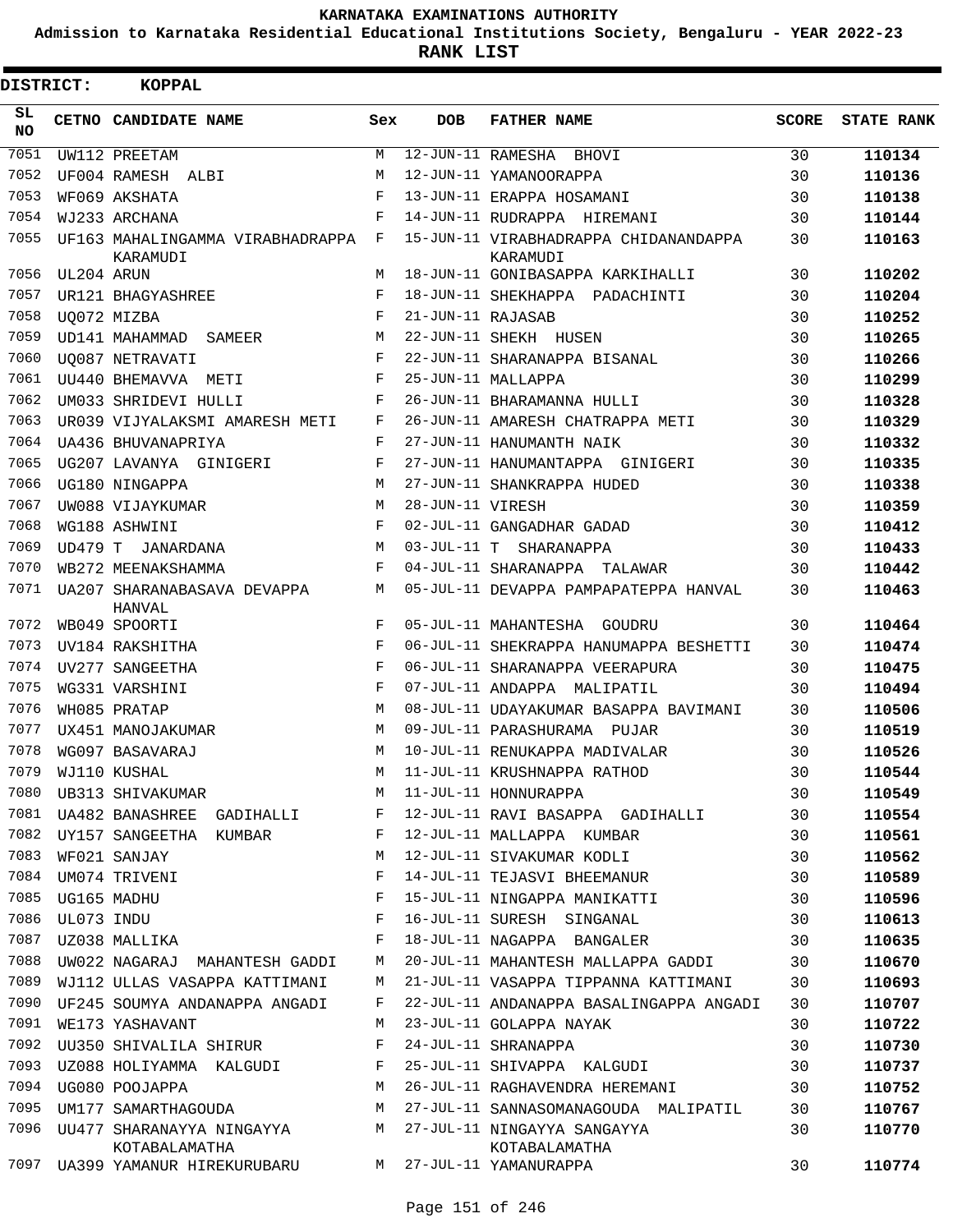**Admission to Karnataka Residential Educational Institutions Society, Bengaluru - YEAR 2022-23**

| DISTRICT:       | <b>KOPPAL</b>                                                |            |                   |                                                                                                                                                                                                                                |              |                   |
|-----------------|--------------------------------------------------------------|------------|-------------------|--------------------------------------------------------------------------------------------------------------------------------------------------------------------------------------------------------------------------------|--------------|-------------------|
| SL<br><b>NO</b> | CETNO CANDIDATE NAME                                         | Sex        | <b>DOB</b>        | <b>FATHER NAME</b>                                                                                                                                                                                                             | <b>SCORE</b> | <b>STATE RANK</b> |
| 7098            | UE032 VERENDRA                                               | M          |                   | 28-JUL-11 PIDDAPPA                                                                                                                                                                                                             | 30           | 110780            |
| 7099            | WA077 SWAPNA<br>KADAD                                        | F          |                   | 30-JUL-11 CHANDAPPA KADAD                                                                                                                                                                                                      | 30           | 110796            |
| 7100            | UR070 SANGEETHA                                              | F          |                   | 31-JUL-11 SHARANAPPA HANAMAPPA DANDINA                                                                                                                                                                                         | 30           | 110808            |
| 7101            | WK237 VIRESH                                                 | M          |                   | 03-AUG-11 SANNA BHIMAPPA HOSAMANI                                                                                                                                                                                              | 30           | 110848            |
| 7102            | UX293 ARJUNA                                                 | M          |                   | 04-AUG-11 PARASHURAMA HOSAGERI                                                                                                                                                                                                 | 30           | 110849            |
| 7103            | UZ260 RATNAVVA BANGLER                                       | $_{\rm F}$ |                   | 05-AUG-11 SHYAMANNA                                                                                                                                                                                                            | 30           | 110867            |
| 7104            | WF307 KANAKAPPA                                              | M          |                   | 06-AUG-11 MARIYAPPA HIREMANI                                                                                                                                                                                                   | 30           | 110876            |
| 7105            | UX411 ANKHITA APPANNA HALAGALI                               | F          |                   | 09-AUG-11 APPANNA HANAMAPPA HALAGALI                                                                                                                                                                                           | 30           | 110906            |
| 7106            | WF254 BASANAGOUDA HUVANAGOUDA<br>GOUDRA                      | М          |                   | 09-AUG-11 HUVANAGOUDA MUDAKANAGOUDA<br>GOUDRA                                                                                                                                                                                  | 30           | 110907            |
| 7107            | UL152 SAGAR NAIK                                             | М          |                   | 11-AUG-11 GOPI NAIK                                                                                                                                                                                                            | 30           | 110933            |
| 7108            | UL051 VEERESH                                                | M          |                   | 11-AUG-11 ANDAYYA HIREMATH                                                                                                                                                                                                     | 30           | 110937            |
| 7109            | WA070 ANANTAKUMAR LAKSHMAPPA<br><b>DOLLIN</b>                | М          |                   | 12-AUG-11 LAKSHMAPPA BIRAPPA DOLLIN                                                                                                                                                                                            | 30           | 110938            |
| 7110            | WH038 GOUTAM CHANNAPPA JIRLI                                 | M          |                   | 14-AUG-11 CHANNAPPA HANAMAGOUDA JIRLI                                                                                                                                                                                          | 30           | 110969            |
| 7111            | WK094 DHANUSH                                                | M          |                   | 18-AUG-11 BASAVARAJ JAVALI                                                                                                                                                                                                     | 30           | 111012            |
| 7112            | UE085 NAGARAJ                                                | M          |                   | 18-AUG-11 BEERAPPA                                                                                                                                                                                                             | 30           | 111015            |
| 7113            | UU082 VENKATESH                                              | M          |                   | 19-AUG-11 DURAGAPPA<br>GOLLAR                                                                                                                                                                                                  | 30           | 111035            |
| 7114            | UA083 ANITA                                                  | $_{\rm F}$ |                   | 20-AUG-11 AMARESHA                                                                                                                                                                                                             | 30           | 111036            |
| 7115            | UD086 PRUTHVIRAJ                                             | M          | 23-AUG-11 NAGARAJ |                                                                                                                                                                                                                                | 30           | 111059            |
| 7116            | UB003 SHAMINA BEGUM                                          | F          | 26-AUG-11 RAJASAB |                                                                                                                                                                                                                                | 30           | 111102            |
| 7117            | UF416 MANJUNATHA MAHANTESH<br>KUKANURAMATHA                  | M          |                   | 28-AUG-11 MAHANTESH SHEKHARAYYA<br>KUKANURAMATHA                                                                                                                                                                               | 30           | 111110            |
| 7118            | WC106 RAHUL                                                  | M          |                   | 28-AUG-11 SHARANAPPA CHITRANAL                                                                                                                                                                                                 | 30           | 111112            |
| 7119            | US044 ANASUYA                                                | F          |                   | 30-AUG-11 YAMANAPPA TOGARI                                                                                                                                                                                                     | 30           | 111130            |
| 7120            | UY093 LAKSHMIBAI HULLAPPA GADAD                              | F          |                   | 03-SEP-11 HULLAPPA                                                                                                                                                                                                             | 30           | 111169            |
| 7121            | UG352 KORISIDDAPPA                                           | М          |                   | 06-SEP-11 BASAVARAJ MADIWALAR                                                                                                                                                                                                  | 30           | 111199            |
| 7122            | UR058 SHOBHA                                                 | F          |                   | 08-SEP-11 HANAMAPPA<br>TUMBARAGUDDI                                                                                                                                                                                            | 30           | 111218            |
| 7123            | WH257 HARISHGOUDA                                            | M          |                   | 09-SEP-11 HANAMAGOUDA KADAKADI                                                                                                                                                                                                 | 30           | 111222            |
| 7124            | UJ154 VINAYAKA KAPALI                                        | M          |                   | 19-SEP-11 NAGARAJ KAPALI                                                                                                                                                                                                       | 30           | 111312            |
| 7125            | UG330 SUMATI K H                                             | F          |                   | 22-SEP-11 DHANANJAY<br>K H                                                                                                                                                                                                     | 30           | 111340            |
|                 |                                                              |            |                   |                                                                                                                                                                                                                                |              | 111358            |
|                 | 7127 UV306 MANOJA                                            |            |                   | TREAD CONTROLLER MANUSIC MODEL OF THE MANUSIC MANUSIC MANUSIC MANUSIC MANUSIC MODEL OF THE MANUSIC MANUSIC MANUSIC MANUSIC MANUSIC MANUSIC MANUSIC MANUSIC MANUSIC MANUSIC MANUSIC MANUSIC MANUSIC MANUSIC MANUSIC MANUSIC MAN |              | 111359            |
|                 |                                                              |            |                   | 7128 WG228 MURTUJASAB HUSENSAB NADAF M 25-SEP-11 HUSENSAB MURTUJASAB NADAF 30                                                                                                                                                  |              | 111365            |
|                 | 7129 WH065 AKSHATA                                           |            |                   | F 26-SEP-11 KALLAPPA METI                                                                                                                                                                                                      | 30           | 111368            |
|                 | 1129 WHO65 AKSHATA<br>7130 UG265 ANILKUMAR                   | M          |                   | 26-SEP-11 SURESH MALGI NARAYANAPPA 30                                                                                                                                                                                          |              | 111369            |
|                 | 7131 UA011 SHWETHA F<br>7132 UN106 PURNIMA F                 |            |                   | 27-SEP-11 HANUMESH BELURU 30                                                                                                                                                                                                   |              | 111383            |
|                 |                                                              |            |                   | 28-SEP-11 HALAPPA ILIGER 30                                                                                                                                                                                                    |              | 111391            |
|                 | 7133 UD422 VIJAYALAXMI F                                     |            |                   | 7133 UD422 VIJAYALAXMI                   F   29-SEP-11 NAGAPPA  BHAJANTRI               30<br>7134 UA363 MAHAMMAD MUTTAKI KHAN       M   02-OCT-11 INAYAT KHAN               30                                                |              | 111409            |
|                 |                                                              |            |                   |                                                                                                                                                                                                                                |              | 111429            |
|                 | 7135 UW229 SAMEERA                                           |            |                   | M 03-OCT-11 YAMANURASABA ALLASAB PINJAR 30                                                                                                                                                                                     |              | 111444            |
|                 | 7136 UV254 VIJAYALAXMI VADDAR F                              |            |                   | 07-OCT-11 PARASAPPA VADDAR                                                                                                                                                                                                     | 30           | 111467            |
|                 | 7137 WD214 PRAVEEN                                           | M          |                   | 11-OCT-11 TIMMANNA VADDAR                                                                                                                                                                                                      | 30           | 111516            |
|                 | 1138 UROO5 ARATI<br>7138 UROO5 ARATI<br>7139 UJ171 JAYASHREE | F          |                   | 12-OCT-11 CHOUDAPPA TALAWAR 30                                                                                                                                                                                                 |              | 111520            |
|                 |                                                              | F          |                   | 12-OCT-11 MANJUNATH YALLANAGOUDRA 30                                                                                                                                                                                           |              | 111526            |
|                 | 7140 UB352 YAMANOORA M                                       |            |                   | 14-OCT-11 BASAVARAJ                                                                                                                                                                                                            | 30           | 111547            |
|                 |                                                              |            |                   |                                                                                                                                                                                                                                |              | 111571            |
|                 |                                                              |            |                   |                                                                                                                                                                                                                                |              | 111593            |
|                 |                                                              |            |                   | 7143 US186 APORVA SHREEKANTA CHAVAN F 22-OCT-11 SHREEKANTA TAVAREPPA CHAVAN 30                                                                                                                                                 |              | 111612            |
|                 | 7144 UP064 SANTOSH KUMAR                                     |            |                   | M 22-OCT-11 KRISHANA GOLLAR                                                                                                                                                                                                    | 30           | 111622            |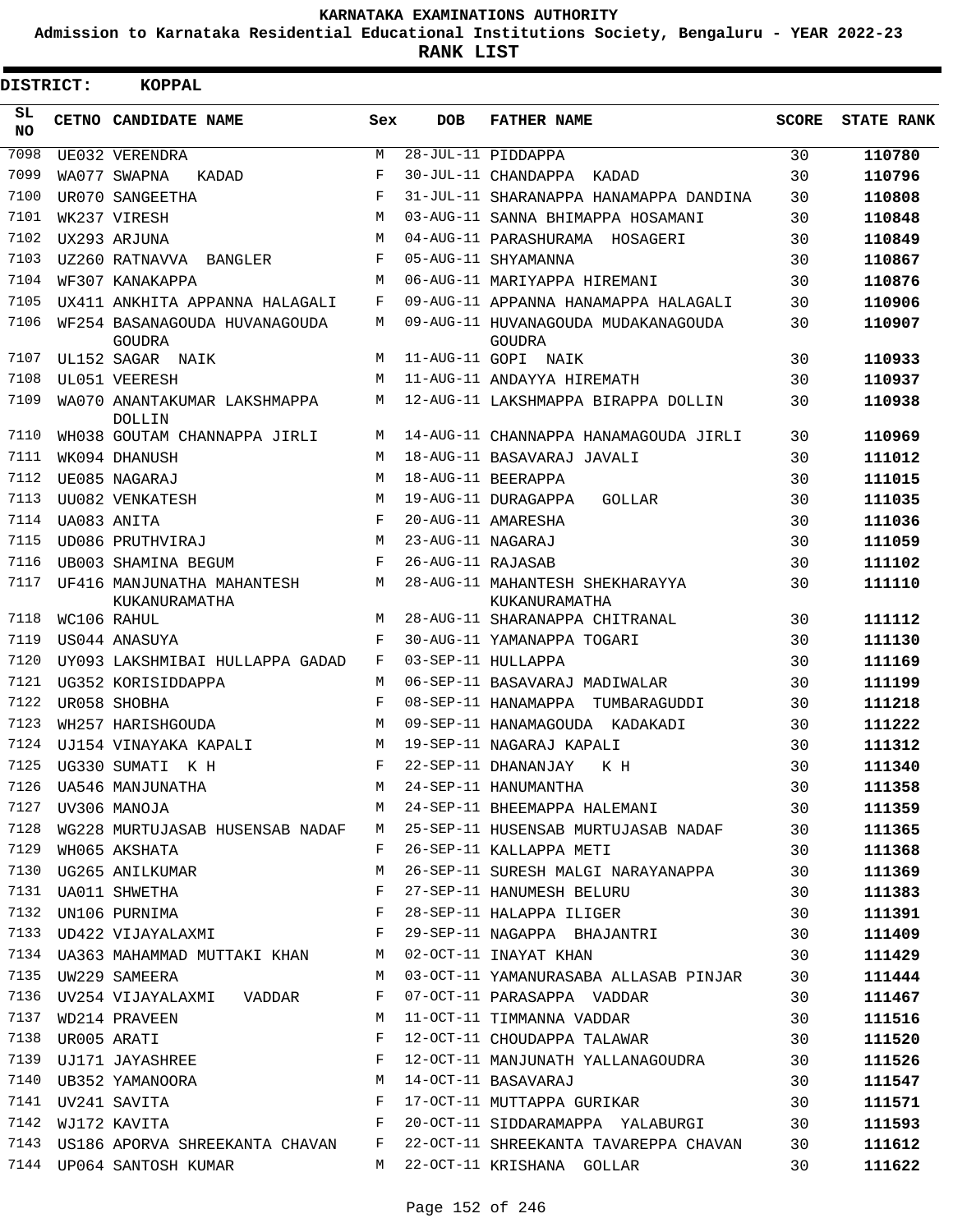**Admission to Karnataka Residential Educational Institutions Society, Bengaluru - YEAR 2022-23**

| <b>DISTRICT:</b> |            | <b>KOPPAL</b>                                                                       |              |                   |                                                    |       |                   |
|------------------|------------|-------------------------------------------------------------------------------------|--------------|-------------------|----------------------------------------------------|-------|-------------------|
| SL<br><b>NO</b>  |            | CETNO CANDIDATE NAME                                                                | Sex          | <b>DOB</b>        | <b>FATHER NAME</b>                                 | SCORE | <b>STATE RANK</b> |
| 7145             |            | UB208 MEGHARAJ SHARANAPPA<br>INDARAGI                                               | M            |                   | 23-OCT-11 SHARANAPPA MAHALINGAPPA<br>INDARAGI      | 30    | 111626            |
| 7146             |            | UH190 SIRIN                                                                         | F            |                   | 24-OCT-11 NABISAB ALAWANDI                         | 30    | 111637            |
| 7147             |            | UK161 ANUPAMA                                                                       | $\mathbf{F}$ |                   | 27-OCT-11 YALLAPPA                                 | 30    | 111662            |
| 7148             |            | UZ277 SEVANTI                                                                       | F            |                   | 28-OCT-11 SHEKHAPPA MYAGALAMANI                    | 30    | 111677            |
| 7149             |            | UX127 NANDITA                                                                       | $\mathbf F$  |                   | 02-NOV-11 CHANDRASHEKHAR KUMBAR                    | 30    | 111705            |
| 7150             |            | UU261 SANJIVAPPA ILAGER                                                             | M            |                   | 02-NOV-11 HANAMAPPA                                | 30    | 111707            |
| 7151             |            | UU270 HANAMANT                                                                      | M            |                   | 05-NOV-11 YALLAPPA MULLUR                          | 30    | 111733            |
| 7152             |            | UE144 YAMANABEE                                                                     | F            |                   | 07-NOV-11 BUDAN SAB                                | 30    | 111756            |
| 7153             |            | WB058 CHANNAMMA                                                                     | F            |                   | 08-NOV-11 MAHALINGAPPA<br>GANTI                    | 30    | 111761            |
| 7154             |            | UB396 NETRAVATI                                                                     | F            |                   | 08-NOV-11 TONDEPPA KUSHTAGI                        | 30    | 111765            |
| 7155             |            | UA071 MUTTURAJ                                                                      | M            |                   | 10-NOV-11 SHEKHARAPPA KATAPUR                      | 30    | 111782            |
| 7156             |            | UZ053 DEVARAJ                                                                       | M            |                   | 17-NOV-11 KANAKAPPA KANNAL                         | 30    | 111858            |
| 7157             |            | WB280 VIJAYALAKSHMI                                                                 | F            |                   | 17-NOV-11 SHARANAPPA AMBIGER                       | 30    | 111865            |
| 7158             |            | WG029 AISHWARYA SURESH BADIGER                                                      | F            |                   | 19-NOV-11 SURESH BADIGER                           | 30    | 111870            |
| 7159             |            | UN097 MANJULA                                                                       | F            |                   | 20-NOV-11 HANUMANTHAPPA KONASAGAR                  | 30    | 111883            |
| 7160             |            | WE062 SINDHU BASAVARAJ KAMATAR                                                      | F            |                   | 22-NOV-11 BASAVARAJ MALLAPPA KAMATAR               | 30    | 111903            |
| 7161             |            | UC203 TARUN                                                                         | M            | 23-NOV-11 UMESH   |                                                    | 30    | 111913            |
| 7162             |            | UC261 REVANASIDDAPPA SHARANAPPA<br>BALUTAGI                                         | М            |                   | 26-NOV-11 SHARANAPPA HANAMAPPA BALUTAGI            | 30    | 111942            |
| 7163             |            | UX423 ABHINAY                                                                       | F            |                   | 27-NOV-11 AMARESH GANJYAL                          | 30    | 111944            |
| 7164             |            | UL167 BALAMMA                                                                       | F            |                   | 28-NOV-11 VIJAYKUMAR KURI                          | 30    | 111954            |
| 7165             |            | UG131 MALLIKARJUN SHARANAYYA<br>HARLAPUR                                            | M            |                   | 29-NOV-11 SHARANAYYA GURUSIDDAYYA<br>HARLAPUR      | 30    | 111963            |
| 7166             |            | UD259 PRAJWAL                                                                       | М            | 29-NOV-11 RAJESHA |                                                    | 30    | 111964            |
| 7167             | UC344 ANU  |                                                                                     | F            |                   | 03-DEC-11 HULUGAPPA                                | 30    | 111995            |
| 7168             |            | UO161 SAVITA NEELANAGOUDA<br>POLICEPATIL                                            | F            |                   | 03-DEC-11 NEELANAGOUDA FAKEERAGOUDA<br>POLICEPATIL | 30    | 112000            |
| 7169             |            | UN041 ABBAS ALI                                                                     | M            |                   | 05-DEC-11 KHAJAVALI                                | 30    | 112012            |
| 7170             |            | UM235 POOJA                                                                         | F            |                   | 06-DEC-11 RANGAPPA POOJAR                          | 30    | 112022            |
| 7171             | UE126 ANIL |                                                                                     | M            |                   | 08-DEC-11 MUDAKAPPA MURUDI                         | 30    | 112028            |
|                  |            | 7172 UA395 HANUMANTI<br>7173 UR052 SUDHA<br>7174 UX223 KARTHIK<br>7175 UR049 AMBIKA | F            |                   | 12-DEC-11 AMRAPPA MURUDI                           | 30    | 112049            |
|                  |            |                                                                                     | F            |                   | 14-DEC-11 DODDAPPA BACHALI                         | 30    | 112065            |
|                  |            |                                                                                     | М            |                   | 21-DEC-11 SHEKHAPPA TUPPAD                         | 30    | 112113            |
|                  |            |                                                                                     | F            |                   | 28-DEC-11 GOVINDAPPA NEREBENCHI                    | 30    | 112156            |
|                  |            | 7176 UR041 AISHWARYA BALUTAGI F                                                     |              |                   | 01-JAN-12 MAHANTESH BALUTAGI                       | 30    | 112181            |
|                  |            | $\mathbf{F}$ . The set of $\mathbf{F}$<br>7177 UA173 ROSHAN BEGUM                   |              |                   | 02-JAN-12 HUSSEN SAB                               | 30    | 112211            |
|                  |            | 7178 UB232 VIJAYALAKSHIMI F                                                         |              |                   | 05-JAN-12 ANANDA                                   | 30    | 112217            |
| 7179             |            | UY015 BHIMAJJA M                                                                    |              |                   | 14-JAN-12 RAMANNA AVALI                            | 30    | 112237            |
| 7180             |            | UZ085 AMBIKA                                                                        | F            |                   | 17-JAN-12 SHAMAPPA                                 | 30    | 112243            |
| 7181             |            | UM240 SHREERAM SHANKARANAYAK M                                                      |              |                   | 28-JAN-12 SHANKARANAYAKA LAMANI                    | 30    | 112258            |
|                  |            | 7182 UG287 CHAITRA                                                                  | F            |                   | 30-JAN-12 YAMANOORAPPA TALAVARA                    | 30    | 112262            |
| 7183             |            | UE163 TARUNKUMAR                                                                    | M            |                   | 14-FEB-12 BASAVARAJ                                | 30    | 112282            |
|                  |            | 7184 UY129 SHYLU HANAMANTA SEERER                                                   | F            |                   | 22-FEB-12 HANAMANTA YANKAPPA SEERER                | 30    | 112293            |
| 7185             |            | WG343 MANGALESH                                                                     | M            |                   | 30-MAR-12 RAMANNA HALLI                            | 30    | 112317            |
|                  |            | 7186 UE384 VIDYASHREE                                                               | F            |                   | 20-MAY-12 MANJUNATH                                | 30    | 112335            |
| 7187             |            | UX450 MANJUNATHA M                                                                  |              |                   | 10-JUN-12 DYAMANNA ELIGARA                         | 30    | 112341            |
| 7188             |            | UB105 YALLALINGA HUGGI M                                                            |              |                   | 20-AUG-12 YAMANURAPPA HUGGI                        | 30    | 112349            |
| 7189             |            | WB366 HASEENABEGAM F                                                                |              |                   | 05-JUL-13 HUSENASAB                                | 30    | 112356            |
|                  |            | 7190 UF623 NAVEENKUMAR                                                              | M            |                   | 02-JUN-08 HANAMANT BANNIGOL                        | 29    | 112359            |
|                  |            | 7191 WG068 MADAMMA                                                                  | F            |                   | 30-NOV-08 SHANKRAPPA RATHOD                        | 29    | 112364            |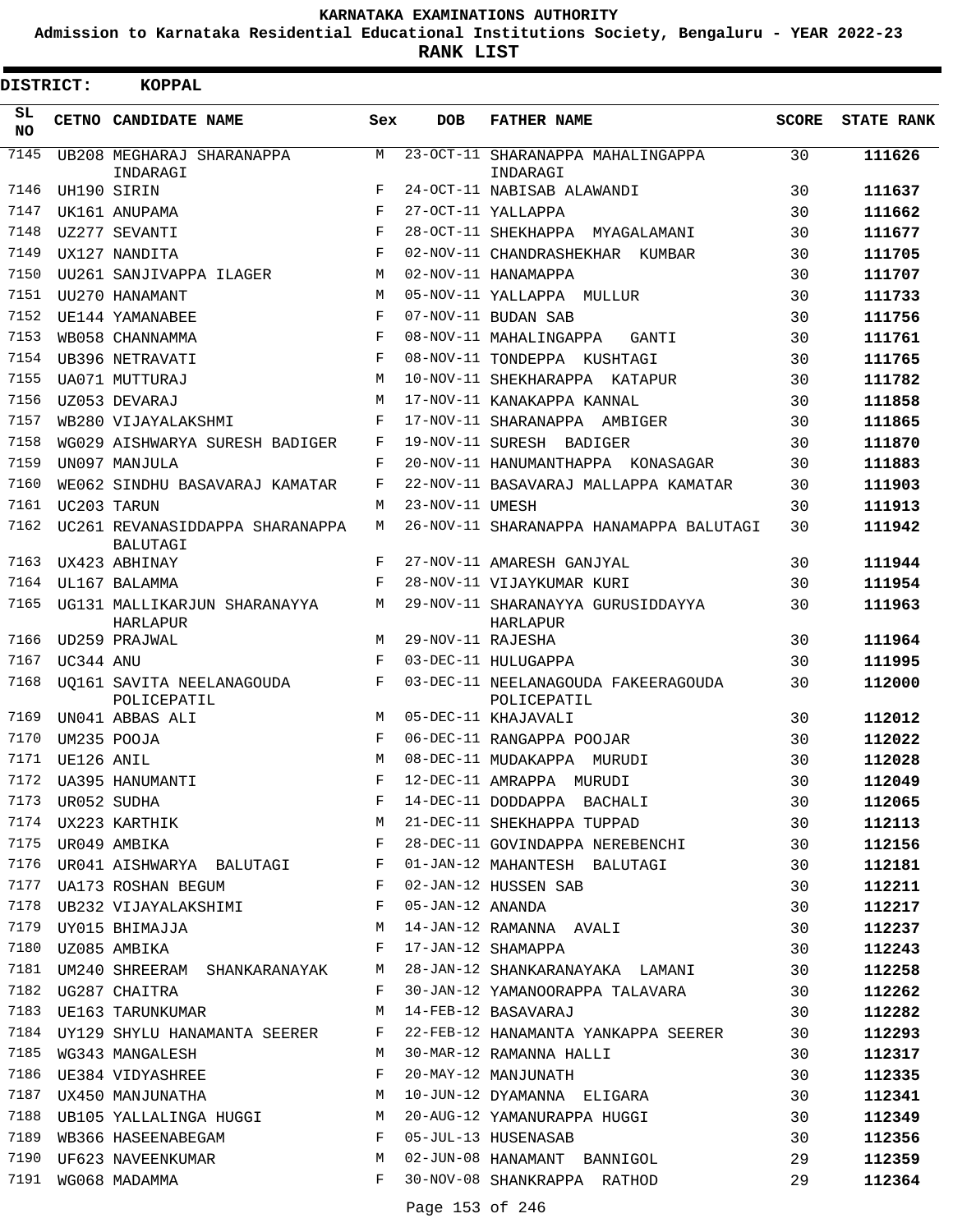**Admission to Karnataka Residential Educational Institutions Society, Bengaluru - YEAR 2022-23**

**RANK LIST**

Е

| DISTRICT:        | <b>KOPPAL</b>                              |              |                   |                                       |       |                   |
|------------------|--------------------------------------------|--------------|-------------------|---------------------------------------|-------|-------------------|
| SL.<br><b>NO</b> | CETNO CANDIDATE NAME                       | Sex          | <b>DOB</b>        | <b>FATHER NAME</b>                    | SCORE | <b>STATE RANK</b> |
| 7192             | UU048 NAGARAJ YALLAPPA MADAR               | M            |                   | 01-JAN-09 YALLAPPA HANAMAPPA MADAR    | 29    | 112369            |
| 7193             | WH157 BASAVARAJ                            | М            |                   | 02-APR-09 GUTTURAPPA UCHCHALAKUNTI    | 29    | 112377            |
| 7194             | UF041 HANUMAVVA SANGAPPA<br>BHAJANTRI      | F            |                   | 02-MAY-09 SANGAPPA TIMMANNA BHAJANTRI | 29    | 112383            |
| 7195             | WC042 SHRIDEVI                             | F            |                   | 29-MAY-09 YAMANOORAPPA GOLLAR         | 29    | 112387            |
| 7196             | UN042 KIRAN                                | M            |                   | 10-SEP-09 BASAVARAJ SIDDAPPA MUSALI   | 29    | 112403            |
| 7197             | UY096 SHAMURTI                             | M            |                   | 15-SEP-09 HUSENAPPA VIBHUTI           | 29    | 112406            |
| 7198             | WD049 MARUTI                               | M            |                   | 07-DEC-09 YALLAPPA GUMAGERI           | 29    | 112439            |
| 7199             | UA271 MANJUNATHA                           | M            |                   | 02-JAN-10 KATTEPPA                    | 29    | 112488            |
| 7200             | UD119 HULAGAPPA                            | М            |                   | 21-JAN-10 HANUMANTHAPPA KATTIMANI     | 29    | 112504            |
| 7201             | UD343 VIDHYASHREE RATHOD                   | F            |                   | 29-JAN-10 RAMU RATHOD                 | 29    | 112506            |
| 7202             | UU294 BASAVARAJ                            | M            |                   | 02-FEB-10 YANKAPPA BHAJANTRI          | 29    | 112511            |
| 7203             | UU441 CHANDRU                              | М            |                   | 09-FEB-10 HANAMAPPA MADAPUR           | 29    | 112522            |
| 7204             | UM171 DAVAL MALIK                          | M            |                   | 21-FEB-10 HUSENBASHA SANDURI          | 29    | 112533            |
| 7205             | WG329 PAVANKUMAR                           | М            |                   | 03-MAR-10 ERAPPA TALAVARA             | 29    | 112545            |
| 7206             | UJ074 PRIYANKA                             | F            |                   | 05-MAR-10 HANUMAGOUDA POLICEPATIL     | 29    | 112547            |
| 7207             | UT123 VINODA                               | M            |                   | 05-MAR-10 NAGARAJA LAMANI             | 29    | 112549            |
| 7208             | UB207 AKASH NAYAK                          | М            |                   | 03-APR-10 CHIDANANDA                  | 29    | 112582            |
| 7209             | WF075 RAJESHVARI                           | F            |                   | 04-APR-10 BASAVARAJ MADIVALAR         | 29    | 112583            |
| 7210             | US001 SARASHVATI                           | F            |                   | 04-APR-10 HANAMANTAPPA KADIVAL        | 29    | 112584            |
| 7211             | UR139 DYAMAKKA ITAGI                       | F            |                   | 14-APR-10 LAXMAN ITAGI                | 29    | 112589            |
| 7212             | UX182 NAGARAJ                              | M            |                   | 14-APR-10 KOTEPPA CHAVAN              | 29    | 112590            |
| 7213             | UR090 KAVERI                               | F            |                   | 03-MAY-10 KUNTEPPA NANDIHAL           | 29    | 112611            |
| 7214             | UN111 BASAVARAJ                            | M            |                   | 04-MAY-10 ANDAPPA HOLEYACHE           | 29    | 112613            |
| 7215             | UT082 VENKATESH                            | M            |                   | 11-MAY-10 BASAVARAJ GOUNDI            | 29    | 112628            |
| 7216             | UE242 NIRMALA                              | F            |                   | 15-MAY-10 DYAMANNA HARI JANA          | 29    | 112636            |
| 7217             | UB026 NIRUPADI                             | M            |                   | 22-MAY-10 SHIVANAPPA                  | 29    | 112645            |
| 7218             | UD053 SHREENIVASH                          | M            |                   | 23-MAY-10 DURUGAPPA                   | 29    | 112647            |
| 7219             | WA034 SAKKUBAYI NILAPPA NILAPPA<br>HANAPUR | F            |                   | 27-MAY-10 NILAPPA BASAPPA HANAPUR     | 29    | 112653            |
|                  | 7220 UM118 BHARATHA M V                    |              |                   | M 31-MAY-10 MANJUNATH V               | 29    | 112655            |
| 7221             | WG323 PRADEEP                              | М            |                   | 10-JUN-10 ERANNA BALIGAR              | 29    | 112678            |
| 7222             | WF004 SHANKRAPPA                           | М            |                   | 15-JUN-10 NAGARAJ BHAJANTRI           | 29    | 112688            |
| 7223             | UJ068 SPURTI                               | F            |                   | 30-JUN-10 AMERESHA GEDIGERI           | 29    | 112710            |
| 7224             | UQ026 BASAVARAJA MAHANTESH<br>SUNAGAR      | М            |                   | 01-JUL-10 MAHANTESH BASAPPA SUNAGAR   | 29    | 112711            |
| 7225             | UX429 BHIMAVVA BALARAMAPPA HUGAR           | $\mathbf{F}$ |                   | 04-JUL-10 BALARAMAPPA MUDAKAPPA HUGAR | 29    | 112719            |
| 7226             | UE263 PARASHURAM                           | M            | 06-JUL-10 RAMESH  |                                       | 29    | 112726            |
| 7227             | UB110 SANTOSHA                             | М            |                   | 10-JUL-10 HANUMAGOUDA BUNNATTI        | 29    | 112735            |
| 7228             | UE131 KRUSHNA                              | М            |                   | 17-JUL-10 LAKSHMANA JAGLAR            | 29    | 112755            |
| 7229             | UG005 PALLAVI                              | F            |                   | 18-JUL-10 HANUMAPPA BANGLI            | 29    | 112760            |
| 7230             | UB256 SWAPNA                               | F            |                   | 21-JUL-10 MADHUKUMAR                  | 29    | 112764            |
| 7231             | UA079 MAMATHA                              | F            |                   | 22-JUL-10 SANNAHANUMANTHAPPA TALAWAR  | 29    | 112767            |
| 7232             | UC354 KUNAL                                | М            | 26-JUL-10 VEERESH |                                       | 29    | 112773            |
| 7233             | UB070 MANIKANTHASWAMY ARAPURA              | М            |                   | 31-JUL-10 SANNA DURUGAPPA ARAPURA     | 29    | 112778            |
| 7234             | WG270 CHANNAPPA                            | М            |                   | 02-AUG-10 BASAVARAJ GONDI             | 29    | 112782            |
| 7235             | WJ022 PARASU                               | М            |                   | 02-AUG-10 SHARANAPPA BHAJANTRI        | 29    | 112783            |
| 7236             | WA131 SANGEETA HANUMANTA SOODI             | F            |                   | 08-AUG-10 HANUMANTA NINGAPPA SOODI    | 29    | 112803            |
| 7237             | UE160 HIREMANE KRISHNA                     | М            |                   | 14-AUG-10 HIREMANE THIPPAIAH          | 29    | 112817            |
| 7238             | WB029 NAGARATNA SHARANAPPA<br>SILLINA      | F            |                   | 14-AUG-10 SHARANAPPA SILLINA          | 29    | 112819            |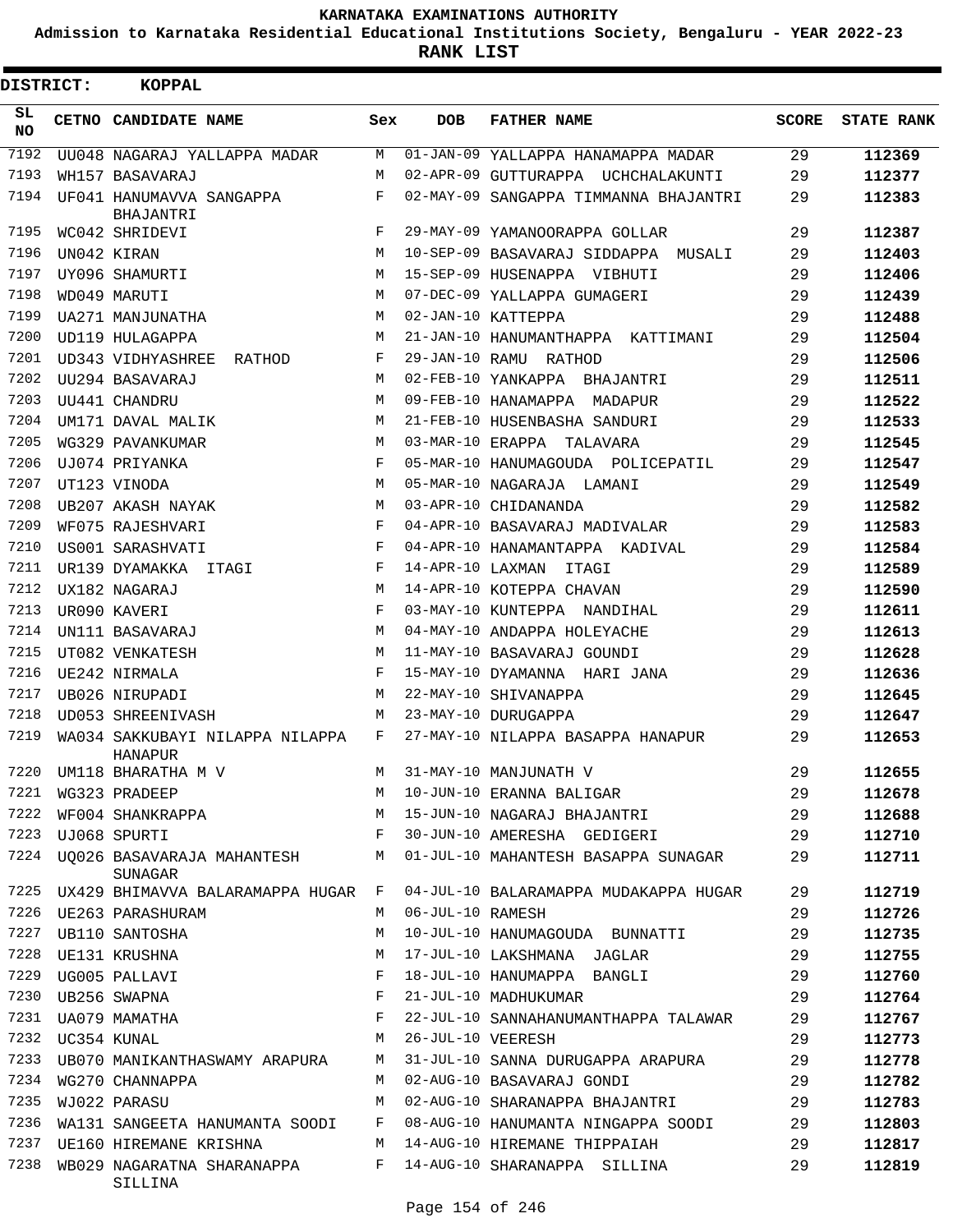**Admission to Karnataka Residential Educational Institutions Society, Bengaluru - YEAR 2022-23**

**RANK LIST**

| <b>DISTRICT:</b> |             | <b>KOPPAL</b>                              |     |                   |                                              |              |                   |
|------------------|-------------|--------------------------------------------|-----|-------------------|----------------------------------------------|--------------|-------------------|
| SL<br><b>NO</b>  |             | CETNO CANDIDATE NAME                       | Sex | <b>DOB</b>        | <b>FATHER NAME</b>                           | <b>SCORE</b> | <b>STATE RANK</b> |
| 7239             |             | WB194 VARSHINI                             | F   |                   | 16-AUG-10 CHANDALINGAPPA YALLAPPA<br>KATAPUR | 29           | 112829            |
| 7240             |             | UN012 SOMALINGAMMA MANTRI                  | F   |                   | 18-AUG-10 SHARANAPPA MANTRI                  | 29           | 112837            |
| 7241             |             | UF276 HANAMESHA                            | M   |                   | 20-AUG-10 GYANAPPA VITHLAPUR                 | 29           | 112843            |
| 7242             |             | UY134 BHUVANESH KARABARI                   | M   |                   | 26-AUG-10 MAHANTESH JAMPALEPPA KARABARI      | 29           | 112859            |
| 7243             |             | UE028 KOUSHALYA                            | F   |                   | 26-AUG-10 BASAVARAJ<br>KOLAJI                | 29           | 112860            |
| 7244             |             | UG484 PRASADRADDI<br><b>AADOOR</b>         | М   |                   | 02-SEP-10 SHARANAPPA AADOOR                  | 29           | 112881            |
| 7245             |             | UV079 KRISHNA DURAGAPPA BHAJANTRI M        |     |                   | 05-SEP-10 DURAGAPPA DURAGAPPA BHAJANTRI      | 29           | 112895            |
| 7246             |             | UK086 LOHIT                                | М   |                   | 05-SEP-10 RAGHAVENDRA PAGI                   | 29           | 112896            |
| 7247             |             | UG082 BASAVARAJ                            | М   |                   | 06-SEP-10 BABU ELIGERA                       | 29           | 112900            |
| 7248             |             | UA029 NAVEEN G                             | M   |                   | 07-SEP-10 DOREBABU                           | 29           | 112907            |
| 7249             |             | WA089 ANKITA                               | F   |                   | 10-SEP-10 TIRUPATI<br>TALAVAR                | 29           | 112919            |
| 7250             |             | UG568 SANJANA                              | F   |                   | 13-SEP-10 SHARANAPPA NAIK                    | 29           | 112931            |
| 7251             |             | UW235 BAGYA HONNAPPA SANGANAL              | F   |                   | 15-SEP-10 HONNAPPA SHARANAPPA SANGANAL       | 29           | 112937            |
| 7252             |             | UY066 SAHANA AMARESH METI                  | F   |                   | 18-SEP-10 AMARESH CHANDRAPPA METI            | 29           | 112949            |
| 7253             |             | UP067 SADANANDA                            | M   |                   | 20-SEP-10 NEELAPPA GUMMAGOLA                 | 29           | 112957            |
| 7254             |             | UT085 SHREENIVAS                           | M   |                   | 23-SEP-10 LAKSHMANA VADDAR                   | 29           | 112967            |
| 7255             |             | UT054 RAGHAVENDRA                          | M   |                   | 28-SEP-10 SANGAPPA VALIKAR                   | 29           | 112981            |
| 7256             |             | UY195 SANDHYA<br>CHAVAN                    | F   |                   | 04-OCT-10 PARAMESH LOKAPPA CHAVAN            | 29           | 113004            |
| 7257             |             | WC117 NANDINI                              | F   |                   | 10-OCT-10 JAGADEESH JATTI                    | 29           | 113031            |
| 7258             |             | UG572 PRAMODA                              | M   |                   | 10-OCT-10 NAGARAJA<br>GANTI                  | 29           | 113034            |
| 7259             |             | UJ082 PRATIBHA                             | F   |                   | 12-OCT-10 PALAKSHAPPA ALLALLI                | 29           | 113044            |
| 7260             |             | WD357 VINAYAK<br>KONAVALDAR                | М   | 12-OCT-10 RAMAPPA | KONAVALDAR                                   | 29           | 113048            |
| 7261             |             | WK042 YALLAMMA                             | F   |                   | 12-OCT-10 SHANKRAPPA MAKKALLI                | 29           | 113049            |
| 7262             |             | UZ051 PRASHANT<br>SWAMI                    | М   |                   | 18-OCT-10 KALAKAPPA<br>SWAMI                 | 29           | 113076            |
| 7263             |             | WB057 MEENAKSHI<br>MADAR                   | F   |                   | 22-OCT-10 YALLAPAP<br>MADAR                  | 29           | 113094            |
| 7264             |             | UP002 KAVERI                               | F   |                   | 23-OCT-10 SOMANNA BADIGER                    | 29           | 113101            |
| 7265             |             | WC138 DURGA<br>TALAWAR                     | F   |                   | 02-NOV-10 TIRUGANEPPA                        | 29           | 113148            |
| 7266             |             | UU265 SHARANAPPA YALLAPPA GOUDRA           | М   |                   | 02-NOV-10 YALLAPPA SOMANAGOUDA GOUDRA        | 29           | 113151            |
| 7267             |             | UU413 LAXMI BHARAMAPPA GOSAVI              | F   |                   | 04-NOV-10 BHARAMAPPA TIPPANNA GOSAVI         | 29           | 113159            |
| 7268             |             | UF462 SHAKILA RATHOD                       | F   |                   | 04-NOV-10 THAKRAPPA                          | 29           | 113161            |
| 7269             | UB211 ASEEF |                                            | М   |                   | 05-NOV-10 AMEENSAB                           | 29           | 113163            |
| 7270             | WB190 RAJU  |                                            | М   |                   | 05-NOV-10 PARASHURAM AGASIMUNDIN             | 29           | 113170            |
| 7271             |             | UY232 DAVALABI                             | F   | 07-NOV-10 RAJESAB | BAGAVANA                                     | 29           | 113181            |
| 7272             |             | UG425 VENKATESH POOJAR                     | М   |                   | 08-NOV-10 BHIMAPPA POOJAR                    | 29           | 113186            |
| 7273             |             | UF547 YAMNOORAPPA ANAND TALAWAR            | M   |                   | 08-NOV-10 ANAND YANKANNA TALAWAR             | 29           | 113188            |
| 7274             |             | UA501 PRAJWAL GANADAL                      | М   |                   | 11-NOV-10 LINGAJJA GANADAL                   | 29           | 113210            |
| 7275             |             | UK285 BALANAGOUDA                          | М   |                   | 16-NOV-10 VIRUPAKSHPPA POLICE PATIL          | 29           | 113234            |
| 7276             |             | UU138 ADIVEPPA<br>YAMANOORAPPA<br>KAMATAGI | М   |                   | 19-NOV-10 YAMANOORAPPA                       | 29           | 113246            |
| 7277             |             | WK001 KARTIKA GOUDA PATIL                  | M   |                   | 19-NOV-10 KALAKANAGOUDA                      | 29           | 113248            |
| 7278             |             | WD328 SAMARTA DALAWAYI                     | М   | 20-NOV-10 SURESH  |                                              | 29           | 113255            |
| 7279             |             | WE215 SANGAVVA BARAKER                     | F   |                   | 21-NOV-10 SHARANAPPA BARAKER                 | 29           | 113260            |
| 7280             |             | UE110 SHIVANAGOUDA POLICE PATIL            | М   |                   | 26-NOV-10 MALLANAGOUDA                       | 29           | 113286            |
| 7281             |             | US092 RIYAZBEGUM                           | F   |                   | 27-NOV-10 PACHESAB MULLA                     | 29           | 113293            |
| 7282             |             | UX359 TOUSIF TAHASILDAR                    | М   |                   | 27-NOV-10 MAHAMMADSAB                        | 29           | 113295            |
| 7283             |             | UX403 BHEEMAVVA                            | F   |                   | 28-NOV-10 HANAMAGOUDA POLICEPATIL            | 29           | 113298            |
| 7284             |             | UE175 AJAYAKUMARA                          | M   |                   | 30-NOV-10 SHIVANNA                           | 29           | 113309            |
| 7285             |             | UZ130 RENUKA                               | F   |                   | 30-NOV-10 BHAGAPPA PUJARI                    | 29           | 113314            |
| 7286             |             | UB152 POORNIMA                             | F   |                   | 01-DEC-10 NAGARAJA                           | 29           | 113319            |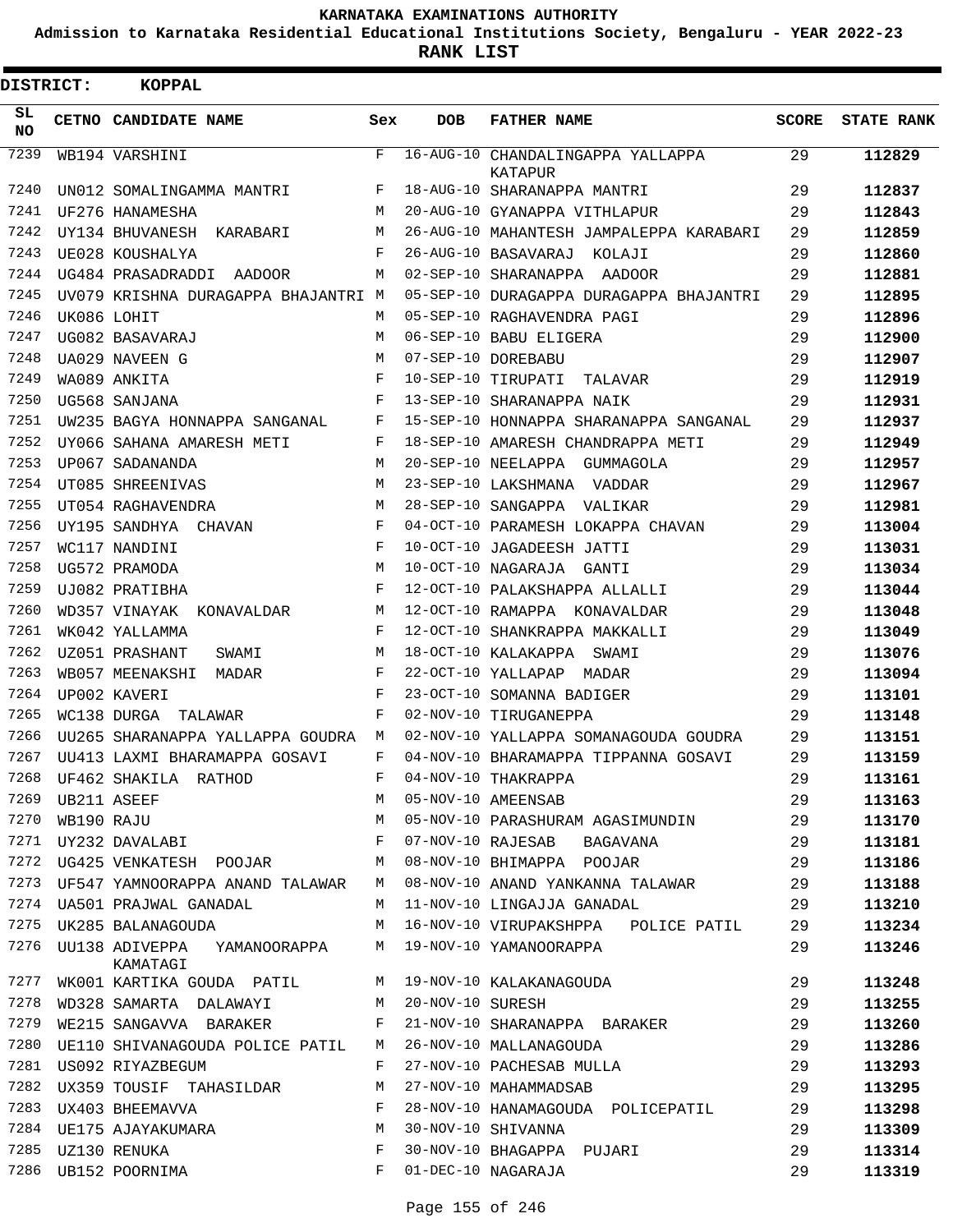**Admission to Karnataka Residential Educational Institutions Society, Bengaluru - YEAR 2022-23**

**RANK LIST**

| DISTRICT:        |                  | <b>KOPPAL</b>                                  |              |                   |                                                                                     |              |                   |
|------------------|------------------|------------------------------------------------|--------------|-------------------|-------------------------------------------------------------------------------------|--------------|-------------------|
| SL.<br><b>NO</b> |                  | CETNO CANDIDATE NAME                           | Sex          | <b>DOB</b>        | <b>FATHER NAME</b>                                                                  | <b>SCORE</b> | <b>STATE RANK</b> |
| 7287             |                  | UG378 POORNIMA MADDANAPPA HALAGI F             |              |                   | 01-DEC-10 MADDANAPPA DURUGAPPA HALAGI                                               | 29           | 113320            |
| 7288             |                  | UZ097 AKSHATA                                  | F            |                   | 02-DEC-10 MALLAPPA HANCHINAL                                                        | 29           | 113326            |
| 7289             |                  | UK181 FAKEERESHA                               | М            |                   | 02-DEC-10 NINGAPPA KURI                                                             | 29           | 113329            |
| 7290             |                  | WJ079 RAKSHITA                                 | F            |                   | 03-DEC-10 SIDDAPPA DESAI                                                            | 29           | 113335            |
| 7291             |                  | UJ048 DEEPA                                    | F            |                   | 04-DEC-10 SHANKRAPPA BHAJANTRI                                                      | 29           | 113339            |
| 7292             |                  | WC036 GANESH KARABARI                          | М            |                   | 06-DEC-10 HONNAPPA                                                                  | 29           | 113353            |
| 7293             |                  | WG372 IRAMMA CHANDALINGAPPA<br>HUNAGUND        | F            |                   | 08-DEC-10 CHANDALINGAPPA BASAPPA<br>HUNAGUND                                        | 29           | 113360            |
| 7294             |                  | UL016 PRATIBHA HANUMANAHATTI                   | F            | 09-DEC-10 RAMESH  |                                                                                     | 29           | 113368            |
| 7295             |                  | WG141 MONIKA                                   | F            |                   | 10-DEC-10 NINGAPPA ERAPPA HOSAMANI                                                  | 29           | 113374            |
| 7296             |                  | UU435 MUTTAPPA SHANKRAPPA TUPPADA M            |              |                   | 11-DEC-10 SHANKRAPPA BEEMAPPA TUPPADA                                               | 29           | 113381            |
| 7297             |                  | UV148 LAKSHMI                                  | F            |                   | 12-DEC-10 SIDDAPPA PURAD                                                            | 29           | 113387            |
| 7298             |                  | WF012 SUBRAMANYA                               | М            |                   | 12-DEC-10 SANGAPPA AILI                                                             | 29           | 113391            |
| 7299             |                  | UW119 CHANDRAKALA MALLAPPA<br>AGASIMUNDIN      | F            | 13-DEC-10 MALAPPA |                                                                                     | 29           | 113393            |
| 7300             |                  | UC101 POORNIMA                                 | F            |                   | 14-DEC-10 HANUMAPPA TURVIHALA                                                       | 29           | 113404            |
| 7301             |                  | WD133 HANAMANTAPPA NAGAPPA<br><b>GULADALLI</b> | M            |                   | 21-DEC-10 NAGAPPA GULADALLI                                                         | 29           | 113455            |
| 7302             |                  | UB176 AKSHATHA                                 | $\mathbf{F}$ |                   | 22-DEC-10 HIRENAGAPPA                                                               | 29           | 113461            |
| 7303             |                  | UA128 ARUNAKUMARA AMARESHA KILLI               | M            |                   | 23-DEC-10 AMARESHA YAMANAPPA KILLI                                                  | 29           | 113470            |
| 7304             |                  | WE052 PARVATI                                  | F            |                   | 24-DEC-10 YAMANOORAPPA<br>YADDONI                                                   | 29           | 113482            |
| 7305             |                  | UU241 SANJAY Y TEGGINAMANI                     | М            |                   | 26-DEC-10 YAMUNAPPA TEGGINAMANI                                                     | 29           | 113497            |
| 7306             |                  | UG539 JAYALAXMI SHIVAKUMAR<br>BHUTANNANAVAR    | F            |                   | 27-DEC-10 SHIVAKUMAR                                                                | 29           | 113502            |
| 7307             |                  | WE055 SHREY                                    | F            |                   | 27-DEC-10 RAMESH GEDAGERI                                                           | 29           | 113506            |
| 7308             |                  | UF572 BSAVARAJ BEERAPPA JARAGADDI M            |              |                   | 28-DEC-10 BEERAPPA JARAGADDI DHARMAPPA<br>JARAGADDI                                 | 29           | 113508            |
| 7309             |                  | UG027 MADHU DEVENDRAPPA BISARALLI F            |              |                   | 30-DEC-10 DEVENDRAPPA PARASAPPA<br><b>BISARALLI</b>                                 | 29           | 113526            |
| 7310             |                  | UK124 SHASHANK                                 | M            |                   | 30-DEC-10 RAVEENDRA KAVALOOR                                                        | 29           | 113528            |
| 7311             |                  | UG083 SNEHA                                    | F            |                   | 30-DEC-10 RAMESHA HARLAPURA                                                         | 29           | 113529            |
|                  |                  | 7312 UG213 SAMPRITA                            | F            |                   | 31-DEC-10 IRAPPA MAGAL                                                              | 29           | 113536            |
|                  |                  |                                                |              |                   | 7313 UV244 LAKSHMI DYAMANNA MANTAGERI F 01-JAN-11 DYAMANNA SANJEEVAPPA<br>MANTAGERI | 29           | 113577            |
|                  | 7314 WH213 POOJA |                                                | $F$ and      |                   | 01-JAN-11 PRAKASH DODDAMANI                                                         | 29           | 113592            |
|                  |                  | 7315 UB332 RAVI YANKAPPA RATHOD                |              |                   | M 01-JAN-11 YANKAPPA RATHOD                                                         | 29           | 113605            |
|                  |                  | 7316 UY191 SHIVUKUMAR YARAGERI                 | M            | 01-JAN-11 SOMANNA |                                                                                     | 29           | 113622            |
| 7317             |                  | UR008 VEERESH                                  | М            |                   | 01-JAN-11 SHARANAPPA KYAVATAR                                                       | 29           | 113641            |
| 7318             |                  | WH035 VIKAS                                    | М            |                   | 01-JAN-11 SHEKHAPPA KODTAGERI                                                       | 29           | 113643            |
| 7319             |                  | WH145 AMEERSAB                                 | М            |                   | 02-JAN-11 HUSENSAB YALABURTI                                                        | 29           | 113648            |
| 7320             |                  | UU337 DEEPA                                    | F            |                   | 02-JAN-11 RAMANNA BASAPPA HADAPAD                                                   | 29           | 113649            |
| 7321             |                  | UJ158 PRATIBHA                                 | F            |                   | 04-JAN-11 LAKSHMANA MAKASI                                                          | 29           | 113670            |
| 7322             |                  |                                                |              |                   | UV077 SHREERAMA 64-JAN-11 HANAMAPPA HARIJAN                                         | 29           | 113674            |
| 7323             |                  | UX051 MALLIKA                                  |              |                   | F 06-JAN-11 BHEEMAPPA BACHAL                                                        | 29           | 113685            |
| 7324             |                  |                                                |              |                   | UW079 NETRAVATHI HANAMAPPA ADAPUR F 10-JAN-11 HANAMAPPA ADAPUR                      | 29           | 113709            |
| 7325             |                  | UU084 PRAKASH                                  | M            |                   | 10-JAN-11 BHEEMAPPA GURIKARA                                                        | 29           | 113710            |
| 7326             |                  | UL003 AKSHATHA                                 | F            |                   | 13-JAN-11 HANUMESH TARLAKATTI                                                       | 29           | 113732            |
| 7327             |                  | UE363 BHAGYA                                   | F            |                   | 13-JAN-11 DYAMAPPA                                                                  | 29           | 113733            |
| 7328             |                  |                                                |              |                   | UK241 FAIROJA TIPPITEVARA M 13-JAN-11 RAHIMANSAB TIPPITEVARA                        | 29           | 113738            |
| 7329             |                  | WK345 VIJAYALAXMI                              |              |                   | F 14-JAN-11 KALLAPPA HANAMAPPA KOGILE                                               | 29           | 113748            |
| 7330             |                  | UD062 SUSHMITA                                 |              |                   | F 17-JAN-11 DURAGAPPA B                                                             | 29           | 113772            |
|                  |                  | 7331 UN151 GAGANADEEP                          | M            |                   | 18-JAN-11 PAKIRAPPA LADDI                                                           | 29           | 113773            |
|                  |                  |                                                |              | Page 156 of 246   |                                                                                     |              |                   |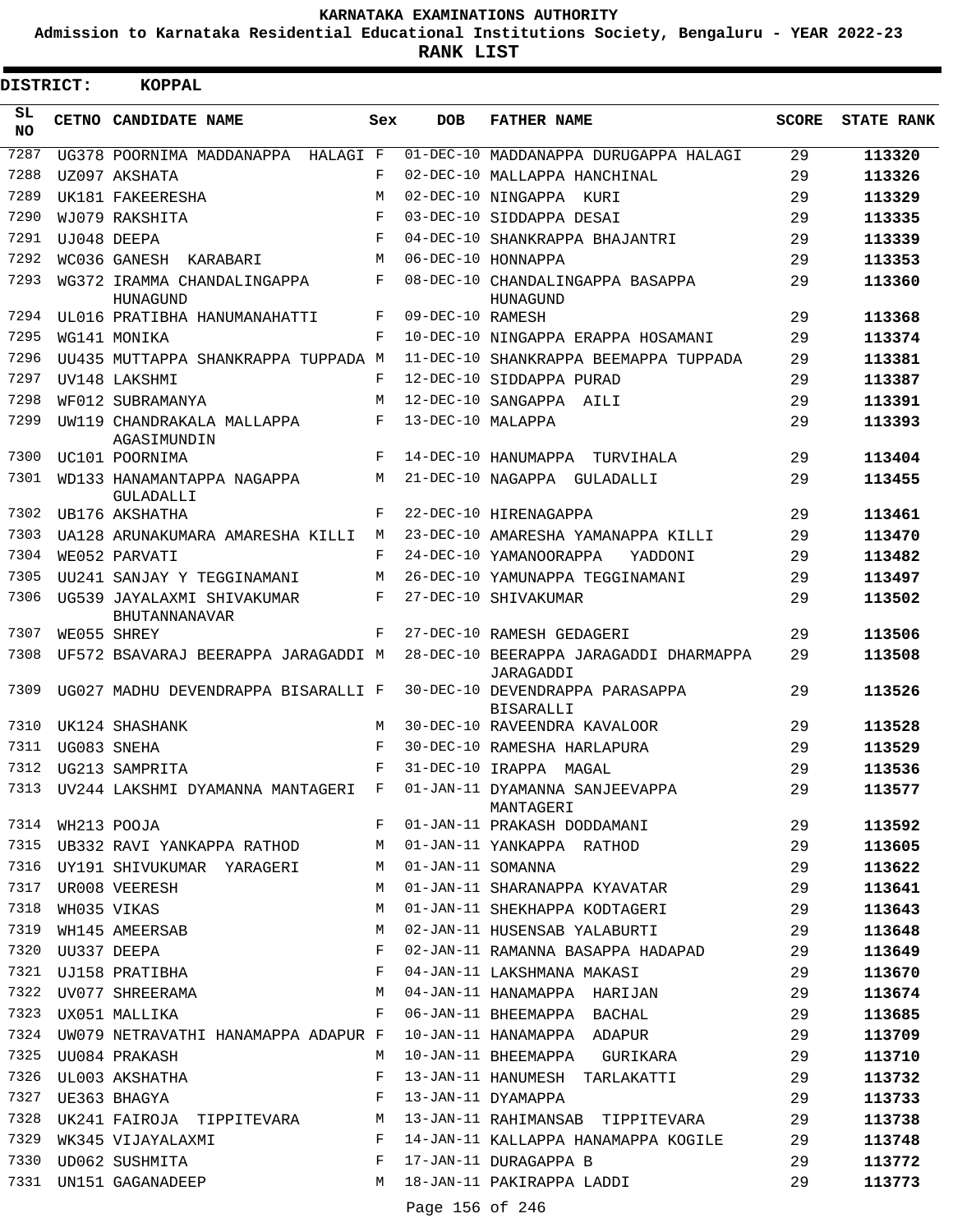**Admission to Karnataka Residential Educational Institutions Society, Bengaluru - YEAR 2022-23**

| <b>DISTRICT:</b> |                  | <b>KOPPAL</b>                             |              |                   |                                                                            |              |                   |
|------------------|------------------|-------------------------------------------|--------------|-------------------|----------------------------------------------------------------------------|--------------|-------------------|
| SL<br>NO.        |                  | CETNO CANDIDATE NAME                      | Sex          | <b>DOB</b>        | <b>FATHER NAME</b>                                                         | <b>SCORE</b> | <b>STATE RANK</b> |
| 7332             |                  | UD070 SANJAY                              | М            |                   | 19-JAN-11 PAMPAPATI HANAMANTAPPA<br>TARALAKATTI                            | 29           | 113788            |
| 7333             |                  | UU194 KALAKANAGOUD NAGANNAVAR             | М            |                   | 22-JAN-11 BASANAGOUD<br>NAGANNAVAR                                         | 29           | 113807            |
| 7334             |                  | UU368 HUSENBASHA                          | M            |                   | 26-JAN-11 MAHEBOOBSAB NADAF                                                | 29           | 113836            |
| 7335             |                  | UF501 VEERAYYA                            | M            |                   | 26-JAN-11 HEMANTAYYA NANDAPURA                                             | 29           | 113843            |
| 7336             |                  | UV062 NAGARAJ DYAMAPPA GURIKAR            | М            |                   | 27-JAN-11 DYAMAPPA BALAPPA GURIKAR                                         | 29           | 113849            |
| 7337             |                  | WD352 AKSHATA                             | F            |                   | 28-JAN-11 PARAMESHWARAPPA KURNAL                                           | 29           | 113853            |
| 7338             |                  | UY238 ANJANEYA                            | M            |                   | 30-JAN-11 BHEEMAPPA METI                                                   | 29           | 113867            |
| 7339             |                  | UG369 HARSHA HIREMATH                     | M            |                   | 30-JAN-11 MANJUNATH HIREMATH                                               | 29           | 113869            |
| 7340             |                  | UB375 PAVITRA                             | F            | 02-FEB-11 ANAND   |                                                                            | 29           | 113902            |
| 7341             |                  | UU396 SANJANA<br>TOPALAKATTI              | F            |                   | 02-FEB-11 BUDDAPPA TOPALAKATTI                                             | 29           | 113905            |
| 7342             |                  | UX080 REKHA TIPPANNA MADAR                | F            |                   | 06-FEB-11 TIPPANNA GYANAPPA MADAR                                          | 29           | 113938            |
| 7343             |                  | UG022 ANITHA                              | F            |                   | 07-FEB-11 SIDDAREDDI BARADDI                                               | 29           | 113939            |
| 7344             |                  | UY200 SNEHA DEVAPPA POOJARI               | F            |                   | 08-FEB-11 DEVAPPA IRAPPA POOJARI                                           | 29           | 113959            |
| 7345             |                  | UH147 UDAYAKUMAR                          | М            |                   | 08-FEB-11 MARISWAMI DODDAMANI                                              | 29           | 113960            |
| 7346             |                  | UA119 DYAMANNA KADEMANI                   | М            | 09-FEB-11 DEVAPPA |                                                                            | 29           | 113966            |
| 7347             |                  | UK271 SANDEEPA                            | M            |                   | 11-FEB-11 MANJUNATHA<br>SHELUDI                                            | 29           | 113992            |
| 7348             |                  | WF071 SANTOSH                             | M            |                   | 15-FEB-11 SHARANAPPA PAMMARA                                               | 29           | 114029            |
| 7349             |                  | UA525 LAKKAMMA                            | F            |                   | 17-FEB-11 KARI HANUMANTAPPA PACCHER                                        | 29           | 114044            |
| 7350             |                  | UU451 MANJUNATHA                          | M            |                   | 17-FEB-11 GUDIYAPPA HIREGOUDRU                                             | 29           | 114045            |
| 7351             | UA227 REKHA      |                                           | F            |                   | 19-FEB-11 NINGAPPA                                                         | 29           | 114064            |
| 7352             |                  | UY174 MANJUNATH                           | М            |                   | 22-FEB-11 BHEEMAPPA MURADI                                                 | 29           | 114090            |
| 7353             |                  | UY230 SHIVARANJANI                        | F            |                   | 22-FEB-11 BASAVARAJA ANGADI                                                | 29           | 114096            |
| 7354             |                  | WK180 VINOD RAMESH BELERI                 | М            |                   | 22-FEB-11 RAMESH SHANKRAPPA BELERI                                         | 29           | 114098            |
| 7355             |                  | WC183 HANAMAPPA PAKEERAVVA BADAGI M       |              | 26-FEB-11 NAME    |                                                                            | 29           | 114122            |
| 7356             |                  | WF047 MANJUNATH                           | M            |                   | 27-FEB-11 HANAMANTAPPA HIREMANI                                            | 29           | 114130            |
| 7357             | WD156 ABHI       |                                           | F            |                   | 01-MAR-11 DEVAPPA GULED                                                    | 29           | 114150            |
| 7358             |                  | <b>UA187 HANUMESH</b>                     | M            |                   | 01-MAR-11 HULUGAPPA                                                        | 29           | 114153            |
| 7359             |                  | UU409 NANDISHA BASAVARAJ KAMBALI          | M            |                   | 01-MAR-11 BASAVARAJ KAMBALI                                                | 29           | 114157            |
| 7360             |                  | UD126 AKSHATA                             | F            |                   | 06-MAR-11 PARASHURAM HUGGI                                                 | 29           | 114196            |
| 7361             |                  | WB398 JAGADESH BASAYYA HIREMAT            | M            |                   | 08-MAR-11 BASYYA JAGADESH HIREMAT                                          | 29           | 114228            |
| 7362             |                  | UC049 KRISHNA                             | M            |                   | 08-MAR-11 YAMANOORAPPA                                                     | 29           | 114229            |
|                  |                  | 7363 UV200 KAVERI                         | F            |                   | 09-MAR-11 YALLANAGOUD MALIPATIL                                            | 29           | 114238            |
| 7364             |                  | WA162 KAVERI GOUDAPPA HANAMASAGAR F       |              |                   | 11-MAR-11 GOUDAPPA HANAMASAGAR                                             | 29           | 114257            |
|                  |                  | 7365 UD016 PRASANNA                       | M            |                   | 11-MAR-11 KANAKAPPA MADIVAL                                                | 29           | 114261            |
| 7366             |                  | WK129 HONNAMMA                            | $\mathbf{F}$ |                   | 14-MAR-11 HANAMAPPA PAMMAR                                                 | 29           | 114294            |
|                  |                  |                                           |              |                   | 7367 UW168 SANDESH CHANDAPPA RATHOD M 15-MAR-11 CHANDAPPA THAKREPPA RATHOD | 29           | 114310            |
| 7368             |                  | UU463 SHWETA                              | $\mathbf{F}$ |                   | 16-MAR-11 KALAKAPPA BANDI                                                  | 29           | 114317            |
| 7369             |                  | UX039 MUTTAPPA HANAMAPPA WALIKAR M        |              |                   | 17-MAR-11 HANAMAPPA HANAMAPPA WALIKAR                                      | 29           | 114327            |
| 7370             |                  | UX291 MASAPPA SHARANAPPA HAVIN            | М            |                   | 20-MAR-11 SHARANAPPA HAVIN                                                 | 29           | 114350            |
|                  |                  | 7371 US129 NAGARAJ DESHAPPA GURIKARA      | M            |                   | 20-MAR-11 DESHAPPA                                                         | 29           | 114351            |
|                  | 7372 UG007 REKHA |                                           | F            |                   |                                                                            | 29           | 114374            |
| 7373             | UA042 ANITA      |                                           | F            | 25-MAR-11 NAGARAJ | 22-MAR-11 YALLAPPA DOLLIN                                                  | 29           |                   |
|                  |                  | 7374 UE046 CHANDRAKANT M                  |              |                   | 25-MAR-11 NAGARAJ POLICEPATIL                                              | 29           | 114398<br>114401  |
|                  |                  | M                                         |              |                   |                                                                            | 29           |                   |
|                  |                  | 7375 UL198 MANJUNATH<br>7376 UE182 BHAGYA | $\mathbb F$  |                   | 26-MAR-11 SAKRAPPA KABBER<br>27-MAR-11 HANUMANTA                           | 29           | 114417            |
| 7377             |                  | UW147 APHIJABANU MAKANDAR F               |              |                   | 28-MAR-11 HUBSENASAB                                                       | 29           | 114425            |
| 7378             |                  |                                           | F            |                   |                                                                            |              | 114434            |
|                  |                  | UW164 DODDABASAMMA                        | F            |                   | 28-MAR-11 DODDABASAPPA KAMTAR                                              | 29           | 114437            |
| 7379             |                  | WJ167 BHOOMIKA                            |              |                   | 29-MAR-11 TOTAPPA KADAGATTI                                                | 29           | 114444            |
|                  |                  | 7380 UY142 HAMPAMMA                       | F            |                   | 29-MAR-11 GIREGOUDA KATIGAL                                                | 29           | 114446            |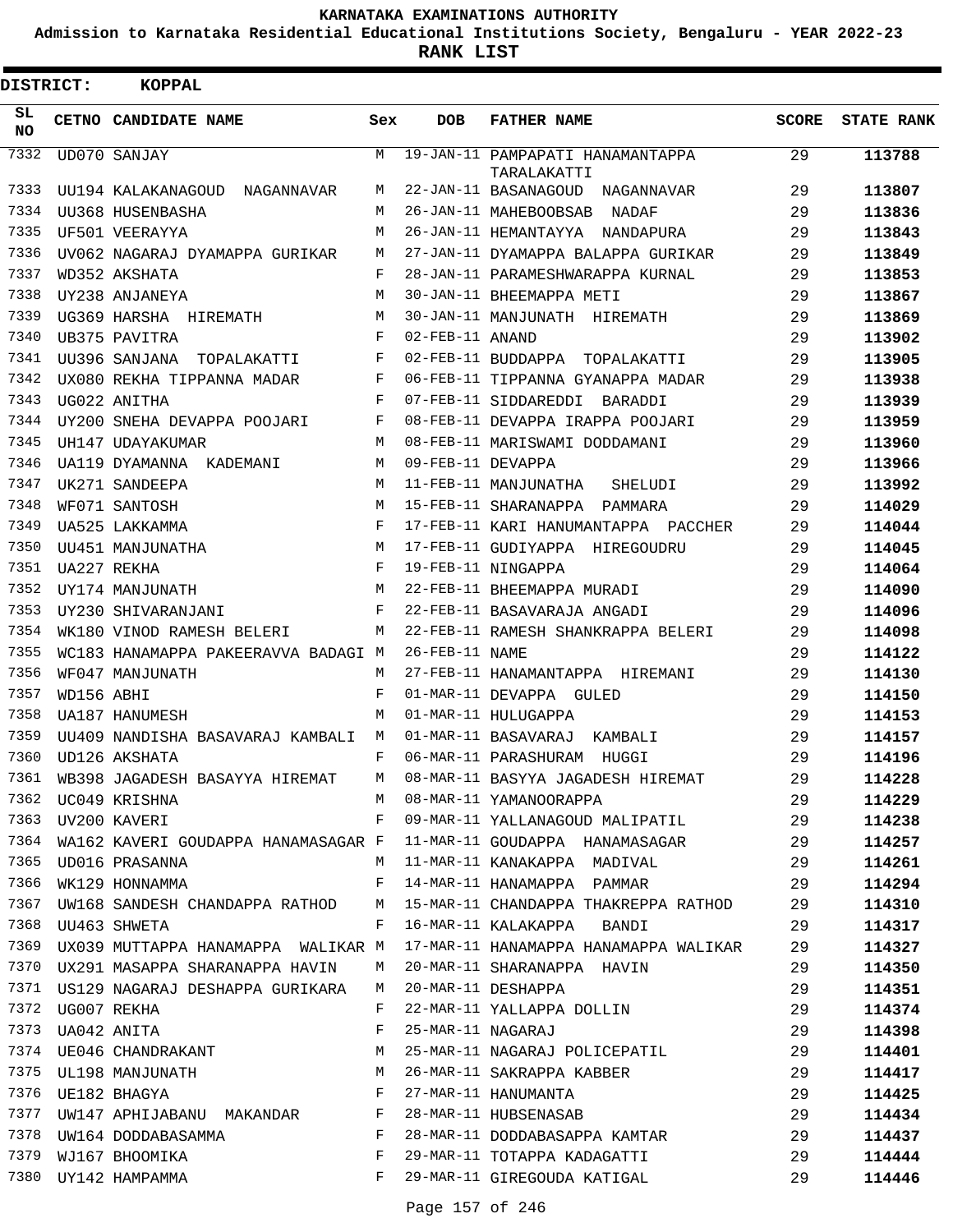**Admission to Karnataka Residential Educational Institutions Society, Bengaluru - YEAR 2022-23**

**RANK LIST**

| DISTRICT:       |            | <b>KOPPAL</b>                                  |            |                   |                                              |              |                   |
|-----------------|------------|------------------------------------------------|------------|-------------------|----------------------------------------------|--------------|-------------------|
| SL<br><b>NO</b> |            | CETNO CANDIDATE NAME                           | Sex        | <b>DOB</b>        | <b>FATHER NAME</b>                           | <b>SCORE</b> | <b>STATE RANK</b> |
| 7381            |            | UB257 YASHODHA                                 | F          |                   | 30-MAR-11 YALLANAGOUDA                       | 29           | 114463            |
| 7382            |            | WC126 MARUTI YALLANAGOUDA PATIL                | M          |                   | 31-MAR-11 YALLANAGOUDA SANGAGOUDA PATIL      | 29           | 114470            |
| 7383            |            | UJ020 SANGEETA                                 | F          |                   | 31-MAR-11 SIDDAPPA BURADI                    | 29           | 114472            |
| 7384            |            | UY159 CHANDABI<br>AGASIMUNDIN                  | F          |                   | 03-APR-11 ABDUL SAB AGASIMUNDIN              | 29           | 114492            |
| 7385            |            | UH089 CHANDRASHEKHAR                           | M          |                   | 04-APR-11 PAKEERAPPA JAGALI                  | 29           | 114501            |
| 7386            |            | UF268 MALLAYYA                                 | M          |                   | 04-APR-11 AMBANNA TUPAGAR                    | 29           | 114504            |
| 7387            |            | UH160 TEJASWINI                                | F          |                   | 05-APR-11 NAGARAJ RANASOT                    | 29           | 114520            |
| 7388            |            | WB257 ABHISHEK                                 | M          |                   | 07-APR-11 HANAMANTA HUGGANAGOUDA GOUDRA      | 29           | 114535            |
| 7389            |            | WE186 NETRAVATI                                | F          |                   | 08-APR-11 MARIYAPPA HARIJAN                  | 29           | 114554            |
| 7390            |            | UB296 P SAMARTH                                | M          |                   | 08-APR-11 P TIPPESWAMY                       | 29           | 114555            |
| 7391            | UD098 VANI |                                                | F          |                   | 08-APR-11 PARASHURAM                         | 29           | 114562            |
| 7392            |            | UA337 AMRUTA NARASAPPA KALMANGI                | F          |                   | 09-APR-11 NARASAPPA SHARANAPPA KALMANGI      | 29           | 114563            |
| 7393            |            | UV046 NETRA MADAPUR                            | F          |                   | 10-APR-11 HULAGAPPA MADAPUR                  | 29           | 114581            |
| 7394            |            | WH365 AKASHAYYA                                | M          |                   | 11-APR-11 SHIVANANDISHWARAYYA<br>KOCHALAPURA | 29           | 114588            |
| 7395            |            | UB224 KARTHIK                                  | М          |                   | 11-APR-11 HANUMANTHA                         | 29           | 114593            |
| 7396            |            | WJ081 DIVYA                                    | F          |                   | 15-APR-11 ANDAPPA HANAMANTAPPA VALMIKI       | 29           | 114651            |
| 7397            |            | WB262 KAVITA BASAVARAJ<br>BINJAWADAGI          | F          |                   | 15-APR-11 BASAVARAJ BASAVARAJ<br>BINJAWADAGI | 29           | 114653            |
| 7398            |            | UG084 NANDESH                                  | M          |                   | 16-APR-11 GIRIYAPPA KENCHARADDI              | 29           | 114661            |
| 7399            |            | WB252 PRASHANT<br>BADIGER                      | M          | 16-APR-11 MAHESH  |                                              | 29           | 114662            |
| 7400            |            | WA113 RAKSHITA KASHINATH ILAGER                | F          |                   | 16-APR-11 KASHINATH YAMANAPPA ILAGER         | 29           | 114667            |
| 7401            |            | UE382 T RAMAKUMAR                              | M          |                   | 16-APR-11 OMAPPA BASAPPA TALAVAR             | 29           | 114672            |
| 7402            |            | UJ225 JYOTI                                    | $_{\rm F}$ |                   | 17-APR-11 MANJUNATHA MATEGL                  | 29           | 114677            |
| 7403            |            | WB025 YAMUNA                                   | F          |                   | 21-APR-11 HANAMANTHA SHYASAMANAVAR           | 29           | 114722            |
| 7404            |            | UE078 DURUGESHA                                | M          | 22-APR-11 UMESH   |                                              | 29           | 114727            |
| 7405            |            | WD222 GOUTAM                                   | М          |                   | 22-APR-11 UMESH BURLI                        | 29           | 114728            |
| 7406            |            | UC163 PRASHANTAGOUDA                           | M          |                   | 27-APR-11 SHARANAGOUDA                       | 29           | 114786            |
| 7407            |            | UO024 SHARANABASAVA HANAMAPPA<br>DASAR         | M          |                   | 27-APR-11 HANAMAPPA HANAMAPPA DASAR          | 29           | 114790            |
| 7408            |            | UW074 DURGA                                    | F          |                   | 30-APR-11 BASAVARAJ MANNAPUR                 | 29           | 114814            |
| 7409            |            | WF262 SHIVANAMMA                               | F          |                   | 30-APR-11 GAVISIDDAPPA MALKAPUR              | 29           | 114820            |
| 7410            |            | WG150 BHAGYA                                   | F          |                   | 01-MAY-11 NAGARAJ VADDAR                     | 29           | 114826            |
| 7411            |            | UZ190 PAVITRA NERABENCHI F                     |            | 03-MAY-11 DEVAPPA |                                              | 29           | 114855            |
| 7412            |            | WD245 MAHMADISHAN IMAMAHUSEN<br><b>GOREBAL</b> | М          |                   | 04-MAY-11 IMAMAHUSEN MARDANSAB GOREBAL       | 29           | 114869            |
| 7413            |            | WA084 RAJESHWARI HARIJAN                       | F          |                   | 05-MAY-11 DURAGAPPA                          | 29           | 114888            |
| 7414            |            | UA120 LAKSHMI                                  | F          |                   | 06-MAY-11 RANGASWAMY                         | 29           | 114899            |
| 7415            |            | WH130 NEELAPPA                                 | М          |                   | 07-MAY-11 MAILARAPPA CHUKKADI                | 29           | 114909            |
| 7416            |            | UU140 SHANTAVVA                                | F          |                   | 07-MAY-11 MALLAPPA KUNTOJI                   | 29           | 114913            |
| 7417            |            | UP082 SHWETHA                                  | $_{\rm F}$ |                   | 08-MAY-11 SHARANAPPA TOTADA                  | 29           | 114922            |
| 7418            |            | UW032 NIRMALA SHIVAPPA PAMMAR                  | F          |                   | 09-MAY-11 SHIVAPPA YAMANAPPA PAMMAR          | 29           | 114932            |
| 7419            |            | WA110 PRAVEEN                                  | М          |                   | 09-MAY-11 KANAKAPPA KALAKAPPA PUJAR          | 29           | 114933            |
| 7420            |            | UW100 KAVERI HANAMESH HULIYAPUR                | F          |                   | 10-MAY-11 HANAMESH DODDAPPA HULIYAPUR        | 29           | 114945            |
|                 |            | 7421 UC242 MANIKANTA                           | М          |                   | 10-MAY-11 DURUDAPPA                          | 29           | 114946            |
| 7422            |            | WH244 FAKEERSAB                                | М          |                   | 12-MAY-11 RAJASAB TALAKAL                    | 29           | 114967            |
| 7423            |            | WB179 RAJASHEKAR DYAMANNA<br>GUMAGERI          | М          |                   | 12-MAY-11 DYAMANNA                           | 29           | 114973            |
| 7424            |            | UP176 ASHARANI                                 | F          |                   | 13-MAY-11 RAMESH ALAVANDI                    | 29           | 114979            |
| 7425            |            | UL083 SAHANA                                   | F          |                   | 15-MAY-11 CHANDRAPPA HYATI                   | 29           | 115011            |
| 7426            |            | WD052 PARVATI                                  | F          |                   | 16-MAY-11 SHARANAPPA UPPAR                   | 29           | 115016            |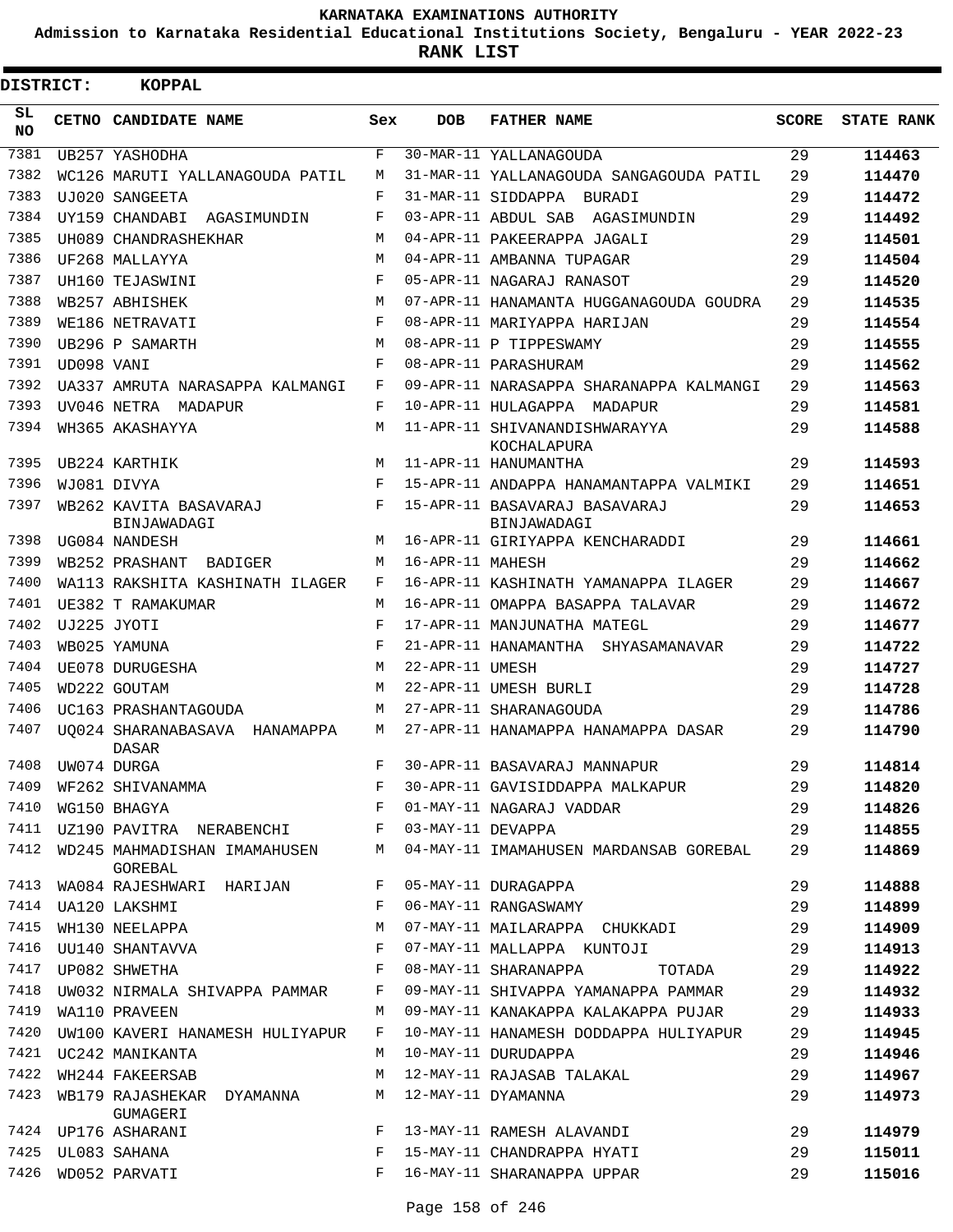**Admission to Karnataka Residential Educational Institutions Society, Bengaluru - YEAR 2022-23**

**RANK LIST**

| DISTRICT:       | <b>KOPPAL</b>                       |            |                   |                                               |              |                   |
|-----------------|-------------------------------------|------------|-------------------|-----------------------------------------------|--------------|-------------------|
| SL<br><b>NO</b> | CETNO CANDIDATE NAME                | Sex        | <b>DOB</b>        | <b>FATHER NAME</b>                            | <b>SCORE</b> | <b>STATE RANK</b> |
| 7427            | WJ068 SAVITA SHARANAPPA MALIPATIL F |            |                   | 16-MAY-11 SHARANAPPA HANAMAGOUDA<br>MALIPATIL | 29           | 115021            |
| 7428            | UW192 HANAMESH                      | М          |                   | 17-MAY-11 EASHAPPA SANGAPPA BANAPUR           | 29           | 115026            |
| 7429            | UK267 KOTESH MADIWALAR              | М          |                   | 17-MAY-11 PRABHUDEVA MADIWALAR                | 29           | 115027            |
| 7430            | UW233 MALLIKA                       | F          |                   | 18-MAY-11 SHANKRAPPA<br>TAKKALAKI             | 29           | 115044            |
| 7431            | WH198 RUKHSANA                      | F          |                   | 20-MAY-11 KASHIMASAB NADAF                    | 29           | 115068            |
| 7432            | UG501 VIKASA SWAMY                  | М          |                   | 20-MAY-11 KOTRAYYA HIREMATH                   | 29           | 115073            |
| 7433            | UW009 BASAVVA                       | F          |                   | 21-MAY-11 PAVADAPPA                           | 29           | 115076            |
| 7434            | UF138 HANAMANTAPPA TEVARANNAVAR     | М          |                   | 22-MAY-11 SHIVANANDAPPA                       | 29           | 115086            |
| 7435            | UK192 NAGARAJ                       | М          |                   | 24-MAY-11 SURESH KADEMANI                     | 29           | 115113            |
| 7436            | UL099 DEEPA KARKIHALLI              | F          |                   | 25-MAY-11 DEVAPPA KARKIHALLI                  | 29           | 115124            |
| 7437            | WD251 LAKSHMEE                      | F          |                   | 25-MAY-11 DEVENDRAGOUDA MALIPATIL             | 29           | 115126            |
| 7438            | UA110 SANJUMURTHY                   | М          |                   | 28-MAY-11 SHANTHAGOUDA MALIPATIL              | 29           | 115163            |
| 7439            | UC172 TOUSIN                        | F          |                   | 28-MAY-11 NAVAB SAB                           | 29           | 115168            |
| 7440            | UT081 RAMALI                        | М          |                   | 29-MAY-11 YANKAPPA GOUDRU                     | 29           | 115177            |
| 7441            | UX269 DURAGAVVA HARIJAN             | F          |                   | 01-JUN-11 DYAMAPPA                            | 29           | 115215            |
| 7442            | UH016 HANUMESH                      | M          |                   | 01-JUN-11 HANUMAPPA GULED                     | 29           | 115217            |
| 7443            | WE049 MUTTANNA                      | M          |                   | 01-JUN-11 DURAGAPPA CHANNADASAR               | 29           | 115224            |
| 7444            | UD194 NETHRA                        | F          | 01-JUN-11 ERAPPA  |                                               | 29           | 115227            |
| 7445            | WH137 NIRUPADI                      | M          |                   | 01-JUN-11 MAILAPPA NADUVINMANI                | 29           | 115228            |
| 7446            | UU349 PRAKASH HANCHINAL             | М          |                   | 03-JUN-11 MUDAKAPPA HANCHINAL                 | 29           | 115262            |
| 7447            | UT044 ANITHA BADADAGI               | F          |                   | 04-JUN-11 HANAMAPPA                           | 29           | 115272            |
| 7448            | UT090 MOUNESHA                      | М          |                   | 04-JUN-11 DURUGAPPA HIREMANI                  | 29           | 115280            |
| 7449            | UF591 SANJANA GYANAPPA MADAR        | F          |                   | 04-JUN-11 GYANAPPA KANAKAPPA MADAR            | 29           | 115282            |
| 7450            | WG117 PRAJWAL                       | М          |                   | 05-JUN-11 MAHANTESH LAMANI                    | 29           | 115299            |
| 7451            | UA309 BASAMMA                       | $_{\rm F}$ | 06-JUN-11 AMARESH |                                               | 29           | 115308            |
| 7452            | WK097 MALLIKARJUN                   | М          |                   | 06-JUN-11 SUKHAMUNIYAPPA MADIKERI             | 29           | 115316            |
| 7453            | WA050 PRASHANTA                     | М          |                   | 06-JUN-11 DEVAPPA NEERALUTI                   | 29           | 115319            |
| 7454            | UQ155 NIRUPADI VANDALI              | M          |                   | 07-JUN-11 HANAMANTHA                          | 29           | 115336            |
| 7455            | WB349 SHARANAPPA                    | М          |                   | 09-JUN-11 NARASAPPA PADAKI                    | 29           | 115366            |
| 7456            | UG542 RAJESHWARI                    |            |                   | 10-JUN-11 RAVI SALMANI                        | 29           | 115384            |
| 7457            | UB170 ABHINAVA GAVIRAJ KUNTOJI      | M          |                   | 11-JUN-11 PARASHURAM KUNTOJI                  | 29           | 115386            |
| 7458            | UM172 SANIYA PASHA SAB              | F          |                   | 13-JUN-11 PASHA SAB MAIBUB SAB                | 29           | 115418            |
|                 | HURAKADLI                           |            |                   | HURAKADLI                                     |              |                   |
| 7459            | UL074 SUKANYA                       | F          |                   | 13-JUN-11 MARKANDAPPA GAGGARI                 | 29           | 115421            |
| 7460            | UM046 SWETHA                        | F          |                   | 13-JUN-11 AMBRESHA ADIN                       | 29           | 115423            |
| 7461            | UX187 RAFIQ DAVALASAB PINJAAR       | М          |                   | 16-JUN-11 DAVALASAB HUSSENSAB PINJAAR         | 29           | 115473            |
| 7462            | UA066 HANUMESH                      | М          |                   | 18-JUN-11 SANN DURUGAPPA NAPURI               | 29           | 115489            |
| 7463            | UG253 AKASH                         | M          |                   | 19-JUN-11 MARUTI GODEKAR                      | 29           | 115500            |
| 7464            | UF091 LAKSHMI                       | F          |                   | 21-JUN-11 BALAPPA KAJJI                       | 29           | 115539            |
| 7465            | UF635 SAVITA                        | F          |                   | 21-JUN-11 DEVAPPA GONAL                       | 29           | 115546            |
| 7466            | UJ202 BHOOMIKA SAKSHATA KATTIMANI F |            |                   | 22-JUN-11 SAKSHATA RAJAPPA KATTIMANI          | 29           | 115550            |
| 7467            | US197 KAVERI                        | F          |                   | 24-JUN-11 MANTAYYA ADAVAYYA HIREMATH          | 29           | 115585            |
| 7468            | UE267 SRIDEVI                       | F          |                   | 24-JUN-11 YAMANURA                            | 29           | 115595            |
| 7469            | UY121 MUTTAPPA                      | М          |                   | 26-JUN-11 DYAMANN GOLLARA                     | 29           | 115626            |
| 7470            | UG024 DAVALBASHA                    | М          |                   | 29-JUN-11 PASHAMIYASAB GUDEDAR                | 29           | 115662            |
| 7471            | UE373 YALLAMMA                      | F          | 29-JUN-11 VEERESH |                                               | 29           | 115673            |
| 7472            | UY199 RAMESH                        | M          |                   | 01-JUL-11 BALAPPA GAUDAR                      | 29           | 115701            |
| 7473            | UD406 BHIMABAYI                     | F          |                   | 02-JUL-11 MUTTANAGOUDA PATIL<br>HANUMANAGOUDA | 29           | 115708            |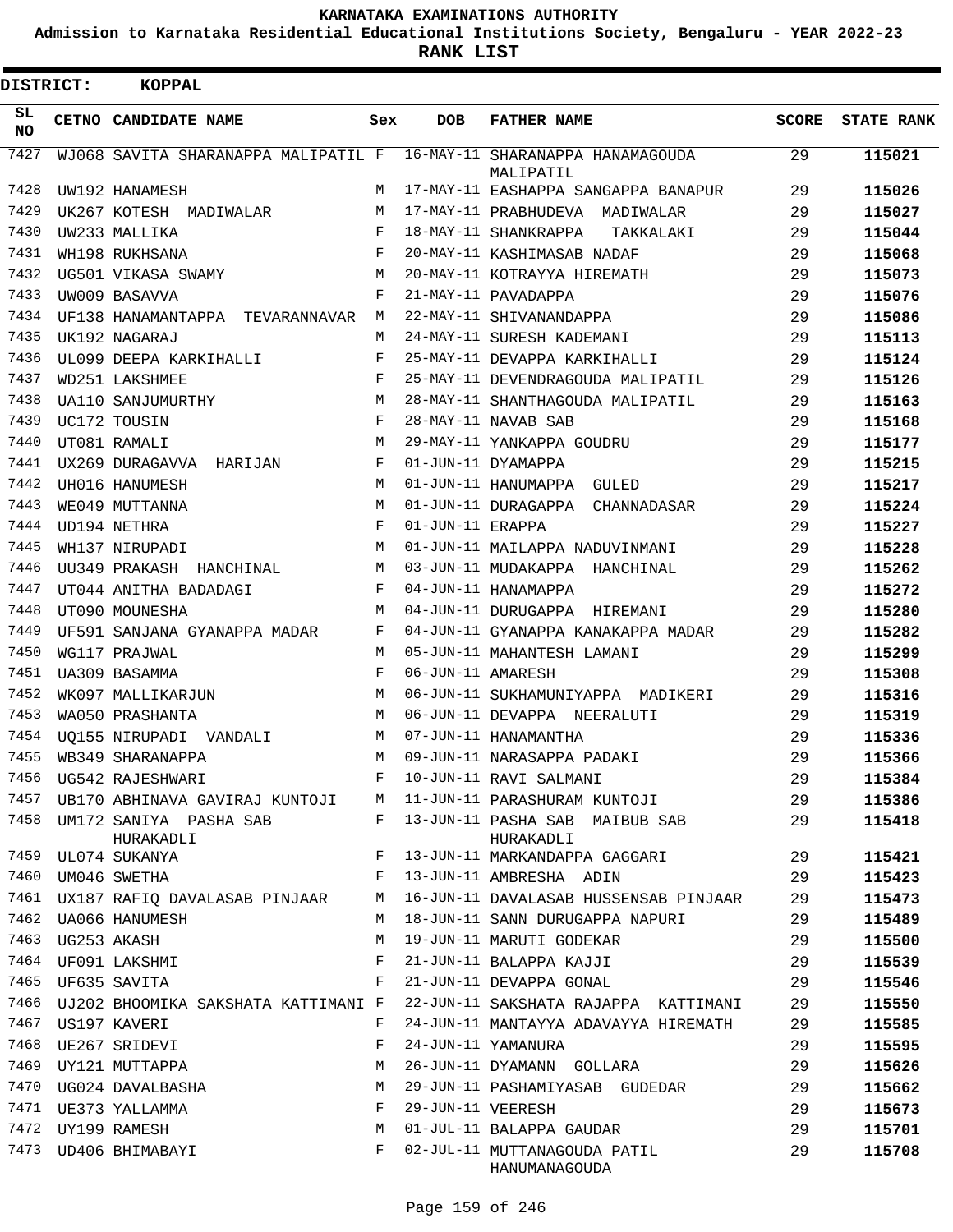**Admission to Karnataka Residential Educational Institutions Society, Bengaluru - YEAR 2022-23**

| DISTRICT: | <b>KOPPAL</b>                             |             |                   |                                                 |              |                   |
|-----------|-------------------------------------------|-------------|-------------------|-------------------------------------------------|--------------|-------------------|
| SL<br>NO. | CETNO CANDIDATE NAME                      | Sex         | <b>DOB</b>        | <b>FATHER NAME</b>                              | <b>SCORE</b> | <b>STATE RANK</b> |
| 7474      | WD220 GUNDANAGOUDA                        | M           |                   | 03-JUL-11 NINGANAGOUDA POLICEPATIL              | 29           | 115727            |
| 7475      | UF388 LAXMI                               | F           |                   | 03-JUL-11 SHARANAPPA CHALAVADI                  | 29           | 115732            |
| 7476      | UW236 PRASHANTHA                          | M           |                   | 03-JUL-11 HANAMAPPA SHIRAGUNPI                  | 29           | 115733            |
| 7477      | UF130 PREM VITTAL PAWAR                   | M           |                   | 03-JUL-11 VITTAL PANDAPPA PAWAR                 | 29           | 115735            |
| 7478      | UU352 GOUTAM BUDDAPPA RATHOD              | M           |                   | 05-JUL-11 BUDDAPPA RATHOD                       | 29           | 115762            |
| 7479      | UC017 MADHUMITA                           | F           |                   | 05-JUL-11 BHIMAPPA CHAVHAN                      | 29           | 115764            |
| 7480      | UY192 SWETA                               | F           |                   | 05-JUL-11 KANDKURAPPA MARIYAPPA<br>BHAJANTRI    | 29           | 115771            |
| 7481      | UB035 RAJESHWRI                           | F           |                   | 06-JUL-11 RAMANNA KURUBARU                      | 29           | 115785            |
| 7482      | UZ361 ANJALI                              | $_{\rm F}$  |                   | 08-JUL-11 SHARANAPPA BHAJANTRI                  | 29           | 115796            |
| 7483      | UC237 GEETA                               | F           |                   | 11-JUL-11 MALLIKARJUNA                          | 29           | 115843            |
| 7484      | UC256 T VARSHITHA                         | F           |                   | 14-JUL-11 NAGARAJ TEGGIMANE                     | 29           | 115874            |
| 7485      | UB378 ANITA                               | F           | 17-JUL-11 BALAPPA |                                                 | 29           | 115896            |
| 7486      | UZ200 KEERTI HANAMANTAPPA SHEMERI F       |             |                   | 17-JUL-11 HANAMANTAPPA NARASAPPA<br>SHEMERI     | 29           | 115905            |
| 7487      | UG183 HULIGEVVA                           | F           |                   | 20-JUL-11 DEVAPPA DODDAMANI                     | 29           | 115940            |
| 7488      | UA521 AISHWARYA                           | F           |                   | 21-JUL-11 TIPPANNA                              | 29           | 115949            |
| 7489      | UA538 KEERTANA                            | F           | 21-JUL-11 YANKOB  |                                                 | 29           | 115956            |
| 7490      | WH088 SACHIN                              | M           |                   | 21-JUL-11 INDRESH VADDAR                        | 29           | 115960            |
| 7491      | WK105 SUMITRA                             | F           |                   | 22-JUL-11 MARIYAPPA HARIJANA                    | 29           | 115979            |
| 7492      | WE166 KARTIK                              | М           |                   | 23-JUL-11 MANJUNATH HARLAPUR                    | 29           | 115985            |
| 7493      | UR033 PATIMA HUSENSAB ICHANAL             | F           |                   | 26-JUL-11 HUSENSAB HIMAMSAB ICHANAL             | 29           | 116022            |
| 7494      | UL031 POOJA                               | F           |                   | 27-JUL-11 YAMANOORAPPA ADNERU                   | 29           | 116035            |
| 7495      | WK169 SHREEDEVI                           | $\mathbf F$ |                   | 27-JUL-11 PAMPANNA JARAKUNTI                    | 29           | 116038            |
| 7496      | UY070 SHASHIDHAR HONNURAPPA<br>SANTAGERI  | М           |                   | 30-JUL-11 HONNURAPPA HANAMAPPA<br>SANTAGERI     | 29           | 116091            |
| 7497      | UY090 SUVARNA BALAPPANAVAR                | F           |                   | 30-JUL-11 PARASAPPA BALAPPANAVAR                | 29           | 116094            |
| 7498      | UU452 MARUTI                              | М           |                   | 31-JUL-11 TIPPANNA HARIJANA                     | 29           | 116101            |
| 7499      | UZ048 JYOTHI<br>$_{\rm H}$                | F           |                   | 01-AUG-11 HANUMANTHAPPA                         | 29           | 116103            |
| 7500      | UA197 PRUTHVIRAJ                          | M           |                   | 01-AUG-11 SURESH DODDAMANI                      | 29           | 116113            |
| 7501      | UO085 LAXMAVVA MALI                       | $\mathbf F$ |                   | 02-AUG-11 KENGALLAPPA MALI                      | 29           | 116122            |
| 7502      | UD175 AISHWARYA                           | F           |                   | 04-AUG-11 RUDRAPPA                              | 29           | 116137            |
| 7503      | WG213 PAVITRA                             | F           |                   | 05-AUG-11 GURURAJ KURI                          | 29           | 116153            |
| 7504      | UZ376 BEERAPPA DYAMANNA<br>BEERAPPANAVAR  | М           |                   | 06-AUG-11 DYAMANNA YALLAPPA<br>BEERAPPANAVAR    | 29           | 116164            |
|           | 7505 UK076 GAVIPRASADA                    | М           |                   | 06-AUG-11 MAHENDRAPPA KURI                      | 29           | 116166            |
| 7506      | US153 KHAIRUN ALLISABA BAGAVANA           | F           |                   | 06-AUG-11 ALLISABA LALASABA BAGAVANA            | 29           | 116167            |
| 7507      | UZ116 ASMA KOUSER                         | F           |                   | 07-AUG-11 MURTHUJ SAB DAVAL SAB SURPUR          | 29           | 116175            |
| 7508      | UZ328 SUNITA SHARANAPPA<br>KALASANNANAVAR | F           |                   | 11-AUG-11 SHARANAPPA KALLAPPA<br>KALASANNANAVAR | 29           | 116227            |
| 7509      | UR168 HAREESH MENASAGERI                  | M           |                   | 15-AUG-11 SURESH MENASAGERI                     | 29           | 116266            |
| 7510      | UA388 HASEN SAB                           | M           | 15-AUG-11 DADASAB |                                                 | 29           | 116267            |
| 7511      | WB215 POOJA JABLAD                        | F           |                   | 15-AUG-11 KANAKAPPA                             | 29           | 116269            |
| 7512      | WC122 ABDUL KALAM VALIKAR                 | М           |                   | 16-AUG-11 MARTUJASAB VALIKAR                    | 29           | 116277            |
| 7513      | WG149 PREETHAM V CHATTI                   | М           |                   | 16-AUG-11 VEERABHADRAPPA CHATTI                 | 29           | 116281            |
| 7514      | WA094 KAVERI HANAMANTAPPA<br>TOPALAKATTI  | F           |                   | 17-AUG-11 HANAMANTAPPA                          | 29           | 116290            |
| 7515      | WD270 BASAMMA                             | F           |                   | 20-AUG-11 HANAMANTAPPA KARABARI                 | 29           | 116317            |
| 7516      | WC040 BASAMMA                             | F           |                   | 20-AUG-11 NAGAPPA METI                          | 29           | 116318            |
| 7517      | UC235 HANUMESH                            | М           |                   | 20-AUG-11 BASAVARAJ                             | 29           | 116323            |
| 7518      | UG561 NAGARAJ                             | М           |                   | 24-AUG-11 ANJANEYA ELIGER                       | 29           | 116374            |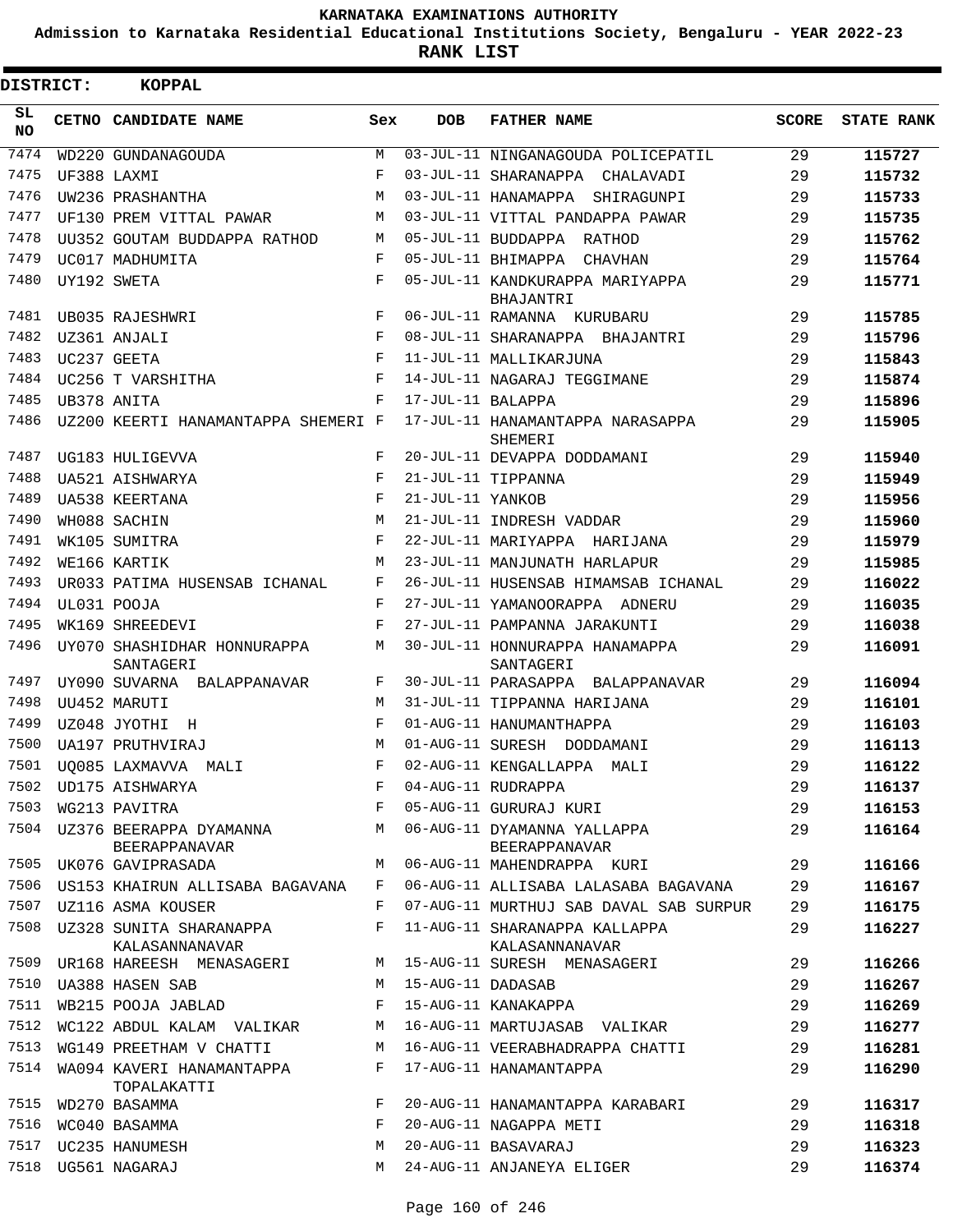**Admission to Karnataka Residential Educational Institutions Society, Bengaluru - YEAR 2022-23**

ı

| <b>DISTRICT:</b> |             | <b>KOPPAL</b>                                                             |              |            |                                                                            |              |                   |
|------------------|-------------|---------------------------------------------------------------------------|--------------|------------|----------------------------------------------------------------------------|--------------|-------------------|
| SL<br><b>NO</b>  |             | CETNO CANDIDATE NAME                                                      | Sex          | <b>DOB</b> | <b>FATHER NAME</b>                                                         | <b>SCORE</b> | <b>STATE RANK</b> |
| 7519             |             | UK286 AKSHATA                                                             | $\mathbf{F}$ |            | 25-AUG-11 NINGAPPA                                                         | 29           | 116378            |
| 7520             |             | WD319 KEERTI                                                              | F            |            | 25-AUG-11 MANJUNATHA LANDER                                                | 29           | 116381            |
| 7521             |             | UY055 NAGARTNA                                                            | F            |            | 25-AUG-11 HANAMANAGOUD GOUDRA                                              | 29           | 116383            |
| 7522             |             | UA490 MUTTU MALLIKARJUNA P                                                | M            |            | 27-AUG-11 VENKATESH                                                        | 29           | 116409            |
| 7523             |             | WB110 RATNA<br>BHEEMAPPA HIREDONI                                         | F            |            | 27-AUG-11 BHEEMAPPA                                                        | 29           | 116410            |
| 7524             |             | UX075 MAHESHA                                                             | М            |            | 28-AUG-11 HANAMAPPA METI                                                   | 29           | 116419            |
| 7525             |             | UX202 NIKHITA                                                             | F            |            | 28-AUG-11 VIJAYAKUMAR TARALAKATTI                                          | 29           | 116421            |
| 7526             |             | WC233 POOJA RYAVANKI                                                      | F            |            | 31-AUG-11 BHEEMAPPA RYAVANAKI                                              | 29           | 116459            |
| 7527             |             | UF531 VINAYAK KANAKAPPA PUJAR                                             | M            |            | 01-SEP-11 KANAKAPPA HANAMAPPA PUJAR                                        | 29           | 116476            |
| 7528             |             | UZ057 MALLESHA                                                            | M            |            | 03-SEP-11 HANUMANTA                                                        | 29           | 116494            |
| 7529             |             | UU279 SOWJANYA                                                            | F            |            | 03-SEP-11 YALLAPPA<br>DEVAPPA KANNAL                                       | 29           | 116496            |
| 7530             |             | UF493 MANJULA                                                             | $_{\rm F}$   |            | 05-SEP-11 YANKAPPA CHALAGERI                                               | 29           | 116517            |
| 7531             |             | WD315 DYMANNA                                                             | M            |            | 09-SEP-11 UMESHAPPA BADIGER                                                | 29           | 116560            |
| 7532             |             | WK222 PRADEEP                                                             | M            |            | 10-SEP-11 MUDIYAPPA MADIGA                                                 | 29           | 116575            |
| 7533             |             | WE211 KAVERI                                                              | $_{\rm F}$   |            | 11-SEP-11 MANGALAPPA KURI                                                  | 29           | 116583            |
| 7534             |             | UH105 CHAITRA                                                             | F            |            | 15-SEP-11 ANDAPPA TOTAD                                                    | 29           | 116626            |
| 7535             |             | UF638 GEETA                                                               | F            |            | 17-SEP-11 HANAMANT BASARIGIDAD                                             | 29           | 116639            |
| 7536             | UD127 ANJI  |                                                                           | M            |            | 23-SEP-11 GADILINGAPPA                                                     | 29           | 116700            |
| 7537             |             | UZ037 ROHINI VEERESHA ANGADI                                              | F            |            | 29-SEP-11 VEERESHA ANGADI                                                  | 29           | 116757            |
| 7538             |             | UX036 KARTHIK                                                             | M            |            | 01-OCT-11 KANAKAPPA GORALOOTI                                              | 29           | 116773            |
| 7539             |             | UF301 BASAVARAJ YANKAPPA<br>MEESEYAVAR                                    | M            |            | 02-OCT-11 YANKAPPA BASAPPA MEESEYAVAR                                      | 29           | 116783            |
| 7540             |             | UJ116 MARUTESH                                                            | M            |            | 08-OCT-11 ANANDAPPA<br>KAMANUR                                             | 29           | 116835            |
| 7541             |             | UJ174 DEEPA                                                               | F            |            | 09-OCT-11 SHIVANAGOUDA<br>PATIL                                            | 29           | 116843            |
| 7542             |             | UF270 DEEPA CHANDRASHEKHARAYYA<br>HIREMATH                                | F            |            | 15-OCT-11 CHANDRASHEKHARAYYA SIDDAYYA<br>HIREMATH                          | 29           | 116918            |
| 7543             |             | UC382 SANIYA                                                              | F            |            | 15-OCT-11 CHANDPASHA                                                       | 29           | 116924            |
| 7544             | US160 ASHMA |                                                                           | $_{\rm F}$   |            | 16-OCT-11 KASHEEMSAB<br>SUDI                                               | 29           | 116927            |
| 7545             |             | UZ301 HINAKOUSER                                                          | F            |            | 17-OCT-11 KHASIMASAB BEVORA                                                | 29           | 116939            |
| 7546             |             | UV023 SHASHANK BHEEMAPPA HIREMANI M                                       |              |            | 19-OCT-11 BHEEMAPPA                                                        | 29           | 116964            |
| 7547             |             | WJ224 SANIYA DAVALSAB TERRIT SHI-OCT-11 DAVALSAB KASHIMSAB<br>KALALABANDI |              |            | KALALABANDI<br>KALALABANDI<br>M 22-OCT-11 JAGADEESH NINGAPUR               | 29           | 116983            |
|                  |             | 7548 WG028 MANJUNATH                                                      |              |            |                                                                            | 29           | 116990            |
| 7549             |             |                                                                           |              |            | WK247 CHETANA HADAPAD M 25-OCT-11 KAPPATAPPA HADAPAD                       | 29           | 117014            |
|                  |             | 7550 UA445 MANJUNATH                                                      |              |            | M 29-OCT-11 PARSHURAM                                                      | 29           | 117057            |
| 7551             |             | UG502 SHREENIVAS TALAVAR M                                                |              |            | 29-OCT-11 RANGAPPA TALAWAR                                                 | 29           | 117059            |
| 7552             |             | WB012 PAVANA                                                              | M            |            | 01-NOV-11 KAMAPPA CHAWAN                                                   | 29           | 117081            |
| 7553             |             | UY071 SANGEETHA                                                           | F            |            | 08-NOV-11 SANNASHAMANNA                                                    | 29           | 117148            |
| 7554             |             | WH026 TOHID HUSENSAB DARAGAD M                                            |              |            | ANGENDAH<br>19-NOV-11 SHARANAPPA<br>19-NOV-11 MANJIDERIA ---               | 29           | 117151            |
| 7555             |             | WG403 BASAVARAJ EMMER                                                     | M            |            |                                                                            | 29           | 117154            |
| 7556             |             | UN191 CHETANA                                                             | M            |            | 09-NOV-11 MANJUNTHA HALLIKERI                                              | 29           | 117155            |
| 7557             |             | WG087 ANUSHRI<br>$\mathbf{F}$                                             | $\mathbf{F}$ |            | 10-NOV-11 HANAMANTA KANAKAPURA                                             | 29           | 117166            |
| 7558             |             | UC065 DEVIKA                                                              |              |            | 11-NOV-11 SHIVAPPA HARIJAN                                                 | 29           | 117183            |
| 7559             |             | WG078 KANAKACHALA M                                                       |              |            | 11-NOV-11 YANKAPPA BARAGURU                                                | 29           | 117186            |
| 7560             |             | UU472 LAKSHMIBAYI IRANAGOUDA F<br>POLICE PATIL                            |              |            | 13-NOV-11 IRANAGOUDA AMAREGOUDA POLICE<br>PATIL                            | 29           | 117199            |
| 7561             |             | UG158 VENKATESH                                                           |              |            | M 14-NOV-11 BASAVARAJ BAIRAPUR                                             | 29           | 117209            |
| 7562             |             | $\mathbf{F}$ and $\mathbf{F}$ are $\mathbf{F}$<br>UX258 ANITHA            |              |            | 17-NOV-11 YAMANAPPA CHOORI                                                 | 29           | 117233            |
| 7563             |             | WE137 VISHWANATH M<br>WANAR SANDEEP M                                     |              |            | 19-NOV-11 YAMANOORAPPA BEVOOR                                              | 29           | 117254            |
| 7564             |             |                                                                           |              |            | 21-NOV-11 HANAMANTA KATTIHOLA                                              | 29           | 117271            |
| 7565             |             |                                                                           |              |            | UK104 PRATIBHA RAMESHGOUDA PATIL F 22-NOV-11 RAMESHGOUDA GULANAGOUDA PATIL | 29           | 117276            |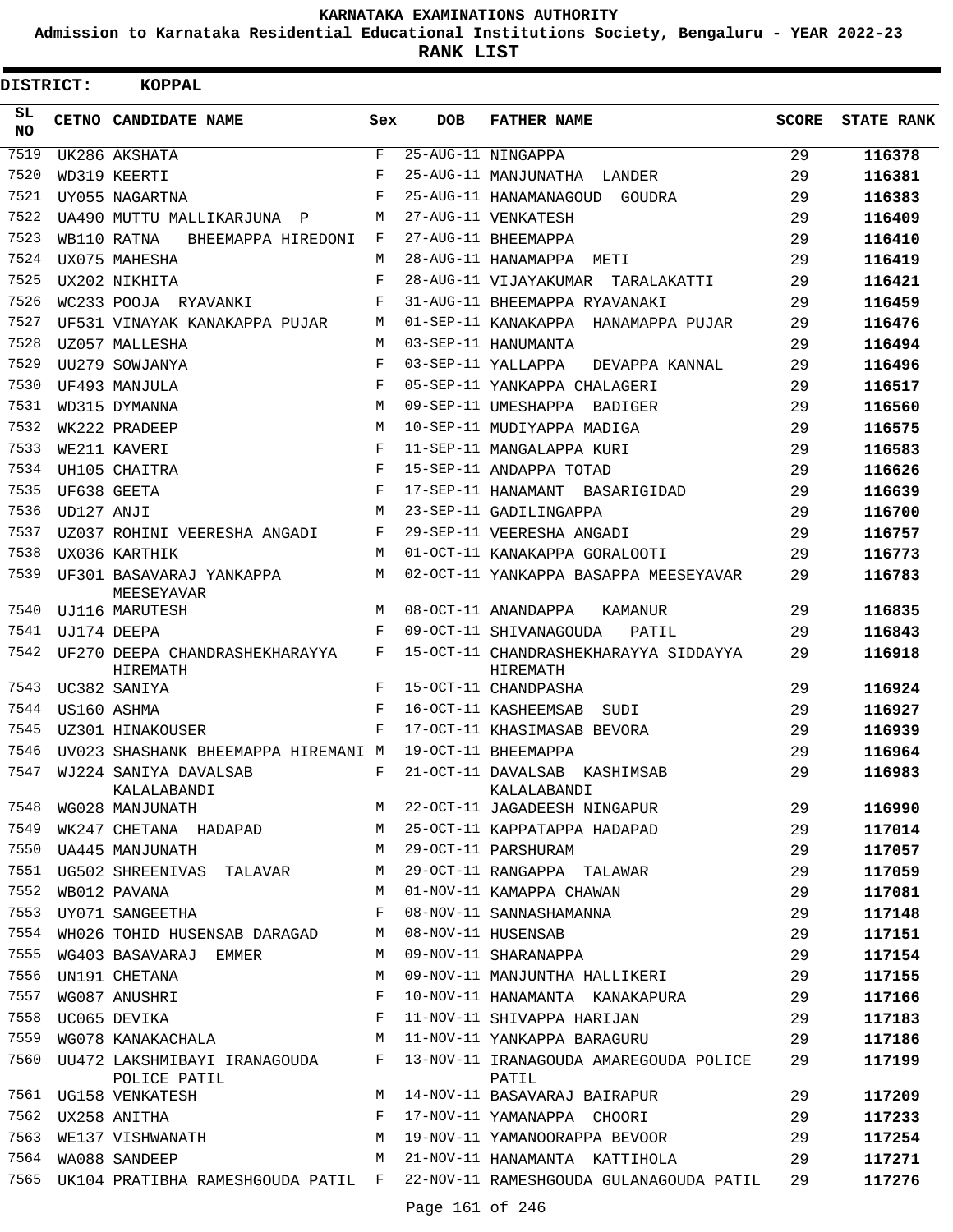**Admission to Karnataka Residential Educational Institutions Society, Bengaluru - YEAR 2022-23**

**RANK LIST**

| DISTRICT:        |            | <b>KOPPAL</b>                                                      |            |                   |                                                                              |              |                   |
|------------------|------------|--------------------------------------------------------------------|------------|-------------------|------------------------------------------------------------------------------|--------------|-------------------|
| SL.<br><b>NO</b> |            | CETNO CANDIDATE NAME                                               | Sex        | <b>DOB</b>        | <b>FATHER NAME</b>                                                           | <b>SCORE</b> | <b>STATE RANK</b> |
| 7566             |            | <b>UZ220 DURAGESHA</b>                                             | M          |                   | 25-NOV-11 SHAMANNA MARAKUNDI                                                 | 29           | 117292            |
| 7567             |            | UK018 YUVARAJ                                                      | М          |                   | 26-NOV-11 NEMAPPA RATHODA                                                    | 29           | 117306            |
| 7568             |            | US074 DEEPA                                                        | $_{\rm F}$ |                   | 04-DEC-11 MANTESH METI                                                       | 29           | 117351            |
| 7569             |            | WG301 S K VAHIDBASHA                                               | М          |                   | 08-DEC-11 SHABUDDIN KOTABAL                                                  | 29           | 117379            |
| 7570             |            | UG414 DARSHANA                                                     | M          |                   | 12-DEC-11 SHEENAPPA RAJAPOOT                                                 | 29           | 117406            |
| 7571             |            | UB185 CHETANKUMAR                                                  | M          |                   | 15-DEC-11 OMKARAPPA                                                          | 29           | 117429            |
| 7572             |            | UZ142 HARISH BHOVI                                                 | M          |                   | 15-DEC-11 KRISHANA BHOVI                                                     | 29           | 117431            |
| 7573             |            | UZ278 SHREEHARI                                                    | M          |                   | 16-DEC-11 DURAGANAGOUDA                                                      | 29           | 117441            |
| 7574             |            | UB123 LAKSHMANA                                                    | М          |                   | 18-DEC-11 YANKAPPA<br>NADIGERA                                               | 29           | 117451            |
| 7575             |            | UC390 MANJUNTHA                                                    | М          |                   | 18-DEC-11 KALAKAPPA HADAPAD                                                  | 29           | 117453            |
| 7576             |            | UG259 AYYAMMA                                                      | F          |                   | 21-DEC-11 BEERAPPA BENAKALL                                                  | 29           | 117483            |
| 7577             |            | UE185 ERALINGAPPA                                                  | М          |                   | 29-DEC-11 SHIVAPPA                                                           | 29           | 117538            |
| 7578             |            | WA022 AFASANA                                                      | F          |                   | 07-JAN-12 SHAMIDASAB BADAGI                                                  | 29           | 117604            |
| 7579             |            | WF223 ALLABHAKSHI                                                  | М          |                   | 11-JAN-12 MAIBOOSAB KOTABAL                                                  | 29           | 117610            |
| 7580             |            | UL001 AKBAR BI                                                     | F          |                   | 12-JAN-12 SHAKSHA WALI                                                       | 29           | 117613            |
| 7581             |            | UE129 HANUMANTHI                                                   | F          | 22-JAN-12 LAXMANA |                                                                              | 29           | 117640            |
| 7582             |            | UZ061 ABI VEERESH SANGATI                                          | М          |                   | 28-JAN-12 VEERESH KANAKAPPA SANGATI                                          | 29           | 117657            |
| 7583             |            | UC247 PRASHANTHA                                                   | M          |                   | 14-FEB-12 VENKATESHA                                                         | 29           | 117677            |
| 7584             |            | US119 AMBIKA MARUTHI SHIDLABAVI                                    | F          |                   | 02-MAR-12 MARUTI SIDALABAVI HANAMAPPA<br>SHIDLABAVI                          | 29           | 117699            |
| 7585             |            | UN095 NANDINI                                                      | F          |                   | 31-MAR-12 MURULIDHARA GOTUR                                                  | 29           | 117715            |
| 7586             |            | UE140 SADDAMHUSEN                                                  | M          |                   | 28-APR-12 BHASHASAB KAMBAR                                                   | 29           | 117730            |
| 7587             |            | UZ246 RAMESH                                                       | M          |                   | 14-FEB-09 HANAMAPPA SHIRAVAR                                                 | 28           | 117766            |
| 7588             |            | UV099 BASAVARAJ CHAVHAN                                            | М          |                   | 20-APR-09 SEENAPPA                                                           | 28           | 117772            |
| 7589             | WA118 SONA |                                                                    | F          |                   | 22-JUN-09 NINGAPPA EDAGINALA                                                 | 28           | 117782            |
| 7590             |            | UP211 KARTIKA TIPPANNA MULIMANI                                    | M          |                   | 09-AUG-09 TIPPANNA KAPPATEPPA MULIMANI                                       | 28           | 117796            |
| 7591             |            | UU321 SHYAMURTI                                                    | М          |                   | 06-SEP-09 KUNTEPPA METTAGALL                                                 | 28           | 117805            |
| 7592             |            | UY188 SAYYAD ANAMANAZ                                              | F          |                   | 07-SEP-09 SAYYAD HAJIPASHA MULLA                                             | 28           | 117806            |
| 7593             |            | UN168 TUNGAVVA                                                     | F          |                   | 06-NOV-09 JAGADEESHA AMBIGERA                                                | 28           | 117822            |
| 7594             |            | UZ059 PRIYANKA TALAVAR                                             | F          |                   | 22-NOV-09 DODDAPPA                                                           | 28           | 117832            |
| 7595             |            |                                                                    | F          |                   | 01-JAN-10 RAMAPPA GANEKALL                                                   | 28           | 117869            |
| 7596             |            | UA397 RAKSHITA<br>WG296 PRABHUSWAMI                                | М          |                   | 04-JAN-10 CHANNABASAYYA HIREMATH                                             | 28           | 117887            |
| 7597             |            | UH219 AKASH                                                        | M          |                   | 05-JAN-10 SHANKARAPPA GOUDRA                                                 | 28           | 117888            |
| 7598             |            | WB209 RAMESH TALAVAR                                               | M          |                   | 09-JAN-10 SHANKRAPPA TALAVAR                                                 | 28           | 117892            |
| 7599             |            | WJ050 MARUTI                                                       | М          |                   | 16-JAN-10 LOHIT MANDALAGERI                                                  | 28           | 117899            |
| 7600             |            | WK047 PRADEEP                                                      | M          |                   | 26-JAN-10 VIJAYAKUMAR VADDAR                                                 | 28           | 117910            |
| 7601             |            | UF559 PARASHURAM BARADELI M                                        |            |                   | 31-JAN-10 SHIVAPPA BARADELI                                                  | 28           | 117916            |
| 7602             |            | UZ330 PARASAPPA SANGAPPA MUDUTAGI M                                |            |                   | 04-FEB-10 SANGAPPA HULLAPPA MUDUTAGI                                         | 28           | 117920            |
| 7603             |            | UG467 MANJUNATHA                                                   | M          |                   | 09-FEB-10 SHARANAPPAGOUDA BELAVANAKI                                         | 28           | 117924            |
| 7604             |            | WH224 MAHAMMADA RAFIK                                              | M          |                   | 16-FEB-10 MURTUJASAB NADAF                                                   | 28           | 117936            |
| 7605             |            | UU248 HONNAKERAPPA KALAKAPPA METI M                                |            |                   | 17-FEB-10 KALAKAPPA IRAPPA METI                                              | 28           | 117938            |
| 7606             |            | UK255 GAVISIDDAPPA                                                 | М          |                   | 18-FEB-10 BASAVARAJ UPPAR                                                    | 28           | 117939            |
| 7607             |            | UR153 ASHWINI                                                      | F          |                   | 26-FEB-10 SHARANAPPA MADAR                                                   | 28           | 117947            |
| 7608             |            |                                                                    | F          | 06-MAR-10 RAMESHA |                                                                              | 28           | 117961            |
| 7609             |            | UF358 THARAMMA<br>WK150 DIVYA<br>WE021 SANJANA<br>UM076 KAMALAKSHI | F          |                   | 07-MAR-10 SHARANAPPA KAMBALI                                                 | 28           | 117962            |
| 7610             |            |                                                                    | $_{\rm F}$ |                   | 07-MAR-10 SANNAMAHADEVAPPA KOLUR                                             | 28           | 117963            |
| 7611             |            |                                                                    | F          |                   | 08-MAR-10 YAMANURAPPA MARIYANNAVAR                                           | 28           | 117965            |
| 7612             |            | UF234 VIJAYAKUMARA<br>UA041 MARUTI                                 | M          |                   | 15-APR-10 KARIYAPPA NARINALA                                                 | 28           | 118009            |
| 7613             |            | UA041 MARUTI                                                       | М          | 17-APR-10 VENKOBA |                                                                              | 28           | 118013            |
|                  |            |                                                                    |            |                   | 7614 UZ333 SANGAMESH BASAVARAJ ANGADI M 28-APR-10 BASAVARAJ MARUTEPPA ANGADI | 28           | 118028            |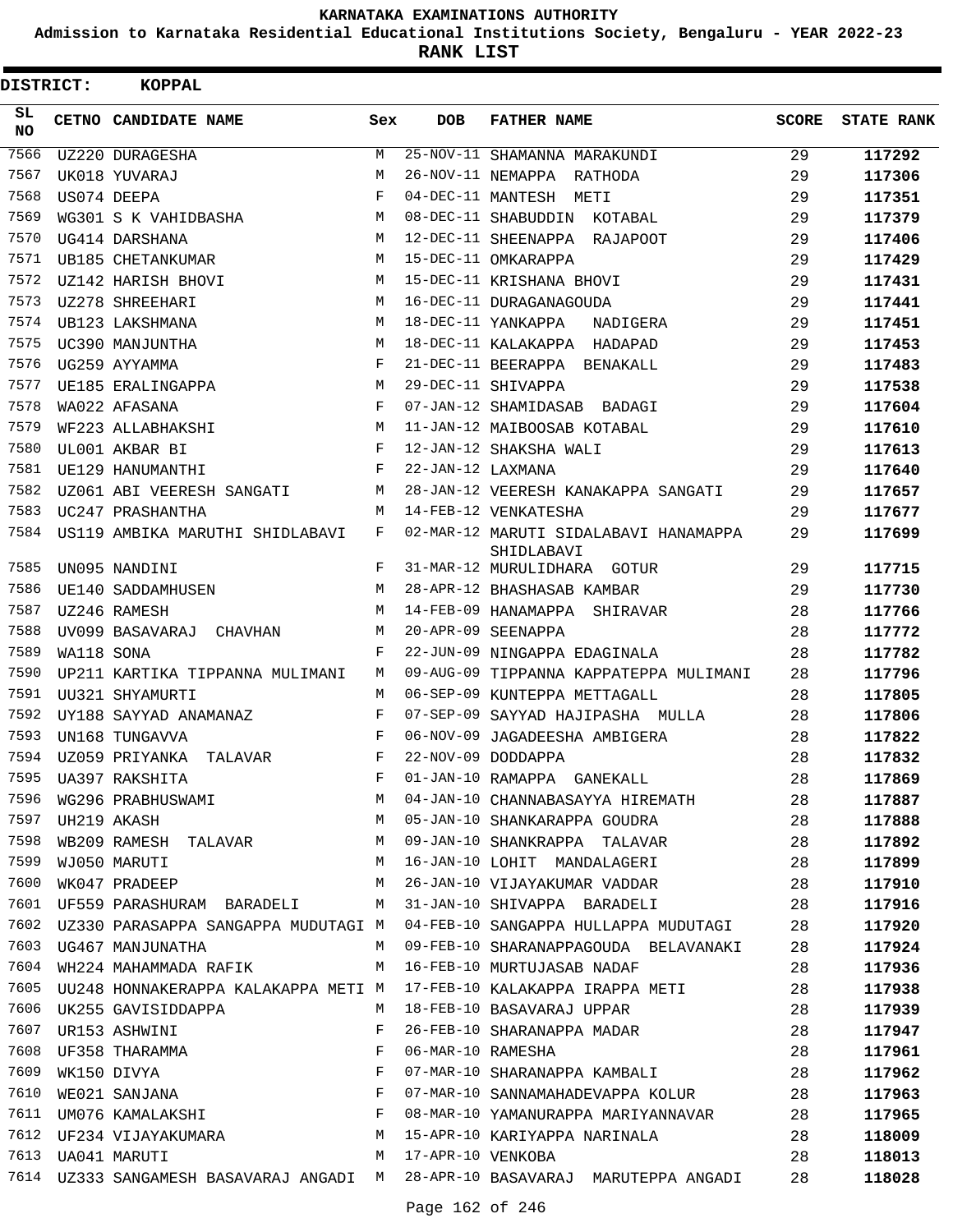**Admission to Karnataka Residential Educational Institutions Society, Bengaluru - YEAR 2022-23**

**RANK LIST**

| DISTRICT:       |                  | <b>KOPPAL</b>                                                               |            |            |                                                                                                                                                                                                                                                                                                                                                                                                                                   |              |                   |
|-----------------|------------------|-----------------------------------------------------------------------------|------------|------------|-----------------------------------------------------------------------------------------------------------------------------------------------------------------------------------------------------------------------------------------------------------------------------------------------------------------------------------------------------------------------------------------------------------------------------------|--------------|-------------------|
| SL<br><b>NO</b> |                  | CETNO CANDIDATE NAME                                                        | Sex        | <b>DOB</b> | <b>FATHER NAME</b>                                                                                                                                                                                                                                                                                                                                                                                                                | <b>SCORE</b> | <b>STATE RANK</b> |
| 7615            |                  | UJ061 NAVEN KUMAR                                                           | М          |            | 30-APR-10 CHIDANANDA                                                                                                                                                                                                                                                                                                                                                                                                              | 28           | 118029            |
| 7616            |                  | UX104 NAGARAJ VEERESH HOSAMANI                                              | M          |            | 12-MAY-10 VEERESH KENCHAPPA HOSAMANI                                                                                                                                                                                                                                                                                                                                                                                              | 28           | 118049            |
| 7617            |                  | UB241 DURUGAMMA                                                             | F          |            | 14-MAY-10 BASAVARAJA                                                                                                                                                                                                                                                                                                                                                                                                              | 28           | 118053            |
| 7618            |                  | WC083 AKSHATA                                                               | F          |            | 02-JUN-10 LAKSHMANNA UCCHALAKUNTI                                                                                                                                                                                                                                                                                                                                                                                                 | 28           | 118076            |
| 7619            |                  | WB066 AMIILYA                                                               | $_{\rm F}$ |            | 02-JUN-10 YAMANORAPPA AMMAJI                                                                                                                                                                                                                                                                                                                                                                                                      | 28           | 118077            |
| 7620            |                  | UF445 DYAMAMMA DODDABASAPPA<br>AANEGUNDI                                    | F          |            | 03-JUN-10 DODDABASAPPA HANAMANTHAPPA<br>AANEGUNDI                                                                                                                                                                                                                                                                                                                                                                                 | 28           | 118080            |
| 7621            |                  | WG334 SHANKRAVVA                                                            | F          |            | 05-JUN-10 SHANKRAPPA SAHUKAR                                                                                                                                                                                                                                                                                                                                                                                                      | 28           | 118082            |
| 7622            |                  | WE060 NAGARAJ                                                               | M          |            | 06-JUN-10 ALLAPPA VANAGERI                                                                                                                                                                                                                                                                                                                                                                                                        | 28           | 118083            |
| 7623            |                  | WG195 MADESH                                                                | M          |            | 15-JUN-10 HANAMANT RATHOD                                                                                                                                                                                                                                                                                                                                                                                                         | 28           | 118098            |
| 7624            |                  | WB054 MANGALAVVA<br>BHEEMAPPA<br>HIREDONI                                   | F          |            | 15-JUN-10 BHEEMAPPA                                                                                                                                                                                                                                                                                                                                                                                                               | 28           | 118099            |
| 7625            |                  | UV296 NIRUPADEPPA                                                           | M          |            | 16-JUN-10 DURUGAPPA GADDAGI                                                                                                                                                                                                                                                                                                                                                                                                       | 28           | 118101            |
| 7626            |                  | UH237 RESHMA                                                                | F          |            | 16-JUN-10 SHIVAPPA HULLI                                                                                                                                                                                                                                                                                                                                                                                                          | 28           | 118102            |
| 7627            |                  | UB261 KARTHIK H                                                             | M          |            | 18-JUN-10 HONNURAPPA<br>т                                                                                                                                                                                                                                                                                                                                                                                                         | 28           | 118105            |
| 7628            |                  | UM066 KAVITA                                                                | F          |            | 19-JUN-10 DURAGAPPA<br>GUMAGERI                                                                                                                                                                                                                                                                                                                                                                                                   | 28           | 118106            |
| 7629            |                  | UN192 PRAMOD MARIYAPPA ALAWANDI                                             | M          |            | 19-JUN-10 MARIYAPPA<br>ALAWANDI                                                                                                                                                                                                                                                                                                                                                                                                   | 28           | 118107            |
| 7630            |                  | UE158 BASAVARAJ<br>HOGETAPPALA                                              | М          |            | 28-JUN-10 SHARANAPPA HOGETAPPALA                                                                                                                                                                                                                                                                                                                                                                                                  | 28           | 118117            |
| 7631            |                  | UF001 PRIYANKA SHARANAPPA CHAVHAN F                                         |            |            | 29-JUN-10 SHARANAPPA                                                                                                                                                                                                                                                                                                                                                                                                              | 28           | 118120            |
| 7632            |                  | UA259 KEERTHI VIRUPAXAGOUDA<br>DHAREGANDRU                                  | F          |            | 01-JUL-10 VIRUPAXAGOUDA                                                                                                                                                                                                                                                                                                                                                                                                           | 28           | 118121            |
| 7633            |                  | UV122 RAVICHANDRA                                                           | M          |            | 04-JUL-10 SHIVASHARANAPPA KOLLI                                                                                                                                                                                                                                                                                                                                                                                                   | 28           | 118126            |
| 7634            |                  | UG144 NEERAJ MALINGAPPA DODDAMANI M                                         |            |            | 07-JUL-10 MALINGAPPA NINGAPPA DODDAMANI                                                                                                                                                                                                                                                                                                                                                                                           | 28           | 118132            |
| 7635            |                  | UE128 DEEPIKA                                                               | F          |            | 12-JUL-10 HANUMANTHAPPA                                                                                                                                                                                                                                                                                                                                                                                                           | 28           | 118140            |
| 7636            |                  | UE236 PRASHANTH                                                             | M          |            | 14-JUL-10 SHARANAPPA                                                                                                                                                                                                                                                                                                                                                                                                              | 28           | 118145            |
| 7637            |                  | WD106 KIRAN NAGAPPA KANAKOPPAD                                              | M          |            | 29-JUL-10 NAGAPPA KENCHAPPA KANAKOPPAD                                                                                                                                                                                                                                                                                                                                                                                            | 28           | 118169            |
| 7638            |                  | UX167 VINAYA<br><b>TALAVAR</b>                                              | M          |            | 01-AUG-10 FAKIRAPPA                                                                                                                                                                                                                                                                                                                                                                                                               | 28           | 118181            |
| 7639            |                  | WK328 SRUSHTHI SHANKRAYYA KOTABAL F                                         |            |            | 13-AUG-10 SHANKRAYYA KOTABAL                                                                                                                                                                                                                                                                                                                                                                                                      | 28           | 118214            |
| 7640            |                  | UF083 NAGARATNA BASAVARAJ KUMBAR                                            | F          |            | 16-AUG-10 BASAVARAJ SOMAPPA KUMBAR                                                                                                                                                                                                                                                                                                                                                                                                | 28           | 118223            |
| 7641            |                  | UH010 BHUVANESHWRI                                                          | F          |            | 22-AUG-10 AMARESH BUDAKUNTI                                                                                                                                                                                                                                                                                                                                                                                                       | 28           | 118237            |
| 7642            |                  | US030 SWAPNIKA<br>CHAVAN                                                    | F          |            | 23-AUG-10 MARUTI KANAKAPPA CHAVAN                                                                                                                                                                                                                                                                                                                                                                                                 | 28           | 118242            |
| 7643            |                  | WH362 CHANDIKA CHANNAYYA POOJAR F                                           |            |            | 30-AUG-10 CHANNAYYA FAKEERAYYA POOJAR 28                                                                                                                                                                                                                                                                                                                                                                                          |              | 118257            |
| 7644            |                  |                                                                             |            |            | WA052 RENUKA RAMAPPA AMARAVATI F 03-SEP-10 RAMAPPA AMARAVATI 28                                                                                                                                                                                                                                                                                                                                                                   |              | 118275            |
| 7645            |                  |                                                                             |            |            | WD293 MALINGAPPA GOUDA M 04-SEP-10 SHEKHARAGOUDA MALIPATIL 28                                                                                                                                                                                                                                                                                                                                                                     |              | 118280            |
| 7646            |                  |                                                                             |            |            | WB277 SHIVAKUMAR M 04-SEP-10 SHARANAPPA KURI 28                                                                                                                                                                                                                                                                                                                                                                                   |              | 118281            |
| 7647            |                  | HUCHANOOR                                                                   |            |            | UR021 RUDRAMMA SHEKHAPPA<br>F 08-SEP-10 SHEKHAPPA RUDRAPPA HUCHANOOR 28                                                                                                                                                                                                                                                                                                                                                           |              | 118296            |
|                 |                  |                                                                             |            |            | 7648 WE058 MANJUNATH M 10-SEP-10 MALIYAPPA JEENAD 28                                                                                                                                                                                                                                                                                                                                                                              |              | 118307            |
| 7649            |                  |                                                                             |            |            | UZ042 PRAJVAL MARUTI CHALAVADI M 10-SEP-10 MARUTI BHEEMAPPA CHALAVADI 28                                                                                                                                                                                                                                                                                                                                                          |              | 118309            |
| 7650            |                  | WG176 CHETAN                                                                |            |            | M 14-SEP-10 SHIVAYYA JADIMATH                                                                                                                                                                                                                                                                                                                                                                                                     | 28           | 118321            |
|                 |                  | 7651 UY211 GANESH                                                           |            |            | M 15-SEP-10 HULAGAPPA MADARA 28                                                                                                                                                                                                                                                                                                                                                                                                   |              | 118327            |
|                 |                  |                                                                             |            |            | 7652 WA095 VINODA UMESH PARASAPUR M 15-SEP-10 UMESH SANGAPPA PARASAPR 28                                                                                                                                                                                                                                                                                                                                                          |              | 118329            |
| 7653            |                  | WB019 VINODA                                                                |            |            | M 18-SEP-10 SANGAPPA KORAVARA 28                                                                                                                                                                                                                                                                                                                                                                                                  |              | 118341            |
|                 |                  | 7654 UA455 AJYAKUMAR                                                        |            |            | M 23-SEP-10 SIDRAMANAGOUDA                                                                                                                                                                                                                                                                                                                                                                                                        | 28           | 118355            |
|                 |                  |                                                                             |            |            | 23-SEP-10 MALLAPPA TALAWARA                                                                                                                                                                                                                                                                                                                                                                                                       | 28           | 118357            |
|                 |                  |                                                                             |            |            | 28-SEP-10 VALEPPA                                                                                                                                                                                                                                                                                                                                                                                                                 | 28           | 118368            |
|                 |                  |                                                                             |            |            | 30-SEP-10 LAKKAPPA PUJAR 28                                                                                                                                                                                                                                                                                                                                                                                                       |              | 118372            |
| 7658            |                  | $\begin{array}{c}\n\text{F} \\ \text{F}\n\end{array}$<br>UX443 DODDABASAMMA |            |            | 05-OCT-10 SHIVALINGAPPA MADIVALAR 28                                                                                                                                                                                                                                                                                                                                                                                              |              | 118399            |
|                 | 7659 UF627 PREMA |                                                                             |            |            | 06-OCT-10 HANAMANTA KALLADONI 28                                                                                                                                                                                                                                                                                                                                                                                                  |              | 118410            |
|                 |                  |                                                                             |            |            | $\begin{array}{ccccccccccccccccc} \text{N} & \text{N} & \text{N} & \text{N} & \text{N} & \text{N} & \text{N} & \text{N} & \text{N} & \text{N} & \text{N} & \text{N} & \text{N} & \text{N} & \text{N} & \text{N} & \text{N} & \text{N} & \text{N} & \text{N} & \text{N} & \text{N} & \text{N} & \text{N} & \text{N} & \text{N} & \text{N} & \text{N} & \text{N} & \text{N} & \text{N} & \text{N} & \text{N} & \text{N} & \text{N}$ |              | 118442            |
|                 |                  | 7661 UL247 YOGESHA                                                          |            |            | M 13-OCT-10 MANJUNATH UPPAR                                                                                                                                                                                                                                                                                                                                                                                                       | 28           | 118451            |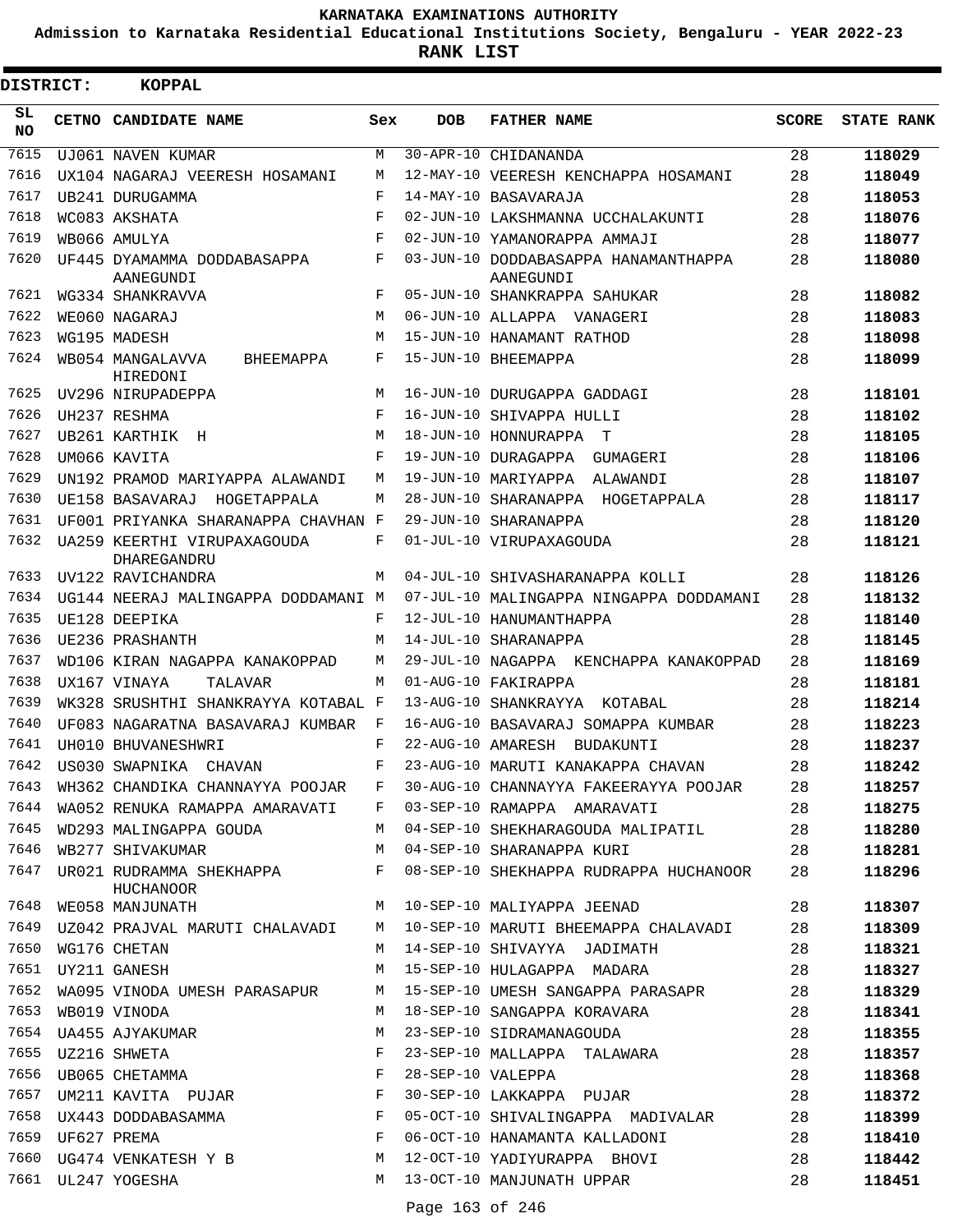**Admission to Karnataka Residential Educational Institutions Society, Bengaluru - YEAR 2022-23**

**RANK LIST**

| DISTRICT:       |             | <b>KOPPAL</b>                                |     |                 |                                                  |              |                   |
|-----------------|-------------|----------------------------------------------|-----|-----------------|--------------------------------------------------|--------------|-------------------|
| SL<br><b>NO</b> |             | CETNO CANDIDATE NAME                         | Sex | <b>DOB</b>      | <b>FATHER NAME</b>                               | <b>SCORE</b> | <b>STATE RANK</b> |
| 7662            |             | UN069 HULIGESH                               | М   |                 | 15-OCT-10 VIRUPAKSHPPA<br>GANTI                  | 28           | 118462            |
| 7663            |             | UO005 ANANDA                                 | М   |                 | 16-OCT-10 MAHENDRAPPA HOSAMANI                   | 28           | 118467            |
| 7664            |             | UF538 RANJITA KARISIDDAPPA                   | F   |                 | 19-OCT-10 KARISIDDAPPA NIDAGUNDI                 | 28           | 118483            |
| 7665            |             | UA249 BHEEMAMMA NAYAKA                       | F   |                 | 20-OCT-10 LAKSHMANA NAYAKA                       | 28           | 118490            |
| 7666            |             | UY107 SUMITRA                                | F   |                 | 21-OCT-10 HANUMAPPA HOSAMANI                     | 28           | 118499            |
| 7667            |             | UC399 ANITHA                                 | F   |                 | 25-OCT-10 YAMANAPPA GUNNAL                       | 28           | 118507            |
| 7668            |             | WK219 DEEPA                                  | F   |                 | 26-OCT-10 DEVAPPA SUBEDAR                        | 28           | 118510            |
| 7669            |             | UN215 YAMANOORAPPA                           | M   |                 | 30-OCT-10 KESHAPPA BAVAJI                        | 28           | 118536            |
| 7670            |             | UT045 PAVANAKUMAR                            | M   |                 | 31-OCT-10 DURAGAPPA                              | 28           | 118538            |
| 7671            |             | WD216 SHREEDEVI                              | F   |                 | 02-NOV-10 MOUNESH MALIPATIL                      | 28           | 118551            |
| 7672            |             | UF152 VEERESHA DANDAPPA WALIKAR              | М   |                 | 04-NOV-10 DANDAPPA WALIKAR                       | 28           | 118561            |
| 7673            |             | WB294 DEEPA                                  | F   |                 | 06-NOV-10 SHANKRAPPA LINGANABANDI                | 28           | 118568            |
| 7674            |             | US052 VIJAYALAKSHMI                          | F   |                 | 06-NOV-10 NAGAPPA MANDALAMARI                    | 28           | 118574            |
| 7675            |             | WD332 NANDINI                                | F   |                 | 08-NOV-10 KUBHERAPPA BINNAL                      | 28           | 118585            |
| 7676            |             | WH029 HAMISHA                                | F   |                 | 09-NOV-10 SHAMIDASAB MENADAL                     | 28           | 118588            |
| 7677            |             | WJ093 ARCHANA                                | F   |                 | 10-NOV-10 HANUMAPPA NITTALI                      | 28           | 118590            |
| 7678            |             | UW273 NAGARAJA                               | M   |                 | 11-NOV-10 NINGAPPA GODEKAR                       | 28           | 118603            |
| 7679            |             | WD124 PRAMODGOUDA                            | М   |                 | 11-NOV-10 BASAVARAJ HULLUR                       | 28           | 118605            |
| 7680            |             | UJ156 SHASHIKUMARA                           | М   |                 | 12-NOV-10 RAMAPPA BOLURU                         | 28           | 118608            |
| 7681            |             | UU479 SIDDANAGOUDA SANGANAGOUDA<br>MALIPATIL | М   |                 | 12-NOV-10 SANGANAGOUDA SIDDANAGOUDA<br>MALIPATIL | 28           | 118610            |
| 7682            |             | UM160 UDAYAKUMARA                            | М   |                 | 13-NOV-10 MARUTI DODDAMANI                       | 28           | 118613            |
| 7683            |             | UG455 PRAVEEN                                | М   |                 | 15-NOV-10 MALLAPPA KAVALOOOR                     | 28           | 118618            |
| 7684            |             | UX458 SAROJA                                 | F   |                 | 15-NOV-10 KRISHNAMURTI<br>MALIPATIL              | 28           | 118621            |
| 7685            |             | UJ173 SHANTAMMA                              | F   |                 | 17-NOV-10 IRANNA HALLI                           | 28           | 118626            |
| 7686            |             | UC141 SHAHEERABHANU<br>LADDIN                | F   |                 | 19-NOV-10 MABUHUSEN DAVALASAB LADDIN             | 28           | 118635            |
| 7687            |             | WG306 CHAITRA                                | F   |                 | 21-NOV-10 CHANNAPPA KARUVIN                      | 28           | 118643            |
| 7688            |             | UK079 MARUTHI KORI                           | М   |                 | 22-NOV-10 FAKIRAPPA KORI                         | 28           | 118647            |
| 7689            |             | UK088 DYAMANNA<br>BADIGER                    | М   |                 | 23-NOV-10 SHARANAPPA<br>BADIGER                  | 28           | 118648            |
| 7690            |             | UR094 MAHIBOOB<br>KHANGOUDRU                 | М   |                 | 26-NOV-10 HUSENSAB DAWALSAB KHANGOUDRU           | 28           | 118660            |
| 7691            |             | UZ032 MAHESH RAMESH CHURI                    | М   |                 | 27-NOV-10 RAMESH SHIVAPPA CHURI                  | 28           | 118663            |
| 7692            |             | UF307 KAVYASHREE MOUNESH BADIGER F           |     |                 | 30-NOV-10 MOUNESH GURUPADAPPA BADIGER            | 28           | 118680            |
| 7693            |             | UV258 AKSHATA                                | F   |                 | 01-DEC-10 PHAKEERAPPA VARIKAL                    | 28           | 118683            |
| 7694            |             | UG377 HEMA MADDANAPPA HALAGI                 | F   |                 | 01-DEC-10 MADDANAPPA DURUGAPPA HALAGI            | 28           | 118686            |
| 7695            |             | UZ086 NAGARATNA                              | F   |                 | 02-DEC-10 SHARANAPPA GURIKAR                     | 28           | 118696            |
| 7696            |             | UX120 AISHVARYA                              | F   |                 | 04-DEC-10 VIRUPANNA KAMBALI                      | 28           | 118698            |
| 7697            | WB144 HEMA  |                                              | F   |                 | 05-DEC-10 RAMESH UPPAR                           | 28           | 118703            |
| 7698            |             | UA248 MANIKANTA                              | М   |                 | 05-DEC-10 YAMANOORAPPA DOMBAR                    | 28           | 118706            |
| 7699            |             | WH087 BASAMMA                                | F   |                 | 06-DEC-10 HANAMAGOUDA HUDED                      | 28           | 118710            |
| 7700            |             | UD171 NOORAPASHA                             | М   |                 | 06-DEC-10 MAHEBOOBSAB                            | 28           | 118713            |
| 7701            | UC174 AKASH |                                              | М   |                 | 07-DEC-10 VIRUPANNA<br>CHAVHAN                   | 28           | 118717            |
| 7702            |             | UG521 GOVINDARADDI NARAYANARADDI<br>BANDI    | M   |                 | 07-DEC-10 NARAYANARADDI BANDI                    | 28           | 118720            |
| 7703            |             | WC237 PAVITRA                                | F   | 08-DEC-10 UMESH | PURTAGERI                                        | 28           | 118724            |
| 7704            |             | WG163 GOUTAMI                                | F   |                 | 11-DEC-10 MALLAPPA HUGAR                         | 28           | 118744            |
| 7705            |             | WB055 ANITHA HONNAGOUDA                      | F   |                 | 12-DEC-10 HONNANAGOUDA MALLANAGOUDA              | 28           | 118749            |
| 7706            |             | UC146 BUDANSAB                               | M   |                 | 13-DEC-10 SHARIF SAB                             | 28           | 118755            |
| 7707            |             | UZ149 NEELAGANGAVVA RUDRAGOUDA<br>HUGGI      | F   |                 | 15-DEC-10 RUDRAGOUDA BASANAGOUDA HUGGI           | 28           | 118779            |
| 7708            |             | US187 MARIYAPPA BASAPPA POOJARA              | M   |                 | 16-DEC-10 BASAPPA BHARAMAPPA POOJARA             | 28           | 118789            |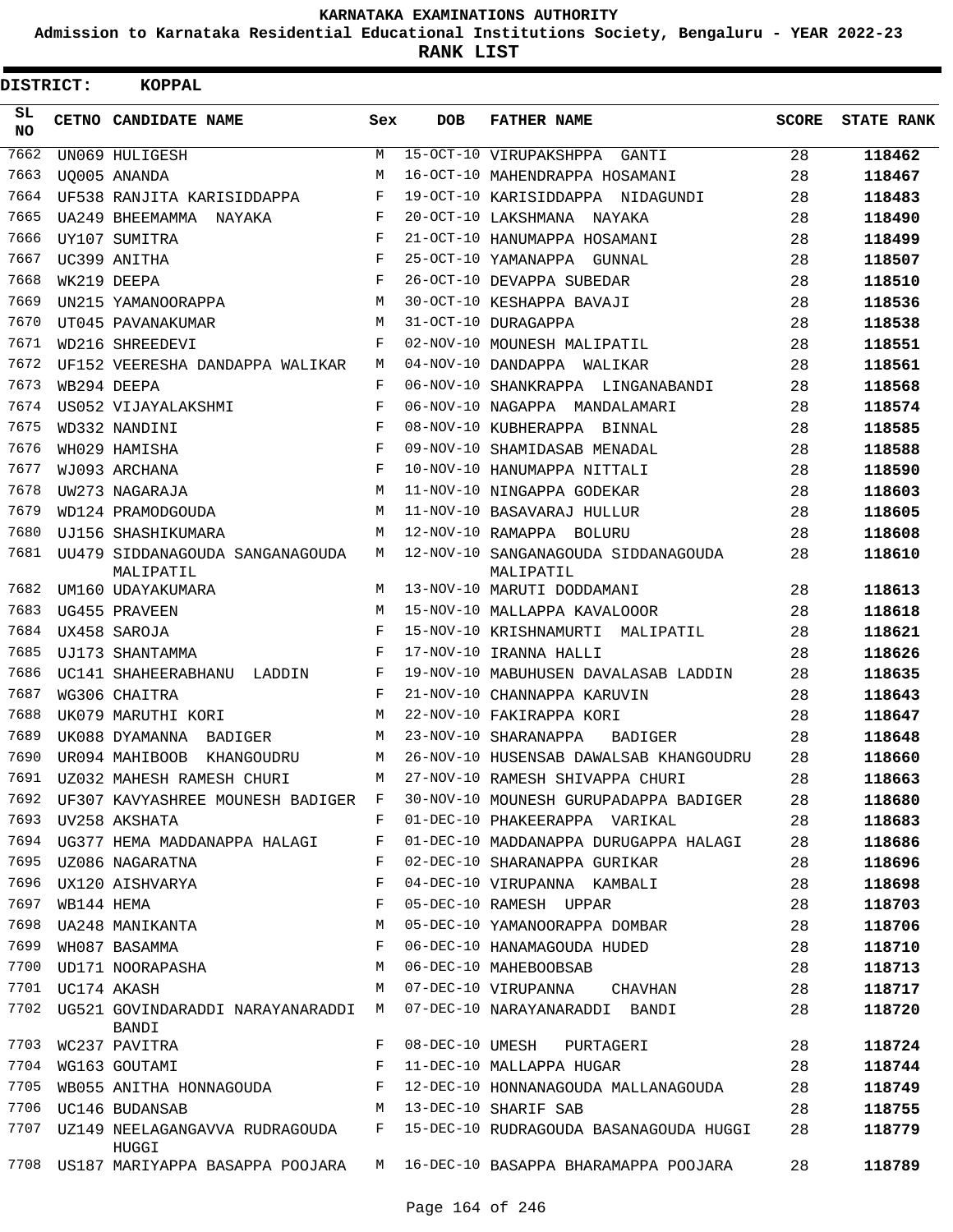**Admission to Karnataka Residential Educational Institutions Society, Bengaluru - YEAR 2022-23**

| DISTRICT:       |             | <b>KOPPAL</b>                           |             |                   |                                        |              |                   |
|-----------------|-------------|-----------------------------------------|-------------|-------------------|----------------------------------------|--------------|-------------------|
| SL<br><b>NO</b> |             | CETNO CANDIDATE NAME                    | Sex         | <b>DOB</b>        | <b>FATHER NAME</b>                     | <b>SCORE</b> | <b>STATE RANK</b> |
| 7709            |             | UC290 RAJESHWARI                        | $\mathbf F$ |                   | 16-DEC-10 HANUMANTHAPPA HAGARI         | 28           | 118792            |
| 7710            |             | UU267 AMRUTA                            | F           |                   | 18-DEC-10 CHATRAPPA KOLURU             | 28           | 118800            |
| 7711            |             | WA006 BHAGYA                            | F           |                   | 21-DEC-10 RAJAPPA HARIJANA             | 28           | 118815            |
| 7712            |             | UZ347 GOURAMMA MENASAGEGI               | F           |                   | 23-DEC-10 ASHOK MENASAGERI             | 28           | 118829            |
| 7713            |             | WH329 PREMA                             | F           |                   | 23-DEC-10 PAMPANNA KARABARI            | 28           | 118834            |
| 7714            |             | UZ245 LAKSHMAVVA                        | F           |                   | 27-DEC-10 JAMBANNA HANAMASAGAR         | 28           | 118851            |
| 7715            |             | UC148 PANCHAKSHARAYYA                   | М           |                   | 27-DEC-10 GADILINGAYYA                 | 28           | 118852            |
| 7716            |             | WK096 SHARATKUMAR                       | M           |                   | 27-DEC-10 RAMANNA BEVOOR               | 28           | 118854            |
| 7717            |             | UK083 NETRAVATHI PARASAPPA<br>MUCHIGERA | F           |                   | 29-DEC-10 PARASAPPA BALAPPA MUCHIGERA  | 28           | 118862            |
| 7718            |             | UD263 MAHALAKSHMI                       | F           |                   | 30-DEC-10 PARASAPPA NAMASEVE           | 28           | 118868            |
| 7719            |             | UU088 SIDDESHWARA                       | M           |                   | 30-DEC-10 BASAVARAJA KANDAGAL          | 28           | 118876            |
| 7720            |             | UU341 VIRESH ANAND GONAL                | М           |                   | 30-DEC-10 ANAND TIPPANNA GONAL         | 28           | 118877            |
| 7721            |             | UU189 AKASH                             | M           |                   | 01-JAN-11 SOMANATH TALAVAR             | 28           | 118886            |
| 7722            |             | UE311 DURUGANNA                         | M           |                   | 01-JAN-11 RANGAPPA MADIVALA            | 28           | 118906            |
| 7723            |             | UC395 JYOTHI                            | F           |                   | 01-JAN-11 ANANDAPPA                    | 28           | 118914            |
| 7724            |             | WE172 MASAPPA                           | M           |                   | 01-JAN-11 DEVAPPA GADADAR              | 28           | 118922            |
| 7725            |             | WG092 NAVEENKUMAR                       | M           |                   | 01-JAN-11 YAMANAPPA DURAGAPPA          | 28           | 118933            |
| 7726            |             | UL071 POOJA HARISHA NAYAKA              | F           |                   | 01-JAN-11 HARISH KASANAPPA NAYAKA      | 28           | 118936            |
| 7727            |             | UY081 BHEEMAPPA                         | M           |                   | 02-JAN-11 CHATRAPPA GOLLAR             | 28           | 118985            |
| 7728            |             | WK359 GANESH                            | М           |                   | 04-JAN-11 BASAVARAJ MANDALAGERI        | 28           | 119003            |
| 7729            |             | UA326 MODINSAB                          | M           |                   | 07-JAN-11 SHYAMIDSAB                   | 28           | 119029            |
| 7730            |             | UZ013 NIRUPADI                          | M           |                   | 14-JAN-11 GOUDAPPA                     | 28           | 119075            |
| 7731            |             | WJ157 SHANKRAMMA                        | F           |                   | 14-JAN-11 MUTTANNA KARBHARI            | 28           | 119077            |
| 7732            |             | WK015 SUDEEP                            | M           |                   | 14-JAN-11 HANUMANTHA UCHCHALAKUNTI     | 28           | 119079            |
| 7733            |             | UF110 VASIMA                            | M           |                   | 16-JAN-11 KHAJEHUSENASAB MUOLIMANI     | 28           | 119092            |
| 7734            |             | UZ002 RENUKA<br>CHIKANAL                | F           |                   | 17-JAN-11 HANAMAPPA CHIKANAL           | 28           | 119099            |
| 7735            |             | UU363 REKHA CHAVHANAVAR                 | F           |                   | 18-JAN-11 SHIVANANDAPPA                | 28           | 119107            |
| 7736            |             | UE047 HANUMANTI                         | F           |                   | 20-JAN-11 RAMAPPA DODDAMANI            | 28           | 119116            |
| 7737            |             | WC063 BHARATAKUMAR                      | М           |                   | 21-JAN-11 DEVENDRAPPA BANAPPANAVAR     | 28           | 119127            |
| 7738            |             | WB243 PURNIMA                           | $\mathbf F$ |                   | 21-JAN-11 VEERESHAYYA NINGAYYA SANKEEN | 28           | 119134            |
| 7739            |             | UO078 VIDHYASHRI NAGAPPA<br>HIREMANI    | F           | 21-JAN-11 NAGAPPA |                                        | 28           | 119138            |
| 7740            |             | UF018 VIDYA GUDADAPPA KAMATAR           | F           |                   | 21-JAN-11 GUDADAPPA GULAPPA KAMATAR    | 28           | 119139            |
| 7741            |             | UF310 MANIKANTHA                        | М           |                   | 28-JAN-11 HANAMESHA                    | 28           | 119175            |
| 7742            |             | UK116 SHRINIVASA                        | М           |                   | 30-JAN-11 DURUGAPPA MAJJIGI            | 28           | 119193            |
|                 |             | 7743 UA324 SINDHU                       | F           |                   | 31-JAN-11 RAGHAVENDRA                  | 28           | 119199            |
|                 |             | 7744 UC339 HANUMESH                     | М           |                   | 01-FEB-11 KARIYANNA UPALAPUR           | 28           | 119202            |
|                 |             | 7745 UF455 PUSHAPA                      | F           |                   | 04-FEB-11 BASAVARAJ                    | 28           | 119233            |
| 7746            |             | UG235 SUJATA                            | F           |                   | 05-FEB-11 MALLAPPA SANGALAD            | 28           | 119238            |
|                 |             | 7747 UP171 BASAVARAJ                    | М           |                   | 06-FEB-11 KANAKAPPA VALIKAR            | 28           | 119241            |
| 7748            |             | UD163 PRAVEENAKUMAR                     | М           |                   | 08-FEB-11 MALIYAPPA VITALAPUR          | 28           | 119259            |
| 7749            |             | UY078 ABHIRAJ YAMANAPPA KARIGAR         | М           |                   | 11-FEB-11 YAMANAPPA KARIGAR            | 28           | 119275            |
| 7750            |             | WF119 ANITA                             | F           |                   | 11-FEB-11 HANUMANTAPPA KURNAL          | 28           | 119276            |
| 7751            |             | UC176 BHIMASHREE                        | F           |                   | 13-FEB-11 HANUMESHA<br>NARASAPUR       | 28           | 119289            |
| 7752            |             | UX344 HANAMESHA                         | М           |                   | 16-FEB-11 RAMANNA BHAJANTRI            | 28           | 119309            |
| 7753            |             | UZ212 VIJAYALAKSHMI                     | F           |                   | 16-FEB-11 KALAKAPPA TATTI              | 28           | 119315            |
|                 |             | 7754 UH132 REKHA HUCHHAPPA GOSI         | F           |                   | 19-FEB-11 HUCHHAPPA BASAPPA GOSI       | 28           | 119331            |
| 7755            | UJ043 AMEET |                                         | М           |                   | 21-FEB-11 BHARAMAPPA MUDLAPUR          | 28           | 119348            |
| 7756            |             | WK033 REVATI                            | F           |                   | 23-FEB-11 HULAGAPPA HARIJANA           | 28           | 119365            |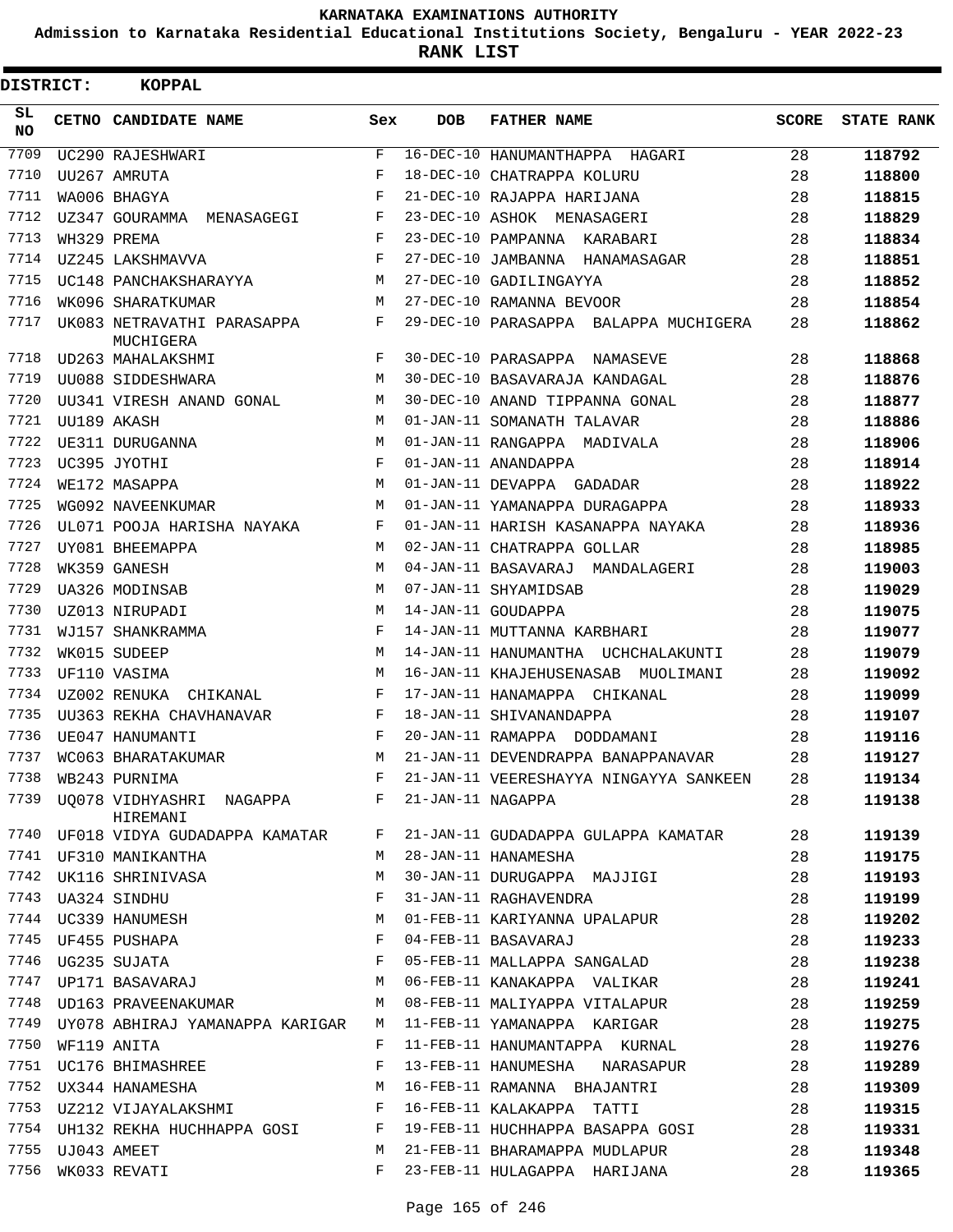**Admission to Karnataka Residential Educational Institutions Society, Bengaluru - YEAR 2022-23**

**RANK LIST**

| DISTRICT: | <b>KOPPAL</b>                                 |     |                   |                                                             |              |                   |
|-----------|-----------------------------------------------|-----|-------------------|-------------------------------------------------------------|--------------|-------------------|
| SL<br>NO. | CETNO CANDIDATE NAME                          | Sex | <b>DOB</b>        | <b>FATHER NAME</b>                                          | <b>SCORE</b> | <b>STATE RANK</b> |
| 7757      | UA315 AJAY KUMAR KORI                         | М   |                   | 25-FEB-11 MALLIKARJUN KORI                                  | 28           | 119380            |
| 7758      | UU037 POORNIMA                                | F   |                   | 27-FEB-11 RAJAPPA GADAD                                     | 28           | 119401            |
| 7759      | UU090 NANDITA                                 | F   |                   | 01-MAR-11 KUNTEPPA EMMI                                     | 28           | 119418            |
| 7760      | UD120 NIRUPADI                                | M   |                   | 01-MAR-11 SANNATONDEPPA BODURU                              | 28           | 119419            |
| 7761      | UV260 POOJA                                   | F   |                   | 01-MAR-11 KANAKAPPA HANAMAPPA PUJAR                         | 28           | 119420            |
| 7762      | UZ074 GEETA VALIKAR                           | F   |                   | 02-MAR-11 SHEKHAPPA VALIKAR                                 | 28           | 119433            |
| 7763      | WJ239 SHIVAGANGA YAMANOORAPPA<br>MYAGERI      | F   |                   | 02-MAR-11 YAMANOORAPPA MYAGERI MYAGERI                      | 28           | 119440            |
| 7764      | UP128 ANUPAMA RATI                            | F   |                   | 04-MAR-11 SHANKRAPPA RATI                                   | 28           | 119455            |
| 7765      | UZ095 MALLAMMA SHIVAPUTRAPPA<br>KARADI        | F   |                   | 05-MAR-11 SHIVAPUTRAPPA NINGAPPA KARADI                     | 28           | 119465            |
| 7766      | UF326 NIVEDITA VENKATESH TALAWAR              | F   |                   | 05-MAR-11 VENKATESH SHARANAPPA TALAWAR                      | 28           | 119467            |
| 7767      | UK259 BASAMMA                                 | F   |                   | 08-MAR-11 BASAPPA KARKIHALLI                                | 28           | 119494            |
| 7768      | WD179 VINOD GUTTUR                            | M   |                   | 09-MAR-11 VEERESH GUTTUR                                    | 28           | 119517            |
| 7769      | UV047 RAKESH                                  | M   |                   | 12-MAR-11 LAKSHMAPPA HARIJAN                                | 28           | 119548            |
| 7770      | WJ109 CHANDRIKA                               | F   |                   | 14-MAR-11 HANAMAPPA MUDUTAGI                                | 28           | 119562            |
| 7771      | UC313 SRINIDHI                                | F   | 18-MAR-11 NAGARAJ |                                                             | 28           | 119603            |
| 7772      | UF334 SANDEEP SHIVAPPA GADEKAR                | M   |                   | 19-MAR-11 SHIVAPPA PUNDALIKAPPA GADEKAR                     | 28           | 119612            |
| 7773      | WE196 MAHESHA                                 | M   |                   | 21-MAR-11 HANAMAGOUDA EMMI                                  | 28           | 119628            |
| 7774      | UZ366 TARUN                                   | M   |                   | 22-MAR-11 MAREPPA VIBHUTI                                   | 28           | 119639            |
| 7775      | WG302 VEERESHA BASAVARAJ MURADI               | M   |                   | 22-MAR-11 BASAVARAJ MURADI                                  | 28           | 119641            |
| 7776      | UA380 VENKAMMA                                | F   |                   | 22-MAR-11 HANUMESHA SHETRA                                  | 28           | 119642            |
| 7777      | UA291 TANUJA                                  | F   |                   | 23-MAR-11 KARIYAPPA KURI                                    | 28           | 119652            |
| 7778      | WA121 PARASHURAM                              | M   |                   | 24-MAR-11 PANDURANGA CHIGARI                                | 28           | 119661            |
| 7779      | WD355 RAMESH                                  | М   |                   | 26-MAR-11 DEVAPPA HOSAMANI                                  | 28           | 119679            |
| 7780      | WE210 BHARATI                                 | F   |                   | 28-MAR-11 SHANKRAPPA MANGALORE                              | 28           | 119695            |
| 7781      | UU152 DAVALSAB MAIBUSAB BASARKOD              | M   |                   | 31-MAR-11 MAIBUSAB IMAMSAB BASARKOD                         | 28           | 119723            |
| 7782      | WF148 RAVICHANDRA                             | M   |                   | 01-APR-11 SHIVAPPA HANAMAPPA<br>UCHCHALAKUNTA UCHCHALAKUNTI | 28           | 119734            |
| 7783      | UD266 JAINABI NABISAB ANGADI                  | F   |                   | 03-APR-11 NABISAB SHAMIDSAB ANGADI                          | 28           | 119764            |
| 7784      | WB069 SHANTASANGAMESH AMARESH<br><b>UPPAR</b> | М   |                   | 03-APR-11 AMARESH KANAKAPPA UPPAR                           | 28           | 119768            |
| 7785      | UC046 BASAVARAJA                              | M   |                   | 04-APR-11 KUNTEPPA GUDADARA                                 | 28           | 119774            |
| 7786      | UZ264 RANGANATH SIDDAPPA KURI                 | М   |                   | 05-APR-11 SIDDAPPA HULLAPPA KURI                            | 28           | 119791            |
| 7787      | UO057 SALIMA                                  | F   |                   | 05-APR-11 OLESAB NADAF                                      | 28           | 119792            |
| 7788      | UW101 CHETAN SANGANAGOUDA PATIL               | М   |                   | 07-APR-11 SANGANAGOUDA NAGANAGOUDA<br>PATIL                 | 28           | 119813            |
| 7789      | UQ055 MEGHANA NINGAPPA SHABBI                 | F   |                   | 10-APR-11 NINGAPPA                                          | 28           | 119855            |
| 7790      | UG012 VINAYAK                                 | M   |                   | 10-APR-11 GAVISIDDAPPA BEDAVATTI                            | 28           | 119861            |
| 7791      | UH040 ASHWINI                                 | F   |                   | 11-APR-11 PARASAPPA MUKKANNANAVAR                           | 28           | 119864            |
| 7792      | UB081 HEMANTHA                                | M   | 12-APR-11 RAMESHA |                                                             | 28           | 119882            |
| 7793      | UZ208 SHASHIKUMAR PARASAPPA<br>NADUVINAMANI   | M   |                   | 14-APR-11 PARASAPPA NADVINAMANI                             | 28           | 119905            |
| 7794      | UC079 VINOD                                   | М   |                   | 15-APR-11 MALLESHA                                          | 28           | 119923            |
| 7795      | UA469 ARAVIN                                  | М   |                   | 19-APR-11 MANJUNATHA                                        | 28           | 119952            |
| 7796      | WE035 KAVYA                                   | F   |                   | 19-APR-11 HULAGAPPA VADDAR                                  | 28           | 119953            |
| 7797      | WD217 NAGAMMA SHETTI                          | F   |                   | 19-APR-11 HANAMAPPA SHEKKI                                  | 28           | 119954            |
| 7798      | UJ128 PUNEETHA                                | М   |                   | 21-APR-11 SOMAPPA UGALATA                                   | 28           | 119972            |
| 7799      | UP200 YUVARAJ                                 | М   |                   | 21-APR-11 BHEEMAPPA KASANAKANDI                             | 28           | 119976            |
| 7800      | UG034 AKSHATA KURI                            | F   |                   | 23-APR-11 HANAMAPPA                                         | 28           | 119992            |
| 7801      | UA163 KAVERI                                  | F   |                   | 23-APR-11 HOSAGERAPPA                                       | 28           | 119996            |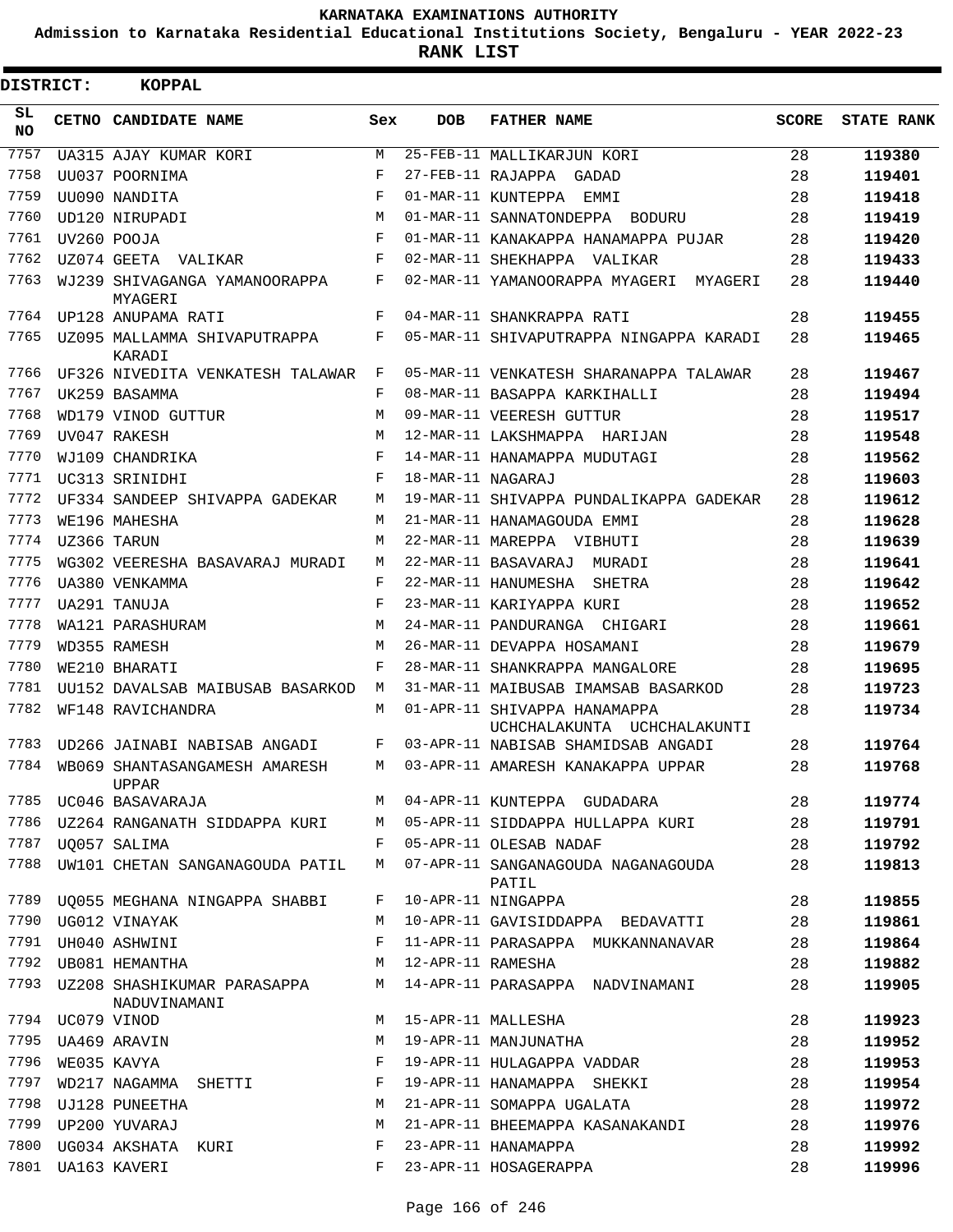**Admission to Karnataka Residential Educational Institutions Society, Bengaluru - YEAR 2022-23**

**RANK LIST**

| DISTRICT:       |            | <b>KOPPAL</b>                                                                           |              |                   |                                                            |              |                   |
|-----------------|------------|-----------------------------------------------------------------------------------------|--------------|-------------------|------------------------------------------------------------|--------------|-------------------|
| SL<br><b>NO</b> |            | CETNO CANDIDATE NAME                                                                    | Sex          | <b>DOB</b>        | <b>FATHER NAME</b>                                         | <b>SCORE</b> | <b>STATE RANK</b> |
| 7802            |            | UV151 VEERESH                                                                           | М            |                   | 24-APR-11 MALLIKARJUN<br>NAYAKAWADI                        | 28           | 120015            |
| 7803            |            | UK097 SAVITA                                                                            | F            |                   | 25-APR-11 MUDDAPPA<br>SINDHOGEPPANAVAR                     | 28           | 120021            |
| 7804            |            | WG364 KAMALAKSHI<br>POOJAR                                                              | F            |                   | 27-APR-11 NEELAPPA POOJAR                                  | 28           | 120032            |
| 7805            |            | UE130 HULLESHA                                                                          | M            |                   | 28-APR-11 HANUMANTHAPPA                                    | 28           | 120041            |
| 7806            |            | UH124 SANJU                                                                             | M            |                   | 28-APR-11 MALLESH<br>JANTLI                                | 28           | 120044            |
| 7807            | UC251 ANIL |                                                                                         | M            |                   | 29-APR-11 NIRUPADI                                         | 28           | 120047            |
| 7808            |            | UG074 POOJA                                                                             | F            |                   | 29-APR-11 DURAGAPPA SILLIKYATAR                            | 28           | 120049            |
| 7809            |            | UD332 SHREESHAILA<br>SASVIHALA                                                          | М            |                   | 29-APR-11 RAGHAVENDRA SASVIHALA                            | 28           | 120051            |
| 7810            |            | UB233 MOHAMMED RAFI HUSEN SAB<br>RUPANGUDI                                              | М            |                   | 01-MAY-11 HUSEN SAB HONNUR SAB<br>RUPANGUDI                | 28           | 120068            |
| 7811            |            | UR096 PRASHANT<br>NEELAGUNDA                                                            | М            |                   | 01-MAY-11 SHARANAPPA                                       | 28           | 120069            |
| 7812            |            | UC277 CHETANA MANJUNATH BHOVI                                                           | М            |                   | 02-MAY-11 MANJUNATH YANKAPPA BHOVI                         | 28           | 120075            |
| 7813            |            | UV204 SHANTHA SHIVAPPA KORI                                                             | F            |                   | 05-MAY-11 SHIVAPPA YALLAPPA KORI                           | 28           | 120113            |
| 7814            |            | UT056 HASINABEGUM JAMALSAB<br>HAVADIGA                                                  | F            |                   | 09-MAY-11 JAMALSAB                                         | 28           | 120144            |
| 7815            |            | UE006 KUMARASWAMI                                                                       | M            |                   | 09-MAY-11 SANNA GALEAPPA                                   | 28           | 120146            |
| 7816            |            | UZ210 AMBIKA                                                                            | $_{\rm F}$   |                   | 10-MAY-11 DURAGAPPA TALAWAR                                | 28           | 120161            |
| 7817            |            | UV272 MALLAPPA                                                                          | M            |                   | 10-MAY-11 SHARANAPPA HANCHINAL                             | 28           | 120166            |
| 7818            |            | US037 PALLAVI                                                                           | $_{\rm F}$   |                   | 10-MAY-11 HANUMANTHA                                       | 28           | 120172            |
| 7819            |            | UZ016 CHAITRA                                                                           | $_{\rm F}$   |                   | 11-MAY-11 YALLAPPA BALUTAGI                                | 28           | 120180            |
| 7820            |            | UT089 MAHADEVI                                                                          | F            |                   | 11-MAY-11 KUNTYAPPA KANAKAPPA MARKAT                       | 28           | 120182            |
| 7821            |            | WK011 MARIYAPPA                                                                         | M            |                   | 11-MAY-11 RAJAPPA PARIYAVAR                                | 28           | 120184            |
| 7822            |            | UG334 BHAVANI                                                                           | F            |                   | 13-MAY-11 VIRUPAKSHAPPA GURIKAR                            | 28           | 120200            |
| 7823            |            | UL050 PRASHANT                                                                          | M            |                   | 16-MAY-11 MUDUKAPPA HOSAMANI                               | 28           | 120227            |
| 7824            |            | UX056 GOUSUSAB<br>KONNOORU                                                              | M            |                   | 19-MAY-11 HUSENASAB                                        | 28           | 120258            |
| 7825            |            | UU236 MAKTUMSAB IMAMSAB MULIMANI                                                        | M            |                   | 19-MAY-11 IMAMSAB HUSENSAB MULIMANI                        | 28           | 120260            |
| 7826            |            | UX417 RENUKA SHARANAPPA KUMBAR                                                          | F            |                   | 19-MAY-11 SHARANAPPA TIPPANNA KUMBAR                       | 28           | 120263            |
| 7827            |            | UG116 AKASHA                                                                            | M            | 20-MAY-11 DEVAPPA |                                                            | 28           | 120271            |
| 7828            |            | WB211 HAREESH                                                                           | M            |                   | 21-MAY-11 SHARANAPPA GACHINAMANI                           | 28           | 120293            |
| 7829            |            | UG269 NIRUPADI                                                                          | M            |                   | 21-MAY-11 HANUMANTA BHAJANTRI                              | 28           | 120296            |
| 7830            |            | WB334 AKSHYA SHIVABASAYYA<br>HIREMATH<br>$\mathbf{F}$ and $\mathbf{F}$ and $\mathbf{F}$ | M            |                   | 22-MAY-11 SHIVABASAYYA SIDDAYYA<br>HIREMATH                | 28           | 120298            |
|                 |            | 7831 UA125 PALLAVI                                                                      |              |                   | 25-MAY-11 GADILINGAPPA                                     | 28           | 120335            |
|                 |            |                                                                                         |              |                   | 7832 UK306 PRUTVIRAJA GOUDA M 25-MAY-11 MALLIKARJUNA GOUDA | 28           | 120337            |
| 7833            |            | UH208 NAGARATNA                                                                         | $\mathbf{F}$ |                   | 26-MAY-11 NINGAJJA                                         | 28           | 120352            |
| 7834            |            | UR155 PRAJWAL                                                                           | М            |                   | 26-MAY-11 VEERAPPA TALUGERI                                | 28           | 120353            |
| 7835            |            | UL192 SANTOSHAGOUDA                                                                     | M            |                   | 26-MAY-11 MARUTIGOUDA GOUDAR                               | 28           | 120356            |
| 7836            |            | UT035 ANJALI MARITIMMAPPA SUDI F                                                        |              |                   | 31-MAY-11 MARITIMMAPPA SUDI                                | 28           | 120393            |
| 7837            |            | UB056 MALLIKARJUNA MURADABASAPPA M<br>М                                                 |              |                   | 31-MAY-11 MURADABASAPPA ERANNA M                           | 28           | 120396            |
| 7838            |            | WF147 CHAITRA                                                                           | F            |                   | 01-JUN-11 YAMANAPPA BHAJANTRI                              | 28           | 120413            |
| 7839            |            | UP062 DURUGESH                                                                          | М            |                   | 01-JUN-11 BETADAPPA GOLLAR                                 | 28           | 120415            |
| 7840            |            | US172 GANESHA                                                                           | М            |                   | 01-JUN-11 KANAKAPPA GOLLAR                                 | 28           | 120418            |
| 7841            |            | WG020 NIRUPADI HUNASIHAL                                                                | М            |                   | 01-JUN-11 HANUMAPPA HUNASIHAL                              | 28           | 120429            |
| 7842            |            | UK293 VIRUPAXI                                                                          | М            |                   | 01-JUN-11 SHARANAPPA SILLIKYATAR                           | 28           | 120447            |
| 7843            |            | UQ073 YAMANURA UPPAR                                                                    | М            |                   | 01-JUN-11 YANKOBA UPPAR                                    | 28           | 120448            |
| 7844            |            | WG055 BHAGYAJYOTI                                                                       | F            |                   | 04-JUN-11 SHIVAPPA CHAWHAN                                 | 28           | 120469            |
| 7845            | WC019 ABHI |                                                                                         | М            |                   | 06-JUN-11 SOMANAGOUDA GOUDRA                               | 28           | 120499            |
| 7846            |            | WD183 ABHISHEKA                                                                         | М            |                   | 07-JUN-11 NAGAPPA MANGALORE                                | 28           | 120513            |
| 7847            |            | UD371 KARIYAMMA                                                                         | F            |                   | 07-JUN-11 MALLIKARJUNA                                     | 28           | 120520            |
| 7848            |            | UV135 MADHU ITAGI                                                                       | F            |                   | 07-JUN-11 SHANKRAPPA                                       | 28           | 120524            |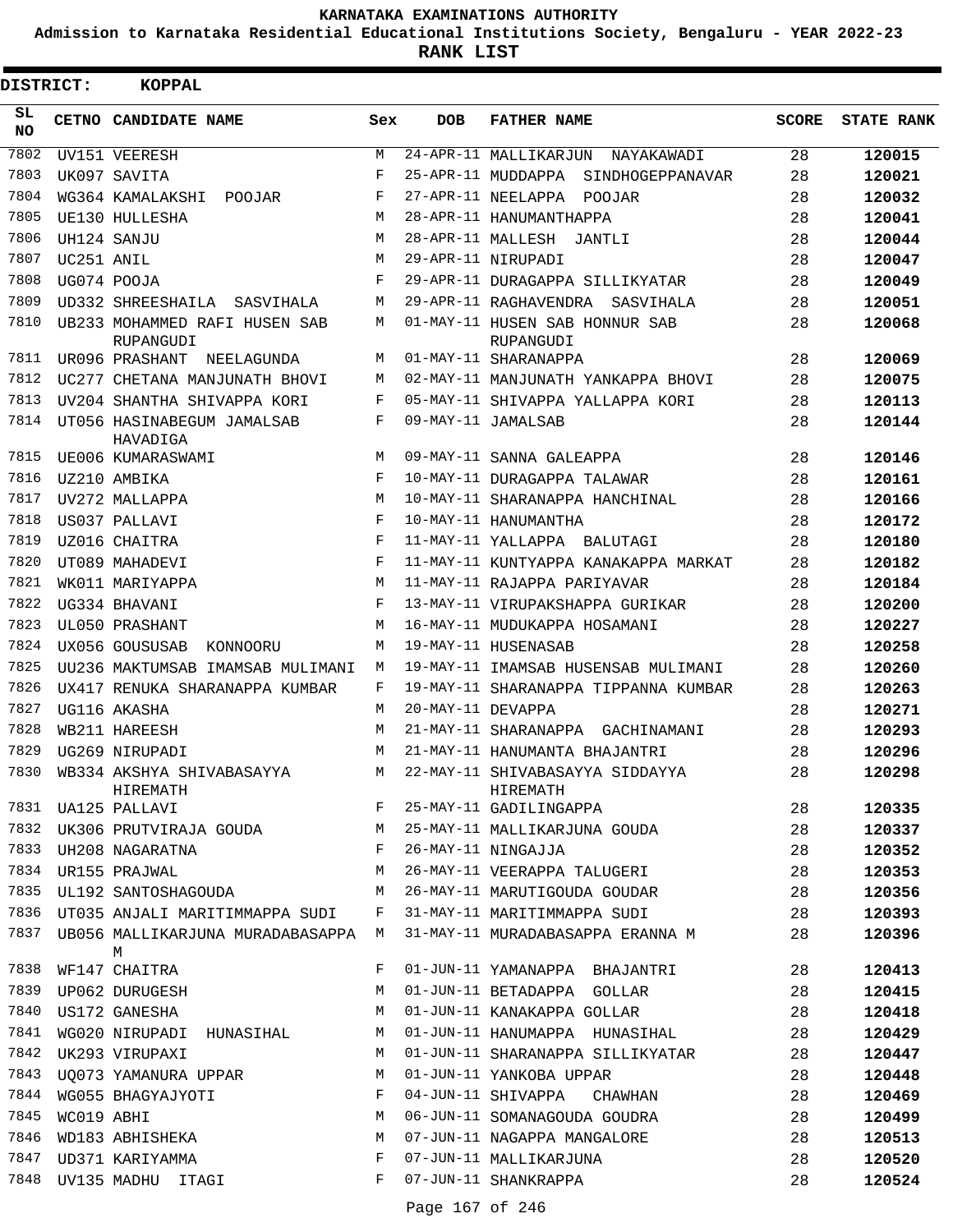**Admission to Karnataka Residential Educational Institutions Society, Bengaluru - YEAR 2022-23**

 $\blacksquare$ 

| DISTRICT: | <b>KOPPAL</b>                                   |     |                   |                                               |              |                   |
|-----------|-------------------------------------------------|-----|-------------------|-----------------------------------------------|--------------|-------------------|
| SL<br>NO. | CETNO CANDIDATE NAME                            | Sex | <b>DOB</b>        | <b>FATHER NAME</b>                            | <b>SCORE</b> | <b>STATE RANK</b> |
| 7849      | UE034 MAREPPA                                   | M   |                   | 07-JUN-11 HANUMANTAPPA                        | 28           | 120525            |
| 7850      | UZ183 RAMESH                                    | М   |                   | 08-JUN-11 LAKSHMANA HULIKERI                  | 28           | 120545            |
| 7851      | UP022 PRASHANTA RATHOD                          | M   |                   | 09-JUN-11 TUGLEPPA RATHOD                     | 28           | 120552            |
| 7852      | UD027 TANUSHRI BALAPPA ADIN                     | F   | 09-JUN-11 BALAPPA |                                               | 28           | 120559            |
| 7853      | UX476 PANKAJ NARAYANAPPA CHAVAN                 | М   |                   | 10-JUN-11 NARAYANAPPA RAMADHAVAN CHAVAN       | 28           | 120569            |
| 7854      | WG173 ANKITA                                    | F   |                   | 11-JUN-11 CHANDRAPPA KODLI                    | 28           | 120576            |
| 7855      | UF490 HANAMANTHA VANDALI                        | М   |                   | 11-JUN-11 SIDDAPPA                            | 28           | 120578            |
| 7856      | WG146 SAMANVITA                                 | F   |                   | 11-JUN-11 YAMANOORAPPA HARIJANA               | 28           | 120583            |
| 7857      | UG389 ANKITA                                    | F   |                   | 12-JUN-11 YAMANAPPA POOJAR                    | 28           | 120594            |
| 7858      | UF408 PRADEEP                                   | M   |                   | 12-JUN-11 MUDIYAPPA HANAMAPPA NANDYAL         | 28           | 120601            |
| 7859      | WK055 REVATHI<br>HUGAR                          | F   |                   | 12-JUN-11 RAJASHEKHAR                         | 28           | 120605            |
| 7860      | UF249 BASAVARAJ<br>BHAVI                        | M   |                   | 14-JUN-11 SHARABAPPA BHAVI                    | 28           | 120621            |
| 7861      | UG157 DEEPA                                     | F   |                   | 15-JUN-11 PRAKASH MATAD                       | 28           | 120645            |
| 7862      | UM101 MANJULA                                   | F   |                   | 15-JUN-11 VISHWANATH YALLAMMANAVAR            | 28           | 120646            |
| 7863      | UF267 VARADARAJ MASANAGOUD PUJAR                | М   |                   | 15-JUN-11 MASANAGOUD HANAMAPPA PUJAR          | 28           | 120650            |
| 7864      | WG255 KENCHAMMA                                 | F   | 16-JUN-11 BALAPPA | SHIDLA                                        | 28           | 120660            |
| 7865      | UP101 PARASHURAM                                | М   |                   | 16-JUN-11 BETADAPPA                           | 28           | 120664            |
| 7866      | UY115 RAMESH PUJAR                              | M   |                   | 16-JUN-11 RANGAPPA                            | 28           | 120667            |
| 7867      | UO103 CHANDRASHEKHARAGOUD<br>POLICEPATIL        | M   |                   | 17-JUN-11 SHARANAGOUDA POLICEPATIL            | 28           | 120675            |
| 7868      | UW053 MANJUNATHA YAMANURAPPA<br>PADIYAR         | M   |                   | 17-JUN-11 YAMANURAPPA PADIYAR                 | 28           | 120679            |
| 7869      | UD193 NANDINI                                   | F   |                   | 17-JUN-11 CHANDRA NAIK                        | 28           | 120680            |
| 7870      | UJ036 PARASHURAMA                               | M   |                   | 17-JUN-11 HEMANNA HARIJANA                    | 28           | 120682            |
| 7871      | UD187 HARISH                                    | M   |                   | 18-JUN-11 SHARANAPPA                          | 28           | 120691            |
| 7872      | UA141 M D BANDENAWAZ KHADAR BASHA M<br>SIRGUMPI |     |                   | 19-JUN-11 KHADAR BASHA BASHU SAB<br>SIRGUMPI  | 28           | 120701            |
| 7873      | WB401 CHANNABASAV                               | M   |                   | 20-JUN-11 VEERABHDRAPPA CHANNAPPA<br>KURANAL  | 28           | 120709            |
| 7874      | UJ219 GIREESH                                   | М   |                   | 20-JUN-11 RAMESH GANGEMAKKALU                 | 28           | 120711            |
| 7875      | UG464 ARATI<br>KUNAKERI                         | F   |                   | 21-JUN-11 FAKEERAPPA KUNAKERI                 | 28           | 120729            |
| 7876      | WC144 GAYATRI SHEKHAPPA BUDIHAL                 | F   |                   | 21-JUN-11 SHEKHAPPA BUDIHAL                   | 28           | 120731            |
| 7877      | WE151 HANUMESH                                  | M   |                   | 22-JUN-11 UJJANIGEPPA HADIMANI                | 28           | 120744            |
| 7878      | UC293 MALLIKARJUNA                              | М   |                   | 22-JUN-11 MAHESHWAR                           | 28           | 120746            |
| 7879      | WB016 DIVYA                                     | F   | 23-JUN-11 SURESHA |                                               | 28           | 120751            |
| 7880      | UG135 MOHAN                                     | M   |                   | 25-JUN-11 NINGAPPA PURAD                      | 28           | 120785            |
| 7881      | UG288 KOTRAYYA                                  | M   |                   | 26-JUN-11 ANDANAYYASWAMI HIREMATH             | 28           | 120801            |
|           | 7882 UA548 PADMAVATI                            | F   |                   | 26-JUN-11 MARKANDEYA                          | 28           | 120805            |
| 7883      | UE056 VINAYKUMAR                                | M   |                   | 26-JUN-11 HANUMESH                            | 28           | 120811            |
| 7884      | WJ049 BALAJI                                    | M   |                   | 27-JUN-11 BHIMAPPA GADHARI                    | 28           | 120812            |
| 7885      | WH108 NISARGA HANAMANTAGOUDA<br>PATIL           | F   |                   | 28-JUN-11 HANAMANTAGOUDA HANAMAGOUDA<br>PATIL | 28           | 120829            |
| 7886      | <b>UD203 UMASHREE</b>                           | F   |                   | 28-JUN-11 VENKOBA SINGRI                      | 28           | 120835            |
|           | 7887 UF271 SHARANAPPA KARISIDDAPPA<br>BANDI     |     |                   | M 30-JUN-11 KARISIDDAPPA MAHANTAPPA<br>BANDI  | 28           | 120852            |
| 7888      | UF361 BASAVARAJ HANAMANT<br>HURIKENNAVAR        |     |                   | M 01-JUL-11 HANAMANT                          | 28           | 120856            |
| 7889      | UZ132 OMKARESHWARI TALAVAR                      | F   |                   | 01-JUL-11 NIRUPADEPPA                         | 28           | 120865            |
| 7890      | UO088 SHARANAMMA                                | F   |                   | 01-JUL-11 BALAPPA AMBIGER                     | 28           | 120867            |
|           | 7891 UV043 CHANDRU LAKSHMANA<br>SHANTAGERI      | M   |                   | 02-JUL-11 LAKSHMANA CHNDAPPA SHANTGERI        | 28           | 120873            |
|           | 7892 UV251 APURVA                               | F   | Page 168 of 246   | 03-JUL-11 UMESHA LAKKUNDI                     | 28           | 120883            |
|           |                                                 |     |                   |                                               |              |                   |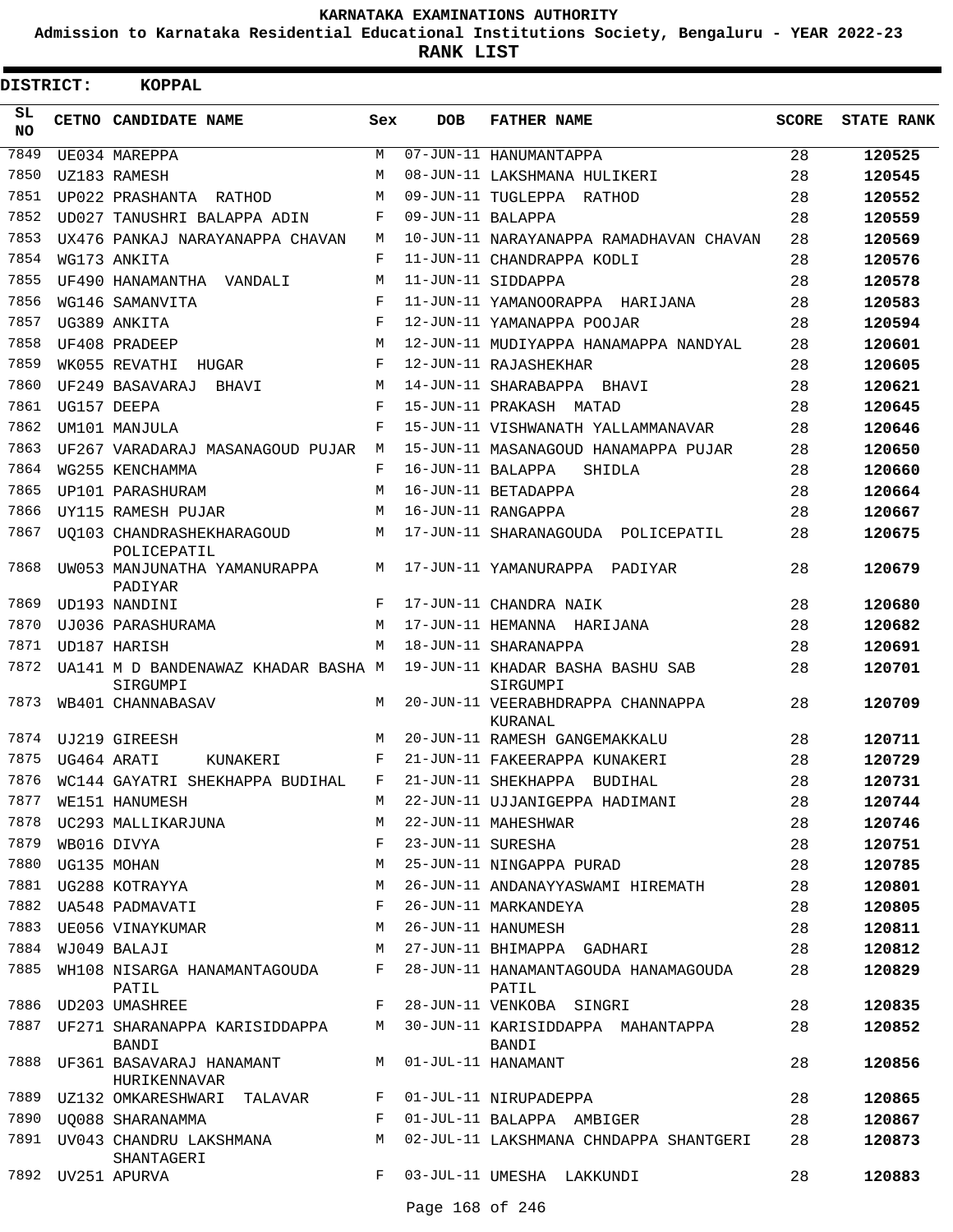**Admission to Karnataka Residential Educational Institutions Society, Bengaluru - YEAR 2022-23**

**RANK LIST**

 $\blacksquare$ 

| DISTRICT: | <b>KOPPAL</b>                                 |            |                   |                                                                             |              |                   |
|-----------|-----------------------------------------------|------------|-------------------|-----------------------------------------------------------------------------|--------------|-------------------|
| SL<br>NO. | CETNO CANDIDATE NAME                          | Sex        | <b>DOB</b>        | <b>FATHER NAME</b>                                                          | <b>SCORE</b> | <b>STATE RANK</b> |
| 7893      | UM124 SPOORTI                                 | $_{\rm F}$ |                   | 03-JUL-11 HANAMANTH BAGANAL                                                 | 28           | 120893            |
| 7894      | WB056 HABEEBA                                 | $_{\rm F}$ |                   | 04-JUL-11 SAYED MURTUZA                                                     | 28           | 120899            |
| 7895      | UB126 POORNIMA                                | $_{\rm F}$ |                   | 06-JUL-11 NARASIMHAPPA                                                      | 28           | 120939            |
| 7896      | UV074 DURAGESH                                | M          |                   | 08-JUL-11 SURESH TUPPAD                                                     | 28           | 120965            |
| 7897      | UU257 PALLAVI<br>LAMANI                       | F          |                   | 08-JUL-11 YANKAPPA                                                          | 28           | 120969            |
| 7898      | UN048 PARVATI                                 | F          |                   | 10-JUL-11 GOVINDAPPA HARIJAN                                                | 28           | 121001            |
| 7899      | UX087 ROOPA                                   | F          | 10-JUL-11 NAGAPPA |                                                                             | 28           | 121007            |
| 7900      | UZ186 DHANUSRI                                | F          |                   | 13-JUL-11 RAMESH INDI                                                       | 28           | 121033            |
| 7901      | WG400 SHREESHAILA PRAKASH<br>KONGVADAHIREMATH | М          |                   | 15-JUL-11 PRAAKSH KONGVAD HIREMATH                                          | 28           | 121077            |
| 7902      | UZ011 GIRISH BASAYYA HIREMATH                 | М          |                   | 17-JUL-11 BASAAYYA MAHANTAYYA HIREMATH                                      | 28           | 121103            |
| 7903      | UA378 SNEHA                                   | F          |                   | 17-JUL-11 SIDDALINGAYYA                                                     | 28           | 121108            |
| 7904      | UU475 PRIYANKA MARIYAPPA MADAR                | F          |                   | 20-JUL-11 MARIYAPPA MUDIYAPPA MADAR                                         | 28           | 121141            |
| 7905      | UL061 BIBIAYISHA                              | F          | 21-JUL-11 JILAN   |                                                                             | 28           | 121149            |
| 7906      | WH252 SANGEETHA                               | F          |                   | 21-JUL-11 SHARANAPPA KURNAL                                                 | 28           | 121155            |
| 7907      | UN030 BHEEMANNA                               | М          |                   | 25-JUL-11 SHEKHARAPPA GURIKARA                                              | 28           | 121203            |
| 7908      | UC221 AKASHA                                  | M          |                   | 26-JUL-11 VENKATESHA                                                        | 28           | 121214            |
| 7909      | UN001 ASHWINI                                 | F          |                   | 26-JUL-11 SHARANAPPA DOTIHAL                                                | 28           | 121216            |
| 7910      | UP025 VANISHREE                               | F          |                   | 27-JUL-11 GAVISIDDAPPA HADAPAD                                              | 28           | 121240            |
| 7911      | UZ076 RAJESHWARI                              | F          |                   | 28-JUL-11 MASAPPA CHANDAPPA GURIKAR                                         | 28           | 121251            |
| 7912      | WK040 MALLESH                                 | М          |                   | 01-AUG-11 HANAMANTAPPA MYAGADI                                              | 28           | 121302            |
| 7913      | UC479 RABIKSHA                                | F          |                   | 01-AUG-11 IMAMSAB MUGANUR                                                   | 28           | 121307            |
| 7914      | UU004 NIRUPADI                                | М          |                   | 04-AUG-11 DEVAPPA TEMMINAL                                                  | 28           | 121336            |
| 7915      | UY106 SUDHA RAMAPPA ANIMOTI                   | F          |                   | 05-AUG-11 RAMAPPA ANIMOTI                                                   | 28           | 121351            |
| 7916      | WJ116 MAILARAPPA                              | М          |                   | 06-AUG-11 MUTTAPPA UNDI                                                     | 28           | 121357            |
| 7917      | WG119 ANJALI                                  | F          |                   | 07-AUG-11 SHARANAPPA<br>HADAPAD                                             | 28           | 121366            |
| 7918      | UO063 SUMANGALA SHARANAPPA<br>BANDARAGAL      | F          |                   | 08-AUG-11 SHARANAPPA RAMANNA BANDARAGAL                                     | 28           | 121385            |
| 7919      | UK005 SHIVANAGOUDA                            | M          |                   | 09-AUG-11 SUKHAMUNIYAPPA HALALLI                                            | 28           | 121402            |
| 7920      | UY140 NAGARAJ                                 | М          |                   | 12-AUG-11 PARASAPPA SHIVAPPA CHOUDKI                                        | 28           | 121434            |
|           | 7921 UC492 DEVIKA KOTWAL                      |            |                   | F 18-AUG-11 SHARANAPPA KOTWAL                                               | 28           | 121513            |
|           | IDARAMANI                                     |            |                   | 7922 UF187 SRUSHTI SHARANAPPA     F 18-AUG-11 SHARANAPPA HULLAPPA IDARAMANI | 28           | 121521            |
|           | 7923 WG229 ASHABEGUM HASANSAB MASUTI F        |            |                   | 19-AUG-11 HASANSAB MASUTI                                                   | 28           | 121526            |
|           | 7924 WE023 MANJUNATH SHEKHARAPPA METI M       |            |                   | 21-AUG-11 SHEKHARAPPA MALLAPPA METI                                         | 28           | 121554            |
| 7925      | WE188 SANNIBEGAUM MEHABOOBSAB                 | F          |                   | 21-AUG-11 MEHABOOBSAB                                                       | 28           | 121556            |
| 7926      | UV211 MAHADEVI                                | F          |                   | 22-AUG-11 CHIDANANDAPPA                                                     | 28           | 121563            |
| 7927      | UL015 BHEEMAMMA                               | F          |                   | 23-AUG-11 SIDDANAGOUDA MALIPATIL                                            | 28           | 121569            |
|           | 7928 UC407 MAHALAXMI                          | $_{\rm F}$ |                   | 24-AUG-11 HANUMANTHAPPA                                                     | 28           | 121578            |
| 7929      | WH066 PRAJWAL MALIPATIL M                     |            |                   | 27-AUG-11 BASNAGOUDA                                                        | 28           | 121629            |
| 7930      | WG004 ASHWINI                                 | F          |                   | 03-SEP-11 SHIDLINGAPPA MARIYAPPA<br>YADIYAPUR                               | 28           | 121702            |
| 7931      | UD131 KAVERI                                  | $F -$      |                   | 04-SEP-11 HANUMANTAPPA KANDAKOOR                                            | 28           | 121713            |
| 7932      | UE097 NAGARAJ                                 |            |                   | M 04-SEP-11 YAMANURAPPA BHOVI                                               | 28           | 121716            |
| 7933      | WB331 NIKHITHA RATHOD F 04-SEP-11 RAMAPPA     |            |                   |                                                                             | 28           | 121721            |
|           | 7934 UK178 MANOJ YANKAPPA BADIGER             | M          |                   | 05-SEP-11 YANKAPPA NAGAPPA BADIGER                                          | 28           | 121729            |
| 7935      | UF087 ROOPA                                   | F          |                   | 05-SEP-11 SIDDAPPA NINGAPPA MORI                                            | 28           | 121731            |
| 7936      | UB030 MARUTHI                                 | М          | 09-SEP-11 KRISHNA |                                                                             | 28           | 121772            |
| 7937      | UA112 ASHOKHA DURUGAPPA M 14-SEP-11 DURUGAPPA |            |                   |                                                                             | 28           | 121815            |
|           |                                               |            |                   | 7938 UX335 SWAPNA SIDDARUD PARUTI F 18-SEP-11 SIDDARUD BASAPPA PARUTI       | 28           | 121850            |
| 7939      | UF598 SUNIL SANJEEVAPPA                       |            |                   | M 19-SEP-11 SANJEEVAPPA YALLAPPA                                            | 28           | 121855            |
|           |                                               |            |                   |                                                                             |              |                   |

Page 169 of 246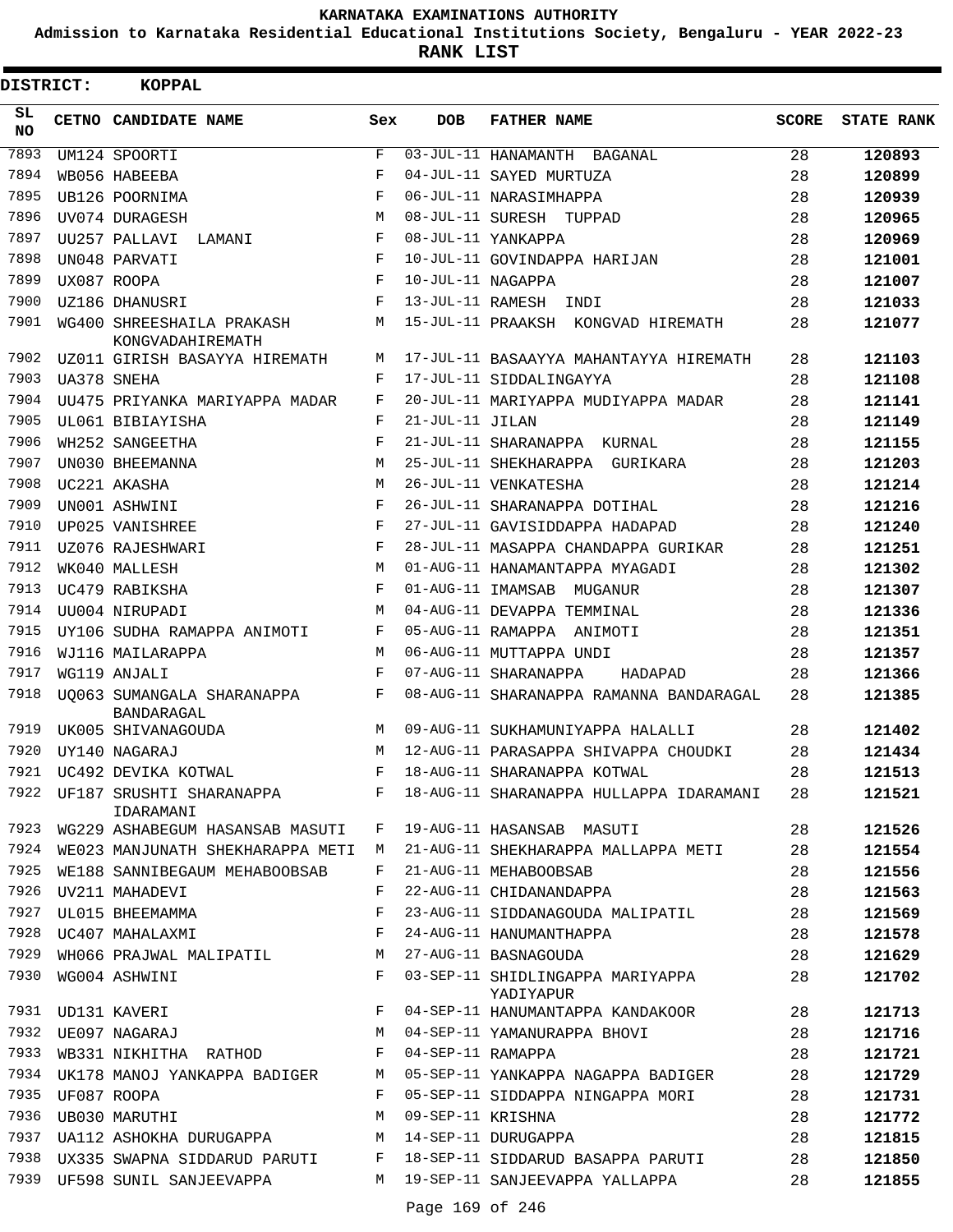**Admission to Karnataka Residential Educational Institutions Society, Bengaluru - YEAR 2022-23**

| <b>DISTRICT:</b> |                  | <b>KOPPAL</b>                                                   |            |                   |                                                                                                                                              |       |                   |
|------------------|------------------|-----------------------------------------------------------------|------------|-------------------|----------------------------------------------------------------------------------------------------------------------------------------------|-------|-------------------|
| SL<br><b>NO</b>  |                  | <b>CETNO CANDIDATE NAME</b>                                     | Sex        | <b>DOB</b>        | <b>FATHER NAME</b>                                                                                                                           | SCORE | <b>STATE RANK</b> |
|                  |                  | TOPALAKATTI                                                     |            |                   | TOPALAKATTI                                                                                                                                  |       |                   |
| 7940             |                  | UH077 VANAJAKSHI                                                | F          |                   | 19-SEP-11 KUMAR BEVINAMARAD                                                                                                                  | 28    | 121857            |
| 7941             |                  | UK324 CHETAN REDDY BANAD                                        | М          |                   | 22-SEP-11 VENKATESH BANAD                                                                                                                    | 28    | 121882            |
| 7942             |                  | UR103 BHAVANI MAHANTESH BADIGER                                 | F          |                   | 24-SEP-11 MAHANTESH MUDIYAPPA BADIGER                                                                                                        | 28    | 121906            |
| 7943             |                  | UP049 RUKMINI                                                   | $_{\rm F}$ |                   | 26-SEP-11 HULAGAPPA KINNOORI                                                                                                                 | 28    | 121932            |
| 7944             |                  | UX444 HANAMANT                                                  | М          |                   | 03-OCT-11 SIDDAPPA PUJARI                                                                                                                    | 28    | 122000            |
| 7945             |                  | UD386 ZAREENA BANU                                              | F          |                   | 03-OCT-11 RAJASAB ULLAGADDI                                                                                                                  | 28    | 122006            |
| 7946             |                  | UB354 MAHAMAD ANIF JAHANGEERASAB<br>LADDIN                      | M          |                   | 05-OCT-11 JAHANGEERASAB                                                                                                                      | 28    | 122025            |
| 7947             |                  | WF078 KALAKAPPA                                                 | М          |                   | 08-OCT-11 JAGADEESH HATTI                                                                                                                    | 28    | 122047            |
| 7948             |                  | WG083 KALYANAKUMAR                                              | М          |                   | 09-OCT-11 HANAMAPPA BANNIKOPPA                                                                                                               | 28    | 122058            |
| 7949             |                  | UC291 VINAYAKUMAR                                               | M          |                   | 10-OCT-11 THIMMANNA GANADAL                                                                                                                  | 28    | 122075            |
| 7950             |                  | UZ360 MAHMADSAB                                                 | M          |                   | 11-OCT-11 ISMAILASABA                                                                                                                        | 28    | 122079            |
| 7951             |                  | UV301 PARAVIN AMEENSAB SUNKAD                                   | F          |                   | 14-OCT-11 AMEENSAB SUNKAD                                                                                                                    | 28    | 122107            |
| 7952             |                  | WA129 NISARGA MAHESH AMBIGERA                                   | F          |                   | 15-OCT-11 MAHESH BASAPPA AMBIGERA                                                                                                            | 28    | 122115            |
| 7953             |                  | U0056 SUHANA                                                    | $_{\rm F}$ |                   | 20-OCT-11 MEERASAB KATEWADI                                                                                                                  | 28    | 122173            |
| 7954             |                  | UM161 GANGIMALAVVA                                              | F          |                   | 21-OCT-11 MARIYAPPA TIMMAPUR                                                                                                                 | 28    | 122178            |
| 7955             |                  | UE381 RIYAZ                                                     | М          | 25-OCT-11 RAJASAB |                                                                                                                                              | 28    | 122226            |
| 7956             |                  | UK023 RAGHAVENDRA<br>CHAWANA                                    | М          |                   | 29-OCT-11 NINGARAJ<br>CHAWANA                                                                                                                | 28    | 122265            |
| 7957             |                  | UY004 RAMESH                                                    | M          |                   | 31-OCT-11 MUKUNDAPPA MOOLIMANI                                                                                                               | 28    | 122279            |
| 7958             |                  | UY062 SHREEDEVI<br>MANGALAPPA<br>TOGUNASI                       | F          |                   | 03-NOV-11 MANGALAPPA SHIVAPP TOGUNASI                                                                                                        | 28    | 122317            |
| 7959             |                  | UC302 SUKANYA                                                   | F          |                   | 05-NOV-11 NINGAPPA HULKIHALA                                                                                                                 | 28    | 122343            |
| 7960             |                  | UO017 DODDABASAVA                                               | М          |                   | 11-NOV-11 SHARANAPPA MADINUR                                                                                                                 | 28    | 122380            |
| 7961             |                  | UW036 KANAKARAY                                                 | M          |                   | 11-NOV-11 UMESH NAYAKA                                                                                                                       | 28    | 122384            |
| 7962             |                  | WD160 TEJASWINI                                                 | F          |                   | 12-NOV-11 SHANKRAPPA NAYAKA                                                                                                                  | 28    | 122398            |
| 7963             |                  | UB072 VITHAL KILLI                                              | M          |                   | 13-NOV-11 DURUGAPPA KILLI                                                                                                                    | 28    | 122408            |
| 7964             |                  | UA318 VIJAY                                                     | М          |                   | 14-NOV-11 SHARANAPPA SHAMBANNA SUDI                                                                                                          | 28    | 122419            |
| 7965             |                  | UC007 ASHWINI                                                   | F          |                   | 17-NOV-11 HANUMANTAPPA                                                                                                                       | 28    | 122439            |
| 7966             |                  | US071 AYISHA MAHIBOOBSAB HIREMANI F                             |            |                   | 17-NOV-11 MAHIBOOBSAB                                                                                                                        | 28    | 122440            |
| 7967             |                  | F 18-NOV-11 SHARANAPPA<br>UE227 SHRIDEVI                        |            |                   |                                                                                                                                              | 28    | 122454            |
| 7968             |                  |                                                                 |            |                   | UH168 VIJAYALAKSHMI NITTALI F 18-NOV-11 SANNA HANUMANTHAPPA NITTALI 28                                                                       |       | 122455            |
| 7969             |                  | UD115 KAVERI F                                                  |            |                   | 20-NOV-11 NAGARAJA                                                                                                                           | 28    | 122462            |
|                  |                  | 7970 UA111 SHIVARAJGOUDA GOUDRU M 21-NOV-11 KANAKANAGOUDA       |            |                   |                                                                                                                                              | 28    | 122472            |
|                  |                  |                                                                 |            |                   | 7971 WB167 VINAYAK KUMBAR M 22-NOV-11 RAMESH KUMBAR                                                                                          | 28    | 122482            |
|                  |                  | 7972 UC269 BHOOMIKA F                                           |            |                   | 24-NOV-11 TIMMANNA GOLLAR                                                                                                                    | 28    | 122489            |
|                  |                  |                                                                 |            |                   | 7973 UF646 SANTOSH GUNNAVAR M 24-NOV-11 NAGALINGAPPA                                                                                         | 28    | 122493            |
|                  |                  |                                                                 |            |                   | 7974 WE214 PRAVEEN                             M   28-NOV-11 PAMPANNA PAMMAR<br>7975 WB244 BHAGYASHREE KURIGAR        F   01-DEC-11 SIDDARUD | 28    | 122527            |
|                  |                  |                                                                 |            |                   | 01-DEC-11 SIDDARUD                                                                                                                           | 28    | 122553            |
|                  |                  |                                                                 |            |                   | 7976 UA019 KARTIKA VARNAKHEDA M 02-DEC-11 DURUGAPPA VARNAKHEDA 28                                                                            |       | 122567            |
|                  |                  |                                                                 |            |                   | 05-DEC-11 RAMESH CHAWAN 28                                                                                                                   |       | 122588            |
|                  |                  |                                                                 |            |                   | 07-DEC-11 SHARANAPPA HYATI                                                                                                                   | 28    | 122597            |
|                  |                  |                                                                 |            |                   | 08-DEC-11 HALASWAMY KANTYAPPANAMATHA 28                                                                                                      |       | 122606            |
|                  |                  | 7979 UG139 PANCHAKSHARI M<br>7980 WH353 KAVERI M<br>7991 TILESS |            |                   | 10-DEC-11 HANAMANTAPPA VANJABHAVI 28                                                                                                         |       | 122620            |
|                  |                  |                                                                 |            |                   |                                                                                                                                              | 28    | 122626            |
|                  |                  |                                                                 |            |                   |                                                                                                                                              | 28    | 122634            |
|                  |                  | 7983 UX178 MANJULA F                                            |            |                   | 23-DEC-11 MANJUNATHA AVALI                                                                                                                   | 28    | 122713            |
|                  |                  | 7984 UC085 MALLIKARJUANA M                                      |            |                   | 25-DEC-11 AMBANNA                                                                                                                            | 28    | 122728            |
|                  |                  |                                                                 |            |                   | 30-DEC-11 DURAGAPPA CHURI 28                                                                                                                 |       | 122764            |
|                  | 7986 UB293 MADAN |                                                                 |            |                   | M 01-JAN-12 HANUMANTAPPA MANGALORU 28                                                                                                        |       | 122798            |
|                  |                  |                                                                 |            |                   |                                                                                                                                              |       |                   |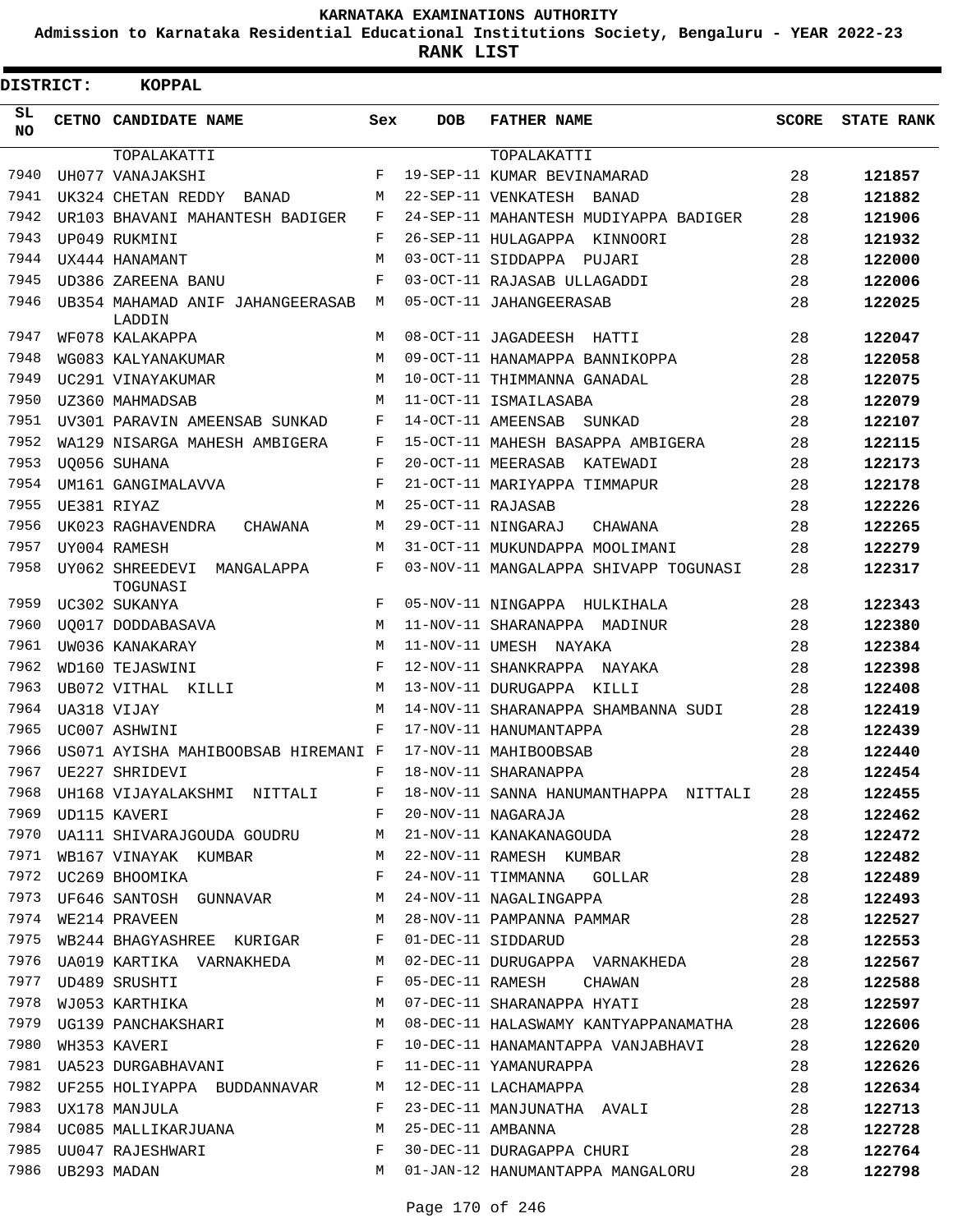**Admission to Karnataka Residential Educational Institutions Society, Bengaluru - YEAR 2022-23**

**RANK LIST**

| <b>DISTRICT:</b> |            | <b>KOPPAL</b>                            |     |                   |                                                                         |              |                   |
|------------------|------------|------------------------------------------|-----|-------------------|-------------------------------------------------------------------------|--------------|-------------------|
| SL<br><b>NO</b>  |            | CETNO CANDIDATE NAME                     | Sex | <b>DOB</b>        | <b>FATHER NAME</b>                                                      | <b>SCORE</b> | <b>STATE RANK</b> |
| 7987             |            | WH230 NANDINI                            | F   |                   | 01-JAN-12 RAMANNA METI                                                  | 28           | 122804            |
| 7988             |            | UU030 RAMESH                             | M   |                   | 01-JAN-12 MALLAPPA ALLALLI                                              | 28           | 122810            |
| 7989             |            | UP036 SINCHANA HULLAPPANAVAR             | F   |                   | 01-JAN-12 SOMAPPA HULLAPPANAVAR                                         | 28           | 122813            |
| 7990             |            | UF352 SRUSHTI                            | F   |                   | 08-JAN-12 BASAVARAJA HIREGOUDRA                                         | 28           | 122836            |
| 7991             |            | WF236 BHUMIKA BISNALLI                   | F   |                   | 09-JAN-12 CHANNAPPA                                                     | 28           | 122837            |
| 7992             |            | UC374 RADHIKA RAGHAVENDRA<br>DIBBEKATTI  | F   |                   | 11-JAN-12 RAGHAVENDRA SIDDAPPA<br>DIBBEKATTI                            | 28           | 122841            |
| 7993             |            | UZ380 MARUTI HULLAPPA GADAD              | М   |                   | 16-JAN-12 HULLAPPA YAMANAPPA GADAD                                      | 28           | 122856            |
| 7994             |            | WB212 BHIMESH METI                       | M   |                   | 24-JAN-12 SHARANAPPA METI                                               | 28           | 122877            |
| 7995             |            | WH220 MALLAMMA                           | F   |                   | 04-FEB-12 BASAVARAJ PURTAGERI                                           | 28           | 122897            |
| 7996             |            | UM086 RANJITA                            | F   |                   | 25-FEB-12 KOTRESH MUTTAL                                                | 28           | 122921            |
| 7997             |            | UA377 PRAKASH                            | M   | 01-JUN-12 AYYAPPA |                                                                         | 28           | 122975            |
| 7998             |            | UV307 MOULASAB                           | M   |                   | 06-AUG-12 YAMANOORSAB SINDHANUR                                         | 28           | 122983            |
| 7999             |            | UE192 NAGARAJ                            | M   |                   | 09-SEP-12 VENKATESH MADIVALAR                                           | 28           | 122985            |
| 8000             |            | UC194 NEERAJ                             | M   |                   | 01-JAN-09 HANUMESH                                                      | 27           | 123005            |
| 8001             |            | WC045 ESHAPPA                            | M   |                   | 31-MAY-09 YAMANAPPA VANKALAKUNTA                                        | 27           | 123023            |
| 8002             |            | UF565 SHYAMANNA                          | M   |                   | 01-JUN-09 BASAVARAJ RUDRAKSHI                                           | 27           | 123025            |
| 8003             |            | UB285 AKASH HULLESHAPPA                  | М   |                   | 10-JUN-09 HULLESHAPPA METRI                                             | 27           | 123026            |
| 8004             |            | WG047 NAGAMMA                            | F   |                   | 21-AUG-09 IRAPPA UGRAN                                                  | 27           | 123038            |
| 8005             |            | UO158 MANJUNATH KALLAPPA BHANDARI M      |     |                   | 09-SEP-09 KALLAPPA HANAMAPPA BHANDARI                                   | 27           | 123042            |
| 8006             |            | UH102 PRADEEP                            | M   |                   | 13-SEP-09 ERAPPA MADINUR                                                | 27           | 123044            |
| 8007             |            | UC204 VEERESHA                           | M   |                   | 11-NOV-09 SHARANAPPA                                                    | 27           | 123060            |
| 8008             |            | UA222 ANKITA                             | F   |                   | 01-JAN-10 ERLINGAPPA BUDIVAL                                            | 27           | 123081            |
| 8009             |            | UD106 BALAJI                             | M   |                   | 01-JAN-10 SIDDAPPA KARADONI                                             | 27           | 123083            |
| 8010             |            | WB306 FATIMA LALASAB NADAF               | F   |                   | 01-JAN-10 LALASAB MABUSAB NADAF                                         | 27           | 123092            |
| 8011             |            | UG514 PRAJWAL                            | M   |                   | 01-JAN-10 BASAVARAJ BRUNGI                                              | 27           | 123099            |
| 8012             |            | WB343 SHANTA                             | F   |                   | 01-JAN-10 RAMANNA HOSAPET                                               | 27           | 123110            |
| 8013             |            | WG026 SHYAHIN                            | F   |                   | 21-JAN-10 HUSENALISAB CHANNIHAL                                         | 27           | 123129            |
| 8014             |            | UV221 MOHMAD USMAN                       | M   |                   | 26-JAN-10 KHASEEMASAB MAKANDAR                                          | 27           | 123132            |
| 8015             |            | UD081 AMBIKA                             | F   |                   | 28-JAN-10 KANAKAPPA KARADI                                              | 27           | 123134            |
| 8016             |            | UQ159 MALINGARAYA YAMANAPPA<br>TONASYALA |     |                   | M 03-FEB-10 YAMANAPPA SIDDAPPA TONASYALA                                | 27           | 123144            |
|                  |            |                                          |     |                   | 8017 UU416 ANIL PARASAPPA GURIKAR M 06-FEB-10 PARASAPPA BALAPPA GURIKAR | 27           | 123151            |
| 8018             |            | UT134 SHRIPADAYYA SANKIN                 | M   |                   | 10-FEB-10 PRAKASHAYYA SANKIN                                            | 27           | 123160            |
| 8019             |            | UA457 TIRUMAL K                          | M   |                   | 08-MAR-10 LAKSHMIKANTH                                                  | 27           | 123192            |
|                  |            | 8020 UG567 AMBIKA                        | F   |                   | 26-MAR-10 SIDDAPPA KUDRIMOTI                                            | 27           | 123205            |
| 8021             |            | UF575 AISHWARYA                          | F   |                   | 28-MAR-10 KUBERAPPA ITAGI                                               | 27           | 123208            |
| 8022             |            | WF093 TAAZAMAA                           | F   |                   | 06-APR-10 IMAMSAB MELGADEMANI                                           | 27           | 123216            |
| 8023             |            | UF599 BHAGYA SANNAPPA BADAVADAGI F       |     |                   | 12-APR-10 SANNAPPA VEERABHADRAPPA<br>BADAVADAGI                         | 27           | 123227            |
|                  |            | 8024 UE350 SHASHIKUMAR                   | M   |                   | 14-APR-10 BARIMARADAPPA                                                 | 27           | 123231            |
| 8025             |            | WC071 MANOJ SHIVAPPA DODDAMANI           | M   |                   | 17-APR-10 SHIVAPPA ERAPPA DODDAMANI                                     | 27           | 123234            |
| 8026             |            | WJ230 NINGARAJ                           | M   |                   | 02-MAY-10 RAMANNA KARIGOUDRA                                            | 27           | 123250            |
| 8027             |            | UF622 MOUNESH                            | М   |                   | 03-MAY-10 RAMANNA                                                       | 27           | 123251            |
| 8028             |            | UN096 VIJAY                              | М   |                   | 05-MAY-10 KOTRAPPA HOLEYACHE                                            | 27           | 123256            |
| 8029             |            | WD123 CHAITANYA                          | F   |                   | 15-MAY-10 SHASHIDHAR HALLI                                              | 27           | 123268            |
| 8030             |            | UL185 PURNIMA                            | F   |                   | 16-MAY-10 HANUMANTAPPA HUCHHAPPA HUGAR                                  | 27           | 123271            |
| 8031             | WH105 ANIL |                                          | М   |                   | 21-MAY-10 HANAMAPPA BEVOOR                                              | 27           | 123273            |
| 8032             |            | UC439 K MANIKANTA                        | M   |                   | 23-MAY-10 K HANUMESH                                                    | 27           | 123276            |
| 8033             |            | WH051 DYAMAVVA                           | F   |                   | 25-MAY-10 NAGAPPA CHALLARI                                              | 27           | 123281            |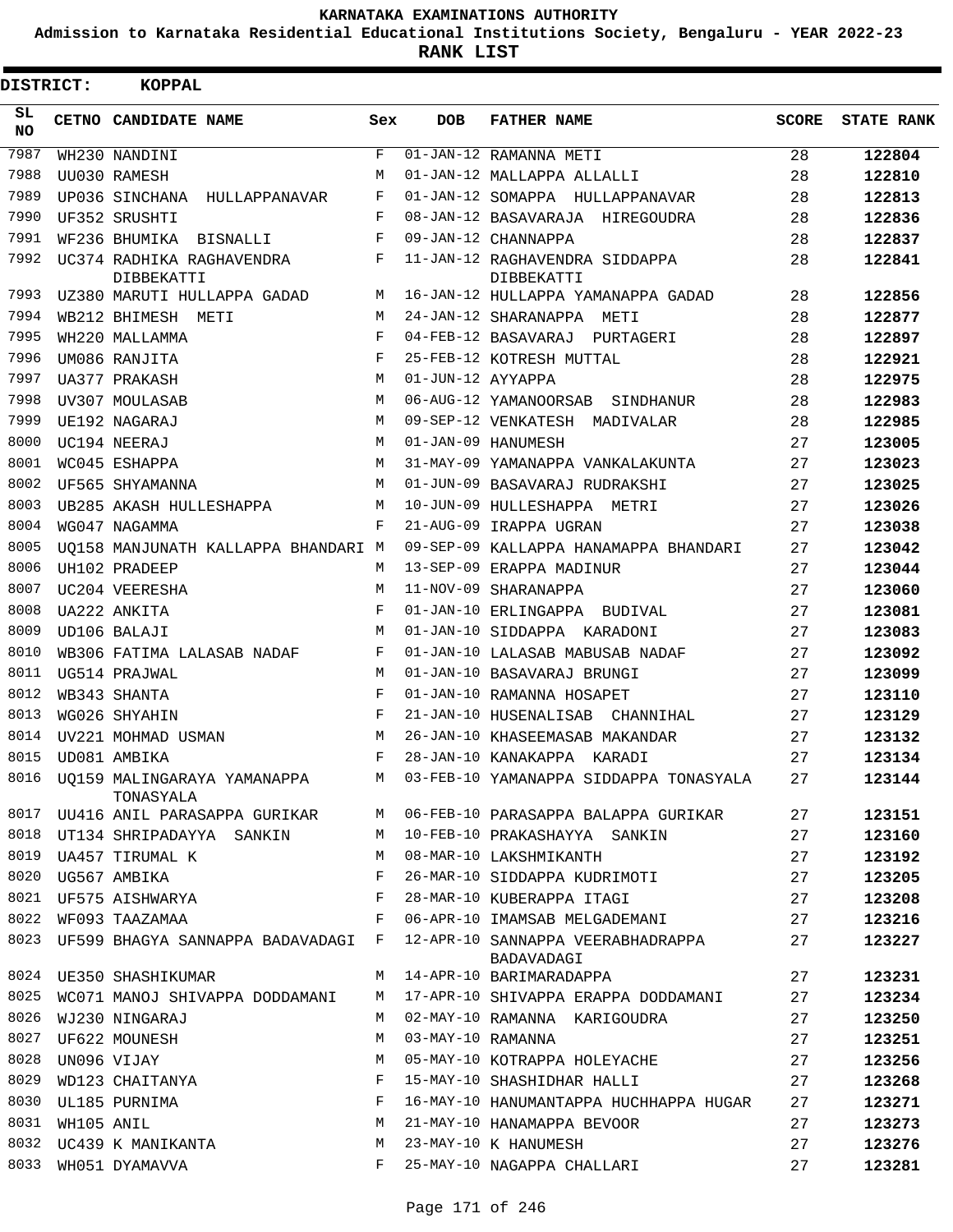**Admission to Karnataka Residential Educational Institutions Society, Bengaluru - YEAR 2022-23**

| DISTRICT:       | <b>KOPPAL</b>                                                    |                    |                   |                                                                            |              |                   |
|-----------------|------------------------------------------------------------------|--------------------|-------------------|----------------------------------------------------------------------------|--------------|-------------------|
| SL<br><b>NO</b> | CETNO CANDIDATE NAME                                             | Sex                | <b>DOB</b>        | <b>FATHER NAME</b>                                                         | <b>SCORE</b> | <b>STATE RANK</b> |
| 8034            | UE094 SUDEEPA DODDABASANAGOUDA                                   | М                  |                   | 01-JUN-10 DODDABASANAGOUDA SANGANAGOUDA                                    | 27           | 123295            |
| 8035            | TELAGADE<br>UH029 BHOOMIKA                                       | F                  |                   | TELAGADE<br>05-JUN-10 DURAGAPPA HOSAMANI                                   | 27           | 123303            |
| 8036            | WE050 JYOTI                                                      | F                  |                   | 10-JUN-10 HULUGAPPA                                                        | 27           | 123312            |
| 8037            | UP213 AMRUTA                                                     | F                  |                   | 15-JUN-10 PRAKASH POOJAR                                                   | 27           | 123318            |
| 8038            | UG054 PANKAJ                                                     | M                  |                   | 19-JUN-10 MAHANTESHA GADAGERI                                              | 27           | 123325            |
| 8039            | WH112 NANDANAGOUDA                                               | М                  |                   | 24-JUN-10 SHANMUKANAGOUDA PATIL                                            | 27           | 123331            |
|                 | SHANMUKANAGOUDA PATIL                                            |                    |                   |                                                                            |              |                   |
| 8040            | WF230 JYOTHI                                                     | F                  |                   | 25-JUN-10 GYANESHA                                                         | 27           | 123332            |
| 8041            | UB390 MALLESH                                                    | М                  | 25-JUN-10 RAMESH  |                                                                            | 27           | 123333            |
| 8042            | UL277 HAREESH                                                    | M                  |                   | 26-JUN-10 HOLIYAPPA KANDAKUR                                               | 27           | 123339            |
| 8043            | WD341 SAVITRI                                                    | F                  |                   | 02-JUL-10 HANAMAPPA BALIGER                                                | 27           | 123347            |
| 8044            | UC047 GANESH                                                     | М                  |                   | 08-JUL-10 YAMANURAPPA                                                      | 27           | 123357            |
| 8045            | UV210 SHOBHA MALLAPPA HARIJAN                                    | F                  |                   | 18-JUL-10 MALLAPPA NILAVVA HARIJAN                                         | 27           | 123373            |
| 8046            | WE022 VIJAYALAKSHMI                                              | F                  |                   | 18-JUL-10 BASAVARAJ BANGI                                                  | 27           | 123374            |
| 8047            | WJ011 JAGADEESH                                                  | М                  |                   | 25-JUL-10 NINGAPPA YADDONI                                                 | 27           | 123382            |
| 8048            | WF058 YAMANURA                                                   | М                  |                   | 29-JUL-10 PARASHURAM HULIYAPUR                                             | 27           | 123392            |
| 8049            | UA176 AKASHA                                                     | M                  |                   | 04-AUG-10 SIDDALINGAPPA                                                    | 27           | 123409            |
| 8050            | UP193 PADMA                                                      | F                  |                   | 05-AUG-10 UMESH BOGADI                                                     | 27           | 123412            |
| 8051            | UM108 VISHALAKSHI                                                | F                  |                   | 07-AUG-10 HANUMESH DASAR                                                   | 27           | 123420            |
| 8052            | UG215 RACHANA KUSHTAGI                                           | F                  |                   | 11-AUG-10 PARASAPPA KUSHTAGI                                               | 27           | 123431            |
| 8053            | WF049 NIRUPADI                                                   | M                  |                   | 12-AUG-10 DURAGAPPA HARIJANA                                               | 27           | 123432            |
| 8054            | UF647 SHILPA                                                     | F                  | 14-AUG-10 RAJAPPA | <b>CHAUHANA</b>                                                            | 27           | 123439            |
| 8055            | UB188 JAGADEESH D                                                | M                  |                   | 15-AUG-10 YALLAPPA D                                                       | 27           | 123442            |
| 8056            | WD166 MUBARAK                                                    | M                  |                   | 15-AUG-10 HUSENBASHA<br>KINNAL                                             | 27           | 123443            |
| 8057            | UV239 DODDABASAYYA                                               | M                  |                   | 16-AUG-10 SHEKHARAYYA POLICE PATIL                                         | 27           | 123445            |
| 8058            | UY204 MALLAPPA VIJAYAKUMAR<br><b>BADAPPANAVAR</b>                | M                  |                   | 18-AUG-10 VIJYAKUMAR BALAPPA                                               | 27           | 123448            |
| 8059            | WA172 SHARANABASAVA<br>SANKANAL                                  | М                  |                   | 22-AUG-10 DURAGAPPA SANKANAL                                               | 27           | 123463            |
| 8060            | UB078 CHAITRA                                                    | F                  |                   | 30-AUG-10 RENUKAPPA                                                        | 27           | 123485            |
| 8061            | UC336 SHRUTI                                                     | $\mathbf{F}% _{0}$ |                   | 01-SEP-10 HANUMANTARAO                                                     | 27           | 123494            |
|                 |                                                                  | М                  |                   | 02-SEP-10 DYAMANNA SHIRAVAR                                                | 27           | 123501            |
|                 | 8062 UB239 VENKATESH<br>8063 WG322 ABHISHEK                      |                    |                   | M 05-SEP-10 PARAMESHWARAYYA<br>MURADAPPANAVAR                              | 27           | 123507            |
|                 | SOMANNAVAR                                                       |                    |                   | 8064 UF220 AKASH POORNANANDA M 05-SEP-10 POORNANANDA BASAPPA<br>SOMANNAVAR | 27           | 123509            |
|                 | 8065 UQ157 AKKAMMA BEERAPPA GOLLAR F 05-SEP-10 BEERAPPA          |                    |                   |                                                                            | 27           | 123510            |
|                 | 8066 UF558 NETRAVATI                                             |                    |                   | F 05-SEP-10 HULAGAPPA KIDADOOR                                             | 27           | 123513            |
|                 | WB037 SHARANAPPA<br>8067 WB037 SHARANAPPA<br>8068 WC121 SINCHANA | M                  |                   | 05-SEP-10 YANKANAGOUDA MALIPATIL 27                                        |              | 123515            |
|                 |                                                                  | F                  |                   | 07-SEP-10 MANJUNATH KALABURGI                                              | 27           | 123523            |
|                 |                                                                  | F                  |                   | 11-SEP-10 CHANDAPPA HULLAPPA VAGGAR 27                                     |              | 123533            |
| 8070            | UX361 MOHAMMED SHAMEED                                           | M                  |                   | 12-SEP-10 MALANGASA WALIKAR                                                | 27           | 123540            |
| 8071            | UY170 HANUMESHA                                                  | М                  |                   | 23-SEP-10 MALLAPPA GURIKAR                                                 | 27           | 123579            |
|                 | 8072 UV004 SAVITA                                                | F                  |                   | 23-SEP-10 MALLAPPA INDAVARA                                                | 27           | 123580            |
| 8073            | UZ279 SUSHMITA SHIVAPPA KAMBALI                                  |                    |                   | F 28-SEP-10 SHIVAPPA KAMBALI                                               | 27           | 123603            |
| 8074            | WD187 SAVITA                                                     | F                  |                   | 02-OCT-10 HANAMANTAPPA BHAJANTRI                                           | 27           | 123621            |
| 8075            | UN228 KAVERI                                                     | $\mathbf{F}$       |                   | 07-OCT-10 MANJUNATH HANCHANAHAL                                            | 27           | 123640            |
|                 | 8076 WC178 ROHIT VASANT KAMATAR                                  | M                  |                   | 08-OCT-10 VASANT KAMATAR                                                   | 27           | 123646            |
| 8077            | UD349 SANDEEPA                                                   | M                  |                   | 10-OCT-10 KAMANNA                                                          | 27           | 123658            |
| 8078            | WJ115 BASAVARAJA                                                 | М                  |                   | 11-OCT-10 HANAMAPPA BANGARI                                                | 27           | 123664            |
| 8079            | UM070 PRATIBHA                                                   | $F$ and            |                   | 15-OCT-10 NAGARAJ KUKKEPPANAVAR                                            | 27           | 123684            |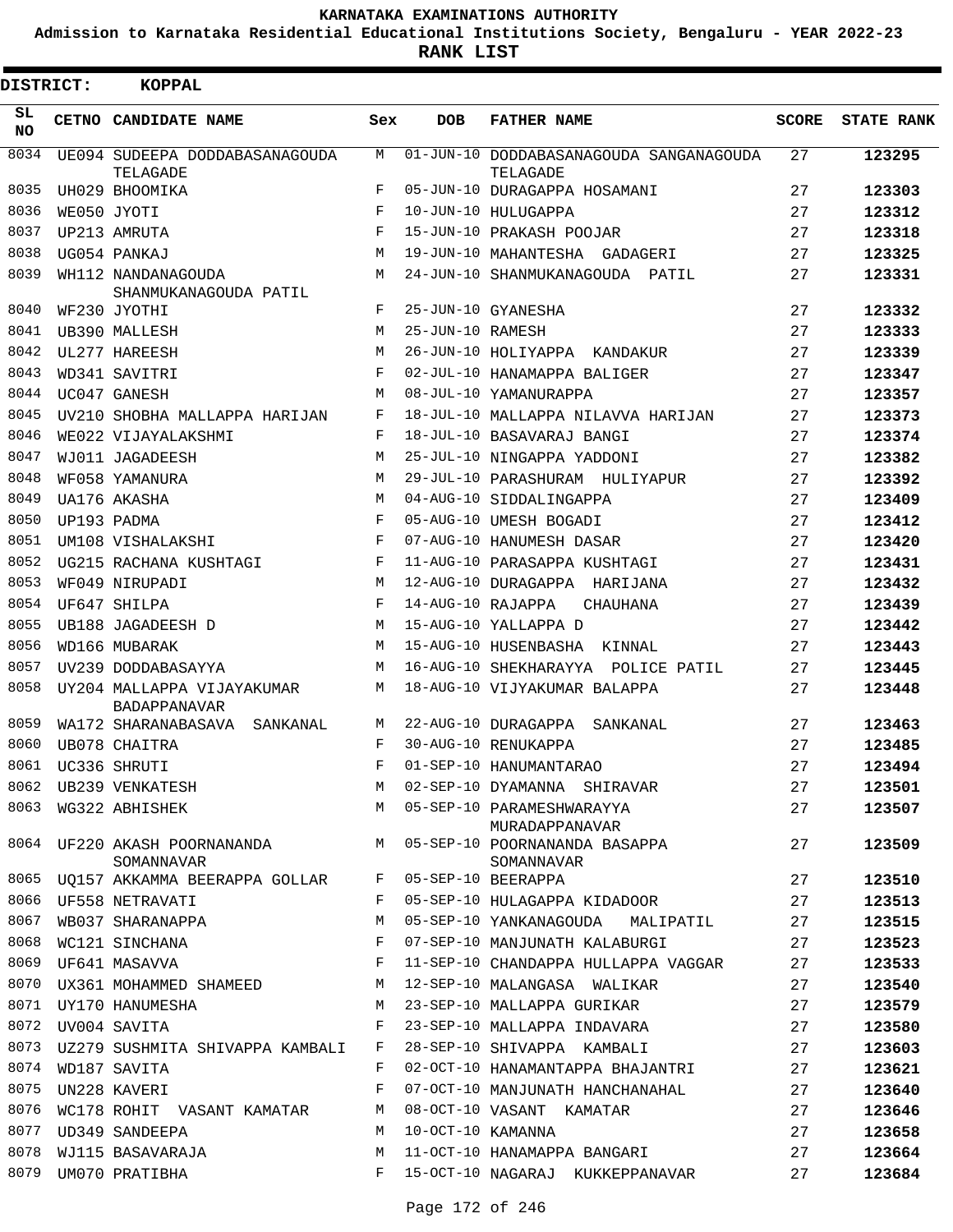**Admission to Karnataka Residential Educational Institutions Society, Bengaluru - YEAR 2022-23**

| <b>DISTRICT:</b> | <b>KOPPAL</b>                                  |              |                   |                                                                      |              |                   |
|------------------|------------------------------------------------|--------------|-------------------|----------------------------------------------------------------------|--------------|-------------------|
| SL<br><b>NO</b>  | CETNO CANDIDATE NAME                           | Sex          | <b>DOB</b>        | <b>FATHER NAME</b>                                                   | <b>SCORE</b> | <b>STATE RANK</b> |
| 8080             | UG530 SNEHA                                    | $\mathbf{F}$ |                   | 17-OCT-10 SHRIKANT<br>POOJAR                                         | 27           | 123697            |
| 8081             | WG394 ARCHANA                                  | F            |                   | 21-OCT-10 BASAVARAJ MADIWALAR                                        | 27           | 123719            |
| 8082             | UF594 ARUN MALLAPPA KUNIMENCHI                 | M            |                   | 22-OCT-10 MALLAPPA YALLAPPA KUNIMENCHI                               | 27           | 123725            |
| 8083             | UM032 SUMANTHA                                 | M            |                   | 22-OCT-10 SHARANAPPA VALMIKI                                         | 27           | 123738            |
| 8084             | UH064 YASHAVANTA                               | М            |                   | 22-OCT-10 MAILARAPPA NITTALI                                         | 27           | 123739            |
| 8085             | UD326 SANGEETA                                 | F            |                   | 23-OCT-10 SHEKHARAPPA                                                | 27           | 123744            |
| 8086             | UD497 AJAYA                                    | М            |                   | 30-OCT-10 PAMPAPATHI                                                 | 27           | 123777            |
| 8087             | UX211 DODDABASAPPA                             | М            |                   | 30-OCT-10 SHIVABASAPPA NAGUR                                         | 27           | 123778            |
| 8088             | UK164 KARTHIK ELIGER                           | M            |                   | 30-OCT-10 BASAVARAJ ELIGER                                           | 27           | 123779            |
| 8089             | WF298 SONIKA J DEVARAMANI                      | F            | 31-OCT-10 JANAPPA |                                                                      | 27           | 123785            |
| 8090             | UA441 LAKSHMI                                  | F            | 01-NOV-10 PAMANNA |                                                                      | 27           | 123786            |
| 8091             | WD100 RAKESH                                   | M            |                   | 01-NOV-10 MARUTI HOSAMANI                                            | 27           | 123787            |
| 8092             | UX259 KRISHNAMURTI GOLLAR                      | М            |                   | 04-NOV-10 YAMANOORPPA                                                | 27           | 123811            |
| 8093             | UN182 BHEEMESH MEESI                           | M            |                   | 08-NOV-10 VEERESH MEESI                                              | 27           | 123834            |
| 8094             | UW056 DILSHADABEGAM                            | F            |                   | 08-NOV-10 SHAMEEDASAB BANNIGOLA                                      | 27           | 123835            |
| 8095             | UZ036 MANAPPA                                  | M            |                   | 08-NOV-10 SHARANAPPA<br>METI                                         | 27           | 123836            |
| 8096             | WD011 NILAKANTHA                               | М            |                   | 09-NOV-10 GOVINDARAJ<br>BANDI                                        | 27           | 123843            |
| 8097             | UM035 CHETAN BANAKAR                           | М            |                   | 10-NOV-10 MAILARAPPA BANAKAR                                         | 27           | 123848            |
| 8098             | WK168 NAVEENAKUMAR                             | M            |                   | 10-NOV-10 MOUNESH GOUDRA                                             | 27           | 123849            |
| 8099             | UA524 JYOTI                                    | F            |                   | 11-NOV-10 YAMANOORA                                                  | 27           | 123855            |
| 8100             | US207 VASANTHI FAKIRAPPA GULEDA                | F            |                   | 11-NOV-10 FAKIRAPPA MARIYAPPA GULEDA                                 | 27           | 123863            |
| 8101             | UA138 VINAY KUMAR                              | М            |                   | 11-NOV-10 GOVIDAPPA                                                  | 27           | 123864            |
| 8102             | UT083 RAMESHA                                  | M            |                   | 15-NOV-10 TIMMANNA HARIJANA                                          | 27           | 123883            |
| 8103             | WG319 NETRAVATI TOTAGANTI                      | F            |                   | 16-NOV-10 BHARAMAPPA TOTAGANTI                                       | 27           | 123894            |
| 8104             | UK200 TARUN                                    | M            |                   | 24-NOV-10 RAMESH PADASALIMANI                                        | 27           | 123928            |
| 8105             | UF651 AISHWARYA                                | F            |                   | 26-NOV-10 YAMANAVVA                                                  | 27           | 123933            |
| 8106             | UX240 RAMESH                                   | M            |                   | 01-DEC-10 NIRUPADEPPA KOUJAGI                                        | 27           | 123961            |
| 8107             | UY045 SHIVAGANGA                               | F            |                   | 01-DEC-10 ADIVEPPA KADITRAL                                          | 27           | 123962            |
| 8108             | UM130 RANJITA                                  | F            |                   | 02-DEC-10 HANAMAPPA KARKIHALLI                                       | 27           | 123966            |
| 8109             | UF474 VIJAY KUMAR SRISHALA                     | М            |                   | 02-DEC-10 S YERRISWAMY                                               | 27           | 123969            |
|                  | 8110 UF419 PUTTARAJ MUTTURAJ<br>KARAKANTHIMATH |              |                   | M 05-DEC-10 MUTTURAJ SANGAYYA<br>KARAKANTHIMATH                      | 27           | 123988            |
| 8111             | SANKLAPUR                                      |              |                   | UZ137 MUDAKAPPA MALLAPPA MARA MARA MARA MALLAPPA MUDAKAPPA SANKLAPUR | 27           | 123993            |
| 8112             | WG366 BHARATKUMAR                              | M            |                   | 08-DEC-10 KALLAYYA MATHAPATI                                         | 27           | 123996            |
| 8113             | UV071 AKKAMAHADEVI HOSAMANI F                  |              |                   | 09-DEC-10 BASAPPA                                                    | 27           | 123998            |
|                  | 8114 UU225 SUPRIYA SIDDAPPA HARIJAN            | F            |                   | 11-DEC-10 SIDDAPPA HANAMAPPA HARIJAN                                 | 27           | 124015            |
| 8115             | UZ022 HANAMANT YAMANAPPA KOTABAL               | M            |                   | 15-DEC-10 YAMANAPPA HANAMAPPA KOTABAL                                | 27           | 124032            |
| 8116             | UP019 RAMESH                                   | M            |                   | 16-DEC-10 DURAGAPPA HALLIGUDI                                        | 27           | 124042            |
| 8117             | WG203 SIDDATRH SURESH AMBALI                   | М            |                   | 18-DEC-10 SURESH AMBALI                                              | 27           | 124058            |
| 8118             | UB138 YAMANAKSHI                               | F            |                   | 18-DEC-10 PARASAPPA JADI                                             | 27           | 124061            |
| 8119             | WG124 SHREAY                                   | F            |                   | 20-DEC-10 VIRUPANNA PURTAGERI                                        | 27           | 124072            |
| 8120             | UY219 YAMANURSAB HUSENASAB<br>SULIBAVI         | М            |                   | 20-DEC-10 HUSENASAB ALLASAB SULIBAVI                                 | 27           | 124079            |
| 8121             | UN044 KAVERI MAGAL                             | $F$ and      |                   | 21-DEC-10 MARUTEPPA MAGALA                                           | 27           | 124082            |
| 8122             | WH129 HAMPAMMA                                 | F            |                   | 26-DEC-10 NAGAPPA NELAJERI                                           | 27           | 124108            |
| 8123             | UC140 HUSEN BASHA                              | М            |                   | 27-DEC-10 SHAMID ALI                                                 | 27           | 124116            |
| 8124             | UA511 ABHISHEK VISHWANATH REDDER M             |              |                   | 28-DEC-10 VISHWANATH HALADAPPA REDDER                                | 27           | 124122            |
| 8125             | UU375 YAMANURI                                 | F            |                   | 28-DEC-10 BASANAGOUDA                                                | 27           | 124126            |
| 8126             | UE378 BHOOMIKA                                 | F            |                   | 29-DEC-10 VISHWANATHA BADIGER                                        | 27           | 124128            |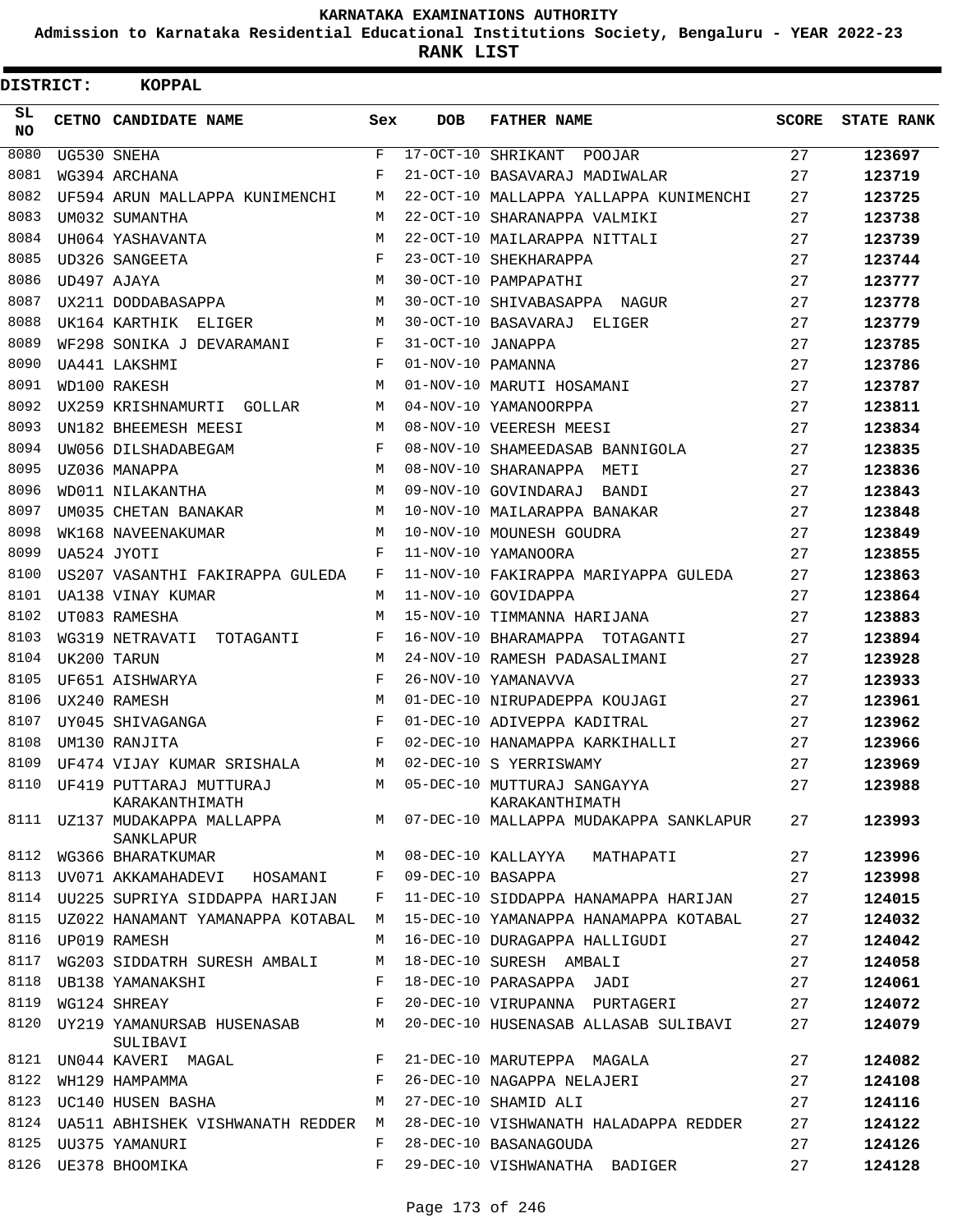**Admission to Karnataka Residential Educational Institutions Society, Bengaluru - YEAR 2022-23**

**RANK LIST**

| DISTRICT: | <b>KOPPAL</b>                            |              |                   |                                            |              |                   |
|-----------|------------------------------------------|--------------|-------------------|--------------------------------------------|--------------|-------------------|
| SL<br>NO. | CETNO CANDIDATE NAME                     | Sex          | <b>DOB</b>        | <b>FATHER NAME</b>                         | <b>SCORE</b> | <b>STATE RANK</b> |
| 8127      | WB168 SANDEEPA MAHANTAPPA KOLLARI M      |              |                   | 01-JAN-11 MAHANTAPPA MALLAPPA KOLLARI      | 27           | 124227            |
| 8128      | UW227 NAGARAJ PAGADADA                   | M            |                   | 03-JAN-11 RAMANJANEYA                      | 27           | 124268            |
| 8129      | UD055 ANAND<br>HAGEDAL                   | М            |                   | 05-JAN-11 NARASAPPA HAGEDAL                | 27           | 124278            |
| 8130      | UJ181 BAVAN                              | М            |                   | 06-JAN-11 MANJUNATHA BADIGER               | 27           | 124290            |
| 8131      | UO181 YALLAVVA HANAMAPPA<br>KABBARAGI    | F            |                   | 08-JAN-11 HANAMAPPA KABBARAGI              | 27           | 124311            |
| 8132      | UP001 CHAITRA                            | F            |                   | 12-JAN-11 HANUMAPPA GUTTURU                | 27           | 124339            |
| 8133      | UG264 MUTTURAJ                           | М            |                   | 15-JAN-11 ERAPPA POJAR                     | 27           | 124350            |
| 8134      | UN114 VISHNU                             | М            |                   | 18-JAN-11 SHIVANANDA POOJARI               | 27           | 124378            |
| 8135      | WG006 SUSHMITA YAMANAPPA HARIJAN         | F            |                   | 21-JAN-11 YAMANAPPA HARIJAN HARIJAN        | 27           | 124406            |
| 8136      | UR137 ABHELASHA RAMAPPA RATHOD           | M            | 22-JAN-11 RAMAPPA |                                            | 27           | 124407            |
| 8137      | UA509 PAWAN KUMAR                        | M            |                   | 23-JAN-11 KUMAREPPA                        | 27           | 124417            |
| 8138      | WC056 RENUKA                             | F            |                   | 24-JAN-11 RAVI VALIKAR                     | 27           | 124428            |
| 8139      | WE012 SHRUTI                             | $_{\rm F}$   |                   | 27-JAN-11 MANJUNATH BYALI                  | 27           | 124446            |
| 8140      | UL017 PRAVEENAKUMAR BASAVARAJ<br>JALIHAL | М            |                   | 29-JAN-11 BASAVARAJ NAGAPPA JALIHAL        | 27           | 124460            |
| 8141      | UU206 PUTTARAJA                          | M            |                   | 29-JAN-11 RAMESH BAJENTRI                  | 27           | 124461            |
| 8142      | UA376 ABHISHEK                           | М            |                   | 31-JAN-11 YAMANOORAPPA                     | 27           | 124471            |
| 8143      | WD151 HANAMAVVA YELABURTI                | F            | 01-FEB-11 NAGAPPA |                                            | 27           | 124479            |
| 8144      | UZ232 NOORAJAN<br>NADAF                  | F            | 02-FEB-11 RAJESAB |                                            | 27           | 124485            |
| 8145      | UM183 SHARADA                            | $_{\rm F}$   |                   | 03-FEB-11 NAGAPPA HANUMAPPA MAGALAD        | 27           | 124499            |
| 8146      | UC424 ASHABEGUM BASHIRSAB                | F            |                   | 05-FEB-11 BASHIRSAB                        | 27           | 124513            |
| 8147      | UZ169 GANGAMMA KOLLI                     | F            |                   | 07-FEB-11 SHARANAPPA KOLLI                 | 27           | 124528            |
| 8148      | UP135 SHIVAGANGA                         | $\mathbf{F}$ |                   | 08-FEB-11 HANUMAPPA LAKSHMAPPA<br>HARIJANA | 27           | 124544            |
| 8149      | UA312 KARTHIK                            | M            | 09-FEB-11 RAMESH  |                                            | 27           | 124547            |
| 8150      | UB001 NABHIRASUL BAKLI                   | М            |                   | 10-FEB-11 KHAJAPASHA BAKLI                 | 27           | 124560            |
| 8151      | WK110 LAXMI                              | F            |                   | 11-FEB-11 MUTTAPPA JATTI                   | 27           | 124570            |
| 8152      | UL027 VASANTA                            | М            |                   | 13-FEB-11 HANUMANTAPPA                     | 27           | 124588            |
| 8153      | UX136 SUNIL NINGAPPA PADIYARA            | М            |                   | 16-FEB-11 NINGAPPA RAMANNA PADIYARA        | 27           | 124612            |
| 8154      | UF287 BHARATH<br>AADAPUR                 | M            |                   | 18-FEB-11 MAILARAPPA                       | 27           | 124617            |
| 8155      | UW140 SOUJANYA                           | F            |                   | 19-FEB-11 PARASHURAM KAVADKI               | 27           | 124631            |
| 8156      | UM029 SHRINIDHI GOUDRA                   | F            |                   | 20-FEB-11 MAREGOUDA GOUDRA                 | 27           | 124641            |
| 8157      | WB201 BHAGYASHREE                        | $\mathbf{F}$ |                   | 22-FEB-11 PUNDAPPA TUMARAGUDDI             | 27           | 124654            |
| 8158      | UQ135 BRUNDA RATHOD                      | F            |                   | 24-FEB-11 SHARANAPPA CHANNAPPA RATHOD      | 27           | 124670            |
| 8159      | UU062 DEVARAJ                            | М            |                   | 26-FEB-11 BASAVARAJ CHOUDKI                | 27           | 124691            |
| 8160      | UA201 SHREEDEVI                          | F            |                   | 28-FEB-11 AMBANNA DANKANAKAL               | 27           | 124710            |
| 8161      | US084 MUDUKAPPA                          | М            |                   | 03-MAR-11 BHEEMAPPA GURIKARA               | 27           | 124738            |
|           | 8162 UE050 NAGARAJ                       | М            |                   | 04-MAR-11 HANUMANTA                        | 27           | 124749            |
| 8163      | UX300 NAJAMBEGUM                         | F            |                   | 04-MAR-11 PEERSAB MURTHUJA SAB BAVAKHAN    | 27           | 124750            |
| 8164      | UU091 PARASHURAMA HANAMAPPA<br>GUJJALA   | М            |                   | 04-MAR-11 HANAMAPPA HANAMAPPA GUJJALA      | 27           | 124752            |
| 8165      | WD067 RAMESH                             | М            |                   | 04-MAR-11 PAVADEPPA HANAMASAGAR            | 27           | 124753            |
| 8166      | UX315 MUTTURAJ BASAPPA MADAPUR           | М            |                   | 05-MAR-11 BASAPPA NINGAPPA MADAPUR         | 27           | 124763            |
| 8167      | UG495 POOJA                              | F            |                   | 06-MAR-11 SHIVANAGOUDA POLICE PATIL        | 27           | 124775            |
| 8168      | UX192 LAXMI HANAMAPPA SANGANAL           | F            |                   | 07-MAR-11 HANAMAPPA HAVALAPPA SANGANAL     | 27           | 124784            |
| 8169      | UF487 CHANNABASANAGOUDA                  | М            |                   | 08-MAR-11 SHIVANAGOUDA PATIL               | 27           | 124790            |
| 8170      | UU027 HANAMAVVA YAMANAPPA<br>BHAJANTRI   | F            |                   | 09-MAR-11 YAMANAPPA TIMMANNA BHAJANTRI     | 27           | 124808            |
|           | 8171 WG252 SANGEETA                      | F            |                   | 10-MAR-11 RUDRAPPA BANDI                   | 27           | 124821            |
|           | 8172 UB064 ANITHA                        | F            |                   | 11-MAR-11 DURUGAPPA                        | 27           | 124824            |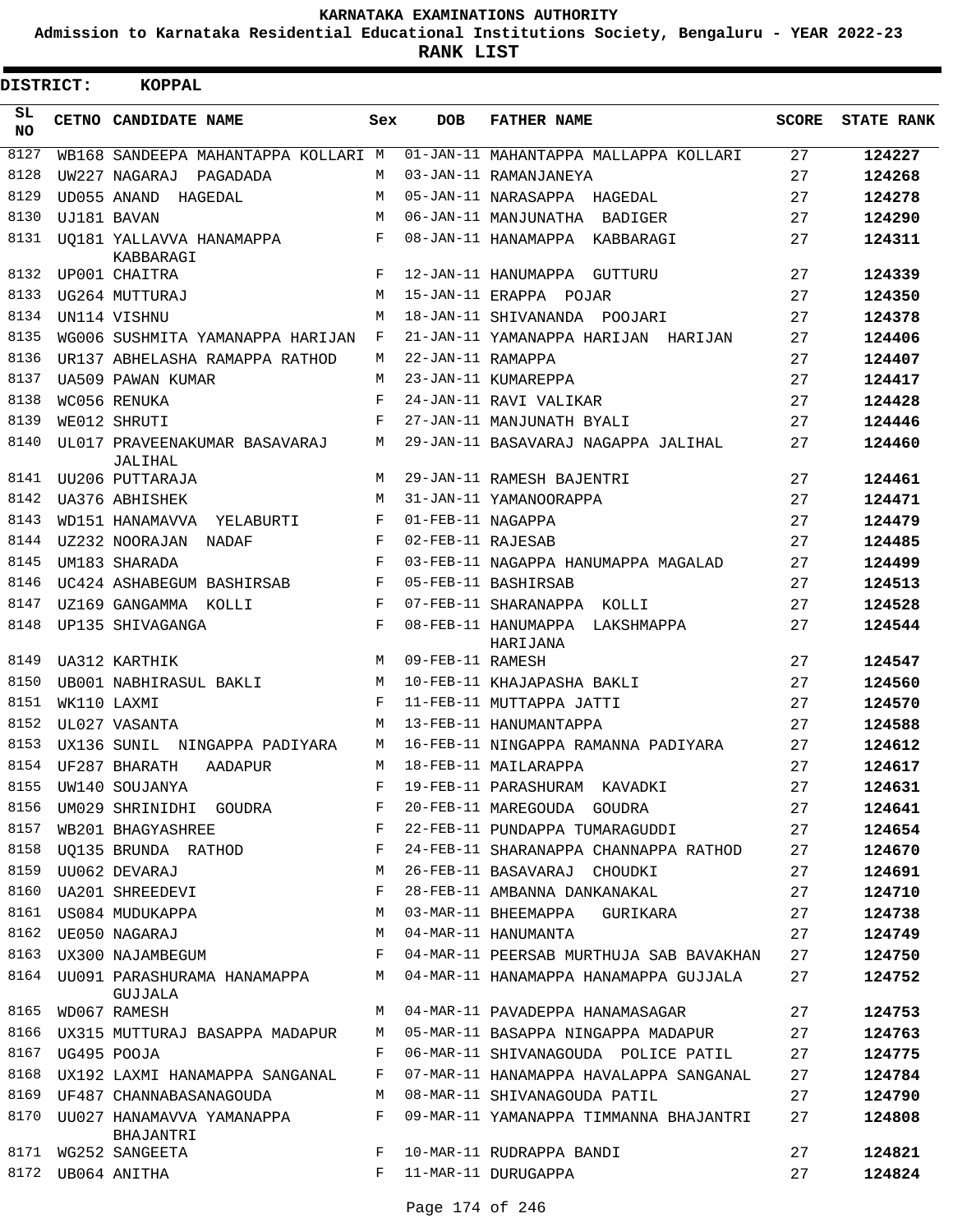**Admission to Karnataka Residential Educational Institutions Society, Bengaluru - YEAR 2022-23**

**RANK LIST**

| DISTRICT: |            | <b>KOPPAL</b>                                              |            |                   |                                                 |              |                   |
|-----------|------------|------------------------------------------------------------|------------|-------------------|-------------------------------------------------|--------------|-------------------|
| SL<br>NO. |            | CETNO CANDIDATE NAME                                       | Sex        | <b>DOB</b>        | <b>FATHER NAME</b>                              | <b>SCORE</b> | <b>STATE RANK</b> |
| 8173      |            | UC349 RAVIKUMARA                                           | М          |                   | 11-MAR-11 SHARANAPPA                            | 27           | 124830            |
| 8174      |            | WJ070 SHIVALEELA                                           | F          |                   | 12-MAR-11 ASHOK ANGADI                          | 27           | 124840            |
| 8175      |            | UA276 POOJA                                                | $_{\rm F}$ |                   | 14-MAR-11 MOUNESHA                              | 27           | 124860            |
| 8176      |            | WG232 NEELAPPA                                             | M          |                   | 16-MAR-11 HANUMAPPA METI                        | 27           | 124877            |
| 8177      |            | UU379 RENUKA                                               | F          |                   | 16-MAR-11 VEERABHADRAPPA GUGGARI                | 27           | 124878            |
| 8178      |            | UM162 NITYASHREE BAGANALA                                  | F          |                   | 17-MAR-11 MARIYAPPA BAGANALA                    | 27           | 124884            |
| 8179      |            | UB245 DODDABASAPPA KANTHEPPA<br>JUMALAPUR                  | M          |                   | 21-MAR-11 KANTHEPPA BASAPPA JUMALAPUR           | 27           | 124920            |
| 8180      |            | WB271 LAXMI                                                | F          | 23-MAR-11 NAGAPPA |                                                 | 27           | 124938            |
| 8181      |            | WC095 PUTTARAJ SANGAPPA SANGAMAD                           | М          |                   | 29-MAR-11 SANGAPPA MALLESH SANGAMAD             | 27           | 124999            |
| 8182      |            | UG021 TEJASWINI                                            | F          |                   | 31-MAR-11 HANUMANTAPPA HALLI                    | 27           | 125016            |
| 8183      |            | WG030 BASAMMA                                              | F          |                   | 01-APR-11 PALAKSHAGOUDA GOUDRA                  | 27           | 125019            |
| 8184      |            | WK213 PRAJWAL                                              | M          |                   | 01-APR-11 SHARANAPPA BANNIGOL                   | 27           | 125025            |
| 8185      |            | UA285 JAYASHREE ADIVEPPA GONDI                             | F          |                   | 03-APR-11 ADIVEPPA LINGAPPA GONDI               | 27           | 125052            |
| 8186      |            | UL275 HARISHA HAMPANNA<br>DODDAMANI                        | М          |                   | 04-APR-11 HAMPPANNA MAREAPPA<br>DODDAMANI       | 27           | 125063            |
| 8187      |            | UN178 RAJABHAKSHI BHAIRAPUR                                | М          |                   | 06-APR-11 SUBHANASAB                            | 27           | 125086            |
| 8188      |            | WF115 ANAND                                                | M          |                   | 07-APR-11 RAMANNA SHIDNALLI                     | 27           | 125090            |
| 8189      |            | UZ150 AKASH                                                | М          |                   | 08-APR-11 MALLESHAPPA KALAKABANDI               | 27           | 125100            |
| 8190      |            | UV009 SHREEKANTHA BANDARAGALLA                             | М          |                   | 09-APR-11 YAMANAPPA HULAGAPPA<br>BANDARAGALLA   | 27           | 125121            |
| 8191      |            | WK070 MANJULA                                              | F          |                   | 10-APR-11 BASAVARAJ ERAPPA HANCHINAL            | 27           | 125130            |
| 8192      |            | UC076 RAJESHWARI TALWAR                                    | F          | 10-APR-11 GOPAL   |                                                 | 27           | 125133            |
| 8193      |            | WD203 SAMHITHA                                             | $_{\rm F}$ |                   | 10-APR-11 RANGAPPA KATTIMANI                    | 27           | 125134            |
| 8194      |            | WD170 KALPANA                                              | F          |                   | 11-APR-11 MARUTI HULASANAHATTI                  | 27           | 125141            |
| 8195      |            | UK297 PARVATI MANTRI                                       | F          |                   | 12-APR-11 MUKKANNA MANTRI                       | 27           | 125151            |
| 8196      |            | UJ092 ASHWINI                                              | F          |                   | 13-APR-11 HANUMAPPA DADEGAL                     | 27           | 125156            |
| 8197      |            | UW099 CHANDRU KRISHNAPPA POOJAR                            | М          |                   | 15-APR-11 KRISHNAPPA UMALEPPA POOJAR            | 27           | 125182            |
| 8198      |            | WD098 NANDITA                                              | F          |                   | 15-APR-11 HANAMANTAPPA HALLIGUDI                | 27           | 125188            |
| 8199      |            | UX420 PRADEEP YALLAPPA<br>HIREWALIKAR                      | М          |                   | 15-APR-11 YALLAPPA HIREWALIKAR                  | 27           | 125192            |
| 8200      |            | UF217 PAVANAKUMAR PARUTI                                   | М          |                   | 18-APR-11 MUTTAPPA BASAPPA PARUTI               | 27           | 125217            |
|           |            | 8201 UE070 LAKSHMI                                         | F          |                   | 19-APR-11 JUGANAGOUDA POLISPATIL                | 27           | 125226            |
|           |            | 8202 UF645 SACHIN MUSIGERI                                 | М          |                   | 19-APR-11 MUTTAPPA MUSIGERI                     | 27           | 125232            |
| 8203      |            | UE147 ANITHA                                               | F          |                   | 20-APR-11 DEVAPPA BACHANALLI                    | 27           | 125238            |
|           |            | 8204 UF509 CHANDRASHEKHARAYYA SANGAYYA M<br>VARIKALLAMATHA |            |                   | 21-APR-11 SANGAYYA MAHANTAYYA<br>VARIKALLAMATHA | 27           | 125253            |
| 8205      |            | WD073 SACHIN                                               | М          |                   | 22-APR-11 NAGAPPA PAMMAR                        | 27           | 125272            |
| 8206      | WG115 ANIL |                                                            | М          |                   | 24-APR-11 JAYAPPA LAMBANI                       | 27           | 125285            |
|           |            | 8207 UE119 KAVERI                                          | F          |                   | 25-APR-11 LAKSHMANNA JEERAL                     | 27           | 125301            |
| 8208      |            | UB019 MALLIKARJUNA                                         | М          |                   | 01-MAY-11 SHEKHARAGOUDA                         | 27           | 125367            |
| 8209      |            | UV224 SUNIL BASAVARAJ<br>KALASANNANAVAR                    | M          |                   | 02-MAY-11 BASAVARAJ KALLAPPA<br>KALASANNANAVAR  | 27           | 125387            |
| 8210      |            | UG374 LAXMI                                                | F          |                   | 03-MAY-11 MUNIYAPPA KAVALUR                     | 27           | 125394            |
| 8211      |            | UJ040 SHIVARAJ                                             | М          |                   | 03-MAY-11 MUDUKAPPA KURI                        | 27           | 125402            |
| 8212      |            | UE001 VENKATESH ANGADI                                     | М          |                   | 06-MAY-11 HANUMANTAPPA BASAPPA ANGADI           | 27           | 125443            |
| 8213      |            | UC127 ANJALI                                               | F          |                   | 07-MAY-11 HANAMAPPA POLICE                      | 27           | 125444            |
| 8214      |            | UA150 ANNAPURNA                                            | F          |                   | 07-MAY-11 HANUMANTAPPA                          | 27           | 125445            |
| 8215      |            | UF274 DEEPA                                                | F          |                   | 07-MAY-11 RAMAPPA HARIJAN                       | 27           | 125447            |
| 8216      |            | UL278 KARTHIK                                              | М          |                   | 07-MAY-11 HANUMAPPA NARI                        | 27           | 125449            |
| 8217      |            | UA097 ASHWINI                                              | F          |                   | 09-MAY-11 SANNA HANUMANTA                       | 27           | 125467            |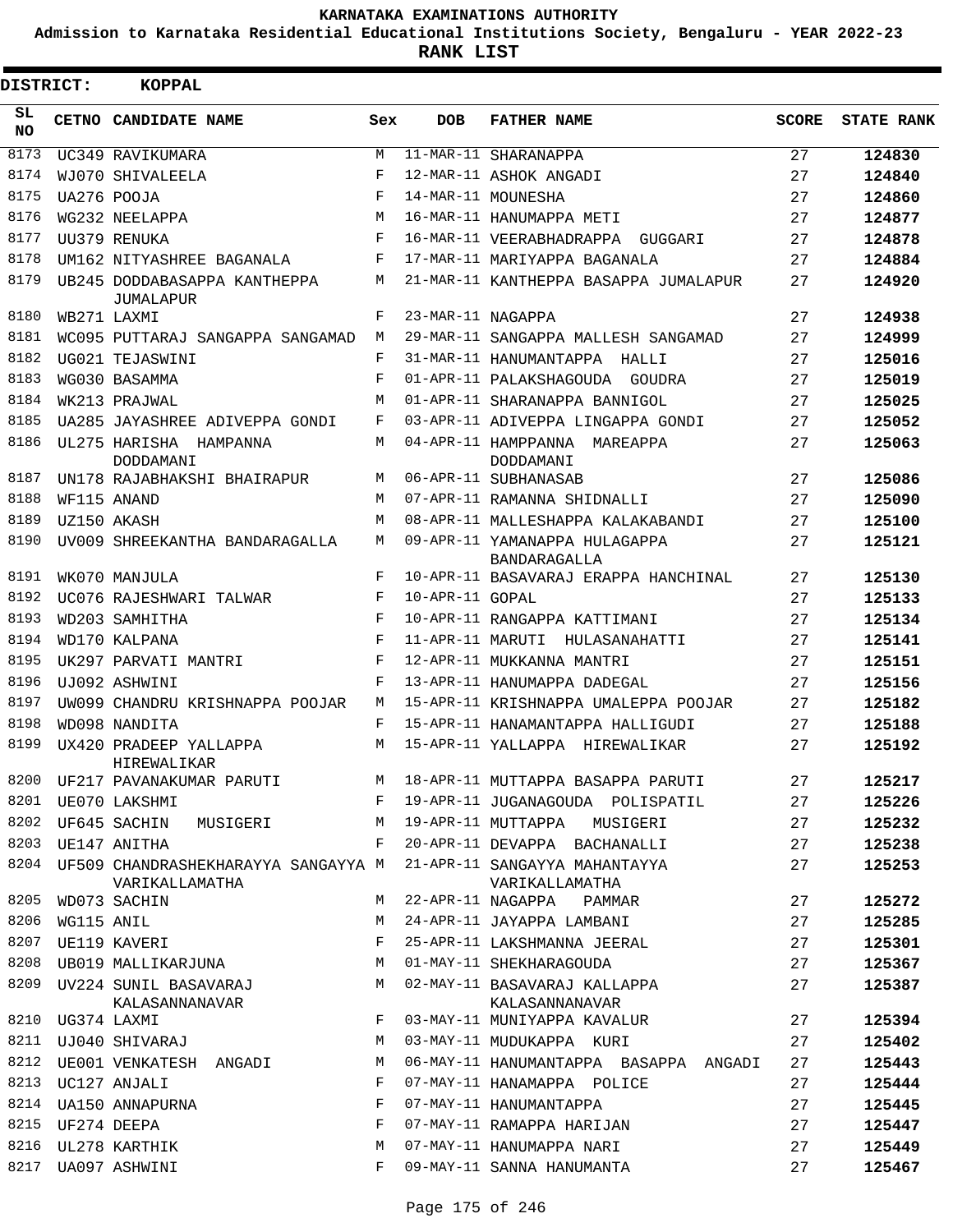**Admission to Karnataka Residential Educational Institutions Society, Bengaluru - YEAR 2022-23**

**RANK LIST**

| <b>DISTRICT:</b> |            | KOPPAL                                                           |              |                   |                                                    |    |                  |
|------------------|------------|------------------------------------------------------------------|--------------|-------------------|----------------------------------------------------|----|------------------|
| SL.<br><b>NO</b> |            | CETNO CANDIDATE NAME                                             | Sex          | <b>DOB</b>        | <b>FATHER NAME</b>                                 |    | SCORE STATE RANK |
| 8218             |            | UH218 HARISH                                                     | M            |                   | 09-MAY-11 BADDEPPA JATOT                           | 27 | 125470           |
| 8219             |            | UU492 DEVAMMA HANCHINAL                                          | F            |                   | 10-MAY-11 RANGAPPA                                 | 27 | 125478           |
| 8220             |            | UD390 MAREGOUDA GOUDRU                                           | M            |                   | 10-MAY-11 DEVAPPA GOUDRU                           | 27 | 125483           |
| 8221             |            | UC054 VENKATESH                                                  | M            |                   | 10-MAY-11 PAMPANNA                                 | 27 | 125491           |
| 8222             |            | UX140 YAMANURAPPA TEVARANNAVAR M                                 |              | 10-MAY-11 BASAPPA |                                                    | 27 | 125493           |
| 8223             |            | UH065 GOWSIDDHA H                                                | M            |                   | 11-MAY-11 HULUGAPPA                                | 27 | 125496           |
| 8224             |            | WC189 NANDITA                                                    | F            |                   | 11-MAY-11 VENKATESH MALI                           | 27 | 125497           |
| 8225             |            | WC208 PRATIMA                                                    | $\mathbf{F}$ |                   | 12-MAY-11 DURUGAPPA PAMMAR                         | 27 | 125507           |
| 8226             |            | UC461 PAVANKUMAR ARAL                                            | M            |                   | 13-MAY-11 CHANNABASAVA                             | 27 | 125523           |
| 8227             |            | UB125 RAVEENDRA                                                  | М            |                   | 15-MAY-11 NEELAKANTHA KANAKAGIRI                   | 27 | 125548           |
| 8228             |            | UN160 SAMARTH BADAGI                                             | М            |                   | 16-MAY-11 BASAVARAJ BADAGI                         | 27 | 125560           |
| 8229             |            | $\mathbf{F}$ and $\mathbf{F}$ and $\mathbf{F}$<br>US184 PRIYANKA |              |                   | 17-MAY-11 PARSAPPA HARIJAN                         | 27 | 125573           |
| 8230             |            | $\mathbf{F}$ and $\mathbf{F}$ and $\mathbf{F}$<br>UV293 AMRUTA   |              |                   | 19-MAY-11 YUVARAJA                                 | 27 | 125587           |
| 8231             |            | UF232 SANJANA HIREMATHA F                                        |              |                   | 19-MAY-11 MAHANTESH HIREMATHA                      | 27 | 125595           |
| 8232             |            | UH022 ARJUN                                                      | M            |                   | 20-MAY-11 SHANKARAPPA JATOT                        | 27 | 125601           |
| 8233             |            | UE208 RAJESHA                                                    | М            |                   | 22-MAY-11 RAVICHANDRA                              | 27 | 125633           |
| 8234             |            | WF272 SHANTABAI RATHOD                                           | $\mathbf{F}$ |                   | 22-MAY-11 DEVAPPA RATHOD                           | 27 | 125638           |
| 8235             |            | UD195 PARASHURAM                                                 | М            |                   | 24-MAY-11 KARIYAPPA                                | 27 | 125659           |
| 8236             |            | UE171 DOULAT                                                     | M            |                   | 27-MAY-11 NAJEERASAB                               | 27 | 125692           |
| 8237             | WF170 UMA  |                                                                  | F            |                   | 27-MAY-11 SURESH MARIYAPPA HARIJAN                 | 27 | 125701           |
| 8238             |            | UB161 LOKESH                                                     | M            |                   | 29-MAY-11 MALLIKARJUNA                             | 27 | 125721           |
| 8239             | UX209 MANU |                                                                  | М            |                   | 29-MAY-11 GUDUDAPPA MYAGALAMANI                    | 27 | 125722           |
| 8240             |            | US155 PRASHANT RAMAPPA MADAR                                     | М            | 01-JUN-11 RAMAPPA |                                                    | 27 | 125775           |
| 8241             |            | UB071 SAVITA                                                     | F            |                   | 01-JUN-11 DODDAHULAGAPPA                           | 27 | 125783           |
| 8242             |            | WG086 SUKHAMUNI                                                  | M            |                   | 01-JUN-11 KANAKAPPA SINDHOGI                       | 27 | 125787           |
| 8243             |            | WJ089 YALLAMMA SANNAHULAGAPPA F                                  |              |                   | 01-JUN-11 SANNAHULAGAPPA DURAGAPPA                 | 27 | 125795           |
| 8244             |            | UX198 AMBRESHA                                                   | M            |                   | 02-JUN-11 HANAMANTA DOLLIN                         | 27 | 125798           |
| 8245             |            | UD015 MOUNESH HUGGI                                              | M            |                   | 02-JUN-11 PARASAPPA HUGGI                          | 27 | 125803           |
| 8246             |            | UX131 PARASHURAM CHAVHAN                                         | M            | 02-JUN-11 VEERESH |                                                    | 27 | 125805           |
| 8247             |            | WH211 KIRAN SANNA HUSENAPPA<br>GADDADAVAR                        | M            |                   | 05-JUN-11 SANNA HUSENAPPA GADDADAVAR               | 27 | 125840           |
| 8248             |            | WF212 NAGARAJA                                                   | M            |                   | 05-JUN-11 YAMANAPPA VANAKERI                       | 27 | 125841           |
| 8249             |            | UE394 GEETA                                                      | F            |                   | 07-JUN-11 BASAVARAJA HOSAKERI                      | 27 | 125869           |
| 8250             |            | UA310 KARTIK                                                     | М            |                   | 09-JUN-11 JAMBANNA HOSALLI                         | 27 | 125897           |
| 8251             |            | UB159 MALLIKARJUNA                                               | М            |                   | 09-JUN-11 BASAPPA KAMPLI                           | 27 | 125900           |
| 8252             |            | WC213 NETRAVATI<br>NASAGUNNI                                     | F            | 09-JUN-11 NAGAPPA |                                                    | 27 | 125903           |
| 8253             |            | UU469 TIRUPATI AYYAPPA DAGGI                                     | М            |                   | 09-JUN-11 AYYAPPA LAXMAN DAGGI                     | 27 | 125915           |
| 8254             |            | WC046 SOUMYA                                                     | F            |                   | 10-JUN-11 DODDANAGOUDA VEERANAGOUDA<br>POLICEPATIL | 27 | 125934           |
| 8255             |            | UX401 PRAJWAL SURESH PUJARI                                      | M            |                   | 12-JUN-11 SURESH PUJARA JUMMANNA PUJARI            | 27 | 125954           |
| 8256             |            | UX295 KANAKARAYA                                                 | M            |                   | 13-JUN-11 BASAVARAJ VALIKAR                        | 27 | 125959           |
| 8257             |            | UU473 PRAKASH KANAKAPPA HUNASIHAL M                              |              |                   | 13-JUN-11 KANAKAPPA HANAMAPPA HUNASIHAL            | 27 | 125962           |
| 8258             |            | WK041 SHIVARAJ                                                   | M            |                   | 14-JUN-11 BASAVARAJ KARIGAR                        | 27 | 125973           |
| 8259             |            | UX034 UMESH<br>LAMANI                                            | M            |                   | 14-JUN-11 SANTAPPA                                 | 27 | 125975           |
| 8260             |            | UT086 IRAMMA NASAGUNNI                                           | F            |                   | 15-JUN-11 HANAMAPPA                                | 27 | 125980           |
| 8261             |            | UO059 DURUGAMMA                                                  | F            |                   | 17-JUN-11 NARIYAPPA                                | 27 | 126009           |
|                  |            | 8262 UF586 SHIVARAJ PADACHINTI                                   | M            |                   | 18-JUN-11 BHIMAPPA                                 | 27 | 126028           |
| 8263             |            | UW061 PRADEEPA RAMESH CHAVHAN                                    | M            |                   | 19-JUN-11 RAMESH CHAVHAN                           | 27 | 126042           |
| 8264             |            | WF268 SHIVALEELA MALLAPPA KOTABAL F                              |              |                   | 20-JUN-11 MALLAPPA BASAVANTAPPA KOTABAL            | 27 | 126061           |
| 8265             |            | UF611 AISHWARYA                                                  | F            |                   | 21-JUN-11 HANAMANT BANNIGOL                        | 27 | 126066           |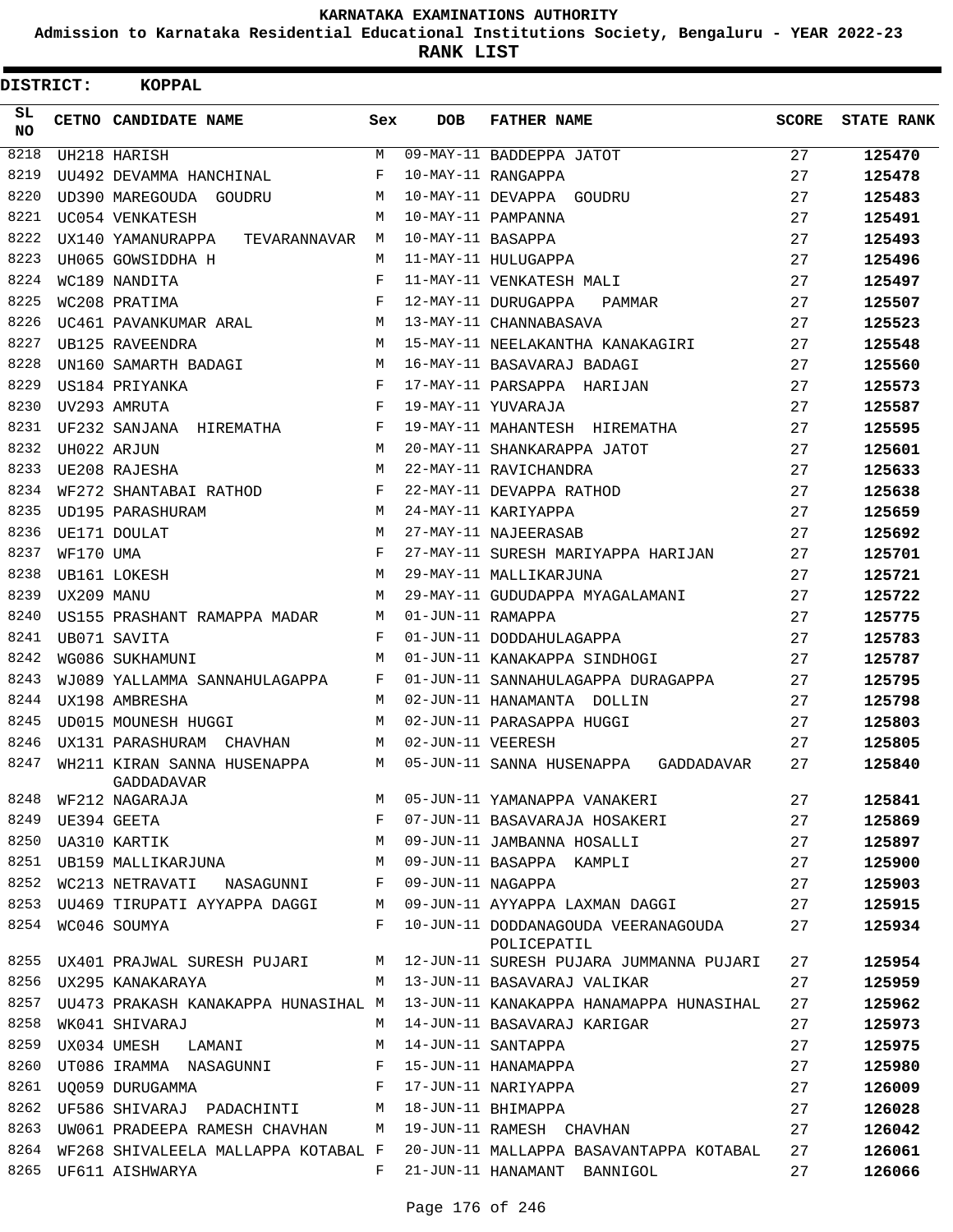**Admission to Karnataka Residential Educational Institutions Society, Bengaluru - YEAR 2022-23**

**RANK LIST**

Е

| <b>DISTRICT:</b> |            | <b>KOPPAL</b>                           |             |                   |                                              |              |                   |
|------------------|------------|-----------------------------------------|-------------|-------------------|----------------------------------------------|--------------|-------------------|
| SL.<br><b>NO</b> |            | CETNO CANDIDATE NAME                    | Sex         | <b>DOB</b>        | <b>FATHER NAME</b>                           | <b>SCORE</b> | <b>STATE RANK</b> |
| 8266             |            | UX405 PRAVEEN                           | М           |                   | 24-JUN-11 DURAGAPPA BHAJENTRI                | 27           | 126109            |
| 8267             |            | UA297 SATISH                            | M           |                   | 26-JUN-11 BASAVARAJ BHOVI                    | 27           | 126141            |
| 8268             |            | <b>UA301 VANI SHREE</b>                 | F           | 26-JUN-11 BHIMESH |                                              | 27           | 126143            |
| 8269             |            | WA039 ANU NAGAPPA DINNEBAVI F           |             |                   | 27-JUN-11 NAGAPPA SANNADURGAPPA<br>DINNEBAVI | 27           | 126149            |
| 8270             |            | WA090 ANANDA MAHADEVAPPA MADAR          | M           |                   | 28-JUN-11 MAHADEVAPPA MADAR                  | 27           | 126156            |
| 8271             |            | UJ038 LAKSHMI                           | F           |                   | 29-JUN-11 YANKAPPA CHINCHALI                 | 27           | 126170            |
| 8272             |            | WC146 AJEEMA PEERSAB OLI                | F           |                   | 30-JUN-11 PEERSAB OLI                        | 27           | 126178            |
| 8273             |            | WA053 ERANAGOUDA                        | M           |                   | 30-JUN-11 GURANAGOUDA                        | 27           | 126181            |
| 8274             |            | UW165 NIRUPADI POLICE PATIL             | М           |                   | 01-JUL-11 NINGANAGOUDA                       | 27           | 126199            |
| 8275             |            | US035 ANITHA                            | F           |                   | 02-JUL-11 BASAPPA GODI                       | 27           | 126209            |
| 8276             |            | UK214 SAVITA                            | $\mathbf F$ |                   | 05-JUL-11 NIRUPADAPPA BATTAR                 | 27           | 126262            |
| 8277             |            | UD222 BHEEMESHA                         | М           |                   | 06-JUL-11 SHANKRAPPA TEMMINALA               | 27           | 126266            |
| 8278             |            | WF077 BHAGYASHREE                       | F           |                   | 07-JUL-11 GYANAPA TOTAPPANAVAR               | 27           | 126288            |
| 8279             |            | UC193 NANDINI                           | F           | 07-JUL-11 DANAPPA |                                              | 27           | 126297            |
| 8280             |            | UU032 DEVARAJ                           | M           |                   | 08-JUL-11 SIDDAPPA HADAPAD                   | 27           | 126308            |
| 8281             |            | UC189 KAVERI                            | F           |                   | 09-JUL-11 ANJANEYA                           | 27           | 126326            |
| 8282             |            | WH254 BHAGYA                            | F           |                   | 10-JUL-11 SHIVAPPA HARIJAN                   | 27           | 126341            |
| 8283             |            | UF230 PRATEEKSHA OTHAGERI               | F           |                   | 10-JUL-11 BASAVARAJ                          | 27           | 126348            |
| 8284             |            | UJ144 VASANTA                           | M           |                   | 12-JUL-11 NAGARAJ SANGAPUR                   | 27           | 126379            |
| 8285             |            | UN118 KARTHIK KENGERI                   | М           |                   | 14-JUL-11 HANUMANTHA KENGERI                 | 27           | 126402            |
| 8286             |            |                                         | М           |                   | 17-JUL-11 BETADAPPA                          |              |                   |
| 8287             |            | UG200 SHIVARAJA                         | F           |                   | BASIRALA                                     | 27           | 126441            |
|                  |            | UE059 ANITA                             |             |                   | 18-JUL-11 VENKAPPA                           | 27           | 126442            |
| 8288             |            | UF196 SHREEDEVI                         | F           |                   | 18-JUL-11 YAMANAPPA MADAR                    | 27           | 126452            |
| 8289             |            | UA127 ANITA                             | F           |                   | 19-JUL-11 SANGAPPA                           | 27           | 126457            |
| 8290             |            | UA090 PARVATHEMMA                       | F           |                   | 20-JUL-11 MALLAYYA                           | 27           | 126481            |
| 8291             |            | UO117 SHAHIDBASHA                       | М           |                   | 20-JUL-11 RAJESAB HIREMANI                   | 27           | 126486            |
| 8292             |            | UX276 RAMESHA                           | M           |                   | 21-JUL-11 SHARANAPPA HABALAKATTI             | 27           | 126496            |
| 8293             |            | WK158 IRFAN                             | M           |                   | 22-JUL-11 MABUSAB VALIKAR                    | 27           | 126504            |
| 8294             |            | <b>UA478 SRUSHTI</b>                    | F           |                   | 23-JUL-11 SHIVAKUMAR                         | 27           | 126525            |
| 8295             |            | UL190 APSANA BABUJAN BANNIKOPPA         | F           |                   | 25-JUL-11 BABUJAN BANNIKOPPA                 | 27           | 126537            |
| 8296             |            | UC088 UDAYAKUMARA                       | M           |                   | 25-JUL-11 YAMANOORAPPA                       | 27           | 126551            |
| 8297             |            | UK329 VIJAYAKUMAR                       | М           |                   | 26-JUL-11 RAJAPPA BAIL PATTAR                | 27           | 126565            |
| 8298             | UZ222 ABHI |                                         | M           |                   | 27-JUL-11 BASAVARAJ VANKALAKUNTI             | 27           | 126567            |
| 8299             |            | UZ309 MAHMAD TOUSIF                     | М           |                   | 27-JUL-11 SHYAMEED SAB                       | 27           | 126574            |
| 8300             |            | UA266 NIRUPADI APPAYYA KURUBAR          | М           |                   | 27-JUL-11 APPAYYA IRANNA KURUBAR             | 27           | 126577            |
| 8301             |            | UP003 RAKESH                            | M           |                   | 27-JUL-11 HEMANNA KURI                       | 27           | 126580            |
| 8302             |            | WG282 SHIVARAJA                         | М           |                   | 27-JUL-11 SHARANAPPA<br>METI                 | 27           | 126585            |
| 8303             |            | UF577 ANILKUMAR                         | М           |                   | 29-JUL-11 BASAPPA MADAR                      | 27           | 126601            |
| 8304             |            | UX446 KANOLA                            | М           |                   | 29-JUL-11 NINGAPPA GULEDA                    | 27           | 126606            |
| 8305             |            | UE232 KEERTHANA                         | F           | 30-JUL-11 RAJU    |                                              | 27           | 126625            |
| 8306             |            | UE347 NAGARATNA                         | F           |                   | 02-AUG-11 BHAGAPPA                           | 27           | 126659            |
| 8307             |            | UF213 SHARANABASAV BASAVARAJ            | М           |                   | 02-AUG-11 BASAVARAJ KONASAGAR                | 27           | 126666            |
| 8308             |            | KONASAGAR                               | М           |                   |                                              | 27           |                   |
|                  |            | WJ168 NAGARAJ                           |             |                   | 03-AUG-11 VIRUPAKSHAPPA HOSURU               |              | 126672            |
| 8309             |            | WD057 MAHAMMAD HAZRAT RAJASAB<br>MULLAR | M           |                   | 04-AUG-11 RAJASAB SANNA RAJASAB MULLAR       | 27           | 126684            |
| 8310             |            | UT031 BHAGYASHREE                       | F           |                   | 05-AUG-11 HANAMAPPA PAVADEPPANAVAR           | 27           | 126695            |
| 8311             |            | UB060 CHANDRASHEKAR                     | М           |                   | 05-AUG-11 DODDAPPA SOMANAL                   | 27           | 126696            |
| 8312             |            | UF208 SHRESHTA GANESH KUMBAR            | F           |                   | 05-AUG-11 GANESH YALLAPPA KUMBAR             | 27           | 126709            |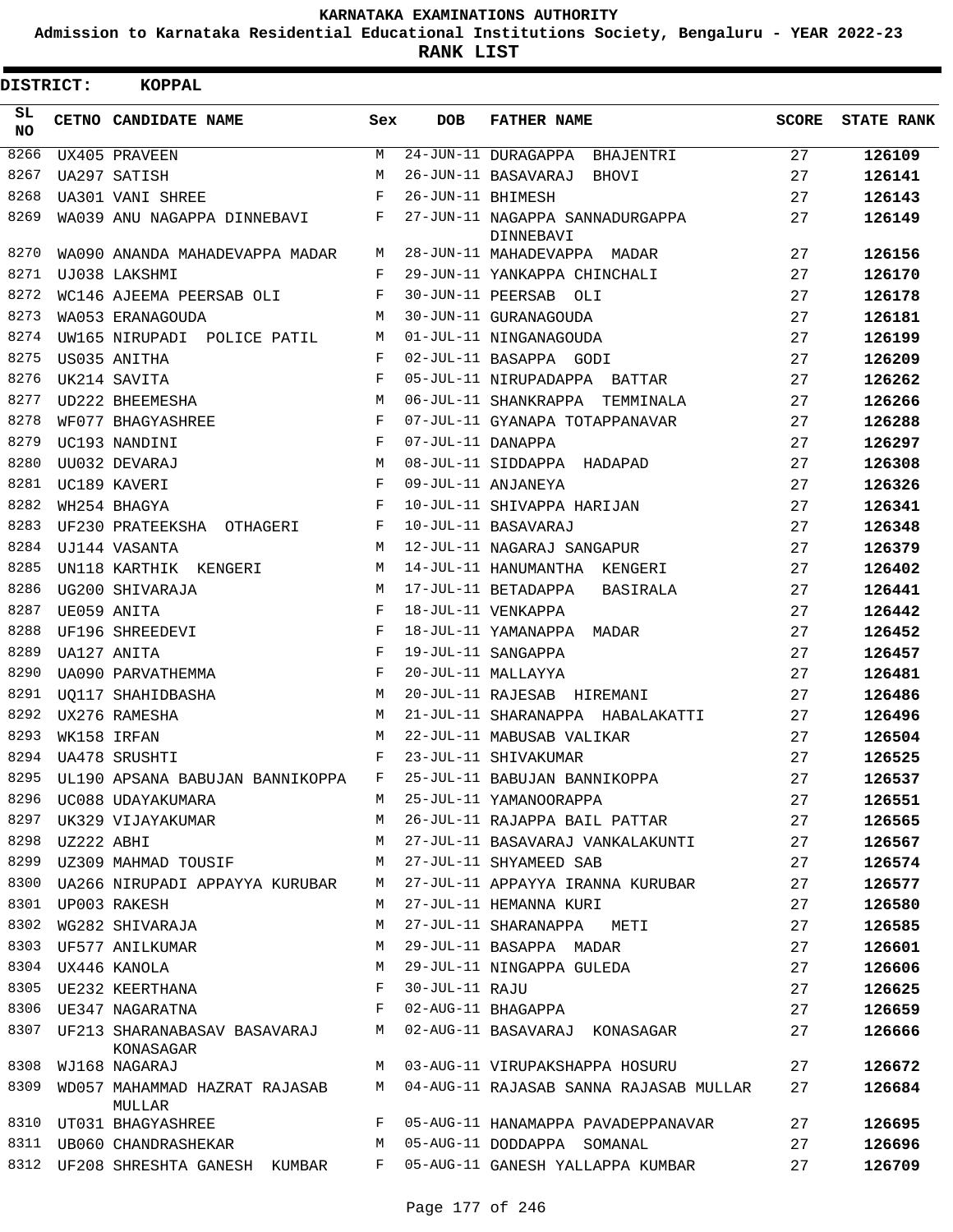**Admission to Karnataka Residential Educational Institutions Society, Bengaluru - YEAR 2022-23**

| DISTRICT:  | <b>KOPPAL</b>                                                                       |            |                   |                                                                       |              |                   |
|------------|-------------------------------------------------------------------------------------|------------|-------------------|-----------------------------------------------------------------------|--------------|-------------------|
| SL.<br>NO. | CETNO CANDIDATE NAME                                                                | Sex        | <b>DOB</b>        | <b>FATHER NAME</b>                                                    | <b>SCORE</b> | <b>STATE RANK</b> |
| 8313       | WG048 BALAJI                                                                        | М          |                   | 06-AUG-11 PARASAPPA PAMMAR                                            | 27           | 126714            |
| 8314       | UF272 BINDUSHREE                                                                    | F          | 06-AUG-11 NAGAPPA | ILAGER                                                                | 27           | 126715            |
| 8315       | WG034 SINDHU                                                                        | F          |                   | 06-AUG-11 MAHADEVAYYA HIREMATH                                        | 27           | 126720            |
| 8316       | WH172 TEJASHVINI<br>TUPPAD                                                          | F          |                   | 06-AUG-11 TRILINGESH                                                  | 27           | 126722            |
| 8317       | UM109 KAVYASHRI                                                                     | F          |                   | 08-AUG-11 GAVISIDDAPPA RAMANNA SANGAPUR                               | 27           | 126737            |
| 8318       | UJ024 YASHMIN                                                                       | $_{\rm F}$ |                   | 08-AUG-11 KHAJAHUSSAIN KAVALOOR                                       | 27           | 126748            |
| 8319       | UE061 UMADEVI                                                                       | F          |                   | 11-AUG-11 MANNAPPA DODDAMANI                                          | 27           | 126780            |
| 8320       | UC224 LAXMI                                                                         | F          |                   | 13-AUG-11 DURUKAPPA HUBBALLI                                          | 27           | 126797            |
| 8321       | WF116 GEETA                                                                         | F          |                   | 18-AUG-11 MAILAPPA HIREMANI                                           | 27           | 126845            |
| 8322       | WF022 VINOD                                                                         | М          |                   | 20-AUG-11 SHARANAPPA TALAVAR                                          | 27           | 126868            |
| 8323       | UA366 K TARUNAKUMAR                                                                 | M          |                   | 21-AUG-11 NAGARAJA                                                    | 27           | 126872            |
| 8324       | UG103 SRIKANT                                                                       | М          |                   | 24-AUG-11 DURAGAPPA ONTETTINAVAR                                      | 27           | 126907            |
| 8325       | WG341 SHOBHA                                                                        | F          |                   | 26-AUG-11 CHANDRASHEKAR SANGATI                                       | 27           | 126932            |
| 8326       | UG553 AISHWARYA                                                                     | F          |                   | 27-AUG-11 ANIL KUMAR KANDAKOOR                                        | 27           | 126935            |
| 8327       | UU304 AFSANA BEGUM                                                                  | F          |                   | 01-SEP-11 MAHAMOODSAB<br>SHEKH                                        | 27           | 126978            |
| 8328       | UL203 SAHANA                                                                        | F          |                   | 06-SEP-11 KALLAPPA BENAKALLA                                          | 27           | 127043            |
| 8329       | UC452 MAHANTESH GYANAPPA<br>ADAVIBHAVI                                              | М          |                   | 08-SEP-11 GYANAPPA                                                    | 27           | 127059            |
| 8330       | UE112 ANJALI                                                                        | F          | 09-SEP-11 VEERESH |                                                                       | 27           | 127066            |
| 8331       | UX079 PRIYANKA HANAMAPPA MANTRI                                                     | F          |                   | 10-SEP-11 HANAMAPPA CHANDAPPA MANTRI                                  | 27           | 127081            |
| 8332       | UB174 K LAKSHMI                                                                     | F          |                   | 12-SEP-11 VIRUPAKSHI                                                  | 27           | 127099            |
| 8333       | UO008 RUDRAMMA                                                                      | F          |                   | 12-SEP-11 NEELAPPA YADDONI                                            | 27           | 127106            |
| 8334       | UU040 APURVA                                                                        | F          |                   | 16-SEP-11 SHARANAPPA PAVADEPPANAVAR                                   | 27           | 127137            |
| 8335       | WJ059 KALYANKUMAR                                                                   | М          |                   | 17-SEP-11 BASAVARAJ GEDIGERI                                          | 27           | 127155            |
| 8336       | UL093 SHIPLA                                                                        | F          |                   | 21-SEP-11 TIPPANNA BESTAR                                             | 27           | 127192            |
| 8337       | WE105 SAVITA                                                                        | $_{\rm F}$ |                   | 23-SEP-11 KRASHNAPPA VALIKAR                                          | 27           | 127209            |
| 8338       | UR128 RAJESHWARI                                                                    | F          |                   | 24-SEP-11 BALAJI HULEGUDDA                                            | 27           | 127222            |
| 8339       | UZ247 AKASHA CHANDANAGOUDA<br>MALIPATEEL                                            | М          |                   | 26-SEP-11 CHANDANAGOUDA BASANAGOUDA<br>MALIPATIL                      | 27           | 127235            |
| 8340       | UY123 CHANNABASAPPA SHARANAPPA<br>KATIGAR                                           | M          |                   | 26-SEP-11 SHARANAPPA KATIGAR                                          | 27           | 127239            |
| 8341       | WD188 DEVARAJ                                                                       | М          |                   | 29-SEP-11 SHEKAPPA KASANAKANDI                                        | 27           | 127270            |
| 8342       | UD125 IMAMBI                                                                        | F          |                   | 03-OCT-11 HASEN SAB                                                   | 27           | 127307            |
| 8343       | UV033 KHAJABANU F                                                                   |            |                   | 07-OCT-11 HUSENSAB ATTAR                                              | 27           | 127359            |
|            | 8344 UB216 VIJAYALAKSHMI F                                                          |            |                   | 07-OCT-11 VENKATESH TALAWAR                                           | 27           | 127363            |
| 8345       | UA211 SIMRAN BEGAM F                                                                |            |                   | 10-OCT-11 IBRAHIM SAB                                                 | 27           | 127387            |
| 8346       | WC156 YASHODHA                                                                      | F          |                   | 10-OCT-11 BASAVARAJA YAPALADINNI                                      | 27           | 127390            |
| 8347       | UA068 RENUKA                                                                        | F          |                   | 12-OCT-11 MALIYAPPA ' BASAPURA                                        | 27           | 127404            |
|            | 8348 UD385 ANJANEYA                                                                 | М          |                   | 14-OCT-11 ERAPPA VADDAR                                               | 27           | 127412            |
|            | 8349 UA343 PRADEEP                                                                  | М          |                   | 15-OCT-11 NINGAJJA ALURU                                              | 27           | 127432            |
|            | $\mathbf{F}$ and the contract of the contract of $\mathbf{F}$<br>8350 UE246 SUMAYYA |            |                   | 15-OCT-11 KHAJA KHAJASAB                                              | 27           | 127434            |
|            | 8351 UV027 PREETAM BASAVARAJ M 16-OCT-11 BASAVARAJ<br>LAKKALAKATTI                  |            |                   |                                                                       | 27           | 127443            |
|            | $\mathbf{F}$ and $\mathbf{F}$<br>8352 UR046 SUDHA                                   |            |                   | 17-OCT-11 SHIVAPUTRAPPA                                               | 27           | 127458            |
|            | 8353 UR019 SHARANAMMA F 18-OCT-11 MANJUNATH METI                                    |            |                   |                                                                       | 27           | 127474            |
|            |                                                                                     |            |                   | 8354 WH342 BINDU LAKSHMANA KABBER F 20-OCT-11 LAKSHMANA KABBER KABBER | 27           | 127488            |
| 8355       | WB125 ARJUN SHREESHAILAPPA GHANTI M                                                 |            |                   | 25-OCT-11 SHREESHAILAPPA YAMANARUPPA<br>GHANTI                        | 27           | 127531            |
| 8356       | WG210 DEEPA                                                                         | F          |                   | 26-OCT-11 HANAMAPPA GORALLI                                           | 27           | 127538            |
| 8357       | WH048 DEEPA MUTTAL F                                                                |            |                   | 27-OCT-11 SATYAPPA MUTTAL                                             | 27           | 127550            |
| 8358       | $\mathbf{F}$ and the set of $\mathbf{F}$ and $\mathbf{F}$<br>UY110 DEEPA BADIGER    |            |                   | 31-OCT-11 SHARANAPPA                                                  | 27           | 127583            |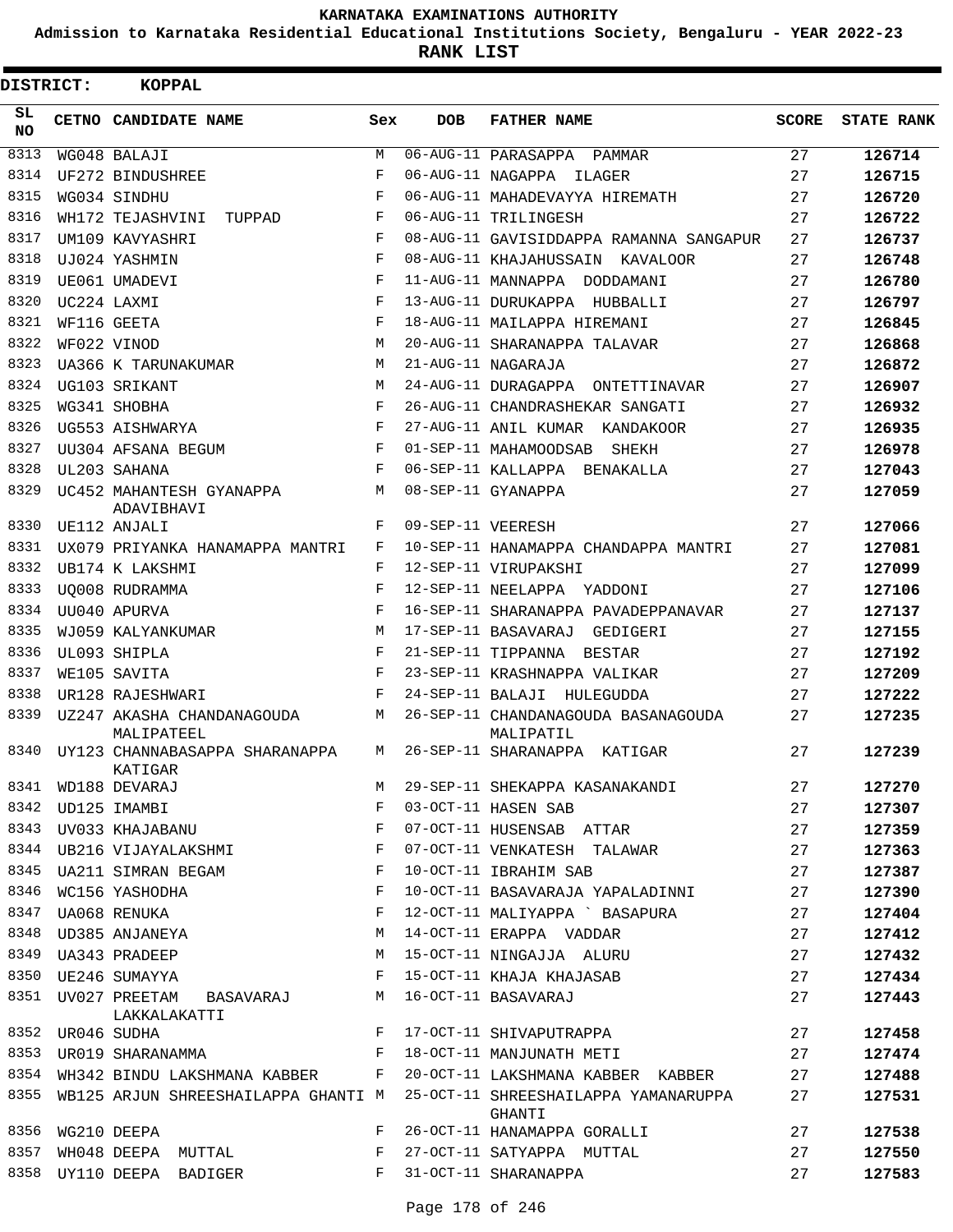**Admission to Karnataka Residential Educational Institutions Society, Bengaluru - YEAR 2022-23**

**RANK LIST**

| DISTRICT: |           | <b>KOPPAL</b>                                |     |                                |                                                                                                                                                                                                                                                                                         |              |                   |
|-----------|-----------|----------------------------------------------|-----|--------------------------------|-----------------------------------------------------------------------------------------------------------------------------------------------------------------------------------------------------------------------------------------------------------------------------------------|--------------|-------------------|
| SL<br>NO. |           | CETNO CANDIDATE NAME                         | Sex | <b>DOB</b>                     | <b>FATHER NAME</b>                                                                                                                                                                                                                                                                      | <b>SCORE</b> | <b>STATE RANK</b> |
| 8359      |           | WG316 PALAKSHAYYA HIREMATH                   | М   | $\overline{01-NOV-}11$ BASAYYA | HIREMATH                                                                                                                                                                                                                                                                                | 27           | 127592            |
| 8360      |           | UC420 SHARANABASAVA                          | М   |                                | 01-NOV-11 BASAVARAJA TOTAGERA                                                                                                                                                                                                                                                           | 27           | 127594            |
| 8361      |           | UZ341 HANUMESH BASAVARAJ JEERAL              | М   |                                | 02-NOV-11 BASAVARAJ PAMAPPA JEERAL                                                                                                                                                                                                                                                      | 27           | 127601            |
| 8362      |           | UM073 NAGAMMA                                | F   |                                | 05-NOV-11 HANUMAPPA GIRIDAVARI                                                                                                                                                                                                                                                          | 27           | 127632            |
| 8363      |           | UJ189 DAVALASAB MAINUSAB<br><b>BUKITAGAR</b> | М   |                                | 06-NOV-11 MAINUSAB BUDNESAB BUKITAGAR                                                                                                                                                                                                                                                   | 27           | 127635            |
| 8364      |           | UX369 TASLEEMA                               | F   |                                | 06-NOV-11 RAJESAB MODINSAB LINGANABANDI                                                                                                                                                                                                                                                 | 27           | 127642            |
| 8365      |           | UM089 KRISHNA                                | M   |                                | 09-NOV-11 MANJUNAIK GOUDRA                                                                                                                                                                                                                                                              | 27           | 127669            |
| 8366      |           | UZ294 CHATRAGOUDA                            | M   |                                | 12-NOV-11 HANUMAGOUDA                                                                                                                                                                                                                                                                   | 27           | 127692            |
| 8367      |           | UO077 SANTOSH                                | M   |                                | 13-NOV-11 CHATRAPPA BANGALERA                                                                                                                                                                                                                                                           | 27           | 127708            |
| 8368      |           | WG121 KESHAVAMOORTY                          | М   |                                | 15-NOV-11 RUDRAPPA KALLURU                                                                                                                                                                                                                                                              | 27           | 127727            |
| 8369      |           | UU145 RANGANNA                               | М   |                                | 17-NOV-11 TIRUPATI SANGAPPA BHAVIKATTI                                                                                                                                                                                                                                                  | 27           | 127752            |
| 8370      |           | WF226 KAVERI                                 | F   |                                | 18-NOV-11 AMARESHA ANGADI                                                                                                                                                                                                                                                               | 27           | 127755            |
| 8371      |           | UF504 RANJITA BAI                            | F   |                                | 23-NOV-11 KRUSHNA SING HALLIHOLADA                                                                                                                                                                                                                                                      | 27           | 127791            |
| 8372      | UL254 ANU |                                              | F   |                                | 24-NOV-11 DEVAPPA HARIJANA                                                                                                                                                                                                                                                              | 27           | 127795            |
| 8373      |           | WA032 SHYAMID ALI ALAMDAR                    | М   |                                | 24-NOV-11 HUSENSAB ALAMDAR                                                                                                                                                                                                                                                              | 27           | 127797            |
| 8374      |           | WC072 PALLAVI                                | F   |                                | 25-NOV-11 RUDRAPPA BELLAD                                                                                                                                                                                                                                                               | 27           | 127805            |
| 8375      |           | UA323 NAVEENA                                | M   |                                | 29-NOV-11 HANUMANTHAPPA                                                                                                                                                                                                                                                                 | 27           | 127850            |
| 8376      |           | WD121 VEENA<br>AKKI                          | F   | 04-DEC-11 NAGARAJ              |                                                                                                                                                                                                                                                                                         | 27           | 127895            |
| 8377      |           | UD226 PRAKASH                                | М   |                                | 05-DEC-11 VENKATESH                                                                                                                                                                                                                                                                     | 27           | 127902            |
| 8378      |           | UA438 G VEDAVATI G SHARANAPPA                | F   |                                | 06-DEC-11 G SHARANAPPA                                                                                                                                                                                                                                                                  | 27           | 127906            |
| 8379      |           | UB235 GANGAMMA                               | F   |                                | 08-DEC-11 VEERESH BELAGODA                                                                                                                                                                                                                                                              | 27           | 127920            |
| 8380      |           | UC090 ABHILASH YALLAPPA VADDAR               | M   |                                | 16-DEC-11 YALLAPPA DURAGAPPA VADDAR                                                                                                                                                                                                                                                     | 27           | 127983            |
| 8381      |           | UK171 SHIVASHANKAR                           | M   |                                | 16-DEC-11 NAGARAJ NAYAK                                                                                                                                                                                                                                                                 | 27           | 127994            |
| 8382      |           | UB333 VINAYA                                 | М   |                                | 19-DEC-11 LAKSHMANA                                                                                                                                                                                                                                                                     | 27           | 128013            |
| 8383      |           | UD271 RAMESHA                                | М   |                                | 26-DEC-11 NINGAPPA                                                                                                                                                                                                                                                                      | 27           | 128056            |
| 8384      |           | UW212 SHOBHA SHARANAPPA KORAVAR              | F   |                                | 29-DEC-11 SHARANAPPA HIREYANKAPPA<br>KORAVAR                                                                                                                                                                                                                                            | 27           | 128074            |
| 8385      |           | UZ258 BALAVVA TATLAR                         | F   |                                | 01-JAN-12 HANAMAPPA TATLAR                                                                                                                                                                                                                                                              | 27           | 128092            |
| 8386      |           | UU455 PRABHUDEVA                             | М   |                                | 01-JAN-12 YAMANOORAPPA BHAJANTRI                                                                                                                                                                                                                                                        | 27           | 128105            |
|           |           | 8387 UZ056 SHAINAJ NAVALI                    | F   |                                | 01-JAN-12 RAJASAB NAVALI                                                                                                                                                                                                                                                                | 27           | 128113            |
|           |           |                                              |     |                                | 8388 UU320 MANJUNATH MYADARAL M 19-JAN-12 TIMMANAGOUDA MYADARAL 27                                                                                                                                                                                                                      |              | 128158            |
|           |           |                                              |     |                                | 8389 UC081 SIDDESH M 20-JAN-12 SHARANAPPA KAMBRI 27                                                                                                                                                                                                                                     |              | 128165            |
|           |           |                                              |     |                                | 8390 UK357 HANUMANTHA MANUMANTHA MANJUNATHA 27                                                                                                                                                                                                                                          |              | 128183            |
| 8391      |           |                                              |     |                                | WB162 PRATIBHA MAHANTESH GURIKAR F 18-FEB-12 MAHANTESH YALLAPPA GURIKAR 27                                                                                                                                                                                                              |              | 128206            |
|           |           |                                              |     |                                | M 28-MAR-12 MARDHAN SAB CHOWGADA 27                                                                                                                                                                                                                                                     |              | 128236            |
| 8393      |           | WE010 TEJASHWINI                             |     |                                | F 09-APR-12 SOMAPPA NINGAPPA PUJAR 27                                                                                                                                                                                                                                                   |              | 128239            |
| 8394      |           |                                              |     |                                | WB226 ARUNKUMAR ANJANEYA PUJARI M 19-APR-12 ANJANEYA PUJARI 27                                                                                                                                                                                                                          |              | 128245            |
|           |           |                                              |     |                                | 8395 WF287 MANJUNATH M C7-MAY-12 SHARANAPPAGOUDA MALIPATIL 27                                                                                                                                                                                                                           |              | 128252            |
|           |           |                                              |     |                                | 8396 UL087 K KEREKATTE NIKHITHA F 21-MAY-12 K KEREKATTE SOMAPPA 27                                                                                                                                                                                                                      |              | 128258            |
| 8397      |           |                                              |     |                                | UF292 JYOTI                 F   14-JAN-08 YANKAPPA MANDLARA         26                                                                                                                                                                                                                  |              | 128275            |
| 8398      |           |                                              |     |                                | UW038 VENKATESH M 01-JAN-09 SHARANAPPA BANGLER 26                                                                                                                                                                                                                                       |              | 128281            |
|           |           |                                              |     |                                |                                                                                                                                                                                                                                                                                         |              | 128288            |
|           |           |                                              |     |                                | 9399 URO81 NAGAMMA (26 EXTER) 21 AMARESHA MADDANI (26 EXTER) 26 EXTER-09 AMARESHA MADDANI (26 EXTER-09 AMARESHA MADDANI (26 EXTER-09 AMARESHA MADDANI (26 EXTER-09 AMARIYAPPA (26 EXTERGUNTI (26 EXTERGUNISTI (26 EXTERGUNISTI<br>21-FEB-09 AMARESHA MADDANI<br>08-APR-09 KRISHNAPPA 26 |              | 128294            |
|           |           |                                              |     |                                |                                                                                                                                                                                                                                                                                         |              | 128297            |
| 8402      |           |                                              |     |                                | UF176 NETRAVATI CHANDAPPA VALIKAR F 07-MAY-09 CHANDAPPA VALIKAR 6 26                                                                                                                                                                                                                    |              | 128298            |
|           |           |                                              |     |                                |                                                                                                                                                                                                                                                                                         |              | 128300            |
|           |           |                                              |     |                                |                                                                                                                                                                                                                                                                                         |              | 128303            |
| 8405      |           |                                              |     |                                | WD244 HARISHKUMAR SURESH GADARI M 15-SEP-09 SURESH MAHADEVAPPA GADARI 26                                                                                                                                                                                                                |              | 128326            |
|           |           |                                              |     |                                | 8406 UL048 JAGADEESH M 15-OCT-09 MAILAPPA BANGLI                                                                                                                                                                                                                                        | 26           | 128330            |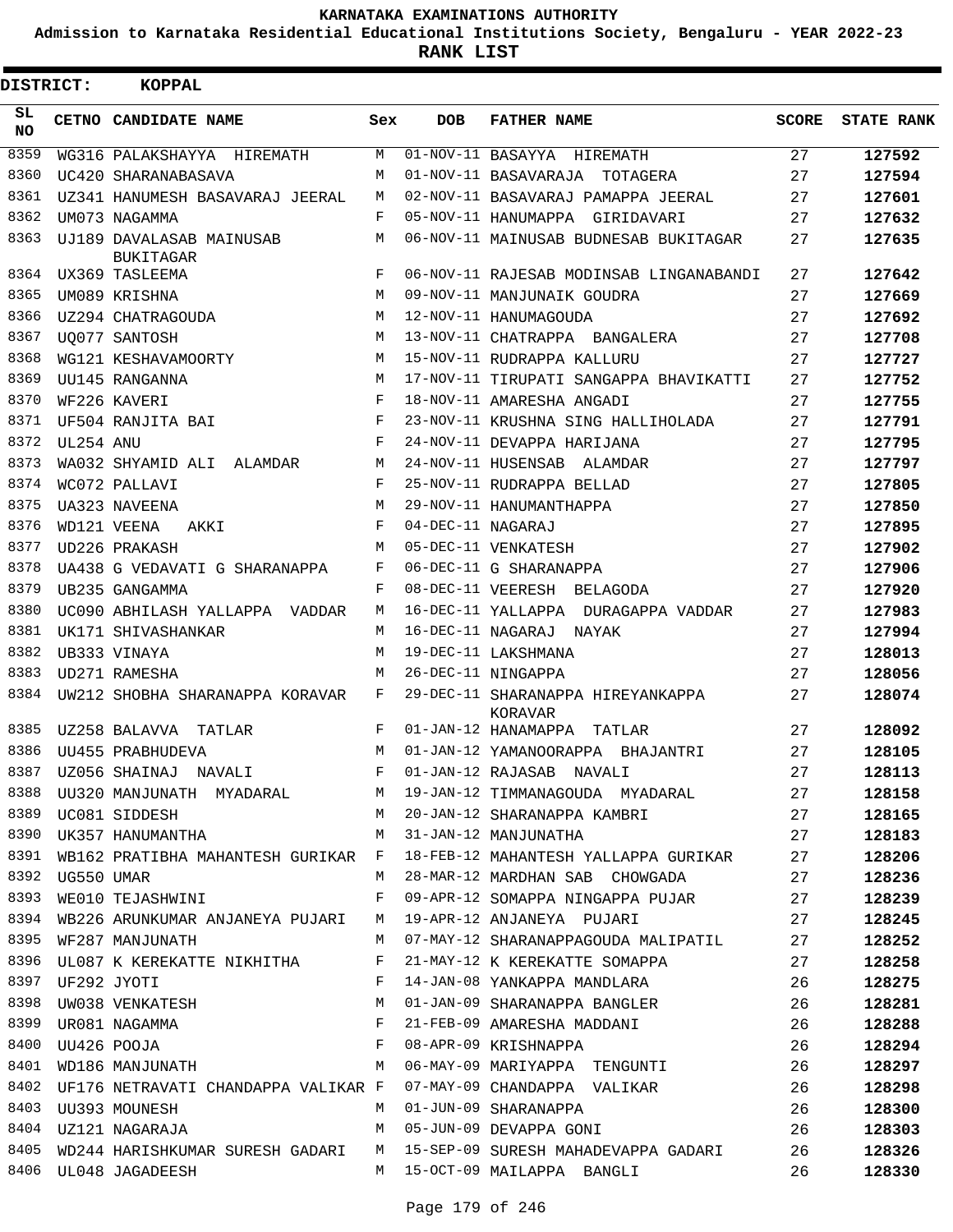**Admission to Karnataka Residential Educational Institutions Society, Bengaluru - YEAR 2022-23**

**RANK LIST**

| DISTRICT: |                  | <b>KOPPAL</b>                                               |            |            |                                                                                |              |                   |
|-----------|------------------|-------------------------------------------------------------|------------|------------|--------------------------------------------------------------------------------|--------------|-------------------|
| SL<br>NO. |                  | CETNO CANDIDATE NAME                                        | Sex        | <b>DOB</b> | <b>FATHER NAME</b>                                                             | <b>SCORE</b> | <b>STATE RANK</b> |
| 8407      |                  | UH063 PRAJVAL                                               | M          |            | 01-JAN-10 YANKAPPA GOUDRA                                                      | 26           | 128368            |
| 8408      |                  | UT062 SHARANAPPA                                            | M          |            | 01-JAN-10 VIRUPAKSHAPPA MELI                                                   | 26           | 128377            |
| 8409      |                  | UF472 ASTI NAYAK                                            | $_{\rm F}$ |            | 02-JAN-10 MUTTAPPA NAYAK                                                       | 26           | 128384            |
| 8410      |                  | UB322 ABHISHEK                                              | M          |            | 11-JAN-10 MAHABALESH                                                           | 26           | 128390            |
| 8411      |                  | UW270 HULIGEMMA                                             | F          |            | 16-JAN-10 HANUMANTHA MUSUNDI                                                   | 26           | 128397            |
| 8412      |                  | UD185 DURAGANNA                                             | M          |            | 18-JAN-10 ANJANEYA                                                             | 26           | 128399            |
| 8413      |                  | UR165 LAKSHMI TUBAKI                                        | F          |            | 01-FEB-10 SHANTHAPPA                                                           | 26           | 128409            |
| 8414      |                  | UF515 BASAVARAJ                                             | M          |            | 03-MAR-10 DEVAPPA MANNAPUR                                                     | 26           | 128446            |
| 8415      |                  | UA233 MANOJ M                                               | M          |            | 04-MAR-10 M VEERESH                                                            | 26           | 128447            |
| 8416      |                  | UU391 BHADRAPPA                                             | M          |            | 05-MAR-10 SETAPPA RATHOD                                                       | 26           | 128448            |
| 8417      |                  | WA014 ASWINI                                                | F          |            | 07-MAR-10 SANNARAJAPPA HOLIYAPPA<br>BAJANTRI                                   | 26           | 128451            |
| 8418      |                  | WF023 PRATIBHA                                              | F          |            | 15-MAR-10 INDRESHAKUMAR TIMMAPUR                                               | 26           | 128465            |
| 8419      |                  | UX419 SHARANAPPA SHIVAPPA PUJAR                             | М          |            | 17-MAR-10 SHIVAPPA KANAKAPPA PUJAR                                             | 26           | 128467            |
| 8420      |                  | UD045 ARJUNA                                                | M          |            | 25-MAR-10 BASAVARAJ AKKIROTTI                                                  | 26           | 128472            |
| 8421      | UB113 DEVI       |                                                             | $_{\rm F}$ |            | 08-APR-10 MAHADEVAPPA                                                          | 26           | 128483            |
| 8422      |                  | UZ344 SACHIN BHIMANAGOUD GOUDRA                             | M          |            | 15-APR-10 BHIMANAGOUD GOUDRA                                                   | 26           | 128484            |
| 8423      |                  | WB160 DURAGAPPA<br>PUJAR                                    | M          |            | 17-APR-10 AMARESH HANAMANTAPPA GOTAGI                                          | 26           | 128487            |
| 8424      |                  | UD142 REVATI                                                | F          |            | 23-APR-10 HANUMAPPA                                                            | 26           | 128494            |
| 8425      |                  | UF016 MAILARAGOUD BASANAGOUD<br>HOSAGOUDRA                  | M          |            | 24-MAY-10 BASANAGOUD NEELANAGOUD<br>HOSAGOUDRA                                 | 26           | 128527            |
| 8426      |                  | WC211 JAYASHRI                                              | F          |            | 29-MAY-10 SIDLINGAPPA MYAGEREI                                                 | 26           | 128529            |
| 8427      |                  | UC120 MAHESH                                                | M          |            | 30-MAY-10 AMARAPPA                                                             | 26           | 128530            |
| 8428      |                  | UB344 AISHWARYA                                             | F          |            | 01-JUN-10 SHIVAPPA                                                             | 26           | 128537            |
| 8429      |                  | UB376 BASAVARAJA                                            | M          |            | 01-JUN-10 SANGAPPA KUSHTAGI                                                    | 26           | 128539            |
| 8430      |                  | UU419 IRAMMA SHARANAYYA GANACHARI F                         |            |            | 01-JUN-10 SHARANAYYA NAGAYYA GANACHARI                                         | 26           | 128542            |
| 8431      |                  | UF111 BASAVARAJ KURAKUNDI                                   | M          |            | 03-JUN-10 KANKAPPA KURKUNDI                                                    | 26           | 128552            |
| 8432      |                  | UP155 NETRA                                                 | F          |            | 05-JUN-10 MALLESHAPPA MAMANI                                                   | 26           | 128559            |
| 8433      |                  | UW047 SHANKARA                                              | M          |            | 06-JUN-10 HANAMAPPA HARIJANA                                                   | 26           | 128560            |
| 8434      |                  | UE269 DEVARAJ                                               | M          |            | 13-JUN-10 DYAMANNA HARIJANA                                                    | 26           | 128565            |
|           | 8435 UA203 SWETA |                                                             |            |            | F 15-JUN-10 DEVANNA                                                            | 26           | 128571            |
|           |                  | 8436 UN083 ROHITA PRABHU BAGALAKOTI M 22-JUN-10 PRABHU      |            |            | F 15-JUN-10 DEVANNA<br>LAKOTI M 22-JUN-10 PRABHU<br>F 25-JUN-10 GYANESHA       | 26           | 128582            |
| 8437      |                  | WG230 LAKSHMI                                               |            |            |                                                                                | 26           | 128588            |
| 8438      |                  |                                                             |            |            | UM037 NAGARATNA $F$ 28-JUN-10 PAMPAPATHI TALAVAR TALAVAR 26                    |              | 128593            |
| 8439      |                  | WB266 AMOGHGOORA M 06-JUL-10 PARAMANNA                      |            |            |                                                                                | 26           | 128599            |
|           |                  |                                                             |            |            | 8440 UM129 KOTESH HUYILGOLA M 12-JUL-10 ANANDAPPA HUYILGOLA                    | 26           | 128610            |
| 8441      |                  | WD152 MANJUNATHA                                            |            |            | M 14-JUL-10 HANUMAPPA GOBBER 26                                                |              | 128614            |
|           |                  | 8442 UC405 SHREENIVASA RAJU HIREMANI M 21-JUL-10 RAJU       |            |            |                                                                                | 26           | 128626            |
|           |                  | PAMMAR                                                      |            |            | 8443 WK334 DHANRAJ RAMACHANDRAPPA M 01-AUG-10 RAMACHANDRAPPA BABANNA PAMMAR 26 |              | 128654            |
|           |                  | 8444 UF566 SWAPNA                                           |            |            | F 05-AUG-10 MALLAPPA AKKERI                                                    | 26           | 128667            |
|           |                  | BELLIHAL                                                    |            |            | 8445 UV156 SHREEDHAR MAHANTESH M 18-AUG-10 MAHANTESH GURAPPA BELLIHAL          | 26           | 128699            |
|           |                  | 8446 WK123 POOJA VISHVANATH HIREMATH F 30-AUG-10 VISHVANATH |            |            |                                                                                | 26           | 128732            |
|           |                  |                                                             |            |            | 8447 UR084 PRASAD DEVINDRAPPA HURIKEN M 30-AUG-10 DEVINDRAPPA                  | 26           | 128733            |
|           |                  | 8448 UA421 SHRUTHI                                          | F          |            | 31-AUG-10 BASAVARAJA                                                           | 26           | 128737            |
| 8449      |                  | UL137 BHAGYA                                                | F          |            | 03-SEP-10 BASAPPA TALAKALLA                                                    | 26           | 128745            |
| 8450      |                  | UF072 SRUSHTI<br>F 15-SEP-10 DEVARAJ                        |            |            |                                                                                | 26           | 128789            |
|           | 8451 UC364 NETRA |                                                             |            |            | F 20-SEP-10 BETTAPPA POLICE                                                    | 26           | 128802            |
|           |                  | 8452 UX152 MAHMAD KAIF NADUVALAMANI M 26-SEP-10 MAIBUBASAB  |            |            |                                                                                | 26           | 128819            |
|           |                  |                                                             |            |            | 8453 UK211 LAKKAPPA MALLANNAVAR M 27-SEP-10 HANAMAPPA MALLANNAVAR              | 26           | 128823            |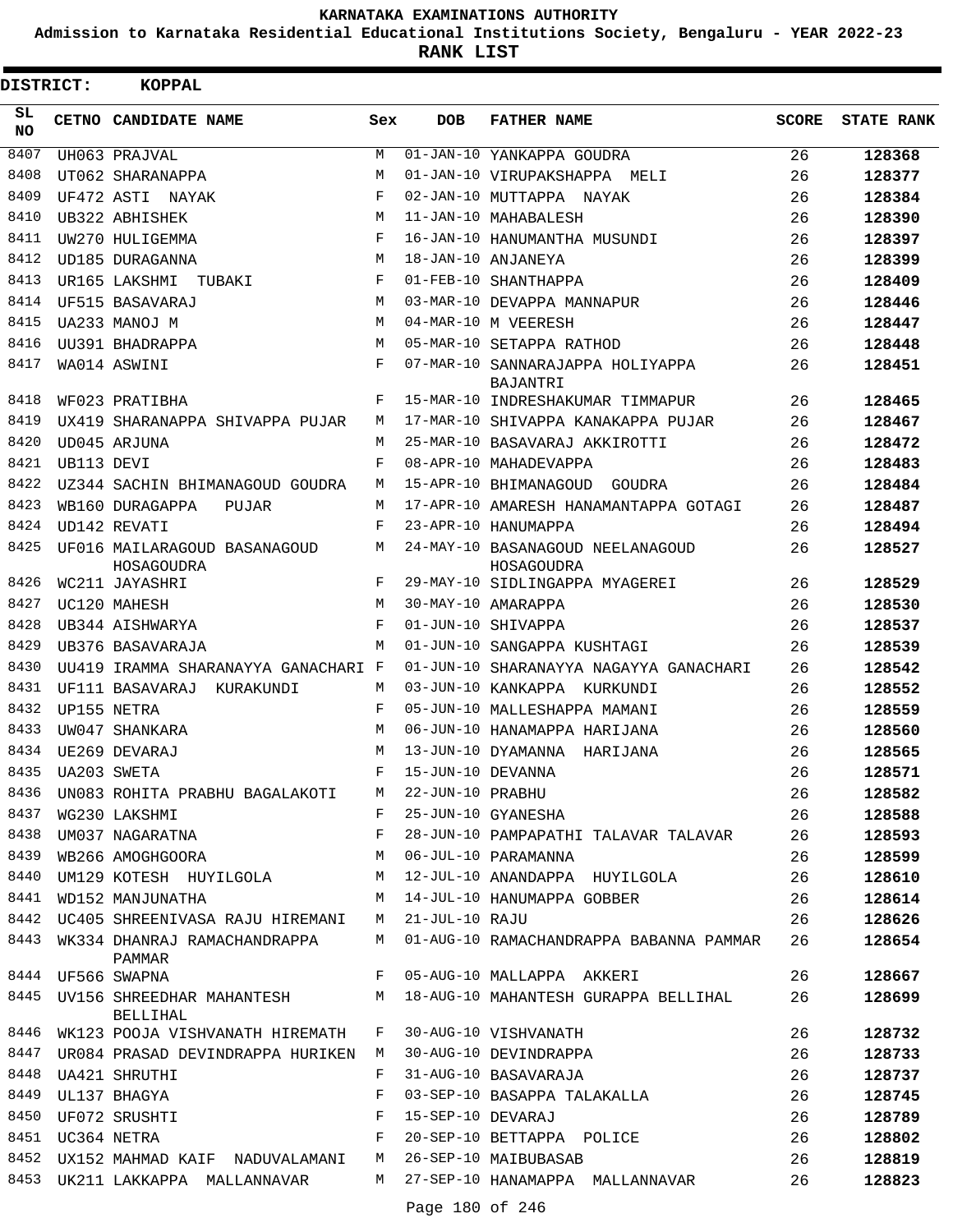**Admission to Karnataka Residential Educational Institutions Society, Bengaluru - YEAR 2022-23**

| <b>DISTRICT:</b> | <b>KOPPAL</b>                             |              |                   |                                             |              |                   |
|------------------|-------------------------------------------|--------------|-------------------|---------------------------------------------|--------------|-------------------|
| SL<br>NO.        | CETNO CANDIDATE NAME                      | Sex          | <b>DOB</b>        | <b>FATHER NAME</b>                          | <b>SCORE</b> | <b>STATE RANK</b> |
| 8454             | UW189 ANNAPURNA                           | F            |                   | 29-SEP-10 SURESH KONASAGAR                  | 26           | 128828            |
| 8455             | UG486 KARTIK                              | М            |                   | 29-SEP-10 VENKATESH CHOUVHAN                | 26           | 128830            |
| 8456             | UD088 VAISHNAVI                           | М            |                   | 02-OCT-10 RANGAPPA NAYAKA                   | 26           | 128849            |
| 8457             | UJ107 SHAMBHAVI                           | F            |                   | 08-OCT-10 HONNURUSWAMY                      | 26           | 128880            |
| 8458             | WA186 MOUNESH                             | М            |                   | 10-OCT-10 HANAMANT GOLLAR                   | 26           | 128888            |
| 8459             | WK163 KIRAN                               | M            |                   | 11-OCT-10 MANJAPPA GURIKAR                  | 26           | 128896            |
| 8460             | UW131 NAGAMMA SHARANAPPA MANTRI           | F            |                   | 11-OCT-10 SHARANAPPA SHANKRPPA MANTRI       | 26           | 128899            |
| 8461             | UY160 USHEN BHASHA                        | М            |                   | 13-OCT-10 TAJUDDIN KARAMUDI                 | 26           | 128910            |
| 8462             | UL177 SAMARTH                             | M            |                   | 14-OCT-10 MANJUNATH PATIL                   | 26           | 128913            |
| 8463             | UK341 ANNAPURNA ASHOK CHINCHALI           | F            |                   | 19-OCT-10 ASHOK NINGAREDDY CHINCHALI        | 26           | 128930            |
| 8464             | WB234 HANUMESH M KORAVAR                  | М            |                   | 19-OCT-10 MARIYAPPA KORAVAR                 | 26           | 128932            |
| 8465             | WJ105 SOMASHEKHARA                        | М            |                   | 19-OCT-10 HANUMANTAPPA CHALAVADI            | 26           | 128937            |
| 8466             | WB315 ANITA BHEERAPPA SOODI               | F            |                   | 20-OCT-10 BHEERAPPA NINGAPPA SOODI          | 26           | 128942            |
| 8467             | UG301 SWETHA                              | F            |                   | 21-OCT-10 SHANKRAPPA POOJAR                 | 26           | 128955            |
| 8468             | UA448 UDAY KUMAR                          | М            |                   | 26-OCT-10 HANUMANTHAPPA                     | 26           | 128967            |
| 8469             | WB200 PRATIBHA KANAKAPPA MADAR            | F            |                   | 03-NOV-10 KANAKAPPA FAKEERAPPA MADAR        | 26           | 129001            |
| 8470             | US150 BASAVARAJ                           | М            |                   | 04-NOV-10 SHIVARUDRAPPA PYATEEN             | 26           | 129004            |
| 8471             | UC397 SANGEETHA                           | F            |                   | 04-NOV-10 SANGANNA                          | 26           | 129009            |
| 8472             | WA048 PRATIBHA ASHOK HARIJAN              | F            |                   | 07-NOV-10 ASHOK TIPPANNA HARIJAN            | 26           | 129021            |
| 8473             | UL056 RAKESH                              | М            |                   | 11-NOV-10 SHEKHARAGOUDA KURUDAGI            | 26           | 129046            |
| 8474             | UG262 DAYANAYAK                           | М            |                   | 12-NOV-10 MANJUNATH RATHOD                  | 26           | 129049            |
| 8475             | UF153 VIJAYALAXMI BALAPPA UPPAR           | F            |                   | 14-NOV-10 BALAPPA UPPAR                     | 26           | 129067            |
| 8476             | UK098 AISHWARYA                           | F            |                   | 15-NOV-10 ERAPPA HADAPAD                    | 26           | 129068            |
| 8477             | WJ077 DEEPA                               | F            |                   | 16-NOV-10 HANAMAPPA KAMBLI                  | 26           | 129075            |
| 8478             | UH234 KANCHANA                            | F            |                   | 16-NOV-10 MOHAN KANDARI                     | 26           | 129076            |
| 8479             | UY060 VIDYA                               | F            |                   | 17-NOV-10 BHEEMAPPA BUDAKUNTI               | 26           | 129085            |
| 8480             | UC281 HANUMESHA                           | М            |                   | 19-NOV-10 MANJUNATHA GUNNAL                 | 26           | 129098            |
| 8481             | UF299 VIJAY KUMAR                         | М            |                   | 20-NOV-10 AMARESH VALIKAR                   | 26           | 129113            |
| 8482             | UF306 BASAVARAJ SIDDAPPA METI             | М            |                   | 21-NOV-10 SIDDAPPA ADIVEPPA METI            | 26           | 129114            |
| 8483             | UD035 MAHMAD ADAM                         | М            |                   | 21-NOV-10 BUDNE SAB                         | 26           | 129118            |
|                  | 8484 UC369 PRAVEEN                        | М            |                   | 24-NOV-10 MUKKANNA                          | 26           | 129137            |
| 8485             | WF281 SAHANA                              | F            |                   | 24-NOV-10 MUDIYAPPA MULIMANI                | 26           | 129138            |
| 8486             | WA164 KAVERI                              | F            |                   | 26-NOV-10 SHIVANANDAPPA JAGGALAR            | 26           | 129153            |
| 8487             | WA152 BASANAGOUDA HULLANAGOUDA M<br>PATIL |              |                   | 28-NOV-10 HULLANAGOUDA BASANAGOUDA<br>PATIL | 26           | 129160            |
| 8488             | UA453 DEVARAJ RATHOD                      | M            | 01-DEC-10 RAMAPPA |                                             | 26           | 129172            |
| 8489             | WE117 PAVITRA                             | F            |                   | 01-DEC-10 MUDIYAPPA GUNNAL                  | 26           | 129177            |
| 8490             | UA028 VIJAY                               | М            |                   | 03-DEC-10 GAVISIDDAPPA VENKATAGIRI          | 26           | 129187            |
| 8491             | UA154 KUNTEPPA                            | М            |                   | 04-DEC-10 HANUMAPPA SIRAVAR                 | 26           | 129190            |
| 8492             | WB342 PRAJVAL SANGAPPA NAGARAL            | М            |                   | 05-DEC-10 SANGAPPA SHARANAPPA NAGARAL       | 26           | 129195            |
| 8493             | UD184 CHAITRA                             | F            |                   | 11-DEC-10 RAMESHA CHOUDAKI                  | 26           | 129240            |
|                  | 8494 UF177 SPANDANA DURGAPPA HIREMANI     | $\mathbf{F}$ |                   | 11-DEC-10 DURGAPPA                          | 26           | 129247            |
| 8495             | UD285 SAGAR                               | М            |                   | 13-DEC-10 SHANKRAPPA                        | 26           | 129256            |
| 8496             | UA390 LALITA                              | F            |                   | 17-DEC-10 KALLAPPA SANGATI                  | 26           | 129271            |
| 8497             | UZ365 ANJAMMA<br>UE143 PEERAMMA           | F            |                   | 18-DEC-10 DURAGAPPA                         | 26           | 129275            |
| 8498             |                                           | F            |                   | 22-DEC-10 HUSEN SAB BEVINAL                 | 26           | 129301            |
| 8499             | UX404 MANIKANTA                           | М            |                   | 23-DEC-10 MAHANTESH TALAVAR                 | 26           | 129310            |
| 8500             | WG359 BASAMMA                             | F            |                   | 25-DEC-10 SHIVASHARANAPPA NIDASHESI         | 26           | 129320            |
|                  | 8501 UX440 BHIMESHA GOTAGI                | М            |                   | 25-DEC-10 GYANAPPA GOTAGI                   | 26           | 129321            |
|                  | 8502 UC027 SHWETA                         | F            |                   | 25-DEC-10 GANGADHAR BOVI                    | 26           | 129325            |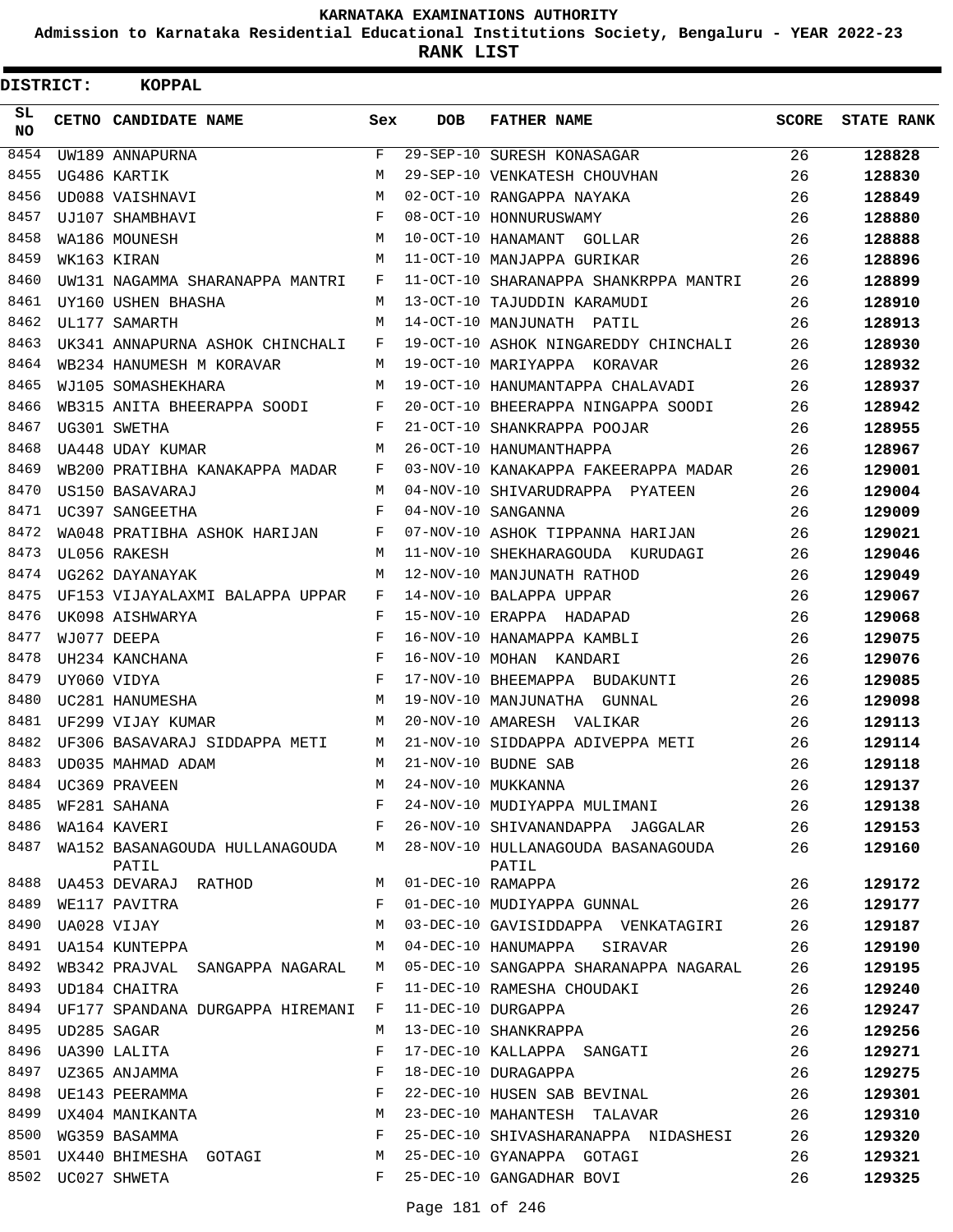**Admission to Karnataka Residential Educational Institutions Society, Bengaluru - YEAR 2022-23**

**RANK LIST**

| DISTRICT: | KOPPAL                                     |            |                  |                                                                                          |              |                   |
|-----------|--------------------------------------------|------------|------------------|------------------------------------------------------------------------------------------|--------------|-------------------|
| SL<br>NO. | CETNO CANDIDATE NAME                       | Sex        | <b>DOB</b>       | <b>FATHER NAME</b>                                                                       | <b>SCORE</b> | <b>STATE RANK</b> |
| 8503      | UT034 VIJAY<br>TALAVAR                     | M          |                  | 27-DEC-10 CHANDRASHEKAR                                                                  | 26           | 129337            |
| 8504      | UR045 NAGARATNA                            | $_{\rm F}$ |                  | 28-DEC-10 DURAGAPPA KAMBALI                                                              | 26           | 129339            |
| 8505      | UK123 PRAJWAL                              | M          |                  | 28-DEC-10 ANDAPPA ALLAMMANAVAR                                                           | 26           | 129340            |
| 8506      | WA138 CHAITRA<br>MUDIYAPPANAVAR            | F          |                  | 01-JAN-11 SHARANAPPA                                                                     | 26           | 129383            |
| 8507      | UF284 MOHANA                               | M          |                  | 01-JAN-11 DODDAPPA                                                                       | 26           | 129412            |
| 8508      | UF035 MUTTAPPA YALLAPPA ACHARI             | М          |                  | 01-JAN-11 YALLAPPA GUNDAPPA ACHARI                                                       | 26           | 129414            |
| 8509      | UF321 PRAJWAL<br>MUDIYAPPANAVAR            | M          | 01-JAN-11 MAHESH |                                                                                          | 26           | 129424            |
| 8510      | UY194 PRAVEEN<br>BASAVARAJ LANDURI M       |            |                  | 01-JAN-11 BASAVARAJ                                                                      | 26           | 129428            |
| 8511      | WG363 SOUNDARYA                            | F          |                  | 01-JAN-11 MAHANTESH DODDANAGOUDA<br>BANNIKOPPA                                           | 26           | 129457            |
| 8512      | WJ106 VIJAYAKUMAR                          | M          |                  | 01-JAN-11 ASHOK KURI                                                                     | 26           | 129467            |
| 8513      | UH090 HANUMANTHI                           | F          |                  | 03-JAN-11 BASAVARAJ<br>KOLLI                                                             | 26           | 129478            |
| 8514      | UZ353 KAVERI MAHANTESHA KUMBAR             | F          |                  | 06-JAN-11 MAHANTESHA SANGAPPA KUMBAR                                                     | 26           | 129497            |
| 8515      | UK047 KAVERI                               | F          |                  | 07-JAN-11 MAILARAPPA HARIJAN                                                             | 26           | 129505            |
| 8516      | UZ143 SARASWATI HINDINAMANI                | F          |                  | 07-JAN-11 MOUNESH HINDINAMANI                                                            | 26           | 129510            |
| 8517      | UF117 GAVISIDDESHA                         | M          |                  | 08-JAN-11 SHARANAPPA<br>TUMMARAGUDDI                                                     | 26           | 129515            |
| 8518      | WC180 ASHWINI                              | F          |                  | 09-JAN-11 ESHAPPA HANUMAPPA MANDALAGERI                                                  | 26           | 129523            |
| 8519      | UD121 ANKITA TODAKI                        | F          |                  | 12-JAN-11 SHARANAPPA TODAKI                                                              | 26           | 129537            |
| 8520      | WF015 MALLESH SANNAMANJAPPA                | M          |                  | 19-JAN-11 SANNAMANJAPPA RAMAPPA                                                          | 26           | 129584            |
|           | BHAJANTRI                                  |            |                  | <b>BHAJANTRI</b>                                                                         |              |                   |
| 8521      | UA209 ARJUN NAYAK                          | M          |                  | 21-JAN-11 HONNAPPA NAYAKA                                                                | 26           | 129597            |
| 8522      | UV061 VIJAYALAKSHMI MAHANTAYYA<br>HIREMATH | F          |                  | 21-JAN-11 MAHANTAYYA GURUPADAYYA<br>HIREMATH                                             | 26           | 129607            |
| 8523      | UH081 RENUKA                               | F          |                  | 23-JAN-11 SAREPPA DODDAMANI                                                              | 26           | 129625            |
| 8524      | UG422 PAVANAKUMAR                          | M          |                  | 25-JAN-11 UMESH BENNALLI                                                                 | 26           | 129638            |
| 8525      | UY210 RIYANA                               | F          |                  | 25-JAN-11 MURTUJASAB BAVAKHAN                                                            | 26           | 129639            |
| 8526      | UX073 ABHINESH                             | M          |                  | 26-JAN-11 SANNAHANAMAPPA KARAMUDI                                                        | 26           | 129643            |
| 8527      | WD331 SHREYA                               | $_{\rm F}$ |                  | 27-JAN-11 SHIVASHANKRAPPA DIVATAR                                                        | 26           | 129656            |
| 8528      | UE116 SRINIVAS                             | M          |                  | 27-JAN-11 BHEEMAPPA                                                                      | 26           | 129657            |
| 8529      | UT119 AMARESHA                             | M          |                  | 03-FEB-11 ADAPPA KANAL                                                                   | 26           | 129706            |
| 8530      | US077 SHARANAPPA                           | M          |                  | 05-FEB-11 DODDAPPA JARAKUNTI                                                             | 26           | 129730            |
| 8531      | UL014 CHAITRA                              | F          |                  | 07-FEB-11 HANAMAPPA                                                                      | 26           | 129740            |
| 8532      | UW055 BASAVARAJ SHARANAPPA<br>MENEDHAL     |            |                  | M 08-FEB-11 SHARANAPPA CHATRAPPA MENEDHAL                                                | 26           | 129745            |
| 8533      | UL040 FAKIRAPPA                            | M          |                  | 08-FEB-11 BETADAPPA OBALABANDI                                                           | 26           | 129747            |
| 8534      | UR018 PANDURANGA                           | М          |                  | 08-FEB-11 SUBHAS KURI                                                                    | 26           | 129751            |
| 8535      | UW070 RENUKA GOLLAR                        | F          |                  | 09-FEB-11 AMARAPPA                                                                       | 26           | 129764            |
| 8536      | UD204 VENKATESHA                           | М          |                  | 09-FEB-11 TIRUPATHI                                                                      | 26           | 129766            |
| 8537      | UJ059 LAXMI                                | F          |                  | 10-FEB-11 RANGAPPA BHAJANTRI                                                             | 26           | 129767            |
| 8538      | WD198 MURTUJASAB                           | М          |                  | 11-FEB-11 IMAMHUSEN POLISPATIL                                                           | 26           | 129775            |
| 8539      | UY005 RAMESH                               | М          |                  | 11-FEB-11 YAMANAPPA MALLAPPA MASKI                                                       | 26           | 129776            |
| 8540      | UJ077 VISHALAKSHI                          | F          |                  | 13-FEB-11 BASAVARAJ                                                                      | 26           | 129787            |
| 8541      | UH070 MIRAJ                                | М          |                  | 15-FEB-11 RAJASAB GUDASAB                                                                | 26           | 129801            |
| 8542      | HOSAGOUDRA                                 |            |                  | UF028 SURESHAGOUDA PARASANAGOUDA M 15-FEB-11 PARASANAGOUDA SHARANAPPAGOUDA<br>HOSAGOUDRA | 26           | 129802            |
|           | 8543 UD137 VENKATESH                       | M          |                  | 15-FEB-11 YAMANURAPPA                                                                    | 26           | 129803            |
| 8544      | WG088 RAHUL                                | M          |                  | 16-FEB-11 MAHABALESH CHINAGI                                                             | 26           | 129805            |
| 8545      | WK241 SUSMITA GAVISIDDAPPA<br>CHANDUR      | F          |                  | 16-FEB-11 GAVISIDDAPPA YELBURGA                                                          | 26           | 129809            |
|           | 8546 UD002 RENUKA                          | F          |                  | 17-FEB-11 YAMANURAPPA CHILAKAMUKHI                                                       | 26           | 129819            |
| 8547      | WF258 MANJUNATH                            | M          |                  | 18-FEB-11 ASHOK MALIPATIL                                                                | 26           | 129825            |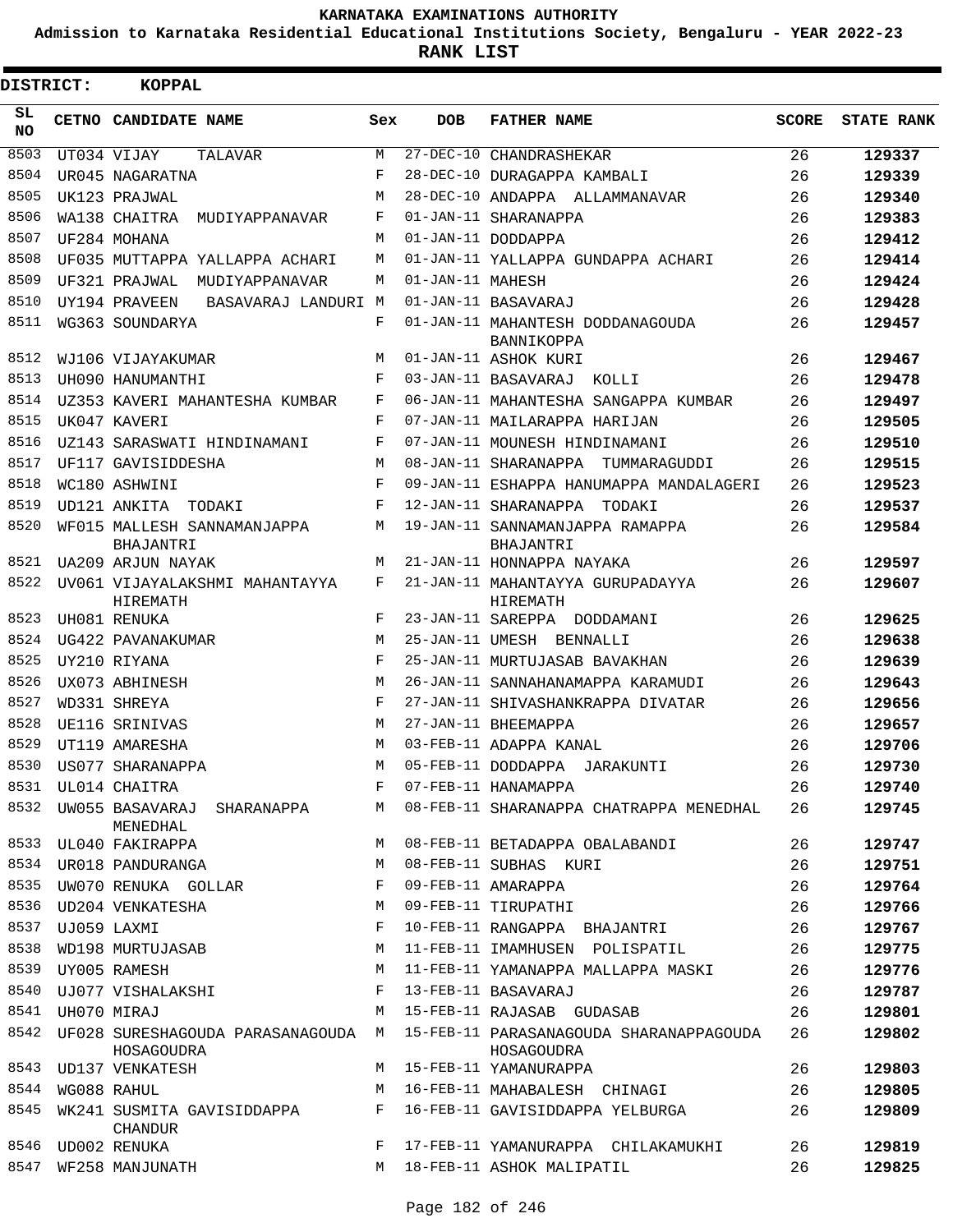**Admission to Karnataka Residential Educational Institutions Society, Bengaluru - YEAR 2022-23**

| DISTRICT:       |                | <b>KOPPAL</b>                                           |            |                   |                                                                                |              |                   |
|-----------------|----------------|---------------------------------------------------------|------------|-------------------|--------------------------------------------------------------------------------|--------------|-------------------|
| SL<br><b>NO</b> |                | CETNO CANDIDATE NAME                                    | Sex        | <b>DOB</b>        | <b>FATHER NAME</b>                                                             | <b>SCORE</b> | <b>STATE RANK</b> |
| 8548            |                | UF681 NASTAHEEN NAZEER AHMED<br>MULIMANI                | F          |                   | 18-FEB-11 NAZEER AHMED HASANSAB<br>MULIMANI                                    | 26           | 129827            |
| 8549            |                | UF574 KAVERI RUDRAPPA KUMBAR                            | F          |                   | 20-FEB-11 RUDRAPPA CHANNABASAPPA KUMBAR                                        | 26           | 129838            |
| 8550            |                | WB235 MARUTI                                            | M          |                   | 20-FEB-11 SHARANAPPA KANDEKAR                                                  | 26           | 129840            |
| 8551            |                | UF545 CHANNAMMA HANAMANTAPPA<br>MYADANERI               | F          |                   | 23-FEB-11 HANAMANTAPPA HANAMAPPA<br>MYADANERI                                  | 26           | 129869            |
| 8552            |                | UF038 PARIMALA                                          | F          | 24-FEB-11 NAGARAJ | NAYAK                                                                          | 26           | 129881            |
| 8553            |                | UX033 HUSENABI                                          | F          |                   | 01-MAR-11 KASHIMSAB<br>VALIKAR                                                 | 26           | 129915            |
| 8554            |                | UG364 SHIVANI                                           | F          |                   | 02-MAR-11 SRIKANT HIREMATH                                                     | 26           | 129922            |
| 8555            |                | WB155 SINDU                                             | F          |                   | 02-MAR-11 RAMAPPA METI                                                         | 26           | 129925            |
| 8556            |                | WD159 MAHESH                                            | M          |                   | 05-MAR-11 SHARANAPPA TALAVAR                                                   | 26           | 129954            |
| 8557            |                | UX157 PRAJWAL<br>MYAGALAMANI                            | M          |                   | 06-MAR-11 BHARAMAPPA MYAGALAMANI                                               | 26           | 129962            |
| 8558            |                | UD104 SURESH                                            | M          |                   | 06-MAR-11 DEVENDRAPPA                                                          | 26           | 129964            |
| 8559            |                | UP063 RAJESHWARI                                        | F          |                   | 08-MAR-11 DYAMAPPA DADEGAL                                                     | 26           | 129983            |
| 8560            |                | UF674 BRUNDA HANAMANTHA VADDAR                          | F          |                   | 10-MAR-11 HANAMANTHA DYAMANNA VADDAR                                           | 26           | 129995            |
| 8561            |                | UW228 BASAVARAJ                                         | M          |                   | 12-MAR-11 BHAAGAPPA TALAWAR                                                    | 26           | 130012            |
| 8562            |                | WC066 ANVITA                                            | $_{\rm F}$ |                   | 13-MAR-11 CHANDRASHEKHARAPPA MURADI                                            | 26           | 130022            |
| 8563            |                | UU286 ASHWINI HANAMANTA MADAR                           | F          |                   | 15-MAR-11 HANAMANTA DURAGAPPA MADAR                                            | 26           | 130047            |
| 8564            |                | UM139 PREETHI                                           | F          |                   | 15-MAR-11 MAIALARAPPA MAINALLI                                                 | 26           | 130052            |
| 8565            |                | UG182 SHASHANKA                                         | M          |                   | 16-MAR-11 PALAKSHAYYA HIREMATH                                                 | 26           | 130072            |
| 8566            |                | UE181 APPU NAYAKA                                       | M          |                   | 17-MAR-11 PARASHURAMA NAYAKA TALAWARA                                          | 26           | 130078            |
| 8567            |                | WJ085 TANUJA                                            | F          |                   | 17-MAR-11 RAMANAGOUDA MALIPATIL                                                | 26           | 130084            |
| 8568            |                | WF127 DYAMAVVA TIRUPATI RATHOD                          | F          |                   | 18-MAR-11 TIRUPATI HANAMAPPA RATHOD                                            | 26           | 130090            |
| 8569            |                | UK270 PREMA                                             | F          |                   | 18-MAR-11 RAMESHA KADDIRAMPURA                                                 | 26           | 130095            |
| 8570            |                | UD232 SHWETA                                            | F          |                   | 18-MAR-11 SHARANAPPA BANDIGALI                                                 | 26           | 130097            |
| 8571            |                | UO123 TAYAMMA                                           | F          |                   | 24-MAR-11 LAKSHMAPPA BISETTI                                                   | 26           | 130145            |
| 8572            |                | UE104 VIJAYAKUMARA N                                    | М          |                   | 26-MAR-11 LAKSHMANA                                                            | 26           | 130174            |
| 8573            |                | UE248 ANITA                                             | F          |                   | 30-MAR-11 DURUGAPPA KATHARI                                                    | 26           | 130204            |
| 8574            |                | WG003 MANJUNATH                                         | M          |                   | 30-MAR-11 HANAMANTAPPA GULED                                                   | 26           | 130205            |
| 8575            |                | WE155 SWAPNA                                            | F          |                   | 30-MAR-11 KALLAPPA GONDI                                                       | 26           | 130209            |
|                 |                | 8576 UD054 VIJAYALAKSHMI                                | F          |                   | 30-MAR-11 SANGAPPA                                                             | 26           | 130210            |
|                 |                |                                                         |            |                   |                                                                                | 26           | 130211            |
|                 |                |                                                         |            |                   |                                                                                | 26           | 130212            |
|                 |                |                                                         |            |                   | 8579 UF449 SACHIN MUTTAPPA KAMATAGI M 31-MAR-11 MUTTAPPA MUDAKAPPA KAMATAGI    | 26           | 130214            |
|                 |                | 8580 WC204 BASAVARAJ                                    |            |                   | M 06-APR-11 KALAKAPPA BANNIGOL                                                 | 26           | 130263            |
|                 |                | 8581 WK287 PAVANA                                       | M          |                   | 06-APR-11 SHARANAPPA BEVOOR                                                    | 26           | 130271            |
|                 | 8582 UK247 UMA |                                                         |            |                   | F 06-APR-11 BASAVARAJ GONDIHOSALLI 26                                          |              | 130274            |
|                 |                |                                                         |            |                   | 8583 UU105 MANJULA SOOKAPPA BANNIGOL F 07-APR-11 SOOKAPPA BANNIGOL             | 26           | 130282            |
|                 |                | 8584 UM203 SHWETA                                       |            |                   | F 07-APR-11 FAKEERAPPA KADEMANI 26                                             |              | 130286            |
|                 |                |                                                         |            |                   | 8585 US134 SINDHOORLAKSHMI F 07-APR-11 MAHANTESH MALIPATIL                     | 26           | 130287            |
|                 |                |                                                         |            |                   | 8586 UT122 RAJEYAGOUDA M W 08-APR-11 BHEEMANAGOUDA MALIPATIL 26                |              | 130297            |
|                 |                | 8587 UA520 AKASHA                                       |            |                   | M 09-APR-11 CHANNABASAPPA                                                      | 26           | 130303            |
|                 |                |                                                         |            |                   | 8588 UA379 POOJA <b>Example 11 September 11 MAHNTESHA</b> RATHOD               | 26           | 130310            |
|                 |                | 8589 UF348 SAKKUBAI MADAR<br>F 09-APR-11 NINGAPPA       |            |                   |                                                                                | 26           | 130312            |
|                 |                |                                                         |            |                   | 8590 UY203 JYOTI ESHAPPA BANDI F 10-APR-11 ESHAPPA BUMAPPA BANDI 26            |              | 130320            |
|                 |                | 8591 UB181 ANITHA                                       |            |                   | F 12-APR-11 SANNADURUGAPPA                                                     | 26           | 130341            |
|                 |                | BAJENTHRI                                               |            |                   | 8592 UX416 HULIGEVVA SHANKARAPPA F 12-APR-11 SHANKARAPPA YANKAPPA<br>BAJENTHRI | 26           | 130346            |
|                 |                | 8593 UA305 AYYAPPA                                      |            |                   | M 13-APR-11 HANUMANTHAPPA                                                      | 26 30        | 130359            |
|                 |                | 8594 US209 ARUNKUMAR JUMMANNAVAR M 14-APR-11 MAHANTESHA |            |                   |                                                                                | 26           | 130369            |
|                 |                |                                                         |            |                   |                                                                                |              |                   |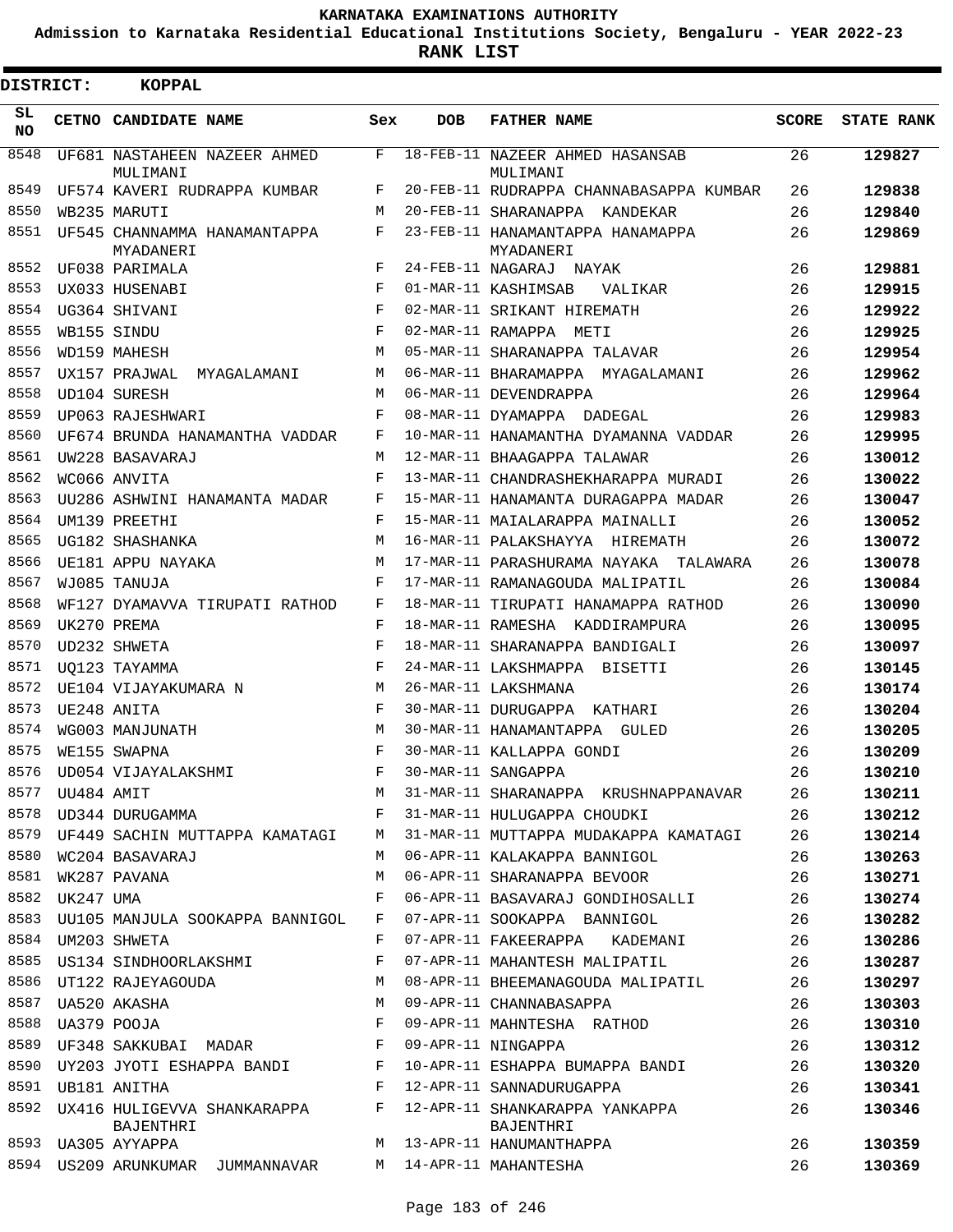**Admission to Karnataka Residential Educational Institutions Society, Bengaluru - YEAR 2022-23**

**RANK LIST**

| DISTRICT:        |           | <b>KOPPAL</b>                                                            |         |                   |                                             |              |                   |
|------------------|-----------|--------------------------------------------------------------------------|---------|-------------------|---------------------------------------------|--------------|-------------------|
| SL.<br><b>NO</b> |           | CETNO CANDIDATE NAME                                                     | Sex     | <b>DOB</b>        | <b>FATHER NAME</b>                          | <b>SCORE</b> | <b>STATE RANK</b> |
| 8595             |           | WK250 KAVERI                                                             | F       |                   | 16-APR-11 MOUNESH CHITRANAL                 | 26           | 130396            |
| 8596             |           | UF395 VIJAYALAXMI                                                        | F       |                   | 18-APR-11 HANUMANTA UDAMAKAL                | 26           | 130423            |
| 8597             |           | WC108 VISHWANATH                                                         | M       |                   | 18-APR-11 KALAKAPPA MASANAPPANAVAR          | 26           | 130424            |
| 8598             |           | UC092 NAVEENABAYI                                                        | F       |                   | 20-APR-11 BABUNAIK                          | 26           | 130440            |
| 8599             |           | UD441 PAVITRA                                                            | F       |                   | 20-APR-11 TIRUPATHI                         | 26           | 130443            |
| 8600             |           | UA564 AYISHA                                                             | F       |                   | 21-APR-11 CHANDA PASHA                      | 26           | 130454            |
| 8601             |           | WG105 KANAKAPPA                                                          | M       |                   | 23-APR-11 HONNAPPA HULAGI                   | 26           | 130482            |
| 8602             |           | <b>UA118 TEJAS</b>                                                       | M       |                   | 26-APR-11 HULIGESH                          | 26           | 130512            |
| 8603             |           | UN032 SUNILA                                                             | М       |                   | 27-APR-11 KEMPANNA HADAPADA                 | 26           | 130518            |
| 8604             |           | UE072 BHEEMAMMA                                                          | F       |                   | 29-APR-11 TIMMAPPA                          | 26           | 130531            |
| 8605             |           | WA106 SHIVU RAJUR                                                        | M       |                   | 29-APR-11 SHARANAPPA                        | 26           | 130538            |
| 8606             |           | WF165 SWAPNA BANNIGOL                                                    | F       |                   | 29-APR-11 NAGARAJ BANNIGOL                  | 26           | 130540            |
| 8607             |           | UR047 MANGALAPPA                                                         | М       |                   | 30-APR-11 YAMANAPPA BALAPPA BHAJANTRI       | 26           | 130544            |
| 8608             |           | UC154 SUJATA                                                             | F       |                   | 30-APR-11 HANUMANTAPPA GOLLAR               | 26           | 130557            |
| 8609             |           | UC464 ANKITHA                                                            | F       |                   | 02-MAY-11 GUNDAPPA BERGI                    | 26           | 130569            |
| 8610             |           | US079 JAYASHREE S VIBHUTI                                                | F       |                   | 03-MAY-11 SHAMANNA VIBHUTI                  | 26           | 130581            |
| 8611             |           | UJ065 LATA MADIVALA                                                      | F       |                   | 03-MAY-11 YANKANNA MADIVALA                 | 26           | 130584            |
| 8612             |           | UC181 ANJANEYA                                                           | M       |                   | 06-MAY-11 PARAGUDI HANUMANTHAPPA            | 26           | 130615            |
| 8613             |           | UM119 ASHWINI                                                            | F       |                   | 07-MAY-11 BUDDAPPA RATHOD                   | 26           | 130623            |
| 8614             |           | WB353 PARVATEMMA SANGAPPA METI                                           | F       |                   | 07-MAY-11 SANGAPPA MALLAPPA METI            | 26           | 130626            |
| 8615             |           | UU213 BASAVARAJA NAGARAL                                                 | М       |                   | 08-MAY-11 HOLEYAPPA                         | 26           | 130633            |
| 8616             |           | WC021 PRAVEENAKUMARA                                                     | М       |                   | 08-MAY-11 SHIVAPPA KAMBALI                  | 26           | 130639            |
| 8617             |           | UE065 GEETA                                                              | F       |                   | 09-MAY-11 MARIYAPPA                         | 26           | 130648            |
| 8618             |           | UM100 KARIYAMMA                                                          | F       |                   | 09-MAY-11 KARIYAPPA KARIYAPPA CHAWDKI       | 26           | 130650            |
| 8619             |           | UB329 BASANAGOUDA                                                        | M       |                   | 10-MAY-11 MALLANAGOUDA JALIHAL              | 26           | 130658            |
| 8620             |           | UN213 SWAROOPA                                                           | F       |                   | 10-MAY-11 RAMANNA KURI                      | 26           | 130672            |
| 8621             |           | UT109 RAKSHITA HARIJAN                                                   | F       |                   | 11-MAY-11 YALLAPPA                          | 26           | 130679            |
| 8622             |           | UF564 SAVITA MARIYAPPA HIREMANI                                          | F       |                   | 12-MAY-11 MARIYAPPA HIREMANI                | 26           | 130696            |
| 8623             |           | UD087 SUPRIKA                                                            | F       |                   | 13-MAY-11 BHEEMAPPA<br>CHAWAN               | 26           | 130709            |
| 8624             |           | UK132 VASIM AKRAM                                                        | М       | 13-MAY-11 NABISAB |                                             | 26           | 130710            |
| 8625             |           | WF270 CHANDRAGOUDA                                                       | M       |                   | 15-MAY-11 HANAMANTAPPA GOUDRA               | 26           | 130720            |
|                  |           | 8626 UG463 NITESH H                                                      |         |                   | M 15-MAY-11 HANUMAPPA                       | 26           | 130724            |
| 8627             |           | WG238 SHIVALEELA SURESH<br>KUDRIKOTAGI                                   | $F$ –   |                   | 15-MAY-11 SURESH BASAPPA KUDRIKOTAGI        | 26           | 130728            |
|                  |           | 8628 UB217 NAGARAJ                                                       | M       |                   | 16-MAY-11 BASAPPA KANAKAGERI                | 26           | 130732            |
| 8629             | WF097 ANU |                                                                          | F       |                   | 17-MAY-11 MALLAPPA JATTI                    | 26           | 130741            |
|                  |           | 8630 UU038 UMESH                                                         | M       |                   | 17-MAY-11 RUPANNA KAPALAPPA POOJARI         | 26           | 130747            |
|                  |           | 8631 UW231 JAVEED                                                        | M       |                   | 20-MAY-11 RAJESAB BEVINAGID                 | 26           | 130772            |
| 8632             |           | WD330 POOJA                                                              | F       |                   | 23-MAY-11 HANAMANTAPPA CHAKARI              | 26           | 130799            |
| 8633             |           | WD343 GAYITRI                                                            | F       |                   | 24-MAY-11 SHARANAPPA METI                   | 26           | 130805            |
|                  |           | 8634 UG563 SUKANYA                                                       | F       |                   | 24-MAY-11 LAKSHMAN VADDAR                   | 26           | 130810            |
|                  |           | 8635 WK198 PRAKASH                                                       | M       |                   | 25-MAY-11 YAMANOORAPPA HELAVAR              | 26           | 130820            |
| 8636             |           | UP083 NANDEESHA                                                          | М       |                   | 26-MAY-11 VENKATESHA JOGIN                  | 26           | 130832            |
| 8637             |           | WK357 RENUKA                                                             | F       |                   | 26-MAY-11 SHARANAPPA KAVALAKERI<br>YALLAPPA | 26           | 130837            |
|                  |           | 8638 UU495 KAVITA                                                        | $F$ and |                   | 27-MAY-11 YALLAPPA GULED                    | 26           | 130846            |
| 8639             |           | UG174 PRAVEEN SHIVAPUTRAPPA M 28-MAY-11 SHIVAPUTRAPPA KARIGAR<br>KARIGAR |         |                   |                                             | 26           | 130863            |
|                  |           | 8640 UA283 S CHANDRASHEKHARA NAYAKA                                      |         |                   | M 28-MAY-11 YAMANAPPA                       | 26           | 130864            |
|                  |           | 8641 WHO61 VEERESH                                                       | M       |                   | 29-MAY-11 CHINNAPPA HIREMANI                | 26           | 130879            |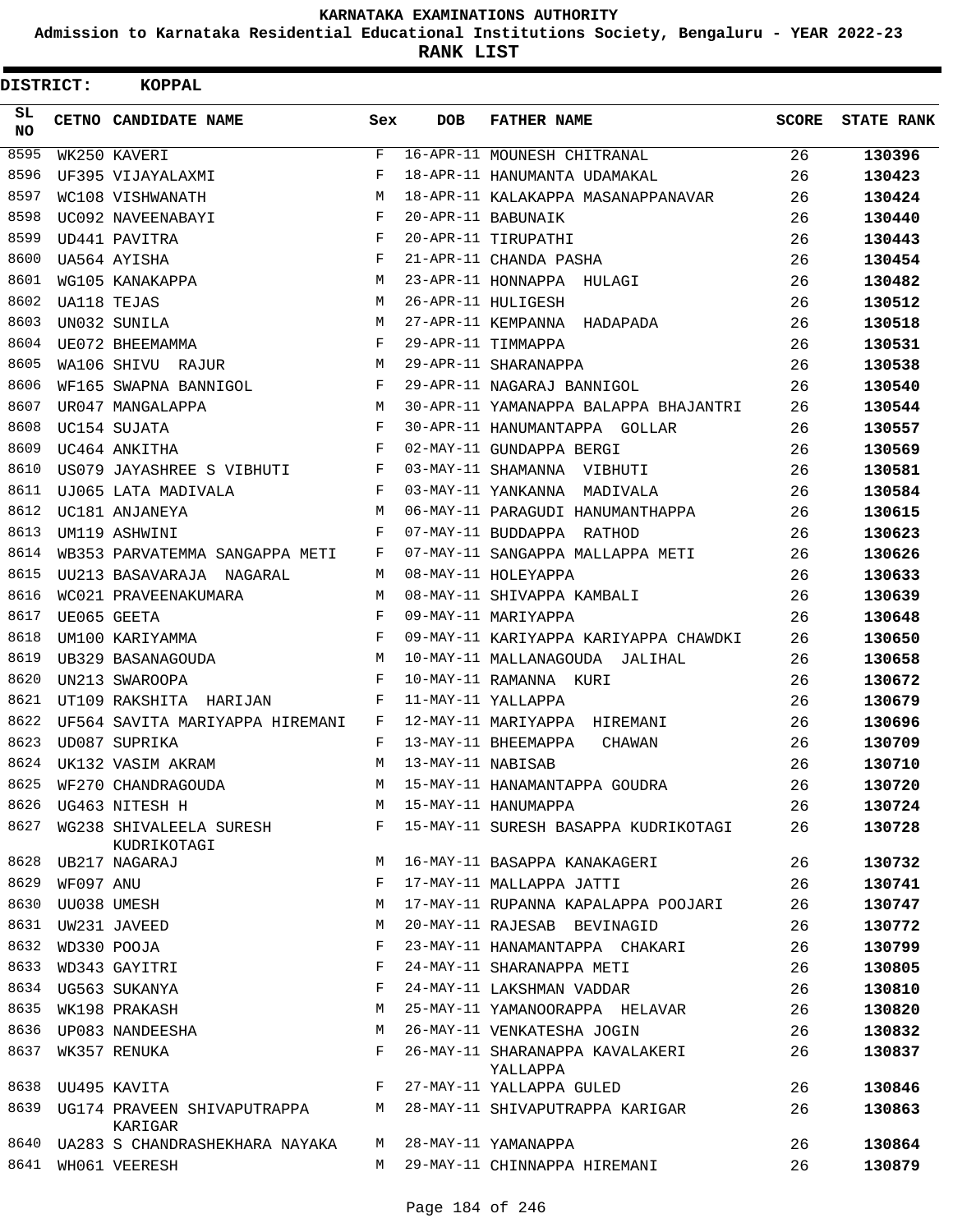**Admission to Karnataka Residential Educational Institutions Society, Bengaluru - YEAR 2022-23**

| DISTRICT:        | <b>KOPPAL</b>                                                             |     |                     |                                                                                   |              |                   |
|------------------|---------------------------------------------------------------------------|-----|---------------------|-----------------------------------------------------------------------------------|--------------|-------------------|
| SL.<br><b>NO</b> | CETNO CANDIDATE NAME                                                      | Sex | <b>DOB</b>          | <b>FATHER NAME</b>                                                                | <b>SCORE</b> | <b>STATE RANK</b> |
| 8642             | WB402 BALAJI KURIYAVAR                                                    | М   |                     | 30-MAY-11 MUDUKAPPA                                                               | 26           | 130882            |
| 8643             | UU503 PRAJVAL BASAPUR                                                     | M   | 30-MAY-11 NAGAPPA   |                                                                                   | 26           | 130892            |
| 8644             | UB205 VIJAY                                                               | М   |                     | 30-MAY-11 YAMANAPPA                                                               | 26           | 130896            |
| 8645             | UO014 MUTTAPPA HOSAMANI                                                   | М   |                     | 01-JUN-11 SHARANAPPA                                                              | 26           | 130918            |
| 8646             | UM045 RENUKA                                                              | F   |                     | 01-JUN-11 YANKAPPA GUTTUR                                                         | 26           | 130927            |
| 8647             | UZ064 SHARANAGOUD PATIL                                                   | М   |                     | 01-JUN-11 SIDDANAGOUD PATIL                                                       | 26           | 130930            |
| 8648             | UP206 KOTRESH                                                             | M   |                     | 03-JUN-11 DEVAPPA UPPARA                                                          | 26           | 130954            |
| 8649             | UA253 KALPANA                                                             | F   |                     | 04-JUN-11 VIRUPANNA                                                               | 26           | 130967            |
| 8650             | UF621 MALLIKARJUNA                                                        | M   |                     | 05-JUN-11 SHARANAPPA                                                              | 26           | 130988            |
| 8651             | UR057 SAIPUL                                                              | M   |                     | 06-JUN-11 MOHAMMADSAB SHAMIDSAB<br>MAYGADEMANI                                    | 26           | 131006            |
| 8652             | UR163 SAVITRI SHARANAPPA HANDI                                            | F   |                     | 07-JUN-11 SHARANAPPA DYAMANNA HANDI                                               | 26           | 131017            |
| 8653             | WJ078 MAHESH                                                              | M   |                     | 09-JUN-11 ERAPPA TALAVAR                                                          | 26           | 131043            |
| 8654             | UN144 MALLIKA                                                             | F   |                     | 09-JUN-11 MALLAPPA SINDOGI                                                        | 26           | 131044            |
| 8655             | WB082 MANIKANTA                                                           | M   |                     | 10-JUN-11 SHARANAPPA BARAKERA                                                     | 26           | 131061            |
| 8656             | UC125 SANDEEPA                                                            | M   | 10-JUN-11 RAMANNA   |                                                                                   | 26           | 131069            |
| 8657             | UU412 MALLIKARJUN BASAVARAJ<br>ANGADI                                     | М   |                     | 11-JUN-11 BASAVARAJ SANGAPPA ANGADI                                               | 26           | 131079            |
| 8658             | UC216 RUPASHREE BASAYYA<br>KASHIMATHA                                     | F   |                     | 12-JUN-11 BASAYYA VEERABHADRA<br>KASHIMATHA                                       | 26           | 131094            |
| 8659             | UW199 PRAJVAL                                                             | M   |                     | 13-JUN-11 MANJAPPA GORALOOTI                                                      | 26           | 131101            |
| 8660             | UB102 H M GANGADEVI                                                       | F   |                     | 14-JUN-11 H M BETTADAYYA SWAMI                                                    | 26           | 131109            |
| 8661             | UB144 MALLIKARJUNA                                                        | M   |                     | 15-JUN-11 HANUMANTHA                                                              | 26           | 131123            |
| 8662             | WK292 MAHESH                                                              | M   |                     | 20-JUN-11 ISHAPPA KUDRIKOTAGI                                                     | 26           | 131193            |
| 8663             | UE164 SHRIKANTH                                                           | М   | 21-JUN-11 NAGAPPA   |                                                                                   | 26           | 131212            |
| 8664             | WK265 RANJITA                                                             | F   |                     | 22-JUN-11 KARIYAPPA ADIN                                                          | 26           | 131218            |
| 8665             | UE372 SHRISHANTA                                                          | M   |                     | 22-JUN-11 ANIL RATHOD                                                             | 26           | 131221            |
| 8666             | UZ087 SANJU                                                               | F   |                     | 24-JUN-11 HULAGAPPA<br>BHAJANTRI                                                  | 26           | 131241            |
| 8667             | UC396 PAVITRA                                                             | F   | 25-JUN-11 NAGAPPA   |                                                                                   | 26           | 131251            |
| 8668             | WE034 SANGEETA                                                            | F   |                     | 29-JUN-11 ISHAPPA BYALI                                                           | 26           | 131305            |
| 8669             | UR054 MNJUNTHA                                                            | М   |                     | 30-JUN-11 YALLAPPA BHAJANTRI                                                      | 26           | 131314            |
|                  | 8670 WB161 MUTTANNA KANTEPPA<br>PATTANASHETTAR                            | М   |                     | 01-JUL-11 KANTEPPA CHENNAPPA<br>PATTANASHETTAR                                    | 26           | 131326            |
|                  | 8671 UE079 RAJIYA BEGUM                                                   | F   |                     | 02-JUL-11 KHAJASAB DANAKAYAR                                                      | 26           | 131344            |
| 8672             | UQ095 PRAJWAL                                                             | М   |                     | 04-JUL-11 YANKAPPA BHOVI                                                          | 26           | 131368            |
| 8673             | WE094 BHARATI                                                             | F   |                     | 05-JUL-11 SHIVAPUTRAPPA RODDAR                                                    | 26           | 131372            |
|                  | 8674 US143 NARASIMHA                                                      | M   |                     | 06-JUL-11 TIRUPATI VADDAR                                                         | 26           | 131403            |
|                  | 8675 UL238 MAHAMAD ZAMALUDDIN                                             | М   |                     | 07-JUL-11 NOOR PASHA                                                              | 26           | 131418            |
| 8676             | UF322 SANNIDI ALLUR                                                       | F   |                     | 07-JUL-11 SUBHASH ALLUR                                                           | 26           | 131425            |
| 8677             | UA167 NITIN KUMAR                                                         | M   |                     | 08-JUL-11 LINGAPPA                                                                | 26           | 131437            |
|                  | 8678 UF335 DODDABASAV HUNAGUND                                            | M   |                     | 12-JUL-11 MUTTANNA HUNAGUND                                                       | 26           | 131487            |
|                  | 8679 UV253 RAJEEV KOPPAL SRIKANT<br>KOPPAL                                |     | M 12-JUL-11 SRIKANT |                                                                                   | 26           | 131493            |
|                  | 8680 UU331 APOORVA HANAMAPPA KALEE F 13-JUL-11 HANAMAPPA<br>AGASHIMUNDINA |     |                     |                                                                                   | 26           | 131498            |
|                  | 8681 UT087 PRAJVAL VADDAR M 16-JUL-11 BASAVARAJ                           |     |                     |                                                                                   | 26           | 131554            |
|                  | 8682 WG293 PARASHURAM LAMBANI M 18-JUL-11 SOMAPPA LAMBANI                 |     |                     |                                                                                   | 26           | 131582            |
| 8683             | UA471 JANAKI                                                              |     |                     | F 21-JUL-11 KRUSHNAPPA                                                            | 26           | 131624            |
|                  | HADAPAD                                                                   |     |                     | 8684 WJ179 PRASANTH CHANDALINGAPPA M 23-JUL-11 CHANDALINGAPPA KALLAPPA<br>HADAPAD | 26           | 131657            |
|                  | GURIKAR                                                                   |     |                     | 8685 UF659 HULIGEMMA SHARANAPPA     F   25-JUL-11 SHARANAPPA BALAPPA GURIKAR      | 26           | 131679            |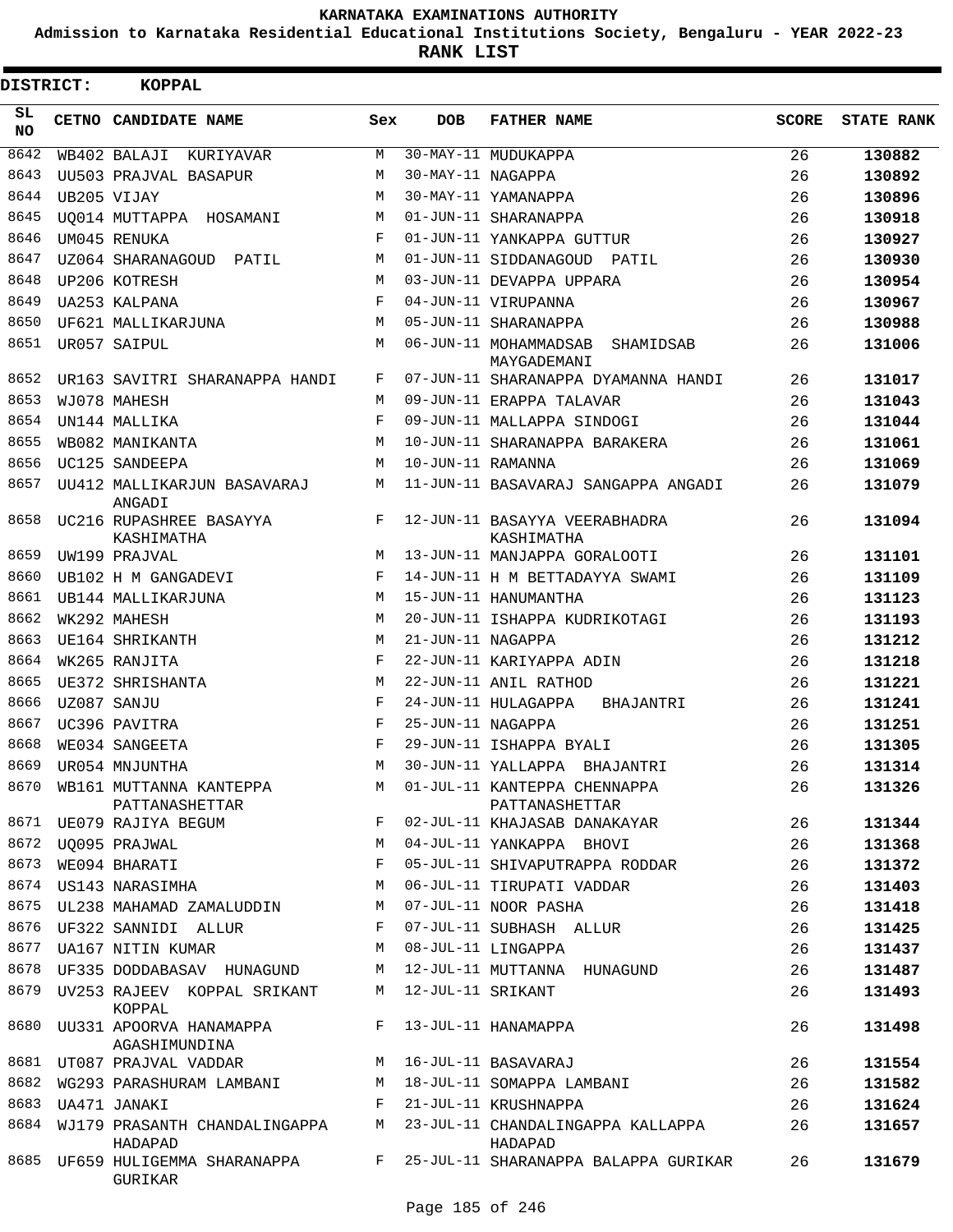**Admission to Karnataka Residential Educational Institutions Society, Bengaluru - YEAR 2022-23**

**RANK LIST**

| <b>DISTRICT:</b> |                  | <b>KOPPAL</b>                                                                  |            |                   |                                                                           |              |                   |
|------------------|------------------|--------------------------------------------------------------------------------|------------|-------------------|---------------------------------------------------------------------------|--------------|-------------------|
| SL<br>NO.        |                  | CETNO CANDIDATE NAME                                                           | Sex        | <b>DOB</b>        | <b>FATHER NAME</b>                                                        | <b>SCORE</b> | <b>STATE RANK</b> |
| 8686             |                  | UV111 BASVARAJ SHARANAPPA                                                      | M          |                   | 27-JUL-11 SHARANAPPA SHIVASANGAPPA                                        | 26           | 131691            |
| 8687             |                  | MUDENAGUDI<br>UA535 KANAKARAYA                                                 | M          |                   | MUDENAGUDI<br>27-JUL-11 KUNTEPPA KALGUDI                                  | 26           | 131696            |
| 8688             |                  | WH006 BHUMIKA                                                                  | F          |                   | 30-JUL-11 NAGAPPA DASTANI                                                 | 26           | 131737            |
| 8689             |                  | UY136 HONNAPPA SHARANAPPA                                                      | M          |                   | 31-JUL-11 SHARANAPPA HONNAPPA SULIKERI                                    | 26           | 131755            |
|                  |                  | SULIKERI                                                                       |            |                   |                                                                           |              |                   |
| 8690             |                  | WC201 RAKSHITA                                                                 | F          |                   | 02-AUG-11 IRANAGOUDA HIREGYANANAGOUDAR                                    | 26           | 131787            |
| 8691             |                  | UF009 SAVITHA                                                                  | $_{\rm F}$ |                   | 02-AUG-11 DYAMANNA VEERAPUR                                               | 26           | 131790            |
| 8692             |                  | UF554 HANUMESH                                                                 | М          |                   | 06-AUG-11 NAGAPPA YAKRANAL                                                | 26           | 131836            |
| 8693             |                  | UF444 SANDHYA VENKATESH CHAVAN                                                 | F          |                   | 09-AUG-11 VENKATESH LIMBAPPA CHAVAN                                       | 26           | 131873            |
| 8694             |                  | WB316 SIDDALINGESH SARANGAMATH                                                 | М          |                   | 09-AUG-11 BASAYYA SARANGAMATH                                             | 26           | 131874            |
| 8695             |                  | UC328 GOUTHAM                                                                  | M          |                   | 10-AUG-11 KANAKAPPA                                                       | 26           | 131881            |
| 8696             |                  | UF003 RAKSHITHA                                                                | F          |                   | 10-AUG-11 UMESHA HOSAMANI                                                 | 26           | 131885            |
| 8697             |                  | UU244 VAISTNAVI YAMANURAPPA<br>KALABHAVI                                       | F          |                   | 10-AUG-11 YAMANURAPPA MARIYAPPA<br>KALABHAVI                              | 26           | 131890            |
| 8698             |                  | UV209 KAVERI GOUDRA                                                            | F          |                   | 11-AUG-11 SHANKARAGOUD                                                    | 26           | 131895            |
| 8699             |                  | UO097 NASTAVIN                                                                 | F          |                   | 11-AUG-11 RAJESAB BAVAKHAN                                                | 26           | 131900            |
| 8700             |                  | UC485 ANITHA DYAMANNA MYADNERI                                                 | F          |                   | 12-AUG-11 DYAMANNA MYDNERI                                                | 26           | 131903            |
| 8701             |                  | UR025 MAHESHGOUDA                                                              | М          |                   | 12-AUG-11 BHEEMANAGOUDA MALIPATIL                                         | 26           | 131910            |
| 8702             |                  | WJ088 SHREEDEVI                                                                | F          |                   | 12-AUG-11 HANUMESH HUDED                                                  | 26           | 131915            |
| 8703             |                  | WG081 VISHWANATH                                                               | М          |                   | 12-AUG-11 MARIYAPPA KALI                                                  | 26           | 131919            |
| 8704             |                  | UG146 HARSHIYA                                                                 | F          |                   | 15-AUG-11 LALASAB KUDRIMOTI                                               | 26           | 131941            |
| 8705             |                  | UB323 NETRAVATI                                                                | F          |                   | 15-AUG-11 SHARANAPPA                                                      | 26           | 131944            |
| 8706             |                  | UN077 DIVYA BURUDI                                                             | F          |                   | 16-AUG-11 KENCHAPPA BURUDI                                                | 26           | 131954            |
| 8707             |                  | UM157 PRASHANT                                                                 | М          |                   | 19-AUG-11 SAKRAPPA JANGI                                                  | 26           | 131989            |
| 8708             |                  | UL046 SPOORTI                                                                  | F          |                   | 19-AUG-11 BASAVARAJA NAYAKA                                               | 26           | 131990            |
| 8709             |                  | UV045 SANTOSH                                                                  | M          |                   | 20-AUG-11 SHAMANNA SHIRAVATI                                              | 26           | 131999            |
| 8710             |                  | UP107 SWATI                                                                    | F          |                   | 20-AUG-11 MUTTANNA OBALAPPANAVAR                                          | 26           | 132002            |
| 8711             |                  | UD011 YASHAVANTH                                                               | M          |                   | 20-AUG-11 DURUGAYYA                                                       | 26           | 132003            |
| 8712             |                  | UZ275 PRATIBHA                                                                 | F          |                   | 22-AUG-11 GYANAPPA KURI                                                   | 26           | 132018            |
| 8713             |                  | WB072 YALLAPPA                                                                 | M          |                   | 22-AUG-11 HANAMAPPA UCCHALAKUNTI                                          | 26           | 132019            |
|                  |                  | 8714 UZ384 AMRUTA GOLAGERI                                                     | F          |                   | 26-AUG-11 YAMANAPPA GOLAGERI                                              | 26           | 132046            |
| 8715             |                  | WK285 DEVARAJ                                                                  |            |                   | 27-AUG-11 RAMESH ADAVIBHAVI                                               | 26           | 132057            |
|                  |                  | $\begin{aligned} \mathbf{M} \\ \mathbf{F} \end{aligned}$<br>8716 UA495 BHAVANI |            | 28-AUG-11 RAMESHA |                                                                           | 26           | 132068            |
| 8717             |                  | WC093 SAMREENBANU F                                                            |            |                   | 01-SEP-11 MIRESAB DEVARGODE                                               | 26           | 132121            |
| 8718             |                  | UW161 MOUNIKA F                                                                |            |                   | 02-SEP-11 NIRUPADEPPA                                                     | 26           | 132125            |
| 8719             |                  | WC179 VINAYAK M                                                                |            |                   | 02-SEP-11 VEERABHADRAPPA GURIKAR 26                                       |              | 132135            |
|                  |                  | 8720 UX180 VISHWANATH                                                          |            |                   | 02-SEP-11 SURESH GANDAGI                                                  | 26           | 132137            |
|                  |                  | 8721 UU123 YALLAPPA ILAL $M$ 02-SEP-11 JAGADISHA                               |            |                   |                                                                           | 26           | 132138            |
|                  |                  |                                                                                |            |                   | 8722 UV162 PRADEEPA MOOGANUR M 04-SEP-11 BHEEMAPPA                        | 26           | 132149            |
|                  |                  |                                                                                |            |                   | 8723 WF294 SAMARTH MALLAPPA KURI M 05-SEP-11 MALLAPPA KALAKAPPA KURI 26   |              | 132164            |
|                  |                  |                                                                                |            |                   | 8724 UQ003 SRUSTI SHIVANANDAPPA HUGAR F 08-SEP-11 SHIVANANDAPPA HUGAR 26  |              | 132198            |
|                  |                  | 8725 UP105 MEGHANA                                                             | F          |                   | 10-SEP-11 NINGAJJA KARADI                                                 | 26           | 132218            |
| 8726             |                  | UB307 RUTUSHREE                                                                | F          |                   | 10-SEP-11 RAVIKUMAR                                                       | 26           | 132220            |
| 8727             |                  | WF158 AISHWARYA F                                                              |            |                   | 11-SEP-11 SIDDAPPA AGASIMUNDIN 26                                         |              | 132222            |
|                  |                  |                                                                                |            |                   | 8728 UV247 VISHNU NAGUR M 11-SEP-11 KALAKAPPA NAGUR                       | 26           | 132231            |
|                  |                  |                                                                                |            |                   | $\frac{26}{26}$ UM128 BHUMIKA $\frac{12-5EP-11}{26}$ SHARANAPPA HUGGER 26 |              | 132235            |
|                  | 8730 WB260 SAGAR | M 12-SEP-11 CHANNAPPA METI                                                     |            |                   | $\sim$ 26                                                                 |              | 132243            |
|                  |                  |                                                                                |            |                   | 8731 UZ237 MANOJA POLICEPATIL M 13-SEP-11 RAMANAGOUDA POLICEPATIL 26      |              | 132250            |
|                  |                  | 8732 UB032 SAMARTHA                                                            |            |                   | M 16-SEP-11 MUDUKAPPA                                                     | 26           | 132283            |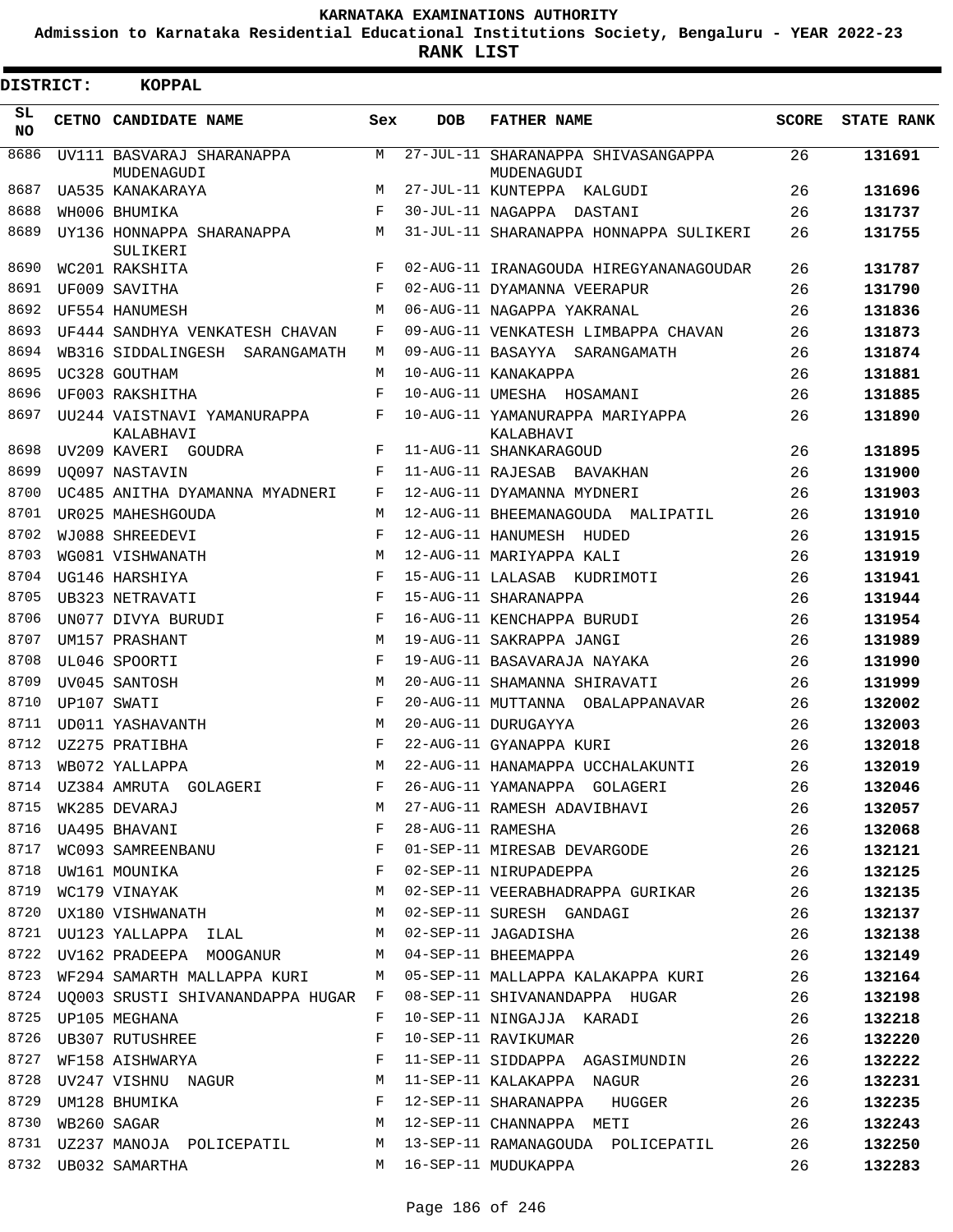**Admission to Karnataka Residential Educational Institutions Society, Bengaluru - YEAR 2022-23**

| <b>DISTRICT:</b> | <b>KOPPAL</b>                                                                                                                                                                                                                                                                                                                                                                                                                                                |              |                   |                                               |              |                   |
|------------------|--------------------------------------------------------------------------------------------------------------------------------------------------------------------------------------------------------------------------------------------------------------------------------------------------------------------------------------------------------------------------------------------------------------------------------------------------------------|--------------|-------------------|-----------------------------------------------|--------------|-------------------|
| SL.<br>NO.       | CETNO CANDIDATE NAME                                                                                                                                                                                                                                                                                                                                                                                                                                         | Sex          | <b>DOB</b>        | <b>FATHER NAME</b>                            | <b>SCORE</b> | <b>STATE RANK</b> |
| 8733             | UD356 SANJAYA                                                                                                                                                                                                                                                                                                                                                                                                                                                | M            | 18-SEP-11 DEVAPPA |                                               | 26           | 132297            |
| 8734             | UB301 KAIRUNA                                                                                                                                                                                                                                                                                                                                                                                                                                                | F            |                   | 20-SEP-11 SYED SAB                            | 26           | 132313            |
| 8735             | UE216 KALPANA                                                                                                                                                                                                                                                                                                                                                                                                                                                | $_{\rm F}$   |                   | 21-SEP-11 YAMANOORAPPA                        | 26           | 132324            |
| 8736             | UG006 RIYANA                                                                                                                                                                                                                                                                                                                                                                                                                                                 | F            |                   | 25-SEP-11 RAJASAB SIDNEKOPPA                  | 26           | 132356            |
| 8737             | WH053 DEVAMMA                                                                                                                                                                                                                                                                                                                                                                                                                                                | F            |                   | 30-SEP-11 KANAKAPPA UPPAR                     | 26           | 132411            |
| 8738             | WF218 RAMANNA HANUMAPPA KURI                                                                                                                                                                                                                                                                                                                                                                                                                                 | M            |                   | 01-OCT-11 HANUMAPPA EASHAPPA KURI             | 26           | 132435            |
| 8739             | UC373 MUTTANNA                                                                                                                                                                                                                                                                                                                                                                                                                                               | M            |                   | 02-OCT-11 LINGAPPA                            | 26           | 132441            |
| 8740             | UC129 GEETA                                                                                                                                                                                                                                                                                                                                                                                                                                                  | F            |                   | 03-OCT-11 VENKATESH                           | 26           | 132450            |
| 8741             | UD276 SHASHIKUMAR                                                                                                                                                                                                                                                                                                                                                                                                                                            | M            |                   | 09-OCT-11 BHIMANNA                            | 26           | 132505            |
| 8742             | UD165 HULIGEMMA                                                                                                                                                                                                                                                                                                                                                                                                                                              | F            |                   | 10-OCT-11 HIRE HANUMANTHAPPA AGASIMANE        | 26           | 132509            |
| 8743             | WH094 NAVEENKUMAR                                                                                                                                                                                                                                                                                                                                                                                                                                            | M            |                   | 10-OCT-11 SHANKRAPPA MULIMANI                 | 26           | 132512            |
| 8744             | UG236 POOJA                                                                                                                                                                                                                                                                                                                                                                                                                                                  | F            |                   | 11-OCT-11 MUKALAPPA GANAGAHAL                 | 26           | 132523            |
| 8745             | WF155 SWETHA KARIGAR                                                                                                                                                                                                                                                                                                                                                                                                                                         | F            |                   | 11-OCT-11 CHANDAPPA                           | 26           | 132527            |
| 8746             | UF639 HANAMESH SHARANAPPA<br>HANAMASAGAR                                                                                                                                                                                                                                                                                                                                                                                                                     | М            |                   | 17-OCT-11 SHARANAPPA                          | 26           | 132564            |
| 8747             | UD014 KARTHIK MANAGADDI                                                                                                                                                                                                                                                                                                                                                                                                                                      | M            |                   | 20-OCT-11 NINGAPPA MANAGADDI                  | 26           | 132591            |
| 8748             | UD275 MANIKANTHA                                                                                                                                                                                                                                                                                                                                                                                                                                             | M            |                   | 22-OCT-11 MANJUNATHA                          | 26           | 132604            |
| 8749             | UV037 PRAVEEN KUMAR                                                                                                                                                                                                                                                                                                                                                                                                                                          | M            | 22-OCT-11 VIJAYA  |                                               | 26           | 132605            |
| 8750             | UD372 VEERESHA                                                                                                                                                                                                                                                                                                                                                                                                                                               | M            |                   | 22-OCT-11 BASAVARAJA RAMASAGARA               | 26           | 132610            |
| 8751             | UK183 PARASHURAM                                                                                                                                                                                                                                                                                                                                                                                                                                             | М            |                   | 23-OCT-11 ASHOK YALLAPPA ABBIGERI             | 26           | 132617            |
| 8752             | WJ194 HUSEN                                                                                                                                                                                                                                                                                                                                                                                                                                                  | M            |                   | 24-OCT-11 PEERSAB RATI                        | 26           | 132620            |
| 8753             | UD278 MAMATHA                                                                                                                                                                                                                                                                                                                                                                                                                                                | F            |                   | 01-NOV-11 MANJUNATHA                          | 26           | 132692            |
| 8754             | UD302 VYISHALI                                                                                                                                                                                                                                                                                                                                                                                                                                               | F            |                   | 02-NOV-11 MANJINATHA                          | 26           | 132704            |
| 8755             | UF353 HANAMESH                                                                                                                                                                                                                                                                                                                                                                                                                                               | M            |                   | 03-NOV-11 RAMESHA CHALAVADI                   | 26           | 132705            |
| 8756             | UK106 PRADEEP                                                                                                                                                                                                                                                                                                                                                                                                                                                | M            |                   | 04-NOV-11 VISHWANATH CHINCHALI                | 26           | 132718            |
| 8757             | UE399 BHAGYASHREE MOUNESH RATHOD                                                                                                                                                                                                                                                                                                                                                                                                                             | F            |                   | 06-NOV-11 MOUNESH RATHOD                      | 26           | 132732            |
| 8758             | UR126 KANAKARAYA<br>KANNAL                                                                                                                                                                                                                                                                                                                                                                                                                                   | M            |                   | 06-NOV-11 MANJUNATHA                          | 26           | 132738            |
| 8759             | UX425 LAKSHMANA BAILAPATTAR                                                                                                                                                                                                                                                                                                                                                                                                                                  | М            |                   | 06-NOV-11 SHREENIVASA                         | 26           | 132739            |
| 8760             | UU378 KIRN KUMAR                                                                                                                                                                                                                                                                                                                                                                                                                                             | M            |                   | 08-NOV-11 SHARANAPPA LENKI                    | 26           | 132750            |
| 8761             | WJ039 ASHWINI                                                                                                                                                                                                                                                                                                                                                                                                                                                | F            |                   | 09-NOV-11 MARIYAPPA HARIJAN                   | 26           | 132755            |
| 8762             |                                                                                                                                                                                                                                                                                                                                                                                                                                                              | М            |                   | 09-NOV-11 SANGANAGOUDA PATIL                  | 26           | 132763            |
| 8763             |                                                                                                                                                                                                                                                                                                                                                                                                                                                              | F            |                   | 11-NOV-11 DURUGAPPA BHOVI                     | 26           | 132783            |
| 8764             | UF492 MALLANAGOUDA<br>UC352 SOUJANYA<br>WK185 LAKSHMI<br>WK185 LAKSHMI                                                                                                                                                                                                                                                                                                                                                                                       | F            |                   | 13-NOV-11 FAKEERAGOUDA GOUDRA                 | 26           | 132796            |
| 8765             | UF496 RAMESH DEVAPPA MALIPATIL                                                                                                                                                                                                                                                                                                                                                                                                                               | M            |                   | 13-NOV-11 DEVAPPA MALIPATIL                   | 26           | 132798            |
| 8766             | WG129 DEEPA                                                                                                                                                                                                                                                                                                                                                                                                                                                  | F            |                   | 14-NOV-11 KARABASAPPA CHURCHIHALA             | 26           | 132806            |
| 8767             | WB010 BASAVARAJ                                                                                                                                                                                                                                                                                                                                                                                                                                              | М            |                   | 19-NOV-11 SHARANAPPA ROTTI                    | 26           | 132848            |
| 8768             | WC049 KAVYA                                                                                                                                                                                                                                                                                                                                                                                                                                                  | F            |                   | 19-NOV-11 IRAPPA MADAR                        | 26           | 132852            |
| 8769             | UD244 SHILPA KARADI                                                                                                                                                                                                                                                                                                                                                                                                                                          | F            |                   | 19-NOV-11 AYYAPPA HANUMANTAPPA KARADI         | 26           | 132856            |
| 8770             | UH033 VIDYASHREE AMARAVATI                                                                                                                                                                                                                                                                                                                                                                                                                                   | F            |                   | 20-NOV-11 TAMMANNA                            | 26           | 132870            |
| 8771             | WA189 GYANAPPA                                                                                                                                                                                                                                                                                                                                                                                                                                               | М            |                   | 22-NOV-11 MALLAPPA YALABURTHI                 | 26           | 132875            |
| 8772             | WG033 MANJUNATH                                                                                                                                                                                                                                                                                                                                                                                                                                              | М            |                   | 22-NOV-11 DEVAPPA BASARIHAL                   | 26           | 132877            |
| 8773             | WG033 MANJUNATH<br>UQ102 UMAASHREE                                                                                                                                                                                                                                                                                                                                                                                                                           | $\mathbf{F}$ |                   | 22-NOV-11 KALAKAPPA TELAGAR                   | 26           | 132886            |
| 8774             | UD434 SHANKARAGOUDA                                                                                                                                                                                                                                                                                                                                                                                                                                          | M            |                   | 23-NOV-11 AMBRESHAPPA TEGGINAMANI             | 26           | 132895            |
| 8775             | US031 YANKAMMA HANAMANTA F<br>HUNAGUAND                                                                                                                                                                                                                                                                                                                                                                                                                      |              |                   | 23-NOV-11 HANAMANTA HANAMANTAPPA<br>HUNAGUAND | 26           | 132898            |
|                  | 8776 UU487 ASHWINI AGASI F                                                                                                                                                                                                                                                                                                                                                                                                                                   |              |                   | 25-NOV-11 MARIYAPPA AGASI                     | 26           | 132911            |
|                  |                                                                                                                                                                                                                                                                                                                                                                                                                                                              |              | 26-NOV-11 ERAPPA  |                                               | 26           | 132918            |
|                  | $\begin{array}{lll}\n & \text{if} & \text{if} \\ \text{1: } & \text{if} & \text{if} \\ \text{2: } & \text{if} & \text{if} \\ \text{3: } & \text{if} & \text{if} \\ \text{4: } & \text{if} & \text{if} \\ \text{5: } & \text{if} & \text{if} \\ \text{6: } & \text{if} & \text{if} \\ \text{7: } & \text{if} & \text{if} \\ \text{7: } & \text{if} & \text{if} \\ \text{7: } & \text{if} & \text{if} \\ \text{7: } & \text{if} & \text{if} \\ \text{7: } & \$ |              |                   | 27-NOV-11 RAMANNA VADDAR                      | 26           | 132931            |
|                  |                                                                                                                                                                                                                                                                                                                                                                                                                                                              |              |                   | 27-NOV-11 UMESH HADAPAD                       | 26           | 132932            |
| 8780             | UW092 SHAHID HUSENSAB NADAF M                                                                                                                                                                                                                                                                                                                                                                                                                                |              |                   | 30-NOV-11 HUSENSAB UMMARSAB NADAF             | 26           | 132961            |
|                  |                                                                                                                                                                                                                                                                                                                                                                                                                                                              |              |                   |                                               |              |                   |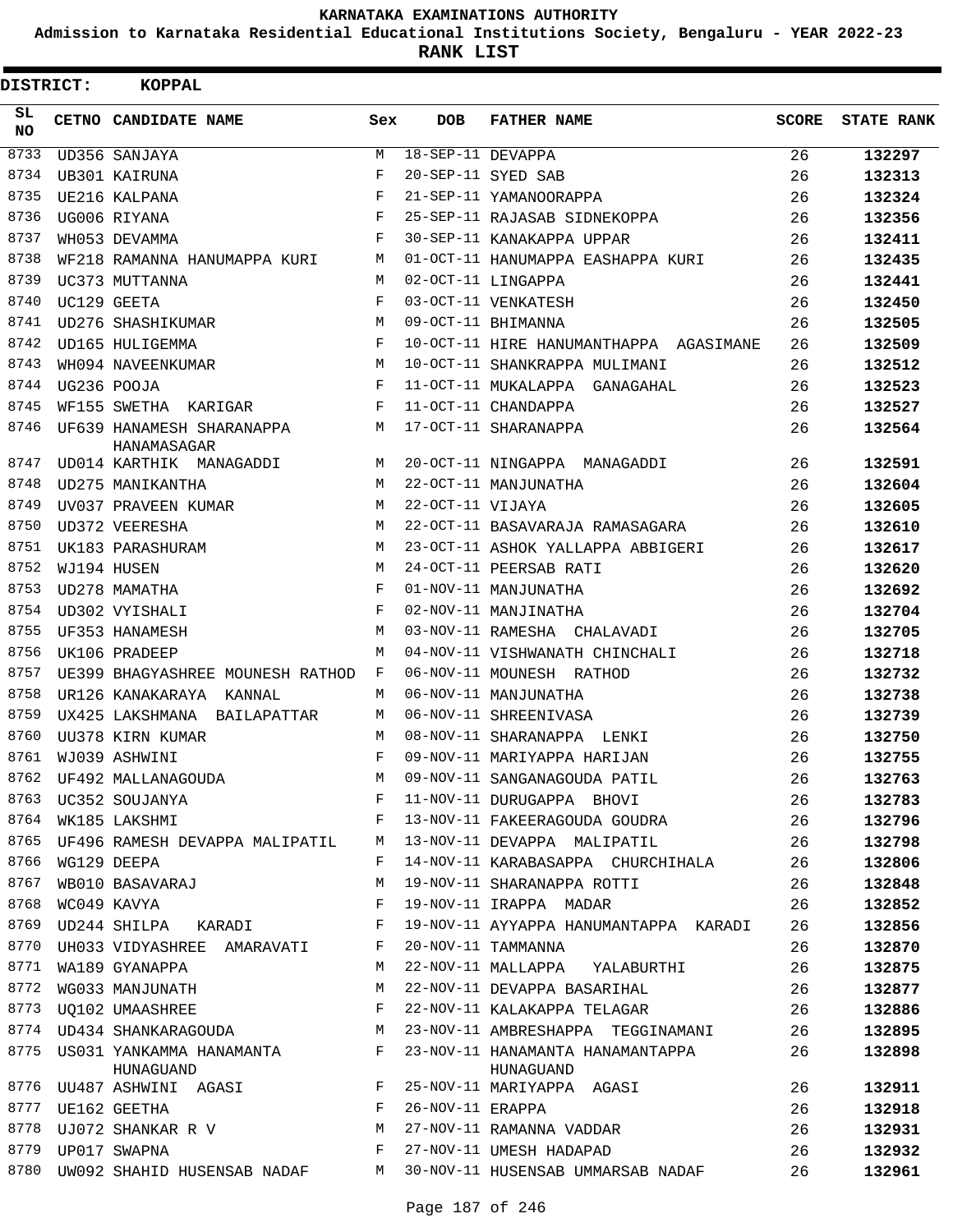**Admission to Karnataka Residential Educational Institutions Society, Bengaluru - YEAR 2022-23**

**RANK LIST**

| DISTRICT: |                        | <b>KOPPAL</b>                                                                |            |                   |                                                 |              |                   |
|-----------|------------------------|------------------------------------------------------------------------------|------------|-------------------|-------------------------------------------------|--------------|-------------------|
| SL<br>NO. |                        | CETNO CANDIDATE NAME                                                         | <b>Sex</b> | <b>DOB</b>        | <b>FATHER NAME</b>                              | <b>SCORE</b> | <b>STATE RANK</b> |
| 8781      |                        | UF364 SANJANA                                                                | F          |                   | 05-DEC-11 YAMANORAPPA                           | 26           | 132994            |
| 8782      |                        | UV294 BODURAPPA CHAVHAN                                                      | М          |                   | 14-DEC-11 KAMALAPPA                             | 26           | 133055            |
| 8783      |                        | UU395 RAJESHWARI                                                             | F          |                   | 16-DEC-11 MUTTAPPA CHALAVADI                    | 26           | 133072            |
| 8784      |                        | UY223 KESHAV CHOORI                                                          | M          |                   | 28-DEC-11 YALLAPPA CHOORI                       | 26           | 133154            |
| 8785      |                        | UK242 UMAR FARUKH                                                            | M          |                   | 29-DEC-11 BUDANSAB KANAKAGIRI                   | 26           | 133166            |
| 8786      |                        | UE088 VASANTA KUMAR                                                          | М          | 31-DEC-11 RAMAPPA |                                                 | 26           | 133185            |
| 8787      |                        | UF263 YANKANAGOUDA                                                           | M          |                   | 01-JAN-12 KUNTEPPA GOUDRA                       | 26           | 133220            |
| 8788      |                        | UB355 CHETANAKUMARA                                                          | М          |                   | 02-JAN-12 RANGAPPA                              | 26           | 133221            |
| 8789      |                        | UZ073 AMBIKA                                                                 | F          |                   | 04-JAN-12 SHARANAPPA DABARI                     | 26           | 133232            |
| 8790      |                        | UF185 ULLASH PARASAPPA MADAR                                                 | М          |                   | 12-JAN-12 PARASAPPA HUSENAPPA MADAR             | 26           | 133250            |
| 8791      |                        | WB388 SAVITRI                                                                | F          |                   | 13-JAN-12 VEERAYYA VASTRAD                      | 26           | 133251            |
| 8792      |                        | UV073 TARUN                                                                  | М          |                   | 23-MAR-12 KUNTEPPA<br>INDARAGI                  | 26           | 133340            |
| 8793      |                        | UV104 SHWETHA POMAPPA KAMATAR                                                | F          |                   | 27-MAR-12 POMAPPA DEVAPPA KAMATAR               | 26           | 133344            |
| 8794      |                        | UC121 VINOD RAJ                                                              | М          |                   | 27-MAR-12 MANJUNATH                             | 26           | 133345            |
| 8795      |                        | WH084 SHIVAKUMARA                                                            | M          |                   | 10-JUN-12 DEVAPPA SIDDAPPA HASAGI               | 26           | 133379            |
| 8796      |                        | UA241 CHINNA                                                                 | M          |                   | 20-JUN-12 DHARMANNA                             | 26           | 133380            |
| 8797      |                        | UU367 YAMANOORASAB                                                           | M          |                   | 09-OCT-12 SABANNA BANNIGOLA                     | 26           | 133387            |
| 8798      |                        | UB154 PREMANANDAM                                                            | М          |                   | 15-SEP-08 SANNAHANUMANTAPPA                     | 25           | 133399            |
| 8799      |                        | WG383 MADAMMA                                                                | F          |                   | 14-MAR-09 HANAMAGOUDA POLICEPATIL               | 25           | 133416            |
| 8800      |                        | UZ155 SHARAT HULLAPPA LYAVAKKI                                               | M          |                   | 03-APR-09 HULLAPPA                              | 25           | 133420            |
| 8801      |                        | WA074 HANAMESH                                                               | М          |                   | 19-MAY-09 BALAPPA PUJAR                         | 25           | 133423            |
| 8802      |                        | WH356 SUNIL                                                                  | M          |                   | 05-AUG-09 CHANDRASHEKAR GADAD                   | 25           | 133437            |
| 8803      |                        | UC206 VENKATESH                                                              | M          |                   | 18-SEP-09 DURUGAPPA VADDAR                      | 25           | 133444            |
| 8804      | WK261 RAVI             |                                                                              | M          |                   | 23-SEP-09 DEVAPPA UMACHAGI                      | 25           | 133448            |
| 8805      |                        | UX141 DYAMAVVA SHARANAPPA<br>GALAPPANAVAR                                    | F          |                   | 01-JAN-10 SHARANAPPA ADIVEPPA<br>GALAPPANAVAR   | 25           | 133474            |
| 8806      |                        | UG540 KAVERI                                                                 | $_{\rm F}$ |                   | 01-JAN-10 KANAKANAGOUDA POLICE PATIL            | 25           | 133481            |
| 8807      |                        | US039 VIJAYAKUMAR DYAMANNA<br>HARIJANA                                       | M          |                   | 05-JAN-10 DYAMANNA MADAGAPPA HARIJANA           | 25           | 133504            |
| 8808      |                        | UC035 GOUSIYA                                                                | F          |                   | 25-JAN-10 HUSSAIN SAB                           | 25           | 133516            |
|           |                        | 8809 UV017 HULIGEMMA                                                         | F          |                   | 25-JAN-10 YANKANAGOUDA GOUDRU                   | 25           | 133517            |
|           |                        | UVOI7 HOLIGEMMA<br>UV308 SULEMAN<br>UK224 AKKAMAHADEVI<br>8810 UV308 SULEMAN | М          |                   | 17-FEB-10 DAVALSAB KHANAGOUDRA                  | 25           | 133537            |
| 8811      |                        |                                                                              | F          |                   | 05-MAR-10 NAGARAJ                               | 25           | 133553            |
| 8812      |                        | UY190 NANDITA                                                                | F          |                   | 05-MAR-10 GYANAPPA UPANAL                       | 25           | 133554            |
| 8813      |                        | WD178 SANTOSH                                                                | М          |                   | 16-MAR-10 BASAVARAJ MANNAPUR                    | 25           | 133571            |
|           |                        | 8814 UV089 YAMANAVVA SHARANAPPA<br>VADEGOLA                                  | F          |                   | 23-MAR-10 SHARANAPPA HANAMAPPA VADEGOLA         | 25           | 133573            |
|           |                        | 8815 UA204 VEERANAGOUDA                                                      | M          |                   | 01-APR-10 DYAMANNA                              | 25           | 133580            |
|           | 8816    UJ211    SAGAR |                                                                              | М          |                   | 09-APR-10 SHARANAPPA MALI                       | 25           | 133590            |
| 8817      |                        | WD257 AKASH                                                                  | М          |                   | 13-APR-10 SURESH KAVALAKERI                     | 25           | 133593            |
| 8818      |                        | WB375 SIDDARTHA ADIVEPPA KURI                                                | М          |                   | 13-APR-10 ADIVEPPA KURI                         | 25           | 133595            |
| 8819      |                        | UU177 M AHAMAD HUSEN                                                         | М          |                   | 22-APR-10 MAHAMAD HANEEF                        | 25           | 133611            |
| 8820      |                        | WK132 ANITA                                                                  | F          |                   | 07-MAY-10 KAREHANAMANTAPPA BISETEPPA<br>BISETTI | 25           | 133627            |
|           |                        | 8821 UX074 DURUGESH                                                          | М          |                   | 10-MAY-10 NIRUPADI RYAVANAKI                    | 25           | 133632            |
| 8822      |                        | WK053 MALLAPPA SIPAYI                                                        | M          |                   | 13-MAY-10 BHARAMAPPA SIPAYI                     | 25           | 133641            |
| 8823      |                        | UD043 MABANNI KUNCHI                                                         | F          |                   | 21-MAY-10 JILANISAB KUNCHI                      | 25           | 133650            |
| 8824      |                        | WD285 ANJANEYA                                                               | М          |                   | 25-MAY-10 BASAVARAJ KANAKAPUR                   | 25           | 133653            |
| 8825      |                        | UU494 HULIGEVVA GOUDRA                                                       | F          |                   | 28-MAY-10 YAMAAPPA                              | 25           | 133657            |
| 8826      |                        | UC152 PRAJWAL GUNDANI                                                        | М          |                   | 30-MAY-10 BASAVARAJ GUNDANI                     | 25           | 133661            |
| 8827      |                        | WG131 SHREEDEVI                                                              | F          |                   | 06-JUN-10 GYANAPPA MOOLIMANI                    | 25           | 133680            |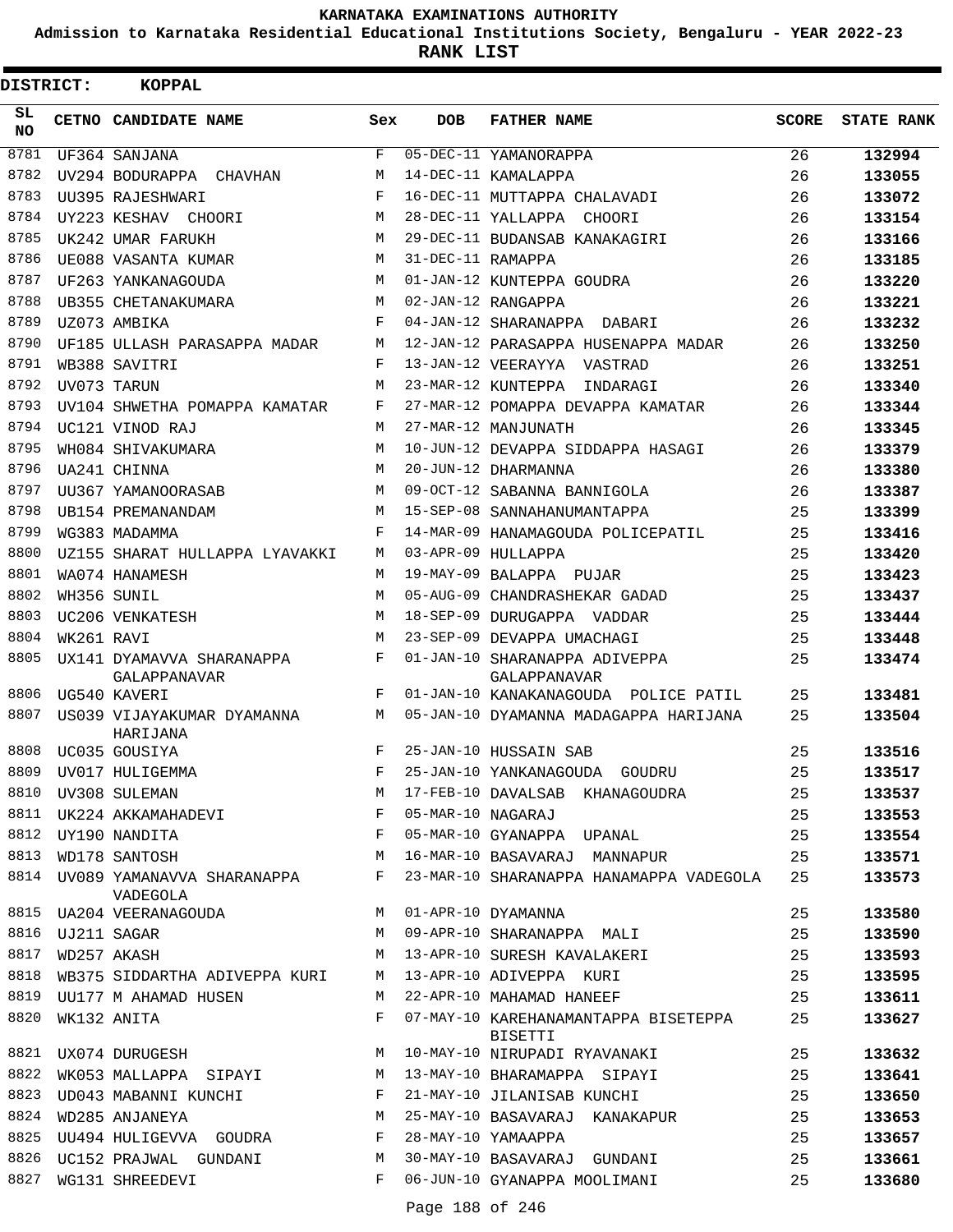**Admission to Karnataka Residential Educational Institutions Society, Bengaluru - YEAR 2022-23**

**RANK LIST**

| DISTRICT: |            | <b>KOPPAL</b>                                                                              |              |                  |                                                                                                               |              |                   |
|-----------|------------|--------------------------------------------------------------------------------------------|--------------|------------------|---------------------------------------------------------------------------------------------------------------|--------------|-------------------|
| SL<br>NO. |            | CETNO CANDIDATE NAME                                                                       | Sex          | <b>DOB</b>       | <b>FATHER NAME</b>                                                                                            | <b>SCORE</b> | <b>STATE RANK</b> |
| 8828      |            | WF192 DEVAMMA DYAMANNA<br>UCHCHALAKUNTA                                                    | F            |                  | 18-JUN-10 DYAMANNA HANAMAPPA<br><b>UCHCHALAKUNTA</b>                                                          | 25           | 133700            |
| 8829      |            | UY207 SANDEEP                                                                              | M            |                  | 18-JUN-10 MALLAPPA JALIHAL                                                                                    | 25           | 133703            |
| 8830      |            | UU394 PRADEEP                                                                              | M            |                  | 03-JUL-10 VITHALANAGOUDA TEGGIHAL                                                                             | 25           | 133712            |
| 8831      | UH086 ARUN |                                                                                            | M            |                  | 07-JUL-10 SHASHIKUMAR RAJPOOT                                                                                 | 25           | 133721            |
| 8832      |            | UF557 MANJULA                                                                              | F            |                  | 17-JUL-10 SHARANAPPA                                                                                          | 25           | 133732            |
| 8833      |            | UF654 HANAMESH DEVAPPA JOGIN                                                               | М            |                  | 25-JUL-10 DEVAPPA HANAMAPPA JOGIN                                                                             | 25           | 133743            |
| 8834      |            | UE013 MANIKANTA                                                                            | M            |                  | 02-AUG-10 M RAVINDRA                                                                                          | 25           | 133764            |
| 8835      |            | WB003 RAMJANABI FAKEERSAB<br>NAINAPUR                                                      | F            |                  | 16-AUG-10 FAKEERSAB NOORASAB NAINAPUR                                                                         | 25           | 133801            |
| 8836      |            | UC499 PRABHU                                                                               | M            |                  | 20-AUG-10 ESHAPPA NIDAGUNDI                                                                                   | 25           | 133811            |
| 8837      |            | UW153 SANIYA FAQRUDDIN DHALAYAT                                                            | F            |                  | 01-SEP-10 FAQRUDDIN MURTUZASAB DHALAYAT                                                                       | 25           | 133848            |
| 8838      | UX389 SHAM |                                                                                            | М            |                  | 03-SEP-10 LAXMAN MUKHAYAAJI                                                                                   | 25           | 133862            |
| 8839      |            | UB007 AKSHATHA                                                                             | F            |                  | 04-SEP-10 HANUMESH EMMIGUDDA                                                                                  | 25           | 133863            |
| 8840      |            | UM220 FAYAZ<br>MULLUR                                                                      | M            |                  | 04-SEP-10 NABISAB MULLUR                                                                                      | 25           | 133864            |
| 8841      |            | UA040 AKSHATA                                                                              | $\mathbf{F}$ |                  | 06-SEP-10 HANUMAGOUDA BOMMANAL                                                                                | 25           | 133872            |
| 8842      |            | WC088 DEVARAJ                                                                              | M            |                  | 11-SEP-10 NIRUPADEPPA HIREMANI                                                                                | 25           | 133887            |
| 8843      |            | WH315 KAVYA                                                                                | F            |                  | 12-SEP-10 MALLESHAPPA HADAPAD                                                                                 | 25           | 133892            |
| 8844      |            | UM112 KAVERI                                                                               | F            |                  | 14-SEP-10 IRANAGOUDA HALAGERI                                                                                 | 25           | 133901            |
| 8845      |            | UC360 SANJAY                                                                               | M            |                  | 15-SEP-10 AMARAGUNDAPPA                                                                                       | 25           | 133909            |
| 8846      |            | UB067 NEELANJAYA                                                                           | M            | $16-SEP-10 X$    |                                                                                                               | 25           | 133913            |
| 8847      |            | UV112 PAVITRA NAGARAL                                                                      | F            |                  | 18-SEP-10 BHEEMAPPA                                                                                           | 25           | 133918            |
| 8848      |            | UF497 SHARANAMMA                                                                           | F            |                  | 18-SEP-10 HULAGAPPA CHALAVADI                                                                                 | 25           | 133919            |
| 8849      |            | UV161 ASHOK                                                                                | M            |                  | 24-SEP-10 BASAVARAJ KALMANGI                                                                                  | 25           | 133936            |
| 8850      |            | UM142 CHETAN MALI PAPTIL                                                                   | M            |                  | 28-SEP-10 DYAMANAGOUDA MALI PATIL                                                                             | 25           | 133945            |
| 8851      |            | UN129 YAMANAVVA                                                                            | F            |                  | 28-SEP-10 SABANNA DASAR                                                                                       | 25           | 133947            |
| 8852      |            | UV058 BALESHA                                                                              | M            |                  | 30-SEP-10 SOMAPPA BINGI                                                                                       | 25           | 133953            |
| 8853      |            | UZ240 ROOPA TOTADA                                                                         | F            | 01-OCT-10 UMESHA |                                                                                                               | 25           | 133965            |
| 8854      |            | UA307 RAMACHANDRA                                                                          | M            |                  | 02-OCT-10 SHIVAPPA                                                                                            | 25           | 133970            |
| 8855      |            | WC149 RENUKA HANAMAPPA BEDAVATTI F                                                         |              |                  | 02-OCT-10 HANAMAPPA NAGAPPA BEDAVATTI                                                                         | 25           | 133971            |
|           |            | 8856 UX294 CHANDRASHEKHAR                                                                  | M            |                  | 07-OCT-10 AMARESHAPPA RAGATI                                                                                  | 25           | 133988            |
|           |            |                                                                                            |              |                  |                                                                                                               |              | 133992            |
|           |            |                                                                                            |              |                  | 8857 UL157 MANJUNATH 25<br>8858 UZ075 MANJUNATH 25 M 22-OCT-10 HANAMAPPA METI                                 |              | 134013            |
|           |            |                                                                                            |              |                  | 13-OCT-10 SHARANAPPA CHILAVADAGI 25                                                                           |              | 134019            |
|           |            | 8859 WH285 DEEPA F<br>8860 WK131 SUSMITA F<br>8861 UK227 LAKSHMI F<br>8862 UL060 PRAVEEN M |              |                  | 14-OCT-10 GYANAPPA MOOLIMANI 25                                                                               |              | 134028            |
|           |            |                                                                                            |              |                  | 15-OCT-10 MARUTI LAMANI 25                                                                                    |              | 134035            |
|           |            |                                                                                            |              |                  | 16-OCT-10 MALLAPPA BHAJANI 25                                                                                 |              | 134043            |
|           |            |                                                                                            |              |                  | 8863 UV030 SHASHIKALA (Barata Series of Table of Table States of Table States States of Table States States A |              | 134044            |
|           |            |                                                                                            |              |                  | 8864 UV264 REKHA MAHANTESH TAMMANNAVAR F 19-OCT-10 MAHANTESH BASAPPA TAMMANNAVAR 25                           |              | 134062            |
|           |            |                                                                                            |              |                  | 8865 UK261 SHIVAKUMARGOUDA M 24-OCT-10 HANUMAGOUDA MALIPATIL 25                                               |              | 134092            |
|           |            |                                                                                            |              |                  | 8866 UX431 DEVIKA 25                                                                                          |              | 134104            |
| 8867      |            |                                                                                            |              |                  | UK282 SHASHANK 29-OCT-10 MANJUNATH HADIMANI 25                                                                |              | 134113            |
| 8868      |            |                                                                                            |              |                  | UV245 HANAMAVVA BOMMANAL F 30-OCT-10 DEVAPPA BOMMANAL 25                                                      |              | 134115            |
|           |            | 8869 UG159 SANGEETHA F                                                                     |              |                  | 30-OCT-10 PARAMESH MARAKAT 25                                                                                 |              | 134119            |
| 8870      |            | $\mathbf{F}$ . The set of $\mathbf{F}$<br>WD142 AMBIKA                                     |              |                  | 01-NOV-10 RAMANNA CHOUDKI 25                                                                                  |              | 134124            |
|           |            | 8871 UU155 RAGHAVENDRA M                                                                   |              |                  | 06-NOV-10 YAMANAPPA YAPALADINNI 25                                                                            |              | 134154            |
|           |            |                                                                                            |              |                  |                                                                                                               |              | 134155            |
|           |            |                                                                                            |              |                  |                                                                                                               |              | 134167            |
|           |            |                                                                                            |              |                  | 8874 UZ336 BASAMMA BALAPPA GONAL F 11-NOV-10 BALAPPA SHAMANNA GONAL 25                                        |              | 134171            |
|           |            | 8875 UA108 LAKSHMI                                                                         |              |                  | F 19-NOV-10 RAMANNA                                                                                           | 25           | 134214            |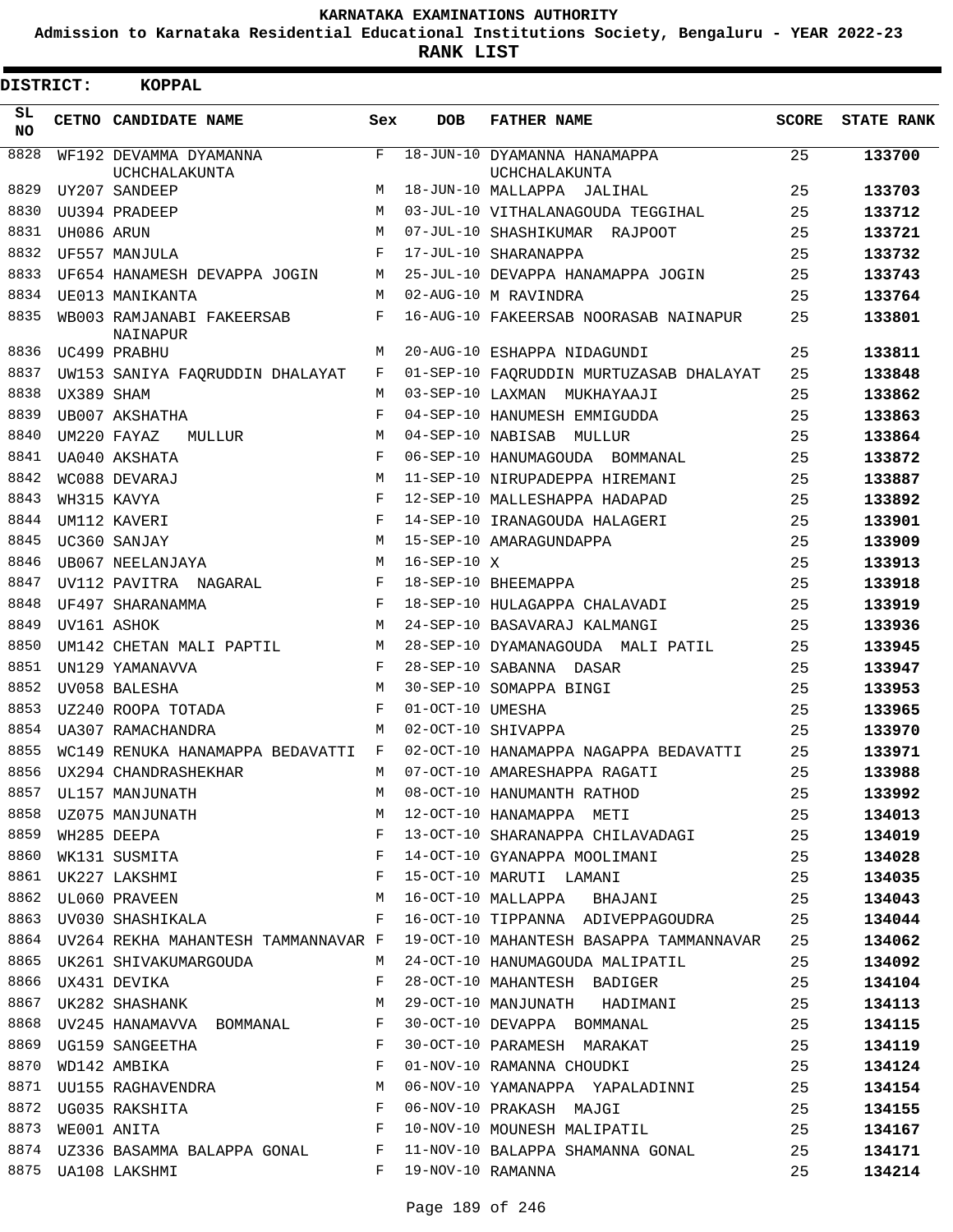**Admission to Karnataka Residential Educational Institutions Society, Bengaluru - YEAR 2022-23**

**RANK LIST**

| DISTRICT: | <b>KOPPAL</b>                        |            |                   |                                              |              |                   |
|-----------|--------------------------------------|------------|-------------------|----------------------------------------------|--------------|-------------------|
| SL<br>NO. | CETNO CANDIDATE NAME                 | Sex        | <b>DOB</b>        | <b>FATHER NAME</b>                           | <b>SCORE</b> | <b>STATE RANK</b> |
| 8876      | UL115 AMITKUMAR                      | M          |                   | 20-NOV-10 NINGAPPA POOJAR                    | 25           | 134221            |
| 8877      | UD007 NIRANJANA                      | M          |                   | 20-NOV-10 SANNA HANUMANTAPPA                 | 25           | 134226            |
| 8878      | UH058 UMESH                          | M          |                   | 23-NOV-10 VEERABHADRAPPA SHYANABHOGAR        | 25           | 134241            |
| 8879      | UD309 DODDAYAMANURA                  | М          |                   | 28-NOV-10 BHEEMAPPA                          | 25           | 134255            |
| 8880      | WK093 KHUTIJABEGAM                   | F          |                   | 28-NOV-10 RAJASAB VALIKAR                    | 25           | 134256            |
| 8881      | UD445 NAGALAXMI                      | F          |                   | 29-NOV-10 DEVAPPA KUMBAR                     | 25           | 134264            |
| 8882      | UE249 RAJESH                         | М          |                   | 01-DEC-10 BASAVARAJ                          | 25           | 134272            |
| 8883      | UK254 ANITA                          | F          |                   | 02-DEC-10 DASAPPA BHOVI                      | 25           | 134275            |
| 8884      | WF264 HANAMANT                       | М          |                   | 04-DEC-10 DEVAPPA RATHOD                     | 25           | 134289            |
| 8885      | UC443 RAJESHWARI HARIJANA            | F          |                   | 04-DEC-10 BASAPPA DURAGAPPA HARIJANA         | 25           | 134292            |
| 8886      | UC425 AMRUTHA                        | $_{\rm F}$ |                   | 06-DEC-10 TIMMANNA                           | 25           | 134296            |
| 8887      | UU471 DODDABASAMMA DODDAPPA SIGRI F  |            |                   | 13-DEC-10 DODDAPPA DURAGAPPA SINGRI          | 25           | 134331            |
| 8888      | UL138 KIRANAKUMAR                    | М          |                   | 17-DEC-10 SHARANAPPA                         | 25           | 134359            |
| 8889      | UD391 SUBHASH                        | М          |                   | 19-DEC-10 HANUMANTH                          | 25           | 134367            |
| 8890      | UH113 MARUTI                         | M          |                   | 21-DEC-10 HUCHHAPPA DADEGAL                  | 25           | 134374            |
| 8891      | WF279 MANJUNATHA                     | М          |                   | 24-DEC-10 NAGARAJ GONDI                      | 25           | 134393            |
| 8892      | WH311 SHASHIKALA                     | F          |                   | 31-DEC-10 HALAPPA BHAJANTRI                  | 25           | 134424            |
| 8893      | WG277 BIRESH                         | М          |                   | 01-JAN-11 ANDAPPA KARIGAR                    | 25           | 134442            |
| 8894      | WH174 DEEPA                          | F          |                   | 01-JAN-11 BASANAGOUDA MALIPATIL              | 25           | 134448            |
| 8895      | UY224 NANDINI PRASHANT KALLODDAR     | F          |                   | 01-JAN-11 PRASHANT HANAMANT KALLODDAR        | 25           | 134478            |
| 8896      | UA446 POORNANANDA                    | М          |                   | 01-JAN-11 BETTAPPA JEERALA                   | 25           | 134487            |
| 8897      | UN081 PRAJWAL                        | M          |                   | 02-JAN-11 HANUMANTA BHAVI                    | 25           | 134545            |
| 8898      | WK107 VEENA                          | F          |                   | 03-JAN-11 NAGAPPA UMACHAGI                   | 25           | 134554            |
| 8899      | UL194 DHANARAJ SHIVAMOORTHI NAYAK M  |            |                   | 04-JAN-11 SHIVAMOORTHI HANUMANTAPPA<br>NAYAK | 25           | 134561            |
| 8900      | UU353 HULIGEVVA MALLAPPA<br>NIRAVARI | F          |                   | 04-JAN-11 MALLAPPA SHARANAPPA NIRAVARI       | 25           | 134562            |
| 8901      | WF131 SHOBHA                         | F          |                   | 04-JAN-11 SHIVAPPA BISHETTY                  | 25           | 134565            |
| 8902      | UK296 MANOHAR KUDRIMOTI              | М          |                   | 05-JAN-11 PALAKSHAPPA KUDRIMOTI              | 25           | 134569            |
| 8903      | UH203 ASHOK                          | М          |                   | 06-JAN-11 SHIVAPPA<br>MANGALUR               | 25           | 134575            |
|           | 8904 WH136 ANJUMA                    | F          |                   | 09-JAN-11 MARTUJASAB GEDAGERI                | 25           | 134599            |
|           | 8905 WH143 SOWMYA                    | F          |                   | 11-JAN-11 RAVI HADAPAD                       | 25           | 134620            |
| 8906      | UJ207 MALLIKA                        | F          |                   | 12-JAN-11 LAXMAN KAMMAR                      | 25           | 134628            |
| 8907      | UP142 DEVANNA                        | М          |                   | 13-JAN-11 RAMANNA AVVANNI                    | 25           | 134634            |
| 8908      | UW085 ANUSHREE SHARANAPPA            | F          |                   | 14-JAN-11 SHARANAPPA HANAMAPPA               | 25           | 134639            |
| 8909      | TONASIHAL                            | F          |                   | TONASIHAL                                    |              |                   |
| 8910      | UG360 SHAFAKATH                      | F          |                   | 14-JAN-11 MAHEBOOB NALABAND                  | 25<br>25     | 134640            |
| 8911      | WD228 SAPNA BHOJI                    | М          |                   | 17-JAN-11 MAHMADASAB BHOJI                   |              | 134658            |
| 8912      | UZ089 ANJANEYA<br>UR059 GANGADHAR    | М          | 21-JAN-11 IRAPPA  | 20-JAN-11 KUNTEPPA YADDONI                   | 25           | 134678            |
| 8913      | UJ078 AMINABHEE                      | F          |                   | 27-JAN-11 NAJEERASAB LEBAGERI                | 25           | 134686            |
| 8914      |                                      | М          |                   |                                              | 25           | 134719            |
| 8915      | WE163 AKASH                          |            |                   | 28-JAN-11 VIRUPAKSHAPPA LENKI                | 25           | 134726            |
|           | UZ018 RANGANATH CHINCHALI            | М          |                   | 28-JAN-11 MAHANTESH                          | 25           | 134730            |
| 8916      | UD502 SIDDHARTHA ANEGUNDI            | M          |                   | 28-JAN-11 RAGHAVENDRA ANEGUNDI               | 25           | 134732            |
| 8917      | UP018 DIVYA<br>KONI                  | F          |                   | 29-JAN-11 BASAVARAJ<br>KONI                  | 25           | 134735            |
| 8918      | UZ007 SAGAR GOPAL CHAVAN             | M          |                   | 30-JAN-11 GOPAL LIMBANNA CHAVAN              | 25           | 134749            |
| 8919      | UZ300 SADIK                          | М          |                   | 01-FEB-11 BASHUSAB BEVUR                     | 25           | 134764            |
| 8920      | WJ103 AMBRESH GANIGER                | M          | 04-FEB-11 PRAKASH |                                              | 25           | 134784            |
| 8921      | WE046 CHAITRA                        | F          |                   | 04-FEB-11 NAGAPPA BAJANTRI                   | 25           | 134787            |
| 8922      | WG041 NAVIN KUMAR                    | M          |                   | 04-FEB-11 MUDAKAPPA PUJAR                    | 25           | 134790            |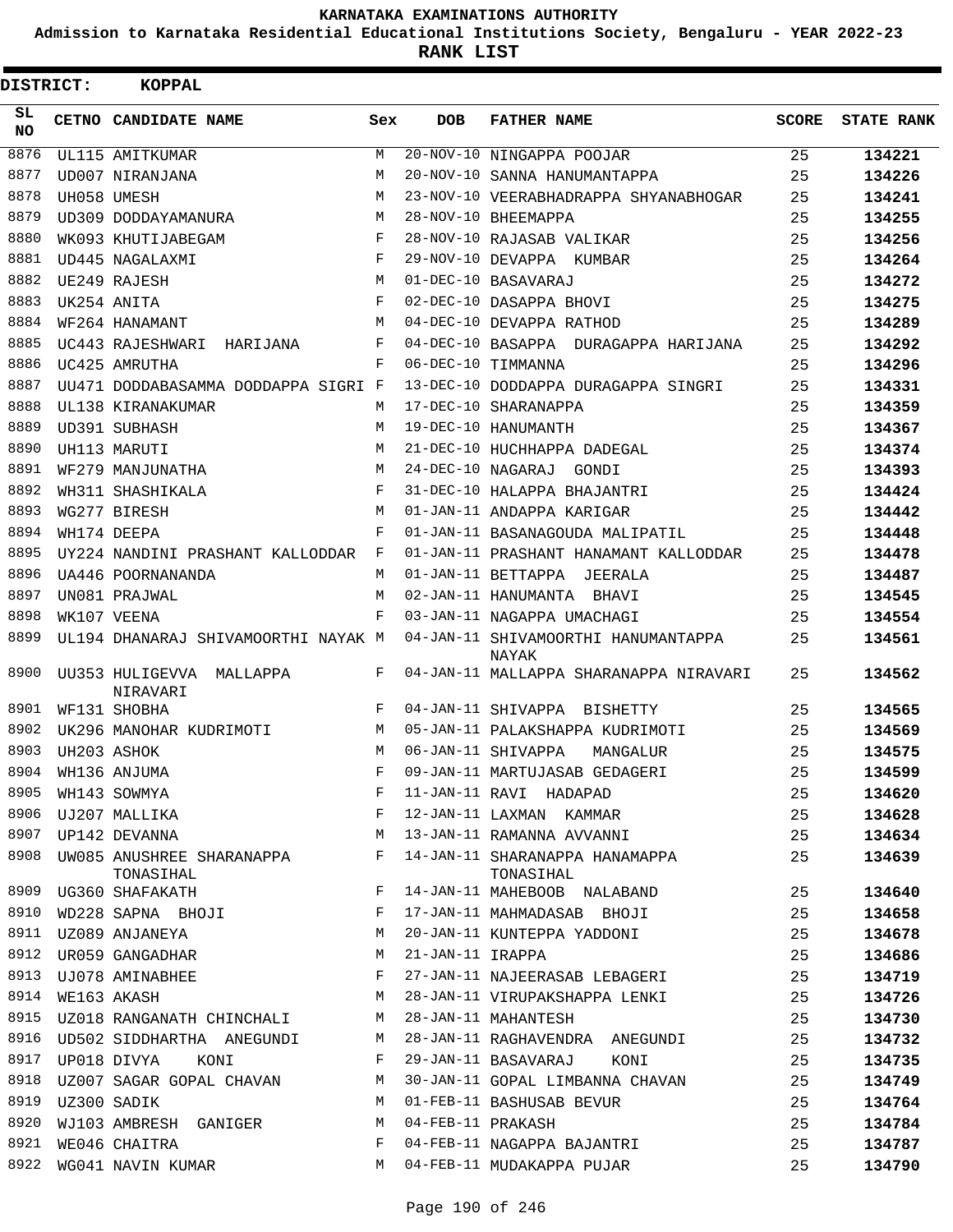**Admission to Karnataka Residential Educational Institutions Society, Bengaluru - YEAR 2022-23**

ı

**RANK LIST**

| <b>DISTRICT:</b> | <b>KOPPAL</b>                                     |            |                   |                                                  |              |                   |
|------------------|---------------------------------------------------|------------|-------------------|--------------------------------------------------|--------------|-------------------|
| SL<br><b>NO</b>  | CETNO CANDIDATE NAME                              | Sex        | <b>DOB</b>        | <b>FATHER NAME</b>                               | <b>SCORE</b> | <b>STATE RANK</b> |
| 8923             | UA403 LAKSHMI                                     | F          |                   | 05-FEB-11 HUCCHAPPA                              | 25           | 134798            |
| 8924             | WC203 RANJITA KANYAL                              | F          |                   | 05-FEB-11 SANNA NEELAPPA KANYAL                  | 25           | 134801            |
| 8925             | UF166 ASHWINI                                     | $_{\rm F}$ |                   | 06-FEB-11 MAILARAPPA KAVALOOR                    | 25           | 134804            |
| 8926             | UO091 DEVEGOUDA SHIVAMURTHIGOUDA<br><b>GOUDRA</b> | М          |                   | 08-FEB-11 SHIVAMURTHIGOUDA KAMANAGOUDA<br>GOUDRA | 25           | 134827            |
| 8927             | UE197 RAKESH KUMAR                                | М          |                   | 10-FEB-11 DURUGAPPA                              | 25           | 134851            |
| 8928             | UY229 THASLEEMA                                   | F          |                   | 10-FEB-11 MURTHUJASAB                            | 25           | 134852            |
| 8929             | <b>UB302 SAINIKA</b>                              | F          |                   | 11-FEB-11 SHIVALINGAPPA                          | 25           | 134857            |
| 8930             | UG101 KIRAN                                       | М          |                   | 15-FEB-11 BUDDAPPA METI                          | 25           | 134879            |
| 8931             | UN107 SUJATA                                      | $_{\rm F}$ |                   | 17-FEB-11 HANUMANTAPPA DODDAMANI                 | 25           | 134898            |
| 8932             | UU501 NAGARAJ                                     | М          |                   | 22-FEB-11 SOMAPPA HALLADANDI                     | 25           | 134928            |
| 8933             | WB328 AKSHATA                                     | F          |                   | 23-FEB-11 SHARANAYYA HIREMATH                    | 25           | 134934            |
| 8934             | UD438 NIRANJAN                                    | М          |                   | 24-FEB-11 DEVENDRAPPA                            | 25           | 134948            |
| 8935             | WA030 RENUKAMMA                                   | F          |                   | 25-FEB-11 HIREYAMANAPPA KURUKUNDI                | 25           | 134956            |
| 8936             | UB097 CHAITRA BHOVI                               | F          |                   | 02-MAR-11 TIRUMALA<br><b>BHOVI</b>               | 25           | 134990            |
| 8937             | UB353 BHAGIRATHI RENUKAPPA<br><b>BASAPUR</b>      | F          |                   | 03-MAR-11 RENUKAPPA                              | 25           | 134998            |
| 8938             | UT057 ROSHAN                                      | F          |                   | 04-MAR-11 SHYAMESAB                              | 25           | 135014            |
| 8939             | WJ164 ABHINAYA                                    | F          |                   | 05-MAR-11 MANJUNATH RATHODA                      | 25           | 135022            |
| 8940             | UD075 KOTEPPA                                     | M          |                   | 05-MAR-11 SANNA MAILAPPA                         | 25           | 135024            |
| 8941             | UC345 HULIGEMMA                                   | F          | 06-MAR-11 RAMESHA |                                                  | 25           | 135037            |
| 8942             | UE148 SHREEDEVI                                   | F          | 07-MAR-11 VEERESH |                                                  | 25           | 135041            |
| 8943             | WJ133 AJAYAKUMAR                                  | M          |                   | 08-MAR-11 YALLAPPA HIREMANI                      | 25           | 135043            |
| 8944             | UY097 CHAITRA MAHANTESH HALEMANI                  | F          |                   | 09-MAR-11 MAHANTESH SHIVALINGAPPA<br>HALEMANI    | 25           | 135056            |
| 8945             | UX266 AMARESH                                     | М          |                   | 10-MAR-11 MALLANAGOUDA POLICE PATIL              | 25           | 135070            |
| 8946             | UG552 ANNAPOORNA                                  | F          |                   | 10-MAR-11 JAGADESH NARI                          | 25           | 135071            |
| 8947             | UK153 AKSHATA<br>KAMBALI                          | F          |                   | 13-MAR-11 GUDADAPPA KAMBALI                      | 25           | 135100            |
| 8948             | UE270 MANJULA                                     | F          |                   | 13-MAR-11 HANUMAPPA MADINAL                      | 25           | 135103            |
| 8949             | WB317 PRAJWAL OMAKAREPPA<br>CHALAGERA             | M          |                   | 13-MAR-11 OMKAREPPA                              | 25           | 135104            |
| 8950             | UF477 SHAMBHU MERAVADE                            | М          |                   | 15-MAR-11 SHREEDHAR MERAVADE                     | 25           | 135130            |
| 8951             | UL150 PANKAJ                                      | M          |                   | 16-MAR-11 VENKATESH VADDAR                       | 25           | 135140            |
| 8952             | WA111 AMRUTA                                      | F          |                   | 18-MAR-11 DODDABASAPPA MYADARADOKKI              | 25           | 135149            |
| 8953             | WB086 NEELAMMA                                    | F          |                   | 23-MAR-11 SHEKHARAPPA KONDIKAR                   | 25           | 135190            |
| 8954             | UX207 DEVAMMA RAMAPPA PUJARI                      | F          |                   | 25-MAR-11 RAMAPPA HANAMAPPA PUJARI               | 25           | 135202            |
| 8955             | UW162 VIJAYALAKSHMI HIREMANI                      | F          |                   | 26-MAR-11 HANAMAPPA HIREMANI                     | 25           | 135222            |
| 8956             | UG055 VIVEKANANDA BASAVARAJ<br>HADAPAD            | М          |                   | 26-MAR-11 BASAVARAJ HADAPAD                      | 25           | 135223            |
| 8957             | UH176 BUDDAPPA                                    | М          |                   | 27-MAR-11 NINGAPPA KINNAL                        | 25           | 135226            |
| 8958             | UC192 MANOJ                                       | М          |                   | 27-MAR-11 VIRUPANNA                              | 25           | 135228            |
| 8959             | UL075 AKSHATA                                     | F          |                   | 28-MAR-11 MANJUNATH HANUMANTAPPA<br>HALLIGUDI    | 25           | 135237            |
| 8960             | UX072 BHAGYA                                      | F          |                   | 29-MAR-11 HANUMANTAPPA GURIKAR                   | 25           | 135245            |
| 8961             | UL035 ANKITA                                      | F          |                   | 31-MAR-11 DEVINDRAPPA YELABENCHI                 | 25           | 135263            |
| 8962             | UG310 BHARATA MUTTANNA GODEKAR                    | М          |                   | 31-MAR-11 MUTTANNA BARAMAPPA GODEKAR             | 25           | 135265            |
| 8963             | UP033 PAVITRA NAGAPPA HARIJAN                     | F          |                   | 31-MAR-11 NAGAPPA HARIJAN                        | 25           | 135271            |
| 8964             | UE005 RAHUL                                       | М          |                   | 31-MAR-11 DURAGAPPA                              | 25           | 135272            |
| 8965             | UE281 MUDAKAPPA                                   | M          |                   | 04-APR-11 YAMANOOR                               | 25           | 135316            |
| 8966             | WA055 YAMANAVVA AMARAPPA<br>HOOLAGERI             | F          |                   | 04-APR-11 AMARAPPA HANAMAPPA HOOLAGERI           | 25           | 135322            |
| 8967             | UC470 LOOTHAR                                     | М          | 05-APR-11 K RAJU  |                                                  | 25           | 135330            |
|                  |                                                   |            | Page 191 of 246   |                                                  |              |                   |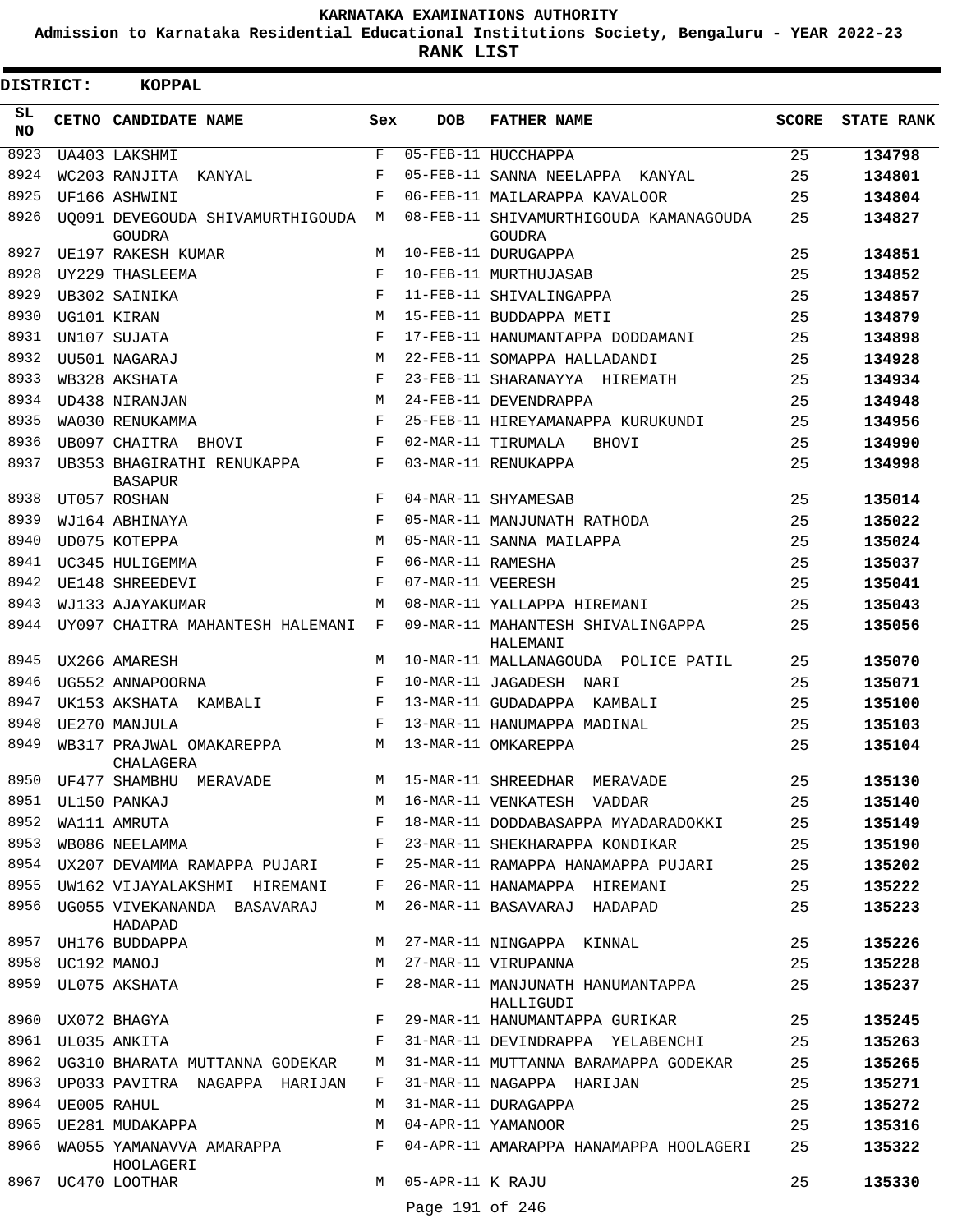**Admission to Karnataka Residential Educational Institutions Society, Bengaluru - YEAR 2022-23**

| <b>DISTRICT:</b> | <b>KOPPAL</b>                                                     |              |                   |                                                                                     |              |                   |
|------------------|-------------------------------------------------------------------|--------------|-------------------|-------------------------------------------------------------------------------------|--------------|-------------------|
| SL.<br><b>NO</b> | CETNO CANDIDATE NAME                                              | Sex          | <b>DOB</b>        | <b>FATHER NAME</b>                                                                  | <b>SCORE</b> | <b>STATE RANK</b> |
| 8968             | UM107 SRUSTI                                                      | $\mathbf{F}$ |                   | 06-APR-11 HANUMAPPA                                                                 | 25           | 135350            |
| 8969             | UH229 SHIVARAJ                                                    | M            |                   | 09-APR-11 SHANTAPPA NELAJERI                                                        | 25           | 135383            |
| 8970             | UC226 PAVITRA                                                     | F            |                   | 10-APR-11 SANNADURAGAPPA                                                            | 25           | 135390            |
| 8971             | WE006 YAMANAVVA                                                   | F            |                   | 10-APR-11 BALAPPA HARIJAN                                                           | 25           | 135394            |
| 8972             | UM198 MANOJ                                                       | M            | 12-APR-11 ANANAD  |                                                                                     | 25           | 135409            |
| 8973             | UA255 PRAVEENKUMAR                                                | M            |                   | 13-APR-11 SHANKRAPPA                                                                | 25           | 135416            |
| 8974             | UC087 SHWETHA                                                     | F            | 15-APR-11 AYYAPPA |                                                                                     | 25           | 135436            |
| 8975             | UD269 BRUNDA                                                      | $_{\rm F}$   |                   | 19-APR-11 SHARANAPPA                                                                | 25           | 135470            |
| 8976             | WE086 BHAGYA                                                      | F            |                   | 20-APR-11 AGINAPPA HARIJANA                                                         | 25           | 135477            |
| 8977             | WD350 BHEEMAVVA SHIVAPPA RATHOD                                   | F            |                   | 20-APR-11 SHIVAPPA RATHOD                                                           | 25           | 135478            |
| 8978             | WB357 NASEERAHEMAD MURTUZSAB<br>NADAF                             | М            |                   | 21-APR-11 MURTUZSAB KHADIRSAB NADAF                                                 | 25           | 135487            |
| 8979             | WH133 SUSHMITA TIMMAPPA KURI                                      | F            |                   | 21-APR-11 TIMMAPPA KURI                                                             | 25           | 135490            |
| 8980             | WK139 ULAVENDRAKUMAR                                              | M            |                   | 21-APR-11 SHARANAPPA HUDED                                                          | 25           | 135491            |
| 8981             | UL022 SHANKRAMMA                                                  | F            |                   | 22-APR-11 BANDHANAGOUDA PATIL                                                       | 25           | 135504            |
| 8982             | UZ138 BHOOMIKA                                                    | F            |                   | 23-APR-11 SHANKRAPPA<br>BANDI                                                       | 25           | 135514            |
| 8983             | UN067 RENUKA                                                      | F            |                   | 24-APR-11 HANUMAPPA GUNNNALA                                                        | 25           | 135528            |
| 8984             | UA145 TEEP SAB                                                    | M            | 26-APR-11 RAJASAB |                                                                                     | 25           | 135555            |
| 8985             | UD063 AKSHATA                                                     | F            |                   | 03-MAY-11 KANAKAPPA                                                                 | 25           | 135622            |
| 8986             | UF550 BHADRA                                                      | M            |                   | 03-MAY-11 RENUKAPPA BHARATAGI                                                       | 25           | 135624            |
| 8987             | UB213 AMARESH                                                     | M            |                   | 04-MAY-11 CHANDAPPA                                                                 | 25           | 135632            |
| 8988             | UU273 MEENAKSHI WADDAR                                            | $_{\rm F}$   |                   | 04-MAY-11 SHARANAPPA                                                                | 25           | 135639            |
| 8989             | UO164 ANUSHREE MADAR                                              | F            |                   | 05-MAY-11 MANJUNATH                                                                 | 25           | 135644            |
| 8990             | UX286 KARTIK HANAMANTA BENAL                                      | M            |                   | 05-MAY-11 HANAMANTA BENAL                                                           | 25           | 135649            |
| 8991             | UK315 SRUSHTI                                                     | F            |                   | 07-MAY-11 SURESH MUDLAPUR                                                           | 25           | 135672            |
| 8992             | WA160 MAHMADALI                                                   | M            |                   | 09-MAY-11 YAMANURSAB                                                                | 25           | 135689            |
| 8993             | WF027 VINAYAKA                                                    | M            |                   | 09-MAY-11 MARUTEPPA TLAVAR                                                          | 25           | 135694            |
| 8994             | UD380 ARAVIND CHAVHAN                                             | M            | 10-MAY-11 RAMESH  |                                                                                     | 25           | 135698            |
| 8995             | WK183 KARANAKUMAR                                                 | M            |                   | 10-MAY-11 SHIVAPPA TALAVAR                                                          | 25           | 135701            |
| 8996             | UT117 MAMATAJABI TOOTADAMANI                                      | F            |                   | 10-MAY-11 AJJISABA TOOTADAMANI                                                      | 25           | 135705            |
| 8997             |                                                                   |              |                   | 12-MAY-11 PARSHURAM KAMMAR                                                          | 25           | 135731            |
| 8998             |                                                                   |              |                   | M 12-MAY-11 BHIMAPPA UPPAR                                                          | 25           | 135732            |
| 8999             | UL280 MONIKA<br>UU453 NAGARAJ M<br>WG151 KAVERI F<br>TG000 TTTL T |              |                   | 13-MAY-11 VENKATESH BANDI 25                                                        |              | 135736            |
|                  |                                                                   |              |                   | 9000 WC238 DEEPA SABARAD F 15-MAY-11 BASAVARAJ SABARAD 25                           |              | 135750            |
|                  |                                                                   |              |                   | 9001 UJ190 IMRAN RAJABHAKSI ONTI MAIS-MAY-11 RAJABHAKSI PEERSAB ONTI 25             |              | 135752            |
|                  |                                                                   |              |                   | 9002 UW093 TASMIYA MURTUZASAB BAGWAN F 15-MAY-11 MURTUZSAB RAHEMANSAB BAGWAN 25     |              | 135759            |
|                  | 9003 UA031 ARCHANA                                                | $\mathbf{F}$ |                   | 18-MAY-11 MARIYAPPA                                                                 | 25           | 135777            |
|                  | 9004 WC043 YASHODHA                                               | $\mathbf{F}$ |                   | 19-MAY-11 BETTAPPA CHANDOOR 25                                                      |              | 135795            |
|                  | 9005 UV121 HANAMANTAPPA ILAGER M 21-MAY-11 YAMANURAPPA            |              |                   | 25                                                                                  |              | 135811            |
|                  | 9006 WK276 BASAMMA F                                              |              |                   | 22-MAY-11 GYANAPPA BYALI 25                                                         |              | 135814            |
|                  |                                                                   |              |                   | 9007 UQ058 JEEVAN H POLICE PATEEL M 24-MAY-11 HANUMAGOUDA POLICE PATIL 25           |              | 135838            |
|                  | 9008 WJ032 DEEPA                                                  | $F$ and $F$  |                   | 25-MAY-11 SHIVANAND VAJRABANDI 25                                                   |              | 135849            |
| 9009             | WF063 PRATHAP                                                     | M            |                   | 25-MAY-11 NAGALINGAPPA HALLIGUDI 25                                                 |              | 135851            |
|                  |                                                                   |              |                   | 9010 WB206 VINAYAKA 25-MAY-11 RAJU HANCHATI 25                                      |              | 135857            |
|                  |                                                                   |              |                   | 9011 UU324 YAMANOORAPPA M 25-MAY-11 RAMESH CHALAVADI 25                             |              | 135858            |
|                  |                                                                   |              |                   | 9012 UD373 SHARATH G<br>9012 UD373 SHARATH G M 27-MAY-11 SHARANAPPA 25              |              | 135876            |
|                  |                                                                   |              |                   | 9013 UV114 AKSHATA MUTTAPPA OLEKAR F 28-MAY-11 MUTTAPPA SANNARAMANNA OLEKAR 25      |              | 135879            |
|                  |                                                                   |              |                   | 9014 WH318 ABHIJIT TWESH LAMANI 25                                                  |              | 135887            |
|                  |                                                                   |              |                   | 9015 UU099 ABISHEKA SHARANAPPA VALIKAR M 30-MAY-11 SHARANAPPA FAKEERAPPA VALIKAR 25 |              | 135900            |
|                  | 9016 WJ041 RANJITA                                                | $F$ and      |                   | 30-MAY-11 KAREHANAMAGOUDA GULEDA                                                    | 25           | 135904            |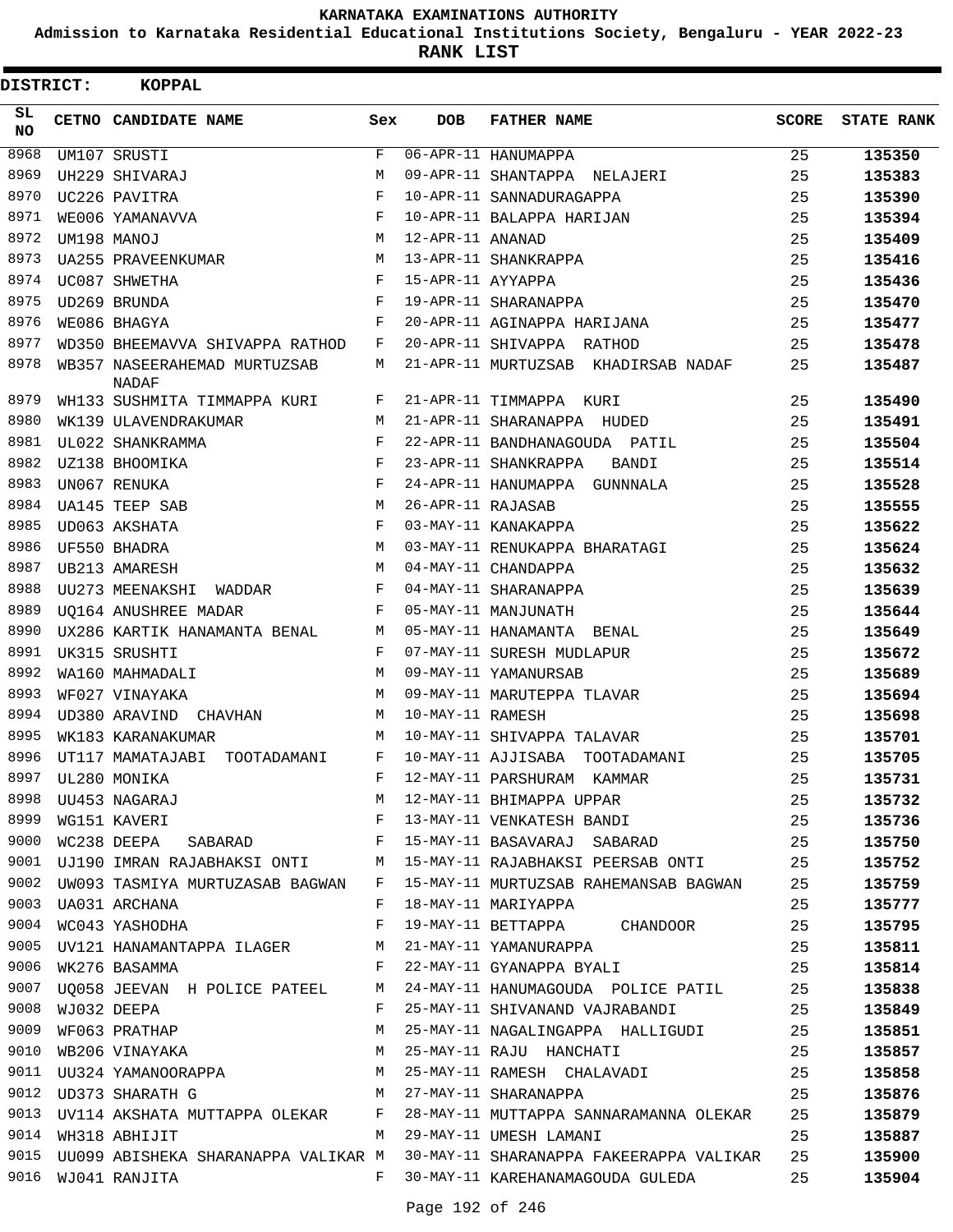**Admission to Karnataka Residential Educational Institutions Society, Bengaluru - YEAR 2022-23**

**RANK LIST**

| DISTRICT:  | <b>KOPPAL</b>                                                                      |            |                   |                                                                               |              |                   |
|------------|------------------------------------------------------------------------------------|------------|-------------------|-------------------------------------------------------------------------------|--------------|-------------------|
| SL.<br>NO. | CETNO CANDIDATE NAME                                                               | Sex        | <b>DOB</b>        | <b>FATHER NAME</b>                                                            | <b>SCORE</b> | <b>STATE RANK</b> |
| 9017       | WF009 VIDYASHREE                                                                   | F          |                   | 30-MAY-11 SANNAHANAMANTAPPA TALAVAR                                           | 25           | 135906            |
| 9018       | UD354 VARSHINI                                                                     | F          |                   | 31-MAY-11 SANGANAGODA                                                         | 25           | 135915            |
| 9019       | UK174 HULIGEMMA                                                                    | $_{\rm F}$ |                   | 01-JUN-11 HANUMANTAPPA<br>KURI                                                | 25           | 135925            |
| 9020       | UG118 NAGARAJA                                                                     | M          |                   | 01-JUN-11 GAVISIDDAPPA<br>BARKER                                              | 25           | 135932            |
| 9021       | WD122 SAVITA                                                                       | $_{\rm F}$ |                   | 01-JUN-11 SHARANAPPA PUJAR                                                    | 25           | 135938            |
| 9022       | WJ209 BASAVARAJ<br>MALLIKARJUN<br>GANIGER                                          | M          |                   | 03-JUN-11 MALLIKARJUN GANIGER                                                 | 25           | 135954            |
| 9023       | UA219 GURUBASAVA HOSAMANI                                                          | M          |                   | 03-JUN-11 DYAMANNA ISHAPPA HOSAMANI                                           | 25           | 135956            |
| 9024       | WF261 HULIGESH                                                                     | M          |                   | 04-JUN-11 HANAMANTAPPA MODIKAR                                                | 25           | 135967            |
| 9025       | UW076 PRASHANT KUMAR                                                               | M          |                   | 04-JUN-11 SIDDAPPA KATTIMANI                                                  | 25           | 135973            |
| 9026       | UU076 PADMAVATI                                                                    | F          | 05-JUN-11 DEVAPPA |                                                                               | 25           | 135990            |
| 9027       | WH307 REKHA                                                                        | F          |                   | 05-JUN-11 BASAVANAGOUDA GOUDRA                                                | 25           | 135992            |
| 9028       | UU422 PALLAVI                                                                      | F          |                   | 06-JUN-11 HANUMANTAPPA TARALAKATTI                                            | 25           | 136005            |
| 9029       | UN089 AMULYA SHANKRAPPA CHOUHAN                                                    | F          |                   | 08-JUN-11 SHANKRAPPA BADDEPPA CHOUHAN                                         | 25           | 136020            |
| 9030       | UZ215 MUTTAPPA NAGARAL                                                             | M          |                   | 09-JUN-11 MANTAPPA                                                            | 25           | 136037            |
| 9031       | US059 HOLIYAMMA                                                                    | $_{\rm F}$ |                   | 10-JUN-11 TIMMANNA WALEKAR                                                    | 25           | 136048            |
| 9032       | UF505 BASAVARAJESHWARI HANAMAPPA<br>THOOGADEELI                                    | F          |                   | 13-JUN-11 HANAMAPPA YALLAPPA TOOGADEELI                                       | 25           | 136090            |
| 9033       | UB367 BHAGYALAKSHMI                                                                | F          |                   | 13-JUN-11 MANJAPPAHANCHINALA                                                  | 25           | 136091            |
| 9034       | UZ219 DURUGESHA                                                                    | M          |                   | 14-JUN-11 AMARESHA ADAVIBAI                                                   | 25           | 136106            |
| 9035       | UA470 KARTHIK NALAWAD                                                              | M          |                   | 18-JUN-11 SHARANAPPA NALWAD                                                   | 25           | 136156            |
| 9036       | UD066 MANOJ                                                                        | M          |                   | 18-JUN-11 YAMANOORAPPA                                                        | 25           | 136158            |
| 9037       | UF226 DANESHWARI MAHANTESH GADAD                                                   | F          |                   | 22-JUN-11 MAHANTESH                                                           | 25           | 136206            |
| 9038       | UE099 D ABDUL NABI                                                                 | M          |                   | 23-JUN-11 D MAIBUBOO SABA                                                     | 25           | 136219            |
| 9039       | UT074 DEEPA GOUDRA                                                                 | $_{\rm F}$ |                   | 25-JUN-11 BASANAGOUDA                                                         | 25           | 136246            |
| 9040       | UV246 NINGARAJ VALIKAR                                                             | M          |                   | 25-JUN-11 BHEEMAPPA                                                           | 25           | 136249            |
| 9041       | UC472 TEJASHWINI<br>CHOWAN                                                         | F          |                   | 25-JUN-11 SHANKAR<br>CHOWAN                                                   | 25           | 136254            |
| 9042       | UK102 SANGEETA                                                                     | $_{\rm F}$ |                   | 01-JUL-11 RANGAPPA MAGADRA                                                    | 25           | 136333            |
| 9043       | UG397 SHWETA                                                                       | F          |                   | 01-JUL-11 SHARANAPPA SASI                                                     | 25           | 136334            |
| 9044       | UZ321 BASAVARAJ MANJAPPA<br>KURAHATTI                                              | M          |                   | 02-JUL-11 MANJAPPA LENKEPPA KURAHATTI                                         | 25           | 136344            |
| 9045       | WG174 CHANDRU                                                                      | M          |                   | 02-JUL-11 DURAGAPPA ILAKAL                                                    | 25           | 136345            |
| 9046       | UY075 MANANAGOUDA                                                                  | M          |                   | 02-JUL-11 MUTTANAGOUDA HIREMANI 25                                            |              | 136348            |
| 9047       | WD164 YALLAMMA                                                                     | F          |                   | 02-JUL-11 SHARANAPPA KATAGIHALLI 25                                           |              | 136359            |
| 9048       | UA001 RAJESHWARI                                                                   | F          |                   | 03-JUL-11 AMBARESHA                                                           | 25           | 136367            |
| 9049       | UZ148 RAJESHWARI                                                                   | F          |                   | 03-JUL-11 CHIDANANDAPPA MADIVALAR                                             | 25           | 136368            |
| 9050       | UK122 ARCHANA GOUDAR                                                               | F          |                   | 04-JUL-11 SIDLINGAPPA VEERAPPA GOUDAR                                         | 25           | 136373            |
|            | 9051 UB234 YALLAPPA                                                                | М          |                   | 05-JUL-11 HUSENAPPA                                                           | 25           | 136395            |
|            | 9052 UL162 YASHODHA                                                                | F          |                   | 07-JUL-11 DURGAPPA KAMPLI                                                     | 25           | 136424            |
| 9053       | UK110 ANALEPPA                                                                     | М          |                   | 08-JUL-11 MARIYAPPA BETAGERI                                                  | 25           | 136425            |
| 9054       | WD150 ANJANEYA                                                                     | М          |                   | 09-JUL-11 MALLAPPA JAGGAL                                                     | 25           | 136441            |
| 9055       | WF255 DYAMANNA                                                                     | M          |                   | 10-JUL-11 DEVAPPA TALAVAR                                                     | 25           | 136452            |
| 9056       | WF076 GANGADHAR                                                                    | М          |                   | 11-JUL-11 SHARANAPPA MADIVALAR 25                                             |              | 136470            |
| 9057       | WE059 HANAMAGOUDA                                                                  | М          |                   | 11-JUL-11 DHARAMAGOUDA MALIPATIL                                              | 25           | 136471            |
| 9058       | WC096 SAMEER                                                                       | М          |                   | 13-JUL-11 ALLASAB MUJAVAR                                                     | 25           | 136505            |
| 9059       | UP006 AKSHATHA                                                                     | F          |                   | 14-JUL-11 HUCHCHAPPA MADIVALAR                                                | 25           | 136512            |
|            | 9060 US136 MADANAKUMAR                                                             | M          |                   | 17-JUL-11 YALLAPPA GURIKAR                                                    | 25           | 136551            |
|            | 9061 UG336 HANAMANTH                                                               | М          |                   | 18-JUL-11 PARASHURAM KUKANUR                                                  | 25           | 136565            |
|            | 9062 UF664 BHOOMIKA<br>$\mathbf{F}$ . The contract of the contract of $\mathbf{F}$ |            | 19-JUL-11 MALLESH |                                                                               | 25           | 136574            |
|            |                                                                                    |            |                   | 9063 UW108 CHETAN KARIYAPPA VADAGERI M 19-JUL-11 KARIYAPPA MUDIYAPPA VADAGERI | 25           | 136575            |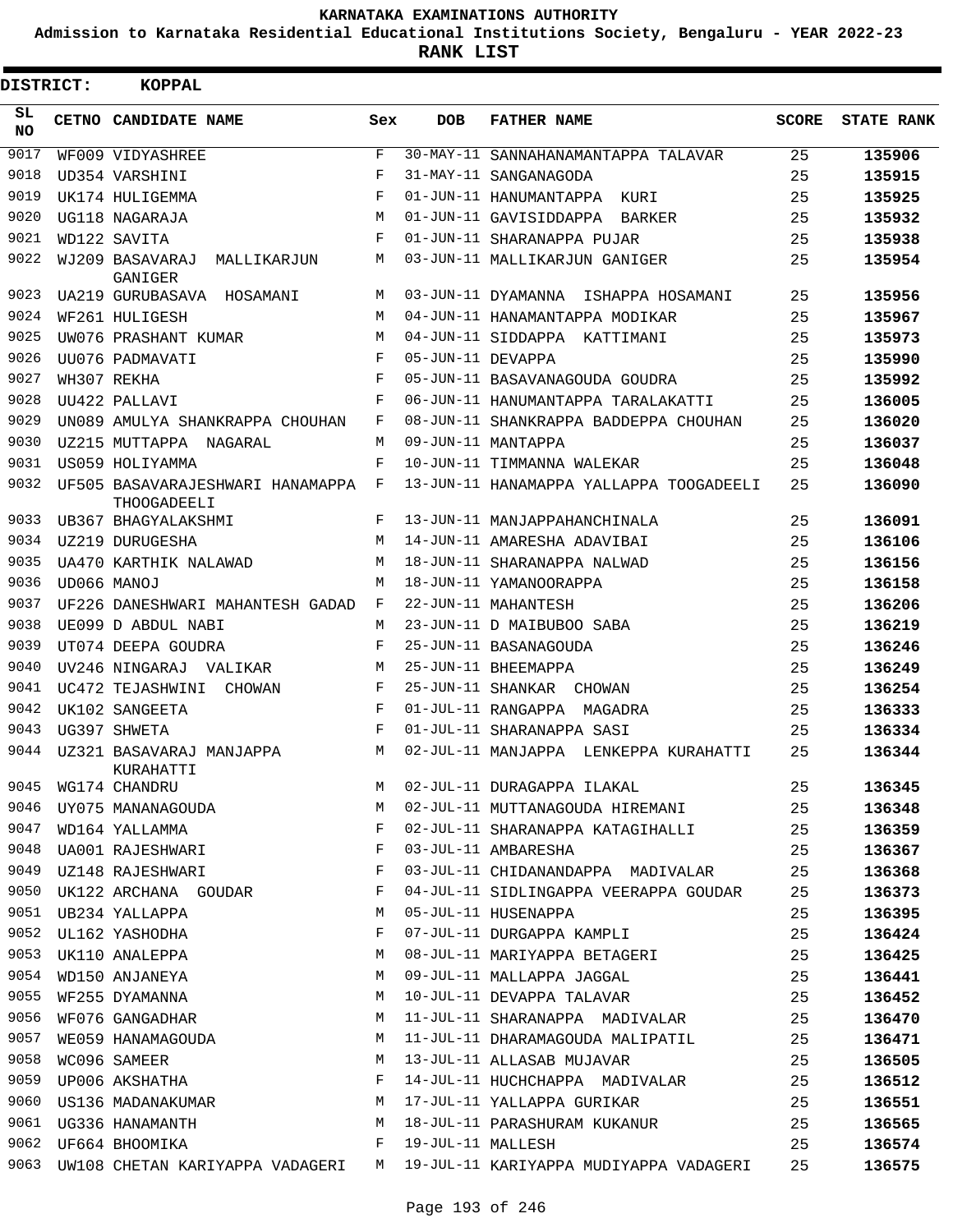**Admission to Karnataka Residential Educational Institutions Society, Bengaluru - YEAR 2022-23**

| DISTRICT: |                  | <b>KOPPAL</b>                                                                                                                                                                                                                                     |                    |                     |                                                                                 |              |                   |
|-----------|------------------|---------------------------------------------------------------------------------------------------------------------------------------------------------------------------------------------------------------------------------------------------|--------------------|---------------------|---------------------------------------------------------------------------------|--------------|-------------------|
| SL<br>NO. |                  | CETNO CANDIDATE NAME                                                                                                                                                                                                                              | Sex                | <b>DOB</b>          | <b>FATHER NAME</b>                                                              | <b>SCORE</b> | <b>STATE RANK</b> |
| 9064      |                  | WG122 ANITA                                                                                                                                                                                                                                       | $\mathbf{F}% _{0}$ |                     | 20-JUL-11 HANAMANTAPPA BOMMANAL                                                 | 25           | 136584            |
| 9065      |                  | WH078 LAXMI                                                                                                                                                                                                                                       | F                  |                     | 21-JUL-11 KANAKAPPA MADIVALAR                                                   | 25           | 136607            |
| 9066      |                  | WG221 VIJAYALAKSHMI                                                                                                                                                                                                                               | F                  |                     | 21-JUL-11 KANAKAPPA VIRUPAPURA                                                  | 25           | 136617            |
| 9067      |                  | UE029 MANJUNATHA                                                                                                                                                                                                                                  | M                  |                     | 22-JUL-11 AYYAPPA DANKANAKAL                                                    | 25           | 136627            |
| 9068      |                  | WF253 SHWETA                                                                                                                                                                                                                                      | F                  |                     | 22-JUL-11 YAMANAPPA KURNAL                                                      | 25           | 136632            |
| 9069      |                  | UB023 AMARESH                                                                                                                                                                                                                                     | М                  |                     | 27-JUL-11 ESHAPPA HAVIN                                                         | 25           | 136677            |
| 9070      |                  | UC020 JAIBA                                                                                                                                                                                                                                       | $_{\rm F}$         |                     | 27-JUL-11 SHEK SALIM                                                            | 25           | 136681            |
| 9071      |                  | UL245 PRAVEEN                                                                                                                                                                                                                                     | M                  |                     | 27-JUL-11 BEERAPPA DOLLIN                                                       | 25           | 136685            |
| 9072      |                  | US111 AKSHATA KANAKAPPA ELAGERA                                                                                                                                                                                                                   | F                  |                     | 29-JUL-11 KANAKAPPA VENKATAPATI ELAGERA                                         | 25           | 136709            |
| 9073      |                  | UF065 PALLAVI                                                                                                                                                                                                                                     | F                  |                     | 01-AUG-11 HANAMANTH GONDALE                                                     | 25           | 136754            |
| 9074      |                  | UY209 NAGARATNA<br>KARIYAPPA<br>GANAVARI                                                                                                                                                                                                          | F                  |                     | 02-AUG-11 KARIYAPPA                                                             | 25           | 136762            |
| 9075      |                  | UB196 PRAJWAL                                                                                                                                                                                                                                     | M                  |                     | 05-AUG-11 SHARANAPPA TALAVAR                                                    | 25           | 136793            |
| 9076      |                  | WH171 SHOOBHA                                                                                                                                                                                                                                     | $_{\rm F}$         |                     | 08-AUG-11 MALLESHA WADDAR                                                       | 25           | 136832            |
| 9077      |                  | UA165 VEERESH                                                                                                                                                                                                                                     | M                  |                     | 08-AUG-11 BASAVARAJ                                                             | 25           | 136833            |
| 9078      |                  | UC211 DOULSAB                                                                                                                                                                                                                                     | M                  |                     | 09-AUG-11 MURTUJASAB                                                            | 25           | 136836            |
| 9079      |                  | UX341 MAHALAKSHMI BASAPPA<br>NANDAPUR                                                                                                                                                                                                             | F                  |                     | 12-AUG-11 BASAPPA MANTAPPA NANDAPUR                                             | 25           | 136865            |
| 9080      |                  | WJ044 SRINIDHI                                                                                                                                                                                                                                    | F                  |                     | 13-AUG-11 RAMAPPA ELAGER                                                        | 25           | 136875            |
| 9081      |                  | UL250 BHARAT BINNAL                                                                                                                                                                                                                               | М                  |                     | 15-AUG-11 SURESH BINNAL                                                         | 25           | 136886            |
| 9082      |                  | UU077 SHREEDEVI<br>ILAGER                                                                                                                                                                                                                         | F                  |                     | 15-AUG-11 HANAMANT<br>ILAGER                                                    | 25           | 136897            |
| 9083      |                  | UD261 VIREESHA DURUGAPPA HARIJANA M                                                                                                                                                                                                               |                    |                     | 16-AUG-11 DURUGAPPA HARIJANA                                                    | 25           | 136914            |
| 9084      |                  | UD395 MUTTU                                                                                                                                                                                                                                       | М                  |                     | 18-AUG-11 MARDANEPPA HOSKER                                                     | 25           | 136935            |
| 9085      |                  | WB195 SHIVAKUMAR VYAPARI                                                                                                                                                                                                                          | M                  |                     | 20-AUG-11 KANAKAPPA VYAPARI                                                     | 25           | 136958            |
| 9086      |                  | UA092 AMBIKA DESAI                                                                                                                                                                                                                                | F                  |                     | 21-AUG-11 GYANAPPA DESAI                                                        | 25           | 136962            |
| 9087      |                  | UH073 DURAGAMMA                                                                                                                                                                                                                                   | F                  |                     | 23-AUG-11 LAKSHMANA<br>JEERALA                                                  | 25           | 136985            |
| 9088      |                  | WJ015 MAHESH MARUTEPPA KUDRIMOTI                                                                                                                                                                                                                  | М                  |                     | 23-AUG-11 MARUTEPPA KUDRIMOTI                                                   | 25           | 136988            |
| 9089      |                  | UA268 PARASHURAMA HUDEDA                                                                                                                                                                                                                          | М                  |                     | 24-AUG-11 SIDDANNA HANUMANTAPPA HUDEDA                                          | 25           | 136999            |
| 9090      | UK326 PUJA       |                                                                                                                                                                                                                                                   | F                  |                     | 24-AUG-11 GAVISIDDAPPA KOPPAL                                                   | 25           | 137001            |
| 9091      |                  | WB048 ANJANEYA                                                                                                                                                                                                                                    | M                  |                     | 25-AUG-11 HANUMAPPA SHIDHAPPA HUBBALLI                                          | 25           | 137008            |
| 9092      |                  | UW089 RATNAKAR                                                                                                                                                                                                                                    | M                  |                     | 25-AUG-11 SHEKRAPPA BASARIHAL HANUMAPPA<br>BASARIHAL                            | 25           | 137017            |
| 9093      |                  | $\mathbf F$ . The set of the set of the set of the set of the set of the set of the set of the set of the set of the set of the set of the set of the set of the set of the set of the set of the set of the set of the set of the<br>WH297 SNEHA |                    |                     | 25-AUG-11 KALAKAPPA BALOOTAGI                                                   | 25           | 137020            |
|           |                  |                                                                                                                                                                                                                                                   |                    |                     | 9094 UX348 MALLAPPA MALAGITTI M 27-AUG-11 SHARANAPPA MALAGITTI                  | 25           | 137031            |
|           |                  | 9095 UB326 RAJAHUSEN                                                                                                                                                                                                                              |                    |                     | M 27-AUG-11 HUSENPEER                                                           | 25           | 137034            |
|           |                  | 9096 UA396 NAGARAJ                                                                                                                                                                                                                                |                    | M 28-AUG-11 DEVAPPA |                                                                                 | 25           | 137045            |
| 9097      |                  | UW194 PRADEEP NOORANDAPPA M<br>GANAVARI                                                                                                                                                                                                           |                    |                     | 30-AUG-11 NOORANDAPPA                                                           | 25           | 137057            |
| 9098      |                  | $\mathbf{F}$<br>UN113 RADHIKA                                                                                                                                                                                                                     |                    |                     | 01-SEP-11 MAHESH BARAKER                                                        | 25           | 137071            |
| 9099      |                  | UB227 SHARANABASAVA M 03-SEP-11 SHIVAPPA                                                                                                                                                                                                          |                    |                     |                                                                                 | 25           | 137098            |
| 9100      |                  | $\mathbf{F}$<br>WK078 MALLIKA                                                                                                                                                                                                                     |                    |                     | 06-SEP-11 YANKAPPA BEVUR                                                        | 25           | 137129            |
|           |                  | 9101 WG257 HANAMANT                                                                                                                                                                                                                               | M                  |                     | 07-SEP-11 SHANKRAPPA VADDAR                                                     | 25           | 137139            |
|           |                  | 9102 UZ263 PAVITRA HANAMANTA VYAPARI                                                                                                                                                                                                              |                    |                     | F 08-SEP-11 HANAMANTA BIMAPPA VYAPARI                                           | 25           | 137155            |
|           |                  | 9103 UY132 RAMESH YAMANOOR MADAR                                                                                                                                                                                                                  |                    |                     | M 10-SEP-11 YAMANOOR RAMAPPA MADAR                                              | 25           | 137183            |
|           |                  | 9104 UU485 ANITHA                                                                                                                                                                                                                                 |                    |                     | F 12-SEP-11 SHARANAPPA GOLLAR                                                   | 25           | 137200            |
|           | 9105 UK331 DIVYA | $\mathbb{F}^{\times}$ . $\mathbb{F}^{\times}$                                                                                                                                                                                                     |                    |                     | 13-SEP-11 AMBARESHA MUNDARAGI                                                   | 25           | 137211            |
| 9106      |                  | UZ026 KAVYA JIGALUR F                                                                                                                                                                                                                             |                    |                     | 14-SEP-11 SHARANAPPA                                                            | 25           | 137225            |
| 9107      |                  |                                                                                                                                                                                                                                                   |                    |                     | WD109 AJAYAKUMAR GOUDRA M 21-SEP-11 HANAMANTA GOUDRA                            | 25           | 137285            |
| 9108      |                  | M <sub>1</sub><br>UY086 MARISWAMI                                                                                                                                                                                                                 |                    |                     | 21-SEP-11 NEELAKANTHAPPA HARIJANA                                               | 25           | 137289            |
|           |                  |                                                                                                                                                                                                                                                   |                    |                     | 9109 UF269 SHREEDEVI NAGAPPA BALAKUNDI F 21-SEP-11 NAGAPPA SHARANAPPA BALAKUNDI | 25           | 137291            |
|           |                  | 9110 UJ224 PRAJWAL                                                                                                                                                                                                                                |                    |                     | M 24-SEP-11 KISAN SING CHOUDRI                                                  | 25           | 137312            |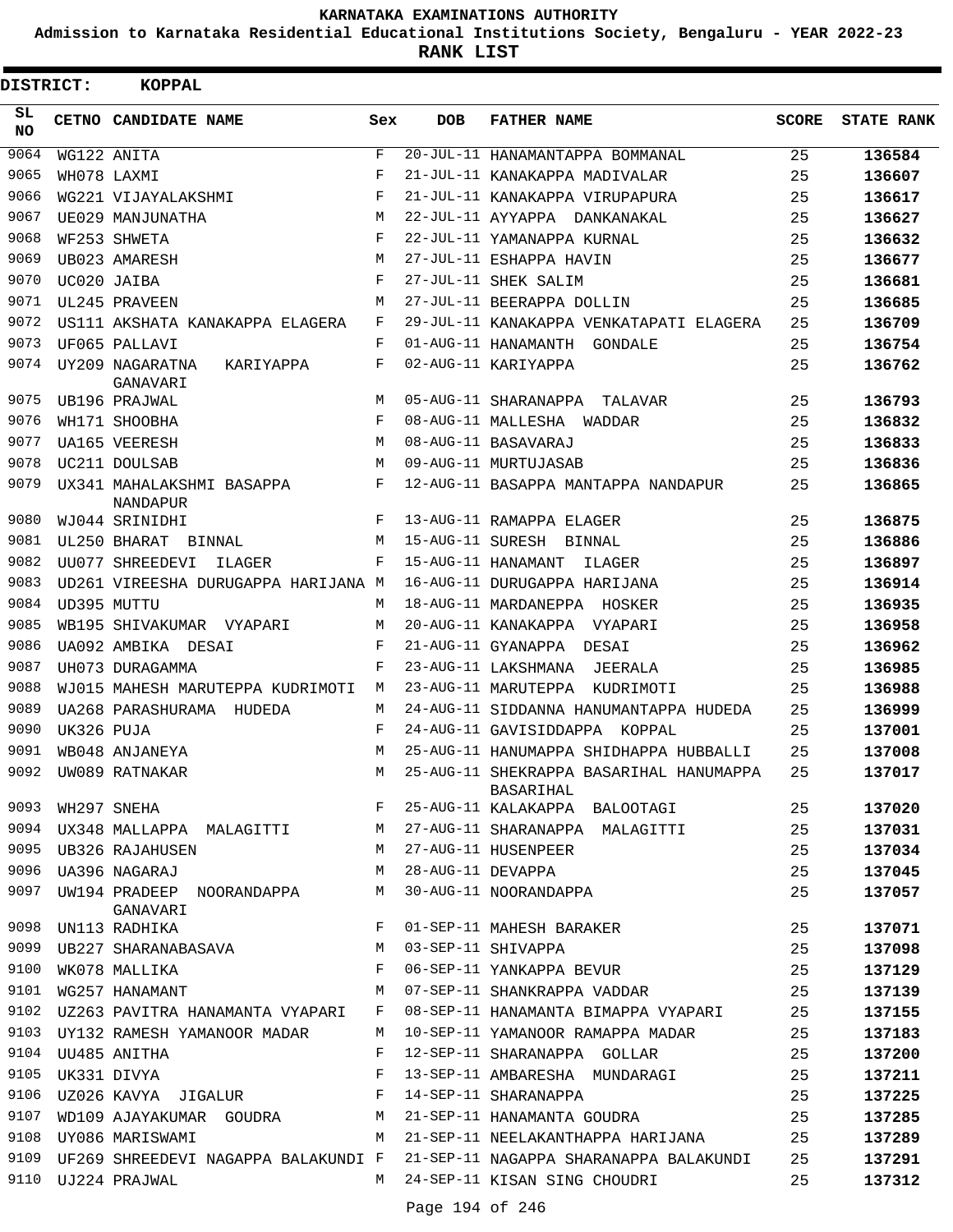**Admission to Karnataka Residential Educational Institutions Society, Bengaluru - YEAR 2022-23**

**RANK LIST**

| DISTRICT:       | <b>KOPPAL</b>                                       |     |                     |                                                                                                                                                                                                       |              |                   |
|-----------------|-----------------------------------------------------|-----|---------------------|-------------------------------------------------------------------------------------------------------------------------------------------------------------------------------------------------------|--------------|-------------------|
| SL<br><b>NO</b> | CETNO CANDIDATE NAME                                | Sex | <b>DOB</b>          | <b>FATHER NAME</b>                                                                                                                                                                                    | <b>SCORE</b> | <b>STATE RANK</b> |
| 9111            | UJ152 SIDDALINGAYYA                                 | М   |                     | 24-SEP-11 CHANDRAYYA HIREMATH                                                                                                                                                                         | 25           | 137314            |
| 9112            | UA412 DEVIKA                                        | F   |                     | 02-OCT-11 KANTHEPPA KERAKODI                                                                                                                                                                          | 25           | 137384            |
| 9113            | <b>UO120 SUDEEP</b>                                 | M   |                     | 08-OCT-11 BASAVARAJ KOUJAGI                                                                                                                                                                           | 25           | 137434            |
| 9114            | UY141 PRASHANT SOMAPPA MADAR                        | M   |                     | 10-OCT-11 SOMAPPA MANTAPPA MADAR                                                                                                                                                                      | 25           | 137455            |
| 9115            | UG100 GONEPPA                                       | M   |                     | 11-OCT-11 JAGADEESH MARIBASANNANAVAR                                                                                                                                                                  | 25           | 137461            |
| 9116            | UC350 SHASHANK                                      | M   | $12$ -OCT-11 $\chi$ |                                                                                                                                                                                                       | 25           | 137469            |
| 9117            | UG543 ANKITA                                        | F   |                     | 13-OCT-11 ERAPPA TIPPANAL                                                                                                                                                                             | 25           | 137473            |
| 9118            | UZ145 MAHESHA SHARANAPPA KIRASOOR M                 |     |                     | 13-OCT-11 SHARANAPPA GADIGEPPA KIRASOOR                                                                                                                                                               | 25           | 137480            |
| 9119            | WB067 SHARANAMMA HULLUR                             | F   |                     | 15-OCT-11 MUTTAPPA                                                                                                                                                                                    | 25           | 137505            |
| 9120            | UX456 PRASHANTHA                                    | M   |                     | 17-OCT-11 ERAPPA BEVINAKATTI                                                                                                                                                                          | 25           | 137519            |
| 9121            | US029 SHRUDDANANDA                                  | M   |                     | 17-OCT-11 MAHANTESH CHANDALINGAPPA<br>VAGGAR                                                                                                                                                          | 25           | 137521            |
| 9122            | UZ034 TURUPATI RAGHAVENDRA PUJAR                    | М   |                     | 19-OCT-11 RAGHAVENDRA HANAMAPPA PUJAR                                                                                                                                                                 | 25           | 137539            |
| 9123            | UF034 DEEPA SHIVAPPA TALAGADE                       | F   |                     | 20-OCT-11 SHIVAPPA CHATRAPPA TALAGADE                                                                                                                                                                 | 25           | 137542            |
| 9124            | UC348 PALLAVI                                       | F   |                     | 20-OCT-11 SOMANATHA                                                                                                                                                                                   | 25           | 137545            |
| 9125            | UF129 APEKSHA SHIVAPPA<br>BENAKANADONI              | F   |                     | 22-OCT-11 SHIVAPPA BENAKANADONI                                                                                                                                                                       | 25           | 137562            |
| 9126            | UG091 KAVERI                                        | F   |                     | 24-OCT-11 MARIYAPPA<br>PUJAR                                                                                                                                                                          | 25           | 137582            |
| 9127            | WH291 SACHIN MALEEGOUDRA                            | M   |                     | 24-OCT-11 TIMMANNA MALEEGOUDRA                                                                                                                                                                        | 25           | 137587            |
| 9128            | UR078 VIJAYAKUMAR                                   | M   |                     | 28-OCT-11 HANAMAPPA VANKALAKUNTI                                                                                                                                                                      | 25           | 137616            |
| 9129            | UP112 LAXMI                                         | F   |                     | 29-OCT-11 MALLAPPA<br>ILIGER                                                                                                                                                                          | 25           | 137619            |
| 9130            | UE041 KAVITA                                        | F   |                     | 31-OCT-11 SHARANAPPA BHAVIKATTI                                                                                                                                                                       | 25           | 137639            |
| 9131            | UY125 DEVARAJ SHARANAPPA BAVANJI                    | M   |                     | 01-NOV-11 SHARANAPPA HANAMAPPA BAVANJI                                                                                                                                                                | 25           | 137643            |
| 9132            | WA107 SHIVAKUMAR                                    | M   |                     | 05-NOV-11 KARIYAPPA MYAGALAMANI                                                                                                                                                                       | 25           | 137666            |
| 9133            | UR001 NEELAMMA RAMESHA SANGAMADA                    | F   |                     | 06-NOV-11 RAMESHA SHARANAPPA SANGAMADA                                                                                                                                                                | 25           | 137676            |
| 9134            | WJ135 SHRIDHAR RYAVANKI                             | М   |                     | 06-NOV-11 RAMANNA RYAVANIKI                                                                                                                                                                           | 25           | 137679            |
| 9135            | WF311 SANJANA                                       | F   |                     | 13-NOV-11 MUDAKAPPA POOJAR                                                                                                                                                                            | 25           | 137733            |
| 9136            | WC026 NASHRIN                                       | F   |                     | 14-NOV-11 BASHUSAB DOULATTER                                                                                                                                                                          | 25           | 137742            |
| 9137            | UX391 BHAGYASHREE                                   | F   |                     | 15-NOV-11 ERAPPA DOTIHAL                                                                                                                                                                              | 25           | 137746            |
| 9138            | UZ274 PARASURAM MAHANTESH BODUR                     | M   |                     | 15-NOV-11 MAHANTESH BODUR                                                                                                                                                                             | 25           | 137751            |
|                 | 9139 UB244 SINCHANA                                 |     |                     | F 15-NOV-11 MALLIKARJUNA                                                                                                                                                                              | 25           | 137754            |
|                 |                                                     |     |                     |                                                                                                                                                                                                       |              | 137760            |
|                 |                                                     |     |                     |                                                                                                                                                                                                       |              | 137785            |
|                 |                                                     |     |                     |                                                                                                                                                                                                       |              | 137830            |
|                 |                                                     |     |                     | 9143 US116 ALTAF HUSENASABA KUDARI M 27-NOV-11 HUSENASABA KHAJASABA KUDARI 25                                                                                                                         |              | 137838            |
|                 | 9144 UC227 SHARANABASAVA M 02-DEC-11 AMBRESHA       |     |                     |                                                                                                                                                                                                       | 25           | 137883            |
|                 | 9145 WE135 VASANTI<br>$\mathbf{F}$ and $\mathbf{F}$ |     |                     | 06-DEC-11 BASAPPA VADRA                                                                                                                                                                               | 25           | 137920            |
|                 | 9146 UA037 PRIYANKA F                               |     |                     | 07-DEC-11 ISHAPPA BASARIHAL 25                                                                                                                                                                        |              | 137925            |
|                 | 9147 UP148 DOWLMALLIK M 09-DEC-11 UMARSAB NADAF     |     |                     | 25                                                                                                                                                                                                    |              | 137937            |
|                 |                                                     |     |                     | 9148 WG065 ABHISHEK GADAD M 10-DEC-11 BASAVANTAPPA GADAD 25                                                                                                                                           |              | 137942            |
|                 |                                                     |     |                     | 9149 UQ115 DHANARAJA M 10-DEC-11 SHIVANAGOUDA POLICEPATIL 25                                                                                                                                          |              | 137944            |
|                 | 9150 UC255 RANJITHA B F                             |     |                     | 12-DEC-11 YAMANURAPPA 25                                                                                                                                                                              |              | 137969            |
|                 |                                                     |     |                     | 9151 UL225 MANOJAGOUDA M 17-DEC-11 FAKEERAGOUDA MALIPATIL 25                                                                                                                                          |              | 137997            |
|                 |                                                     |     |                     |                                                                                                                                                                                                       |              | 138075            |
|                 |                                                     |     |                     | 9152 UD186 HANUMANTHI F 29-DEC-11 SHIVAPPA 25<br>9153 UA073 DEVARAJ M 02-JAN-12 SHANTHAMURTHI 25<br>9154 UD079 ASHA F 07-JAN-12 MEHABOOB SAB 25<br>9155 UX050 MAHESH M 07-JAN-12 MUDUKAPPA TALAVAR 25 |              | 138118            |
|                 |                                                     |     |                     |                                                                                                                                                                                                       |              | 138131            |
|                 |                                                     |     |                     |                                                                                                                                                                                                       |              | 138135            |
|                 |                                                     |     |                     | 9156 UF158 SHRIKANT SANGAPPA SOODI M 07-JAN-12 SANGAPPA SHARANAPPA SOODI 25                                                                                                                           |              | 138137            |
|                 |                                                     |     |                     | 9157 UW054 VISHNURADDY M 13-JAN-12 GIREGOUDA MALIPATIL 25                                                                                                                                             |              | 138155            |
|                 |                                                     |     |                     | 9158 UD383 MAHAMMAD AKBAR ALI M 27-JAN-12 PEERASAB KADABE 25                                                                                                                                          |              | 138188            |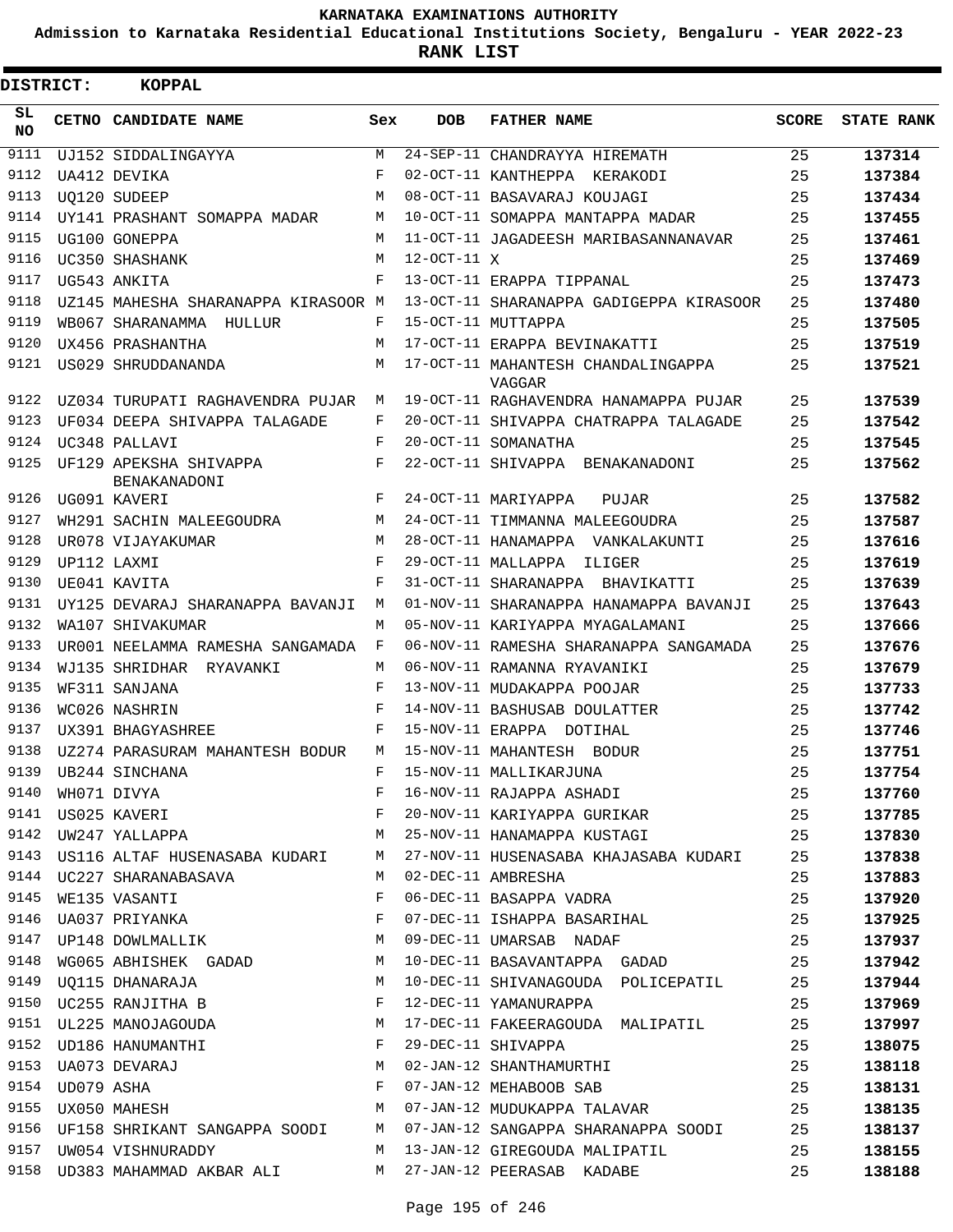**Admission to Karnataka Residential Educational Institutions Society, Bengaluru - YEAR 2022-23**

**RANK LIST**

| DISTRICT:       |            | <b>KOPPAL</b>                                 |              |                   |                                                 |              |                   |
|-----------------|------------|-----------------------------------------------|--------------|-------------------|-------------------------------------------------|--------------|-------------------|
| SL<br><b>NO</b> |            | CETNO CANDIDATE NAME                          | Sex          | <b>DOB</b>        | <b>FATHER NAME</b>                              | <b>SCORE</b> | <b>STATE RANK</b> |
| 9159            |            | UC132 MAHESH                                  | M            |                   | 08-FEB-12 CHANNABASAVA MADIVALAR                | 25           | 138205            |
| 9160            |            | UG175 SHIVALEELAA                             | F            |                   | 22-FEB-12 LAXMAN MYAGADI                        | 25           | 138224            |
| 9161            |            | UA216 VIJAY RAMA SHETTY                       | M            |                   | 08-MAR-12 ESWAR RAMA SHETTY                     | 25           | 138238            |
| 9162            |            | UA287 MARUTI CHENNADASARA                     | М            |                   | 15-MAR-12 HANUMANTAPPA CHENNADASARA             | 25           | 138246            |
| 9163            |            | UY127 PAVANKUMAR                              | M            |                   | 26-MAY-12 NAGARAJA                              | 25           | 138269            |
| 9164            |            | UM004 CHETAN                                  | M            |                   | 12-JUN-12 SHIVAKUMAR POOJAR                     | 25           | 138275            |
| 9165            |            | UC465 SHIVANGOUDA PATIL                       | М            |                   | 14-JUN-12 BASANGOUDA                            | 25           | 138276            |
| 9166            |            | UB164 NANDINI                                 | F            |                   | 23-JUL-12 SHARANAPPA                            | 25           | 138281            |
| 9167            |            | UO142 AJAYAKUMAR                              | М            |                   | 26-AUG-12 DURUGAPPA ANEHOSUR                    | 25           | 138289            |
| 9168            |            | UA124 LAKSHMI                                 | F            |                   | 01-JAN-08 HIREERAPPA                            | 24           | 138304            |
| 9169            |            | UX298 PAVITRA                                 | F            |                   | 02-FEB-09 SHARANAPPA MARIYAPPA KANDGAL          | 24           | 138315            |
| 9170            |            | UY069 YAMANOORA                               | M            |                   | 02-FEB-09 EESHAPPA KALMANGI                     | 24           | 138316            |
| 9171            |            | UZ299 HUSENABI G                              | F            |                   | 30-JUN-09 HUSENSAB                              | 24           | 138332            |
| 9172            |            | UJ163 ASWINI                                  | F            |                   | 07-SEP-09 RUDRAGOUDA                            | 24           | 138345            |
| 9173            |            | UN061 GANESH                                  | M            |                   | 25-OCT-09 DYAMAPPA RAMAVAT                      | 24           | 138356            |
| 9174            |            | WK077 DEEPA                                   | F            |                   | 21-NOV-09 VIRUPAKSHAPPA GULED                   | 24           | 138366            |
| 9175            |            | UC029 KANAKAMMA                               | F            |                   | 18-DEC-09 THAKAREPPA HIREMANI                   | 24           | 138376            |
| 9176            | UD052 ROJA |                                               | F            |                   | 10-JAN-10 HULAGAPPA AGOLI                       | 24           | 138403            |
| 9177            |            | UW183 NINGAMMA                                | F            |                   | 11-JAN-10 BASAVARAJ                             | 24           | 138404            |
| 9178            |            | WD135 SHREEDEVI                               | F            |                   | 15-JAN-10 PRAHLAD SHETRU                        | 24           | 138409            |
| 9179            |            | UU460 SHARANABASAVA                           | M            |                   | 16-JAN-10 SANGANAGOUDA POLICE PATIL             | 24           | 138411            |
| 9180            |            | WH028 RAJANI                                  | F            |                   | 10-FEB-10 SANNA HANAMAPPA CHENNADASAR           | 24           | 138424            |
| 9181            |            | UV278 SHIVUKUMAR MYAGALAMANI                  | М            |                   | 11-FEB-10 SHEKHAPPA MYAGALAMANI                 | 24           | 138427            |
| 9182            |            | UZ313 SANDEEP<br>KUMBAR                       | М            |                   | 17-FEB-10 YALLAPPA                              | 24           | 138432            |
| 9183            |            | WH015 DEVAMMA                                 | F            |                   | 26-FEB-10 HANAMANTAPPA GORLI                    | 24           | 138440            |
| 9184            |            | UZ167 PRAVEEN HADAPAD                         | M            |                   | 10-MAR-10 SANGAPPA                              | 24           | 138450            |
| 9185            |            | WB140 SAHANA CHANDANAGOUD GOUDAR              | $\mathbf{F}$ |                   | 11-MAR-10 CHANDANAGOUD IRANAGOUD GOUDAR         | 24           | 138453            |
| 9186            |            | WC018 MUTTANNA                                | M            |                   | 20-MAR-10 BASAPPA JALLI                         | 24           | 138460            |
| 9187            |            | UM062 MANOHAR                                 | M            |                   | 27-MAR-10 MALLAPPA METI                         | 24           | 138462            |
| 9188            |            | UT070 HANAMAVVA POOJARA                       | F            |                   | 04-APR-10 KUMARA POOJARA                        | 24           | 138469            |
|                 |            | 9189 UW109 ESHWARAGOUDA BASANAGOUDA<br>PATEEL | M            |                   | 12-APR-10 BASANAGOUDA SHREESHILAGOUDA<br>PATEEL | 24           | 138477            |
| 9190            |            | UC150 POOJA                                   | F            |                   | 14-APR-10 SHARANAPPA NAYAK                      | 24           | 138483            |
|                 |            | 9191 WA149 MAHANANDA SANGAPPA<br>CHITTARAGI   | F            |                   | 30-APR-10 SANGAPPA BASAPPA CHITTARAGI           | 24           | 138499            |
|                 |            | 9192 UJ014 BETADESHA                          | M            |                   | 12-MAY-10 CHANNAPPA BHEEMANURU                  | 24           | 138508            |
| 9193            |            | <b>UA475 SURESHA</b>                          | М            |                   | 13-MAY-10 SUNKAYYA                              | 24           | 138511            |
| 9194            |            | UF046 SANDEEP KORVAR                          | М            |                   | 30-MAY-10 TIMMANNA KORVAR                       | 24           | 138527            |
| 9195            |            | UN021 HANUMATHA AADAKAAR                      | М            |                   | 02-JUN-10 MARUTEPPA AADAKAAR                    | 24           | 138531            |
| 9196            |            | UA049 KEERTHI                                 | F            |                   | 02-JUN-10 SHIVAPPA PUJAR                        | 24           | 138532            |
| 9197            |            | UM091 PARVATI                                 | F            |                   | 11-JUN-10 UMESH BHAVIKATTI                      | 24           | 138541            |
| 9198            |            | UQ179 CHANNAMMA                               | F            |                   | 29-JUN-10 MAHADEVAPPA HIREMANI                  | 24           | 138568            |
| 9199            |            | UE142 SHIVAKUMAR                              | М            |                   | 29-JUN-10 THIRUPATI                             | 24           | 138569            |
| 9200            |            | UF669 VIJAYLAXMI                              | F            |                   | 04-JUL-10 BHEEMAPPA GOPALI                      | 24           | 138577            |
| 9201            |            | WG297 SHARANAYYA                              | М            |                   | 08-JUL-10 MAHANTESH JANGAMARU                   | 24           | 138580            |
| 9202            |            | UK046 SOUMYA                                  | F            |                   | 15-JUL-10 YALLAPPA MALIPATIL                    | 24           | 138585            |
| 9203            |            | UH221 AKASHA                                  | М            |                   | 17-JUL-10 EESHAPPA KATTIMANI                    | 24           | 138587            |
| 9204            |            | UG400 CHANDRAKALA CHALAWADI                   | F            |                   | 26-JUL-10 SHEKHAPPA                             | 24           | 138596            |
| 9205            |            | UB190 KUMAR                                   | M            | 02-AUG-10 LAKSHMI |                                                 | 24           | 138613            |
| 9206            |            | UW073 ABHI SHIROOR                            | M            | 04-AUG-10 NAGAPPA |                                                 | 24           | 138618            |
|                 |            |                                               |              |                   |                                                 |              |                   |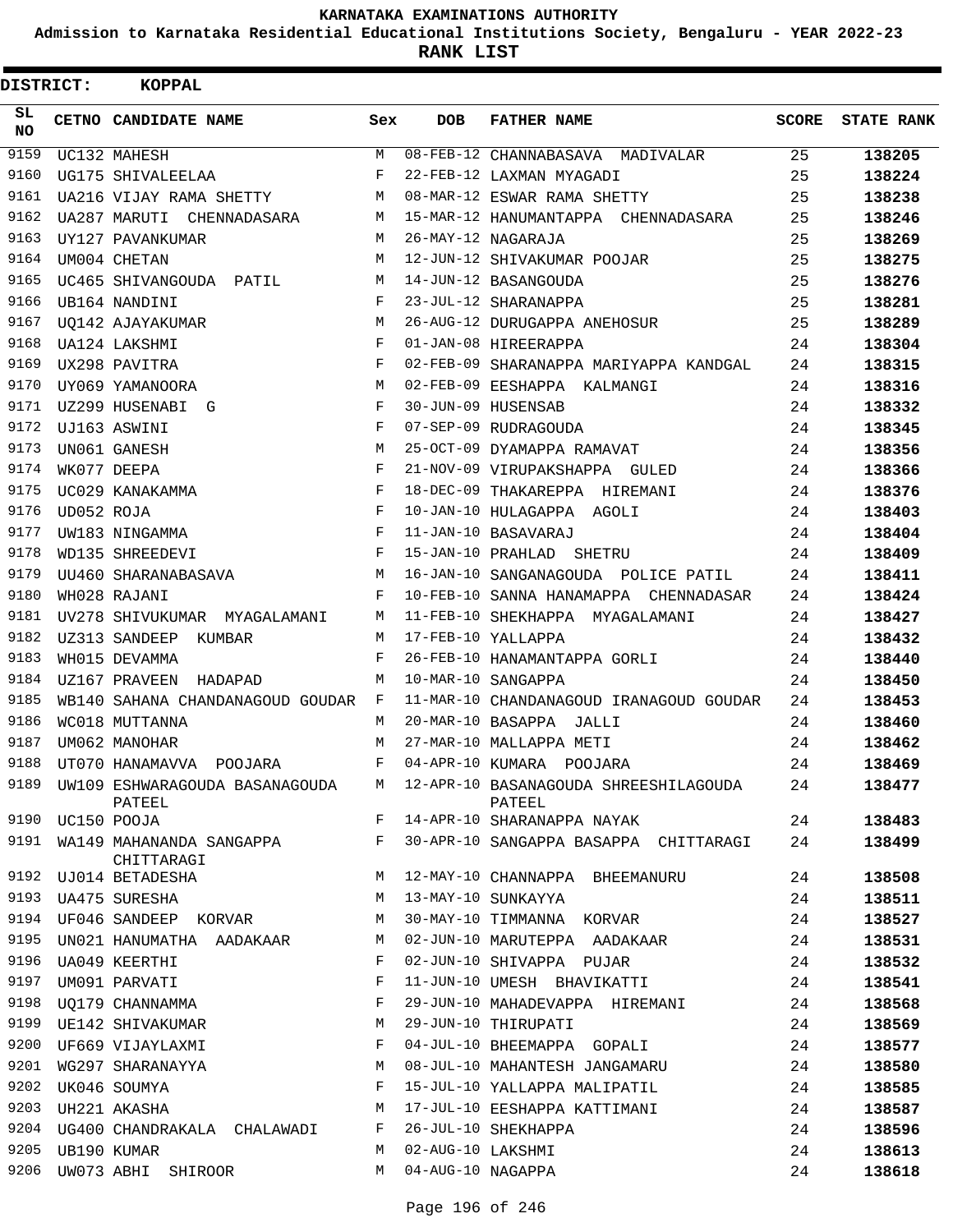**Admission to Karnataka Residential Educational Institutions Society, Bengaluru - YEAR 2022-23**

**RANK LIST**

| DISTRICT:        | <b>KOPPAL</b>                                               |       |                   |                                                |              |                   |
|------------------|-------------------------------------------------------------|-------|-------------------|------------------------------------------------|--------------|-------------------|
| SL.<br><b>NO</b> | CETNO CANDIDATE NAME                                        | Sex   | <b>DOB</b>        | <b>FATHER NAME</b>                             | <b>SCORE</b> | <b>STATE RANK</b> |
| 9207             | UE290 SHIVAKUMARA                                           | M     |                   | 04-AUG-10 NINGAPPA BILAKANTI                   | 24           | 138620            |
| 9208             | UO048 SANTOSH                                               | M     |                   | 09-AUG-10 HANAMAPPA KATTIMANI                  | 24           | 138627            |
| 9209             | WA073 ASHWINI                                               | F     |                   | 12-AUG-10 BASAPPA CHOUDKI                      | 24           | 138633            |
| 9210             | UE127 ANNAPOORNA                                            | F     |                   | 16-AUG-10 KUNTEPPA                             | 24           | 138644            |
| 9211             | UH133 RAMJAN BEGUM NADAF                                    | F     | 17-AUG-10 ALLASAB |                                                | 24           | 138645            |
| 9212             | WD296 NAVEENAKUMAR                                          | М     |                   | 18-AUG-10 RUDRAMUNI BEVOOR                     | 24           | 138648            |
| 9213             | WD012 RAHULGOUDA                                            | M     |                   | 20-AUG-10 LACHAMANAGOUDA MALIPATIL             | 24           | 138652            |
| 9214             | UV129 GANESH ANAND AMBIGER                                  | М     |                   | 23-AUG-10 ANAND HONAKERAPPA AMBIGER            | 24           | 138659            |
| 9215             | WE142 KANAKARAYA                                            | M     |                   | 24-AUG-10 SANNAHANAMAPPA BINDIGI               | 24           | 138664            |
| 9216             | UU258 ABHISHEKA PARASAPPA RATHOD                            | M     |                   | 30-AUG-10 PARASAPPA                            | 24           | 138677            |
| 9217             | US157 MANJUNATHA HANAMANTA<br>KUMBAR                        | M     |                   | 02-SEP-10 HANAMANTA                            | 24           | 138683            |
| 9218             | UH156 SANTOSH                                               | М     |                   | 02-SEP-10 BASAPPA GANDUDI                      | 24           | 138685            |
| 9219             | UU458 SANGEETA SHARANAPPA MURADI                            | F     |                   | 04-SEP-10 SHARANAPPA                           | 24           | 138689            |
| 9220             | UY022 SANGAPPA MANJUNATH YARAGERI M                         |       |                   | 08-SEP-10 MANJUNATH SANGAPPA YARAGERI          | 24           | 138702            |
| 9221             | UM165 SAGAR                                                 | М     |                   | 16-SEP-10 PHAKIRAPPA BARKER                    | 24           | 138736            |
| 9222             | UE115 KAVERI                                                | F     | 19-SEP-10 RAMANNA | KYADEDA                                        | 24           | 138746            |
| 9223             | UB193 NAGARTNA                                              | F     | 19-SEP-10 MOUNESH |                                                | 24           | 138748            |
| 9224             | WG234 PUTTARAJ                                              | М     |                   | 19-SEP-10 YAMANAPPA MALI                       | 24           | 138749            |
| 9225             | WD163 KIRAN KUMAR                                           | М     |                   | 23-SEP-10 RAMANNA HALLIKERI                    | 24           | 138759            |
| 9226             | UB024 HULIGEMMA                                             | F     | 24-SEP-10 GOVINDA |                                                | 24           | 138760            |
| 9227             | UC048 JYOTI                                                 | F     |                   | 24-SEP-10 SHARANAPPA KANAKAGIRI                | 24           | 138761            |
| 9228             | UG246 PUTTURAJ                                              | М     |                   | 24-SEP-10 ADIVEPPA GONDIHASAHALLI              | 24           | 138764            |
| 9229             | UA561 ANITHA                                                | F     |                   | 25-SEP-10 SHEKHARAPPA                          | 24           | 138768            |
| 9230             | UM077 ANJALI                                                | F     |                   | 25-SEP-10 BASAPPA TIRAKAPPANAVAR               | 24           | 138769            |
| 9231             | UF031 MUDIYAMMA RANGAPPA<br>TALLIKERI                       | F     |                   | 27-SEP-10 RANGAPPA CHANDAPPA TALLIKERI         | 24           | 138776            |
| 9232             | UU182 FEERAPPA                                              | M     |                   | 30-SEP-10 SIDDAPPA<br>CHAVAN                   | 24           | 138781            |
| 9233             | UU055 YAMANOORA                                             | M     |                   | 02-OCT-10 KUMARA VANDALI                       | 24           | 138801            |
| 9234             | WB153 MALLAMMA                                              | F     |                   | 03-OCT-10 MALLAPPA<br>CHALAGERI                | 24           | 138805            |
|                  | 9235 UL142 SINCHANA N L                                     | $F =$ |                   | 03-OCT-10 NAGARAJ LACHANAKERI                  | 24           | 138808            |
|                  | 9236 UF581 MANJUALA                                         | F     |                   | 04-OCT-10 BASAVARAJ MASAPPA GURIKAR            | 24           | 138812            |
| 9237             | UW116 MUNNABI SUBANSAB GAJIBAYI F                           |       |                   | 04-OCT-10 SUBANSAB HUSENSAB GAJIBAYI           | 24           | 138813            |
| 9238             | UR014 SOUPARNI HANAMAPPA HOSAMANI F                         |       |                   | 04-OCT-10 HANAMAPPA PARASAPPA HOSAMANI         | 24           | 138815            |
| 9239             | WD115 AKSHATA                                               | F     |                   | 05-OCT-10 MANJUNATH PAMMAR                     | 24           | 138816            |
| 9240             | UU243 VENKATESH LAKSHMANNA<br>GADDADA                       | M     |                   | 05-OCT-10 LAKSHMANNA KUNTAHANAMANTA<br>GADDADA | 24           | 138820            |
| 9241             | $\mathbf{F}$ . The set of $\mathbf{F}$<br>UZ238 BHAGYASHREE |       |                   | 08-OCT-10 BASAVARAJA GADGI                     | 24           | 138832            |
| 9242             | UH062 PRIYANKA                                              | F     |                   | 09-OCT-10 HANUMAPPA POOJAR                     | 24           | 138838            |
| 9243             | UT008 SUMANTH RATHOD                                        | М     |                   | 09-OCT-10 AMARESH KUNAPPA RATHOD               | 24           | 138841            |
| 9244             | UF458 SHWETA SHARANAPPA GATTI                               | F     |                   | 10-OCT-10 SHARANAPPA MALLAPPA GATTI            | 24           | 138845            |
| 9245             | WJ234 TANUSHREE KUDARIMOTI                                  | F     |                   | 19-OCT-10 PRAKASH KUDARIMOTI                   | 24           | 138895            |
| 9246             | UM018 MANOJ CHANDRAPPA DODDAMANI                            | M     |                   | 20-OCT-10 CHANDRAPPA SHIVANAPPA<br>DODDAMANI   | 24           | 138897            |
| 9247             | UA009 CHAITRA                                               | F     |                   | 23-OCT-10 LOKESHA B KESARATTI                  | 24           | 138913            |
| 9248             | WE146 ABDULRAZAK                                            | М     |                   | 24-OCT-10 SHAREEFSAB HIREMANI                  | 24           | 138918            |
| 9249             | WF149 KARTIK HIREHOLI                                       | М     |                   | 24-OCT-10 BASAPPA HIREHOLI                     | 24           | 138922            |
| 9250             | UA226 NAGAREDDY                                             | М     |                   | 27-OCT-10 VENKATESH                            | 24           | 138938            |
| 9251             | UZ012 JAYASHREE                                             | F     |                   | 28-OCT-10 YANKAPPA VADDAR                      | 24           | 138944            |
| 9252             | UQ035 ANAND                                                 | М     |                   | 29-OCT-10 SHARANAPPA VANKALAKUNTI              | 24           | 138951            |
| 9253             | UM192 PAVITRA                                               | F     |                   | 30-OCT-10 DYAMAPPA GURIKAR                     | 24           | 138958            |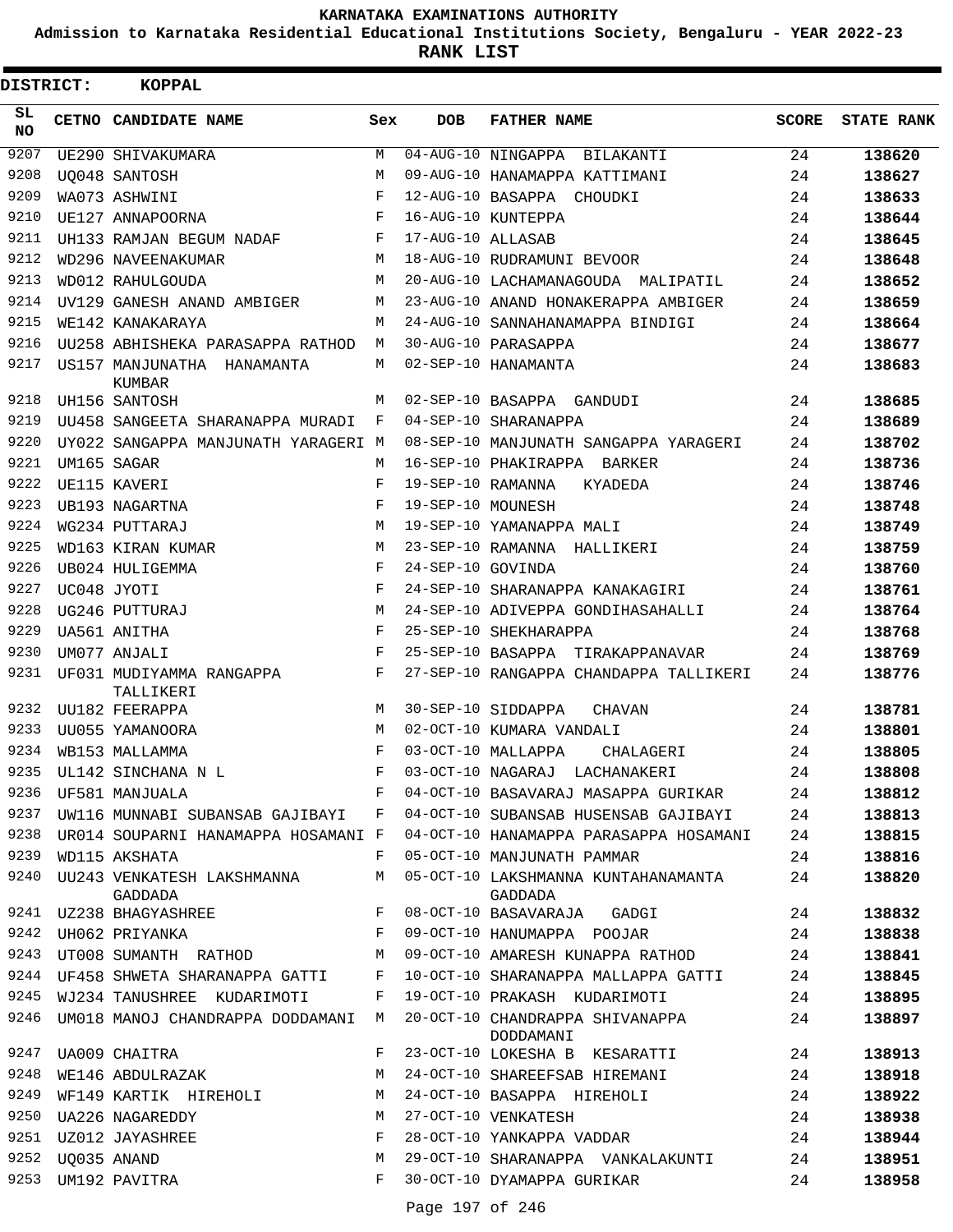**Admission to Karnataka Residential Educational Institutions Society, Bengaluru - YEAR 2022-23**

**RANK LIST**

| DISTRICT:       | <b>KOPPAL</b>                    |     |                   |                                                   |              |                   |
|-----------------|----------------------------------|-----|-------------------|---------------------------------------------------|--------------|-------------------|
| SL<br><b>NO</b> | CETNO CANDIDATE NAME             | Sex | <b>DOB</b>        | <b>FATHER NAME</b>                                | <b>SCORE</b> | <b>STATE RANK</b> |
| 9254            | UY031 PALLAVI                    | F   |                   | 02-NOV-10 SHIVAPPA CHAVHAN                        | 24           | 138975            |
| 9255            | WG321 SAMARTHRADDI               | M   |                   | 02-NOV-10 SHANKARARADDI HOSAMANI                  | 24           | 138976            |
| 9256            | UC199 SANTOSHA                   | М   |                   | 03-NOV-10 DEVARAJA                                | 24           | 138982            |
| 9257            | WB299 KHAIROONABEGAM KADIVALA    | F   |                   | 04-NOV-10 HUSENSAB                                | 24           | 138984            |
| 9258            | UG338 VAISHNAVI VASANTA PUJAR    | F   |                   | 05-NOV-10 VASANTA KRISHSANAPPA PUJAR              | 24           | 138993            |
| 9259            | UD491 V TARUNKUMAR               | М   |                   | 06-NOV-10 V CHANDRASHEKAR                         | 24           | 138998            |
| 9260            | WH339 PRASHANT                   | M   |                   | 07-NOV-10 SHIVAPPA LAMANI                         | 24           | 139001            |
| 9261            | WG396 HANAMANTEVVA               | F   |                   | 08-NOV-10 MAHADEVAPPA BANDARI                     | 24           | 139005            |
| 9262            | UX049 RAMESH                     | М   |                   | 12-NOV-10 SHANKRAPPA TUPAGARA                     | 24           | 139023            |
| 9263            | WE089 YAMANOOR                   | M   |                   | 16-NOV-10 VIRUPAKSHAPPA HALLI                     | 24           | 139041            |
| 9264            | UV206 SRUSHTI INGALADAL          | F   |                   | 24-NOV-10 BASAVARAJ                               | 24           | 139069            |
| 9265            | UD411 B USHA                     | F   |                   | 26-NOV-10 B NAGARAJ                               | 24           | 139074            |
| 9266            | UH121 RAJAKIRAN                  | M   |                   | 30-NOV-10 DYAMAPPA LAMANI                         | 24           | 139096            |
| 9267            | US156 ARUNKUMAR                  | M   |                   | 02-DEC-10 SHIVANANDAPPA SHIVAPUTRAPPA<br>HADAPAD  | 24           | 139106            |
| 9268            | WC025 KAVITA KALAKAPPA DINDUR    | F   |                   | 02-DEC-10 KALAKAPPA DINDUR                        | 24           | 139107            |
| 9269            | WG123 MAHALAKSHMI MATTAMMANAVAR  | F   |                   | 04-DEC-10 SHARANAPPA MATTAMMANAVAR                | 24           | 139118            |
| 9270            | UF042 YAMANUR SANGAPPA BHAJANTRI | М   |                   | 08-DEC-10 SANGAPPA TIMMANNA BHAJANTRI             | 24           | 139145            |
| 9271            | WG275 GOURAMMA                   | F   |                   | 09-DEC-10 GURULINGAYYA KEMBAVIMATH                | 24           | 139147            |
| 9272            | UU132 GURURAJ                    | М   |                   | 10-DEC-10 MALLIKARJUNA HATTIGUDDA                 | 24           | 139153            |
| 9273            | WD223 YASHODHA                   | F   |                   | 17-DEC-10 GIREGOUDA POLICEPATIL                   | 24           | 139182            |
| 9274            | UP047 IRAMMA                     | F   |                   | 18-DEC-10 SHIVAPPA GADAGIN                        | 24           | 139188            |
| 9275            | UA048 HEMAKSHI                   | F   |                   | 19-DEC-10 HANUMANTAPPA                            | 24           | 139195            |
| 9276            | UD444 K RAMESH                   | M   |                   | 19-DEC-10 MUDIYAPPA                               | 24           | 139196            |
| 9277            | WA010 MADHU UMESH TIMMANAHATTI   | F   |                   | 20-DEC-10 UMESH SHANKARAPPA<br>TIMMANAHATTI       | 24           | 139203            |
| 9278            | UA367 MANJULA                    | F   |                   | 20-DEC-10 SANNA LAKKAPPA                          | 24           | 139205            |
| 9279            | UD510 MANIKANTHA                 | М   | 22-DEC-10 NAGARAJ |                                                   | 24           | 139216            |
| 9280            | UY117 PAVITRA HANAMAPPA POLESI   | F   |                   | 24-DEC-10 HANAMAPPA DURAGAPPA POLESI              | 24           | 139224            |
| 9281            | UF461 POOJA                      | F   |                   | 26-DEC-10 BALAPPA JAGGALAR                        | 24           | 139231            |
|                 | 9282 WH325 GURURAJ               | M   |                   | 29-DEC-10 VEERABHADRAPPA KAMMAR                   | 24           | 139243            |
| 9283            | UV203 KAVERI BASAVARAJ SUDI      | F   |                   | 30-DEC-10 BASAVARAJ VIRUPAKSHAPPA SUDI            | 24           | 139247            |
| 9284            | UD260 THOTAPPA                   | М   | 31-DEC-10 BASAPPA |                                                   | 24           | 139253            |
| 9285            | WJ149 AKASH                      | М   |                   | 01-JAN-11 SHARANAPPA HARIJAN                      | 24           | 139257            |
| 9286            | UB395 HANUMESHA                  | М   |                   | 01-JAN-11 HAMPAYYA                                | 24           | 139278            |
| 9287            | UD040 KANAKARAYA                 | М   |                   | 01-JAN-11 CHANDRAPPA NIDAGUNDI                    | 24           | 139283            |
| 9288            | UX086 MANJULA MADAR              | F   |                   | 01-JAN-11 PARAMESHWARAPPA MADAR                   | 24           | 139292            |
| 9289            | UF199 SACHIN MASAPPA KABBARAGI M |     |                   | 01-JAN-11 MASAPPA KABBARAGI                       | 24           | 139305            |
| 9290            | UX256 APURVABAI                  | F   |                   | 03-JAN-11 TULAJARAMASING HANAMANTASING<br>YALIGAR | 24           | 139346            |
|                 | 9291 UF285 VIRESH                | М   |                   | 06-JAN-11 VEERABHADRAPPA TUMMARAGUDDI             | 24           | 139364            |
|                 | 9292 UX088 MANJAKASHI            | F   |                   | 09-JAN-11 KARIYAPPA KANAKAPPA HIREMANI            | 24           | 139380            |
| 9293            | WA029 KAVERI PARASAPUR           | F   |                   | 11-JAN-11 KALAKANAGOUDA                           | 24           | 139390            |
| 9294            | UU198 SANTOSH ILAGER             | M   |                   | 12-JAN-11 SIDDARAMAYYA ILAGER                     | 24           | 139398            |
| 9295            | US120 VIJAYAKUMAR                | M   |                   | 12-JAN-11 MAREPPA PALI                            | 24           | 139399            |
| 9296            | UG042 HAJARATH ALI               | М   |                   | 13-JAN-11 ALLABHAKSHI GUDASAABA                   | 24           | 139402            |
| 9297            | UX273 NAVEENKUMAR                | M   |                   | 14-JAN-11 HASANGAPPA CHIGARANNAVAR                | 24           | 139413            |
| 9298            | UA195 PALLAVI                    | F   |                   | 14-JAN-11 HANUMANTHAPPA                           | 24           | 139414            |
| 9299            | WA056 SHAFIYA                    | F   |                   | 15-JAN-11 RAJESAB BANGALI                         | 24           | 139419            |
|                 | 9300 UL215 NINGARAJ              | M   |                   | 17-JAN-11 FAKEERAPPA<br>SHAHAPUR                  | 24           | 139432            |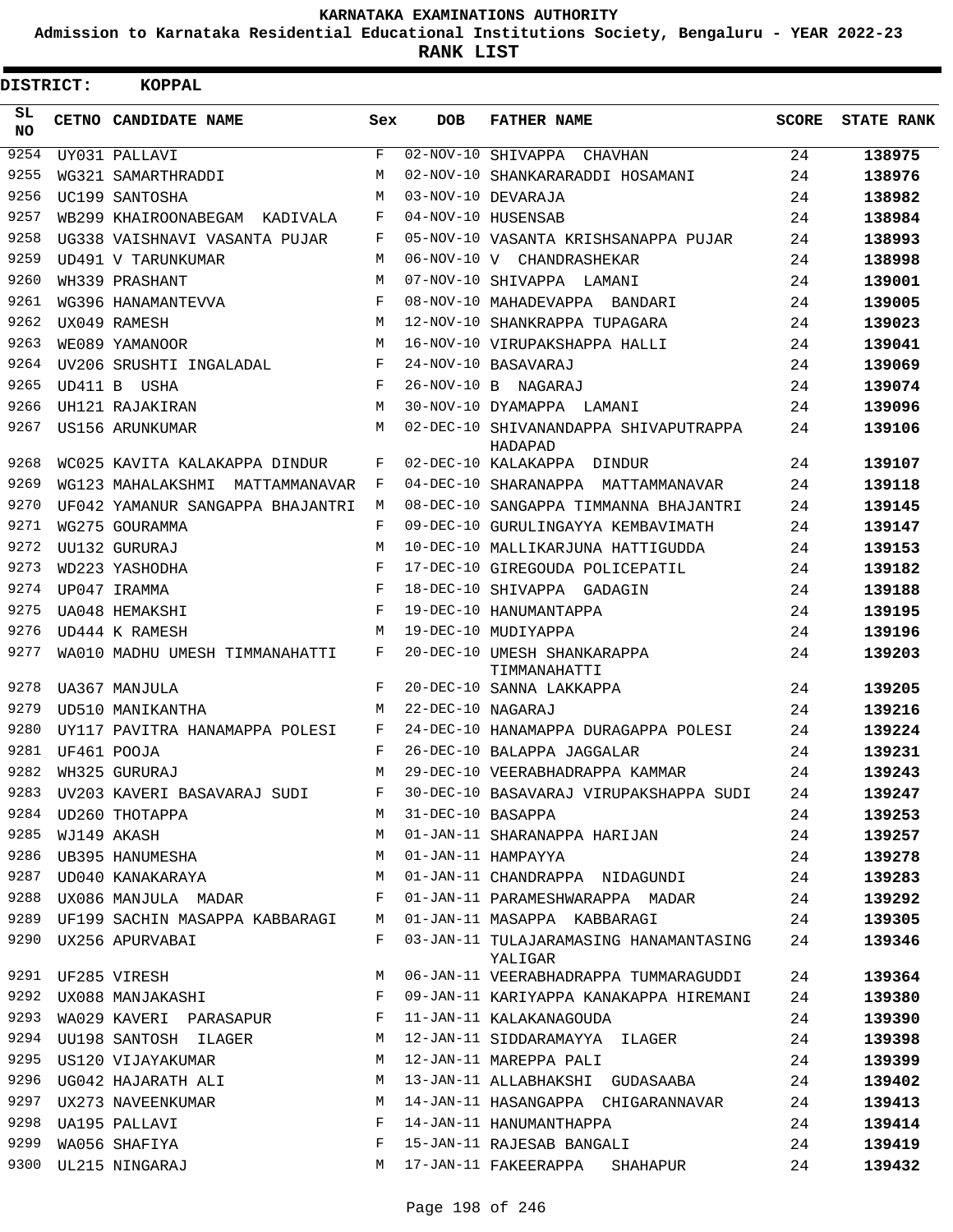**Admission to Karnataka Residential Educational Institutions Society, Bengaluru - YEAR 2022-23**

**RANK LIST**

| <b>DISTRICT:</b> | KOPPAL                                           |            |                   |                                                       |              |                   |
|------------------|--------------------------------------------------|------------|-------------------|-------------------------------------------------------|--------------|-------------------|
| SL.<br>NO.       | CETNO CANDIDATE NAME                             | Sex        | <b>DOB</b>        | <b>FATHER NAME</b>                                    | <b>SCORE</b> | <b>STATE RANK</b> |
| 9301             | UM191 MAHNTESHGOUDA MARUTI                       | M          |                   | 18-JAN-11 MARUTI MALLNAGOUDA                          | 24           | 139439            |
| 9302             | <b>BEEMANGOUDR</b><br>WH378 PARVATAMMA           | F          |                   | <b>BEEMANGOUDR</b><br>20-JAN-11 DURAGAPPA AKKI        | 24           | 139457            |
| 9303             | UG160 MARUTI                                     | M          |                   | 23-JAN-11 GONIBASAPPA HOLIYACHE                       | 24           | 139480            |
| 9304             | UM147 PARVATI                                    | F          |                   | 24-JAN-11 MUDUKAPPA KURI                              | 24           | 139482            |
| 9305             | UH137 B BHARGAVI                                 | F          |                   | 25-JAN-11 B MAHESH                                    | 24           | 139484            |
| 9306             | UA330 DEVAMMA SARATHI                            | F          |                   | 25-JAN-11 HIREYAMANAPPA                               | 24           | 139485            |
| 9307             | US023 SHYAMASUNDRA HANAANTA SEERI M              |            |                   | 26-JAN-11 HANAMANTA KUNTEPPA SEERI                    | 24           | 139492            |
| 9308             | WC131 PUTTARAJ DASAR                             | M          | 29-JAN-11 LAXMANA |                                                       | 24           | 139501            |
| 9309             | WJ117 SANTOSH                                    | M          |                   | 29-JAN-11 DEVANNA GANADAL                             | 24           | 139502            |
| 9310             | UD089 H GANESH                                   | М          |                   | 30-JAN-11 H MALLIKARJUN HADAPADA                      | 24           | 139505            |
| 9311             | WK090 SAVITRI                                    | F          |                   | 31-JAN-11 KANAKAPPA TALAVAR                           | 24           | 139510            |
| 9312             | UC222 BHAVANI                                    | F          |                   | 01-FEB-11 HANUMESH                                    | 24           | 139514            |
| 9313             | WD208 SANGEETA                                   | F          |                   | 01-FEB-11 FAKEERAPPA TALAWAR                          | 24           | 139523            |
| 9314             | WK035 PARASHURAM                                 | М          |                   | 02-FEB-11 NAGAPPA HARIJAN                             | 24           | 139526            |
| 9315             | UZ266 AMBIKA                                     | F          |                   | 03-FEB-11 SHAMANNA GUNDOOR                            | 24           | 139528            |
| 9316             | WC155 SPOORTI MUTTAL                             | F          |                   | 04-FEB-11 MANJUNATH MUTTAL                            | 24           | 139537            |
| 9317             | UF656 YALLAMMA MALLAPPA PUJAR                    | F          |                   | 07-FEB-11 MALLAPPA HANAMAPPA PUJAR                    | 24           | 139556            |
| 9318             | WG375 SHIVASHANKAR                               | М          |                   | 10-FEB-11 HANUMAPPA JYOTI                             | 24           | 139571            |
| 9319             | UP065 HULIGEMMA                                  | F          |                   | 11-FEB-11 AMARESHA SIDDAPURA                          | 24           | 139575            |
| 9320             |                                                  | F          |                   | 11-FEB-11 RAMESHA D                                   | 24           | 139578            |
| 9321             | WC114 RENUKAMMA<br>UM017 VINUTA BASUVARAJ NAVALI | F          |                   |                                                       |              |                   |
| 9322             |                                                  | F          |                   | 12-FEB-11 BASUVARAJ VIRAYYA NAVALI                    | 24           | 139586            |
| 9323             | UV182 HANAMAVVA                                  | $_{\rm F}$ |                   | 15-FEB-11 YAMANAPPA CHAVAN                            | 24           | 139595            |
| 9324             | UH212 PRATEEKSHA                                 | M          |                   | 17-FEB-11 BABANNA DASANNAVAR                          | 24           | 139610            |
| 9325             | WH236 KARTIK                                     | F          |                   | 18-FEB-11 MARUTI HARIJAN                              | 24           | 139612            |
| 9326             | WJ128 SAHANA                                     |            |                   | 18-FEB-11 NINGAPPA NARASINGAPPANAVAR                  | 24           | 139617            |
| 9327             | WD055 PRASHANT                                   | М<br>F     |                   | 19-FEB-11 ADANAGOUDA MALIPATIL                        | 24           | 139625            |
| 9328             | UU094 SINDHU                                     | M          |                   | 20-FEB-11 VIRUPAKSHAPPA                               | 24           | 139636            |
| 9329             | UB073 MANJUNATH                                  | F          |                   | 22-FEB-11 GURUPADAPPA                                 | 24           | 139650            |
|                  | UA147 AISHWARYA                                  |            |                   | 23-FEB-11 MALLAPPA                                    | 24           | 139655            |
| 9330<br>9331     | UX477 SHARANABASAVA                              | M          |                   | 24-FEB-11 DODDAPPA PURADAR                            | 24           | 139670            |
|                  | UW013 AMRUTA AMBASA RAYABAGI                     | F          | 27-FEB-11 AMBASA  | 04-MAR-11 UMESH KARUVIN                               | 24           | 139678            |
| 9332             | WJ200 MAHADEVI                                   | F          |                   |                                                       | 24           | 139725            |
| 9333             | UW207 UDAYAKUMAR GOUDAPPA<br>GUNTAMADU           | М          |                   | 07-MAR-11 GOUDAPPA GUNTAMADUGU<br>DURAGAPPA GUNTAMADU | 24           | 139748            |
| 9334             | UW250 KAVEERI KANAKAPPA KURUBARA F               |            |                   | 08-MAR-11 KANAKAPPA RANGAPPA KURUBARA                 | 24           | 139752            |
| 9335             | US192 LEKHANA ADIVEPPA BENAKATTI                 | F          |                   | 09-MAR-11 ADIVEPPA DHARAMANNA BENAKATTI               | 24           | 139762            |
| 9336             | UA196 PAVITRA                                    | F          |                   | 13-MAR-11 PARASHURAMA                                 | 24           | 139795            |
| 9337             | UD225 MEGHANA                                    | F          |                   | 14-MAR-11 GAVISIDDAPPA                                | 24           | 139803            |
| 9338             | UE205 KEERTANA GANGLA                            | F          |                   | 15-MAR-11 RAMESH GANGLA                               | 24           | 139812            |
| 9339             | UG432 SADIYA                                     | F          | 16-MAR-11 ISMAIL  |                                                       | 24           | 139827            |
| 9340             | UX041 PRAJWAL                                    | M          |                   | 22-MAR-11 HANAMANTAPPA MADDER                         | 24           | 139862            |
| 9341             | UG249 SANJAY                                     | М          |                   | 22-MAR-11 RAMANNA BHOVI                               | 24           | 139864            |
| 9342             | UC115 KAVERI                                     | F          | 23-MAR-11 LAXMANA |                                                       | 24           | 139871            |
| 9343             | UE004 KUMAR                                      | М          |                   | 23-MAR-11 HUSENAPPA                                   | 24           | 139872            |
| 9344             | UE167 SHIVAKUMAR                                 | М          |                   | 24-MAR-11 SHIVAPPA CHAVHAN                            | 24           | 139886            |
| 9345             | UL218 VINAYAKA UPPALADA                          | М          |                   | 24-MAR-11 LAKSHMANA UPPALADA                          | 24           | 139888            |
| 9346             | WK344 PAVANAKUMAR                                | М          |                   | 25-MAR-11 CHANDRAPPA CHAVHAN                          | 24           | 139893            |
| 9347             | WG377 KAVYA                                      | F          | 27-MAR-11 MARUTI  |                                                       | 24           | 139908            |
| 9348             | UM059 SAHANA                                     | F          |                   | 27-MAR-11 RAMAPPA SANGANAHALLI                        | 24           | 139911            |
|                  |                                                  |            |                   |                                                       |              |                   |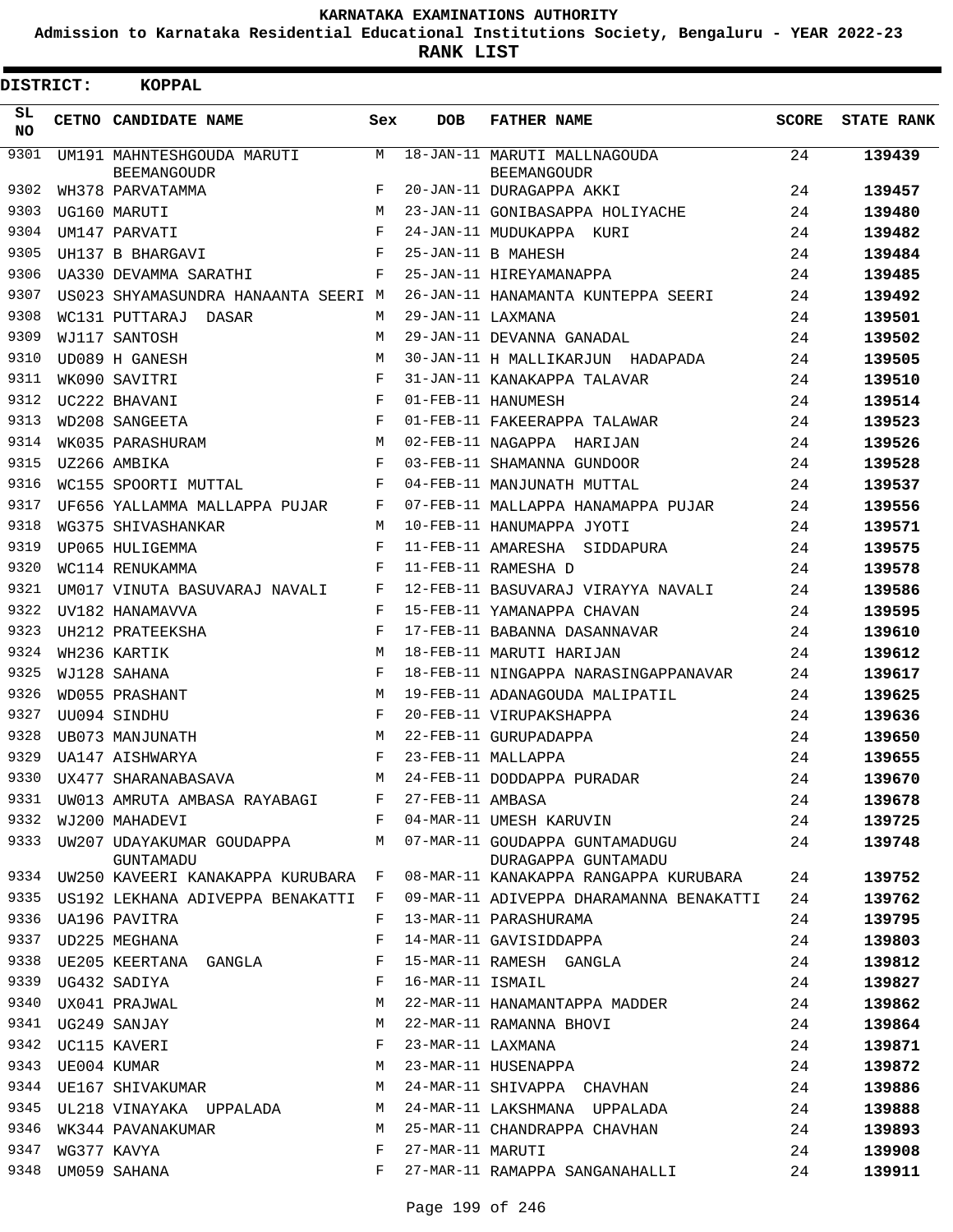**Admission to Karnataka Residential Educational Institutions Society, Bengaluru - YEAR 2022-23**

 $\blacksquare$ 

| DISTRICT:  |             | <b>KOPPAL</b>                                 |              |                |                                              |       |                   |
|------------|-------------|-----------------------------------------------|--------------|----------------|----------------------------------------------|-------|-------------------|
| SL.<br>NO. |             | CETNO CANDIDATE NAME                          | Sex          | DOB            | <b>FATHER NAME</b>                           | SCORE | <b>STATE RANK</b> |
| 9349       |             | UY202 ROHINI<br>HADAPAD                       | $\mathbf{F}$ |                | 30-MAR-11 MAHANTAPPA                         | 24    | 139938            |
| 9350       |             | UX128 SHREYA                                  | F            |                | 31-MAR-11 YAMANOORAPPA<br>HIREMANI           | 24    | 139950            |
| 9351       |             | UZ282 KIRANA SHEKHARAPPA HADAPADA M           |              |                | 01-APR-11 SHEKHARAPP HADAPADA                | 24    | 139955            |
| 9352       |             | UU467 RAMESH<br>GURIKAR                       | M            |                | 02-APR-11 SANNAHANAMANTA GURIKAR             | 24    | 139971            |
| 9353       |             | WB138 DEEPA                                   | F            |                | 03-APR-11 BASAPPA BANNIGOOL                  | 24    | 139975            |
| 9354       |             | WB245 LAXMAN BIJAKAL                          | M            | 03-APR-11 RAVI |                                              | 24    | 139978            |
| 9355       |             | UF089 SHVETA HANAMAPPA CHALAVADI F            |              |                | 04-APR-11 HANAMAPPA YAMANAPPA CHALAVADI      | 24    | 139989            |
| 9356       |             | UF188 AKSHATA SHARANAPPA KUMATAGI F           |              |                | 05-APR-11 SHARANAPPA KUMATAGI                | 24    | 139993            |
| 9357       | UC455 DEVI  |                                               | F            |                | 07-APR-11 SIDDAPPA                           | 24    | 140014            |
| 9358       |             | UF279 SANDEEPA                                | M            |                | 08-APR-11 NIRUPADEPPA                        | 24    | 140026            |
| 9359       |             | UN008 MUTTANNA                                | M            |                | 09-APR-11 MALLAPPA MADIVALAR                 | 24    | 140036            |
| 9360       |             | WJ021 SINDHOO                                 | F            |                | 10-APR-11 SHARANAPPA HANCHINAL               | 24    | 140050            |
| 9361       |             | UD520 ABHISHEK                                | M            |                | 11-APR-11 GAVISIDDAPPA                       | 24    | 140051            |
| 9362       |             | US102 JYOTI RUDRASHETTI ANGADI                | F            |                | 11-APR-11 RUDRASHETTI MAHANTAPPA ANGADI      | 24    | 140054            |
| 9363       |             | UN155 MAILARI                                 | M            |                | 12-APR-11 DEVENDRAPPA BENNI                  | 24    | 140066            |
| 9364       |             | UC058 RAJABHAKSHA                             | M            |                | 12-APR-11 RAHEEMANSAR                        | 24    | 140070            |
| 9365       |             | UZ280 VIJAYAKUMAR BAILAGUDDA                  | M            |                | 13-APR-11 HANAMAPPA BAILAGUDDA               | 24    | 140082            |
| 9366       |             | UB191 MAHESHA VARNAKHEDA                      | M            |                | 14-APR-11 YAMANOORAPPA VARNAKHEDA            | 24    | 140086            |
| 9367       |             | WC097 SHWETA                                  | F            |                | 14-APR-11 BALANAGOUDA METI                   | 24    | 140091            |
| 9368       |             | WF054 PRIYANKA                                | F            |                | 17-APR-11 DURUGAPPA NAYAK                    | 24    | 140113            |
| 9369       |             | UK304 PRAVEENA                                | M            |                | 18-APR-11 SANNAMARIYAPPA YELABENCHI          | 24    | 140117            |
| 9370       |             | WH366 CHETANA                                 | M            |                | 19-APR-11 TIPPANNA MADIVALAR                 | 24    | 140119            |
| 9371       |             | WB218 SYED MATIN                              | M            |                | 21-APR-11 SYED TAJUDDIN                      | 24    | 140141            |
| 9372       |             | UF362 CHIDANANDAPPA                           | M            |                | 27-APR-11 MARIYAPPA KURI                     | 24    | 140192            |
| 9373       |             | UV106 PRADEEPA                                | M            |                | 27-APR-11 APPAYYA SAJJALAGUDDA               | 24    | 140195            |
| 9374       |             | UX372 PADMA                                   | F            |                | 28-APR-11 BHEEMANAGOUD KATTI                 | 24    | 140207            |
| 9375       |             | WB336 BASAMMA MAHANTAPPA MADAR                | F            |                | 30-APR-11 MAHANTAPPA MADAR                   | 24    | 140227            |
| 9376       |             | UY099 SHARANABASAV GOUNDI                     | M            |                | 30-APR-11 CHIDANANDAPPA GOUNDI               | 24    | 140239            |
| 9377       |             | UB089 YOGESH                                  | M            |                | 30-APR-11 BASAVARAJ                          | 24    | 140241            |
| 9378       |             | WD290 ANNAPURNA HANAMANTA HARIJAN F           |              |                | 01-MAY-11 HANAMANTA DURAGAPPA HARIJAN        | 24    | 140242            |
| 9379       |             | UA186 ERAMMA                                  | F            |                | 02-MAY-11 LAKSHMANA DANKANAKAL               | 24    | 140262            |
| 9380       |             | WK137 MAHAMMAD KHAJAHUSEN                     | M            |                | 02-MAY-11 SHARIFSAB NOORABHASHA              | 24    | 140264            |
| 9381       |             | WB197 DYAMANNA NAGAPPA AVEEN                  | M            |                | 03-MAY-11 NAGAPPA HANAMAPPA AVEEN            | 24    | 140270            |
| 9382       |             | UD458 VIJAYALAKSHMI                           | F            |                | 07-MAY-11 AMARESHA                           | 24    | 140315            |
| 9383       |             | UT004 MARUTHI KANDAKOORU                      | M            |                | 08-MAY-11 CHATRAPPA                          | 24    | 140321            |
| 9384       |             | UD092 SHRAVANA KUMAR                          | М            |                | 08-MAY-11 RAGHAVENDRA NAYAKA                 | 24    | 140329            |
| 9385       |             | UP013 SHWETHA                                 | F            |                | 08-MAY-11 SHIVAMURTI BHAJANTRI               | 24    | 140330            |
| 9386       |             | UD443 RUDRESH KUMBAR                          | M            |                | 09-MAY-11 VEERESH KUMBAR                     | 24    | 140334            |
|            |             | 9387 UH161 AISHWARYA CHANDRASHEKHAR<br>LAMANI | F            |                | 10-MAY-11 CHANDRASHEKHAR NAGAPPA LAMANI      | 24    | 140338            |
| 9388       | UE211 JYOTI |                                               | F            |                | 10-MAY-11 MANJUNATHA NETEGUDDA               | 24    | 140344            |
| 9389       |             | UW187 BHOOMIKA MADIVALAR                      | F            |                | 11-MAY-11 BASAVARAJ MADIVALAR                | 24    | 140354            |
| 9390       |             | UT019 SHIVALEELA                              | F            |                | 13-MAY-11 BHIMANAGOUDRA GOUDRA               | 24    | 140380            |
| 9391       |             | WH182 PUTTARAJ                                | M            |                | 20-MAY-11 HANAMANTAPPA ILIGER                | 24    | 140442            |
| 9392       |             | WB381 MALLIKARJUN HADIMANI                    | M            |                | 21-MAY-11 BASAVARAJ HADIMANI                 | 24    | 140449            |
| 9393       |             | UX248 PRATHIBHA CHAVHAN                       | F            |                | 21-MAY-11 MUTTAPPA LACHAMAPPA CHAWAN         | 24    | 140450            |
| 9394       |             | UF418 PRIYANKA MALLIKARJUN<br>MADIVALAR       | F            |                | 21-MAY-11 MALLIKARJUN KANAKAPPA<br>MADIVALAR | 24    | 140451            |
| 9395       |             | UN205 GOUTAM                                  | М            |                | 24-MAY-11 PRAKASH KURUGOD                    | 24    | 140478            |
| 9396       |             | WC085 NAGARAJ YAMANOORAPPA                    | M            |                | 24-MAY-11 YAMANOORAPPA NANDEPPA              | 24    | 140480            |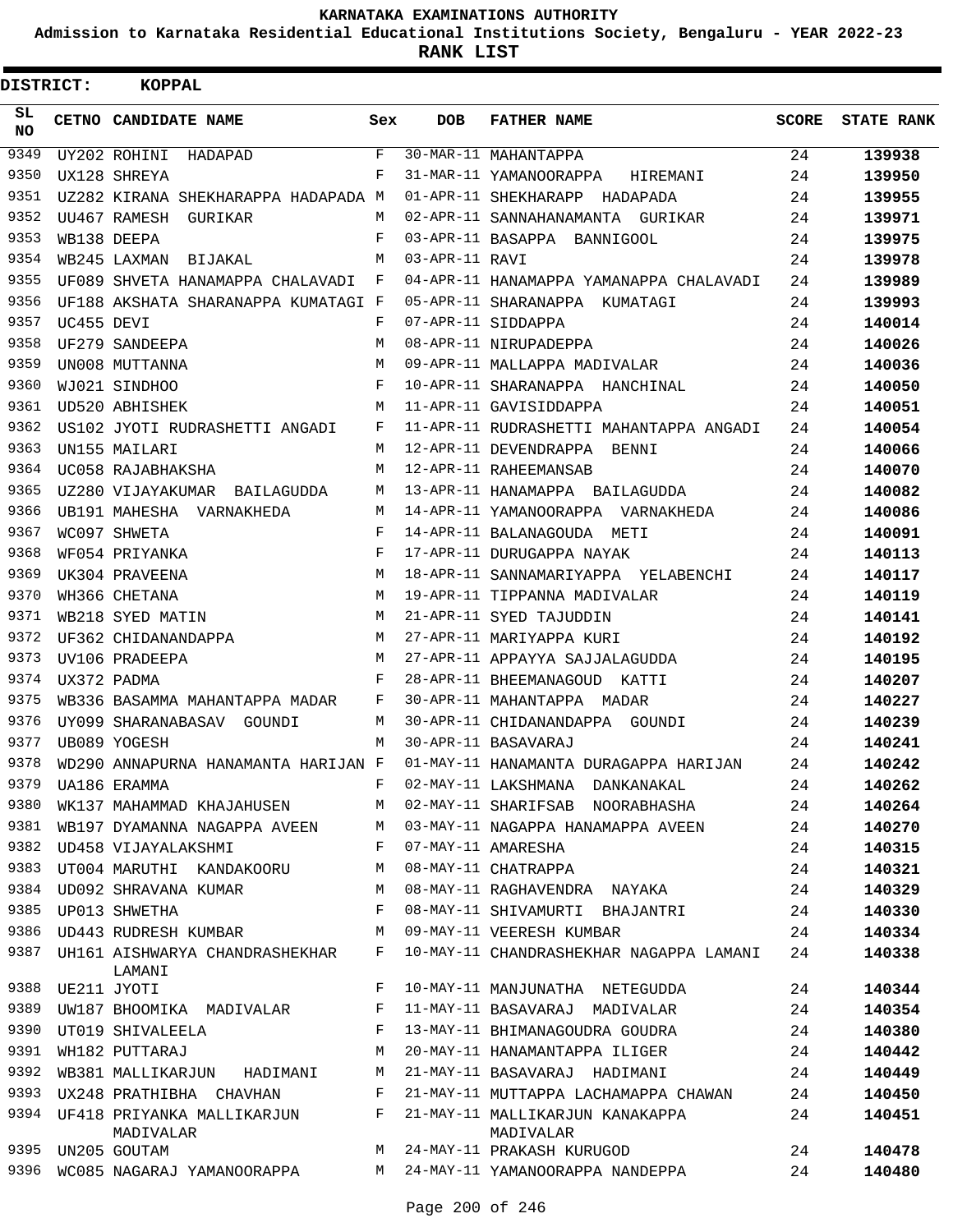**Admission to Karnataka Residential Educational Institutions Society, Bengaluru - YEAR 2022-23**

**RANK LIST**

| DISTRICT: | <b>KOPPAL</b>                                |            |                   |                                                      |              |                   |
|-----------|----------------------------------------------|------------|-------------------|------------------------------------------------------|--------------|-------------------|
| SL<br>NO. | CETNO CANDIDATE NAME                         | Sex        | <b>DOB</b>        | <b>FATHER NAME</b>                                   | <b>SCORE</b> | <b>STATE RANK</b> |
|           | <b>CHINCHER</b>                              |            |                   | <b>CHINCHER</b>                                      |              |                   |
| 9397      | UH015 ANUSHA                                 | F          |                   | 27-MAY-11 BASAVARAJ<br>KUMBAR                        | 24           | 140509            |
| 9398      | WJ147 HULLESH                                | M          |                   | 01-JUN-11 YAMANAPPA BHAJANTRI                        | 24           | 140563            |
| 9399      | UP203 TANUSHREE<br>KRISHNAPPA<br>POOJAR      | F          |                   | 01-JUN-11 KRISHNAPPA<br>CHENDAPPA<br>POOJAR          | 24           | 140589            |
| 9400      | UF033 SHASHIKANT                             | M          |                   | 02-JUN-11 SHEKHAPPA TAKKALAKI                        | 24           | 140603            |
| 9401      | UC451 YAMANAMMA                              | F          |                   | 02-JUN-11 PARASAPPA PACHI                            | 24           | 140607            |
| 9402      | UK128 PUTTARAJA                              | M          |                   | 03-JUN-11 ANDAPPA ANANDALLI                          | 24           | 140614            |
| 9403      | UF109 SANTOSHKUMAR AMARESH KURI              | M          |                   | 03-JUN-11 AMARESH YANKAPPA KURI                      | 24           | 140617            |
| 9404      | WK051 MANJUNATH                              | M          |                   | 04-JUN-11 UMESH BHIMANARI                            | 24           | 140627            |
| 9405      | UJ076 GANGAVVA                               | F          |                   | 05-JUN-11 DEVAPPA KURI                               | 24           | 140633            |
| 9406      | UD116 SAROJA                                 | F          |                   | 05-JUN-11 NINGAPPA                                   | 24           | 140642            |
| 9407      | UR015 YAMANOOR                               | M          |                   | 05-JUN-11 CHANDAPPA GOUDAPPA<br>HITTALAMANI          | 24           | 140643            |
| 9408      | UG551 ANITA                                  | F          |                   | 06-JUN-11 RAMAPPA ONTIGAR                            | 24           | 140645            |
| 9409      | UN115 PRAJWALA VIRUPAXPPA<br><b>BADIGERA</b> | M          |                   | 07-JUN-11 VIRUPAXPPA MANAPPA BADIGERA                | 24           | 140674            |
| 9410      | UK210 SHWETHA                                | F          |                   | 07-JUN-11 HUCHHAPPA HADAPAD                          | 24           | 140678            |
| 9411      | UD289 LAXMI                                  | $_{\rm F}$ |                   | 09-JUN-11 AMARAPPA                                   | 24           | 140703            |
| 9412      | UD072 BASAMMA                                | F          |                   | 10-JUN-11 HANUMATHAPPA<br>HARIJANA                   | 24           | 140712            |
| 9413      | UE245 DODDAHONNURAMMA SAGLEPPA<br>GOWDRU     | F          |                   | 12-JUN-11 SANNEPPA LAXAMANAGOWDRU                    | 24           | 140747            |
| 9414      | UU156 NIRUPADI                               | M          | 17-JUN-11 NAGAPPA | YARADADDI                                            | 24           | 140807            |
| 9415      | <b>UB270 JAYASHREE</b>                       | F          |                   | 20-JUN-11 HANUMANTHAPPA POLICE PATIL                 | 24           | 140825            |
| 9416      | WB158 PRAJWAL SIDLEPPA HIREMANI              | M          |                   | 20-JUN-11 SIDLEPPA HANAMAPPA HIREMANI                | 24           | 140830            |
| 9417      | WF083 HANUMANT                               | M          | 21-JUN-11 NAGARAJ | TALAVAR                                              | 24           | 140836            |
| 9418      | WG052 AISHWARYA                              | F          |                   | 23-JUN-11 PAMPAPATI<br>PUJAR                         | 24           | 140860            |
| 9419      | WF081 VIJAYALAKSHMI                          | F          |                   | 23-JUN-11 YAMANAPPA TEGGIHAL                         | 24           | 140870            |
| 9420      | UX231 SAPENABEGAM                            | F          |                   | 26-JUN-11 SHAMIDSAB<br>MUJAVARA                      | 24           | 140914            |
| 9421      | UF125 ANITHA<br>TELEKHANA                    | F          |                   | 27-JUN-11 ANJANEYA<br>TELEKHANA                      | 24           | 140916            |
| 9422      | WH007 MEENAKSHI                              | F          |                   | 28-JUN-11 VENKATESHA<br>PAMMAR                       | 24           | 140927            |
| 9423      | UP192 NAVEENKRISHNA                          | М          |                   | 28-JUN-11 SURESH VADDAR                              | 24           | 140929            |
|           | 9424 UF661 SHANUBEGUM BUDNESAB<br>KARNACHI   | F          |                   | 03-JUL-11 BUDNESAB KARNACHI                          | 24           | 140983            |
| 9425      | UA400 KARTHIK                                | М          |                   | 05-JUL-11 LATE BASAVARAJ                             | 24           | 141003            |
| 9426      | WA103 MUTTAVVA                               | F          |                   | 15-JUL-11 BASAPPA HARIJANA                           | 24           | 141128            |
| 9427      | WB173 SANJEEV                                | М          |                   | 15-JUL-11 SHIVAPPA YAMANAPPA MADAR                   | 24           | 141131            |
| 9428      | WK095 AFREEN                                 | F          |                   | 16-JUL-11 KHAJASAB KABBINAD                          | 24           | 141139            |
| 9429      | WE141 PRIYANKA                               | F          |                   | 22-JUL-11 DURUGAPPA PAKEERAPPA<br>SANNASIDDAPPANAVAR | 24           | 141201            |
| 9430      | WC101 SUJATA                                 | F          |                   | 22-JUL-11 DYAMAPPA MARAGAPPANAVAR                    | 24           | 141205            |
| 9431      | UN140 SANJANA                                | F          |                   | 26-JUL-11 BASAPPA KARIGAR                            | 24           | 141252            |
|           | 9432 UB158 SARASWATI                         | F          | 27-JUL-11 KUMAR   |                                                      | 24           | 141264            |
| 9433      | WD238 PRAJWAL                                | М          |                   | 28-JUL-11 ANDAPPA ARAKERI                            | 24           | 141280            |
| 9434      | UA435 VEERENDRA A                            | М          |                   | 28-JUL-11 LINGAPPA A                                 | 24           | 141285            |
| 9435      | UD198 SANJANA                                | F          |                   | 29-JUL-11 SHARANAPPA                                 | 24           | 141289            |
| 9436      | WE139 PRAVEENKUMAR                           | М          |                   | 31-JUL-11 SHARANAPPA NIDASHESI                       | 24           | 141309            |
| 9437      | UF173 NAGARAJ                                | M          |                   | 01-AUG-11 MARUTHI CHOUDKI                            | 24           | 141322            |
| 9438      | WG353 KARTIK SHARANAPPA HADIMANI M           |            |                   | 02-AUG-11 SHARANAPPA HADIMANI                        | 24           | 141330            |
| 9439      | WK147 MARTAND                                | M          |                   | 02-AUG-11 NEELAKANTAPPA VALIKAR                      | 24           | 141331            |
| 9440      | UD082 AKSHTHA HALEKOTE                       | F          |                   | 04-AUG-11 HANMANTAPPA HALEKOTE                       | 24           | 141352            |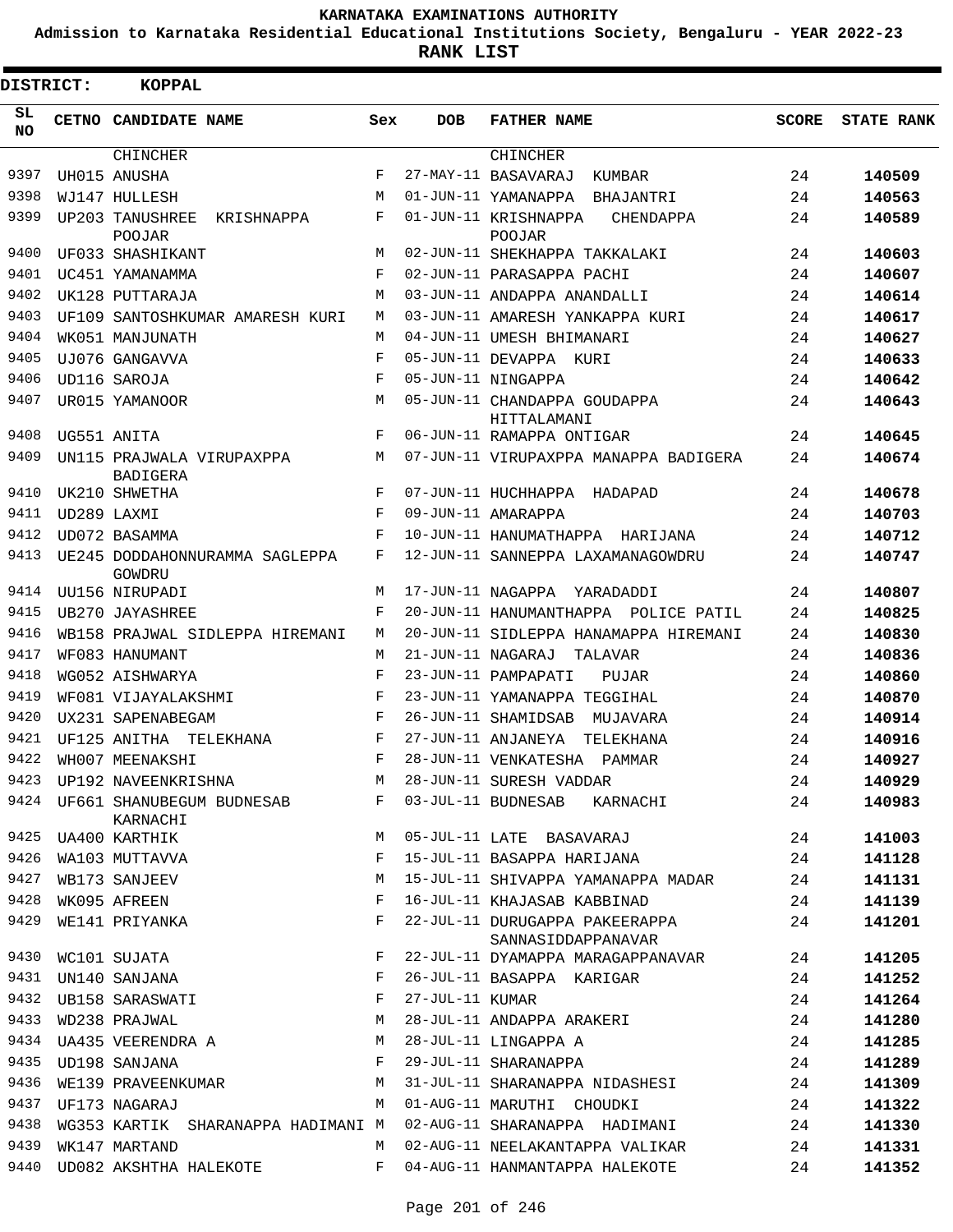**Admission to Karnataka Residential Educational Institutions Society, Bengaluru - YEAR 2022-23**

**RANK LIST**

| DISTRICT: | <b>KOPPAL</b>                               |       |                   |                                                                                |       |                   |
|-----------|---------------------------------------------|-------|-------------------|--------------------------------------------------------------------------------|-------|-------------------|
| SL<br>NO. | CETNO CANDIDATE NAME                        | Sex   | <b>DOB</b>        | <b>FATHER NAME</b>                                                             | SCORE | <b>STATE RANK</b> |
| 9441      | <b>UA069 SHARANABASVA</b>                   | М     |                   | 04-AUG-11 HANUMAPPA<br>HUGGI                                                   | 24    | 141363            |
| 9442      | UF341 MANJUNATH                             | M     |                   | 05-AUG-11 KUMARESH CHINAGI                                                     | 24    | 141369            |
| 9443      | UC361 MOHAMAD ALTHAFA                       | M     |                   | 06-AUG-11 SHAMASHUDDIN                                                         | 24    | 141379            |
| 9444      | UC068 SANDEEPA                              | M     |                   | 06-AUG-11 YAMANURAPPA HARIJANA                                                 | 24    | 141384            |
| 9445      | UD424 HONNURU BI                            | F     |                   | 08-AUG-11 KHAJA HUSEN                                                          | 24    | 141399            |
| 9446      | UP215 KAVITA SHILLIKYAATAR                  | F     |                   | 08-AUG-11 NAGARAJ YALLAPPA SHILLIKYATAR                                        | 24    | 141401            |
| 9447      | UW015 ANAND YALLAPPA HATTI                  | M     |                   | 10-AUG-11 YALLAPPA IRAPPA HATTI                                                | 24    | 141415            |
| 9448      | WF084 SHANKAR                               | M     |                   | 11-AUG-11 BHEEMAPPA SANGANAL                                                   | 24    | 141432            |
| 9449      | UD388 HUSEN SAB                             | M     | 15-AUG-11 DADASAB |                                                                                | 24    | 141464            |
| 9450      | WB033 SHREENBANU                            | F     |                   | 16-AUG-11 LADSAB GUDDADBAVI                                                    | 24    | 141480            |
| 9451      | UN027 AMBIKA                                | F     |                   | 17-AUG-11 SANNAMALLAPPA                                                        | 24    | 141483            |
| 9452      | UD287 CHANDRU                               | M     |                   | 18-AUG-11 DODDAHANUMESH POOJAR                                                 | 24    | 141496            |
| 9453      | WD132 ANNAPOORNA MARIYAPPA AMBALI F         |       |                   | 19-AUG-11 MARIYAPPA AMBALI                                                     | 24    | 141502            |
| 9454      | UA113 CHIRANJIVI                            | M     |                   | 19-AUG-11 HULAGAPPA                                                            | 24    | 141504            |
| 9455      | UD031 MALASREE GOREBAL                      | F     |                   | 22-AUG-11 MALLAYYA GOREBAL                                                     | 24    | 141528            |
| 9456      | UG061 MOHAMMED JUNED                        | М     |                   | 22-AUG-11 B ZAMEEL                                                             | 24    | 141529            |
| 9457      | UF406 ABHI KALAPPA DYAMANNAVAR              | M     |                   | 23-AUG-11 KALAPPA DYAMANNAVAR                                                  | 24    | 141532            |
| 9458      | UA430 SANTOSH                               | M     |                   | 23-AUG-11 PARASAPPA                                                            | 24    | 141534            |
| 9459      | UU483 KAVERI HANAMAGOUD GANADAL             | F     |                   | 26-AUG-11 HANAMAGOUD CHINNAPPA GANADAL                                         | 24    | 141570            |
| 9460      | UC457 APSARA PAKEERAPPA BENNURU             | F     |                   | 28-AUG-11 PAKEERAPPA PARASAPPA BENNURU                                         | 24    | 141585            |
| 9461      | UU163 SOUJANYA                              | F     |                   | 28-AUG-11 MANJUNATH MADIVALAR                                                  | 24    | 141591            |
| 9462      | UU224 VENKATESH                             | M     |                   | 02-SEP-11 NINGAPPA TUMBAD                                                      | 24    | 141621            |
| 9463      | UL195 PRAJWAL BHAJANTRI                     | М     | 04-SEP-11 TAYAPPA |                                                                                | 24    | 141638            |
| 9464      | UB098 RADHIKA                               | F     | 04-SEP-11 RAMESH  |                                                                                | 24    | 141639            |
| 9465      | UK235 ADITYA                                | M     |                   | 05-SEP-11 GAVISIDDAYYA HIREMATH                                                | 24    | 141644            |
| 9466      | UC080 APSANA                                | F     |                   | 05-SEP-11 HUSEN SAB                                                            | 24    | 141645            |
| 9467      | <b>UA057 GANESHA</b>                        | M     |                   | 05-SEP-11 HANUMANTAPPA RATHODA                                                 | 24    | 141647            |
| 9468      | UC098 SHANMUKHA                             | М     | 05-SEP-11 NAGARAJ |                                                                                | 24    | 141653            |
| 9469      | UX229 FATHIMA BEGAUM                        | F     |                   | 08-SEP-11 CHANDUSAB                                                            | 24    | 141676            |
| 9470      | US201 SAGAR MUTTAPPA HIREWALIKAR M          |       |                   | 08-SEP-11 MUTTAPPA MASAPPA HIREWALIKAR                                         | 24    | 141683            |
|           | 9471 UY032 SAVITHA                          | F     |                   | 08-SEP-11 SHARANAPPA BANDARI                                                   | 24    | 141685            |
| 9472      | WJ012 VIJAYAKUMAR                           | M     |                   | 17-SEP-11 MANJUNATH VYAPARI                                                    | 24    | 141777            |
| 9473      | <b>BADIGER</b><br>WD256 SAGAR               | М     |                   | 19-SEP-11 HANUMAPPA                                                            | 24    | 141795            |
|           | 9474 UD350 SHASHANK HOSAGERI                | М     |                   | 22-SEP-11 HANUMANTHAPPA                                                        | 24    | 141827            |
|           | 9475 UE157 HULIGEMMA                        | F     | 30-SEP-11 RAMESH  |                                                                                | 24    | 141877            |
| 9476      | UV196 HANAMANTA KAVALLI                     | М     |                   | 02-OCT-11 MANTESH KAVALLI                                                      | 24    | 141899            |
| 9477      | UA005 MUDUKANNA                             | M     |                   | 04-OCT-11 SHARANAPPA KATTIMANI                                                 | 24    | 141913            |
|           | 9478 UV234 PATIMA                           | F     |                   | 04-OCT-11 RAJASAB MABUSAB MYAGERI                                              | 24    | 141914            |
|           | 9479 US131 SHARANABASAV KOTTRAPPA<br>KUMBAR | М     |                   | 04-OCT-11 KOTTRAPPA KUMBAR                                                     | 24    | 141915            |
|           | 9480 UM065 BHUMIKA                          | F     |                   | 05-OCT-11 RUDRAMUNI MATHAD                                                     | 24    | 141919            |
|           | PUJARI                                      |       |                   | 9481 UF304 SHARANABASAVA HANAMANTAPPA M 06-OCT-11 HANAMANTAPPA BUDDAPPA PUJARI | 24    | 141931            |
|           | 9482 UC033 MALLIKARJUNA                     | M     |                   | 09-OCT-11 DODDA BASAVA HUGAR                                                   | 24    | 141950            |
| 9483      | UD109 REKHA                                 | F     |                   | 11-OCT-11 DODDA HANUMAPPA MANDLAR                                              | 24    | 141968            |
| 9484      | UQ170 POOJA                                 | F     |                   | 15-OCT-11 SHARANAPPA SHEKRAPPA MUGULI                                          | 24    | 142002            |
| 9485      | UH084 KANAKARAY HANUMAPPA<br>NINGAPURA      | M     |                   | 16-OCT-11 HANUMAPPA KANAKAPPA NINGAPUR                                         | 24    | 142004            |
|           | 9486 UF227 HAMSALEKHA                       | $F -$ |                   | 24-OCT-11 RAJAPPA GUDIYALA                                                     | 24    | 142052            |
| 9487      | UA319 SHIVARAMACHANDRA<br>KOKKARAGALA       |       |                   | M 27-OCT-11 DEVAPPA KOKKARAGALA                                                | 24    | 142077            |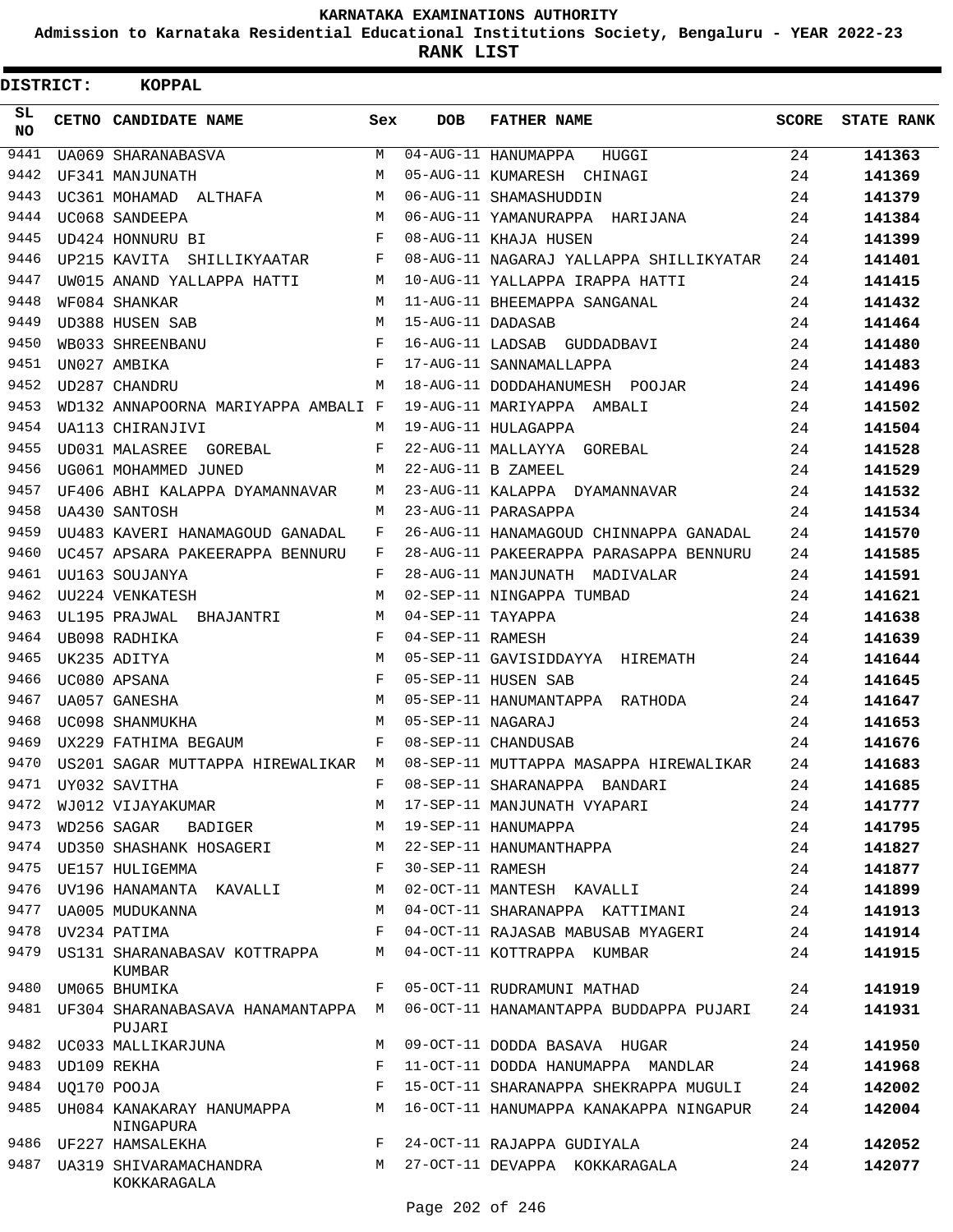**Admission to Karnataka Residential Educational Institutions Society, Bengaluru - YEAR 2022-23**

| DISTRICT:    |                  | <b>KOPPAL</b>                                                             |             |                   |                                                                                          |              |                   |
|--------------|------------------|---------------------------------------------------------------------------|-------------|-------------------|------------------------------------------------------------------------------------------|--------------|-------------------|
| SL<br>NO.    |                  | CETNO CANDIDATE NAME                                                      | Sex         | <b>DOB</b>        | <b>FATHER NAME</b>                                                                       | <b>SCORE</b> | <b>STATE RANK</b> |
| 9488         |                  | UK158 TANUJA                                                              | F           |                   | 28-OCT-11 DEVAPPA MORGERI                                                                | 24           | 142083            |
| 9489         |                  | UG404 SANGEETA                                                            | $\mathbf F$ |                   | 29-OCT-11 CHANNAPPA SIDDAPUR                                                             | 24           | 142093            |
| 9490         |                  | WE074 RENUKAMMA                                                           | $_{\rm F}$  |                   | 01-NOV-11 SHANKRAPPA TARLAKATTI                                                          | 24           | 142121            |
| 9491         |                  | UV087 PRATHIBHA                                                           | F           |                   | 02-NOV-11 MARUTHEPPA JAKKALI                                                             | 24           | 142129            |
| 9492         |                  | <b>UB187 HANUMESH</b>                                                     | М           |                   | 04-NOV-11 KENCHAPPA                                                                      | 24           | 142146            |
| 9493         |                  | UE331 PARASHURAM                                                          | M           | 08-NOV-11 AMBRESH |                                                                                          | 24           | 142169            |
| 9494         |                  | UC066 MAHESHA                                                             | M           |                   | 19-NOV-11 RAMESHANAYAKA                                                                  | 24           | 142270            |
| 9495         |                  | UU117 SALIMA HUCHCHUSAB NAINAPUR F                                        |             |                   | 20-NOV-11 HUCHCHUSAB YAMANOORASAB<br>NAINAPUR                                            | 24           | 142280            |
| 9496         |                  | UB168 AKSHAYA DANDIN                                                      | M           | 22-NOV-11 PRAVEEN | DANDIN                                                                                   | 24           | 142292            |
| 9497         |                  | UT059 HULIGEMMA                                                           | F           |                   | 22-NOV-11 KANAKA TALAWAR                                                                 | 24           | 142295            |
| 9498         |                  | WJ231 PRAJVAL                                                             | М           |                   | 25-NOV-11 SHARANAYYA HIREMATHA                                                           | 24           | 142324            |
| 9499         |                  | <b>UB100 HANUMESH</b>                                                     | M           |                   | 26-NOV-11 BHEERAPPA                                                                      | 24           | 142326            |
| 9500         |                  | UD241 HULIGEMMA                                                           | F           |                   | 27-NOV-11 YANKAPPA AGOLI                                                                 | 24           | 142335            |
| 9501         |                  | WA012 SHRIKANTH                                                           | M           |                   | 27-NOV-11 SANGANABASAPPA TUPPAD                                                          | 24           | 142340            |
| 9502         |                  | UR064 KARTIK                                                              | M           |                   | 30-NOV-11 VEERABHADRAPPA KELLUR                                                          | 24           | 142361            |
| 9503         |                  | UA389 BASAVARAJ                                                           | М           |                   | 01-DEC-11 HANMANAGOUDA<br>POLICE                                                         | 24           | 142368            |
| 9504         |                  | UO082 MARUTHI                                                             | M           |                   | 04-DEC-11 YALLAPPA TALAVARA                                                              | 24           | 142391            |
| 9505         |                  | UD396 PAVITRA                                                             | F           |                   | 06-DEC-11 HANUMESHA POOJAR                                                               | 24           | 142414            |
| 9506         |                  | UZ159 RAFIYA BEGAM                                                        | F           |                   | 07-DEC-11 TAJUDDEEN KARAMUDI                                                             | 24           | 142421            |
| 9507         |                  | UY104 MAHESH                                                              | M           |                   | 09-DEC-11 SANNADURAGAPPA SHIRAVATI                                                       | 24           | 142430            |
| 9508         |                  | WD145 PRANESH MARUTI LAMANI                                               | M           |                   | 12-DEC-11 MARUTI LAMANI                                                                  | 24           | 142455            |
| 9509         |                  | UX303 HEMANTHA BANDIHAL                                                   | M           |                   | 16-DEC-11 HANAMAPPA GURAPPA BANDIHAL                                                     | 24           | 142476            |
| 9510         |                  | UW283 AKKAMAHADEVI                                                        | F           |                   | 20-DEC-11 NIRUPADEPPA METI                                                               | 24           | 142496            |
| 9511         |                  | UA052 RAJASHEKHAR                                                         | М           |                   | 20-DEC-11 SURESH MADIVAL                                                                 | 24           | 142501            |
| 9512         |                  | UE166 MALLIKA                                                             | F           |                   | 21-DEC-11 SHEKHAPPA VANAGADDI                                                            | 24           | 142508            |
| 9513         |                  | UF625 PALLAVI GURIKARA                                                    | F           | 23-DEC-11 AYYAPPA |                                                                                          | 24           | 142520            |
| 9514<br>9515 |                  | UU388 SHRISHANTAGOUDA<br>SHRIKANTAGOUDA GOUDAR<br>WH229 HUSENABI SAIDUSAB | М<br>F      |                   | 24-DEC-11 SHRIKANTAGOUDA IRANAGOUDA<br>GOUDAR<br>25-DEC-11 SAIDUSAB NABISAB MARANABASARI | 24<br>24     | 142529<br>142535  |
| 9516         |                  | MARANABASARI<br>WK187 SHANKARAVVA                                         | F           |                   | 28-DEC-11 HANAMAGOUDA NINGAPPA KADAKADI                                                  | 24           | 142557            |
| 9517         |                  | WG289 VISHVANATH                                                          | М           |                   | 30-DEC-11 MUDIYAPPA KORI                                                                 |              |                   |
| 9518         |                  |                                                                           | М           |                   |                                                                                          | 24           | 142567            |
|              |                  | UD060 JOTISHA<br>9519 UF044 SARASVATI                                     | F           |                   | 31-DEC-11 YANKAPPA BANDER                                                                | 24           | 142570            |
| 9520         |                  | UF552 BHUMIKA JARAKUNTI                                                   | F           |                   | 01-JAN-12 CHANDRAKANTH LAMANI<br>02-JAN-12 HANAMAPPA                                     | 24<br>24     | 142596<br>142607  |
| 9521         |                  | WF019 HARSHAVARDHAN                                                       | М           |                   | 09-JAN-12 MUTTAPPA MAGAGITTI                                                             |              |                   |
| 9522         |                  |                                                                           | F           |                   | 13-JAN-12 BEEMAPPA MADAKERI                                                              | 24           | 142621            |
| 9523         |                  | UR068 DEEPA                                                               | М           |                   | 14-JAN-12 SHEKHARAPPA                                                                    | 24           | 142632            |
| 9524         |                  | <b>UA192 MANJUNATH</b>                                                    | F           |                   |                                                                                          | 24           | 142634            |
| 9525         |                  | UF537 KAVITHA                                                             |             |                   | 24-JAN-12 HANAMAPPA MUDHOLA                                                              | 24           | 142651            |
|              |                  | UM005 MARDANABEE                                                          | F           |                   | 15-JUN-12 MOULASAB KALEGAR                                                               | 24           | 142732            |
|              | 9526 UT073 AJAYA |                                                                           | М           |                   | 01-NOV-12 NAGAPPA HARIJANA                                                               | 24           | 142744            |
| 9527         |                  | WH251 NAGAMMA                                                             | F           |                   | 27-JAN-09 NAGAPPA KAMBALI                                                                | 23           | 142753            |
| 9528         |                  | UD090 PAVAN KUMAR                                                         | М           |                   | 31-JAN-09 PARMESH NAYAK                                                                  | 23           | 142754            |
| 9529         |                  | UC375 SANTHOSH                                                            | М           |                   | 26-MAY-09 MALLAPPA OLEKAR                                                                | 23           | 142759            |
| 9530         |                  | UJ011 SAHANA KANDARI                                                      | F           |                   | 05-JUN-09 DURUGAPPA                                                                      | 23           | 142761            |
|              |                  | 9531 UV003 ASHVINI YAMANAPPA<br>GULEDAGUDDA                               | F           |                   | 19-OCT-09 YAMANAPPA HANAMAPPA                                                            | 23           | 142781            |
|              |                  | 9532 UC005 PRAJWAL                                                        | M           | 01-NOV-09 BALAPPA | GULEDAGUDDA                                                                              | 23           | 142786            |
| 9533         |                  | WG077 BHAVANA                                                             | F           |                   | 19-NOV-09 GUNDAPPA HARIJANA                                                              | 23           | 142788            |
| 9534         |                  | WG040 GANGAMMA                                                            | F           |                   | 25-DEC-09 BASAVARAJ TALAKERI                                                             | 23           | 142796            |
|              |                  |                                                                           |             |                   |                                                                                          |              |                   |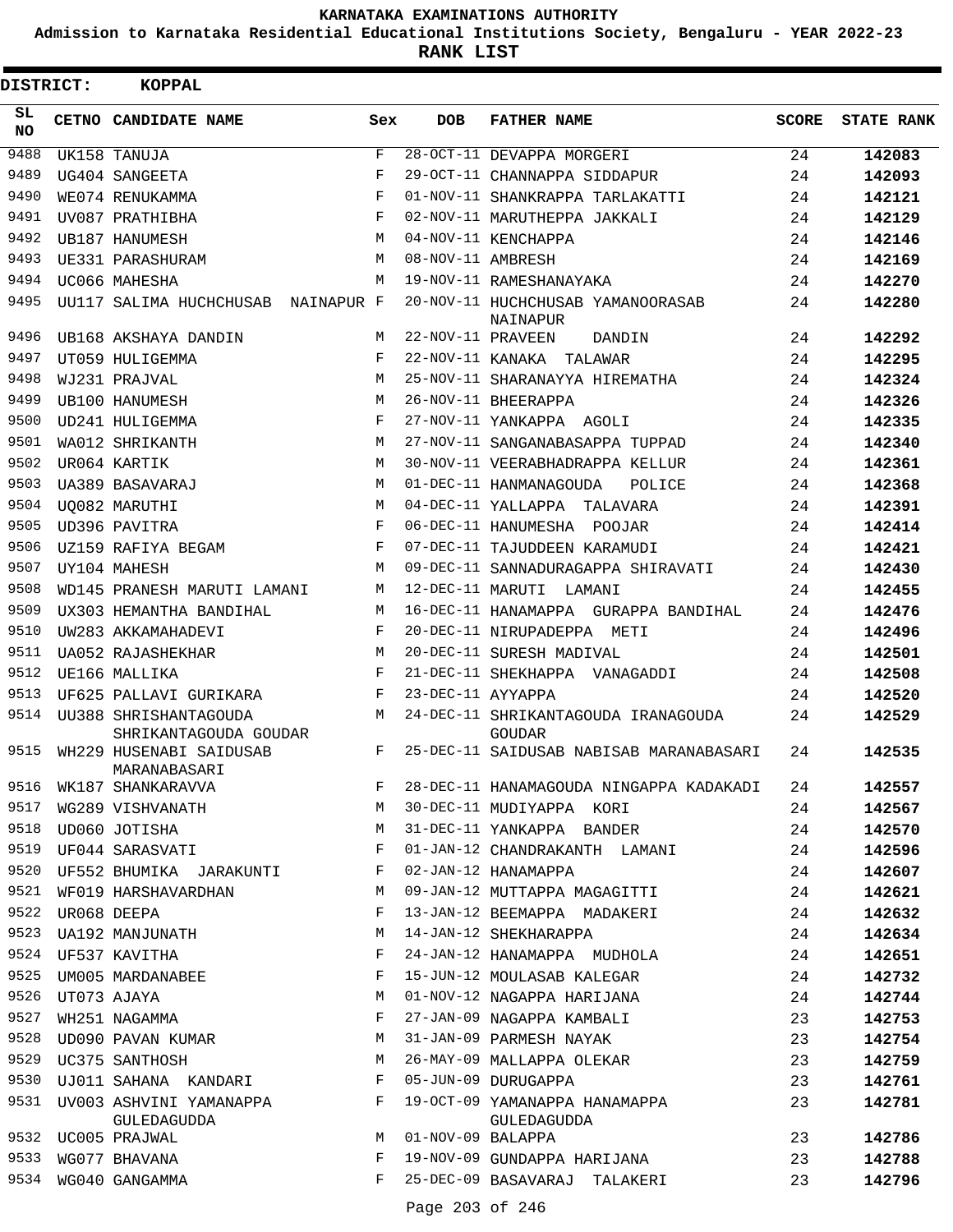**Admission to Karnataka Residential Educational Institutions Society, Bengaluru - YEAR 2022-23**

| <b>DISTRICT:</b> |                  | <b>KOPPAL</b>                                 |     |                   |                                                        |              |                   |
|------------------|------------------|-----------------------------------------------|-----|-------------------|--------------------------------------------------------|--------------|-------------------|
| SL<br>NO.        |                  | CETNO CANDIDATE NAME                          | Sex | <b>DOB</b>        | <b>FATHER NAME</b>                                     | <b>SCORE</b> | <b>STATE RANK</b> |
| 9535             |                  | UG164 BASAVARAJA                              | М   |                   | 17-JAN-10 HANUMANTAPPA SIDDAPURA                       | 23           | 142830            |
| 9536             |                  | WC051 ABHISHEK GADI                           | М   |                   | 03-FEB-10 VENKATESH GADI                               | 23           | 142839            |
| 9537             |                  | UW190 MUTTANNA SHARANAPPA RATHOD              | M   |                   | 09-FEB-10 SHARANAPPA                                   | 23           | 142843            |
| 9538             |                  | UC162 SHIVAMMA                                | F   | 12-FEB-10 DEVAPPA |                                                        | 23           | 142844            |
| 9539             |                  | UE019 SANGEETA GURUVIN                        | F   |                   | 04-MAR-10 NINGAPPA<br><b>GURUVIN</b>                   | 23           | 142854            |
| 9540             |                  | UD346 KANAKANAGOUDA                           | M   |                   | 10-MAR-10 HANUMANAGOUDA                                | 23           | 142859            |
| 9541             |                  | WG395 DEEPA                                   | F   |                   | 12-MAR-10 FAKIRAPPA BEVINAGIDAD                        | 23           | 142860            |
| 9542             |                  | WE149 BHAGYA TANAKANAKAL                      | F   |                   | 23-MAR-10 HANAMANTAPPA TANAKANAKAL                     | 23           | 142863            |
| 9543             |                  | UE367 NAGARATNA                               | F   | $30-MAR-10 X$     |                                                        | 23           | 142868            |
| 9544             |                  | UJ037 DURUGESH                                | M   |                   | 03-APR-10 SOMAPPA TAGADINAMANI                         | 23           | 142877            |
| 9545             |                  | UV255 MANIKANTHA HANAMANTA<br>LANDURI         | M   |                   | 16-APR-10 HANAMANTA DYAMANNA LANDURI                   | 23           | 142888            |
| 9546             |                  | WA017 MAHANTAYYA                              | M   |                   | 27-APR-10 AMARAYYA DANGURAMATH                         | 23           | 142898            |
| 9547             |                  | UU233 FARUO MABUSAB TOTAD                     | M   |                   | 29-APR-10 MABUSAB RAJESAB TOTAD                        | 23           | 142900            |
| 9548             |                  | UF382 MANJUNATH BASAVARAJ<br><b>BHAJANTRI</b> | М   |                   | 01-MAY-10 BASAVARAJ HIREHANNAMAPPA<br><b>BHAJANTRI</b> | 23           | 142904            |
| 9549             |                  | UA474 GAYATRI                                 | F   | 07-MAY-10 RAVI    |                                                        | 23           | 142910            |
| 9550             |                  | UE052 SHARAN                                  | М   |                   | 18-MAY-10 SANNA HANUMANTA                              | 23           | 142921            |
| 9551             |                  | UP044 MANJULA                                 | F   |                   | 22-MAY-10 TUGLEPPA NARASAPUR                           | 23           | 142925            |
| 9552             |                  | UX338 KANAKARAYA GANGAPPA                     | M   |                   | 26-MAY-10 GANGAPPA KANAKAPPA                           | 23           | 142930            |
|                  |                  | SOUVALAKERI                                   |     |                   | SOUVALAKERI                                            |              |                   |
| 9553             |                  | UB214 SHRAVAN KUMAR                           | M   |                   | 02-JUN-10 BASAVARAJA BANDRAL                           | 23           | 142941            |
| 9554             |                  | WG314 VEERESH                                 | M   |                   | 19-JUN-10 BASAVARAJ KAMMAR                             | 23           | 142962            |
| 9555             |                  | UJ110 ANKITA                                  | F   |                   | 24-JUN-10 THAVARYANAIK                                 | 23           | 142971            |
| 9556             |                  | UG260 DUSMITA                                 | F   |                   | 28-JUN-10 NINGAPPA PUJAR                               | 23           | 142980            |
| 9557             |                  | UU410 SUDEEP LOKAPPA RATHOD                   | М   |                   | 02-JUL-10 LOKAPPA JAMPALEPPA RATHOD                    | 23           | 142986            |
| 9558             |                  | UU044 BHARAMAPPA                              | M   |                   | 10-JUL-10 HANAMAPPA DOOTIHAL                           | 23           | 142995            |
| 9559             |                  | UB084 DYAMAVVA                                | F   |                   | 14-JUL-10 HANUMANTAPPA KAREKAL                         | 23           | 143001            |
| 9560             |                  | UW105 SUREKHA                                 | F   |                   | 23-JUL-10 YAMANURA                                     | 23           | 143010            |
| 9561             |                  | UZ231 SANIYAMIRJA                             | F   |                   | 25-JUL-10 HUSENASAB                                    | 23           | 143012            |
| 9562             |                  | UB331 MANJUNATH                               | M   |                   | 11-AUG-10 BEERAPPA                                     | 23           | 143043            |
| 9563             |                  | WC191 ISHWARYA                                | F   |                   | 12-AUG-10 SHARANAPPA HOOGARA                           | 23           | 143046            |
|                  |                  | 9564 UF642 MUTTAPPA                           | М   |                   | 12-AUG-10 KALAKAPPA TALAVAR                            | 23           | 143047            |
|                  |                  | 9565 UP169 YAMANAPPA OBALAPPANAVAR            | М   |                   | 18-AUG-10 DEVAPPA OBALAPPANAVAR                        | 23           | 143059            |
|                  | 9566 UV082 REKHA |                                               | F   |                   | 21-AUG-10 BASAPPA KANDAKURAPPA GOPALI                  | 23           | 143062            |
| 9567             |                  | WB246 SHANKAR                                 | М   |                   | 24-AUG-10 HANAMAPPA BINGI                              | 23           | 143066            |
| 9568             |                  | UH095 NEETTU                                  | М   | 25-AUG-10 SURESH  |                                                        | 23           | 143067            |
| 9569             |                  | UY006 SHRUTI RATHOD                           | F   |                   | 26-AUG-10 LACHAMAPPA SHIVAPPA RATHOD                   | 23           | 143071            |
|                  |                  | M<br>9570 UD022 JAMEELSAB                     |     |                   | 27-AUG-10 RAJAHUSEN                                    | 23           | 143072            |
| 9571             |                  | WB199 YALLAMMA                                | F   |                   | 30-AUG-10 IRAPPA MASAPPA VATHARAD                      | 23           | 143079            |
|                  |                  | 9572 UY034 RATNA NINGAPPA KOLLI F             |     |                   | 31-AUG-10 NINGAPPA HANAMAPPA KOLLI                     | 23           | 143081            |
|                  |                  | 9573 UP147 MADIHA                             | F   |                   | 01-SEP-10 MUSTAF ADDEWALE                              | 23           | 143085            |
|                  |                  | 9574 UB229 VIRENDRAKUMARA                     | М   |                   | 01-SEP-10 KUMAREPPA                                    | 23           | 143088            |
| 9575             |                  | WK012 MAHANTESH ALAWANDI                      | M   |                   | 04-SEP-10 NEELAPPA ALAWANDI                            | 23           | 143095            |
| 9576             |                  | WK254 CHANNABASAVA                            | M   |                   | 17-SEP-10 BASAVARAJ BELLAD                             | 23           | 143139            |
| 9577             |                  | WA016 DEVIKA                                  | F   |                   | 21-SEP-10 DODDAPPA TAVARAGERI                          | 23           | 143147            |
|                  |                  | 9578 UU437 KAVITA RAMAPPA YARAGERI F          |     |                   | 30-SEP-10 RAMAPPA SHIVAPPA YARAGERI                    | 23           | 143171            |
| 9579             |                  | UZ168 SUNIL HANAMAPPA MADAR                   | M   |                   | 01-OCT-10 HANAMAPPA DURAGAPPA MADAR                    | 23           | 143180            |
| 9580             |                  | WF044 SHREEDHAR                               | М   |                   | 04-OCT-10 DURAGAPPA HARIJAN                            | 23           | 143192            |
|                  |                  | 9581 UV131 BASAVARAJ HANAMANTA M<br>HOSAMANI  |     |                   | 06-OCT-10 HANAMANTA BASAPPA HOSAMANI                   | 23           | 143196            |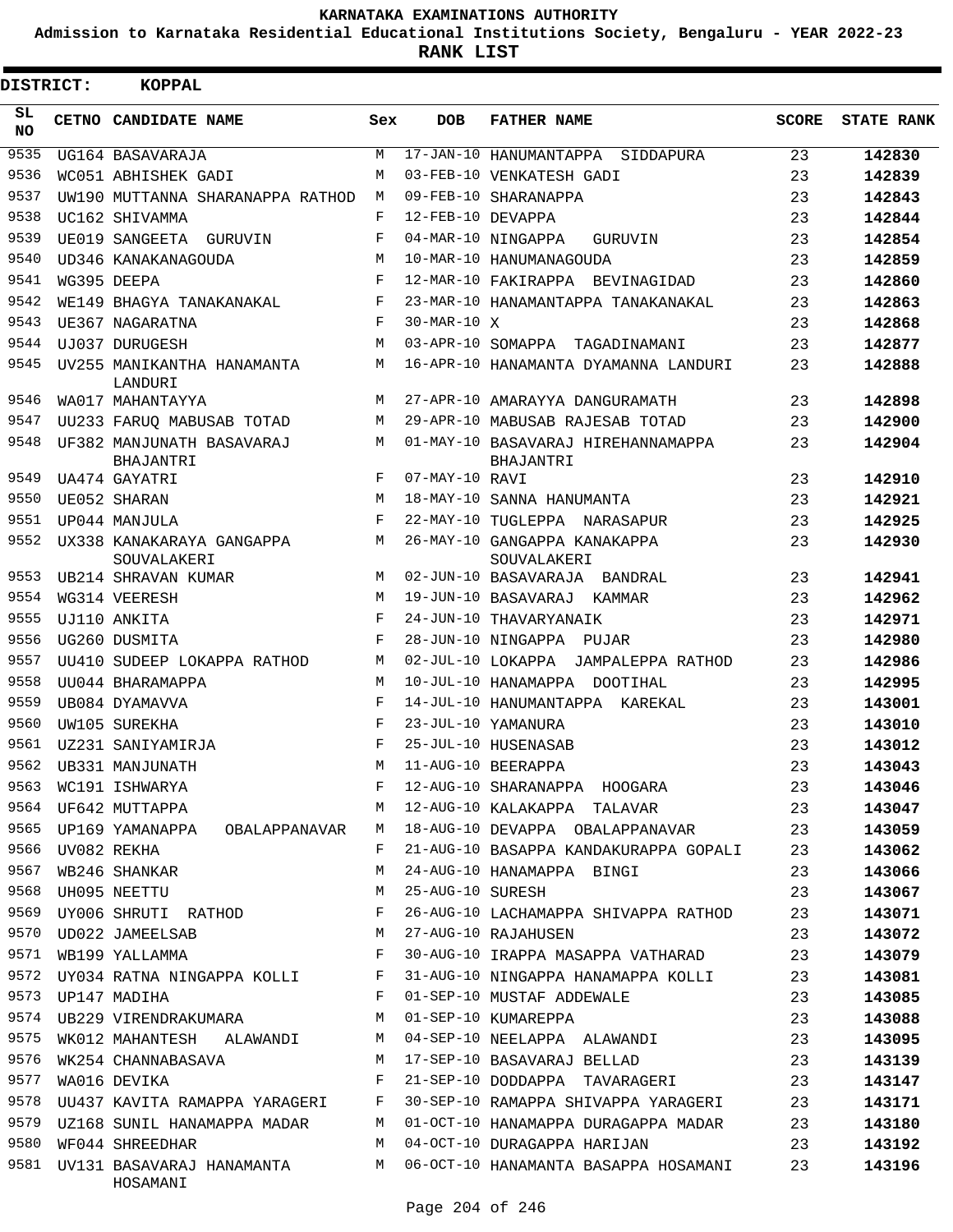**Admission to Karnataka Residential Educational Institutions Society, Bengaluru - YEAR 2022-23**

| <b>DISTRICT:</b> | <b>KOPPAL</b>                              |     |                   |                                               |              |                   |
|------------------|--------------------------------------------|-----|-------------------|-----------------------------------------------|--------------|-------------------|
| SL<br><b>NO</b>  | CETNO CANDIDATE NAME                       | Sex | <b>DOB</b>        | <b>FATHER NAME</b>                            | <b>SCORE</b> | <b>STATE RANK</b> |
| 9582             | UD401 SRUSHTI                              | F   | 15-OCT-10 AMBRESH |                                               | 23           | 143229            |
| 9583             | WF079 PRADEEP VADDAR                       | М   |                   | 19-OCT-10 YAMANOORAPPA VADDAR                 | 23           | 143238            |
| 9584             | WK358 RENUKA SHARANAPPA HADIMANI           | F   |                   | 19-OCT-10 SHARANAPPA GOOLAPPA HADIMANI        | 23           | 143240            |
| 9585             | UF680 GAYATRI VEERAPPA BADIGER             | F   |                   | 28-OCT-10 VEERAPPA BHIMAPPA BADIGER           | 23           | 143265            |
| 9586             | UJ141 SHASHIKUMAR                          | М   |                   | 02-NOV-10 DEVAPPA TIMMAPUR                    | 23           | 143279            |
| 9587             | WG276 ARUNAKUMAR                           | M   |                   | 03-NOV-10 SHARANAPPA MURADI                   | 23           | 143281            |
| 9588             | UW137 KAVERI ASANGI                        | F   |                   | 03-NOV-10 SIDDAPPA                            | 23           | 143283            |
| 9589             | WJ080 UMESH                                | M   |                   | 03-NOV-10 SHARANAPPA HARIJAN                  | 23           | 143287            |
| 9590             | WK143 ASHOK                                | M   |                   | 04-NOV-10 SURESH HALLAD                       | 23           | 143288            |
| 9591             | UF062 KOTRAYYA                             | М   |                   | 06-NOV-10 VEERABHADRAYYA HIREMATH             | 23           | 143295            |
| 9592             | UK099 DEEPA                                | F   |                   | 07-NOV-10 KOTEPPA ITAGI                       | 23           | 143301            |
| 9593             | UE033 DYAMAVVA SANGATI                     | F   |                   | 08-NOV-10 TIRUPATI SANGATI                    | 23           | 143303            |
| 9594             | WK323 SANDEEP MARISIDDANNAVAR              | М   |                   | 16-NOV-10 SHARANAPPA MARISIDDANNAVAR          | 23           | 143329            |
| 9595             | WC080 RENUKA                               | F   |                   | 20-NOV-10 TIRUGUNEPPA MUDHOL                  | 23           | 143346            |
| 9596             | UG062 SUSHMITHA                            | F   |                   | 20-NOV-10 SHARANAPPA HOSALLI                  | 23           | 143347            |
| 9597             | WC104 PAVITRA                              | F   |                   | 21-NOV-10 RAMANNA ANGADI                      | 23           | 143352            |
| 9598             | UV036 JYOTI                                | F   |                   | 26-NOV-10 PARASAPPA BODUR                     | 23           | 143368            |
| 9599             | UQ004 DEEPA                                | F   |                   | 27-NOV-10 SHARANAPPA SANGATI                  | 23           | 143372            |
| 9600             | WD096 ARUNKUMAR VALIAKAR                   | М   |                   | 05-DEC-10 RANGAPPA VALIKAR                    | 23           | 143404            |
| 9601             | UA392 YAMANAMMA                            | F   |                   | 07-DEC-10 YAMANOORAPPA                        | 23           | 143416            |
| 9602             | WE082 BHAVYA YAMANAPPA KONGI               | F   |                   | 11-DEC-10 YAMANAPPA SHARANAPPA KONGI          | 23           | 143431            |
| 9603             | UD020 B LAKSHMI SHETTY                     | F   |                   | 14-DEC-10 B DATTATREYA SHETTY                 | 23           | 143441            |
| 9604             | WG247 HUSENPEERA                           | M   |                   | 17-DEC-10 KHADARSAB SAIYYAD SAIYYAD           | 23           | 143455            |
| 9605             | UM210 VEERESH                              | M   |                   | 22-DEC-10 FAKIRAPPA DEVARAMANI                | 23           | 143478            |
| 9606             | UL037 MANJUNATH                            | М   |                   | 28-DEC-10 PRAKASH BANDI                       | 23           | 143510            |
| 9607             | UV163 ABHISHEK RAVI TALAVAR                | М   | 01-JAN-11 RAVI    |                                               | 23           | 143524            |
| 9608             | WK054 ANITA                                | F   |                   | 01-JAN-11 SIDDAPPA RAMAPPA YADIYAPUR          | 23           | 143531            |
| 9609             | WJ222 MANAMMA                              | F   |                   | 01-JAN-11 RAMANNA HUDED                       | 23           | 143564            |
| 9610             | WH375 VARSHA RAJAPPA PUJAR                 | F   |                   | 01-JAN-11 RAJAPPA PUJAR                       | 23           | 143610            |
| 9611             | WJ201 KARTIK                               | M   |                   | 02-JAN-11 BASAPPA CHIJJERI                    | 23           | 143620            |
|                  | 9612    UZ017    KRISHNAMURTI    BALIGER   | М   |                   | 02-JAN-11 PARASAPPA                           | 23           | 143621            |
| 9613             | WG023 MANJUNATH VEERAPPA<br>BHAJANTRI      | М   |                   | 04-JAN-11 VEERAPPA BALAPPA BHAJANTRI          | 23           | 143632            |
|                  | 9614 UY237 KRISHNA LANKENNAVAR             | М   |                   | 08-JAN-11 DINESHAKUMAR LANKENNAVAR            | 23           | 143654            |
| 9615             | UB228 SUDHA                                | F   |                   | 09-JAN-11 YANKAPPA MARAKUNDI                  | 23           | 143660            |
| 9616             | UK223 SHRUSTI                              | F   |                   | 13-JAN-11 SHARANAPPA AGASIMANI                | 23           | 143690            |
| 9617             | UA473 BHAGYARAJ                            | М   |                   | 14-JAN-11 HUSENAPPA                           | 23           | 143694            |
|                  | 9618 UG409 PARIMALA                        | F   |                   | 14-JAN-11 HANUMANTAPPA UPPAR                  | 23           | 143698            |
| 9619             | WG307 MARUTI HARIJANA                      | М   |                   | 20-JAN-11 YAMANOORAPPA                        | 23           | 143731            |
| 9620             | UP053 PALLAVI SAJJAN                       | F   |                   | 20-JAN-11 SANGAPPA                            | 23           | 143733            |
|                  | 9621 US040 KAVERI SANJEEVAPPA<br>KONASAGAR | F   |                   | 21-JAN-11 SANGEEVAPPA SHARANAPPA<br>KONASAGAR | 23           | 143739            |
|                  | 9622 UE258 HANUMANTAPPA                    | М   | 25-JAN-11 NAGAPPA |                                               | 23           | 143763            |
|                  | 9623 UL196 ABDUL REHAMAN                   | М   |                   | 31-JAN-11 HUSSAIN BASHA                       | 23           | 143789            |
| 9624             | UE100 AKSHATA                              | F   | 01-FEB-11 NAGAPPA |                                               | 23           | 143795            |
| 9625             | UX215 MAALAPPA                             | М   |                   | 01-FEB-11 AMARAPPA                            | 23           | 143798            |
| 9626             | WH265 RANJEETA                             | F   |                   | 02-FEB-11 ERAPPA HARIJANA                     | 23           | 143803            |
|                  | 9627 UC330 KAVERI                          | F   |                   | 03-FEB-11 YAMANOORA                           | 23           | 143810            |
| 9628             | UC450 MAHALAXMI                            | F   |                   | 03-FEB-11 NAGAPPA HARIJAN                     | 23           | 143812            |
| 9629             | UU361 ABDUL MANNAN                         | М   |                   | 04-FEB-11 MAINUDDIN MANIYAR                   | 23           | 143816            |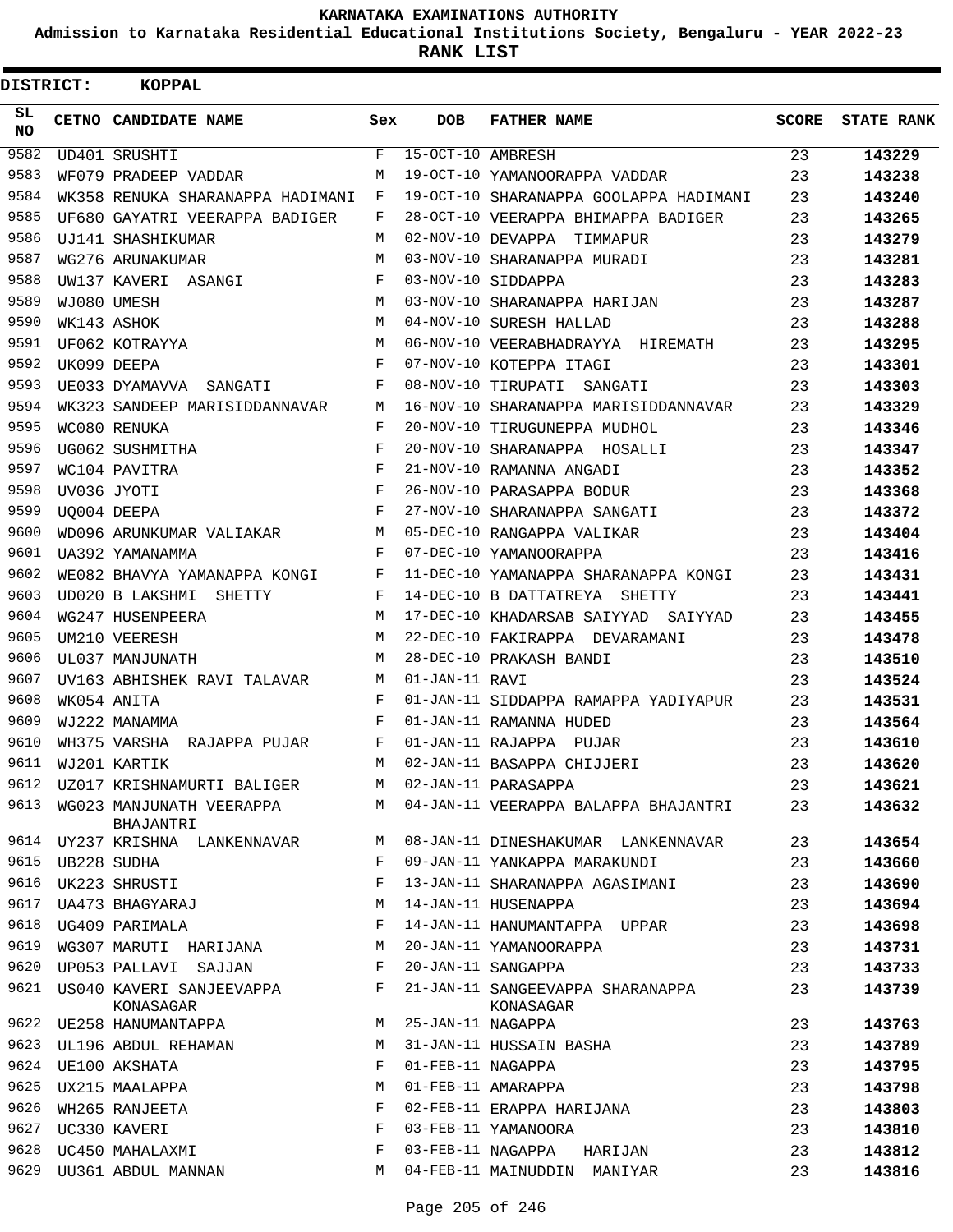**Admission to Karnataka Residential Educational Institutions Society, Bengaluru - YEAR 2022-23**

**RANK LIST**

| <b>DISTRICT:</b> |                  | KOPPAL                                                                      |            |                   |                                                                                                                                                                                                                               |              |                   |
|------------------|------------------|-----------------------------------------------------------------------------|------------|-------------------|-------------------------------------------------------------------------------------------------------------------------------------------------------------------------------------------------------------------------------|--------------|-------------------|
| SL.<br>NO.       |                  | CETNO CANDIDATE NAME                                                        | Sex        | <b>DOB</b>        | <b>FATHER NAME</b>                                                                                                                                                                                                            | <b>SCORE</b> | <b>STATE RANK</b> |
| 9630             |                  | UF548 AKASHA SHANKRAPPA POOJARI                                             | М          |                   | 06-FEB-11 SHANKRAPPA POOJARI                                                                                                                                                                                                  | 23           | 143824            |
| 9631             |                  | WF232 AKKAMAHADEVI                                                          | F          |                   | 07-FEB-11 YALLAPPA HEROORU                                                                                                                                                                                                    | 23           | 143830            |
| 9632             |                  | UO015 SHWETA ALLOLLI                                                        | F          |                   | 08-FEB-11 YALLAPPA ALLOLLI                                                                                                                                                                                                    | 23           | 143843            |
| 9633             |                  | UX340 MANJUANATH<br>RAMAPPA<br>GOGERI                                       | М          | 11-FEB-11 RAMAPPA |                                                                                                                                                                                                                               | 23           | 143857            |
| 9634             |                  | WK004 NAJEERSAB                                                             | М          |                   | 12-FEB-11 HUSENSAB RATI                                                                                                                                                                                                       | 23           | 143865            |
| 9635             |                  | UQ153 TARUNA VADDAR                                                         | М          |                   | 12-FEB-11 YAMANURAPPA VADDAR                                                                                                                                                                                                  | 23           | 143866            |
| 9636             |                  | UB249 CHAITRA                                                               | F          |                   | 14-FEB-11 ANANDAPPA KATAPURA                                                                                                                                                                                                  | 23           | 143874            |
| 9637             |                  | WB131 RAKSHITA SANGAPPA NIRAVARI                                            | F          |                   | 21-FEB-11 SANGAPPA SHARANAPPA NIRAVARI                                                                                                                                                                                        | 23           | 143911            |
| 9638             |                  | UA292 SUNAINA                                                               | F          |                   | 21-FEB-11 PARSHURAM                                                                                                                                                                                                           | 23           | 143912            |
| 9639             |                  | UX233 TRIVENI                                                               | F          |                   | 23-FEB-11 CHANDRAPPA                                                                                                                                                                                                          | 23           | 143925            |
| 9640             |                  | UA043 ABHISHEKHA                                                            | М          |                   | 25-FEB-11 MALLESHA HOSAGUDDA                                                                                                                                                                                                  | 23           | 143931            |
| 9641             |                  | WK085 VISHALAXI                                                             | F          |                   | 26-FEB-11 SHARANAPPA GOUDRA                                                                                                                                                                                                   | 23           | 143944            |
| 9642             |                  | UM102 SHIVARAJ                                                              | М          | 01-MAR-11 BALAPPA | KAMANUR                                                                                                                                                                                                                       | 23           | 143961            |
| 9643             |                  | UC288 SYED NAWAZ PATEL                                                      | М          |                   | 01-MAR-11 SYED WASIM PATEL                                                                                                                                                                                                    | 23           | 143962            |
| 9644             |                  | UD078 ASHWINI                                                               | F          |                   | 02-MAR-11 FAKIRAMMA                                                                                                                                                                                                           | 23           | 143964            |
| 9645             |                  | UD145 GEETA                                                                 | $_{\rm F}$ |                   | 03-MAR-11 BASAVARAJA                                                                                                                                                                                                          | 23           | 143973            |
| 9646             |                  | UK198 MAHESH                                                                | М          |                   | 03-MAR-11 GAVISIDDAPPA SHARANAPPA<br>MUDHOL                                                                                                                                                                                   | 23           | 143974            |
| 9647             |                  | UZ195 MUTTANNA YALLAPPA BASETTI                                             | М          |                   | 10-MAR-11 YALLAPPA YALLAPPA BASETTI                                                                                                                                                                                           | 23           | 144028            |
| 9648             |                  | UB047 DEVAPPA                                                               | М          |                   | 12-MAR-11 RAMANNA KALYANI                                                                                                                                                                                                     | 23           | 144036            |
| 9649             |                  | UB356 KANAKARAYA                                                            | М          |                   | 13-MAR-11 NIRUPADI GOLLAR                                                                                                                                                                                                     | 23           | 144044            |
| 9650             |                  | UT006 YAMANURAPPA                                                           | M          |                   | 14-MAR-11 BHARAMAPPA METI                                                                                                                                                                                                     | 23           | 144062            |
| 9651             |                  | UX111 NARASIMHA<br>BINGI                                                    | М          |                   | 15-MAR-11 KRISHNAPPA BINGI                                                                                                                                                                                                    | 23           | 144065            |
| 9652             |                  | UY198 ANURADHA                                                              | F          |                   | 16-MAR-11 HANAMAPPA                                                                                                                                                                                                           | 23           | 144070            |
| 9653             |                  | UO019 SHARANABASAVA                                                         | М          |                   | 16-MAR-11 HANAMAPPA KONASAGAR                                                                                                                                                                                                 | 23           | 144073            |
| 9654             |                  | WJ121 SHOBHA                                                                | F          |                   | 16-MAR-11 CHANNABASAYYA MYAGALAMANI                                                                                                                                                                                           | 23           | 144074            |
| 9655             |                  | UL078 MAIBU SAB                                                             | М          |                   | 19-MAR-11 KASHIM SAB                                                                                                                                                                                                          | 23           | 144095            |
| 9656             |                  | WH233 SAGAR                                                                 | М          |                   | 20-MAR-11 YAMANOORAPPA RATHOD                                                                                                                                                                                                 | 23           | 144105            |
| 9657             |                  | US082 SHARANAPPA                                                            | М          |                   | 21-MAR-11 PARASAPPA JOGEEN                                                                                                                                                                                                    | 23           | 144119            |
|                  |                  | 9658 UE371 LAKSHMI                                                          | F          |                   | 23-MAR-11 NIRUPADEPPA BAGGIKHANI 23                                                                                                                                                                                           |              | 144130            |
| 9659             |                  | WE015 PRAVEENKUMAR M                                                        |            |                   |                                                                                                                                                                                                                               | 23           | 144133            |
|                  |                  | 9660 UL149 SUHANA F                                                         |            |                   | 23-MAR-11 PRAKASH MUNDARAGI<br>23-MAR-11 GOODUSAB KOLKAR                                                                                                                                                                      | 23           | 144136            |
| 9661             |                  | UV059 MANU LENKER M                                                         |            |                   |                                                                                                                                                                                                                               | 23           | 144154            |
|                  |                  |                                                                             | M          |                   | 26-MAR-11 SHIVANNA<br>28-MAR-11 MARUTHI MAALIGI                                                                                                                                                                               | 23           | 144175            |
|                  |                  | 9662 UG069 PUTTARAJ<br>9663 WH101 ASHWINI                                   | F          |                   |                                                                                                                                                                                                                               | 23           | 144179            |
|                  |                  | 9664 UB148 GANGAMMA                                                         | F          |                   | 29-MAR-11 HANAMAPPA HANMANATTI<br>30-MAR-11 PAMANNA                                                                                                                                                                           | 23           |                   |
|                  |                  |                                                                             |            |                   | 30-MAR-11 VENKATESHA G                                                                                                                                                                                                        |              | 144191<br>144194  |
|                  |                  | 9665 UD298 GURUPRASADA M                                                    |            |                   |                                                                                                                                                                                                                               | 23           |                   |
|                  |                  | $\begin{array}{c}\n\text{F} \\ \text{M}\n\end{array}$<br>9666 UV132 KALPANA |            |                   | 30-MAR-11 DURUGAPPA MULLURU                                                                                                                                                                                                   | 23           | 144195            |
|                  |                  | 9667 UG133 NISARA                                                           |            |                   | 30-MAR-11 KHAJAVALI TALAKAL                                                                                                                                                                                                   | 23           | 144199            |
|                  |                  | 9668 UE402 KAVYA                                                            | F          |                   | 31-MAR-11 YAMANUR                                                                                                                                                                                                             | 23           | 144204            |
|                  |                  | 9669 UF571 HANAMAVAVVA F                                                    |            |                   | 01-APR-11 RAMANAGOUDA MALIPATIL 23                                                                                                                                                                                            |              | 144210            |
|                  |                  |                                                                             |            |                   | 9670 UE135 RENUKA                                   F   04-APR-11 HANUMANTHAPPA  CHALLARI                   23<br>9671  WH301 APOORVA                             F     06-APR-11 YAMANURAPPA   POLICE PATIL               23 |              | 144232            |
|                  |                  |                                                                             |            |                   |                                                                                                                                                                                                                               |              | 144241            |
|                  |                  |                                                                             |            |                   | 9672 UZ046 PRAVEEN NIRUPADI GANJI M 08-APR-11 NIRUPADI RAMAPPA GANJI 23                                                                                                                                                       |              | 144260            |
|                  | 9673 UR011 MADHU |                                                                             |            |                   | F 09-APR-11 HANAMAPPA MADAR 23                                                                                                                                                                                                |              | 144276            |
|                  |                  |                                                                             |            |                   | 9674 WG318 JAYASHRI 23<br>9674 WG318 JAYASHRI TARRET RADAGALI 23                                                                                                                                                              |              | 144288            |
|                  |                  |                                                                             |            |                   | 9675 UY095 BHAGYA SHIVAPPA MALLADAD F 13-APR-11 SHIVAPPA SHARANAPPA MALLADAD                                                                                                                                                  | 23           | 144297            |
|                  |                  | 9676 UZ302 MAHMAD MUJAMUL NARAH MARA MAHALANG MAHMADPASHA                   |            |                   |                                                                                                                                                                                                                               | 23           | 144299            |
|                  |                  | 9677 WB321 DEVARAJ                                                          | M          |                   | 16-APR-11 BASAVARAJ GUJAMAGADI                                                                                                                                                                                                | 23           | 144318            |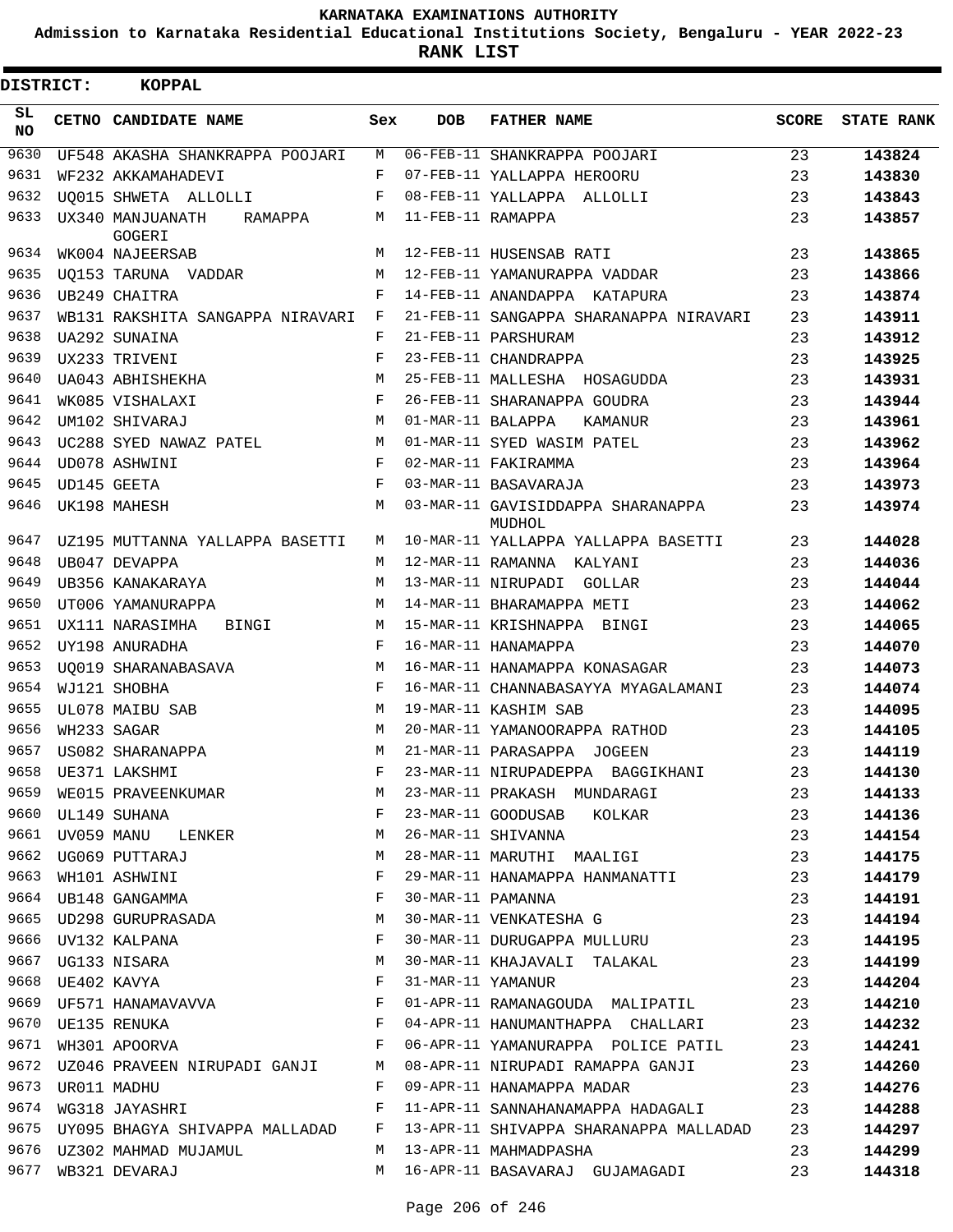**Admission to Karnataka Residential Educational Institutions Society, Bengaluru - YEAR 2022-23**

**RANK LIST**

| DISTRICT: | <b>KOPPAL</b>                                    |            |                   |                                                                                                                                                                                                           |       |                   |
|-----------|--------------------------------------------------|------------|-------------------|-----------------------------------------------------------------------------------------------------------------------------------------------------------------------------------------------------------|-------|-------------------|
| SL<br>NO. | CETNO CANDIDATE NAME                             | Sex        | <b>DOB</b>        | <b>FATHER NAME</b>                                                                                                                                                                                        | SCORE | <b>STATE RANK</b> |
| 9678      | UX062 BHAGYASHREE MAHANTAGOUDA<br>DESHETTI       | F          |                   | 19-APR-11 MAHANTAGOUDA SANGANAGOUDA<br>DESHETTI                                                                                                                                                           | 23    | 144345            |
| 9679      | UB169 KAVERI                                     | F          |                   | 23-APR-11 HANUMANTAPPA                                                                                                                                                                                    | 23    | 144376            |
| 9680      | UF394 NAVEENAKUMAR                               | M          |                   | 24-APR-11 SHARANAPPA BANDI                                                                                                                                                                                | 23    | 144384            |
| 9681      | UL211 SAMPREETA                                  | F          |                   | 24-APR-11 GANESH POOJAR                                                                                                                                                                                   | 23    | 144386            |
| 9682      | UR083 VIJAYALAKSHMI                              | F          |                   | 25-APR-11 LAKSHMANA BHAJANTRI                                                                                                                                                                             | 23    | 144392            |
| 9683      | UO029 BHAVANI SIVANANDA GOUDAR                   | F          |                   | 26-APR-11 SIVANANDA CHANDANAGOUDA<br><b>GOUDAR</b>                                                                                                                                                        | 23    | 144394            |
| 9684      | UL081 KALAKAPPA                                  | М          |                   | 27-APR-11 SHARANAPPA<br>HADAPADA                                                                                                                                                                          | 23    | 144400            |
| 9685      | WB009 KAVITA                                     | F          |                   | 29-APR-11 RAJASHEKHAR SHETTAR                                                                                                                                                                             | 23    | 144415            |
| 9686      | UP103 VIKAS                                      | M          |                   | 02-MAY-11 MANJUNATH HANUMANTAPPA MUSALI                                                                                                                                                                   | 23    | 144449            |
| 9687      | UC223 GAYATRI                                    | $_{\rm F}$ |                   | 03-MAY-11 YALLAPPA NAYAK                                                                                                                                                                                  | 23    | 144451            |
| 9688      | UT084 POOJA                                      | F          |                   | 03-MAY-11 HANAMANTHAPPA SIRAGUMPI                                                                                                                                                                         | 23    | 144454            |
| 9689      | UE093 BHOOMIKA                                   | F          |                   | 04-MAY-11 YAMANOORAPPA                                                                                                                                                                                    | 23    | 144461            |
| 9690      | UH080 SALMA SHAREEFSAB TAMBRALLI F               |            |                   | 06-MAY-11 SHAREEFSAB RAJASAB TAMBRALLI                                                                                                                                                                    | 23    | 144495            |
| 9691      | WC224 SHARIFABEGAM                               | $_{\rm F}$ |                   | 06-MAY-11 AHMADAHUSEN MAKANDAR                                                                                                                                                                            | 23    | 144496            |
| 9692      | UG247 SHRUTHI                                    | F          |                   | 06-MAY-11 HANAMAGOUDA MALIPATIL                                                                                                                                                                           | 23    | 144497            |
| 9693      | UZ377 POOJA YANKAPPA KUMATAGI                    | F          |                   | 11-MAY-11 YANKAPPA BARAMAPPA KUMATAGI                                                                                                                                                                     | 23    | 144542            |
| 9694      | WG101 AKSHATA                                    | F          |                   | 14-MAY-11 MARUTI GADAD                                                                                                                                                                                    | 23    | 144560            |
| 9695      | UE040 LAKSHMI                                    | F          |                   | 14-MAY-11 CHANDAPPA GADDI                                                                                                                                                                                 | 23    | 144563            |
| 9696      | UA365 POOJA                                      | F          |                   | 17-MAY-11 POOLSHING                                                                                                                                                                                       | 23    | 144589            |
| 9697      | WG388 SANTOSH                                    | M          |                   | 19-MAY-11 KANAKANAGOUDA POLICEPATIL                                                                                                                                                                       | 23    | 144603            |
| 9698      | WK341 VENKATESH PRASAD                           | M          |                   | 20-MAY-11 YAMANOORAPPA KANDAGAL                                                                                                                                                                           | 23    | 144615            |
| 9699      | WH228 YUVARAJ                                    | M          |                   | 21-MAY-11 BHEEMAPPA NAYAKA                                                                                                                                                                                | 23    | 144621            |
| 9700      | UX037 RAKSHITA                                   | $_{\rm F}$ |                   | 24-MAY-11 GANGAPPA KANNAPETE                                                                                                                                                                              | 23    | 144641            |
| 9701      | UE064 BHUMIKA                                    | $_{\rm F}$ | 25-MAY-11 BASAPPA |                                                                                                                                                                                                           | 23    | 144644            |
| 9702      | UV102 IRAPPA                                     | M          |                   | 25-MAY-11 CHIDANANDAPPA HOSAMANI                                                                                                                                                                          | 23    | 144647            |
| 9703      | WH376 AMRUTHA                                    | $_{\rm F}$ |                   | 26-MAY-11 MALLIKARJUN HURALI                                                                                                                                                                              | 23    | 144658            |
| 9704      | UX441 DARSHAN                                    | М          |                   | 28-MAY-11 SHIVAKUMAR MASKI                                                                                                                                                                                | 23    | 144682            |
| 9705      | UR075 KAREGOUDA                                  | М          |                   | 29-MAY-11 HANAMAGOUDA GOUDRA                                                                                                                                                                              | 23    | 144687            |
|           | 9706 WA091 SHYAMID ALI                           |            |                   | M 31-MAY-11 MAHMADASAB LADDI                                                                                                                                                                              | 23    | 144708            |
|           |                                                  |            |                   |                                                                                                                                                                                                           |       | 144718            |
|           |                                                  |            |                   |                                                                                                                                                                                                           |       | 144739            |
|           |                                                  |            |                   |                                                                                                                                                                                                           |       | 144742            |
|           |                                                  |            |                   | 9710 UZ035 BASAVARAJ KODTAGERI M 02-JUN-11 YALLAPPA 23                                                                                                                                                    |       | 144751            |
|           |                                                  |            |                   | 9711 WB039 HANAMAVVA PANDAPPA WALIKAR F 02-JUN-11 PANDAPPA HANAMAPPA WALIKAR 23                                                                                                                           |       | 144753            |
|           | 9712 UD293 NANDINI                               |            |                   | F 03-JUN-11 CHANNABASAPPA MANNAPUR 23                                                                                                                                                                     |       | 144764            |
|           | 9713 UF384 PRAJVAL RATHOD M 04-JUN-11 MOUNESH    |            |                   |                                                                                                                                                                                                           | 23    | 144779            |
|           |                                                  |            |                   |                                                                                                                                                                                                           |       | 144788            |
|           |                                                  |            |                   |                                                                                                                                                                                                           |       | 144790            |
|           |                                                  |            |                   |                                                                                                                                                                                                           |       | 144794            |
|           |                                                  |            |                   | 9717 UF583 NEELAPPA MUDHOL M 06-JUN-11 YALLAPPA 23                                                                                                                                                        |       | 144805            |
|           |                                                  |            |                   |                                                                                                                                                                                                           |       | 144824            |
|           |                                                  |            |                   | 9718 WC217 MANOJ KUMAR                   M   08-JUN-11 SHARANAPPA  PATTED                         23<br>9719  UV193 BASAVARAJ                         M   09-JUN-11 VEERESH KARIBASAPPA KUMBAR         23 |       | 144830            |
|           | 9720 UD400 BHARATH JOGAD M 09-JUN-11 UMESH JOGAD |            |                   | 23                                                                                                                                                                                                        |       | 144831            |
|           |                                                  |            |                   | 9721 WF092 KAVERI SHIVAPPA UPPAR F 09-JUN-11 SHIVAPPA UPPAR 23                                                                                                                                            |       | 144834            |
|           |                                                  |            |                   |                                                                                                                                                                                                           |       | 144877            |
|           |                                                  |            |                   | 9722 UD498 A AMITH 14-JUN-11 BETADAPPA 23<br>9723 UH220 MOHAMMAD MUJAHID GONDABAL 1 M 15-JUN-11 MARDANALI GONDABAL 23                                                                                     |       | 144895            |
|           |                                                  |            |                   | 9724 UB308 YASHAVANTA 23                                                                                                                                                                                  |       | 144905            |
|           |                                                  |            |                   | 9725 UB117 DEVAMMA KURUBARU     F 16-JUN-11 MALAPPA KURUBARU       23                                                                                                                                     |       | 144911            |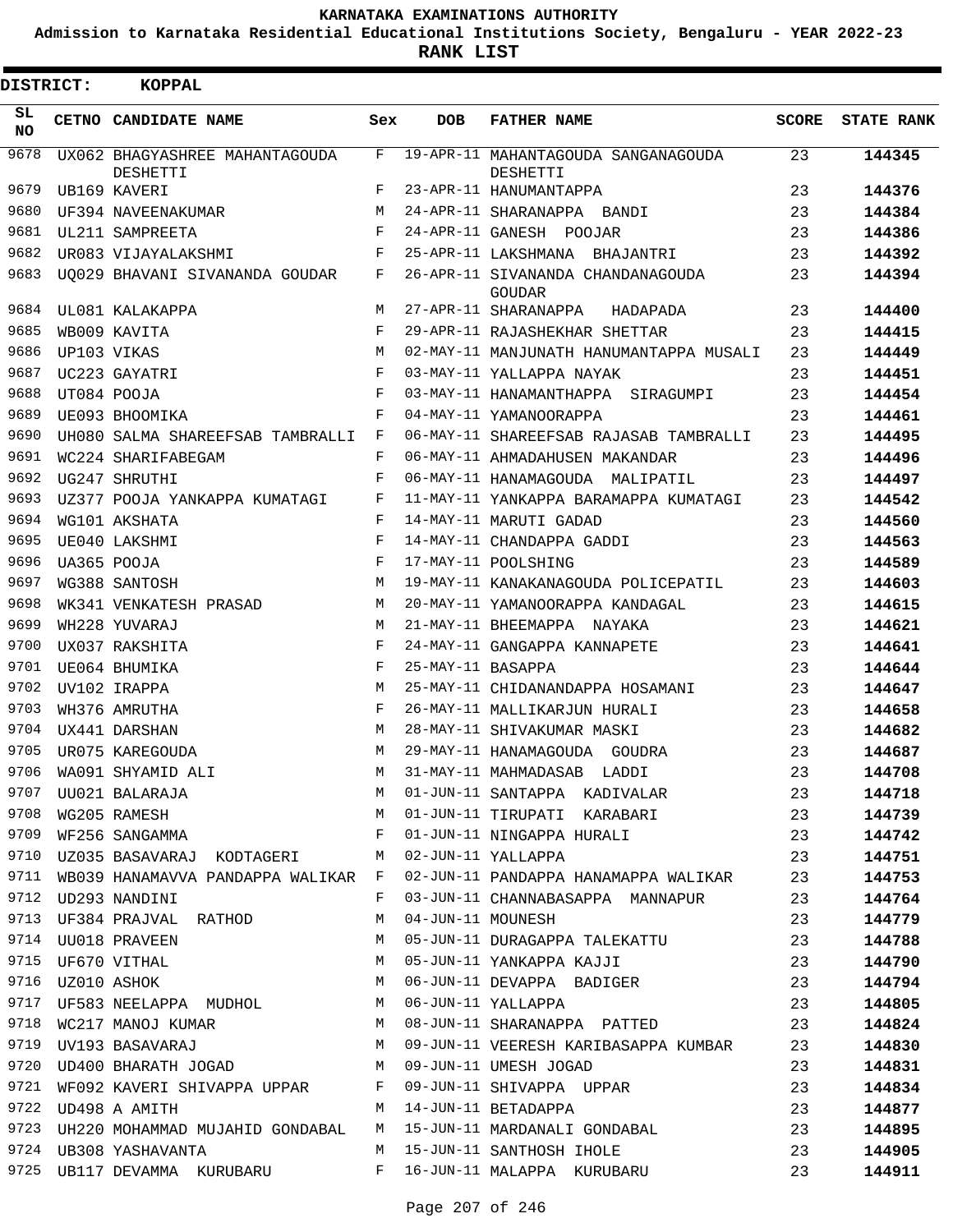**Admission to Karnataka Residential Educational Institutions Society, Bengaluru - YEAR 2022-23**

| <b>DISTRICT:</b> |                  | <b>KOPPAL</b>                                |              |                   |                                                    |              |                   |
|------------------|------------------|----------------------------------------------|--------------|-------------------|----------------------------------------------------|--------------|-------------------|
| SL<br><b>NO</b>  |                  | CETNO CANDIDATE NAME                         | Sex          | <b>DOB</b>        | <b>FATHER NAME</b>                                 | <b>SCORE</b> | <b>STATE RANK</b> |
| 9726             |                  | UL097 RADHIKA                                | $\mathbf{F}$ |                   | 19-JUN-11 NAGAPPA AKKI                             | 23           | 144936            |
| 9727             |                  | UC321 SRIDEVI                                | F            |                   | 24-JUN-11 KALAKAPPA POLICE                         | 23           | 144988            |
| 9728             |                  | UF589 AKASH BUDDESH PUJARI                   | М            |                   | 26-JUN-11 BUDDESH BALAPPA PUJARI                   | 23           | 144999            |
| 9729             |                  | UD095 RAMESH                                 | М            |                   | 26-JUN-11 SOMANATHA                                | 23           | 145015            |
| 9730             |                  | WG091 VEERESHA                               | М            |                   | 01-JUL-11 DEVAPPA BADDI                            | 23           | 145069            |
| 9731             |                  | UR105 TIPPANNA                               | M            |                   | 04-JUL-11 MARIYAPPA HARIJAN                        | 23           | 145096            |
| 9732             |                  | UU346 MANTESHA                               | M            |                   | 07-JUL-11 SHANKRAPPA KUMBAR                        | 23           | 145118            |
| 9733             |                  | UF209 SHRUSTI                                | F            |                   | 08-JUL-11 YAMANURAPPA                              | 23           | 145135            |
| 9734             |                  | <b>UA205 VIDYASHREE</b>                      | F            |                   | 08-JUL-11 BASAVARAJ                                | 23           | 145137            |
| 9735             |                  | UZ334 AMRUTA SHANKRAPPA CHAVAN               | F            |                   | 10-JUL-11 SHANKRAPPA PATTEPPA CHAVAN               | 23           | 145148            |
| 9736             |                  | US049 BHAGYA                                 | F            |                   | 10-JUL-11 SHARANAPPA GOUDAR                        | 23           | 145149            |
| 9737             |                  | UE173 BANDENAVAZ                             | М            | 13-JUL-11 LALASAB |                                                    | 23           | 145183            |
| 9738             |                  | WB205 PRABHU RAMESH BANNATTI                 | М            |                   | 15-JUL-11 RAMESH NARASAPPA BANNATTI                | 23           | 145207            |
| 9739             |                  | UZ249 PRIYANKA                               | F            |                   | 15-JUL-11 RAVIKUMAR                                | 23           | 145208            |
| 9740             |                  | WJ094 NETRA YADDONI                          | F            |                   | 19-JUL-11 GAVISIDDAPPPA MARIYAPPA<br>YADDONI       | 23           | 145241            |
| 9741             |                  | WB126 DEEPA                                  | F            |                   | 20-JUL-11 SHARANAPPA HADAPADA                      | 23           | 145247            |
| 9742             |                  | UZ165 PRASHANT BAMMASAGAR                    | M            | 20-JUL-11 GURAPPA |                                                    | 23           | 145253            |
| 9743             |                  | UL019 SHIRINTAJ                              | F            |                   | 20-JUL-11 MOULASAHEBA MODINASAB<br><b>MUTUGOOR</b> | 23           | 145259            |
| 9744             |                  | UA102 H REKHA                                | F            | 23-JUL-11 H BABU  |                                                    | 23           | 145275            |
| 9745             |                  | UA051 NAGARATNA                              | F            | 27-JUL-11 SOMAPPA |                                                    | 23           | 145310            |
| 9746             |                  | US075 KARTIKA PAVADEPPA LYAVAKKI             | М            |                   | 28-JUL-11 PAVADEPPA                                | 23           | 145324            |
| 9747             |                  | WJ010 DAYANANDA MARIYAPPA HARIJAN M          |              |                   | 02-AUG-11 MARIYAPPA FAKIRAPPA HARIJAN              | 23           | 145368            |
| 9748             |                  | UJ060 NAGARTNA                               | F            |                   | 02-AUG-11 BERAPPA KURI                             | 23           | 145377            |
| 9749             |                  | WB154 MANJULA                                | F            |                   | 07-AUG-11 RANGAPPA<br>KATTI                        | 23           | 145412            |
| 9750             |                  | UA534 VIDYA                                  | F            |                   | 17-AUG-11 BALAPPA<br>BOMMANAL                      | 23           | 145499            |
| 9751             |                  | UE279 ALMAS BEGAM                            | F            | 26-AUG-11 GUD SAB |                                                    | 23           | 145563            |
| 9752             |                  | UP051 MAHESH                                 | М            |                   | 29-AUG-11 MANJUNATH KURI                           | 23           | 145592            |
| 9753             |                  | WK324 RAGHAVENDRA SHARANAPPA<br>TEGGINAMANI  | M            |                   | 29-AUG-11 SHARANAPPA BASAPPA<br>TEGGINAMANI        | 23           | 145594            |
|                  |                  | 9754 UP118 BHIMAMBIKA VALIKAR                | F            |                   | 30-AUG-11 MARUTI VALIKAR                           | 23           | 145599            |
| 9755             |                  | UD262 M ISHWARYA                             | $\mathbf{F}$ |                   | 05-SEP-11 NARASAPPA                                | 23           | 145644            |
| 9756             |                  | <b>Example 20</b><br>UN135 ASHWINI           |              |                   | 09-SEP-11 RAMESH DODDAMANI                         | 23           | 145695            |
|                  |                  | 9757 UM067 RANJITA                           | F            |                   | 10-SEP-11 RAMAPPA BISANALLI                        | 23           | 145708            |
|                  |                  | 9758 UB259 MARISWAMI SANNEPPA<br>KARADIGUDDA | M            |                   | 14-SEP-11 SANNEPPA                                 | 23           | 145732            |
|                  |                  | 9759 UX170 SANDIP SHARANAPPA<br>KAREGOUDRA   |              |                   | M 16-SEP-11 SHRANAPPA YALLAPPA                     | 23           | 145751            |
|                  |                  | 9760 WH239 SUSHMITHA<br>9761 WK050 SANGEETA  | F            |                   | 17-SEP-11 YAMANOORAPPA ANGADI                      | 23           | 145760            |
|                  |                  |                                              | F            |                   | 19-SEP-11 ISHWARAPPA NKLAR                         | 23           | 145773            |
| 9762             |                  | UD365 DILEEP                                 | М            |                   | 24-SEP-11 RAVIKUMAR                                | 23           | 145800            |
| 9763             |                  | WD051 HONNAVVA                               | F            |                   | 25-SEP-11 YAMANURAPPA GOLLAR                       | 23           | 145805            |
|                  | 9764 UY124 POOJA |                                              | F            |                   | 26-SEP-11 HANAMANTAPPA TUMMARAGUDDI                | 23           | 145815            |
|                  |                  | 9765 UF207 PRADEEP YALLAPPA HADAPAD          | М            |                   | 27-SEP-11 YALLAPPA HADAPAD                         | 23           | 145819            |
| 9766             |                  | WA046 BHUMIKA                                | F            |                   | 28-SEP-11 BHEEMAPPA CHAVHAN                        | 23           | 145826            |
| 9767             |                  | UC084 KALAVATHI                              | F            | 30-SEP-11 NAGAPPA |                                                    | 23           | 145846            |
|                  |                  | 9768 UC440 VIJAYA LUXMI                      | $\mathbf{F}$ |                   | 30-SEP-11 SIDDAPPA                                 | 23           | 145853            |
|                  |                  | 9769 WB171 KAVERI                            | F            |                   | 02-OCT-11 MUDUKAPPA KALMANGI                       | 23           | 145869            |
| 9770             |                  | WF066 MANOJA                                 | М            |                   | 04-OCT-11 MANJUNATH TALAVAR                        | 23           | 145884            |
|                  |                  | 9771 UZ327 PRAGATI DYAVANAGOUD               | F            |                   | 11-OCT-11 DYAVANAGOUD BASANAGOUD                   | 23           | 145946            |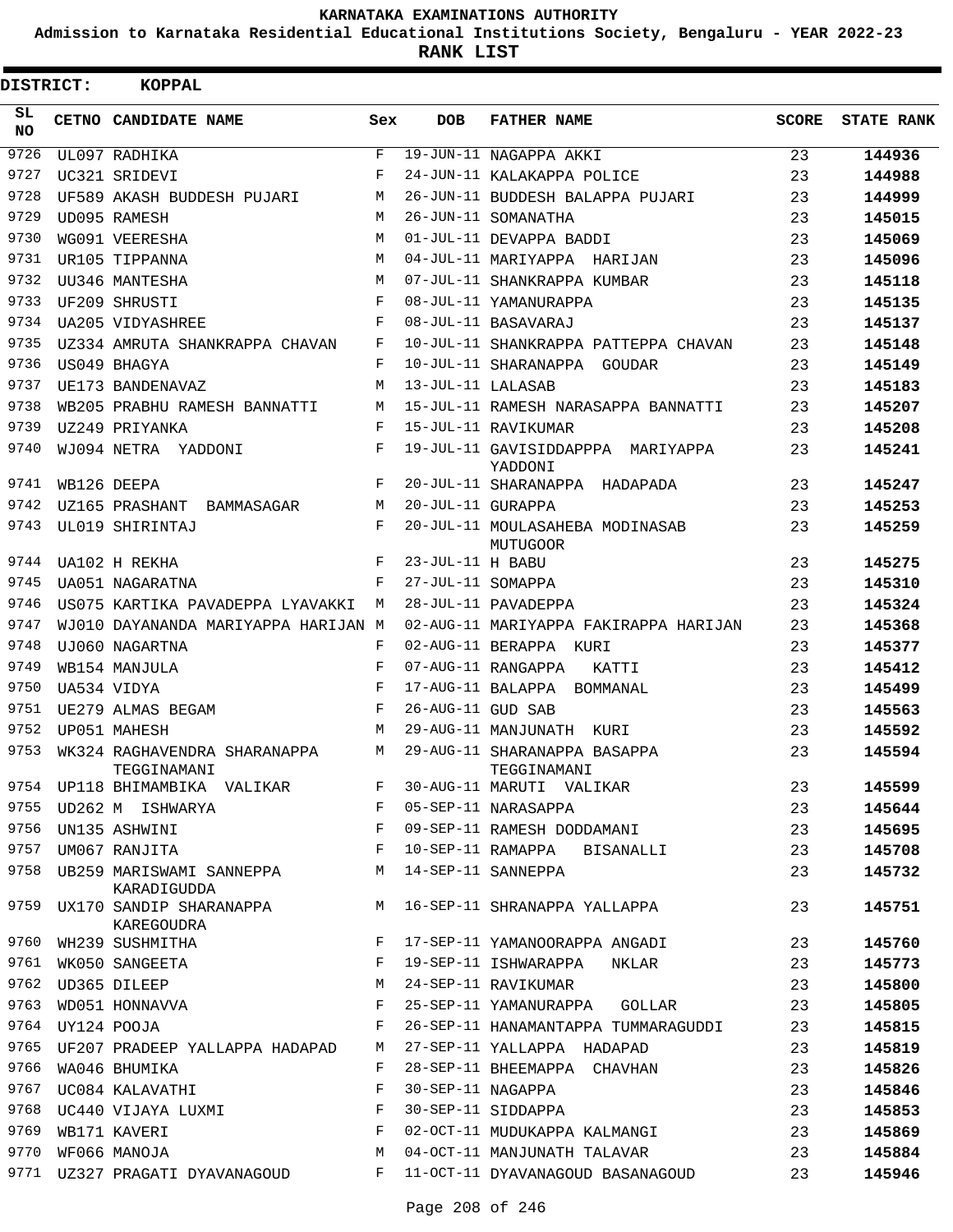**Admission to Karnataka Residential Educational Institutions Society, Bengaluru - YEAR 2022-23**

**RANK LIST**

| DISTRICT: |            | <b>KOPPAL</b>                                 |            |                   |                                        |              |                   |
|-----------|------------|-----------------------------------------------|------------|-------------------|----------------------------------------|--------------|-------------------|
| SL<br>NO. |            | <b>CETNO CANDIDATE NAME</b>                   | Sex        | <b>DOB</b>        | <b>FATHER NAME</b>                     | <b>SCORE</b> | <b>STATE RANK</b> |
|           |            | MALIPATIL                                     |            |                   | MALIPATIL                              |              |                   |
| 9772      |            | UM031 PRAJWAL                                 | М          |                   | 13-OCT-11 MANJUNATH BEVOOR             | 23           | 145962            |
| 9773      |            | UX331 DODDANAGOUDA POLICEPATIL                | M          |                   | 15-OCT-11 GOUDAPPAGOUDA                | 23           | 145973            |
| 9774      | UJ030 ANIL |                                               | М          |                   | 18-OCT-11 PHAKIRAPPA HYATI             | 23           | 145989            |
| 9775      |            | UB173 SAMEER                                  | M          |                   | 18-OCT-11 SIKANDARA BHASHA             | 23           | 145997            |
| 9776      |            | UY018 RAMESH                                  | M          |                   | 19-OCT-11 SUKHARAJ<br><b>ADAPUR</b>    | 23           | 146005            |
| 9777      |            | UB128 ASHWINI                                 | F          | 25-OCT-11 SOMANNA |                                        | 23           | 146033            |
| 9778      |            | UK040 SIDLINGAPPA                             | M          | 29-OCT-11 NAGAPPA | <b>BARKERA</b>                         | 23           | 146067            |
| 9779      |            | UA339 BETTAPPA                                | M          |                   | 01-NOV-11 YALLAPPA                     | 23           | 146080            |
| 9780      |            | WA079 HANAMANTHA HONNAPPA<br>NILOGALL         | М          |                   | 03-NOV-11 HONNAPPA RAMAPPA NILOGALL    | 23           | 146099            |
| 9781      |            | UY039 TIPPANNA                                | M          |                   | 03-NOV-11 HANUMAPPA SHIDHAPPA HUBBALLI | 23           | 146101            |
| 9782      |            | UU289 MANJULA NAGARAJ GODDALLI                | F          |                   | 07-NOV-11 NAGARAJ HANAMAPPA GODDALLI   | 23           | 146122            |
| 9783      |            | WB113 KAVERI LAXMANA VADDAR                   | F          |                   | 08-NOV-11 LAXMANA HANAMAPPA VADDAR     | 23           | 146131            |
| 9784      |            | UC104 SINDHUSHREE                             | F          |                   | 12-NOV-11 KARIYAPPA                    | 23           | 146165            |
| 9785      |            | UV126 ASHVINI                                 | F          |                   | 13-NOV-11 RANGAPPA GODIKARA            | 23           | 146166            |
| 9786      |            | UN109 PARASHURAM                              | M          |                   | 17-NOV-11 NINGAPPA KARAPUDI            | 23           | 146201            |
| 9787      |            | UJ160 SUCHITRA                                | F          |                   | 20-NOV-11 HANUMESH MOOLIMANI           | 23           | 146219            |
| 9788      |            | UA553 SUMANTHA                                | M          |                   | 22-NOV-11 VASANTAPPA                   | 23           | 146236            |
| 9789      |            | UD303 KANAKARAYA                              | M          |                   | 26-NOV-11 YANKAPPA KARTIGI             | 23           | 146260            |
| 9790      |            | UO162 RAMESH                                  | M          |                   | 27-NOV-11 NAGAPPA SHIVAPPA SANGANAL    | 23           | 146272            |
| 9791      |            | UK221 PARAVIN                                 | F          |                   | 04-DEC-11 MABUSABA<br>GURIKAR          | 23           | 146321            |
| 9792      |            | WF177 MAHESH<br>KUKANOORU                     | M          |                   | 06-DEC-11 VEERANNA<br>KUKANOORU        | 23           | 146327            |
| 9793      |            | UA415 MANOJ                                   | M          |                   | 10-DEC-11 PAMPAPATI<br>BYALIHAL        | 23           | 146349            |
| 9794      |            | UK141 SHREERAKSHA DADIYAR                     | F          |                   | 10-DEC-11 MANJUNATH DADIYAR            | 23           | 146353            |
| 9795      |            | <b>UA250 RAKSHITA</b>                         | F          |                   | 12-DEC-11 HANUMANTAPPA                 | 23           | 146368            |
| 9796      |            | WD065 PRUTHVI                                 | F          |                   | 13-DEC-11 GAVISIDDAPPA UCHCHALAKUNTI   | 23           | 146377            |
| 9797      |            | UM115 VENKATESH RAVIKUMAR BIRANUR M           |            |                   | 15-DEC-11 RAVIKUMAR VENKAPPA BIRANUR   | 23           | 146391            |
| 9798      |            | UA055 YAMANOORA                               | М          |                   | 21-DEC-11 MARIYAPPA<br>KATTIMANI       | 23           | 146418            |
| 9799      |            | UC197 RAGHAVENDRA                             | М          |                   | 27-DEC-11 KANAKAPPA<br>VADDAR          | 23           | 146449            |
| 9800      |            | UV095 SHIVUKUMAR MADANASHETTAR                | М          |                   | 30-DEC-11 SANGAPPA MADANASHETTAR       | 23           | 146472            |
| 9801      |            | WB355 NAGARAJ SHIVANANDAPPA MADAR M           |            |                   | 02-JAN-12 SHIVANANDAPPA MADAR          | 23           | 146498            |
| 9802      |            | UW035 BASAMMA                                 | F          |                   | 04-JAN-12 MUTTAPPA                     | 23           | 146504            |
| 9803      |            | UC325 SWAPNA                                  | F          |                   | 07-JAN-12 SHYAMID SAB                  | 23           | 146512            |
| 9804      |            | WD158 ARJUN                                   | М          |                   | 15-JAN-12 HULIGEPPA DEVARASHETTI       | 23           | 146523            |
| 9805      |            | WD182 HUSENBHASHA                             | М          |                   | 18-JAN-12 NABISAB KOPPAL               | 23           | 146529            |
|           |            | 9806 UF543 SPOORTI                            | F          |                   | 23-JAN-12 RAMESHA RADDERA              | 23           | 146534            |
| 9807      |            | UD353 MIJUBA                                  | F          | 28-JAN-12 SHIRAJ  |                                        | 23           | 146541            |
| 9808      |            | UB290 PRAJWAL                                 | М          |                   | 04-FEB-12 KRISHANAPPA ULENOOR          | 23           | 146549            |
| 9809      |            | UC214 AJAY RAMA SHETTY                        | M          |                   | 08-MAR-12 ESWARA RAMA SHETTY           | 23           | 146572            |
|           |            | 9810 UH151 TIMMANNA                           | M          |                   | 04-JUL-12 HANUMANTAPPA GOLLAR          | 23           | 146604            |
|           |            | 9811 UP037 LAKSHMI                            | F          |                   | 08-JUN-09 BASAVARAJ MYAGALAMANI        | 22           | 146631            |
| 9812      |            | UA027 SHARANAMMA                              | F          |                   | 19-JUN-09 HANUMANTAPPA NAYAKA          | 22           | 146634            |
| 9813      |            | UA417 NAVEENAKUMARA BASAVANTAPPA M<br>INDRIGI |            |                   | 02-JUL-09 BASAVANTAPPA DURUGAPPA I     | 22           | 146639            |
| 9814      |            | WJ132 SHWETA RATHOD                           | F          |                   | 28-AUG-09 IRAPPA RATHOD                | 22           | 146646            |
| 9815      |            | UG077 SHREENIVASA                             | M          | 18-SEP-09 RAMANNA |                                        | 22           | 146650            |
| 9816      |            | UA263 AISHWARYA                               | $_{\rm F}$ |                   | 15-OCT-09 DURUGAPPA BENIGIDA           | 22           | 146653            |
| 9817      |            | UD436 POORNIMA                                | F          |                   | 19-DEC-09 SHANKRAPPA                   | 22           | 146669            |
| 9818      |            | UQ108 ASHWINI                                 | F          |                   | 10-JAN-10 HANUMAPPA BINGI              | 22           | 146705            |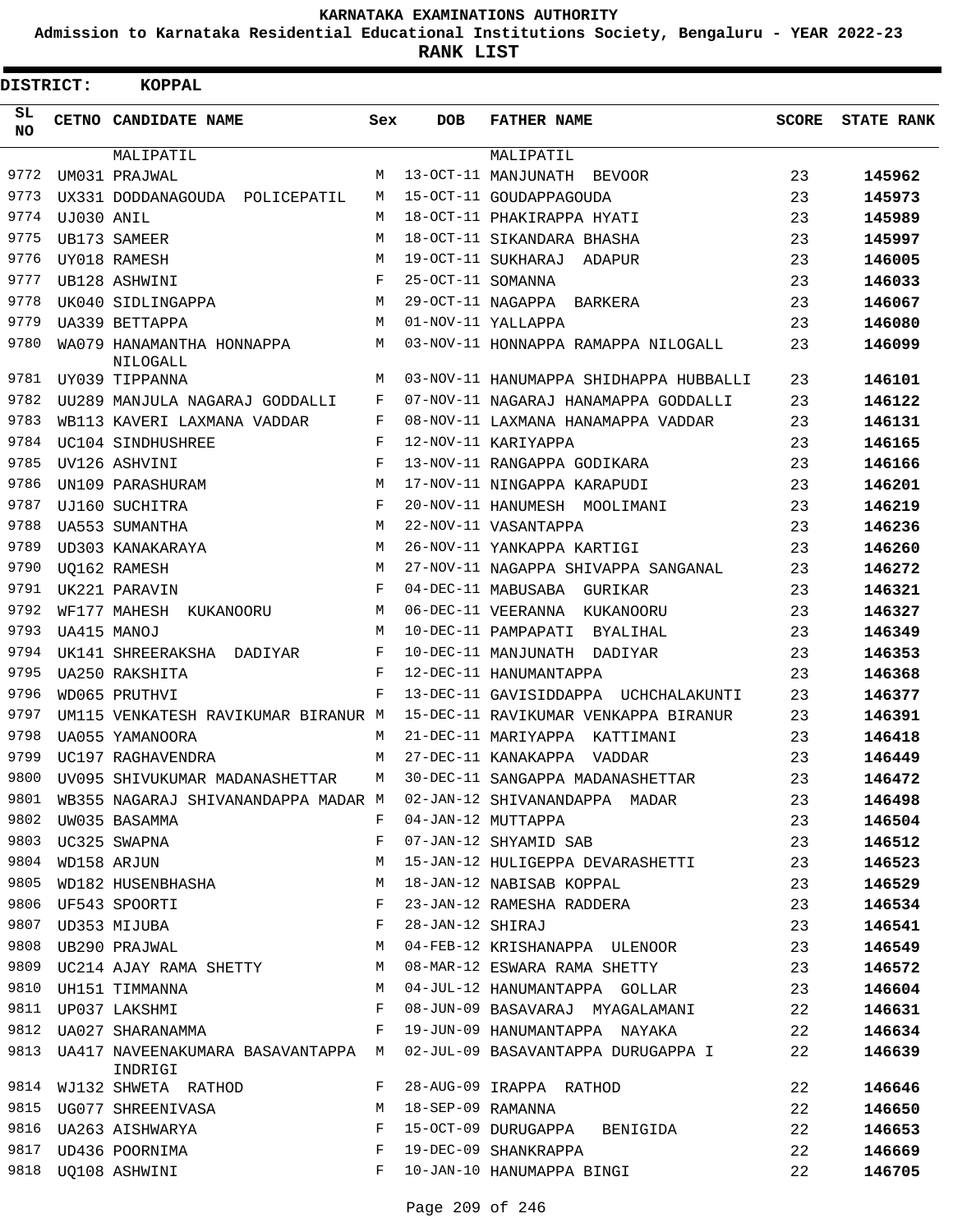**Admission to Karnataka Residential Educational Institutions Society, Bengaluru - YEAR 2022-23**

 $\blacksquare$ 

**RANK LIST**

Е

| <b>DISTRICT:</b> |            | <b>KOPPAL</b>                          |     |                  |                                                     |              |                   |
|------------------|------------|----------------------------------------|-----|------------------|-----------------------------------------------------|--------------|-------------------|
| SL.<br>NO.       |            | CETNO CANDIDATE NAME                   | Sex | <b>DOB</b>       | <b>FATHER NAME</b>                                  | <b>SCORE</b> | <b>STATE RANK</b> |
| 9819             |            | WB165 PRAVEENAKUMAR                    | M   |                  | 23-JAN-10 MANJUNATHA<br>KAMRALT                     | 22           | 146716            |
| 9820             |            | WB376 MEGHARAJ HONNAPPA YALABURTI M    |     |                  | 01-FEB-10 HONNAPPA DYAMANNA YALABURTI               | 22           | 146721            |
| 9821             |            | US057 SANSAD                           | F   |                  | 25-FEB-10 MOHAMMADSAB SHAMIDSAB<br>MAYGADEMANI      | 22           | 146736            |
| 9822             |            | WF130 NAVEENKUMAR                      | М   |                  | 27-FEB-10 HANUMAPPA KORI                            | 22           | 146737            |
| 9823             |            | UF600 MAHADEVI SHANKRAPPA<br>GULAGULI  | F   |                  | 22-MAR-10 SHANKRAPPA SAHADEVAPPA<br><b>GULAGULI</b> | 22           | 146755            |
| 9824             |            | UN076 NINGAMMA HARIJAN                 | F   |                  | 23-MAR-10 NEELAPPA                                  | 22           | 146756            |
| 9825             |            | WD022 VENKATESH<br>TALWAR              | М   |                  | 30-MAR-10 SHRANAPPA                                 | 22           | 146759            |
| 9826             |            | UU222 SUSHMITA                         | F   |                  | 03-MAY-10 CHANDRASHEKARA                            | 22           | 146783            |
| 9827             |            | WF312 AKSHATA BARAKER                  | F   |                  | 30-MAY-10 SHARANAPPA BARAKER                        | 22           | 146814            |
| 9828             |            | UB156 K YAMANAMMA                      | F   |                  | 01-JUN-10 K RAGHAVENDRA                             | 22           | 146817            |
| 9829             |            | UK134 RATNAMMA                         | F   |                  | 01-JUN-10 PAMPANNA PAWAR                            | 22           | 146821            |
| 9830             |            | UZ218 SHAMBHAVI ULIYAPPA BADIGER       | F   |                  | 08-JUN-10 ULIYAPPA NEELAPPA BADIGER                 | 22           | 146833            |
| 9831             |            | WB011 ANIL CHAVAN                      | M   |                  | 10-JUN-10 PUNDALIKAPPA LIMBAPPA CHAVAN              | 22           | 146836            |
| 9832             |            | UA428 HANUMESH                         | M   |                  | 27-JUN-10 BASAVARAJ                                 | 22           | 146857            |
| 9833             |            | UY193 PRAJWAL YAMANAPPA GAGGARI        | M   |                  | 01-JUL-10 YAMANAPPA DURAGAPPA GAGGARI               | 22           | 146862            |
| 9834             |            | UD482 FAKEERAMMA                       | F   |                  | 06-JUL-10 NAGANAGOUDA                               | 22           | 146868            |
| 9835             |            | UG276 ABHISHEK                         | M   |                  | 09-JUL-10 PUTRAPPA NAYAKA                           | 22           | 146872            |
| 9836             |            | WA102 HANAMAPPA LAXMANA MADIKERI       | M   |                  | 10-JUL-10 LAXMAPPA HANAMAPPA MADIKERI               | 22           | 146876            |
| 9837             |            | UF616 DEVARAJ                          | M   |                  | 13-JUL-10 NARIYAPPA                                 | 22           | 146883            |
| 9838             |            | UF682 MANIKANTHA                       | M   |                  | 14-JUL-10 GYANAPPA<br>KYADIGUMPI                    | 22           | 146885            |
| 9839             |            | WH256 PRASHANT<br>KAMATAR              | M   |                  | 08-AUG-10 MALLAPPA<br>KAMATAR                       | 22           | 146913            |
| 9840             |            | UN045 SAHANA                           | F   |                  | 29-AUG-10 SHIVASHANKAR                              | 22           | 146945            |
| 9841             |            | UG448 BASAVARAJ                        | M   |                  | 02-SEP-10 SHARANAPPA NILOGAL                        | 22           | 146954            |
| 9842             |            | UE351 VINAYAKA                         | M   |                  | 12-SEP-10 BASAVARAJ<br>JATTER                       | 22           | 146974            |
| 9843             |            | WK350 PUTTARAJ<br>BINNAL               | M   |                  | 13-SEP-10 SHARANAPPA                                | 22           | 146976            |
| 9844             |            | UW258 AKSHATA<br>KADAD                 | F   |                  | 16-SEP-10 ADIVEPPA KADAD                            | 22           | 146986            |
| 9845             |            | UT144 AKSHATA DEVENDRAPPA<br>NIDAGUNDI | F   |                  | 17-SEP-10 DEVENDRAPPA SIDDAPPA<br>NIDAGUNDI         | 22           | 146988            |
| 9846             |            | UX384 SRUSHTI                          | F   |                  | 21-SEP-10 BHIMAPPA KOUDI                            | 22           | 146995            |
| 9847             |            | UD412 HULIGEMMA                        | F   |                  | 30-SEP-10 BETTAPPA                                  | 22           | 147013            |
| 9848             |            | UU139 KAVERI METI                      | F   |                  | 03-OCT-10 BHARAMAPPA                                | 22           | 147028            |
|                  |            | 9849 UV266 AKASHA SURESHA HARIJANA     | M   |                  | 11-OCT-10 SURESHA HARIJANA                          | 22           | 147058            |
| 9850             |            | WH148 DYAMAVVA                         | F   |                  | 17-OCT-10 NINGAPPA VALIKAR                          | 22           | 147077            |
| 9851             |            | UD374 ARJUN                            | M   |                  | 19-OCT-10 KUMAREPPA NAIK                            | 22           | 147083            |
| 9852             | UJ006 RAVI |                                        | M   |                  | 19-OCT-10 HANUMANTAPPA JYALIYAR                     | 22           | 147085            |
| 9853             |            | UV208 HUSENAPPA                        | М   |                  | 24-OCT-10 MUTTAPPA CHALAVADI                        | 22           | 147099            |
| 9854             |            | WG070 PUTTARAJ BALIGAR                 | M   |                  | 28-OCT-10 ASHOK SHANKRAPPA BALIGAR                  | 22           | 147121            |
|                  |            | 9855 UC006 SINCHANA BARAGUR            | F   | 12-NOV-10 SURESH |                                                     | 22           | 147166            |
|                  |            | 9856 UB127 ANITHA                      | F   |                  | 13-NOV-10 MARIYAPPA                                 | 22           | 147167            |
|                  |            | 9857 UH120 GAYATRI                     | F   |                  | 13-NOV-10 RAMAPPA POOJAR                            | 22           | 147169            |
| 9858             |            | WK206 KAVERI KARIYAPPA BACHALAPUR F    |     |                  | 13-NOV-10 KARIYAPPA KALAKAPPA<br>BACHALAPUR         | 22           | 147171            |
| 9859             |            | UF280 MARUTI DEVAPPA AYYANAGOUDA M     |     |                  | 13-NOV-10 DEVAPPA DYAMANAGOUDA<br>AYYANAGOUDA       | 22           | 147172            |
|                  |            | 9860 UF425 AMOGHASIDDAYYA              | M   |                  | 14-NOV-10 MAHANTHAYYA GURUVIN                       | 22           | 147174            |
|                  |            | 9861 UL029 VINODKUMAR                  | M   |                  | 19-NOV-10 ERANNA HOOGAR                             | 22           | 147187            |
| 9862             |            | UE103 PALLAVI                          | F   |                  | 20-NOV-10 RAJAPPA SINGRI                            | 22           | 147188            |
| 9863             |            | WC084 NINGAPPA                         | M   |                  | 21-NOV-10 NEELAPPA LEBAGERI                         | 22           | 147192            |
|                  |            | 9864 WB313 SANGAMESH GOUDA             | M   |                  | 21-NOV-10 SHIVASANGANAGOUDA MALIPATIL               | 22           | 147193            |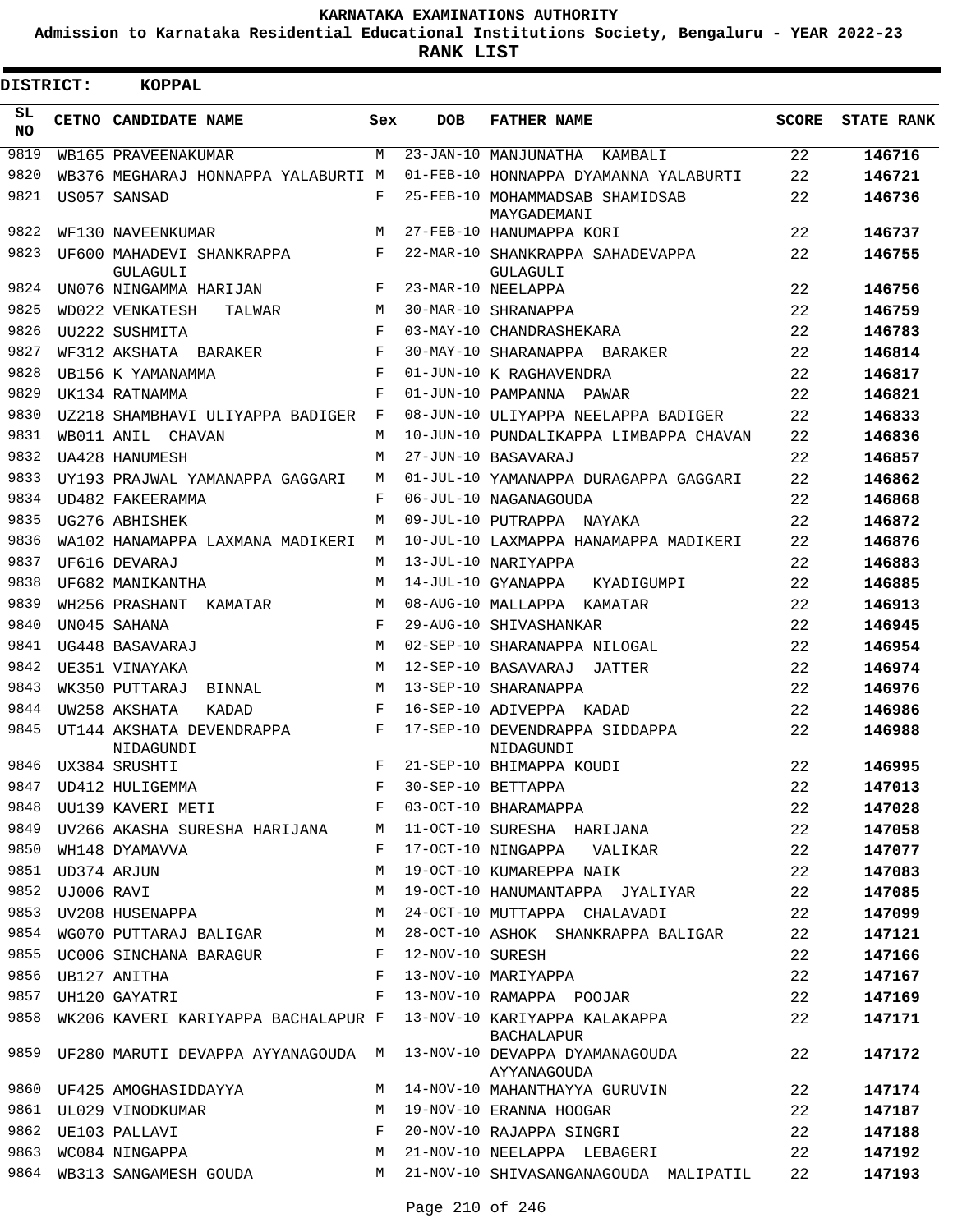**Admission to Karnataka Residential Educational Institutions Society, Bengaluru - YEAR 2022-23**

| <b>DISTRICT:</b> |            | <b>KOPPAL</b>                                                  |     |                   |                                                                                                                                     |              |                   |
|------------------|------------|----------------------------------------------------------------|-----|-------------------|-------------------------------------------------------------------------------------------------------------------------------------|--------------|-------------------|
| SL<br><b>NO</b>  |            | CETNO CANDIDATE NAME                                           | Sex | <b>DOB</b>        | <b>FATHER NAME</b>                                                                                                                  | <b>SCORE</b> | <b>STATE RANK</b> |
| 9865             |            | UF541 PRAJWAL PRABHU AGASIMUNDIN                               | M   |                   | 22-NOV-10 PRABU ASHOKAPPA AGASIMUNDIN                                                                                               | 22           | 147197            |
| 9866             |            | UU119 BASAMMA                                                  | F   |                   | 27-NOV-10 SHIVAGYANAPPA KAMBALI                                                                                                     | 22           | 147204            |
| 9867             |            | WH072 SANTOSHAYYA SALIAMATH                                    | М   |                   | 28-NOV-10 VEERAYYA SALIMATH                                                                                                         | 22           | 147214            |
| 9868             |            | WD075 RUKMINI                                                  | F   |                   | 03-DEC-10 VENKATESHA PAMMAR                                                                                                         | 22           | 147235            |
| 9869             |            | WD213 NINGARAJ                                                 | M   |                   | 04-DEC-10 NAGAPPA ARAKERI                                                                                                           | 22           | 147238            |
| 9870             |            | WJ064 KIRAN FAKEERAPPA AMBALI                                  | M   |                   | 08-DEC-10 FAKEERAPPA AMBALI                                                                                                         | 22           | 147255            |
| 9871             |            | UC280 SAFIYA SHYAMID                                           | F   | 10-DEC-10 SHYAMID |                                                                                                                                     | 22           | 147262            |
| 9872             |            | UW243 SANJAY PANCHAKSHARAYYA<br>HIREMATH                       | М   |                   | 12-DEC-10 PANCHAKSHARAYYA HIREMATH                                                                                                  | 22           | 147270            |
| 9873             |            | WA049 SHREEDEVI                                                | F   |                   | 18-DEC-10 HANUMANTHA KAMBALI                                                                                                        | 22           | 147287            |
| 9874             |            | UV008 PRAJWL SHARANAPPA KUNTOJI                                | М   |                   | 19-DEC-10 SHARANAPPA KALAKAPPA KUNTOJI                                                                                              | 22           | 147291            |
| 9875             |            | UK100 HULIGEMMA                                                | F   |                   | 20-DEC-10 NINGAPPA HOSALLI                                                                                                          | 22           | 147293            |
| 9876             |            | UC045 ANUSHA                                                   | F   |                   | 27-DEC-10 DURAGAPPA                                                                                                                 | 22           | 147313            |
| 9877             |            | UU438 ABHISHEKA                                                | М   |                   | 30-DEC-10 SHARANAPPA HAWALDAR                                                                                                       | 22           | 147324            |
| 9878             |            | UW017 JAYALAKSHMI                                              | F   |                   | 31-DEC-10 BASANNA GUDUR                                                                                                             | 22           | 147329            |
| 9879             |            | UA451 BHAGYALAKSHMI                                            | F   |                   | 01-JAN-11 KARIYAPPA MASKI                                                                                                           | 22           | 147349            |
| 9880             |            | WD056 GAVISIDDAPPA                                             | М   |                   | 01-JAN-11 HANAMAPPA KARADI                                                                                                          | 22           | 147360            |
| 9881             |            | WH281 SANGEETA                                                 | F   |                   | 01-JAN-11 SANGAPPA CHAPI                                                                                                            | 22           | 147392            |
| 9882             |            | WK029 KHAJAVALI                                                | М   | 02-JAN-11 SABANNA | NADAF                                                                                                                               | 22           | 147418            |
| 9883             |            | UE195 PAVITRA                                                  | F   |                   | 03-JAN-11 NAGARAJA                                                                                                                  | 22           | 147426            |
| 9884             |            | UA050 MAHALAKSHMI                                              | F   |                   | 05-JAN-11 MUDAKAPPA                                                                                                                 | 22           | 147435            |
| 9885             |            | WK289 SUSHMITA DURAGAPPA MADAR                                 | F   |                   | 05-JAN-11 DURAGAPPA LAXMAPPA MADAR                                                                                                  | 22           | 147440            |
| 9886             |            | WC033 POOJA AGSIMUNDAL                                         | F   |                   | 06-JAN-11 SHANKRAPPA AGASIMUNDAL                                                                                                    | 22           | 147444            |
| 9887             |            | US117 AMEENSAB IMAMSAB JIGALOOR                                | М   | 07-JAN-11 IMAMSAB |                                                                                                                                     | 22           | 147446            |
| 9888             |            | UY153 SHAEERABANU                                              | F   |                   | 09-JAN-11 KASHEEMASAB                                                                                                               | 22           | 147457            |
| 9889             |            | UN146 MANJUNATH                                                | М   |                   | 11-JAN-11 BASAVARAJ KINNURI                                                                                                         | 22           | 147465            |
| 9890             |            | UA242 MAHESHA                                                  | М   |                   | 14-JAN-11 LACHAMAPPA                                                                                                                | 22           | 147478            |
| 9891             |            | UU120 SHASHIKUMAR HOLIYAPPA<br>VADEGOLA                        | М   |                   | 14-JAN-11 HOLIYAPPA HANAMAPPA VADEGOLA                                                                                              | 22           | 147479            |
| 9892             | UA137 SUMA |                                                                | F   |                   | 15-JAN-11 FAKEERAPPA                                                                                                                | 22           | 147483            |
| 9893             |            | WG219 PRIYANKA                                                 | F   |                   | 21-JAN-11 SHIVAPPA NINGAPPA OJANAHALLI                                                                                              | 22           | 147507            |
|                  |            |                                                                |     |                   | 9894 UK303 VINAYAKA HIREMATH     M 27-JAN-11 CHANDRAYYA HIREMATH     22<br>9895 UG306 NAVEEN     M 02-FEB-11 HALAPPA HOSALLI     22 |              | 147543            |
|                  |            |                                                                |     |                   |                                                                                                                                     |              | 147566            |
|                  |            |                                                                |     |                   | 9896 UU114 NAVYA MUDAKAPPA PUJAR F 07-FEB-11 MUDAKAPPA HANAMAPPA PUJAR 22                                                           |              | 147600            |
|                  |            |                                                                |     |                   | 9897 WA150 AKSHATA 622 COMPARED 22                                                                                                  |              | 147611            |
|                  |            |                                                                |     |                   | 9898 UF573 PRAVEEN NAGAPPA CHIJJERI M 10-FEB-11 NAGAPPA IRAPPA CHIJJERI 22                                                          |              | 147614            |
|                  |            | 9899 WK229 TASMIYA HUSENSAB KOPPAL F 10-FEB-11 HUSENSAB        |     |                   | $\begin{array}{c} 22 \\ 22 \end{array}$                                                                                             |              | 147617            |
|                  |            | 9900 UG173 PRAVEEN M 11-FEB-11 ANDAPPA                         |     |                   |                                                                                                                                     |              | 147620            |
|                  |            |                                                                |     |                   | 9901 WF065 SACHIN MARUTI HADIMANI MATULE ANG ARUTI YAMANAPPA HADIMANI 22                                                            |              | 147621            |
|                  |            |                                                                |     |                   | 9902 UX292 SANGEETHA THE RESERVE FOR THE PEB-11 YAMANAPPA MALLAPPA DANDIN                                                           |              | 147638            |
|                  |            |                                                                |     |                   | 9903 UV282 PARVATI                                  F  20-FEB-11 GUNDAPPA   GORLI                  22                               |              | 147677            |
|                  |            | 9904 WF201 ASHOK KATTIMANI M 23-FEB-11 LAKSHMAN                |     |                   | $\overline{22}$                                                                                                                     |              | 147694            |
|                  |            |                                                                |     |                   | 9905 UG036 DURUGESH M 25-FEB-11 YAMANAPPA CHINCHALI 22                                                                              |              | 147710            |
|                  |            | 9906 WB139 PRUTHVIRAJ CHOVHAN M 01-MAR-11 MUTTAPPA             |     |                   | 22                                                                                                                                  |              | 147731            |
|                  |            |                                                                |     |                   | 9907 UF608 MAHAMMAD RAFI BAJARAMANI M 12-MAR-11 SHYAMEEDASAB                                                                        |              | 147795            |
|                  |            |                                                                |     |                   | 9908 WB291 ANKITA 22 P 14-MAR-11 SHIVAPPA BANAKAR                                                                                   |              | 147807            |
|                  |            | 9909 UA065 CHAITRA THE RESERVE RESERVE TO THE PART-11 NINGAPPA |     |                   |                                                                                                                                     | 22           | 147816            |
|                  |            |                                                                |     |                   | 9910 WD144 KAVERI GANGRAHUTAR F 16-MAR-11 ESHAPPA GANGRAHUTAR 22                                                                    |              | 147824            |
|                  |            |                                                                |     |                   | 9911 UA159 KAVITHA $F$ 17-MAR-11 MALLESH RATHODE 22                                                                                 |              | 147831            |
|                  |            | 9912 UC418 PUSHPAVATHI BARALA E 21-MAR-11 VEERESH              |     |                   |                                                                                                                                     | 22           | 147856            |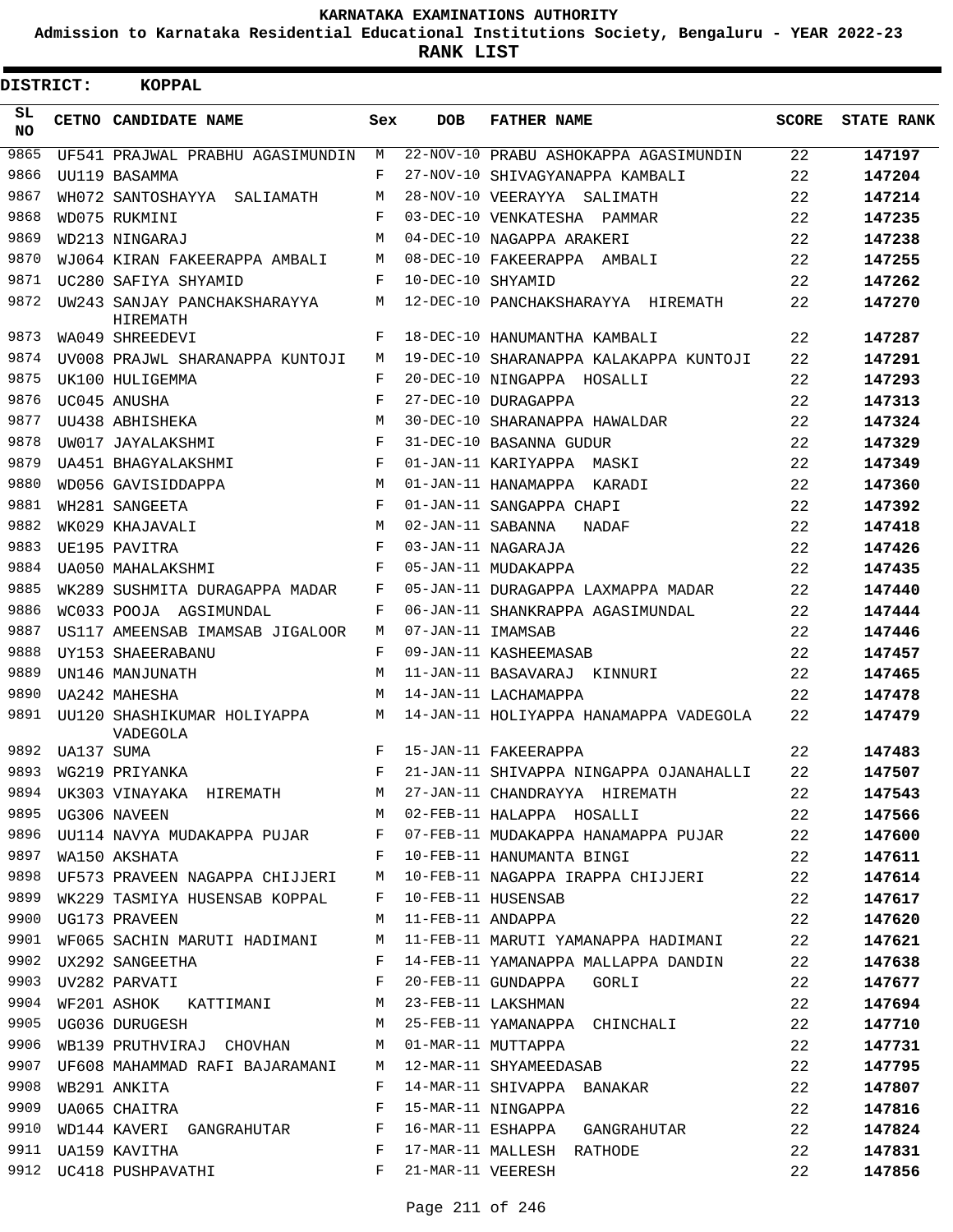**Admission to Karnataka Residential Educational Institutions Society, Bengaluru - YEAR 2022-23**

**RANK LIST**

| DISTRICT:        |             | <b>KOPPAL</b>                                                         |     |                   |                                         |              |                   |
|------------------|-------------|-----------------------------------------------------------------------|-----|-------------------|-----------------------------------------|--------------|-------------------|
| SL.<br><b>NO</b> |             | CETNO CANDIDATE NAME                                                  | Sex | <b>DOB</b>        | <b>FATHER NAME</b>                      | <b>SCORE</b> | <b>STATE RANK</b> |
| 9913             |             | UY027 DAVALASAB                                                       | М   |                   | 23-MAR-11 HUSENASAB KUDARI              | 22           | 147867            |
| 9914             |             | UW179 PARVATI RATHOD                                                  | F   | 23-MAR-11 DAKAPPA |                                         | 22           | 147874            |
| 9915             |             | UV140 SHARANAPPA MADIVALAR                                            | М   |                   | 23-MAR-11 MAHADEVAPPA                   | 22           | 147875            |
| 9916             |             | UP050 HANUMAPPA                                                       | М   |                   | 24-MAR-11 SHANKRAPPA POOJAR             | 22           | 147879            |
| 9917             |             | UD331 NINGARAJ TAVARGERI                                              | М   |                   | 26-MAR-11 ERANNA TAVARGERI              | 22           | 147902            |
| 9918             |             | WA060 SWETHA                                                          | F   |                   | 27-MAR-11 MUTTANNA HADIMANI             | 22           | 147910            |
| 9919             |             | UW018 PUNEETH                                                         | M   |                   | 30-MAR-11 PAVADEPPA ALLOLLI             | 22           | 147926            |
| 9920             |             | UK147 KIRAN                                                           | M   | $05-APR-11$ SS    |                                         | 22           | 147960            |
| 9921             |             | UP023 MAHAMADRAFIK                                                    | M   |                   | 09-APR-11 DARIYASAB MUJAVAR             | 22           | 147997            |
| 9922             |             | UJ026 MAHANANDESH PARVATAMALLAYYA M                                   |     |                   | 14-APR-11 CHIDANANDAPPA                 | 22           | 148036            |
| 9923             |             | UY080 RAMESHWAR TUKARAM NAMADAR                                       | М   |                   | 16-APR-11 TUKARAM NAMADARA              | 22           | 148056            |
| 9924             |             | WF013 HARISHA                                                         | М   |                   | 17-APR-11 RUDRAPPA HARIJANA             | 22           | 148058            |
| 9925             |             | UD117 PARWATI                                                         | F   |                   | 17-APR-11 DHARMAPPA                     | 22           | 148059            |
| 9926             |             | UG341 VIDYASHREE HEBBAL                                               | F   |                   | 17-APR-11 RAJANNA HEBBAL                | 22           | 148065            |
| 9927             |             | UG515 RANJITA                                                         | F   |                   | 23-APR-11 MUDIYAPPA ADAVALLI            | 22           | 148100            |
| 9928             |             | WJ040 KAVYA                                                           | F   |                   | 26-APR-11 NAGARAJ KARADIKAL             | 22           | 148118            |
| 9929             |             | UA342 SNEHA                                                           | F   |                   | 30-APR-11 DURUGAPPA DANAPURA            | 22           | 148149            |
| 9930             |             | UO040 ASHWINI                                                         | F   |                   | 01-MAY-11 RAMANNA METI                  | 22           | 148153            |
| 9931             |             | UX383 RENUKA SHAHAPUR                                                 | F   |                   | 01-MAY-11 YAMANOORAPPA                  | 22           | 148165            |
| 9932             |             | UU247 SOUMYA<br>KERIKATTI                                             | F   |                   | 04-MAY-11 SHARANAPPA                    | 22           | 148192            |
| 9933             |             | WA076 RENUKA GUDADOOR                                                 | F   |                   | 07-MAY-11 RAMESH GUDADOOR               | 22           | 148207            |
| 9934             |             | UA193 NAGARAJ                                                         | M   |                   | 09-MAY-11 SHARANAPPA                    | 22           | 148221            |
| 9935             |             | UD003 ILAZ MULIMANI                                                   | М   |                   | 14-MAY-11 BHASHUSAB MULIMANI            | 22           | 148253            |
| 9936             |             | UL269 POOJA                                                           | F   |                   | 14-MAY-11 SHEKHARAPPA GONDI             | 22           | 148254            |
| 9937             |             | UF672 SHIVARAJ                                                        | М   |                   | 16-MAY-11 SHARANAPPA SHIVANNA MUSALI    | 22           | 148270            |
| 9938             |             | UK013 SRIKANT                                                         | М   |                   | 19-MAY-11 HANUMANTAPPA GOUDRA           | 22           | 148291            |
| 9939             |             | UD124 CHANDRAKALA                                                     | F   |                   | 20-MAY-11 BASAVARAJ TONDIHAL            | 22           | 148297            |
| 9940             |             | WE154 SANJANA VALIKAR                                                 | F   | 21-MAY-11 MARUTI  |                                         | 22           | 148312            |
| 9941             |             | WK184 SANGEETA MASTI                                                  | F   |                   | 24-MAY-11 SHARANAPPA SHEKRAPPA MASTI    | 22           | 148337            |
| 9942             |             | UD319 SHWETA KORAVAR                                                  | F   |                   | 24-MAY-11 SHRIRAMULU                    | 22           | 148339            |
| 9943             |             | UB017 SONAKSHI CHOWAN                                                 | F   |                   | 25-MAY-11 SHANKAR CHOWAN                | 22           | 148351            |
| 9944             |             | UG286 ABHISHEK                                                        | М   |                   | 26-MAY-11 SHIVANANDAPPA AMBIGER         | 22           | 148356            |
| 9945             |             | WE203 SANGEETA                                                        | F   |                   | 26-MAY-11 SHARNAPPA MADAR               | 22           | 148365            |
| 9946             |             | $\mathbf{F}^{\mathbf{r}}$<br>UD511 BHOOMIKA                           |     |                   | 27-MAY-11 SHIVAKUMAR TEGGINAMANI        | 22           | 148368            |
| 9947             |             | WA045 SINDHU                                                          | F   |                   | 27-MAY-11 DURAGAPPA MADAR               | 22           | 148371            |
| 9948             |             | WJ137 MAHANTESH VEERANNA GURIKAR M                                    |     |                   | 28-MAY-11 VEERANNA GURIKAR              | 22           | 148375            |
| 9949             |             | WA125 SHWETHA SHIVAPPA RATHOD                                         | F   |                   | 30-MAY-11 SHIVAPPA PANDAPPA RATHOD      | 22           | 148389            |
| 9950             |             | WE167 ANUSHREE                                                        | F   |                   | 01-JUN-11 ERAPPA BHAJANTRI              | 22           | 148405            |
|                  |             | 9951 WG397 KRISHNA                                                    | М   |                   | 03-JUN-11 BETADAPPA SOOJI               | 22           | 148441            |
| 9952             | UU392 LAXMI |                                                                       | F   |                   | 05-JUN-11 IRAPPA GADAD                  | 22           | 148457            |
| 9953             |             | UX105 YAMANOORAPPA RATHOD                                             | M   |                   | 05-JUN-11 AMBARISH                      | 22           | 148463            |
|                  |             | 9954 UM143 SHREYAS                                                    | М   |                   | 06-JUN-11 BASAVARAJ KAMBAR              | 22           | 148473            |
|                  |             | 9955 UV195 SACHIN LOKAPPA LEKYAL                                      | M   |                   | 08-JUN-11 LOKAPPA NAGAPPA LEKYAL        | 22           | 148490            |
| 9956             |             | UC056 SHREEDHAR                                                       | M   |                   | 09-JUN-11 NIRUPADAPPA                   | 22           | 148500            |
| 9957             |             | UV051 JYOTHI                                                          | F   |                   | 10-JUN-11 VENKATESH KORAVAR             | 22           | 148511            |
| 9958             |             | UT061 SOMASHEKHAR DODDABASAPPA<br>BELLIHAL                            | M   |                   | 10-JUN-11 DODDABASAPPA AYYAPPA BELLIHAL | 22           | 148515            |
| 9959             |             | UY026 ASHWINI                                                         | F   |                   | 12-JUN-11 DYAMANNA BASAPPA SOODI        | 22           | 148525            |
|                  |             | 9960 UD215 SHASHANK                                                   | M   |                   | 13-JUN-11 RAVIBABU KURI                 | 22           | 148537            |
|                  |             | 9961 UR079 AISHWARYA LAKSHMAN PUJAR     F   15-JUN-11 LAKSHMAN  PUJAR |     |                   |                                         | 22           | 148551            |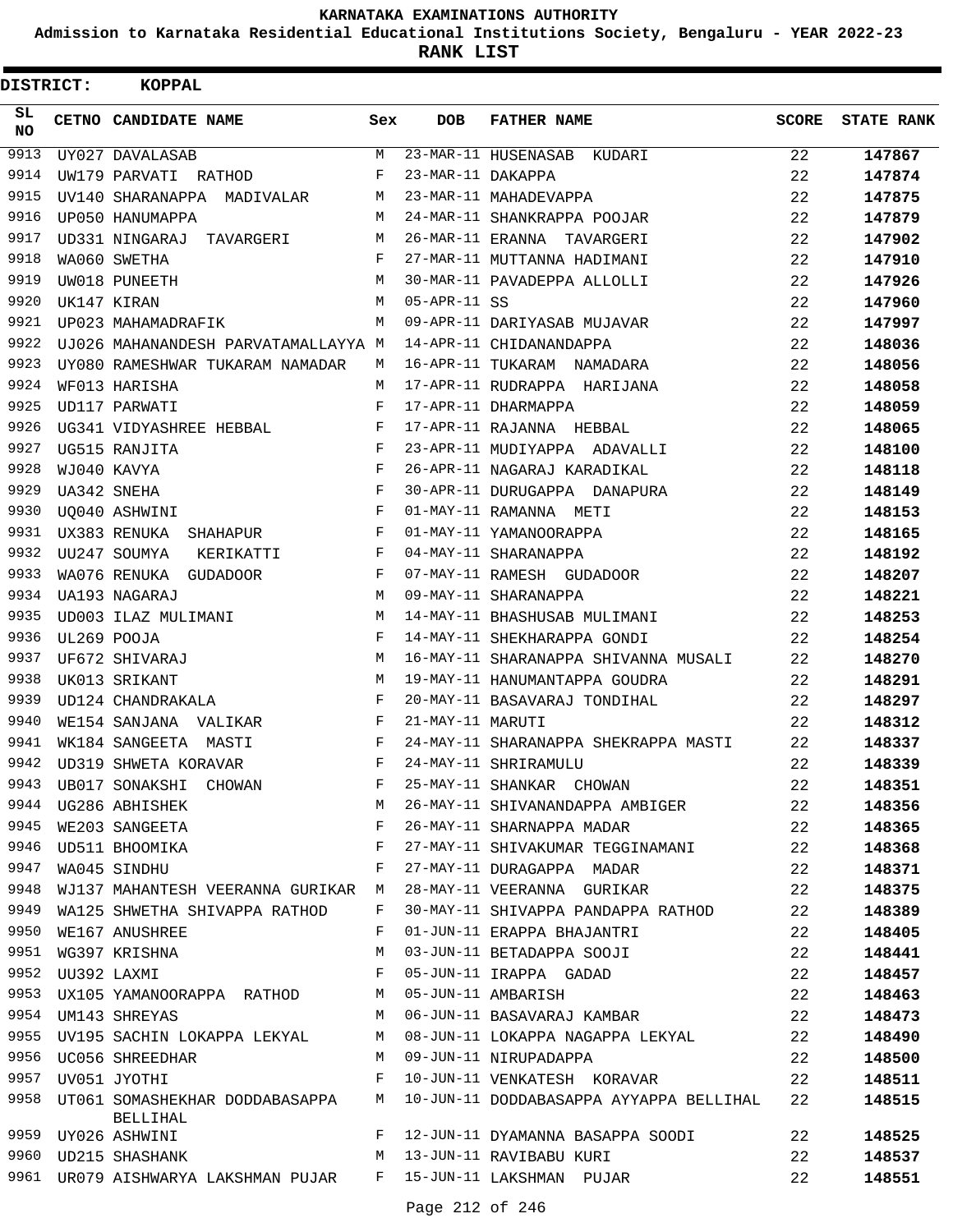**Admission to Karnataka Residential Educational Institutions Society, Bengaluru - YEAR 2022-23**

| DISTRICT: |            | <b>KOPPAL</b>                              |            |                   |                                                     |              |                   |
|-----------|------------|--------------------------------------------|------------|-------------------|-----------------------------------------------------|--------------|-------------------|
| SL<br>NO. |            | CETNO CANDIDATE NAME                       | Sex        | <b>DOB</b>        | <b>FATHER NAME</b>                                  | <b>SCORE</b> | <b>STATE RANK</b> |
| 9962      |            | UZ019 SIDDAVVA                             | F          |                   | 15-JUN-11 YAMANAPPA KAMBALI                         | 22           | 148561            |
| 9963      |            | UU297 SANTOSHA                             | М          |                   | 16-JUN-11 SANNAHANUMANTA SOOJER                     | 22           | 148575            |
| 9964      |            | UW084 RUDRAGOUDA                           | M          |                   | 20-JUN-11 DYMANAGOUDA MALIPATIL                     | 22           | 148608            |
| 9965      |            | UG108 SWETA                                | F          |                   | 20-JUN-11 BADDEPPA PUJAR                            | 22           | 148610            |
| 9966      |            | UY189 BHAGYA                               | F          |                   | 21-JUN-11 GYANAPPA<br>KANASAVI                      | 22           | 148613            |
| 9967      |            | UD500 PARASHURAM                           | М          |                   | 23-JUN-11 BASAPPA MURADI                            | 22           | 148627            |
| 9968      |            | UW151 SAVITA MAHANTAPPA AVIN               | F          |                   | 23-JUN-11 MAHANTAPPA SHIVAPPA AVIN                  | 22           | 148631            |
| 9969      |            | UF114 SHARANABASAVA<br>BYALYAL             | M          |                   | 23-JUN-11 KANAKAPPA                                 | 22           | 148632            |
| 9970      |            | UR093 MAHMAD AJMEER                        | М          |                   | 26-JUN-11 KHADARSAB<br>DADIBAI                      | 22           | 148664            |
| 9971      |            | UV048 VIJAY YALLAPPA VADDAR                | М          |                   | 27-JUN-11 YALLAPPA RAMAPPA VADDAR                   | 22           | 148678            |
| 9972      |            | UH108 ULLAS                                | М          |                   | 29-JUN-11 GAVISIDDAPPA BUKKAMMANAVAR                | 22           | 148692            |
| 9973      |            | UE043 SOHAIL                               | М          |                   | 01-JUL-11 KHADARBASHA BANDRAL                       | 22           | 148713            |
| 9974      |            | UF434 MANJAPPA                             | M          |                   | 02-JUL-11 FAKEERAPPA BHAJANTRI                      | 22           | 148725            |
| 9975      |            | UZ379 YAMANOOR                             | M          |                   | 02-JUL-11 MASAPPA MASAPPA GOUDRA                    | 22           | 148728            |
| 9976      |            | UF587 ABHISHEK SHIVASHANKRAPPA<br>NELLUR   | М          |                   | 07-JUL-11 SHIVASHANKRAPPA NELLUR                    | 22           | 148761            |
| 9977      |            | UZ259 KRISHNAPPA KATAGELAR                 | М          |                   | 07-JUL-11 SANNADYAMANNA KATAGELAR                   | 22           | 148764            |
| 9978      |            | WC107 NIRANJAN                             | М          |                   | 09-JUL-11 HANUMAPPA DEVARAR                         | 22           | 148785            |
| 9979      |            | WA161 SHASWATHA                            | $_{\rm F}$ |                   | 15-JUL-11 SHREENIVASA                               | 22           | 148850            |
| 9980      |            | UG412 JAHNAVI                              | F          |                   | 16-JUL-11 NEELAKANTHAPPA SAJJAN                     | 22           | 148856            |
| 9981      |            | WB220 SHWETA HEMANT KADIYAVAR              | F          |                   | 20-JUL-11 HEMANT MALLAPPA KADIYAVAR                 | 22           | 148884            |
| 9982      |            | UD361 RAJABAKSHA                           | М          |                   | 21-JUL-11 KASHIMSAB                                 | 22           | 148891            |
| 9983      |            | UP077 YALLAPPA                             | М          |                   | 21-JUL-11 HANUMAPPA MUKKANNAVAR                     | 22           | 148894            |
| 9984      |            | UD209 NAGARATHNAMMA                        | F          |                   | 22-JUL-11 SHAMAPPA VADAKI                           | 22           | 148901            |
| 9985      |            | WC029 HANAMAPPA RAMAPPA BANDI              | М          | 26-JUL-11 RAMAPPA |                                                     | 22           | 148926            |
| 9986      |            | UY148 PARASHURAM<br>CHAKKADI               | М          |                   | 01-AUG-11 SHIVAPPA                                  | 22           | 148984            |
| 9987      |            | UX366 SHYAMURTI                            | М          |                   | 06-AUG-11 KARIYAPPA BHAJANTRI                       | 22           | 149024            |
| 9988      |            | UR035 ANITA                                | $_{\rm F}$ |                   | 07-AUG-11 SHARANAPPA<br>YALABURTHI                  | 22           | 149028            |
| 9989      |            | WC169 PRATHIBHA                            | F          |                   | 18-AUG-11 MALLAPPA                                  | 22           | 149105            |
| 9990      | UN148 ASMA |                                            | $_{\rm F}$ |                   | 21-AUG-11 KHASIMVALI HULIHAIDAR                     | 22           | 149124            |
| 9991      |            | UK125 AISHWARYA                            | F          |                   | 23-AUG-11 RAVIKUMAR NAYAKA                          | 22           | 149133            |
| 9992      | WB241 USHA |                                            | F          |                   | 25-AUG-11 LAXMANNA JABBLADA                         | 22           | 149158            |
| 9993      |            | UG129 HARIPRIYA BANNIKOPPA                 | F          |                   | 26-AUG-11 LAKKAPPA BANNIKOPPA                       | 22           | 149159            |
| 9994      |            | UW280 VARNDATI                             | F          |                   | 28-AUG-11 BHEEMAPPA SAJJIROTTI                      | 22           | 149188            |
| 9995      |            | WA019 TEJASH                               | М          |                   | 29-AUG-11 MAHESHAKUMAR MADAR                        | 22           | 149196            |
| 9996      |            | WD033 GANGADHARAYYA POOJAR                 | М          |                   | 31-AUG-11 RUDRAMUNISWAMI                            | $22^{\circ}$ | 149208            |
| 9997      |            | WB152 PRAJWAL MUTTANAGOUDA<br>TIMMANAHATTI | М          |                   | 08-SEP-11 MUTTANAGOUDA BHARAMAGOUDA<br>TIMMANAHATTI | 22           | 149272            |
|           |            | 9998 UL276 ANIL KUMAR                      | М          |                   | 09-SEP-11 NINGAPPA KUKANUR                          | 22           | 149278            |
|           |            | 9999 WC007 SUDARSHAN                       | М          |                   | 09-SEP-11 MALIYAPPA KAMMAR                          | 22           | 149282            |
|           |            | 10000 UJ009 BHAVANA                        | F          |                   | 11-SEP-11 GAVISIDDAPPA VADRATTI                     | 22           | 149292            |
|           |            | 10001 UE105 AADISHESHA                     | М          |                   | 19-SEP-11 RENUKAPPA                                 | 22           | 149346            |
|           |            | 10002 WG162 PARASHURAM                     | М          |                   | 23-SEP-11 DEVAPPA VADDAR                            | 22           | 149374            |
|           |            | 10003 WH319 PAVANKUMAR                     | М          |                   | 23-SEP-11 PARASHURAM LAMANI                         | 22           | 149375            |
|           |            | 10004 WC087 HANAMESH                       | М          |                   | 24-SEP-11 SHIVAPUTRAPPA HULLER                      | 22           | 149384            |
|           |            | 10005 WH036 TASLEEMA                       | F          |                   | 26-SEP-11 MOULASAB SHIRAGUMPI                       | 22           | 149401            |
|           |            | 10006 UK327 ROHITH                         | М          |                   | 30-SEP-11 MAHENDRA AKKASALI                         | 22           | 149425            |
|           |            | 10007 UV147 RAHEEMASAB                     | М          |                   | 01-OCT-11 SHAMIDSAB SINDHANUR                       | 22           | 149436            |
|           |            | 10008 UA329 SHARANABASAVARAJ               | M          |                   | 04-OCT-11 SHANAMUKAPPA IDIGA                        | 22           | 149457            |
|           |            | 10009 UD410 AMBIKA                         | F          |                   | 10-OCT-11 NINGAPPA                                  | 22           | 149476            |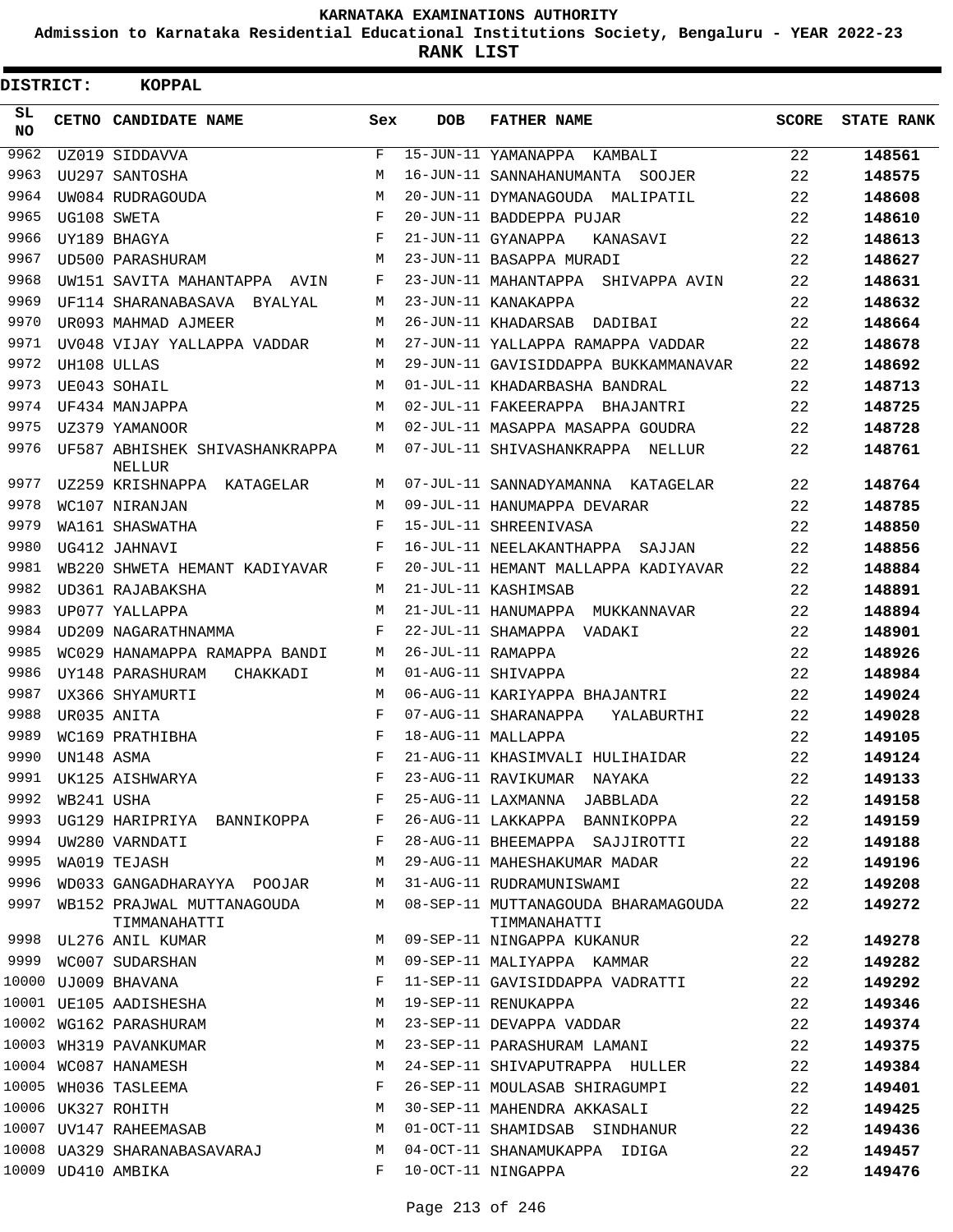**Admission to Karnataka Residential Educational Institutions Society, Bengaluru - YEAR 2022-23**

**RANK LIST**

| DISTRICT:       |                   | <b>KOPPAL</b>                      |     |                   |                                                                                                                                                    |       |                   |
|-----------------|-------------------|------------------------------------|-----|-------------------|----------------------------------------------------------------------------------------------------------------------------------------------------|-------|-------------------|
| SL<br><b>NO</b> |                   | CETNO CANDIDATE NAME               | Sex | <b>DOB</b>        | <b>FATHER NAME</b>                                                                                                                                 | SCORE | <b>STATE RANK</b> |
| 10010           |                   | WC014 JAGADEESH                    | M   |                   | 17-OCT-11 LAKSHMANA NADADALA                                                                                                                       | 22    | 149525            |
| 10011           |                   | UB200 SHIVA KUMAR                  | M   | 18-OCT-11 VEERESH |                                                                                                                                                    | 22    | 149540            |
|                 |                   | 10012 UX281 YALLAVVA               | F   |                   | 24-OCT-11 YALLAPPA CHIJYERI                                                                                                                        | 22    | 149588            |
|                 |                   | 10013 UD153 SHANKAR                | М   | 28-OCT-11 NAGESH  |                                                                                                                                                    | 22    | 149612            |
|                 |                   | 10014 UA449 YAMANAMMA TALWAR       | F   |                   | 28-OCT-11 TIRUPATI                                                                                                                                 | 22    | 149615            |
|                 |                   | 10015 WE005 ANITA MARANAL          | F   |                   | 31-OCT-11 ANANDAPPA MARANAL                                                                                                                        | 22    | 149625            |
|                 |                   | 10016 UT042 RESHMA                 | F   |                   | 05-NOV-11 YALLAPPA HOSURU                                                                                                                          | 22    | 149656            |
| 10017           |                   | WJ165 BHEEMAVVA SHARANAPPA BHAVI   | F   |                   | 08-NOV-11 SHARANAPPA MARIYAPPA BHAVI                                                                                                               | 22    | 149670            |
| 10018           |                   | WJ100 NAJIN<br>MARANAL             | F   |                   | 15-NOV-11 FAKEERSAB MARANAL                                                                                                                        | 22    | 149720            |
|                 |                   | 10019 UX060 VENKATESH              | M   |                   | 18-NOV-11 DEVAPPA TUMBAD                                                                                                                           | 22    | 149737            |
|                 | 10020 UR040 SUNIL |                                    | M   |                   | 20-NOV-11 RAMESH BHIMSHEPPA ARER                                                                                                                   | 22    | 149754            |
|                 |                   | 10021 UC437 RUTU K                 | F   |                   | 23-NOV-11 RAVICHANDREN                                                                                                                             | 22    | 149775            |
|                 |                   | 10022 UK348 ARPITHA                | F   |                   | 29-NOV-11 IERAPPA HALEMANI                                                                                                                         | 22    | 149809            |
|                 |                   | 10023 UY044 JAMBANNA               | М   |                   | 29-NOV-11 MANJUNATH VIBHUTI                                                                                                                        | 22    | 149810            |
|                 |                   | 10024 UC108 MARUTI                 | M   |                   | 30-NOV-11 BASAVARAJ BAGANALA                                                                                                                       | 22    | 149820            |
|                 |                   | 10025 UF513 ANNAPURNA              | F   |                   | 10-DEC-11 GAVISANGAPPA                                                                                                                             | 22    | 149861            |
|                 | 10026 UU011 ROJA  |                                    | F   |                   | 11-DEC-11 SHARANAPPA HOSAGERI                                                                                                                      | 22    | 149872            |
| 10027           |                   | UA153 SAMPAT KUMAR                 | М   |                   | 12-DEC-11 SHRINIVAS                                                                                                                                | 22    | 149881            |
| 10028           |                   | WG326 SANJU MUTTAPPA PAMMAR        | М   |                   | 12-DEC-11 MUTTAPPA HONNAPPA PAMMAR                                                                                                                 | 22    | 149882            |
| 10029           |                   | WJ124 NIKHITA                      | F   |                   | 17-DEC-11 BALARAJ HIREBENAKAL                                                                                                                      | 22    | 149908            |
|                 | 10030 UW132 RAMYA |                                    | F   |                   | 20-DEC-11 RAMABABU                                                                                                                                 | 22    | 149924            |
|                 |                   | 10031 UG419 THANUSREE POOJAR       | F   |                   | 29-DEC-11 HANUMANTHA POOJAR                                                                                                                        | 22    | 149970            |
|                 |                   | 10032 WJ122 ARAVIND                | M   |                   | 01-JAN-12 PARASAPPA KATTIMANI                                                                                                                      | 22    | 149982            |
| 10033           |                   | UR074 BASAVARAJ                    | M   |                   | 01-JAN-12 HANAMAPPA BANNADA                                                                                                                        | 22    | 149986            |
|                 |                   | 10034 UU266 AISHWARYA              | F   |                   | 04-JAN-12 HANAMANTAPPA GOLLARA                                                                                                                     | 22    | 150013            |
|                 |                   | 10035 UU278 SHIVALINGANAGOUDA      | М   |                   | 08-FEB-12 AMARESHA PUNDAGOUDRU                                                                                                                     | 22    | 150057            |
|                 |                   | 10036 UE187 HARISHA REDDY          | M   |                   | 14-FEB-12 VENKATESHA                                                                                                                               | 22    | 150063            |
|                 |                   | 10037 UZ241 SUNILKUMAR             | М   |                   | 07-APR-12 KANAKAPPA JABLAD                                                                                                                         | 22    | 150095            |
|                 |                   | 10038 UJ143 BHOOMIKA               | F   |                   | 08-MAY-12 HANAMAPPA HALLIKERI                                                                                                                      | 22    | 150102            |
|                 |                   | 10039 WA057 MEENAKSHI              | F   |                   | 27-FEB-09 BASAVARAJA BANNIGOLA                                                                                                                     | 21    | 150135            |
|                 |                   |                                    |     |                   | 10040 UX159 MAHMAD RAJESAB BENAL M 25-MAR-09 RAJESAB BASHUSAB BENAL                                                                                | 21    | 150136            |
|                 |                   | 10041 UP181 PRASHANTH              |     |                   | M 14-SEP-09 PRAKASH ELLAPPA SANKLAPURA 21                                                                                                          |       | 150152            |
|                 |                   | $\mathbf{F}$<br>10042 UF613 ANJANA |     |                   | 30-SEP-09 SHYAMANNA INDAVARA                                                                                                                       | 21    | 150153            |
|                 |                   |                                    |     |                   | 10043 UF359 PAVITHRA H RATHOD F 05-OCT-09 HUMANUMANTH B RATHOD                                                                                     | 21    | 150156            |
|                 |                   |                                    |     |                   | 10044 UA467 PRAVEEN PATTAR M 18-DEC-09 VIRUPAKSHA PATTAR                                                                                           | 21    | 150172            |
|                 |                   |                                    |     |                   | 10045 UD448 PUSHPA KURI NAMERIN F 01-JAN-10 MANJUNATHA KURI                                                                                        | 21    | 150199            |
|                 |                   |                                    |     |                   | 10046 UG304 SHASHAVALI M 04-FEB-10 GUDUSABA ALLALLI                                                                                                | 21    | 150224            |
|                 |                   |                                    |     |                   | 10047 UX235 GANESH SIDDAPPA MAGI M 07-FEB-10 SIDDAPPA HANAMAPPA MAGI                                                                               | 21    | 150225            |
|                 |                   |                                    |     |                   | 10048 WF238 CHETAN RUDRAPPA KUDRIKOTAGI M 08-FEB-10 RUDRAPPA BASAPPA KUDRIKOTAGI                                                                   | 21    | 150228            |
|                 |                   | 10049 UG243 KHUSHI                 |     |                   | F 08-FEB-10 MADYAPPA GOUDRA                                                                                                                        | 21    | 150230            |
|                 |                   | GURIKAR                            |     |                   | 10050 UF527 SHIVALEELA KANAKAPPA F 18-FEB-10 KANAKAPPA FAKEERAPPA GURIKAR                                                                          | 21    | 150240            |
|                 |                   | 10051 UJ084 VENKATESH              | M   |                   | 01-APR-10 SHRISHAIL REDDY                                                                                                                          | 21    | 150260            |
|                 |                   | 10052 WG011 BASAVARAJA M           |     |                   | 03-APR-10 RAJAPPA PARIYAVAR                                                                                                                        | 21    | 150262            |
|                 |                   |                                    |     |                   | 10053 WH131 SHREEDEVI F 06-APR-10 KEMPAHANAMAPPA GOLLAR<br>10054 UG099 ARJUN RATHOD M 21-APR-10 YAMANOORAPPA<br>06-APR-10 KEMPAHANAMAPPA GOLLAR 21 |       | 150267            |
|                 |                   |                                    |     |                   |                                                                                                                                                    | 21    | 150274            |
|                 |                   |                                    |     |                   | 10055 UJ151 PRASHANT M 24-APR-10 BEERAPPA SANNASIDDAPPANAVAR                                                                                       | 21    | 150278            |
|                 |                   |                                    |     |                   | 10056 UU329 SAGAR SIDDAPPA HALLAD M 26-JUN-10 SIDDAPPA KALAKAPPA HALLAD                                                                            | 21    | 150343            |
|                 |                   | 10057 UH008 ABHISHEK               | M   |                   | 02-JUL-10 HANUMAPPA UPPPAR                                                                                                                         | 21    | 150348            |
|                 |                   | 10058 UA181 ANILKUMAR              |     |                   | M 04-JUL-10 MURUDABASAPPA                                                                                                                          | 21    | 150351            |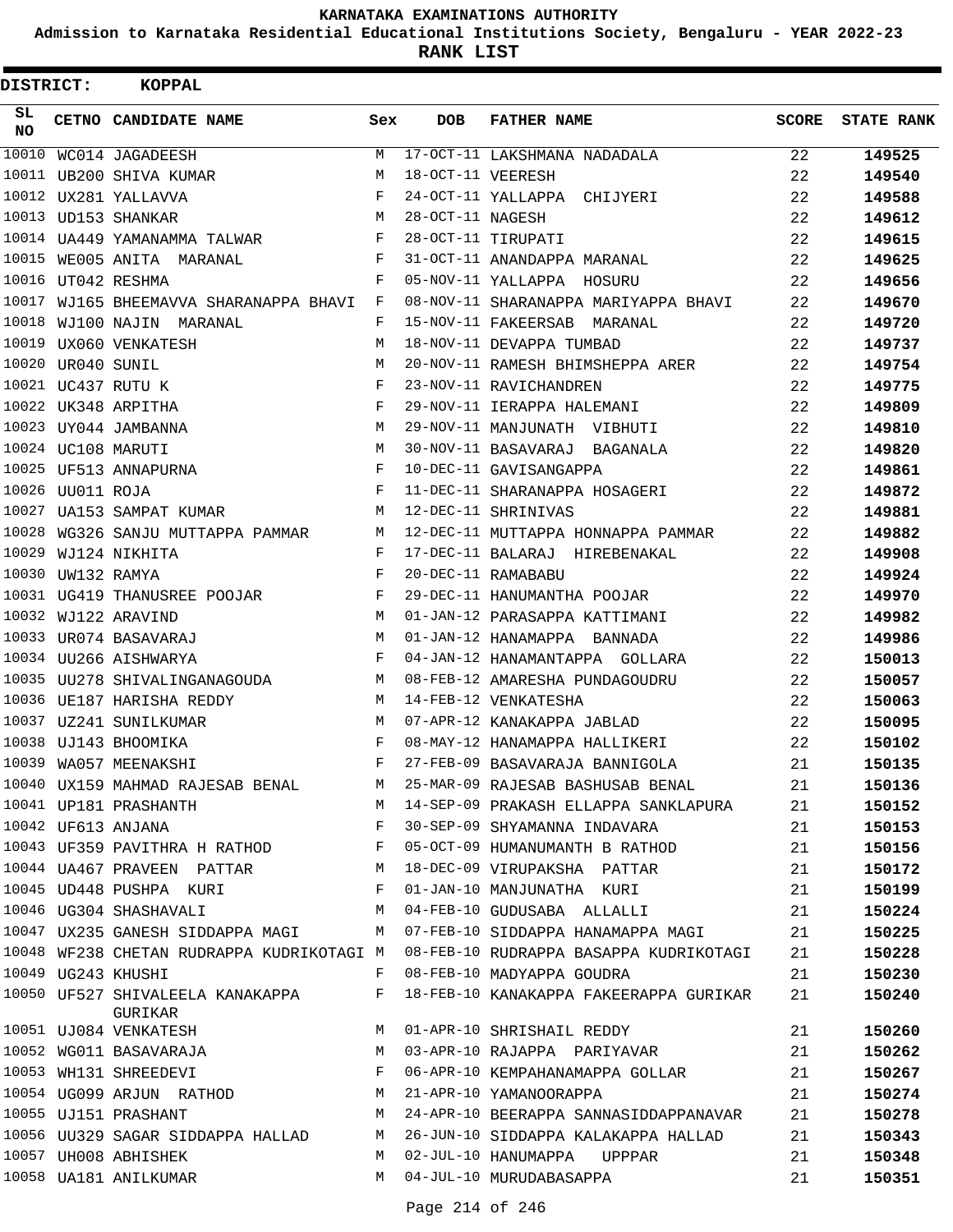**Admission to Karnataka Residential Educational Institutions Society, Bengaluru - YEAR 2022-23**

**RANK LIST**

ı

| DISTRICT: |                   | <b>KOPPAL</b>                                   |     |                   |                                                                                 |              |                   |
|-----------|-------------------|-------------------------------------------------|-----|-------------------|---------------------------------------------------------------------------------|--------------|-------------------|
| SL<br>NO. |                   | CETNO CANDIDATE NAME                            | Sex | <b>DOB</b>        | <b>FATHER NAME</b>                                                              | <b>SCORE</b> | <b>STATE RANK</b> |
| 10059     |                   | WK030 DAVALASAB HUSAINABHASHA<br>LEKHALI        | M   |                   | 02-AUG-10 HUSAINABHASHA<br>LEKHALI                                              | 21           | 150386            |
|           |                   | 10060 UE125 DODDA YANKANNA GOLLAR               | М   |                   | 10-AUG-10 HIRE HANUMANT<br>GOLLAR                                               | 21           | 150397            |
| 10061     |                   | UD362 AFSA TARANNUM                             | F   |                   | 13-AUG-10 DADAPEER                                                              | 21           | 150399            |
| 10062     |                   | UG359 PRAVEENKUMAR                              | М   |                   | 14-AUG-10 MANJUNATA                                                             | 21           | 150402            |
|           |                   | 10063 UA358 ERISWAMY                            | M   |                   | 16-AUG-10 LAKSHMAPPA                                                            | 21           | 150404            |
|           |                   | 10064 UB054 TANUSHREE                           | F   |                   | 18-AUG-10 CHENNABASAPPA                                                         | 21           | 150411            |
| 10065     |                   | UD202 SUSHMA SAROJA                             | F   |                   | 22-AUG-10 JAGADEESH GADDI                                                       | 21           | 150418            |
| 10066     |                   | UK352 SANJAY                                    | М   |                   | 28-AUG-10 NAGARAJA<br>KANAKAPURA                                                | 21           | 150425            |
| 10067     |                   | UL038 SANGMESH HANUMANTAPPA<br><b>VAKKAR</b>    | М   |                   | 07-SEP-10 HANUMANTAPPA SANGAPPA VAKKAR                                          | 21           | 150443            |
|           |                   | 10068 UE238 MEHABOOBSAB<br>CHINNURU             | M   |                   | 12-SEP-10 SHAMID SAB<br>CHINNURU                                                | 21           | 150458            |
| 10069     |                   | UV199 PRAGATI                                   | F   |                   | 14-SEP-10 MALLIKARJUNA AGASIMUNDINA                                             | 21           | 150462            |
|           |                   | 10070 UU490 BHIMEESHA HANAMAPPA<br>THOPALAKATTI | M   |                   | 23-SEP-10 HANAMAPPA                                                             | 21           | 150472            |
|           |                   | 10071 UT124 NAGARATNA DURAGAPPA<br>VADEGOLA     | F   |                   | 23-SEP-10 DURAGAPPA HANAMAPPA VADEGOLA                                          | 21           | 150474            |
|           |                   | 10072 UM222 MAMATA                              | F   |                   | 27-SEP-10 MAHESHAPPA HEGADE GUDADAPPA                                           | 21           | 150483            |
| 10073     |                   | WA042 KAVERI                                    | F   |                   | 28-SEP-10 SHARANAPPA HANAMAPPA MADDERA                                          | 21           | 150487            |
|           |                   | 10074 UU133 CHAITRA                             | F   |                   | 30-SEP-10 VEERANAGOUDA POLICE PATIL                                             | 21           | 150491            |
|           |                   | 10075 UG238 MAHMAD RIHAN                        | М   |                   | 02-OCT-10 BASHUSAB<br>GADAD                                                     | 21           | 150499            |
|           | 10076 UZ234 SALMA |                                                 | F   |                   | 02-OCT-10 KASEEMSAB RAJESAB DODDAMANI                                           | 21           | 150501            |
|           |                   | 10077 UD317 SANJANA                             | F   |                   | 04-OCT-10 BASAVARAJ MALAGITTI<br>MALAGITTI                                      | 21           | 150509            |
| 10078     |                   | WH340 DEEPA HARIJAN                             | F   |                   | 05-OCT-10 BALAVANTAPPA                                                          | 21           | 150512            |
|           |                   | 10079 UT116 PARAVEENABEGUM HUSENASABA<br>KUDARI | F   |                   | 10-OCT-10 HUSENASABA KHAJASABA KUDARI                                           | 21           | 150531            |
| 10080     |                   | UR020 SHASHIKALA                                | F   |                   | 10-OCT-10 JAMBANNA VIBHUTI                                                      | 21           | 150532            |
| 10081     |                   | WF319 MUTTANNA                                  | M   |                   | 11-OCT-10 SHARANAPPA BASARIGIDAD                                                | 21           | 150535            |
| 10082     |                   | UB005 PRABHU HIREMANI                           | М   |                   | 11-OCT-10 HANUMESHA                                                             | 21           | 150537            |
|           |                   | 10083 UB027 SHASHIKUMAR                         | М   |                   | 13-OCT-10 RASAVARAJ                                                             | 21           | 150545            |
|           |                   | 10084 UN204 BASAVARAJ                           | М   |                   | 19-OCT-10 HANUMAPPA SANNADYAVANNAVAR                                            | 21           | 150561            |
|           | 10085 UG121 RAHUL |                                                 | M   |                   | 21-OCT-10 SHARANAPPA DANADAMANI                                                 | 21           | 150566            |
|           |                   | 10086 UX257 MOUNESH                             | М   |                   | 23-OCT-10 CHATRAPPA KARADI                                                      | 21           | 150573            |
|           |                   | 10087 UG274 DEEPA KALAKERI                      | F   |                   | 24-OCT-10 SHIVAPPA KALAKERI                                                     | 21           | 150575            |
|           |                   | 10088 UK131 ESHWARI                             | F   |                   | 25-OCT-10 MUDUKAPPA HARIJANA                                                    | 21           | 150577            |
|           |                   | 10089 WC062 YOGANANDASWAMY                      | М   |                   | 27-OCT-10 SHIVABASAYYA KOCHALAPUR                                               | 21           | 150585            |
|           |                   | 10090 WG360 KAVERI                              | F   |                   | 31-OCT-10 SIDDALINGAYYA OLIMATH                                                 | 21           | 150596            |
|           |                   | 10091 UC178 SHANTAMMA                           | F   |                   | 03-NOV-10 NAGARAJ HANCHINAL                                                     | 21           | 150605            |
|           |                   | 10092 UC411 ANUJA                               | F   |                   | 06-NOV-10 HANUMESHA HUGGI                                                       | 21           | 150611            |
|           |                   | 10093 UF615 APPAYYA                             | М   |                   | 08-NOV-10 MUDUKAPPA HARIJAN                                                     | 21           | 150614            |
|           |                   | 10094 UU144 ARJUN RATHOD                        | М   |                   | 18-NOV-10 HANAMANTAPPA SHIVAPPA RATHOD                                          | 21           | 150638            |
|           | 10095 UC061 LAXMI |                                                 | F   |                   | 19-NOV-10 HANUMESHA DODDAMANI                                                   | 21           | 150643            |
|           |                   | 10096 UC316 AJAYA                               | М   |                   | 25-NOV-10 NARAHAREPPA                                                           | 21           | 150662            |
|           | 10097 UE259 RAJA  |                                                 | М   | $26 - NOV - 10 X$ |                                                                                 | 21           | 150670            |
|           |                   | 10098 UV094 HANAMANTHA                          | М   |                   | 28-NOV-10 GIRIYAPPA JUTLARA                                                     | 21           | 150678            |
|           |                   | 10099 WG161 SALMA JAFARASAB MUJAVAR             | F   |                   | 02-DEC-10 JAFARASAB MUJAVAR                                                     | 21           | 150691            |
|           |                   | 10100 UF020 PRAVEEN HANAMAPPA<br>BHAVIKATTI     |     |                   | M 06-DEC-10 HANAMAPPA RAMACHANDRAPPA<br>BHAVIKATTI                              | 21           | 150702            |
|           |                   |                                                 |     |                   | 10101 UX247 YAMANAKKA BASAPPA MADLIGERI F 11-DEC-10 BASAPPA PARASAPPA MADLIGERI | 21           | 150723            |
|           |                   | 10102 WD025 NETRAVATI                           | F   |                   | 17-DEC-10 BASAPPA HARIJAN                                                       | 21           | 150740            |
|           |                   | 10103 UP061 SOUNDARYA BETAGERI                  | F   |                   | 17-DEC-10 SHANKRAPPA BETAGERI                                                   | 21           | 150743            |
|           |                   |                                                 |     | Page 215 of 246   |                                                                                 |              |                   |
|           |                   |                                                 |     |                   |                                                                                 |              |                   |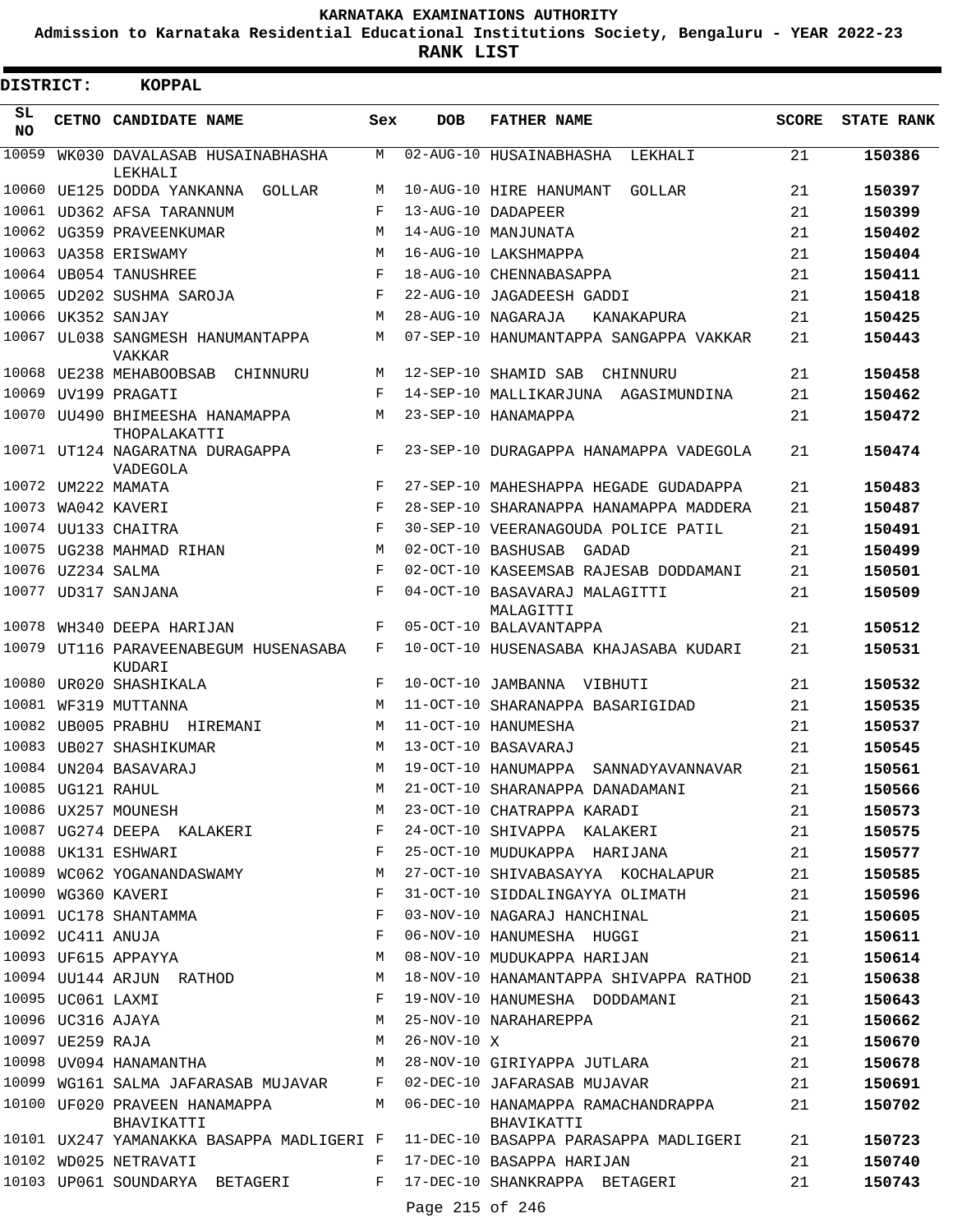**Admission to Karnataka Residential Educational Institutions Society, Bengaluru - YEAR 2022-23**

**RANK LIST**

| DISTRICT: |                   | <b>KOPPAL</b>                                     |       |                   |                                                                              |              |                   |
|-----------|-------------------|---------------------------------------------------|-------|-------------------|------------------------------------------------------------------------------|--------------|-------------------|
| SL<br>NO. |                   | CETNO CANDIDATE NAME                              | Sex   | <b>DOB</b>        | <b>FATHER NAME</b>                                                           | <b>SCORE</b> | <b>STATE RANK</b> |
|           |                   | 10104 UJ155 BASAVARAJ                             | M     |                   | 28-DEC-10 HANUMANTHAPPA TIMLAPUR                                             | 21           | 150775            |
| 10105     |                   | WH055 HULIGEVVA                                   | F     | 31-DEC-10 NAME    |                                                                              | 21           | 150783            |
|           |                   | 10106 UQ105 SHIVAPPA                              | M     |                   | 01-JAN-11 SAGARAPPA                                                          | 21           | 150847            |
| 10107     |                   | WJ048 IRAMMA                                      | F     |                   | 04-JAN-11 VEERESHAPPA POOJAR                                                 | 21           | 150876            |
|           |                   | 10108 UC431 MALLIKARJUN                           | М     | 04-JAN-11 DEVAPPA |                                                                              | 21           | 150877            |
|           |                   | 10109 WE185 TAYAVVA                               | F     |                   | 05-JAN-11 RAMAPPA SANKANOOR                                                  | 21           | 150886            |
|           |                   | 10110 UX118 MANJAPPA                              | M     |                   | 08-JAN-11 NINGAPPA EDAGINALA                                                 | 21           | 150898            |
|           |                   | 10111 WB279 SWAPNA                                | F     |                   | 13-JAN-11 SURESH JARAKUNTI                                                   | 21           | 150915            |
|           | 10112 UL233 UDAYA |                                                   | М     |                   | 15-JAN-11 SURESH ALUR                                                        | 21           | 150930            |
|           |                   | 10113 WJ206 POORNIMA HANAMAPPA KURI               | F     |                   | 16-JAN-11 HANAMAPPA SAKRAPPA KURI                                            | 21           | 150932            |
|           |                   | 10114 WH188 BHAGYASHREE                           | F     |                   | 18-JAN-11 SHARANAPPA DODDAMANI                                               | 21           | 150942            |
|           |                   | 10115 UB362 PARASHURAM RATHOD                     | М     |                   | 25-JAN-11 DEVENDRAPPA RATHOD                                                 | 21           | 150954            |
|           |                   | 10116 UL217 WAHID AHMED KHALID AHMED<br>LABBAIR   | М     |                   | 28-JAN-11 KHALID AHMED LABBAIR                                               | 21           | 150969            |
|           | 10117 UB106 ANITA |                                                   | F     |                   | 01-FEB-11 BASAVARAJ                                                          | 21           | 150975            |
|           |                   | 10118 US076 MUTTANNA<br>HUNGUND                   | М     |                   | 02-FEB-11 YAMANAPPA                                                          | 21           | 150986            |
|           |                   | 10119 WH255 MARUTI                                | М     |                   | 03-FEB-11 HANUMAPPA UCHCHALAKUNTI                                            | 21           | 150992            |
|           |                   | 10120 UA308 V CHETAN                              | M     |                   | 11-FEB-11 V SHIVAPPA                                                         | 21           | 151027            |
|           |                   | 10121 UC078 ASHWINI MANOHARA TALAVARA             | F     |                   | 14-FEB-11 MANOHARA ANANDAPPA TALAVARA                                        | 21           | 151034            |
|           |                   | 10122 UY054 SOLABAYYA                             | M     |                   | 16-FEB-11 DODDAYYA HIREMATH                                                  | 21           | 151044            |
|           |                   | 10123 UY050 MARUTI                                | М     |                   | 18-FEB-11 KALAPPA PUJARI                                                     | 21           | 151053            |
|           |                   | 10124 UC180 AKSHATHA                              | F     |                   | 26-FEB-11 KRISHNAPPA                                                         | 21           | 151094            |
|           |                   | 10125 UB348 NINGAMMA                              | F     |                   | 26-FEB-11 GADEGOUDA                                                          | 21           | 151096            |
|           |                   | 10126 UX364 MANOJ BASAVARAJ SAHUKARA              | М     |                   | 03-MAR-11 BASAVARAJ BASAPPA SAHUKARA                                         | 21           | 151122            |
|           |                   | 10127 UU129 SANDEEPA RAMESHA KAMMAR               | M     |                   | 04-MAR-11 RAMESH IRAPPA KAMMAR                                               | 21           | 151127            |
| 10128     | UK072 ABHI        |                                                   | M     |                   | 05-MAR-11 MARIYAPPA DODDAMANI                                                | 21           | 151130            |
| 10129     |                   | WB263 DURAGESH HANAMAPPA VARAGAR                  | М     |                   | 06-MAR-11 HANAMAPPA ADIVEPPA VARAGAR                                         | 21           | 151135            |
|           |                   | 10130 UK064 LAKSHMI SHARANAPPA ANGADI             | F     |                   | 12-MAR-11 SHARANAPPA BALAPPA ANGADI                                          | 21           | 151158            |
|           |                   | 10131 UE111 SHARANABASAVA<br>SHEERI               | M     |                   | 14-MAR-11 BASAVARAJ ISHAPPA SHEERI                                           | 21           | 151172            |
|           |                   | 10132 UX457 RENUKA                                | F     |                   | 15-MAR-11 PARASHURAMA TALAVAR                                                | 21           | 151177            |
|           |                   | 10133 UZ233 HUSENSAB GONAL                        | M     |                   | 18-MAR-11 RAJESAB GONAL                                                      | 21           | 151190            |
|           |                   | 10134 WC127 RAKSHITA                              | F     |                   | 21-MAR-11 BHARAMAPPA GURIKAR                                                 | 21           | 151212            |
|           |                   | 10135 UF451 VISHNUVARDHAN M                       |       |                   | 25-MAR-11 SHEKHAPPA RATHOD                                                   | 21           | 151230            |
|           |                   | 10136 UG440 RENUKA<br>$\mathbf{F}$                |       |                   | 26-MAR-11 SHIVAPPA RATHOD                                                    | 21           | 151234            |
|           |                   | 10137 US158 BHAGYASHRI MALLAPPA<br>KRISHTAPPANAVR | F     |                   | 29-MAR-11 MALLAPPA PHAKEERAPPA<br>KRISHTAPPANAVR                             | 21           | 151249            |
|           |                   | 10138 WH298 GAVISIDDA                             | М     |                   | 02-APR-11 BALAPPA RAMADAGI                                                   | 21           | 151273            |
|           |                   | 10139 UK145 PRAVEEN<br>10140 WB302 SULEMAAN       | М     |                   | 02-APR-11 MALLAPPA KAMATAR                                                   | 21           | 151277            |
|           |                   |                                                   | M     |                   | 03-APR-11 RAJASAB KURIYAR                                                    | 21           | 151286            |
|           |                   |                                                   | М     |                   | 04-APR-11 MALLIKARJUN GONDI                                                  | 21           | 151293            |
|           |                   | 10141 WG280 PRAVEEN<br>10142 UR130 SAHANA N       | F     |                   | 05-APR-11 NAGENRDA N                                                         | 21           | 151299            |
|           |                   | 10143 UU093 HAFEEZA                               | F     |                   | 09-APR-11 NOORSAB BEVOOR                                                     | 21           | 151322            |
|           |                   | 10144 UG368 ANNAPOORNA                            | F     |                   | 11-APR-11 MALLESHAPPA HADAPADA                                               | 21           | 151332            |
|           |                   | 10145 WD191 RAJESHWARI ANGADI                     | F     |                   | 14-APR-11 CHANNABASAPPA ANGADI                                               | 21           | 151359            |
|           |                   | 10146 UE145 KAVERI                                | F     | 15-APR-11 PAMANNA |                                                                              | 21           | 151364            |
|           |                   | 10147 UT012 DURAGAVVA BALAPPA NASAGUN F           |       | 16-APR-11 BALAPPA |                                                                              | 21           | 151370            |
|           |                   | 10148 UX469 PRASHANT                              |       |                   | M 16-APR-11 BALAPPA GONAL                                                    | 21           | 151375            |
|           |                   |                                                   |       |                   | 10149 UR110 KAVERI SIDDAPPA MALLAPUR F 17-APR-11 SIDDAPPA KANAKAPPA MALLAPUR | 21           | 151378            |
|           |                   | 10150 UZ146 SAFREENA                              | F     |                   | 24-APR-11 MOULASAB MYAGERI                                                   | 21           | 151430            |
|           |                   | 10151 UX031 LAXMI KOPPAL                          | $F -$ |                   | 03-MAY-11 MALLAPPA KOPPAL                                                    | 21           | 151481            |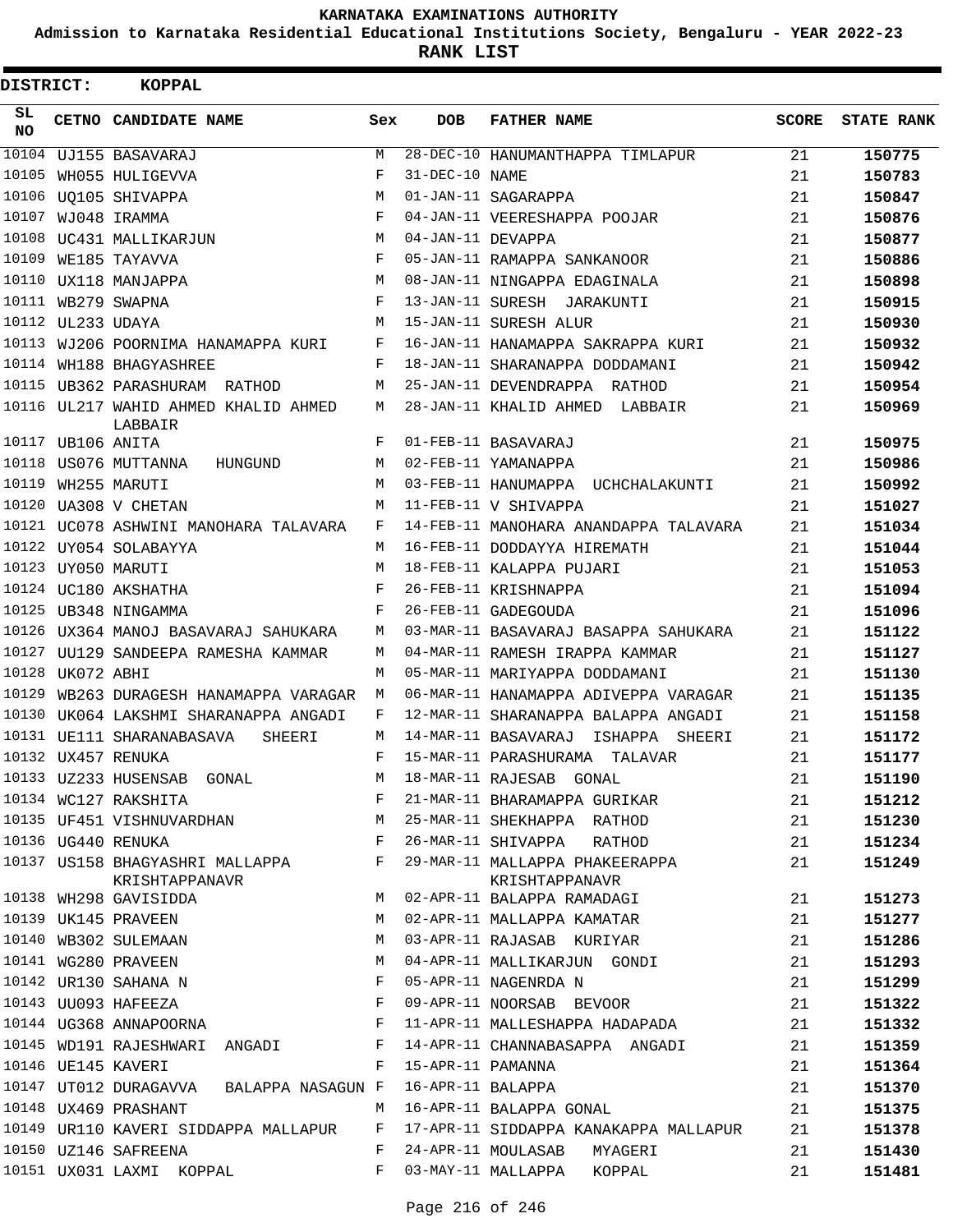**Admission to Karnataka Residential Educational Institutions Society, Bengaluru - YEAR 2022-23**

| DISTRICT:       | <b>KOPPAL</b>                                                            |              |                   |                                                                            |              |                   |
|-----------------|--------------------------------------------------------------------------|--------------|-------------------|----------------------------------------------------------------------------|--------------|-------------------|
| SL<br><b>NO</b> | CETNO CANDIDATE NAME                                                     | Sex          | <b>DOB</b>        | <b>FATHER NAME</b>                                                         | <b>SCORE</b> | <b>STATE RANK</b> |
| 10152           | UC306 MARUTHI                                                            | M            |                   | 03-MAY-11 MRUTHYUNJAYA                                                     | 21           | 151482            |
|                 | 10153 US161 AKSHTHA                                                      | F            |                   | 06-MAY-11 VEERABHADRAYYA SHARANAPPA                                        | 21           | 151498            |
| 10154           | WF032 SHREENIVAS                                                         | M            |                   | CHALAVADI<br>06-MAY-11 BASAVARAJ CHENDUR                                   | 21           | 151505            |
|                 | 10155 WG042 VAISHNAVI                                                    | F            |                   | 06-MAY-11 HANUMAPPA MANNAPOOR                                              | 21           | 151507            |
|                 | 10156 UA355 MANOHAR                                                      | M            |                   | 09-MAY-11 GOVINDA NAYKA                                                    | 21           | 151535            |
| 10157           | UB108 MAHESH                                                             | M            |                   | 10-MAY-11 MADDANEPPA                                                       | 21           | 151538            |
| 10158           | UB101 PARVATAMMA<br>VANKALAKUNTI                                         | F            |                   | 13-MAY-11 TIRUPATI VANKALAKUNTI                                            | 21           | 151558            |
| 10159           | UL135 SHIVAMANI                                                          | M            |                   | 15-MAY-11 DURUGAPPA SIILIKYATAR                                            | 21           | 151581            |
| 10160           | UG562 SANGEETA                                                           | F            |                   | 16-MAY-11 MANJUNATHA SANGATI                                               | 21           | 151588            |
| 10161           | WH192 ABHILASH                                                           | M            |                   | 23-MAY-11 BASAVARAJ GOULER                                                 | 21           | 151632            |
| 10162           | WG284 CHAITRA VEERESH HADAPAD                                            | F            |                   | 23-MAY-11 VEERESH HADAPAD                                                  | 21           | 151635            |
| 10163           | WG157 TANUSHREE UMESHAPPA PAMMAR                                         | F            |                   | 23-MAY-11 UMESHAPPA TULAJAPPA PAMMAR                                       | 21           | 151639            |
|                 | 10164 UU081 RENUKA                                                       | F            |                   | 28-MAY-11 SHARANABASAPPA MADDER                                            | 21           | 151667            |
| 10165           | WC111 MARUTI                                                             | M            |                   | 30-MAY-11 DEVAPPA BHAJANTRI                                                | 21           | 151679            |
|                 | 10166 UX406 SHIVARAJ                                                     | M            |                   | 30-MAY-11 MARIYAPPA METI                                                   | 21           | 151680            |
|                 | 10167 UX246 PRAVEEN HELAVAR                                              | M            |                   | 02-JUN-11 YAMANAPPA                                                        | 21           | 151713            |
| 10168           | UD107 JOGAD DURUGAPPA                                                    | M            | 06-JUN-11 SOMAPPA |                                                                            | 21           | 151753            |
| 10169           | UD313 VANIKUMARA                                                         | M            |                   | 06-JUN-11 KARIYAPPA                                                        | 21           | 151758            |
|                 | 10170 UX415 SHOBHA PARASAPPA                                             | F            |                   | 08-JUN-11 PARASAPPA<br>BASARIGIDAD                                         | 21           | 151778            |
|                 | BASARIGIDAD                                                              |              |                   |                                                                            |              |                   |
|                 | 10171 WB333 SHIVUKUMAR BASAVARAJ ANGADI M                                |              |                   | 10-JUN-11 BASAVARAJ MARUTEPPA ANGADI                                       | 21           | 151795            |
|                 | 10172 UJ161 SATISH KUMAREPPA SULIKERI M                                  |              |                   | 11-JUN-11 KUMAREPPA DURAGAPPA                                              | 21           | 151799            |
|                 |                                                                          |              |                   | SULIKERI                                                                   |              |                   |
|                 | 10173 UF043 NEERAJ KADABALKATTI                                          | M            |                   | 15-JUN-11 SHEKHAPPA KADABALKATTI                                           | 21           | 151824            |
|                 | 10174 UA272 SEVANTI                                                      | F            |                   | 15-JUN-11 HANUMANTAPPA                                                     | 21           | 151826            |
|                 | 10175 WF235 GAYITRI                                                      | F            |                   | 16-JUN-11 SIDDAPPA MANNANAVAR                                              | 21           | 151830            |
| 10176           | UM174 KAVITA                                                             | F            |                   | 19-JUN-11 HALAPPA KARKIHALLI                                               | 21           | 151852            |
| 10177           | UB112 MARISWAMI MARIYAPPA BHOVI                                          | М            |                   | 20-JUN-11 MARIYAPPA HANUMANTAPPA BHOVI                                     | 21           | 151857            |
|                 | 10178 UA360 NAGARATNA                                                    | F            |                   | 23-JUN-11 RAGHAVENDRA KURI                                                 | 21           | 151884            |
|                 | 10179 UY164 HANUMAGOUDA<br>KURI                                          | M            |                   | 24-JUN-11 MANJUNATH                                                        | 21           | 151891            |
|                 | 10180 WE079 PARASHURAM                                                   | М            |                   | 24-JUN-11 YAMANURAPPA MALIGOUDRA                                           | 21           | 151893            |
|                 | $\mathbf{F}$ and $\mathbf{F}$ and $\mathbf{F}$<br>10181 UK127 KOUSHARBEE |              |                   | 26-JUN-11 BADESAB GONDABAL                                                 | 21           | 151906            |
|                 | 10182 UT021 NAYANA B TALAVAGERI F                                        |              |                   | 30-JUN-11 BASAVARAJ TALAVAGERI                                             | 21           | 151934            |
|                 | 10183 UG421 BHAGYA                                                       | $\mathbf{F}$ |                   | 04-JUL-11 MAHESH MANNAMMANAVAR                                             | 21           | 151964            |
|                 | 10184 UJ206 HULIGEMMA                                                    | F            |                   | 06-JUL-11 SHARANAPPA CHENNADASARA                                          | 21           | 151988            |
|                 | 10185 WK191 BASAVARAJ MAHESHA CHALIGERI M                                |              |                   | 08-JUL-11 MAHESHA HANMANTAPPA CHALIGERI                                    | 21           | 152002            |
|                 | GADEDAR                                                                  |              |                   | 10186 UH178 CHANDRASHEKHAR NEELAPPA M 12-JUL-11 NEELAPPA HULIGEMMA GADEDAR | 21           | 152030            |
|                 | 10187 WE077 BASAVARAJ                                                    | M            |                   | 14-JUL-11 RAMANNA GANADAL                                                  | 21           | 152042            |
|                 | 10188 UZ265 NAGARAJ SIDDAPPA GOTAGI                                      | M            |                   | 17-JUL-11 SIDDAPPA BASAPPA GOTAGI                                          | 21           | 152065            |
|                 | 10189 UZ101 PRAVEEN SOMANATHA CHAVAN                                     | M            |                   | 21-JUL-11 SOMANATHA PATTEPPA CHAVAN                                        | 21           | 152091            |
|                 | 10190 UR115 DODDABASAMMA                                                 | F            |                   | 22-JUL-11 VEERAYYA HIREMATHA                                               | 21           | 152095            |
|                 | 10191 UD034 KANAKARAYA                                                   | M            |                   | 27-JUL-11 JEEVANNA KOLAMI                                                  | 21           | 152128            |
|                 | 10192 WG223 MUSTAF                                                       | M            |                   | 27-JUL-11 MODINSAB HIREMANI                                                | 21           | 152131            |
|                 | 10193 UB386 YANKAMMA AGASIMANI F                                         |              |                   | 27-JUL-11 HANUMESH                                                         | 21           | 152137            |
|                 | 10194 UV165 NEELAMMA                                                     | F            |                   | 30-JUL-11 KARIYAPPA TALAVARA                                               | 21           | 152155            |
|                 | 10195 WF174 MANIKANTHA                                                   | М            |                   | 31-JUL-11 HULAGAPPA GHATI                                                  | 21           | 152161            |
|                 |                                                                          | F            |                   | 01-AUG-11 KANAKAPPA HULEGUDDA                                              | 21           | 152164            |
|                 |                                                                          | М            |                   | 01-AUG-11 CHENNABASAPPA KOUDI                                              | 21           | 152168            |
|                 | 10198 WB084 IRANNA MALI                                                  |              |                   | M 02-AUG-11 KENGALAPPA MALI                                                | 21           | 152170            |
|                 |                                                                          |              |                   |                                                                            |              |                   |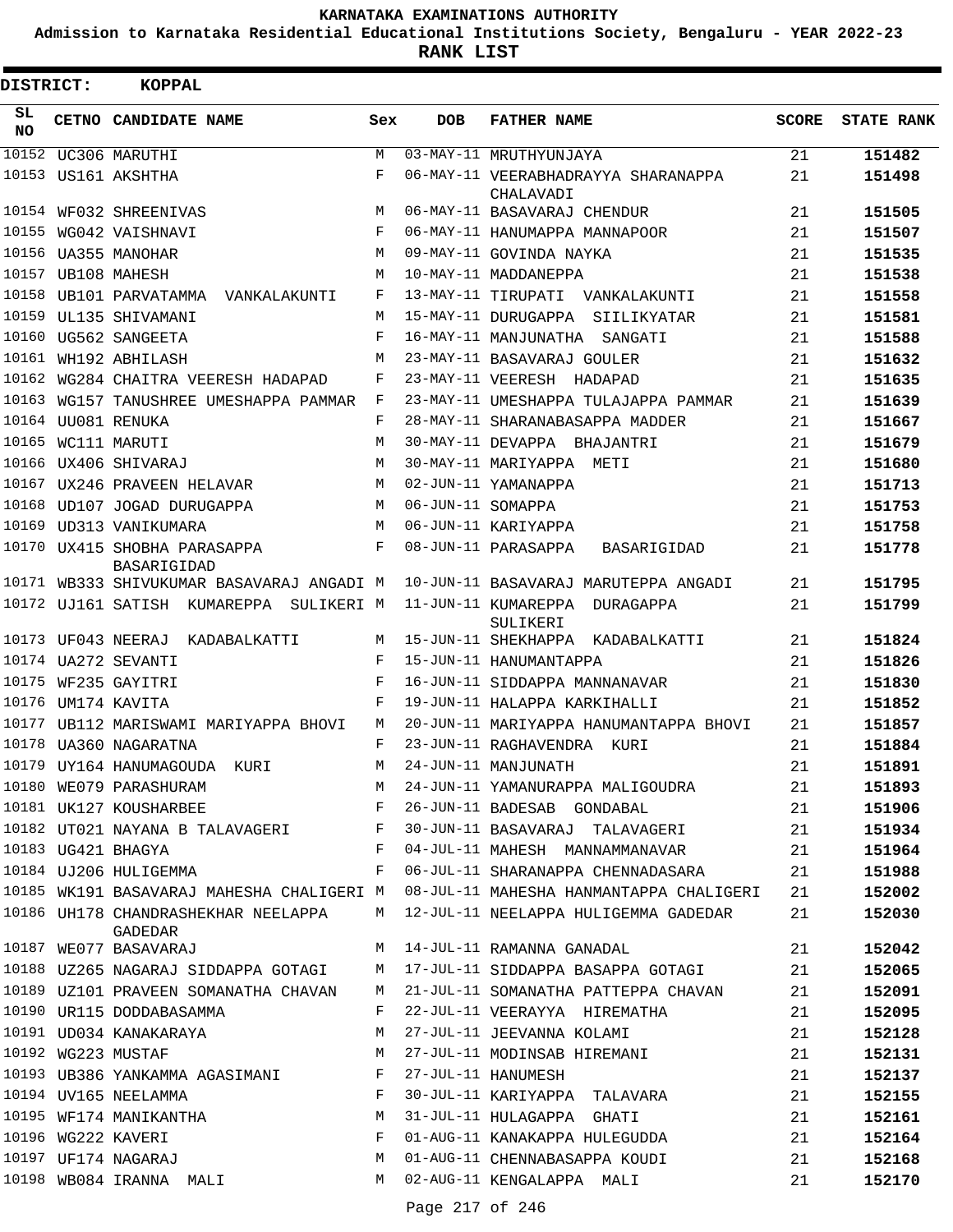**Admission to Karnataka Residential Educational Institutions Society, Bengaluru - YEAR 2022-23**

**RANK LIST**

| <b>DISTRICT:</b> |                   | KOPPAL                                        |              |                   |                                                 |       |                   |
|------------------|-------------------|-----------------------------------------------|--------------|-------------------|-------------------------------------------------|-------|-------------------|
| SL<br><b>NO</b>  |                   | CETNO CANDIDATE NAME                          | Sex          | <b>DOB</b>        | <b>FATHER NAME</b>                              | SCORE | <b>STATE RANK</b> |
| 10199            |                   | UJ039 PARVATI                                 | F            |                   | 04-AUG-11 HULAGAPPA BHAJANTRI                   | 21    | 152190            |
|                  |                   | 10200 UF027 NAGARAJ NARASAPPA ILAGER          | M            |                   | 06-AUG-11 NARASAPPA SHIVAPPA ILAGER             | 21    | 152205            |
|                  |                   | 10201 WC220 DURAGAPPA                         | M            |                   | 08-AUG-11 HANAMAPPA KODADAR                     | 21    | 152218            |
|                  |                   | 10202 UH006 SRUSHTI                           | $\mathbf{F}$ |                   | 09-AUG-11 HANUMESH<br>VALIKAR                   | 21    | 152229            |
|                  |                   | 10203 UK216 KRUTIKA                           | F            |                   | 10-AUG-11 MANJUNATH BEDAVTTI                    | 21    | 152233            |
|                  | 10204 WK119 ARUN  |                                               | M            |                   | 12-AUG-11 SHARANAPPA ADIN                       | 21    | 152246            |
|                  | 10205 WK322 GANGA |                                               | F            |                   | 13-AUG-11 GUDNEPPA KALI                         | 21    | 152255            |
|                  |                   | 10206 UD501 SHANKRAPPA                        | M            |                   | 15-AUG-11 PALAKSHA BEVUR                        | 21    | 152269            |
|                  |                   | 10207 UH088 MUTTANNA                          | M            |                   | 19-AUG-11 HANAMESH TUGADELE                     | 21    | 152296            |
|                  |                   | 10208 UC423 REMESH                            | M            |                   | 21-AUG-11 PHAKIRAPPA                            | 21    | 152309            |
|                  |                   | 10209 UZ287 VINAYAK MAHANTAPPA M<br>MADIVALAR |              |                   | 28-AUG-11 MAHANTAPPA SHIVARUDRAPPA<br>MADIVALAR | 21    | 152339            |
|                  |                   | 10210 UW114 KALMESH NAGAPPA MURADI            | M            |                   | 29-AUG-11 NAGAPPA NEELAPPA MURADI               | 21    | 152343            |
|                  |                   | 10211 UC304 ABHISHEK                          | M            |                   | 04-SEP-11 HANUMANTHAPPA                         | 21    | 152378            |
|                  |                   | 10212 WF263 AMRUTA                            | $\mathbf{F}$ |                   | 08-SEP-11 VENKATESH WADDAR                      | 21    | 152401            |
|                  |                   | 10213 UV142 BHAGYASHRI                        | $\mathbf{F}$ |                   | 08-SEP-11 MANJUNATH CHOORI                      | 21    | 152402            |
|                  |                   | 10214 UB204 VEERESH                           | M            |                   | 10-SEP-11 HIRE DURUGAPPA                        | 21    | 152424            |
|                  |                   | 10215 WD118 SINDHU                            | $\mathbf{F}$ |                   | 14-SEP-11 RUDRAPPA MADINUR                      | 21    | 152439            |
|                  | 10216 UW198 AKASH |                                               | M            |                   | 15-SEP-11 BHIMANNA BERAGI                       | 21    | 152440            |
|                  |                   | 10217 UD375 ANANDA                            | M            | 16-SEP-11 X       |                                                 | 21    | 152447            |
|                  |                   | 10218 UV083 AMRUTA                            | F            |                   | 20-SEP-11 DURAGAPPA MULLUR                      | 21    | 152462            |
| 10219            |                   | UA175 PARVATI                                 | $\mathbf{F}$ |                   | 20-SEP-11 PHAKIRAPPA                            | 21    | 152469            |
| 10220            |                   | WJ018 MASIYABEGAM F                           |              |                   | 23-SEP-11 AHAMDASABA MADARASABA MASAKI          | 21    | 152484            |
|                  | 10221 WD165 RAVI  |                                               | M            |                   | 25-SEP-11 NINGAPPA METI                         | 21    | 152495            |
|                  |                   | 10222 UU150 SHIVANI SUBHASHA VADDAR           | $\mathbf{F}$ |                   | 01-OCT-11 SUBHASHA HANAMAPPA VADDAR             | 21    | 152528            |
|                  |                   | 10223 UB179 HANUMANAGOUDA                     | M            |                   | 02-OCT-11 HOLEGOUDA POLIS PATIL                 | 21    | 152531            |
|                  |                   | 10224 WF154 SAVITA                            | F            |                   | 12-OCT-11 SANGAPPA LANDI                        | 21    | 152587            |
|                  |                   | 10225 UD205 YASHODHA                          | $\mathbf{F}$ |                   | 14-OCT-11 VENKATESHA YABBADADA                  | 21    | 152601            |
|                  |                   | 10226 UH136 K SAMPATHKUMAR                    | М            |                   | 15-OCT-11 NINGAPPA KURI                         | 21    | 152602            |
|                  | 10227 UH024 RIYAZ |                                               | M            |                   | 15-OCT-11 HABIB BAKSHI HIREMANI                 | 21    | 152604            |
|                  |                   | 10228 UF060 DEEPA                             | F            |                   | 16-OCT-11 SANNAHANUMANTAPPA<br>TIMMAKKANAVARA   | 21    | 152605            |
|                  |                   | 10229 UM048 KOTRAMMA                          | F            |                   | 25-OCT-11 VENKATESH TOTAD                       | 21    | 152645            |
|                  |                   | 10230 UN047 PRIYANKA                          | F            |                   | 01-NOV-11 SHASHIDAR POOJAR                      | 21    | 152685            |
|                  |                   | 10231 WB346 ASHWINI MUDIYAPPANAVAR            | F            |                   | 08-NOV-11 SHARANAPPA                            | 21    | 152728            |
|                  |                   | 10232 UD192 MANOJA                            | M            |                   | 21-NOV-11 VENKATESHA                            | 21    | 152801            |
|                  |                   | 10233 UC299 PAVITRA                           | F            | 30-NOV-11 VIRESHA |                                                 | 21    | 152857            |
|                  |                   | 10234  UZ123  DILEEP  MYAGALAMANI             | М            |                   | 01-DEC-11 PAVADEPPA MYAGALAMANI                 | 21    | 152862            |
|                  |                   | 10235 WG071 BASANAGOUDA                       | M            |                   | 03-DEC-11 BHIMANAGOUDA MALIPATIL                | 21    | 152874            |
|                  |                   | 10236 UX071 PRAJWAL BHIRAPPA VALIKAR          | М            |                   | 05-DEC-11 BHIRAPPA WALIKR                       | 21    | 152889            |
|                  |                   | 10237 UE209 NAGARATNA                         | F            |                   | 13-DEC-11 BASAPPA                               | 21    | 152924            |
|                  |                   | 10238 WD148 NANDINI                           | F            |                   | 13-DEC-11 SHIVAPPA MADAR                        | 21    | 152925            |
|                  |                   | 10239 WF227 NAVINA                            | M            |                   | 13-DEC-11 SOMAPPA BOMMANAALA                    | 21    | 152926            |
|                  |                   | 10240 UW274 PADMA ALLUR                       | F            |                   | 14-DEC-11 BUDDAPPA SANNAFAKIRAPPA ALLUR         | 21    | 152931            |
|                  |                   | 10241 UB044 AKASHA                            | M            | 18-DEC-11 BASAPPA |                                                 | 21    | 152956            |
|                  |                   | 10242 UE291 PUSHPAVATHI SHIVANAPPA<br>HANVAL  | F            |                   | 19-DEC-11 SHIVANAPPA PAMPAPATHI HANVAL          | 21    | 152961            |
|                  |                   | 10243 WH049 ANITA MUTTAL                      | F            |                   | 24-DEC-11 HANAMAPPA MUTTAL                      | 21    | 152985            |
|                  |                   | 10244 WC187 SAVITA                            | F            |                   | 29-DEC-11 BASAVARAJ ELIGER                      | 21    | 153004            |
|                  |                   | 10245 WA146 PRAMOD DANDIN                     | M            |                   | 06-JAN-12 PARASAPPA                             | 21    | 153054            |
|                  |                   |                                               |              |                   |                                                 |       |                   |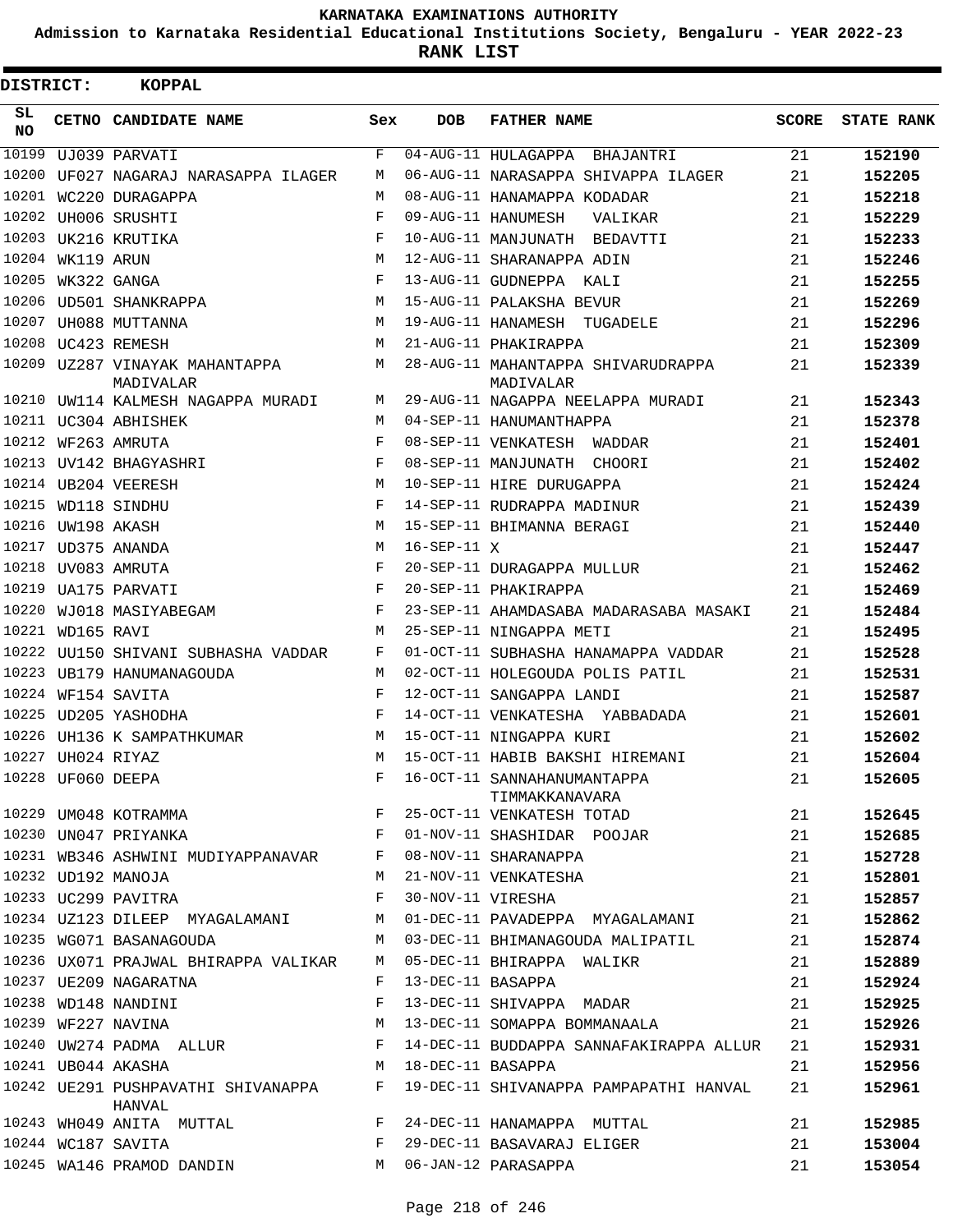**Admission to Karnataka Residential Educational Institutions Society, Bengaluru - YEAR 2022-23**

| DISTRICT: |  | <b>KOPPAL</b>                                  |            |                   |                                         |              |                   |
|-----------|--|------------------------------------------------|------------|-------------------|-----------------------------------------|--------------|-------------------|
| SL<br>NO. |  | CETNO CANDIDATE NAME                           | Sex        | <b>DOB</b>        | <b>FATHER NAME</b>                      | <b>SCORE</b> | <b>STATE RANK</b> |
| 10246     |  | UX454 PARVATI                                  | $_{\rm F}$ |                   | 08-JAN-12 HANAMAPPA BISANAL             | 21           | 153057            |
| 10247     |  | UY206 PANKAJA                                  | М          |                   | 28-AUG-12 RAVICHANDRA NARASAPPANAVAR    | 21           | 153139            |
| 10248     |  | UD179 RAGHAVENDRA                              | M          |                   | 01-JAN-09 LAKSHMANANAYK                 | 20           | 153149            |
| 10249     |  | UW133 MANJUNATH                                | M          |                   | 08-OCT-09 NINGAPPA KOUDI                | 20           | 153166            |
| 10250     |  | UA224 KANAKAMURTI                              | M          |                   | 30-NOV-09 LASAGIRIYAPPA RATHOD          | 20           | 153177            |
| 10251     |  | US168 KIRANA SALI                              | M          |                   | 01-JAN-10 YAMANURAPPA<br>SALI           | 20           | 153194            |
|           |  | 10252 WE198 MAMTAJ                             | F          |                   | 01-JAN-10 RAHIMANASAB TALIKOTI          | 20           | 153196            |
| 10253     |  | UU462 SHRIDHAR                                 | M          |                   | 01-JAN-10 MARIBASAPPA HUGGI             | 20           | 153204            |
|           |  | 10254 UA070 YASHWANT                           | M          |                   | 09-JAN-10 YAMANURAPPA                   | 20           | 153211            |
| 10255     |  | UD188 KALINGA                                  | M          |                   | 20-JAN-10 BALKUNDEPPA                   | 20           | 153213            |
|           |  | 10256 UU086 KARIIYAMMA                         | F          |                   | 28-JAN-10 HOLEYAMMA                     | 20           | 153216            |
| 10257     |  | WE057 NOORSAHEB MULLAR                         | М          |                   | 08-FEB-10 MABUSAB MULLAR                | 20           | 153223            |
| 10258     |  | UX190 NAGESHA                                  | М          | 27-FEB-10 RAMESH  |                                         | 20           | 153231            |
| 10259     |  | UD183 BHEERAPPA                                | M          |                   | 03-MAR-10 CHANDRASHEKHAR                | 20           | 153233            |
|           |  | 10260 UB167 PRADIP                             | М          |                   | 29-MAR-10 MANJUNATHA                    | 20           | 153240            |
|           |  | 10261 WC132 VEERESH                            | M          |                   | 10-APR-10 KUDARELLAPPA HARIJAN          | 20           | 153248            |
|           |  | 10262 UU287 HANAMANTHA KALAKAPPA<br>VADEGOLA   | М          |                   | 16-APR-10 KALAKAPPA HANAMAPPA VADEGOLA  | 20           | 153250            |
|           |  | 10263 UK058 HANUMESHA                          | М          |                   | 01-MAY-10 BASAVARAJ TOTAGERI            | 20           | 153259            |
|           |  | 10264 UF040 RAMESHA BHIMAPPA GUDIHOLA          | М          |                   | 27-MAY-10 BHIMAPPA<br>GUDIHOLA          | 20           | 153281            |
| 10265     |  | UD453 DAKHEPPA HIREMANI                        | M          |                   | 03-JUN-10 AMBRESHA HIREMANI             | 20           | 153288            |
| 10266     |  | WG132 ANKITA POOJAR                            | F          |                   | 10-JUN-10 RAMAPPA POOJAR                | 20           | 153293            |
| 10267     |  | UF014 VISHWANATH PARASAPPA MADAR               | М          |                   | 13-JUL-10 PARASAPPA MADAR               | 20           | 153315            |
| 10268     |  | UL200 TARUNKUMAR<br>KANAKAGIRI                 | М          |                   | 20-JUL-10 BASAVARADDY                   | 20           | 153322            |
| 10269     |  | WE054 POOJA ERAPPA POOJAR                      | F          |                   | 14-AUG-10 ERAPPA POOJAR                 | 20           | 153350            |
| 10270     |  | UT013 SOHEL RAJESAB VALIKAR                    | М          | 16-AUG-10 RAJESAB | VALIKAR                                 | 20           | 153357            |
| 10271     |  | UG113 MANJUNATHA                               | M          |                   | 20-AUG-10 HANUMAPPA NAYAKA              | 20           | 153362            |
|           |  | 10272 UT016 AKSHATA<br>TOGUNASI                | F          |                   | 09-SEP-10 CHANDAPPA                     | 20           | 153397            |
|           |  | 10273 UZ283 BHIRAPPA HANAMAPPA MULIMANI M      |            |                   | 11-SEP-10 HANAMAPPA MULIMANI            | 20           | 153406            |
|           |  | 10274 UA135 PUSHPAVATHI                        | $_{\rm F}$ | 20-SEP-10 RAMESH  | MADIVALA                                | 20           | 153415            |
|           |  | 10275 UM201 PAVAN MADIVALAR                    | М          |                   | 24-SEP-10 RAMESH MADIVALAR              | 20           | 153422            |
|           |  | 10276 UK284 POOJA                              | F          |                   | 01-OCT-10 SHARANAPPA MADIVALAR          | 20           | 153435            |
|           |  | 10277 WC195 SHAMASHADBEGAM HURAKADLI           | F          |                   | 06-OCT-10 YAMANOORASAB HURAKADLI        | 20           | 153446            |
|           |  | 10278 UG002 CHANDRASHEKHAR                     | М          |                   | 07-OCT-10 YAMANURAPPA                   | 20           | 153448            |
|           |  | 10279 UG312 SHREEDEVI                          | F          |                   | 11-OCT-10 DEVAPPA GORAVAR               | 20           | 153471            |
|           |  | 10280 UF090 INDRESHA                           | М          |                   | 12-OCT-10 BALAPPA KAJJI                 | 20           | 153472            |
|           |  | 10281 WH109 BHOOMIKA F                         |            |                   | 15-OCT-10 KUMAR NAYAK                   | 20           | 153480            |
|           |  | 10282 UW090 PRADEEP VYAPARI M                  |            |                   | 17-OCT-10 UMESH VYAPARI                 | 20           | 153490            |
|           |  | 10283 WK009 SARASWATI<br>GONDI F               |            |                   | 26-OCT-10 MALLIKARJUN AYYAPPA GONDI     | 20           | 153516            |
|           |  | 10284 UE045 ASHWINI                            | F          |                   | 30-OCT-10 BEERAPPA                      | 20           | 153529            |
|           |  | 10285 UB062 SRIKANT                            | M          |                   | 03-NOV-10 DURAGAPPA HIREMANI            | 20           | 153540            |
|           |  | 10286 UX046 POORNIMA ASHOK HARIJAN F           |            |                   | 07-NOV-10 ASHOK TIPPANNA HARIJAN        | 20           | 153554            |
|           |  | 10287 UB350 SHARANABASAVA                      | M          |                   | 07-NOV-10 HANUMANTAPPA                  | 20           | 153555            |
|           |  | 10288 UT027 SANTOSH MANJUNATH NIDAGUNDI M      |            |                   | 11-NOV-10 MANJUNATH SIDDAPPA NIDAGUNDI  | 20           | 153568            |
|           |  | 10289 UW082 YAMANAMMA NIRUPADEPPA<br>BAVIKATTI | F          |                   | 11-NOV-10 NIRUPADEPPA RAMANNA BAVIKATTI | 20           | 153569            |
|           |  | 10290 UA280 GOUSIYA SHAFI                      | F          | 13-NOV-10 SHAFI   |                                         | 20           | 153574            |
|           |  | 10291 UT121 GANESHA                            | М          |                   | 16-NOV-10 SHANKRAPPA                    | 20           | 153585            |
|           |  | 10292 UL248 PRAJAVAL                           | М          |                   | 18-NOV-10 BASAPPA ADIN                  | 20           | 153591            |
|           |  | 10293 UG379 LAKSHMI                            | F          |                   | 20-NOV-10 ANANDKUMAR                    | 20           | 153596            |
|           |  |                                                |            |                   |                                         |              |                   |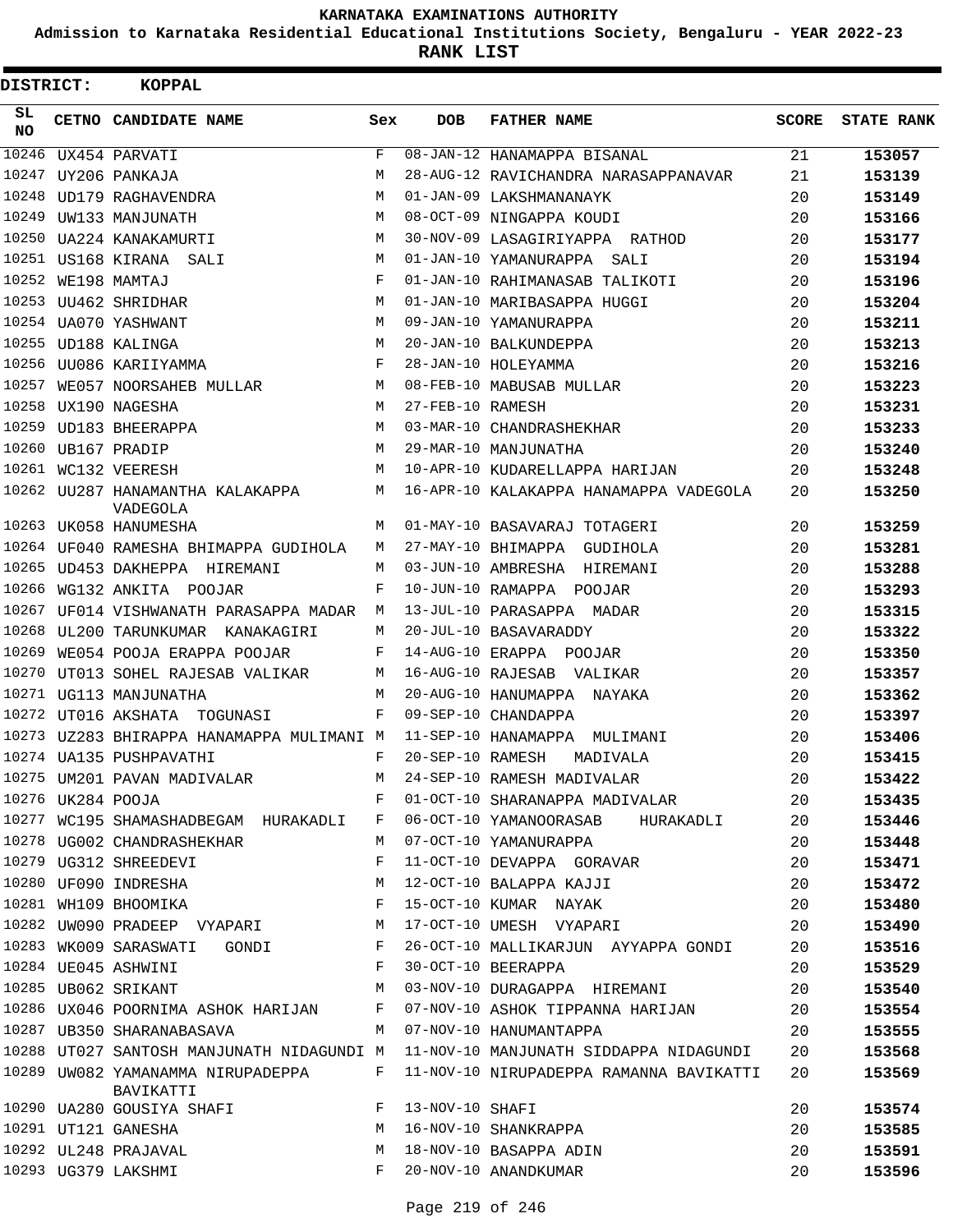**Admission to Karnataka Residential Educational Institutions Society, Bengaluru - YEAR 2022-23**

| <b>DISTRICT:</b> |                   | <b>KOPPAL</b>                                 |     |                   |                                              |              |                   |
|------------------|-------------------|-----------------------------------------------|-----|-------------------|----------------------------------------------|--------------|-------------------|
| SL<br>NO.        |                   | CETNO CANDIDATE NAME                          | Sex | <b>DOB</b>        | <b>FATHER NAME</b>                           | <b>SCORE</b> | <b>STATE RANK</b> |
| 10294            |                   | UD521 AKSHATA                                 | F   |                   | 22-NOV-10 DURUGAPPA UCHALAKUNTI              | 20           | 153598            |
| 10295            |                   | WB050 RANJITA MALLAPPA DASAR                  | F   |                   | 22-NOV-10 MALLAPPA LAKSHMANNA DASAR          | 20           | 153602            |
| 10296            |                   | WD233 SANJANA                                 | F   | 22-NOV-10 RAMAPPA | METI                                         | 20           | 153604            |
| 10297            |                   | UD335 MADAN KUMAR                             | М   |                   | 02-DEC-10 HULIYANNA                          | 20           | 153628            |
| 10298            |                   | WG292 HULIGEMMA                               | F   |                   | 04-DEC-10 SHARANAPPA KURIYAR                 | 20           | 153636            |
| 10299            |                   | WK318 GOUTAM                                  | M   |                   | 06-DEC-10 NAGAPPA RATHOD                     | 20           | 153638            |
| 10300            |                   | UC402 BHEEMAPPA                               | M   |                   | 10-DEC-10 MURTHY CHAVHAN                     | 20           | 153644            |
|                  |                   | 10301 UH023 NIRANJAN                          | М   |                   | 20-DEC-10 BOMMANALAPPA BHAJANTRI             | 20           | 153662            |
| 10302            |                   | UJ012 AJAYAKUMAR                              | М   |                   | 23-DEC-10 GADIGEPPA HALALLI                  | 20           | 153667            |
| 10303            |                   | WC012 PRATIBHA                                | F   |                   | 23-DEC-10 SHIVAMOGGEPPA KATAGI               | 20           | 153670            |
|                  |                   | 10304 UD267 RANJITA GOLLAR                    | F   |                   | 24-DEC-10 YANKAPPA GOLLAR                    | 20           | 153673            |
|                  | 10305 UK345 KIRTI |                                               | F   |                   | 28-DEC-10 MALLIKARJUNA BANNIKOPPA            | 20           | 153684            |
| 10306            |                   | UW011 SOMANATHA                               | M   |                   | 05-JAN-11 SUBHASA CHOUDAKI                   | 20           | 153776            |
|                  |                   | 10307 UC149 KEERTHANA                         | F   |                   | 06-JAN-11 HANUMANTA                          | 20           | 153779            |
|                  |                   | 10308 WF029 PUTTARAJ YAMANOORAPPA<br>HIREMANI | М   |                   | 06-JAN-11 YAMANOORAPPA HOLIYAPPA<br>HIREMANI | 20           | 153780            |
|                  |                   | 10309 UC165 LAKSHMANA DASAR                   | М   |                   | 07-JAN-11 YANKAPPA                           | 20           | 153783            |
|                  | 10310 UZ027 SEEMA |                                               | F   |                   | 15-JAN-11 MURTUJA SAB MABU SAB MALDAR        | 20           | 153807            |
|                  |                   | 10311 UA477 SURESH                            | М   |                   | 25-JAN-11 HONNURAPPA                         | 20           | 153836            |
|                  |                   | 10312 UU108 HUSENABI                          | F   |                   | 29-JAN-11 IMAMSAB KHASIMSAB KANAKOPPA        | 20           | 153853            |
|                  |                   | 10313 UC021 CHANNAMALIKARJUNA                 | М   |                   | 31-JAN-11 SHARANAPPA                         | 20           | 153858            |
|                  |                   | 10314 UK322 HANUMANTA                         | M   |                   | 01-FEB-11 AVINALLAPPA POOJAR                 | 20           | 153862            |
|                  |                   | 10315 UF037 KEERTIKA                          | F   |                   | 04-FEB-11 DEVAPPA HULLI                      | 20           | 153867            |
|                  |                   | 10316 UV025 KAVERI                            | F   |                   | 06-FEB-11 DURAGAPPA KATTIGOUDAR              | 20           | 153877            |
|                  | 10317 UM098 ANITA |                                               | F   |                   | 07-FEB-11 BASAPPA ADIN                       | 20           | 153882            |
| 10318            |                   | WE132 BHEERAPPA                               | М   |                   | 09-FEB-11 VIRUPPANNA NARI                    | 20           | 153891            |
| 10319            |                   | UF247 ARUN SHARANAPPA GATTI                   | М   |                   | 12-FEB-11 SHARANAPPA MALLAPPA GATTI          | 20           | 153899            |
| 10320            |                   | UV168 DEVARAJ BASAVANTA HADAPAD               | М   |                   | 15-FEB-11 BASAVANTA GANGAPPA HADAPAD         | 20           | 153913            |
|                  |                   | 10321 UD397 SANJIVAKUMAR                      | M   |                   | 20-FEB-11 RENUKAPPA CHOUDKI                  | 20           | 153930            |
|                  |                   | 10322 UU454 PALLAVI POLICE PATIL              | F   |                   | 21-FEB-11 BALANAGOUDA                        | 20           | 153931            |
|                  |                   | 10323 UG383 PUTTARAJ                          | M   |                   | 21-FEB-11 GAVISIDDAPPA                       | 20           | 153933            |
|                  |                   | 10324 UA123 SHREERAMA MARALI                  | M   |                   | 22-FEB-11 HULAGAPPA KANAKAPPA MARALI         | 20           | 153940            |
|                  |                   | 10325 WG066 PRAJWAL                           | M   |                   | 24-FEB-11 HANAMAPPA RATHOD                   | 20           | 153946            |
|                  |                   | 10326 UU461 SHARANAPPA                        | M   |                   | 27-FEB-11 MALLAPPA MADNAL                    | 20           | 153953            |
|                  |                   | 10327 WF037 AKSHATA                           | F   |                   | 01-MAR-11 HANAMAPPA TALAWAR                  | 20           | 153959            |
|                  |                   | 10328 UB197 PUNITH                            | M   |                   | 03-MAR-11 MALLESH RATHOD                     | 20           | 153974            |
|                  |                   | 10329 UZ205 NEELAPPA BINGI                    | M   |                   | 04-MAR-11 YAMANURAPPA                        | 20           | 153978            |
|                  |                   | 10330 UN103 KANAKAPPA                         | M   |                   | 10-MAR-11 ESHAPPA POOJAR                     | 20           | 153998            |
|                  |                   | 10331 UX139 MASANAGOUD                        | M   |                   | 15-MAR-11 HANAMAPPA NINGAPPA GOUDRA          | 20           | 154017            |
|                  |                   | 10332 UA549 PARASHURAMA                       | M   |                   | 15-MAR-11 KANTEPPA HAMPANALA                 | 20           | 154018            |
|                  |                   | 10333 UF332 YASHAVANT                         | M   |                   | 15-MAR-11 SHAMANNA MAADAN                    | 20           | 154021            |
|                  |                   | 10334 UM168 MAMATA                            | F   |                   | 21-MAR-11 PANDURANGA BURUDI                  | 20           | 154039            |
|                  |                   | 10335 UD314 KASHIM SAB                        | M   |                   | 22-MAR-11 MOULASAB                           | 20           | 154046            |
|                  |                   | 10336 UA139 YOGESH                            | M   |                   | 26-MAR-11 GOVINDARAJ BODURU                  | 20           | 154059            |
|                  |                   | 10337 WD253 SHRISHAILA                        | M   |                   | 28-MAR-11 MALLAPPA BANGARI                   | 20           | 154070            |
|                  |                   | 10338 WD149 PAVITRA SHIVAPPA SHAKHAPUR F      |     |                   | 31-MAR-11 SHIVAPPA DURAGAPPA SHAKHAPUR       | 20           | 154085            |
|                  |                   | 10339 UU136 SHRIDEVI                          | F   |                   | 01-APR-11 HANAMAPPA HIREGOUDRU               | 20           | 154090            |
|                  |                   | 10340 UE030 ANILKUMAR                         | М   |                   | 02-APR-11 HANUMANTHA                         | 20           | 154094            |
|                  |                   | 10341 UF254 ARUNKUMAR                         | М   |                   | 02-APR-11 BASAVARAJ KANDAGALA                | 20           | 154095            |
|                  |                   | 10342 UE117 SIDDARTH                          | M   |                   | 06-APR-11 KOMAREPPA                          | 20           | 154123            |
|                  |                   |                                               |     |                   |                                              |              |                   |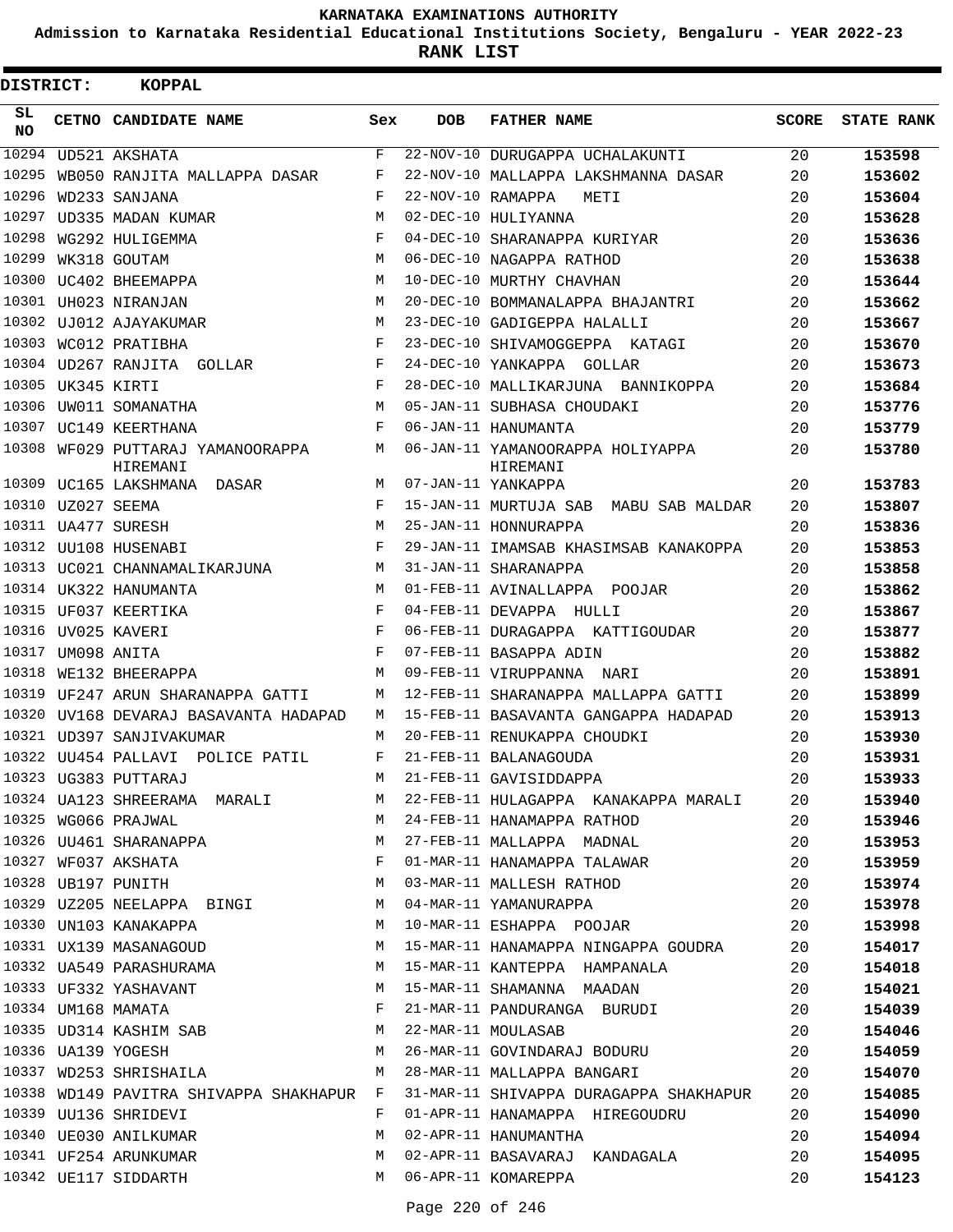**Admission to Karnataka Residential Educational Institutions Society, Bengaluru - YEAR 2022-23**

**RANK LIST**

Е

| DISTRICT:       |                   | KOPPAL                                                     |             |                   |                                                                                           |              |                   |
|-----------------|-------------------|------------------------------------------------------------|-------------|-------------------|-------------------------------------------------------------------------------------------|--------------|-------------------|
| SL<br><b>NO</b> |                   | CETNO CANDIDATE NAME                                       | Sex         | DOB               | <b>FATHER NAME</b>                                                                        | <b>SCORE</b> | <b>STATE RANK</b> |
| 10343           |                   | UX061 SAVITRI SAKRAPPA BUTAL                               | F           |                   | 10-APR-11 SAKRAPPA AMEENAPPA BUTAL                                                        | 20           | 154141            |
| 10344           |                   | UA008 RAJA BHAKSHI NADAF                                   | M           |                   | 11-APR-11 HUSAINSAB SAB                                                                   | 20           | 154145            |
| 10345           |                   | UA132 LAKSHMI                                              | F           |                   | 14-APR-11 SHARANAPPA                                                                      | 20           | 154156            |
| 10346           |                   | UV026 NINGAMMA SASVIHAL                                    | F           |                   | 15-APR-11 MUDABASAPPA SASVIHAL                                                            | 20           | 154161            |
|                 |                   | 10347 UC467 SHANKRAMMA                                     | F           |                   | 15-APR-11 CHANDAPPA                                                                       | 20           | 154163            |
| 10348           |                   | UB248 NAGENDRA                                             | M           | 20-APR-11 RAMESH  |                                                                                           | 20           | 154177            |
| 10349           |                   | UO009 ARUNAKUMAR                                           | M           | 22-APR-11 AJJAPPA |                                                                                           | 20           | 154183            |
| 10350           |                   | UM122 JAYASHREE                                            | F           |                   | 24-APR-11 SHARANAPPA YADHAV                                                               | 20           | 154198            |
|                 |                   | 10351 WD225 MANASOORALI                                    | M           |                   | 06-MAY-11 YAMANOORASAB KABBINAD                                                           | 20           | 154269            |
|                 |                   | 10352 UY154 KAVERI<br>KUBMAR                               | F           |                   | 07-MAY-11 BANDEPPA<br>KUMBAR                                                              | 20           | 154270            |
|                 |                   | 10353 UD504 YAMANAPPA                                      | M           |                   | 07-MAY-11 HOSKERAPPA                                                                      | 20           | 154273            |
|                 |                   | 10354 UY156 KAVYA SHARANAPPA CHALUVADI                     | F           |                   | 08-MAY-11 SHARANAPPA HANAMAPPA<br>CHALUVADI                                               | 20           | 154275            |
|                 |                   | 10355 UG068 SHIVARAJ                                       | M           |                   | 09-MAY-11 HANUMANTAPPA BHOVI                                                              | 20           | 154279            |
|                 |                   | 10356 UX193 ANITA YAMANAPPA ELAGERA                        | F           |                   | 13-MAY-11 YAMANAPPA PARASAPPA ELAGERA                                                     | 20           | 154292            |
|                 |                   | 10357 WJ185 KUMARESH                                       | M           |                   | 16-MAY-11 SHIVANAGAYYA HIREMATH                                                           | 20           | 154312            |
| 10358           |                   | UU165 MANGALA                                              | F           |                   | 25-MAY-11 MARIYAPPA MADIVALAR                                                             | 20           | 154354            |
|                 |                   | 10359 UZ063 MEENAKSHI RAMESH PUJAR                         | F           |                   | 28-MAY-11 RAMESH MUDAKAPPA PUJAR                                                          | 20           | 154372            |
|                 |                   | 10360 WF111 SRUSTI                                         | F           |                   | 30-MAY-11 BASAVARJ<br>GEDDIKERI                                                           | 20           | 154390            |
|                 |                   | 10361 US021 CHANDRASHEKHAR<br>SHIVANANDAPPA GONAL          | M           |                   | 01-JUN-11 SHIVANANDAPPA SHARANAPPA<br>GONAL                                               | 20           | 154400            |
|                 |                   | 10362 UM079 HANUMESH                                       | M           |                   | 01-JUN-11 BHEERAPPA KOLLI                                                                 | 20           | 154402            |
|                 |                   | 10363 UF393 MALLAPPA SHANKRAPPA VADDAR                     | M           |                   | 01-JUN-11 SHANKRAPPA TIPPANNA VADDAR                                                      | 20           | 154408            |
|                 |                   | 10364 UF233 SHREEKANTH UPPAR                               | M           |                   | 01-JUN-11 BASAPPA UPPAR                                                                   | 20           | 154415            |
|                 |                   | 10365 UL045 RADHIKA                                        | F           |                   | 02-JUN-11 RAMESH HANCHINAL                                                                | 20           | 154420            |
|                 |                   | 10366 WG082 RAJAMMA                                        | F           |                   | 02-JUN-11 HULIGEPPA DEVARASHETTI                                                          | 20           | 154421            |
|                 |                   | 10367 UE180 ANANDA                                         | M           |                   | 04-JUN-11 NANDAPPA                                                                        | 20           | 154427            |
|                 |                   | 10368 UC119 HONNESHA HANUMESHAGOUDA<br>POLICE PATIL        | M           |                   | 04-JUN-11 HANUMESHAGOUDA POLICE PATIL                                                     | 20           | 154430            |
|                 |                   | 10369 UU387 SACHIN                                         | M           |                   | 04-JUN-11 KANTHEPPA NINGAPPA ANGADI                                                       | 20           | 154433            |
|                 |                   | 10370 UA063 UMADEVI HANUMAPPA HOSALLI F                    |             |                   | 06-JUN-11 HANUMAPPA NINGAPPA HOSALLI                                                      | 20           | 154454            |
|                 |                   |                                                            |             |                   |                                                                                           | 20           | 154457            |
|                 |                   | 10372 UC238 APSANA                                         |             |                   |                                                                                           | 20           | 154466            |
|                 |                   | 10373 WH293 SUDEEP                                         |             |                   | M 10-JUN-11 KASTURAPPA LAMANI                                                             | 20           | 154481            |
|                 |                   | 10374 WHO12 VEERESH                                        |             |                   | M 17-JUN-11 RAMANNA UPPAR                                                                 | 20           | 154520            |
|                 |                   | 10375 UB387 MAHAMADRAFI                                    | M           |                   | 20-JUN-11 YAMANURSAB                                                                      | 20           | 154537            |
|                 |                   | 10376 WB337 VINODA NAGAPPA HANAMASAGAR M 20-JUN-11 NAGAPPA |             |                   |                                                                                           | 20           | 154541            |
|                 |                   | 10377 UM216 MUSKAN                                         | $F$ and $F$ |                   | 22-JUN-11 KASIMSAB KUDURIMUTHI                                                            | 20           | 154552            |
|                 |                   | MOUJIN                                                     |             |                   | 10378 UX188 NAJIRAHAMMAD MAHMADADILASHA M 25-JUN-11 MAHMADADILASHA NAJIRAHAMMAD<br>MOUJIN | 20           | 154567            |
|                 |                   | 10379 UG096 SANJANA                                        |             |                   | F 28-JUN-11 HANUMAPPA HIREMANI                                                            | 20           | 154591            |
|                 |                   | 10380 UX244 ANASAVVA                                       |             |                   | F 29-JUN-11 HANAMANTA PUJAR                                                               | 20           | 154594            |
|                 |                   | 10381 UD211 MANIKANTA M 30-JUN-11 VEERESH                  |             |                   |                                                                                           | 20           | 154607            |
|                 |                   | GODINAL                                                    |             |                   | 10382 UC036 GOVINDARAJA SOMANATH M 01-JUL-11 SOMANATH BALAPPA GODINAL                     | 20           | 154612            |
|                 |                   | 10383 UE239 ANIFA                                          |             |                   | F 04-JUL-11 MADAR SAB BHASHASAB                                                           | 20           | 154634            |
|                 |                   | 10384 UA488 MANOJA                                         |             |                   | M 04-JUL-11 YANKOBA                                                                       | 20           | 154635            |
|                 |                   | 10385 UC229 YAMANOORA                                      |             |                   | M 05-JUL-11 HULLESHA DODDAMANI                                                            | 20           | 154649            |
|                 |                   | 10386 UP072 BHOMIKA                                        |             |                   | F 15-JUL-11 NAGAPPA ARALA                                                                 | 20           | 154706            |
|                 |                   |                                                            |             |                   | 10387 UX129 JYOTI GANGAPPA BHAJANTRI F 15-JUL-11 GANGAPPA HOLIYAPPA BHAJANTRI             | 20           | 154709            |
|                 | 10388 UR092 RIYAJ |                                                            |             |                   | M 18-JUL-11 YAMNOORASAB BANNIGOLA                                                         | 20           | 154726            |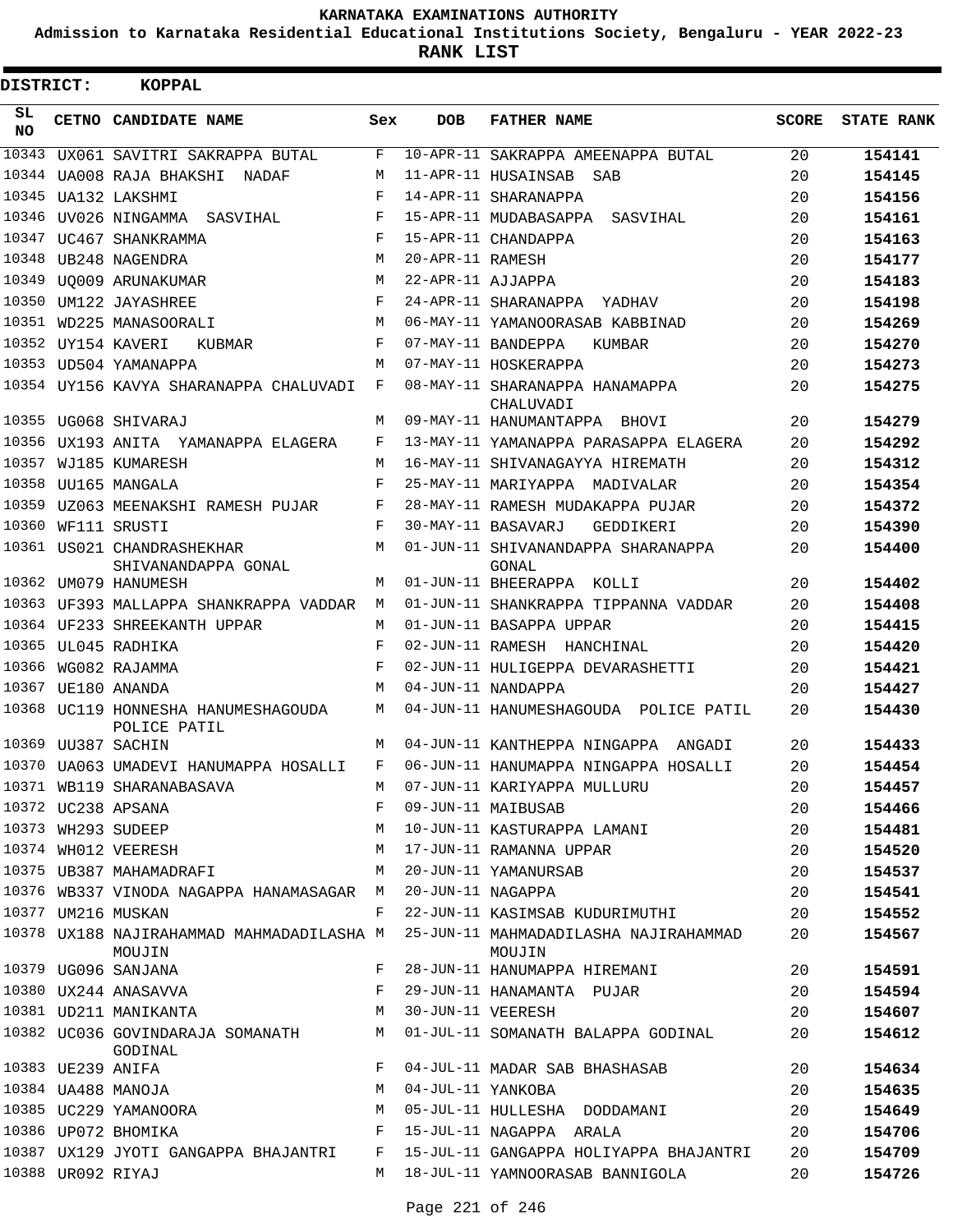**Admission to Karnataka Residential Educational Institutions Society, Bengaluru - YEAR 2022-23**

 $\blacksquare$ 

**RANK LIST**

Е

| DISTRICT:        |                   | <b>KOPPAL</b>                                          |            |                   |                                                 |              |                   |
|------------------|-------------------|--------------------------------------------------------|------------|-------------------|-------------------------------------------------|--------------|-------------------|
| SL.<br><b>NO</b> |                   | CETNO CANDIDATE NAME                                   | Sex        | <b>DOB</b>        | <b>FATHER NAME</b>                              | <b>SCORE</b> | <b>STATE RANK</b> |
| 10389            |                   | UX225 SPANDANA MANJUNATH MADAR                         | F          |                   | 20-JUL-11 MANJUNATH MADAR                       | 20           | 154739            |
| 10390            |                   | WJ119 ARATI                                            | F          |                   | 26-JUL-11 HANAMESH TALAVAR                      | 20           | 154771            |
| 10391            |                   | WK238 VIJAYALAKSHMI SHARANAPPA<br>KARADI               | F          |                   | 31-JUL-11 SHARANAPPA HNAMAPPA KARADI            | 20           | 154802            |
|                  |                   | 10392 UB186 GANGARAMA                                  | M          |                   | 01-AUG-11 YALLAPPA                              | 20           | 154805            |
| 10393            |                   | WA142 HULLESHA                                         | М          |                   | 06-AUG-11 KANAKAPPA GANADHAL                    | 20           | 154825            |
|                  |                   | 10394 WK225 MAINUDDINSAB DASTAGIRISAB<br>DANAKANADADDI | M          |                   | 11-AUG-11 DASTAGIRISAB DANAKANADADDI            | 20           | 154851            |
|                  |                   | 10395 UB223 DURUGAMMA                                  | F          |                   | 13-AUG-11 DURUGAPPA HUBBALLI                    | 20           | 154860            |
| 10396            |                   | WD263 AARATI                                           | $_{\rm F}$ |                   | 25-AUG-11 ESHAPPA LAMANI                        | 20           | 154922            |
| 10397            |                   | UL183 MENAKA VALMIKI                                   | F          |                   | 28-AUG-11 FAKIRAPPA VALMIKI                     | 20           | 154939            |
| 10398            |                   | UK238 ABDUL AFEEZ                                      | M          |                   | 29-AUG-11 RAJA SAB<br>BENKAL                    | 20           | 154941            |
| 10399            |                   | UV100 SANGEETA                                         | F          |                   | 30-AUG-11 GOVINDAPPA TAKKALAKI                  | 20           | 154952            |
|                  |                   | 10400 UC213 DODDABASAMMA                               | $_{\rm F}$ |                   | 01-SEP-11 RUDRAGOUDA                            | 20           | 154962            |
|                  |                   | 10401 UP190 RESHMA                                     | F          |                   | 01-SEP-11 JAHANGIRSABA NADAF                    | 20           | 154965            |
| 10402            |                   | WF026 SHAKEELA                                         | $_{\rm F}$ |                   | 02-SEP-11 MAHAMADA RAFI LEKHALI                 | 20           | 154972            |
| 10403            |                   | UF424 BHARAMAPPA<br>DODDAMANI                          | M          |                   | 08-SEP-11 SOMAPPA DODDAMANI                     | 20           | 155001            |
|                  |                   | 10404 UL170 SRIDEVI                                    | F          |                   | 10-SEP-11 YAMANURAPPA KARABARI                  | 20           | 155012            |
| 10405            |                   | WG035 NETRAVATI NOORANDAPPA<br>HOSAMANI                | F          |                   | 13-SEP-11 NOORANDAPPA SHIVAPPA HOSAMANI         | 20           | 155022            |
| 10406            |                   | WE026 ASHMA                                            | F          |                   | 23-SEP-11 HUSENSAB MULLAR                       | 20           | 155074            |
| 10407            |                   | UE261 MALLAYYA PARASHURAM                              | M          |                   | 23-SEP-11 PARASHURAM MALLAPPA                   | 20           | 155079            |
| 10408            |                   | UO006 RATNAVVA                                         | F          |                   | 29-SEP-11 SHEKHARAPPA SHIRAVATI                 | 20           | 155104            |
| 10409            |                   | UG546 NETRAVATI                                        | F          |                   | 30-SEP-11 RAMAPPA KATARAKI                      | 20           | 155108            |
| 10410            |                   | WD218 LAKSHMANA HANUMAPPA KURI                         | М          |                   | 01-OCT-11 HANUMAPPA EASHAPPA KURI               | 20           | 155114            |
| 10411            |                   | WE065 AMARESH                                          | М          |                   | 10-OCT-11 SHARANAPPA HIREANGADI                 | 20           | 155151            |
| 10412            |                   | WA009 SANTOSH CHANDALINGAPPA<br>HAVALDAR               | М          |                   | 13-OCT-11 CHANDALINGAPPA SHARANAPPA<br>HAVALDAR | 20           | 155172            |
|                  |                   | 10413 UZ369 DODDABASAVA                                | М          |                   | 18-OCT-11 YAMANAPPA RATHOD                      | 20           | 155199            |
|                  |                   | 10414 WC130 KARTEEK MALLAPPA SOOLEKAL                  | М          |                   | 25-OCT-11 MALLAPPA<br>SOOLEKAL                  | 20           | 155230            |
|                  |                   | 10415 UG079 RAMESH HANUMAPPA HAKARI                    | M          |                   | 25-OCT-11 HANUMAPPA KARE HANUMAPPA<br>HAKARI    | 20           | 155232            |
|                  |                   | $\mathbf{F}$<br>10416 UX119 MAHANKALEMMA KURI          |            |                   | 26-OCT-11 MALLANNA                              | 20           | 155237            |
|                  |                   | 10417 WJ216 YAMUNA                                     | F          |                   | 06-NOV-11 YAMANURAPPA GOUDAR                    | 20           | 155289            |
|                  |                   | 10418 WA144 CHAITRA BALIGAR                            | F          |                   | 07-NOV-11 NAGAPPA BALIGAR                       | 20           | 155290            |
|                  |                   | 10419 UU073 GOURAMMA                                   | F          |                   | 10-NOV-11 DURAGAPPA TALAVARA                    | 20           | 155304            |
|                  |                   | 10420 UY056 MOULASAB                                   | M          |                   | 15-NOV-11 DOUVALASAB PINJAR                     | 20           | 155336            |
|                  |                   | 10421 WK349 VINODAKUMAR                                | M          |                   | 16-NOV-11 SHARANAPPA SHANKRAPPA PUJAR           | 20           | 155341            |
|                  |                   | 10422 WF280 PRAJWAL                                    | M          |                   | 20-NOV-11 HANAMAPPA HATTI                       | 20           | 155357            |
|                  | 10423 WC090 DIVYA |                                                        | F          |                   | 24-NOV-11 MUTTAPPA JOGANNAVAR                   | 20           | 155370            |
|                  |                   | 10424 WC011 MUTTAVVA                                   | F          |                   | 24-NOV-11 VEERAPPA BURADI                       | 20           | 155372            |
|                  |                   | 10425 UX174 ANITHA                                     | F          |                   | 25-NOV-11 TIRUPATI RATHOD                       | 20           | 155375            |
|                  |                   | 10426 UX146 AFSANA                                     | F          |                   | 27-NOV-11 MALAKASAB KHANAGOUDRA                 | 20           | 155385            |
|                  | 10427 UX082 HUSEN |                                                        | M          |                   | 30-NOV-11 MAIBUSAB MERESAB ALLALI               | 20           | 155404            |
|                  |                   | 10428 WB068 JYOTI JANGAMAR                             | F          | 30-NOV-11 NAGAYYA |                                                 | 20           | 155405            |
|                  |                   | 10429 UR042 YAMANUR BASAVARAJ MUGALI                   | M          |                   | 04-DEC-11 BASAVARAJ NINGAPPA MUGALI             | 20           | 155423            |
|                  |                   | 10430 UG438 AKSHATHA PUJAR                             | F          |                   | 06-DEC-11 PARAMESHA PUJAR                       | 20           | 155431            |
|                  |                   | 10431 UE276 VIRUPAKSHI HOSURU                          | M          |                   | 15-DEC-11 BULLAPPA HOSURU                       | 20           | 155467            |
|                  |                   | 10432 WF110 KAVYA                                      | F          |                   | 17-DEC-11 MANJUNATH POOJAR                      | 20           | 155471            |
|                  |                   | 10433 UA086 NIRANJAN                                   | M          | 27-DEC-11 ANJEPPA |                                                 | 20           | 155504            |
|                  |                   | 10434 UF327 ASHWATH KORAVAR                            | M          |                   | 28-DEC-11 MARIYAPPA                             | 20           | 155505            |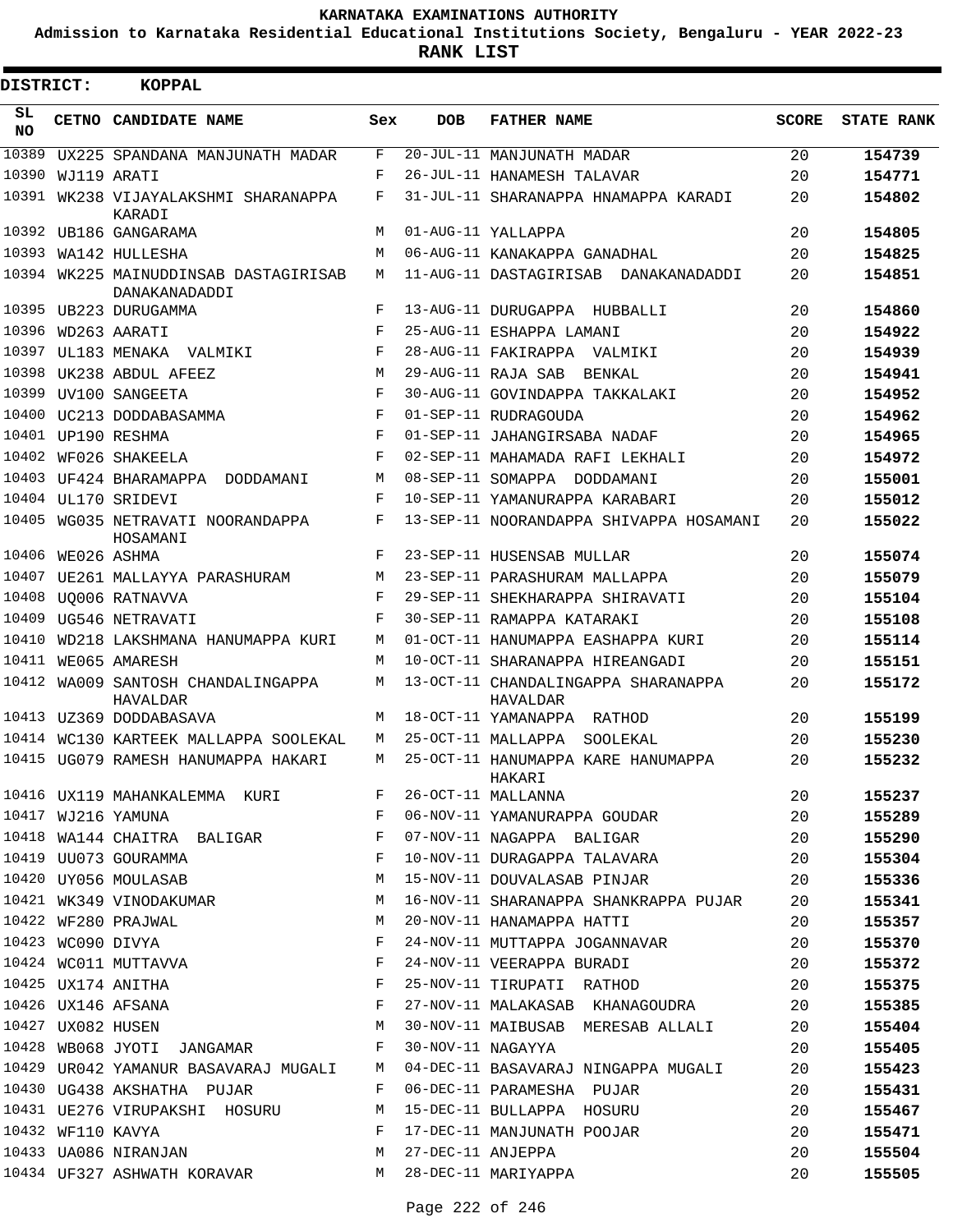**Admission to Karnataka Residential Educational Institutions Society, Bengaluru - YEAR 2022-23**

| DISTRICT:       |                   | <b>KOPPAL</b>                                      |     |                   |                                                    |       |                   |
|-----------------|-------------------|----------------------------------------------------|-----|-------------------|----------------------------------------------------|-------|-------------------|
| SL<br><b>NO</b> |                   | CETNO CANDIDATE NAME                               | Sex | <b>DOB</b>        | <b>FATHER NAME</b>                                 | SCORE | <b>STATE RANK</b> |
| 10435           |                   | WG354 NAGAVENI                                     | F   |                   | 01-JAN-12 SURESH MAKSHI                            | 20    | 155526            |
| 10436           |                   | UF026 PARVATI NAGAPPA KUDLUR                       | F   |                   | 01-JAN-12 NAGAPPA MALLAPPA KUDLUR                  | 20    | 155528            |
| 10437           |                   | WB146 PRAVEEN<br>DANDIN                            | M   |                   | 06-JAN-12 PARASAPPA                                | 20    | 155549            |
| 10438           |                   | UX038 YALLAMMA                                     | F   |                   | 02-FEB-12 NINGAPPA KUMBALAVATI                     | 20    | 155582            |
| 10439           |                   | WB371 JYOTI                                        | F   |                   | 07-JUL-12 LAXMANA BILAMAKAR                        | 20    | 155634            |
| 10440           |                   | UE207 MALINGARAYA SANGATI                          | M   |                   | 03-NOV-09 SHAMANNA KANAKAPPA SANGATI               | 19    | 155679            |
|                 | 10441 WE078 JYOTI |                                                    | F   |                   | 21-NOV-09 VIRUPAKSHAPPA GULED                      | 19    | 155682            |
|                 |                   | 10442 UR117 ANSARI HUCHHUSAB NAINAPUR              | M   |                   | 14-DEC-09 HUCHHUSAB YAMANURSAB NAINAPUR            | 19    | 155684            |
|                 |                   | 10443 UF634 LAKSHMI                                | F   |                   | 01-FEB-10 KRISHNAPPA CHAWAN                        | 19    | 155710            |
| 10444           |                   | WK103 NAGARAJ                                      | M   |                   | 08-FEB-10 SHEKHAPPA MOOGTI                         | 19    | 155713            |
|                 |                   | 10445 UH034 SANGEETA                               | F   |                   | 11-FEB-10 SIDDAPPA BAGEVADI                        | 19    | 155716            |
| 10446           |                   | WC129 SAHANA SIDDAPPA SOMPUR                       | F   |                   | 20-FEB-10 SIDDAPPA CHIKKAPPA SOMPUR                | 19    | 155718            |
| 10447           | WH279 MANU        |                                                    | М   |                   | 15-MAR-10 BHEEMANNA MATARANGI                      | 19    | 155722            |
| 10448           |                   | UW167 VIJAYALAKSHMI NAYKAR                         | F   |                   | 27-MAR-10 SHARANAPPA                               | 19    | 155727            |
|                 |                   | 10449 US213 SAVITA SHIVALINGAYYA<br>HIREMATH       | F   |                   | 28-MAR-10 SHIVALINGAYYA ANDAYYA<br><b>HIREMATH</b> | 19    | 155728            |
|                 | 10450 UG010 ASHOK |                                                    | M   |                   | 20-APR-10 HANUMATTEPPA DESAI                       | 19    | 155738            |
|                 |                   | 10451 WB143 VARSHA CHOVHAN                         | F   |                   | 01-MAY-10 SOMALEPPA                                | 19    | 155746            |
|                 |                   | 10452 UZ109 PUTTARAJ KALAKAPPA DANDINI M           |     |                   | 02-MAY-10 KALAKAPPA RAJAPPA DANDIN                 | 19    | 155747            |
|                 |                   | 10453 UB022 YAMANOOR                               | М   | 04-MAY-10 RAMANNA |                                                    | 19    | 155748            |
|                 |                   | 10454 WH096 SHARANAMMA                             | F   |                   | 10-MAY-10 YAMANOORAPPA TALAVAR                     | 19    | 155753            |
|                 |                   | 10455 WD291 SAVITRI MYAGERI                        | F   |                   | 01-JUN-10 MAILARAPPA BASAVANTAPPA<br>MYAGERI       | 19    | 155765            |
|                 | 10456 UV291 NETRA |                                                    | F   |                   | 01-AUG-10 SHARANAPPA MUDAKAPPA<br>DHARMANNAVAR     | 19    | 155806            |
|                 |                   | 10457 UA004 DEVARAJ                                | M   |                   | 05-AUG-10 BHEEMAPPA                                | 19    | 155810            |
|                 |                   | 10458 UC435 PAVITRA                                | F   |                   | 26-AUG-10 NAGANAGOUDA                              | 19    | 155837            |
|                 |                   | 10459 UW182 MUTTAMMA                               | F   |                   | 06-SEP-10 GOPAL CHAVAN                             | 19    | 155851            |
|                 |                   | 10460 WE072 PRAMOD                                 | M   |                   | 16-SEP-10 HULAGAPPA HARIJAN                        | 19    | 155859            |
|                 |                   | 10461 UX022 NAGARAJ MANJUNATH KOLACHI              | M   |                   | 18-SEP-10 MANJUNATH YALLAPPA KOLACHI               | 19    | 155866            |
|                 |                   | 10462 WK083 MARUTI                                 | М   |                   | 26-SEP-10 YAMANURAPPA TALAVAR                      | 19    | 155875            |
|                 |                   | 10463 WC210 BHAGYALAKSHMEE RADDER                  | F   |                   | 05-OCT-10 GURUPADAREDDY RADDER                     | 19    | 155889            |
|                 |                   | 10464 WE126 LAKSHMI HANAMAPPA KALLUR               | F   |                   | 07-OCT-10 HANAMAPPA KALLUR                         | 19    | 155895            |
|                 |                   | 10465 UD038 BHEEMAPPA                              | M   |                   | 13-OCT-10 SHANKRAPPA                               | 19    | 155905            |
|                 |                   | 10466 WD061 RAMESH                                 | M   |                   | 14-OCT-10 MARUTI PAMMAR                            | 19    | 155907            |
|                 |                   | 10467 WB132 SUJATA                                 | F   |                   | 17-OCT-10 PAKIRAPPA SHIRAVARA                      | 19    | 155912            |
|                 |                   | 10468 UG043 LOKAMMA                                | F   |                   | 28-OCT-10 NEELAPPA KADEMANI                        | 19    | 155938            |
|                 |                   | 10469 WG384 MUTTURAJ                               | М   |                   | 30-OCT-10 NAGAPPA CHAVHAN                          | 19    | 155942            |
|                 |                   | 10470 UX142 CHAITRA HUNAGUND                       | F   |                   | 03-NOV-10 KALAKAPPA                                | 19    | 155948            |
|                 |                   | 10471 UL213 BHAGYALAKSHMI                          | F   |                   | 05-NOV-10 PAMAPPA HALLIKERI                        | 19    | 155952            |
|                 |                   | 10472 UD028 NINGAPPA SHARANAPPA<br>HIREKURUBARU    | М   |                   | 07-NOV-10 SHARANAPPA NINGAPPA<br>HIREKURUBARU      | 19    | 155957            |
|                 |                   | 10473 UN006 BHARATHA                               | M   |                   | 10-NOV-10 BASAVENNEPPA KAWALOORA                   | 19    | 155961            |
|                 |                   | 10474 UN078 AJAMEERASAB                            | M   |                   | 11-NOV-10 HUSSENASAB KILLADAR                      | 19    | 155964            |
|                 |                   | 10475 WB259 LAKSHMI                                | F   |                   | 14-NOV-10 HANAMAPPA METI                           | 19    | 155971            |
|                 |                   | 10476 WJ019 MALLIKARJUN                            | M   |                   | 18-NOV-10 KALLAPPA KUMBAR                          | 19    | 155983            |
|                 |                   | 10477 UG524 ANANDAGOUDA ANDANAGOUDA<br>MALIPATIL   | М   |                   | 21-NOV-10 ANDANAGOUDA MALIPATIL                    | 19    | 155988            |
|                 |                   | 10478 WB314 DURAGANAGOUDA DONNEGUDDA<br>DONNEGUDDA | M   |                   | 21-NOV-10 MARUTI<br>DONNEGUDDA                     | 19    | 155990            |
|                 |                   | 10479 UD190 LATHA                                  | F   |                   | 21-NOV-10 POMANAIK                                 | 19    | 155991            |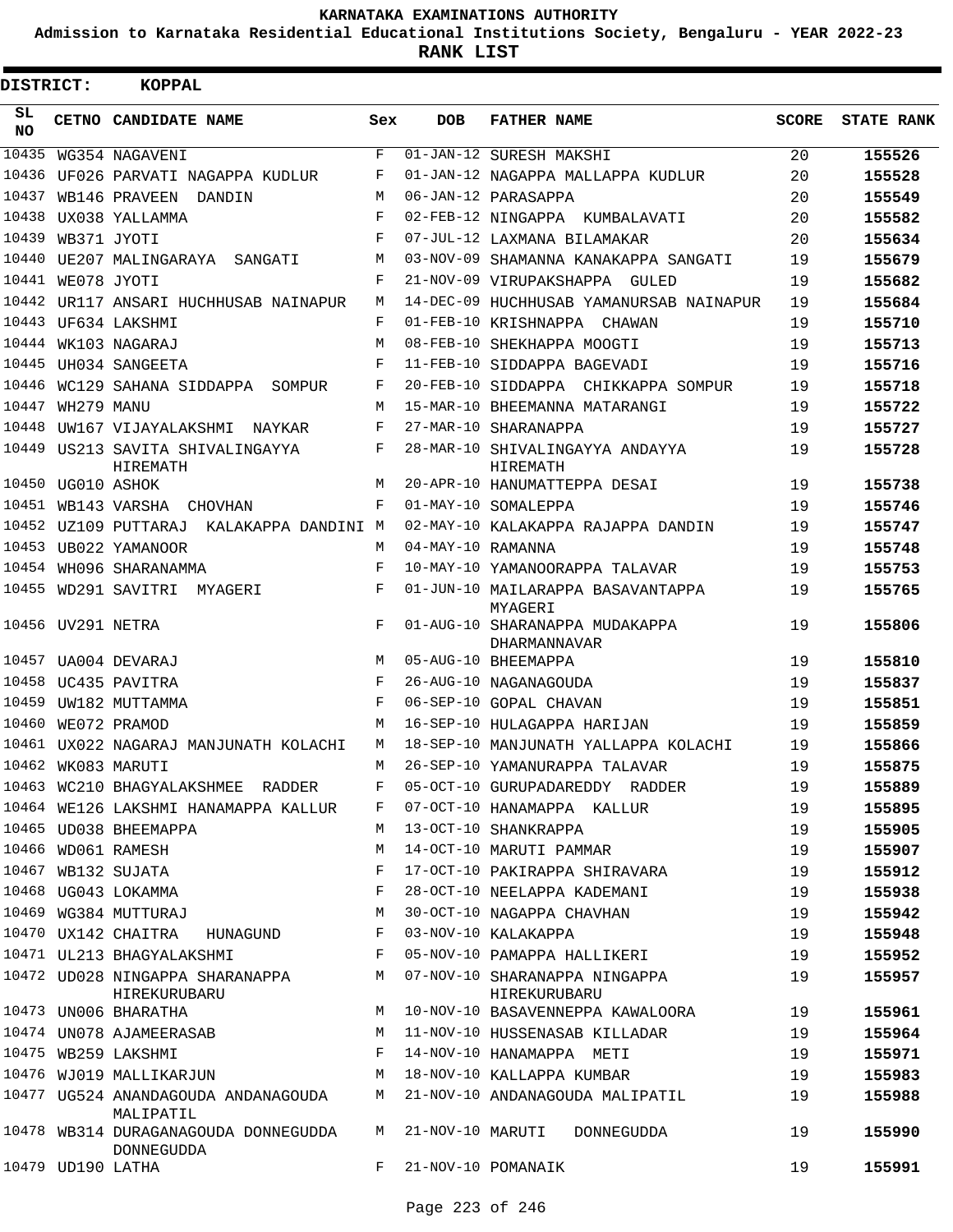**Admission to Karnataka Residential Educational Institutions Society, Bengaluru - YEAR 2022-23**

| DISTRICT: |                   | <b>KOPPAL</b>                                                                                                                                |              |                   |                                                                                                                                                       |              |                   |
|-----------|-------------------|----------------------------------------------------------------------------------------------------------------------------------------------|--------------|-------------------|-------------------------------------------------------------------------------------------------------------------------------------------------------|--------------|-------------------|
| SL<br>NO. |                   | CETNO CANDIDATE NAME                                                                                                                         | Sex          | <b>DOB</b>        | <b>FATHER NAME</b>                                                                                                                                    | <b>SCORE</b> | <b>STATE RANK</b> |
| 10480     |                   | UE323 SHRIDHAR                                                                                                                               | М            | 21-NOV-10 MARUTHI |                                                                                                                                                       | 19           | 155994            |
| 10481     |                   | UE053 SUDHA                                                                                                                                  | F            |                   | 21-NOV-10 KUMAR RATHOD                                                                                                                                | 19           | 155995            |
|           |                   | 10482 UA418 PRASHANTH                                                                                                                        | M            |                   | 23-NOV-10 MANJUNATH                                                                                                                                   | 19           | 155998            |
| 10483     |                   | UM053 PADMA                                                                                                                                  | F            |                   | 28-NOV-10 MARUTESHA KATTIMANI                                                                                                                         | 19           | 156005            |
|           |                   | 10484 UV188 RAJABAKSHI MURTUZSAB<br>MULIMANI                                                                                                 | М            |                   | 30-NOV-10 MURTUZSAB RAJESAB MULIMANI                                                                                                                  | 19           | 156008            |
|           |                   | 10485 WF033 KAVITA                                                                                                                           | F            |                   | 02-DEC-10 GIRIYAPPA TALAVAR                                                                                                                           | 19           | 156013            |
| 10486     |                   | UU141 SIDDARUD MALLAPPA SARJAPUR                                                                                                             | M            |                   | 03-DEC-10 MALLAPPA SHARANAPPA SARJAPUR                                                                                                                | 19           | 156019            |
| 10487     |                   | WK290 YAMANAVVA NAYKAR                                                                                                                       | F            |                   | 06-DEC-10 KARIIRAPPA NAYKAR                                                                                                                           | 19           | 156028            |
| 10488     |                   | WK272 SOUMYA                                                                                                                                 | F            |                   | 07-DEC-10 KALLAPPA HADAPAD                                                                                                                            | 19           | 156030            |
| 10489     |                   | WH132 VISHHNUVARDHANA POOJAR                                                                                                                 | M            |                   | 07-DEC-10 DEVAPPA POOJAR                                                                                                                              | 19           | 156031            |
| 10490     |                   | UR036 HANAMESH HUNCHAGERI                                                                                                                    | М            | 11-DEC-10 BALAPPA |                                                                                                                                                       | 19           | 156043            |
|           |                   | 10491 UV169 REKHA PARASAPPA JOGI                                                                                                             | F            |                   | 11-DEC-10 PARASAPPA SHEKHARAPPA JOGI                                                                                                                  | 19           | 156045            |
|           |                   | 10492 UB219 AKSHATA<br>NIRLOOTI                                                                                                              | F            |                   | 14-DEC-10 HANUMANTAPPA<br>TIMMANNA<br>NIRLOOTI                                                                                                        | 19           | 156054            |
|           |                   | 10493 UA149 SUNEETA                                                                                                                          | F            |                   | 14-DEC-10 YALLAPPA KUMBAR                                                                                                                             | 19           | 156055            |
|           |                   | 10494 UE284 VARSHA                                                                                                                           | F            |                   | 16-DEC-10 SHEKHARAPPA                                                                                                                                 | 19           | 156063            |
| 10495     |                   | WF265 MEGHA TAMBAK                                                                                                                           | F            |                   | 27-DEC-10 SHARANAPPA<br>TAMBAK                                                                                                                        | 19           | 156083            |
| 10496     |                   | WH144 RANJEETA                                                                                                                               | F            |                   | 01-JAN-11 SHARANAPPAGOUDA MALIPATIL                                                                                                                   | 19           | 156136            |
| 10497     |                   | WB093 CHANDABI                                                                                                                               | F            |                   | 03-JAN-11 HUSENASAB                                                                                                                                   | 19           | 156156            |
| 10498     |                   | UJ111 KALPANA                                                                                                                                | F            |                   | 03-JAN-11 JAMBANNA<br>BBOVI                                                                                                                           | 19           | 156157            |
|           |                   | 10499 UP146 RAVICHANDRA                                                                                                                      | M            |                   | 03-JAN-11 HANUMAPPA<br>HATTI                                                                                                                          | 19           | 156158            |
| 10500     |                   | UL028 KRUSHNA                                                                                                                                | M            |                   | 06-JAN-11 MANGALESH DESAI                                                                                                                             | 19           | 156164            |
|           |                   | 10501 UW045 SHANKRAMMA SHIVAPPA<br>BANNIGOL                                                                                                  | F            |                   | 15-JAN-11 SHIVAPPA BANNIGOL                                                                                                                           | 19           | 156182            |
|           |                   | 10502 UK307 RAMESH                                                                                                                           | M            |                   | 16-JAN-11 SURESH POOJAR                                                                                                                               | 19           | 156183            |
|           |                   | 10503 UB133 NAGAVENI                                                                                                                         | F            |                   | 19-JAN-11 PARASAPPA HULIHYDAR                                                                                                                         | 19           | 156193            |
|           |                   | 10504 WG226 KIRTANA                                                                                                                          | F            |                   | 24-JAN-11 SHANBHULINGAYYA HIREMATH                                                                                                                    | 19           | 156208            |
|           |                   | 10505 UN120 MANJUNATH                                                                                                                        | М            |                   | 30-JAN-11 KASTURAPPA INDARAGI                                                                                                                         | 19           | 156229            |
| 10506     |                   | WB051 SHANKARAGOUDA                                                                                                                          | M            |                   | 06-FEB-11 HANAMAPPA POLICEPATIL                                                                                                                       | 19           | 156251            |
|           |                   | 10507 UC074 DEVAMMA                                                                                                                          | $\mathbf{F}$ |                   | 08-FEB-11 NURUPADI                                                                                                                                    | 19           | 156256            |
|           | 10508 WH040 JYOTI |                                                                                                                                              | F            |                   | 14-FEB-11 HANUMAPPA MURADI                                                                                                                            | 19           | 156271            |
|           |                   |                                                                                                                                              |              |                   | 10509 WE029 BHAGYA KAMMAR KAMMAR F 17-FEB-11 RUDRAPPA PARASAPPA KAMMAR 19                                                                             |              | 156282            |
|           |                   |                                                                                                                                              |              |                   |                                                                                                                                                       | 19           | 156288            |
|           |                   |                                                                                                                                              |              |                   | 10510 WG380 SHREEDEVI F 19-FEB-11 TAYAPPA MALLAPUR<br>10511 UU221 SWAPNA F 21-FEB-11 HOBAPPA RATHOD<br>10512 UG048 ANALEPPA M 05-MAR-11 SURESH POOJAR | 19           | 156296            |
|           |                   |                                                                                                                                              |              |                   |                                                                                                                                                       | 19           | 156336            |
|           |                   | 10513 UA060 BASAVARAJ MADINALAPPA MO7-MAR-11 MADINALAPPA<br>HULIGI                                                                           |              |                   |                                                                                                                                                       | 19           | 156340            |
|           |                   | 10514 UM013 MABOOBI                                                                                                                          |              |                   | F 07-MAR-11 DADAPEER VALIKAR                                                                                                                          | 19           | 156342            |
|           |                   | 10515 WD037 VIJAYALAXMI MUTTAL F 18-MAR-11 VEERABHADRAPPA                                                                                    |              |                   |                                                                                                                                                       | 19           | 156381            |
|           |                   | $\mathbf{F}$ and $\mathbf{F}$<br>10516 UH042 RAJAMABI                                                                                        |              |                   | 23-MAR-11 HUSENABHASHA GUDASABANAVARA                                                                                                                 | 19           | 156392            |
|           |                   | 10517 UH213 SHARATA KUMAR M 25-MAR-11 ISHAPPA JEER                                                                                           |              |                   |                                                                                                                                                       | 19           | 156398            |
|           |                   |                                                                                                                                              |              |                   | 10518 UD037 RAZIYA KAMMAR KAMMAR F 26-MAR-11 SHYAMEED ALI IMAMSAB KAMMAR                                                                              | 19           | 156401            |
|           |                   | 10519 UA413 KUMARI SINDU                F   06-APR-11 VIRUPANNA<br>10520 WD087 ANITHA                          F   12-APR-11 MARIYAPPA KONGI |              |                   |                                                                                                                                                       | 19           | 156437            |
|           |                   |                                                                                                                                              |              |                   |                                                                                                                                                       | 19           | 156466            |
|           |                   |                                                                                                                                              |              |                   | 10521 WD283 SHWETA DAMBAL TAN F 13-APR-11 SHIVAPPA DAMBAL                                                                                             | 19           | 156474            |
|           |                   |                                                                                                                                              |              |                   | 10522 UY011 DEEPA BALAPPA TALAVAR F 16-APR-11 BALAPPA HANAMAPPA TALAVAR 19                                                                            |              | 156480            |
|           |                   | 10523 WD006 YAMANAMMA                                                                                                                        |              |                   | F 19-APR-11 YAMANOORAPPA HOTTI                                                                                                                        | 19           | 156494            |
|           |                   | 10524 UF582 MARUTI BASARKODA M 21-APR-11 YAMANAPPA                                                                                           |              |                   |                                                                                                                                                       | 19           | 156501            |
|           |                   | 10525 UE003 SHEKSHAVALI M 22-APR-11 BHASHASAB                                                                                                |              |                   |                                                                                                                                                       | 19           | 156509            |
|           |                   |                                                                                                                                              |              |                   | 10526 UD449 AKSHATA CHENNADASARA F 29-APR-11 HANUMANTAPPA CHENNADASARA                                                                                | 19           | 156527            |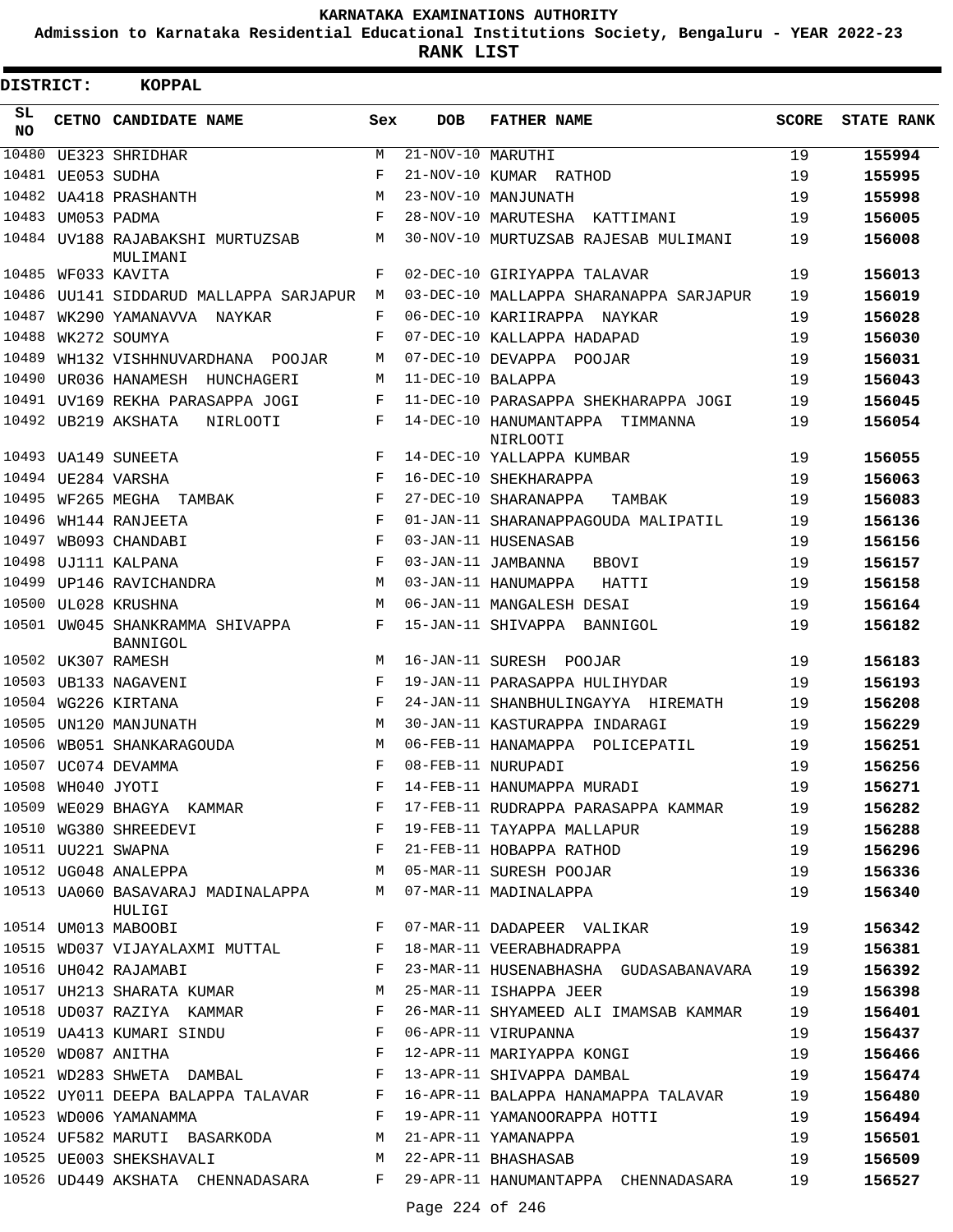**Admission to Karnataka Residential Educational Institutions Society, Bengaluru - YEAR 2022-23**

| <b>DISTRICT:</b> |                   | <b>KOPPAL</b>                                |     |                   |                                                                              |              |                   |
|------------------|-------------------|----------------------------------------------|-----|-------------------|------------------------------------------------------------------------------|--------------|-------------------|
| SL<br><b>NO</b>  |                   | CETNO CANDIDATE NAME                         | Sex | <b>DOB</b>        | <b>FATHER NAME</b>                                                           | <b>SCORE</b> | <b>STATE RANK</b> |
| 10527            |                   | UB182 ASHWINI                                | F   |                   | 29-APR-11 SHANKRAPPA                                                         | 19           | 156528            |
| 10528            |                   | UX347 GIREESH                                | M   |                   | 30-APR-11 MUDAKAPPA TALAVAR                                                  | 19           | 156532            |
| 10529            |                   | WK257 KANAKESH                               | М   |                   | 01-MAY-11 BALAPPA KANDEPPANAVARU                                             | 19           | 156542            |
| 10530            |                   | WJ203 KAVERI SHARANAPPA GOUDRA               | F   |                   | 19-MAY-11 SHARANAPPA PARASAPPA GOUDRA                                        | 19           | 156629            |
|                  |                   | 10531 UY108 SANTOSH                          | М   |                   | 23-MAY-11 MALLAPPA YALLAPPA SANDIMANI                                        | 19           | 156645            |
|                  |                   | 10532 UU122 RAMESH JARAKUNTI                 | М   |                   | 01-JUN-11 SHARANAPPA                                                         | 19           | 156699            |
|                  |                   | 10533 WE039 AMBIKA                           | F   |                   | 03-JUN-11 PHAKEERAPPA BHAJENTRI                                              | 19           | 156710            |
|                  |                   | 10534 UL155 KEERTI                           | F   |                   | 04-JUN-11 DODDA BASAYYA HIREMATH                                             | 19           | 156718            |
|                  |                   | 10535 UF460 PRADEEP<br>RATHOD                | М   |                   | 04-JUN-11 NINGAPPA                                                           | 19           | 156720            |
| 10536            |                   | WD131 SANGEETA GOUDRA                        | F   |                   | 04-JUN-11 BHEEMAPPA GOUDRA                                                   | 19           | 156723            |
| 10537            |                   | UP014 KRISHNAVENI                            | F   |                   | 07-JUN-11 KENCHAPPA HARIJAN                                                  | 19           | 156735            |
|                  |                   | 10538 UF439 SHIVASHANKRA                     | М   |                   | 07-JUN-11 NAREGOUDA MULLURU                                                  | 19           | 156738            |
|                  |                   | 10539 UX096 PARVATI                          | F   |                   | 11-JUN-11 MAREPPA DOKKANNAVAR                                                | 19           | 156756            |
|                  |                   | 10540 UX461 SHREYA KAJJI                     | F   |                   | 11-JUN-11 LAKSHAMANA KAJJI                                                   | 19           | 156760            |
|                  |                   | 10541 UX272 MANJULA                          | F   |                   | 16-JUN-11 YAMANAPPA TUPPAD                                                   | 19           | 156781            |
|                  |                   | 10542 UU339 VIKASA MANNUR                    | М   | 17-JUN-11 IRAPPA  |                                                                              | 19           | 156788            |
|                  |                   | 10543 WG389 SHREENIVAS                       | М   |                   | 22-JUN-11 NINGAPPA HIREMANI                                                  | 19           | 156807            |
|                  |                   | 10544 UT040 SHIVUKUMAR                       | М   |                   | 25-JUN-11 SHARANAPPA YAMANAPPA HADIMANI                                      | 19           | 156820            |
|                  |                   | 10545 WK114 AKASH KARABARI                   | М   |                   | 26-JUN-11 CHANNAPPA                                                          | 19           | 156822            |
|                  |                   | 10546 UD415 MARUTHI                          | M   |                   | 30-JUN-11 ANJANEYA                                                           | 19           | 156843            |
|                  |                   | 10547 UA200 SHILPA                           | F   |                   | 01-JUL-11 YALAPPA BHOVI                                                      | 19           | 156850            |
|                  |                   | 10548 UE077 MALLIKARJUNA                     | М   |                   | 02-JUL-11 HANUMANTHA REDDY                                                   | 19           | 156854            |
|                  |                   | 10549 UX334 PRAVEEN MUTTAPPA DASAR           | М   |                   | 04-JUL-11 MUTTAPPA PANDAPPA DASAR                                            | 19           | 156862            |
| 10550            |                   | WH218 NIKITA MALLAPPA UNGRANI                | F   |                   | 09-JUL-11 MALLAPPA NINGAPPA UNGRANI                                          | 19           | 156897            |
|                  |                   | 10551 UR133 MAINUSAB<br>LALASAB SAGARI       | М   | 20-JUL-11 LALASAB |                                                                              | 19           | 156947            |
|                  |                   | 10552 UY217 YAMANAKSHI                       | F   |                   | 24-JUL-11 SHARANAPPA GULEDAGUDDA                                             | 19           | 156969            |
|                  |                   | 10553 UE137 VENKATESH                        | М   |                   | 28-JUL-11 CHANDRASHEKHAR HANCHINAL                                           | 19           | 156990            |
|                  |                   | 10554 UW186 RAMESH YALLAPPA MYAGADE          | М   |                   | 01-AUG-11 YALLAPPA MALLAPPA MYAGADE                                          | 19           | 157017            |
|                  |                   | 10555 UZ066 SHANKARASING                     | М   |                   | 01-AUG-11 PRATAPASING<br>YALIGAR                                             | 19           | 157018            |
|                  |                   | 10556 UG126 NAGARATNA                        | F   |                   | 02-AUG-11 PARAYYA SHASHIMATH                                                 | 19           | 157020            |
|                  |                   | 10557 UF374 RAJU SHRENIVASHA TALIKOTI        |     |                   | M 02-AUG-11 SHRENIVASHA RAMANNA TALIKOTI                                     | 19           | 157022            |
|                  |                   | 10558 UB278 NANDINI                          |     |                   | F 03-AUG-11 SARANAPPA                                                        | 19           | 157027            |
|                  |                   |                                              |     |                   | 10559 UF381 CHANDRASHEKAR DYAMANNA KORI M 04-AUG-11 DYAMANNA CHANDRAPPA KORI | 19           | 157032            |
|                  |                   | 10560 UU411 SANGAMESH AMARESH<br>NANDAWADAGI |     |                   | M 04-AUG-11 AMARESH BASAPPA NANDAWADAGI                                      | 19           | 157036            |
|                  | 10561 WF240 DIVYA |                                              | F   |                   | 05-AUG-11 SIDDALINGESHWARA HUGAR                                             | 19           | 157037            |
|                  |                   | 10562 WK124 SIDDALINGAYYA                    | M   |                   | 08-AUG-11 DANAYYA OJANAHALLI                                                 | 19           | 157056            |
|                  | 10563 UC282 ROJA  |                                              | F   |                   | 10-AUG-11 MALLESH RATHOD                                                     | 19           | 157060            |
|                  |                   | 10564 UB365 SEVANTI                          | F   |                   | 11-AUG-11 HANUMESHA                                                          | 19           | 157065            |
|                  |                   | 10565 WC173 PRAJWAL                          | М   |                   | 15-AUG-11 SURESH CHILKAMUKKI                                                 | 19           | 157078            |
|                  |                   | 10566 UA143 VALIBHASHA                       | M   |                   | 18-AUG-11 HONNURASAB                                                         | 19           | 157099            |
|                  |                   | 10567 WA068 CHAITRA                          | F   |                   | 23-AUG-11 MALIYAPPA GOLLAR                                                   | 19           | 157121            |
|                  |                   | 10568 UC445 MARISWAMI                        | M   | 27-AUG-11 AMBANNA |                                                                              | 19           | 157142            |
|                  |                   | 10569 UF098 BASAVARAJ                        | M   |                   | 28-AUG-11 SHANMUKAPPA GONGADASHETTI                                          | 19           | 157145            |
|                  |                   | 10570 WK210 IRANNA                           | M   |                   | 31-AUG-11 SHARANAPPA DODDAMANI                                               | 19           | 157163            |
|                  |                   | 10571 UU012 ANITA MALAPPA CHIPRI F           |     |                   | 03-SEP-11 MALAPPA HIRIYANNA CHIPRI                                           | 19           | 157182            |
|                  |                   | 10572 WE090 HANUMAVVA                        | F   |                   | 08-SEP-11 SHARANAPPA KOPPAD                                                  | 19           | 157199            |
|                  |                   | 10573 WB311 SHOUKATH KUSHTAGI                | М   |                   | 11-SEP-11 YAMNOORSAB RAJESAB KUSHTAGI                                        | 19           | 157210            |
|                  | 10574 WH042 VIDYA |                                              | F   |                   | 18-SEP-11 SHIVAPPA BUDDANAGOUDR                                              | 19           | 157230            |
|                  |                   | 10575 UN108 YALLAMMA                         | F   |                   | 22-SEP-11 HANUMANTAPPA HADAPAD                                               | 19           | 157248            |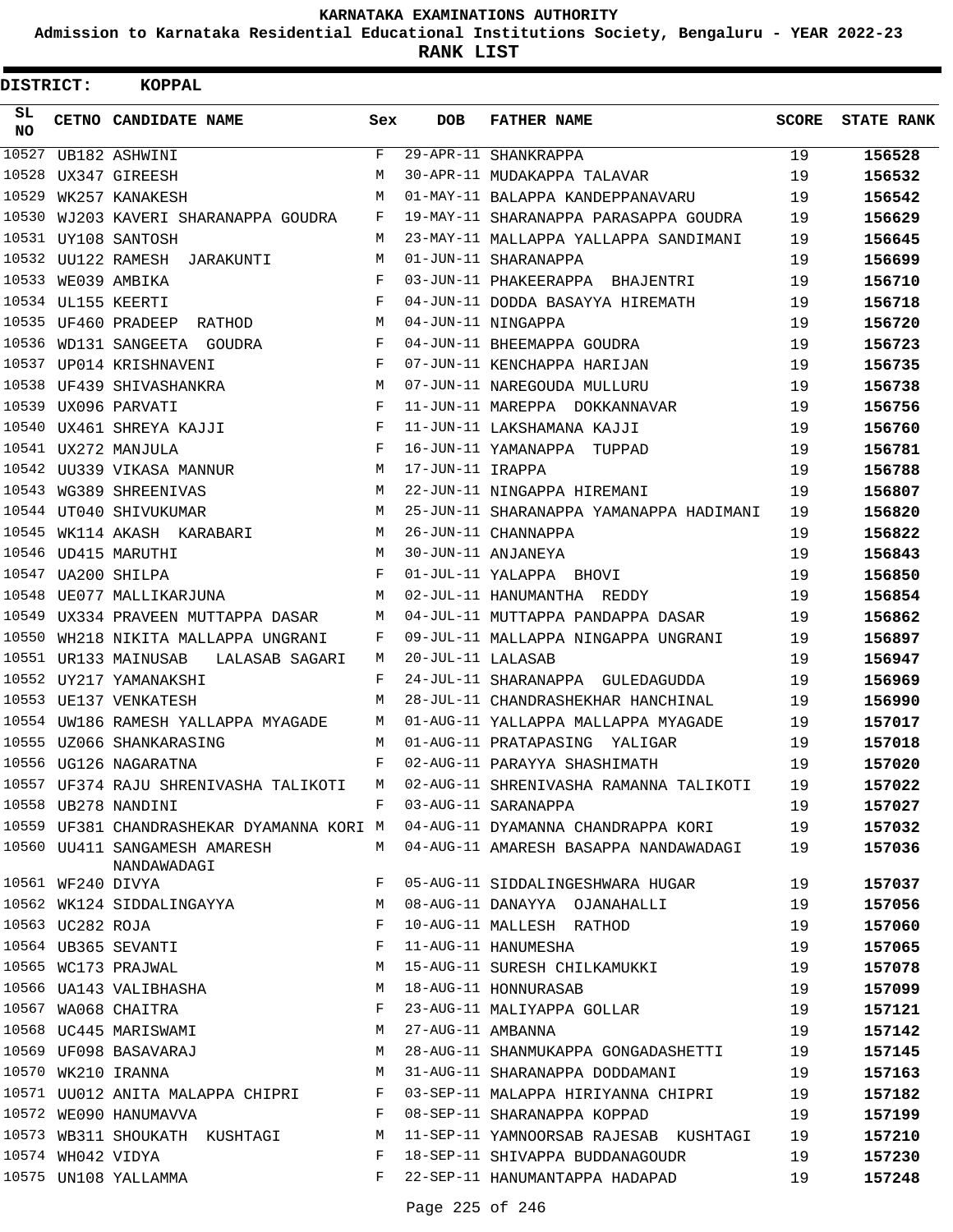**Admission to Karnataka Residential Educational Institutions Society, Bengaluru - YEAR 2022-23**

| DISTRICT: |                   | <b>KOPPAL</b>                                                                        |            |                   |                                                                                    |              |                   |
|-----------|-------------------|--------------------------------------------------------------------------------------|------------|-------------------|------------------------------------------------------------------------------------|--------------|-------------------|
| SL<br>NO. |                   | CETNO CANDIDATE NAME                                                                 | Sex        | <b>DOB</b>        | <b>FATHER NAME</b>                                                                 | <b>SCORE</b> | <b>STATE RANK</b> |
| 10576     |                   | UV274 NIRUPADI BODUR                                                                 | М          |                   | 23-SEP-11 DODDABASAPPA BODUR                                                       | 19           | 157251            |
| 10577     |                   | WD180 SWATI                                                                          | F          |                   | 30-SEP-11 BASAPPA GONDI                                                            | 19           | 157271            |
|           |                   | 10578 UX373 SAVITRI                                                                  | $_{\rm F}$ |                   | 05-OCT-11 DURAGAPPA KORAVAR                                                        | 19           | 157293            |
| 10579     |                   | WC041 MANJUNATH                                                                      | M          |                   | 10-OCT-11 YANKAPPA BHAJENTRI                                                       | 19           | 157308            |
| 10580     |                   | WF100 KHAJAMAINU                                                                     | М          |                   | 14-OCT-11 MAHAMMADSAB BETAGERI                                                     | 19           | 157322            |
|           |                   | 10581 UE247 SANDEEP                                                                  | М          |                   | 15-OCT-11 SOMAREDDY                                                                | 19           | 157327            |
|           |                   | 10582 UC157 UDAYAKUMAR SHARANAPPA                                                    | М          |                   | 27-OCT-11 SHARANAPPA                                                               | 19           | 157378            |
|           |                   | 10583 WB240 SANGEETHA                                                                | F          |                   | 02-NOV-11 SHARANAPPA GADDI                                                         | 19           | 157396            |
|           |                   | 10584 UV220 THIMMANAGOUDA                                                            | М          |                   | 03-NOV-11 MARIYAPPA MALIPITIL                                                      | 19           | 157399            |
|           |                   | 10585 UE176 HANUMESH                                                                 | М          |                   | 04-NOV-11 NINGAPPA                                                                 | 19           | 157403            |
|           | 10586 WH141 ARATI |                                                                                      | F          |                   | 07-NOV-11 YAMANAPPA HARIJANA                                                       | 19           | 157413            |
|           |                   | 10587 UU200 ANKITA SHARANAGOUDA<br>POLICEPATIL                                       | F          |                   | 14-NOV-11 SHARANAGOUDA HANAMAGOUDA<br>POLICEPATIL                                  | 19           | 157436            |
|           |                   | 10588 UG047 THAYAVVA GORR                                                            | F          |                   | 14-NOV-11 BASAVARAJ GORR                                                           | 19           | 157441            |
|           |                   | 10589 UL058 SANJAY                                                                   | М          |                   | 20-NOV-11 VEERAYYA MANNAPUR                                                        | 19           | 157466            |
|           |                   | 10590 UV109 VITHAL GURIKAR                                                           | М          | 30-NOV-11 SOMAPPA |                                                                                    | 19           | 157502            |
|           |                   | 10591 UX203 YALLAMMA BASAVARAJ BANGI                                                 | F          |                   | 02-DEC-11 BASAVARAJ YAMANAPPA BANGI                                                | 19           | 157510            |
|           |                   | 10592 UR091 PARASHURAM TIMMANNA<br>GUDIGADDI                                         | М          |                   | 06-DEC-11 TIMMANNA PARASAPPA GUDIGADDI                                             | 19           | 157519            |
|           |                   | 10593 UD201 SOUMYA                                                                   | F          |                   | 08-DEC-11 HANUMANTA                                                                | 19           | 157530            |
|           |                   | 10594 WC139 LINGARAJ                                                                 | M          |                   | 11-DEC-11 RAMANNA KUSHTAGI                                                         | 19           | 157545            |
|           | 10595 UE178 SUDHA |                                                                                      | F          |                   | 11-DEC-11 BASAVANAGOUDA MALIPATIL                                                  | 19           | 157550            |
|           |                   | 10596 UG557 MANJUNATH                                                                | M          |                   | 13-DEC-11 YAMANAVVA                                                                | 19           | 157554            |
|           |                   | 10597 UL160 PRAJWALAGOUDA                                                            | M          |                   | 17-DEC-11 MALLANAGIUDA MALIPATIL                                                   | 19           | 157570            |
| 10598     |                   | WG211 KAVITA                                                                         | F          |                   | 22-DEC-11 KANAKAPPA KUNDI                                                          | 19           | 157584            |
|           |                   | 10599 UE396 RAJESHWARI                                                               | F          |                   | 30-DEC-11 KUNTEPPA MADIVAL                                                         | 19           | 157608            |
|           |                   | 10600 UC398 TANUSHREE<br>ANGADI                                                      | F          |                   | 04-JAN-12 MANJUNATH ANGADI                                                         | 19           | 157631            |
|           |                   | 10601 UA044 LAKSHMI NAVALAHALLI                                                      | F          | 29-JAN-12 MAHESH  |                                                                                    | 19           | 157665            |
|           |                   | 10602 UK321 ROHINI                                                                   | F          |                   | 13-FEB-12 PARUSHARAMA YEDAHALLI                                                    | 19           | 157681            |
|           |                   | 10603 WA036 MARUTI                                                                   | M          |                   | 04-AUG-12 BHARAMANNA TALAVAR                                                       | 19           | 157713            |
|           |                   | 10604 UW172 DURUGESH                                                                 | M          |                   | 21-OCT-12 AYYAPPA SHIRAVATI                                                        | 19           | 157718            |
|           |                   |                                                                                      |            |                   | 01-JAN-10 YANKAPPA HALEPETI                                                        | 18           | 157744            |
|           |                   |                                                                                      |            |                   |                                                                                    | 18           | 157754            |
|           |                   | 10607 WD062 SAVITHRI F                                                               |            |                   | 11-APR-10 SHARANAPPA PUJAR                                                         | 18           | 157786            |
|           |                   | M<br>10608 UU135 AAKASHA                                                             |            |                   | 01-JUN-10 BASAVARAJA PALLEDA                                                       | 18           | 157805            |
|           |                   | 10609 UC365 NIRAJ TALAVARA M                                                         |            |                   | 02-JUN-10 SHISHURAJ TALAVARA                                                       | 18           | 157809            |
|           |                   | <b>M</b><br>10610 UW121 HANUMESHA                                                    |            |                   | 05-JUN-10 HIREYAMANAPPA BANGLER                                                    | 18           | 157811            |
|           |                   | $\mathbf{F}$ and the contract of the contract of $\mathbf{F}$<br>10611 UZ298 SAVITRI |            |                   | 12-JUN-10 SHARANAPPAGOUDA MALIPATIL                                                | 18           | 157813            |
|           |                   | $\mathbf{F}$<br>10612 WK115 BHAGYA                                                   |            |                   | 15-JUN-10 SHARANAPPA TALAVAR                                                       | 18           | 157815            |
|           |                   | 10613 UV093 MARUTI                                                                   |            |                   | M 21-JUL-10 YALLAPPA VIBHUTI                                                       | 18           | 157834            |
|           |                   |                                                                                      |            |                   | 10614 UF607 DURGAMMA YAMANAPPA HARIJANA F 23-JUL-10 YAMANAPPA GANGAPPA HARIJANA 18 |              | 157836            |
|           |                   | 10615 UW107 AISHWARYA                                                                | F          |                   | 28-JUL-10 KYATAPPA KONDIKAR                                                        | 18           | 157841            |
|           |                   | 10616 UG181 ANJANA                                                                   | F          |                   | 29-JUL-10 ADIVEPPA MUGIN                                                           | 18           | 157842            |
|           |                   | $10617$ UF192 RAMESHA                                                                | М          |                   | 04-AUG-10 BHEEMAPPA GURIKAR                                                        | 18           | 157850            |
|           |                   | 10618 UY240 RAMESH KURI M                                                            |            |                   | 08-AUG-10 BHEEMAPPA KURI                                                           | 18           | 157855            |
|           |                   | $\mathbf{F}$ and $\mathbf{F}$ and $\mathbf{F}$<br>10619 WJ031 SNEHA                  |            |                   | 10-AUG-10 SHARANAPPA PAMMAR                                                        | 18           | 157858            |
|           |                   | 10620 UC275 MAHESH MOTI M M 14-AUG-10 DURUGAPPA                                      |            |                   |                                                                                    | 18           | 157861            |
|           |                   | 10621 WA021 MUTTAVVA BASANAGOUDA F 15-AUG-10 BASANAGOUDA<br>GOUDRA                   |            |                   |                                                                                    | 18           | 157866            |
|           |                   | 10622 WK034 VENKATESH                                                                |            |                   | M 23-AUG-10 MARUTI PUJAR                                                           | 18           | 157870            |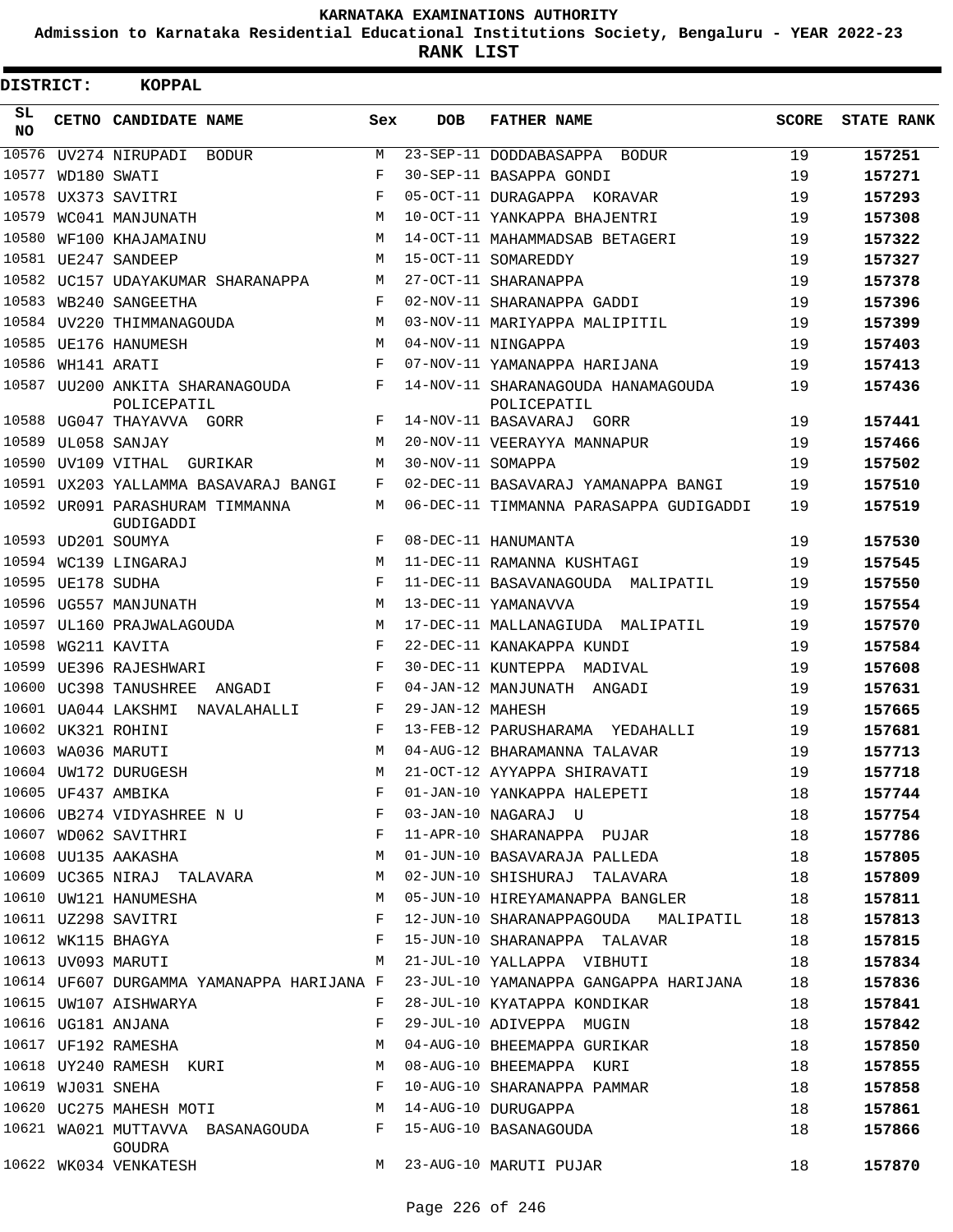**Admission to Karnataka Residential Educational Institutions Society, Bengaluru - YEAR 2022-23**

| DISTRICT:       |                   | <b>KOPPAL</b>                                  |       |                   |                                              |              |                   |
|-----------------|-------------------|------------------------------------------------|-------|-------------------|----------------------------------------------|--------------|-------------------|
| SL<br><b>NO</b> |                   | CETNO CANDIDATE NAME                           | Sex   | <b>DOB</b>        | <b>FATHER NAME</b>                           | <b>SCORE</b> | <b>STATE RANK</b> |
| 10623           |                   | UC381 MANOJAKUMAR                              | М     | 27-AUG-10 RAMESHA | TIGIRI                                       | 18           | 157874            |
| 10624           |                   | WD042 SHRUTI                                   | F     |                   | 28-AUG-10 SUKHAMUNIYAPPA MALIPATIL           | 18           | 157877            |
| 10625           |                   | WF101 AKASH                                    | M     |                   | 03-SEP-10 DURAGAPPA GHATI                    | 18           | 157884            |
| 10626           |                   | UF603 PRAVIN SHIVAPUTRAPPA ARI                 | M     |                   | 10-SEP-10 SHIVAPUTRAPPA MALLPPA ARI          | 18           | 157893            |
| 10627           |                   | WA128 SUKHAMUNI                                | M     |                   | 02-OCT-10 HANAMAPPA METI                     | 18           | 157917            |
| 10628           |                   | WC119 SANTOSH                                  | M     |                   | 07-OCT-10 IRAPPA NINGAPPA KURI               | 18           | 157927            |
| 10629           |                   | UU025 ANITA KALI                               | F     |                   | 09-OCT-10 HANAMAPPA KALI                     | 18           | 157928            |
| 10630           |                   | UA177 KANTEPPA                                 | M     |                   | 10-OCT-10 KANTEPPA                           | 18           | 157930            |
|                 |                   | 10631 UY171 MANJULA                            | F     |                   | 16-OCT-10 SANNARAJAPPA VIBHUTI               | 18           | 157949            |
|                 |                   | 10632 UE255 SOUJANYA                           | F     |                   | 24-OCT-10 DODDANGOUDA                        | 18           | 157964            |
| 10633           |                   | WH343 MANOJ YANKARADDY AJARADDY                | М     |                   | 25-OCT-10 YANKARADDY RAMAREDDY AJAREDDY      | 18           | 157965            |
| 10634           |                   | UD452 MAHESHA                                  | М     |                   | 10-NOV-10 HANUMANTAPPA                       | 18           | 158006            |
| 10635           |                   | UM011 SHWETA                                   | F     |                   | 17-NOV-10 SHARANAPPA ABBIGERI                | 18           | 158011            |
|                 |                   | 10636 UD255 SHREEDEVI HIREKURUBARA             | F     |                   | 04-DEC-10 YAMANOORA HIREKURUBARA             | 18           | 158040            |
|                 |                   | 10637 UX459 SHARADA                            | F     |                   | 08-DEC-10 SHEKHARAPPA                        | 18           | 158048            |
| 10638           |                   | UB357 KARTIK                                   | M     | 15-DEC-10 DEVAPPA |                                              | 18           | 158063            |
| 10639           |                   | UU007 SANTOSHA                                 | M     |                   | 16-DEC-10 LAXAMANA NAYAKA                    | 18           | 158067            |
|                 |                   | 10640 UC284 SHIVAMMA                           | F     |                   | 16-DEC-10 HANUMESHA                          | 18           | 158068            |
| 10641           |                   | WA007 AJAYA MUTTANNA RATHOD                    | М     |                   | 21-DEC-10 MUTTANNA RUPLEPPA RATHOD           | 18           | 158076            |
| 10642           |                   | UP120 NETRAVTI                                 | F     |                   | 23-DEC-10 GALEPPA MYAGERI                    | 18           | 158081            |
| 10643           |                   | UK215 FAKEERADDI                               | M     |                   | 24-DEC-10 GAVISIDDAPPA MUDDABLLI             | 18           | 158083            |
| 10644           |                   | WF286 DURAGAPPA                                | M     |                   | 01-JAN-11 CHANDRAPPA GUMAGERI                | 18           | 158106            |
|                 |                   | 10645 UF029 MANJUNATH PARASAPPA BINGI          | M     |                   | 01-JAN-11 PARASAPPA HANAMAPPA BINGI          | 18           | 158113            |
| 10646           |                   | UZ332 SHWETHA                                  | F     |                   | 08-JAN-11 SHEKHARAPPA PAWAR                  | 18           | 158161            |
| 10647           |                   | UC372 SHRUTI                                   | F     |                   | 09-JAN-11 MAHANTESH CHALAGERI                | 18           | 158165            |
| 10648           |                   | WJ052 MEGHA                                    | F     |                   | 10-JAN-11 GYANAPPA TALAVAR                   | 18           | 158167            |
| 10649           |                   | UG203 PUSHPA                                   | F     |                   | 13-JAN-11 LAKSHMAPPA DODMANI                 | 18           | 158173            |
|                 |                   | 10650 UV080 SHIVARAJ SHIVAPPA CHALAVADI M      |       |                   | 13-JAN-11 SHIVAPPA SHIVABASAPPA<br>CHALAVADI | 18           | 158174            |
|                 | 10651 UC060 DEEPA |                                                | F     |                   | 21-JAN-11 SHARANAPPA KUMBAR                  | 18           | 158192            |
|                 |                   | 10652 UJ159 MEGHA YAMANURAPPA VIRAPUR          | F     |                   | 23-JAN-11 YAMANURAPPA KANAKAPPA VIRAPUR      | 18           | 158199            |
|                 |                   | 10653 WF086 PRATIBHA                           | $F$ – |                   | 23-JAN-11 SHARANAPPA ADAVIBHAVI              | 18           | 158200            |
|                 |                   | 10654 WH354 NAVEEN                             | M     |                   | 24-JAN-11 DYAMANAGOUDA MULKI                 | 18           | 158204            |
|                 |                   | 10655 UB407 KOUSALYA SHIVASHANKARA<br>CHAVHAN  |       |                   | F 05-FEB-11 SHIVASHANKARA CHAVHAN            | 18           | 158231            |
|                 |                   | 10656 UB107 HANUMESH                           | M     |                   | 06-FEB-11 VEERESH HOSALLI                    | 18           | 158235            |
|                 |                   | 10657 UU079 PRAJWAL BASAVARAJ GUTTUR           |       |                   | M 14-FEB-11 BASAVARAJ PAVADEPPA GUTTUR       | 18           | 158265            |
|                 |                   | 10658 UK155 HARISHAGOUDA                       | M     |                   | 21-FEB-11 NAGARAJ POLICEPATIL                | 18           | 158283            |
|                 |                   | 10659 WH155 VEERESH HANAMAPPA AMBALI           |       |                   | M 21-FEB-11 HANAMAPPA AMBALI                 | 18           | 158285            |
|                 |                   | 10660 UB184 BINDUSHREE                         | F     |                   | 28-FEB-11 CHANDRAPPA                         | 18           | 158309            |
|                 |                   | 10661 WC143 SRUSHTI                            | F     |                   | 28-FEB-11 SHARANAPPA BADIGER                 | 18           | 158312            |
|                 |                   | 10662 UK073 GAYATRI                            | F     |                   | 03-MAR-11 MANJUNATH VALIKAR                  | 18           | 158318            |
|                 |                   | 10663 WA044 MALLAMMA                           | F     |                   | 16-MAR-11 YAMANOORAPPA MADAR                 | 18           | 158357            |
|                 |                   | 10664 UZ325 LAXMIBAI                           | F     |                   | 20-MAR-11 VIRUPAKSHAPPA MADAR                | 18           | 158371            |
|                 |                   | 10665 WG371 SUNITHA                            | F     |                   | 20-MAR-11 YAMANURAPPA BANNI                  | 18           | 158373            |
|                 |                   | 10666 UZ157 VINOD SHARANAPPA<br>PATTANASHETTRA | M     |                   | 27-MAR-11 SHARANAPPA                         | 18           | 158401            |
|                 |                   | 10667 WJ083 MALLIKARJUN                        | M     |                   | 31-MAR-11 SHIVARAJ MALKAPUR                  | 18           | 158414            |
|                 |                   | 10668 WE075 SANGEETA                           | F     |                   | 07-APR-11 HANAMAPPA UCHCHALAKUNTI            | 18           | 158438            |
|                 | 10669 WC055 JYOTI |                                                | F     |                   | 09-APR-11 SHARANAPPA MUTTUGUR                | 18           | 158445            |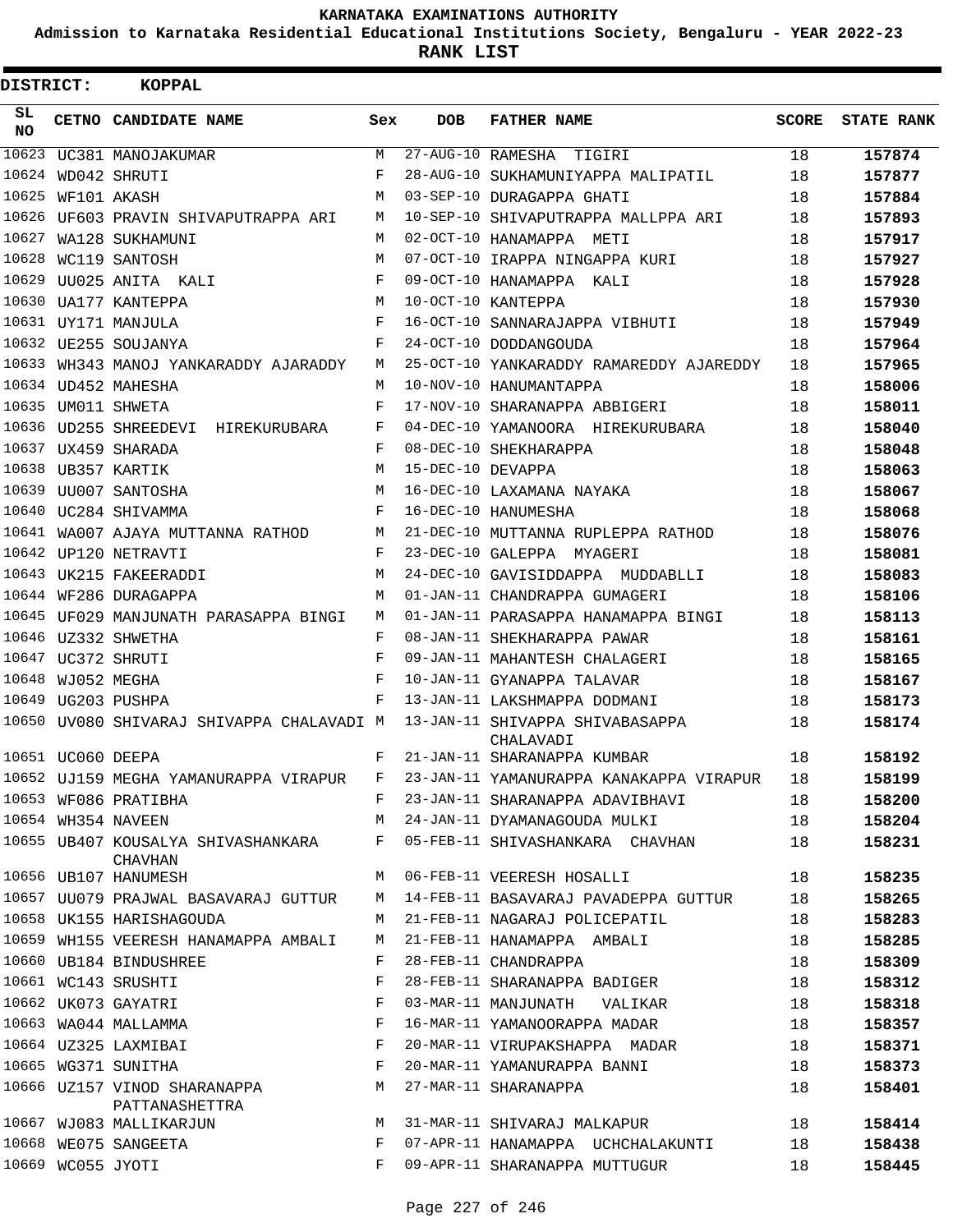**Admission to Karnataka Residential Educational Institutions Society, Bengaluru - YEAR 2022-23**

**RANK LIST**

Е

| <b>DISTRICT:</b> |                   | <b>KOPPAL</b>                                               |            |            |                                                                                                                                      |              |                   |
|------------------|-------------------|-------------------------------------------------------------|------------|------------|--------------------------------------------------------------------------------------------------------------------------------------|--------------|-------------------|
| SL<br><b>NO</b>  |                   | CETNO CANDIDATE NAME                                        | Sex        | <b>DOB</b> | <b>FATHER NAME</b>                                                                                                                   | <b>SCORE</b> | <b>STATE RANK</b> |
| 10670            |                   | UH167 RAJESHWARI SHIVARUDRAYYA<br>HIREMATH                  | F          |            | 11-APR-11 SHIVARUDRAYYA NAGAYYA<br>HIREMATH                                                                                          | 18           | 158456            |
|                  |                   | 10671 UV248 MANJULA MALLANAGOUDA PUJAR                      | F          |            | 12-APR-11 MALLANAGOUDA HANAMAGOUDA<br>PUJAR                                                                                          | 18           | 158460            |
|                  |                   | 10672 UK045 PRIYANKA                                        | F          |            | 13-APR-11 VISHWANATH                                                                                                                 | 18           | 158466            |
| 10673            |                   | WK088 SHRIKANT                                              | M          |            | 14-APR-11 MARUTESH<br>HARIJAN                                                                                                        | 18           | 158470            |
|                  |                   | 10674 UD325 FATEEMA                                         | F          |            | 20-APR-11 MASTANASAB SAIYAD                                                                                                          | 18           | 158490            |
|                  |                   | 10675 WC075 NANDINI                                         | F          |            | 23-APR-11 BHUMAREDDEPPA NAYAK                                                                                                        | 18           | 158498            |
|                  |                   | 10676 UT009 BHAGYASRI                                       | F          |            | 30-APR-11 SHARANAPPA AKKI                                                                                                            | 18           | 158518            |
|                  |                   | 10677 UF206 DURAGAMMA                                       | $_{\rm F}$ |            | 04-MAY-11 YALLAPPA POOJAARI                                                                                                          | 18           | 158528            |
|                  |                   | 10678 US045 NAGARATNA                                       | F          |            | 07-MAY-11 HANUMANTAPPA VADDAR                                                                                                        | 18           | 158535            |
|                  |                   | 10679 UF489 DODDAMMA                                        | F          |            | 10-MAY-11 KANAKAPPA TALAWAR                                                                                                          | 18           | 158547            |
| 10680            |                   | WD196 LINGARAJ                                              | M          |            | 12-MAY-11 BASAVARAJ KUDRIKOTGI                                                                                                       | 18           | 158561            |
|                  |                   | 10681 WJ153 SACHINA                                         | M          |            | 17-MAY-11 SRIKANTA NAYAKA                                                                                                            | 18           | 158581            |
|                  |                   | 10682 UA317 CHAITRA                                         | F          |            | 18-MAY-11 KANTESHA                                                                                                                   | 18           | 158583            |
|                  |                   | 10683 UX138 ASHWINI<br>ERANAGOUDA GOUDRA F                  |            |            | 20-MAY-11 ERANAGOUDA                                                                                                                 | 18           | 158591            |
| 10684            |                   | WH039 ANJANADEVI                                            | F          |            | 22-MAY-11 NINGAPPA KOPPAD                                                                                                            | 18           | 158598            |
| 10685            |                   | WD097 DEVAKKA MARUTI GOSAVI                                 | F          |            | 25-MAY-11 MARUTI YAMANAPPA GOSAVI                                                                                                    | 18           | 158610            |
| 10686            |                   | WC061 RAJESHA                                               | M          |            | 28-MAY-11 VEERESHA UPPAR                                                                                                             | 18           | 158623            |
| 10687            |                   | UK049 VEENA                                                 | F          |            | 01-JUN-11 KARYAPPA HAROGERI                                                                                                          | 18           | 158651            |
|                  | 10688 UL240 PAVAN |                                                             | M          |            | 03-JUN-11 SHANKARAPPA BADIGER                                                                                                        | 18           | 158656            |
|                  |                   | 10689 UN157 PRAVEEN                                         | M          |            | 14-JUN-11 MANJAPPA HUGAR                                                                                                             | 18           | 158715            |
| 10690            |                   | WE024 AMRUTA                                                | F          |            | 21-JUN-11 FAKEERAPPA GEDAGERI                                                                                                        | 18           | 158746            |
|                  | 10691 UP172 RAHIN |                                                             | F          |            | 27-JUN-11 SANNA HUSENBHASHA VALIKARA                                                                                                 | 18           | 158767            |
|                  |                   | 10692 UA279 SARASWATHI                                      | F          |            | 29-JUN-11 K JAGADISH                                                                                                                 | 18           | 158777            |
|                  |                   | 10693 UU280 SWAPNA HARIJAN                                  | F          |            | 30-JUN-11 BHIMAPPA                                                                                                                   | 18           | 158783            |
|                  |                   | 10694 UR048 MANJULA MUTTAPPA GOLLAR                         | F          |            | 02-JUL-11 MUTTAPPA GINJAPPA GOLLAR                                                                                                   | 18           | 158792            |
|                  | 10695 UX214 ARJUN |                                                             | M          |            | 03-JUL-11 SHARANAPPA MUNDARAGI                                                                                                       | 18           | 158798            |
|                  |                   | 10696 UY180 PRAJWAL                                         | M          |            | 08-JUL-11 MARUTI VALMIKI                                                                                                             | 18           | 158823            |
|                  |                   | 10697 US107 SUMANGALA YAMANAPPA<br>PADANAKATTI              | F          |            | 12-JUL-11 YAMANAPPA BUDAVANTAPPA<br>PADANAKATTI                                                                                      | 18           | 158851            |
|                  |                   |                                                             |            |            | 10698 UW067 LAXMI NINGAPPA SIDDAPUR F 13-JUL-11 NINGAPPA BASAPPA SIDDAPUR 18                                                         |              | 158855            |
|                  |                   | 10699 UF640 MALLIKARJUN GAREBAL M 14-JUL-11 BHIMAPPA        |            |            |                                                                                                                                      | 18           | 158858            |
|                  |                   |                                                             |            |            |                                                                                                                                      |              | 158866            |
|                  |                   |                                                             |            |            | 10700 UK026 MANGALA (1899) E 17-JUL-11 HANUMANTAPPA SAMUDRA (1899)<br>10701 NF095 RAMESHA (1899) M 23-JUL-11 SURESH BHAJANTRI (1899) |              | 158892            |
|                  |                   | 10702 WH246 ANISHA                                          |            |            | F 24-JUL-11 ISMAYIL ANGADI                                                                                                           | 18           | 158893            |
|                  |                   |                                                             |            |            | 10703 UZ117 SUJATA AMBANNA VALIKAR F 01-AUG-11 AMBANNA SHIVAPPA VALIKAR 18                                                           |              | 158935            |
|                  |                   |                                                             |            |            | 10704 UA499 SHASHANKA K M 09-AUG-11 SHIVAKUMAR K 18                                                                                  |              | 158974            |
|                  |                   | 10705 UG444 RANJITA                                         |            |            | F 13-AUG-11 SHANKARAPPA RAMAVAT 18                                                                                                   |              | 158984            |
|                  |                   | 10706 WJ029 HARFAN LATEESABANAVAR M 18-AUG-11 MAHMDARAPI    |            |            |                                                                                                                                      | 18           | 159005            |
|                  |                   |                                                             |            |            | 10707 UL033 YAMANOORAPPA 18-AUG-11 HANUMANTAPPA TALAVAR 18                                                                           |              | 159008            |
|                  |                   |                                                             |            |            | 10708 WA182 ABHISHEK HARIJAN M 19-AUG-11 MUTTAPPA HARIJAN 18                                                                         |              | 159009            |
|                  |                   |                                                             |            |            | 10709 UP152 SAVITHA 61 18                                                                                                            |              | 159042            |
|                  |                   |                                                             |            |            | 10710 WE199 KAVYANJALI SURESH BINNAL F 24-AUG-11 SURESH BINNAL 18                                                                    |              | 159045            |
|                  |                   |                                                             |            |            | 10711 UZ129 MUTTANNA MAHANTESH RONAD M 26-AUG-11 MAHANTESH RACHAPPA RONAD 18                                                         |              | 159053            |
|                  |                   | 10712 WB380 AKSHATA DYAMANNAVAR F 27-AUG-11 MUTTAPPA        |            |            |                                                                                                                                      | 18           | 159054            |
|                  |                   | 10713 WH288 SANJANA                                         |            |            | F 28-AUG-11 MANJUNATHA NADUVALAKERI 18                                                                                               |              | 159060            |
|                  |                   |                                                             |            |            | 10714 US140 SANGEETA RAMASWAMI F 03-SEP-11 PARASAPPA RAMASWAMI 18                                                                    |              | 159080            |
|                  |                   | 10715 UX466 VIVEKANANDA JARAKUNTI M 07-SEP-11 CHIDANANDAPPA |            |            |                                                                                                                                      | 18           | 159098            |
|                  |                   | 10716 WK020 PRASHANT                                        |            |            | M 08-SEP-11 HANUMAPPA HIREMANI                                                                                                       | 18           | 159103            |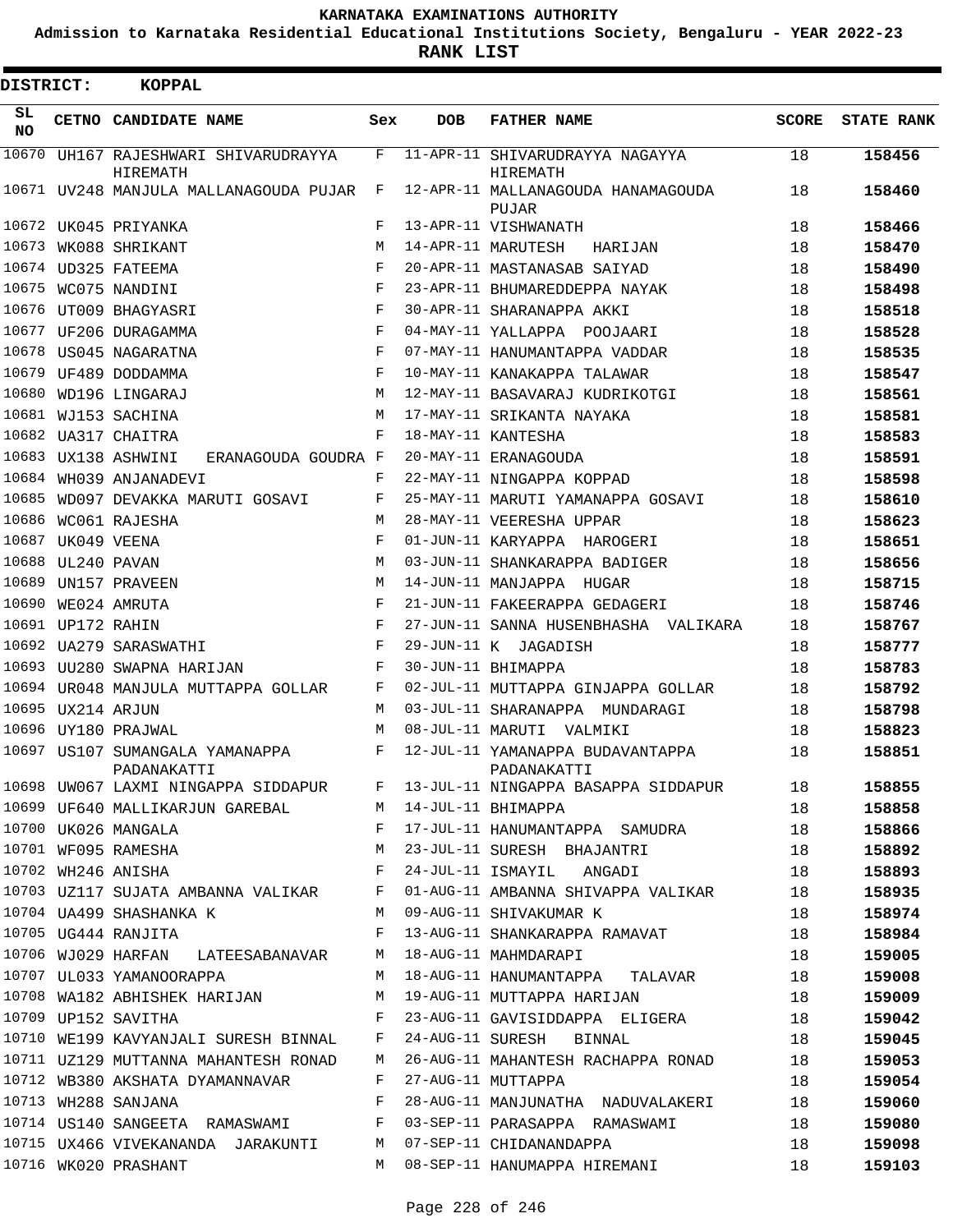**Admission to Karnataka Residential Educational Institutions Society, Bengaluru - YEAR 2022-23**

**RANK LIST**

| DISTRICT:       |                   | <b>KOPPAL</b>                                                                                                                                                                                                                                                 |       |                   |                                                      |              |                   |
|-----------------|-------------------|---------------------------------------------------------------------------------------------------------------------------------------------------------------------------------------------------------------------------------------------------------------|-------|-------------------|------------------------------------------------------|--------------|-------------------|
| SL<br><b>NO</b> |                   | CETNO CANDIDATE NAME                                                                                                                                                                                                                                          | Sex   | <b>DOB</b>        | <b>FATHER NAME</b>                                   | <b>SCORE</b> | <b>STATE RANK</b> |
| 10717           | UC309 DEVI        |                                                                                                                                                                                                                                                               | F     |                   | 09-SEP-11 SANNA GOVINDA                              | 18           | 159104            |
| 10718           |                   | WF251 MANJUNATH                                                                                                                                                                                                                                               | M     |                   | 12-SEP-11 BHADRAPPA BHAVIMANI                        | 18           | 159113            |
| 10719           |                   | WH267 LAXMAVVA                                                                                                                                                                                                                                                | F     |                   | 16-SEP-11 DURUGAPPA SHIVAPPA BHAJANTRI               | 18           | 159124            |
| 10720           |                   | UA104 POORNIMA                                                                                                                                                                                                                                                | F     |                   | 20-SEP-11 VENKANGOUDA                                | 18           | 159142            |
| 10721           |                   | UD025 MANJUNATHA                                                                                                                                                                                                                                              | M     |                   | 27-SEP-11 DURUGAPPA GUBBI                            | 18           | 159164            |
| 10722           |                   | WD036 HUSENBASHA                                                                                                                                                                                                                                              | M     |                   | 29-SEP-11 CHANDUSAB DAREDAR                          | 18           | 159169            |
| 10723           |                   | UG545 PRIYANKA SHARANAPPA KARADI                                                                                                                                                                                                                              | F     |                   | 02-OCT-11 SHARANAPPA KARADI                          | 18           | 159189            |
| 10724           |                   | WD298 VIDYASHREE<br>TONDIHAL                                                                                                                                                                                                                                  | F     | 06-OCT-11 ANNAPPA | TONDIHAL                                             | 18           | 159200            |
|                 | 10725 UE379 USHA  |                                                                                                                                                                                                                                                               | F     |                   | 18-OCT-11 NARAYANA REDDY                             | 18           | 159235            |
|                 |                   | 10726 WJ125 PROMOD SHARANAPPA DODDAMANI M                                                                                                                                                                                                                     |       |                   | 20-OCT-11 SHARANAPPA DURAGAPPA<br>DODDAMANI          | 18           | 159241            |
| 10727           |                   | WD102 MANOJA                                                                                                                                                                                                                                                  | M     |                   | 23-OCT-11 NAGARAJA VADDAR                            | 18           | 159247            |
| 10728           |                   | UG426 GANGA VALIKAR                                                                                                                                                                                                                                           | F     |                   | 28-OCT-11 SURESHAPPA<br>VALIKAR                      | 18           | 159257            |
| 10729           | UZ267 ANU         | <b>VADDAR</b>                                                                                                                                                                                                                                                 | F     |                   | 29-OCT-11 SHARANAPPA<br>VADDAR                       | 18           | 159260            |
|                 |                   | 10730 UK302 POORNIMA                                                                                                                                                                                                                                          | F     |                   | 12-NOV-11 MANJAPPA MELLIKERI                         | 18           | 159304            |
|                 |                   | 10731 UX398 ASHOK GOPALI                                                                                                                                                                                                                                      | M     |                   | 19-NOV-11 CHANNAPPA GOPALI                           | 18           | 159328            |
|                 |                   | 10732 UT130 PRAJVAL SANGANABASANGOUDA<br>MALIPATIL                                                                                                                                                                                                            | М     |                   | 19-NOV-11 SANGANABASANGOUDA SHARANGOUDA<br>MALIPATIL | 18           | 159329            |
|                 |                   | 10733 UU209 CHETANAKUMAR KWARI                                                                                                                                                                                                                                | M     |                   | 21-NOV-11 BASAVARAJ                                  | 18           | 159336            |
| 10734           |                   | WC115 AKASHA                                                                                                                                                                                                                                                  | M     |                   | 26-NOV-11 VEERAPPA KALI                              | 18           | 159349            |
|                 |                   | 10735 UL262 ANKITA                                                                                                                                                                                                                                            | F     |                   | 27-NOV-11 LAKKAPPA NAYAK                             | 18           | 159353            |
| 10736           |                   | WD038 PRAJWAL                                                                                                                                                                                                                                                 | M     |                   | 04-DEC-11 SHREEKANTA HIREMANI                        | 18           | 159380            |
|                 |                   | 10737 UE174 LOHITH                                                                                                                                                                                                                                            | M     |                   | 14-DEC-11 MANJUNATH NAYAK                            | 18           | 159412            |
| 10738           |                   | WD303 CHAITRA                                                                                                                                                                                                                                                 | F     |                   | 02-JAN-12 IRAPPA GUNDOOR                             | 18           | 159474            |
| 10739           |                   | WB320 JEEVANA NAYAKA                                                                                                                                                                                                                                          | M     |                   | 06-JAN-12 SOMALINGAPPA                               | 18           | 159481            |
| 10740           |                   | UW286 MALAMMA HANAMAPPA VALIKAR                                                                                                                                                                                                                               | F     |                   | 24-JAN-12 HANAMAPPA DURAGAPPA VALIKAR                | 18           | 159492            |
|                 |                   | 10741 UQ074 ASHWINI MADIVALAR                                                                                                                                                                                                                                 | F     |                   | 18-AUG-09 HANAMANTHA AGASAR                          | 17           | 159544            |
|                 |                   | 10742 WB043 SRUSHTI VEERESH KATAGI                                                                                                                                                                                                                            | F     |                   | 01-DEC-09 VEERESH SANGANABASSAPPA<br>KATAGI          | 17           | 159554            |
|                 |                   | 10743 UD108 NAGRAJ HANUMANTAPPA                                                                                                                                                                                                                               | M     |                   | 06-FEB-10 HANUMANTAPPA MARIYAPPA<br>KALMANI          | 17           | 159567            |
|                 |                   |                                                                                                                                                                                                                                                               | F     |                   | 10-APR-10 VEERESHA TALLUR                            | 17           | 159586            |
|                 |                   | 10744 WE116 GANGAMMA<br>10745 UK137 BETADAPPA                                                                                                                                                                                                                 | M     |                   | 11-MAY-10 NAGARAJ DESAI                              | 17           | 159594            |
|                 |                   | 10746 UE063 ANANDA                                                                                                                                                                                                                                            | М     |                   | 04-JUN-10 VIJAYAKUMARA KUSTAGI                       | 17           | 159604            |
|                 |                   | 10747 UA074 BHAGYA                                                                                                                                                                                                                                            | F     | 16-AUG-10 MURALI  |                                                      | 17           | 159641            |
|                 |                   | 10748 UB273 YANKAMMA GOLLAR F                                                                                                                                                                                                                                 |       |                   | 16-AUG-10 SOMANATH GOLLAR                            | 17           | 159643            |
|                 |                   | 10749 UV105 RAMAVVA MADAR F                                                                                                                                                                                                                                   |       |                   | 17-AUG-10 DURAGAPPA                                  | 17           | 159645            |
|                 |                   | 10750 UU281 VIJAYALAXMI                                                                                                                                                                                                                                       | F     |                   | 11-SEP-10 DYAMANNA BALAPPA GUDALLI                   | 17           | 159666            |
|                 |                   | 10751 WK125 BHIMAVVA SHARANAPPA<br>NIDASHESHI                                                                                                                                                                                                                 | F     |                   | 25-SEP-10 SHARANAPPA BALAPPA NIDASHESHI              | 17           | 159678            |
|                 |                   | 10752 UD138 YAMANUR                                                                                                                                                                                                                                           | М     | 07-OCT-10 HULLESH |                                                      | 17           | 159694            |
|                 |                   | 10753 UL070 KAVITA ANERI<br>$\mathbf{F}$ and the set of the set of the set of the set of the set of the set of the set of the set of the set of the set of the set of the set of the set of the set of the set of the set of the set of the set of the set of |       |                   | 31-OCT-10 BHARAMAPPA ANERI                           | 17           | 159720            |
|                 |                   | 10754 UL134 AKASHA NAGESHA MENEDAL                                                                                                                                                                                                                            | M     | 01-NOV-10 NAGESHA |                                                      | 17           | 159721            |
|                 |                   | 10755 UW154 KARTHIK                                                                                                                                                                                                                                           | М     |                   | 16-NOV-10 SOMAPPA GONNI                              | 17           | 159741            |
|                 |                   | 10756 WJ099 MAHADEVI                                                                                                                                                                                                                                          | F     |                   | 20-NOV-10 SHEKAPPA DOLLINA                           | 17           | 159744            |
|                 |                   | 10757 UE071 PRIYANKA                                                                                                                                                                                                                                          | F     |                   | 20-NOV-10 SAGARAPPA RATHOD                           | 17           | 159746            |
|                 |                   | 10758 UD073 ASHWINI HIREKURUBARU                                                                                                                                                                                                                              | F     |                   | 21-NOV-10 YAMANOORAPPA HIREKURUBARU                  | 17           | 159747            |
|                 | 10759 UG494 MADHU |                                                                                                                                                                                                                                                               | F     |                   | 22-NOV-10 SURESH ULLAGADDI                           | 17           | 159749            |
|                 |                   | 10760 UW264 YAMANUR SHARANAPPA<br>BHAJANTRI                                                                                                                                                                                                                   | M     |                   | 05-DEC-10 SHARANAPPA HIREHANAMAPPA<br>BHAJANTRI      | 17           | 159763            |
|                 |                   | 10761 UE315 VIJAYALAKSHMI                                                                                                                                                                                                                                     | $F$ – |                   | 11-DEC-10 YALLAPPA YADAV                             | 17           | 159777            |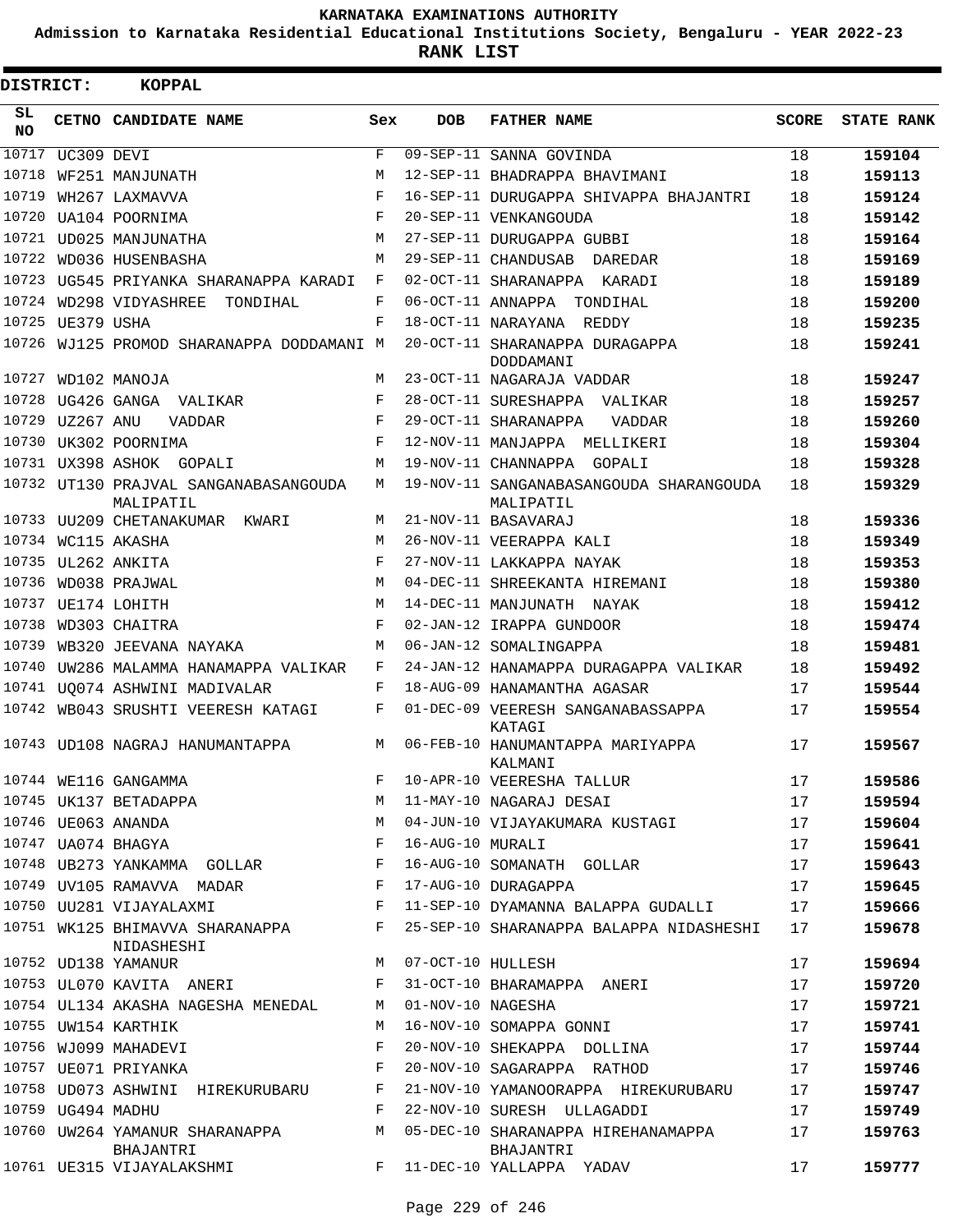**Admission to Karnataka Residential Educational Institutions Society, Bengaluru - YEAR 2022-23**

| <b>DISTRICT:</b> |                   | <b>KOPPAL</b>                                 |     |                   |                                         |              |                   |
|------------------|-------------------|-----------------------------------------------|-----|-------------------|-----------------------------------------|--------------|-------------------|
| SL.<br><b>NO</b> |                   | CETNO CANDIDATE NAME                          | Sex | DOB               | <b>FATHER NAME</b>                      | <b>SCORE</b> | <b>STATE RANK</b> |
| 10762            |                   | WH187 SHIVALEELA                              | F   |                   | 14-DEC-10 ISHWARAPPA GUDI               | 17           | 159783            |
| 10763            |                   | UO021 MALLAMMA SHEKHAPPA BENNI                | F   |                   | 21-DEC-10 SHEKHAPPA MALLAPPA BENNI      | 17           | 159790            |
|                  |                   | 10764 UJ098 RAMANJANEYA                       | М   |                   | 01-JAN-11 SHARANAPPA HARIJAN            | 17           | 159821            |
|                  |                   | 10765 WH114 NIVEDITA                          | F   |                   | 08-JAN-11 SHARANAPPA RATHOD             | 17           | 159850            |
| 10766            |                   | US017 GANESH MALIPATIL                        | М   |                   | 22-JAN-11 DODDANAGOUDA MALIPATIL        | 17           | 159873            |
| 10767            |                   | WD278 HANAMAPPA                               | М   |                   | 19-FEB-11 DYAMANNA GADAGI               | 17           | 159921            |
| 10768            |                   | WJ208 NANDINI HARIJAN                         | F   |                   | 02-MAR-11 KARIYAPPA SANJEEVAPPA HARIJAN | 17           | 159945            |
|                  | 10769 UX395 RAVI  |                                               | M   |                   | 05-MAR-11 AMARAPPA BACHALI              | 17           | 159952            |
| 10770            |                   | UH068 SHIVARAJ                                | М   |                   | 10-MAR-11 HANUMANT<br>KURI              | 17           | 159968            |
|                  | 10771 UG254 ANITA |                                               | F   |                   | 18-MAR-11 PEERAPPA RATOOD               | 17           | 159986            |
| 10772            |                   | WE099 PRAGATI PARASAPPA SHAKHAPUR F           |     |                   | 20-MAR-11 PARASAPPA YAMANAPPA SHAKHAPUR | 17           | 159993            |
| 10773            |                   | WE165 SHASHIKALA                              | F   |                   | 20-MAR-11 VENKATESHA NAYAKA             | 17           | 159994            |
|                  |                   | 10774 UK234 RADHIKA                           | F   |                   | 22-MAR-11 CHANNABASAPPA GOUDER          | 17           | 160004            |
|                  |                   | 10775 UR098 MANJULA HOOGAR                    | F   |                   | 28-MAR-11 SANGAPPA HOOGAR               | 17           | 160024            |
|                  | 10776 UG453 VINOD |                                               | M   |                   | 31-MAR-11 PUJAPPA PUJAR                 | 17           | 160030            |
| 10777            |                   | WC020 MANJUNATH                               | M   |                   | 13-APR-11 KALLAPPA TALAVAR              | 17           | 160068            |
| 10778            |                   | UB212 RAMESH                                  | М   |                   | 16-APR-11 KANAKAPPA                     | 17           | 160076            |
| 10779            |                   | WJ141 KAVERI                                  | F   |                   | 26-APR-11 BASAVARAJ HIREMANI            | 17           | 160103            |
| 10780            |                   | WH227 SALMAN                                  | М   |                   | 26-APR-11 NABEESAB DODDAMANI            | 17           | 160106            |
|                  |                   | 10781 UF546 YALLAPPA                          | M   |                   | 08-MAY-11 MANAJUNATHA DAMMUR            | 17           | 160143            |
|                  |                   | 10782 UU045 PRAJWAL                           | М   |                   | 10-MAY-11 MALLAPPA HARIJAN              | 17           | 160151            |
|                  |                   | 10783 UR072 GUDUSAB KALEGAR                   | M   |                   | 11-MAY-11 MAIBOOBSAB                    | 17           | 160153            |
|                  |                   | 10784 UZ091 RIYAJA                            | M   |                   | 16-MAY-11 KHADEERASAB NADAGOUDRA        | 17           | 160171            |
|                  |                   | 10785 WH221 VISHALAXI                         | F   |                   | 18-MAY-11 DEVAPPA CHOUDAPUR             | 17           | 160177            |
| 10786            |                   | UA267 BABAKHALANDAR                           | M   |                   | 23-MAY-11 AJMIRSAB                      | 17           | 160188            |
| 10787            | UL049 VIDYA       |                                               | F   |                   | 27-MAY-11 SHIDDAVEERAYYA HIREMATH       | 17           | 160202            |
| 10788            |                   | UW118 HULLESHA                                | М   |                   | 30-MAY-11 SHIVARAJA                     | 17           | 160206            |
|                  |                   | 10789 UA536 HANUMANA GOUDA                    | М   |                   | 31-MAY-11 LAKASHMAN SANJEGOUDA NAYAK    | 17           | 160209            |
|                  | 10790 UV028 FAYAZ |                                               | М   |                   | 01-JUN-11 DAVALSAB HATTIGUDDA           | 17           | 160217            |
|                  |                   | 10791 WA069 SUNITHA                           | F   |                   | 01-JUN-11 HANUMESH KALLABHAVI           | 17           | 160224            |
|                  |                   | 10792 UX333 VIJAYKUMAR KATTIMANI              | M   | 01-JUN-11 BALAPPA |                                         | 17           | 160226            |
|                  |                   | 10793 WB198 HANAMANTHA BYALYAL                | M   | 04-JUN-11 BALAPPA |                                         | 17           | 160235            |
|                  |                   | 10794 US047 PRASHANT BADEPPANAVAR             | M   |                   | 04-JUN-11 MUTTAPPA                      | 17           | 160239            |
|                  |                   | 10795 UC428 JYOTI PARASHURAMA                 | F   |                   | 14-JUN-11 PARASHURAMA                   | 17           | 160275            |
|                  |                   | 10796 UR111 PRATAP                            | М   |                   | 21-JUN-11 ROOPALYA NAYAK                | 17           | 160299            |
|                  |                   | 10797 UK180 PRIYANKA                          | F   | 25-JUN-11 NO      |                                         | 17           | 160314            |
|                  |                   | 10798 UB381 PARASHURAMA                       | М   |                   | 27-JUN-11 PAMPAPATI HANCHINALA          | 17           | 160324            |
|                  |                   | 10799 WE033 KAVERI                            | F   |                   | 01-JUL-11 HANUMANTAPPA KUMBAR           | 17           | 160345            |
|                  |                   | 10800 UZ120 AMARESHA                          | М   |                   | 03-JUL-11 SANNAHANAMAPPA GOLLARA        | 17           | 160352            |
|                  |                   | 10801 WD201 TEJASHREE                         | F   |                   | 10-JUL-11 DYMANNA BURADI                | 17           | 160388            |
|                  |                   | 10802 UL169 SHREENIVAS                        | M   |                   | 13-JUL-11 KASHAPPA BELAGI               | 17           | 160400            |
|                  |                   | 10803 WA158 RAJESHWARI SIDDAPPA BINGI         | F   |                   | 16-JUL-11 SIDDAPPA BINGI                | 17           | 160410            |
|                  |                   | 10804 UB075 KARTHIK                           | M   |                   | 18-JUL-11 DURAGAPPA                     | 17           | 160415            |
|                  |                   | 10805 UG441 VITTHAL                           | M   |                   | 18-JUL-11 CHENNAKESHAVA RATHOD          | 17           | 160417            |
|                  |                   | 10806 WF007 AHAMADALI RAJESAB                 | M   |                   | 31-JUL-11 RAJESAB DANAKANADADDI         | 17           | 160459            |
|                  |                   | DANAKANADADDI                                 |     |                   |                                         |              |                   |
|                  |                   | 10807 UC187 HANUMESH                          | M   |                   | 05-AUG-11 NIRUPADI KARADI               | 17           | 160473            |
|                  |                   | 10808 UF457 AISHWARYA SHANKRAPPA<br>BHAJANTRI | F   |                   | 08-AUG-11 SHANKRAPPA RAMANNA BHAJANTRI  | 17           | 160481            |
|                  |                   | 10809 UA519 JAYASHREE GUJJALA                 |     |                   | F 08-AUG-11 KALAKAPPA GUJJALARA         | 17           | 160483            |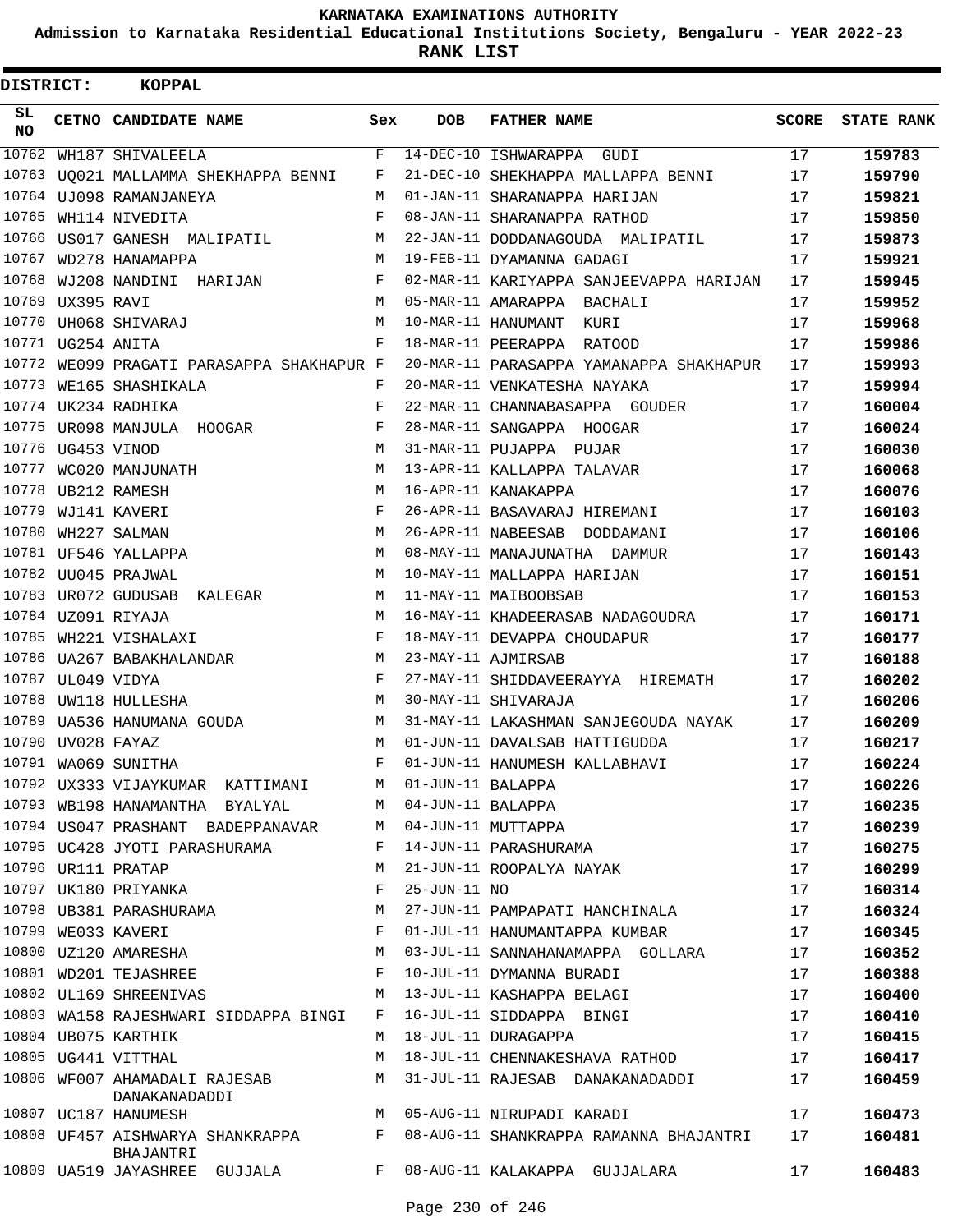**Admission to Karnataka Residential Educational Institutions Society, Bengaluru - YEAR 2022-23**

**RANK LIST**

| DISTRICT:       |                   | <b>KOPPAL</b>                               |     |                   |                                             |          |                   |
|-----------------|-------------------|---------------------------------------------|-----|-------------------|---------------------------------------------|----------|-------------------|
| SL<br><b>NO</b> |                   | CETNO CANDIDATE NAME                        | Sex | <b>DOB</b>        | <b>FATHER NAME</b>                          | SCORE    | <b>STATE RANK</b> |
| 10810           |                   | UP005 SHABHANABEGUM                         | F   |                   | 10-AUG-11 MOULASAB MATTOOR                  | 17       | 160497            |
|                 |                   | 10811 UZ031 PRIYANKA                        | F   |                   | 11-AUG-11 DEVAPPA HADAPADA                  | 17       | 160502            |
|                 |                   | 10812 WB369 RAJESHWARI                      | F   |                   | 25-AUG-11 TIMMANAGOUDA                      | 17       | 160551            |
|                 |                   | 10813 UG282 VISHWANATH                      | М   |                   | 30-AUG-11 SOMANATH TALAVAR                  | 17       | 160565            |
|                 |                   | 10814 UE300 SOMANIGAMMA                     | F   | 05-SEP-11 JADESH  |                                             | 17       | 160583            |
|                 |                   | 10815 WB150 MAHADEVAPPA                     | M   |                   | 07-SEP-11 SUBBANNA RATHOD                   | 17       | 160588            |
|                 |                   | 10816 UG272 SHREE HARI                      | M   |                   | 14-SEP-11 DYAMANNA CHANNADASAR              | 17       | 160607            |
| 10817           |                   | UX026 AJAYA                                 | M   |                   | 25-SEP-11 PARASHURAM TALAWAR                | 17       | 160629            |
| 10818           |                   | WD172 KALYANI                               | F   |                   | 07-OCT-11 ASHOK GHATI                       | 17       | 160672            |
| 10819           |                   | WE175 KALPANA TALAKAL                       | F   |                   | 15-OCT-11 NINGAPPA                          | 17       | 160698            |
|                 |                   | 10820 UC370 SHRINIVASA VEERESH KUMBAR       | M   |                   | 15-OCT-11 VEERESH DANAPPA KUMBAR            | 17       | 160700            |
|                 |                   | 10821 UU017 HANAMESH                        | М   |                   | 21-OCT-11 RAMANNA BINGI                     | 17       | 160717            |
|                 |                   | 10822 UD257 KARTIK PARASHURAM BHAJANTRI M   |     |                   | 28-OCT-11 PARASHURAM SHIVAPPA BHAJANTRI     | 17       | 160738            |
|                 | 10823 UA217 MANU  |                                             | M   |                   | 28-OCT-11 HANUMANTAPPA                      | 17       | 160739            |
|                 |                   | 10824 UV060 SOUJANYA                        | F   |                   | 12-NOV-11 ASHOK KONASAGAR                   | 17       | 160783            |
|                 |                   | 10825 UE309 JYOTHI                          | F   | 28-NOV-11 NAGARAJ |                                             | 17       | 160833            |
|                 | 10826 UB393 DIVYA |                                             | F   |                   | 01-DEC-11 VASHISHTANAYAKA NAYAKA            | 17       | 160842            |
|                 |                   | 10827 UD233 MALLESH                         | M   |                   | 02-DEC-11 DURUGAPPA TALAWAR                 | 17       | 160844            |
|                 |                   | 10828 UD389 BHIRALINGESH                    | M   |                   | 04-DEC-11 BASANGOUDA POLICEPATIL            | 17       | 160851            |
| 10829           |                   | UB124 ANJALI                                | F   | 22-FEB-12 GOVINDA |                                             | 17       | 160952            |
|                 |                   | 10830 UB309 CHANDRAKANTA NARASAPPA BYL M    |     |                   | 23-OCT-08 NARASAPPA BYL PATTAR              | 16       | 160978            |
|                 |                   | <b>PATTAR</b><br>10831 UN223 FAKEERAPPA     | M   |                   | 25-JUN-09 SHYAASAPPA AADAKAAR               | 16       | 160988            |
|                 |                   | 10832 UC454 PRUTWIRAJ                       | M   |                   | 07-JUL-09 BASAVARAJA                        | 16       | 160992            |
|                 |                   | 10833 UM039 MARUTESH MANTRI                 | M   |                   | 19-NOV-09 SHARANAPPA MANTRI                 | 16       | 160997            |
| 10834           |                   | WA176 SANGEETA HULAGAPPA VADDAR             | F   |                   | 02-DEC-09 HULAGAPPA BASAPPA VADDAR          | 16       | 161000            |
|                 |                   | 10835 UC273 LAKSHMIKANTH                    | M   |                   | 26-JAN-10 BHIMANNA GOLLAR                   | 16       | 161019            |
|                 |                   | 10836 UX380 POOJA SHARANAPPA VADDAR         | F   |                   | 20-MAY-10 SHARANAPPA HANAMAPPA VADDAR       | 16       | 161049            |
|                 |                   | 10837 UP008 JAYASHREE                       | F   |                   | 01-JUN-10 BASAVARAJ BHAJANTRI               | 16       | 161052            |
|                 |                   | 10838  UQ192  CHANDAMMA  CHOVHAN            | F   |                   | 10-JUN-10 DURAGAPPA                         | 16       | 161056            |
|                 |                   | 10839 UW262 YAMANURA                        | M   |                   | 10-JUN-10 SHARNAPPA TALWAR                  | 16       | 161057            |
|                 |                   | 10840 UW096 SYAHISTABEGUM ALLOLLI           | F   | 03-AUG-10 RAJESAB |                                             | 16       | 161076            |
|                 |                   | 10841 WK170 ARUNKUMAR                       | М   |                   | 14-AUG-10 MALLAPPA ANGADI                   | 16       | 161087            |
|                 |                   | 10842 UE039 HANUMESHA BHANDHARI             | М   |                   | 18-AUG-10 SHIVAMURTEPPA BHANDHARI           | 16       | 161089            |
|                 | 10843 WF271 KIRAN |                                             | М   |                   | 10-SEP-10 HANAMANTAPPA KORAVAR              | 16       | 161108            |
|                 |                   | 10844 WC053 RENUKA                          | F   |                   | 17-OCT-10 SHARANAPPA BANDIHAL               | 16       | 161144            |
|                 |                   | 10845 UH074 PRATIBHA                        | F   |                   | 20-OCT-10 CHANNABASANAGOUDA MALIPATIL       | 16       |                   |
|                 |                   | 10846 UZ270 JAYASHREE                       | F   |                   | 23-NOV-10 GAVISIDDAPPA UDDAR                | 16       | 161149<br>161193  |
|                 |                   | 10847 UT080 KASTUREVVA NAGAPPA VADDAR       | F   |                   | 08-DEC-10 NAGAPPA DURGAPPA VADDAR           |          |                   |
|                 |                   | 10848 UF601 POOJA SHANKRAPPA MADIVALAR F    |     |                   | 14-DEC-10 SHANKRAPPA HANAMAPPA              | 16<br>16 | 161207<br>161215  |
|                 |                   |                                             |     |                   | MADIVALAR                                   |          |                   |
|                 |                   | 10849 UC073 YAMANOORA                       | M   |                   | 14-DEC-10 PARASAPPA                         | 16       | 161216            |
|                 |                   | 10850 UA121 SHALINI                         | F   |                   | 15-DEC-10 HAMPANNA HUBALLI                  | 16       | 161219            |
|                 |                   | 10851 WK063 SURESH                          | M   |                   | 15-DEC-10 AMARESH PAMMAR                    | 16       | 161220            |
|                 |                   | 10852 WE123 HANAMAVVA                       | F   |                   | 17-DEC-10 HANAMANTAPPA YARAGERI             | 16       | 161222            |
|                 |                   | 10853 WB232 SANIYA CHANDUSAB<br>AGASIMUNDIN | F   |                   | 26-DEC-10 CHANDUSAB HUSENSAB<br>AGASIMUNDIN | 16       | 161232            |
|                 |                   | 10854 WC174 AKSHATA                         | F   |                   | 01-JAN-11 ASHOKAPPA BUDIHAL                 | 16       | 161238            |
|                 |                   | 10855 UN158 NAGARAJ SAPPIN                  | М   |                   | 30-JAN-11 SHAMBHULINGAPPA SAPPIN            | 16       | 161342            |
|                 |                   | 10856 WK010 RUBEEYABANU                     | F   |                   | 01-FEB-11 MUKABOOLASAB MAKANADAR            | 16       | 161348            |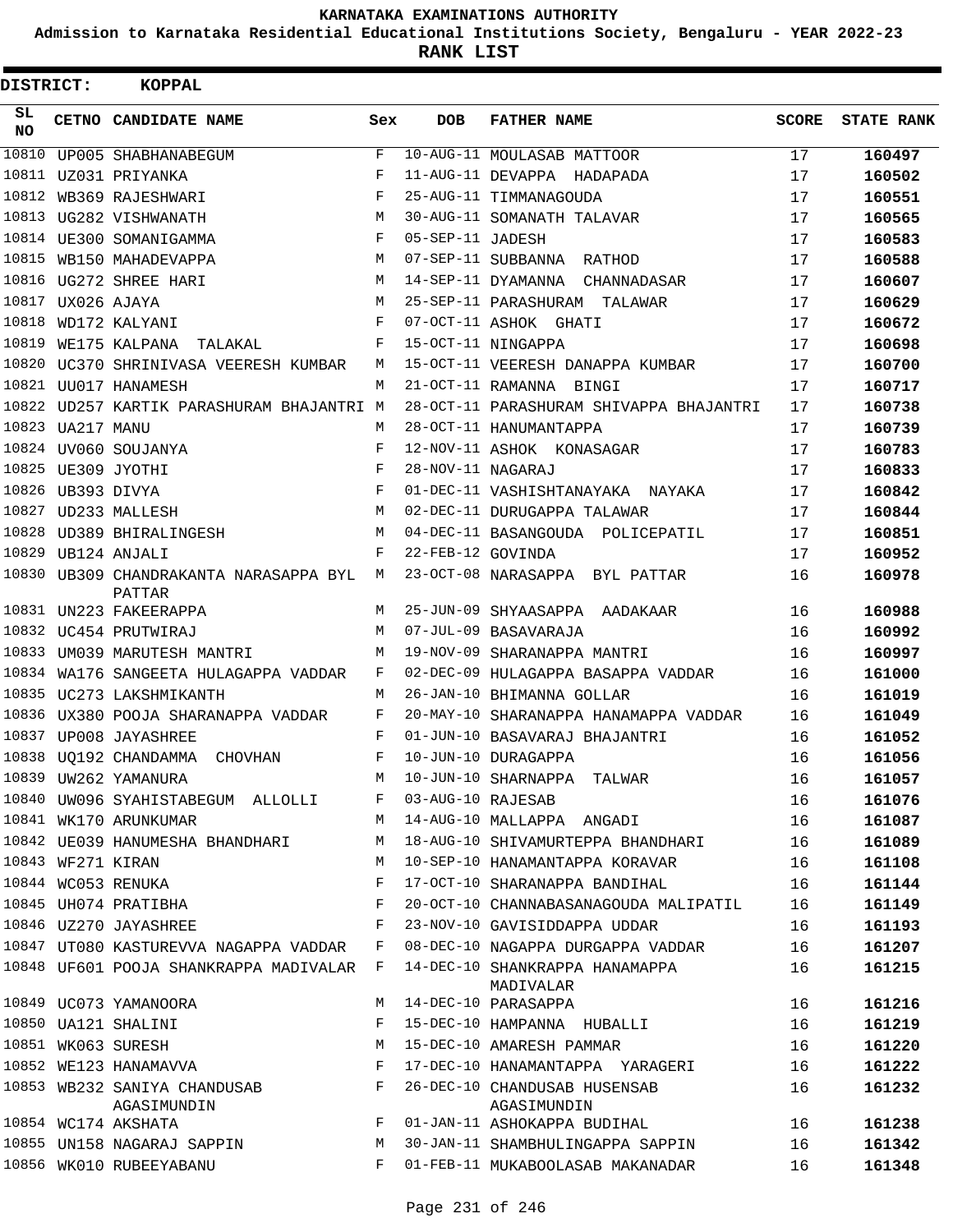**Admission to Karnataka Residential Educational Institutions Society, Bengaluru - YEAR 2022-23**

| <b>DISTRICT:</b> |             | <b>KOPPAL</b>                                |     |                   |                                        |              |                   |
|------------------|-------------|----------------------------------------------|-----|-------------------|----------------------------------------|--------------|-------------------|
| SL<br><b>NO</b>  |             | CETNO CANDIDATE NAME                         | Sex | <b>DOB</b>        | <b>FATHER NAME</b>                     | <b>SCORE</b> | <b>STATE RANK</b> |
|                  |             | 10857 UB403 MARUTI                           | M   |                   | 07-FEB-11 RAGHAVENDRA SHETTY           | 16           | 161364            |
| 10858            |             | US015 YALLAVVA KANAKAPPA TALAWAR             | F   |                   | 18-FEB-11 KANAKAPPA HANAMAPPA TALAWAR  | 16           | 161388            |
| 10859            |             | UA262 GANESHA RAMESHA                        | М   |                   | 19-FEB-11 RAMESHA HUSENAPPA VIRUPAPURA | 16           | 161389            |
| 10860            | WC168 JYOTI |                                              | F   |                   | 25-FEB-11 SANGAPPA GONDI               | 16           | 161405            |
|                  |             | 10861 WG167 ASHWINI                          | F   |                   | 17-MAR-11 BASAVARAJ GOSALADADDI        | 16           | 161444            |
|                  |             | 10862 UG014 B M PUSHPAVATHI                  | F   |                   | 20-MAR-11 B M NATARAJA                 | 16           | 161454            |
|                  |             | 10863 UX302 NIYAZ RAZAKSAB MULIMANI          | M   |                   | 20-MAR-11 RAZAKSAB RAJESAB MULIMANI    | 16           | 161457            |
|                  |             | 10864 WA066 ANUSHRI                          | F   |                   | 01-APR-11 RAJANNA MAHENDRAKAR          | 16           | 161497            |
|                  |             | 10865 UD100 SANIYA                           | F   |                   | 01-APR-11 SHAMIDASAB SANTRAS           | 16           | 161499            |
|                  |             | 10866 UM036 SHRIHARI                         | М   |                   | 09-APR-11 SHANKRAPPA JATOTA            | 16           | 161516            |
|                  |             | 10867 WD258 KARTIK                           | М   |                   | 16-APR-11 KALLAPPA KYADAGUMPI          | 16           | 161536            |
|                  |             | 10868 UZ041 SHARANAMMA HIREMATHA             | F   |                   | 16-APR-11 DODDABASAYYA                 | 16           | 161537            |
| 10869            |             | UD076 SANTOSHA                               | М   |                   | 18-APR-11 BASVARAJ                     | 16           | 161542            |
|                  |             | 10870 UR053 MUTTAVVA YAMANAPPA BANDI         | F   |                   | 24-APR-11 YAMANAPPA HANAMAPPA BANDI    | 16           | 161560            |
|                  |             | 10871 WH200 KAVITA                           | F   |                   | 25-APR-11 NAGAPPA HANMANATTI           | 16           | 161565            |
|                  |             | 10872 UK024 GANGAMMA                         | F   |                   | 01-MAY-11 UMESHA HARIJAN               | 16           | 161591            |
|                  |             | 10873 UW139 MANJUNATH<br>BALUTAGI            | М   |                   | 01-MAY-11 NINGAPPA                     | 16           | 161592            |
|                  |             | 10874 UG380 NINGARAJ                         | М   |                   | 11-MAY-11 SHARANAPPA HARIJAN           | 16           | 161622            |
| 10875            |             | WA179 PRASHANT DURAGAPPA MADAR               | М   |                   | 16-MAY-11 DURAGAPPA                    | 16           | 161632            |
| 10876            |             | WH024 HULAGESH                               | М   |                   | 25-MAY-11 HANAMANTAPPA VADDAR          | 16           | 161653            |
|                  |             | 10877 UE132 MALLAYYA                         | М   |                   | 01-JUN-11 VEERESHA                     | 16           | 161676            |
|                  |             | 10878 UA350 SHAMANNA                         | М   |                   | 01-JUN-11 GUDADAPPA GURUVIN            | 16           | 161681            |
| 10879            |             | UY146 AFSANA                                 | F   |                   | 02-JUN-11 RAJASAB KANKOPPA             | 16           | 161684            |
|                  |             | 10880 UK207 MANJULA                          | F   |                   | 04-JUN-11 MALLAPPA<br>BALAGERI         | 16           | 161694            |
|                  |             | 10881 UA296 PRIYANKA                         | F   | 10-JUN-11 SHANKAR |                                        | 16           | 161712            |
|                  |             | 10882 UW249 CHAITRA VAJRAPPA ANGADI          | F   |                   | 11-JUN-11 VAJRAPPA CEREALS ANGADI      | 16           | 161715            |
|                  |             | 10883 WC010 KAVERI MAHESH DODDAMANI          | F   |                   | 11-JUN-11 MAHESH DODDAMANI             | 16           | 161716            |
|                  |             | 10884 UV295 HULLESHA                         | М   |                   | 12-JUN-11 GIDDAPPA CHALAGERI           | 16           | 161719            |
|                  |             | 10885 WE104 DURUGAMMA                        | F   |                   | 17-JUN-11 ERAPPA AMBALI                | 16           | 161736            |
|                  |             | 10886 UN127 KEERTI                           | F   |                   | 19-JUN-11 MUDIYAPPA KAMATAR            | 16           | 161739            |
|                  |             | 10887 WJ130 PRATYAKSHA                       | F   |                   | 19-JUN-11 SHARANAPPA KIRDI             | 16           | 161740            |
|                  |             | 10888 WH364 PRAJWALA                         | М   |                   | 10-JUL-11 SHEKHARAPPA OJANAHALLI       | 16           | 161801            |
|                  |             | 10889 UJ168 NANDITHA                         | F   |                   | 12-JUL-11 BELLAPPA CHENNADASARA        | 16           | 161810            |
|                  |             | 10890 UD516 PRAKASH                          | M   |                   | 15-JUL-11 HANUMANTHAPPA                | 16           | 161819            |
|                  |             | 10891 WA165 PRAVEEN BAMMASAGAR               | M   | 20-JUL-11 GURAPPA |                                        | 16           | 161842            |
|                  |             | 10892 UV103 UMESH YANKAPPA CHIJJERI          | M   |                   | 31-JUL-11 YANKAPPA IRAPPA CHIJJERI     | 16           | 161876            |
|                  |             | 10893 UL062 BHUVANESHWARI                    | F   |                   | 11-AUG-11 DEVENDRAPPA BADIGER          | 16           | 161904            |
|                  |             | 10894 UR061 SWAPNA BHIMAPPA VADDAR           | F   |                   | 11-AUG-11 BHIMAPPA TIPPANNA VADDAR     | 16           | 161909            |
|                  |             | 10895 UA333 SINDHU                           | F   |                   | 15-AUG-11 RUDRAMUNI HIRENNANAVAR       | 16           | 161925            |
|                  |             | 10896 UL268 NANDINI                          | F   |                   | 05-SEP-11 YAMANAPPA SHYASHI            | 16           | 161989            |
|                  |             | 10897 UE383 LOKESH                           | М   |                   | 06-SEP-11 VIRUPANNA MALIGOUDRU         | 16           |                   |
|                  |             | 10898 UU159 SUMAYA BANU                      | F   |                   | 08-SEP-11 KHADARSAB IBRAHIM SAB        |              | 161991            |
|                  |             |                                              |     |                   | SHIRGUMPI                              | 16           | 162002            |
|                  |             | 10899 UA527 MUTTURAJ                         | М   |                   | 13-SEP-11 YAMANAPPA                    | 16           | 162020            |
|                  |             | 10900 WB135 CHAITRA NAGAPPA VADDAR           | F   |                   | 16-SEP-11 NAGAPPA BHARAMAPPA VADDAR    | 16           | 162026            |
|                  |             | 10901 WB186 VANITHA                          | F   |                   | 28-SEP-11 PRABHAKAR BURLI              | 16           | 162064            |
|                  |             | 10902 WH328 SANJANA HANAMANTAPPA<br>HIREMANI | F   |                   | 09-OCT-11 HANAMANTAPPA HIREMANI        | 16           | 162085            |
|                  |             | 10903 UJ019 YASHAVANTA                       | M   |                   | 15-OCT-11 BASAVARAJ HALYALA            | 16           | 162106            |
|                  |             | 10904 UF061 DEEPA                            | F   |                   | 22-OCT-11 MUTTAPPA<br>MADAR            | 16           | 162122            |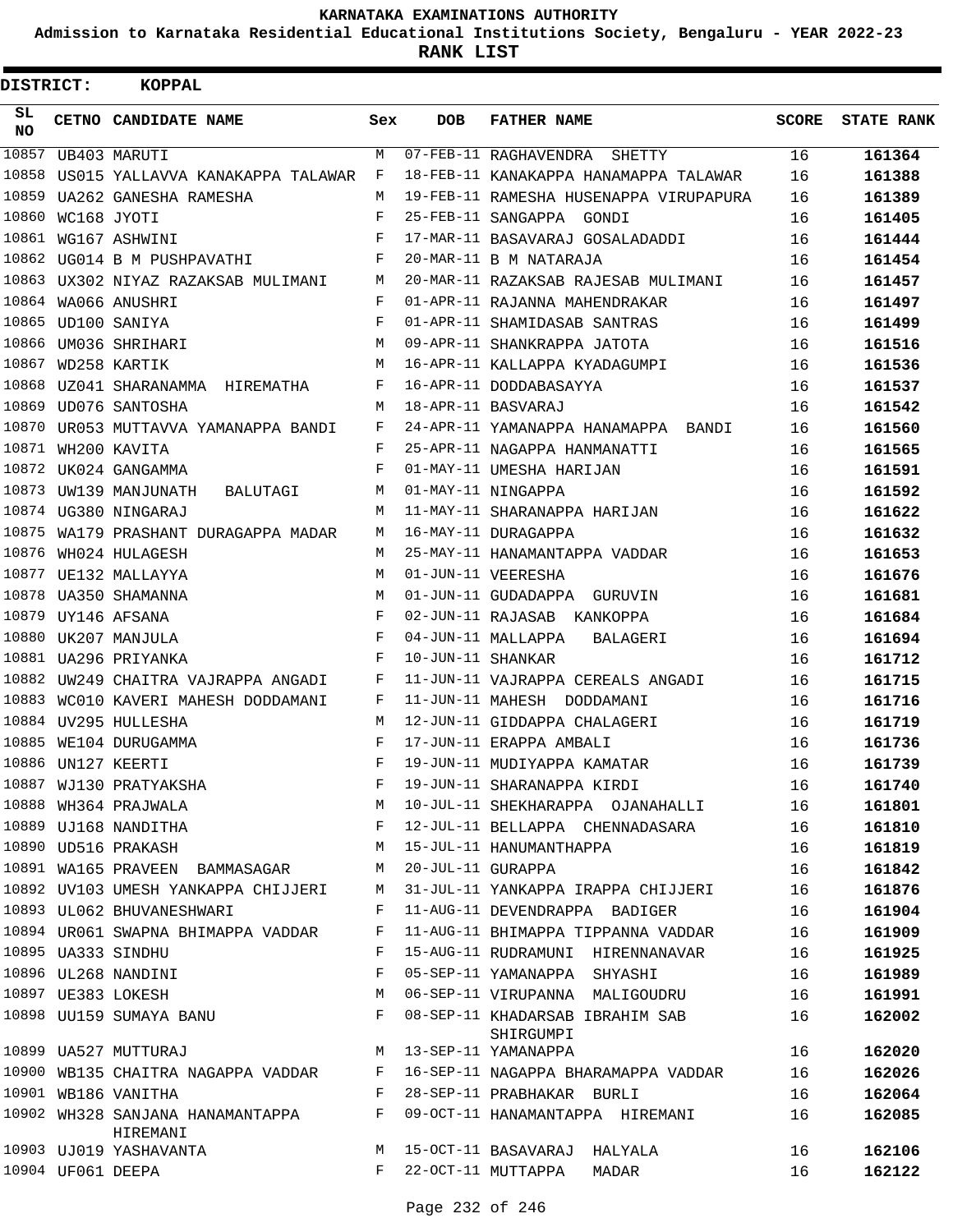**Admission to Karnataka Residential Educational Institutions Society, Bengaluru - YEAR 2022-23**

| <b>DISTRICT:</b> |                   | <b>KOPPAL</b>                                       |     |                   |                                                     |              |                   |
|------------------|-------------------|-----------------------------------------------------|-----|-------------------|-----------------------------------------------------|--------------|-------------------|
| SL<br><b>NO</b>  |                   | CETNO CANDIDATE NAME                                | Sex | <b>DOB</b>        | <b>FATHER NAME</b>                                  | <b>SCORE</b> | <b>STATE RANK</b> |
| 10905            |                   | WB020 KAVERI SHARANAPPA GANIGER                     | F   |                   | 26-OCT-11 SHARANAPPA SHEKHARAPPA<br>GANIGER         | 16           | 162129            |
| 10906            |                   | WJ196 NIYAJ                                         | М   | 27-OCT-11 RAFISAB | ANGADI                                              | 16           | 162134            |
| 10907            |                   | UH101 KRISHNA                                       | M   | 28-OCT-11 MALLESH | JABBALAGUDDA                                        | 16           | 162140            |
| 10908            |                   | UC220 SRINIVAS                                      | M   |                   | 02-NOV-11 KANAKAPPA SARALAKAR                       | 16           | 162156            |
| 10909            |                   | <b>UA416 MOUNESHA</b>                               | M   |                   | 18-DEC-11 JAYAPPA<br>KURI                           | 16           | 162269            |
| 10910            |                   | UA373 ANKITTAVVA                                    | F   |                   | 25-DEC-11 SHIVARAJA                                 | 16           | 162284            |
|                  |                   | 10911 UD337 BHARATKUMAR                             | M   |                   | 01-JAN-12 RAMESH NAYAK                              | 16           | 162303            |
| 10912            |                   | UE328 PRAVEENA KUMARA                               | M   |                   | 04-JAN-12 KANAKAPPA                                 | 16           | 162316            |
| 10913            |                   | WC124 PRAJWAL                                       | M   |                   | 18-JAN-12 BASAYYA REVANAKIMATHA                     | 16           | 162323            |
|                  |                   | 10914 UX370 AMBARESH<br>JARAKUNTI                   | M   |                   | 20-JAN-12 KANAKAPPA                                 | 16           | 162329            |
| 10915            |                   | UE395 MUTTURAJ                                      | M   |                   | 05-FEB-12 BASAVANTAPPA                              | 16           | 162339            |
| 10916            | WK181 AMAN        |                                                     | M   |                   | 19-FEB-12 TAJUDDIN MURUDI                           | 16           | 162344            |
| 10917            |                   | UF663 ANILAKUMAR                                    | M   |                   | 03-APR-10 MALLAPPA BILAKANTI                        | 15           | 162417            |
| 10918            |                   | UA164 MALLIKARJUNA GURIKER                          | M   |                   | 27-APR-10 HANMAPPA<br>GURIKER                       | 15           | 162422            |
| 10919            |                   | UE233 SHRINIVAS<br>JEERAL                           | M   |                   | 06-JUL-10 DYAMANNA<br>JEERAL                        | 15           | 162438            |
| 10920            |                   | UG190 RAMJAN BI                                     | F   |                   | 12-AUG-10 JANASAB MUJAVAR                           | 15           | 162450            |
| 10921            |                   | WB370 BHARAMAPPA                                    | M   |                   | 07-SEP-10 CHANDALINGAPPA HALLIKERI                  | 15           | 162468            |
| 10922            |                   | WJ131 SIDDAMMA                                      | F   |                   | 10-SEP-10 YALLAPPA CHOUDKI                          | 15           | 162472            |
| 10923            |                   | UY149 PARASHURAM NAGARAJ KATARAL                    | М   | 21-SEP-10 NAGARAJ | KATARAL                                             | 15           | 162480            |
|                  |                   | 10924 UC161 NARASIMHAGOUDA                          | F   |                   | 13-OCT-10 KANAKANAGOUDA                             | 15           | 162498            |
| 10925            |                   | UK129 CHETAN HALLIKERI                              | M   |                   | 22-NOV-10 KOTRAPPA HALLIKERI                        | 15           | 162535            |
| 10926            |                   | UB134 NINGAMMA                                      | F   | 10-DEC-10 LOKESH  |                                                     | 15           | 162557            |
| 10927            |                   | UJ193 JEEVA                                         | M   |                   | 18-DEC-10 SHIVAKUMAR JANGI                          | 15           | 162567            |
| 10928            |                   | UG088 SHWETA HALLIKERI                              | F   |                   | 18-DEC-10 SURESHAPPA<br>HALLIKERI                   | 15           | 162569            |
| 10929            |                   | WJ005 MANJUNATH SHARANAPPA<br>MYAGERI               | М   |                   | 20-DEC-10 SHARANAPPA BASAVANTAPP<br>MYAGERI         | 15           | 162571            |
|                  |                   | 10930 WG133 PRAJWAL SURESH YADIYAPUR                | M   |                   | 01-JAN-11 SURESH BALAPPA YADIYAPUR                  | 15           | 162599            |
| 10931            |                   | UG461 ASHWINI<br>ALAVANDI                           | F   |                   | 14-JAN-11 LAKKAPPA ALAVANDI                         | 15           | 162641            |
|                  |                   | 10932 UM114 VIJAYAKUMAR                             | M   |                   | 15-JAN-11 IRAPPA NAVALAGUNDA                        | 15           | 162644            |
|                  |                   | 10933 UD085 MOULAPPA                                | M   |                   | 01-FEB-11 TUGLEPPA                                  | 15           | 162663            |
|                  |                   | 10934 WK044 SAMIULLA HIREMANI M 03-FEB-11 JEEVANSAB |     |                   |                                                     | 15           | 162668            |
|                  |                   | 10935 WH056 BHAGYASHREE DURAGAPPA F<br>HARIJAN      |     |                   | 04-FEB-11 DURAGAPPA SHIVAPPA HARIJAN                | 15           | 162669            |
|                  |                   | 10936 WH025 SANJANA                                 | F   |                   | 16-FEB-11 KARIYAPPA SANGAPOORA                      | 15           | 162691            |
|                  |                   | 10937 UN062 SHANKRAYYA DODDABASAYYA<br>KAVALI       | M   |                   | 08-MAR-11 DODBASAYYA                                | 15           | 162730            |
|                  |                   | 10938 UG040 ASHWINI                                 | F   |                   | 19-MAR-11 BHEEMAPPA BANGALI                         | 15           | 162749            |
|                  |                   | 10939 WH093 SALMABEGAM                              |     |                   | 20-MAR-11 RAJASAB KILLEDAR                          | 15           | 162752            |
|                  |                   | 10940 WH047 NIRUPADI                                | M   |                   | 30-MAR-11 YAMANOORAPPA                              | 15           | 162772            |
|                  | 10941 UD387 SALMA |                                                     | F   |                   | 13-APR-11 MAHEBUBSAB SHARADAR                       | 15           | 162797            |
|                  |                   | 10942 WB354 BASANAGOUDA VEERANAGOUDA<br>POLICEPATIL |     |                   | M 15-APR-11 VEERANAGOUDA BASANAGOUDA<br>POLICEPATIL | 15           | 162806            |
|                  |                   | 10943 UC110 SHARANABASAVA                           | M   |                   | 20-APR-11 AMARESHA DANDIN                           | 15           | 162826            |
|                  |                   | 10944 UA088 TANUJA                                  | F   |                   | 20-APR-11 MALLAPPA                                  | 15           | 162827            |
|                  |                   | 10945 WK084 SHANKRAMMA JYOTI                        | F   |                   | 29-APR-11 BASAVARAJ JYOTI                           | 15           | 162843            |
|                  |                   | 10946 WJ158 AISHWARYA MARIYAVVA HARIJAN F           |     |                   | 04-MAY-11 MARIYAVVA HANUMAVVA HARIJAN               | 15           | 162859            |
|                  |                   | 10947 UQ146 VINAYAKA                                | M   |                   | 05-MAY-11 SHANKARGOUDA CHANNANNA<br>TAVERGERA       | 15           | 162866            |
|                  | 10948 UE317 VINOD |                                                     | M   |                   | 07-MAY-11 NINGANGOUDA RUDDRAGOUDA<br>MUDAGAL        | 15           | 162870            |
|                  |                   | 10949 WK037 MALLIKARJUNA                            |     | Page 233 of 246   | M 10-MAY-11 EARAPPA PARASALAR                       | 15           | 162876            |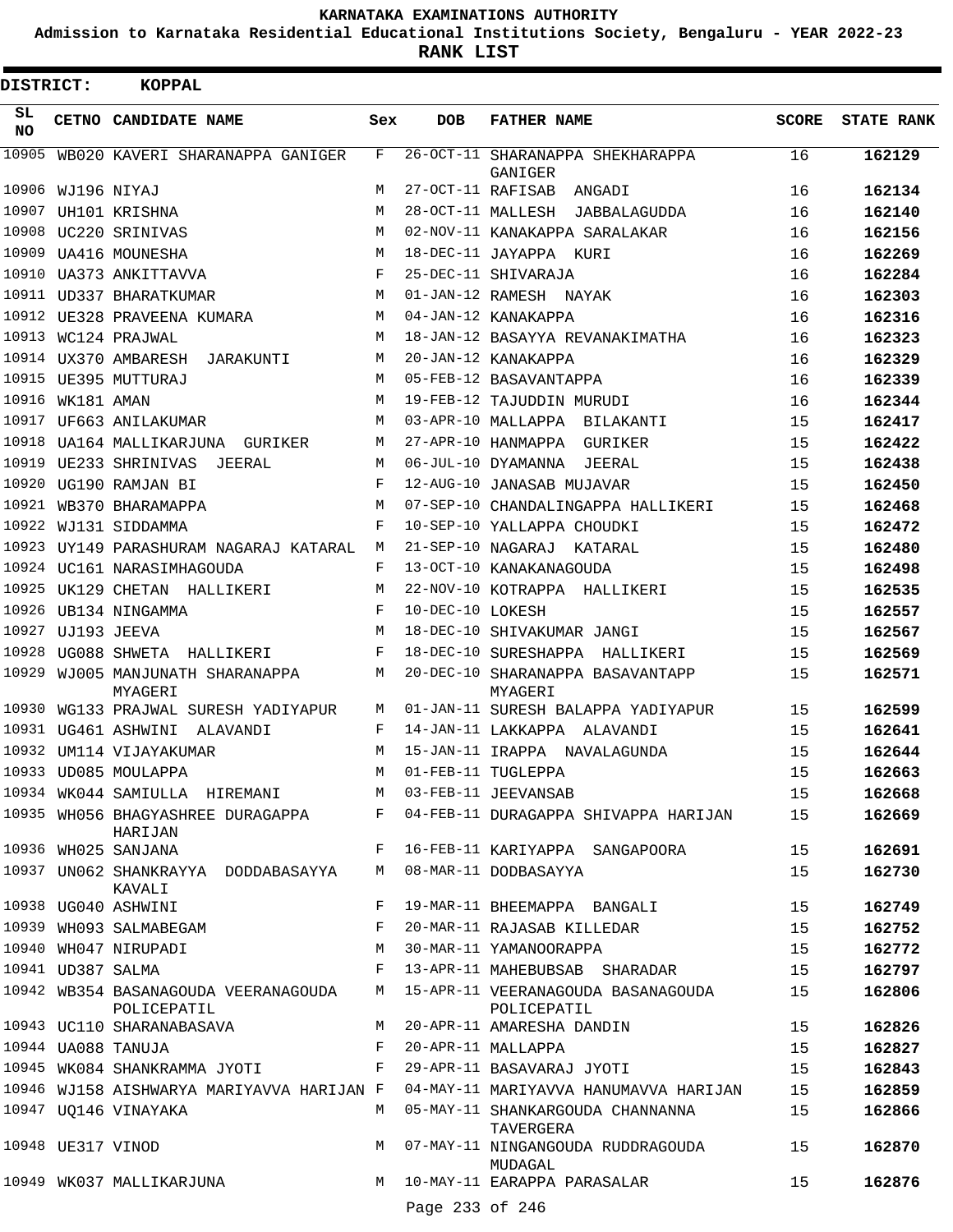**Admission to Karnataka Residential Educational Institutions Society, Bengaluru - YEAR 2022-23**

| DISTRICT: |                   | <b>KOPPAL</b>                                                     |     |                   |                                                                                                             |              |                   |
|-----------|-------------------|-------------------------------------------------------------------|-----|-------------------|-------------------------------------------------------------------------------------------------------------|--------------|-------------------|
| SL<br>NO. |                   | CETNO CANDIDATE NAME                                              | Sex | <b>DOB</b>        | <b>FATHER NAME</b>                                                                                          | <b>SCORE</b> | <b>STATE RANK</b> |
| 10950     |                   | UT099 SUNEELA UMESH KIRASOOR                                      | М   |                   | 26-MAY-11 UMESH PARAMAPPA KIRASOOR                                                                          | 15           | 162924            |
|           |                   | 10951 UY068 BHIRAPPA RONAD                                        | M   |                   | 28-MAY-11 BALAPPA RONAD                                                                                     | 15           | 162930            |
|           |                   | 10952 UD240 AMRUTHA                                               | F   |                   | 31-MAY-11 RAJASHEKHARA METAGAL                                                                              | 15           | 162936            |
|           |                   | 10953 WA190 PRADEEP                                               | M   |                   | 03-JUN-11 HANAMANAGAUDA HOSAGOUDRU                                                                          | 15           | 162959            |
|           |                   | 10954 UT050 KARIYAVVA GOLLAR                                      | F   |                   | 10-JUN-11 KANAKAPPA                                                                                         | 15           | 162975            |
|           |                   | 10955 WD199 MARUTI HANUMAPPA BHAJANTRI                            | М   |                   | 19-JUN-11 HANUMAPPA ERAPPA BHAJANTRI                                                                        | 15           | 163012            |
|           |                   | 10956 UQ104 SAHANA                                                | F   |                   | 25-JUN-11 MALLIKARJUNA                                                                                      | 15           | 163031            |
| 10957     |                   | UP009 ARUNKUMAR                                                   | М   |                   | 26-JUN-11 MANJUNATHA TALAVAR                                                                                | 15           | 163032            |
| 10958     |                   | UP175 ANILKUMAR                                                   | М   |                   | 09-JUL-11 PRASHANT KUDACHATTI                                                                               | 15           | 163075            |
| 10959     |                   | UV284 SARASWATI BALAPPA HOSUR                                     | F   |                   | 14-JUL-11 BALAPPA FAKEERAPPA HOSUR                                                                          | 15           | 163088            |
| 10960     |                   | UD178 SOMALINGAMMA TALIKERI                                       | F   | 23-JUL-11 ADAPPA  |                                                                                                             | 15           | 163111            |
|           |                   |                                                                   | F   |                   | 26-JUL-11 HANAMAPPA<br>TEGGINAMANAI                                                                         | 15           | 163120            |
|           |                   | 10962 UC388 RAMZAN<br>BEE                                         | F   |                   | 05-AUG-11 KARBAL SAB<br>HURKADLI                                                                            | 15           | 163144            |
|           |                   | 10963 WK263 CHETAN JAKKALI                                        | М   |                   | 23-AUG-11 HANUMAPPA                                                                                         | 15           | 163190            |
|           |                   | 10964 UW081 JYOTHI                                                | F   |                   | 24-AUG-11 VENKATESHA HULIKERI                                                                               | 15           | 163192            |
| 10965     |                   | UE310 VINAYAKUMAR                                                 | М   |                   | 24-AUG-11 NAGARAJA                                                                                          | 15           | 163194            |
| 10966     |                   | WF152 NANDEESH                                                    | М   |                   | 05-SEP-11 VEERABADRAPPA BALIGAR                                                                             | 15           | 163221            |
|           |                   | 10967 UJ215 KIRTANA VANAGERI                                      | F   |                   | 20-SEP-11 HANUMANTAPPA VANAGERI                                                                             | 15           | 163263            |
|           |                   | 10968 UB092 ANNAPOORNA                                            | F   |                   | 28-SEP-11 MARISWAMI BHOVI                                                                                   | 15           | 163284            |
|           |                   | 10969 UU240 PARWATHI                                              | F   |                   | 01-OCT-11 KALAKAPPA HOSAMANI                                                                                | 15           | 163293            |
|           |                   | 10970 UH021 VISHWAPRASAD                                          | М   |                   | 10-OCT-11 ERANNA ULLAGADI                                                                                   | 15           | 163309            |
|           |                   | 10971 UF204 BHARATHI BOMMANAL                                     | F   |                   | 12-OCT-11 HANAMAPPA                                                                                         | 15           | 163313            |
|           |                   | 10972 UB160 ABHISHEKA                                             | M   |                   | 18-OCT-11 BASAVARAJA                                                                                        | 15           | 163334            |
| 10973     |                   | WK273 PAVITRA NAGARAJ HARIJAN                                     | F   | 05-NOV-11 NAGARAJ | HARIJAN                                                                                                     | 15           | 163385            |
|           |                   | 10974 UK283 LAXMI BHOVI                                           | F   |                   | 17-NOV-11 PARASAPPA BHOVI                                                                                   | 15           | 163409            |
|           |                   | 10975 UC143 FATIMA                                                | F   |                   | 23-NOV-11 HONNUR SAB PINJAR                                                                                 | 15           | 163421            |
|           |                   | 10976 UB328 GANGAMMA                                              | F   |                   | 25-NOV-11 BEVOORAPPA                                                                                        | 15           | 163428            |
| 10977     |                   | WG220 MAHALAKSHMI                                                 | F   |                   | 05-DEC-11 KUMAR K                                                                                           | 15           | 163450            |
| 10978     |                   | UW057 HULIGEMMA SHARANAPPA<br>AMBIGER                             | F   |                   | 08-DEC-11 SHARANAPPA<br>AMBIGER                                                                             | 15           | 163460            |
|           |                   | 10979 UW149 MOHAN LAXMANNA MADAR                                  | M   |                   | 27-DEC-11 LAXMANNA MADAR                                                                                    | 15           | 163494            |
|           |                   | 10980 WB307 MOHAMAD APHIL                                         | M   |                   | 25-JAN-12 MEHABUBPASHA ARABA                                                                                | 15           | 163526            |
|           |                   | 10981 UD143 FATIMA<br>10982 UD130 HULIGESH                        | F   |                   | 11-FEB-12 HUSENSAB HULLIDAGGI                                                                               | 15           | 163532            |
|           |                   |                                                                   | М   |                   | 21-MAR-12 RAVI PAMAPPA                                                                                      | 15           | 163542            |
|           |                   | 10983 UE048 KAVITA                                                | F   |                   | 26-MAR-12 RAMANNA KALYANI                                                                                   | 15           | 163543            |
|           |                   | 10984 WE130 NAGARAJA                                              | M   |                   | 04-APR-12 HANUMAPPA HIREBEEDNAL                                                                             | 15           | 163545            |
|           |                   | 10985 UC270 LAKSHMANA                                             | M   |                   | 08-JUL-12 KANAKAPPA HANCHINAL                                                                               | 15           | 163554            |
|           |                   | 10986 UD067 PARIMALA                                              | F   |                   | 08-SEP-09 LAKSHMAN                                                                                          | 14           | 163568            |
|           |                   | 10987 WG256 SARASWATI                                             | F   |                   | 01-JAN-10 DURAGAPPA VADDAR                                                                                  | 14           | 163580            |
|           |                   | 10988 UK077 MOUNESH                                               | М   |                   | 25-MAY-10 GAVISIDDAPPA KORAVAR                                                                              | 14           | 163606            |
|           |                   | 10989 UM206 KOTRESH                                               | М   |                   | 10-JUL-10 DEVENDRAPPA GADAHALLI                                                                             | 14           | 163619            |
|           |                   | 10990 UE231 MAHENDRA<br>10990 UE231 MAHENDRA<br>10991 UD487 LAXMI | М   |                   | 17-JUL-10 SHANKRAPPA                                                                                        | 14           | 163622            |
|           | 10991 UD487 LAXMI |                                                                   | F   |                   | 03-AUG-10 AMBRESH RATHOD                                                                                    | 14           | 163632            |
|           |                   |                                                                   |     |                   | 10992 UN237 MAHAMMAD ABDUL M 16-SEP-10 NABISAB NADAF                                                        | 14           | 163658            |
|           |                   |                                                                   |     |                   | 10993 UJ198 KRUTIKA<br>10994 UJ197 BHAGYASHREE THE SEP-10 GUDADAPPA HALAGI<br>F 30-OCT-10 BASAVARAJ SANGATI | 14           | 163660            |
|           |                   |                                                                   |     |                   | 30-OCT-10 BASAVARAJ SANGATI                                                                                 | 14           | 163699            |
|           |                   | 10995 UC243 RUDRAGOUDA M                                          |     |                   | 23-NOV-10 NAGARAJ                                                                                           | 14           | 163723            |
|           |                   |                                                                   |     |                   | 10996 WB341 SHRINIDHI CHALAVADI F 19-DEC-10 DURAGAPPA MARIYAPPA CHALAVADI                                   | 14           | 163760            |
|           |                   | 10997 UA107 GANGAMMA                                              |     |                   | F 22-DEC-10 KUNTEPPA BAKALI                                                                                 | 14           | 163764            |
|           |                   |                                                                   |     |                   | 10998 WB076 RENUKA HANAMAPPA BACHANAVAR F 29-DEC-10 HANAMAPPA BACHANAVAR                                    | 14           | 163774            |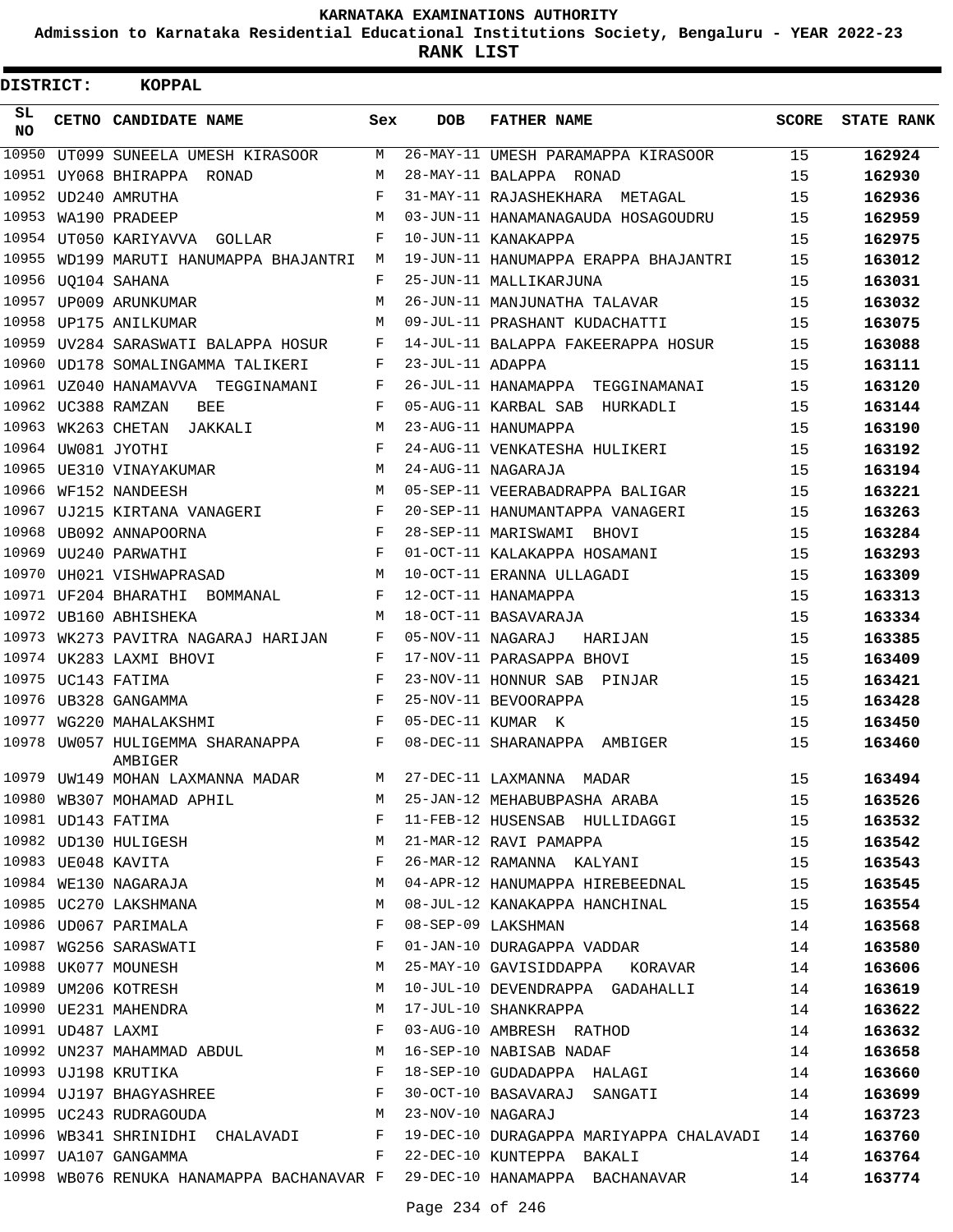**Admission to Karnataka Residential Educational Institutions Society, Bengaluru - YEAR 2022-23**

| DISTRICT:       |                   | <b>KOPPAL</b>                                          |              |                   |                                                                                                                                                                                                                 |       |                   |
|-----------------|-------------------|--------------------------------------------------------|--------------|-------------------|-----------------------------------------------------------------------------------------------------------------------------------------------------------------------------------------------------------------|-------|-------------------|
| SL<br><b>NO</b> |                   | CETNO CANDIDATE NAME                                   | Sex          | DOB               | <b>FATHER NAME</b>                                                                                                                                                                                              | SCORE | <b>STATE RANK</b> |
| 10999           |                   | WK036 NAVEEN                                           | M            |                   | 18-JAN-11 SHARANAYYA HIREMATH                                                                                                                                                                                   | 14    | 163835            |
| 11000           |                   | UM135 FAKEERESHA                                       | M            |                   | 06-FEB-11 SHIVAPPA DEVARAMANI                                                                                                                                                                                   | 14    | 163866            |
|                 |                   | 11001 UA015 MANJULA                                    | F            |                   | 06-FEB-11 DODDABASAPPA SINGRI                                                                                                                                                                                   | 14    | 163868            |
|                 |                   | 11002 UV259 HEMA GUDOOR                                | F            |                   | 16-FEB-11 YALLAPPA                                                                                                                                                                                              | 14    | 163888            |
|                 |                   | 11003 UX435 MAHANTESH                                  | М            |                   | 18-FEB-11 RAMESH RATHOD                                                                                                                                                                                         | 14    | 163895            |
|                 |                   | 11004 UE172 MAHOMMED RAFIK                             | М            |                   | 19-MAR-11 AMINSAB B                                                                                                                                                                                             | 14    | 163938            |
|                 |                   | 11005 WD040 BHAGYASHRI                                 | F            |                   | 22-MAR-11 SHARANAPPA HANCHI                                                                                                                                                                                     | 14    | 163943            |
|                 |                   | 11006 UG295 SAHANA MADIVALAR                           | F            |                   | 31-MAR-11 RAVIKUMAR MADIVALAR                                                                                                                                                                                   | 14    | 163965            |
|                 |                   | 11007 UD268 RAKSHITA                                   | F            |                   | 07-APR-11 MARUTI CHAVAN                                                                                                                                                                                         | 14    | 163985            |
|                 |                   | 11008 UC378 BANUPRIYA PANCHAL F                        |              |                   | 08-APR-11 THIPPANNA PANCHAL                                                                                                                                                                                     | 14    | 163987            |
|                 |                   | 11009 WD215 SAHANA                                     | $\mathbf{F}$ |                   | 17-APR-11 SHIVABASAPPA KOPPAD                                                                                                                                                                                   | 14    | 164008            |
|                 |                   | 11010 UD113 LAKSHMIDEVI                                | F            | 19-APR-11 AMBANNA |                                                                                                                                                                                                                 | 14    | 164009            |
|                 |                   | 11011 UD480 CHETANA                                    | F            |                   | 01-MAY-11 DURUGAPPA                                                                                                                                                                                             | 14    | 164037            |
|                 |                   | 11012 UJ203 MANOJ RAMAPPA DOLLIN                       | M            | 01-MAY-11 RAMAPPA |                                                                                                                                                                                                                 | 14    | 164039            |
|                 |                   | 11013 UD519 GANGAVVA RATHOD                            | F            |                   | 06-MAY-11 PRABHURAJ RATHOD                                                                                                                                                                                      | 14    | 164057            |
|                 |                   | 11014 WF056 VIJAYKUMAR                                 | M            |                   | 06-MAY-11 MALLESHAPPA BETAGERI                                                                                                                                                                                  | 14    | 164061            |
| 11015           |                   | WE030 SANIYABEGAM                                      | F            |                   | 08-MAY-11 MURTUJASAB MYAGADI                                                                                                                                                                                    | 14    | 164068            |
|                 |                   | 11016 UJ167 AKKAMAHADEVI UCHCHLAKUNTI                  | F            |                   | 09-MAY-11 ESHAPPA UCHCHLAKUNTI                                                                                                                                                                                  | 14    | 164069            |
|                 |                   | 11017 UG106 NANDINI                                    | F            |                   | 09-MAY-11 L HANUMANAIK RANSOT                                                                                                                                                                                   | 14    | 164071            |
|                 |                   | 11018 UL104 ISWARYA                                    | F            |                   | 18-MAY-11 SHANKRAPPA LAMANI                                                                                                                                                                                     | 14    | 164086            |
|                 | 11019 WB400 SNEHA |                                                        | F            |                   | 24-MAY-11 SANGAYYA VEERUPAKSHAYYA<br>UDAJALI                                                                                                                                                                    | 14    | 164106            |
|                 |                   | 11020 UQ094 SANIYA CHANDUSAB KUSHTAGI                  | F            |                   | 28-MAY-11 CHANDUSAB KUSHTAGI                                                                                                                                                                                    | 14    | 164113            |
|                 |                   | 11021 UL120 MAHANTESHA                                 | M            |                   | 01-JUN-11 BELLEPPA TALAVAR                                                                                                                                                                                      | 14    | 164125            |
|                 |                   | 11022 UZ090 VISHWA                                     | M            |                   | 01-JUN-11 JONNAPPA TIPPANNA BHAJANTRI                                                                                                                                                                           | 14    | 164130            |
|                 |                   | 11023 UA151 SANIYA BEGUM                               | F            | 15-JUN-11 RAJASAB |                                                                                                                                                                                                                 | 14    | 164165            |
|                 |                   | 11024 WD119 KIRAN MALLAPPA UNDI                        | M            |                   | 23-JUN-11 MALLAPPA UNDI                                                                                                                                                                                         | 14    | 164193            |
|                 |                   | 11025 WK079 RAVIKUMAR                                  | M            |                   | 23-JUN-11 RAJAPPA CHANNADASAR                                                                                                                                                                                   | 14    | 164195            |
|                 |                   | 11026 WD340 BASAVARAJ PATALIRA                         | M            |                   | 01-JUL-11 HANUMAPPA PATALIRA                                                                                                                                                                                    | 14    | 164215            |
|                 |                   | 11027 UJ105 ESHWARI                                    | F            |                   | 26-JUL-11 PARASAPPA HOSAMANI                                                                                                                                                                                    | 14    | 164289            |
|                 | 11028 UL085 RAJU  | M 03-AUG-11 BABU BHOVI                                 |              |                   |                                                                                                                                                                                                                 | 14    | 164306            |
|                 |                   |                                                        |              |                   | 11029 UJ233 GANGAMALAVVA<br>F 05-AUG-11 RAMESH DAMBRA                                                                                                                                                           |       | 164311            |
|                 |                   |                                                        |              |                   | 11030 UX156 ARCHANA RAMANNA KORAVAR F 14-AUG-11 RAMANNA HANAMANTAPPA KORAVAR 14                                                                                                                                 |       | 164337            |
|                 |                   |                                                        |              |                   | 11031 UQ116 NOORAJAHANBEE F 18-AUG-11 HUSENSAB KHASIM SAB KANAKOPPA 14                                                                                                                                          |       | 164349            |
|                 |                   | 11032 WH374 RADHA                                      |              |                   | F 22-AUG-11 JAGADEESH KADEMANI 14                                                                                                                                                                               |       | 164357            |
|                 |                   | 11033 UC430 YAMANUR MALIGOUDRU M 22-AUG-11 RAMANAGOUDA |              |                   | 14                                                                                                                                                                                                              |       | 164359            |
|                 |                   |                                                        |              |                   | 11034 WE133 PREETAM NAGAPPA PAMMAR M 29-AUG-11 NAGAPPA RAMAPPA PAMMAR 14                                                                                                                                        |       | 164375            |
|                 |                   | 11035 WH197 SWAPNA                                     |              |                   | F 29-AUG-11 DEENASAB NADAF 14                                                                                                                                                                                   |       | 164376            |
|                 |                   |                                                        |              |                   | 11036 UC473 HULLESH M 01-SEP-11 PHAKIRAPPA 14                                                                                                                                                                   |       | 164385            |
|                 |                   | 11037 UP020 ARUN<br><b>M</b>                           |              |                   | 26-SEP-11 CHANDRASHEKAR CUHKKANAKALL 14                                                                                                                                                                         |       | 164434            |
|                 |                   |                                                        |              |                   | 11038 WH018 BASAVARAJESHWARI F 11-OCT-11 SHARANAPPA HAKARI                                                                                                                                                      | 14    | 164467            |
|                 |                   |                                                        |              |                   | 11039 UB048 HULIGEMMA<br>11040 UK316 ARPITA 14<br>11040 UK316 ARPITA 14 F 10-NOV-11 SURESH GOUDA HUDED 14                                                                                                       |       | 164474            |
|                 |                   |                                                        |              |                   |                                                                                                                                                                                                                 |       | 164526            |
|                 |                   |                                                        |              |                   | 11041 UY087 SANGEETA THE RESERVE RESERVED BALAPPA PUJAR PUJAR                                                                                                                                                   |       | 164529            |
|                 |                   |                                                        |              |                   | 11042 UW025 KRISHNAMURTHY M 14-NOV-11 ASHOK POLICEPATIL                                                                                                                                                         | 14    | 164532            |
|                 |                   |                                                        |              |                   |                                                                                                                                                                                                                 |       | 164537            |
|                 |                   |                                                        |              |                   | $\begin{array}{cccccccccc} 11043 & \text{UD048 KALPANA} & & & & \text{F} & 16-NOV-11 HIREDURAGAPPA & & & & 14 \\ 11044 & \text{UD481 KESHAVA & & & & \text{M} & 30-NOV-11 PUNDALEEKAPPA & & & & 14 \end{array}$ |       | 164569            |
|                 |                   | 11045 UD039 YASHODHA F                                 |              |                   | 30-NOV-11 MARIYAPPA PURADA 14                                                                                                                                                                                   |       | 164571            |
|                 |                   | 11046 WD050 EARAVVA F                                  |              |                   | 08-DEC-11 HANUMAPPA EALIGERA                                                                                                                                                                                    | 14    | 164585            |
|                 |                   | 11047 WB367 BEBIJAN BADESAB PAKIR F 09-DEC-11 BADESAB  |              |                   |                                                                                                                                                                                                                 | 14    | 164588            |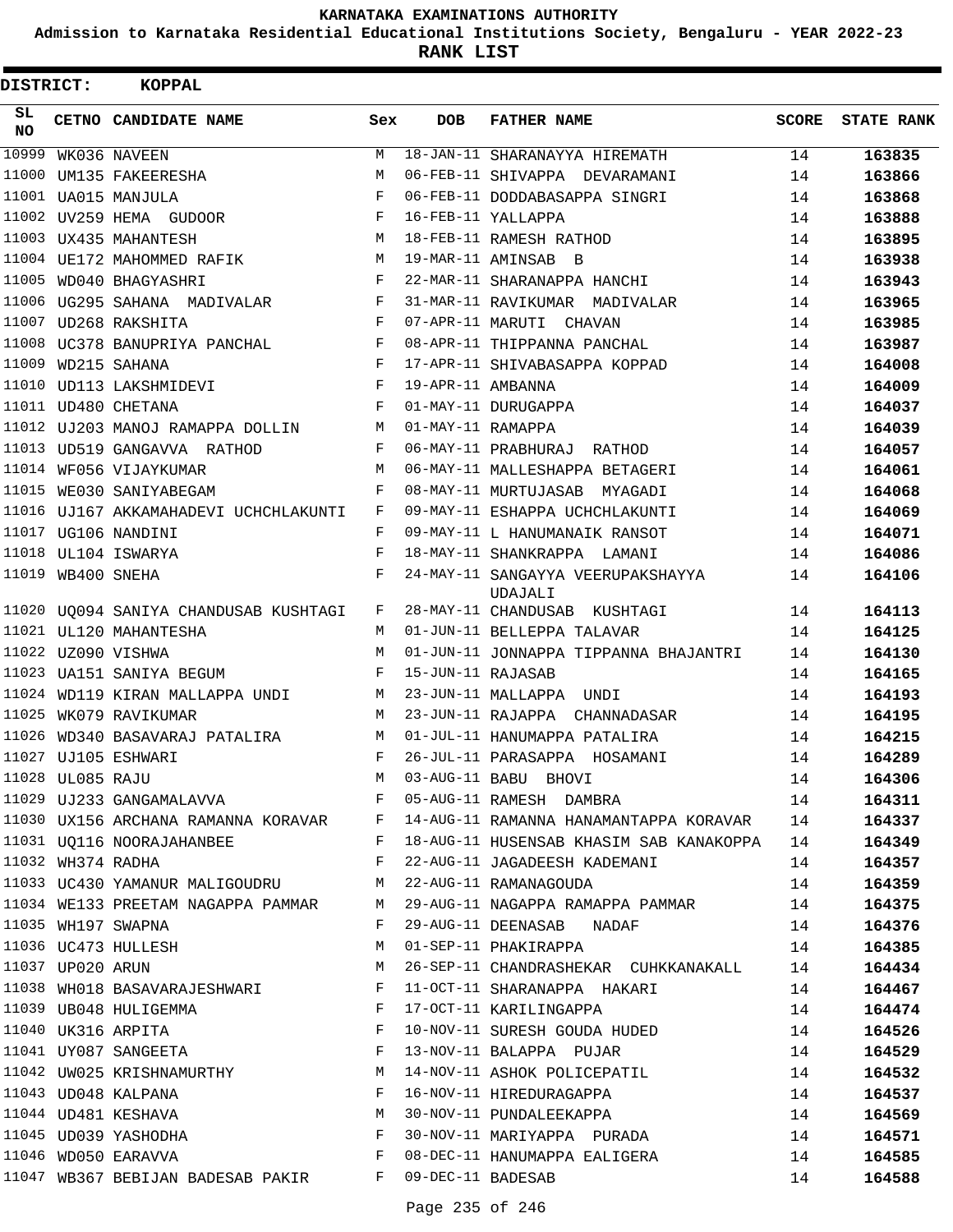**Admission to Karnataka Residential Educational Institutions Society, Bengaluru - YEAR 2022-23**

**RANK LIST**

| <b>DISTRICT:</b> |                   | KOPPAL                                         |     |                  |                                                    |              |                   |
|------------------|-------------------|------------------------------------------------|-----|------------------|----------------------------------------------------|--------------|-------------------|
| SL<br>NO.        |                   | CETNO CANDIDATE NAME                           | Sex | <b>DOB</b>       | <b>FATHER NAME</b>                                 | <b>SCORE</b> | <b>STATE RANK</b> |
| 11048            |                   | UM215 SANTOSHA D A                             | М   |                  | 04-APR-10 NAGARAJ ALAVANNAVARA                     | 13           | 164745            |
| 11049            |                   | WD168 KAVITA                                   | F   |                  | 20-APR-10 SHARANAPPA HUDED                         | 13           | 164748            |
|                  |                   | 11050 WB364 SAHANA MALIPATIL                   | F   |                  | 25-APR-10 SIDDANAGOUD VIRUPANAGOUD<br>MALIPATIL    | 13           | 164751            |
|                  |                   | 11051 WE019 BHAGYALXMI SANGAPPA HADAPAD F      |     |                  | 28-APR-10 SANGAPPA HADAPAD                         | 13           | 164753            |
|                  |                   | 11052 UX173 MANJUNATH<br>JALIMARAD             | М   |                  | 28-APR-10 RAMAPPA JALIMARAD                        | 13           | 164754            |
|                  |                   | 11053 UU006 PAVITRA SANGAPPA MADAR             | F   |                  | 24-MAY-10 SANGAPPA KANAKAPPA MADAR                 | 13           | 164763            |
|                  |                   | 11054 WF297 SAVITRI                            | F   |                  | 06-JUN-10 SHARANAPPA SANNINGAPPANAVAR              | 13           | 164767            |
|                  |                   | 11055 UZ162 BHIMAKKA GIRIYAPPA RAGANI          | F   |                  | 02-AUG-10 GIRIYAPPA KANAKAPPA RAGANI               | 13           | 164792            |
|                  |                   | 11056 WD039 AMARAPPA                           | М   |                  | 12-AUG-10 HANAMANTAPPA MADIVALAR                   | 13           | 164797            |
| 11057            |                   | UF139 PREMA BASAVARAJ                          | F   |                  | 11-SEP-10 BASAVARAJ AGASIMUNDIN                    | 13           | 164819            |
|                  |                   | 11058 WH191 SUSHMITA                           | F   |                  | 19-SEP-10 PARASAPPA KADEMANI                       | 13           | 164828            |
|                  | 11059 UA017 SOHAN | CHOWAN                                         | M   |                  | 05-OCT-10 SHANKARA CHOWAN                          | 13           | 164835            |
|                  | 11060 UA346 JYOTI |                                                | F   |                  | 10-OCT-10 LAKSHMANA SINGRI                         | 13           | 164842            |
|                  |                   | 11061 WG171 PRATIBHA                           | F   |                  | 12-OCT-10 CHANNAPPA HIREMANI                       | 13           | 164848            |
|                  |                   | 11062 WD254 NAGARAJ ERAPPA TAMMANNAVAR         | М   |                  | 20-OCT-10 ERAPPA MAHANTAPPA TAMMANNAVAR            | 13           | 164862            |
|                  |                   | 11063 UZ082 SADIK MAHEBOOBSAB DALAYAT          | М   |                  | 07-NOV-10 MAHEBOOBSAB MURTUZASAB<br><b>DALAYAT</b> | 13           | 164879            |
|                  |                   | 11064 UX010 ANITHA                             | F   |                  | 26-NOV-10 YAMANAPPA GOUDRA                         | 13           | 164897            |
|                  |                   | 11065 UG547 SUNKAVVA                           | F   |                  | 01-DEC-10 PREMAPPA HARIJANA                        | 13           | 164899            |
|                  |                   | 11066 UV064 NAGARAJ                            | M   |                  | 02-DEC-10 SHARANAPPA KANDAGAL                      | 13           | 164900            |
|                  | 11067 UP195 SWAMI |                                                | M   |                  | 02-DEC-10 PARASAPPA HARIJAN                        | 13           | 164902            |
|                  |                   | 11068 UG066 JYOTHI                             | F   |                  | 10-DEC-10 TEJAPPA HALAVAGALI                       | 13           | 164908            |
|                  |                   | 11069 UB068 SANDEEP                            | M   |                  | 22-DEC-10 AMAJAPPA GUDIHAL                         | 13           | 164920            |
|                  |                   | 11070 UG094 PRATIBHA BASAVARAJ<br>MENASINAKAYI | F   |                  | 25-DEC-10 BASAVARAJ TIRANEPPA<br>MENASINAKAYI      | 13           | 164925            |
|                  |                   | 11071 WG015 ARUNAKUMAR                         | M   |                  | 01-JAN-11 HANAMAPPA INCHAGERI                      | 13           | 164936            |
|                  | 11072 UN236 PADMA |                                                | F   |                  | 08-JAN-11 SHETU KANAKAPOOR                         | 13           | 164975            |
|                  |                   | 11073 WE171 MALLIKA                            | F   |                  | 01-FEB-11 BASAVARAJ HOSAMANI                       | 13           | 165004            |
|                  |                   | 11074 UH067 MARUTI                             | M   |                  | 05-FEB-11 HANUMANTAPPA KURUBAR                     | 13           | 165012            |
|                  |                   | 11075 WJ171 PARVATI<br>INGALAHALLI             | F   |                  | 06-FEB-11 NINGAPPA KALLAPPA<br>INGALAHALLI         | 13           | 165016            |
|                  |                   | 11076 WE084 SANDEEPA                           | M   |                  | 07-FEB-11 YAMANURAPPA BHOVI                        | 13           | 165017            |
|                  |                   | 11077 WG235 KIRANAKUMAR                        | М   |                  | 15-FEB-11 BHEEMANAGOUDA METI                       | 13           | 165025            |
|                  |                   | 11078 UD064 BHIMAMMA SARAKALAR                 | F   |                  | 19-FEB-11 HULAGAPPA                                | 13           | 165032            |
|                  |                   | 11079 UB037 RAKSHITA                           | F   |                  | 24-FEB-11 MADDANEPPA                               | 13           | 165038            |
|                  |                   | 11080 UN065 GONEPPA                            | М   |                  | 01-MAR-11 BASAPPA TALBAL                           | 13           | 165049            |
|                  |                   | 11081 WG031 VIJAYALAKSHMI                      | F   |                  | 04-MAR-11 KALAKAPPA PATTEDA                        | 13           | 165054            |
|                  |                   | 11082 UH153 SHARANAMMA                         | F   |                  | 12-MAR-11 HANUMAPPA GANGANAL                       | 13           | 165068            |
|                  |                   | 11083 WE043 MUTTANNA                           | М   |                  | 15-MAR-11 MALLAPPA HITTINAVAR                      | 13           | 165070            |
|                  | 11084 WC163 VASU  |                                                | М   |                  | 24-MAR-11 SOMAPPA HIREMANI                         | 13           | 165082            |
|                  |                   | 11085 WD088 HULIGEMMA                          | F   |                  | 25-MAR-11 ALLAPPA UCHCHALAKUNTI                    | 13           | 165084            |
|                  |                   | 11086 WJ060 PRAVEEN                            | М   |                  | 28-MAR-11 SHARANAPPA MALIGOUDRA                    | 13           | 165093            |
|                  |                   | 11087 UB131 KANAKAPPA                          | М   |                  | 10-APR-11 VEERABHADRAPPA                           | 13           | 165115            |
|                  |                   | 11088 UD123 NETRA PARASURAMA KENNI             | F   |                  | 11-APR-11 PARASURAMA HANUMANTAPPA KENNI            | 13           | 165118            |
|                  |                   | 11089 WH079 RAJESH                             | М   |                  | 18-APR-11 HANAMANAGOUDA GOUDRA                     | 13           | 165137            |
|                  |                   | 11090 UA407 SOUMYASHREE HANUMESH<br>JANTAKAL   | F   |                  | 18-APR-11 HANUMESH SOMAPPA JANTAKAL                | 13           | 165139            |
|                  |                   | 11091 UE230 MANJUNATHA B                       | M   | 29-APR-11 RAMESH |                                                    | 13           | 165155            |
|                  |                   | 11092 UU476 MANJUNATH NAGARAJ TAATLAR          |     |                  | M 30-APR-11 NAGARAJ BASAPPA TAATLAR                | 13           | 165158            |
|                  |                   | 11093 UB093 SANJAYA                            |     |                  | M 03-MAY-11 PARASHURAMAPPA                         | 13           | 165164            |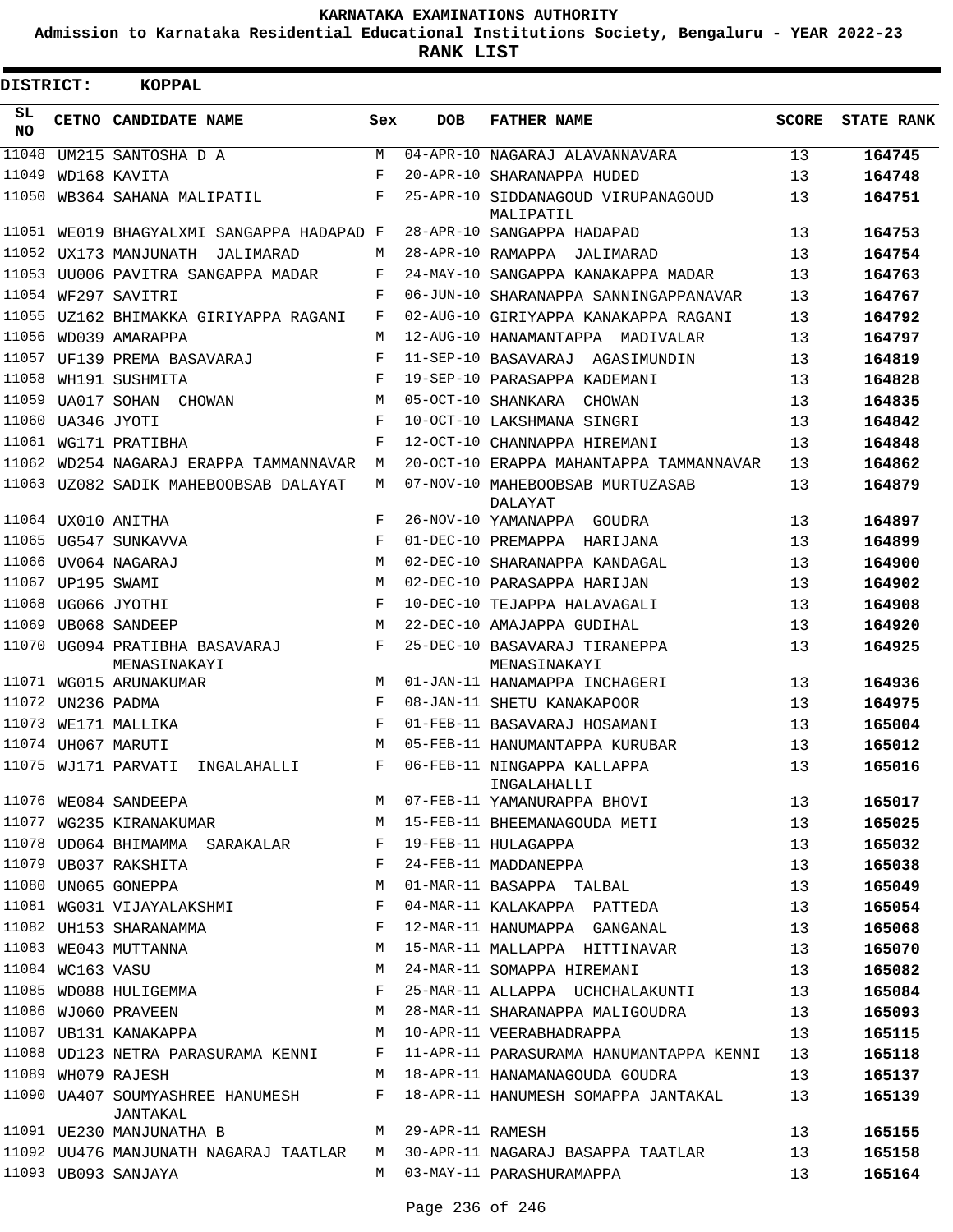**Admission to Karnataka Residential Educational Institutions Society, Bengaluru - YEAR 2022-23**

| DISTRICT:  |                   | KOPPAL                                       |     |                   |                                                                                      |                 |                   |
|------------|-------------------|----------------------------------------------|-----|-------------------|--------------------------------------------------------------------------------------|-----------------|-------------------|
| SL.<br>NO. |                   | CETNO CANDIDATE NAME                         | Sex | <b>DOB</b>        | <b>FATHER NAME</b>                                                                   | SCORE           | <b>STATE RANK</b> |
|            | 11094 UF172 MEGHA |                                              | F   |                   | 11-MAY-11 SHARANAPPA POLICEPATIL                                                     | 13              | 165184            |
|            |                   | 11095 UV088 SWETHA                           | F   |                   | 18-MAY-11 RAMANNA TALVARA                                                            | 13              | 165196            |
|            |                   | 11096 WG148 SHWETHA                          | F   |                   | 25-MAY-11 KARIYAPPA KOVI                                                             | 13              | 165209            |
|            | 11097 UT126 ANAND |                                              | M   | 02-JUN-11 MANAPPA |                                                                                      | 13              | 165238            |
|            |                   | 11098 UK094 PARASHURAM                       | M   |                   | 12-JUN-11 MARIYAPPA BARKER                                                           | 13              | 165265            |
|            | 11099 WJ126 MEGHA |                                              | F   |                   | 13-JUN-11 SHARANAPPA GADAD                                                           | 13              | 165270            |
|            |                   | 11100 WC142 AKSHATA                          | F   |                   | 20-JUN-11 SHARANAGOUDA GOUDRA                                                        | 13              | 165296            |
|            |                   | 11101 UB243 REVATI                           | F   |                   | 22-JUN-11 MALLAPPA                                                                   | 13              | 165302            |
|            |                   | 11102 UX393 NIRUPADEPPA                      | М   |                   | 25-JUN-11 EASHAPPA KURNAL                                                            | 13              | 165307            |
|            |                   | 11103 UE241 MAHALAXMI                        | F   |                   | 01-JUL-11 HULAGAPPA VENKATAGIRI                                                      | 13              | 165324            |
|            |                   | 11104 UB040 ANNAPURNA                        | F   |                   | 02-JUL-11 BALAPPA BOMMANAL                                                           | 13              | 165327            |
|            |                   | 11105 UL282 SAVITA                           | F   |                   | 03-JUL-11 GOVINDAPPA LAMANI                                                          | 13 <sup>°</sup> | 165337            |
|            |                   | 11106 UY002 PRAJWAL                          | M   |                   | 27-JUL-11 DYAMANNA HARIJAN                                                           | 13              | 165400            |
|            |                   | 11107 UB052 RAJESHWARI                       | F   |                   | 19-AUG-11 RAMACHANDRA B                                                              | 13              | 165447            |
|            |                   | 11108 WJ056 RAJESHWARI                       | F   |                   | 01-SEP-11 BASAVARAJ BANDI                                                            | 13              | 165481            |
|            | 11109 WG178 TEJA  |                                              | M   |                   | 03-SEP-11 SOMAPPA<br>NALIVADA                                                        | 13              | 165488            |
|            |                   | 11110 UU187 SAVITRI DEVENDRAPPA KELUR        | F   |                   | 02-OCT-11 DEVENDRAPPA KARIYAPPA KELUR                                                | 13              | 165542            |
|            | 11111 UA404 RAMYA |                                              | F   | 08-OCT-11 KRISHNA |                                                                                      | 13              | 165552            |
|            |                   | 11112 WE092 VIJAYALAXMI                      | F   |                   | 13-OCT-11 MANJUNATH SOMAPPA BAVIMANI                                                 | 13              | 165562            |
|            |                   | 11113 WK111 VIRUPAKSHI                       | М   |                   | 31-OCT-11 SHEKHAR BISANALLI                                                          | 13              | 165596            |
|            | 11114 WJ058 ANITA |                                              | F   |                   | 16-NOV-11 YAMANOORAPPA BANGARI                                                       | 13              | 165630            |
|            | 11115 UE320 ASEEF |                                              | M   |                   | 17-NOV-11 RAHIMAN SAB                                                                | 13              | 165635            |
|            |                   | 11116 UT105 LAKSHAMIBHAYI                    | F   |                   | 26-NOV-11 SHIVAPUTRAPPA RATHOD                                                       | 13              | 165649            |
|            |                   | 11117 UW269 DURAGAMMA                        | F   | 06-JAN-12 LAXMANA |                                                                                      | 13              | 165729            |
|            |                   | 11118 UY013 GANGAMMA                         | F   |                   | 20-JAN-12 MALLAPPA SANGANAL                                                          | 13              | 165739            |
|            |                   | 11119 UC173 SOFIYA                           | F   |                   | 16-FEB-12 KHASIMSAB MUGANUR                                                          | 13              | 165746            |
|            |                   | 11120 UB015 VIJAYAKUMAR                      | М   |                   | 22-FEB-08 HANUMESH                                                                   | 12              | 165764            |
|            |                   | 11121 UB267 CHAITRA                          | F   |                   | 15-JUN-09 SHANKRAPPA RATHOD                                                          | 12              | 165770            |
|            |                   | 11122 UE184 CHAITRA                          | F   |                   | 09-MAR-10 NARIYAPPA GOLLAR                                                           | 12              | 165802            |
|            |                   | 11123 WD086 BASAMMA                          | F   |                   | 26-APR-10 MUDAKAPPA GOLLAR                                                           | 12              | 165812            |
|            |                   | 11124 WF105 APOORVA                          | F   |                   | 25-JUN-10 KANAKAPPA DASAPPANAVAR                                                     | 12              | 165834            |
|            |                   | 11125 UX057 RENUKA                           | F   |                   | 30-JUN-10 HANAMAPPA KUSTAGI                                                          | 12              | 165836            |
|            |                   |                                              |     |                   | 11126 UU415 KALMESH MUTTAPPA KURAMANAL M 04-JUL-10 MUTTAPPA SIDDANAGOUD<br>KURAMANAL | 12              | 165839            |
|            |                   | 11127 UE068 SANTOSH                          | M   |                   | 10-JUL-10 SOMANNA HULEGUDDA                                                          | 12              | 165842            |
|            |                   | 11128 UY074 DYAMAVVA                         | F   |                   | 21-JUL-10 SHANKRAPPA KAMATAR                                                         | 12              | 165847            |
|            |                   | 11129 WG064 BASAVANTI F                      |     |                   | 10-OCT-10 ERAPPA HARIJAN                                                             | 12              | 165899            |
|            |                   | 11130 UB345 HANUMESHA M 26-OCT-10 SHARANAPPA |     |                   |                                                                                      | 12              | 165912            |
|            |                   | 11131 UA239 SHEKHADOULATH M                  |     |                   | 05-NOV-10 SHEKHAMAHEBOOB                                                             | 12              | 165924            |
|            |                   | 11132 UR013 NETRA NIRUPADI MADAR F           |     |                   | 12-NOV-10 NIRUPADI MADAR                                                             | 12              | 165932            |
|            |                   | 11133 WH046 NANDINI                          | F   |                   | 18-NOV-10 NAGARAJ ALLALLI                                                            | 12              | 165937            |
|            |                   | 11134 UE020 B LATHA SHETTY F                 |     |                   | 14-DEC-10 B DATATREYA SHETTY                                                         | 12              | 165961            |
|            |                   | 11135 UF676 TIMMANNA YANKAPPA GULED M        |     |                   | 29-DEC-10 YANKAPPA HANAMAPPA GULED 12                                                |                 | 165982            |
|            | 11136 UL187 LALBI |                                              | F   |                   | 31-DEC-10 BHASHUSAB MUTUGURU                                                         | 12              | 165983            |
|            |                   | 11137 US028 ALLASAB MABUSAB ITAGI M          |     |                   | 01-JAN-11 MABUSAB MARTUJASAB ITAGI                                                   | 12              | 165987            |
|            |                   | 11138 WJ237 VEERESH                          | М   |                   | 29-JAN-11 MANJUNATH HARIJAN                                                          | 12              | 166053            |
|            |                   | 11139 UB018 MAHAMAD LATEEF                   | М   |                   | 11-FEB-11 SALIMA PASHA                                                               | 12              | 166063            |
|            |                   | 11140 WH059 KALAKANAGOUDA                    | M   |                   | 13-FEB-11 SHEKHAPPA MARIGOUDRA                                                       | 12              | 166066            |
|            |                   | 11141 UA526 MALLIKA                          | F   |                   | 08-MAR-11 DYAMANNA BASARIHAL                                                         | 12              | 166103            |
|            |                   | 11142 WJ061 VIDYASHREE                       | F   |                   | 12-MAR-11 TIRUMALA CHUKKADI                                                          | 12              | 166114            |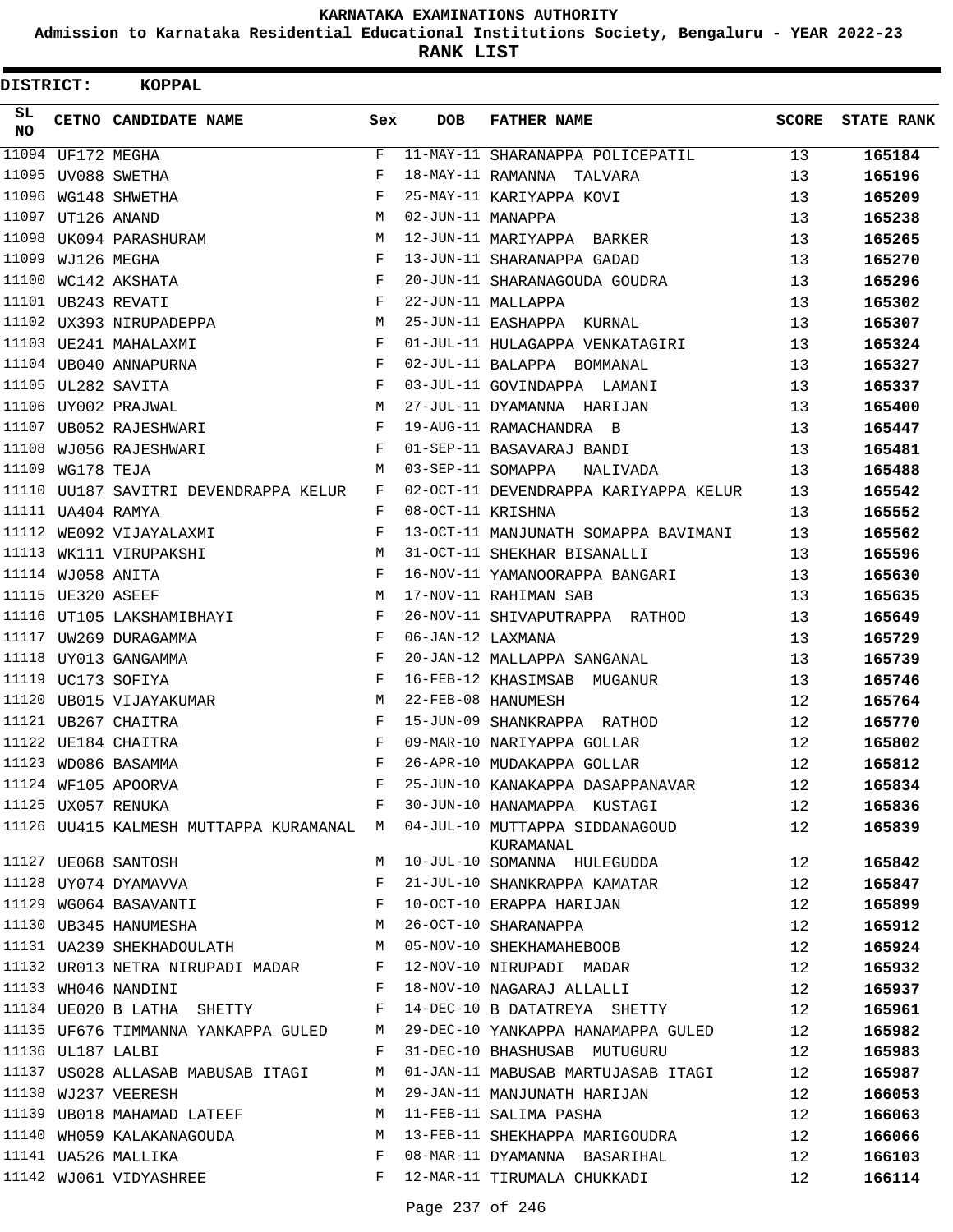**Admission to Karnataka Residential Educational Institutions Society, Bengaluru - YEAR 2022-23**

**RANK LIST**

| <b>DISTRICT:</b> |                   | KOPPAL                                      |              |                   |                                         |              |                   |
|------------------|-------------------|---------------------------------------------|--------------|-------------------|-----------------------------------------|--------------|-------------------|
| SL<br><b>NO</b>  |                   | CETNO CANDIDATE NAME                        | Sex          | <b>DOB</b>        | <b>FATHER NAME</b>                      | <b>SCORE</b> | <b>STATE RANK</b> |
| 11143            |                   | WH286 KALLESH AGASIMANI                     | М            |                   | 03-APR-11 YALLAPPA AGASIMANI            | 12           | 166148            |
|                  |                   | 11144 UQ084 MUTTAKKA CHALLANNAVAR           | F            |                   | 11-APR-11 KIDIYAPPA CHALLANNAVAR        | 12           | 166157            |
| 11145            |                   | UK252 SUSHMITA GUJANUR                      | F            |                   | 27-APR-11 KALAKAPPA GUJANUR             | 12           | 166193            |
|                  |                   | 11146 UE219 RENUKA                          | F            |                   | 28-APR-11 AMBRESH RATHOD                | 12           | 166196            |
| 11147            |                   | WH226 SHARADA                               | F            |                   | 05-MAY-11 GYANAPPA KARIGOUDRU           | 12           | 166214            |
|                  |                   | 11148 WG290 MANJULA HANAMAPPA<br>SANNAGOUDR | F            |                   | 11-MAY-11 HANAMAPPA SIDDAPPA SANNAGOUDR | 12           | 166228            |
|                  |                   | 11149 UC311 RAMESH NAYAKA                   | M            |                   | 11-MAY-11 BASAVA NAYAKA TALAVAR         | 12           | 166229            |
|                  |                   | 11150 WF331 RENUKA HANDRAL                  | F            |                   | 17-MAY-11 BASAPPA HANDRAL               | 12           | 166245            |
|                  |                   | 11151 UB053 SHILPA                          | F            |                   | 01-JUN-11 HANUMANTHA                    | 12           | 166277            |
|                  |                   | 11152 WH054 VEERESH                         | М            |                   | 03-JUL-11 ERAPPA BUDUGUMPI              | 12           | 166356            |
|                  |                   | 11153 US003 RAVIKUMAR LAXMAN CHAVAN         | М            |                   | 05-JUL-11 LAXMAN PATTEPPA CHAVAN        | 12           | 166360            |
|                  |                   | 11154 WA040 BASAVRAJ HANAMAPPA MAKASHI      | М            |                   | 18-JUL-11 HANAMAPPA BASAPPA MAKASHI     | 12           | 166396            |
|                  |                   | 11155 WF175 PRATIBHA                        | F            |                   | 18-JUL-11 GAVISIDDAPPA EMMI             | 12           | 166398            |
|                  |                   | 11156 UD264 NAGARATNA BAI                   | F            |                   | 13-AUG-11 HANUMANTHA SINGH              | 12           | 166452            |
|                  |                   | 11157 UB384 RAMA CHARAN                     | M            | 15-AUG-11 AMBRESH |                                         | 12           | 166459            |
|                  |                   | 11158 UG155 SAHANA HIREMATH                 | F            |                   | 15-AUG-11 BASAVARAJ HIREMATH            | 12           | 166461            |
|                  |                   | 11159 UP150 POORNIMA KENGARI                | F            | 01-SEP-11 ASHOK   |                                         | 12           | 166494            |
| 11160            |                   | WK052 POORNIMA                              | F            |                   | 11-SEP-11 NAGARAJ BANDIHAL              | 12           | 166510            |
|                  |                   | 11161 UE254 PRAVEENA                        | М            | 27-SEP-11 RAVI    |                                         | 12           | 166545            |
|                  |                   | 11162 UC476 PARVATHI                        | F            |                   | 17-NOV-11 AMARAYYA SWAMY                | 12           | 166633            |
|                  |                   | 11163 UM103 AISHWARYA DEVAPPA HARIJANA      | $\mathbf{F}$ |                   | 05-DEC-11 DEVAPPA HARIJANA              | 12           | 166670            |
|                  |                   | 11164 UG111 ARAVIND                         | M            |                   | 20-DEC-11 ANJAPPA HARIJANA              | 12           | 166689            |
|                  | 11165 UC082 AJEYA |                                             | M            |                   | 05-JAN-12 SHARANAPPA                    | 12           | 166715            |
|                  |                   | 11166 UJ073 DURAGAMMA                       | F            |                   | 01-JAN-13 RAMANNA CHANNAL               | 12           | 166742            |
|                  |                   | 11167 UA545 MAHESH                          | M            |                   | 06-MAR-10 PARASHURAM                    | 11           | 166791            |
|                  |                   | 11168 UW181 ASHWINI RAMAPPA SOMANNAVAR      | F            |                   | 18-APR-10 RAMAPPA HIRIYANNA SOMANNAVAR  | 11           | 166800            |
|                  | 11169 UH031 MANJU |                                             | M            |                   | 01-JUN-10 NAGAPPA ANEGUNDI              | 11           | 166808            |
|                  |                   | 11170 WG244 MANIKANTA                       | M            |                   | 21-JUN-10 GOVINDAPPA PUJAR              | 11           | 166815            |
|                  |                   | 11171 WK329 SHANKAR                         | M            |                   | 07-JUL-10 BALAPPA HIREMANI              | 11           | 166822            |
|                  | 11172 UD402 KAVYA |                                             | F            |                   | 28-AUG-10 BABU RATHOD                   | 11           | 166835            |
|                  |                   | 11173 UA178 HANUMANTI                       | F            |                   | 15-NOV-10 YAMANAPPA                     | 11           | 166887            |
|                  |                   | 11174 WH163 HANAMESH                        | M            |                   | 05-DEC-10 DEVAPPA HOSAMANI              | 11           | 166901            |
|                  |                   | 11175 UW217 SRUJAN                          | М            |                   | 24-DEC-10 SHYAMURTI HANCHI              | 11           | 166920            |
|                  |                   | 11176 WF057 APSANA                          | F            |                   | 28-DEC-10 MARDANASAB NOORABHASHA        | 11           | 166928            |
|                  |                   | 11177 UY064 RENUKA                          | F            |                   | 04-JAN-11 PARASHURAM DOLLIN             | 11           | 166960            |
|                  |                   | 11178 UB057 BHANUMATHI                      | F            |                   | 10-MAR-11 JAMBU NAIK                    |              |                   |
|                  |                   | 11179 UD291 BASAVANTHRAYA                   | M            |                   | 19-MAR-11 PRAKASH GUNDANI               | 11<br>11     | 167040            |
|                  |                   | 11180 UK212 NAGAVENI                        | F            |                   |                                         |              | 167052            |
|                  |                   |                                             |              |                   | 20-MAR-11 CHAMARAJ HOSAMANI             | 11           | 167055            |
|                  |                   | 11181 UK318 KANAKARAYA                      | М            |                   | 24-MAR-11 BASAPPA TALAWAR               | 11           | 167066            |
|                  |                   | 11182 US148 KAVERI                          | F            |                   | 01-APR-11 KARIYAPPA SANGATI             | 11           | 167080            |
|                  |                   | 11183 UF175 NAVEEN                          | M            |                   | 01-APR-11 UDACHAPPA TALAKERI            | 11           | 167081            |
|                  |                   | 11184 UV084 ANKITHA                         | F            | 08-APR-11 BASAPPA |                                         | 11           | 167096            |
|                  |                   | 11185 UG016 GAVISIDDESHA                    | М            |                   | 13-APR-11 MANJUNATH TUMMARAGUDDI        | 11           | 167106            |
|                  |                   | 11186 WC223 SHARANAPPA                      | М            |                   | 22-APR-11 YAMANAPPA HAGEDAL             | 11           | 167115            |
|                  | 11187 UM236 ASHA  |                                             | F            |                   | 27-APR-11 MAHANTESH RUDRAMUNI           | 11           | 167120            |
|                  |                   | 11188 WD127 SANJEEVAYYA SARAGANACHAR        | M            |                   | 02-MAY-11 BASAYYA SARAGANACHAR          | 11           | 167129            |
|                  |                   | 11189 WG200 KAVERI                          | F            |                   | 06-MAY-11 DYAMANNA NEREBENCHI           | 11           | 167143            |
|                  |                   | 11190 UV146 CHANNABASAVA                    | M            |                   | 10-MAY-11 MALLAPPA GUMAGERA             | 11           | 167152            |
|                  |                   | 11191 UY155 SHANKRAMMA                      | F            |                   | 13-MAY-11 SHIVAPPA SANGAPPA ADAPUR      | 11           | 167157            |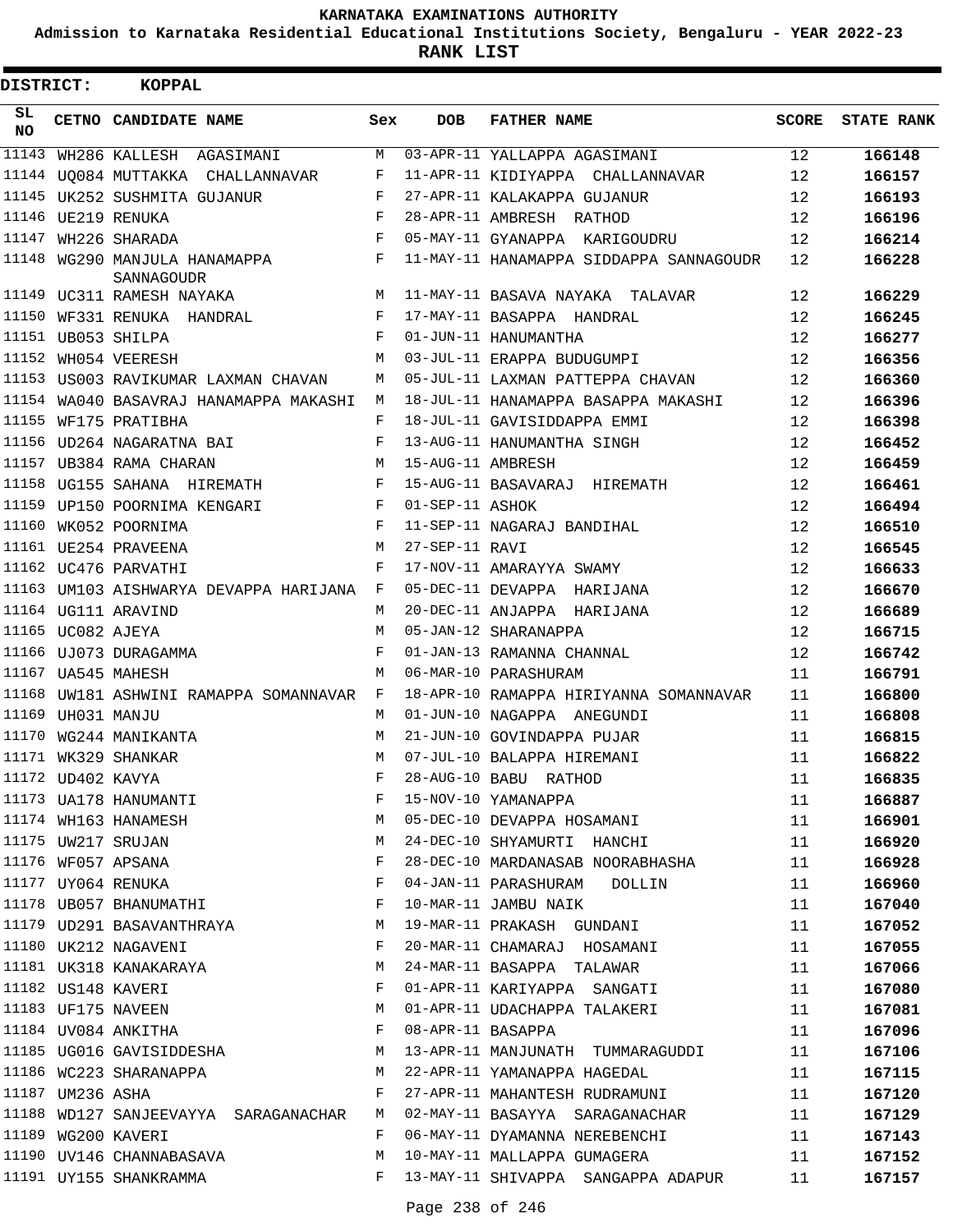**Admission to Karnataka Residential Educational Institutions Society, Bengaluru - YEAR 2022-23**

**RANK LIST**

| DISTRICT:  |                   | KOPPAL                                             |              |                   |                                                |              |                   |
|------------|-------------------|----------------------------------------------------|--------------|-------------------|------------------------------------------------|--------------|-------------------|
| SL.<br>NO. |                   | CETNO CANDIDATE NAME                               | Sex          | <b>DOB</b>        | <b>FATHER NAME</b>                             | <b>SCORE</b> | <b>STATE RANK</b> |
| 11192      |                   | WF068 SANGEETA HUGAR                               | F            |                   | 15-MAY-11 SHARANAPPA RUDRAPPA HUGAR            | 11           | 167163            |
|            |                   | 11193 WH266 SHIVASHARANAPPA                        | М            |                   | 16-MAY-11 ERAPPA HADAPAD                       | 11           | 167166            |
|            |                   | 11194 UF657 VIJAYALAKSHMI MANJUNATH<br>GURIKAR     | F            |                   | 26-MAY-11 MANJUNATH CHANDAPPA GURIKAR          | 11           | 167188            |
|            |                   | 11195 UD049 LAKSHMIKANTH                           | M            |                   | 29-MAY-11 LAKSHMANA                            | 11           | 167193            |
|            |                   | 11196 WK160 KAVERI D                               | F            |                   | 01-JUN-11 DURGAPPA                             | 11           | 167208            |
|            |                   | 11197 UC441 PAVITHRA                               | F            |                   | 01-JUN-11 DURUGAPPA                            | 11           | 167211            |
|            |                   | 11198 UX385 HULIGEMMA IRANAGOUDA PATIL F           |              |                   | 02-JUN-11 IRANAGOUDA PATIL                     | 11           | 167214            |
| 11199      |                   | WD030 MAMATAJ JAMKHAN                              | F            |                   | 08-JUN-11 BABUJAN JAMKHAN                      | 11           | 167226            |
| 11200      |                   | UX432 SANDEEPA                                     | M            |                   | 15-JUN-11 KALAKAPPA BANGARI                    | 11           | 167245            |
|            |                   | 11201 US103 NEELAVVA BASAPPA<br><b>BASARIGIDAD</b> | $\mathbf{F}$ |                   | 23-JUN-11 BASAPPA BASARIGIDAD                  | 11           | 167263            |
|            |                   | 11202 UM023 SHARANABASAVA                          | M            |                   | 24-JUN-11 PARASAPPA SALAMANI                   | 11           | 167267            |
|            |                   | 11203 UH053 GURUPRASAD                             | M            |                   | 04-JUL-11 RAGHU BADAGI                         | 11           | 167290            |
|            |                   | 11204 WG044 SHIVUKUMAR MOULAPPA RATHOD             | M            |                   | 15-JUL-11 MOULAPPA LACHCHAPPA RATHOD           | 11           | 167312            |
|            |                   | 11205 US073 SHRUSTI                                | F            |                   | 19-JUL-11 HUSENAPPA CHATRAPPA HARIJAN          | 11           | 167329            |
|            |                   | 11206 UA077 VEERESHA                               | M            |                   | 20-JUL-11 YAMANOORAPPA                         | 11           | 167331            |
| 11207      |                   | WH177 NAGARAJ<br>YALABURGI                         | M            |                   | 28-JUL-11 MUTTAPPA YALABURGI                   | 11           | 167355            |
|            |                   | 11208 WJ160 BALAPPA                                | M            |                   | 02-AUG-11 RAMALINGAPPA HARIJAN                 | 11           | 167365            |
| 11209      |                   | WD255 DEEPA                                        | M            |                   | 06-AUG-11 KALLAPPA TALAVAR                     | 11           | 167374            |
| 11210      |                   | WD089 YALLAMMA                                     | $\mathbf{F}$ |                   | 10-AUG-11 NINGAPPA KUSHTAGI                    | 11           | 167387            |
|            |                   | 11211 UC386 ABHISHEKA                              | M            |                   | 30-AUG-11 SHARANAPPA                           | 11           | 167434            |
|            |                   | 11212 WF150 BASAMMA                                | F            |                   | 01-SEP-11 SHIVAYYA KUDAGUNTI                   | 11           | 167438            |
|            |                   | 11213 WK100 DEEPA KALLANAGOUDA POLIC<br>PATIL      | F            |                   | 10-OCT-11 KALLANAGOUDA POLIC PATIL             | 11           | 167504            |
|            |                   | 11214 WG080 SHREYA UNDI                            | F            | 23-OCT-11 NAGAPPA |                                                | 11           | 167532            |
|            |                   | 11215 UU072 SHYAMANNA                              | M            |                   | 23-OCT-11 YALLAPPA SHIRAVATI                   | 11           | 167533            |
|            | 11216 UF106 POOJA |                                                    | F            |                   | 08-NOV-11 SHARANAPPA HALEMANI                  | 11           | 167561            |
|            |                   | 11217 WH207 MALLIKARJUNA                           | M            |                   | 21-NOV-11 HANUMAPPA BANAD                      | 11           | 167583            |
|            |                   | 11218 UB008 ANISA<br><b>BEGAM</b>                  | F            |                   | 04-DEC-11 HASEN SAB                            | 11           | 167596            |
|            |                   | 11219 UC272 SOUPARNIKA                             | F            |                   | 10-DEC-11 PAMANNA GOLLAR                       | 11           | 167610            |
|            |                   | 11220 WK008 PRIYANKA                               | F            |                   | 11-DEC-11 SOMAPPA BASARIGIDAD                  | 11           | 167612            |
|            |                   | 11221 US145 YUVARAJA                               | М            |                   | 13-DEC-11 MANJUNATH GONDLE                     | 11           | 167617            |
|            |                   | 11222 UD310 LAKSHMANA                              | М            |                   | 14-DEC-11 HULAGAPPA HOSAGOUDRA                 | 11           | 167618            |
|            |                   | 11223 WK121 AKASHA<br>HOSAGERI                     | М            |                   | 26-DEC-11 SHIVAPUTRAPPA HOSAGERI<br>HOSAGERI   | 11           | 167629            |
|            |                   | 11224 UD416 NAGARAJ MALI PATIL                     | M            |                   | 03-NOV-09 MAHANTESH MALI PATIL                 | 10           | 167689            |
|            |                   | 11225 WD077 BASAMMA                                | F            |                   | 12-FEB-10 MAHADEVAPPA SHIROOR                  | 10           | 167707            |
|            |                   | 11226 UB119 HANUMESHA                              | М            |                   | 25-MAR-10 YAMANOORAPPA                         | 10           | 167715            |
|            |                   | 11227 WF208 SHWETA                                 | F            |                   | 19-SEP-10 RAMESH TALLURU                       | 10           | 167778            |
|            |                   | 11228 UF614 ANJANEYA                               | М            |                   | 10-OCT-10 GUDADAPPA KURAKUNDI                  | 10           | 167790            |
|            |                   | 11229 UN190 RAJASAB                                | М            |                   | 31-OCT-10 ALLABHAKSHI VALIKAR                  | 10           | 167812            |
|            |                   | 11230 US014 YAMANOORASAB NADAF                     | M            |                   | 03-NOV-10 FAKEERASAB                           | 10           | 167820            |
|            |                   | 11231 UT107 JYOTI                                  | F            |                   | 05-NOV-10 DEVENDRAPPA KANNAPETE                | 10           | 167823            |
|            |                   | 11232 WJ035 SALMA                                  | F            |                   | 05-DEC-10 GAFOORSAB NOORBHASHA                 | 10           | 167844            |
|            |                   | 11233 UV097 BHAIREGOUDA                            | М            |                   | 03-JAN-11 NINGANAGOUDA POLICEPATIL             | 10           | 167898            |
|            |                   | 11234 WF080 SAVITRI<br>UNDI                        | F            |                   | 06-JAN-11 TIRUNEPPA                            | 10           | 167905            |
|            |                   | 11235 WB290 PRAVEENAGOUDA SHARANAGOUDA M<br>GOUDRA |              |                   | 15-JAN-11 SHARANAGOUDA PARASANAGOUDA<br>GOUDRA | 10           | 167914            |
|            |                   | 11236 WE003 KAVERI                                 | F            |                   | 27-JAN-11 HANAMAPPA KUDAGUNTI                  | 10           | 167931            |
|            |                   | 11237 WK076 ANITA                                  | F            |                   | 19-FEB-11 KUNTEPPA GOLLAR                      | 10           | 167956            |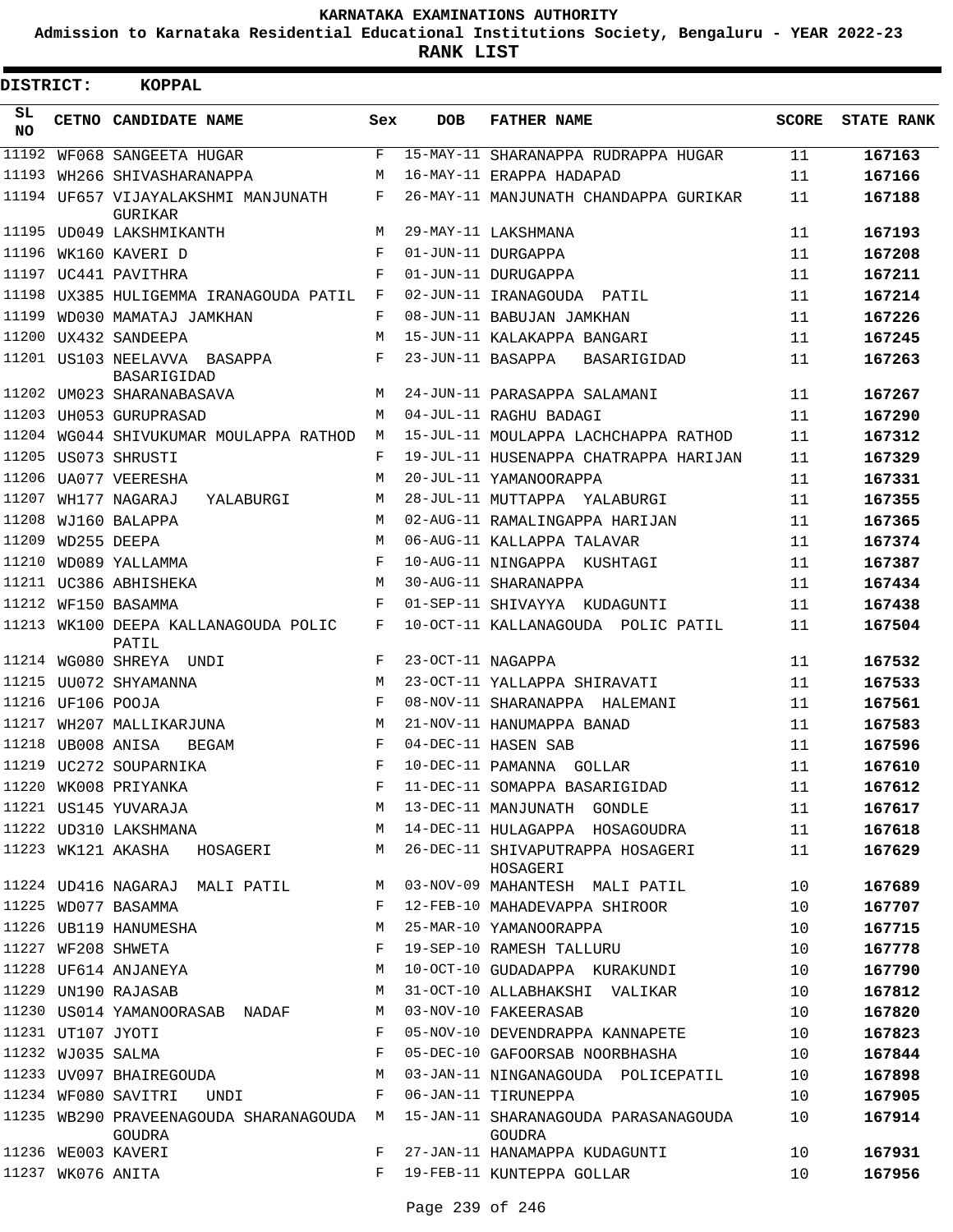**Admission to Karnataka Residential Educational Institutions Society, Bengaluru - YEAR 2022-23**

| DISTRICT:  |                   | <b>KOPPAL</b>                                          |     |                   |                                             |       |                   |
|------------|-------------------|--------------------------------------------------------|-----|-------------------|---------------------------------------------|-------|-------------------|
| SL.<br>NO. |                   | CETNO CANDIDATE NAME                                   | Sex | <b>DOB</b>        | <b>FATHER NAME</b>                          | SCORE | <b>STATE RANK</b> |
| 11238      |                   | UY042 SHARANAMMA                                       | F   |                   | 24-FEB-11 SANGAPPA GOREBAL                  | 10    | 167962            |
| 11239      |                   | UE278 MANOJA                                           | M   |                   | 18-MAR-11 PARASAPPA                         | 10    | 167991            |
|            |                   | 11240 UB009 SNEHALATA                                  | F   |                   | 25-MAR-11 PARAMJOTHI                        | 10    | 168005            |
|            |                   | 11241 UD366 MALLIKARJUN                                | М   |                   | 14-APR-11 BASAVARAJ                         | 10    | 168029            |
|            |                   | 11242 UG479 SHRAVANTI                                  | F   | 18-APR-11 DAVIDA  |                                             | 10    | 168040            |
|            |                   | 11243 UD236 RAVIKIRAN                                  | М   |                   | 20-APR-11 JAGDEESHA GURAPPA HULIHYDRA       | 10    | 168045            |
|            |                   | 11244 UY084 SHAMOORTY                                  | M   |                   | 25-APR-11 SHAMANNA HANCHI                   | 10    | 168054            |
|            | 11245 UB300 DEEPA |                                                        | F   |                   | 03-MAY-11 SANNA BASAPPA BHAJANTRI           | 10    | 168069            |
|            | 11246 UE271 REKHA |                                                        | F   |                   | 05-MAY-11 YAMANOORA                         | 10    | 168080            |
|            |                   | 11247 UC118 BETADAPPA                                  | M   |                   | 21-MAY-11 PARASHURAMA HARIJANA              | 10    | 168106            |
|            |                   | 11248 UZ153 VISHWANATH SATYAPPA<br>HALAKURKI           | М   |                   | 25-MAY-11 SATYAPPA HANAMPPA                 | 10    | 168116            |
|            |                   | 11249 UU083 SANVI RATHOD                               | F   |                   | 01-JUN-11 KHEMAPPA RATHOD                   | 10    | 168130            |
| 11250      |                   | WJ175 PARAVVA                                          | F   | 09-JUN-11 AMARESH | CHAWHAN                                     | 10    | 168150            |
| 11251      |                   | WB233 NISSAR AHMAD                                     | М   |                   | 12-JUN-11 SHAREEFSAB<br>TENGUNTI            | 10    | 168159            |
|            |                   | 11252 US095 R M REKHA                                  | F   |                   | 12-JUN-11 R M CHENNAYYA SWAMY               | 10    | 168160            |
|            |                   | 11253 UF397 PUTTARAJA KINNARI                          | М   |                   | 14-JUN-11 HUSENEPPA KINNARI                 | 10    | 168162            |
|            |                   | 11254 UC250 NANDINI                                    | F   |                   | 17-JUN-11 DEVAPPA CHANDAPPA                 | 10    | 168173            |
|            |                   | 11255 UC401 SRIRAM                                     | М   |                   | 18-JUN-11 SOMANAGOUDA                       | 10    | 168176            |
| 11256      |                   | WK348 SHRIRAKSHA                                       | F   |                   | 23-JUN-11 YAMANOORAPPA SULIKERI             | 10    | 168188            |
| 11257      |                   | WD137 MOULAHUSENSAB KOPPAL                             | М   |                   | 28-JUN-11 KHASIMSAB KOPPAL                  | 10    | 168197            |
| 11258      |                   | UL107 SHRAVANTI                                        | F   |                   | 18-JUL-11 SAHADEVAPPA DASAR                 | 10    | 168232            |
| 11259      |                   | UB046 BASAVARAJA                                       | М   |                   | 31-JUL-11 FHAKEERAPPA                       | 10    | 168250            |
|            |                   | 11260 UB388 MAHAMMAD IMTIYAZ                           | М   |                   | 10-AUG-11 MEHABOOB SAB                      | 10    | 168279            |
|            |                   | 11261 UX288 SHARANABASAVARAJ MOUNESH<br><b>BADIGER</b> | М   |                   | 23-AUG-11 MOUNESH VEERAPPA BADIGER          | 10    | 168294            |
|            | 11262 WH278 LAXMI |                                                        | F   |                   | 26-SEP-11 CHIDANANDAPPA GURIKAR             | 10    | 168353            |
|            |                   | 11263 UD239 SHAHEDA YAMANOORSAB NAYAK                  | F   |                   | 26-OCT-11 YAMANOOR SAB MURTUJA SAB<br>NAYAK | 10    | 168400            |
|            |                   | 11264 UA062 YAMANAMMA                                  | F   |                   | 20-NOV-11 BEERAPPA KUSHTAGI                 | 10    | 168445            |
|            |                   | 11265 WD221 SANGEETA                                   | F   |                   | 02-DEC-11 RAMANNA VADRA                     | 10    | 168476            |
|            |                   | 11266 UU357 MOHMMED ASIF                               | М   |                   | 08-DEC-11 BASHASAB HASANSAB TENGUNTI        | 10    | 168486            |
|            |                   | 11267 UA516 PAVANKUMAR                                 | М   |                   | 10-DEC-11 MUDIYAPPA                         | 10    | 168488            |
|            |                   | 11268 UA462 VISHWASAGARA                               | М   |                   | 17-DEC-11 G MAHABALESH                      | 10    | 168498            |
|            |                   | 11269 WG118 YAMANAKKA                                  | F   |                   | 04-JAN-10 HAVALEPPA BASARIGIDAD             | 9     | 168569            |
|            |                   | 11270 WK340 KARTHIK                                    | М   |                   | 10-APR-10 BASAVARAJ ANGADI                  | 9     | 168581            |
|            |                   | 11271 UC042 SHIVARAJ                                   | М   |                   | 15-SEP-10 BARIMARADAPPA KHYADED             | 9     | 168620            |
|            |                   | 11272 WK117 SHILPA                                     | F   |                   | 01-OCT-10 DEVAPPA JAMBALI                   | 9     | 168629            |
|            |                   | 11273 UU427 PRIYANKA HANAMAPPA<br>BADEPPANAVAR         | F   |                   | 04-OCT-10 HANAMAPPA                         | 9     | 168633            |
|            |                   | 11274 UX305 KIRANAKUMARA                               | М   |                   | 27-OCT-10 GADDEPPA VADDARA                  | 9     | 168648            |
|            |                   | 11275 UC387 AFREEN                                     | F   |                   | 26-DEC-10 NOOR MAHMADASAB MULLAR            | 9     | 168680            |
|            |                   | 11276 WK144 VISHALAXI                                  | F   |                   | 29-DEC-10 MAHADEVAPPA TALAVAR               | 9     | 168683            |
|            |                   | 11277 WG014 SANGEETA                                   | F   |                   | 21-JAN-11 BASAPPA BANGARI                   | 9     | 168732            |
|            |                   | 11278 WK286 LAKSHMI NAYAK                              | F   | 02-FEB-11 NAGARAJ |                                             | 9     | 168748            |
|            |                   | 11279 UV020 SHIVUPRASAD GIRIYAPPA<br>KUDLUR            | М   |                   | 12-FEB-11 GIRIYAPPA BASAPPA KUDLUR          | 9     | 168762            |
|            |                   | 11280 UE308 ANKITA                                     | F   |                   | 07-MAR-11 KANTESHA                          | 9     | 168784            |
|            |                   | 11281 UC175 HULIGEMMA                                  | F   |                   | 08-MAR-11 PARASAPPA MADIGA                  | 9     | 168786            |
|            |                   | 11282 UN132 SAMARTH                                    | М   |                   | 08-MAR-11 MANJUNATH TALWAR                  | 9     | 168787            |
|            |                   | 11283 UQ172 SHEKARA                                    | М   |                   | 14-MAR-11 HUSENAPPA DODDANNAVARA            | 9     | 168790            |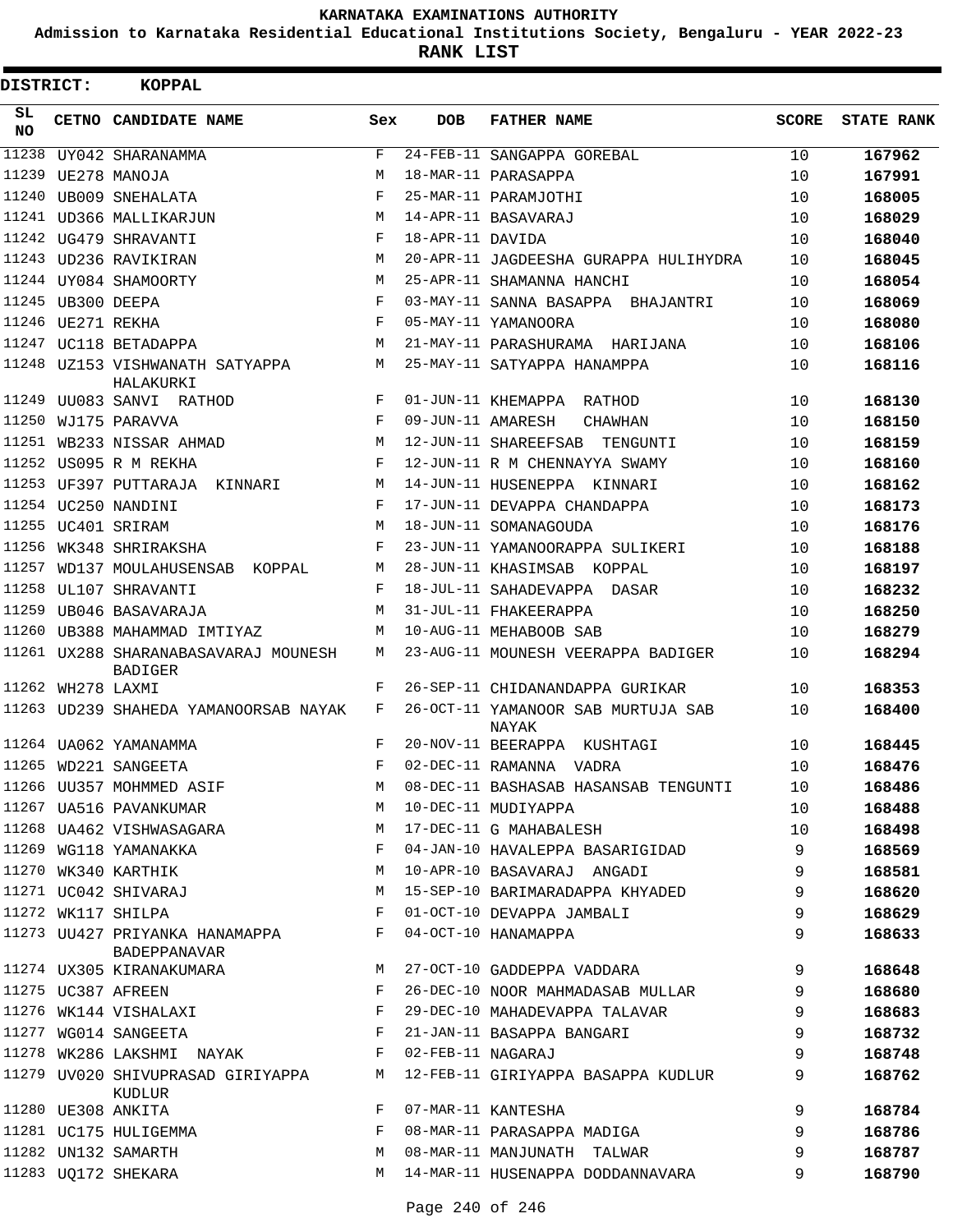**Admission to Karnataka Residential Educational Institutions Society, Bengaluru - YEAR 2022-23**

| DISTRICT:       |                   | <b>KOPPAL</b>                             |            |                   |                                              |              |            |
|-----------------|-------------------|-------------------------------------------|------------|-------------------|----------------------------------------------|--------------|------------|
| SL<br><b>NO</b> |                   | CETNO CANDIDATE NAME                      | Sex        | <b>DOB</b>        | <b>FATHER NAME</b>                           | <b>SCORE</b> | STATE RANK |
| 11284           |                   | UN101 MANOJ                               | M          |                   | 16-APR-11 MARUTI ADAKAAR                     | 9            | 168829     |
| 11285           |                   | UE287 DURAGAMMA                           | $_{\rm F}$ |                   | 09-MAY-11 PAMPAPATHI<br>MADAR                | 9            | 168855     |
|                 |                   | 11286 UG569 SHANTAMMA                     | F          |                   | 20-MAY-11 DURAGAPPA<br>THALWAR               | 9            | 168872     |
| 11287           |                   | WH033 PRATIBHA KOMAR                      | F          |                   | 01-JUN-11 RAMAPPA KOMAR                      | 9            | 168891     |
| 11288           |                   | WD314 ANITHA                              | F          |                   | 02-JUN-11 RAMANNA BEVUR                      | 9            | 168893     |
| 11289           |                   | WF303 DEVAKKA                             | F          |                   | 28-JUN-11 BASAVARAJ YARAGERI                 | 9            | 168937     |
|                 |                   | 11290 UB324 VIJAYAKUMAR                   | М          | 04-JUL-11 RAJU    |                                              | 9            | 168947     |
|                 |                   | 11291 UD133 NAYANA                        | F          | 14-JUL-11 NAGAPPA |                                              | 9            | 168970     |
|                 |                   | 11292 UC260 SIDRAMESH                     | M          |                   | 03-AUG-11 GYANAPPA                           | 9            | 169013     |
| 11293           |                   | WH231 ARAV GAJAKOSH                       | М          |                   | 18-AUG-11 RAMESHKUMAR                        | 9            | 169034     |
|                 |                   | 11294 UT049 JAGADEESHA                    | М          |                   | 24-AUG-11 K HUSENI MADANA                    | 9            | 169049     |
|                 |                   | 11295 UW069 SHASHIDHAR                    | M          |                   | 27-AUG-11 RAMESHA HANCHINAL                  | 9            | 169056     |
| 11296           |                   | WD081 VENKATESH                           | М          |                   | 24-SEP-11 DEVENDRAPPA CHOUTAGI               | 9            | 169095     |
| 11297           |                   | UG134 ASHIF                               | M          |                   | 01-OCT-11 MAHMADSAB JAMEDAR                  | 9            | 169102     |
|                 |                   | 11298 UF628 RADHIKA                       | F          |                   | 15-OCT-11 SHYAMANNA INDAVARA                 | 9            | 169129     |
| 11299           |                   | UK113 PARAMESHI DOLLIN                    | М          | 29-OCT-11 DEVAPPA |                                              | 9            | 169151     |
| 11300           |                   | WK333 HULIGEMMA                           | F          |                   | 04-NOV-11 ERAPPA PUJAR                       | 9            | 169157     |
|                 |                   | 11301 UC094 KAARTHIKA R M                 | М          |                   | 14-NOV-11 SIDDAIAH R M                       | 9            | 169169     |
|                 |                   | 11302 WK331 LAKSHMI                       | F          |                   | 21-NOV-11 TONDEPPA YAMANAPPA PUJAR           | 9            | 169174     |
|                 |                   | 11303 UV117 MURUTUJA KHASIMSAB HADIMANI M |            |                   | 28-NOV-11 KHASIMSAB HADIMANI                 | 9            | 169182     |
|                 |                   | 11304 UV039 ARJUNA HANAMANTHA BHAJANTRI M |            |                   | 01-JAN-12 HANAMANTHA BHAJANTRI               | 9            | 169221     |
|                 |                   | 11305 UR044 MUTTAPPA                      | M          |                   | 01-JAN-12 SHARANAPPA HANAMASAGAR             | 9            | 169226     |
|                 |                   | 11306 UR028 MAHESHA GWADI                 | M          |                   | 25-MAY-10 DURUGAPPA GWADI                    | 8            | 169279     |
|                 |                   | 11307 UB264 SOUBHAGYA                     | F          |                   | 31-JUL-10 SAVARAPPA                          | 8            | 169287     |
|                 |                   |                                           | M          |                   | 04-AUG-10 SHIVAPPA CHAVAN                    | 8            | 169291     |
|                 | 11309 UK008 REKHA |                                           | F          |                   | 09-AUG-10 DEVAPPA POOJAR                     | 8            | 169293     |
|                 |                   | 11310 UB050 MALLIKARJUNA                  | M          |                   | 28-OCT-10 SHARANAPPA                         | 8            | 169321     |
|                 |                   | 11311 WK317 BINDU HUCHCHAPPA BALAKUNDI F  |            |                   | 30-OCT-10 HUCHCHAPPA SHARANAPPA<br>BALAKUNDI | 8            | 169322     |
|                 |                   | 11312 WD129 ABHISHEK                      | M          |                   | 31-OCT-10 PAKIRAPPA MEGALAMANI               | 8            | 169325     |
|                 |                   | 11313 WC221 RESHMA                        |            |                   | F 10-NOV-10 NAGAPPA BHAJANTRI                | $\,8\,$      | 169331     |
|                 |                   | 11314 WK157 MOULAHUSEN KILLEDAR           | M          |                   | 18-NOV-10 MUSTAF KILLEDAR                    | 8            | 169334     |
|                 |                   | 11315 UD333 VIJAYLAXMI KALAKERI           | F          |                   | 23-NOV-10 BASAVARAJ KALAKERI                 | 8            | 169337     |
|                 |                   | 11316 WG274 SAGAR DURUGAPPA KALI          | M          |                   | 08-DEC-10 DURUGAPPA MAILAPPA KALI            | 8            | 169347     |
|                 |                   | 11317 WD279 MANJUNATH                     | M          |                   | 22-DEC-10 FAKEERAPPA HARIJAN                 | 8            | 169357     |
|                 |                   | 11318 UG179 MUTTANNA KOLLI                | M          |                   | 09-JAN-11 RAMANNA KOLLI                      | 8            | 169386     |
|                 |                   | 11319 UL043 BASAVARAJ                     | M          |                   | 19-FEB-11 HANUMAPPA AVOJI                    | 8            | 169409     |
|                 |                   | 11320 UT078 YAMANOORA                     | M          |                   | 24-MAR-11 SHIVAPPA BANGALER                  | 8            | 169434     |
|                 |                   | 11321 UB063 KEERTI VEERESH                | F          |                   | 29-MAR-11 VEERESH                            | 8            | 169440     |
|                 | 11322 UL171 HINA  |                                           | $_{\rm F}$ |                   | 14-APR-11 PEERASAB BELAGATTI                 | 8            | 169460     |
|                 |                   | 11323 UH103 TRIVENI                       | F          |                   | 19-APR-11 NAGAYYA SASIMATH                   | 8            | 169470     |
|                 |                   | 11324 WG189 PANKAJ                        | М          |                   | 28-APR-11 MANOJ HONNUCHI                     | 8            | 169476     |
|                 |                   | 11325 WC158 SHAMEER                       | М          |                   | 05-JUN-11 KHADARASAB BADAGI                  | 8            | 169542     |
|                 |                   | 11326 UU283 NITEESH HARIJAN               | М          |                   | 10-JUN-11 SHARANAPPA HARIJAN                 | 8            | 169554     |
|                 |                   | 11327 UD132 MALLAYYA                      | M          |                   | 22-JUN-11 MURTEPPA                           | 8            | 169575     |
|                 |                   | 11328 WG209 BASAVARAJ                     | M          |                   | 06-JUL-11 GUNDAPPA HULASANAHATTI             | 8            | 169595     |
|                 |                   | 11329 UR142 ANNAPOORNA                    |            |                   | 10-JUL-11 DURUGESH MAADAN                    | 8            | 169599     |
|                 |                   | 11330 UA101 BHARATI                       | F          |                   | 30-JUL-11 TIPPANNA SANGATI                   | 8            | 169629     |
|                 |                   | 11331 UX239 HANUMESHA GOTYALI             | M          |                   | 03-AUG-11 SIDDAPPA                           | 8            | 169636     |
|                 |                   | 11332 WH115 ANKITA                        | F          |                   | 05-AUG-11 RATTAPPA LAMANI                    | 8            | 169641     |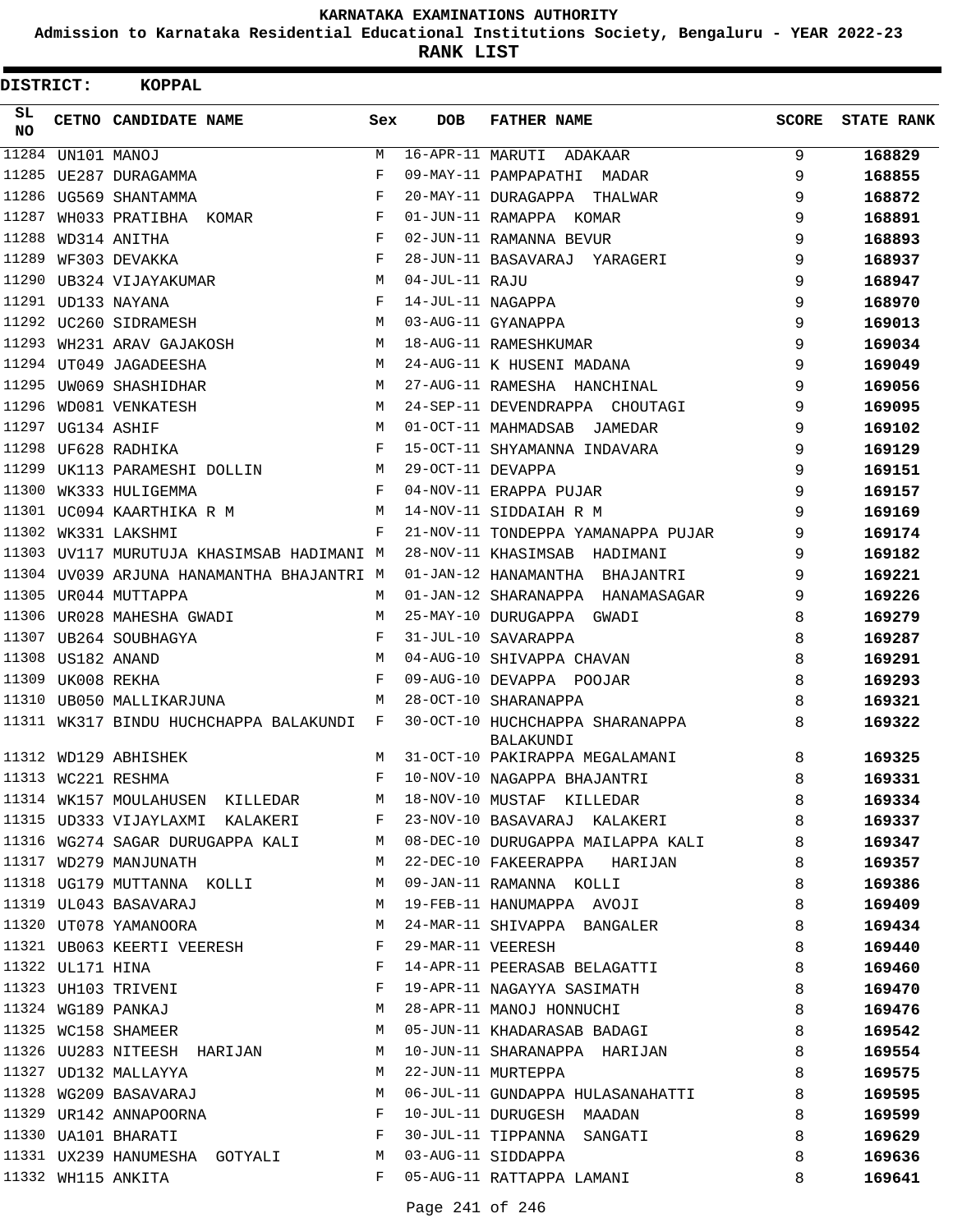**Admission to Karnataka Residential Educational Institutions Society, Bengaluru - YEAR 2022-23**

**RANK LIST**

| DISTRICT:       |                   | <b>KOPPAL</b>                                                                                                                                                                                                                                                 |              |                   |                                                       |                 |                   |
|-----------------|-------------------|---------------------------------------------------------------------------------------------------------------------------------------------------------------------------------------------------------------------------------------------------------------|--------------|-------------------|-------------------------------------------------------|-----------------|-------------------|
| SL<br><b>NO</b> |                   | CETNO CANDIDATE NAME                                                                                                                                                                                                                                          | Sex          | <b>DOB</b>        | <b>FATHER NAME</b>                                    | <b>SCORE</b>    | <b>STATE RANK</b> |
| 11333           |                   | UF551 BHIMAJJA ILAGERA                                                                                                                                                                                                                                        | M            |                   | 05-AUG-11 PARASAPPA ILAGERA                           | 8               | 169642            |
|                 |                   | 11334 UB368 NAVEENA                                                                                                                                                                                                                                           | M            | 16-AUG-11 JEMISU  |                                                       | 8               | 169659            |
|                 |                   | 11335 WH092 ARCHANA                                                                                                                                                                                                                                           | $_{\rm F}$   |                   | 17-AUG-11 IRAPPA DEVARAMANI                           | 8               | 169661            |
|                 |                   | 11336 UL264 AKSHATHA                                                                                                                                                                                                                                          | F            |                   | 20-AUG-11 BASAVARAJ GONDABAL<br>GONDABAL              | 8               | 169666            |
|                 |                   | 11337 UJ096 AMEETHA                                                                                                                                                                                                                                           | M            |                   | 11-SEP-11 KHASIM SAB                                  | 8               | 169698            |
|                 |                   | 11338 WG185 GAYITRI                                                                                                                                                                                                                                           | F            |                   | 14-SEP-11 CHIDANANDAGOUDA MALIPATIL                   | 8               | 169703            |
|                 |                   | 11339 UG228 RAMESHA                                                                                                                                                                                                                                           | M            |                   | 16-SEP-11 MARIYAPPA BOMMANAL                          | 8               | 169706            |
|                 |                   | 11340 UB059 ANIKITA                                                                                                                                                                                                                                           | F            |                   | 11-NOV-11 TIPPAYYA                                    | 8               | 169760            |
|                 |                   | 11341 UV044 CHANDRASHEKHAR                                                                                                                                                                                                                                    | M            |                   | 15-JAN-12 ERAPPA HARIJAN                              | 8               | 169818            |
|                 |                   | 11342 UE156 ANNAPOORNA                                                                                                                                                                                                                                        | F            |                   | 22-JAN-12 NINGAPPA                                    | 8               | 169820            |
|                 |                   | 11343 UC296 VEERAVALLI KEERTHI                                                                                                                                                                                                                                | $\mathbf{F}$ |                   | 05-FEB-12 RAGHAVENDRA                                 | 8               | 169827            |
|                 |                   | 11344 WJ037 LEELAVATI BELERI                                                                                                                                                                                                                                  | F            |                   | 30-MAY-10 BASAVARAJ BELERI                            | 7               | 169861            |
|                 |                   | 11345 UC064 ASHOKA                                                                                                                                                                                                                                            | М            | 06-JUL-10 AMARESH |                                                       | 7               | 169869            |
|                 |                   | 11346 UC294 SOUMYA                                                                                                                                                                                                                                            | F            |                   | 04-OCT-10 YAMUNURAPPA                                 | 7               | 169902            |
|                 |                   | 11347 WB312 GAURAMMA                                                                                                                                                                                                                                          | F            |                   | 20-OCT-10 SHIVARAYAPPA KANNAPETE                      | 7               | 169907            |
|                 |                   | 11348 UG257 RAKSHITA                                                                                                                                                                                                                                          | F            |                   | 10-JAN-11 DEVAPPA BHOVI                               | 7               | 169955            |
| 11349           |                   | WH113 RAJABHAKSHI                                                                                                                                                                                                                                             | M            |                   | 17-JAN-11 DAVALASAB SUNKAD                            | 7               | 169957            |
| 11350           |                   | WC205 PAVITRA                                                                                                                                                                                                                                                 | F            |                   | 19-JAN-11 HANAMAPPA KOGILE                            | 7               | 169962            |
|                 |                   | 11351 UG224 DYAMAVVA KAVALAKERI                                                                                                                                                                                                                               | F            |                   | 18-FEB-11 HANUMAPPA                                   | 7               | 169972            |
| 11352           |                   | WK045 VEERABHADRAPPA                                                                                                                                                                                                                                          | M            |                   | 06-APR-11 NAGARAJ HADAPAD                             | 7               | 170019            |
|                 | 11353 UA064 ANITA |                                                                                                                                                                                                                                                               | F            |                   | 25-APR-11 MARUTEPPA                                   | 7               | 170037            |
|                 |                   | 11354 UZ295 KAVERI                                                                                                                                                                                                                                            | F            |                   | 17-MAY-11 RUDRAPPA HADIMANI                           | 7               | 170057            |
|                 |                   | 11355 UE234 TASLIMA MOULASAB NAVALI                                                                                                                                                                                                                           | F            |                   | 17-MAY-11 MOULASAB NAVALI                             | 7               | 170059            |
|                 |                   | 11356 UF161 KALLAPPA                                                                                                                                                                                                                                          | M            |                   | 07-JUN-11 HANAMAPPA VALIKAR                           | 7               | 170088            |
|                 |                   | 11357 UQ045 MARUTI                                                                                                                                                                                                                                            | M            |                   | 15-JUN-11 HUSENAPPA                                   | 7               | 170096            |
|                 |                   | 11358 UA084 DURUGAMMA                                                                                                                                                                                                                                         | F            | 16-JUN-11 BALAPPA |                                                       | 7               | 170100            |
| 11359           |                   | WK339 RANJITA<br>BHAJANTRI                                                                                                                                                                                                                                    | F            |                   | 24-JUL-11 TIPPANNA BHAJANTRI                          | 7               | 170150            |
| 11360           |                   | WG175 RENUKA MUTTAL                                                                                                                                                                                                                                           | F            | 24-JUL-11 NAGAPPA |                                                       | 7               | 170151            |
|                 |                   | 11361 UN165 SAHANA                                                                                                                                                                                                                                            | F            |                   | 22-AUG-11 PRAKASH AYYANAGOUDRU                        | 7               | 170186            |
|                 |                   | 11362 WA115 CHANDROODAYA                                                                                                                                                                                                                                      | M            | 02-SEP-11 GURURAJ | MADAR                                                 | 7               | 170199            |
|                 |                   |                                                                                                                                                                                                                                                               |              |                   | 05-SEP-11 MANJUNATH HADDIN                            | $7\phantom{.0}$ | 170204            |
|                 |                   |                                                                                                                                                                                                                                                               |              |                   | 20-SEP-11 LAKSHMANNA TIRUKAPPANAVAR                   | 7               | 170213            |
|                 |                   |                                                                                                                                                                                                                                                               |              |                   | 30-OCT-11 YAMANURAPPA GOLLAR                          | 7               | 170256            |
|                 |                   | 11363 UK014 RENUKA F<br>11364 UL047 AKASH M<br>11365 WJ062 ANITA F<br>11366 UF383 AMARESH M                                                                                                                                                                   |              |                   | 01-NOV-11 GURAPPA NAGUR                               | 7               | 170259            |
|                 |                   | 11367 UP046 SANGEETA BHOJANAYKA F                                                                                                                                                                                                                             |              |                   | 05-NOV-11 BHOJANAYKA NARAYANAPPA                      | $7\phantom{.0}$ | 170264            |
|                 |                   |                                                                                                                                                                                                                                                               |              |                   | 11368 UN050 GONIBASAVARAJA M 27-DEC-11 SWAREPPA PUJAR | 7               | 170303            |
|                 |                   | 11369 UY028 REVATI DYAMANNA HULASAGERI F                                                                                                                                                                                                                      |              |                   | 01-JAN-12 DYAMANNA HANAMANTAPPA<br>HULASAGERI         | 7               | 170308            |
|                 |                   | 11370 UA183 BHAGYAA                                                                                                                                                                                                                                           | F            |                   | 02-MAR-12 RAMANAGOUDA                                 | 7               | 170323            |
|                 |                   | 11371 UW049 MOULAPPA                                                                                                                                                                                                                                          | M            |                   | 31-MAY-09 PARASAPPA MADIGA                            | 6               | 170333            |
|                 |                   |                                                                                                                                                                                                                                                               | М            |                   | 13-MAR-10 ESHWARAGOUDA KURADAGI                       | 6               | 170342            |
|                 |                   |                                                                                                                                                                                                                                                               | F            |                   | 22-MAY-10 SIDDHAPPA HADAPAD                           | 6               | 170347            |
|                 |                   | 11372 UK114 SUDARSHAN<br>11373 WE177 KAVITA<br>11374 UL114 VEERESHA                                                                                                                                                                                           | M            |                   | 01-AUG-10 MALLAPPA ILIGER                             | 6               | 170352            |
|                 |                   | M<br>11375 WC134 BHARAT                                                                                                                                                                                                                                       |              |                   | 01-OCT-10 GANGADHARAYYA ARASINAKERI                   | 6               | 170369            |
|                 |                   | 11376 UL018 MAHANTESH                                                                                                                                                                                                                                         |              |                   | M 09-OCT-10 LAKSHAMAN TAVARAGERI                      | 6               | 170371            |
|                 |                   | 11377 WH295 KAVITA RAMAPPA KADEMANI F 05-NOV-10 RAMAPPA KADEMANI                                                                                                                                                                                              |              |                   |                                                       | 6               | 170383            |
|                 |                   | 11378 WH123 MANJULA                                                                                                                                                                                                                                           | F            |                   | 01-JAN-11 MARUTEPPA GUTTURU                           | 6               | 170406            |
|                 |                   | 11379 WK215 SHARANAVVA<br><b>Example 2</b> For the second property of the second property of the second property of the second property of the second property of the second property of the second property of the second property of the second property of |              |                   | 05-FEB-11 HANAMANTAPPA BHAJANTRI                      | 6               | 170435            |
|                 |                   | 11380 UN207 MATANGI                                                                                                                                                                                                                                           | $\mathbf{F}$ |                   | 18-FEB-11 LAXMANA HALLIKERI                           | 6               | 170442            |
|                 |                   | 11381 UC379 REVATI BETTAPPA SHILPI F 08-APR-11 BETTAPPA                                                                                                                                                                                                       |              |                   |                                                       | 6               | 170478            |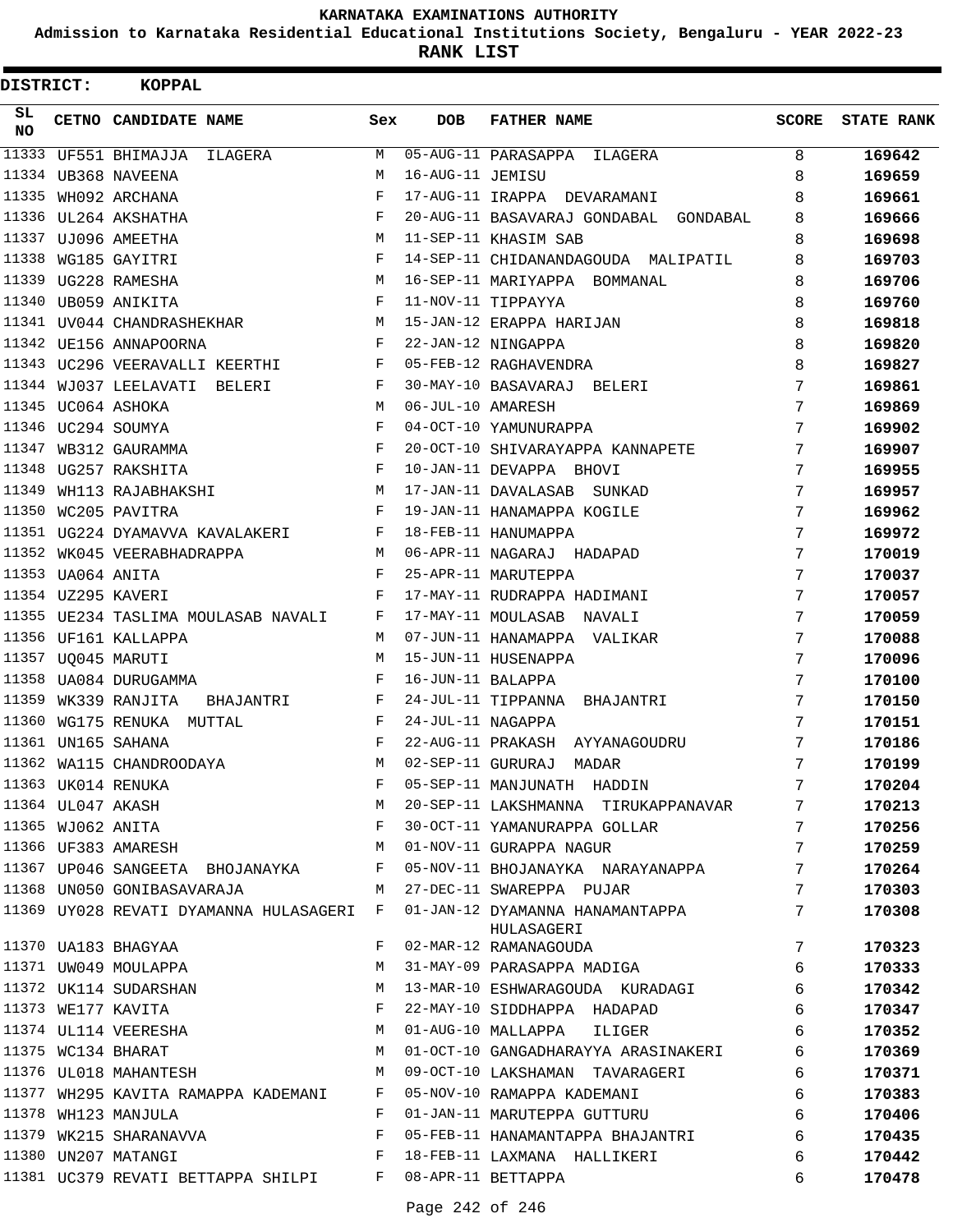**Admission to Karnataka Residential Educational Institutions Society, Bengaluru - YEAR 2022-23**

| DISTRICT:       |                   | <b>KOPPAL</b>                                                                             |            |                   |                                                                             |                |                   |
|-----------------|-------------------|-------------------------------------------------------------------------------------------|------------|-------------------|-----------------------------------------------------------------------------|----------------|-------------------|
| SL<br><b>NO</b> |                   | CETNO CANDIDATE NAME                                                                      | Sex        | <b>DOB</b>        | <b>FATHER NAME</b>                                                          | SCORE          | <b>STATE RANK</b> |
| 11382           |                   | WC154 SAKKUBAYI                                                                           | F          |                   | 27-APR-11 KANAKARAYA HALLI                                                  | 6              | 170490            |
|                 | 11383 UD173 REKHA |                                                                                           | $_{\rm F}$ | 05-JUN-11 NAGAPPA |                                                                             | 6              | 170528            |
|                 |                   | 11384 UT142 ASHWINI PAVAKKI                                                               | F          |                   | 10-JUN-11 LAXMANNA                                                          | 6              | 170539            |
|                 |                   | 11385 UL143 ANUSHRI                                                                       | F          |                   | 24-JUN-11 KALAPPA TOTAD                                                     | 6              | 170555            |
|                 |                   | 11386 UK269 PARASHURAM RATHOD                                                             | М          |                   | 23-JUL-11 VENKATESH                                                         | 6              | 170591            |
|                 |                   | 11387 UE349 SANTHOSH                                                                      | M          |                   | 29-JUL-11 DURAGAPPA KEREHALLI                                               | 6              | 170598            |
|                 |                   | 11388 UB314 ISHWARYA                                                                      | F          |                   | 06-AUG-11 RAMANNA KATAGI                                                    | 6              | 170608            |
| 11389           |                   | UH011 RANJITA                                                                             | F          |                   | 09-AUG-11 KARIYAPPA ELIGER                                                  | 6              | 170610            |
| 11390           |                   | WJ072 GAVISIDDAMMA                                                                        | F          |                   | 06-SEP-11 CHANNAPPA GUDUGI                                                  | 6              | 170640            |
|                 |                   | 11391 UD414 MANJUNATHA                                                                    | M          |                   | 29-DEC-11 YANKAPPA AGOLI AGOLI                                              | 6              | 170720            |
|                 | 11392 WD280 PRABU |                                                                                           | M          |                   | 01-JAN-12 SHARANAPPA POLICE PATIL                                           | 6              | 170724            |
| 11393           |                   | WB374 YALLAPPA BIJAKAL                                                                    | М          |                   | 03-MAR-10 MAHANTESH                                                         | 5              | 170761            |
|                 |                   | 11394 UA539 AMBIKA ARERA                                                                  | F          |                   | 03-NOV-10 TULUJAPPA ARERA                                                   | 5              | 170795            |
|                 |                   | 11395 UL244 KAVITA                                                                        | F          |                   | 31-DEC-10 ANDIGALAPPA GODYAR                                                | 5              | 170812            |
|                 |                   | 11396 UU068 SUBHAS KANAKAPPA HIREMANI                                                     | M          |                   | 02-JAN-11 KANAKAPPA DURAGAPPA HIREMANI                                      | 5              | 170819            |
| 11397           |                   | WK062 BASAVVA                                                                             | F          |                   | 04-APR-11 BASAPPA SANGANAL                                                  | 5              | 170859            |
| 11398           |                   | UA223 DHANARAJ                                                                            | M          | 03-JUN-11 ESHAPPA |                                                                             | 5              | 170900            |
|                 |                   | 11399 UK206 KAVERI                                                                        | F          |                   | 12-JUN-11 KANIGEPPA TALAKAL                                                 | 5              | 170915            |
| 11400           |                   | WD181 PRAJWAL UMESH MYAGERI                                                               | М          |                   | 26-JUN-11 UMESH KALAKAPPA MYAGERI                                           | 5              | 170930            |
|                 |                   | 11401 UC252 HARISHA                                                                       | М          | 15-JUL-11 RAMESHA |                                                                             | 5              | 170951            |
| 11402           |                   | WH176 HANAMAGOUDA                                                                         | M          |                   | 28-JUL-11 NEELANAGOUDA MALIPATIL                                            | 5              | 170965            |
|                 |                   | 11403 WD053 SOUMYA                                                                        | F          |                   | 15-AUG-11 KARIYAPPA VALMIKI                                                 | 5              | 170977            |
|                 |                   | 11404 WF222 HULAGAPPA                                                                     | M          |                   | 01-NOV-11 SHARANAPPA TALAVAR                                                | 5              | 171028            |
| 11405           |                   | WH173 BHIMANGOUDA HANAMANTAPPA<br>HOSUR                                                   | М          |                   | 20-MAY-09 HANAMANTAPPA HOSURU                                               | 4              | 171090            |
|                 |                   | 11406 UU085 PRAJVAL DURAGAPPA VADDAR                                                      | М          |                   | 22-JAN-10 DURAGAPPA BASAPPA VADDAR                                          | 4              | 171096            |
|                 |                   | 11407 UG206 HANUMAVVA                                                                     | F          |                   | 02-OCT-10 DYAMANNA GUDDAD                                                   | 4              | 171119            |
|                 | 11408 UB165 RAASI |                                                                                           | F          |                   | 11-OCT-10 SHIVANNA BERGI                                                    | 4              | 171121            |
|                 |                   | 11409 UB036 MAHAMMAD RAFI                                                                 | M          | 20-DEC-10 NABISAB |                                                                             | 4              | 171139            |
|                 |                   | 11410 WH077 CHANNAMMA                                                                     | F          |                   | 07-FEB-11 BASAVARAJA MELASAKRI                                              | 4              | 171151            |
|                 |                   |                                                                                           |            |                   | 24-MAR-11 SANN YANKAPPA YADAV                                               | 4              | 171168            |
|                 |                   |                                                                                           | M          |                   | 09-APR-11 GAVISIDDAPPA MADIVALAR                                            | $\overline{4}$ | 171177            |
|                 |                   |                                                                                           | F          |                   | 10-APR-11 DYAMANNA YALABURTI                                                | 4              | 171178            |
|                 |                   | 11411 UA551 SHIVGANGA<br>11412 WK058 BHARAT<br>11413 UX058 BHAGYA<br>11414 UD065 DYAMANNA | М          |                   | 17-JUL-11 LAKSHMANA                                                         | 4              | 171234            |
|                 |                   | 11415 WF050 KALPANA                                                                       | F          |                   | 17-JUL-11 HANAMAPPA BHAJANTRI                                               | 4              | 171235            |
|                 |                   | 11416 UM158 TANUSHREE                                                                     | F          |                   | 13-SEP-11 LAKSHMAN BADOOLI                                                  | 4              | 171270            |
|                 | 11417 UD307 TARUN |                                                                                           | M          |                   | 22-SEP-11 VIRUPAKSHI                                                        | 4              | 171274            |
|                 |                   | 11418 WG116 KARTIK                                                                        | M          |                   | 22-SEP-11 VIRUPAKSHI<br>12-OCT-11 NAGAPPA KURI                              | $\overline{4}$ | 171279            |
|                 |                   | 11419 UD103 KARTHIK REDDY P HOSAMANI                                                      | M          | $22-OCT-11$ NO    |                                                                             | 4              | 171283            |
|                 |                   | 11420 UK105 KARTIK                                                                        | M          |                   | 10-NOV-11 PRABHU HADAPAD                                                    | 4              | 171298            |
|                 |                   | 11421 WD130 MALLAMMA                                                                      | F          |                   | 10-DEC-11 MARIYAPPA TOGARI                                                  | 4              | 171308            |
|                 |                   | 11422 WD043 NINGARAJ BASAVARAJA M<br>CHOUDAPUR                                            |            |                   | 12-OCT-10 BASAVARAJA CHOUDAPUR                                              | $\mathbf{3}$   | 171351            |
|                 |                   | 11423 WH313 BHUMIKA                                                                       | F          |                   | 10-NOV-10 SHIVALINGAPPA LAXMAVVA<br>DODDAMANI                               | $\mathbf{3}$   | 171358            |
|                 |                   | $\mathbf{F}$<br>11424 WH126 ANJALI                                                        |            |                   | 30-NOV-10 SHARANAPPA VADDAR                                                 | $\mathbf{3}$   | 171362            |
|                 |                   | 11425 UC128 BEERLINGAPPA                                                                  | M          |                   | 06-FEB-11 GURUDEVAPPA LAKKAMPUR                                             | $\mathbf{3}$   | 171379            |
|                 |                   | 11426 UE356 SHANKRAMMA                                                                    | F          |                   | 22-MAR-11 HANUMANTHAPPA T                                                   | 3              | 171392            |
|                 |                   |                                                                                           |            |                   | 11427 WK151 MALA ANNIGERI TI S-APR-11 BASAVARAJ ANNIGERI                    | 3              | 171400            |
|                 |                   |                                                                                           |            |                   | 11428 US200 KALPANA BASAVARAJ VADDAR F 25-APR-11 BASAVARAJ HULAGAPPA VADDAR | 3              | 171402            |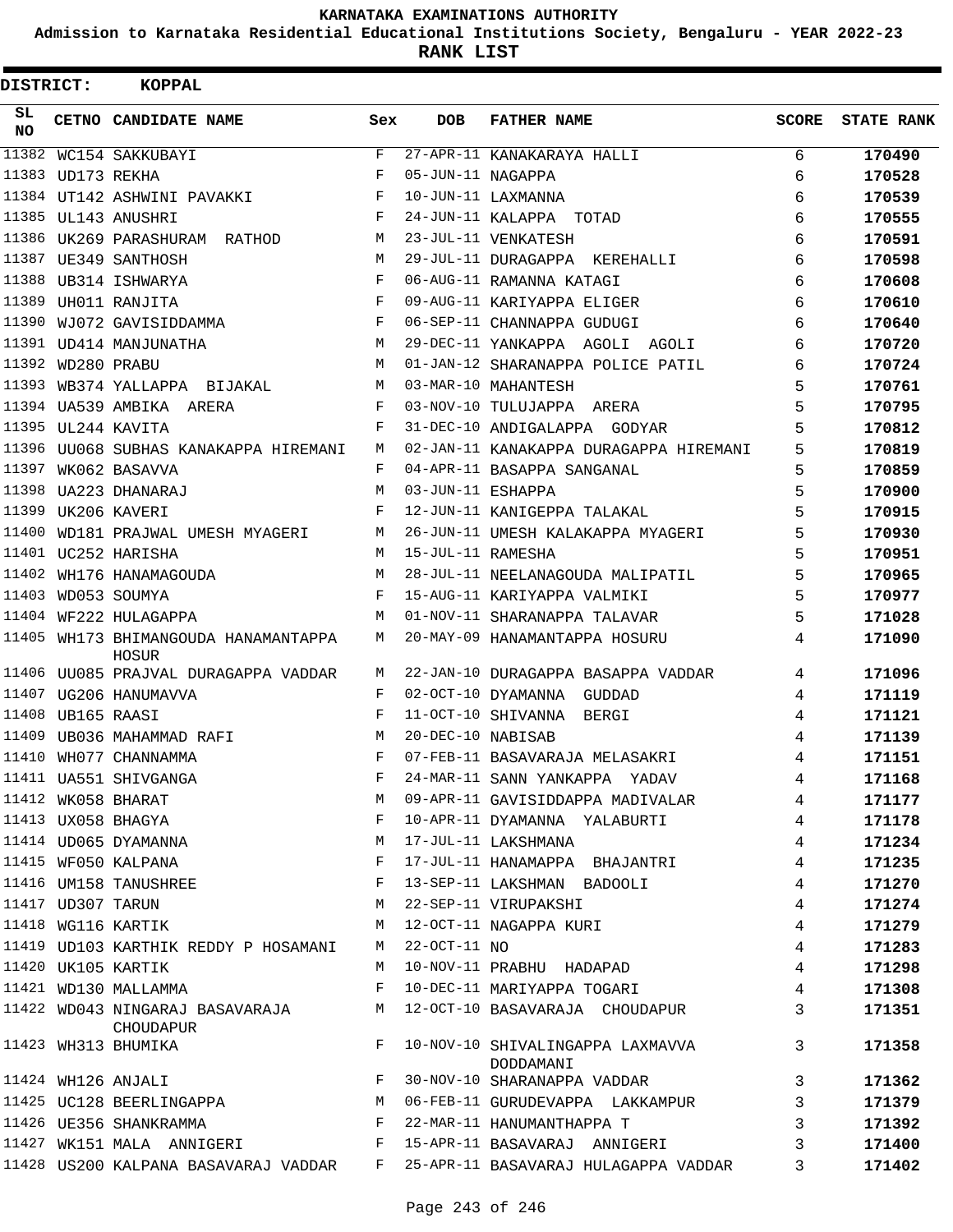**Admission to Karnataka Residential Educational Institutions Society, Bengaluru - YEAR 2022-23**

| DISTRICT:        |                   | <b>KOPPAL</b>                                                          |     |                   |                                                                                                                                                                                                                                                                                      |                |                   |
|------------------|-------------------|------------------------------------------------------------------------|-----|-------------------|--------------------------------------------------------------------------------------------------------------------------------------------------------------------------------------------------------------------------------------------------------------------------------------|----------------|-------------------|
| SL.<br><b>NO</b> |                   | CETNO CANDIDATE NAME                                                   | Sex | <b>DOB</b>        | <b>FATHER NAME</b>                                                                                                                                                                                                                                                                   | SCORE          | <b>STATE RANK</b> |
| 11429            |                   | WG382 KARTIKA                                                          | М   |                   | 21-JUN-11 RAMESH ANNIGERI                                                                                                                                                                                                                                                            | 3              | 171425            |
| 11430            |                   | UA461 M SUSHMITHA                                                      | F   |                   | 23-JUN-11 M CHIDANANDAYYA                                                                                                                                                                                                                                                            | 3              | 171427            |
|                  |                   | 11431 UE210 RAJESWARI                                                  | F   | 28-NOV-11 RAMAPPA |                                                                                                                                                                                                                                                                                      | 3              | 171480            |
|                  |                   | 11432 US105 ISHWARYA                                                   | F   |                   | 12-AUG-10 YANKAPPA                                                                                                                                                                                                                                                                   | 2              | 171510            |
|                  |                   | 11433 UD318 SHRINIVASA GOUDA                                           | М   |                   | 22-OCT-10 AMBRESHA                                                                                                                                                                                                                                                                   | $\overline{2}$ | 171515            |
|                  | 11434 WJ240 KAVYA |                                                                        | F   |                   | 26-NOV-10 NAGARAJ MANGALOOR                                                                                                                                                                                                                                                          | 2              | 171519            |
|                  |                   | 11435 UD281 MAHESH KOUJAGERI                                           | M   |                   | 07-DEC-10 ASHOKA KOUJAGERI                                                                                                                                                                                                                                                           | 2              | 171521            |
|                  |                   | 11436 UC314 RAJEEYA BEGAM                                              | F   |                   | 25-APR-11 MOULA SAB                                                                                                                                                                                                                                                                  | $\overline{2}$ | 171550            |
|                  | 11437 UA432 NETRA |                                                                        | F   |                   | 01-MAY-11 MARIYAPPA                                                                                                                                                                                                                                                                  | $\overline{2}$ | 171553            |
| 11438            |                   | UY092 HULIGEMMA                                                        | F   |                   | 19-JUN-11 MARIDEVAPPA                                                                                                                                                                                                                                                                | $\overline{2}$ | 171573            |
|                  |                   | 11439 UE266 ANVAR PASHA                                                | M   |                   | 08-JUL-11 RASULSAB                                                                                                                                                                                                                                                                   | $\overline{2}$ | 171582            |
|                  |                   | 11440 UE165 PURNIMA                                                    | F   | 05-AUG-11 MARUTI  |                                                                                                                                                                                                                                                                                      | 2              | 171590            |
|                  |                   | 11441 WB105 CHANDRASHEKAR                                              | М   |                   | 15-OCT-11 SHARANAPPA NAYAKAVADI                                                                                                                                                                                                                                                      | 2              | 171617            |
| 11442            |                   | UR003 KASTURI KUMAR HALAKURKI                                          | F   |                   | 08-JUN-09 KUMAR HANAMAPPA HALAKUARKI                                                                                                                                                                                                                                                 | 1              | 171652            |
|                  |                   | 11443 UE265 RENUKADEVI                                                 | F   |                   | 24-MAR-11 YAMANURAPPA                                                                                                                                                                                                                                                                | 1              | 171693            |
|                  |                   | 11444 UH236 IMAMA SAB                                                  | M   |                   | 25-MAR-11 NAJIRA MULLARA                                                                                                                                                                                                                                                             | 1              | 171694            |
|                  |                   | 11445 UD483 HANUMANTI                                                  | F   |                   | 09-MAY-11 GYANAPPA                                                                                                                                                                                                                                                                   | $\mathbf{1}$   | 171709            |
|                  |                   | 11446 UC138 YAMANGOUDA                                                 | М   |                   | 20-MAY-11 MOUNESH<br>HUGGI                                                                                                                                                                                                                                                           | $\mathbf{1}$   | 171714            |
|                  |                   | 11447 UM081 MUTTANNA                                                   | M   |                   | 03-JUN-11 GUDADAPPA DEVARAMANI                                                                                                                                                                                                                                                       | 1              | 171717            |
|                  |                   | 11448 UG008 PRADEEP                                                    | M   |                   | 29-SEP-11 MARIYAPPA POOJAR                                                                                                                                                                                                                                                           | $\mathbf{1}$   | 171753            |
| 11449            |                   | WH160 SUNAINA                                                          | F   |                   | 05-JUN-10 DADAPEER MULLA                                                                                                                                                                                                                                                             | $\Omega$       | 171780            |
| 11450            |                   | UA133 MOULAPPA                                                         | M   | 09-OCT-10 RAJAPPA |                                                                                                                                                                                                                                                                                      | $\Omega$       | 171788            |
|                  |                   | 11451 WD267 YASHVANT                                                   | M   |                   | 04-MAY-11 HANAMANTAPPA HARIJAN                                                                                                                                                                                                                                                       | $\Omega$       | 171830            |
|                  |                   | 11452 UD339 KEERTHANA                                                  | F   |                   | 24-MAR-11 KANAKAPPA                                                                                                                                                                                                                                                                  | ABSENT         |                   |
|                  |                   | 11453 UB272 SHANKRAMMA                                                 | F   | 06-JUN-10 AYYAPPA |                                                                                                                                                                                                                                                                                      | ABSENT         |                   |
|                  |                   | 11454 UF134 PRADEEPAGOUD SHIVANAGOUD<br>POLICEPATIL                    | M   |                   | 05-OCT-10 SHIVANAGOUD MADEGOUD<br>POLICEPATIL                                                                                                                                                                                                                                        | ABSENT         |                   |
|                  |                   | 11455 UU355 SHRAVYA                                                    | F   |                   | 17-JAN-11 VENKATESH AILI                                                                                                                                                                                                                                                             | ABSENT         |                   |
|                  | 11456 WK146 ANAND |                                                                        | М   |                   | 19-MAY-11 MANJAPPA HOSAMANI                                                                                                                                                                                                                                                          | ABSENT         |                   |
|                  |                   | 11457 UE321 YASHAVANTHA THIMMAPPA                                      | M   |                   | 16-JUL-10 THIMMAPPA                                                                                                                                                                                                                                                                  | ABSENT         |                   |
|                  |                   |                                                                        |     |                   | M 14-NOV-10 MAQTUMSAB MOHAMMEDSAB JINNAD                                                                                                                                                                                                                                             | ABSENT         |                   |
|                  |                   | 11458 UV250 SHAMEED ALI $M$ M 11459 WD092 KAVYA F<br>11459 WD092 KAVYA |     |                   | 04-SEP-10 SUNKAPPA HARIJAN                                                                                                                                                                                                                                                           | ABSENT         |                   |
|                  |                   |                                                                        |     |                   | 11460 WH242 AISHWARYA ANILKUMAR KOPPAD F 06-JUL-11 ANILKUMAR MAHANTAPPA KOPPAD ABSENT                                                                                                                                                                                                |                |                   |
|                  |                   | 11461 UA344 SINCHANA                                                   |     |                   | F 11-AUG-11 MAHESH MARATHI                                                                                                                                                                                                                                                           | ABSENT         |                   |
|                  |                   | HIREMATH                                                               |     |                   | 11462 UZ285 SANGEETA GAVISIDDAYYA F 16-SEP-11 GAVISIDDAYYA KSLAKAYYA ABSENT<br>HIREMATH                                                                                                                                                                                              |                |                   |
|                  |                   |                                                                        |     |                   | 11463 UX013 ABUSALEHA BORAVELL M 24-NOV-11 NAJIMKHAN HUSENSAB BORAVELL ABSENT                                                                                                                                                                                                        |                |                   |
|                  |                   | 11464 UF630 VENKATESH                                                  |     |                   | M 31-MAR-10 RAMANNA VADDAR                                                                                                                                                                                                                                                           | ABSENT         |                   |
|                  |                   |                                                                        |     |                   | 11465 UX471 RAKSHITHA HANAMAPPA CHODKI F 14-DEC-11 HANAMAPPA CHOUDAKI ABSENT<br>SANNAHANAMAPPA CHODKI                                                                                                                                                                                |                |                   |
|                  |                   | 11466 UC329 RESHMA                                                     | F   |                   | ABSENT<br>17-MAR-10 POOLASINGH                                                                                                                                                                                                                                                       |                |                   |
|                  |                   |                                                                        |     |                   |                                                                                                                                                                                                                                                                                      |                |                   |
|                  |                   |                                                                        |     |                   | $\begin{array}{cccccccc} 11467 & UG064 & SANJAYGOUDA & & & & M & 03-OCT-10 & SHEKHARAGOUDA POLICEPATH & & ABSENT \\ 11468 & UG565 ANUSHA & & & F & 12-JAN-10 NAGARAJ ARAKERI & & & ABSENT \\ 11469 UB380 SHAIK AYYAN & & & M & 29-JUN-11 SHAIK NASEER & & & & ABSENT \\ \end{array}$ |                |                   |
|                  |                   |                                                                        |     |                   |                                                                                                                                                                                                                                                                                      |                |                   |
|                  |                   | 11470 UG483 SAI RAGHAVI B PUNYAMURTHY F                                |     |                   | 27-AUG-11 BASAVARAJ ESHAPPA PUNYAMURTHY ABSENT                                                                                                                                                                                                                                       |                |                   |
|                  |                   | 11471 UX349 SACHINAKUMAR<br>11472 UDO01 MARTINGA                       | M   |                   | 29-MAR-11 SURESH GADHARI                                                                                                                                                                                                                                                             | ABSENT         |                   |
|                  |                   |                                                                        |     |                   |                                                                                                                                                                                                                                                                                      | ABSENT         |                   |
|                  |                   |                                                                        |     |                   | 08-NOV-10 RAVIKUMAR SIDDAPPA SHAHAPURA ABSENT                                                                                                                                                                                                                                        |                |                   |
|                  |                   |                                                                        |     |                   | 11472 UD381 MAREMMA F 04-AUG-11 ERANNA F 08-NOV-10 RAVIKUMAR SIDDAPPA SHAHAPURA<br>11473 UK308 SRUSHTI F 08-NOV-10 RAVIKUMAR SIDDAPPA SHAHAPURA<br>11474 UH179 IMAM SAB M 22-APR-11 KASIM SAB MULLAR                                                                                 | ABSENT         |                   |
|                  |                   |                                                                        |     |                   | 11475 UC210 SUBHASH REDDY JAVALAGERI M 06-APR-11 VIRUPAKSHI JAVALAGERI                                                                                                                                                                                                               | ABSENT         |                   |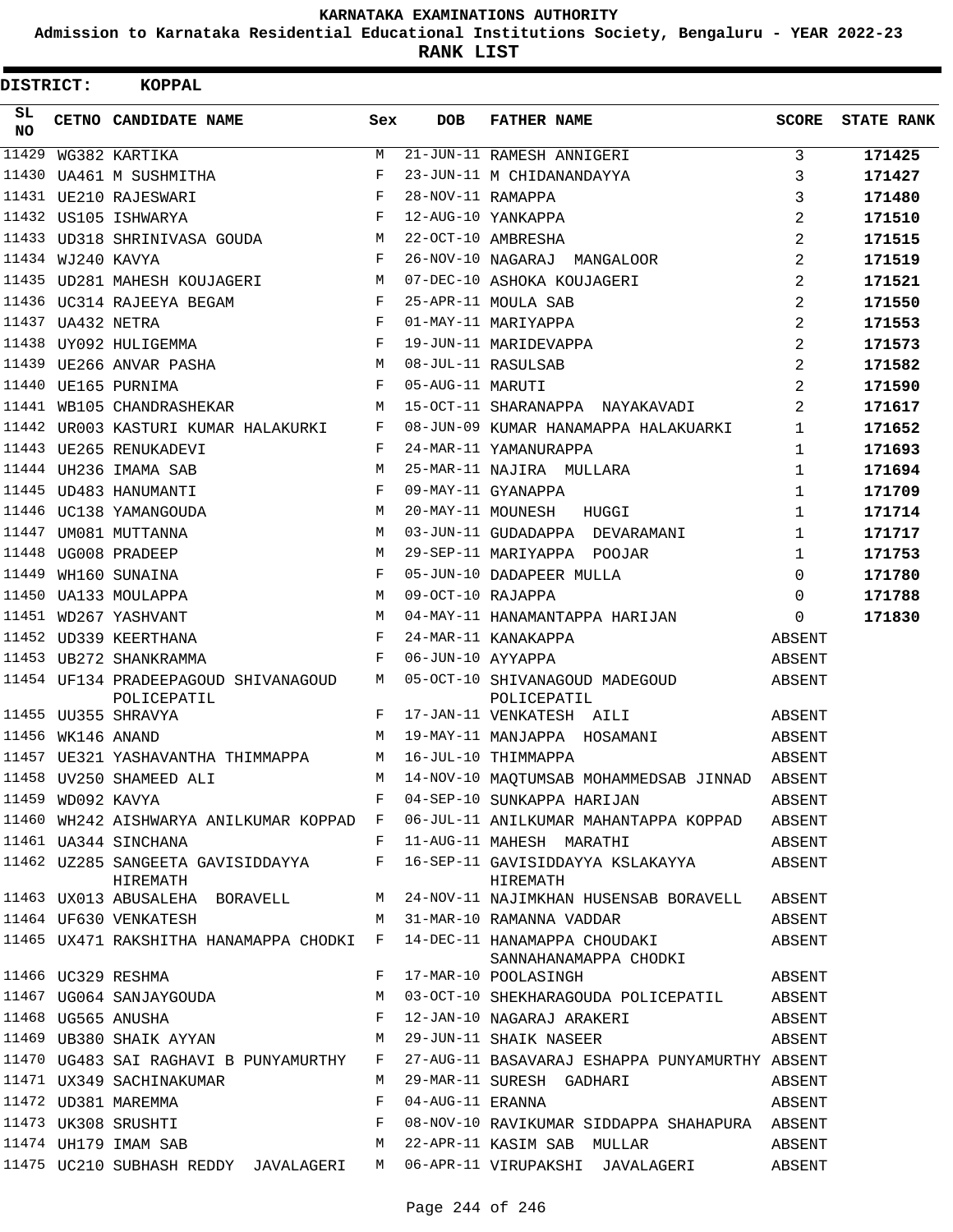**Admission to Karnataka Residential Educational Institutions Society, Bengaluru - YEAR 2022-23**

**RANK LIST**

|          | DISTRICT: KOPPAL                                           |     |                   |                                                                                                                                                                                                                                                                                                            |        |                         |
|----------|------------------------------------------------------------|-----|-------------------|------------------------------------------------------------------------------------------------------------------------------------------------------------------------------------------------------------------------------------------------------------------------------------------------------------|--------|-------------------------|
| SL<br>NO | CETNO CANDIDATE NAME                                       | Sex | <b>DOB</b>        | FATHER NAME                                                                                                                                                                                                                                                                                                |        | <b>SCORE</b> STATE RANK |
|          |                                                            |     |                   | 11476 UG115 SHANKAR BOMMANAL M 01-JUN-10 GAVISIDDAPPA BOMMANAL ABSENT                                                                                                                                                                                                                                      |        |                         |
|          | 11477 UK042 HABEEB ANJUM ANDHONI F 26-OCT-10 MAHMED RAFEEK |     |                   |                                                                                                                                                                                                                                                                                                            | ABSENT |                         |
|          | GUJAMAGADI                                                 |     |                   | 11478 UG030 SHIVAGANGAMMA PARASAPPA F 08-DEC-10 PRSAPPA PARASAPPA GUJAMAGADI ABSENT                                                                                                                                                                                                                        |        |                         |
|          |                                                            |     |                   |                                                                                                                                                                                                                                                                                                            |        |                         |
|          |                                                            |     |                   | UB177 KAREGOUDA<br>11479 UB177 KAREGOUDA M 15-JAN-12 KANAKANAGOUDA ADAVIGOUDRA ABSENT<br>11480 WK298 MARUTESH M 09-JUL-10 KALAKANGOUDA ADAVIGOUDRA ABSENT                                                                                                                                                  |        |                         |
|          | 11481 UZ349 SANJANA KUNAGI $F$ 15-NOV-10 GURURAJ           |     |                   |                                                                                                                                                                                                                                                                                                            | ABSENT |                         |
|          |                                                            |     |                   |                                                                                                                                                                                                                                                                                                            |        |                         |
|          |                                                            |     |                   |                                                                                                                                                                                                                                                                                                            |        |                         |
|          |                                                            |     |                   | 11484 UF417 VINAY MALLAPPA NANDAPUR M 01-JUN-11 MALLAPPA IRASANGAPPA NANDAPUR ABSENT                                                                                                                                                                                                                       |        |                         |
|          |                                                            |     |                   |                                                                                                                                                                                                                                                                                                            |        |                         |
|          |                                                            |     |                   |                                                                                                                                                                                                                                                                                                            |        |                         |
|          |                                                            |     |                   |                                                                                                                                                                                                                                                                                                            |        |                         |
|          |                                                            |     |                   |                                                                                                                                                                                                                                                                                                            |        |                         |
|          |                                                            |     |                   |                                                                                                                                                                                                                                                                                                            |        |                         |
|          |                                                            |     |                   |                                                                                                                                                                                                                                                                                                            |        |                         |
|          |                                                            |     |                   |                                                                                                                                                                                                                                                                                                            |        |                         |
|          |                                                            |     |                   |                                                                                                                                                                                                                                                                                                            |        |                         |
|          |                                                            |     |                   |                                                                                                                                                                                                                                                                                                            |        |                         |
|          |                                                            |     |                   |                                                                                                                                                                                                                                                                                                            |        |                         |
|          |                                                            |     |                   | $11490 W170 PARYATI CHAVHAN\n11490 W170 PARYATI CHAVHAN\n11491 UE322 MANOJ KUMAR\n11491 UE322 MANOJ KUMAR\n11492 UC484 K TEJA\n11493 UC310 KUMARSWANY\n11494 UMO43 DEEPA\n11494 UMO43 DEEPA\n11495 UC32NAJIYABEGUM\n11496 UF556 MANIKANTA\n11497 UC83 ASHNNI\n11498 UFG36 MANIKANTA\n11499 W15-DEC-10 HON$ |        |                         |
|          |                                                            |     |                   |                                                                                                                                                                                                                                                                                                            |        |                         |
|          |                                                            |     |                   |                                                                                                                                                                                                                                                                                                            |        |                         |
|          |                                                            |     |                   | 11498 UK166 KALPANA HIREMATH F 27-SEP-11 MANJUNATH HIREMATH ABSENT<br>11499 WK049 SANJU M 28-MAY-11 SURESH NINGAPUR ABSENT<br>11500 UD101 YAMANOORA M 30-NOV-10 BHEEMANNA MADIGA ABSENT<br>11500 UD101 YAMANOORA M 30-NOV-10 BHEEMANNA                                                                     |        |                         |
|          |                                                            |     |                   |                                                                                                                                                                                                                                                                                                            |        |                         |
|          |                                                            |     |                   |                                                                                                                                                                                                                                                                                                            |        |                         |
|          |                                                            |     |                   | 11501 WC231 CHINMAY S HIREMATH M 05-JUL-11 SANGAYYA HIREMATH                                                                                                                                                                                                                                               | ABSENT |                         |
|          |                                                            |     |                   |                                                                                                                                                                                                                                                                                                            | ABSENT |                         |
|          |                                                            |     |                   |                                                                                                                                                                                                                                                                                                            | ABSENT |                         |
|          |                                                            |     |                   | 11504 UU291 KARTEEK SHARANAPPA BILAKAR M 14-JUL-10 SHARANAPPA BALAPPA BILAKAR ABSENT                                                                                                                                                                                                                       |        |                         |
|          | 11505 UF203 BHAGYLAKSHMI                                   |     |                   | F 26-AUG-11 SANGAPPA BALUTAGI                                                                                                                                                                                                                                                                              | ABSENT |                         |
|          | 11506 UQ152 NATARAJA SHARANAPPA PADI                       |     |                   | M 15-FEB-11 SHARANAPPA PADI                                                                                                                                                                                                                                                                                | ABSENT |                         |
|          | 11507 UL068 VIJAYAKUMAR                                    |     |                   | M 01-JUN-11 HANUMAPPA TALAVAR                                                                                                                                                                                                                                                                              | ABSENT |                         |
|          |                                                            |     |                   | 11508 UU335 NANDISH SHRISHELAPPA PURAD M 23-DEC-10 SHRISHAILAPPA BASAVENAPPA<br>PURAD                                                                                                                                                                                                                      | ABSENT |                         |
|          | 11509 UR031 SHARANAMMA DODDABASAPPA<br>SANNAGOUDRA         | F   |                   | 23-MAY-11 DODDABASAPPA CHANDAPPA<br>SANNAGOUDRA                                                                                                                                                                                                                                                            | ABSENT |                         |
|          | 11510 UT047 RAGHAVENDRA                                    | М   | 10-NOV-10 BALAPPA |                                                                                                                                                                                                                                                                                                            | ABSENT |                         |
|          | 11511 UX277 SAVITA                                         | F   |                   | 20-JAN-12 KRISHNAPPA GADDI                                                                                                                                                                                                                                                                                 | ABSENT |                         |
|          | 11512 WB274 PARVATAMMA                                     | F   |                   | 01-FEB-11 HANAMAPPA HOOJI                                                                                                                                                                                                                                                                                  | ABSENT |                         |
|          | 11513 UF148 SOUBHAGYA                                      | F   |                   | 16-AUG-11 MAHANTESHA MADIVALAR                                                                                                                                                                                                                                                                             | ABSENT |                         |
|          | 11514 UQ069 KALPANA                                        | F   |                   | 18-JUN-11 BASAVARAJ BEVINAMATTI                                                                                                                                                                                                                                                                            | ABSENT |                         |
|          | 11515 WF289 TIRUPATI                                       | M   |                   | 06-NOV-10 DURAGAPPA PAMMAR                                                                                                                                                                                                                                                                                 | ABSENT |                         |
|          | 11516 UY029 YALLAMMA MANAPPA HUNAGUNDA F                   |     |                   | 20-SEP-11 MANAPPA HANAMAPPA HUNAGUND                                                                                                                                                                                                                                                                       | ABSENT |                         |
|          | 11517 UT038 SUNITA DINDUR                                  | F   | 19-JUL-11 BALAPPA |                                                                                                                                                                                                                                                                                                            | ABSENT |                         |
|          | 11518 WK201 KAVERI                                         | F   |                   | 17-JUN-11 MANJUNATH BANDARI                                                                                                                                                                                                                                                                                | ABSENT |                         |
|          | 11519 UF308 AISHWARYA                                      | F   |                   | 12-OCT-10 PARASHURAMA BHAJANTRI                                                                                                                                                                                                                                                                            | ABSENT |                         |
|          | 11520 UU423 ANITHA BYALAL                                  | F   |                   | 28-MAR-11 KANAKAPPA                                                                                                                                                                                                                                                                                        | ABSENT |                         |
|          | 11521 WB123 MUTTAPPA                                       | M   |                   | 03-JUL-10 AMARAPPA TIMMANNA NYAMAD                                                                                                                                                                                                                                                                         | ABSENT |                         |
|          | 11522 UF246 AISHWARYA SANGANABASAPPA F<br>KORI             |     |                   | 30-AUG-11 SANGANABASAPPA SHARANAPPA<br>KORI                                                                                                                                                                                                                                                                | ABSENT |                         |